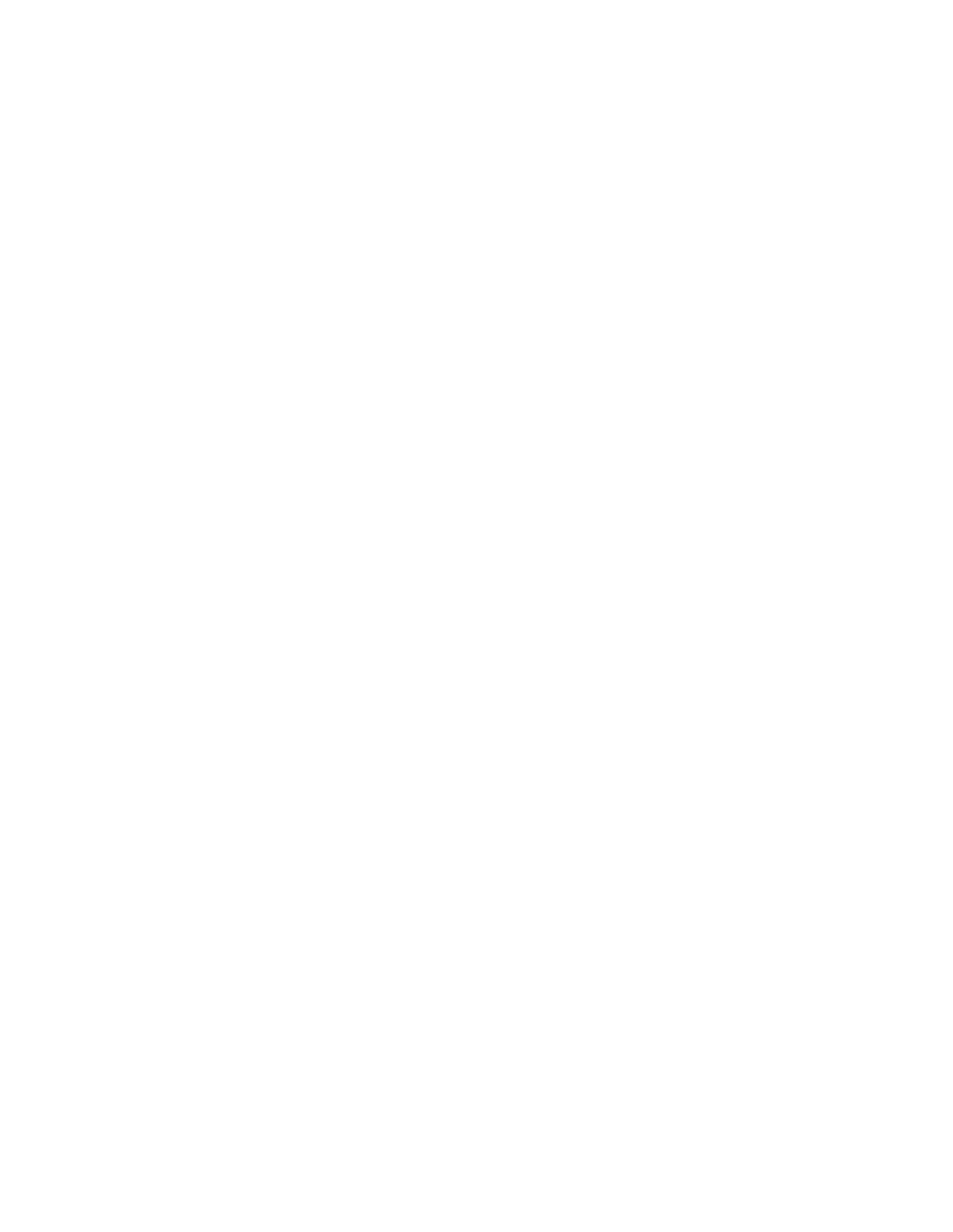### **NOTICE**

# **NOTICE**<br>SUPERIOR COURT

SUPERIOR COURT<br>
On June 11, 2021, the judges of the Superior Court adopted the<br>
nendments to the Practice Book contained in Part I of this Notice. **SUPERIOR COURT<br>
Condition 11, 2021, the judges of the Superior Court adopted the<br>
amendments to the Practice Book contained in Part I of this Notice.<br>
Those amendments become effective on January 1, 2022, except that:** On June 11, 2021, the judges of the Superior Court adopted the<br>amendments to the Practice Book contained in Part I of this Notice.<br>Those amendments become effective on January 1, 2022, except that:<br>the amendments to Sectio The amendments to the Practice Book contained in Part I of this Notice.<br>The amendments become effective on January 1, 2022, except that:<br>the amendments to Section 2-35 (g) become effective on July<br>13, 2021, upon promulgati amendments to the Practice Book contained in Part I of this Notice.<br>Those amendments become effective on January 1, 2022, except that:<br>the amendments to Section 2-35 (g) become effective on July<br>13, 2021, upon promulgation is a mendments become effective on January 1, 2022, except that:<br>the amendments to Section 2-35 (g) become effective on July<br>13, 2021, upon promulgation, by being published in the Connecti-<br>cut Law Journal, pursuant to Sec the amendments to Section 2-35 (g) become effective on July<br>13, 2021, upon promulgation, by being published in the Connecti-<br>cut Law Journal, pursuant to Section 1-9 of the Practice Book; and<br>the amendments to Sections 3-8 13, 2021, upon promulgation, by being published in the Connecticut Law Journal, pursuant to Section 1-9 of the Practice Book; and the amendments to Sections 3-8 (b) and 35a-21, which were adopted on an interim basis on Jun cut Law Journal, pursuant to Section 1-9 of the Practice Book; and<br>the amendments to Sections 3-8 (b) and 35a-21, which were<br>adopted on an interim basis on June 26, 2020, and made effective<br>on promulgation on July 14, 2020 the amendments to Sections 3-8 (b) and 35a-21, which were<br>adopted on an interim basis on June 26, 2020, and made effective<br>on promulgation on July 14, 2020, and which were the subject of<br>the public hearing on May 10, 2021, rupted. on promulgation on July 14, 2020, and which were the subject of<br>the public hearing on May 10, 2021, remain in effect, uninter-<br>rupted.<br>Also on June 11, 2021, the judges of the Superior Court considered<br>e amendments to the

the public hearing on May 10, 2021, remain in effect, uninter-<br>rupted.<br>Also on June 11, 2021, the judges of the Superior Court considered<br>the amendments to the Practice Book that are contained in Part II of<br>this Notice and rupted.<br>Also on June 11, 2021, the judges of the Superior Court considered<br>the amendments to the Practice Book that are contained in Part II of<br>this Notice and adopted the following recommendations in connection<br>with those Also on June 11, 2021, the jum<br>the amendments to the Practic<br>this Notice and adopted the foll<br>with those amendments:<br>the suspension of Section: amendments to the Practice Book that are contained in Part II of<br>Notice and adopted the following recommendations in connection<br>those amendments:<br>the suspension of Section 2-27A, concerning Minimum Continuing<br>Legal Educati

Notice and adopted the following recommendations in connection<br>those amendments:<br>the suspension of Section 2-27A, concerning Minimum Continuing<br>Legal Education (MCLE) requirements for 2020, and the amend-<br>ments to Sections those amendments:<br>the suspension of Section 2-27A, concerning Minimum Continuing<br>Legal Education (MCLE) requirements for 2020, and the amend-<br>ments to Sections 23-68 and 44-10A, concerning the use of inter-<br>active audiovis the suspension of Section 2-27A, concerning Minimum Continuing<br>Legal Education (MCLE) requirements for 2020, and the amend-<br>ments to Sections 23-68 and 44-10A, concerning the use of inter-<br>active audiovisual devices in civ remain in etc. Counterral and the stage is the sections 23-68 and 44-10A,<br>active audiovisual devices in civil, faction in effect, uninterrupted;<br>Section E3-22 concerning Certifies ments to Sections 23-68 and 44-10A, concerning the use of inter-<br>active audiovisual devices in civil, family, and criminal matters,<br>remain in effect, uninterrupted;<br>Section E3-22 concerning Certified Law School Graduates,<br> active audiovisual devices in civil, family, and criminal matte<br>remain in effect, uninterrupted;<br>Section E3-22 concerning Certified Law School Graduat<br>remains in effect until no later than November 15, 2021; and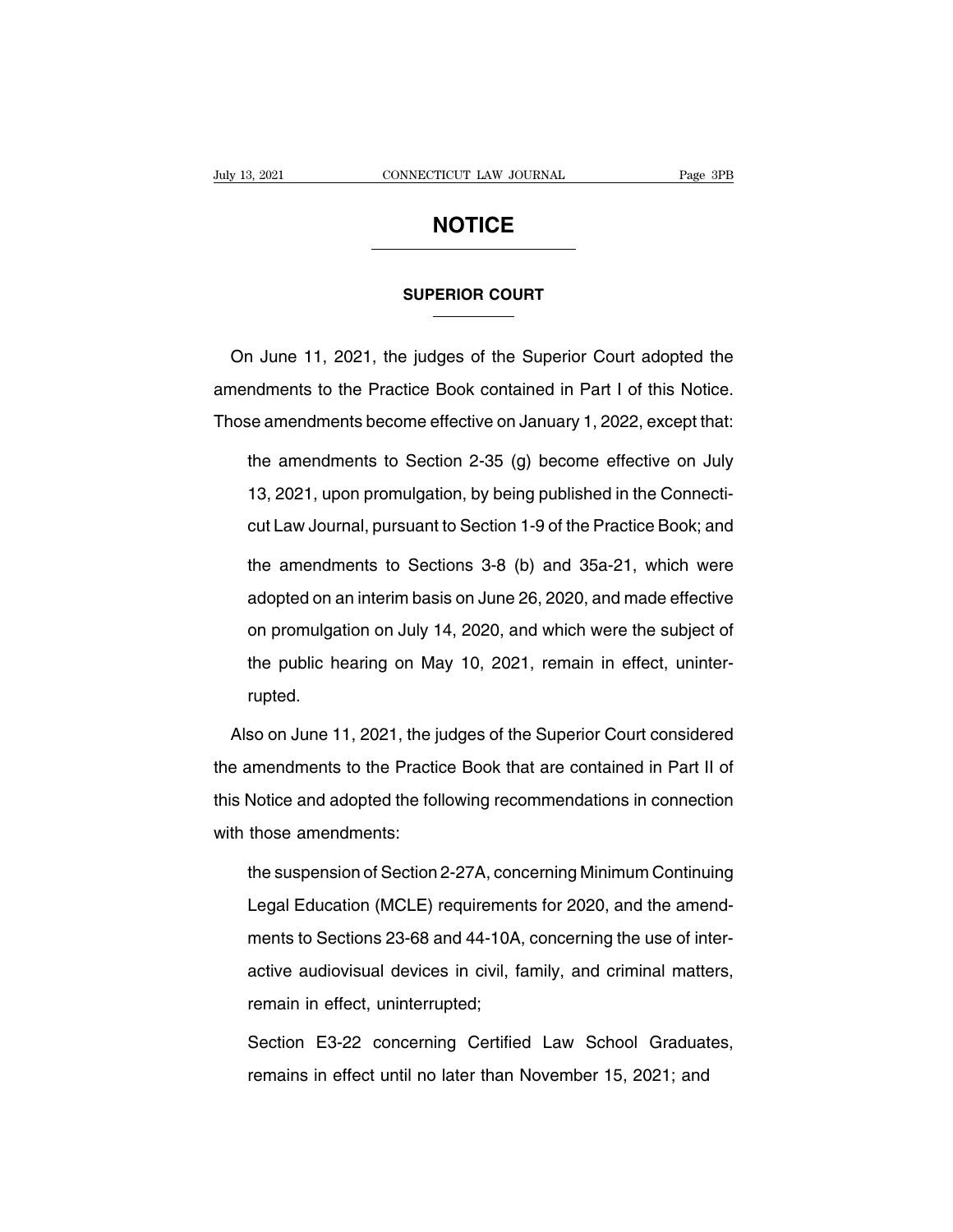THE CONNECTICUT LAW JOURNAL July 13, 2021<br>the remaining amendments to the Practice Book contained in Part<br>II of this Notice remain in effect until no later than the expiration II of this Notice remain in effect until no later than the expiration<br>In the public health and civil preparedness emergencies first<br>In the public health and civil preparedness emergencies first The remaining amendments to the Practice Book contained in Part<br>II of this Notice remain in effect until no later than the expiration<br>of the public health and civil preparedness emergencies first<br>declared by the Governor o the remaining amendments to the Practice Book contained in Part<br>II of this Notice remain in effect until no later than the expiration<br>of the public health and civil preparedness emergencies first<br>declared by the Governor o If of this Notice remain in effect until no later than<br>of the public health and civil preparedness emerged.<br>declared by the Governor on March 10, 2020, a<br>declared anew, and renewed and extended.<br>the time of publication of It of the public health and civil preparedness emergencies first<br>declared by the Governor on March 10, 2020, and thereafter<br>declared anew, and renewed and extended.<br>At the time of publication of this Notice, the public hea

or the public health and civil preparedness emergencies inst<br>declared by the Governor on March 10, 2020, and thereafter<br>declared anew, and renewed and extended.<br>At the time of publication of this Notice, the public health declared by the Governor on Match 10, 2020, and thereater<br>declared anew, and renewed and extended.<br>At the time of publication of this Notice, the public health and civil<br>preparedness emergencies declared by the Governor ar In that the time of publication of this Notice, the public health and civil<br>preparedness emergencies declared by the Governor are scheduled<br>to expire on July 20, 2021. Any amendments to the Practice Book<br>that expire as a r At the time of publication of this Notice, the public health at<br>preparedness emergencies declared by the Governor are sch<br>to expire on July 20, 2021. Any amendments to the Practice<br>that expire as a result of the terminatio nation of the declared emergencies<br>
of the Practice Book.<br>
Attest:<br>
Joseph J. Del Ciampo<br>
Counsel to the Rules Committee<br>
Director of Legal Services

Attest:

Example 16 The Rectation of the Practice Book.<br>
Attest:<br>
Joseph J. Del Ciampo<br>
Counsel to the Rules Committee<br>
Director of Legal Services of the Practice Book.<br>
Attest:<br>
Joseph J. Del Ciampo<br>
Counsel to the Rules Committee<br>
Director of Legal Services

### **INTRODUCTION**

Director of Legal Services<br>
INTRODUCTION<br>
Contained herein are amendments to the Rules of Professional<br>
duct, the Superior Court Rules, and new Forms. These amend-INTRODUCTION<br>Contained herein are amendments to the Rules of Professional<br>Conduct, the Superior Court Rules, and new Forms. These amend-<br>ments are indicated by brackets for deletions and underlines for added INTRODUCTION<br>Contained herein are amendments to the Rules of Professional<br>Conduct, the Superior Court Rules, and new Forms. These amend-<br>ments are indicated by brackets for deletions and underlines for added<br>language. The Contained herein are amendments to the Rules of Professional<br>Conduct, the Superior Court Rules, and new Forms. These amend-<br>ments are indicated by brackets for deletions and underlines for added<br>language. The designation " Contained Herent are americanents to the Figues of Froressional<br>Conduct, the Superior Court Rules, and new Forms. These amend-<br>ments are indicated by brackets for deletions and underlines for added<br>language. The designatio Conduct, the Superior Court Rules, and new Forms. These amend-<br>ments are indicated by brackets for deletions and underlines for added<br>language. The designation "NEW" is printed with the title of each new<br>rule and form. Thi Filis are indicated by blackets for defeitors and difdefilites for added<br>nguage. The designation "NEW" is printed with the title of each new<br>le and form. This material should be used as a supplement to the<br>actice Book unti

The Commentaries to the Superior Court Rules are for informational purposes only.<br>The Commentaries to the Superior Court Rules are for informational<br>purposes only. Practice Book until t<br>Practice Book until t<br>The Amendment I<br>the Commentaries to<br>purposes only. Rules Conduct and<br>Rules are for informational<br>Rules Committee of the<br>Superior Court ul Conduct and<br>or informational<br>ormmittee of the<br>Superior Court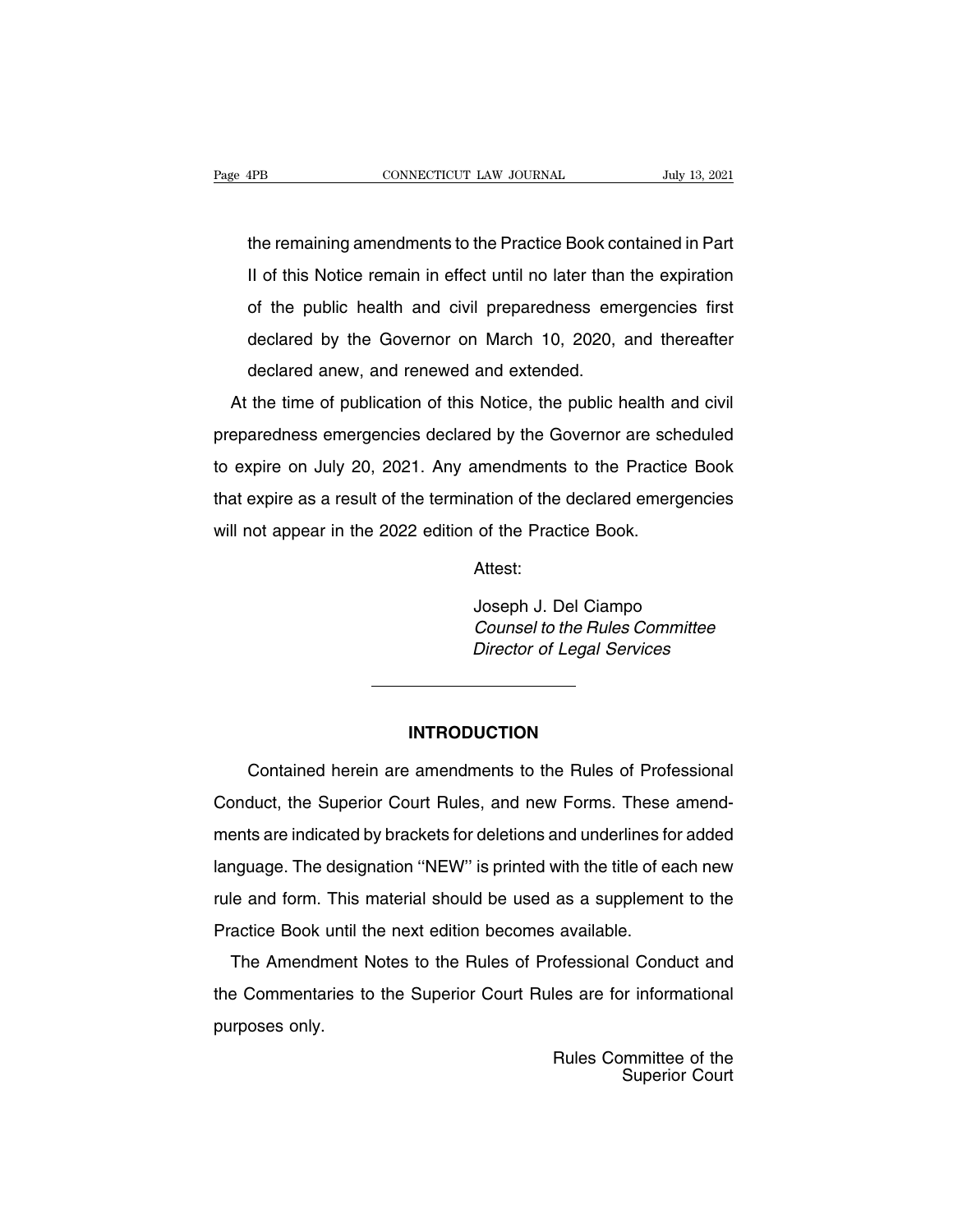## CONNECTICUT LAW JOURNAL Page 5PB<br> **PART I**<br>
CHAPTER AND SECTION HEADING OF THE RULES **PART I<br>
ER AND SECTION HEADING OF THE RULES<br>
RULES OF PROFESSIONAL CONDUCT<br>
RULES OF PROFESSIONAL CONDUCT COLIGAT CONDUCT CONDUCT CONDUCT CONDUCT**<br>Client-Lawyer Relationships<br>Financy: Probibited Transactions

Rule

RULES OF PROFESSIONAL CONDUCT<br>
Client-Lawyer Relationships<br>
1.8. Conflict of Interest: Prohibited Transactions **Lient-Lawyer Relationships<br>
Interest: Prohibited Transactions<br>
Law Firms and Associations**<br>
Fed Practice of Law Rule<br>
1.8. Conflict of Interest: Prohibited Transactions<br>
Law Firms and Associations<br>
Rule<br>
5.5. Unauthorized Practice of Law

Rule

Rule

# **Law Firms and Associations<br>
authorized Practice of Law<br>
Maintaining the Integrity of the Profession**<br>
sconduct

8.4. Misconduct

# Maintaining the Integrity of the Profession<br>Iisconduct<br>SUPERIOR COURT—GENERAL PROVISIONS

## **CHAPTER 2<br>CHAPTER 2<br>CHAPTER 2<br>ATTORNEYS ATTORNEYS**

- 
- **CHAPTER 2<br>
CHAPTER 2<br>
Sec.<br>
2-8. Qualifications for Admission<br>
2-13A. Military Spouse Temporary Licensing<br>
2-27 Clients' Funds: IL awver1 Attorney Begis**
- CHAPTER 2<br>
CHAPTER 2<br>
2-8. Qualifications for Admission<br>
2-13A. Military Spouse Temporary Licensing<br>
2-27. Clients' Funds; [Lawyer] Attorney Registration<br>
2-274 Minimum Continuing Legal Education **CHAPTER 2<br>
Sec.<br>
2-8. Qualifications for Admission<br>
2-13A. Military Spouse Temporary Licensing<br>
2-27. Clients' Funds; [Lawyer] Attorney Registration<br>
2-27A. Minimum Continuing Legal Education<br>
2-27B. (NEW) Enforcement of**
- 
- **ATTORNEYS**<br>
2-8. Qualifications for Admission<br>
2-13A. Military Spouse Temporary Licensing<br>
2-27. Clients' Funds; [Lawyer] Attorney Registration<br>
2-27A. Minimum Continuing Legal Education<br>
2-27B. (NEW) Enforcement of Attor Sec.<br>
2-8. Qualifications for Admission<br>
2-13A. Military Spouse Temporary Licensing<br>
2-27. Clients' Funds; [Lawyer] Attorney Registration<br>
2-27A. Minimum Continuing Legal Education<br>
2-27B. (NEW) Enforcement of Attorney Reg ualifications for Admission<br>
litary Spouse Temporary Licensing<br>
lients' Funds; [Lawyer] Attorney Registration<br>
nimum Continuing Legal Education<br>
EW) Enforcement of Attorney Registration and Minimum<br>
Continuing Legal Educat 2-35. Clients' Funds; [Lawyer] Attorney Registration<br>2-27. Clients' Funds; [Lawyer] Attorney Registration<br>2-27A. Minimum Continuing Legal Education<br>2-27B. (NEW) Enforcement of Attorney Registration and Minimum<br>Continuing L 2-27. Clients Furias, [Lawyer] Attorney Registration<br>2-27A. Minimum Continuing Legal Education<br>2-27B. (NEW) Enforcement of Attorney Registration and Minimum<br>Continuing Legal Education; Administrative Suspension<br>2-35. Actio
- **Committee** 2-27B. (WEW) Emoldement of Attorney<br>
Continuing Legal Education; A<br>
2-35. Action by Statewide Grievance<br>
Committee<br>
2-36. Action by Statewide Grievance<br>
Review<br>
2-39. Reciprocal Discipline<br>
2-42. Conduct Constituting Threa Continuing Legal Education, Administrative Suspension<br>2-35. Action by Statewide Grievance Committee or Reviewin<br>2-36. Action by Statewide Grievance Committee on Request for<br>Review<br>2-39. Reciprocal Discipline<br>2-42. Conduct
- Review 2-35. Action by Statewide Grievance Committee or Reviewing<br>
Committee<br>
2-36. Action by Statewide Grievance Committee on Request for<br>
Review<br>
2-39. Reciprocal Discipline<br>
2-42. Conduct Constituting Threat of Harm to Clients
- 
- 
-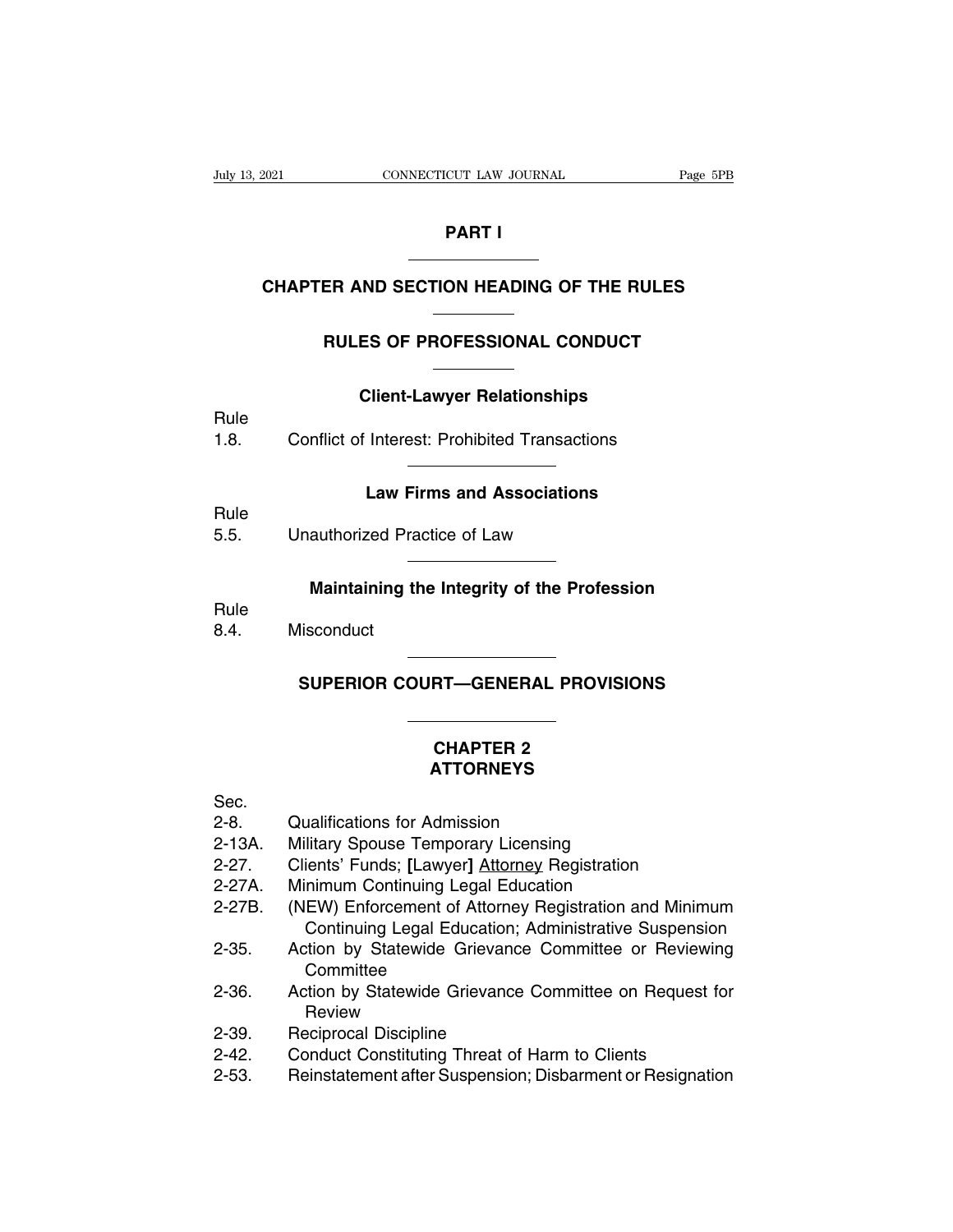# Page 6PB<br>
CONNECTICUT LAW JOURNAL<br>
2-65. Good Standing of Attorney

## TICUT LAW JOURNAL<br>Attorney<br>**CHAPTER 3<br>PPEARANCES APPEARANCES**

- Sec.
- 2-65. Good Standing of Attorney<br>
CHAPTER 3<br>
Sec.<br>
3-1. Appearance for Plaintiff on Writ or Complaint in Civil and<br>
Family Cases<br>
3-3<br>
Form and Signing Appearance CHAPT<br> **CHAPT**<br> **APPEAR**<br>
Prearance for Plaintiff of Family Cases<br>
Prearances for Bail Lorl **CHAPTER 3<br>
Sec.**<br>
3-1. Appearance for Plaintiff on Writ or Comp<br>
Family Cases<br>
3-3. Form and Signing Appearance<br>
3-6. Appearances for Bail, [or] Detention Hearin<br>
Arraignment Proceedings Only
- 
- **EXECUTE AS**<br>
Sec.<br>
3-1. Appearance for Plaintiff on Writ or Complaint in Civil and<br>
Family Cases<br>
3-3. Form and Signing Appearance<br>
3-6. Appearances for Bail, [or] Detention Hearing, or Alternative<br>
Arraignment Proceeding **APPEANANCES**<br>
Superarance for Plaintiff on Writ or Compla<br>
Family Cases<br>
Superarances for Bail, [or] Detention Hearing<br>
Arraignment Proceedings Only<br>
Superance for Represented Party 3-1. Appearance for Plaintiff on Writ or Complair<br>
Family Cases<br>
3-3. Form and Signing Appearance<br>
3-6. Appearances for Bail, [or] Detention Hearing,<br>
Arraignment Proceedings Only<br>
3-8. Appearance for Represented Party Form and Signing Appearance<br>
Appearances for Bail, [or] Detention Hearing, or Alternative<br>
Arraignment Proceedings Only<br>
Appearance for Represented Party<br>
SUPERIOR COURT—PROCEDURE IN CIVIL MATTERS
- 

## **Presented Party<br>
PROCEDURE IN CIVIL<br>
CHAPTER 10<br>
PLEADINGS PLEADINGS**

Sec.

- 
- CHAPTER 10<br>
CHAPTER 10<br>
PLEADINGS<br>
10-44. —Substitute Pleading; Judgment<br>
10-59. Amendments; Amendment as of Right<br>
10-60. —Amendment by Consent Order of
- CHAPTER 10<br>
PLEADINGS<br>
Sec.<br>
10-44. —Substitute Pleading; Judgment<br>
10-59. Amendments; Amendment as of Right by Plaintiff<br>
10-60. —Amendment by Consent, Order of Judicial Authority<br>
Failure To Object CHAPTER 10<br>
PLEADINGS<br>
10-44. —Substitute Pleading; Judgment<br>
10-59. Amendments; Amendment as of Right by Plaintiff<br>
10-60. —Amendment by Consent, Order of Judicial Authority, or<br>
Failure To Object **PLEA**<br>
Substitute Pleading; Ju<br>
nendments; Amendmer<br>
Amendment by Conser<br>
Failure To Object Frame Source III<br>Frame Source III<br>The Source III<br>Chapter of Judician<br>Chapter 13<br>RY AND DEPOSITIONS **PROMANGERY AMERICAS SET AMERY AND DEPOSITIONS**<br> **DISCOVERY AND DEPOSITIONS**

- Sec.
- 
- Failure To Object<br>
CHAPTER 1<br>
DISCOVERY AND DE<br>
Sec.<br>
13-6. Interrogatories; In General<br>
13-9. Requests for Production, Insp CHAPTER 13<br>
DISCOVERY AND DEPOSITIONS<br>
13-6. Interrogatories; In General<br>
13-9. Requests for Production, Inspection and Examination; In<br>
13-14 Order for Compliance: Failure To Answer or Comply with **General** DISCOVERY AND DEPOSITIONS<br>
13-6. Interrogatories; In General<br>
13-9. Requests for Production, Inspection and Examination; In<br>
General<br>
13-14. Order for Compliance; Failure To Answer or Comply with<br>
Order Requests for Production, Inspection and Examination; In<br>
General<br>
Order for Compliance; Failure To Answer or Comply with<br>
Order<br>
CHAPTER 17
- **Order**

### **JUDGMENTS**

Sec.

Order<br>
CHAPTER 17<br>
JUDGMENTS<br>
Sec.<br>
17-45. —Proceedings upon Motion for Summary Judgment[;<br>
Request for Extension of Time to Respond] **CHAPTER 17<br>
JUDGMENTS**<br>
Proceedings upon Motion for Summary<br>
Request for Extension of Time to Respond]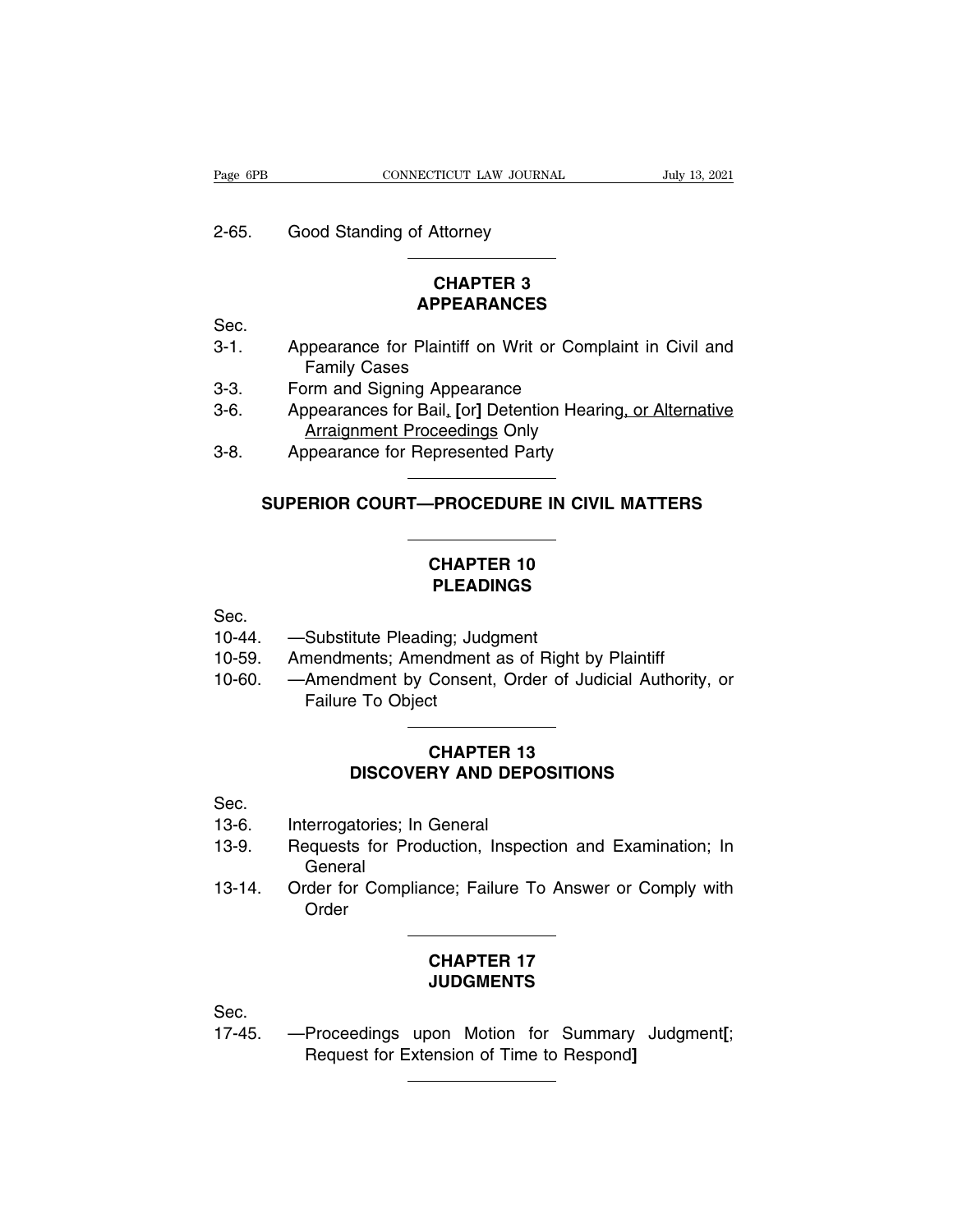# Fage 7PB<br>
SUPERIOR COURT—PROCEDURE IN FAMILY MATTERS

# **CHICUT LAW JOURNAL<br>PROCEDURE IN FAMILY<br>CHAPTER 25<br>CHAPTER 25<br>ERAL PROVISIONS GENERAL PROVISIONS**

Sec.

CHAPTER 25<br> **CHAPTER 25<br>
Sec.**<br>
25-6A. (NEW) Appearance by Self-Represented Party in Addition<br>
to Appearance of Attorney<br>
25-604 Court-Ordered Private Evaluations CHAPTER 25<br>
GENERAL PROVISIONS<br>
Sec.<br>
25-6A. (NEW) Appearance by Self-Represented Party in Addition<br>
to Appearance of Attorney<br>
25-60A. Court-Ordered Private Evaluations CHAPTER 25<br>
GENERAL PROVISIONS<br>
25-6A. (NEW) Appearance by Self-Represented Pa<br>
to Appearance of Attorney<br>
25-60A. Court-Ordered Private Evaluations SA. (NEW) Appearance by Self-Represented Party in Addition<br>to Appearance of Attorney<br>SOA. Court-Ordered Private Evaluations<br>SUPERIOR COURT—PROCEDURE IN JUVENILE MATTERS

# **CONTREMINATIONS**<br>
THE EVALUATION<br>
THE READ CONTREMINATIONS<br>
CHAPTER 26<br>
ERAL PROVISIONS T<br>
T-PROCEDURE IN JUVENILE MATT<br>
CHAPTER 26<br>
GENERAL PROVISIONS<br>
pplicable to Proceedings on Juvenile M

Sec.

CHAPTER 26<br>
CHAPTER 26<br>
26-1. Definitions Applicable to Proceedings on Juvenile Matters

### CHAPTER 26<br>ERAL PROVISIONS<br>ble to Proceedings on Ju<br>CHAPTER 27<br>V AND PROCESSING OI<br>LAND FAMIL Y WITH SER **GENERAL PROVISIONS<br>
ions Applicable to Proceedings on Juvenile Matters<br>
CHAPTER 27<br>
RECEPTION AND PROCESSING OF<br>
NQUENCY [AND FAMILY WITH SERVICE<br>
IFFDSI COMPLAINTS OR PETITIONS Definitions Applicable to Proceedings on Juvenile Matters<br>
CHAPTER 27<br>
RECEPTION AND PROCESSING OF<br>
DELINQUENCY [AND FAMILY WITH SERVICE<br>
NEEDS] COMPLAINTS OR PETITIONS** itions Applicable to Proceedings on Juvenile Matters<br> **CHAPTER 27<br>
RECEPTION AND PROCESSING OF<br>
INQUENCY [AND FAMILY WITH SERVICE<br>
NEEDS] COMPLAINTS OR PETITIONS** CHAPTER 27<br>
RECEPTION AND PROCESSING OF<br>
DELINQUENCY [AND FAMILY WITH SERVICE<br>
NEEDS] COMPLAINTS OR PETITIONS<br>
Sec.<br>
27-9. Family with Service Needs Referrals [Repealed]

Sec.

### **CHAPTER 29<br>
THE CHAPTER 29<br>
CHAPTER 29<br>
CHAPTER 29<br>
CHAPTER 29<br>
CHAPTER 29<br>
CHAPTER 29<br>
CAND CHILD FROM FALL** WITH SERVICE Needs Referrals [Repealed]<br> **RECEPTION AND PROCESSING OF<br>
RECEPTION AND PROCESSING OF<br>
<b>RECEPTION AND PROCESSING OF**<br> **RECEPTION AND PROCESSING OF**<br> **RECEPTION AND CHILD FROM FAMILY** Mily with Service Needs Referrals [Repealed]<br> **CHAPTER 29<br>
RECEPTION AND PROCESSING OF<br>
DELINQUENCY [AND CHILD FROM FAMILY<br>
WITH SERVICE NEEDS] PETITIONS AND<br>
DELINQUENCY INFORMATIONS** Nily with Service Needs Referrals [Repealed]<br> **CHAPTER 29<br>
RECEPTION AND PROCESSING OF<br>
ELINQUENCY [AND CHILD FROM FAMILY<br>
WITH SERVICE NEEDS] PETITIONS AND<br>
DELINQUENCY INFORMATIONS CHAPTER 29<br>ECEPTION AND PROCESSING OF<br>IQUENCY [AND CHILD FROM FAMILY<br>H SERVICE NEEDS] PETITIONS AND<br>DELINQUENCY INFORMATIONS** RECEPTION AND PROCESSING OF<br>
DELINQUENCY [AND CHILD FROM FAMILY<br>
WITH SERVICE NEEDS] PETITIONS AND<br>
DELINQUENCY INFORMATIONS<br>
Sec.<br>
29-1. Contents of Delinquency [and Family with Service Needs]<br>
Petitions or [Delinquency] **DELINQUENCY [AND CHILD FROM FAMILY<br>
WITH SERVICE NEEDS] PETITIONS AND<br>
DELINQUENCY INFORMATIONS<br>
Contents of Delinquency [and Family with Service Needs]<br>
Petitions or [Delinquency] Informations<br>
Processing of Family with**

- WITH SERVICE NEEDS] PETITIONS AND<br>
DELINQUENCY INFORMATIONS<br>
29-1. Contents of Delinquency [and Family with Service Needs]<br>
Petitions or [Delinquency] Informations<br>
29-1B. Processing of Family with Service Needs Petitions<br> Sec.<br>
29-1. Contents of Delinque<br>
Petitions or [Delin<br>
29-1B. Processing of Fa<br>
[Repealed]<br>
29-2. Service of Petitions
- [Repealed]
-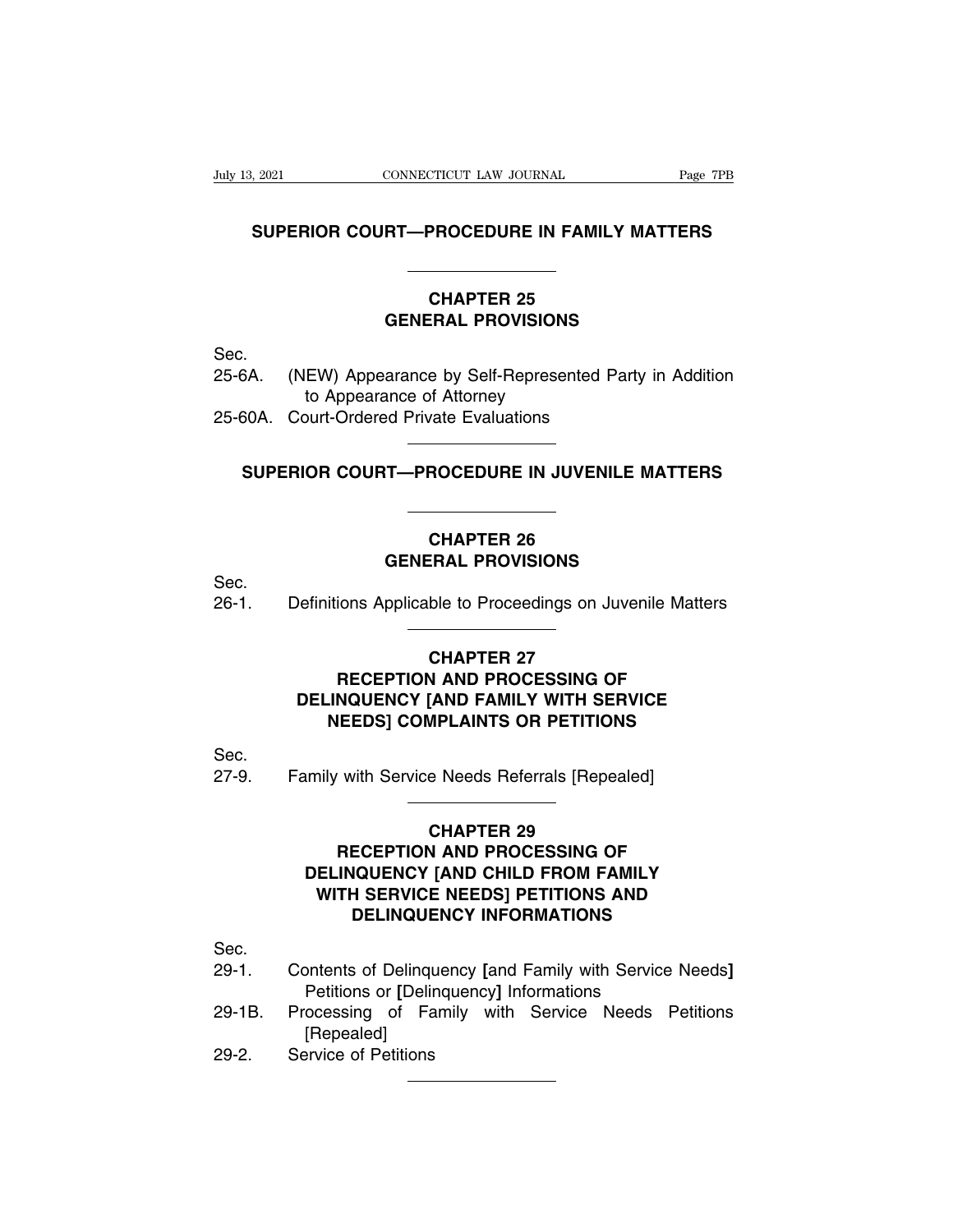## **CTICUT LAW JOURNAL**<br> **CHAPTER 30**<br> **DETENTION DETENTION**

Sec.

Fage 8PB<br>
30-2A. **[Family with Service Needs] Nondelinquent Juvenile Run-<br>
30-2A. <b>[Family with Service Needs] Nondelinquent Juvenile Run-**<br>
200-2A. **[Family with Service Needs] Nondelinquent Juvenile Run-CHAPTER 30<br>DETENTION**<br>amily with Service Needs] Nondelinquent Juvenile<br>away from Another State and Detention

### CHAPTER 30a<br> **CHAPTER 30a**<br> **CHAPTER 30a**<br> **CHAPTER 30a**<br> **CHAPTER 30a**<br> **CHAPTER 30a**<br> **CHAPTER 30a** Family with Service Needs] <u>Nondelinquent Juvenile Runaway from Another State</u> and Detention<br> **CHAPTER 30a**<br> **DELINQUENCY [AND FAMILY WITH SERVICE<br>
NEEDS] HEARINGS Example 12 Non-District Charge 12 Non-District Charge 12 Non-District Charge 2013**<br> **CHAPTER 30a**<br>
CHAPTER 30a<br>
CY [AND FAMILY WITH SERVICE<br>
NEEDS] HEARINGS CHAPTER 3<br>DELINQUENCY [AND FAMI<br>NEEDS] HEAR<br>Sec.<br>30a-1. Initial Plea Hearing<br>30a-1A. Family with Service Needs F

Sec.

- 
- DELINQUENCY [AND FAMILY WITH SERVICE<br>
NEEDS] HEARINGS<br>
30a-1. Initial Plea Hearing<br>
30a-1A. Family with Service Needs Preadjudication Continuance<br>
[Repealed]<br>
20a-2 Pretricl Conference [Repealed] Sec.<br>
30a-1. Initial Plea Hearing<br>
30a-1A. Family with Service Needs P<br>
[Repealed]<br>
30a-2. Pretrial Conference<br>
30a-3. —Standard[s] of Proof; Burder Sec.<br>
30a-1. Initial Plea Hearing<br>
30a-1A. Family with Service Needs Preadjudication Continuance<br>
[Repealed]<br>
30a-2. Pretrial Conference<br>
30a-3. —Standard[s] of Proof; Burden of Going Forward<br>
30a-5. Dispositional Hearing 30a-1. Initial Plea Hearing<br>
30a-1A. Family with Service Needs Pre<br>
[Repealed]<br>
30a-2. Pretrial Conference<br>
30a-3. —Standard[s] of Proof; Burden of<br>
30a-5. Dispositional Hearing<br>
30a-9. Appeals in Delinquency [and Fa
- 
- 
- 
- 30a-1A. Family with Service Needs Preadjudication Continuance<br>
[Repealed]<br>
30a-2. Pretrial Conference<br>
30a-3. —Standard[s] of Proof; Burden of Going Forward<br>
30a-5. Dispositional Hearing<br>
30a-9. Appeals in Delinquency [and **Proceedings**

### The Cost, Barach of Costing Port<br>
ring<br>
uency [and Family with S<br> **CHAPTER 31a**<br>
[AND FAMILY WITH SER **PERIMPERE SERVICE SERVICE SERVICE SERVICE SERVICE SERVICE SERVICE NEEDS] MOTIONS AND APPLICATIONS EXAMPLE AND THE SERVICE REEAST COCCORDING**<br>
CHAPTER 31a<br> **CHAPTER 31a**<br> **NEEDS] MOTIONS AND APPLICATIONS** CHAPTER 31a<br>DELINQUENCY [AND FAMILY WITH SERVICE<br>NEEDS] MOTIONS AND APPLICATIONS<br>Sec.<br>31a-13A. Temporary Custody Order—Family with Service Needs Peti-<br>tion [Repealed] **ELINQUENCY [ANDRELINQUENCY [ANDREDS]**<br> **NEEDS] MOTIONS**<br> **EREPEATE ENDREM**<br> **EREPEATE ENDREM**<br> **EREPEATE ENDREMATELY**<br> **EXPOSEDED:**

- NEEDS] MOTIONS AND APPLICATION<br>
Sec.<br>
31a-13A. Temporary Custody Order—Family with Service<br>
tion [Repealed]<br>
31a-14. Physical and Mental Examinations<br>
31a-16. Discovery
- 
- 31a-16. Discovery
- Sec.<br>
31a-13A. Temporary Custody Order—Family with Service Needs Peti-<br>
tion [Repealed]<br>
31a-14. Physical and Mental Examinations<br>
31a-16. Discovery<br>
31a-19A. Motion for Extension or Revocation of Family with Service<br>
Need Perperacy Custody Order—Family with Service Needs Petition [Repealed]<br>
Invisical and Mental Examinations<br>
Scovery<br>
Dion for Extension or Revocation of Family with Service<br>
Needs Commitment; Motion for Review of Permanency<br> tion [Repealed]<br>
31a-14. Physical and Mental Examinations<br>
31a-16. Discovery<br>
31a-19A. Motion for Extension or Revocation of Family with Service<br>
Needs Commitment; Motion for Review of Permanency<br>
Plan [Repealed]<br>
31a-20. 31a-14. Physical and Mental Examinations<br>31a-16. Discovery<br>31a-19A. Motion for Extension or Revocation of Family with Service<br>Needs Commitment; Motion for Review of Permanency<br>Plan [Repealed]<br>31a-20. Petition for Violation Scovery<br>
Scovery<br>
Dion for Extension or Revocation of I<br>
Needs Commitment; Motion for Revi<br>
Plan [Repealed]<br>
Hition for Violation of Family with Sen<br>
Adjudicatory Orders [Repealed]<br>
Hition for Child from a Family with Sen Needs Commitment;<br>Plan [Repealed]<br>stition for Violation of<br>Adjudicatory Orders |<br>stition for Child from a<br>nent Risk [Repealed]
- 
- 31a-21. Petition for Child from a Family with Service Needs at Immi-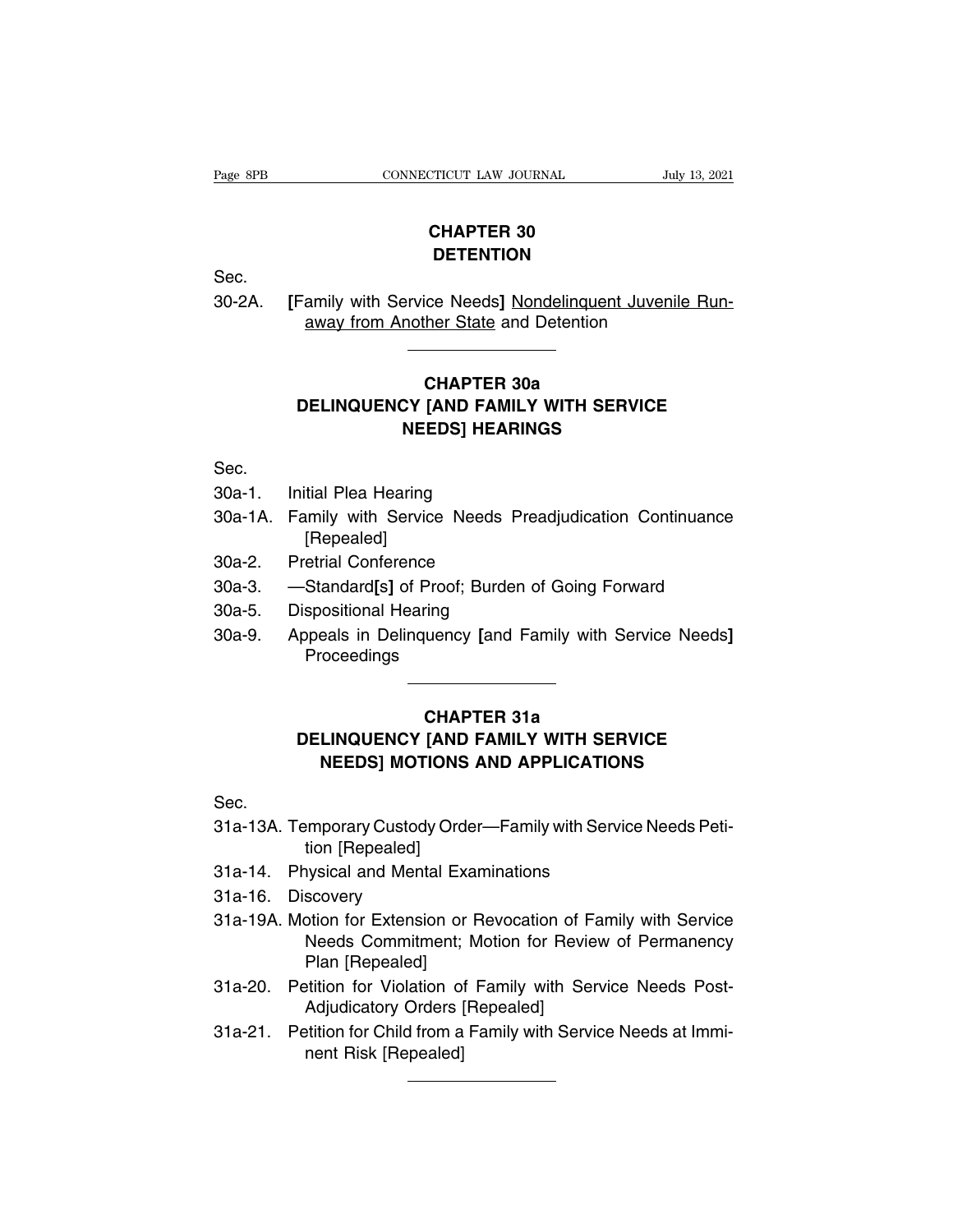### **CTICUT LAW JOURNAL<br>CHAPTER 35a<br>CONCERNING NEGLECTE**<br>NCARED FOR CHILDREN **EXAMPLE CONNECTICUT LAW JOURNAL**<br> **CHAPTER 35a<br>
HEARINGS CONCERNING NEGLECTED,<br>
JSED AND UNCARED FOR CHILDREN AND<br>
TERMINATION OF PARENTAL RIGHTS CONNECTICUT LAW JOURNAL** Page 9PB<br> **CHAPTER 35a**<br> **ABUSED AND UNCARED FOR CHILDREN AND<br>
TERMINATION OF PARENTAL RIGHTS TEARINGS CONCERNING NEGLECTED,<br>
TEARINGS CONCERNING NEGLECTED,<br>
SED AND UNCARED FOR CHILDREN AND<br>
TERMINATION OF PARENTAL RIGHTS** CHAPTER 35a<br>
HEARINGS CONCERNING NEGLECTED,<br>
ABUSED AND UNCARED FOR CHILDREN AND<br>
TERMINATION OF PARENTAL RIGHTS<br>
Sec.<br>
35a-20. Motions for Reinstatement of Parent [or Former Legal<br>
Guardian] as Guardian [or Modification o

Sec.

- **HEARINGS CONCERNING NEGLECTED,<br>
<b>BUSED AND UNCARED FOR CHILDREN AND<br>
<b>TERMINATION OF PARENTAL RIGHTS**<br>
potions for Reinstatement of Parent [or Former Legal<br>
Guardian] as Guardian [or Modification of Guardianship<br>
Post-Dis Post-Disposition**] TERMINATION OF PARENTAL RIGHTS<br>
Sec.<br>
35a-20. Motions for Reinstatement of Parent [or Former Legal<br>
Guardian] as Guardian [or Modification of Guardianship<br>
35a-20A. (NEW) Motions for Reinstatement of Former Legal Guardian** positions for Reinstatement of Parent [or Former Legal<br>Guardian] as Guardian [or Modification of Guardianship<br>Post-Disposition]<br>EW) Motions for Reinstatement of Former Legal Guardian<br>as Guardian or Modification of Guardian
- tion 35a-20. Motions for Reinstatement of Patent [of Patent<br>
Guardian] as Guardian [or Modification of Post-Disposition]<br>
35a-20A. (NEW) Motions for Reinstatement of Former Le<br>
as Guardian or Modification of Guardianship<br>
tion<br> -20A. (NEW) Motions for Reinstatement of Former Legal Guardian<br>
as Guardian or Modification of Guardianship Post-Disposi-<br>
tion<br>
-21. Appeals in Child Protection Matters<br> **SUPERIOR COURT—PROCEDURE IN CRIMINAL MATTERS**
- 

## **FOTECTION MATTERS<br>
ACCEDURE IN CRIMINA<br>
CHAPTER 37<br>
RRAIGNMENT ARRAIGNMENT**

Sec.

- CHAPTER 37<br>
CHAPTER 37<br>
Sec.<br>
37-1. Arraignment; Timing<u>, Alternative Proceedings</u><br>
37-3. Advisement of Constitutional Rights<br>
37-6. Appointment of Public Defender CHAPTER 37<br> **Sec.**<br>
37-1. Arraignment; Timing<u>, Alternative Proceedings</u><br>
37-3. —Advisement of Constitutional Rights<br>
37-6. —Appointment of Public Defender
- CHAPTER 37<br>
Sec.<br>
37-1. Arraignment; Timing<u>, Alternative Proceec</u><br>
37-3. —Advisement of Constitutional Rights<br>
37-6. —Appointment of Public Defender
- 

### **CHAPTER 39** ent; Timin<u>g, Alternative Proceedings</u><br>
ment of Constitutional Rights<br>
tment of Public Defender<br> **CHAPTER 39<br>
DISPOSITION WITHOUT TRIAL** CHAPTER 39<br>DISPOSITION WITHOUT<br>Sec. —Notice of Plea Agreement<br>39-7. —Effect of Disposition Conference CHAPTER 39<br>
DISPOSITION WITHOUT TRIAL<br>
39-7. —Notice of Plea Agreement<br>
39-17. —Effect of Disposition Conference<br>
39-18. Plea of Guilty or Nolo Contendere; Entering CHAPTER 39<br>
DISPOSITION WITHOUT TRIAL<br>
Sec.<br>
39-7. —Notice of Plea Agreement<br>
39-17. —Effect of Disposition Conference<br>
39-18. Plea of Guilty or Nolo Contendere; Entering

Sec.

- 
- 
- 

### greement<br>**Idion Conference**<br> **CHAPTER 40<br>
RY AND DEPOSITIONS Example 3 Assembly of Disposition Conference**<br> **Guilty or Nolo Contendere; Entering<br>
CHAPTER 40<br>
DISCOVERY AND DEPOSITIONS** CHAPTER 40<br>
DISCOVERY AND DEPOSITIONS<br>
Sec. —Good Faith Efforts and Subpoenas<br>
40-6. —Discovery Performance CHAPT<br>DISCOVERY ANI<br>Sec. ——Good Faith Efforts and<br>40-6. ——Discovery Performance

- 
-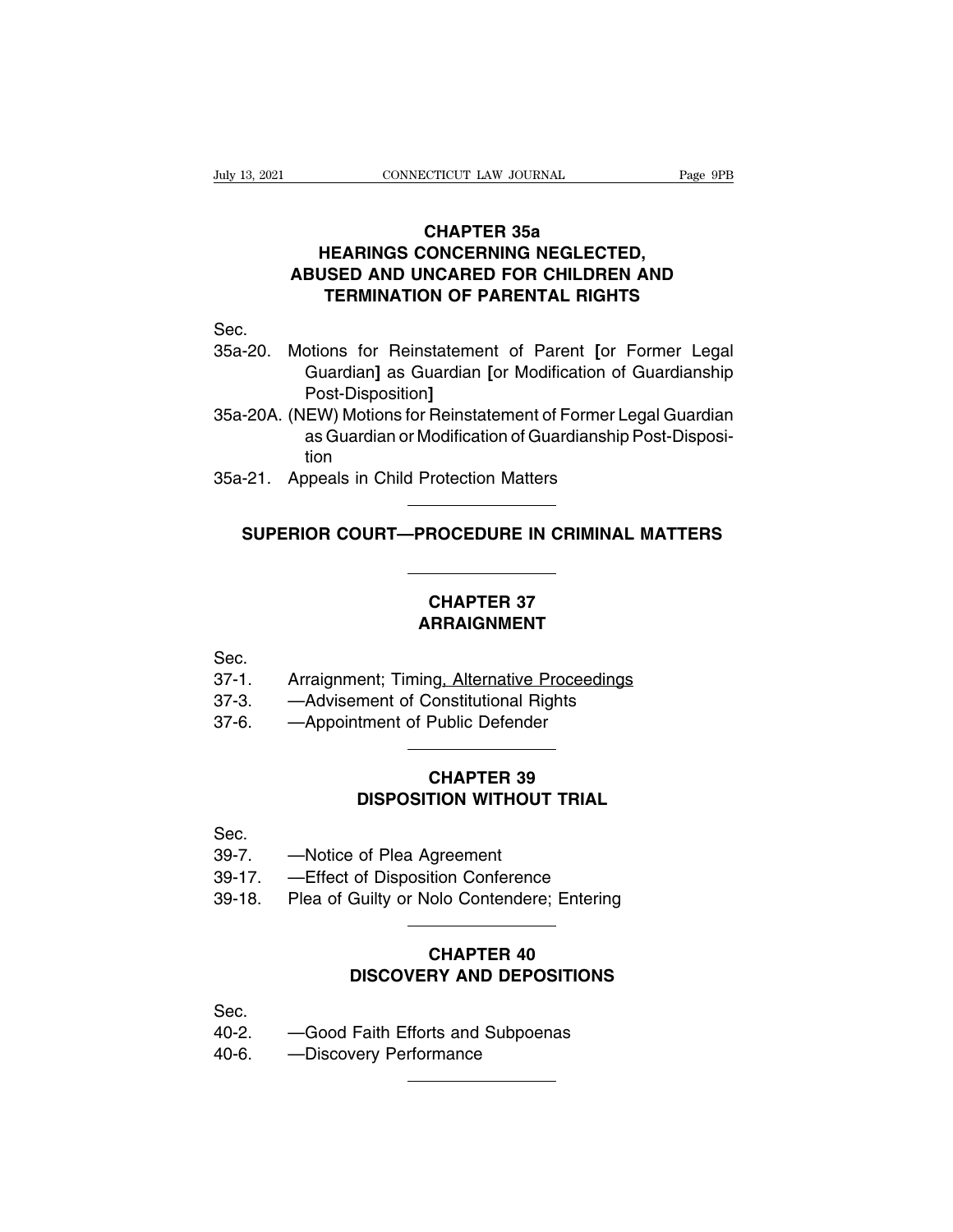Page 10PB CONNECTICUT LAW JOURNAL July 13, 2021

# **CTICUT LAW JOURNAL<br>CHAPTER 43<br>JUDGMENT, AND APPI SENTENCING, JUDGMENT, AND APPEAL** CHAPTER 43<br>
SENTENCING, JUDGMENT, AND APPEAL<br>
Excluded Time Periods in Determining Speedy Trial<br>
EW) —Included Time Period in Determining Speedy Trial;<br>
Failure to Comply with Disclosure by Prosecuting Authority

Sec.

CHAPTER 43<br>
SENTENCING, JUDGMENT, AND APPEAL<br>
Sec.<br>
43-40. — Excluded Time Periods in Determining Speedy Trial<br>
43-40A. (NEW) — Included Time Period in Determining Speedy Trial;<br>
Failure to Comply with Disclosure by Prosec CHAPTER 43<br>
SENTENCING, JUDGMENT, AND APPEAL<br>
43-40. — Excluded Time Periods in Determining Speedy Trial;<br>
43-40A. (NEW) — Included Time Period in Determining Speedy Trial;<br>
Failure to Comply with Disclosure by Prosecuting

# Periods in Determining Sp<br>Time Period in Determinin<br>y with Disclosure by Prose<br>**CHAPTER 44**<br>ERAL PROVISIONS Fime Periods in Determining Speedy Tr<br>
Luded Time Period in Determining Speed<br>
Comply with Disclosure by Prosecuting Au<br> **GENERAL PROVISIONS**

Sec.

- Fallure to Comply with Disclosure by Prosecuting Authority<br>
CHAPTER 44<br>
GENERAL PROVISIONS<br>
Sec.<br>
44-7. Presence of Defendant; Attire of Incarcerated Defendant or<br>
Witness<br>
44-15 Scheduling at Entry of Plea **Witness** CHAPTER 44<br>
GENERAL PROVISIONS<br>
Sec.<br>
44-7. Presence of Defendant; Attire of Incarcera<br>
Witness<br>
44-15. —Scheduling at Entry of Plea Defendant; Attire of Incarcerated Defer<br>at Entry of Plea<br>**APPENDIX OF FORMS**
- 

Form

- 
- Witness<br>
44-15. —Scheduling at Entry of Plea<br> **APPENDIX OF FORMS**<br>
Form<br>
218 (NEW) Defendant's Interrogatories—Medical Negligence<br>
219 (NEW) Defendant's Request for Production—Medical Negligence 219 (NEW) Defendant's Interrogatories—Medical Negligence<br>219 (NEW) Defendant's Interrogatories—Medical Negligence<br>219 (NEW) Defendant's Request for Production—Medical Negligence<br>220 (NEW) Plaintiffs Interrogatories—Medical gence **APPENDIX OF FORMS**<br>
218 (NEW) Defendant's Interrogatories—Medical Negligence<br>
219 (NEW) Defendant's Request for Production—Medical Negligence—<br>
220 (NEW) Plaintiff's Interrogatories—Medical Negligence—<br>
221 (NEW) Plaintif (NEW) Defendant's Interrogatories—Medical Negligence<br>
(NEW) Defendant's Request for Production—Medical Negli-<br>
gence<br>
(NEW) Plaintiff's Interrogatories—Medical Negligence—<br>
Health Care Provider<br>
(NEW) Plaintiff's Interroga Form<br>
218 (NEW) Defendant's Interrogatories—Medical Negligence<br>
220 (NEW) Plaintiff's Interrogatories—Medical Negligence—<br>
221 (NEW) Plaintiff's Interrogatories—Medical Negligence—<br>
221 (NEW) Plaintiff's Interrogatories—Me (NEW) Defendant's Request for Production—Medical Negli-<br>gence<br>(NEW) Plaintiff's Interrogatories—Medical Negligence—<br>Health Care Provider<br>(NEW) Plaintiff's Interrogatories—Medical Negligence—<br>Hospital and/or Medical Group<br>(
- (NEW) Detendant s Request for Production—Medical Negligence—<br>
220 (NEW) Plaintiff's Interrogatories—Medical Negligence—<br>
221 (NEW) Plaintiff's Interrogatories—Medical Negligence—<br>
222 (NEW) Plaintiff's Requests for Product (NEW) Plaintiff's Interrogatories—Medical Negligence—<br>
Health Care Provider<br>
(NEW) Plaintiff's Interrogatories—Medical Negligence—<br>
Hospital and/or Medical Group<br>
(NEW) Plaintiff's Requests for Production—Medical Negligenc
- 
- 
- 220 (NEW) Plaintiff's Interrogatories—Medical Negligence—<br>
Health Care Provider<br>
221 (NEW) Plaintiff's Interrogatories—Medical Negligence—<br>
222 (NEW) Plaintiff's Requests for Production—Medical Negligence—Health Care Provi Fealth Care Provider<br>
EW) Plaintiff's Interrogatories-<br>
Hospital and/or Medical Group<br>
EW) Plaintiff's Requests for Prover<br>
EW) Plaintiff's Requests for Prover<br>
gence—Hospital/Medical Group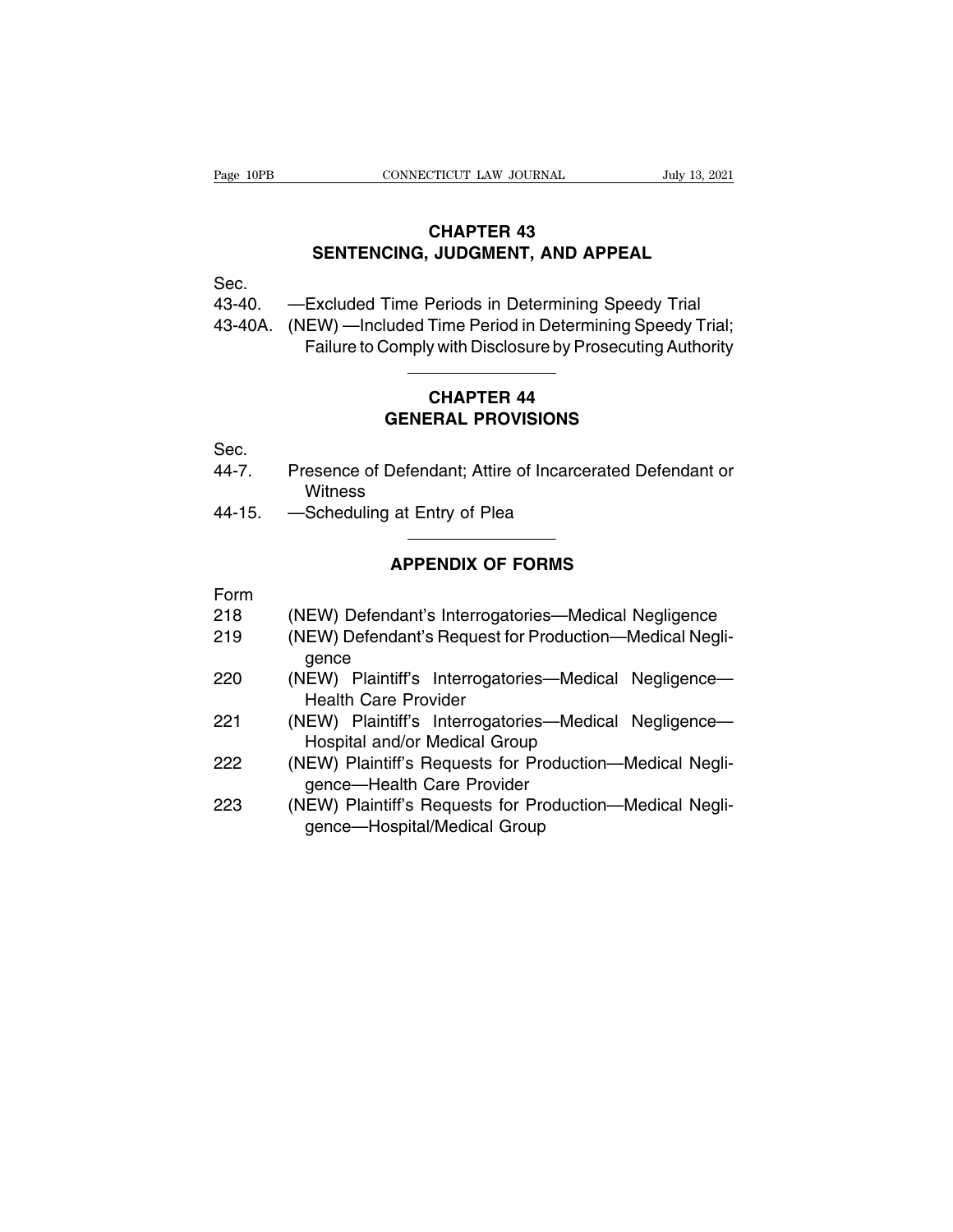# **AMENDMENTS TO THE RULES OF PROFESSIONAL CONDUCT Ruly 13, 2021** CONNECTICUT LAW JOURNAL Page 11PB<br> **AMENDMENTS TO THE RULES OF PROFESSIONAL CONDUCT**<br> **Rule 1.8. Conflict of Interest: Prohibited Transactions**<br>
(a) A lawyer shall not onter into a business transaction, inc

MENDMENTS TO THE RULES OF PROFESSIONAL CONDUCT<br>
Ile 1.8. Conflict of Interest: Prohibited Transactions<br>
(a) A lawyer shall not enter into a business transaction, including<br>
vestment services, with a client or former client Rule 1.8. Conflict of Interest: Prohibited Transactions<br>
(a) A lawyer shall not enter into a business transaction, including<br>
investment services, with a client or former client or knowingly acquire<br>
an ownership, possesso Rule 1.8. Conflict of Interest: Prohibited Transactions<br>
(a) A lawyer shall not enter into a business transaction, including<br>
investment services, with a client or former client or knowingly acquire<br>
an ownership, possesso (a) A lawyer shall not enter into a bum<br>investment services, with a client or form<br>an ownership, possessory, security or otl<br>to a client or former client unless:<br>(1) The transaction and terms on w vestment services, with a client or former client or knowingly acquire<br>
(1) The transaction and terms on which the lawyer acquires the<br>
erest are fair and reasonable to the client or former client and are

interest are fair and reasonsy, security or other pecuniary interest adverse<br>to a client or former client unless:<br>(1) The transaction and terms on which the lawyer acquires the<br>interest are fair and reasonable to the clien fully disclosed and transmitted in writing to the client or former client and are<br>fully disclosed and transmitted in writing to the client or former client<br>in a manner that can be reasonably understood by the client or for (1) The transaction and terms on which the lawyer acquires the interest are fair and reasonable to the client or former client and are fully disclosed and transmitted in writing to the client or former client in a manner t interest are fair<br>fully disclosed a<br>in a manner tha<br>mer client;<br>(2) The client (2) The client or former client or former client a manner that can be reasonably understood by the client or for-<br>er client;<br>(2) The client or former client is advised in writing that the client or<br>mer client should consid

in a manner that can be reasonably understood by the client or for-<br>mer client;<br>(2) The client or former client is advised in writing that the client or<br>former client should consider the desirability of seeking and is give mer client;<br>(2) The client or former client is advised in writing that the client or<br>former client should consider the desirability of seeking and is given<br>a reasonable opportunity to seek the advice of independent legal<br>c (2) The client or former client<br>former client should consider the<br>a reasonable opportunity to se<br>counsel in the transaction;<br>(3) The client or former clien mer client should consider the desirability of seeking and is given<br>reasonable opportunity to seek the advice of independent legal<br>unsel in the transaction;<br>(3) The client or former client gives informed consent in writing

is a reasonable opportunity to seek the advice of independent legal<br>counsel in the transaction;<br>(3) The client or former client gives informed consent in writing<br>signed by the client or former client, to the essential term counsel in the transaction;<br>
(3) The client or former client gives informed consent in writing<br>
signed by the client or former client, to the essential terms of the<br>
transaction and the lawyer's role in the transaction, in (3) The client or former client gives informed consent in signed by the client or former client, to the essential term transaction and the lawyer's role in the transaction, including the lawyer is representing the client i (4) y the client or former client, to the essential terms of the<br>
insaction and the lawyer's role in the transaction, including whether<br>
e lawyer is representing the client in the transaction;<br>
(4) With regard to a busines

transaction and the lawyer's role in the transaction, including whether<br>the lawyer is representing the client in the transaction;<br>(4) With regard to a business transaction, the lawyer advises the<br>client or former client in the lawyer is representing the client in the transaction;<br>
(4) With regard to a business transaction, the lawyer advises the<br>
client or former client in writing either (A) that the lawyer will provide<br>
legal services to th (4) With regard to a business transaction, the lawyer advises the client or former client in writing either (A) that the lawyer will provide legal services to the client or former client concerning the transaction, or (B) former client and that the lawyer is involved as a business person only and not as a lawyer representing the client or former client or former client concerning the transaction, or (B) that the lawyer will not provide lega legal services to the client or former client concerning the transaction, or (B) that the lawyer will not provide legal services to the client or former client and that the lawyer is involved as a business person only and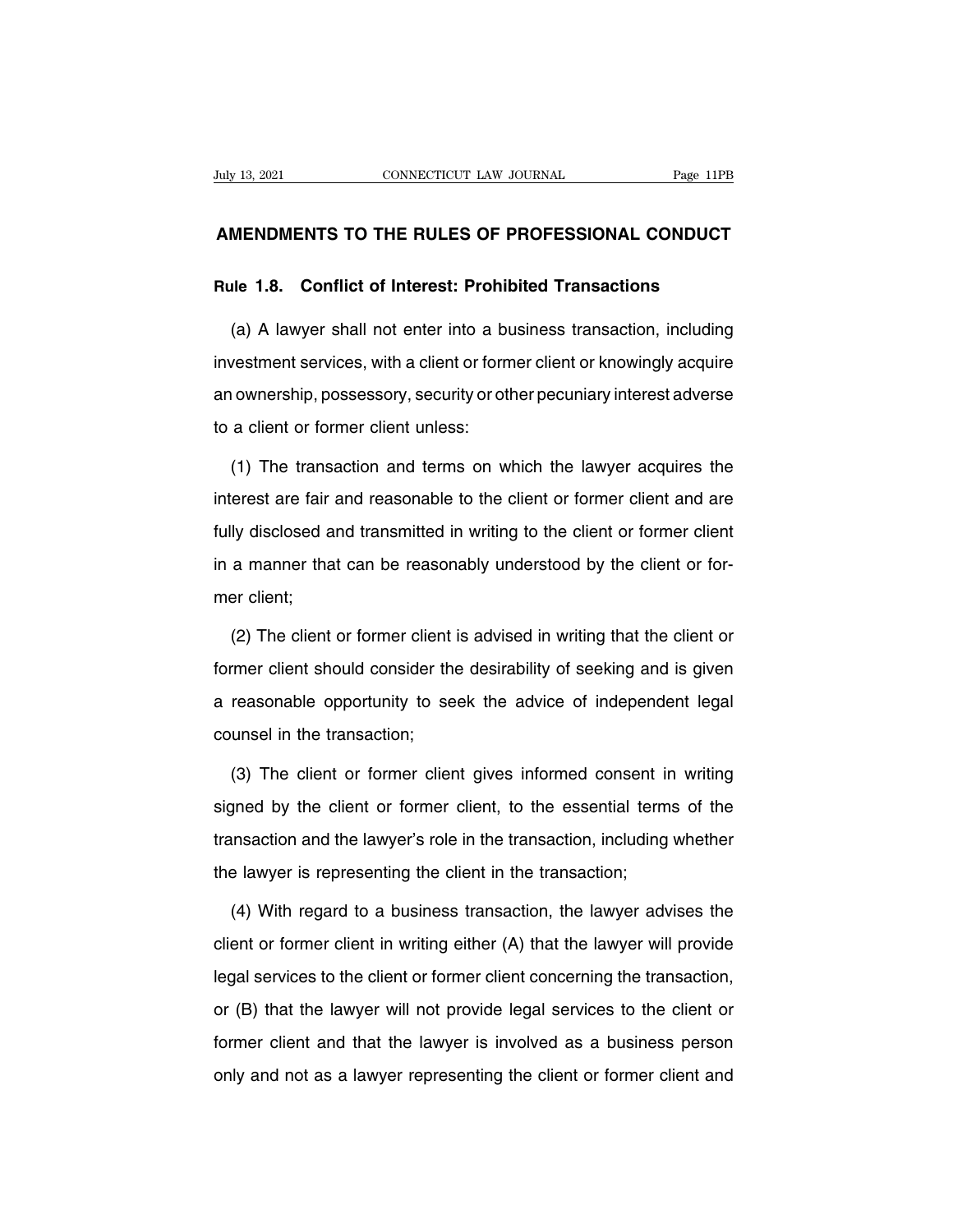The lawyer is not one to whom the client or former client can turn<br>that the lawyer is not one to whom the client or former client can turn<br>for legal advice concerning the transaction; and Fage 12PB CONNECTICUT LAW JOURNAL<br>that the lawyer is not one to whom the client or former clien<br>for legal advice concerning the transaction; and<br>(5) With regard to the providing of investment services, tl

(5) at the lawyer is not one to whom the client or former client can turn<br>
(5) With regard to the providing of investment services, the lawyer<br>
(5) With regard to the providing of investment services, the lawyer<br>
Vises the that the lawyer is not one to whom the client or former client can turn<br>for legal advice concerning the transaction; and<br>(5) With regard to the providing of investment services, the lawyer<br>advises the client or former clie for legal advice concerning the transaction; and<br>
(5) With regard to the providing of investment services, the lawyer<br>
advises the client or former client in writing (A) whether such services<br>
are covered by legal liabilit (5) With regard to the providing of investment services, the lawyer advises the client or former client in writing (A) whether such services are covered by legal liability insurance or other insurance, and either (B) that (c) What regard to the providing of investment services, the lawyer<br>advises the client or former client in writing (A) whether such services<br>are covered by legal liability insurance or other insurance, and either<br>(B) that are covered by legal liability insurance or other insurance, and either<br>(B) that the lawyer will provide legal services to the client or former<br>client concerning the transaction, or (C) that the lawyer will not provide<br>leg (B) that the lawyer will provide legal services to the client or former<br>client concerning the transaction, or (C) that the lawyer will not provide<br>legal services to the client or former client and that the lawyer is<br>invol dient concerning the transaction, or (C) that the lawyer will not provide<br>legal services to the client or former client and that the lawyer is<br>involved as a business person only and not as a lawyer representing<br>the client legal services to the client or former client and that the lawyer is<br>involved as a business person only and not as a lawyer representing<br>the client or former client and that the lawyer is not one to whom the<br>client or form involved as a business person only and not as a lawyer representing<br>the client or former client and that the lawyer is not one to whom the<br>client or former client can turn to for legal services concerning the<br>transaction. the client or former client and that the lawyer is not one to whom the client or former client can turn to for legal services concerning the transaction. Investment services shall only apply where the lawyer has either a d dient or former client can turn to for legal services conce<br>transaction. Investment services shall only apply where th<br>has either a direct or indirect control over the invested fund<br>direct or indirect interest in the under Insaction. Investment services shall only apply where the lawyer<br>Insection a direct or indirect control over the invested funds and a<br>rect or indirect interest in the underlying investment.<br>For purposes of subsection (a) (

has either a direct or indirect control over the invested funds and a<br>direct or indirect interest in the underlying investment.<br>For purposes of subsection (a) (1) through (a) (5), the phrase "former<br>client" shall mean a cl direct or indirect interest in the underlying investment.<br>For purposes of subsection (a) (1) through (a) (5), the p<br>client" shall mean a client for whom the two-year period<br>the conclusion of representation has not expired. For purposes of subsection (a) (1) through (a) (5), the phrase "former<br>ent" shall mean a client for whom the two-year period starting from<br>e conclusion of representation has not expired.<br>(b) A lawyer shall not use informat

client" shall mean a client for whom the two-year period starting from<br>the conclusion of representation has not expired.<br>(b) A lawyer shall not use information relating to representation of<br>a client to the disadvantage of the conclusion of representation has not expired.<br>
(b) A lawyer shall not use information relating to representat<br>
a client to the disadvantage of the client unless the client gives info<br>
consent, except as permitted or re (b) A lawyer shall not use information relating to representation of<br>client to the disadvantage of the client unless the client gives informed<br>nsent, except as permitted or required by these Rules.<br>(c) A lawyer shall not s

a client to the disadvantage of the client unless the client gives informed<br>consent, except as permitted or required by these Rules.<br>(c) A lawyer shall not solicit any substantial gift from a client, including<br>a testamenta consent, except as permitted or required by these Rules.<br>
(c) A lawyer shall not solicit any substantial gift from a client, including<br>
a testamentary gift, or prepare on behalf of a client an instrument<br>
giving the lawyer (c) A lawyer shall not solicit any substantial gift from a client, including<br>a testamentary gift, or prepare on behalf of a client an instrument<br>giving the lawyer or a person related to the lawyer any substantial<br>gift, unl (b) Alawyor bilaminot bolished in y cabolismic girl formationerit, including<br>a testamentary gift, or prepare on behalf of a client an instrument<br>giving the lawyer or a person related to the lawyer any substantial<br>gift, unl giving the lawyer or a person related to the lawyer any substantial<br>gift, unless the lawyer or other recipient of the gift is related to the<br>client. For purposes of this paragraph, related persons include a<br>spouse, child,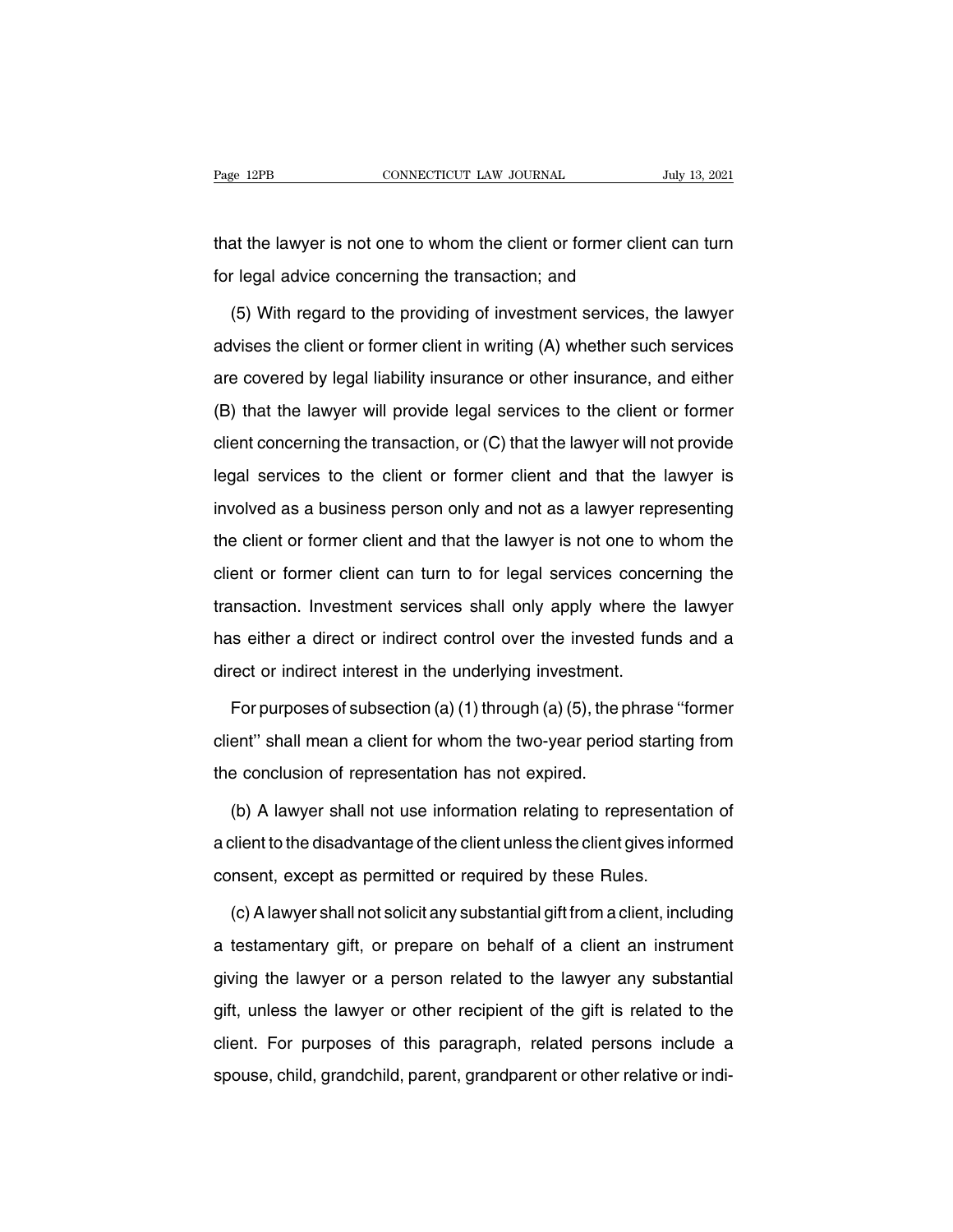Vuly 13, 2021<br>CONNECTICUT LAW JOURNAL Page 13PB<br>Vidual with whom the lawyer or the client maintains a close, familial rela-<br>tionship. tionship.

(d) Prior to the lawyer or the client maintains a close, familial rela-<br>nship.<br>(d) Prior to the conclusion of representation of a client, a lawyer<br>all not make or negotiate an agreement giving the lawyer literary idual with whom the lawyer or the client maintains a close, familial relationship.<br>
(d) Prior to the conclusion of representation of a client, a lawyer<br>
shall not make or negotiate an agreement giving the lawyer literary<br> tionship.<br>
(d) Prior to the conclusion of representation of a client, a lawyer<br>
shall not make or negotiate an agreement giving the lawyer literary<br>
or media rights to a portrayal or account based in substantial part on<br>
i (d) Prior to the conclusion of representation<br>shall not make or negotiate an agreement givi<br>or media rights to a portrayal or account based<br>information relating to the representation.<br>(e) A lawyer shall not provide financi (e) a lawyer interary<br>
media rights to a portrayal or account based in substantial part on<br>
iormation relating to the representation.<br>
(e) A lawyer shall not provide financial assistance to a client in<br>
innection with pend or media rights to a portrayal or account based in substantial part on<br>information relating to the representation.<br>(e) A lawyer shall not provide financial assistance to a client in<br>connection with pending or contemplated

(e) A lawyer shall not provide financial assistance to a client in<br>nection with pending or contemplated litigation, except that:<br>(1) A lawyer may pay court costs and expenses of litigation on behalf<br>a client, the repayment (e) A lawyer shall not provide financial assistance to a client in connection with pending or contemplated litigation, except that:<br>(1) A lawyer may pay court costs and expenses of litigation on behalf of a client, the rep connection with per<br>
(1) A lawyer may<br>
of a client, the repay<br>
of the matter;<br>
(2) A lawyer rep (1) A lawyer may pay court costs and expenses of litigation on behalf<br>a client, the repayment of which may be contingent on the outcome<br>the matter;<br>(2) A lawyer representing an indigent client may pay court costs<br>d expense of a client, the repayment of which may be contingent on the outcom<br>of the matter;<br>(2) A lawyer representing an indigent client may pay court cos<br>and expenses of litigation on behalf of the client[.]; and<br>(3) A lawyer repr

(2) A lawyer representing an indigent client may pay court costs<br>d expenses of litigation on behalf of the client[.]; and<br>(3) A lawyer representing an indigent client pro bono; a lawyer<br>presenting an indigent client pro bo (2) A lawyer representing an indigent client may pay court costs<br>and expenses of litigation on behalf of the client[.]; and<br>(3) A lawyer representing an indigent client pro bono; a lawyer<br>representing an indigent client pr and expenses of litigation on behalf of the client[.]; and<br>
(3) A lawyer representing an indigent client pro bono; a lawyer<br>
representing an indigent client pro bono through a nonprofit legal<br>
services or public interest o (3) A lawyer representing an indigent client pro bono; a lawyer<br>representing an indigent client pro bono through a nonprofit legal<br>services or public interest organization, a law school clinical or pro<br>bono program, or a s representing an indigent client pro bono through a nonprofit legal<br>services or public interest organization, a law school clinical or pro<br>bono program, or a state or local bar association program; and a<br>lawyer representing services or public interest organization, a law school clinical or pro<br>bono program, or a state or local bar association program; and a<br>lawyer representing an indigent client through a public defender's<br>office may provide bono program, or a state or local bar association program; and a lawyer representing an indigent client through a public defender's office may provide modest gifts to the client to pay for food, shelter, transportation, me Exchementational<br>Iawyer represe<br>office may pro<br>transportation,<br>may not:<br>(i) promise (ice may provide modest gifts to the client to pay for food, shelter, insportation, medicine and other basic living expenses. A lawyer ay not:<br>(i) promise, assure or imply the availability of such gifts prior to tention, o

transportation, medicine and other basic living expenses. A lawyer<br>may not:<br>(i) promise, assure or imply the availability of such gifts prior to<br>retention, or as an inducement to continue the client-lawyer relationship<br>aft may not:<br>
(i) promise, assure or imply the availability of such gifts prior to<br>
retention, or as an inducement to continue the client-lawyer relationship<br>
after retention, or as an inducement to take, or forgo taking, any (i) promise<br>retention, or a<br>after retentior<br>in the matter;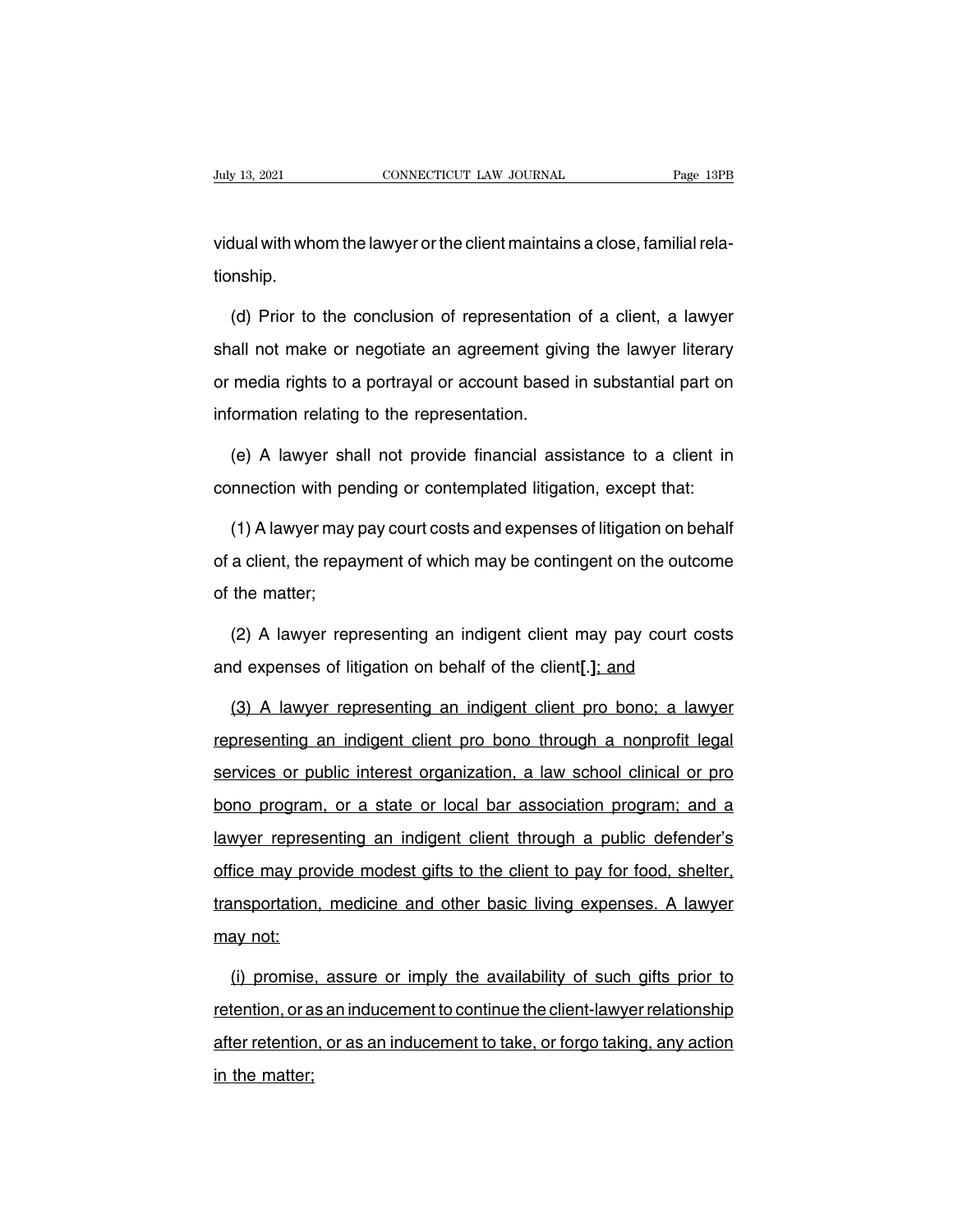(ii) seek or accept reimbursement from the client, a relative of the<br>ent, or anyone affiliated with the client; or Page 14PB connecticut LAW JOURNAL<br>(ii) seek or accept reimbursement from the client<br>client, or anyone affiliated with the client; or<br>(iii) publicize or advertise a willingness to provide (ii) seek or accept reimbursement from the client, a relative of the<br>ent, or anyone affiliated with the client; or<br>(iii) publicize or advertise a willingness to provide such gifts to pro-<br>ective clients. (ii) seek or accept r<br>client, or anyone affili.<br>(iii) publicize or adv<br>spective clients.<br>A lawyer may prov.

Framedial and the client; or<br>
A lawyer may provide financial assistance permitted by this Rule<br>
A lawyer may provide financial assistance permitted by this Rule<br>
The representation is eligible for fees under a fee-shifting (iii) publicize or advertise a willingness to provide such gifts to pro-<br>spective clients.<br>A lawyer may provide financial assistance permitted by this Rule<br>even if the representation is eligible for fees under a fee-shifti

ective clients.<br>
A lawyer may provide financial assistance permitted by this Rule<br>
en if the representation is eligible for fees under a fee-shifting statute.<br>
(f) A lawyer shall not accept compensation for representing a A lawyer may provide financial assistand<br>even if the representation is eligible for fees u<br>(f) A lawyer shall not accept compensatio<br>from one other than the client unless:<br>(1) The client gives informed consent; su

(f) A lawyer shall not accept compensation for representing a client<br>(f) A lawyer shall not accept compensation for representing a client<br>om one other than the client unless:<br>(1) The client gives informed consent; subject (f) A lawyer shall not accept compensation for representing a client<br>from one other than the client unless:<br>(1) The client gives informed consent; subject to revocation by the<br>client, such informed consent shall be implied from one other than the client unless:<br>
(1) The client gives informed consent; subject to revocation by the<br>
client, such informed consent shall be implied where the lawyer is<br>
retained to represent a client by a third par (1) The client gives informed consent; subject to revolution, such informed consent shall be implied where retained to represent a client by a third party obligated unof a contract to provide the client with a defense;<br>(2) (1) The client gives interference consent shall be implied where the lawyer is<br>tained to represent a client by a third party obligated under the terms<br>a contract to provide the client with a defense;<br>(2) There is no interf fractional increases the client by a third party obligated under the terms<br>of a contract to provide the client with a defense;<br>(2) There is no interference with the lawyer's independence of pro-<br>fessional judgment or with

a contract to provide the client with a defense;<br>(2) There is no interference with the lawyer's independence of pro-<br>ssional judgment or with the client-lawyer relationship; and<br>(3) Information relating to representation o (2) There is no interferer<br>fessional judgment or with<br>(3) Information relating t<br>required by Rule 16.<br>(g) A lawyer who represe

ssional judgment or with the client-lawyer relationship; and<br>(3) Information relating to representation of a client is protected as<br>quired by Rule 16.<br>(g) A lawyer who represents two or more clients shall not participate<br>m (3) Information relating to representation of a client is protected as<br>required by Rule 16.<br>(g) A lawyer who represents two or more clients shall not participate<br>in making an aggregate settlement of the claims of or agains required by Rule 16.<br>(g) A lawyer who represents two or more clients shall not participate<br>in making an aggregate settlement of the claims of or against the<br>clients, or in a criminal case an aggregated agreement as to guil (g) A lawyer who represents two or more clients shall not participate<br>in making an aggregate settlement of the claims of or against the<br>clients, or in a criminal case an aggregated agreement as to guilty or<br>nolo contendere in making an aggregate settlement of the claims of or against the clients, or in a criminal case an aggregated agreement as to guilty or nolo contendere pleas, unless each client gives informed consent, in a writing signe the maturity and aggregate councilient of the claims of of against the clients, or in a criminal case an aggregated agreement as to guilty or nolo contendere pleas, unless each client gives informed consent, in a writing s participation of each person in the settlement. Subject to revocation by the client of each person in the settlement. Subject to revocation by the client and to the terms of the contract, such informed consent by the client. The lawyer's disclosure shall include<br>the existence and nature of all the claims or pleas involved and of the<br>participation of each person in the settlement. Subject to revocation<br>by the client and to the te is the existence and nature of all the claims or pleas involved and of the participation of each person in the settlement. Subject to revocation by the client and to the terms of the contract, such informed consent shall b participation of each person in the settlement. Subject to revocation<br>by the client and to the terms of the contract, such informed consent<br>shall be implied and need not be in writing where the lawyer is retained<br>to repres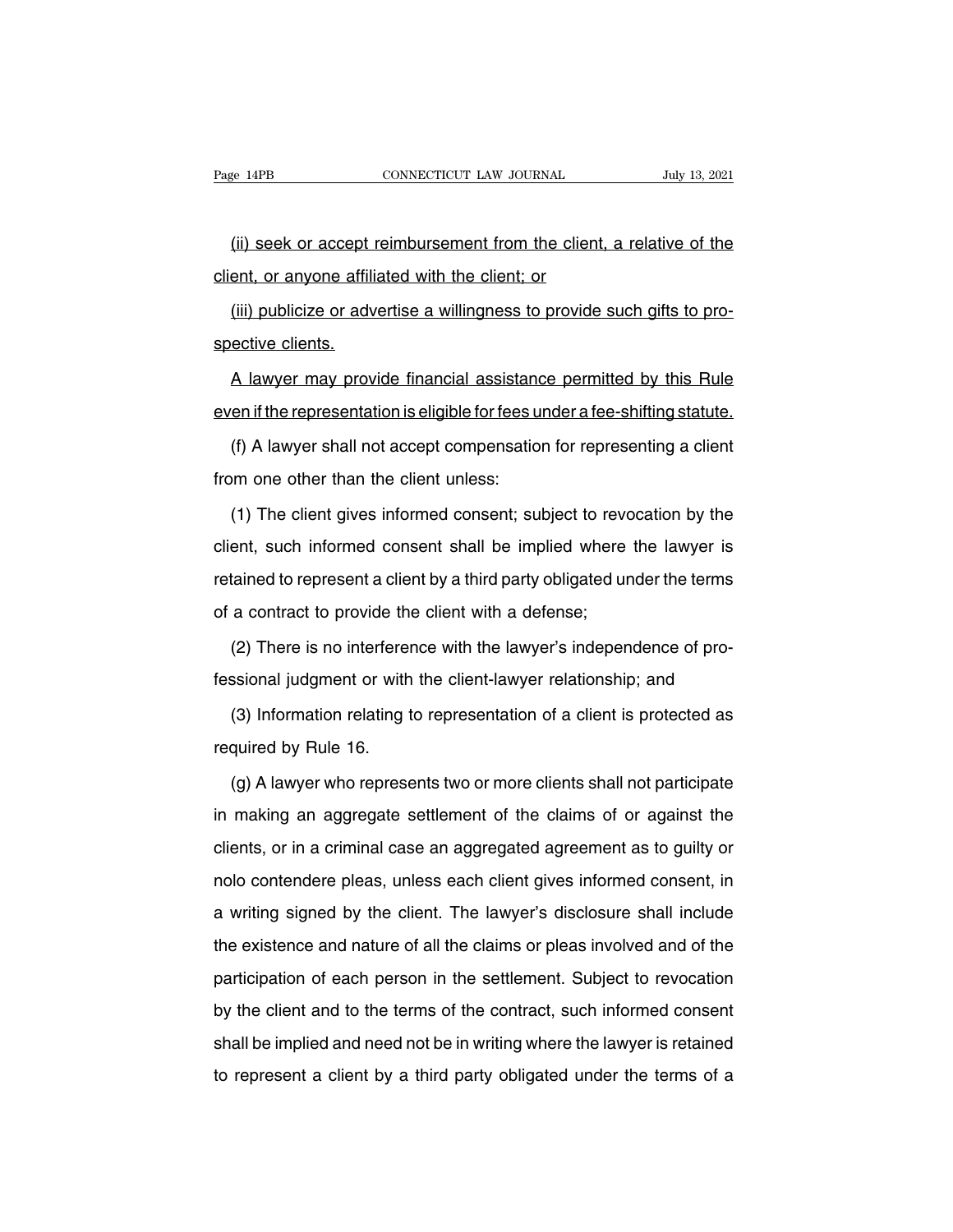CONNECTICUT LAW JOURNAL Page 15PB<br>
contract to provide the client with a defense and indemnity for the loss<br>
contract to provide the client with a defense and indemnity for the loss<br>
and the third party elects to settle a July 13, 2021 CONNECTICUT LAW JOURNAL Page 15PB<br>contract to provide the client with a defense and indemnity for the loss<br>and the third party elects to settle a matter without contribution by<br>the client. contract to proversion<br>and the third p<br>the client.<br>(h) A lawyer ntract to provide the client w<br>
d the third party elects to :<br>
e client.<br>
(h) A lawyer shall not:<br>
(1) Make an agreement pro (1) Make an agreement prospectively limiting the lawyer's liability<br>
(1) Make an agreement prospectively limiting the lawyer's liability<br>
(1) Make an agreement prospectively limiting the lawyer's liability<br>
a client for ma

the client.<br>
(h) A lawyer shall not:<br>
(1) Make an agreement prospectively limiting the lawyer's liability<br>
to a client for malpractice unless the client is independently represented<br>
in making the agreement; or (h) A lawyer shall not:<br>
(1) Make an agreement prospecto a client for malpractice unless the computer of making the agreement; or<br>
(2) Settle a claim or potential claim (1) Make an agreement prospectively limiting the lawyer's liability<br>a client for malpractice unless the client is independently represented<br>making the agreement; or<br>(2) Settle a claim or potential claim for such liability

to a client for malpractice unless the client is independently represented<br>in making the agreement; or<br>(2) Settle a claim or potential claim for such liability with an unrepre-<br>sented client or former client unless that pe in making the agreement; or<br>
(2) Settle a claim or potential claim for such liability with an unrepre-<br>
sented client or former client unless that person is advised in writing<br>
of the desirability of seeking and is given a (2) Settle a claim or potential claim for such liability with an unrepresented client or former client unless that person is advised in writing of the desirability of seeking and is given a reasonable opportunity to seek t (a) Court a claim of percentic claim of contracting) that an energy<br>inted client or former client unless that person is advised in writing<br>the desirability of seeking and is given a reasonable opportunity to<br>ek the advice

of the desirability of seeking and is given a reasonable opportunity to<br>seek the advice of independent legal counsel in connection therewith.<br>(i) A lawyer shall not acquire a proprietary interest in the cause of<br>action or seek the advice of independent legal cou<br>
(i) A lawyer shall not acquire a propria<br>
action or subject matter of litigation the<br>
client, except that the lawyer may:<br>
(1) Acquire a lien granted by law to (i) A lawyer shall not acquire a proprietary interest in the cause of<br>tion or subject matter of litigation the lawyer is conducting for a<br>ent, except that the lawyer may:<br>(1) Acquire a lien granted by law to secure the la experience action or subject matter of<br>action or subject matter of<br>client, except that the laws<br>(1) Acquire a lien gran<br>expenses; and<br>(2) Contract with a clien

ent, except that the lawyer may:<br>
(1) Acquire a lien granted by law to secure the lawyer's fee or<br>
penses; and<br>
(2) Contract with a client for a reasonable contingent fee in a civil<br>
se.

case.

penses; and<br>(2) Contract with a client for a reasonable contingent fee in a civil<br>se.<br>(j) A lawyer shall not have sexual relations with a client unless a<br>nsensual sexual relationship existed between them when the client-(2) Contract with a client for a reasonable contingent fee in a civil<br>case.<br>(i) A lawyer shall not have sexual relations with a client unless a<br>consensual sexual relationship existed between them when the client-<br>lawyer re (a) A lawyer shall not have sexual relationship consensual sexual relationship existed<br>lawyer relationship commenced.<br>(k) While lawyers are associated in a (j) A lawyer shall not have sexual relations with a client unless a<br>nsensual sexual relationship existed between them when the client-<br>wyer relationship commenced.<br>(k) While lawyers are associated in a firm, a prohibition

ing subsection (a) the matrix of the state of them when the client-<br>lawyer relationship commenced.<br>(k) While lawyers are associated in a firm, a prohibition in the forego-<br>ing subsection (a) through (i) that applies to any lawyer relationship comm<br>(k) While lawyers are as<br>ing subsection (a) throug<br>apply to all of them.<br>COMMENTARY: Busin (k) While lawyers are associated in a firm, a prohibition in the forego-<br>g subsection (a) through (i) that applies to any one of them shall<br>ply to all of them.<br>COMMENTARY: **Business Transactions between Client and**<br>wyer. S **Lawyer.** Subsection (a) through (i) that applies to any one of them shall apply to all of them.<br>
COMMENTARY: **Business Transactions between Client and Lawyer.** Subsection (a) expressly applies to former clients as well as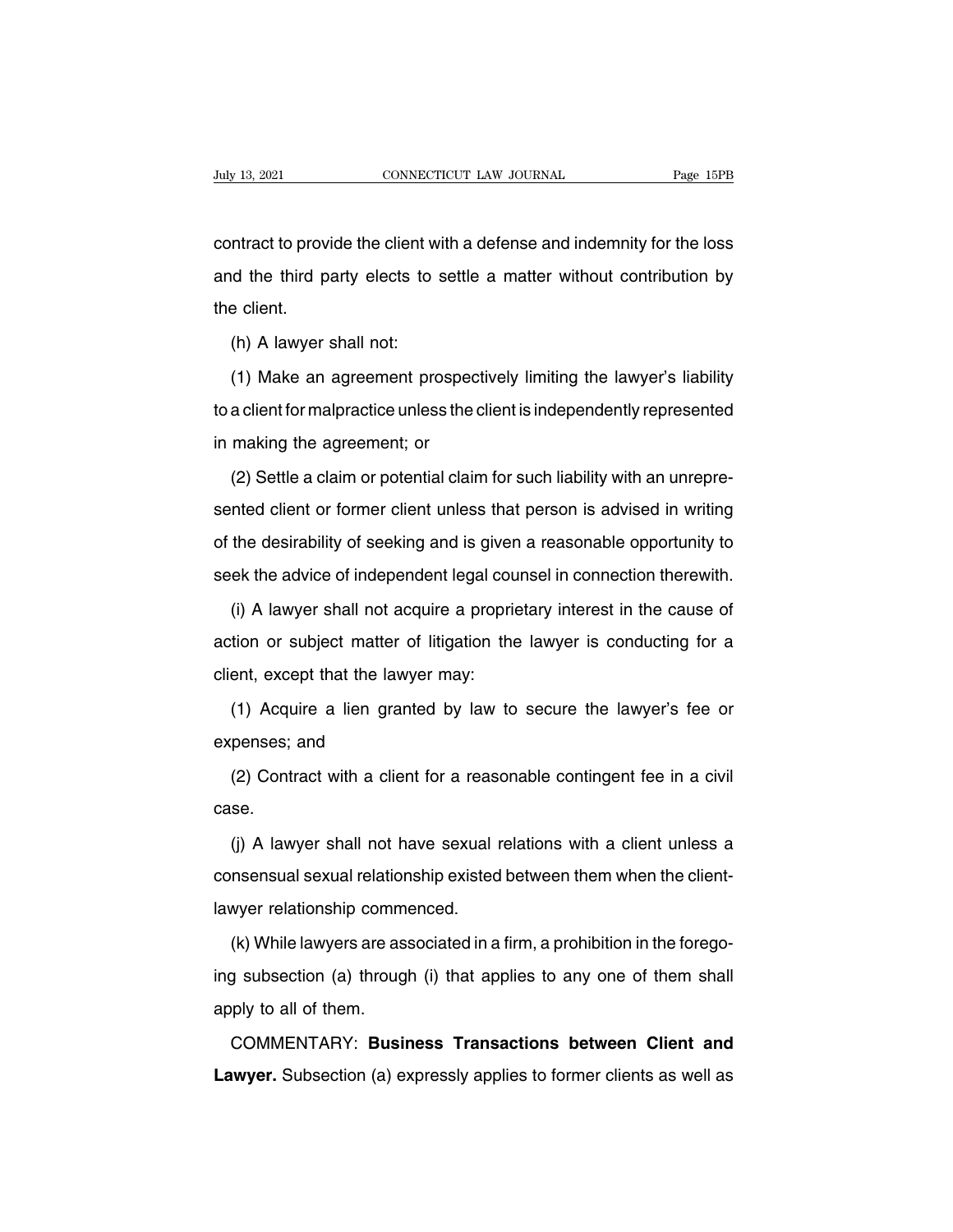Page 16PB CONNECTICUT LAW JOURNAL July 13, 2021<br>existing clients. A lawyer's legal skill and training, together with the<br>relationship of trust and confidence between lawyer and client, create relationship of trust and confidence between lawyer participates in a busi-<br>the possibility of overreaching when the lawyer participates in a busiexisting clients. A lawyer's legal skill and training, together with the<br>relationship of trust and confidence between lawyer and client, create<br>the possibility of overreaching when the lawyer participates in a busi-<br>ness, existing clients. A lawyer's legal skill and training, together with the relationship of trust and confidence between lawyer and client, create the possibility of overreaching when the lawyer participates in a business, pr relationship of trust and confidence between lawyer and client, create<br>the possibility of overreaching when the lawyer participates in a busi-<br>ness, property or financial transaction with a client, for example, a<br>loan or s The possibility of overreaching when the lawyer participates in a busi-<br>ness, property or financial transaction with a client, for example, a<br>loan or sales transaction or a lawyer investment on behalf of a client.<br>The requ action is not closely related to the subject matter of the representation or sales transaction or a lawyer investment on behalf of a client.<br>The requirements of subsection (a) must be met even when the transaction is not c loan or sales transaction or a lawyer investment on behalf of a client.<br>The requirements of subsection (a) must be met even when the trans-<br>action is not closely related to the subject matter of the representation,<br>as when The requirements of subsection (a) must be met even when the trans-<br>action is not closely related to the subject matter of the representation,<br>as when a lawyer drafting a will for a client learns that the client needs<br>mone It also applies to lawyers purchasing property from estates they represented.<br>It also applies to lawyers purchasing property from estates they repre-<br>sent. It does not apply to ordinary fee arrangements between client. as when a lawyer drafting a will for a client learns that the client needs<br>money for unrelated expenses and offers to make a loan to the client.<br>It also applies to lawyers purchasing property from estates they repre-<br>sent. are more a ranger arranged and offers to make a loan to the client.<br>It also applies to lawyers purchasing property from estates they repre-<br>sent. It does not apply to ordinary fee arrangements between client<br>and lawyer, wh It also applies to lawyers purchasing property from estates they represent. It does not apply to ordinary fee arrangements between client<br>and lawyer, which are governed by Rule 1.5, although its requirements<br>must be met wh ness or other nonmonetary property as payment of all or part of a fee. In addition, the Rule does not apply to standard commercial transactions and lawyer, which are governed by Rule 1.5, although its requirements<br>must be met when the lawyer accepts an interest in the client's busi-<br>ness or other nonmonetary property as payment of all or part of a fee. In<br>addition between the lawyer accepts an interest in the client's business or other nonmonetary property as payment of all or part of a fee. In addition, the Rule does not apply to standard commercial transactions between the lawyer mess or other nonmonetary property as payment of all or part of a fee. In addition, the Rule does not apply to standard commercial transactions between the lawyer and the client for products or services that the client gen services of entertrementally property as payment or all of particles in<br>addition, the Rule does not apply to standard commercial transactions<br>between the lawyer and the client for products or services that the<br>client gener between the lawyer and the client for products or services that the<br>client generally markets to others, for example, banking or brokerage<br>services, products manufactured or distributed by the client, and utilit-<br>ies' servi dent generally markets to others, for example, banking or brokerage<br>services, products manufactured or distributed by the client, and utilit-<br>ies' services. In such transactions, the lawyer has no advantage in<br>dealing with services, products manufacture<br>ies' services. In such transactic<br>dealing with the client, and the re<br>essary and impracticable.<br>Subsection (a) (1) requires the Solf is a services. In such transactions, the lawyer has no advantage in aling with the client, and the restrictions in subsection (a) are unnec-<br>sary and impracticable.<br>Subsection (a) (1) requires that the transaction its

dealing with the client, and the restrictions in subsection (a) are unnec-<br>essary and impracticable.<br>Subsection (a) (1) requires that the transaction itself be fair to the<br>client and that its essential terms be communicate essary and impracticable.<br>
Subsection (a) (1) requires that the transaction itself be fair to the<br>
client and that its essential terms be communicated to the client, in<br>
writing, in a manner that can be reasonably understo Subsection (a) (1) requires that the transaction itself be fair to the client and that its essential terms be communicated to the client, in writing, in a manner that can be reasonably understood. Subsection (a) (2) requir client and that its essential terms be communicated to the client, in writing, in a manner that can be reasonably understood. Subsection (a) (2) requires that the client also be advised, in writing, of the desirability of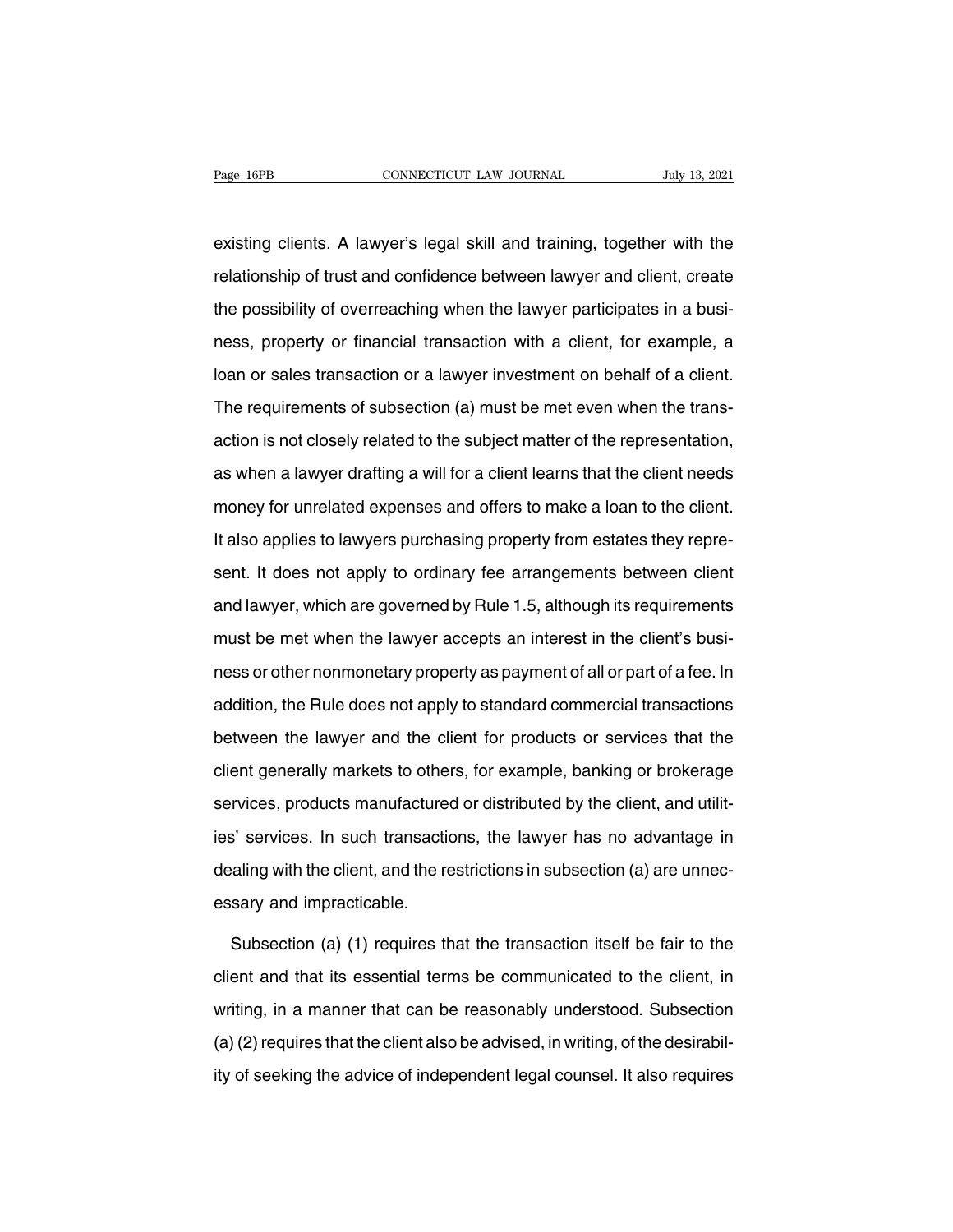Tuly 13, 2021<br>
<u>CONNECTICUT LAW JOURNAL Page 17PB</u><br>
that the client be given a reasonable opportunity to obtain such advice.<br>
Subsection (a) (3) requires that the lawyer obtain the client's informed Subsection (a) (3) requires that the client, both in such advice.<br>Subsection (a) (3) requires that the lawyer obtain the client's informed<br>consent, in a writing signed by the client, both to the essential terms that the client be given a reasonable opportunity to obtain such advice.<br>Subsection (a) (3) requires that the lawyer obtain the client's informed<br>consent, in a writing signed by the client, both to the essential terms<br>of t that the client be given a reasonable opportunity to obtain such advice.<br>Subsection (a) (3) requires that the lawyer obtain the client's informed<br>consent, in a writing signed by the client, both to the essential terms<br>of t should discuss both the material risks of the proposed transaction, including any risk presented by the lawyer's informed transaction, including any risk presented by the lawyer's involvement, and the figure and the materi consent, in a writing signed by the client, both to the essential terms<br>of the transaction and to the lawyer's role. When necessary, the lawyer<br>should discuss both the material risks of the proposed transaction,<br>including of the transaction and to the lawyer's role. When necessary, the lawyer<br>should discuss both the material risks of the proposed transaction,<br>including any risk presented by the lawyer's involvement, and the<br>existence of rea should discuss both the material risks of the proposed transaction,<br>including any risk presented by the lawyer's involvement, and the<br>existence of reasonably available alternatives and should explain why<br>the advice of inde including any risk presented by the<br>including any risk presented by the<br>the advice of independent legal couns<br>(definition of informed consent).<br>The risk to a client is greatest whe istence of reasonably available alternatives and should explain why<br>a advice of independent legal counsel is desirable. See Rule 1.0 (f)<br>efinition of informed consent).<br>The risk to a client is greatest when the client expe

the advice of independent legal counsel is desirable. See Rule 1.0 (f)<br>(definition of informed consent).<br>The risk to a client is greatest when the client expects the lawyer's<br>to represent the client in the transaction itse (definition of informed consent).<br>The risk to a client is greatest when the client expects the lawyer's<br>to represent the client in the transaction itself or when the lawyer's<br>financial interest otherwise poses a significan The risk to a client is greatest when the client expects the lawyer<br>to represent the client in the transaction itself or when the lawyer's<br>financial interest otherwise poses a significant risk that the lawyer's<br>representat financial interest otherwise poses a significant risk that the lawyer's financial interest otherwise poses a significant risk that the lawyer's representation of the client will be materially limited by the lawyer's financ to represent the client in the transaction itself or when the lawyer's financial interest otherwise poses a significant risk that the lawyer's representation of the client will be materially limited by the lawyer's financi that the rest of the client will be materially limited by the lawyer's<br>financial interest in the transaction. Here, the lawyer's role requires<br>that the lawyer must comply, not only with the requirements of subsec-<br>tion (a) tinancial interest in the transaction. Here, the lawyer's role requires<br>that the lawyer must comply, not only with the requirements of subsec-<br>tion (a), but also with the requirements of Rule 1.7. Under that Rule,<br>the lawy role as both legal adviser and participant in the transaction (a), but also with the requirements of Rule 1.7. Under that Rule, the lawyer must disclose the risks associated with the lawyer's dual role as both legal advise tion (a), but also with the requirements of Rule 1.7. Under that Rule,<br>the lawyer must disclose the risks associated with the lawyer's dual<br>role as both legal adviser and participant in the transaction, such as<br>the risk th itself (a), sat also that the requirements of that the lawyer's dual<br>the lawyer must disclose the risks associated with the lawyer's dual<br>role as both legal adviser and participant in the transaction, such as<br>the risk that mortanyer meet also<br>too it is also also also also the meet also be also have any of a dating<br>the risk that the lawyer will structure the transaction or give legal advice<br>in a way that favors the lawyer's interests at the e some as some togal datibor and pantelpaint in the transaction, seem as<br>the risk that the lawyer will structure the transaction or give legal advice<br>in a way that favors the lawyer's interests at the expense of the client.<br> in a way that favors the lawyer's interests at the expense of the client.<br>Moreover, the lawyer must obtain the client's informed consent. In<br>some cases, the lawyer's interest may be such that Rule 1.7 will<br>preclude the law Dreover, the lawyer must obtain the client's informed consent. In me cases, the lawyer's interest may be such that Rule 1.7 will eclude the lawyer from seeking the client's consent to the transaction.<br>If the client is inde

some cases, the lawyer's interest may be such that Rule 1.7 will<br>preclude the lawyer from seeking the client's consent to the transaction.<br>If the client is independently represented in the transaction, subsec-<br>tion (a) (2) preclude the lawyer from seeking the client's consent to the transaction.<br>If the client is independently represented in the transaction, subsection (a) (2) of this Rule is inapplicable, and the subsection (a) (1) requireme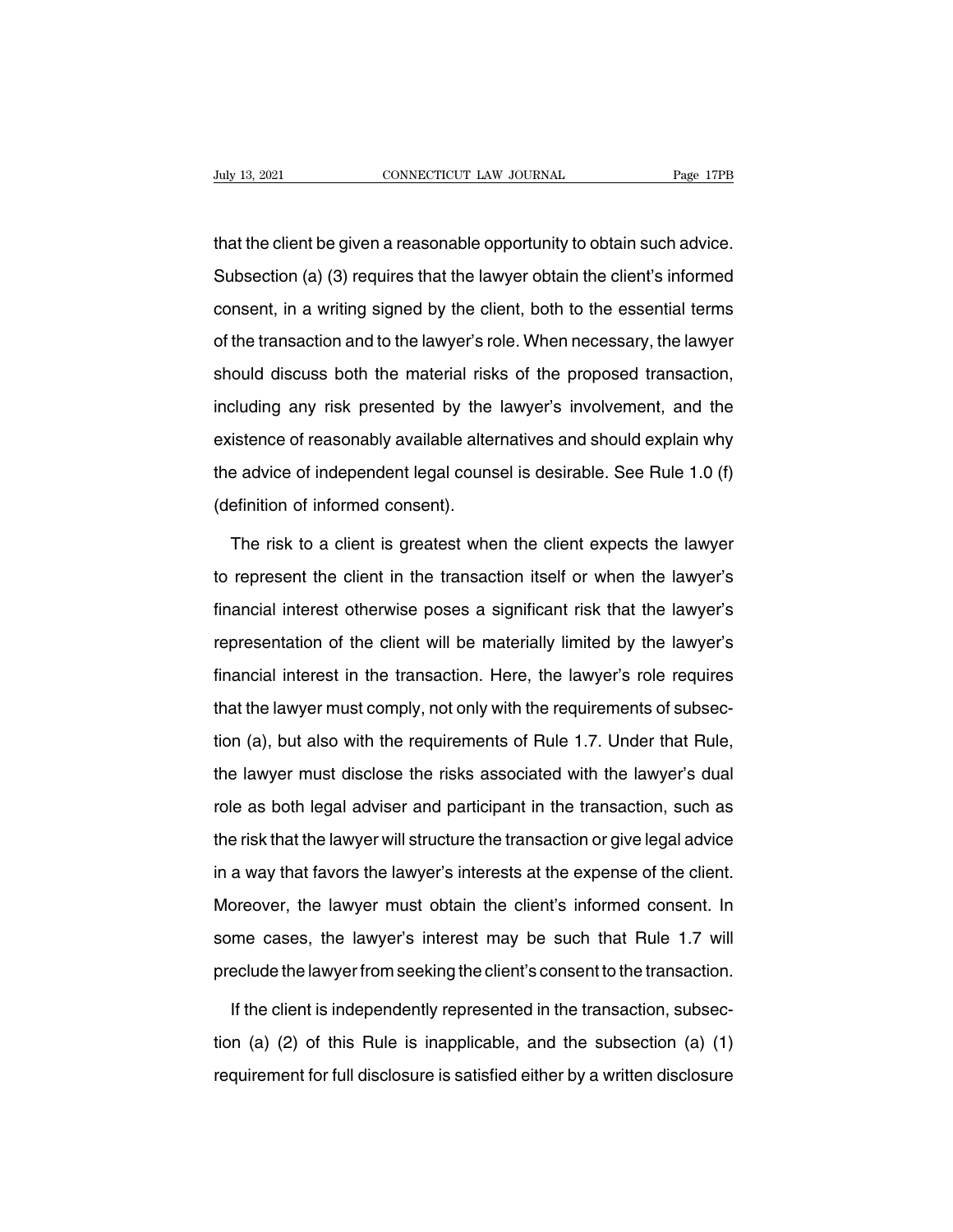Page 18PB<br>
connectricut LAW JOURNAL July 13, 2021<br>
by the lawyer involved in the transaction or by the client's independent<br>
counsel. The fact that the client was independently represented in the Page 18PB CONNECTICUT LAW JOURNAL July 13, 2021<br>by the lawyer involved in the transaction or by the client's independent<br>counsel. The fact that the client was independently represented in the<br>transaction is relevant in det by the lawyer involved in the transaction or by the client's independent<br>counsel. The fact that the client was independently represented in the<br>transaction is relevant in determining whether the agreement was fair<br>and reas by the lawyer involved in the transaction or by the client's independent<br>counsel. The fact that the client was independently represented in the<br>transaction is relevant in determining whether the agreement was fair<br>and reas unsel. The fact that the client was independently represented in the<br>unsaction is relevant in determining whether the agreement was fair<br>id reasonable to the client as subsection (a) (1) further requires.<br>**Use of Informati** 

transaction is relevant in determining whether the agreement was fair<br>and reasonable to the client as subsection (a) (1) further requires.<br>**Use of Information Related to Representation**. Use of information<br>relating to the and reasonable to the client as subsection (a) (1) further requires.<br> **Use of Information Related to Representation**. Use of information<br>
relating to the representation to the disadvantage of the client violates<br>
the lawye Use of Information Related to Representation. Use of information<br>relating to the representation to the disadvantage of the client violates<br>the lawyer's duty of loyalty. Subsection (b) applies when the information<br>is used t relating to the representation to the disadvantage of the client violates<br>the lawyer's duty of loyalty. Subsection (b) applies when the information<br>is used to benefit either the lawyer or a third person, such as another<br>cl the lawyer's duty of loyalty. Subsection (b) applies when the information<br>is used to benefit either the lawyer or a third person, such as another<br>client or business associate of the lawyer. For example, if a lawyer<br>learns is used to benefit either the lawyer or a third person, such as another client or business associate of the lawyer. For example, if a lawyer learns that a client intends to purchase and develop several parcels of land, the client or business associate of the lawyer. For example, if a lawyer<br>learns that a client intends to purchase and develop several parcels<br>of land, the lawyer may not use that information to purchase one of<br>the parcels in c client of such a client intends to purchase and develop several parcels<br>of land, the lawyer may not use that information to purchase one of<br>the parcels in competition with the client or to recommend that another<br>client mak do land, the lawyer may not use that information to purchase one of<br>the parcels in competition with the client or to recommend that another<br>client make such a purchase. The Rule does not prohibit uses that<br>do not disadvant at any the tarty interpretation with the client or to recommend that another<br>client make such a purchase. The Rule does not prohibit uses that<br>do not disadvantage the client. For example, a lawyer who learns<br>a government a reparation in componser may be contributed that allows.<br>Client make such a purchase. The Rule does not prohibit uses that<br>do not disadvantage the client. For example, a lawyer who learns<br>a government agency's interpretatio of the ratio disadvantage the client. For example, a lawyer who learns<br>a government agency's interpretation of trade legislation during the<br>representation of one client may properly use that information to benefit<br>other cl as not disast allage the client. The client property and larger this issues<br>a government agency's interpretation of trade legislation during the<br>representation of one client may properly use that information to benefit<br>oth the representation of one client may properly use that information to benefit<br>other clients. Subsection (b) prohibits disadvantageous use of client<br>information unless the client gives informed consent, except as permit-<br>te other clients. Subsection<br>information unless the cliented or required by these l<br>4.1 (b), 8.1 and 8.3.<br>Gifts to Lawvers. A la Formation unless the client gives informed consent, except as permit-<br>d or required by these Rules. See Rules 1.2 (d), 1.6, 1.9 (c), 3.3,<br>1 (b), 8.1 and 8.3.<br>**Gifts to Lawyers.** A lawyer may accept a gift from a client, if

ted or required by these Rules. See Rules 1.2 (d), 1.6, 1.9 (c), 3.3,<br>4.1 (b), 8.1 and 8.3.<br>**Gifts to Lawyers.** A lawyer may accept a gift from a client, if the<br>transaction meets general standards of fairness. For example, 4.1 (b), 8.1 and 8.3.<br> **Gifts to Lawyers.** A lawyer may accept a gift from a client, if the<br>
transaction meets general standards of fairness. For example, a simple<br>
gift such as a present given at a holiday or as a token o **Gifts to Lawyers.** A lawyer may accept a gift from a client, if the transaction meets general standards of fairness. For example, a simple gift such as a present given at a holiday or as a token of appreciation is permitt transaction meets general standards of fairness. For example, a simple<br>gift such as a present given at a holiday or as a token of appreciation<br>is permitted. If a client offers the lawyer a more substantial gift, subsec-<br>ti gift such as a present given at a holiday or as a token of appreciation<br>is permitted. If a client offers the lawyer a more substantial gift, subsec-<br>tion (c) does not prohibit the lawyer from accepting it, although such a<br>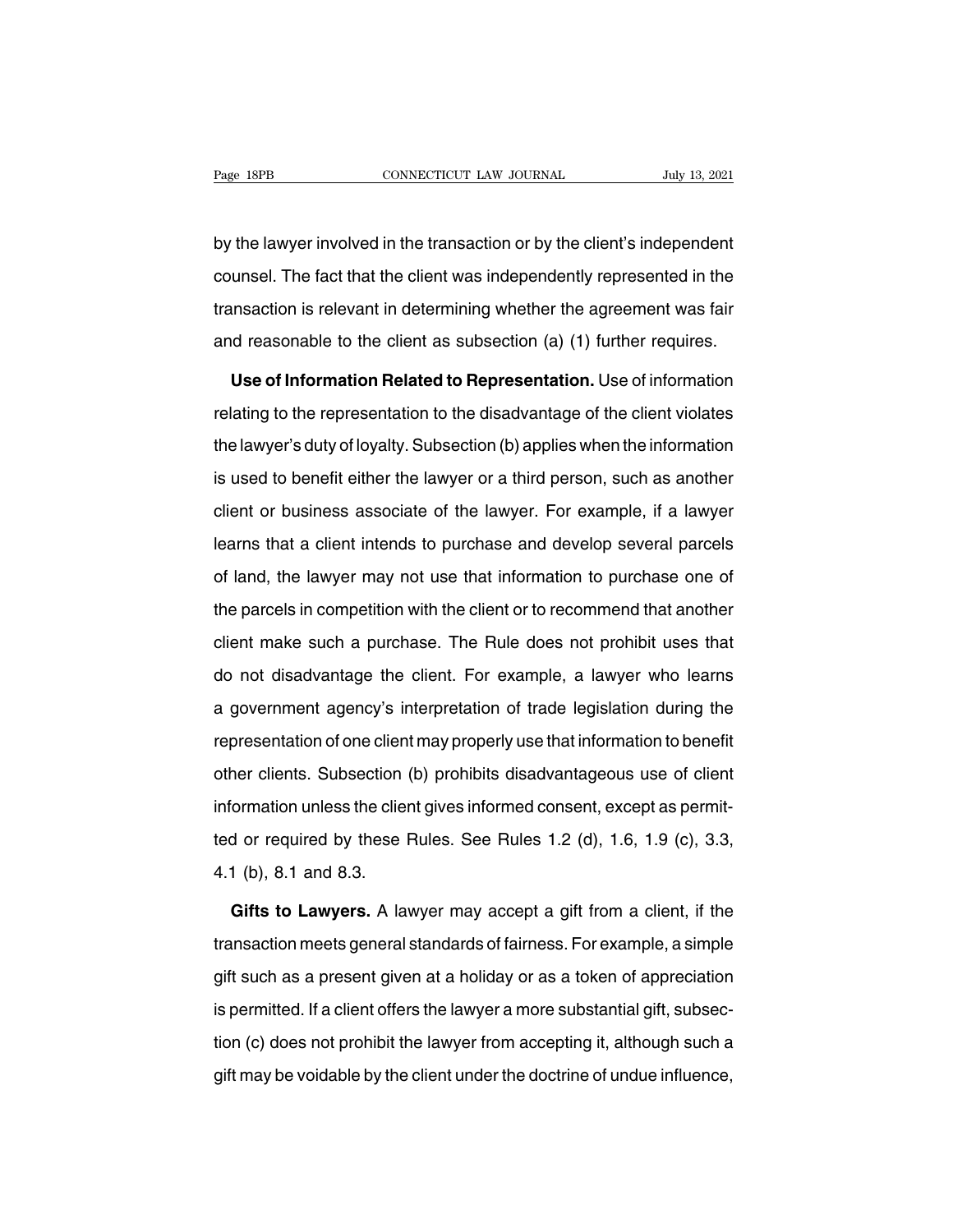Valy 13, 2021 CONNECTICUT LAW JOURNAL Page 19PB<br>which treats client gifts as presumptively fraudulent. In any event, due<br>to concerns about overreaching and imposition on clients, a lawyer The contract overreaching and imposition on clients, a lawyer may not suggest that a substantial gift be made to the lawyer or for which treats client gifts as presumptively fraudulent. In any event, due<br>to concerns about overreaching and imposition on clients, a lawyer<br>may not suggest that a substantial gift be made to the lawyer or for<br>the lawyer's which treats client gifts as presumptively fraudulent. In any event, due<br>to concerns about overreaching and imposition on clients, a lawyer<br>may not suggest that a substantial gift be made to the lawyer or for<br>the lawyer's mion roads short give as presamp<br>to concerns about overreaching a<br>may not suggest that a substantia<br>the lawyer's benefit, except where<br>as set forth in paragraph (c).<br>If effectuation of a substantial gif If effectuation of a substantial gift be made to the lawyer or for<br>I awyer's benefit, except where the lawyer is related to the client<br>If effectuation of a substantial gift requires preparing a legal instru-<br>If effectuatio

the lawyer's benefit, except where the lawyer is related to the client<br>as set forth in paragraph (c).<br>If effectuation of a substantial gift requires preparing a legal instru-<br>ment such as a will or conveyance, the client s as set forth in paragraph (c).<br>If effectuation of a substantial gift requires preparing a legal instru-<br>ment such as a will or conveyance, the client should have the detached<br>advice that another lawyer can provide. The sol If effectuation of a substantial gift requires preparing a<br>ment such as a will or conveyance, the client should have<br>advice that another lawyer can provide. The sole exce<br>Rule is where the client is a relative of the donee ent such as a will or conveyance, the client should have the detached<br>Vice that another lawyer can provide. The sole exception to this<br>Jule is where the client is a relative of the donee.<br>This Rule does not prohibit a lawy

advice that another lawyer can provide. The sole exception to this<br>Rule is where the client is a relative of the donee.<br>This Rule does not prohibit a lawyer from seeking to have the lawyer<br>or a partner or associate of the Rule is where the client is a relative of the donee.<br>This Rule does not prohibit a lawyer from seeking to have the lawyer<br>or a partner or associate of the lawyer named as executor of the<br>client's estate or to another poten This Rule does not prohibit a lawyer from seeking to have the lawyer<br>or a partner or associate of the lawyer named as executor of the<br>client's estate or to another potentially lucrative fiduciary position.<br>Nevertheless, su of a partner or associate of the lawyer named as executor of the client's estate or to another potentially lucrative fiduciary position.<br>Nevertheless, such appointments will be subject to the general conflict of interest p of a partner or associate or the lawyer hanned as oxesated or the client's estate or to another potentially lucrative fiduciary position.<br>Nevertheless, such appointments will be subject to the general conflict<br>of interest Nevertheless, such appointments will be subject to the general conflict<br>of interest provision in Rule 1.7 when there is a significant risk that<br>the lawyer's interest in obtaining the appointment will materially limit<br>the l of interest provision in Rule 1.7 when there is a significant risk that<br>the lawyer's interest in obtaining the appointment will materially limit<br>the lawyer's independent professional judgment in advising the client<br>concern the lawyer's interest in obtaining the appointment will materially limit<br>the lawyer's independent professional judgment in advising the client<br>concerning the choice of an executor or other fiduciary. In obtaining<br>the clien the lawyer's independent professional judgment in advising the client<br>concerning the choice of an executor or other fiduciary. In obtaining<br>the client's informed consent to the conflict, the lawyer should advise<br>the client concerning the choice of an executor or other fiduciary. In obtaining<br>the client's informed consent to the conflict, the lawyer should advise<br>the client concerning the nature and extent of the lawyer's financial<br>interest i the client's informed consent to the client's informed consent to the client concerning the nature<br>interest in the appointment, as v<br>candidates for the position.<br>Literary Rights. An agreemen Example in the appointment, as well as the availability of alternative<br>rest in the appointment, as well as the availability of alternative<br>ndidates for the position.<br>**Literary Rights.** An agreement by which a lawyer acquir

interest in the appointment, as well as the availability of alternative<br>candidates for the position.<br>Literary Rights. An agreement by which a lawyer acquires literary<br>or media rights concerning the conduct of the represent candidates for the position.<br>
Literary Rights. An agreement by which a lawyer acquires literary<br>
or media rights concerning the conduct of the representation creates<br>
a conflict between the interests of the client and the Literary Rights. An agreement by which a lawyer acquires literary<br>or media rights concerning the conduct of the representation creates<br>a conflict between the interests of the client and the personal interests<br>of the lawyer and the representation creates<br>or media rights concerning the conduct of the representation creates<br>a conflict between the interests of the client and the personal interests<br>of the lawyer. Measures suitable in the represen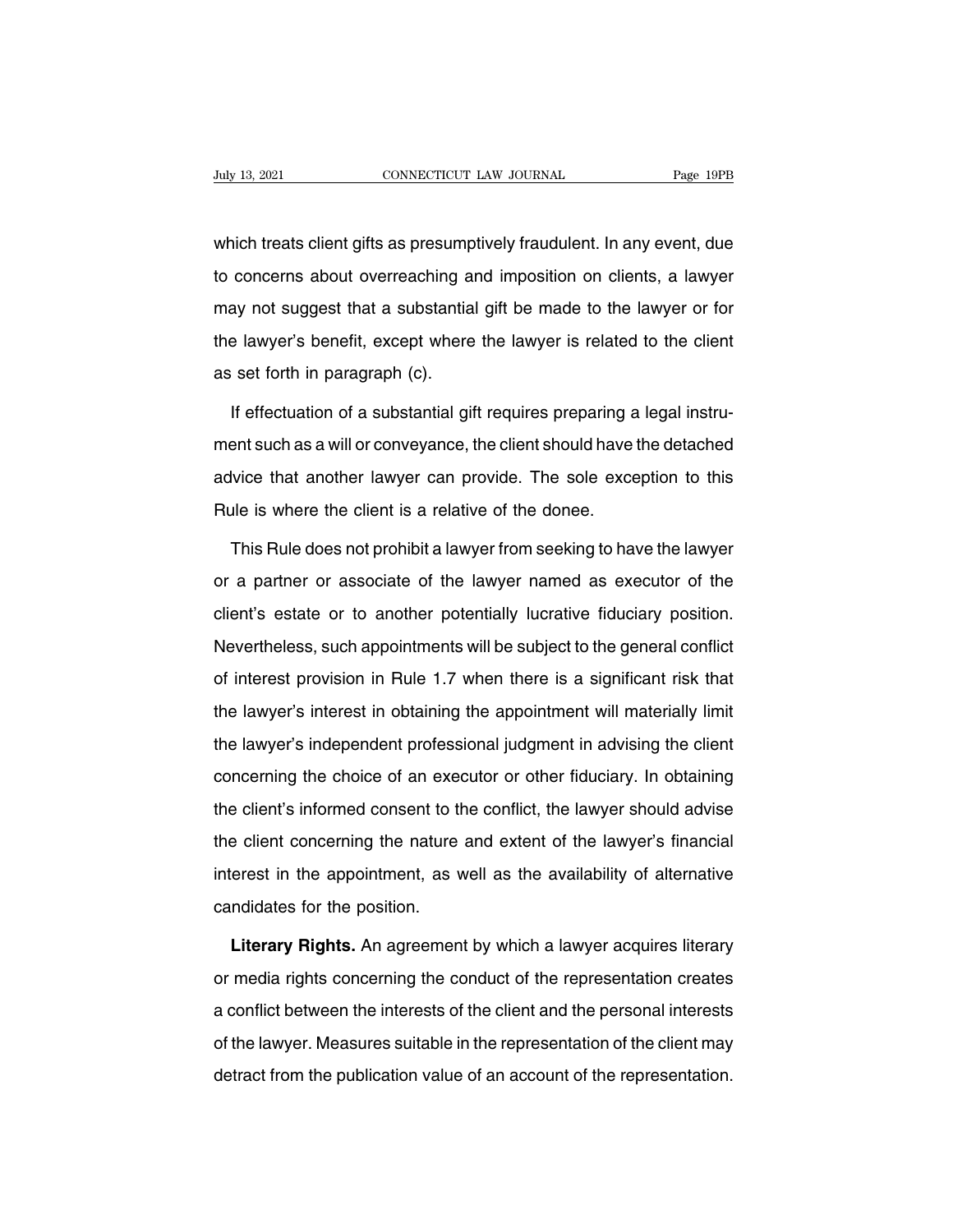Fage 20PB CONNECTICUT LAW JOURNAL July 13, 2021<br>Subsection (d) does not prohibit a lawyer representing a client in a<br>transaction concerning literary property from agreeing that the lawyer's The Page 20PB<br>
Subsection (d) does not prohibit a lawyer representing a client in a<br>
transaction concerning literary property from agreeing that the lawyer's<br>
fee shall consist of a share in ownership in the property, if t Subsection (d) does not prohibit a lawyer representing a client in a<br>transaction concerning literary property from agreeing that the lawyer's<br>fee shall consist of a share in ownership in the property, if the arrange-<br>ment Subsection (d) does not prohibit a lawyer representing a climit<br>transaction concerning literary property from agreeing that the l<br>fee shall consist of a share in ownership in the property, if the a<br>ment conforms to Rule 1. Insaction concerning literary property from agreeing that the lawyer's<br>
Financial Consist of a share in ownership in the property, if the arrange-<br>
Interactions to Rule 1.5 and subsections (a) and (i).<br>
Financial Assistanc

fee shall consist of a share in ownership in the property, if the arrangement conforms to Rule 1.5 and subsections (a) and (i).<br> **Financial Assistance.** Lawyers may not subsidize lawsuits or administrative proceedings brou ment conforms to Rule 1.5 and subsections (a) and (i).<br> **Financial Assistance.** Lawyers may not subsidize lawsuits or<br>
administrative proceedings brought on behalf of their clients, including<br>
making or guaranteeing loans Financial Assistance. Lawyers may not subsidize lawsuits or administrative proceedings brought on behalf of their clients, including making or guaranteeing loans to their clients for living expenses, because to do so would administrative proceedings brought on behalf of their clients, including<br>making or guaranteeing loans to their clients for living expenses,<br>because to do so would encourage clients to pursue lawsuits that<br>might not otherwi making or guaranteeing loans to their clients for living expenses,<br>because to do so would encourage clients to pursue lawsuits that<br>might not otherwise be brought and because such assistance gives<br>lawyers too great a finan because to do so would encourage clients to pursue lawsuits that<br>might not otherwise be brought and because such assistance gives<br>lawyers too great a financial stake in the litigation. These dangers do<br>not warrant a prohib might not otherwise be brought and because such assistance gives<br>lawyers too great a financial stake in the litigation. These dangers do<br>not warrant a prohibition on a lawyer lending a client court costs and<br>litigation exp lawyers too great a financial stake in the litigation. These dangers do<br>not warrant a prohibition on a lawyer lending a client court costs and<br>litigation expenses, including the expenses of medical examination<br>and the cost not warrant a prohibition on a lawyer lending a client court costs and<br>litigation expenses, including the expenses of medical examination<br>and the costs of obtaining and presenting evidence, because these<br>advances are virtu litigation expenses, including the expenses of medical examination<br>and the costs of obtaining and presenting evidence, because these<br>advances are virtually indistinguishable from contingent fees and help<br>ensure access to t and the costs of obtaining and presenting evidence, because these<br>advances are virtually indistinguishable from contingent fees and help<br>ensure access to the courts. Similarly, an exception allowing lawyers<br>representing in advances are virtually indistinguishable from contingent fees and help<br>ensure access to the courts. Similarly, an exception allowing lawyers<br>representing indigent clients to pay court costs and litigation expenses<br>regardle sure access to the courts. Similarly, an exception allowing lawyers<br>presenting indigent clients to pay court costs and litigation expenses<br>gardless of whether these funds will be repaid is warranted.<br>Subsection (e) (3) pro

representing indigent clients to pay court costs and litigation expenses<br>regardless of whether these funds will be repaid is warranted.<br>Subsection (e) (3) provides another exception. A lawyer representing<br>an indigent clien regardless of whether these funds will be repaid is warranted.<br>
Subsection (e) (3) provides another exception. A lawyer representing<br>
an indigent client who does not pay a fee may give the client gifts in<br>
the form of mode Subsection (e) (3) provides another exception. A lawyer representing<br>an indigent client who does not pay a fee may give the client gifts in<br>the form of modest contributions toward basic necessities of life such<br>as food, sh an indigent client who does not pay a fee may give the client gifts in<br>the form of modest contributions toward basic necessities of life such<br>as food, shelter, transportation, clothing, and medicine. If the gift may<br>have c the form of modest contributions toward basic necessities of life such<br>as food, shelter, transportation, clothing, and medicine. If the gift may<br>have consequences for the client, including, e.g., for receipt of govern-<br>men as food, shelter, transportation, clothing, and medicine. If<br>have consequences for the client, including, e.g., for recei<br>ment benefits, social services, or tax liability, the lawyer sh<br>with the client about such consequen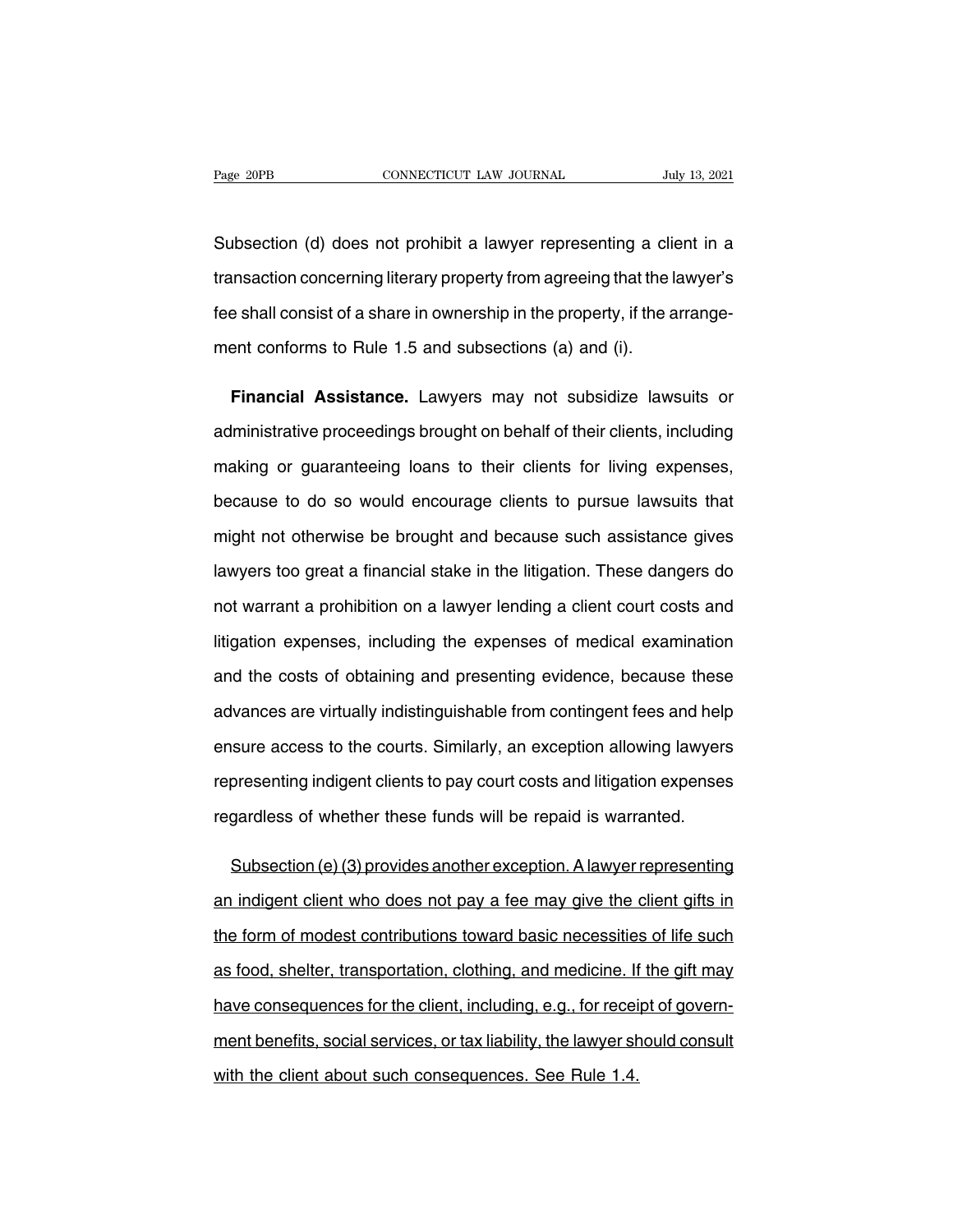metally 13, 2021<br>The subsection (e) (3) exception is narrow. Modest contributions<br>wards basic necessities are allowed only in circumstances where it The subsection (e) (3) exception is narrow. Modest contributions<br>towards basic necessities are allowed only in circumstances where it<br>is unlikely to create conflicts of interest or invite abuse. The subsection (e) (3) exception is narrow. Modest contr<br>towards basic necessities are allowed only in circumstances is<br>is unlikely to create conflicts of interest or invite abuse.<br>Financial assistance, including modest gi The subsection (e) (3) exception is narrow. Modest contributions<br>wards basic necessities are allowed only in circumstances where it<br>unlikely to create conflicts of interest or invite abuse.<br>Financial assistance, including

(the representies are allowed only in circumstances where it<br>
is unlikely to create conflicts of interest or invite abuse.<br>
Financial assistance, including modest gifts pursuant to subsection<br>
(e) (3), may be provided even is unlikely to create conflicts of interest or invite abuse.<br>Financial assistance, including modest gifts pursuant to subsection<br>(e) (3), may be provided even if the representation is eligible for fees<br>under a fee-shifting Financial assistance, including modest gifts pursuant to subsection<br>(e) (3), may be provided even if the representation is eligible for fees<br>under a fee-shifting statute. However, subsection (e) (3) does not<br>permit lawyers (e) (3), may be provided even if the representation is eligible for fees<br>under a fee-shifting statute. However, subsection (e) (3) does not<br>permit lawyers to provide assistance in other contemplated or pending<br>litigation i ander a fee-shifting statute. However, subsection (e) (3) does not<br>permit lawyers to provide assistance in other contemplated or pending<br>litigation in which the lawyer may eventually recover a fee, such as<br>contingent-fee p permit lawyers to provide assistance in other contemplated or pending<br>litigation in which the lawyer may eventually recover a fee, such as<br>contingent-fee personal injury cases or cases in which fees may be<br>available under Itigation in which the lawyer may eventually example in the lawyer may eventual<br>contingent-fee personal injury cases or<br>available under a contractual fee-shifting<br>does not eventually receive a fee.<br>Person Paving for a Lawy Intingent-fee personal injury cases or cases in which fees may be<br>ailable under a contractual fee-shifting provision, even if the lawyer<br>les not eventually receive a fee.<br>**Person Paying for a Lawyer's Services.** Subsection

available under a contractual fee-shifting provision, even if the lawyer<br>does not eventually receive a fee.<br>**Person Paying for a Lawyer's Services**. Subsection (f) requires<br>disclosure of the fact that the lawyer's services does not eventually receive a fee.<br> **Person Paying for a Lawyer's Services.** Subsection (f) requires<br>
disclosure of the fact that the lawyer's services are being paid for by<br>
a third party. Such an arrangement must also co **Person Paying for a Lawyer's Services.** Subsection (f) requires disclosure of the fact that the lawyer's services are being paid for by a third party. Such an arrangement must also conform to the requirements of Rule 1.6 disclosure of the fact that the lawyer's services. Cabobotion (i) required<br>disclosure of the fact that the lawyer's services are being paid for by<br>a third party. Such an arrangement must also conform to the require-<br>ments a third party. Such an arrangement must also conform to the<br>ments of Rule 1.6 concerning confidentiality and Rule 1.7 co<br>conflict of interest. Where the client is a class, consent may be<br>on behalf of the class by court-sup ents of Rule 1.6 concerning confidentiality and Rule 1.7 concerning<br>nflict of interest. Where the client is a class, consent may be obtained<br>behalf of the class by court-supervised procedure.<br>Lawyers are frequently asked t

conflict of interest. Where the client is a class, consent may be obtained<br>on behalf of the class by court-supervised procedure.<br>Lawyers are frequently asked to represent a client under circum-<br>stances in which a third per on behalf of the class by court-supervised procedure.<br>Lawyers are frequently asked to represent a client under circum-<br>stances in which a third person will compensate the lawyer, in whole<br>or in part. The third person might Lawyers are frequently asked to represent a client under circum-<br>stances in which a third person will compensate the lawyer, in whole<br>or in part. The third person might be a relative or friend, an indemnitor<br>(such as a lia Eamyord are nequently about to represent a enert ander enerth.<br>stances in which a third person will compensate the lawyer, in whole<br>or in part. The third person might be a relative or friend, an indemnitor<br>(such as a liabi party payers frequently have interests that differ from those of the divided as a liability insurance company) or a co-client (such as a corporation sued along with one or more of its employees). Because third-<br>party payer client, including insurance company) or a co-client (such as a corporation sued along with one or more of its employees). Because third-<br>party payers frequently have interests that differ from those of the client, includin ration sued along with one or more of its employees). Because third-<br>party payers frequently have interests that differ from those of the<br>client, including interests in minimizing the amount spent on the repre-<br>sentation a party payers frequently have interests that differ from those of the client, including interests in minimizing the amount spent on the representation and in learning how the representation is progressing, law-<br>yers are pro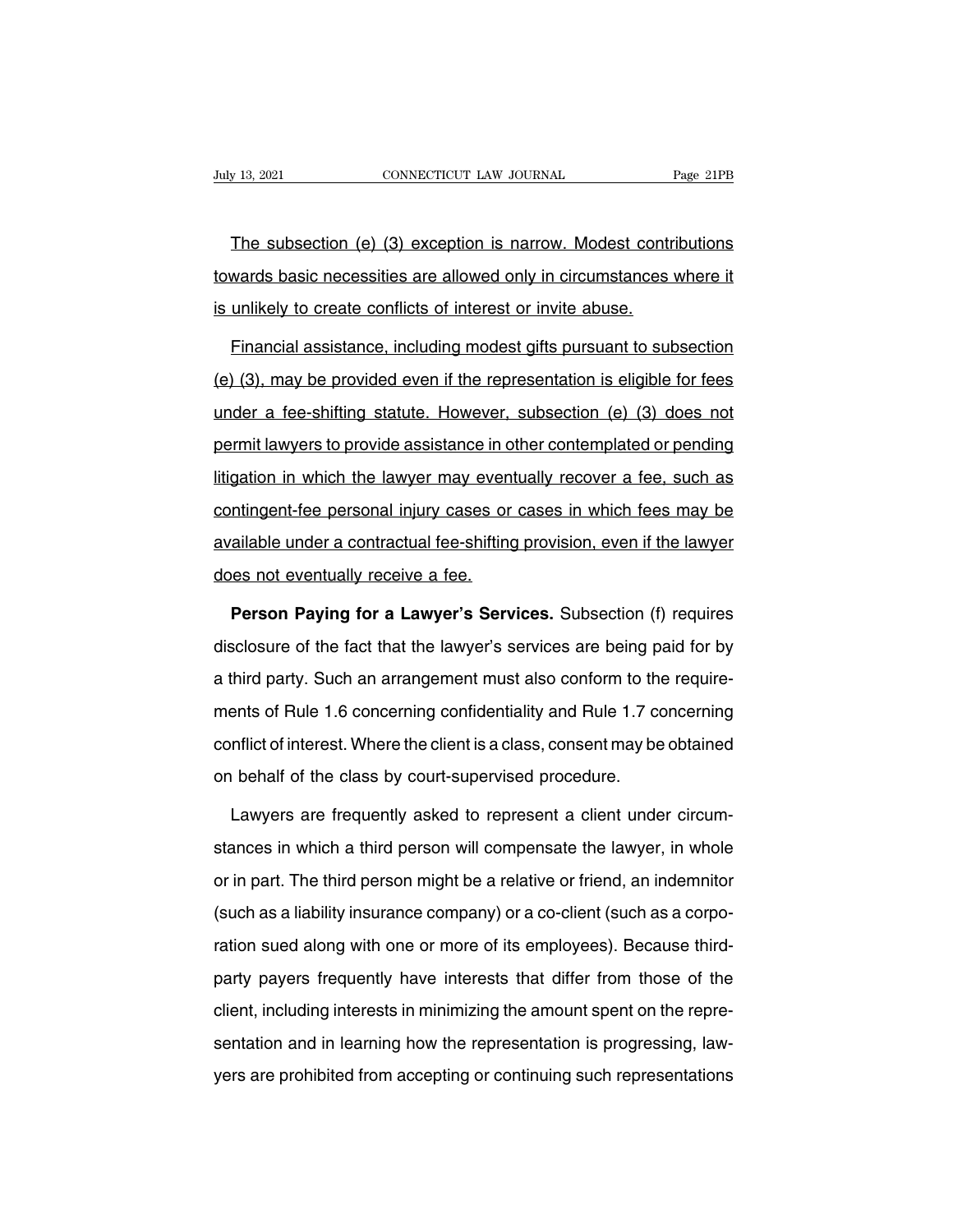Page 22PB<br>
unless the lawyer determines that there will be no interference with<br>
the lawyer's independent professional judgment and there is informed The lawyer determines that there will be no interference with<br>the lawyer's independent professional judgment and there is informed<br>consent from the client. See also Rule 5.4 (c) (prohibiting interference unless the lawyer determines that there will be no interference with<br>the lawyer's independent professional judgment and there is informed<br>consent from the client. See also Rule 5.4 (c) (prohibiting interference<br>with a lawy unless the lawyer determines that there will be no interference with<br>the lawyer's independent professional judgment and there is informed<br>consent from the client. See also Rule 5.4 (c) (prohibiting interference<br>with a lawy the lawyer's independent professional judgment and there is informed<br>consent from the client. See also Rule 5.4 (c) (prohibiting interference<br>with a lawyer's professional judgment by one who recommends,<br>employs or pays the msent from the client. See also Rule 5.4 (c) (prohibiting interference<br>th a lawyer's professional judgment by one who recommends,<br>nploys or pays the lawyer to render legal services for another).<br>Sometimes, it will be suffi

with a lawyer's professional judgment by one who recommends,<br>employs or pays the lawyer to render legal services for another).<br>Sometimes, it will be sufficient for the lawyer to obtain the client's<br>informed consent regardi employs or pays the lawyer to render legal services for another).<br>Sometimes, it will be sufficient for the lawyer to obtain the client's<br>informed consent regarding the fact of the payment and the identity<br>of the third-part Sometimes, it will be sufficient for the lawyer to obtain the client's<br>informed consent regarding the fact of the payment and the identity<br>of the third-party payer. If, however, the fee arrangement creates a<br>conflict of in informed consent regarding the fact of the payment and the identity<br>of the third-party payer. If, however, the fee arrangement creates a<br>conflict of interest for the lawyer, then the lawyer must comply with<br>Rule 1.7. The l 1.6 concerning context regarding the fact of the payment and the faction,<br>of the third-party payer. If, however, then the lawyer must comply with<br>Rule 1.7. The lawyer must also conform to the requirements of Rule<br>1.6 conce exists if therest for the lawyer, then the lawyer must comply with<br>Rule 1.7. The lawyer must also conform to the requirements of Rule<br>1.6 concerning confidentiality. Under Rule 1.7 (a), a conflict of interest<br>exists if the Edition will be materially conform to the requirements of Rule 1.7. The lawyer must also conform to the requirements of Rule 1.6 concerning confidentiality. Under Rule 1.7 (a), a conflict of interest exists if there is sig 1.6 concerning confidentiality. Under Rule 1.7 (a), a conflict of interest<br>exists if there is significant risk that the lawyer's representation of the<br>client will be materially limited by the lawyer's own interest in the f exists if there is significant risk that the lawyer's representation of the client will be materially limited by the lawyer's own interest in the fee arrangement or by the lawyer's responsibilities to the third-party payer be a materially limited by the lawyer's own interest in the fee<br>arrangement or by the lawyer's responsibilities to the third-party payer<br>(for example, when the third-party payer is a co-client). Under Rule<br>1.7 (b), the law arrangement or by the lawyer's responsibilities to the third-party payer<br>(for example, when the third-party payer is a co-client). Under Rule<br>1.7 (b), the lawyer may accept or continue the representation with<br>the informed driangement of by the langue of dependenties to the time party payer<br>(for example, when the third-party payer is a co-client). Under Rule<br>1.7 (b), the lawyer may accept or continue the representation with<br>the informed cons 1.7 (b), the lawyer may accept or continue the replate informed consent of each affected client, unles nonconsentable under that subsection. Under Ru informed consent must be confirmed in writing.<br>Agareaate Settlements. Di Extember of each affected client, unless the conflict is<br>inconsentable under that subsection. Under Rule 1.7 (b), the<br>formed consent must be confirmed in writing.<br>**Aggregate Settlements.** Differences in willingness to make

nonconsentable under that subsection. Under Rule 1.7 (b), the<br>informed consent must be confirmed in writing.<br>**Aggregate Settlements.** Differences in willingness to make or<br>accept an offer of settlement are among the risks informed consent must be confirmed in writing.<br> **Aggregate Settlements.** Differences in willingness to make or<br>
accept an offer of settlement are among the risks of common represen-<br>
tation of multiple clients by a single Aggregate Settlements. Differences in willingness to make or<br>accept an offer of settlement are among the risks of common represen-<br>tation of multiple clients by a single lawyer. Under Rule 1.7, this is<br>one of the risks tha representation of multiple clients by a single lawyer. Under Rule 1.7, this is<br>one of the risks that should be discussed before undertaking the<br>representation, as part of the process of obtaining the clients' informed<br>cons tation of multiple clients by a single lawyer. Under Rule 1.7, this is<br>one of the risks that should be discussed before undertaking the<br>representation, as part of the process of obtaining the clients' informed<br>consent. In the final say in deciding whether to accept or reject an offer of settle-<br>the final say in deciding whether to accept or reject an offer of settle-<br>the final say in deciding whether to accept or reject an offer of settle-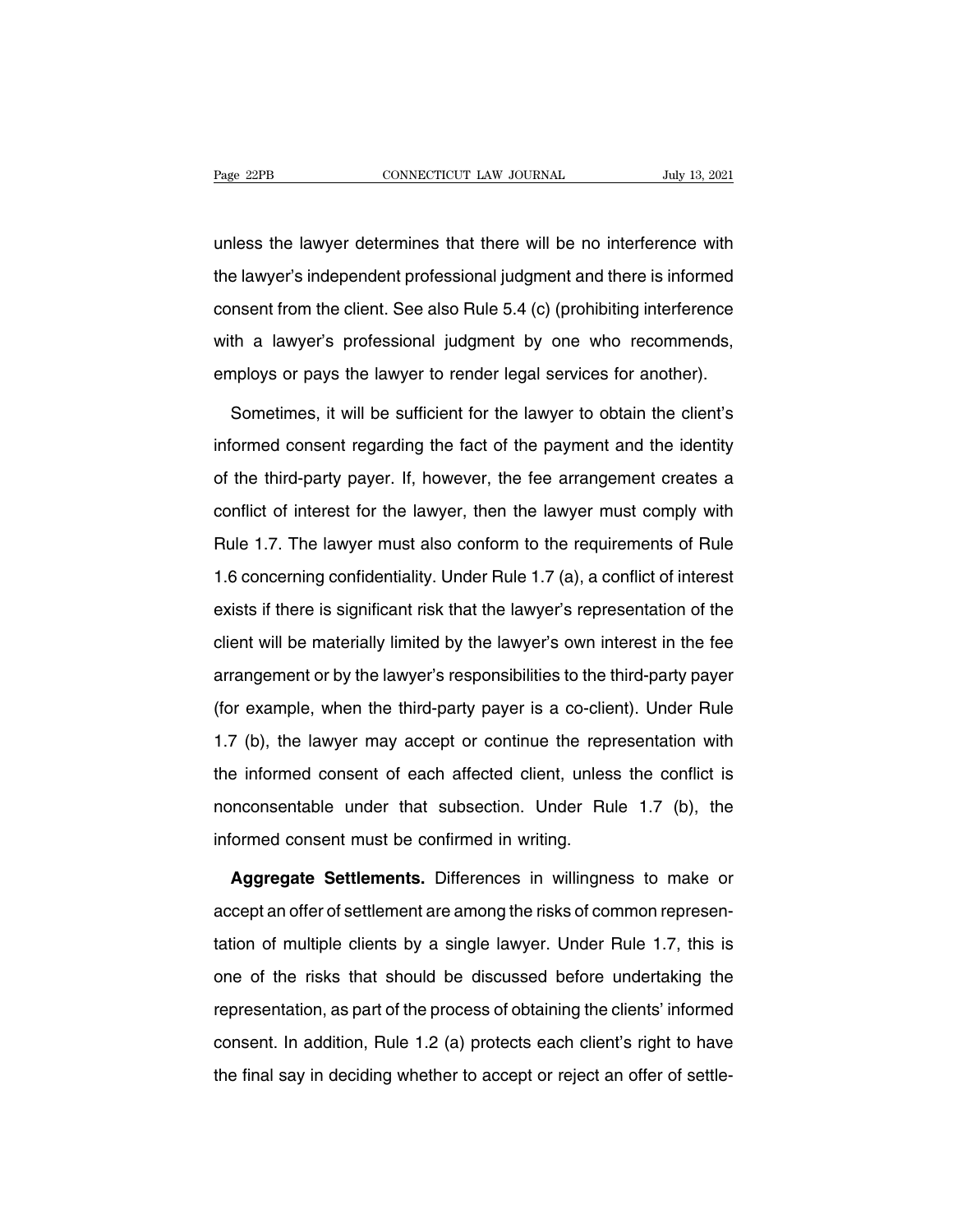Fage 23PB<br>ment and in deciding whether to enter a guilty or nolo contendere plea<br>in a criminal case. The rule stated in this paragraph is a corollary of Indy 13, 2021 CONNECTICUT LAW JOURNAL Page 23PB<br>
ment and in deciding whether to enter a guilty or nolo contendere plea<br>
in a criminal case. The rule stated in this paragraph is a corollary of<br>
both these Rules and provide ment and in deciding whether to enter a guilty or nolo contendere plea<br>in a criminal case. The rule stated in this paragraph is a corollary of<br>both these Rules and provides that, before any settlement offer or<br>plea bargain ment and in deciding whether to enter a guilty or nolo contendere plea<br>in a criminal case. The rule stated in this paragraph is a corollary of<br>both these Rules and provides that, before any settlement offer or<br>plea bargain In a criminal case. The rule stated in this paragraph is a corollary of<br>both these Rules and provides that, before any settlement offer or<br>plea bargain is made or accepted on behalf of multiple clients, the<br>lawyer must inf settlement including what the other clients will receive or plea bargain is made or accepted on behalf of multiple clients, the lawyer must inform each of them about all the material terms of the settlement, including what plea bargain is made or accepted on behalf of multiple clients, the<br>lawyer must inform each of them about all the material terms of the<br>settlement, including what the other clients will receive or pay if the<br>settlement or plea bargain is made or accepted on behalf of multiple clients, the lawyer must inform each of them about all the material terms of the settlement, including what the other clients will receive or pay if the settlement or defendants, or those proceeding derivatively, may not have a full client-<br>lawyer metric or plea offer is accepted. See also Rule 1.0 (f) (definition<br>of informed consent). Lawyers representing a class of plaintiffs or<br>defen settlement or plea offer is accepted. See also Rule 1.0 (f) (definition<br>of informed consent). Lawyers representing a class of plaintiffs or<br>defendants, or those proceeding derivatively, may not have a full client-<br>lawyer r of informed consent). Lawyers representing a class of plaintiffs or<br>defendants, or those proceeding derivatively, may not have a full client-<br>lawyer relationship with each member of the class; nevertheless, such<br>lawyers mu defendants, or those proceeding derivatively, may not have a full client-<br>lawyer relationship with each member of the class; nevertheless, such<br>lawyers must comply with applicable rules regulating notification of<br>class mem lawyer relationship with each member of the class; nevertheless, such<br>lawyers must comply with applicable rules regulating notification of<br>class members and other procedural requirements designed to ensure<br>adequate protect wyers must comply with applicable rules regulating notification of<br>ass members and other procedural requirements designed to ensure<br>lequate protection of the entire class.<br>**Limiting Liability and Settling Malpractice Claim** 

class members and other procedural requirements designed to ensure<br>adequate protection of the entire class.<br>**Limiting Liability and Settling Malpractice Claims.** Agreements<br>prospectively limiting a lawyer's liability for m adequate protection of the entire class.<br>
Limiting Liability and Settling Malpractice Claims. Agreements<br>
prospectively limiting a lawyer's liability for malpractice are prohibited<br>
unless the client is independently repre **Limiting Liability and Settling Malpractice Claims.** Agreements prospectively limiting a lawyer's liability for malpractice are prohibited unless the client is independently represented in making the agreement because the gentle represented in making the discreenest represented unless the client is independently represented in making the agreement because they are likely to undermine competent and diligent representation. Also, many clients greep survey mining a ranger making to mapprassive are premative.<br>unless the client is independently represented in making the<br>agreement because they are likely to undermine competent and dili-<br>gent representation. Also, m agreement because they are likely to undermine competent and diligent representation. Also, many clients are unable to evaluate the desirability of making such an agreement before a dispute has arisen, particularly if they agreement seculies are, y are musty to antienming compount and all gent representation. Also, many clients are unable to evaluate the desirability of making such an agreement before a dispute has arisen, particularly if th desirability of making such an agreement before a dispute has arisen,<br>particularly if they are then represented by the lawyer seeking the<br>agreement. This subsection does not, however, prohibit a lawyer from<br>entering into a particularly if they are then represented by the lawyer seeking the<br>agreement. This subsection does not, however, prohibit a lawyer from<br>entering into an agreement with the client to arbitrate legal malpractice<br>claims, pro fully informed of the scope and effect of the agreement. Nor does this subsection does not, however, prohibit a lawyer from<br>entering into an agreement with the client to arbitrate legal malpractice<br>claims, provided such ag subsection limit the ability the client to arbitrate legal malpractice<br>claims, provided such agreements are enforceable and the client is<br>fully informed of the scope and effect of the agreement. Nor does this<br>subsection li claims, provided such agreements are enforceable and the client is<br>fully informed of the scope and effect of the agreement. Nor does this<br>subsection limit the ability of lawyers to practice in the form of a limited-<br>liabil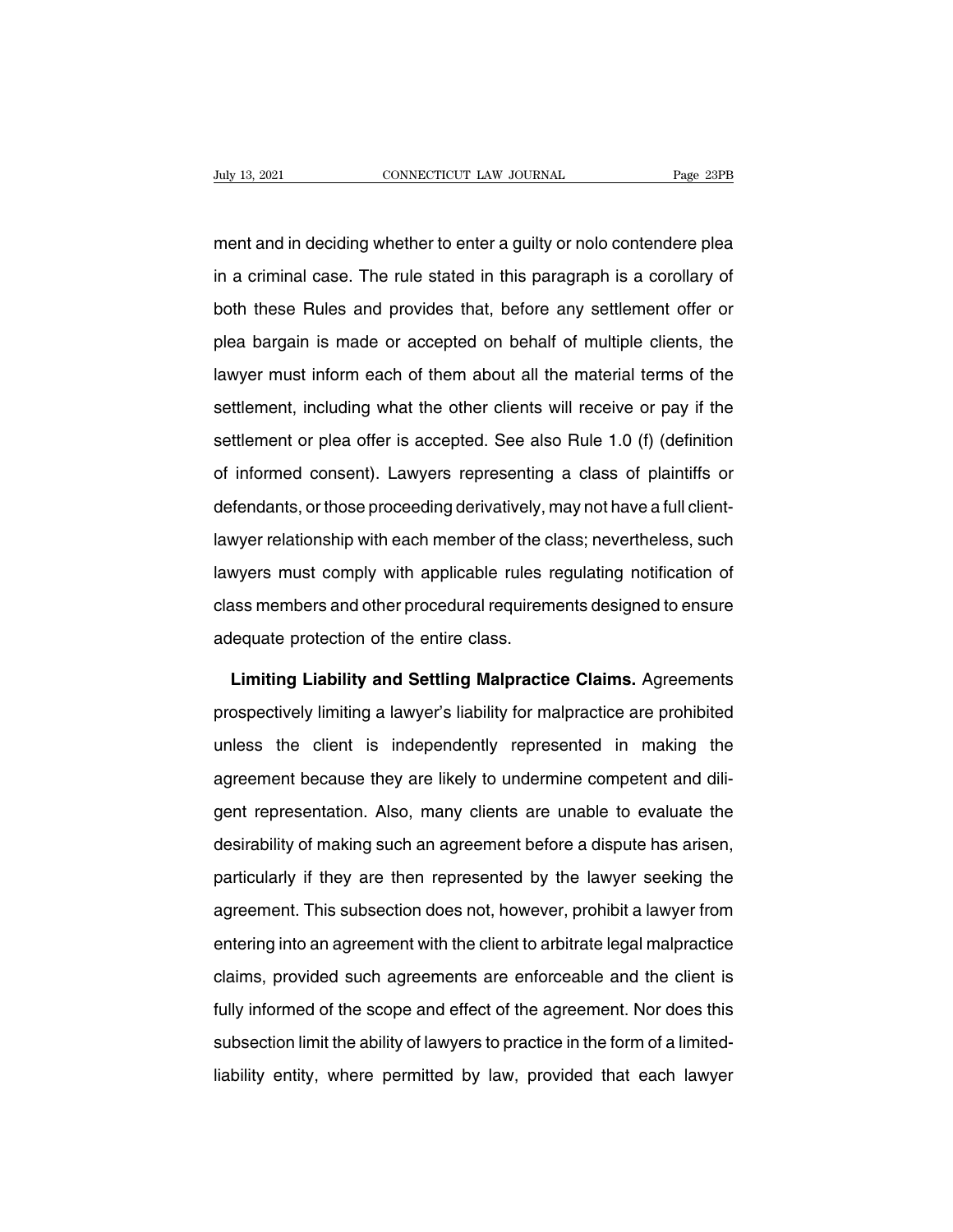Page 24PB<br>
connecticut LAW JOURNAL July 13, 2021<br>
remains personally liable to the client for his or her own conduct<br>
and the firm complies with any conditions required by law, such as Page 24PB CONNECTICUT LAW JOURNAL July 13, 2021<br>
remains personally liable to the client for his or her own conduct<br>
and the firm complies with any conditions required by law, such as<br>
provisions requiring client notificat remains personally liable to the client for his or her own conduct<br>and the firm complies with any conditions required by law, such as<br>provisions requiring client notification or maintenance of adequate<br>liability insurance. remains personally liable to the client for his or her own conduct<br>and the firm complies with any conditions required by law, such as<br>provisions requiring client notification or maintenance of adequate<br>liability insurance. and the firm complies with any conditions required by law, such as<br>provisions requiring client notification or maintenance of adequate<br>liability insurance. Nor does it prohibit an agreement in accordance<br>with Rule 1.2 that provisions requiring client notification or maintenance of adequate<br>liability insurance. Nor does it prohibit an agreement in accordance<br>with Rule 1.2 that defines the scope of the representation, although<br>a definition of provisions requiring client notification or maintenance of adequate<br>liability insurance. Nor does it prohibit an agreement in accordance<br>with Rule 1.2 that defines the scope of the representation, although<br>a definition of th Rule 1.2 that defines the scope of the representation, although<br>definition of scope that makes the obligations of representation<br>usory will amount to an attempt to limit liability.<br>Agreements settling a claim or a poten

a definition of scope that makes the obligations of representation<br>illusory will amount to an attempt to limit liability.<br>Agreements settling a claim or a potential claim for malpractice are<br>not prohibited by this Rule. Ne illusory will amount to an attempt to limit liability.<br>Agreements settling a claim or a potential claim for malpractice are<br>not prohibited by this Rule. Nevertheless, in view of the danger that<br>a lawyer will take unfair ad Agreements settling a claim or a potential claim for malpractice are<br>not prohibited by this Rule. Nevertheless, in view of the danger that<br>a lawyer will take unfair advantage of an unrepresented client or former<br>client, th righted by this Rule. Nevertheless, in view of the danger that<br>a lawyer will take unfair advantage of an unrepresented client or former<br>client, the lawyer must first advise such a person in writing of the<br>appropriateness o such promatical by the Hater Horchholose, in their of the darigor that<br>a lawyer will take unfair advantage of an unrepresented client or former<br>client, the lawyer must first advise such a person in writing of the<br>appropria client, the lawyer must first advise such a person in writing of the appropriateness of independent representation in connection with such a settlement. In addition, the lawyer must give the client or former client a reaso counsel. **Acquiring Proprietary Interest in Litigation.** Subsection (i) states a traditional general rule that lawyers are prohibited from acquiring Proprietary Interest in Litigation. Subsection (i) states a traditional general ru

client a reasonable opportunity to find and consult independent<br>counsel.<br>**Acquiring Proprietary Interest in Litigation.** Subsection (i) states<br>the traditional general rule that lawyers are prohibited from acquiring<br>a propr counsel.<br> **Acquiring Proprietary Interest in Litigation.** Subsection (i) states<br>
the traditional general rule that lawyers are prohibited from acquiring<br>
a proprietary interest in litigation. Like subsection (e), the gener Acquiring Proprietary Interest in Litigation. Subsection (i) states<br>the traditional general rule that lawyers are prohibited from acquiring<br>a proprietary interest in litigation. Like subsection (e), the general rule,<br>which designed to avoid giving the lawyers are prohibited from acquiring<br>designed to avoid giving the lawyer too great an interest in the repre-<br>sentation. In addition, when the lawyer acquires an ownership interest a proprietary interest in litigation. Like subsection (e), the general rule,<br>which has its basis in common-law champerty and maintenance, is<br>designed to avoid giving the lawyer too great an interest in the repre-<br>sentation which has its basis in common-law champerty and maintenance, is designed to avoid giving the lawyer too great an interest in the representation. In addition, when the lawyer acquires an ownership interest in the subject o the lawyer too great an interest in the representation. In addition, when the lawyer acquires an ownership interest<br>in the subject of the representation, it will be more difficult for a client<br>to discharge the lawyer if th sentation. In addition, when the lawyer acquires an ownership interest<br>in the subject of the representation, it will be more difficult for a client<br>to discharge the lawyer if the client so desires. The Rule is subject to<br>s In the subject of the representation, it will be more difficult for a client<br>to discharge the lawyer if the client so desires. The Rule is subject to<br>specific exceptions developed in decisional law and continued in these<br>R set forth in subsection (e). In addition, subsection (i) sets forth excep-<br>set forth in subsection (e). In addition, subsection (i) sets forth excep-<br>set forth in subsection (e). In addition, subsection (i) sets forth exce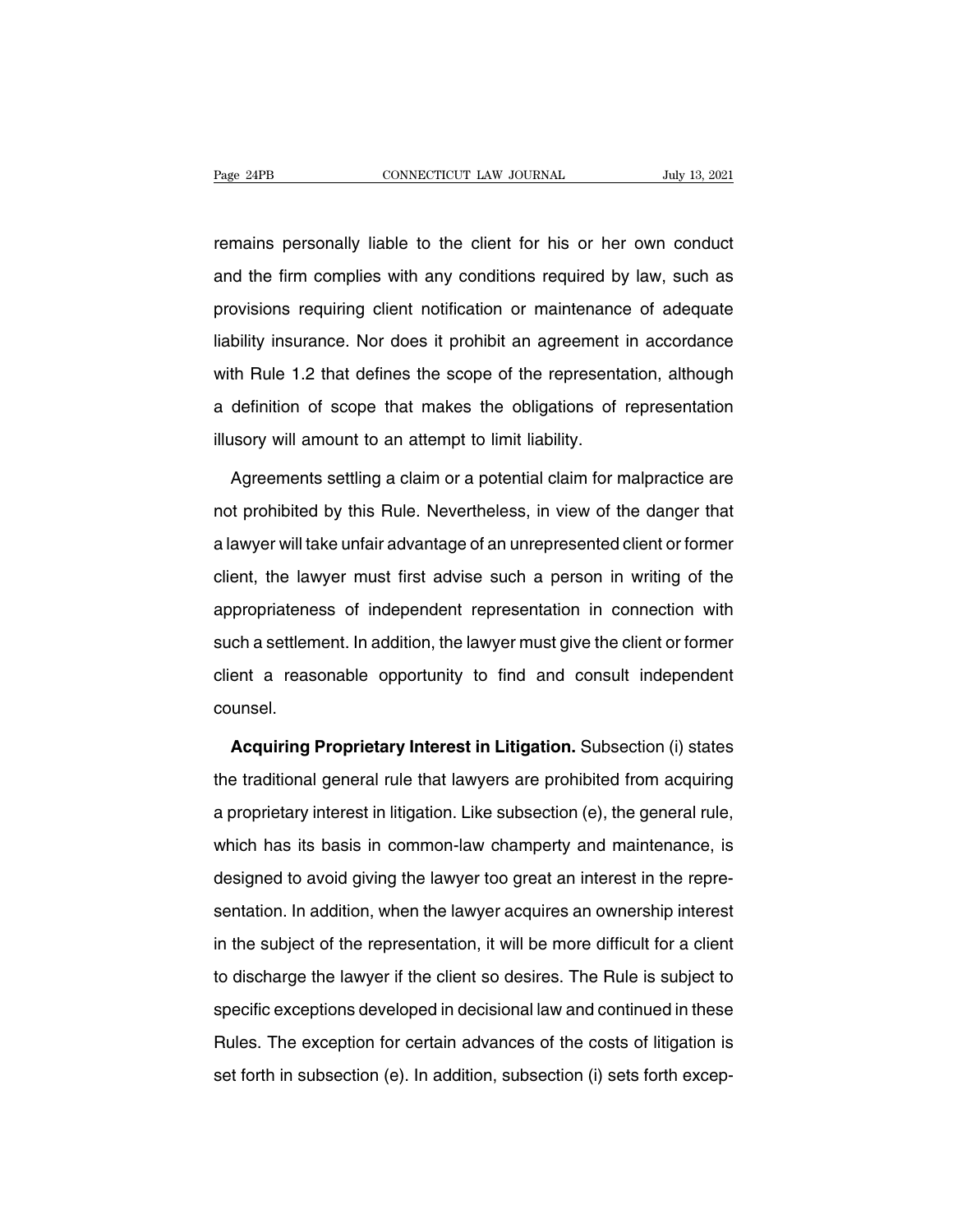The US of Page 25PB<br>tions for liens authorized by law to secure the lawyer's fees or expenses<br>and contracts for reasonable contingent fees. The law of each jurisdic-July 13, 2021 CONNECTICUT LAW JOURNAL Page 25PB<br>tions for liens authorized by law to secure the lawyer's fees or expenses<br>and contracts for reasonable contingent fees. The law of each jurisdic-<br>tion determines which liens tions for liens authorized by law to secure the lawyer's fees or expenses<br>and contracts for reasonable contingent fees. The law of each jurisdic-<br>tion determines which liens are authorized by law. These may include<br>liens g tions for liens authorized by law to secure the lawyer's fees or expenses<br>and contracts for reasonable contingent fees. The law of each jurisdic-<br>tion determines which liens are authorized by law. These may include<br>liens g and contracts for reasonable contingent fees. The law of each jurisdiction determines which liens are authorized by law. These may include liens granted by statute, liens originating in common law and liens acquired by con and determines which liens are authorized by law. These may include<br>liens granted by statute, liens originating in common law and liens<br>acquired by contract with the client. When a lawyer acquires by contract<br>a security in liens granted by statute, liens originating in common law and liens<br>acquired by contract with the client. When a lawyer acquires by contract<br>a security interest in property other than that recovered through the<br>lawyer's ef financial transaction with the client. When a lawyer acquires by contract<br>a security interest in property other than that recovered through the<br>lawyer's efforts in the litigation, such an acquisition is a business or<br>finan a security interest in property other than that recovered through the<br>lawyer's efforts in the litigation, such an acquisition is a business or<br>financial transaction with a client and is governed by the requirements<br>of subs a sessing interest in proper<br>lawyer's efforts in the litigati<br>financial transaction with a close<br>of subsection (a). Contract:<br>governed by Rule 1.5.<br>Client-Lawyer Sexual R ancial transaction with a client and is governed by the requirements<br>subsection (a). Contracts for contingent fees in civil cases are<br>verned by Rule 1.5.<br>**Client-Lawyer Sexual Relationships.** The relationship between<br>wyer

of subsection (a). Contracts for contingent fees in civil cases are<br>governed by Rule 1.5.<br>**Client-Lawyer Sexual Relationships.** The relationship between<br>lawyer and client is a fiduciary one in which the lawyer occupies the governed by Rule 1.5.<br> **Client-Lawyer Sexual Relationships.** The relationship between<br>
lawyer and client is a fiduciary one in which the lawyer occupies the<br>
highest position of trust and confidence. The relationship is al **Client-Lawyer Sexual Relationships.** The relationship between lawyer and client is a fiduciary one in which the lawyer occupies the highest position of trust and confidence. The relationship is almost always unequal; thus lawyer and client is a fiduciary one in which the lawyer occupies the<br>highest position of trust and confidence. The relationship is almost<br>always unequal; thus, a sexual relationship between lawyer and client<br>can involve u of the lawyer's distributed in the lawyer and confidence. The relationship is almost always unequal; thus, a sexual relationship between lawyer and client can involve unfair exploitation of the lawyer's fiduciary role, in always unequal; thus, a sexual relationship between lawyer and client<br>can involve unfair exploitation of the lawyer's fiduciary role, in violation<br>of the lawyer's basic ethical obligation not to use the trust of the client an involve unfair exploitation of the lawyer's fiduciary role, in violation<br>of the lawyer's basic ethical obligation not to use the trust of the client<br>to the client's disadvantage. In addition, such a relationship present of the lawyer's basic ethical obligation not to use the trust of the client<br>to the client's disadvantage. In addition, such a relationship presents<br>a significant danger that, because of the lawyer's emotional involve-<br>ment ment of the client's disadvantage. In addition, such a relationship presents<br>a significant danger that, because of the lawyer's emotional involve-<br>ment, the lawyer will be unable to represent the client without impair-<br>men a significant danger that, because of the lawyer's emotional involve-<br>ment, the lawyer will be unable to represent the client without impair-<br>ment of the exercise of independent professional judgment. Moreover,<br>a blurred l ment, the lawyer will be unable to represent the client without impair-<br>ment of the exercise of independent professional judgment. Moreover,<br>a blurred line between the professional and personal relationships<br>may make it di be the exercise of independent professional judgment. Moreover,<br>a blurred line between the professional and personal relationships<br>may make it difficult to predict to what extent client confidences will<br>be protected by the confidences are professional and personal relationships<br>may make it difficult to predict to what extent client confidences will<br>be protected by the attorney-client evidentiary privilege, since client<br>confidences are protec the context and protection. The protection contributions and protection of the protected by the attorney-client evidentiary privilege, since client confidences are protected by privilege only when they are imparted in the deeprotected by the attorney-client evidentiary privilege, since client<br>confidences are protected by privilege only when they are imparted in<br>the context of the client-lawyer relationship. Because of the significant<br>danger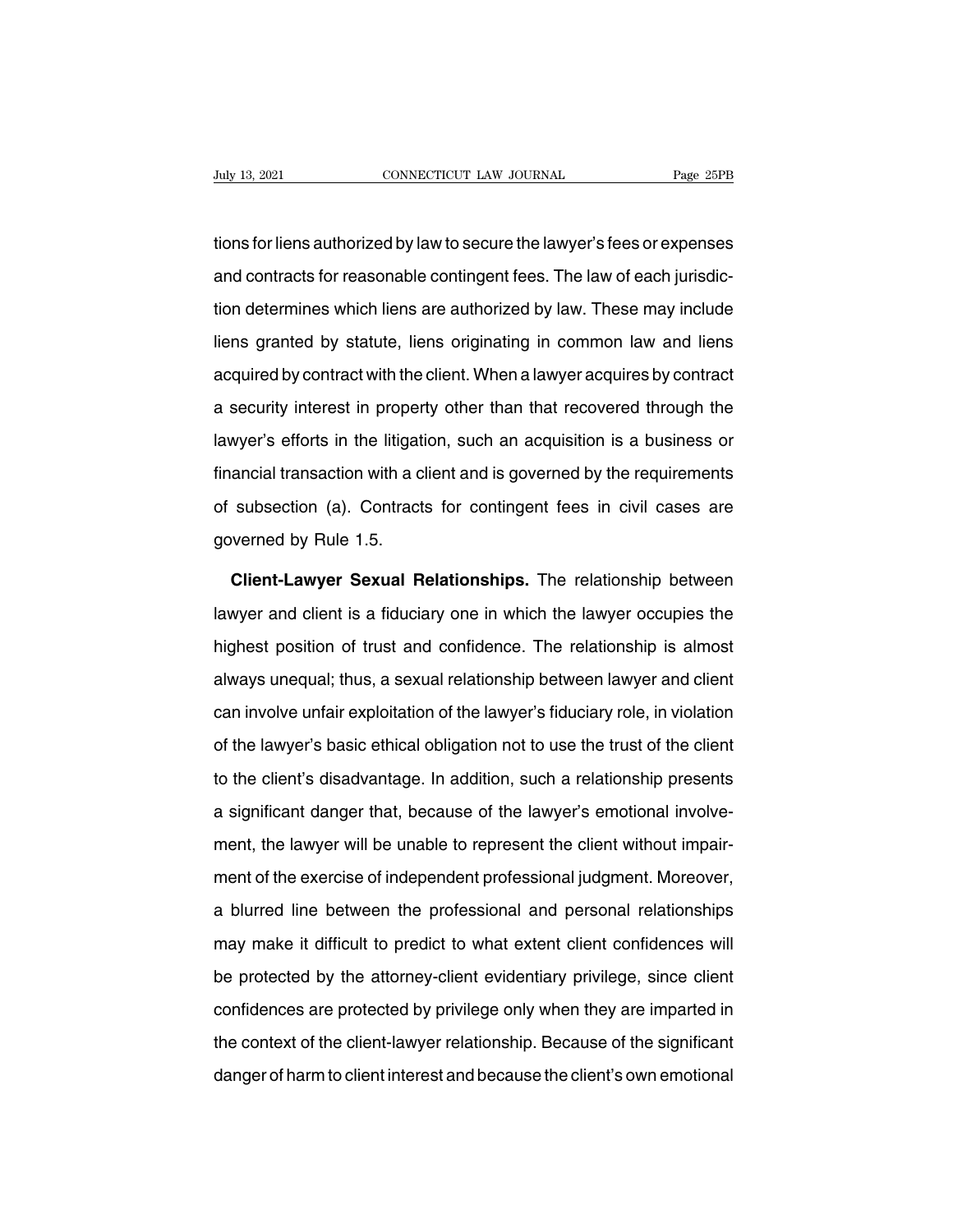Fage 26PB<br>involvement renders it unlikely that the client could give adequate<br>informed consent, this Rule prohibits the lawyer from having sexual Fage 26PB CONNECTICUT LAW JOURNAL July 13, 2021<br>involvement renders it unlikely that the client could give adequate<br>informed consent, this Rule prohibits the lawyer from having sexual<br>relations with a client regardless of involvement renders it unlikely that the client could give adequate<br>informed consent, this Rule prohibits the lawyer from having sexual<br>relations with a client regardless of whether the relationship is consen-<br>sual and reg involvement renders it unlikely that the client could give adequations informed consent, this Rule prohibits the lawyer from having sexual relations with a client regardless of whether the relationship is conserval and reg Sexual relations it animally that the client edda give dudquate<br>iormed consent, this Rule prohibits the lawyer from having sexual<br>ations with a client regardless of whether the relationship is consen-<br>al and regardless of

not prohibited. It is that prohibite the relationship is consensual and regardless of the absence of prejudice to the client.<br>Sexual relationships that predate the client-lawyer relationship are not prohibited. Issues rela tionship with a client regardless of whence are fortalisticity is sensor.<br>Sexual relationships that predate the client-lawyer relationship are<br>not prohibited. Issues relating to the exploitation of the fiduciary rela-<br>tion Sexual relationships that predate the client-lawyer relationship are<br>not prohibited. Issues relating to the exploitation of the fiduciary rela-<br>tionship and client dependency are diminished when the sexual rela-<br>tionship e tionship and client dependency are diminished when the sexual relationship and client dependency are diminished when the sexual relationship existed prior to the commencement of the client-lawyer relationship. However, bef rior promined. Isoaco Totaling to the exploration of the haddedly Total<br>tionship and client dependency are diminished when the sexual rela-<br>tionship. However, before proceeding with the representation in these<br>circumstance tionship existed prior to the commencement of the client-lawyer relationship. However, before proceeding with the representation in these circumstances, the lawyer should consider whether the lawyer's ability to represent Explorationship Skisted phot to the<br>tionship. However, before protonship. However, before protons<br>to represent the client will<br>See Rule 1.7 (a) (2).<br>Imputation of Prohibities **IMPUT TERNATE:** TERNATE: TERNATE: TERNATE: TERNATE: TERNATE: TERNATE: TERNATE: TERNATE: TERNATE: TERNATE: TERNATE: TERNATE: TERNATE: TERNATE: TERNATE: TERNATE: TERNATE: TERNATE: Under subsection (k), a prohibition on modu

chourseance and the client will be materially limited by the relationship.<br>See Rule 1.7 (a) (2).<br>**Imputation of Prohibitions.** Under subsection (k), a prohibition on<br>conduct by an individual lawyer in subsections (a) throu See Rule 1.7 (a) (2).<br> **Imputation of Prohibitions.** Under subsection (k), a prohibition on<br>
conduct by an individual lawyer in subsections (a) through (i) also<br>
applies to all lawyers associated in a firm with the person **Imputation of Prohibitions.** Under subsection (k), a prohibition on conduct by an individual lawyer in subsections (a) through (i) also applies to all lawyers associated in a firm with the personally prohibited lawyer. T mipatation of Frombitions. Shaor of<br>conduct by an individual lawyer in sub<br>applies to all lawyers associated in a firm<br>lawyer. The prohibition set forth in subs<br>not applied to associated lawyers.<br>AMENDMENT NOTE: The change Madet by an inanviadal lawyer in eduction (a) anough (i) dies<br>plies to all lawyers associated in a firm with the personally prohibited<br>wyer. The prohibition set forth in subsection (j) is personal and is<br>t applied to assoc

lawyer. The prohibition set forth in subsection (j) is personal and is<br>not applied to associated lawyers.<br>AMENDMENT NOTE: The changes to this rule and its commentary<br>permit, in limited circumstances, a lawyer representing anyor. The prohibition oct form in discussion, (j) to personal dita to<br>not applied to associated lawyers.<br>AMENDMENT NOTE: The changes to this rule and its commentary<br>permit, in limited circumstances, a lawyer representing AMENDMENT NOTE: The changes to this rule and its commentary<br>permit, in limited circumstances, a lawyer representing an indigent<br>client on a pro bono basis and a lawyer representing a client through<br>the public defender's of For the relationships the set of the public defender's office to p<br>for basic living expenses.<br>This F.E. Host begins the public form Example I all a lawyer representing a client<br>
the public defender's office to provide modest gifts to the client<br>
for basic living expenses.<br> **Rule 5.5. Unauthorized Practice of Law**<br>
(a) A lawyer shall not practice law in (a) A lawyer shall not practice law in a jurisdiction in violation of the pulation of the legal profession in that jurisdiction, or assist another

Frault 1000 for basic living expenses.<br> **Rule 5.5. Unauthorized Practice of Law**<br>
(a) A lawyer shall not practice law in a jurisdiction in violation of the<br>
regulation of the legal profession in that jurisdiction, or assis **in doing 5.5. Unauthorized Practice of Law**<br>
(a) A lawyer shall not practice law in a jurisdiction in violation of the<br>
regulation of the legal profession in that jurisdiction, or assist another<br>
in doing so. The practice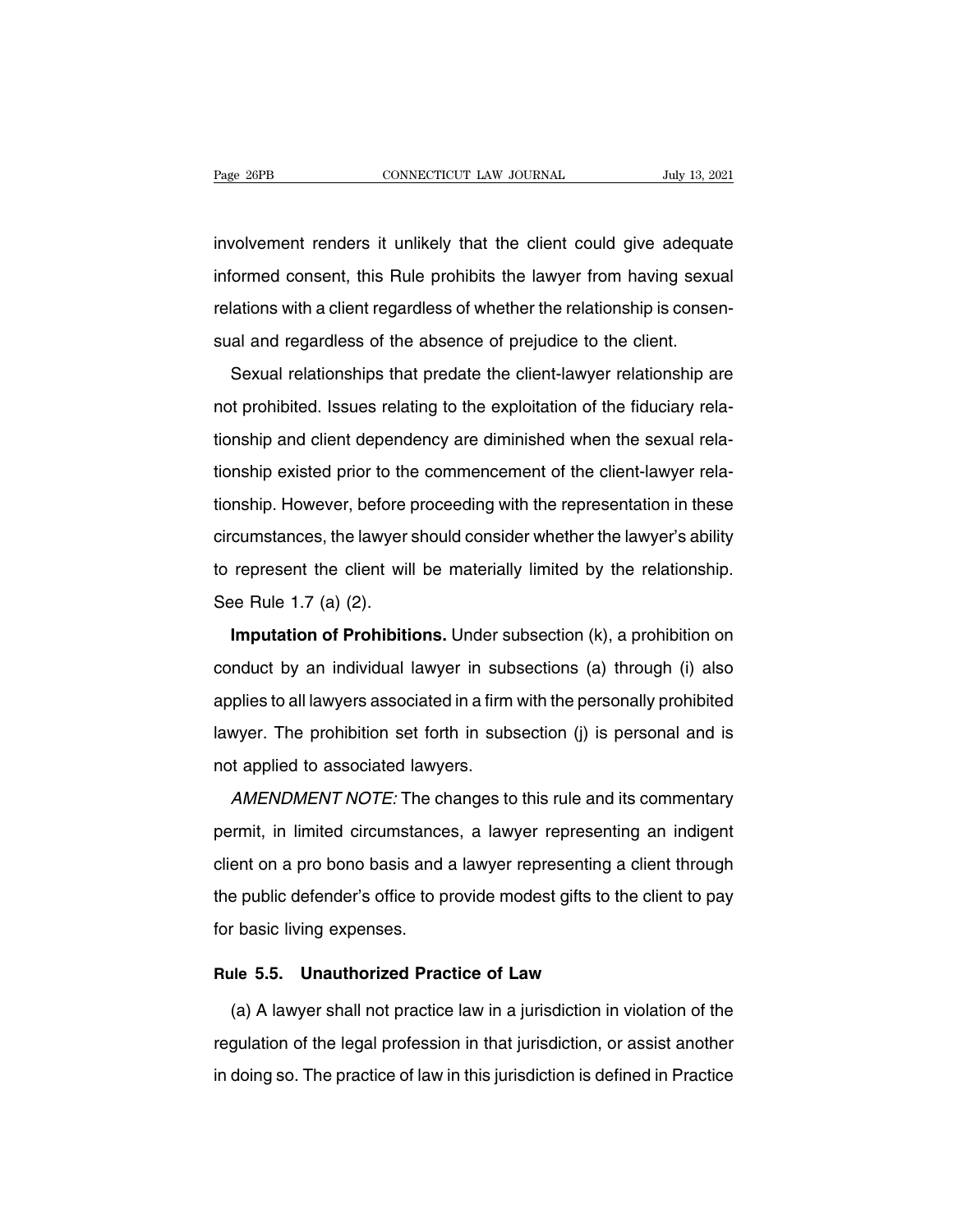Book Section 2-44A. Conduct described in subsections (c) and (d) in<br>another jurisdiction shall not be deemed the unauthorized practice of and July 13, 2021<br>
another jurisdiction shall not be deemed the unauthorized practice of<br>
danother jurisdiction shall not be deemed the unauthorized practice of<br>
daw for purposes of this subsection (a). Book Section 2-44A. Conduct described in suanother jurisdiction shall not be deemed the reader of this subsection (a).<br>Law for purposes of this subsection (a).<br>(b) A lawyer who is not admitted to praction Note Section 2-44A. Conduct described in subsections (c) and (d) in<br>nother jurisdiction shall not be deemed the unauthorized practice of<br>w for purposes of this subsection (a).<br>(b) A lawyer who is not admitted to practice i another jurisdid<br>law for purpose<br>(b) A lawyer<br>shall not:<br>(1) except as

w for purposes of this subsection (a).<br>
(b) A lawyer who is not admitted to practice in this jurisdiction,<br>
all not:<br>
(1) except as authorized by law, establish an office or other system-<br>
c and continuous presence in this (b) A lawyer who is not admitted to practice in this jurisdiction, shall not:<br>
(1) except as authorized by law, establish an office or other systematic and continuous presence in this jurisdiction for the practice of law; shall not:<br>(1) except a<br>atic and cont<br>law; or<br>(2) hold out (1) except as authorized by law, establish an office or other system-<br>c and continuous presence in this jurisdiction for the practice of<br>w; or<br>(2) hold out to the public or otherwise represent that the lawyer is<br>lmitted t atic and continuous presence in this jurisdiction<br>law; or<br>(2) hold out to the public or otherwise represe<br>admitted to practice law in this jurisdiction.<br>(c) A lawyer admitted in another United State

w; or<br>(2) hold out to the public or otherwise represent that the lawyer is<br>lmitted to practice law in this jurisdiction.<br>(c) A lawyer admitted in another United States jurisdiction which<br>cords similar privileges to Connect (2) hold out to the public or otherwise represent that the lawyer is<br>admitted to practice law in this jurisdiction.<br>(c) A lawyer admitted in another United States jurisdiction which<br>accords similar privileges to Connecticu admitted to practice law in this jurisdiction.<br>
(c) A lawyer admitted in another United States jurisdiction which<br>
accords similar privileges to Connecticut lawyers in its jurisdiction, and<br>
provided that the lawyer is not (c) A lawyer admitted in another United States jurisdiction which<br>accords similar privileges to Connecticut lawyers in its jurisdiction, and<br>provided that the lawyer is not disbarred or suspended from practice<br>in any juris  $\frac{1}{2}$  accords similar privileges to C<br>provided that the lawyer is not<br>in any jurisdiction, may provi<br>in this jurisdiction, that:<br>(1) are undertaken in asso (a) bovided that the lawyer is not disbarred or suspended from practice<br>any jurisdiction, may provide legal services on a temporary basis<br>this jurisdiction, that:<br>(1) are undertaken in association with a lawyer who is admi in any jurisdiction, may provide legal services on a temporary basis<br>in this jurisdiction, that:<br>(1) are undertaken in association with a lawyer who is admitted to<br>practice in this jurisdiction and who actively participate

(1) are undertaken in association with a lawyer who is admitted to<br>actice in this jurisdiction and who actively participates in the matter;<br>(2) are in or reasonably related to a pending or potential proceeding<br>fore a tribu (1) are undertaken in association with a lawyer who is admitted to practice in this jurisdiction and who actively participates in the matter;<br>(2) are in or reasonably related to a pending or potential proceeding before a practice in this jurisdiction and who actively participates in the matter;<br>(2) are in or reasonably related to a pending or potential proceeding<br>before a tribunal in this or another jurisdiction, if the lawyer, or a person (2) are in or reasonably related to a pending or potential pro<br>before a tribunal in this or another jurisdiction, if the lawyer, or a<br>the lawyer is assisting, is authorized by law or order to appear<br>proceeding or reasonabl (3) are in this or another jurisdiction, if the lawyer, or a person<br>a lawyer is assisting, is authorized by law or order to appear in such<br>oceeding or reasonably expects to be so authorized;<br>(3) are in or reasonably relate

the lawyer is assisting, is authorized by law or order to appear in such<br>proceeding or reasonably expects to be so authorized;<br>(3) are in or reasonably related to a pending or potential mediation<br>or other alternative dispu proceeding or reasonably expects to be so authorized;<br>(3) are in or reasonably related to a pending or potential mediation<br>or other alternative dispute resolution proceeding in this or another<br>jurisdiction, with respect to (3) are in or reasonably related to a pending or potential mediation<br>or other alternative dispute resolution proceeding in this or another<br>jurisdiction, with respect to a matter that is substantially related to, or<br>arises are in or reasonably related to a polloming or petermal mediation<br>or other alternative dispute resolution proceeding in this or another<br>jurisdiction, with respect to a matter that is substantially related to, or<br>arises in,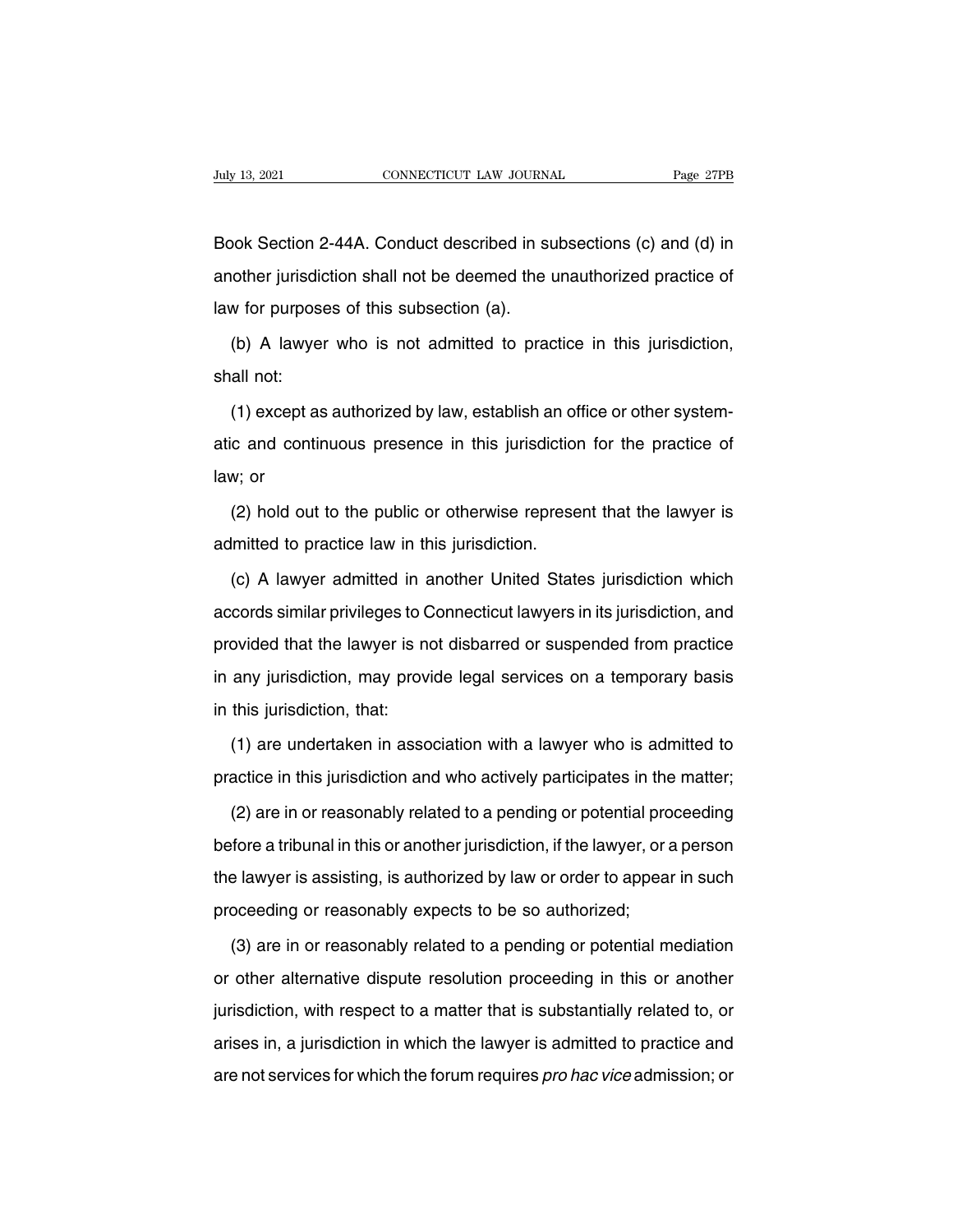EXTERT CONNECTICUT LAW JOURNAL THAY JOURNAL THAY 13, 2021<br>
(4) are not within subdivisions (c) (2) or (c) (3) and arise out of or<br>
(a) services provided to an existing Page 28PB CONNECTICUT LAW JOURNAL July 13, 2021<br>
(4) are not within subdivisions (c) (2) or (c) (3) and arise out of or<br>
are substantially related to the legal services provided to an existing<br>
client of the lawyer's pract (4) are not within subdivisions (c) (2) or (c) (3) and arise out of or<br>are substantially related to the legal services provided to an existing<br>client of the lawyer's practice in a jurisdiction in which the lawyer is<br>admitt (4) are not within subdivare substantially related to<br>client of the lawyer's practice.<br>admitted to practice. (e) substantially related to the legal services provided to an existing<br>
ent of the lawyer's practice in a jurisdiction in which the lawyer is<br>
(d) A lawyer admitted in another United States jurisdiction, who is<br>
good stan

client of the lawyer's practice in a jurisdiction in which the lawyer is<br>admitted to practice.<br>(d) A lawyer admitted in another United States jurisdiction, who is<br>in good standing in each jurisdiction in which he or she ha admitted to practice.<br>
(d) A lawyer admitted in another United States jurisdiction, who is<br>
in good standing in each jurisdiction in which he or she has been<br>
admitted, or who has taken retirement status or otherwise left (d) A lawyer admitted in another United States jurisdiction, who is<br>in good standing in each jurisdiction in which he or she has been<br>admitted, or who has taken retirement status or otherwise left the<br>active practice of la in good standing in each jurisdiction in which he or she has been<br>admitted, or who has taken retirement status or otherwise left the<br>active practice of law while in good standing in another jurisdiction,<br>may participate in admitted, or who has taken retirement status or otherwise left the active practice of law while in good standing in another jurisdiction, may participate in the provision of uncompensated pro bono publico legal services in active practice of law while in good standing in another jurisdiction,<br>may participate in the provision of uncompensated pro bono publico<br>legal services in Connecticut where such services are offered under<br>the supervision may participate in the product in the product the supervision of an org<br>the supervision of an org<br>association project. al services in Connecticut where such services are offered under<br>
supervision of an organized legal aid society or state or local bar<br>
sociation project.<br>
[(d)](e) A lawyer admitted to practice in another jurisdiction, and

the supervision of an organized legal aid society or state or local bar<br>association project.<br>[(d)](e) A lawyer admitted to practice in another jurisdiction, and<br>not disbarred or suspended from practice in any jurisdiction, association project.<br>
[(d)](e) A lawyer admitted to practice in anothe<br>
not disbarred or suspended from practice in any<br>
provide legal services in this jurisdiction that:<br>
(1) the lawyer is authorized to provide pursuant  $[(d)](e)$  A lawyer admitted to practice in another jurisdiction, and<br>t disbarred or suspended from practice in any jurisdiction, may<br>ovide legal services in this jurisdiction that:<br>(1) the lawyer is authorized to provide p

not disbarred or suspended from practice in any jurisdiction, may<br>provide legal services in this jurisdiction that:<br>(1) the lawyer is authorized to provide pursuant to Practice Book<br>Section 2-15A and the lawyer is an autho provide legal services in this juris<br>
(1) the lawyer is authorized to<br>
Section 2-15A and the lawyer is<br>
provided in that section; or<br>
(2) the lawyer is authorized by for (1) the lawyer is authorized to provide pursuant to Practice Book<br>ection 2-15A and the lawyer is an authorized house counsel as<br>ovided in that section; or<br>(2) the lawyer is authorized by federal or other law or rule to pro Section 2-15A and the<br>provided in that section<br>(2) the lawyer is author<br>in this jurisdiction.<br> $F(e)I(f)$  A lawyer not

**[(e)](f)** A lawyer is authorized by federal or other law or rule to provide<br>this jurisdiction.<br>**[(e)](f)** A lawyer not admitted to practice in this jurisdiction and<br>thorized by the provisions of this Rule to engage in pro (2) the lawyer is authorized by federal or other law or rule to provide<br>in this jurisdiction.<br> $[(e)](f)$  A lawyer not admitted to practice in this jurisdiction and<br>authorized by the provisions of this Rule to engage in prov in this jurisdiction.<br>
[(e)](f) A lawyer not admitted to practice in this jurisdiction and<br>
authorized by the provisions of this Rule to engage in providing legal<br>
services on a temporary basis in this jurisdiction is ther  $[(e)](f)$  A lawyer not admitted to practice in this jurisdiction and authorized by the provisions of this Rule to engage in providing legal services on a temporary basis in this jurisdiction is thereby subject to the disci authorized by the<br>services on a tem<br>the disciplinary ru<br>in this jurisdiction.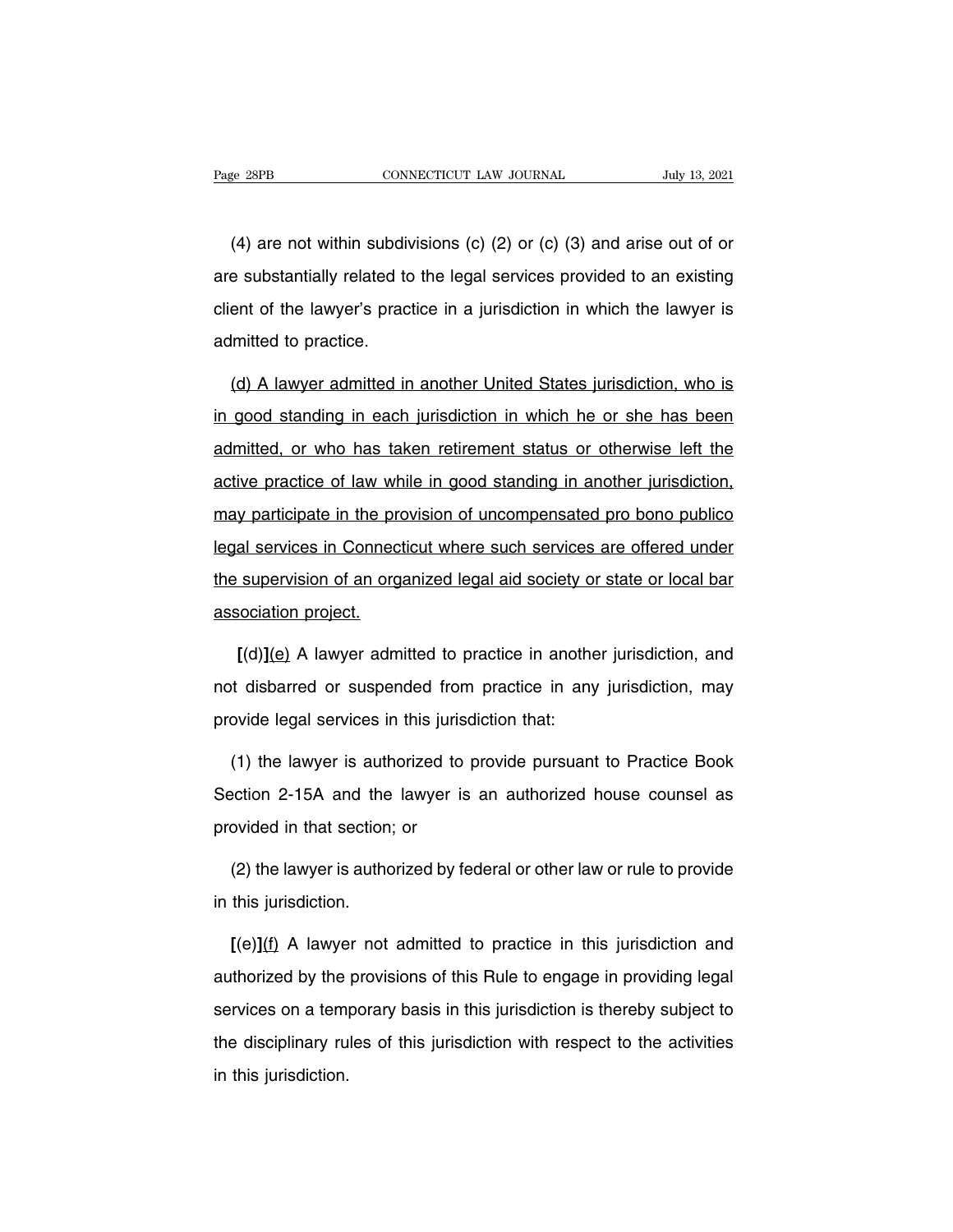**EXECUTE:** CONNECTICUT LAW JOURNAL Page 29PB<br> **[(f)](g)** A lawyer desirous of obtaining the privileges set forth in bsections (c) (3) or (4): July 13, 2021 CONNECTION<br>
(f)](g) A lawyer desirous of<br>
subsections (c) (3) or (4):<br>
(1) shall notify the statewide b

 $[(f)](g)$  A lawyer desirous of obtaining the privileges set forth in<br>bsections (c) (3) or (4):<br>(1) shall notify the statewide bar counsel as to each separate matter<br>ior to any such representation in Connecticut,  $[(f)](g)$  A lawyer desirous of obtaining the privileg<br>subsections (c) (3) or (4):<br>(1) shall notify the statewide bar counsel as to each s<br>prior to any such representation in Connecticut,<br>(2) shall notify the statewide bar

bsections (c) (3) or (4):<br>
(1) shall notify the statewide bar counsel as to each separate matter<br>
ior to any such representation in Connecticut,<br>
(2) shall notify the statewide bar counsel upon termination of each<br>
ch repr (1) shall notify the statewide bar counsel as to each separate matter<br>prior to any such representation in Connecticut,<br>(2) shall notify the statewide bar counsel upon termination of each<br>such representation in Connecticut, prior to any such representation in Connecticut,<br>
(2) shall notify the statewide bar counsel upor<br>
such representation in Connecticut, and (3) sha<br>
may be prescribed by the Judicial Branch.<br>
COMMENTARY: A lawyer may practi (2) shall notify the statewide bar counsel upon termination of each<br>ch representation in Connecticut, and (3) shall pay such fees as<br>ay be prescribed by the Judicial Branch.<br>COMMENTARY: A lawyer may practice law only in a

such representation in Connecticut, and (3) shall pay such fees as<br>may be prescribed by the Judicial Branch.<br>COMMENTARY: A lawyer may practice law only in a jurisdiction in<br>which the lawyer is authorized to practice. A law The prescribed by the Judicial Branch.<br>
COMMENTARY: A lawyer may practice law only in a jurisdiction in<br>
which the lawyer is authorized to practice. A lawyer may be admitted<br>
to practice law in a jurisdiction on a regular COMMENTARY: A lawyer may practice law only in a jurisdiction in<br>which the lawyer is authorized to practice. A lawyer may be admitted<br>to practice law in a jurisdiction on a regular basis or may be authorized<br>by court rule o which the lawyer is authorized to practice. A lawyer may be admitted to practice law in a jurisdiction on a regular basis or may be authorized by court rule or order or by law to practice for a limited purpose or on a rest It is a lawyer is diamonized to practice. A lawyer may be diamonized to practice law in a jurisdiction on a regular basis or may be authorized by court rule or order or by law to practice for a limited purpose or on a rest law to practice taw in a januarolism on a regaral bacto or may be datitenzed<br>by court rule or order or by law to practice for a limited purpose or on<br>a restricted basis. Subsection (a) applies to unauthorized practice of<br>l by count rate of clubs of by law to placified of a illumited parpose of off<br>a restricted basis. Subsection (a) applies to unauthorized practice of<br>law by a lawyer, whether through the lawyer's direct action or by the<br>lawye a restricted statist. Sabsocial (a) apprice to andattrictized<br>law by a lawyer, whether through the lawyer's direct at<br>lawyer's assisting another person. For example, a la<br>assist a person in practicing law in violation of t A lawyer's assisting another person. For example, a lawyer may not<br>sist a person in practicing law in violation of the rules governing<br>ofessional conduct in that person's jurisdiction.<br>A lawyer may provide professional adv

assist a person in practicing law in violation of the rules governing<br>professional conduct in that person's jurisdiction.<br>A lawyer may provide professional advice and instruction to nonlaw-<br>yers whose employment requires k professional conduct in that person's jurisdiction.<br>A lawyer may provide professional advice and instruction to nonlaw-<br>yers whose employment requires knowledge of the law; for example,<br>claims adjusters, employees of finan A lawyer may provide professional advice and instruction to nonlaw-<br>yers whose employment requires knowledge of the law; for example,<br>claims adjusters, employees of financial or commercial institutions,<br>social workers, acc That were employment requires knowledge of the law; for example,<br>claims adjusters, employees of financial or commercial institutions,<br>social workers, accountants and persons employed in government<br>agencies. Lawyers also ma paraprofessionals, who are authorized by the law, or chample, claims adjusters, employees of financial or commercial institutions, social workers, accountants and persons employed in government agencies. Lawyers also may a provide particular law-related services. In addition, a lawyers, such as<br>paraprofessionals, who are authorized by the law of a jurisdiction to<br>provide particular law-related services. In addition, a lawyer may coun-<br>sel no sel nonlargy a method, association and persons omployed in government<br>agencies. Lawyers also may assist independent nonlawyers, such as<br>paraprofessionals, who are authorized by the law of a jurisdiction to<br>provide particul raprofessionals, who are authorized by the law of a jurisdiction to<br>ovide particular law-related services. In addition, a lawyer may coun-<br>I nonlawyers who wish to proceed as self-represented parties.<br>Other than as authori provide particular law-related services. In addition, a lawyer may counsel nonlawyers who wish to proceed as self-represented parties.<br>Other than as authorized by law or this Rule, a lawyer who is not admitted to practice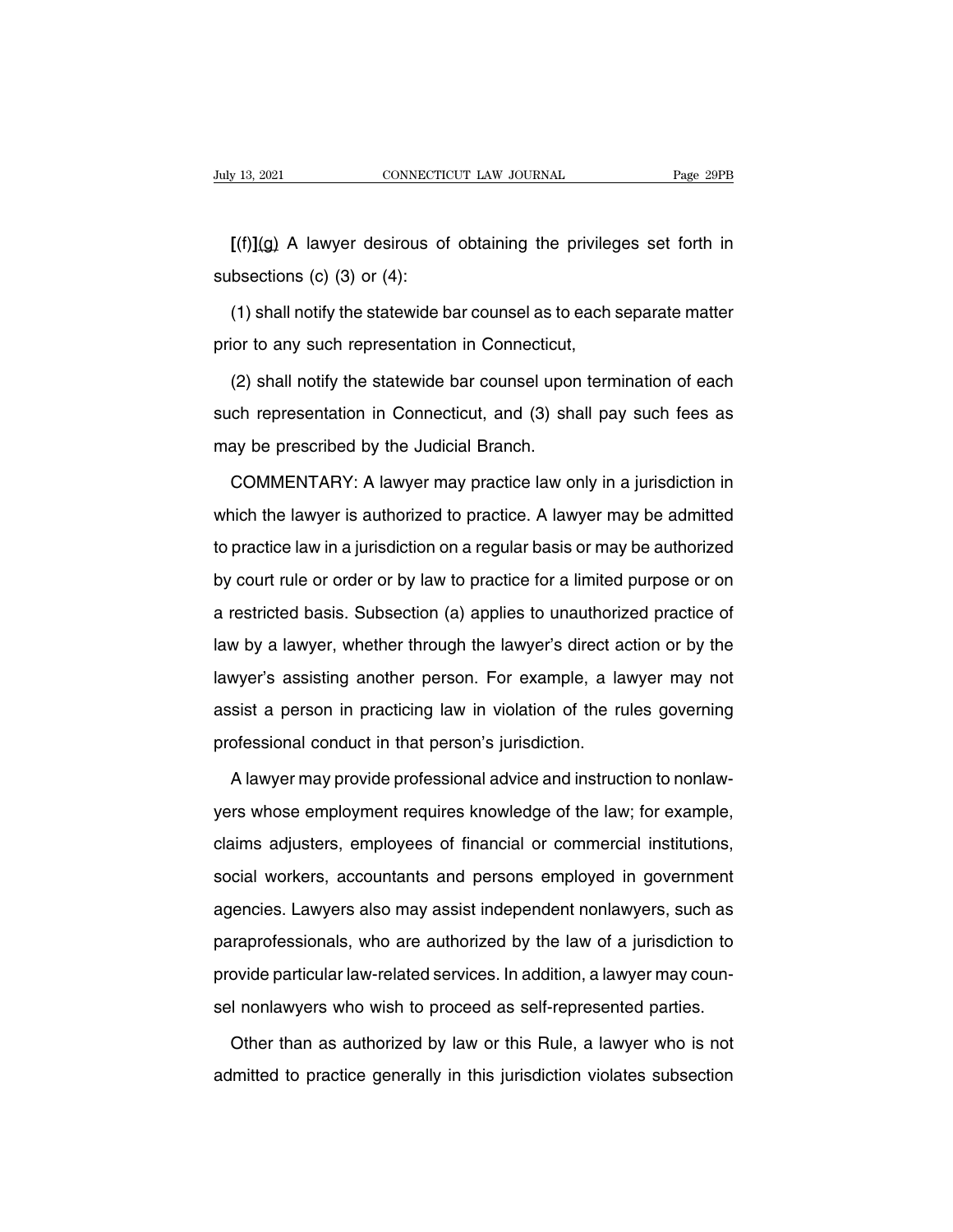Example 30PB<br>(b) (1) if the lawyer establishes an office or other systematic and<br>continuous presence in this jurisdiction for the practice of law. Presence Page 30PB CONNECTICUT LAW JOURNAL July 13, 2021<br>(b) (1) if the lawyer establishes an office or other systematic and<br>continuous presence in this jurisdiction for the practice of law. Presence<br>may be systematic and continuou (b) (1) if the lawyer establishes an office or other systematic and continuous presence in this jurisdiction for the practice of law. Presence may be systematic and continuous even if the lawyer is not physically present h (b) (1) if the lawyer establishes an office or other systematic and<br>continuous presence in this jurisdiction for the practice of law. Presence<br>may be systematic and continuous even if the lawyer is not physically<br>present h continuous presence in this jurisdiction for the practice of law. Presence<br>may be systematic and continuous even if the lawyer is not physically<br>present here. Such a lawyer must not hold out to the public or otherwise<br>rep may be systematic and continuous even if the lawyer is not physically<br>present here. Such a lawyer must not hold out to the public or otherwise<br>represent that the lawyer is admitted to practice law in this jurisdiction.<br>See in the lawyer must not hold out to the public or otherwise<br>represent that the lawyer is admitted to practice law in this jurisdiction.<br>See also Rules 7.1 (a) and 7.5 (b). A lawyer not admitted to practice<br>in this jurisdict represent that the lawyer is admitted to practice law in this jurisdiction.<br>See also Rules 7.1 (a) and 7.5 (b). A lawyer not admitted to practice<br>in this jurisdiction who engages in repeated and frequent activities of<br>a si See also Rules 7.1 (a) and 7.5 (b). A lawyer not admitted to practice<br>in this jurisdiction who engages in repeated and frequent activities of<br>a similar nature in this jurisdiction such as the preparation and/or<br>recording o in this jurisdiction who engages in repeated and frequent activities of<br>a similar nature in this jurisdiction such as the preparation and/or<br>recording of legal documents (loans and mortgages) involving resi-<br>dents or prope and similar nature in this jurisdiction such as the preparation and/or recording of legal documents (loans and mortgages) involving residents or property in this state may be considered to have a systematic and continuous recording of legal documents (loans and mortgages) involving residents or property in this state may be considered to have a systematic and continuous presence in this jurisdiction that would not be authorized by this Rule dents or property in this state may b<br>and continuous presence in this jure<br>ized by this Rule and could, there<br>unauthorized practice of law.<br>There are occasions in which a law In the author-<br>There are occasions in this jurisdiction that would not be author-<br>authorized practice of law.<br>There are occasions in which a lawyer admitted to practice in another<br>ited States jurisdiction, and not disbarre

ized by this Rule and could, thereby, be considered to constitute<br>unauthorized practice of law.<br>There are occasions in which a lawyer admitted to practice in another<br>United States jurisdiction, and not disbarred or suspend unauthorized practice of law.<br>There are occasions in which a lawyer admitted to practice in another<br>United States jurisdiction, and not disbarred or suspended from prac-<br>tice in any jurisdiction, may provide legal services There are occasions in which a lawyer admitted to practice in another<br>United States jurisdiction, and not disbarred or suspended from prac-<br>tice in any jurisdiction, may provide legal services on a temporary<br>basis in this United States jurisdiction, and not disbarred or suspended from practice in any jurisdiction, may provide legal services on a temporary basis in this jurisdiction under circumstances that do not create an unreasonable risk courts. Subsection, may provide legal services on a temporary<br>basis in this jurisdiction under circumstances that do not create an<br>unreasonable risk to the interests of their clients, the public or the<br>courts. Subsection ( basis in this jurisdiction under circumstances that do not create an<br>unreasonable risk to the interests of their clients, the public or the<br>courts. Subsection (c) identifies four such circumstances. The fact that<br>conduct i not all properties in the public or the courts. Subsection (c) identifies four such circumstances. The fact that conduct is not so identified does not imply that the conduct is or is not authorized. With the exception of courts. Subsection (c) identifies four such circumstances. The fact that conduct is not so identified does not imply that the conduct is or is not authorized. With the exception of subdivisions  $[(d)](e)$  (1) and  $[(d)](e)$  ( conduct is not so identified does not imply that the conduct is or is<br>not authorized. With the exception of subdivisions  $[(d)](e)$  (1) and<br> $[(d)](e)$  (2), this Rule does not authorize a lawyer to establish an office<br>or other being admitted. With the exception of subdivisions  $[(d)](e)$  (1) and  $[(d)](e)$  (2), this Rule does not authorize a lawyer to establish an office or other systematic and continuous presence in this jurisdiction without being  $[(d)](e)$  (2), this Rule does not authorize a lawyer to establish an office<br>or other systematic and continuous presence in this jurisdiction without<br>being admitted to practice generally here. There is no single test to<br>det  $[(d)](e)$  (2), this Rule does not authorize a lawyer to establish an office<br>or other systematic and continuous presence in this jurisdiction without<br>being admitted to practice generally here. There is no single test to<br>det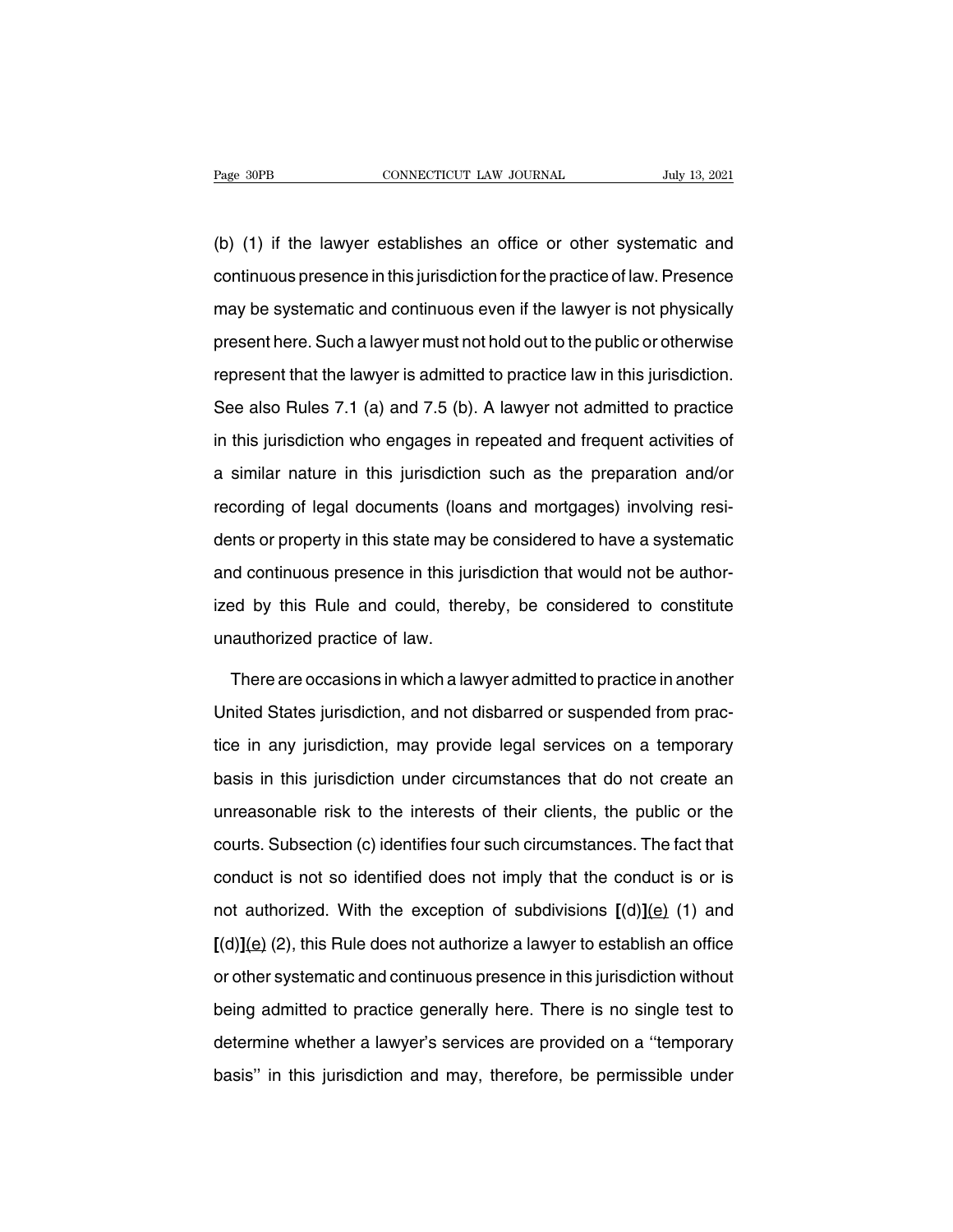Suly 13, 2021 CONNECTICUT LAW JOURNAL Page 31PB<br>subsection (c). Services may be "temporary" even though the lawyer<br>provides services in this jurisdiction for an extended period of time, buly 13, 2021 CONNECTICUT LAW JOURNAL Page 31PB<br>subsection (c). Services may be "temporary" even though the lawyer<br>provides services in this jurisdiction for an extended period of time,<br>as when the lawyer is representing a subsection (c). Services may be "temporary" even though the lawyer<br>provides services in this jurisdiction for an extended period of time,<br>as when the lawyer is representing a client in a single lengthy negotia-<br>tion or lit subsection (c). Servic<br>provides services in t<br>as when the lawyer is<br>tion or litigation.<br>Subsections (c) and ovides services in this jurisdiction for an extended period of time,<br>when the lawyer is representing a client in a single lengthy negotia-<br>n or litigation.<br>Subsections (c) <u>and (d)</u> apply[ies] to lawyers who are admitted t

as when the lawyer is representing a client in a single lengthy negotiation or litigation.<br>
Subsections (c) and (d) apply[ies] to lawyers who are admitted to<br>
practice law in any United States jurisdiction, which includes tion or litigation.<br>
Subsections (c) and (d) apply[ies] to lawyers who are admitted to<br>
practice law in any United States jurisdiction, which includes the District<br>
of Columbia and any state, territory or commonwealth of t Subsections (c) and (d) apply[ies] to lawyers who are admitted to<br>practice law in any United States jurisdiction, which includes the District<br>of Columbia and any state, territory or commonwealth of the United<br>States. The w practice law in any United States jurisdiction, which includes the District<br>of Columbia and any state, territory or commonwealth of the United<br>States. The word "admitted" in subsections (c) and (d) contemplates<br>that the la of Columbia and any state, territory or commonwealth of the United<br>States. The word "admitted" in subsections (c) and (d) contemplates<br>that the lawyer is authorized to practice in the jurisdiction in which<br>the lawyer is ad States. The word "admitted" in subsections (c) and (d) contemplates<br>that the lawyer is authorized to practice in the jurisdiction in which<br>the lawyer is admitted and excludes a lawyer who, while technically<br>admitted, is no that the lawyer is authorized to pra<br>the lawyer is admitted and excludes<br>admitted, is not authorized to practive status.<br>Subdivision (c) (1) recognizes that Subdivision (c) (1) recognizes that the interests of clients and the policial protection (c) (1) recognizes that the interests of clients and the bilic are protected if a lawyer admitted only in another jurisdiction

admitted, is not authorized to practice, because, for example, the<br>lawyer is in an inactive status.<br>Subdivision (c) (1) recognizes that the interests of clients and the<br>public are protected if a lawyer admitted only in ano lawyer is in an inactive status.<br>
Subdivision (c) (1) recognizes that the interests of clients and the<br>
public are protected if a lawyer admitted only in another jurisdiction<br>
associates with a lawyer licensed to practice Subdivision (c) (1) recognizes that the interests of clients and the public are protected if a lawyer admitted only in another jurisdiction associates with a lawyer licensed to practice in this jurisdiction. For this subdi public are protected if a lawyer admitted only in another jurisdiction associates with a lawyer licensed to practice in this jurisdiction. For this subdivision to apply, however, the lawyer admitted to practice in this jur public are protected if a lawyer admitted only in another jurisdiction<br>associates with a lawyer licensed to practice in this jurisdiction. For<br>this subdivision to apply, however, the lawyer admitted to practice in<br>this jur Solutivation to apply, however, the lawyer admitted to practice in<br>
Solutisdiction must actively participate in and share responsibility for<br>
Prepresentation of the client.<br>
Lawyers not admitted to practice generally in a

this jurisdiction must actively participate in and share responsibility for<br>the representation of the client.<br>Lawyers not admitted to practice generally in a jurisdiction may be<br>authorized by law or order of a tribunal or the representation of the client.<br>
Lawyers not admitted to practice generally in a jurisdiction may be<br>
authorized by law or order of a tribunal or an administrative agency<br>
to appear before the tribunal or agency. This au Lawyers not admitted to practice generally in a jurisdiction may be authorized by law or order of a tribunal or an administrative agency to appear before the tribunal or agency. This authority may be granted pursuant to fo Eautycio not damined to practice generally in a jandalellel may be<br>authorized by law or order of a tribunal or an administrative agency<br>to appear before the tribunal or agency. This authority may be granted<br>pursuant to for to appear before the tribunal or agency. This authority may be granted<br>pursuant to formal rules governing admission *pro hac vice* or pursuant<br>to informal practice of the tribunal or agency. Under subdivision (c)<br>(2), a la pursuant to formal rules governing admission *pro hac vice* or pursuant<br>to informal practice of the tribunal or agency. Under subdivision (c)<br>(2), a lawyer does not violate this Rule when the lawyer appears before<br>a tribun to informal practice of the tribunal or agency. Under subdivision (c)<br>(2), a lawyer does not violate this Rule when the lawyer appears before<br>a tribunal or agency pursuant to such authority. To the extent that a<br>court rule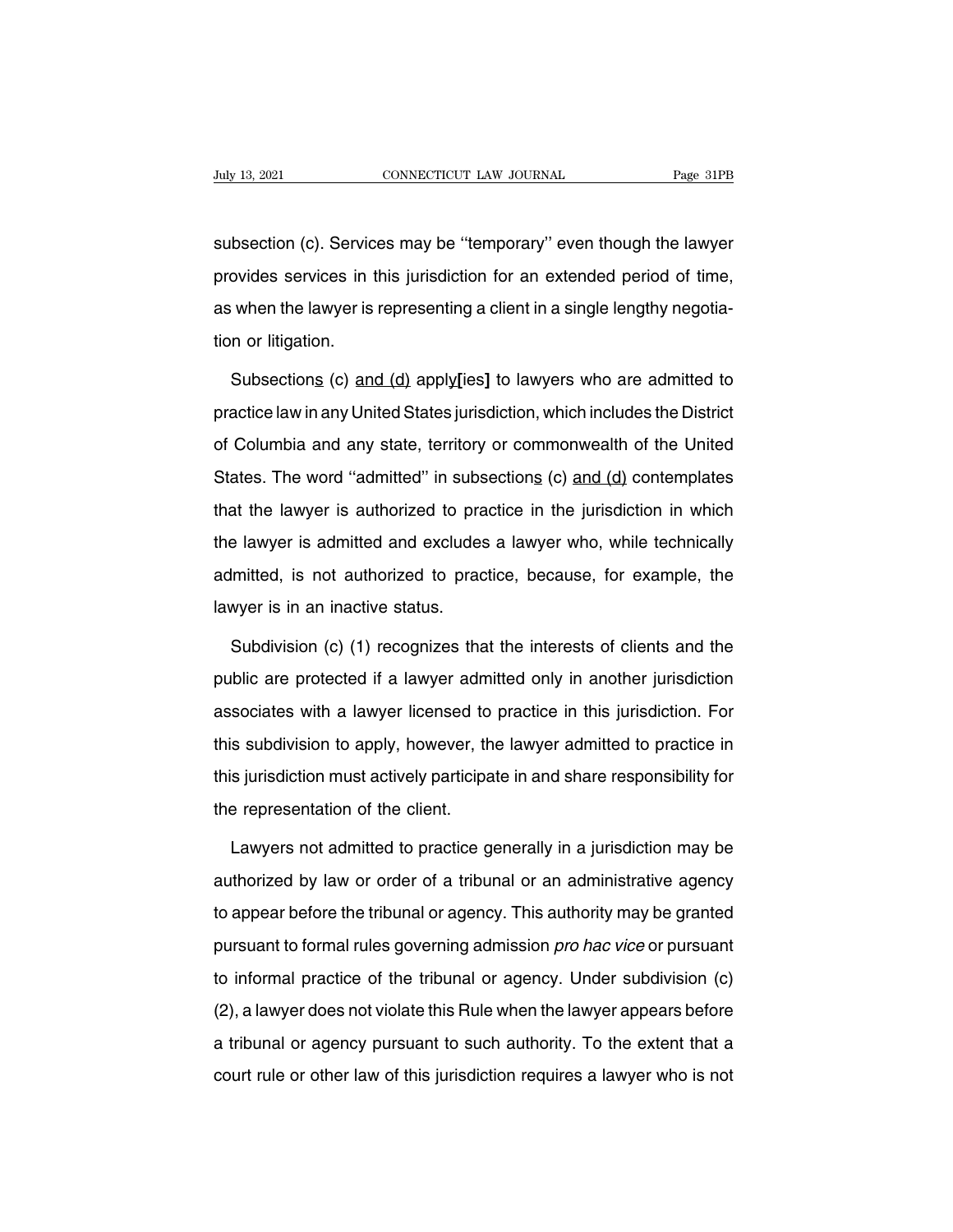Page 32PB<br>
cONNECTICUT LAW JOURNAL<br>
admitted to practice in this jurisdiction to obtain admission *pro hac*<br>
vice before appearing before a tribunal or administrative agency, this vice 32PB<br>
vice before appearing before a tribunal or administrative agency, this<br>
vice before appearing before a tribunal or administrative agency, this<br>
Rule requires the lawyer to obtain that authority. admitted to practice in this jurisdiction to obtain adm<br>vice before appearing before a tribunal or administrativ<br>Rule requires the lawyer to obtain that authority.<br>Subdivision (c) (2) also provides that a lawyer rend Imitted to practice in this jurisdiction to obtain admission *pro hac*<br>ce before appearing before a tribunal or administrative agency, this<br>alle requires the lawyer to obtain that authority.<br>Subdivision (c) (2) also provid

vice before appearing before a tribunal or administrative agency, this<br>Rule requires the lawyer to obtain that authority.<br>Subdivision (c) (2) also provides that a lawyer rendering services<br>in this jurisdiction on a tempora Rule requires the lawyer to obtain that authority.<br>Subdivision (c) (2) also provides that a lawyer rendering services<br>in this jurisdiction on a temporary basis does not violate this Rule<br>when the lawyer engages in conduct Subdivision (c) (2) also provides that a lawyer rendering services<br>in this jurisdiction on a temporary basis does not violate this Rule<br>when the lawyer engages in conduct in anticipation of a proceeding<br>or hearing in a jur In this jurisdiction on a temporary basis does not violate this Rule<br>when the lawyer engages in conduct in anticipation of a proceeding<br>or hearing in a jurisdiction in which the lawyer is authorized to practice<br>law or in when the lawyer engages in conduct in anticipation of a proceeding<br>or hearing in a jurisdiction in which the lawyer is authorized to practice<br>law or in which the lawyer reasonably expects to be admitted *pro*<br>hac vice. Exa or hearing in a jurisdiction in which the lawyer is authorized to practice<br>law or in which the lawyer reasonably expects to be admitted *pro*<br>hac vice. Examples of such conduct include meetings with the client,<br>interviews law or in which the lawyer reasonably expects to be admitted *pro*<br>hac vice. Examples of such conduct include meetings with the client,<br>interviews of potential witnesses, and the review of documents. Simi-<br>larly, a lawyer and of in which the lawyer reasonably expects to be damited pro<br>hac vice. Examples of such conduct include meetings with the client,<br>interviews of potential witnesses, and the review of documents. Simi-<br>larly, a lawyer adm The view Examples of sach schaact instate meanige with the client,<br>interviews of potential witnesses, and the review of documents. Simi-<br>larly, a lawyer admitted only in another jurisdiction may engage in<br>conduct temporari the formulation of potential with bestect, and the fortew of decembents. Shintlerly, a lawyer admitted only in another jurisdiction may engage in conduct temporarily in this jurisdiction in connection with pending litigati diction. In in another jurisdiction in which the lawyer is or reasonably expects<br>be authorized to appear, including taking depositions in this juris-<br>tion.<br>When a lawyer has been or reasonably expects to be admitted to<br>pear before

to be authorized to appear, including taking depositions in this juris-<br>diction.<br>When a lawyer has been or reasonably expects to be admitted to<br>appear before a court or administrative agency, subdivision (c) (2)<br>also permi diction.<br>When a lawyer has been or reasonably expects to be admitted to<br>appear before a court or administrative agency, subdivision (c) (2)<br>also permits conduct by lawyers who are associated with that lawyer<br>in the matter, When a lawyer has been or reasonably expects to be admitted to<br>appear before a court or administrative agency, subdivision (c) (2)<br>also permits conduct by lawyers who are associated with that lawyer<br>in the matter, but who a hanger had been or readenably expects to be damined to appear before a court or administrative agency, subdivision (c) (2) also permits conduct by lawyers who are associated with that lawyer in the matter, but who do not also permits conduct by lawyers who are associated with that lawyer<br>in the matter, but who do not expect to appear before the court or<br>administrative agency. For example, subordinate lawyers may conduct<br>research, review d in the matter, but who do not expect to appear before<br>administrative agency. For example, subordinate lawyers<br>research, review documents, and attend meetings with<br>support of the lawyer responsible for the litigation.<br>Subdi Iministrative agency. For example, subordinate lawyers may conduct<br>search, review documents, and attend meetings with witnesses in<br>pport of the lawyer responsible for the litigation.<br>Subdivision (c) (3) permits a lawyer ad

research, review documents, and attend meetings with witnesses in<br>support of the lawyer responsible for the litigation.<br>Subdivision (c) (3) permits a lawyer admitted to practice law in<br>another jurisdiction to perform servi support of the lawyer responsible for the litigation.<br>Subdivision (c) (3) permits a lawyer admitted to practice law in<br>another jurisdiction to perform services on a temporary basis in this<br>jurisdiction if those services ar Subdivision (c) (3) permits a lawyer admitted to practice law in another jurisdiction to perform services on a temporary basis in this jurisdiction if those services are in or reasonably related to a pending or potential m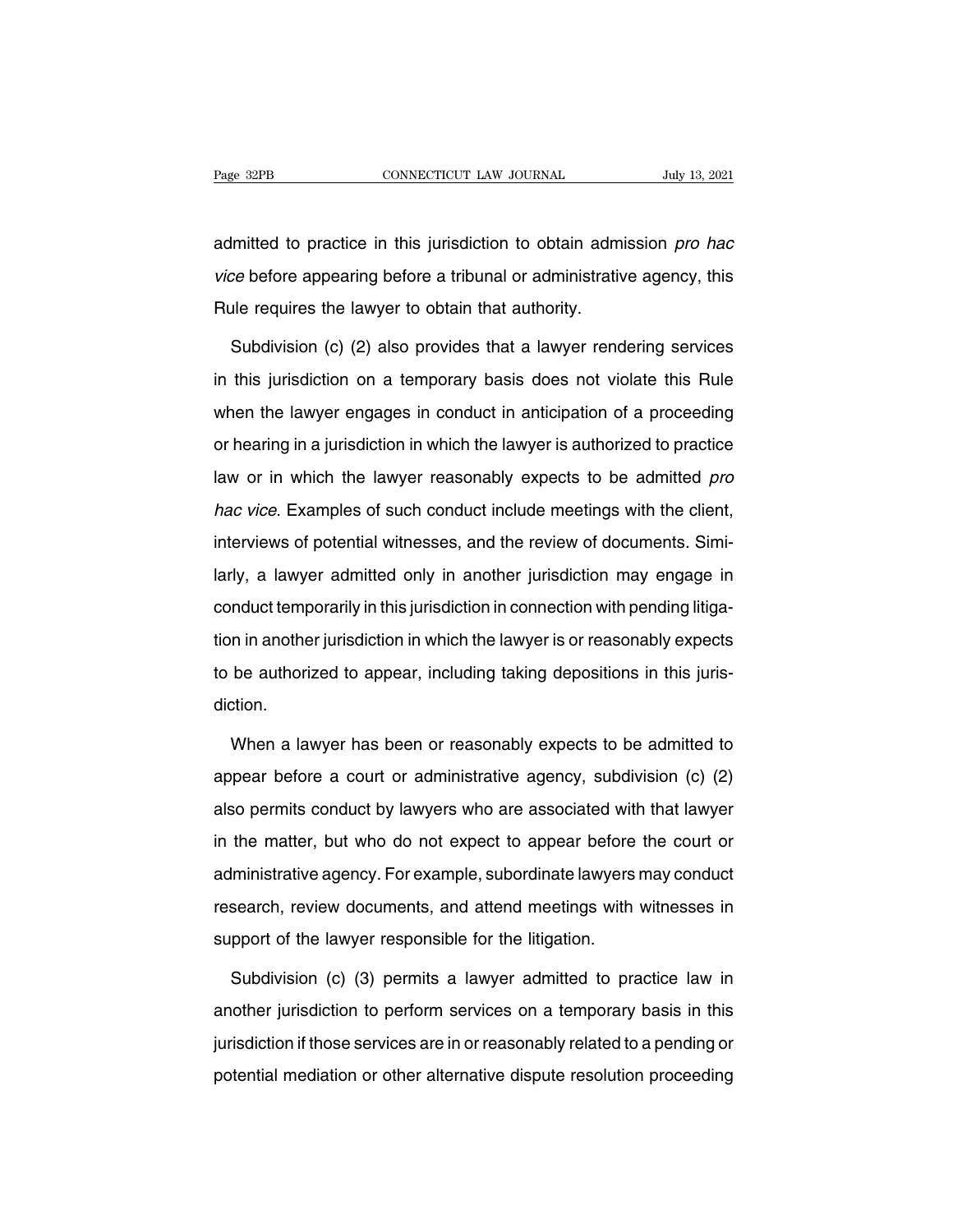In this or another jurisdiction, if the services are with respect to a matter that is substantially related to, or arises out of, a jurisdiction in July 13, 2021 CONNECTICUT LAW JOURNAL Page 33PB<br>in this or another jurisdiction, if the services are with respect to a<br>matter that is substantially related to, or arises out of, a jurisdiction in<br>which the lawyer is admitt in this or another jurisdiction, if the services are with respect to a matter that is substantially related to, or arises out of, a jurisdiction in which the lawyer is admitted to practice. The lawyer, however, must obtain in this or another jurisdiction, if the services are with respect to a<br>matter that is substantially related to, or arises out of, a jurisdiction in<br>which the lawyer is admitted to practice. The lawyer, however, must<br>obtain in this or another jurisdiction, if the services are with respect to a<br>matter that is substantially related to, or arises out of, a jurisdiction in<br>which the lawyer is admitted to practice. The lawyer, however, must<br>obtain ich the lawyer is admitted to practice. The lawyer, however, must<br>tain admission *pro hac vice* in the case of a court-annexed arbitration<br>mediation or otherwise if court rules or law so require.<br>Subdivision (c) (4) permit

obtain admission *pro hac vice* in the case of a court-annexed arbitration<br>or mediation or otherwise if court rules or law so require.<br>Subdivision (c) (4) permits a lawyer admitted in another jurisdiction<br>to provide certai if they arise or law so require.<br>Subdivision (c) (4) permits a lawyer admitted in another jurisdiction<br>to provide certain legal services on a temporary basis in this jurisdiction<br>if they arise out of or are substantially r Subdivision (c) (4) permits a lawyer admitted in another jurisdiction<br>to provide certain legal services on a temporary basis in this jurisdiction<br>if they arise out of or are substantially related to the lawyer's practice<br>i to provide certain legal services on a temporary basis in this jurisdiction<br>if they arise out of or are substantially related to the lawyer's practice<br>in a jurisdiction in which the lawyer is admitted but are not within<br>s if they arise out of or are substantially related to the lawyer's practice<br>in a jurisdiction in which the lawyer is admitted but are not within<br>subdivisions (c) (2) or (c) (3). These services include both legal services<br>an In a jurisdiction in which the lawyer is admitted but<br>subdivisions (c) (2) or (c) (3). These services include bot<br>and services that nonlawyers may perform but that<br>the practice of law when performed by lawyers.<br>Subdivisio bdivisions (c) (2) or (c) (3). These services include both legal services<br>d services that nonlawyers may perform but that are considered<br>e practice of law when performed by lawyers.<br>Subdivision (c) (3) requires that the se

and services that nonlawyers may perform but that are considered<br>the practice of law when performed by lawyers.<br>Subdivision (c) (3) requires that the services be with respect to a<br>matter that is substantially related to, o the practice of law when performed by lawyers.<br>
Subdivision (c) (3) requires that the services be with respect to a<br>
matter that is substantially related to, or arises out of, a jurisdiction in<br>
which the lawyer is admitte Subdivision (c) (3) requires that the services be with respect to a<br>matter that is substantially related to, or arises out of, a jurisdiction in<br>which the lawyer is admitted. A variety of factors may evidence such<br>a relati matter that is substantially related to, or arises out of, a jurisdiction in<br>which the lawyer is admitted. A variety of factors may evidence such<br>a relationship. However, the matter, although involving other jurisdic-<br>tion matter that is sassidentially fistable to, or alless out of, a jambable. If it<br>which the lawyer is admitted. A variety of factors may evidence such<br>a relationship. However, the matter, although involving other jurisdic-<br>ti a relationship. However, the matter, although involving other jurisdictions, must have a significant connection with the jurisdiction in which the lawyer is admitted to practice. A significant aspect of the lawyer's work m tions, must have a significant connection with the jurisdiction in which<br>the lawyer is admitted to practice. A significant aspect of the lawyer's<br>work might be conducted in that jurisdiction or a significant aspect of<br>the relationship might arise when the client's activities are defined as a significant aspect of the lawyer's work might be conducted in that jurisdiction or a significant aspect of the matter may involve the law of that juris legal issues involve the law of that jurisdiction or a significant aspect of the matter may involve the law of that jurisdiction. The necessary relationship might arise when the client's activities and the resulting legal the matter may involve the law of that jurisdiction. The necessary<br>relationship might arise when the client's activities and the resulting<br>legal issues involve multiple jurisdictions. Subdivision (c) (4) requires<br>that the relationship might arise when the client's activities and the resulting<br>legal issues involve multiple jurisdictions. Subdivision (c) (4) requires<br>that the services provided in this jurisdiction in which the lawyer is not<br>a teleptical issues involve multiple jurisdictions. Subdivision (c) (4) requires<br>that the services provided in this jurisdiction in which the lawyer is not<br>admitted to practice be for (1) an existing client, i.e., one with w that the services provided in this jurisdiction in which the lawyer is not admitted to practice be for (1) an existing client, i.e., one with whom the lawyer has a previous relationship and not arising solely out of a Con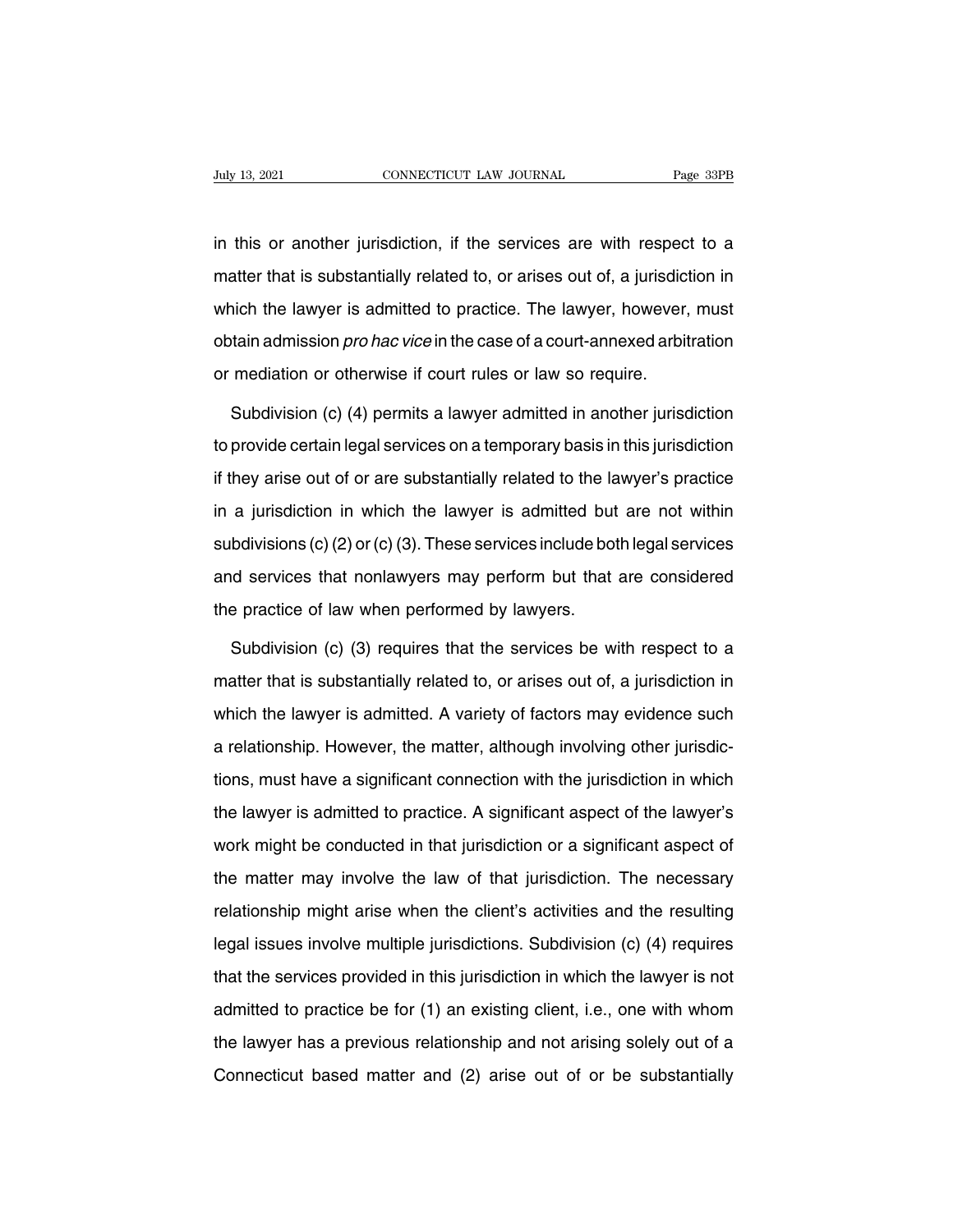related to the legal services provided to that client in a jurisdiction in<br>which the lawyer is admitted to practice. Without both, the lawyer is Page 34PB CONNECTICUT LAW JOURNAL July 13, 2021<br>
related to the legal services provided to that client in a jurisdiction in<br>
which the lawyer is admitted to practice. Without both, the lawyer is<br>
prohibited from practicing related to the legal services provided to that client in a jurisdiction in which the lawyer is admitted to practice. Without both, the lawyer is prohibited from practicing law in the jurisdiction in which the lawyer is not related to the legal services provided to the lawyer is admitted to probabilities and probabilities and the motion of admitted to practice. ich the lawyer is admitted to practice. Without both, the lawyer is<br>ohibited from practicing law in the jurisdiction in which the lawyer is<br>it admitted to practice.<br>For purposes of subsection (d), an attorney in "good stan

prohibited from practicing law in the jurisdiction in which the lawyer is<br>not admitted to practice.<br>For purposes of subsection (d), an attorney in "good standing" is<br>one who: (1) has been admitted to practice law in any Un independent mot admitted to practice.<br>For purposes of subsection (d), an attorney in "good standing" is<br>one who: (1) has been admitted to practice law in any United States<br>jurisdiction; (2) is not suspended or disbarred in For purposes of subsection (d), an attorney in "good standing" is<br>one who: (1) has been admitted to practice law in any United States<br>jurisdiction; (2) is not suspended or disbarred in any other jurisdiction;<br>(3) has never one who: (1) has been admitted to practice law in any United States<br>jurisdiction; (2) is not suspended or disbarred in any other jurisdiction;<br>(3) has never resigned or retired from the practice of law while subject<br>to dis jurisdiction; (2) is not suspended or disbarred in any other jurisdiction;<br>(3) has never resigned or retired from the practice of law while subject<br>to discipline or disciplinary proceedings in any other jurisdiction; (4)<br>h (3) has never resigned or retired from the practice of law while subject<br>to discipline or disciplinary proceedings in any other jurisdiction; (4)<br>has not been placed on inactive status while subject to discipline or<br>disci (3) has never resigned or retired from the practice of law while subject<br>to discipline or disciplinary proceedings in any other jurisdiction; (4)<br>has not been placed on inactive status while subject to discipline or<br>disci It is not been placed on inactive status while subject to discipline or<br>
sciplinary proceedings in any other jurisdiction; and (5) is not currently<br>
bject to disciplinary proceedings in any other jurisdiction.<br>
Subdivision

disciplinary proceedings in any other jurisdiction; and (5) is not currently<br>subject to disciplinary proceedings in any other jurisdiction.<br>Subdivision [(d)](e) (2) recognizes that a lawyer may provide legal<br>services in a subject to disciplinary proceedings in any other jurisdiction.<br>Subdivision [(d)](e) (2) recognizes that a lawyer may provide legal<br>services in a jurisdiction in which the lawyer is not licensed when<br>authorized to do so by Subdivision  $[(d)](e)$  (2) recognizes that a lawyer may proservices in a jurisdiction in which the lawyer is not licen authorized to do so by federal or other law, which include court rule, executive regulation or judicial rvices in a jurisdiction in which the lawyer is not licensed when<br>thorized to do so by federal or other law, which includes statute,<br>urt rule, executive regulation or judicial precedent.<br>A lawyer who practices law in this

authorized to do so by federal or other law, which includes statute,<br>
court rule, executive regulation or judicial precedent.<br>
A lawyer who practices law in this jurisdiction pursuant to subsec-<br>
tions (c), [or] (d) <u>or (e</u> court rule, executive regulation or judicial preceden<br>A lawyer who practices law in this jurisdiction pu<br>tions (c), [or] (d) <u>or (e)</u> or otherwise is subject to<br>authority of this jurisdiction. See Rule 8.5 (a).<br>In some cir A lawyer who practices law in this jurisdiction pursuant to subsec-<br>ns (c), [or] (d) <u>or (e</u>) or otherwise is subject to the disciplinary<br>thority of this jurisdiction. See Rule 8.5 (a).<br>In some circumstances, a lawyer who

ions (c), [or] (d) <u>or (e)</u> or otherwise is subject to the disciplinary<br>authority of this jurisdiction. See Rule 8.5 (a).<br>In some circumstances, a lawyer who practices law in this jurisdiction<br>pursuant to subsections (c), authority of this jurisdiction. See Rule 8.5 (a).<br>In some circumstances, a lawyer who practices law in this jurisdiction<br>pursuant to subsections (c), [or] (d) <u>or (e)</u> may have to inform the<br>client that the lawyer is not In some circumstances, a lawyer who practices law in this jurisdiction<br>
rsuant to subsections (c), [or] (d) <u>or (e</u>) may have to inform the<br>
ent that the lawyer is not licensed to practice law in this jurisdiction.<br>
Subsec

pursuant to subsections (c). [or] (d) <u>or (e)</u> may have to inform the client that the lawyer is not licensed to practice law in this jurisdiction.<br>Subsections (c), [and] (d) and (e) do not authorize communications advertis client that the lawyer is not licensed to practice law in this jurisdiction.<br>Subsections (c), [and] (d) and (e) do not authorize communications<br>advertising legal services in this jurisdiction by lawyers who are admit-<br>ted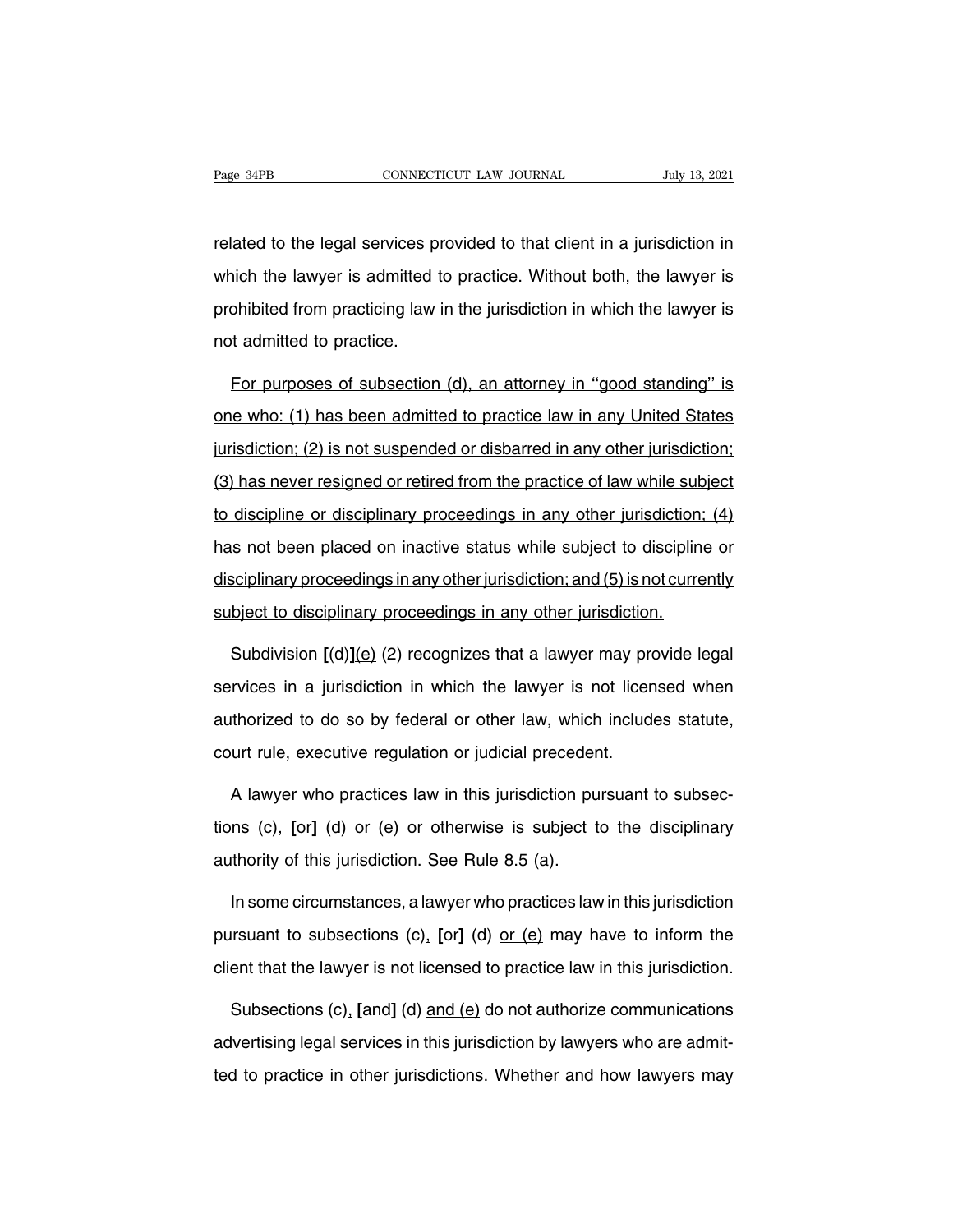Figure 2021<br>
CONNECTICUT LAW JOURNAL Page 35PB<br>
COMMUNICATE TO CONNECTICUT LAW JOURNAL Page 35PB<br>
COMMUNICATE CONNECTICUT LAW JOURNAL<br>
CONTRACTED PAGE 35PB<br>
COMMUNICATE PAGE 35PB<br>
CONNECTICUT LAW JOURNAL<br>
IPAGE 35PB<br>
COMMU July 13, 2021<br>
connectricute the availability of the<br>
governed by Rules 7.1 to 7.5.<br> *AMENDMENT NOTE*: The chang

mmunicate the availability of their services in this jurisdiction is<br>verned by Rules 7.1 to 7.5.<br>AMENDMENT NOTE: The changes to this rule create a new cate-<br>ry of permissible practice that would, under limited circumstance communicate the availability of their services in this jurisdiction is<br>governed by Rules 7.1 to 7.5.<br>AMENDMENT NOTE: The changes to this rule create a new cate-<br>gory of permissible practice that would, under limited circum governed by Rules 7.1 to 7.5.<br>AMENDMENT NOTE: The changes to this rule create a new category of permissible practice that would, under limited circumstances,<br>permit attorneys who are licensed and in good standing in other AMENDMENT NOTE: The changes to this rule create a ne<br>gory of permissible practice that would, under limited circums<br>permit attorneys who are licensed and in good standing in oth<br>dictions to engage in pro bono practice in C gory of permissible practice that<br>permit attorneys who are licens<br>dictions to engage in pro bono<br>**Rule 8.4. Misconduct**<br>It is professional misconduct It is professional misconduct for a lawyer to:<br>It is professional misconduct<br>It is professional misconduct for a lawyer to:<br>(1) Violate or attempt to violate the Rules of Profes

(1) Violate or attempt to violate the Rules of Professional Conduct<br>(1) Violate or attempt to violate the Rules of Professional Conduct,<br>(1) Violate or attempt to violate the Rules of Professional Conduct,<br>owingly assist o Rule 8.4. Misconduct<br>
It is professional misconduct for a lawyer to:<br>
(1) Violate or attempt to violate the Rules of Professional Conduct,<br>
knowingly assist or induce another to do so, or do so through the acts<br>
of another It is profession<br>
(1) Violate or a<br>
knowingly assist<br>
of another;<br>
(2) Commit a (1) Violate or attempt to violate the Rules of Professional Conduct,<br>owingly assist or induce another to do so, or do so through the acts<br>another;<br>(2) Commit a criminal act that reflects adversely on the lawyer's<br>mesty, tr knowingly assist or induce another to do so, or do so through the acts<br>of another;<br>(2) Commit a criminal act that reflects adversely on the lawyer's<br>honesty, trustworthiness or fitness as a lawyer in other respects;<br>(3) En

Sungry decist of mades another to de set, or de set in cagnitate details<br>another;<br>(2) Commit a criminal act that reflects adversely on the lawyer's<br>nesty, trustworthiness or fitness as a lawyer in other respects;<br>(3) Engag

resentation;

(2) Commit a chimital actual tensors actorsely on the langue is<br>nesty, trustworthiness or fitness as a lawyer in other respects;<br>(3) Engage in conduct involving dishonesty, fraud, deceit or misrep-<br>sentation;<br>(4) Engage in justice;

(5) Engage in conduct that is prejudicial to the administration of<br>stice;<br>(5) State or imply an ability to influence improperly a government<br>ency or official or to achieve results by means that violate the Rules (4) Engage in conduct that is prejudicial to the administration of<br>justice;<br>(5) State or imply an ability to influence improperly a government<br>agency or official or to achieve results by means that violate the Rules<br>of Pro (1) Engage in conduct that is projectional to the<br>justice;<br>(5) State or imply an ability to influence impro<br>agency or official or to achieve results by means t<br>of Professional Conduct or other law; [or]<br>(6) Knowingly assis (5) State or imply an ability to influence improperly a government<br>ency or official or to achieve results by means that violate the Rules<br>Professional Conduct or other law; [or]<br>(6) Knowingly assist a judge or judicial of violation of applicable rules of judicial conduct or other law; [or]<br>(6) Knowingly assist a judge or judicial officer in conduct that is a violation of applicable rules of judicial conduct or other law[.]; or<br>(7) Engage in

Professional Conduct or other law; [or]<br>(6) Knowingly assist a judge or judicial officer in conduct that is a<br>blation of applicable rules of judicial conduct or other law[.]; or<br>(7) Engage in conduct that the lawyer knows (6) Knowingly assist a judge or judicial officer in conduct that is a violation of applicable rules of judicial conduct or other law[.]; or (7) Engage in conduct that the lawyer knows or reasonably should know is harassmen (b) thermigry decist a jadge of judicial conduct in conduct that is a<br>violation of applicable rules of judicial conduct or other law[.]; or<br>(7) Engage in conduct that the lawyer knows or reasonably should<br>know is harassmen (7) Engage in conduct that the lawyer knows or reasonably should<br>know is harassment or discrimination on the basis of race, color,<br>ancestry, sex, pregnancy, religion, national origin, ethnicity, disability,<br>status as a vet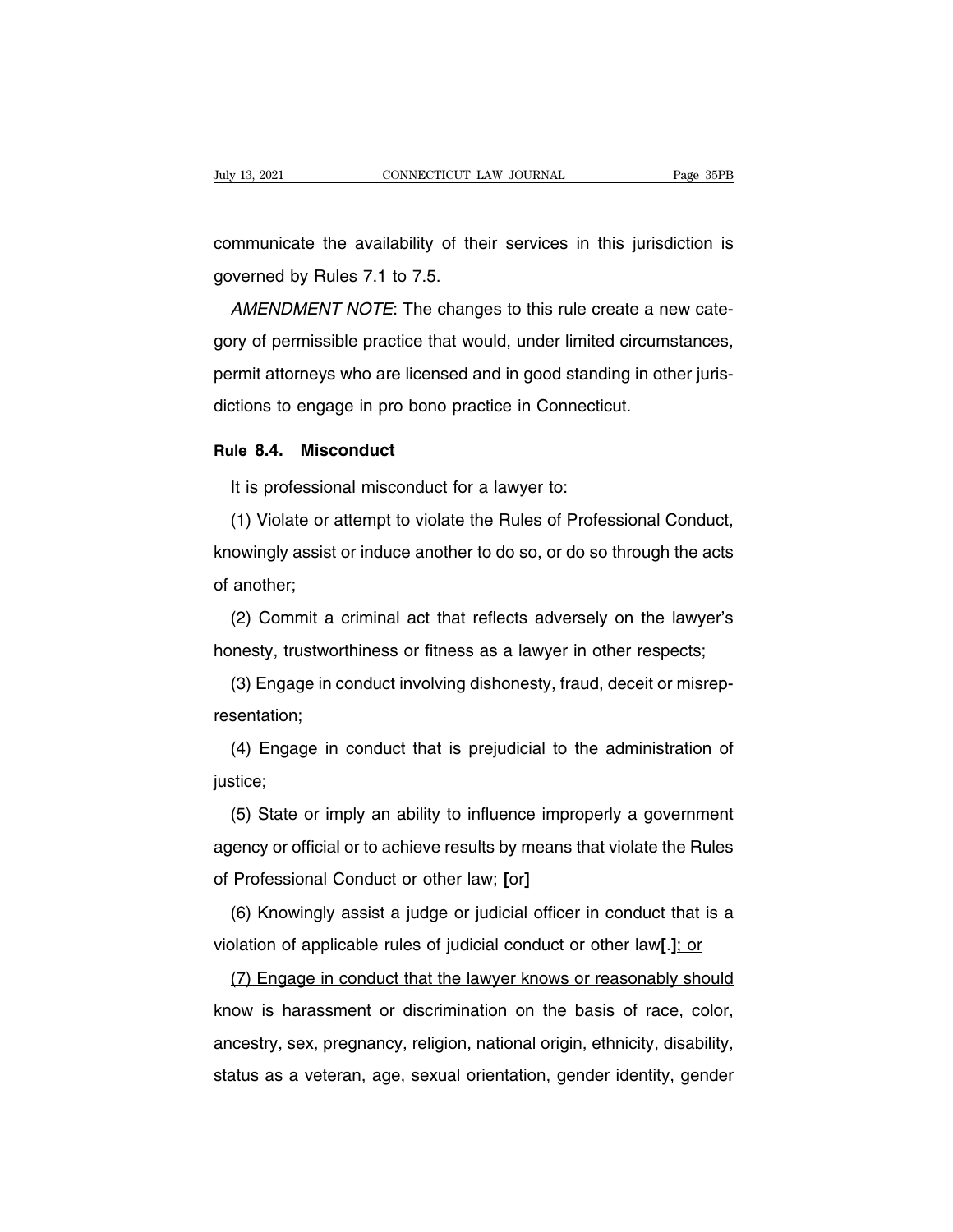Page 36PB<br>
connecticut LAW JOURNAL<br>
expression or marital status in conduct related to the practice of law.<br>
This paragraph does not limit the ability of a lawyer to accept, decline The Page 36PB<br>
This paragraph does not limit the ability of a lawyer to accept, decline<br>
This paragraph does not limit the ability of a lawyer to accept, decline<br>
or withdraw from a representation, or to provide advice, as expression or marital status in conduct related to the practice of law.<br>This paragraph does not limit the ability of a lawyer to accept, decline<br>or withdraw from a representation, or to provide advice, assistance<br>or advoca expression or marital status in conduct related<br>This paragraph does not limit the ability of a law<br>or withdraw from a representation, or to provie<br>or advocacy consistent with these Rules.<br>COMMENTARY: Lawvers are subiect to is paragraph does not limit the ability of a lawyer to accept, decline<br>withdraw from a representation, or to provide advice, assistance<br>advocacy consistent with these Rules.<br>COMMENTARY: Lawyers are subject to discipline wh

or withdraw from a representation, or to provide advice, assistance<br>or advocacy consistent with these Rules.<br>COMMENTARY: Lawyers are subject to discipline when they violate<br>or attempt to violate the Rules of Professional C or advocacy consistent with these Rules.<br>COMMENTARY: Lawyers are subject to discipline when they violate<br>or attempt to violate the Rules of Professional Conduct, knowingly<br>assist or induce another to do so or do so through COMMENTARY: Lawyers are subject to discipline when they violate<br>or attempt to violate the Rules of Professional Conduct, knowingly<br>assist or induce another to do so or do so through the acts of another,<br>as when they reques behalf. Subdivision (1), however, does not prohibit a lawyer from advis-<br>the acts of another, as when they request or instruct an agent to do so on the lawyer's<br>behalf. Subdivision (1), however, does not prohibit a lawyer In a client concerning action the client is legally entitled to take.<br>
Many kinds of illegal conduct reflect adversely on fitness to practice<br>
Many kinds of illegal conduct reflect adversely on fitness to practice when they request or instruct an agent to do so on the lawyer's<br>half. Subdivision (1), however, does not prohibit a lawyer from advis-<br>g a client concerning action the client is legally entitled to take.<br>Many kinds of ille

behalf. Subdivision (1), however, does not prohibit a lawyer from advis-<br>ing a client concerning action the client is legally entitled to take.<br>Many kinds of illegal conduct reflect adversely on fitness to practice<br>law, su ing a client concerning action the client is legally entitled to take.<br>Many kinds of illegal conduct reflect adversely on fitness to practice<br>law, such as offenses involving fraud and the offense of wilful failure<br>to file Many kinds of illegal conduct reflect adversely on fitness to practice<br>law, such as offenses involving fraud and the offense of wilful failure<br>to file an income tax return. However, some kinds of offenses carry<br>no such imp have, such as offenses involving fraud and the offense of wilful failure<br>to file an income tax return. However, some kinds of offenses carry<br>no such implication. Traditionally, the distinction was drawn in terms<br>of offense to file an income tax return. However, some kinds of offenses carry<br>no such implication. Traditionally, the distinction was drawn in terms<br>of offenses involving "moral turpitude." That concept can be construed<br>to include o so the arrithdentic tax retain restricts, done having or onclleded and provide offenses involving "moral turpitude." That concept can be construed to include offenses concerning some matters of personal morality, such as a construction to fitness involving "moral turpitude." That concept can be construed<br>to include offenses concerning some matters of personal morality,<br>such as adultery and comparable offenses, which have no specific<br>connecti personally answerable offenses that sensept can be concluded<br>sto include offenses concerning some matters of personal morality,<br>such as adultery and comparable offenses, which have no specific<br>connection to fitness for the professionally and comparable offenses, which have no specific<br>connection to fitness for the practice of law. Although a lawyer is<br>personally answerable to the entire criminal law, a lawyer should be<br>professionally answera connection to fitness for the practice of law. Although a lawyer is<br>personally answerable to the entire criminal law, a lawyer should be<br>professionally answerable only for offenses that indicate lack of those<br>characteristi dishonestic terminest of the practice of tame minibagit a tanger to<br>personally answerable only for offenses that indicate lack of those<br>characteristics relevant to law practice. Offenses involving violence,<br>dishonesty, bre professionally answerable only for offenses that indicate lack of those<br>characteristics relevant to law practice. Offenses involving violence,<br>dishonesty, breach of trust, or serious interference with the administra-<br>tion characteristics relevant to law practice. Offenses involving violence,<br>dishonesty, breach of trust, or serious interference with the administra-<br>tion of justice are in that category. A pattern of repeated offenses,<br>even on dishonesty, breach of trust, or serious interference with the administration of justice are in that category. A pattern of repeated offenses, even ones of minor significance when considered separately, can indicate indiffe dishable, prederive these, or conduct memorial that the definitions of justice are in that category. A pattern of repeated offenses, even ones of minor significance when considered separately, can indicate indifference to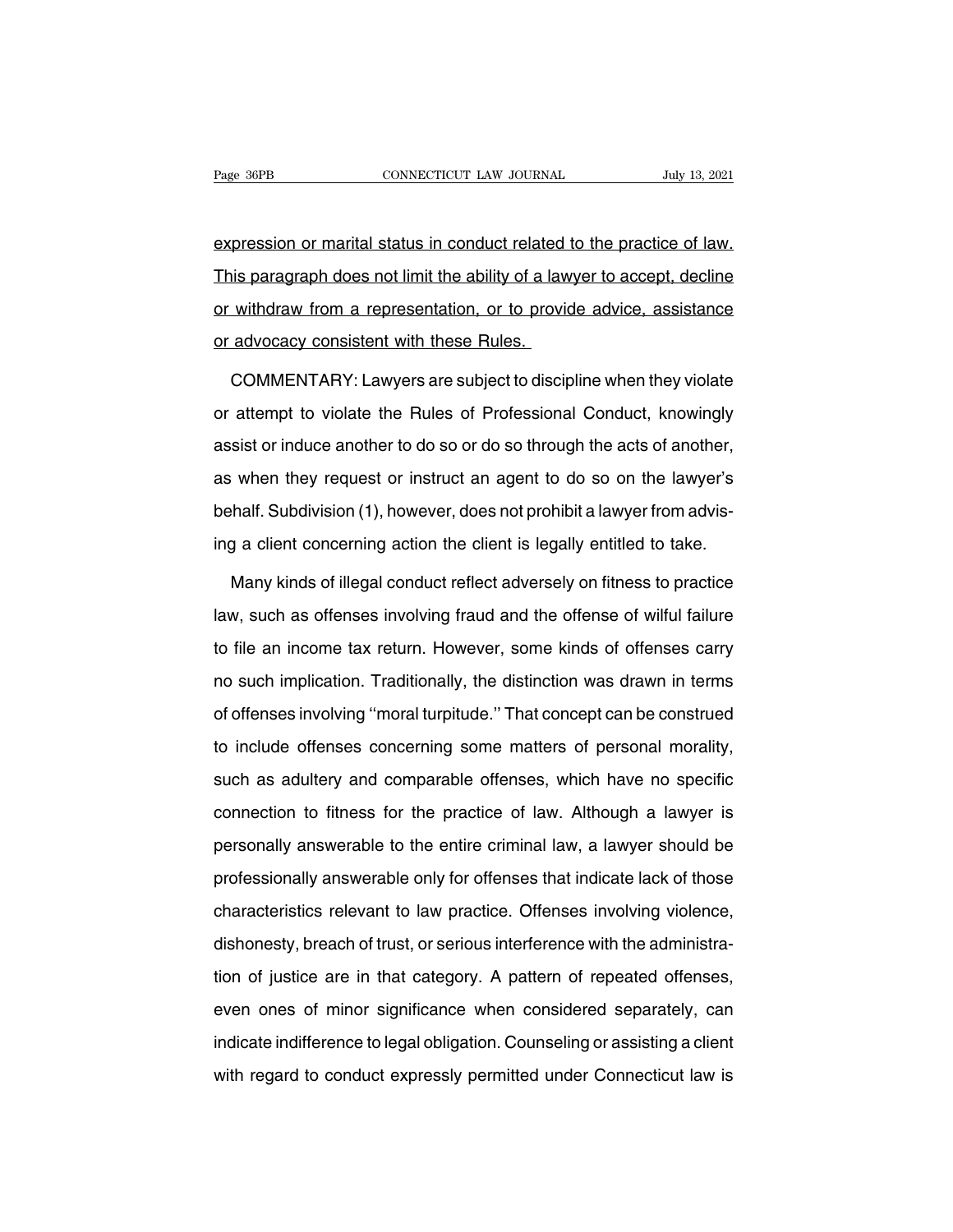Fuly 13, 2021<br>CONNECTICUT LAW JOURNAL Page 37PB<br>not conduct that reflects adversely on a lawyer's fitness notwithstand-<br>ing any conflict with federal or other law. Nothing in this commentary In any conflict with federal or other law. Nothing in this commentary<br>shall be construed to provide a defense to a presentment filed pursuant<br>diagramy conflict with federal or other law. Nothing in this commentary<br>shall be not conduct that reflects adversely on a lawyer's fitness notwithstand-<br>ing any conflict with federal or other law. Nothing in this commentary<br>shall be construed to provide a defense to a presentment filed pursuant<br>to Prac not conduct that reflects adversely or<br>ing any conflict with federal or other<br>shall be construed to provide a defens<br>to Practice Book Section 2-41.<br>[A lawyer who, in the course of g any conflict with federal or other law. Nothing in this commentary<br>all be construed to provide a defense to a presentment filed pursuant<br>Practice Book Section 2-41.<br>[A lawyer who, in the course of representing a client,

shall be construed to provide a defense to a presentment filed pursuant<br>to Practice Book Section 2-41.<br>[A lawyer who, in the course of representing a client, knowingly<br>manifests by words or conduct, bias or prejudice based to Practice Book Section 2-41.<br>
[A lawyer who, in the course of representing a client, knowingly<br>
manifests by words or conduct, bias or prejudice based upon race,<br>
sex, religion, national origin, disability, age, sexual o [A lawyer who, in the course of representing a client, knowingly<br>manifests by words or conduct, bias or prejudice based upon race,<br>sex, religion, national origin, disability, age, sexual orientation or socio-<br>economic stat prinary of mic, in the course of fepresenting a electric intermingly<br>manifests by words or conduct, bias or prejudice based upon race,<br>sex, religion, national origin, disability, age, sexual orientation or socio-<br>economic thannede by werds of corradet, blacked projection decorradion conducts subdivision (4) when such actions and dicial to the administration of justice. Legitimate advocacy rest the foregoing factors does not violate subdivis onomic status, violates subdivision (4) when such actions are preju-<br>cial to the administration of justice. Legitimate advocacy respecting<br>e foregoing factors does not violate subdivision (4).]<br>Discrimination and harassmen

dicial to the administration of justice. Legitimate advocacy respecting<br>the foregoing factors does not violate subdivision (4).]<br>Discrimination and harassment in the practice of law undermine<br>confidence in the legal profes the foregoing factors does not violate subdivision (4).]<br>Discrimination and harassment in the practice of law undermine<br>confidence in the legal profession and the legal system. Discrimination<br>includes harmful verbal or phy Discrimination and harassment in the practice of law undermine<br>confidence in the legal profession and the legal system. Discrimination<br>includes harmful verbal or physical conduct directed at an individual<br>or individuals th confidence in the legal profession and the legal system. Discrimination<br>includes harmful verbal or physical conduct directed at an individual<br>or individuals that manifests bias or prejudice on the basis of one<br>or more of t includes harmful verbal or physical conduct directed at an individual<br>or individuals that manifests bias or prejudice on the basis of one<br>or more of the protected categories. Not all conduct that involves<br>consideration of includes harmful verbal or physical conduct directed at an individual<br>or individuals that manifests bias or prejudice on the basis of one<br>or more of the protected categories. Not all conduct that involves<br>consideration of more of the protected categories. Not all conduct that involves<br>nsideration of these characteristics manifests bias or prejudice: there<br>ay be a legitimate nondiscriminatory basis for the conduct.<br>Harassment includes severe

consideration of these characteristics manifests bias or prejudice: there<br>may be a legitimate nondiscriminatory basis for the conduct.<br>Harassment includes severe or pervasive derogatory or demeaning<br>verbal or physical cond may be a legitimate nondiscriminatory basis for the conduct.<br>Harassment includes severe or pervasive derogatory or demeaning<br>verbal or physical conduct. Harassment on the basis of sex includes<br>unwelcome sexual advances, re Harassment includes severe or pervasive derogatory or demeasure ball or physical conduct. Harassment on the basis of sex inclusivelcome sexual advances, requests for sexual favors and unwelcome verbal or physical conduct o The substantiant on the basis of sex includes<br>invelcome sexual advances, requests for sexual favors and other<br>invelcome verbal or physical conduct of a sexual nature.<br>The substantive law of antidiscrimination and antiharas

unwelcome sexual advances, requests for sexual favors and other<br>unwelcome verbal or physical conduct of a sexual nature.<br>The substantive law of antidiscrimination and antiharassment stat-<br>utes and case law should guide app unwelcome verbal or physical conduct of a sexual nature.<br>The substantive law of antidiscrimination and antiharassment stat-<br>utes and case law should guide application of paragraph (7), where<br>applicable. Where the conduct i The substantive law of antidiscrimination and antiharassment stat-<br>utes and case law should guide application of paragraph (7), where<br>applicable. Where the conduct in question is subject to federal or state<br>antidiscriminat ince cabolism of a million million and animalization of the conducts and case law should guide application of paragraph (7), where applicable. Where the conduct in question is subject to federal or state antidiscrimination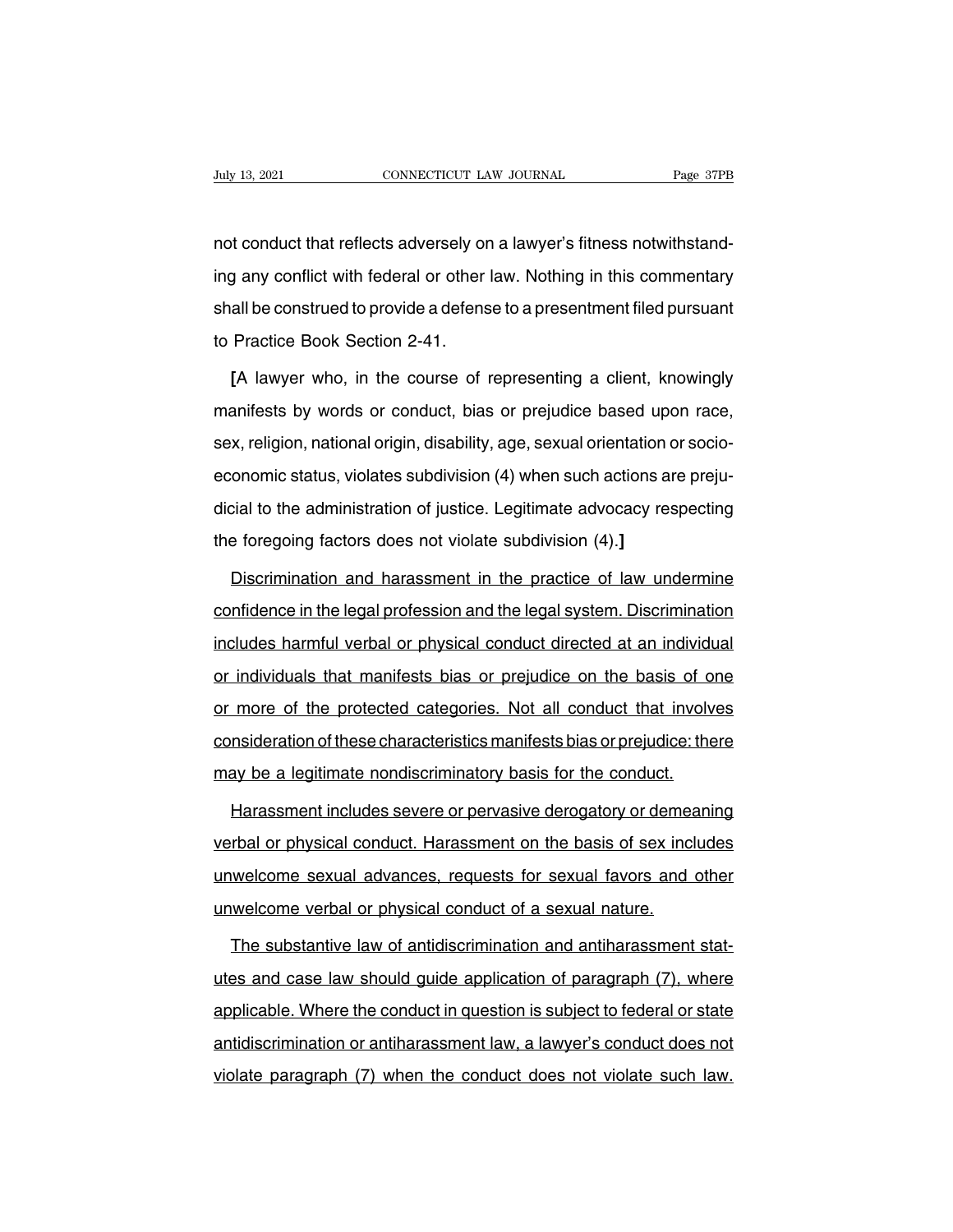Page 38PB<br>
CONNECTICUT LAW JOURNAL<br>
Moreover, an administrative or judicial finding of a violation of state<br>
or federal antidiscrimination or antiharassment laws does not alone Page 38PB CONNECTICUT LAW JOURNAL July 13, 2021<br>Moreover, an administrative or judicial finding of a violation of state<br>or federal antidiscrimination or antiharassment laws does not alone<br>establish a violation of paragraph Moreover, an administrative or judicial find<br>or federal antidiscrimination or antiharassm<br>establish a violation of paragraph (7).<br>A lawver's conduct does not violate paragraph Dreover, an administrative or judicial finding of a violation of state<br>federal antidiscrimination or antiharassment laws does not alone<br>tablish a violation of paragraph (7).<br>A lawyer's conduct does not violate paragraph (7

in federal antidiscrimination or antiharassment laws does not alone<br>establish a violation of paragraph (7).<br>A lawyer's conduct does not violate paragraph (7) when the conduct<br>in question is protected under the first amendm establish a violation of paragraph (7).<br>A lawyer's conduct does not violate paragraph (7) when the conduction is protected under the first amendment to the United State<br>constitution or article first, § 4 of the Connecticut A lawyer's conduct does not violate paragraph (7) when the conduct<br>question is protected under the first amendment to the United States<br>nstitution or article first, § 4 of the Connecticut constitution.<br>Conduct related to t

in question is protected under the first amendment to the United States<br>constitution or article first, § 4 of the Connecticut constitution.<br>Conduct related to the practice of law includes representing clients;<br>interacting constitution or article first, § 4 of the Connecticut constitution.<br>Conduct related to the practice of law includes representing clients;<br>interacting with witnesses, coworkers, court personnel, lawyers and<br>others while eng Conduct related to the practice of law includes representing clients;<br>interacting with witnesses, coworkers, court personnel, lawyers and<br>others while engaged in the practice of law; operating or managing a<br>law firm or law interacting with witnesses, coworkers, court personnel, lawyers and<br>others while engaged in the practice of law; operating or managing a<br>law firm or law practice; and participating in bar association, business<br>or professio Intertacting with with toology, conducted, odding percentricity, tanyone and<br>others while engaged in the practice of law; operating or managing a<br>law firm or law practice; and participating in bar association, business<br>or others while engaged in the practice of law; operating or managing a law firm or law practice; and participating in bar association, business or professional activities or events in connection with the practice of law. Law or professional activities or events in connection with the practice of<br>law. Lawyers may engage in conduct undertaken to promote diversity,<br>equity and inclusion without violating this Rule by, for example, imple-<br>menting i diverse may engage in conduct undertaken to promote diversity,<br>law. Lawyers may engage in conduct undertaken to promote diversity,<br>equity and inclusion without violating this Rule by, for example, imple-<br>menting initiative uity and inclusion without violating this Rule by, for example, imple-<br>enting initiatives aimed at recruiting, hiring, retaining and advancing<br>verse employees or sponsoring diverse law student organizations.<br>A trial judge'

menting initiatives aimed at recruiting, hiring, retaining and advancing<br>diverse employees or sponsoring diverse law student organizations.<br>A trial judge's finding that peremptory challenges were exercised<br>on a discriminat diverse employees or sponsoring diverse law student organizations.<br>A trial judge's finding that peremptory challenges were exercised<br>on a discriminatory basis does not alone establish a violation of para-<br>graph (7). Moreov A trial judge's finding that peremptory challenges were exercised<br>on a discriminatory basis does not alone establish a violation of para-<br>graph (7). Moreover, no disciplinary violation may be found where a<br>lawyer exercises on a discriminatory basis does not alone establish a violation of para-<br>graph (7). Moreover, no disciplinary violation may be found where a<br>lawyer exercises a peremptory challenge on a basis that is permitted<br>under substan graph (7). Moreover, no disciplinary violation may be found where a<br>lawyer exercises a peremptory challenge on a basis that is permitted<br>under substantive law. A lawyer does not violate paragraph (7) by<br>limiting the scope lawyer exercises a peremptory challenge on a basis that is permitted<br>under substantive law. A lawyer does not violate paragraph (7) by<br>limiting the scope or subject matter of the lawyer's practice or by<br>limiting the lawyer under substantive law. A lawyer does not violate paragraph (7) by<br>limiting the scope or subject matter of the lawyer's practice or by<br>limiting the lawyer's practice to members of a particular segment of<br>the population in a imiting the scope or subject matter of the lawyer's practice or by<br>limiting the lawyer's practice to members of a particular segment of<br>the population in accordance with these rules and other law. A lawyer<br>may charge and c timiting the lawyer's practice to members of a particular segment of<br>the population in accordance with these rules and other law. A lawyer<br>may charge and collect reasonable fees and expenses for a represen-<br>tation. Rule 1. the population in accordance with these rules and other law. A lawyer<br>may charge and collect reasonable fees and expenses for a represen-<br>tation. Rule 1.5 (a). Lawyers also should be mindful of their professional<br>obligatio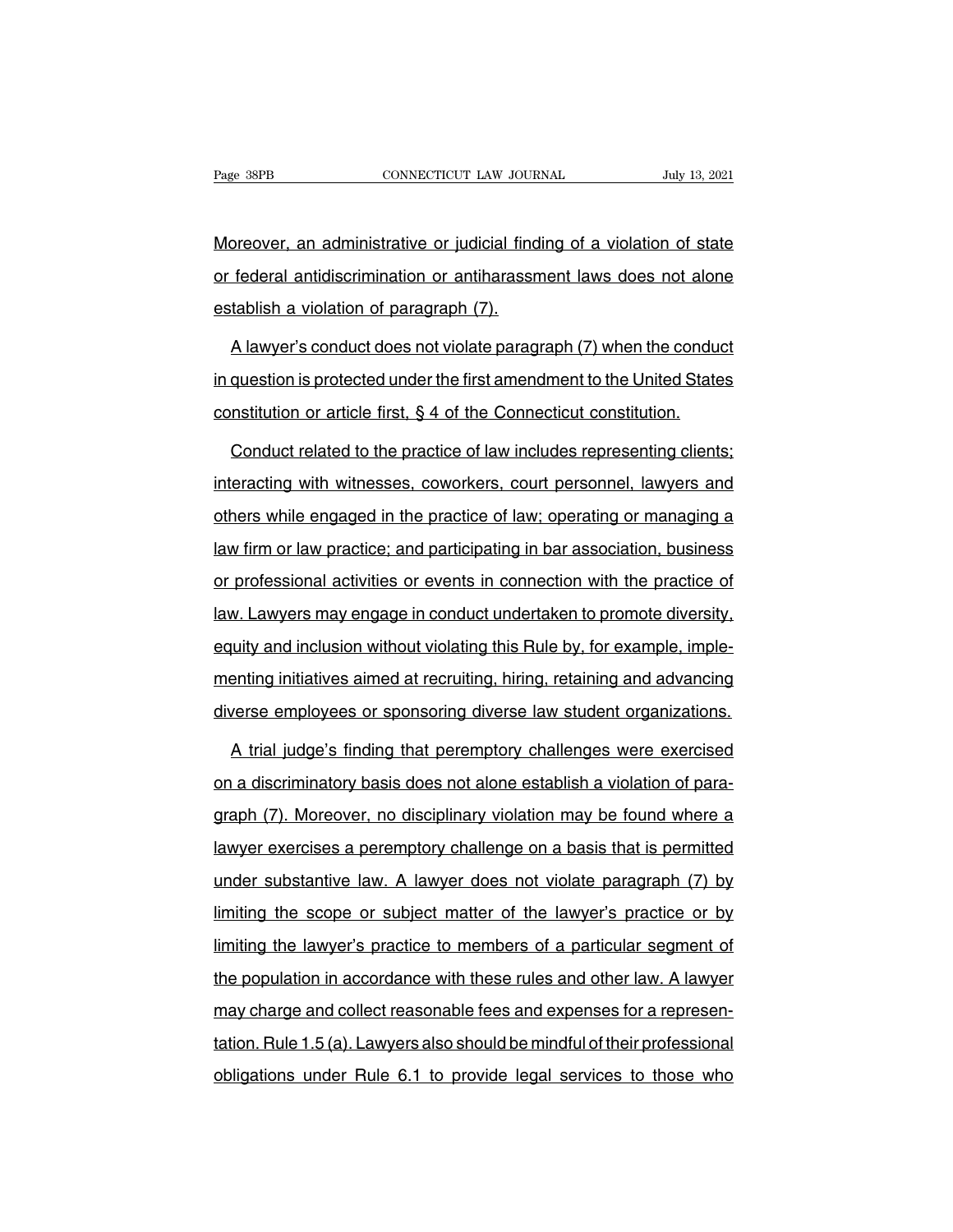Fax 3021 CONNECTICUT LAW JOURNAL Page 39PB<br>are unable to pay, and their obligation under Rule 6.2 not to avoid<br>appointments from a tribunal except for good cause. See Rule 6.2 July 13, 2021 CONNECTICUT LAW JOURNAL Page 39PB<br>are unable to pay, and their obligation under Rule 6.2 not to avoid<br>appointments from a tribunal except for good cause. See Rule 6.2<br>(1), (2) and (3). A lawyer's representati are unable to pay, and their obligation under Rule 6.2 not to avoid<br>appointments from a tribunal except for good cause. See Rule 6.2<br>(1), (2) and (3). A lawyer's representation of a client does not constitute<br>an endorsemen are unable to pay, and their obligation under Rule 6.2 not to avoid<br>appointments from a tribunal except for good cause. See Rule 6.2<br>(1), (2) and (3). A lawyer's representation of a client does not constitute<br>an endorsemen are analysis to pay<br>appointments from<br>(1), (2) and (3). A la<br>an endorsement b<br>Rule 1.2 (b).<br>[A lawyer may r **[And A lawyer's representation of a client does not constitute**<br> **Example 1.2 (b).**<br> **[A lawyer may refuse to comply with an obligation imposed by law**<br> **[A lawyer may refuse to comply with an obligation imposed by law**<br>

upon a good faith belief that no valid obligation imposed by law<br>upon a good faith belief that no valid obligation exists.] The provisions<br>of Rule 1.2 (d) concerning a good faith challenge to the validity, scope, Rule 1.2 (b).<br>
[A lawyer may refuse to comply with an obligation imposed by law<br>
upon a good faith belief that no valid obligation exists.] The provisions<br>
of Rule 1.2 (d) concerning a good faith challenge to the validity, [A lawyer may refuse to comply with an obligation imposed by law<br>upon a good faith belief that no valid obligation exists.] The provisions<br>of Rule 1.2 (d) concerning a good faith challenge to the validity, scope,<br>meaning o priative may relate to the upon a good faith belief that<br>of Rule 1.2 (d) concerning a<br>meaning or application of the<br>of the practice of law.<br>Lawyers holding public c Rule 1.2 (d) concerning a good faith challenge to the validity, scope,<br>eaning or application of the law apply to challenges of legal regulation<br>the practice of law.<br>Lawyers holding public office assume legal responsibiliti

meaning or application of the law apply to challenges of legal regulation<br>of the practice of law.<br>Lawyers holding public office assume legal responsibilities going<br>beyond those of other citizens. A lawyer's abuse of public suggest an inability to fulfill the professional responsibilities going<br>in those of other citizens. A lawyer's abuse of public office can<br>suggest an inability to fulfill the professional role of a lawyer. The same<br>is true Lawyers holding public office assume legal responsibilities going<br>beyond those of other citizens. A lawyer's abuse of public office can<br>suggest an inability to fulfill the professional role of a lawyer. The same<br>is true of Lawyord motaling plants ontoo addamic regain responsibilities going<br>beyond those of other citizens. A lawyer's abuse of public office can<br>suggest an inability to fulfill the professional role of a lawyer. The same<br>is true beyond those of other citizens. A lawyer's abuse of public office can<br>suggest an inability to fulfill the professional role of a lawyer. The same<br>is true of abuse of positions of private trust, such as trustee, executor,<br>a True of abuse of positions of private trust, such as trustee, executor,<br>
Iministrator, guardian, agent and officer, director or manager of a<br>
rporation or other organization.<br>
AMENDMENT NOTE: The amendment to this rule def

nation, guardian, agent and officer, director or manager of a<br>corporation or other organization.<br>AMENDMENT NOTE: The amendment to this rule defines discrimi-<br>nation, harassment and sexual harassment as professional mis-<br>co conduct. **E: The amendment to this rule defines d<br>nd sexual harassment as professional<br><b>AMENDMENTS TO THE<br>ONS OF THE SUPERIOR COURT RL** Manassment and sexual harassment as professional mis-<br>AMENDINENTS TO THE<br>GENERAL PROVISIONS OF THE SUPERIOR COURT RULES

# **AMENDMENTS TO THE<br>GENERAL PROVISIONS OF THE SUPERIOR COL<br>Sec. 2-8. Qualifications for Admission<br>To entitle an applicant to admission to the bar-except**

GENERAL PROVISIONS OF THE SUPERIOR COURT RULES<br>c. 2-8. Qualifications for Admission<br>To entitle an applicant to admission to the bar, except under Section<br>13 of these rules, the applicant must satisfy the bar examining com-Sec. 2-8. Qualifications for Admission<br>To entitle an applicant to admission to the bar, except under Section<br>2-13 of these rules, the applicant must satisfy the bar examining com-<br>mittee that: Sec. 2-8.<br>To entitle<br>2-13 of thes<br>mittee that: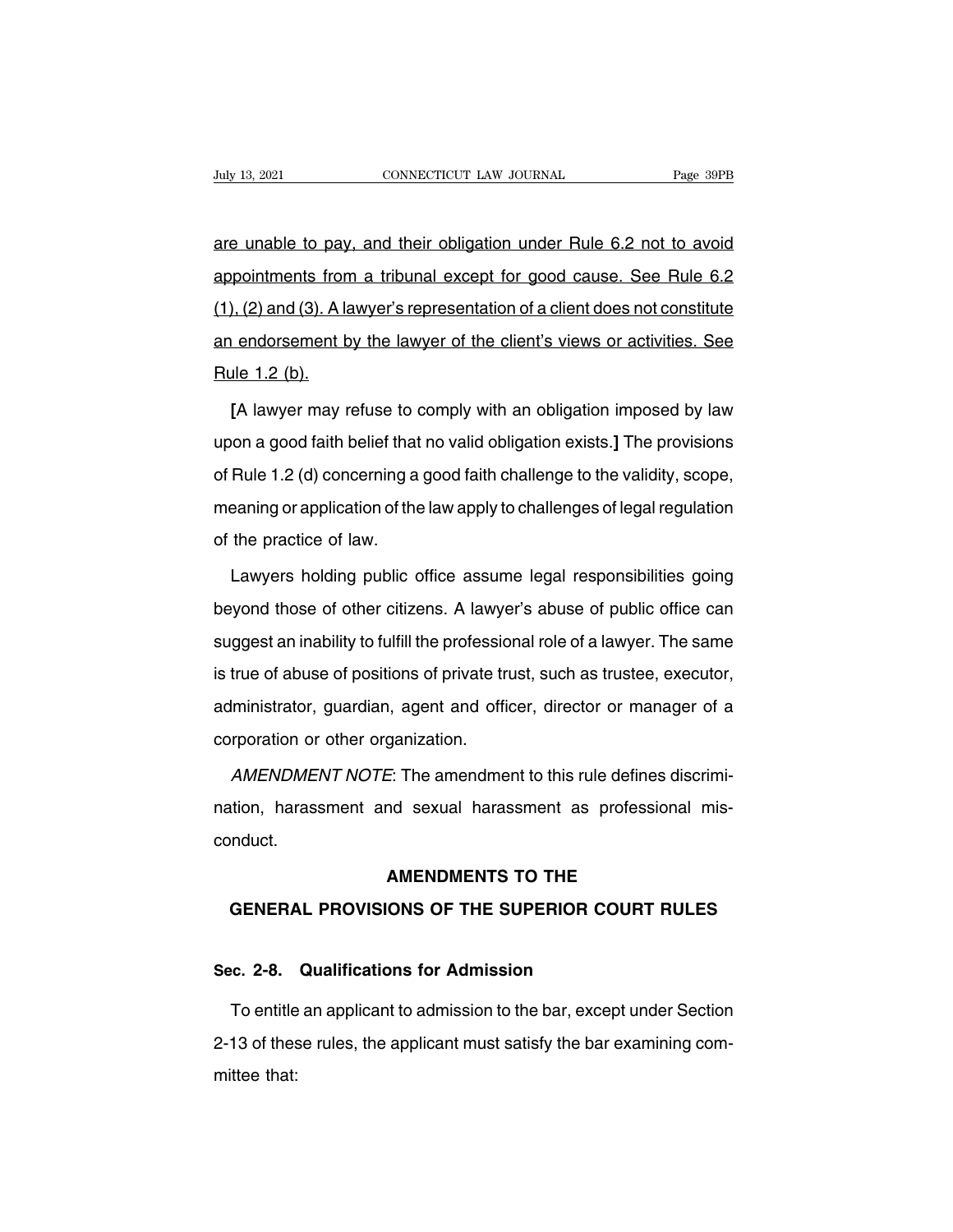EXEMBERT AND THE MINITED CONNECTICUT LAW JOURNAL THE MINITED JULY 13, 2021<br>
(1) The applicant is a citizen of the United States or an alien lawfully<br>
Siding in the United States, which shall include an individual author-Page 40PB CONNECTICUT LAW JOURNAL July 13, 2021<br>
(1) The applicant is a citizen of the United States or an alien lawfully<br>
residing in the United States, which shall include an individual author-<br>
ized to work lawfully in (1) The applicant is a citizen of the United States<br>residing in the United States, which shall include<br>ized to work lawfully in the United States.<br>(2) The applicant is not less than eighteen ye (1) The applicant is a citizen of the United States or an alien law<br>siding in the United States, which shall include an individual aut<br>ed to work lawfully in the United States.<br>(2) The applicant is not less than eighteen y iding in the United States, which shall include an individual author-<br>
19 to work lawfully in the United States.<br>
(2) The applicant is not less than eighteen years of age.<br>
(3) The applicant is a person of good moral chara

ized to work lawfully in the United States.<br>
(2) The applicant is not less than eighteen years of age.<br>
(3) The applicant is a person of good moral character, is fit to<br>
practice law, and has either passed an examination i (2) The applicant is not less than eighteen years of age.<br>
(3) The applicant is a person of good moral character, is fit to<br>
practice law, and has either passed an examination in professional<br>
responsibility, which has be (3) The applicant is a person of good moral character, is fit to practice law, and has either passed an examination in professional responsibility, which has been approved or required by the committee, or has completed a (c) the applicant is a person of good motal character, is in the practice law, and has either passed an examination in professional responsibility, which has been approved or required by the committee, or has completed a c processional responsibility, which has been approved or required by the committee, or has completed a course in professional responsibility in accordance with the regulations of the committee. Any inquiries or procedures u disability<sub>1</sub> which has seen approved of required by the committed;<br>or has completed a course in professional responsibility in accordance<br>with the regulations of the committee. Any inquiries or procedures<br>used by the bar with the regulations of the committee. Any inquiries or procedures<br>used by the bar examining committee that relate to [physical or mental<br>disability] the health diagnosis, treatment, or drug or alcohol depen-<br>dence of an a a determination of the sommittee that relate to [physical or mental<br>disability] the health diagnosis, treatment, or drug or alcohol depen-<br>dence of an applicant must be narrowly tailored and necessary to<br>a determination of disability] the health diagnosis, treatment, or drug or alcohol dependence of an applicant must be narrowly tailored and necessary to a determination of the applicant's current fitness to practice law, in accordance with t dence of an applicant must be narrowly tailored and necessary to<br>a determination of the applicant's current fitness to practice law, in<br>accordance with the Americans with Disabilities Act and amendment<br>twenty-one of the Co a determination of the applicant's current fitness to practice law, in<br>accordance with the Americans with Disabilities Act and amendment<br>twenty-one of the Connecticut constitution, and conducted in a manner<br>consistent with accordance with the Americans with Disabtwenty-one of the Connecticut constitution, aconsistent with privacy rights afforded unconstitutions or other applicable law.<br>(4) The applicant has met the educations enty-one of the Connecticut constitution, and conducted in a manner<br>nsistent with privacy rights afforded under the federal and state<br>nstitutions or other applicable law.<br>(4) The applicant has met the educational requireme consistent with privacy rights afforded under the federal an constitutions or other applicable law.<br>
(4) The applicant has met the educational requirements as reader, from time to time, by the bar examining committee.<br>
(5)

matitutions or other applicable law.<br>
(4) The applicant has met the educational requirements as may be<br>
t, from time to time, by the bar examining committee.<br>
(5) The applicant has filed with the administrative director of (4) The applicant has met the educational requirements as may be set, from time to time, by the bar examining committee.<br>
(5) The applicant has filed with the administrative director of the bar examining committee an appl set, from time to time, by the bar examining committee.<br>
(5) The applicant has filed with the administrative director of the bar<br>
examining committee an application to take the examination and for<br>
admission to the bar, al (5) The applicant has filed with the administrative director of the bar examining committee an application to take the examination and for admission to the bar, all in accordance with these rules and the regulations of the examining committee an application to take the examining committee an application to take the exaministicative<br>admission to the bar, all in accordance with these rultions of the committee, and has paid such appli<br>committee Imission to the bar, all in accordance with these rules and the regula-<br>ns of the committee, and has paid such application fee as the<br>mmittee shall from time to time determine.<br>(6) The applicant has passed an examination i tions of the committee, and has paid such applica<br>committee shall from time to time determine.<br>(6) The applicant has passed an examination in law<br>with the regulations of the bar examining committee.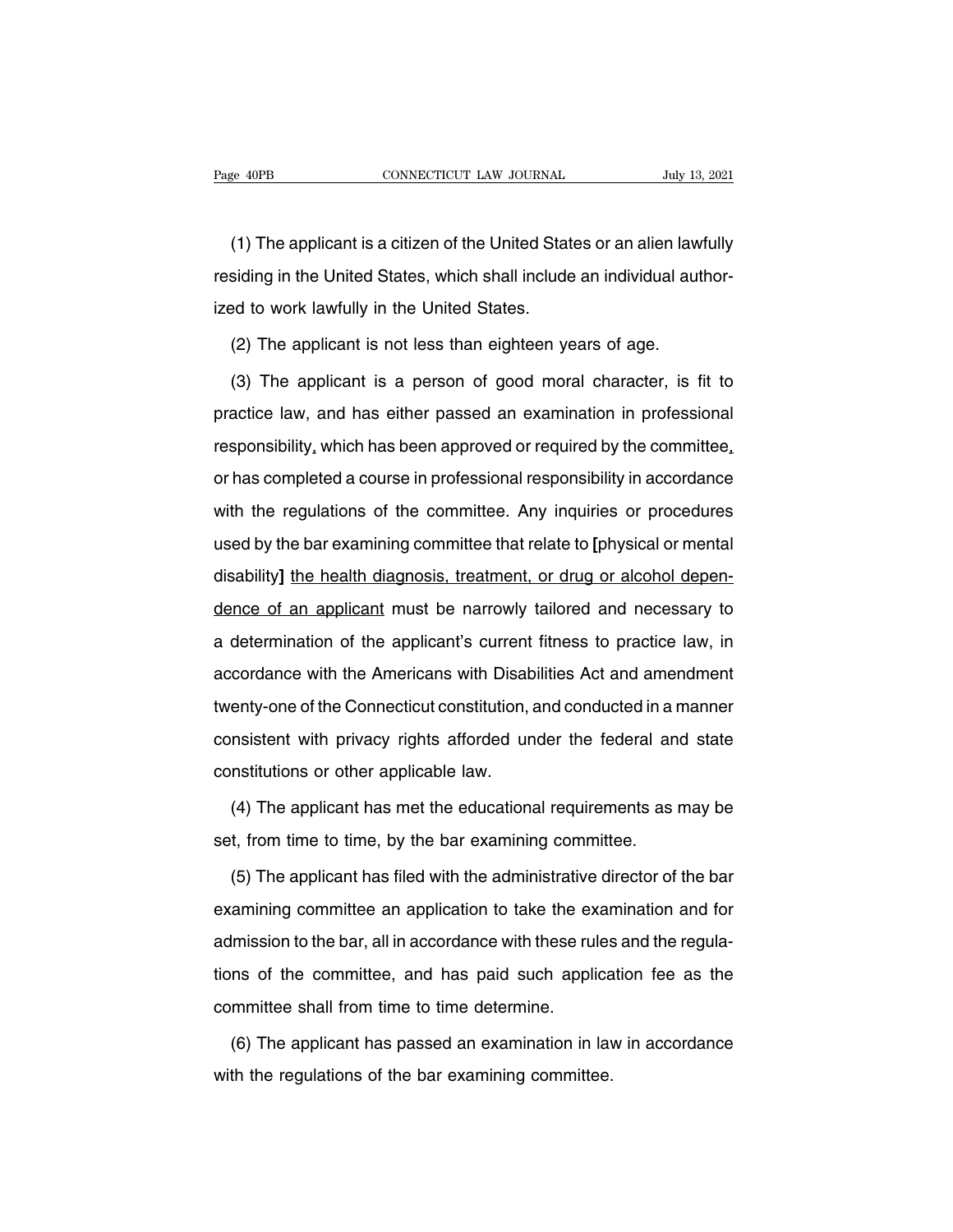(7) The applicant has complied with all of the pertinent rules and<br>gulations of the bar examining committee. Figure 13, 2021<br>
Figure 2011 CONNECTICUT LAW JOURNAL<br>
(7) The applicant has complied with all of the pregulations of the bar examining committee.<br>
(8) As an alternative to satisfying the bar examined

(7) The applicant has complied with all of the pertinent rules and<br>gulations of the bar examining committee.<br>(8) As an alternative to satisfying the bar examining committee that<br>e applicant has met the committee's educatio (7) The applicant has complied with all of the pertinent rules and<br>regulations of the bar examining committee.<br>(8) As an alternative to satisfying the bar examining committee that<br>the applicant has met the committee's edu regulations of the bar examining committee.<br>
(8) As an alternative to satisfying the bar examining committee that<br>
the applicant has met the committee's educational requirements, the<br>
applicant who meets all the remaining (8) As an alternative to satisfying the bar examining committee that<br>the applicant has met the committee's educational requirements, the<br>applicant who meets all the remaining requirements of this section<br>may, upon payment (8) As an alternative to satisfying the bar examining committee that<br>the applicant has met the committee's educational requirements, the<br>applicant who meets all the remaining requirements of this section<br>may, upon payment applicant has met the committee c cateational requirements, the applicant who meets all the remaining requirements of this section may, upon payment of such investigation fee as the committee shall from time to time determ may, upon payment of such investigation fee as the committee shall<br>from time to time determine, substitute proof satisfactory to the commit-<br>tee that: (A) the applicant has been admitted to practice before the<br>highest cour of Columbia or the Commonwealth of Puerto Rico or in one or more<br>districted that: (A) the applicant has been admitted to practice before the<br>highest court of original jurisdiction in one or more states, the District<br>of Col district court of original jurisdiction in one or more states, the District<br>of Columbia or the Commonwealth of Puerto Rico or in one or more<br>district courts of the United States for ten or more years and at the<br>time of fil tighest court of original jurisdiction in one or more states, the District<br>of Columbia or the Commonwealth of Puerto Rico or in one or more<br>district courts of the United States for ten or more years and at the<br>time of fili bar; (B) the applicant has actually practiced law in such a jurisdictic courts of the United States for ten or more years and at the time of filing the application is a member in good standing of such a bar; (B) the applic district courts of the United States for ten or more years and at the<br>time of filing the application is a member in good standing of such a<br>bar; (B) the applicant has actually practiced law in such a jurisdiction<br>for not l time of filing the application is a member in good standing of such a<br>bar; (B) the applicant has actually practiced law in such a jurisdiction<br>for not less than five years during the seven year period immediately<br>preceding bar; (B) the applicant has actually practiced law in such a jurisdiction<br>for not less than five years during the seven year period immediately<br>preceding the filing date of the application; and (C) the applicant<br>intends, up for not less than five years during the seven year period immediately<br>preceding the filing date of the application; and (C) the applicant<br>intends, upon a continuing basis, actively to practice law in Connecticut<br>and to de preceding the filing date of the ap<br>intends, upon a continuing basis, acti<br>and to devote the major portion of the<br>practice of law in Connecticut.<br>COMMENTARY: The change in p ends, upon a continuing basis, actively to practice law in Connecticut<br>d to devote the major portion of the applicant's working time to the<br>actice of law in Connecticut.<br>COMMENTARY: The change in paragraph (3) replaces lan

referencial to devote the major portion of the applicant's working time to the<br>practice of law in Connecticut.<br>COMMENTARY: The change in paragraph (3) replaces language<br>referencing the disability of an applicant with langu practice of law in Connecticut.<br>COMMENTARY: The change in paragraph (3) replaces language<br>referencing the disability of an applicant with language that is more<br>neutral and inclusive and is consistent with previous changes COMMENTARY: The<br>referencing the disability<br>neutral and inclusive and<br>to Section 2-9 (b). referencing the disability of an applicant with language that is more<br>
neutral and inclusive and is consistent with previous changes mac<br>
to Section 2-9 (b).<br> **Sec. 2-13A. Military Spouse Temporary Licensing**<br>
(a) **Qualifi** Futral and inclusive and is consistent with previous changes made<br>Section 2-9 (b).<br>**c. 2-13A. Military Spouse Temporary Licensing**<br>(a) **Qualifications.** An applicant who meets all of the following<br>quirements listed in subd

to Section 2-9 (b).<br> **Sec. 2-13A. Military Spouse Temporary Licensing**<br>
(a) **Qualifications.** An applicant who meets all of the following<br>
requirements listed in subdivisions (1) through (11) of this subsection<br>
may be tem Sec. 2-13A. Military Spouse Temporary Licensing<br>(a) Qualifications. An applicant who meets all of the following<br>requirements listed in subdivisions (1) through (11) of this subsection<br>may be temporarily licensed and admitt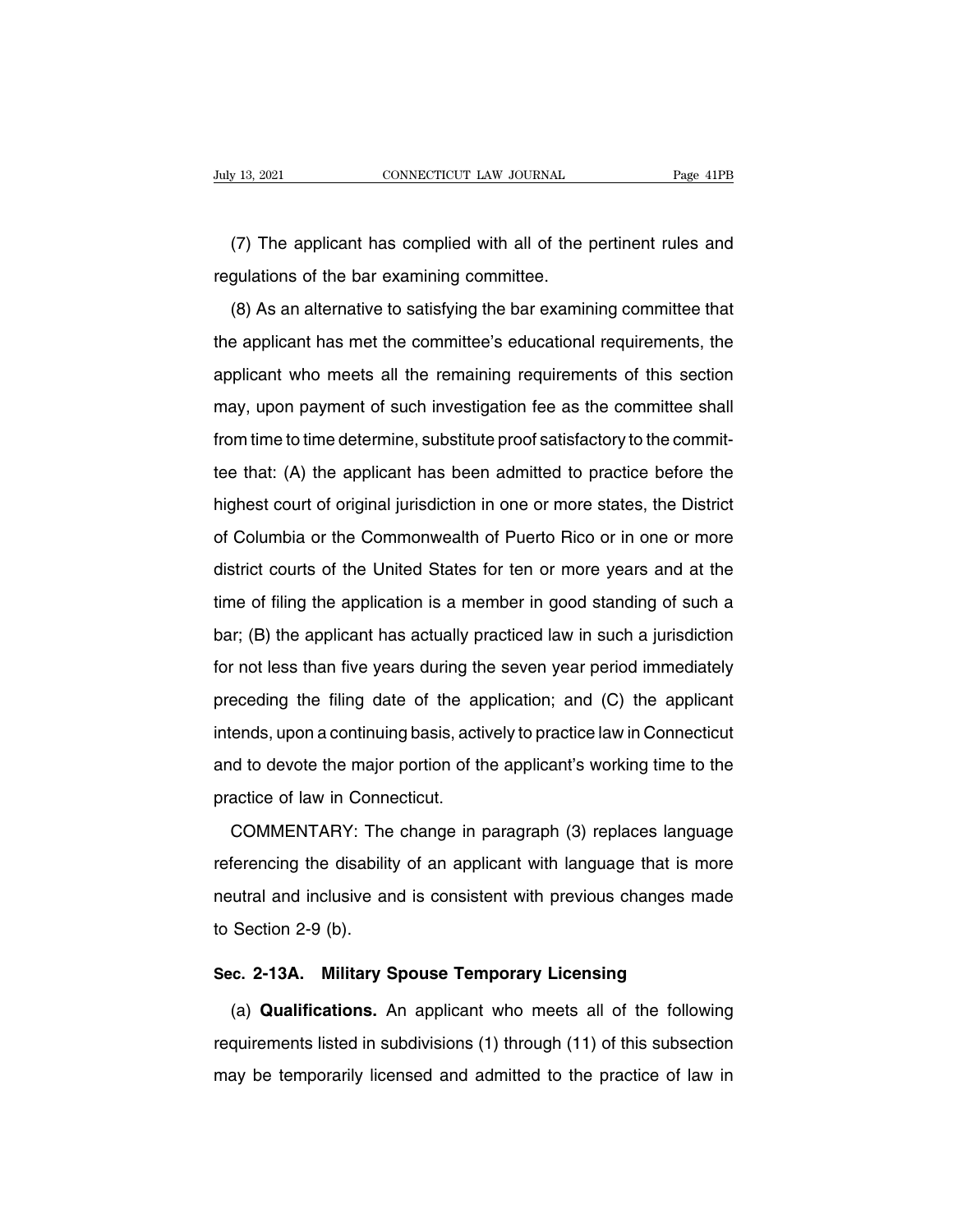Page 42PB CONNECTICUT LAW JOURNAL July 13, 2021<br>Connecticut, upon approval of the bar examining committee. The<br>applicant: applicant:

onnecticut, upon approval of the bar examining committee. The<br>plicant:<br>(1) is the spouse of an active duty service member of the United<br>ates Army, Navy, Air Force, Marine Corps or Coast Guard and Connecticut, upon approval of the bar examining committee. The<br>applicant:<br>(1) is the spouse of an active duty service member of the United<br>States Army, Navy, Air Force, Marine Corps or Coast Guard and<br>that service member i applicant:<br>
(1) is the spouse of an active duty service member of the United<br>
States Army, Navy, Air Force, Marine Corps or Coast Guard and<br>
that service member is or will be stationed in Connecticut due to<br>
military order (1) is the spouse<br>States Army, Navy,<br>that service membe<br>military orders;<br>(2) is licensed to ates Army, Navy, Air Force, Marine Corps or Coast Guard and<br>at service member is or will be stationed in Connecticut due to<br>litary orders;<br>(2) is licensed to practice law before the highest court in at least<br>le state or te that service member is or will be stationed in Connecticut due to<br>military orders;<br>(2) is licensed to practice law before the highest court in at least<br>one state or territory of the United States or in the District of Colu

(2) is licensed to practice law before the highest court in at least<br>is state or territory of the United States or in the District of Columbia;<br>(3) is currently an active member in good standing in every jurisdic-<br>in to wh (2) is licensed to practice law before the highest court in at least<br>one state or territory of the United States or in the District of Columbia;<br>(3) is currently an active member in good standing in every jurisdic-<br>tion to one state or territory of the United States or in the District of Columbia;<br>(3) is currently an active member in good standing in every jurisdic-<br>tion to which the applicant has been admitted to practice, or has<br>resigned o (3) is currently an active member in good standing in every jurisdiction to which the applicant has been admitted to practice, or has resigned or become inactive or had a license administratively suspended or revoked while (c) is surrently an astive member in geservior to which the applicant has been ad resigned or become inactive or had a lice pended or revoked while in good standing f out any pending disciplinary actions;<br>(4) is not curren (4) is not currently subject to lawyer discipline or the subject of a<br>thing disciplinary actions;<br>(4) is not currently subject to lawyer discipline or the subject of a<br>noting disciplinary matter in any other jurisdiction; pended or revoked while in good standing from every jurisd<br>out any pending disciplinary actions;<br>(4) is not currently subject to lawyer discipline or the s<br>pending disciplinary matter in any other jurisdiction;<br>(5) meets t

out any pending disciplinary actions;<br>
(4) is not currently subject to lawyer discipline or the subject of a<br>
pending disciplinary matter in any other jurisdiction;<br>
(5) meets the educational qualifications required to tak

(4) is not currently subjed<br>pending disciplinary matter<br>(5) meets the educational<br>nation in Connecticut;<br>(6) possesses the good m Frankingtheright in a may other jurisdiction;<br>(5) meets the educational qualifications required to take the exami-<br>tion in Connecticut;<br>(6) possesses the good moral character and fitness to practice law<br>quired of all appli (5) meets the educational qualifications required to take the<br>nation in Connecticut;<br>(6) possesses the good moral character and fitness to prace<br>required of all applicants for admission in Connecticut;<br>(7) has passed an ex

(6) possesses the good moral character and fitness to practice law<br>quired of all applicants for admission in Connecticut;<br>(7) has passed an examination in professional responsibility [admin-<br>ered under the auspices of the ister (6) possesses the good moral character and fitness to practice law<br>required of all applicants for admission in Connecticut;<br>(7) has passed an examination in professional responsibility [admin-<br>istered under the auspi required of all applicants for admission in Connecticut;<br>
(7) has passed an examination in professional responsibility [admin-<br>
istered under the auspices of the bar examining committee] or has<br>
completed a course in profe (7) has passed an examination in professional respose<br>istered under the auspices of the bar examining completed a course in professional responsibility in a<br>the regulation of the bar examining committee;<br>(8) is or will be ered under the auspices of the bar examining committee] or has<br>mpleted a course in professional responsibility in accordance with<br>e regulation of the bar examining committee;<br>(8) is or will be physically residing in Connec completed a course in professional responsibility in accordance with<br>the regulation of the bar examining committee;<br>(8) is or will be physically residing in Connecticut due to the service<br>member's military orders;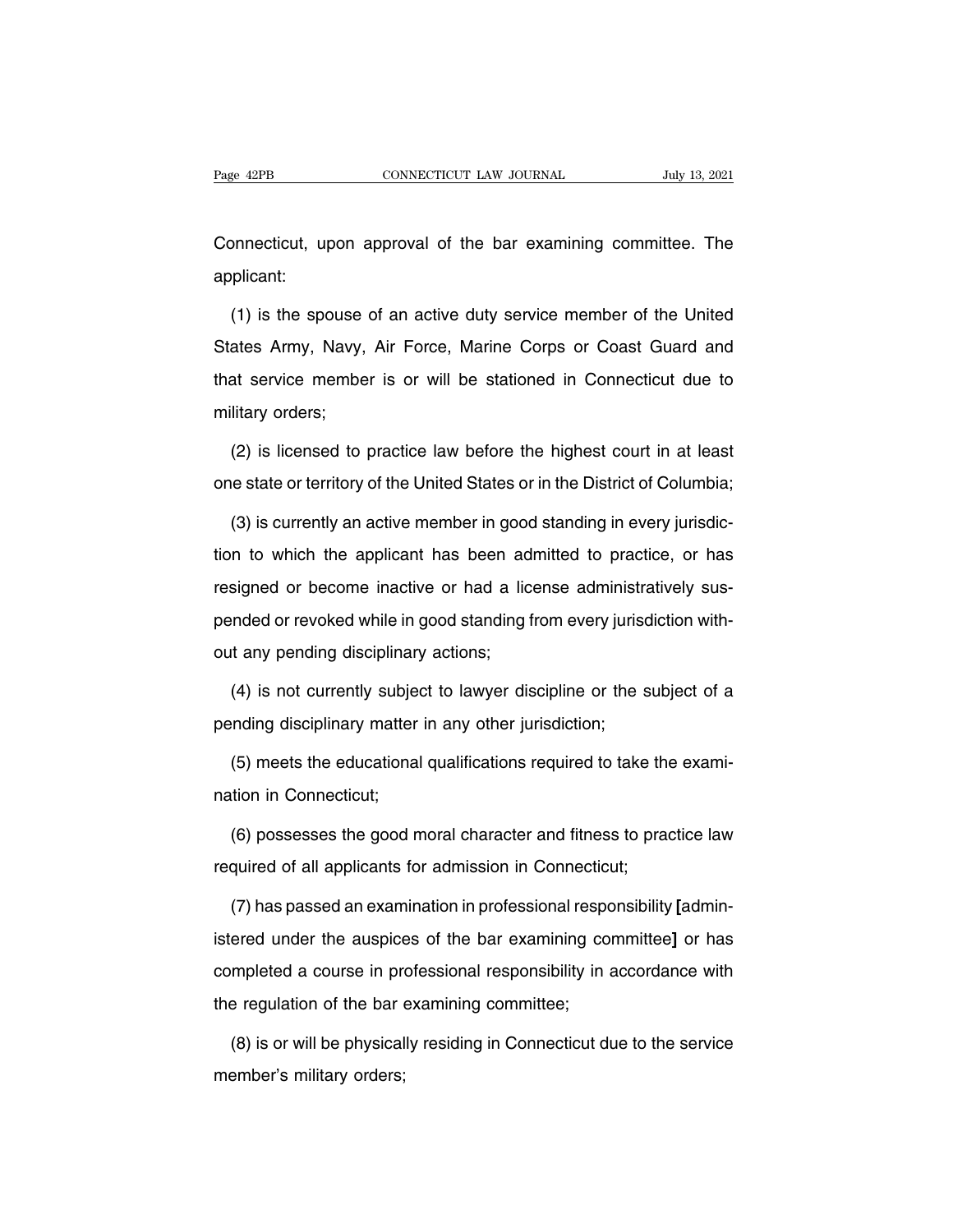(9) has not failed the Connecticut bar examination within the past<br>
e years; July 13, 2021<br>
(9) has not fa<br>
five years;<br>
(10) has not l

(9) has not failed the Connecticut bar examination within the past<br>e years;<br>(10) has not had an application for admission to the Connecticut<br>ir or the bar of any state, the District of Columbia or United States (9) has not failed the Connecticut bar examination within the past<br>five years;<br>(10) has not had an application for admission to the Connecticut<br>bar or the bar of any state, the District of Columbia or United States<br>territo five years;<br>
(10) has not had an application for admission to the Connecti<br>
bar or the bar of any state, the District of Columbia or United Sta<br>
territory denied on character and fitness grounds; and<br>
(11) has not failed t (10) has not had an application for admission to the Connecticut<br>ir or the bar of any state, the District of Columbia or United States<br>rritory denied on character and fitness grounds; and<br>(11) has not failed to achieve the

bar or the bar of any state, the District of Columbia or United States<br>territory denied on character and fitness grounds; and<br>(11) has not failed to achieve the Connecticut scaled score on the<br>uniform bar examination admin bar or the bar of any state, the District of Columbia or United States<br>territory denied on character and fitness grounds; and<br>(11) has not failed to achieve the Connecticut scaled score on the<br>uniform bar examination admin (11) has not failed to achieve the Connecticut scaled score on the iform bar examination administered within any jurisdiction within the st five years.<br>(b) **Application Requirements.** Any applicant seeking a temporary ense

uniform bar examination administered within any jurisdiction within the<br>past five years.<br>(b) **Application Requirements.** Any applicant seeking a temporary<br>license to practice law in Connecticut under this section shall fil past five years.<br>
(b) **Application Requirements.** Any applicant seeking a temporary<br>
license to practice law in Connecticut under this section shall file a<br>
written application and payment of such fee as the bar examining<br> (b) **Application Requirements.** Any applicant seeking a temporary license to practice law in Connecticut under this section shall file a written application and payment of such fee as the bar examining committee shall from (b) Application riequirements: Any applicant seculing a temporary<br>license to practice law in Connecticut under this section shall file a<br>written application and payment of such fee as the bar examining<br>committee shall from and shall set forth the applicant shall file with the assume the section of the avamining<br>committee shall from time to time determine. Such application, duly<br>verified, shall be filed with the administrative director of the which application and paymont of sach foc as the safe skamming<br>committee shall from time to time determine. Such application, duly<br>verified, shall be filed with the administrative director of the committee<br>and shall set fo lowing: In a copy of the applicant's qualifications as hereinbefore pro-<br>
ded. In addition, the applicant shall file with the committee the fol-<br>
wing:<br>
(1) a copy of the applicant's military spouse dependent identification<br>
d doc

vided. In addition, the applicant shall file with the committee the fol-<br>lowing:<br>(1) a copy of the applicant's military spouse dependent identification<br>and documentation evidencing a spousal relationship with the ser-<br>vice vice member;<br>
(1) a copy of the a<br>
and documentation<br>
vice member;<br>
(2) a copy of the (1) a copy of the applicant's military spouse dependent identification<br>d documentation evidencing a spousal relationship with the ser-<br>ce member;<br>(2) a copy of the service member's military orders to a military<br>stallation

and documentation evidencing a spousal relationship with the service member;<br>
(2) a copy of the service member's military orders to a military<br>
installation in Connecticut or a letter from the service member's com-<br>
mand v vice member;<br>(2) a copy of the service member's military orders to a military<br>installation in Connecticut or a letter from the service member's com-<br>mand verifying that the requirement in subsection (a) (8) of this section (2) a copy<br>installation in<br>mand verifyin<br>is met;<br>(3) certific (3) certificate (s) of good standing from the service member's com-<br>and verifying that the requirement in subsection (a) (8) of this section<br>met;<br>(3) certificate(s) of good standing from the highest court of each<br>ate, the

mand verifying that the requirement in subsection (a) (8) of this section<br>is met;<br>(3) certificate(s) of good standing from the highest court of each<br>state, the District of Columbia or United States territory to which the<br>a is met;<br>
(3) certificate(s) of good standing from the highest court of each<br>
state, the District of Columbia or United States territory to which the<br>
applicant has been admitted, or proof that the applicant has resigned,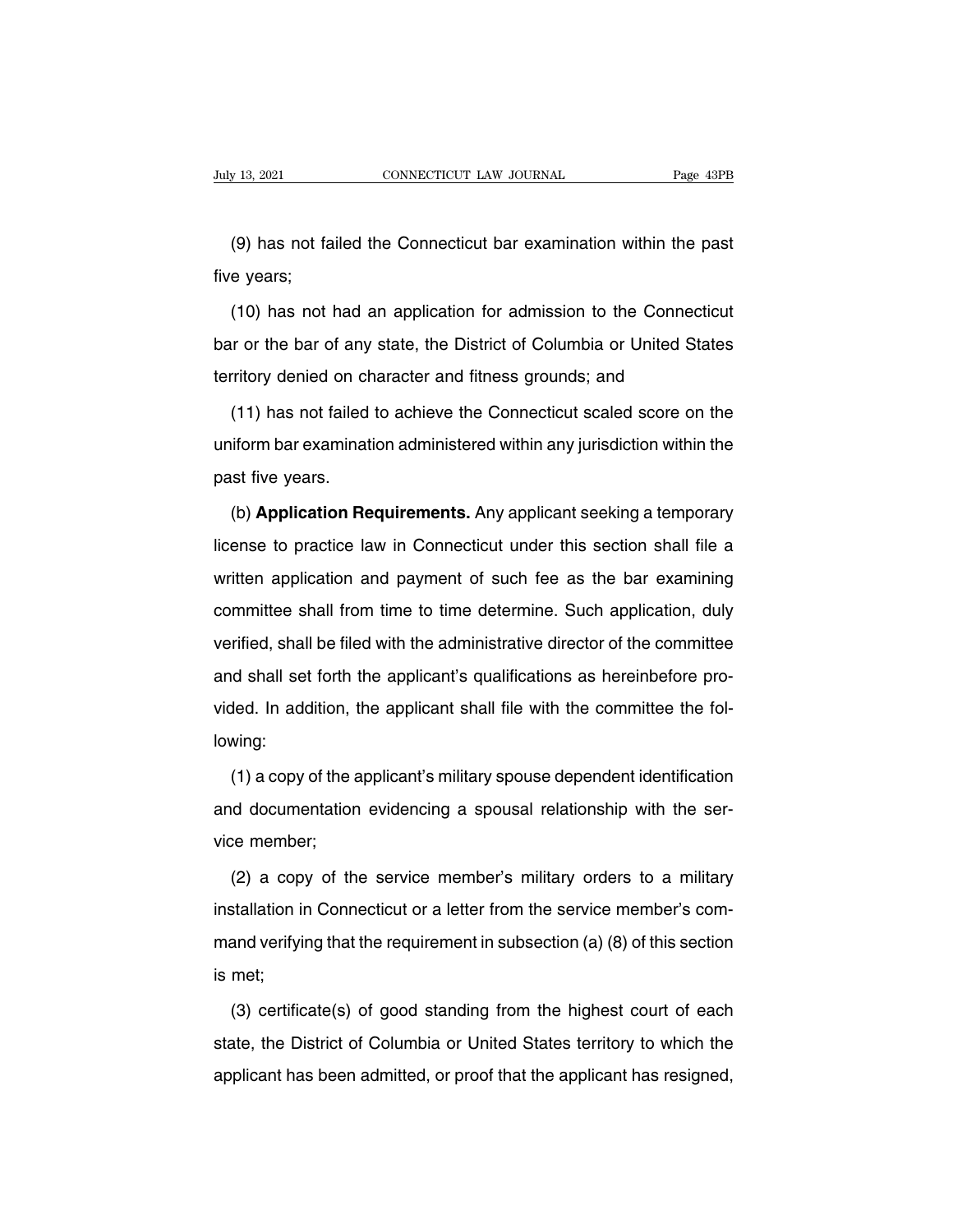Page 44PB<br>
cONNECTICUT LAW JOURNAL<br>
July 13, 2021<br>
or become inactive or had a license administratively suspended or<br>
revoked while in good standing; Page 44PB<br>
or become inactive or had a license<br>
revoked while in good standing;<br>
(4) an affidavit from the applicant, co

become inactive or had a license administratively suspended or<br>voked while in good standing;<br>(4) an affidavit from the applicant, certifying whether such applicant<br>is a grievance pending against him or her, has ever been r or become inactive or had a license administratively suspended or<br>revoked while in good standing;<br>(4) an affidavit from the applicant, certifying whether such applicant<br>has a grievance pending against him or her, has ever revoked while in good standing;<br>
(4) an affidavit from the applicant, certifying whether such applicant<br>
has a grievance pending against him or her, has ever been repri-<br>
manded, suspended, placed on inactive status, disba (4) an affidavit from the applicant, certifying whether such applicant<br>has a grievance pending against him or her, has ever been repri-<br>manded, suspended, placed on inactive status, disbarred, or has ever<br>resigned from the (1) an amaark non-ais applicant, solarying with<br>has a grievance pending against him or her, h<br>manded, suspended, placed on inactive status, d<br>resigned from the practice of law, and, if so sett<br>stances concerning such actio anded, suspended, placed on inactive status, disbarred, or has ever<br>signed from the practice of law, and, if so setting forth the circum-<br>ances concerning such action; and<br>(5) affidavits from two attorneys who personally k resigned from the practice of law, and, if so setting forth the circum-<br>stances concerning such action; and<br>(5) affidavits from two attorneys who personally know the applicant<br>certifying to his or her good moral character

stances concerning such action; and<br>
(5) affidavits from two attorneys who personally know the applicant<br>
certifying to his or her good moral character and fitness to practice law.<br>
(c) **Duration and Renewal.**<br>
(1) A tempo

(5) affidavits from two attorneys who personally know the applicant<br>rtifying to his or her good moral character and fitness to practice law.<br>(c) Duration and Renewal.<br>(1) A temporary license to practice law issued under th certifying to his or her good moral character and fitness to practice law.<br>
(c) **Duration and Renewal.**<br>
(1) A temporary license to practice law issued under this rule will<br>
be valid for three years provided that the tempo (c) Duration and Renewal.<br>
(1) A temporary license to practice law issued under this rule will<br>
be valid for three years provided that the temporarily licensed attorney<br>
remains a spouse of the service member and resides i (1) A temporary license to practice law issued under this rule will<br>be valid for three years provided that the temporarily licensed attorney<br>remains a spouse of the service member and resides in Connecticut<br>due to military (1) A temporary nooned to practice law ideoded and the fallowing<br>be valid for three years provided that the temporarily licensed attorney<br>remains a spouse of the service member and resides in Connecticut<br>due to military or dependents are not authorized that the temperality incensed diterity<br>due to military orders or continues to reside in Connecticut due to the<br>service member's immediately subsequent assignment specifying that<br>dependents are temants a spease of the service member and restates in connecticut<br>due to military orders or continues to reside in Connecticut due to the<br>service member's immediately subsequent assignment specifying that<br>dependents are n rvice member's immediately subsequent assignment specifying that<br>pendents are not authorized to accompany the service member. The<br>mporary license may be renewed for one additional two year period.<br>(2) A renewal application

dependents are not authorized to accompany the service member. The<br>temporary license may be renewed for one additional two year period.<br>(2) A renewal application must be submitted with the appropriate<br>fee as established by temporary license may be renewed for one additional two year period.<br>
(2) A renewal application must be submitted with the appropriate<br>
fee as established by the bar examining committee and all other docu-<br>
mentation requi (2) A renewal application must be submitted with the appropriate<br>fee as established by the bar examining committee and all other docu-<br>mentation required by the bar examining committee, including a copy<br>of the service memb fee as established by the bar examining committee and all other documentation required by the bar examining committee, including a copy of the service member's military orders. Such renewal application shall be filed not mentation required by the<br>mentation required by the<br>be filed not less than the<br>three year period.<br>(3) A temporarily licen (1) the service member's military orders. Such renewal application shall<br>
(3) A temporarily licensed attorney who wishes to become a perma-<br>
(3) A temporarily licensed attorney who wishes to become a perma-<br>
int member of

be filed not less than thirty days before the expiration of the original<br>three year period.<br>(3) A temporarily licensed attorney who wishes to become a perma-<br>nent member of the bar of Connecticut may apply for admission by three year period.<br>
(3) A temporarily licensed attorney who wishes to become a perma-<br>
nent member of the bar of Connecticut may apply for admission by<br>
examination or for admission without examination for the standard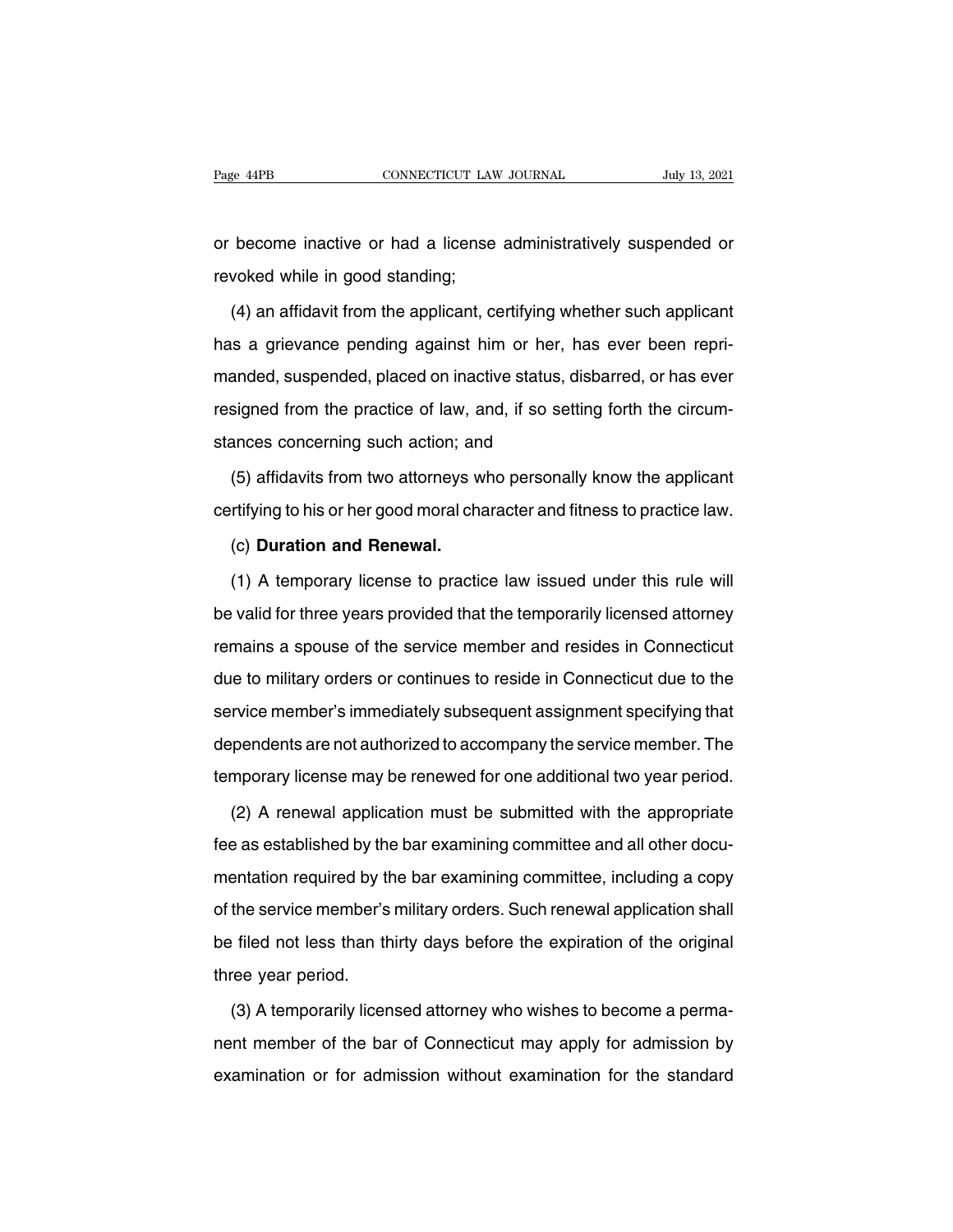Figure 3. 2021<br>
application fee minus the application fee paid to the committee for the<br>
application for temporary license, not including any fees for renewal. July 13, 2021 CONNECTICUT LAW JOURNAL Page 45PB<br>application fee minus the application fee paid to the committee for the<br>application for temporary license, not including any fees for renewal.<br>(d) **Termination.** 

(d) **Termination.**

plication fee minus the application fee paid to the committee for the<br>plication for temporary license, not including any fees for renewal.<br>(d) **Termination.**<br>(1) Termination of Temporary License. A temporary license shall<br> termination for temporary license, not including any fees for renewal.<br>
(d) **Termination.**<br>
(1) Termination of Temporary License. A temporary license shall terminate, and a temporarily licensed attorney shall cease the pra (d) Termination.<br>
(1) Termination of Temporary License. A temporary license shall<br>
terminate, and a temporarily licensed attorney shall cease the practice<br>
of law in Connecticut pursuant to that admission, unless otherwise (1) Termination of Temporary License. A temporary license shall<br>terminate, and a temporarily licensed attorney shall cease the practice<br>of law in Connecticut pursuant to that admission, unless otherwise<br>authorized by these minate, and a temporarily licensed attorney shall cease the practice<br>law in Connecticut pursuant to that admission, unless otherwise<br>thorized by these rules, thirty days after any of the following events:<br>(A) the service m

service;

(A) the service member's separation or retirement from military<br>(A) the service member's separation or retirement from military<br>rvice;<br>(B) the service member's permanent relocation to another jurisdic-<br>n, unless the servic (A) the service member's separation or retirement from military<br>service;<br>(B) the service member's permanent relocation to another jurisdic-<br>tion, unless the service member's immediately subsequent assignment<br>specifies that service;<br>
(B) the service member's permanent relocation to another jurisdic-<br>
tion, unless the service member's immediately subsequent assignment<br>
specifies that the dependents are not authorized to accompany the<br>
service (B) the service member's permanent relocation to another jurisdiction, unless the service member's immediately subsequent assignment specifies that the dependents are not authorized to accompany the service member, in whic (D) the service member's immediately subsequent assignment<br>specifies that the dependents are not authorized to accompany the<br>service member, in which case the attorney may continue to practice<br>law in Connecticut as provide specifies that the dependents are not authorized to accompany the<br>service member, in which case the attorney may continue to practice<br>law in Connecticut as provided in this rule until the service member<br>departs Connecticut service member, in which case the attorney<br>law in Connecticut as provided in this rule u<br>departs Connecticut for a permanent chang<br>presence of dependents is authorized;<br>(C) the attorney's permanent relocation ou w in Connecticut as provided in this rule until the service member<br>parts Connecticut for a permanent change of station where the<br>esence of dependents is authorized;<br>(C) the attorney's permanent relocation outside of the st departs Connecticut for a permanent change of station where the<br>presence of dependents is authorized;<br>(C) the attorney's permanent relocation outside of the state of Con-<br>necticut for reasons other than the service member'

esence of dependents is authorized;<br>(C) the attorney's permanent relocation outside of the state of Con-<br>cticut for reasons other than the service member's relocation;<br>(D) upon the termination of the attorney's spousal rel (C) the attorney's perma<br>necticut for reasons other<br>(D) upon the termination<br>the service member;<br>(E) the attorney's failure Fracticut for reasons other than the service member's relocation;<br>(D) upon the termination of the attorney's spousal relationship to<br>e service member;<br>(E) the attorney's failure to meet the annual licensing requirements<br>fr (D) upon the termination of the attorney's spousal<br>the service member;<br>(E) the attorney's failure to meet the annual licensin<br>for an active member of the bar of Connecticut;<br>(F) the attorney's request:

e service member;<br>(E) the attorney's failure to meet<br>r an active member of the bar o<br>(F) the attorney's request;<br>(G) the attorney's admission to p (E) the attorney's failure to meet the annual licensing requirements<br>
in an active member of the bar of Connecticut;<br>
(F) the attorney's request;<br>
(G) the attorney's admission to practice law in Connecticut by exami-<br>
tion

for an active member of the b.<br>(F) the attorney's request;<br>(G) the attorney's admission<br>nation or without examination;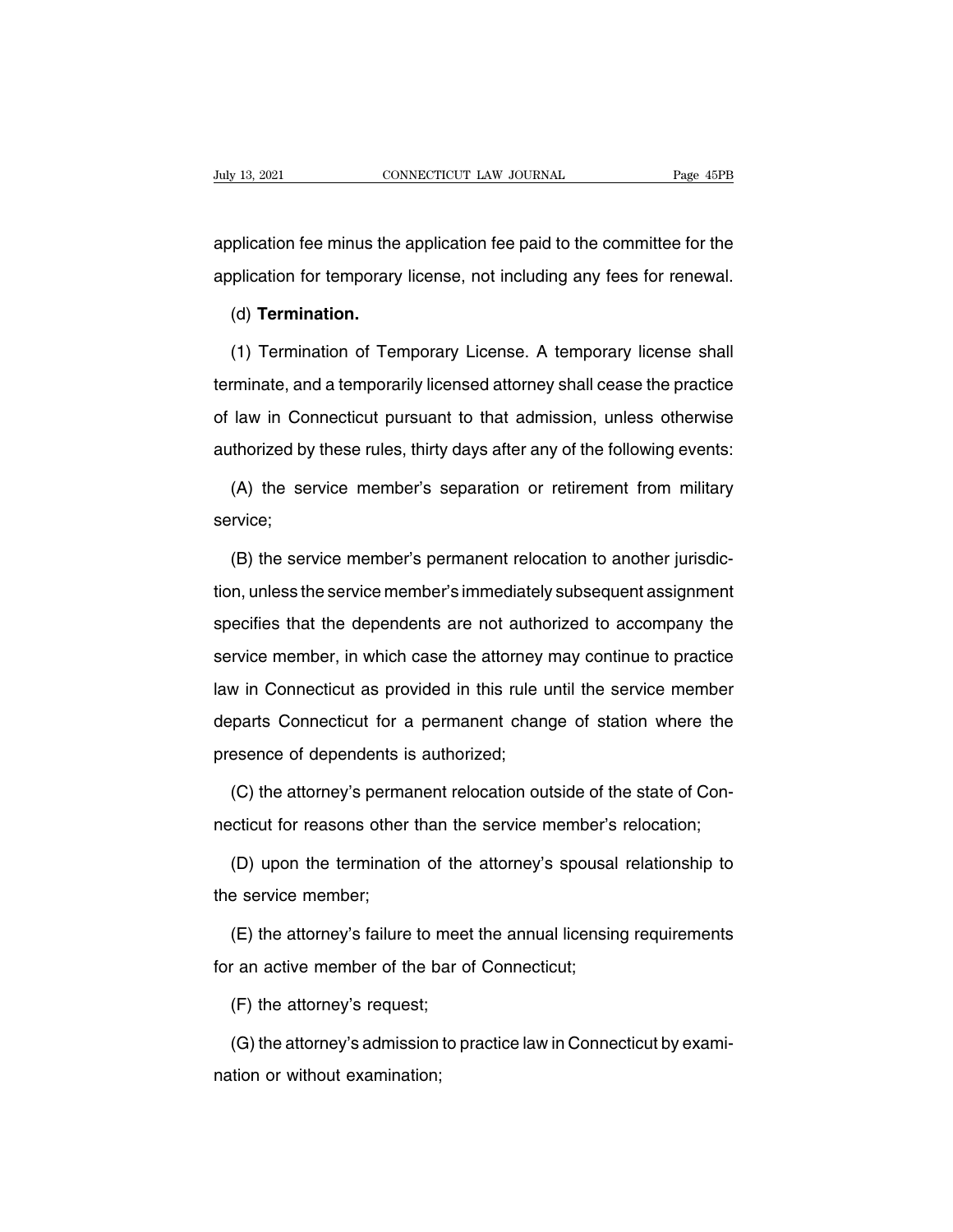(e 46PB<br>
CONNECTICUT LAW JOURNAL<br>
(H) the attorney's denial of admission to the practice of law in Con-<br>
cticut; or Page 46PB<br>
(H) the attorney<br>
necticut; or<br>
(I) the death of (H) the attorney's denial of admission to the<br>cticut; or<br>(I) the death of the service member.<br>Notice of one of the events set forth in su

(H) the attorney's denial of admission to the practice of law in Con-<br>cticut; or<br>(I) the death of the service member.<br>Notice of one of the events set forth in subsection (d) (1) must be<br>ed with the bar examining committee Filed with the bar examining committee by the temporarily licensed<br>attorney within thirty days of such event. Notice of the event set forth in (I) the death of the service member.<br>
Notice of one of the events set forth in subsection (d) (1) must be<br>
filed with the bar examining committee by the temporarily licensed<br>
attorney within thirty days of such event. Not Notice of one of the events set forth in subsection (d) (1) must be filed with the bar examining committee by the temporarily licensed attorney within thirty days of such event. Notice of the event set forth in subsection filed with the bar examining committee by the temporarily licensed<br>attorney within thirty days of such event. Notice of the event set forth in<br>subsection (d) (1) (l) must be filed with the committee by the temporarily<br>lic attorney within thirty days of such event. Notice of the event set forth in<br>subsection (d) (1) (l) must be filed with the committee by the temporarily<br>licensed attorney within thirty days of the event, and the attorney sha subsection (d) (1) (l) must be filed with the committee by the temporarily<br>licensed attorney within thirty days of the event, and the attorney shall<br>cease the practice of law within one year of the event. Failure to<br>provid basis for discipline pursuant to the Rules of Professional Conduction attorney shall cease the practice of law within one year of the event. Failure to provide such notice by the temporarily licensed attorney shall be a ba reshed alterney with<br>cease the practice<br>provide such notic<br>basis for discipline<br>for attorneys.<br>(2) Notice of Tel ovide such notice by the temporarily licensed attorney shall be a<br>sis for discipline pursuant to the Rules of Professional Conduct<br>r attorneys.<br>(2) Notice of Termination of Temporary License. Upon receipt of<br>e notice requi

basis for discipline pursuant to the Rules of Professional Conduct<br>for attorneys.<br>(2) Notice of Termination of Temporary License. Upon receipt of<br>the notice required by subsection (d) (1), the bar examining committee<br>shall for attorneys.<br>
(2) Notice of Termination of Temporary License. Upon receipt of<br>
the notice required by subsection (d) (1), the bar examining committee<br>
shall forward a request to the statewide bar counsel that the license (2) Notice of Termination of Temporary License. Upon receipt of<br>the notice required by subsection (d)  $(1)$ , the bar examining committee<br>shall forward a request to the statewide bar counsel that the license<br>under this cha the notice required by subsection (d) (1), the bar examining committee<br>shall forward a request to the statewide bar counsel that the license<br>under this chapter be revoked. Notice of the revocation shall be mailed<br>by the s all forward a request to the statewide bar counsel that the license<br>der this chapter be revoked. Notice of the revocation shall be mailed<br>the statewide bar counsel to the temporarily licensed attorney.<br>(3) Notices Required

under this chapter be revoked. Notice of the revocation shall be mailed<br>by the statewide bar counsel to the temporarily licensed attorney.<br>(3) Notices Required. At least sixty days before termination of the<br>temporary admis by the statewide bar counsel to the temporarily licensed attorney.<br>
(3) Notices Required. At least sixty days before termination of the<br>
temporary admission, or as soon as possible under the circumstances,<br>
the attorney sh (3) Notices Required. At least sixty days before termination of the<br>mporary admission, or as soon as possible under the circumstances,<br>e attorney shall:<br>(A) file in each matter pending before any court, tribunal, agency<br>co

temporary admission, or as soon as possible under the circumstances,<br>the attorney shall:<br>(A) file in each matter pending before any court, tribunal, agency<br>or commission a notice that the attorney will no longer be involve the attorney shall:<br>
(A) file in each matter<br>
or commission a notice th<br>
the case; and<br>
(B) provide written notic (A) file in each matter pending before any court, tribunal, agency<br>commission a notice that the attorney will no longer be involved in<br>e case; and<br>(B) provide written notice to all clients receiving representation from<br>e a or commission a notice that the attorney will no longer be invertien case; and<br>the case; and<br>(B) provide written notice to all clients receiving representa<br>the attorney that the attorney will no longer represent them.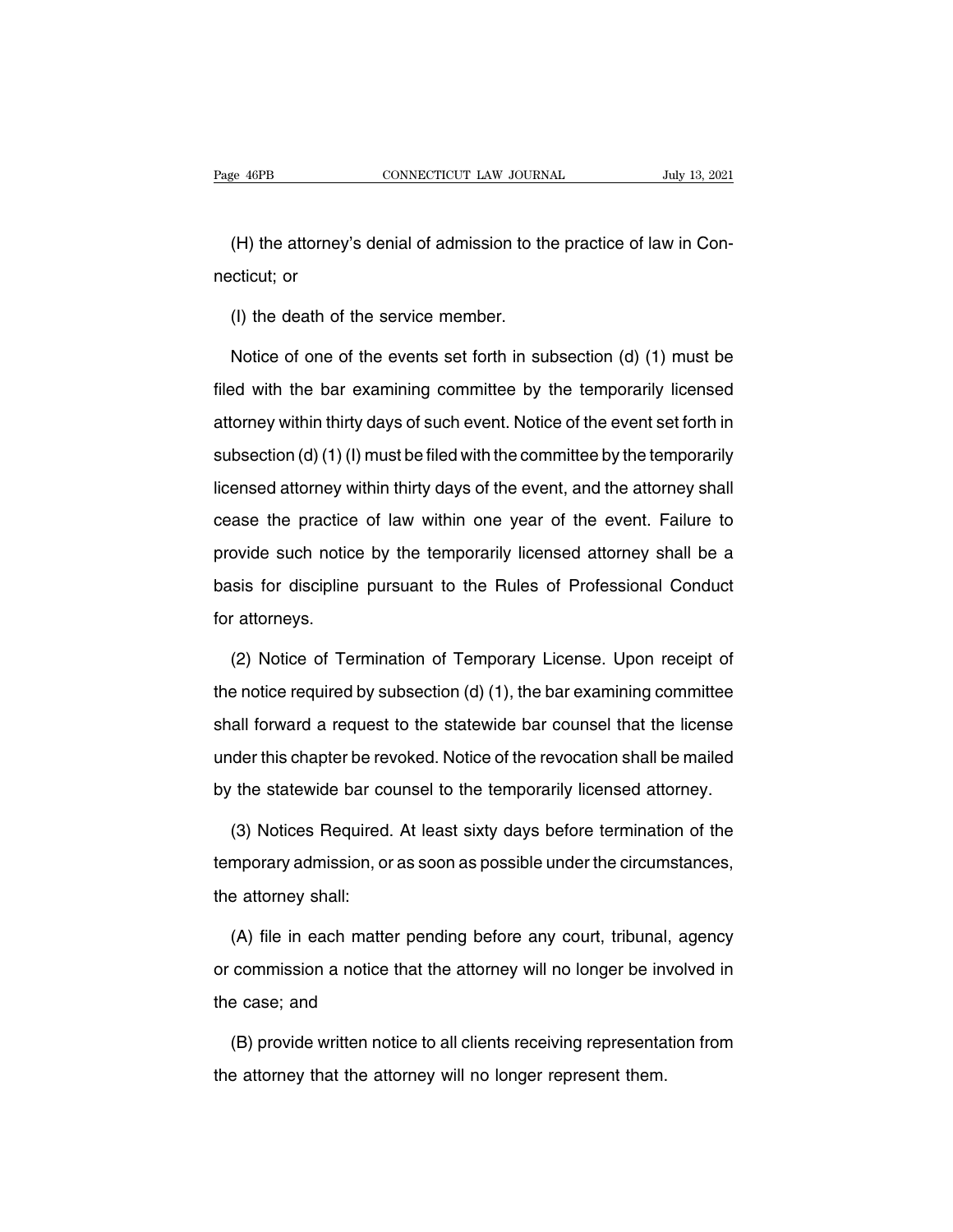(e) **Responsibilities and Obligations.** An attorney temporarily licensed under this section shall be subject<br>all responsibilities and Obligations.<br>An attorney temporarily licensed under this section shall be subject<br>all responsibilities and obligations of active (e) **Responsibilities and Obligations.**<br>An attorney temporarily licensed under this section shall be subject<br>to all responsibilities and obligations of active members of the Connect-<br>icut bar, and shall be subject to the j (e) **Responsibilities and Obligations.**<br>An attorney temporarily licensed under this section shall be subject<br>to all responsibilities and obligations of active members of the Connect-<br>icut bar, and shall be subject to the j (c) incependentices and obligations.<br>An attorney temporarily licensed under this section shall be subject<br>to all responsibilities and obligations of active members of the Connect-<br>icut bar, and shall be subject to the juri It all responsibilities and obligations of active members of the Connecticut bar, and shall be subject to the jurisdiction of the courts and agencies of Connecticut, and shall be subject to the laws and rules of Connecticu to an responsionated and disiglations of detailed the courts and<br>icut bar, and shall be subject to the jurisdiction of the courts and<br>agencies of Connecticut, and shall be subject to the laws and rules<br>of Connecticut gover agencies of Connecticut, and shall be subject to the laws and rules<br>of Connecticut governing the conduct and discipline of attorneys to<br>the same extent as an active member of the Connecticut bar. The<br>attorney shall maintai by a state or local bar association in the state of Connecticut governing the conduct and discipline of attorneys the same extent as an active member of the Connecticut bar. The attorney shall maintain participation in a m Example is a same extent as an active member of the Connecticut bar. The corney shall maintain participation in a mentoring program provided a state or local bar association in the state of Connecticut.<br>COMMENTARY: The cha

attorney shall maintain participation in a mentoring program provided<br>by a state or local bar association in the state of Connecticut.<br>COMMENTARY: The change in subsection (a) (7) clarifies that<br>while there is an ethics re ationity shall maintain participation in a momonig program provided<br>by a state or local bar association in the state of Connecticut.<br>COMMENTARY: The change in subsection (a) (7) clarifies that<br>while there is an ethics requ by a state of focal safe association in the state of confidencial.<br>COMMENTARY: The change in subsection (a) (7) clarifies that<br>while there is an ethics requirement for temporary licensing and bar<br>admission under this secti while there is an ethics requirement for temporary licensing and bar admission under this section, the bar examining committee does not administer the Multistate Professional Responsibility Examination (MPRE). This change admission under this section, the bar examining committee does not<br>administer the Multistate Professional Responsibility Examination<br>(MPRE). This change is consistent with amendments made in 2021<br>to Sections 2-8 and 2-13, administer the Multistate Professional Responsibility Examination (MPRE). This change is consistent with amendments made in 2021<br>to Sections 2-8 and 2-13, which were effective January 1, 2021.<br>**Sec. 2-27. Clients' Funds; [** IPRE). This change is consistent with amendments made in 2021<br>Sections 2-8 and 2-13, which were effective January 1, 2021.<br>c. 2-27. Clients' Funds; [Lawyer] Attorney Registration<br>(a) Consistent with the requirement of Rule

to Sections 2-8 and 2-13, which were effective January 1, 2021.<br> **Sec. 2-27. Clients' Funds; [Lawyer] Attorney Registration**<br>
(a) Consistent with the requirement of Rule 1.15 of the Rules of<br>
Professional Conduct, each [la Sec. 2-27. Clients' Funds; [Lawyer] Attorney Registration<br>(a) Consistent with the requirement of Rule 1.15 of the Rules of<br>Professional Conduct, each [lawyer] <u>attorney</u> or law firm shall maintain,<br>separate from the [lawye (a) Consistent with the requirement of Rule 1.15 of the Rules of<br>Professional Conduct, each [lawyer] attorney or law firm shall maintain,<br>separate from the [lawyer's] attorney's or the firm's personal funds,<br>one or more ac Professional Conduct, each [lawyer] attorney or law firm shall maintain, separate from the [lawyer's] attorney's or the firm's personal funds, one or more accounts accurately reflecting the status of funds handled by the [ separate from the [lawyer's] attorney's or the firm's<br>separate from the [lawyer's] attorney's or the firm's<br>one or more accounts accurately reflecting the status<br>by the [lawyer] attorney or firm as fiduciary or attorn<br>use (b) Each **Each** *Campon* of **Example** or and similar percental ranks,<br>
i.e or more accounts accurately reflecting the status of funds handled<br>
the [lawyer] attorney or firm as fiduciary or attorney, and shall not<br>
e such f

by the [lawyer] attorney or firm as fiduciary or attorney, and shall not<br>use such funds for any unauthorized purpose.<br>(b) Each [lawyer] attorney or law firm maintaining one or more trust<br>accounts as defined in Rule 1.15 of and Section 2-28 (b) shall keep records of the maintenance and disposition of all funds of clients or of third persons held by the [lawyer] attempt and Section 2-28 (b) shall keep records of the maintenance and disposition (b) Each [lawyer] attorney or law firm maintaining one or more trust<br>accounts as defined in Rule 1.15 of the Rules of Professional Conduct<br>and Section 2-28 (b) shall keep records of the maintenance and dispo-<br>sition of all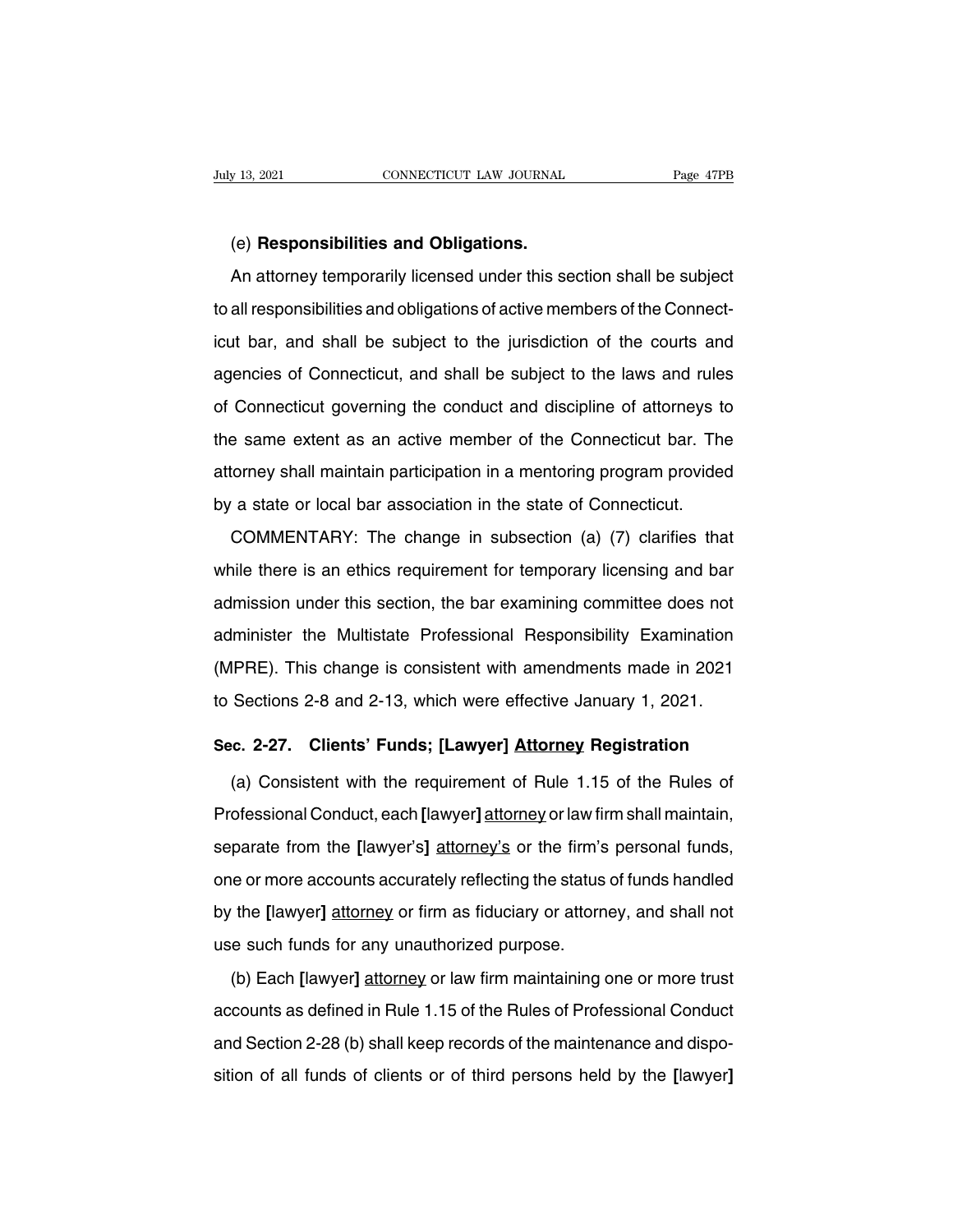Page 48PB<br> **EXECUTE CONNECTICUT LAW JOURNAL**<br> **EXECUTE:** The Solution of the time of receipt to the<br>
time of final distribution. Each [lawyer] attorney or law firm shall retain The of time of final distribution. Each **[**lawyer**]** attorney or firm in a fiduciary capacity from the time of receipt to the time of final distribution. Each **[**lawyer**]** attorney or law firm shall retain the records requ attorney or firm in a fiduciary capacity from the time of receipt to the<br>time of final distribution. Each [lawyer] attorney or law firm shall retain<br>the records required by Rule 1.15 of the Rules of Professional Conduct<br>fo attorney or firm in a fiduciary capacity from the time of receipt to the<br>time of final distribution. Each [lawyer] attorney or law firm shall retain<br>the records required by Rule 1.15 of the Rules of Professional Conduct<br>fo The of final distribution. Each [lawyer] <u>attorney</u> or law firm shall retain<br>
in erecords required by Rule 1.15 of the Rules of Professional Conduct<br>
in a period of seven years after termination of the representation.<br>
(c)

the records required by Rule 1.15 of the Rules of Professional Conduct<br>for a period of seven years after termination of the representation.<br>(c) Such books of account and statements of reconciliation, and<br>any other records for a period of seven years after termination of the representation.<br>
(c) Such books of account and statements of reconciliation, and<br>
any other records required to be maintained pursuant to Rule 1.15 of<br>
the Rules of Prof (c) Such books of account and statements of reconciliation, and<br>any other records required to be maintained pursuant to Rule 1.15 of<br>the Rules of Professional Conduct, shall be made available upon<br>request of the Statewide (e) dustriplies of associate and statements of reconsiderity, and<br>any other records required to be maintained pursuant to Rule 1.15 of<br>the Rules of Professional Conduct, shall be made available upon<br>request of the Statewid any embrificents required to be maintained pareadint to ridio 1:16 of<br>the Rules of Professional Conduct, shall be made available upon<br>request of the Statewide Grievance Committee or its counsel, or the<br>disciplinary counsel request of the Statewide Grievance Committee or its counsel, or the disciplinary counsel for review, examination or audit upon receipt of notice by the Statewide Grievance Committee of an overdraft notice as provided by Se disciplinary counsel for review, examination or audit upon receipt of<br>notice by the Statewide Grievance Committee of an overdraft notice<br>as provided by Section 2-28 (f). Upon the filing of a grievance complaint<br>or a findin upon request of the Statewide Grievance Committee of an overdraft notice<br>as provided by Section 2-28 (f). Upon the filing of a grievance complaint<br>or a finding of probable cause, such records shall be made available<br>upon r the discrimate difference committed or<br>as provided by Section 2-28 (f). Upon the filing of a<br>or a finding of probable cause, such records shal<br>upon request of the Statewide Grievance Comm<br>the disciplinary counsel for revie (a) a finding of probable cause, such records shall be made available<br>
on request of the Statewide Grievance Committee, its counsel or<br>
e disciplinary counsel for review or audit.<br>
(d) Each [lawyer] attorney shall register

upon request of the Statewide Grievance Committee, its counsel or<br>the disciplinary counsel for review or audit.<br>(d) Each [lawyer] attorney shall register with the Statewide Griev-<br>ance Committee, on a form devised by the c the disciplinary counsel for review or audit.<br>
(d) Each [lawyer] attorney shall register with the Statewide Griev-<br>
ance Committee, on a form devised by the committee, the address<br>
of the [lawyer's] attorney's office or of (d) Each [lawyer] attorney shall register with the Statewide Grievance Committee, on a form devised by the committee, the address of the [lawyer's] attorney's office or offices maintained for the practice of law, the [lawy ance Committee, on a form devised by the committee, the address<br>of the [lawyer's] attorney's office or offices maintained for the practice<br>of law, the [lawyer] attorney's office e-mail address and business<br>telephone number of the [lawyer's] attorney's office or offices maintained for the practice<br>of law, the [lawyer] attorney's office e-mail address and business<br>telephone number, the name and address of every financial institution<br>with which of law, the [lawyer] attorney's office e-mail address and business<br>telephone number, the name and address of every financial institution<br>with which the [lawyer] attorney maintains any account in which the<br>funds of more tha of any and pathyor<sub>J</sub> <u>attempt a</u> onted of main dealibed and securiose telephone number, the name and address of every financial institution with which the [lawyer] <u>attemey</u> maintains any account in which the funds of mor basis and the [lawyer] attorney maintains any account in which the funds of more than one client are kept and the identification number of any such account. Such registrations will be made on an annual basis and at such ti funds of more than one client are kept and the identification number<br>of any such account. Such registrations will be made on an annual<br>basis and at such time as the [lawyer] attorney changes his or her<br>address or addresses of any such account. Such registrations will be made on an annual<br>basis and at such time as the [lawyer] attorney changes his or her<br>address or addresses or location or identification number of any such<br>trust account in wh basis and at such time as the [lawyer] attorney changes his or her address or addresses or location or identification number of any such trust account in which the funds of more than one client are kept. The registration f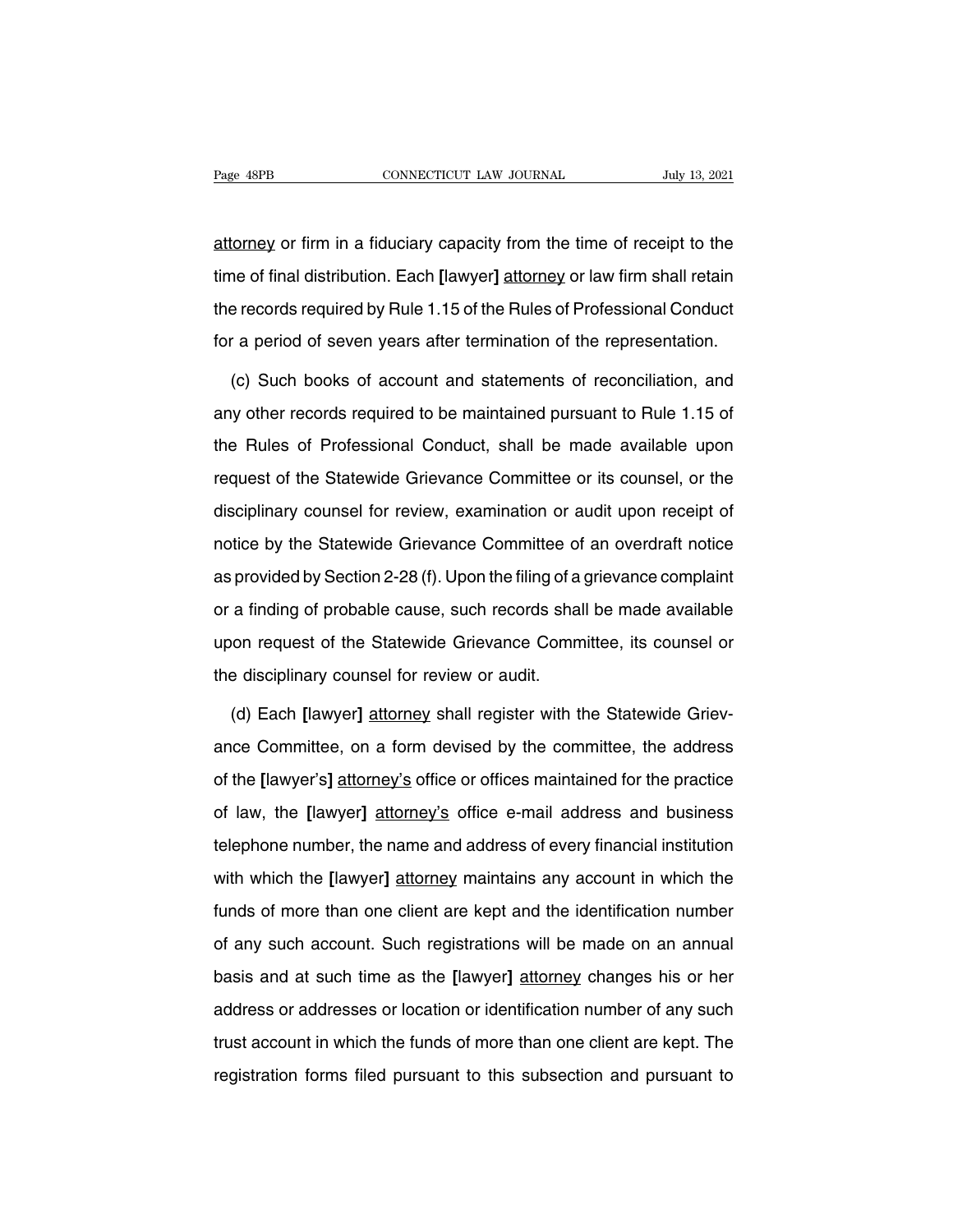Suly 13, 2021 CONNECTICUT LAW JOURNAL Page 49PB<br>Section 2-26 shall not be public; however, all information obtained by<br>the Statewide Grievance Committee from these forms shall be public, The Statewide Grievance Committee from these forms shall be public,<br>Section 2-26 shall not be public; however, all information obtained by<br>the Statewide Grievance Committee from these forms shall be public,<br>except the foll Section 2-26 shall not be public; however, all information obtained by<br>the Statewide Grievance Committee from these forms shall be public,<br>except the following: trust account identification numbers; the **[**law-<br>yer's] atto Section 2-26 shall not be public; however, all information obtained by<br>the Statewide Grievance Committee from these forms shall be public,<br>except the following: trust account identification numbers; the [law-<br>yer's] attorn the Statewide Grievance Committee from these forms shall be public,<br>except the following: trust account identification numbers; the [law-<br>yer's] attorney's home address, unless no office address is registered<br>and then only except the following: trust account identification numbers; the [law-<br>yer's] attorney's home address, unless no office address is registered<br>and then only if the home address is part of the public record of a<br>grievance com yer's] <u>attorney's</u> home address<u>, unless no office address is registered</u><br>and then only if the home address is part of the public record of a<br>grievance complaint as defined in Section 2-50 or the attorney uses<br>the attorne and then only if the home address is part of the public record of a<br>grievance complaint as defined in Section 2-50 or the attorney uses<br>the attorney's personal juris number to appear in a matter in this<br>state; the [lawyer' grievance complaint as defined in Section 2-50 or the attorney uses<br>the attorney's personal juris number to appear in a matter in this<br>state; the [lawyer's] attorney's office e-mail address; and the [lawyer's]<br>attorney's b the attorney's personal juris number to appear in a matter in this<br>state; the [lawyer's] attorney's office e-mail address; and the [lawyer's]<br>attorney's birth date. Unless otherwise ordered by the court, all nonpub-<br>lic in state; the [lawyer's] <u>attorney's</u> office e-mail address; and the [lawyer's]<br>attorney's birth date. Unless otherwise ordered by the court, all nonpub-<br>lic information obtained from these forms shall be available only to<br>th attorney's birth date. Unless otherwise ordered by the court, all nonpub-<br>lic information obtained from these forms shall be available only to<br>the Statewide Grievance Committee and its counsel, the reviewing<br>committees, th lic information obtained from these forms shall be available only to<br>the Statewide Grievance Committee and its counsel, the reviewing<br>committees, the grievance panels and their counsel, the bar examining<br>committee, the sta the Statewide Grievance Committee and its counsel, the reviewing<br>committees, the grievance panels and their counsel, the bar examining<br>committee, the standing committee on recommendations for admis-<br>sion to the bar, discip committees, the grievance panels and their counsel, the bar examining<br>committee, the standing committee on recommendations for admis-<br>sion to the bar, disciplinary counsel, the client security fund committee<br>and its counse committee, the standing committee on recommendations for admission to the bar, disciplinary counsel, the client security fund committee<br>and its counsel, a judge of the Superior Court, a judge of the United<br>States District sion to the bar, disciplinary counsel, the client security fund committee<br>and its counsel, a judge of the Superior Court, a judge of the United<br>States District Court for the District of Connecticut, any grievance<br>committee and its counsel, a judge of the Superior Court, a judge of the United<br>States District Court for the District of Connecticut, any grievance<br>committee or other disciplinary authority of the United States District<br>Court for t States District Court for the District of Connecticut, any grievance<br>committee or other disciplinary authority of the United States District<br>Court for the District of Connecticut or, with the consent of the [lawyer]<br>attorn committee or other disciplinary authority of the United States District<br>Court for the District of Connecticut or, with the consent of the [lawyer]<br>attorney, to any other person. In addition, the trust account identifica-<br>t Court for the District of Connecticut or, with the consent of the [lawyer]<br>attorney, to any other person. In addition, the trust account identifica-<br>tion numbers on the registration forms filed pursuant to Section 2-26<br>and attorney, to any other person. In addition, the trust account identification numbers on the registration forms filed pursuant to Section 2-26 and this section shall be available to the organization designated by the judges tion numbers on the registration forms filed pursuant to Section 2-26<br>and this section shall be available to the organization designated by<br>the judges of the Superior Court to administer the IOLTA program<br>pursuant to Rule and this section shall be available to the organization designated by<br>the judges of the Superior Court to administer the IOLTA program<br>pursuant to Rule 1.15 of the Rules of Professional Conduct. The<br>registration requiremen the judges of the Superior Court to administer the IOLTA program<br>pursuant to Rule 1.15 of the Rules of Professional Conduct. The<br>registration requirements of this subsection shall not apply to judges<br>of the Supreme, Appell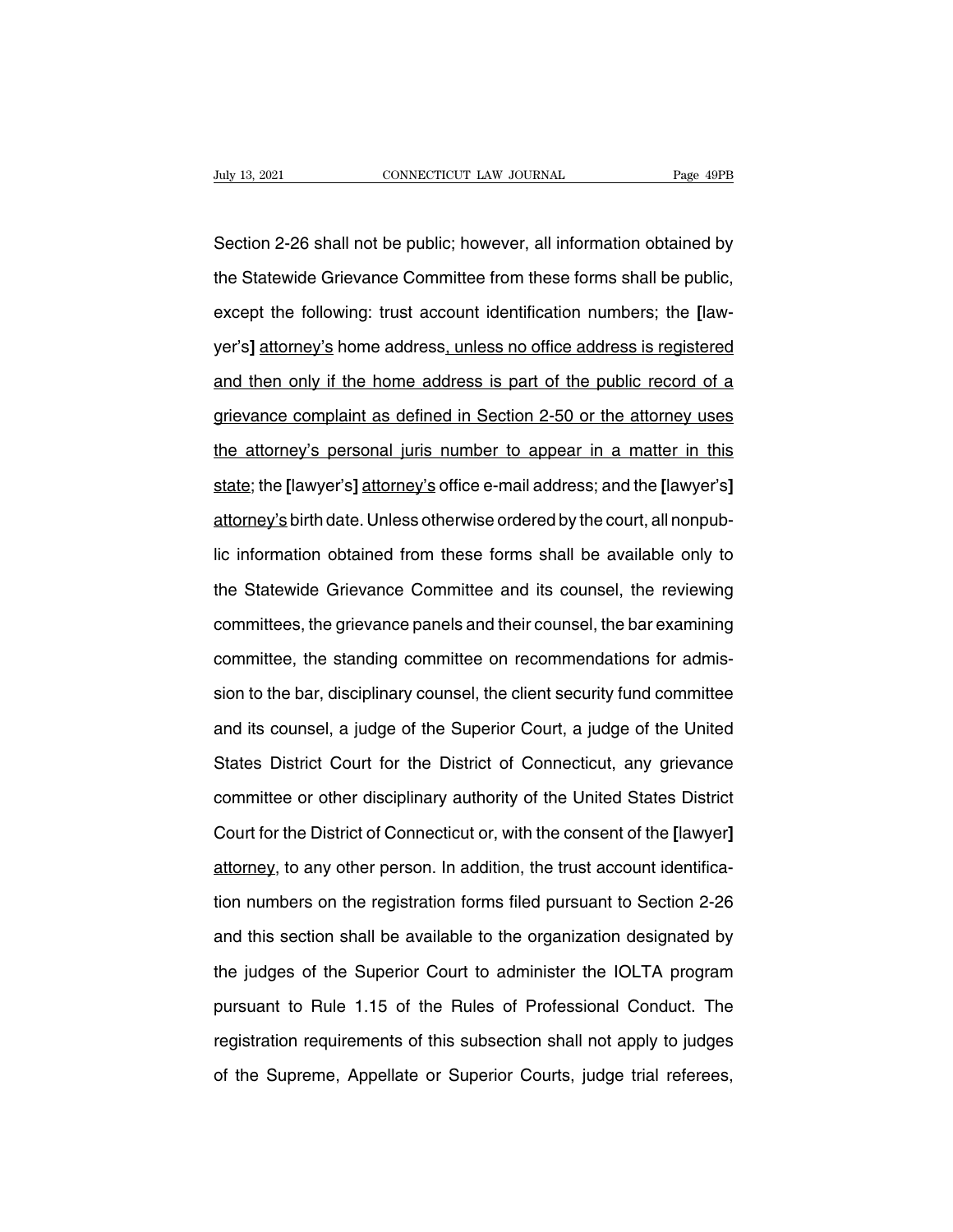Fage 50PB<br>CONNECTICUT LAW JOURNAL July 13, 2021<br>Family support magistrates, federal judges, federal magistrate judges,<br>federal administrative law judges or federal bankruptcy judges. Fage 50PB<br>
Family support magistrates, federal judges, federal magistrate judges,<br>
federal administrative law judges or federal bankruptcy judges.<br>
(e) The Statewide Grievance Committee or its counsel may conduct

mily support magistrates, federal judges, federal magistrate judges,<br>deral administrative law judges or federal bankruptcy judges.<br>(e) The Statewide Grievance Committee or its counsel may conduct<br>ndom inspections and audit family support magistrates, federal judges, federal magistrate judges,<br>federal administrative law judges or federal bankruptcy judges.<br>(e) The Statewide Grievance Committee or its counsel may conduct<br>random inspections and Federal administrative law judges or federal bankruptcy judges.<br>
(e) The Statewide Grievance Committee or its counsel may conduct<br>
random inspections and audits of accounts maintained pursuant to<br>
Rule 1.15 of the Rules of (e) The Statewide Grievance Committee or its counsel may conduct<br>random inspections and audits of accounts maintained pursuant to<br>Rule 1.15 of the Rules of Professional Conduct to determine whether<br>such accounts are in com random inspections and audits of accounts maintained pursuant to<br>Rule 1.15 of the Rules of Professional Conduct to determine whether<br>such accounts are in compliance with the rule and this section. If any<br>random inspection random impediant and datate or assessing maintained paredam to<br>Rule 1.15 of the Rules of Professional Conduct to determine whether<br>such accounts are in compliance with the rule and this section. If any<br>random inspection or Exact the entity of the matter of the matter of a grieval contained such accounts are in compliance with the rule and this section. If any random inspection or audit performed under this subsection discloses an apparent vi such accounts are in compliance with the rule and this section. If any random inspection or audit performed under this subsection discloses an apparent violation of this section or the Rules of Professional Conduct, the ma random impediate the data, performed ander the data conception attenuate any apparent violation of this section or the Rules of Professional Conduct, the matter may be referred to a grievance panel for further investigatio duct, the matter may be referred to a grievance panel for further<br>investigation or to the disciplinary counsel for presentment to the Supe-<br>rior Court. Any [lawyer] attorney whose accounts are selected for<br>inspection or au investigation or to the disciplinary counsel for presentment to the Superior Court. Any [lawyer] attorney whose accounts are selected for inspection or audit under this section shall fully cooperate with the inspection or rior Court. Any [lawyer] attorney whose accounts are selected for<br>inspection or audit under this section shall fully cooperate with the<br>inspection or audit, which cooperation shall not be construed to be a<br>violation of Rul inspection or audit under this section shall fully cooperate with the<br>inspection or audit, which cooperation shall not be construed to be a<br>violation of Rule 1.6 (a) of the Rules of Professional Conduct. Any<br>records, docum inspection or audit, which cooperation shall not be construed to be a<br>violation of Rule 1.6 (a) of the Rules of Professional Conduct. Any<br>records, documents or information obtained or produced pursuant to<br>a random inspecti violation of Rule 1.6 (a) of the Rules of Professional Conduct. Any<br>records, documents or information obtained or produced pursuant to<br>a random inspection or audit shall remain confidential unless and until<br>a presentment i records, documents or information obtained or produced pursuant to<br>a random inspection or audit shall remain confidential unless and until<br>a presentment is initiated by the disciplinary counsel alleging a violation<br>of Rule a random inspection or audit shall remain confidential unless and until<br>a presentment is initiated by the disciplinary counsel alleging a violation<br>of Rule 1.15 of the Rules of Professional Conduct or of this section,<br>or p a random inspection of data chain committee international direction.<br>
Supersentment is initiated by the disciplinary counsel alleging a violation<br>
or Probable cause is found by the grievance panel, the Statewide<br>
Grievance of Rule 1.15 of the Rules of Professional Conduct or of this section,<br>or probable cause is found by the grievance panel, the Statewide<br>Grievance Committee or a reviewing committee. Contemporaneously<br>with the commencement o complaint, notice shall be given in writing by the Statewide<br>Grievance Committee or a reviewing committee. Contemporaneously<br>with the commencement of a presentment or the filing of a grievance<br>complaint, notice shall be gi Grievance Committee or a reviewing committee. Contemporaneously<br>with the commencement of a presentment or the filing of a grievance<br>complaint, notice shall be given in writing by the Statewide Grievance<br>Committee to any cl mistance comminities of a presentment or the filing of a grievance<br>complaint, notice shall be given in writing by the Statewide Grievance<br>Committee to any client or third person whose identity may be publicly<br>disclosed thr complaint, notice shall be given in writing by the Statewide Grievance<br>Committee to any client or third person whose identity may be publicly<br>disclosed through the disclosure of records obtained or produced in<br>accordance w Committee to any client or third person whose identity may be publicly disclosed through the disclosure of records obtained or produced in accordance with this subsection. Thereafter, public disclosure of such records shal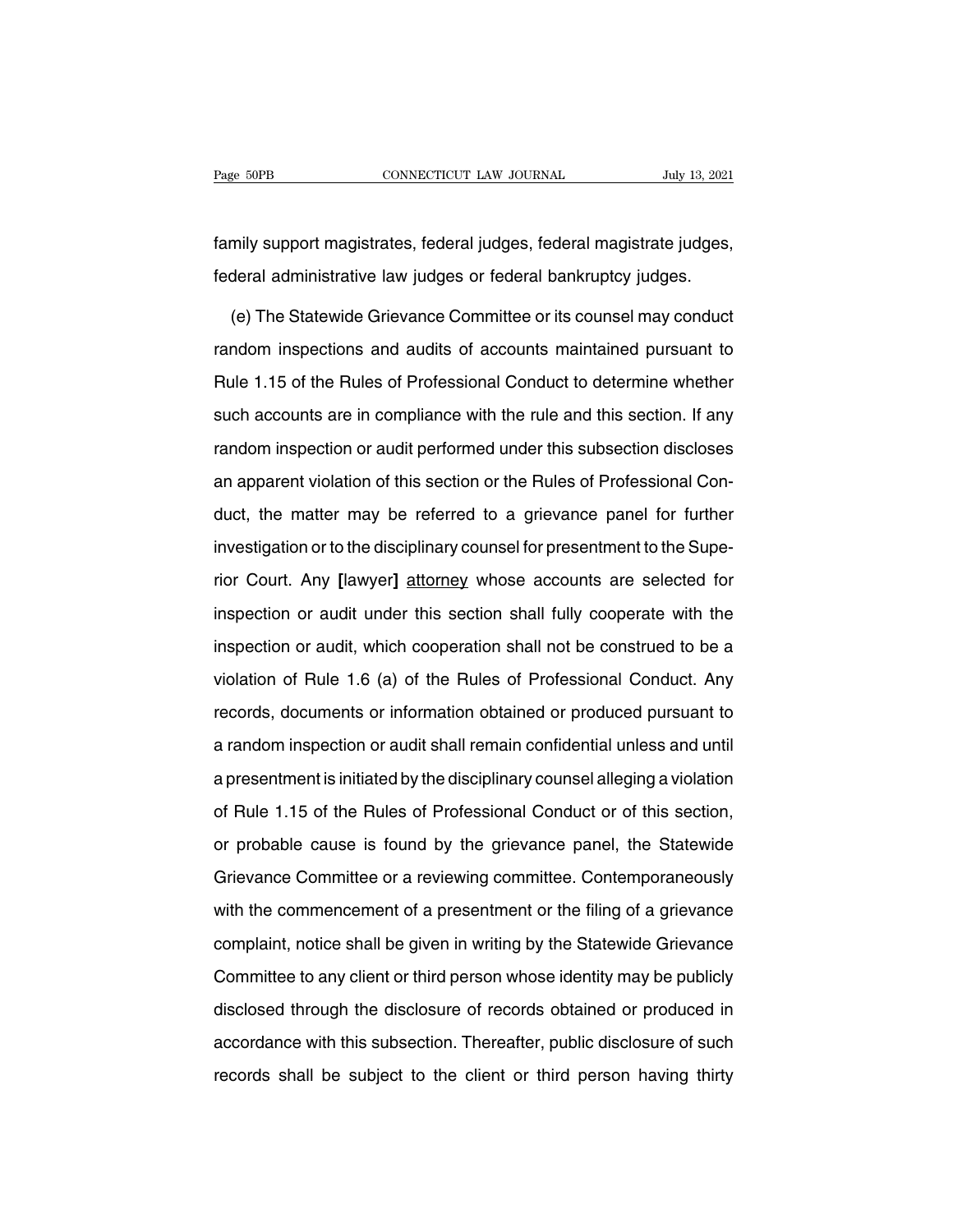days from the issuance of the notice to seek a court order restricting<br>publication of any such records disclosing confidential information. Duly 13, 2021 CONNECTICUT LAW JOURNAL Page 51PB<br>
days from the issuance of the notice to seek a court order restricting<br>
publication of any such records disclosing confidential information.<br>
During the thirty day period, o days from the issuance of the notice to seek a court order restricting<br>publication of any such records disclosing confidential information.<br>During the thirty day period, or the pendency of any such motion, any<br>document fil days from the issuance of the notice to seek a court order restricting<br>publication of any such records disclosing confidential information.<br>During the thirty day period, or the pendency of any such motion, any<br>document fil publication of any such records disclosing confidential information.<br>During the thirty day period, or the pendency of any such motion, any<br>document filed with the court or as part of a grievance record shall<br>refer to such During the thirty day period, or the pendency of any such<br>document filed with the court or as part of a grievance<br>refer to such clients or third persons by pseudonyms or with<br>redactions, unless otherwise ordered by the cou (f) violation of subsection (a), (b) or (c) of this section shall constitute sconduct. An attorney who fails to register in accordance with sub-

refer to such clients or third persons by pseudonyms or with appropriate<br>redactions, unless otherwise ordered by the court.<br>(f) Violation <u>of subsection (a), (b) or (c)</u> of this section shall constitute<br>misconduct. An atto redactions, unless otherwise ordered by the court.<br>
(f) Violation <u>of subsection (a), (b) or (c</u>) of this section shall constitute<br>
misconduct. <u>An attorney who fails to register in accordance with sub-</u><br>
section (d) shall (f) Violation <u>of subsection (a), (b) or (c</u>) of this see misconduct. An attorney who fails to register in a<br>section (d) shall be administratively suspended for law in this state pursuant to Section 2-27B.<br>COMMENTARY: The sconduct. An attorney who fails to register in accordance with sub-<br>ction (d) shall be administratively suspended from the practice of<br>w in this state pursuant to Section 2-27B.<br>COMMENTARY: The changes to this section make

section (d) shall be administratively suspended from the practice of<br>law in this state pursuant to Section 2-27B.<br>COMMENTARY: The changes to this section make it clear that it<br>constitutes misconduct for an attorney or law law in this state pursuant to Section 2-27B.<br>COMMENTARY: The changes to this section make it clear that it<br>constitutes misconduct for an attorney or law firm to fail to maintain<br>one or more accounts separate from the attor COMMENTARY: The changes to this section make it clear that it constitutes misconduct for an attorney or law firm to fail to maintain one or more accounts separate from the attorney or firm's personal funds; keep and mainta constitutes misconduct for an attorney or law firm to fail to maintain<br>one or more accounts separate from the attorney or firm's personal<br>funds; keep and maintain records required for one or more trust<br>accounts; and make s ation, and maintain records required for one or more trust<br>accounts; and maintain records required for one or more trust<br>accounts; and make such books of account and statements of reconcili-<br>ation, and any other records re funds; keep and maintain records required for one or more trust<br>accounts; and make such books of account and statements of reconcili-<br>ation, and any other records required to be maintained, available as<br>required for review accounts; and make such books of account and statements of reconcili-<br>ation, and any other records required to be maintained, available as<br>required for review and audit. The additional change in subsection (f)<br>establishes ation, and any other records required to be maintained, available as<br>required for review and audit. The additional change in subsection (f)<br>establishes that an attorney who fails to register in accordance with<br>subsection ( the practice of law in this state pursuant to Section 2-27B.<br>Attorneys are required for review and audit. The additional change in subsectice<br>establishes that an attorney who fails to register in accordance<br>subsection (d) tablishes that an attorney who fails to register in accordance with<br>bsection (d) of this section shall be administratively suspended from<br>e practice of law in this state pursuant to Section 2-27B.<br>Attorneys are required to

subsection (d) of this section shall be administratively suspended from<br>the practice of law in this state pursuant to Section 2-27B.<br>Attorneys are required to register the office address(es) where the<br>attorney practices la the practice of law in this state pursuant to Section 2-27B.<br>Attorneys are required to register the office address (es) where the<br>attorney practices law and the attorney's home address. The attorney's<br>office address is pub Attorneys are required to register the office address(es) where the<br>attorney practices law and the attorney's home address. The attorney's<br>office address is public information and is the address where the<br>Judicial Branch i Attorney practices law and the attorney's home address. The attorney's<br>office address is public information and is the address where the<br>Judicial Branch interacts with the attorney. Generally, an attorney's<br>home address is office address is public information and is the address where the<br>Judicial Branch interacts with the attorney. Generally, an attorney's<br>home address is not public information. When an attorney fails to<br>register an office a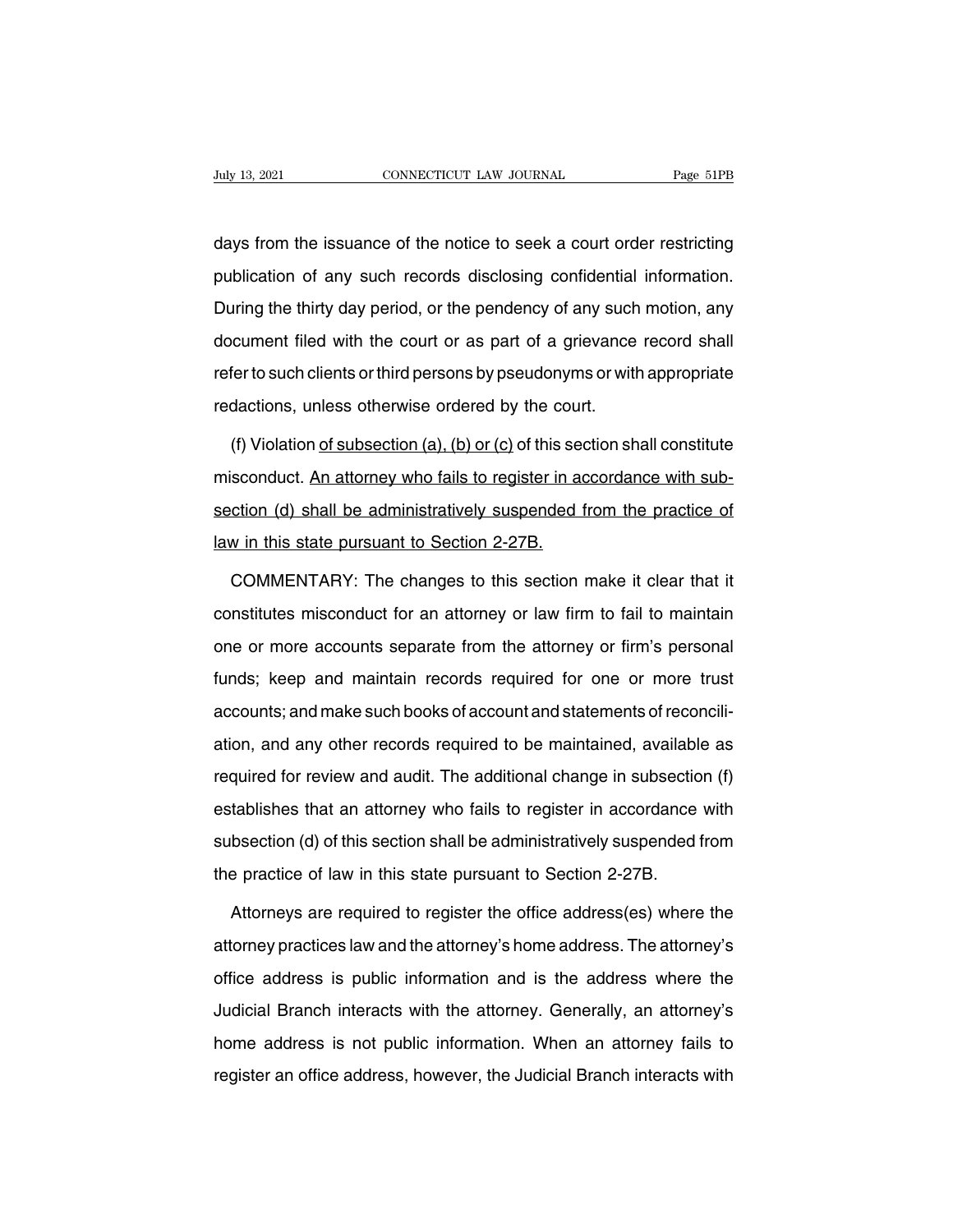The Equal the attorney by using the attorney's home address. These interactions<br>the attorney by using the attorney's home address. These interactions<br>may result in the attorney's home address becoming publicly available Page 52PB CONNECTICUT LAW JOURNAL July 13, 2021<br>the attorney by using the attorney's home address. These interactions<br>may result in the attorney's home address becoming publicly available<br>or displayed online. For example, the attorney by using the attorney's home address. These interactions<br>may result in the attorney's home address becoming publicly available<br>or displayed online. For example, if an attorney has not registered an<br>office addr the attorney by using the attorney's home address. These interactions<br>may result in the attorney's home address becoming publicly available<br>or displayed online. For example, if an attorney has not registered an<br>office addr the attorney by doing the diterity of first dialoge. These interdedness<br>may result in the attorney's home address becoming publicly available<br>or displayed online. For example, if an attorney has not registered an<br>office ad atternative and the attorney's home address seconting pasticly available<br>or displayed online. For example, if an attorney has not registered an<br>office address and the attorney is the subject of a grievance complaint,<br>then of displayed entire. It of example, it and alterney has not registered and<br>office address and the attorney is the subject of a grievance complaint,<br>then the Statewide Grievance Committee mails the complaint to the<br>attorney available to the Complainant at any time, and, if probable cause of misconduct is found, to the public. See Practice Book Section 2-50. attorney's home address, and that notice and any other documents<br>related to the complaint become part of the record. The record is<br>available to the Complainant at any time, and, if probable cause of<br>misconduct is found, to related to the complaint become part of the record. The record is<br>available to the Complainant at any time, and, if probable cause of<br>misconduct is found, to the public. See Practice Book Section 2-50.<br>Also, when an attorn solated to the complaint become part of the focord. The focord is<br>available to the Complainant at any time, and, if probable cause of<br>misconduct is found, to the public. See Practice Book Section 2-50.<br>Also, when an attorn misconduct is found, to the public. See Practice Book Section 2-50.<br>Also, when an attorney appears in a matter using the attorney's per-<br>sonal juris number, the court uses the address registered by the attor-<br>ney both to i Also, when an attorney appears in a matter using the attorney's personal juris number, the court uses the address registered by the attorney both to interact with the attorney and to display online via the Judicial Branch and juris number, the court uses the address registered by the attor-<br>hey both to interact with the attorney and to display online via the<br>Judicial Branch case lookup application. If the attorney fails to register<br>an offic oonlarjano nambor, the edunt accounted address region<br>In a Judicial Branch case lookup application. If the atto<br>an office address, then the address used by the<br>online will be the attorney's home address. Uudicial Branch case lookup application. If the attorney fails to registe<br>an office address, then the address used by the court and displaye<br>online will be the attorney's home address.<br>**Sec. 2-27A. Minimum Continuing Legal** office address, then the address used by the court and displayed<br>line will be the attorney's home address.<br>c. 2-27A. Minimum Continuing Legal Education<br>(a) On an annual basis, each attorney admitted in Connecticut shall<br>rt

online will be the attorney's home address.<br> **Sec. 2-27A.** Minimum Continuing Legal Education<br>
(a) On an annual basis, each attorney admitted in Connecticut shall<br>
certify, on the registration form required by Section 2-27 Sec. 2-27A. Minimum Continuing Legal Education<br>
(a) On an annual basis, each attorney admitted in Connecticut shall<br>
certify, on the registration form required by Section 2-27 (d), that the<br>
attorney has completed in the l (a) On an annual basis, each attorney admitted in Connecticut shall<br>certify, on the registration form required by Section 2-27 (d), that the<br>attorney has completed in the last calendar year no less than twelve<br>credit hours (a) off an annual basis, sash alternty admitted in connectiout shall<br>certify, on the registration form required by Section 2-27 (d), that the<br>attorney has completed in the last calendar year no less than twelve<br>credit hour fessionalism completed in the last calendar year no less than twelve<br>credit hours of appropriate continuing legal education, at least two<br>hours of which shall be in ethics/professionalism. The ethics and pro-<br>fessionalism example sompleted in the fast calcridati year insided the following credit hours of which shall be in ethics/professionalism. The ethic<br>fessionalism components may be integrated with other controller shall apply to all att Figure 3. Substitute of the Superiorist of the Superiorist of which shall be in ethics/professionalism. The ethics and prossionalism components may be integrated with other courses. This le shall apply to all attorneys exc

These of this from our called proceeds above. The same called professionalism components may be integrated with other courses. This rule shall apply to all attorneys except the following:<br>(1) Judges and senior judges of th magistrate referees, workers' compensation commissioners, elected<br>magistrate referees, workers' compensation commissioners, elected<br>magistrate referees, workers' compensation commissioners, elected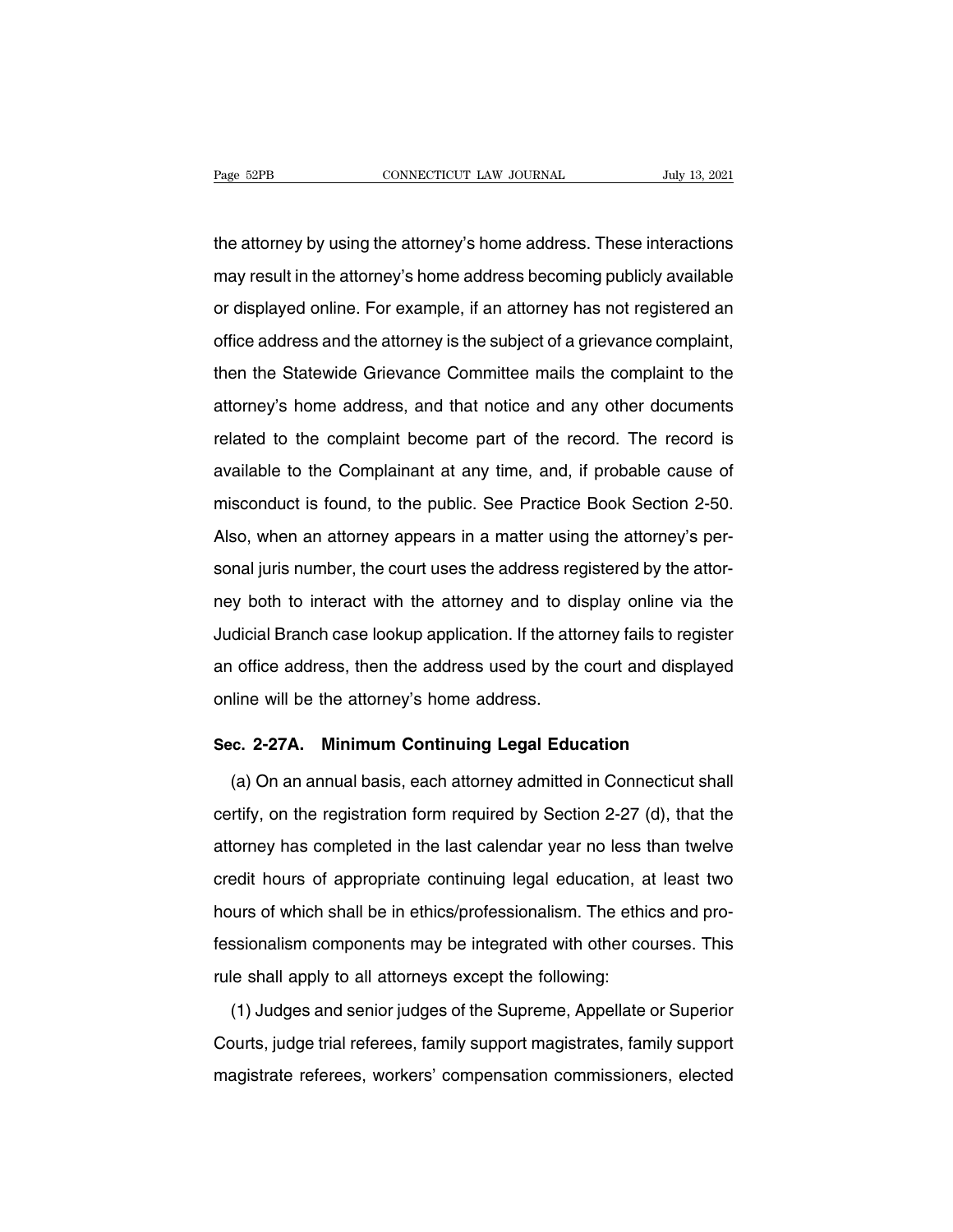Fuly 13, 2021<br>CONNECTICUT LAW JOURNAL Page 53PB<br>Constitutional officers, federal judges, federal magistrate judges, fed-<br>Fral administrative law judges or federal bankruptcy judges; eral administrative law judges, federal magistrate judges, for<br>eral administrative law judges or federal bankruptcy judges;<br>(2) Attorneys who are disbarred, resigned pursuant to Section

nstitutional officers, federal judges, federal magistrate judges, fed-<br>al administrative law judges or federal bankruptcy judges;<br>(2) Attorneys who are disbarred, resigned pursuant to Section 2-<br>, on inactive status pursua constitutional officers, federal judges, federal magistrate judges, federal administrative law judges or federal bankruptcy judges;<br>(2) Attorneys who are disbarred, resigned pursuant to Section 2-52, on inactive status pur eral administrative law judges or federal b<br>
(2) Attorneys who are disbarred, resign<br>
52, on inactive status pursuant to Sectio<br>
pursuant to Sections 2-55 or 2-55A;<br>
(3) Attorneys who are serving on active (2) Attorneys who are disbarred, resigned pursuant to Section 2-<br>  $\alpha$ , on inactive status pursuant to Section 2-56 et seq., or retired<br>
in the armed forces of<br>
(3) Attorneys who are serving on active duty in the armed fo 52, on inactive status pursuant to Section 2-56 et seq., or r<br>pursuant to Sections 2-55 or 2-55A;<br>(3) Attorneys who are serving on active duty in the armed for<br>the United States for more than six months in such year;<br>(4)

Income 15 and the Cections 2-55 or 2-55A;<br>
(3) Attorneys who are serving on active duty in the armed forces of<br>
16 United States for more than six months in such year;<br>
(4) Attorneys for the calendar year in which they are (3) Attorneys who are serving on active duty in the armed forces of<br>
e United States for more than six months in such year;<br>
(4) Attorneys for the calendar year in which they are admitted;<br>
(5) Attorneys who earn less than

the United States for more than six months in<br>
(4) Attorneys for the calendar year in which<br>
(5) Attorneys who earn less than \$1000 in<br>
provision of legal services in such year;<br>
(6) Attorneys who, for good cause shown, ha

(4) Attorneys for the calendar year in which they are admitted;<br>(5) Attorneys who earn less than \$1000 in compensation for the<br>ovision of legal services in such year;<br>(6) Attorneys who, for good cause shown, have been gran (5) Attorneys who earn less than \$1000 in compensation for the provision of legal services in such year;<br>(6) Attorneys who, for good cause shown, have been granted tempo-<br>rary or permanent exempt status by the Statewide Gr mittee. (6) Attorneys who, for good cause shown, have been granted tempo-<br>ry or permanent exempt status by the Statewide Grievance Com-<br>ttee.<br>(b) Attorneys may satisfy the required hours of continuing legal edu-<br>tion:

cation:

(b) Attorneys may satisfy the required hours of continuing legal edu-<br>tion:<br>(1) By attending legal education courses provided by any local, state<br>special interest bar association in this state or regional or national (b) Attorneys may satisfy the required hours of continuing legal edu-<br>cation:<br>(1) By attending legal education courses provided by any local, state<br>or special interest bar association in this state or regional or national<br> cation:<br>
(1) By attending legal education courses provided by any local, state<br>
or special interest bar association in this state or regional or national<br>
bar associations recognized in this state or another state or terri (1) By attending legal education courses provided by any local, state<br>or special interest bar association in this state or regional or national<br>bar associations recognized in this state or another state or territory<br>of the They alternary legal education coulded provided by any local, etable or special interest bar association in this state or regional or national bar associations recognized in this state or another state or territory of the bar associations recognized in this state or another state or territory<br>of the United States or the District of Columbia (hereinafter referred<br>to as "bar association"); any private or government legal employer;<br>any court o but descellations recognized in this state of different clate of termsty<br>of the United States or the District of Columbia (hereinafter referred<br>to as "bar association"); any private or government legal employer;<br>any court of the United States or the District of Columbia (hereinafter referred<br>to as "bar association"); any private or government legal employer;<br>any court of this or any other state or territory of the United States or<br>the Distr that has been reviewed and approved by any state or territory of the United States or<br>the District of Columbia; any organization whose program or course<br>has been reviewed and approved by any bar association or organiza-<br>ti The District of Columbia; any organization whose program or course<br>has been reviewed and approved by any bar association or organiza-<br>tion that has been established in any state or territory of the United<br>States or the Dis also been reviewed and approved by any bar association or organization that has been established in any state or territory of the United States or the District of Columbia to certify and approve continuing legal education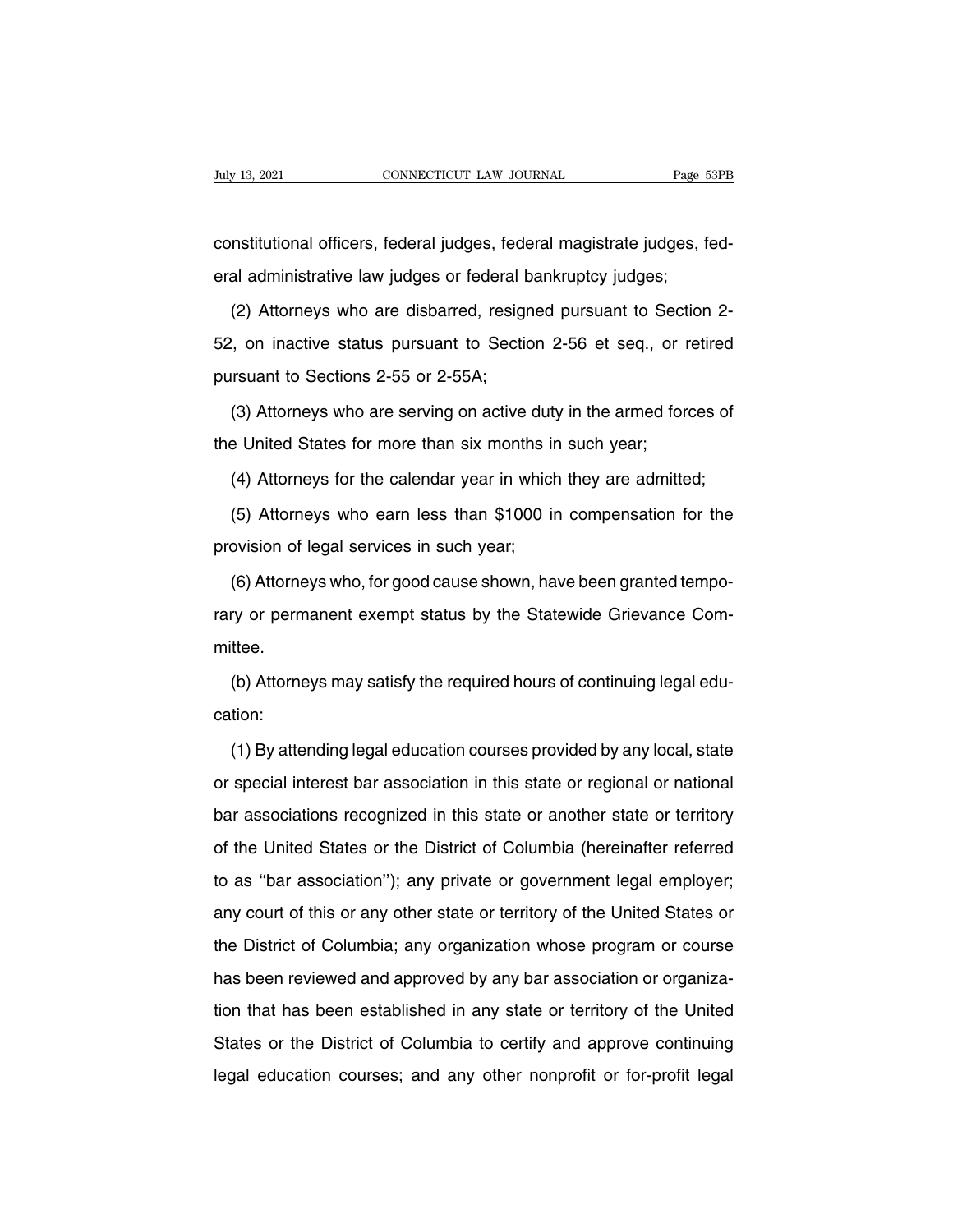Page 54PB<br>
CONNECTICUT LAW JOURNAL<br>
education providers, including law schools and other appropriate con-<br>
tinuing legal education providers, and including courses remotely pre-Trage 54PB<br>
connectricut LAW JOURNAL July 13, 2021<br>
education providers, including law schools and other appropriate con-<br>
tinuing legal education providers, and including courses remotely pre-<br>
sented by video conference, education providers, including law schools and other appropriate continuing legal education providers, and including courses remotely presented by video conference, webcasts, webinars, or the like by said providers. providers. uing legal education providers, and including courses remotely pre-<br>
inted by video conference, webcasts, webinars, or the like by said<br>
oviders.<br>
(2) By self-study of appropriate programs or courses directly related<br>
subs

sented by video conference, webcasts, webinars, or the like by said<br>providers.<br>(2) By self-study of appropriate programs or courses directly related<br>to substantive or procedural law or related topics, including profes-<br>sio providers.<br>
(2) By self-study of appropriate programs or courses directly related<br>
to substantive or procedural law or related topics, including profes-<br>
sional responsibility, legal ethics, or law office management and pr (2) By self-study of appropriate programs or courses directly related<br>to substantive or procedural law or related topics, including profes-<br>sional responsibility, legal ethics, or law office management and pre-<br>pared by th (2) By self-study of appropriate programs of scalesce allesting profes-<br>to substantive or procedural law or related topics, including profes-<br>sional responsibility, legal ethics, or law office management and pre-<br>pared by sional responsibility, legal ethics, or law office management and pre-<br>pared by those continuing legal education providers in subsection (b)<br>(1). Said self-study may include viewing and listening to all manner<br>of communica pared by those continuing legal education providers in subsection (b)<br>(1). Said self-study may include viewing and listening to all manner<br>of communication, including, but not limited to, video or audio<br>recordings or takin (1). Said self-study may include viewing and listening to all manner<br>of communication, including, but not limited to, video or audio<br>recordings or taking online legal courses. The selection of self-study<br>courses or program of communication, including, but not limited to, video or audio<br>recordings or taking online legal courses. The selection of self-study<br>courses or programs shall be consistent with the objective of this rule,<br>which is to ma recordings or taking online legal courses. The selection of self-study<br>courses or programs shall be consistent with the objective of this rule,<br>which is to maintain and enhance the skill level, knowledge, ethics<br>and compet coordings of taking orninc logal coarces. The colocial<br>courses or programs shall be consistent with the object<br>which is to maintain and enhance the skill level, know<br>and competence of the attorney and shall comply with<br>qua ich is to maintain and enhance the skill level, knowledge, ethics<br>id competence of the attorney and shall comply with the minimum<br>ality standards set forth in subsection (c) (6).<br>(3) By publishing articles in legal publica

and competence of the attorney and shall comply with the minimum<br>quality standards set forth in subsection (c) (6).<br>(3) By publishing articles in legal publications that have as their<br>primary goal the enhancement of compet quality standards set forth in subsection (c) (6).<br>
(3) By publishing articles in legal publications that have as their<br>
primary goal the enhancement of competence in the legal profession,<br>
including, without limitation, s (3) By publishing articles in legal publications the<br>primary goal the enhancement of competence in the later including, without limitation, substantive and procedu<br>law practice management and professionalism.<br>(4) By teachi (1) By teaching internal of competence in the legal profession,<br>cluding, without limitation, substantive and procedural law, ethics,<br>w practice management and professionalism.<br>(4) By teaching legal seminars and courses, in including, without limitation, substantive and procedural laver<br>law practice management and professionalism.<br>(4) By teaching legal seminars and courses, including the<br>tion on panel discussions as a speaker or moderator.<br>(5

w practice management and professionalism.<br>
(4) By teaching legal seminars and courses, including the participa-<br>
n on panel discussions as a speaker or moderator.<br>
(5) By serving as a full-time faculty member at a law sch (4) By teaching legal seminars and courses, including the participation on panel discussions as a speaker or moderator.<br>
(5) By serving as a full-time faculty member at a law school accred-<br>
ited by the American Bar Associ tion on panel discussions as a speaker or moderator.<br>
(5) By serving as a full-time faculty member at a law school accred-<br>
ited by the American Bar Association or approved by the state bar<br>
examining committee, in which c (5) By serving as a full-time faculty member at a law school accredited by the American Bar Association or approved by the state bar examining committee, in which case, such attorney will be credited with meeting the minim  $(0, 2)$  set  $\omega$  in the direction of the American with meeting the set forth herein.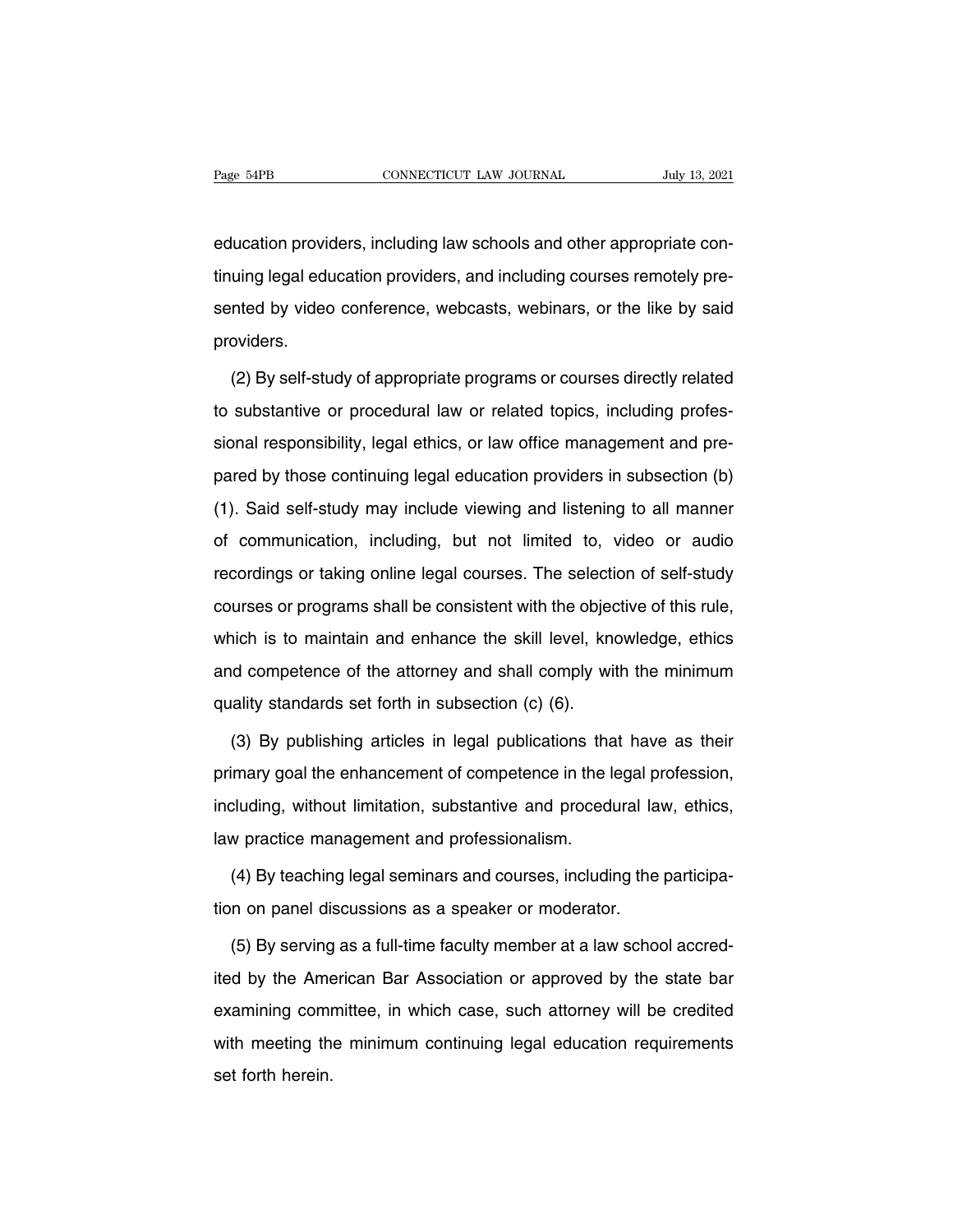EXEC IS CONNECTICUT LAW JOURNAL THAT THAT THE SERVING SERVING A part-time or adjunct faculty member at a law<br>
The accredited by the American Bar Association or approved by Suly 13, 2021 CONNECTICUT LAW JOURNAL Page 55PB<br>
(6) By serving as a part-time or adjunct faculty member at a law<br>
school accredited by the American Bar Association or approved by<br>
the state bar examining committee, in whi (6) By serving as a part-time or adjunct faculty member at a law<br>school accredited by the American Bar Association or approved by<br>the state bar examining committee, in which case, such attorney will<br>be credited with meetin (6) By serving as a part-time or adjunct faculty member at a law<br>school accredited by the American Bar Association or approved by<br>the state bar examining committee, in which case, such attorney will<br>be credited with meetin school accredited by the American Bar Association or approved by<br>the state bar examining committee, in which case, such attorney will<br>be credited with meeting the minimum continuing legal education<br>requirements set forth h the state bar examining committee, in which case, such attorney will<br>be credited with meeting the minimum continuing legal education<br>requirements set forth herein at the rate of one hour for each hour of<br>classroom instruct For credited with meeting the minimum continuing legal education<br>quirements set forth herein at the rate of one hour for each hour of<br>assroom instruction and one hour for each two hours of preparation.<br>(7) By serving as a

requirements set forth herein at the rate of one hour for each hour of<br>classroom instruction and one hour for each two hours of preparation.<br>(7) By serving as a judge or coach for a moot court or mock trial<br>course or compe classroom instruction and one hour for each two hours of preparation.<br>
(7) By serving as a judge or coach for a moot court or mock trial<br>
course or competition that is part of the curriculum at or sanctioned<br>
by a law scho (7) By serving as a judge or coach for a moot cour<br>course or competition that is part of the curriculum at<br>by a law school accredited by the American Bar A<br>approved by the state bar examining committee. Figure or competition that is p<br>
(a) law school accredited by<br>
proved by the state bar exam<br>
(c) Credit computation:

(c) Credit computation:<br>(c) Credit computation:<br>(d) Credit for any of the above activities shall be based on the actual<br>struction time, which may include lecture, panel discussion, and instruction time, which may include lecture, panel discussion, and<br>differentiation time, which may include lecture, panel discussion, and<br>differentian and answer periods. Credit for the activity listed in subsection (c) Credit computation:<br>
(1) Credit for any of the above activities shall be based on the actual<br>
instruction time, which may include lecture, panel discussion, and<br>
question and answer periods. Credit for the activity lis (1) Credit for any of the above activities shall be based on the actual<br>instruction time, which may include lecture, panel discussion, and<br>question and answer periods. Credit for the activity listed in subsection<br>(b) (7) s instruction time, which may include lecture, panel discussion, and<br>question and answer periods. Credit for the activity listed in subsection<br>(b) (7) shall be based upon the actual judging or coaching time, up<br>to four hours question and answer periods. Credit for the activity listed in subsection<br>(b) (7) shall be based upon the actual judging or coaching time, up<br>to four hours for each activity per year. Self-study credit shall be<br>based on th (b) (7) shall be b.<br>to four hours for<br>based on the rea<br>or program. four hours for each activity per year. Self-study credit shall be<br>sed on the reading time or running time of the selected materials<br>program.<br>(2) Credit for attorneys preparing for and presenting legal seminars,<br>urses or pr

based on the reading time or running time of the selected materials<br>or program.<br>(2) Credit for attorneys preparing for and presenting legal seminars,<br>courses or programs shall be based on one hour of credit for each<br>two ho or program.<br>
(2) Credit for attorneys preparing for and presenting legal seminars,<br>
courses or programs shall be based on one hour of credit for each<br>
two hours of preparation. A maximum of six hours of credit may be<br>
cred (2) Credit for attorneys preparing for and presenting legal seminars,<br>courses or programs shall be based on one hour of credit for each<br>two hours of preparation. A maximum of six hours of credit may be<br>credited for prepara courses or programs shall be based on one hour of credit for each<br>two hours of preparation. A maximum of six hours of credit may be<br>credited for preparation of a single program. Credit for presentation<br>shall be on an hour two hours of preparation. A maximum of six hours of credit may be credited for preparation of a single program. Credit for presentation shall be on an hour for hour basis. Credit may not be earned more than once for the sa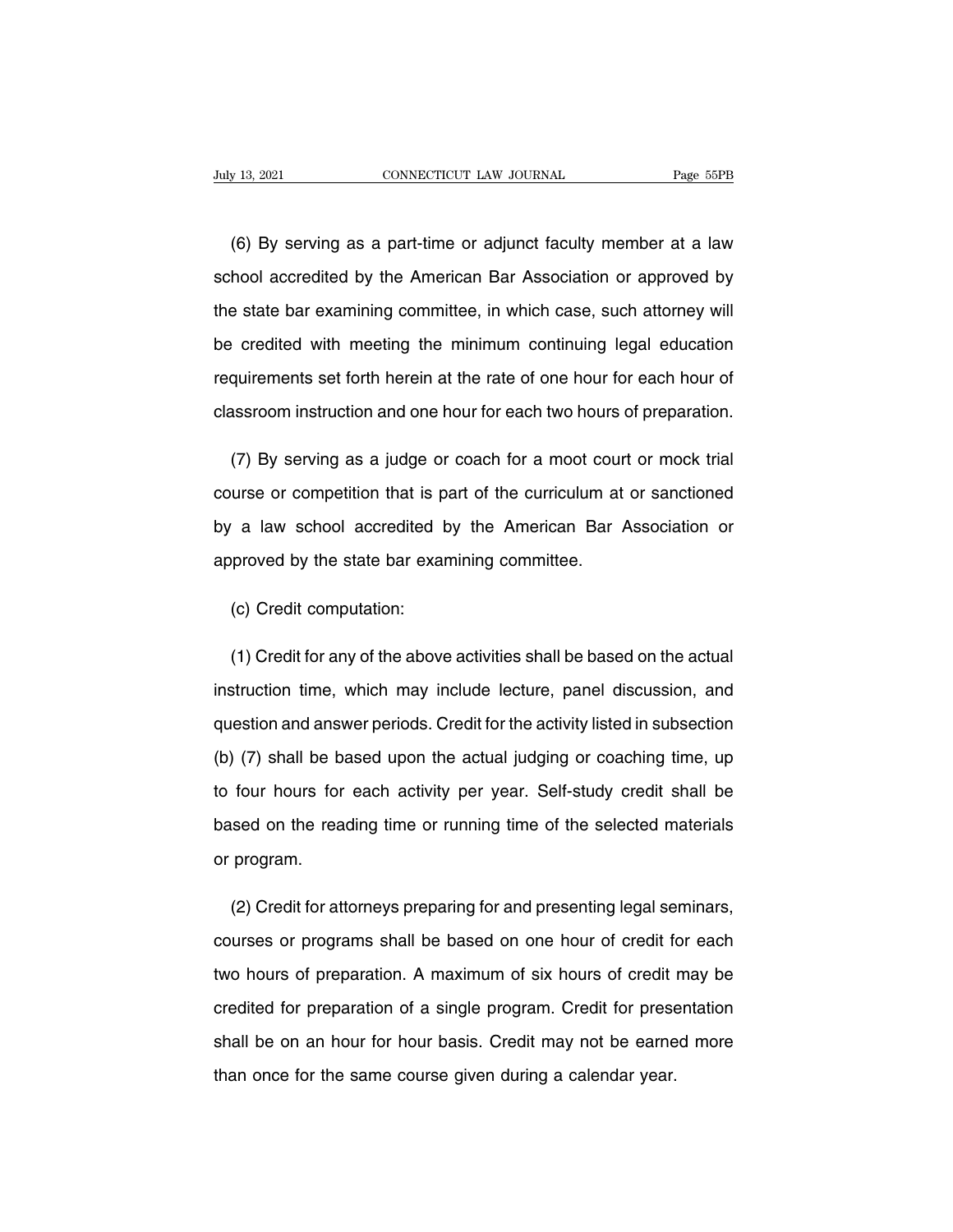CONNECTICUT LAW JOURNAL July 13, 2021<br>(3) Credit for the writing and publication of articles shall be based<br>the actual time required for both researching and drafting. Each Page 56PB CONNECTICUT LAW JOURNAL July 13, 2021<br>
(3) Credit for the writing and publication of articles shall be based<br>
on the actual time required for both researching and drafting. Each<br>
article may be counted only one t (3) Credit for the writing and publication of articles<br>on the actual time required for both researching and<br>article may be counted only one time for credit.<br>(4) Continuing legal education courses ordered purs (3) Credit for the writing and publication of articles shall be based<br>
the actual time required for both researching and drafting. Each<br>
ticle may be counted only one time for credit.<br>
(4) Continuing legal education cours

on the actual time required for both researching and drafting. Each<br>article may be counted only one time for credit.<br>(4) Continuing legal education courses ordered pursuant to Section<br>2-37 (a) (5) or any court order of dis article may be counted only one time for credit.<br>
(4) Continuing legal education courses ordered pursua<br>
2-37 (a) (5) or any court order of discipline shall not co<br>
toward an attorney's obligation under this section.<br>
(5) (4) Continuing legal education courses ordered pursuant to Section<br>37 (a) (5) or any court order of discipline shall not count as credit<br>ward an attorney's obligation under this section.<br>(5) Attorneys may carry forward no

2-37 (a) (5) or any court order of discipline shall not count as credit<br>toward an attorney's obligation under this section.<br>(5) Attorneys may carry forward no more than two credit hours in<br>excess of the current annual cont toward an attorney's obligation under this section.<br>
(5) Attorneys may carry forward no more than two credit hours in<br>
excess of the current annual continuing legal education requirement<br>
to be applied to the following yea requirement. (explored to the current annual continuing legal education requirement<br>be applied to the following year's continuing legal education<br>quirement.<br>(6) To be eligible for continuing legal education credit, the course<br>activity

to be applied to the following year's continuing legal education<br>requirement.<br>(6) To be eligible for continuing legal education credit, the course<br>or activity must: (A) have significant intellectual or practical content<br>de requirement.<br>
(6) To be eligible for continuing legal education credit, the course<br>
or activity must: (A) have significant intellectual or practical content<br>
designed to increase or maintain the attorney's professional com (6) To be eligible for continuing legal education credit, the course<br>or activity must: (A) have significant intellectual or practical content<br>designed to increase or maintain the attorney's professional compe-<br>tence and sk program of learning dealing in the learning of the state of example or activity must: (A) have significant intellectual or practical content designed to increase or maintain the attorney's professional competence and skill designed to increase or maintain the attorney's professional competence and skills as an [lawyer] attorney; (B) constitute an organized program of learning dealing with matters directly related to legal subjects and the le designed to increase of maintain the ditemby o protectional<br>tence and skills as an [lawyer] attorney; (B) constitute an org<br>program of learning dealing with matters directly related to leg<br>jects and the legal profession; a ogram of learning dealing with matters directly related to legal sub-<br>ts and the legal profession; and (C) be conducted by an individual<br>group qualified by practical or academic experience.<br>(d) Attorneys shall retain recor

jects and the legal profession; and (C) be conducted by an individual<br>or group qualified by practical or academic experience.<br>(d) Attorneys shall retain records to prove compliance with this rule<br>for a period of seven year or group qualified by practical or academic experience.<br>
(d) Attorneys shall retain records to prove compliance with this rule<br>
for a period of seven years. Such records shall be made available<br>
to the Statewide Grievance (d) Attorneys shall retain records to prove compliance with this rule<br>for a period of seven years. Such records shall be made available<br>to the Statewide Grievance Committee or its counsel, the minimum<br>continuing legal educ (d) Michicyc chart<br>for a period of severto the Statewide Gift<br>continuing legal ed<br>upon request.<br>[(e) Violation of the The Statewide Grievance Committee or its counsel, the minimum<br>
Intinuing legal education commission, or the disciplinary coun<br>
I(e) Violation of this section shall constitute misconduct.]<br>
(e) Nothing in this section shall mtinuing legal education commission, or the disciplinary counsel<br>on request.<br>(e) Violation of this section shall constitute misconduct.]<br>(e) Nothing in this section shall be construed to allow the Statewide<br>rievance Commit

quance request.<br>
(e) Violation of this section shall constitute misconduct.]<br>
(e) Nothing in this section shall be construed to allow the Statewide<br>
Grievance Committee or its counsel, the minimum continuing legal<br>
educati [(e) Violation of this section shall constitute misconduct.]<br>
(e) Nothing in this section shall be construed to allow the Statewide<br>
Grievance Committee or its counsel, the minimum continuing legal<br>
education commission, o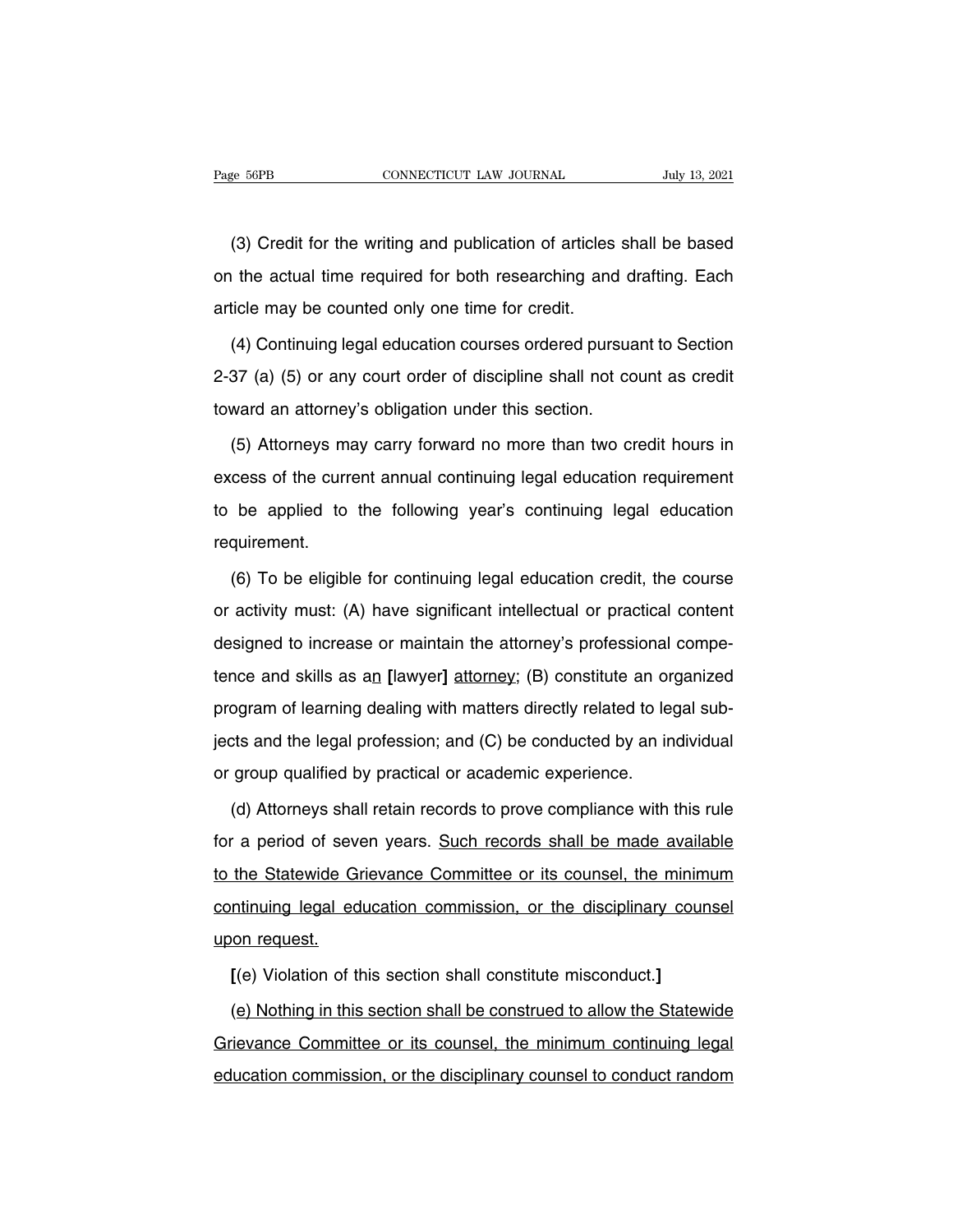July 13, 2021 CONNECTICUT LAW JOURNAL Page 57PB<br>audits solely to determine whether an attorney is in compliance with<br>this section. July 13, 2021<br>**audits solely to denot**<br>this section.<br>**[**(f) Unless it is

**follow in the interpolant of the section of this section.**<br> **[(f)** Unless it is determined that the violation of this section was<br> **[ful, a noncompliant attorney must be given at least sixty days to** audits solely to determine whether an attorney is in compliance with<br>this section.<br>[(f) Unless it is determined that the violation of this section was<br>wilful, a noncompliant attorney must be given at least sixty days to<br>co this section.<br>
[(f) Unless it is determined that the violation of this section was<br>
wilful, a noncompliant attorney must be given at least sixty days to<br>
comply with this section before he or she is subject to any discipli [(f) Unless it is determined that the violation of this section was<br>Iful, a noncompliant attorney must be given at least sixty days to<br>mply with this section before he or she is subject to any discipline.]<br>(f) An attorney

wilful, a noncompliant attorney must be given at least sixty days to<br>comply with this section before he or she is subject to any discipline.]<br>(f) An attorney who fails to comply with the minimum continuing<br>legal education comply with this section before he or she is subject to any discipl<br>
(f) An attorney who fails to comply with the minimum contin<br>
legal education requirement shall be administratively suspended<br>
the practice of law in this (f) An attorney who fails to comply with the minimum continuing<br>gal education requirement shall be administratively suspended from<br>e practice of law in this state pursuant to Section 2-27B.<br>(g) A Minimum Continuing Legal E

legal education requirement shall be administratively suspended from<br>the practice of law in this state pursuant to Section 2-27B.<br>(g) A Minimum Continuing Legal Education Commission ("commis-<br>sion") shall be established by the practice of law in this state pursuant to Section 2-27B.<br>
(g) A Minimum Continuing Legal Education Commission ("commis-<br>
sion") shall be established by the Judicial Branch and shall be com-<br>
posed of four Superior Cour (g) A Minimum Continuing Legal Education Commission ("commission") shall be established by the Judicial Branch and shall be composed of four Superior Court judges and four attorneys admitted to practice in this state, all sion") shall be established by the Judicial Branch and shall be com-<br>posed of four Superior Court judges and four attorneys admitted to<br>practice in this state, all of whom shall be appointed by the chief justice<br>of the Su posed of four Superior Court judges and four attorneys admitted to<br>practice in this state, all of whom shall be appointed by the chief justice<br>of the Supreme Court or his or her designee and who shall serve<br>without compens practice in this state, all of whom shall be appointed by the chief justice<br>of the Supreme Court or his or her designee and who shall serve<br>without compensation. The charge of the commission will be to provide<br>advice regar assist with its sixte, an or whom shall be appointed by the official server of the Supreme Court or his or her designee and who shall server without compensation. The charge of the commission will be to provide advice rega without compensation. The charge of the commission will be to provide<br>advice regarding the application and interpretation of this rule and to<br>assist with its implementation including, but not limited to, the develop-<br>ment advice regarding the application and interpretation of this rule and to<br>assist with its implementation including, but not limited to, the develop-<br>ment of a list of frequently asked questions and other documents to<br>assist sist with its implementation including, but not limited to, the developent of a list of frequently asked questions and other documents to sist the members of the bar to meet the requirements of this rule.<br>COMMENTARY—2017:

ment of a list of frequently asked questions and other documents to<br>assist the members of the bar to meet the requirements of this rule.<br>COMMENTARY—2017: It is the intention of this rule to provide<br>attorneys with relevant ment of a list of frequently asked questions and other documents to<br>assist the members of the bar to meet the requirements of this rule.<br>COMMENTARY—2017: It is the intention of this rule to provide<br>attorneys with relevant COMMENTARY—2017: It is the intention of this rule to provide<br>attorneys with relevant and useful continuing legal education covering<br>the broadest spectrum of substantive, procedural, ethical and profes-<br>sional subject matte EXAMPLE AND THE READ INTERTATION THE READ TRIST AND READ ART ATTOM ATTOM Attorneys with relevant and useful continuing legal education covering the broadest spectrum of substantive, procedural, ethical and professional sub the broadest spectrum of substantive, procedural, ethical and professional subject matter at the lowest cost reasonably feasible and with the least amount of supervision, structure and reporting requirements, which will ai the broadcet opectraff of substantive, procedural, stringar and protectional subject matter at the lowest cost reasonably feasible and with the least amount of supervision, structure and reporting requirements, which will the least amount of supervision, structure and reporting<br>which will aid in the development, enhancement and r<br>the legal knowledge and skills of practicing attorneys a<br>the delivery of competent legal services to the public.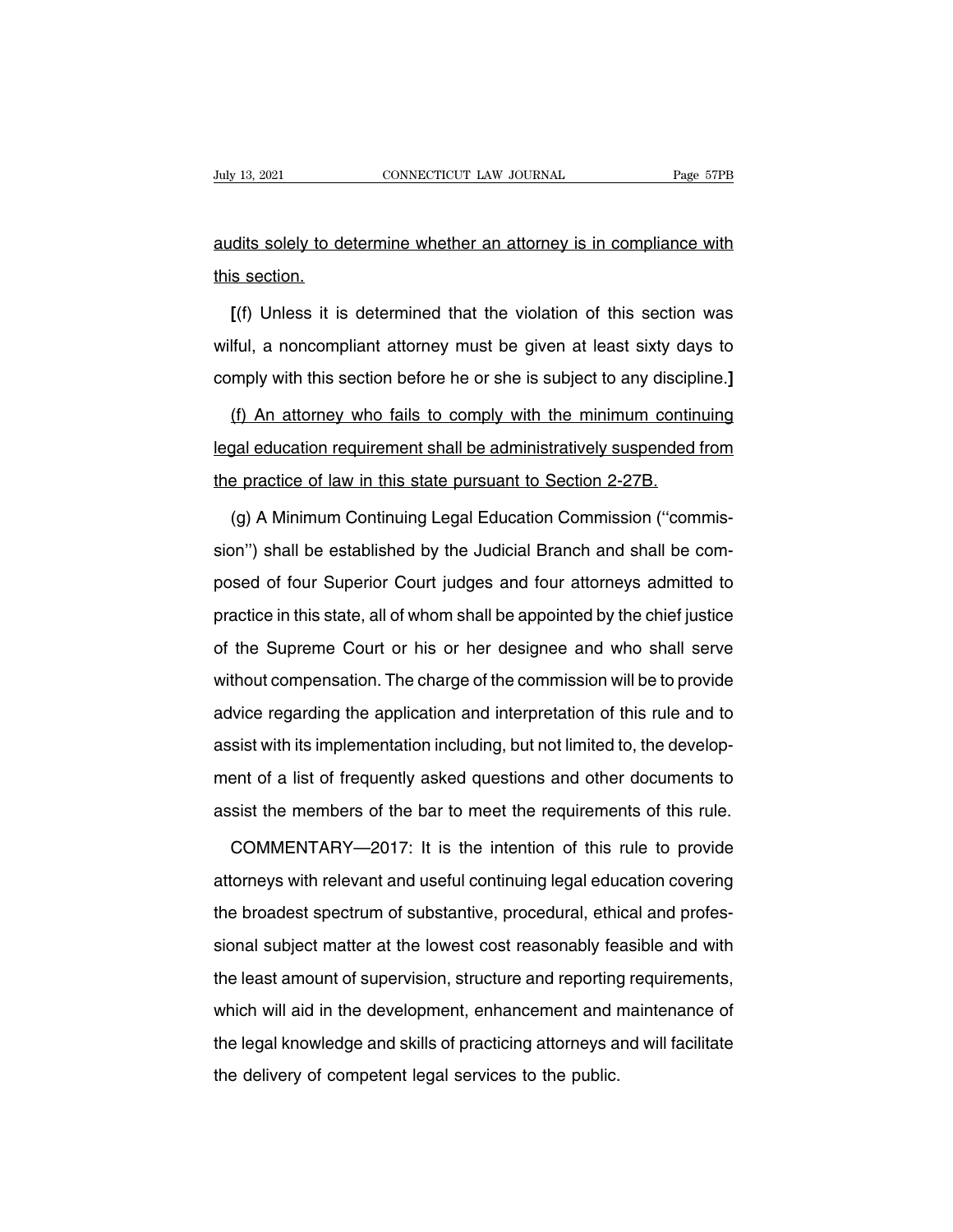The rule also permits an attorney to design his or her own course<br>study. The law is constantly evolving and attorneys, like all other Page 58PB CONNECTICUT LAW JOURNAL July 13, 2021<br>The rule also permits an attorney to design his or her own course<br>of study. The law is constantly evolving and attorneys, like all other<br>professionals, are expected to keep a The rule also permits an attorney to design his or her own course<br>of study. The law is constantly evolving and attorneys, like all other<br>professionals, are expected to keep abreast of changes in the profes-<br>sion and the la The rule also permits an attorney to design his or her own course<br>of study. The law is constantly evolving and attorneys, like all other<br>professionals, are expected to keep abreast of changes in the profes-<br>sion and the la study. The law is constantly evolving and attorneys, like all other<br>ofessionals, are expected to keep abreast of changes in the profes-<br>on and the law if they are to provide competent representation.<br>Subsection (a) provide

professionals, are expected to keep abreast of changes in the profession and the law if they are to provide competent representation.<br>Subsection (a) provides that Connecticut attorneys must complete twelve credit hours of sion and the law if they are to provide competent representation.<br>Subsection (a) provides that Connecticut attorneys must complete<br>twelve credit hours of continuing legal education per calendar year.<br>Subsection (a) also li Subsection (a) provides that Connecticut attorneys must complete<br>twelve credit hours of continuing legal education per calendar year.<br>Subsection (a) also lists those Connecticut attorneys, who are exempt<br>from compliance, i twelve credit hours of continuing legal education per calendar year.<br>Subsection (a) also lists those Connecticut attorneys, who are exempt<br>from compliance, including, among others: judges, senior judges, attor-<br>neys servin Subsection (a) also lists those Connecticut attorneys, who are exempt<br>from compliance, including, among others: judges, senior judges, attor-<br>neys serving in the military, new attorneys during the year in which<br>they are ad from compliance, including, among others: judges, senior judges, attor-<br>neys serving in the military, new attorneys during the year in which<br>they are admitted to practice, attorneys who earn less than \$1000 in<br>compensation mere emplanties, including, antengenties, pages, enter, jury, and they are admitted to practice, attorneys who earn less than \$1000 in compensation for the provision of legal services in the subject year, and those who obt neys serving in the military, new attorneys during the year in which<br>they are admitted to practice, attorneys who earn less than \$1000 in<br>compensation for the provision of legal services in the subject year,<br>and those who barred, on inaction of legal services in the subject year,<br>and those who obtain an exempt status for good cause shown. The<br>subsection also provides an exemption for attorneys who are dis-<br>barred, resigned, on inactive stat exemption for any premeter energy extracts in the subject join,<br>and those who obtain an exempt status for good cause shown. The<br>subsection also provides an exemption for attorneys who are dis-<br>barred, resigned, on inactive subsection also provides an exemption for attorneys who are dis-<br>barred, resigned, on inactive status due to disability, or are retired. The<br>exemption for attorneys who earn less than \$1000 in compensation<br>in a particular barred, resigned, on inactive status due to disability, or are retired. The<br>exemption for attorneys who earn less than \$1000 in compensation<br>in a particular year is not intended to apply to attorneys who claim that<br>they we exemption for attorneys who earn less than \$1000 in compensation<br>in a particular year is not intended to apply to attorneys who claim that<br>they were not paid as a result of billed fees to a client. All compensation<br>receive from premise. The call these many of the components in a particular year is not intended to apply to attorneys who claim that<br>they were not paid as a result of billed fees to a client. All compensation<br>received for the pro they were not paid as a result of billed fees to a client. All compensation<br>received for the provision of legal services, whether the result of billed<br>fees or otherwise, must be counted. There is no exemption for attor-<br>ne The matter and account of an attorney in a complement of billed<br>fees or otherwise, must be counted. There is no exemption for attor-<br>neys who are suspended or on administrative suspension. Subsection<br>(d) requires an attorn For content and processes are there is no exemption for attor-<br>neys who are suspended or on administrative suspension. Subsection<br>(d) requires an attorney to maintain adequate records of compliance.<br>For continuing legal ed shall be sufficient proof of compliance. For self-study, a contemporane-<br>out log different proof of compliance.<br>For continuing legal education courses, a certificate of attendance<br>shall be sufficient proof of compliance. F (d) requires an attorney to maintain adequate records of compliance.<br>For continuing legal education courses, a certificate of attendance<br>shall be sufficient proof of compliance. For self-study, a contemporane-<br>ous log iden For continuing legal education courses, a certificate of attendance<br>shall be sufficient proof of compliance. For self-study, a contemporane-<br>ous log identifying and describing the course listened to or watched<br>and listing of the sufficient proof of compliance. For self-study, a contemporane-<br>ous log identifying and describing the course listened to or watched<br>and listing the date and time the course was taken, as well as a copy<br>of the sylla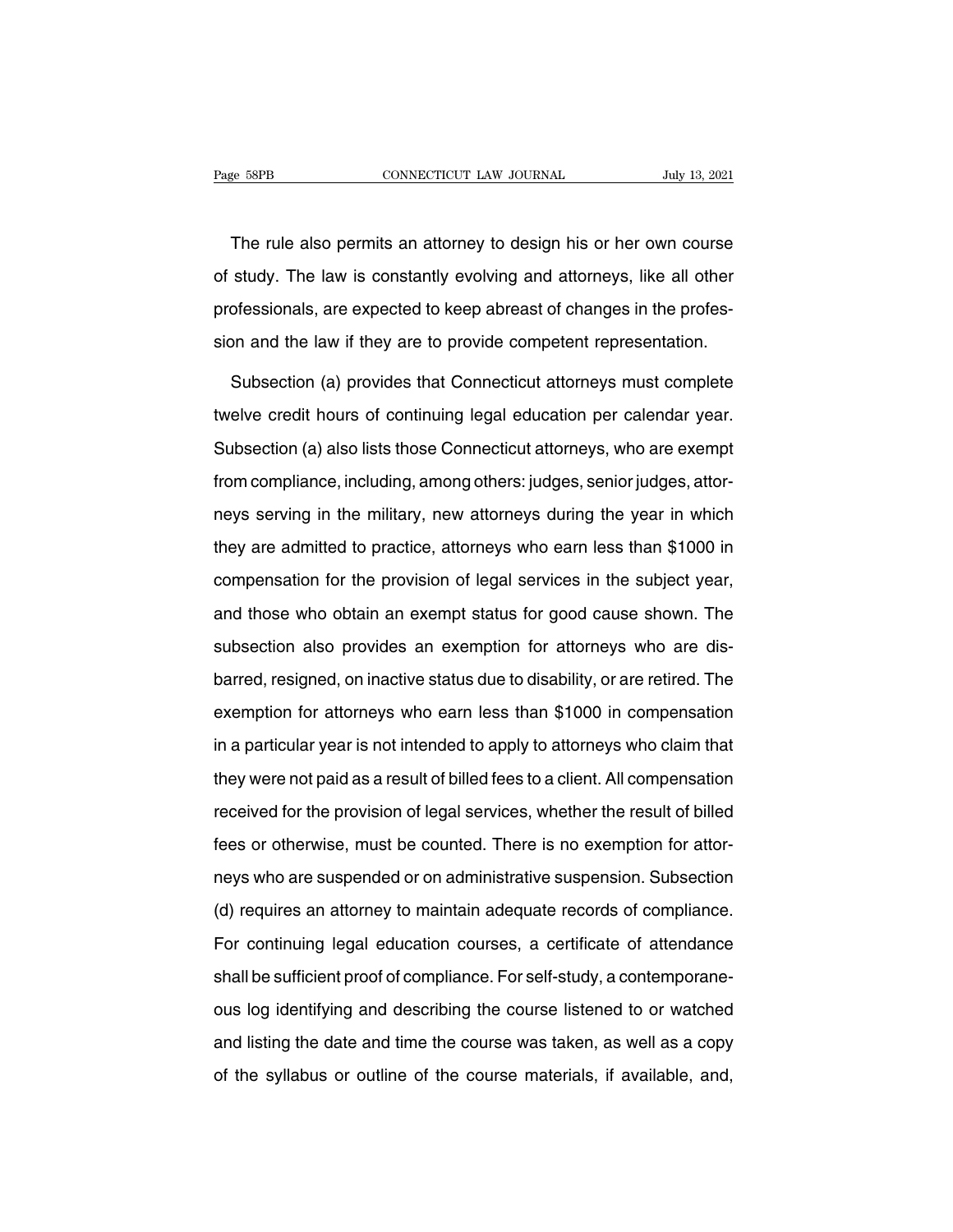Vuly 13, 2021<br>CONNECTICUT LAW JOURNAL Page 59PB<br>When appropriate, a certificate from the course provider, shall be suffi-<br>Cient proof of compliance. For any other form of continuing legal educa-CONNECTICUT LAW JOURNAL Page 59PB<br>when appropriate, a certificate from the course provider, shall be suffi-<br>cient proof of compliance. For any other form of continuing legal educa-<br>tion, a file including a log of the time when appropriate, a certificate from the course provider, shall be suffi-<br>cient proof of compliance. For any other form of continuing legal educa-<br>tion, a file including a log of the time spent and drafts of the prepared<br>m when appropriate, a certificate from the course provider, shall proof of compliance. For any other form of continuing lead<br>tion, a file including a log of the time spent and drafts of the<br>material shall provide sufficient ent proof of compliance. For any other form of continuing legal educa-<br>n, a file including a log of the time spent and drafts of the prepared<br>aterial shall provide sufficient proof of compliance.<br>COMMENTARY—2022: This revi

tion, a file including a log of the time spent and drafts of the prepared<br>material shall provide sufficient proof of compliance.<br>COMMENTARY—2022: This revision allows for the administrative<br>suspension of an attorney who fa material shall provide sufficient proof of compliar<br>COMMENTARY—2022: This revision allows for<br>suspension of an attorney who fails to comply with<br>uing legal education (MCLE) requirements.<br>(NEW) Sec. 2-27B. Enforcement of At COMMENTARY—2022: This revision allows for the administrative<br>suspension of an attorney who fails to comply with the minimum contin-<br>uing legal education (MCLE) requirements.<br>**(NEW) Sec. 2-27B. Enforcement of Attorney Regis** 

## ension of an attorney who fails to comply with the minimum contin-<br>
legal education (MCLE) requirements.<br> **W) Sec. 2-27B. Enforcement of Attorney Registration and Mini-<br>
mum Continuing Legal Education; Administrative Sus-<br> pension** EW) Sec. 2-27B. Enforcement of Attorney Registration and Mini-<br>mum Continuing Legal Education; Administrative Sus-<br>pension<br>(a) The Statewide Grievance Committee shall send a notice to each<br>torney who has not registered pur

mum Continuing Legal Education; Administrative Sus-<br>pension<br>(a) The Statewide Grievance Committee shall send a notice to each<br>attorney who has not registered pursuant to Section 2-27 (d), or who<br>has not completed minimum c pension<br>
(a) The Statewide Grievance Committee shall send a notice to each<br>
attorney who has not registered pursuant to Section 2-27 (d), or who<br>
has not completed minimum continuing legal education pursuant to<br>
Section 2-(a) The Statewide Grievance Committee shall send a notice to each<br>attorney who has not registered pursuant to Section 2-27 (d), or who<br>has not completed minimum continuing legal education pursuant to<br>Section 2-27A, that th (a) the statemas shotanes sommitted shall bend a holds to start<br>attorney who has not registered pursuant to Section 2-27 (d), or who<br>has not completed minimum continuing legal education pursuant to<br>Section 2-27A, that the has not completed minimum continuing legal education pursuant to<br>Section 2-27A, that the attorney's license to practice law in this state<br>will be referred to the Superior Court for an administrative suspension<br>of the atto Section 2-27A, that the attorney's license to practice law in this state<br>Section 2-27A, that the attorney's license to practice law in this state<br>will be referred to the Superior Court for an administrative suspension<br>of t obtation E ETA, that the attempt y shocked to practice taw in this state<br>will be referred to the Superior Court for an administrative suspension<br>of the attorney's license to practice law in this state unless by December<br>31 of the attorney's license to practice law in this state unless by December<br>31 of the year in which the notice is sent such attorney provides proof<br>to the Statewide Grievance Committee that for the noncomplying year<br>the att education, or is exempt from minimum continuing legal education, or is exempt from minimum continuing legal education.<br>The Statewide Grievance Committee that for the noncomplying year the attorney has registered or complet The Statewide Grievance Committee that for the noncomplying year<br>the attorney has registered or completed minimum continuing legal<br>education, or is exempt from minimum continuing legal education.<br>The Statewide Grievance Co The attorney has registered or completed minimum continuing legal<br>education, or is exempt from minimum continuing legal education.<br>The Statewide Grievance Committee shall submit to the clerk of the<br>Superior Court for the H the attorney has registered or completed minimum continuing legal<br>education, or is exempt from minimum continuing legal education.<br>The Statewide Grievance Committee shall submit to the clerk of the<br>Superior Court for the H The Statewide Grievance Committee shall submit to the clerk of the Superior Court for the Hartford Judicial District a list of attorneys who did not provide proof of compliance with attorney registration or minimum continu Superior Court for the Hartford Judicial District a list of attorneys who<br>did not provide proof of compliance with attorney registration or mini-<br>mum continuing legal education, or exemption from minimum continu-<br>ing legal did not provide proof of compliance with attorney registration or mini-<br>and referred to the clerk shall be deemed administratively suspended<br>and referred to the clerk shall be deemed administratively suspended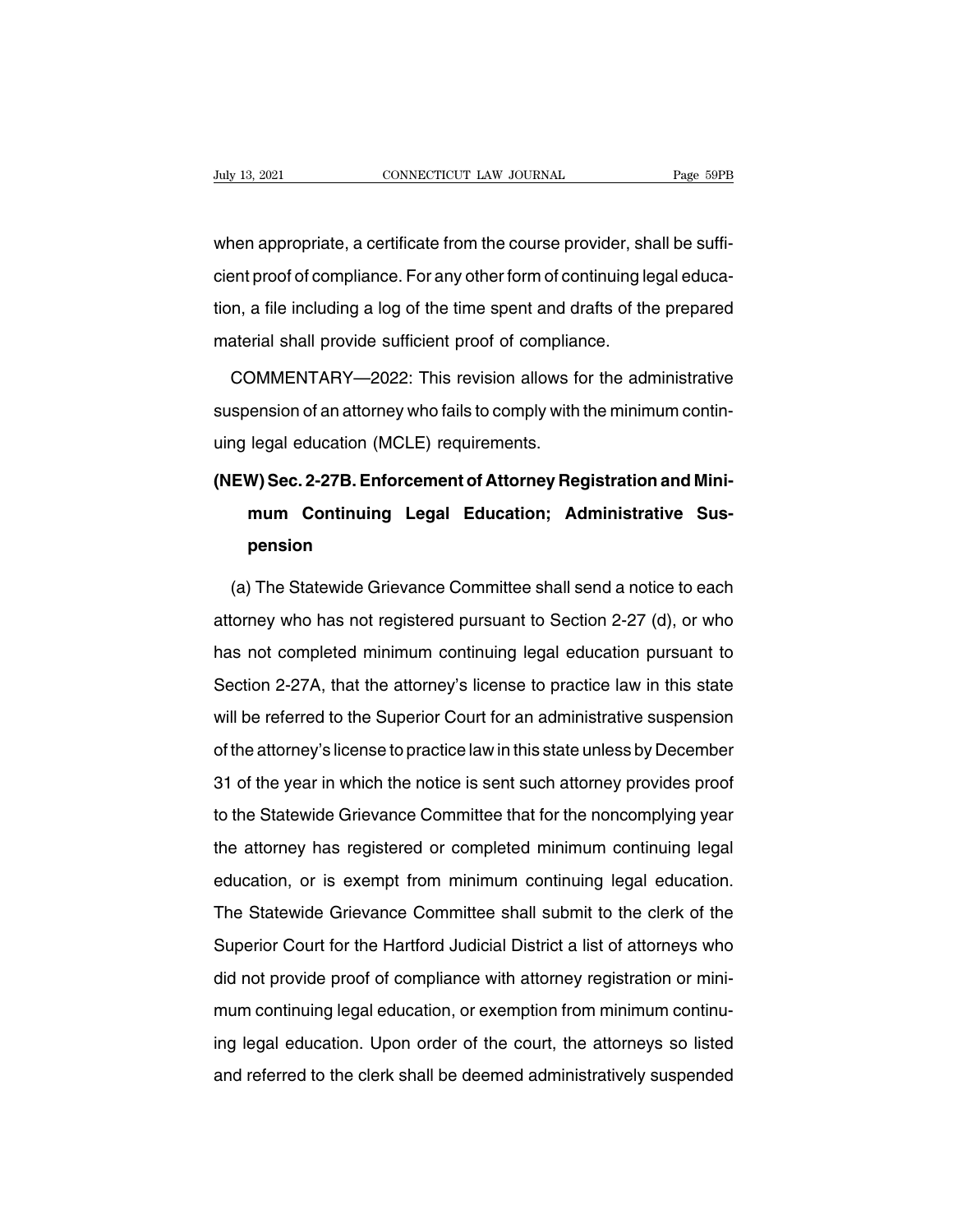Fage 60PB<br>
CONNECTICUT LAW JOURNAL<br>
from the practice of law in this state until such time as compliance<br>
has occurred and proof of same provided to the Statewide Grievance has occurred and proof of same provided to the Statewide Grievance<br>Committee, which suspension shall be effective upon publication of from the practice of law in this state until such time as compliance<br>has occurred and proof of same provided to the Statewide Grievance<br>Committee, which suspension shall be effective upon publication of<br>the list in the Con from the practice of law in this state until such time as compliance<br>has occurred and proof of same provided to the Statewide Grievance<br>Committee, which suspension shall be effective upon publication of<br>the list in the Con has occurred and proof of same provided to the Statewide Grievance<br>Committee, which suspension shall be effective upon publication of<br>the list in the Connecticut Law Journal. An administrative suspension<br>of an attorney for Committee, which suspension shall be effective upon publication of<br>the list in the Connecticut Law Journal. An administrative suspension<br>of an attorney for failure to comply with attorney registration or minimum<br>continuing the list in the Connecticut Law Journal. An administrative suspension<br>of an attorney for failure to comply with attorney registration or minimum<br>continuing legal education shall not be considered discipline, but an<br>attorne of an attorney for failure to comply with attorney registration or minimum<br>continuing legal education shall not be considered discipline, but an<br>attorney who is placed on administrative suspension for such failure<br>shall be continuing legal education shall not be considered discipline, but an<br>attorney who is placed on administrative suspension for such failure<br>shall be ineligible to practice law as an attorney admitted to practice<br>in this sta attorney who is placed on administrative suspension for such failure<br>shall be ineligible to practice law as an attorney admitted to practice<br>in this state, and shall not be considered in good standing pursuant<br>to Section 2 attorney who is placed on administrative suspension for such failure<br>shall be ineligible to practice law as an attorney admitted to practice<br>in this state, and shall not be considered in good standing pursuant<br>to Section 2

istrative suspension for failing to comply with Sections 2-27 (d) or 2to Section 2-65 of these rules until such time as proof of compliance<br>is provided to the Statewide Grievance Committee.<br>(b) An attorney aggrieved by an order placing the attorney on admin-<br>istrative suspension for failing is provided to the Statewide Grievance Committee.<br>
(b) An attorney aggrieved by an order placing the attorney on administrative suspension for failing to comply with Sections 2-27 (d) or 2-<br>
27A may make an application to (b) An attorney aggrieved by an order placing the attorney on administrative suspension for failing to comply with Sections 2-27 (d) or 2-<br>27A may make an application to the Superior Court to have the order<br>vacated, by fil Interactive suspension for failing to comply with Sections 2-27 (d) or 2-<br>27A may make an application to the Superior Court to have the order<br>vacated, by filing the application with the Superior Court for the Hartford<br>Judi 27A may make an application to the Superior Court to have the order<br>vacated, by filing the application with the Superior Court for the Hartford<br>Judicial District within thirty days of the date that the order is published,<br> vacated, by filing the application with the Superior Court for the Hartford<br>Judicial District within thirty days of the date that the order is published,<br>and mailing a copy of the same by certified mail, return receipt<br>req Judicial District within thirty days of the date that the order is published,<br>and mailing a copy of the same by certified mail, return receipt<br>requested, to the Statewide Grievance Committee. The application<br>shall set fort and mailing a copy of the same by certified mail, return receipt<br>requested, to the Statewide Grievance Committee. The application<br>shall set forth the reasons why the application should be granted. The<br>court shall schedule The application<br>shall set forth the reasons why the application should be granted. The<br>court shall schedule a hearing on the application, which shall be limited<br>to whether good cause exists to vacate the suspension order. all set forth the reasons why the application should be granted. The<br>urt shall schedule a hearing on the application, which shall be limited<br>whether good cause exists to vacate the suspension order.<br>(c) The notice required

to whether good cause exists to vacate the suspension order.<br>
(c) The notice required by this section shall be sent by regular mail<br>
to the last address registered by the attorney pursuant to Section 2-<br>
26 and Section 2-2 to whether good cause exists to vacate the suspension order.<br>
(c) The notice required by this section shall be sent by regular mail<br>
to the last address registered by the attorney pursuant to Section 2-<br>
26 and Section 2-2 (c) The notice<br>to the last addre<br>26 and Section :<br>Judicial Branch.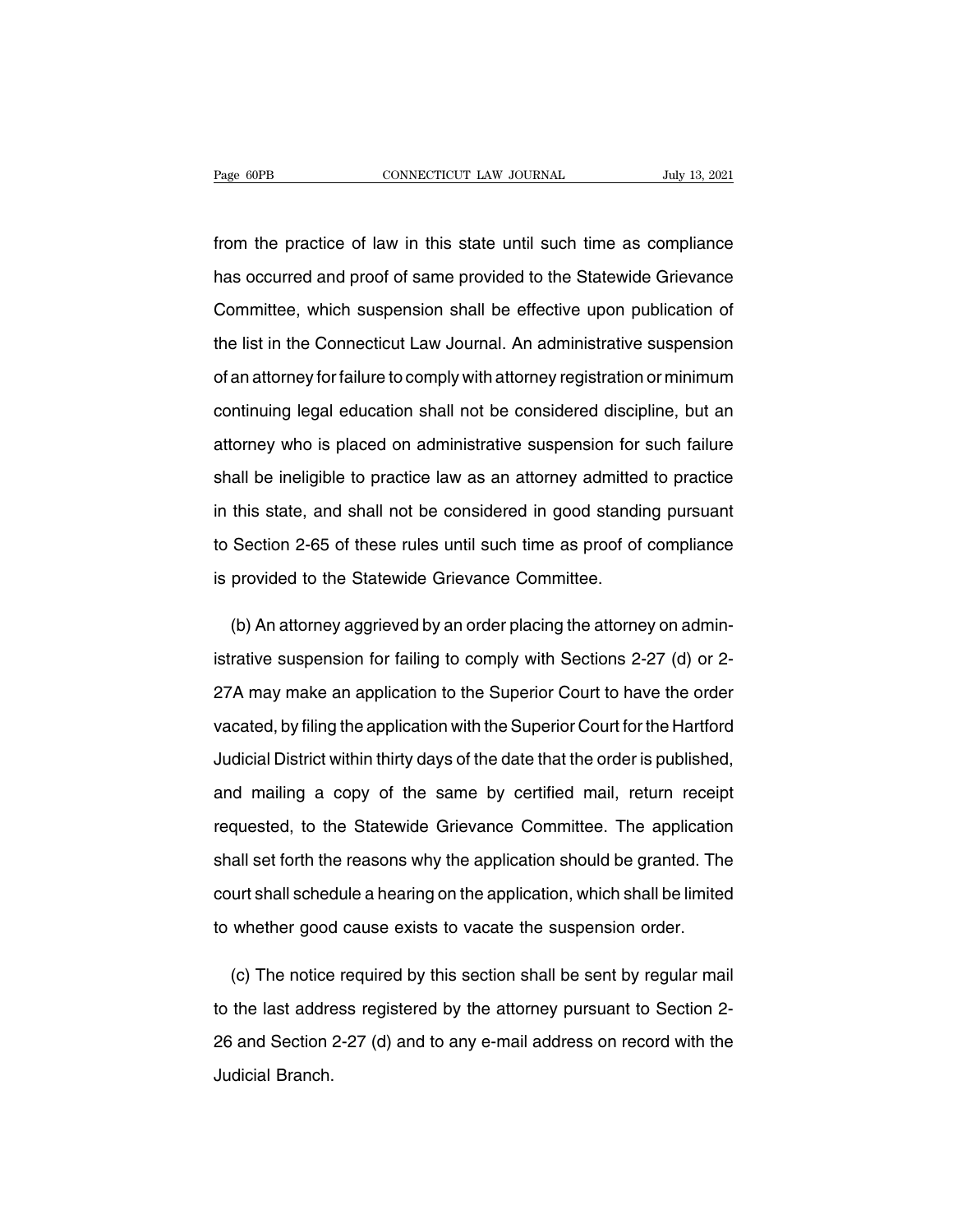EXECUTE THE CONNECTICUT CONNECTICUT LAW JOURNAL Trage 61PB<br>COMMENTARY: This new section provides for procedures and<br>tablishes requirements for notice from the Statewide Grievance Fage 61PB<br>COMMENTARY: This new section provides for procedures and<br>establishes requirements for notice from the Statewide Grievance<br>Committee when an attorney fails to register or to comply with the COMMENTARY: This new section provides for procedures and<br>establishes requirements for notice from the Statewide Grievance<br>Committee when an attorney fails to register or to comply with the<br>minimum continuing legal educatio COMMENTARY: This new section provides for procedures and<br>establishes requirements for notice from the Statewide Grievance<br>Committee when an attorney fails to register or to comply with the<br>minimum continuing legal educatio Examples for administrative for a Statewide Grievance<br>Committee when an attorney fails to register or to comply with the<br>minimum continuing legal education (MCLE) requirements. It specifies<br>the process for administrative s Committee when an attorney fails to register or to comply with the minimum continuing legal education (MCLE) requirements. It specifies the process for administrative suspension of attorneys who fail to provide proof of co before means and alternative suspension of the sempty with the minimum continuing legal education (MCLE) requirements. It specifies the process for administrative suspension of attorneys who fail to provide proof of compli the process for administrative suspension of attorneys who fail to<br>provide proof of compliance with registration or MCLE requirements<br>before December 31 of the year in which the notice was sent by<br>the Statewide Grievance C provide proof of compliance with registration or MCLE requirements<br>before December 31 of the year in which the notice was sent by<br>the Statewide Grievance Committee. This section also provides a<br>procedure by which an aggrie before December 31 of the year in which<br>the Statewide Grievance Committee. This<br>procedure by which an aggrieved attorney m<br>of administrative suspension vacated. Ithe Statewide Grievance Committee. This section also provides a<br>procedure by which an aggrieved attorney may apply to have the order<br>of administrative suspension vacated.<br>Sec. 2-35. Action by Statewide Grievance Committee ED Exteed attorns during the an aggrieved attorns durinist<br> **Reviewing Committee<br>
Reviewing Committee**<br>
Reviewing Committee<br>
Reviewing Committee

(a) Upon receipt of the record from a grievance Committee or<br>
(a) Upon receipt of the record from a grievance panel, the Statewide<br>
(a) Upon receipt of the record from a grievance panel, the Statewide<br>
rievance Committee m Sec. 2-35. Action by Statewide Grievance Committee or<br>Reviewing Committee<br>(a) Upon receipt of the record from a grievance panel, the Statewide<br>Grievance Committee may assign the case to a reviewing committee<br>which shall co Reviewing Committee<br>
(a) Upon receipt of the record from a grievance panel, the Statewide<br>
Grievance Committee may assign the case to a reviewing committee<br>
which shall consist of at least three members of the Statewide Gr (a) Upon receipt of the record from a grievance panel, the Statewide<br>Grievance Committee may assign the case to a reviewing committee<br>which shall consist of at least three members of the Statewide Griev-<br>ance Committee, at Grievance Committee may assign the case to a reviewing committee<br>which shall consist of at least three members of the Statewide Griev-<br>ance Committee, at least one third of whom are not attorneys. The<br>Statewide Grievance C which shall consist of at least three members of the Statewide Grievance Committee, at least one third of whom are not attorneys. The Statewide Grievance Committee may, in its discretion, reassign the case to a different r which shall consist of at least three members of the Statewide Grievance Committee, at least one third of whom are not attorneys. The Statewide Grievance Committee may, in its discretion, reassign the case to a different r Statewide Grievance Committee may, in its discretion, reassign the<br>case to a different reviewing committee. The committee shall regularly<br>rotate membership on reviewing committees and assignments of com-<br>plaints from the v case to a different reviewing committee. The committee shall regularly<br>rotate membership on reviewing committees and assignments of com-<br>plaints from the various grievance panels. An attorney who maintains<br>an office for th rotate membership on reviewing committees and assignments of com-<br>plaints from the various grievance panels. An attorney who maintains<br>an office for the practice of law in the same judicial district as the<br>respondent may n (b) The Statewide Grievance panels. An attorney who maintains<br>(b) office for the practice of law in the same judicial district as the<br>spondent may not sit on the reviewing committee for that case.<br>(b) The Statewide Grievan

an office for the practice of law in the same judicial district as the<br>respondent may not sit on the reviewing committee for that case.<br>(b) The Statewide Grievance Committee and the reviewing commit-<br>tee shall have the pow the state with presence of tark in the came jackset testify its three prespondent may not sit on the reviewing committee for that case.<br>(b) The Statewide Grievance Committee and the reviewing committee shall have the power (b) The Statewide Grievance Committee and the reviewing commit-<br>tee shall have the power to issue a subpoena to compel any person<br>to appear before it to testify in relation to any matter deemed by the<br>Statewide Grievance C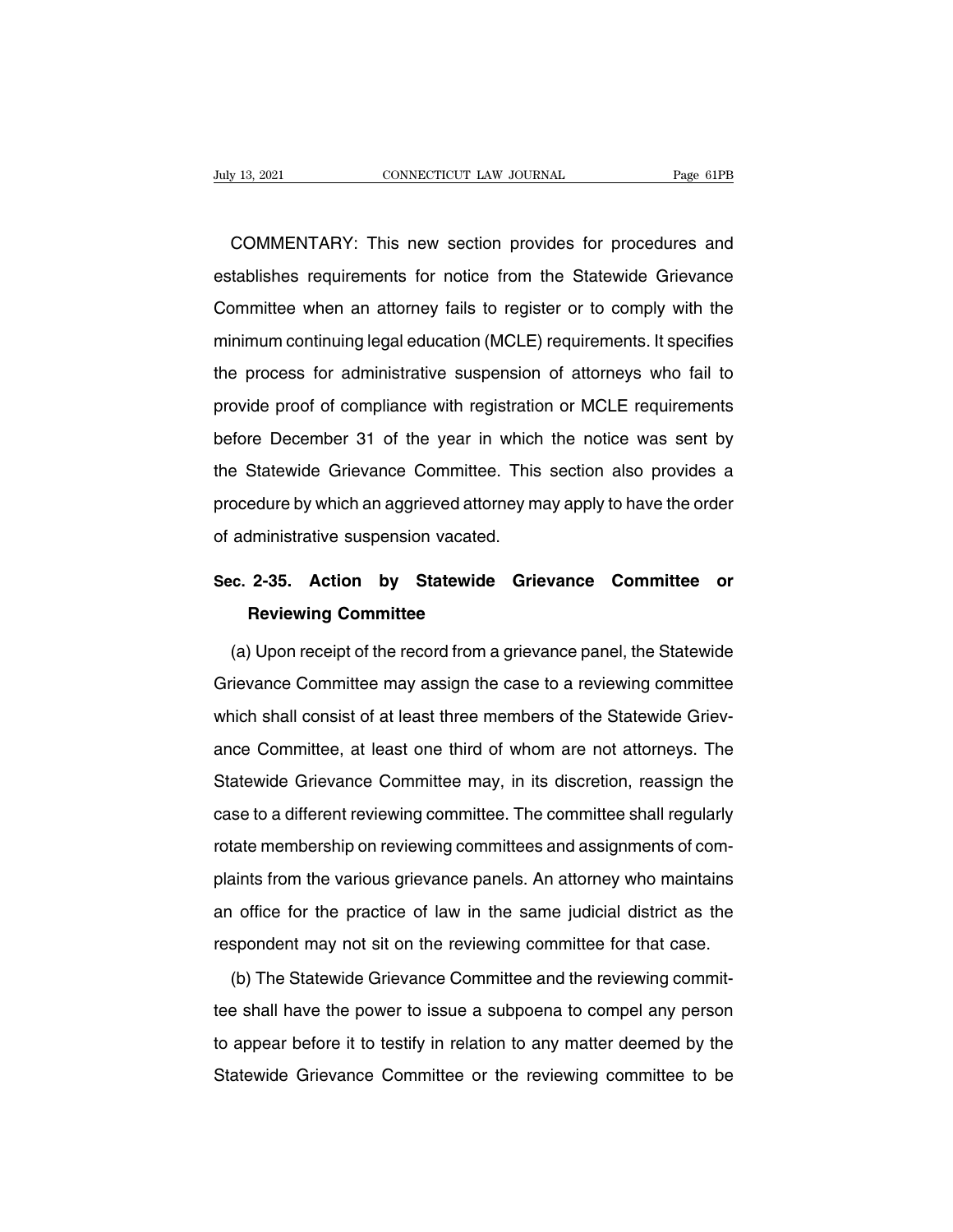Page 62PB<br>
cONNECTICUT LAW JOURNAL July 13, 2021<br>
relevant to the complaint and to produce before it for examination any<br>
books or papers which, in its judgment, may be relevant to such Page 62PB CONNECTICUT LAW JOURNAL July 13, 2021<br>
relevant to the complaint and to produce before it for examination any<br>
books or papers which, in its judgment, may be relevant to such<br>
complaint. Any such testimony shall relevant to the complaint and to produce before it for examination.<br>
books or papers which, in its judgment, may be relevant<br>
complaint. Any such testimony shall be on the record. (evant to the complaint and to produce before it for examination any<br>oks or papers which, in its judgment, may be relevant to such<br>mplaint. Any such testimony shall be on the record.<br>(c) If the grievance panel determined t

that the respondent is guilty of misconduct, the Statewide Grievance Committee or the respondent is guilty of misconduct, the Statewide Grievance Committee or the reviewing committee shall hold a hearing on the complaint. Any such testimony shall be on the record.<br>
(c) If the grievance panel determined that probable cause exists<br>
that the respondent is guilty of misconduct, the Statewide Grievance<br>
Committee or the reviewing comm (c) If the grievance panel determined that probable cause exists<br>that the respondent is guilty of misconduct, the Statewide Grievance<br>Committee or the reviewing committee shall hold a hearing on the<br>complaint. If the griev (c) it and griduated patient determined that probable cause once<br>that the respondent is guilty of misconduct, the Statewide Grievance<br>Committee or the reviewing committee shall hold a hearing on the<br>complaint. If the griev Committee or the reviewing committee shall hold a hearing on the<br>complaint. If the grievance panel determined that probable cause does<br>not exist, but filed the matter with the Statewide Grievance Committee<br>because the comp complaint. If the grievance panel determined that probable cause does<br>not exist, but filed the matter with the Statewide Grievance Committee<br>because the complaint alleges that a crime has been committed, the<br>Statewide Grie review that is the determined and pressure cause accent and pressure cause accent<br>not exist, but filed the matter with the Statewide Grievance Committee<br>because the complaint alleges that a crime has been committed, the<br>St deems it appropriate and, if it determines that probable cause is committed, the Statewide Grievance Committee or the reviewing committee shall review the determination of no probable cause, take evidence if it deems it ap Statewide Grievance Committee or the reviewing committee shall<br>review the determination of no probable cause, take evidence if it<br>deems it appropriate and, if it determines that probable cause does<br>exist, shall take the fo review the determination of no probable cause, take evidence if it<br>deems it appropriate and, if it determines that probable cause does<br>exist, shall take the following action: (1) if the Statewide Grievance<br>Committee review deems it appropriate and, if it determines that probable cause does<br>exist, shall take the following action: (1) if the Statewide Grievance<br>Committee reviewed the grievance panel's determination, it shall hold<br>a hearing con exist, shall take the following action: (1) if the Statewide Grievance<br>Committee reviewed the grievance panel's determination, it shall hold<br>a hearing concerning the complaint or assign the matter to a reviewing<br>committee Committee reviewed the grievance panel's determination, it shall hold<br>a hearing concerning the complaint or assign the matter to a reviewing<br>committee to hold the hearing; or (2) if a reviewing committee reviewed<br>the griev a hearing concerning the complaint or assign the matter to a reviewing<br>committee to hold the hearing; or (2) if a reviewing committee reviewed<br>the grievance panel's determination, it shall hold a hearing concerning<br>the com committee to hold the hearing; or (2) if a reviewing committee reviewed<br>the grievance panel's determination, it shall hold a hearing concerning<br>the complaint or refer the matter to the Statewide Grievance Committee<br>which s hearing. Exemplaint or refer the matter to the Statewide Grievance Committee<br>
ich shall assign it to another reviewing committee to hold the<br>
icaring.<br>
(d) Disciplinary counsel may add additional allegations of miscon-<br>
ct to the g

which shall assign it to another reviewing committee to hold the<br>hearing.<br>(d) Disciplinary counsel may add additional allegations of miscon-<br>duct to the grievance panel's determination that probable cause exists<br>in the fol hearing.<br>
(d) Disciplinary counsel may add a<br>
duct to the grievance panel's determin<br>
in the following circumstances:<br>
(d) B in the theory of the state of (d) Disciplinary counsel may add additional allegations of miscon-<br>
ct to the grievance panel's determination that probable cause exists<br>
the following circumstances:<br>
(1) Prior to the hearing before the Statewide Grievanc duct to the grievance panel's determination that probable cause exists<br>in the following circumstances:<br>(1) Prior to the hearing before the Statewide Grievance Committee<br>or the reviewing committee, disciplinary counsel may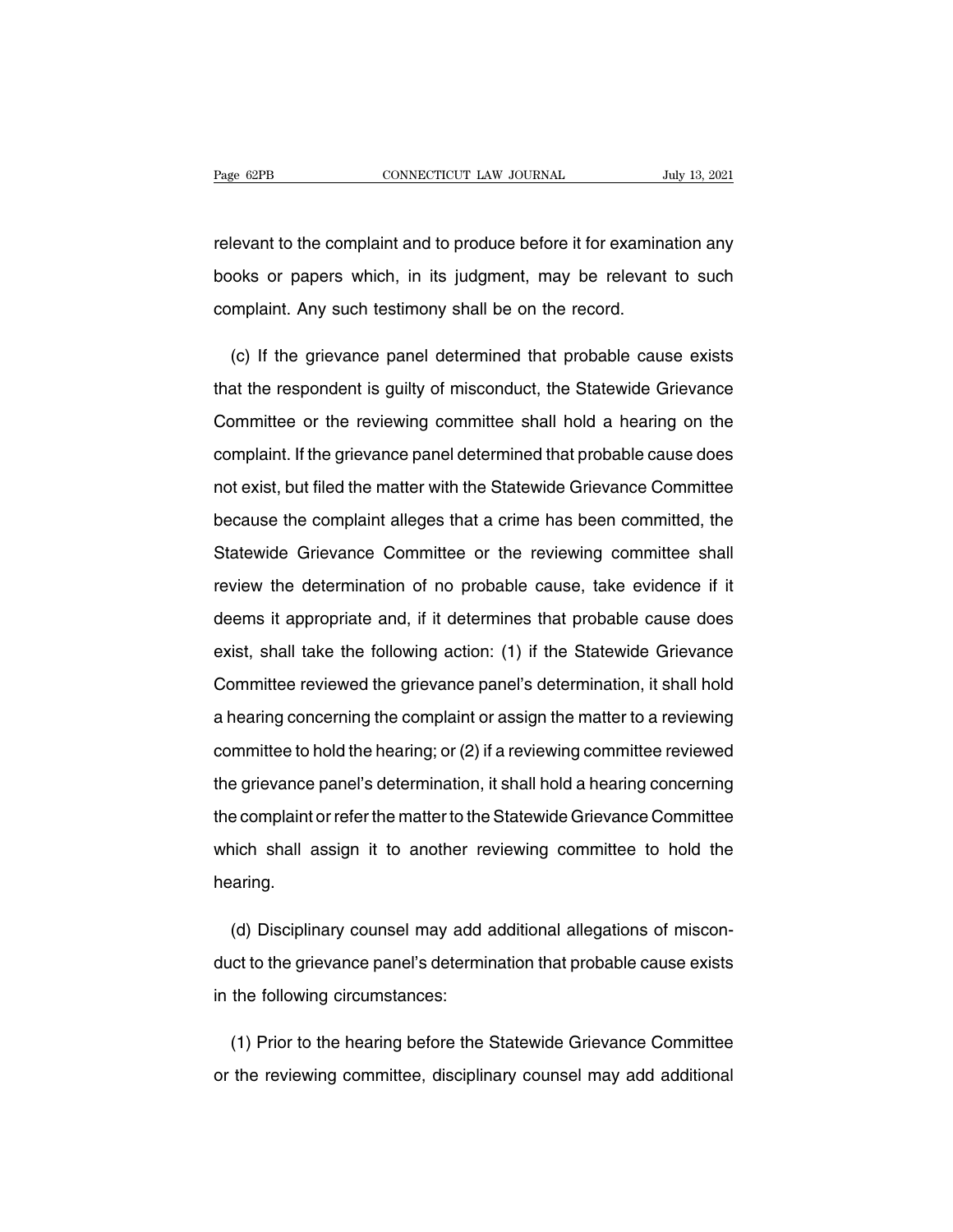Figure 3.2021<br>
allegations of misconduct arising from the record of the grievance<br>
complaint or its investigation of the complaint. CONNECTICUT LAW JOURNAL<br>
allegations of misconduct arising from the record<br>
complaint or its investigation of the complaint.<br>
(2) Following commencement of the hearing befo

egations of misconduct arising from the record of the grievance<br>mplaint or its investigation of the complaint.<br>(2) Following commencement of the hearing before the Statewide<br>rievance Committee or the reviewing committee, d allegations of misconduct arising from the record of the grievance<br>complaint or its investigation of the complaint.<br>(2) Following commencement of the hearing before the Statewide<br>Grievance Committee or the reviewing commit complaint or its investigation of the complaint.<br>
(2) Following commencement of the hearing before the Statewide<br>
Grievance Committee or the reviewing committee, disciplinary counsel<br>
may only add additional allegations of (2) Following commencement of the hearing before the Statewide<br>Grievance Committee or the reviewing committee, disciplinary counsel<br>may only add additional allegations of misconduct for good cause<br>shown and with the consen Grievance Committee or the reviewing committee, disciplinary counsel<br>may only add additional allegations of misconduct for good cause<br>shown and with the consent of the respondent and the Statewide<br>Grievance Committee or th the varios committed of the reviewing committed, disciplinary coaliser<br>thay only add additional allegations of misconduct for good cause<br>shown and with the consent of the respondent and the Statewide<br>Grievance Committee or (e) If disciplinary counsel determines that additional allegations of misconduct may not be added after the hearing has concluded.<br>(e) If disciplinary counsel determines that additional allegations of sconduct exist, it sh

Grievance Committee or the reviewing committee. Additional allegations of misconduct may not be added after the hearing has concluded.<br>
(e) If disciplinary counsel determines that additional allegations of misconduct exist tions of misconduct may not be added after the hearing has concluded.<br>
(e) If disciplinary counsel determines that additional allegations of<br>
misconduct exist, it shall issue a written notice to the respondent and<br>
the Sta (e) If disciplinary counsel determines that additional allegations of misconduct exist, it shall issue a written notice to the respondent and the Statewide Grievance Committee, which shall include, but not be limited to, t (c) it disciplinaty coalised actorratives that detailed and angulation of<br>misconduct exist, it shall issue a written notice to the respondent and<br>the Statewide Grievance Committee, which shall include, but not be<br>limited t the Statewide Grievance Committee, which shall include, but not be<br>limited to, the following: (1) a description of the factual allegation or<br>allegations that were considered in rendering the determination; and<br>(2) for each limited to, the following: (1) a description of the factual allegation or allegations that were considered in rendering the determination; and (2) for each such factual allegation, an identification of the specific provisi allegations that were considered in rendering the determinations that were considered in rendering the determination<br>provision or provisions of the applicable rules governing<br>duct considered in rendering the determination. (f) for each such factual allegation, an identification of the specific<br>ovision or provisions of the applicable rules governing attorney con-<br>act considered in rendering the determination.<br>(f) The respondent shall be entit

provision or provisions of the applicable rules governing attorney con-<br>duct considered in rendering the determination.<br>(f) The respondent shall be entitled to a period of not less than thirty<br>days before being required to duct considered in rendering the determination.<br>
(f) The respondent shall be entitled to a period of not less than thirty<br>
days before being required to appear at a hearing to defend against<br>
any additional charges of misc (f) The respondent shall be entitled to a period of not less than thirty<br>ys before being required to appear at a hearing to defend against<br>y additional charges of misconduct filed by the disciplinary counsel.<br>(g) At least

days before being required to appear at a hearing to defend against<br>any additional charges of misconduct filed by the disciplinary counsel.<br>(g) At least two of the same members of a reviewing committee<br>shall be [physically any additional charges of misconduct filed by the disciplinary counsel.<br>
(g) At least two of the same members of a reviewing committee<br>
shall be [physically] present at all hearings held by the reviewing<br>
committee. [Unles (g) At least two of the same members of a reviewing committee shall be [physically] present at all hearings held by the reviewing committee. [Unless waived by the disciplinary counsel and the respondent, the remaining memb shall be [physically] present at all hearings held by the reviewing<br>committee. [Unless waived by the disciplinary counsel and the respon-<br>dent, the remaining member of the reviewing committee shall obtain<br>and review the t committee. [Unless waived by the disciplinary counsel and the respondent, the remaining member of the reviewing committee shall obtain and review the transcript of each such hearing and shall participate in the committee's dent, the remaining member of the reviewing committee shall obtain<br>and review the transcript of each such hearing and shall participate<br>in the committee's determination.] If a member of the reviewing com-<br>mittee is absent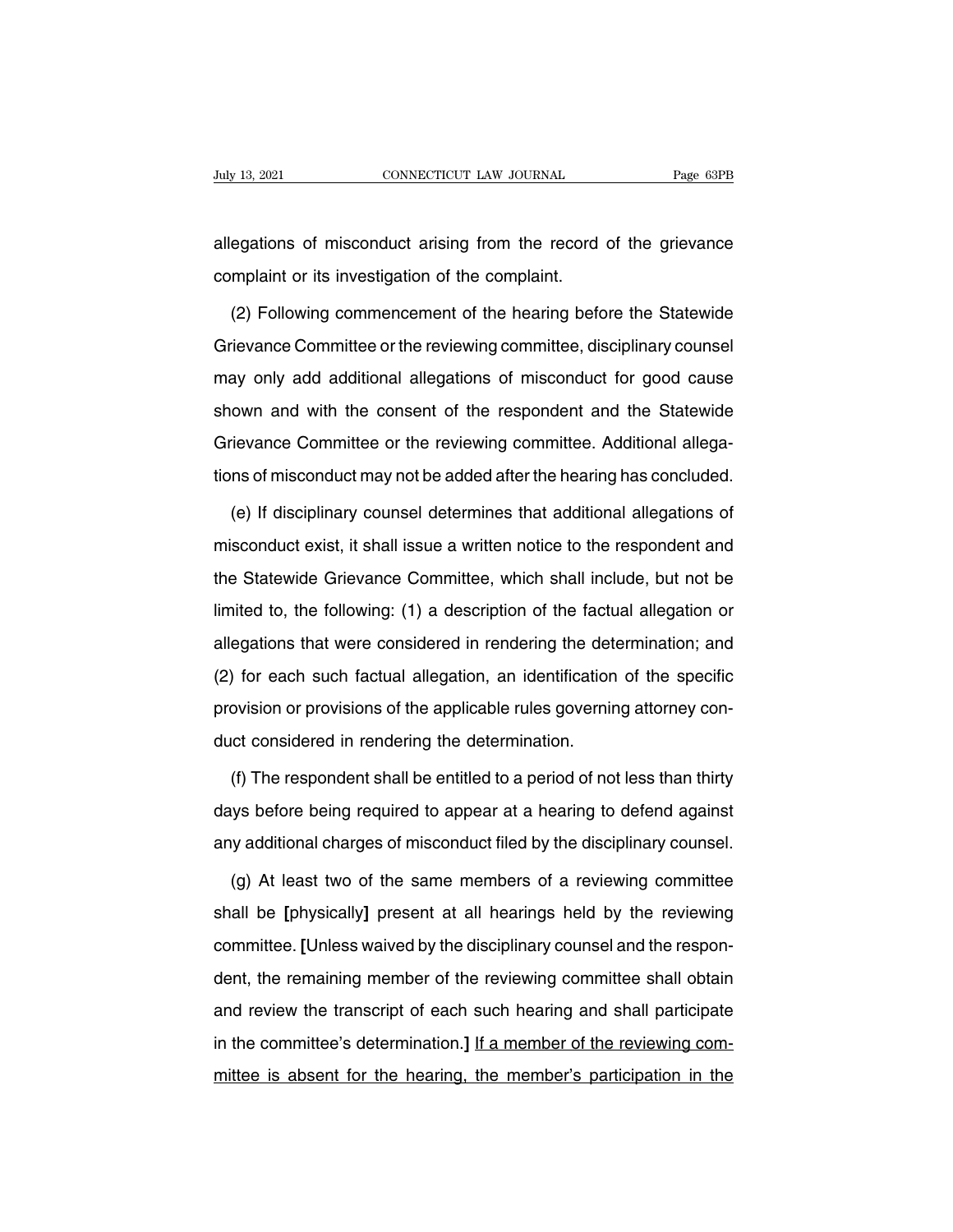Page 64PB<br>
CONNECTICUT LAW JOURNAL<br>
determination of the matter shall be waived unless the disciplinary<br>
counsel or the respondent object at the commencement of the hearing. Page 64PB CONNECTICUT LAW JOURNAL July 13, 2021<br>
determination of the matter shall be waived unless the disciplinary<br>
counsel or the respondent object at the commencement of the hearing.<br>
If an objection is raised, then th determination of the matter shall be waived unless the disciplinary<br>counsel or the respondent object at the commencement of the hearing.<br>If an objection is raised, then the absent member of the reviewing<br>committee shall ob determination of the matter shall be waived unless the disciplinary<br>counsel or the respondent object at the commencement of the hearing.<br>If an objection is raised, then the absent member of the reviewing<br>committee shall ob counsel or the respondent object at the commencement of the hearing.<br>If an objection is raised, then the absent member of the reviewing<br>committee shall obtain and review the transcript of each such hearing<br>and shall partic If an objection is raised, then the absent member of the reviewing<br>committee shall obtain and review the transcript of each such hearing<br>and shall participate in the committee's determination. All hearings<br>following a dete If an objection is raised, then the absent member of the reviewing<br>committee shall obtain and review the transcript of each such hearing<br>and shall participate in the committee's determination. All hearings<br>following a dete (d shall participate in the committee's determination. All hearings<br>lowing a determination of probable cause shall be public and on<br>e record.<br>(h) The complainant and respondent shall be entitled to be present<br>all hearings

following a determination of probable cause shall be public and on<br>the record.<br>(h) The complainant and respondent shall be entitled to be present<br>at all hearings and other proceedings on the complaint at which testi-<br>mony the record.<br>
(h) The complainant and respondent shall be entitled to be present<br>
at all hearings and other proceedings on the complaint at which testi-<br>
mony is given and to have counsel present. At all hearings, the respo (h) The complainant and respondent shall be entitled to be present<br>at all hearings and other proceedings on the complaint at which testi-<br>mony is given and to have counsel present. At all hearings, the respon-<br>dent shall h and by witnesses and other proceedings on the complaint at which testi-<br>mony is given and to have counsel present. At all hearings, the respon-<br>dent shall have the right to be heard in the respondent's own defense<br>and by w at all healings and enter preceedings on the complaint at milion tech<br>mony is given and to have counsel present. At all hearings, the respon-<br>dent shall have the right to be heard in the respondent's own defense<br>and by wit dent shall have the right to be heard in the respondent's own defense<br>and by witnesses and counsel. The disciplinary counsel shall pursue<br>the matter before the Statewide Grievance Committee or reviewing<br>committee. The disc and by witnesses and counsel. The disciplinary counsel shall pursue<br>the matter before the Statewide Grievance Committee or reviewing<br>committee. The disciplinary counsel and the respondent shall be enti-<br>tled to examine or the matter before the Statewide Grievance Committee or reviewing<br>committee. The disciplinary counsel and the respondent shall be enti-<br>tled to examine or cross-examine witnesses. At the conclusion of<br>the evidentiary phase committee. The disciplinary counsel and the respondent shall be entitled to examine or cross-examine witnesses. At the conclusion of the evidentiary phase of a hearing, the complainant, the disciplinary counsel and the res statement and the conclusion of the evidentiary phase of a hearing, the complainant, the disciplinary counsel and the respondent shall have the opportunity to make a statement, either individually or through counsel. The S ance to examine or erece examine inhibected via the complained or orientation of<br>the evidentiary phase of a hearing, the complainant, the disciplinary<br>counsel and the respondent shall have the opportunity to make a<br>stateme unsel and the respondent shall have the opportunity to make a<br>atement, either individually or through counsel. The Statewide Griev-<br>ice Committee or reviewing committee may request oral argument.<br>(i) Within ninety days of

statement, either individually or through counsel. The Statewide Grievance Committee or reviewing committee may request oral argument.<br>
(i) Within ninety days of the date the grievance panel filed its determination with th ance Committee or reviewing committee may request oral argument.<br>
(i) Within ninety days of the date the grievance panel filed its determi-<br>
nation with the Statewide Grievance Committee pursuant to Section<br>
2-32 (i), the (i) Within ninety days of the date the grievance panel filed its determination with the Statewide Grievance Committee pursuant to Section 2-32 (i), the reviewing committee shall render a final written decision dismissing t a presentment against the respondent in the Superior Count and tie it<br>applicantly provided by the reviewing committee shall render a final written decision<br>dismissing the complaint, imposing sanctions and conditions as<br>aut 2-32 (i), the reviewing committee shall render a final written decision<br>dismissing the complaint, imposing sanctions and conditions as<br>authorized by Section 2-37 or directing the disciplinary counsel to file<br>a presentment dismissing the complaint, imposing sanctions and conditions as<br>authorized by Section 2-37 or directing the disciplinary counsel to file<br>a presentment against the respondent in the Superior Court and file it<br>with the State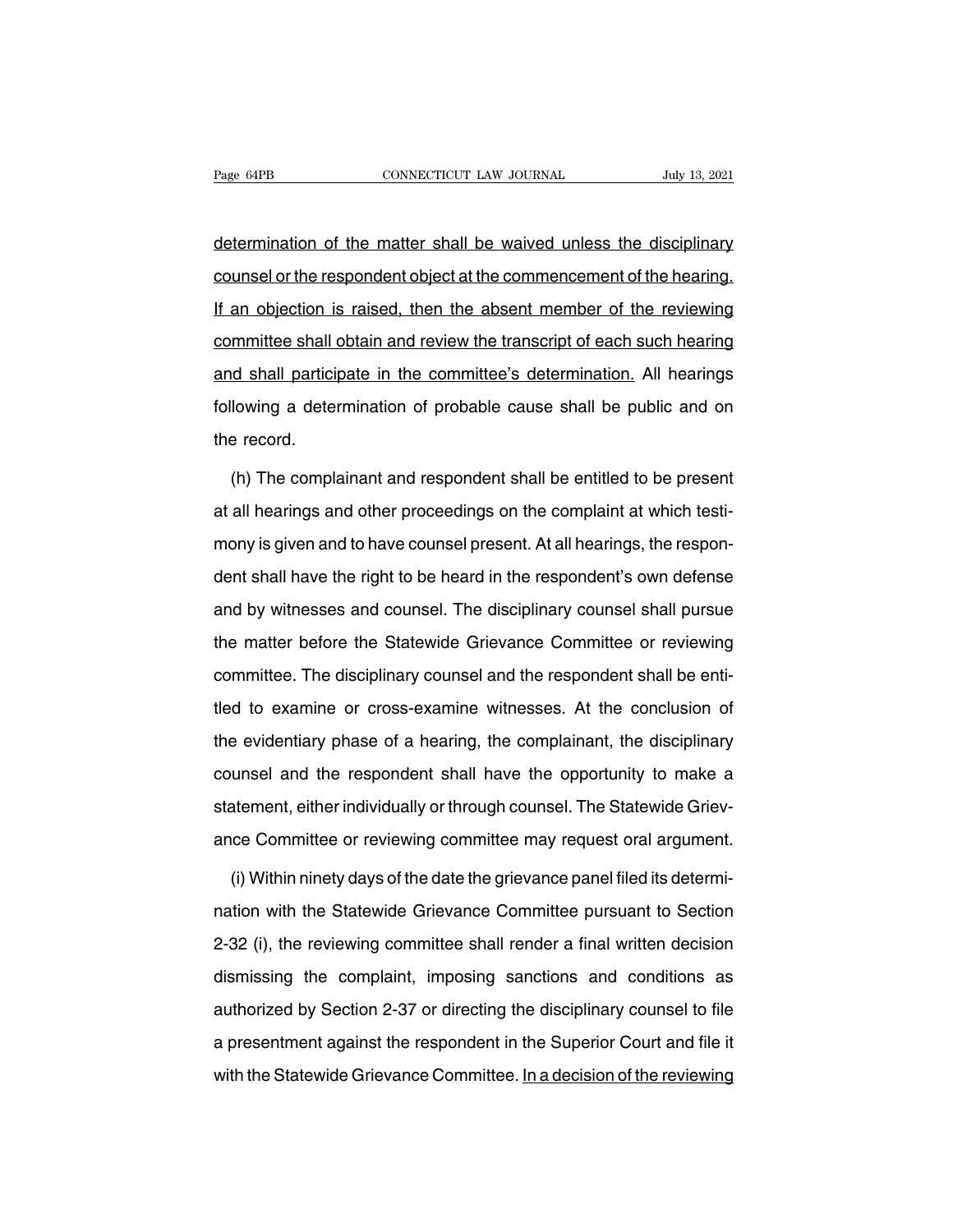Fuly 13, 2021<br>CONNECTICUT LAW JOURNAL Page 65PB<br>Committee directing the disciplinary counsel to file a presentment<br>against the respondent, the reviewing committee may direct that the Fage 65PB<br>
and the respondent of the disciplinary counsel to file a presentment<br>
against the respondent, the reviewing committee may direct that the<br>
presentment include additional findings of misconduct beyond those committee directing the disciplinary counsel to file a presentment<br>against the respondent, the reviewing committee may direct that the<br>presentment include additional findings of misconduct beyond those<br>set forth in the pro committee directing the disciplinary counsel to file a presentment<br>against the respondent, the reviewing committee may direct that the<br>presentment include additional findings of misconduct beyond those<br>set forth in the pro against the respondent, the reviewing committee may direct that the<br>presentment include additional findings of misconduct beyond those<br>set forth in the probable cause finding and the additional allegations<br>of misconduct if is a final decision dismissing the complaint, the reviewing dependence set forth in the probable cause finding and the additional allegations of misconduct if the findings are supported by the record. Where there is a fina extract forth in the probable cause finding and the additional allegations<br>of misconduct if the findings are supported by the record. Where there<br>is a final decision dismissing the complaint, the reviewing committee<br>may gi of misconduct if the findings are supported by the record. Where there<br>is a final decision dismissing the complaint, the reviewing committee<br>may give notice in a written summary order to be followed by a full<br>written decis is a final decision dismissing the complaint, the reviewing committee<br>may give notice in a written summary order to be followed by a full<br>written decision. The reviewing committee's record in the case shall<br>consist of a co may give notice in a written summary order to be followed by a full written decision. The reviewing committee's record in the case shall consist of a copy of all evidence it received or considered, including a transcript o written decision. The reviewing committee's record in the case shall<br>consist of a copy of all evidence it received or considered, including<br>a transcript of any testimony heard by it, and its decision. The record<br>shall also consist of a copy of all evidence it received or considered, including<br>a transcript of any testimony heard by it, and its decision. The record<br>shall also be sent to the Statewide Grievance Committee. The<br>reviewing committe a transcript of any testimony heard by it, and its decision. The record shall also be sent to the Statewide Grievance Committee. The reviewing committee shall forward a copy of the final decision to the complainant, the di shall also be sent to the Statewide Grievance Committee. The reviewing committee shall forward a copy of the final decision to the complainant, the disciplinary counsel, the respondent, and the grievance panel to which the reviewing committee shall forward a copy of the final decision to the<br>complainant, the disciplinary counsel, the respondent, and the griev-<br>ance panel to which the complaint was forwarded. The decision shall<br>be a matter of complainant, the disciplinary counsel, the respondent, and the grievance panel to which the complaint was forwarded. The decision shall be a matter of public record if there was a determination by a grievance panel, a revi ance panel to which the complaint was forwarded. The decision shall<br>be a matter of public record if there was a determination by a grievance<br>panel, a reviewing committee or the Statewide Grievance Committee<br>that there was be a matter of public record if there was a determination by a grievance<br>panel, a reviewing committee or the Statewide Grievance Committee<br>that there was probable cause that the respondent was guilty of mis-<br>conduct. The r panel, a reviewing committee or the Statewide Grievance Committee<br>that there was probable cause that the respondent was guilty of mis-<br>conduct. The reviewing committee may file a motion for extension of<br>time not to exceed that there was probable cause that the respondent was guilty of mis-<br>conduct. The reviewing committee may file a motion for extension of<br>time not to exceed thirty days with the Statewide Grievance Committee<br>which shall gra conduct. The reviewing committee may file a motion for extension of<br>time not to exceed thirty days with the Statewide Grievance Committee<br>which shall grant the motion only upon a showing of good cause. If<br>the reviewing com time not to exceed thirty days with the Statewide Grievance Committee<br>which shall grant the motion only upon a showing of good cause. If<br>the reviewing committee does not complete its action on a complaint<br>within the time p which shall grant the motion only upon a showing of good cause. If<br>the reviewing committee does not complete its action on a complaint<br>within the time provided in this section, the Statewide Grievance Com-<br>mittee shall, on the reviewing committee does not complete its action on a complaint<br>within the time provided in this section, the Statewide Grievance Com-<br>mittee shall, on motion of the complainant or the respondent or on its<br>own motion, within the time provided in this section, the Statewide Grievance Com-<br>mittee shall, on motion of the complainant or the respondent or on its<br>own motion, inquire into the delay and determine the appropriate<br>course of actio mittee shall, on motion of the complainant or the respondent or on its<br>own motion, inquire into the delay and determine the appropriate<br>course of action. Enforcement of the final decision, including the publi-<br>cation of th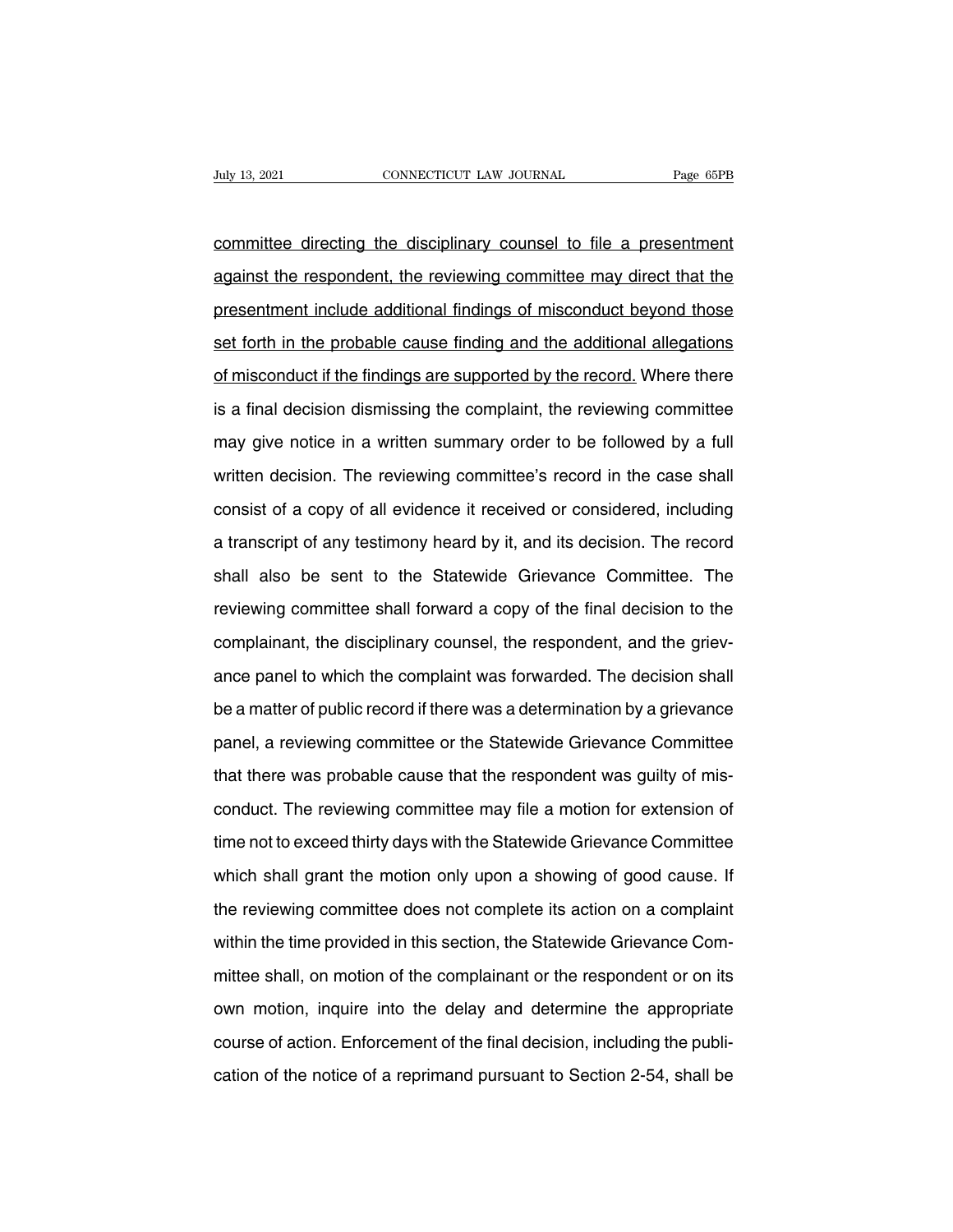Page 66PB<br>
stayed for thirty days from the date of the issuance to the parties of<br>
the final decision. In the event the respondent timely submits to the The final decision. In the event the respondent timely submits to the Statewide Grievance Committee a request for review of the final decision. stayed for thirty days from the date of the issuance to the parties of<br>the final decision. In the event the respondent timely submits to the<br>Statewide Grievance Committee a request for review of the final deci-<br>sion of the stayed for thirty days from the date of the issuance to the parties of<br>the final decision. In the event the respondent timely submits to the<br>Statewide Grievance Committee a request for review of the final deci-<br>sion of the the final decision. In the event the responder<br>Statewide Grievance Committee a request for<br>sion of the reviewing committee, such stay s<br>and effect pursuant to Section 2-38 (b).<br>(i) If the reviewing committee finds probab Example a request for review of the final deci-<br>
on of the reviewing committee, such stay shall remain in full force<br>
deffect pursuant to Section 2-38 (b).<br>
(j) If the reviewing committee finds probable cause to believe th

is sion of the reviewing committee, such stay shall remain in full force<br>and effect pursuant to Section 2-38 (b).<br>(i) If the reviewing committee finds probable cause to believe the<br>respondent has violated the criminal law and effect pursuant to Section 2-38 (b).<br>
(j) If the reviewing committee finds probab<br>
respondent has violated the criminal law of t<br>
its findings to the chief state's attorney.<br>
(k) Within thirty days of the issuance to (j) If the reviewing committee finds probable cause to believe the spondent has violated the criminal law of this state, it shall report findings to the chief state's attorney.<br>
(k) Within thirty days of the issuance to t

respondent has violated the criminal law of this state, it shall report<br>its findings to the chief state's attorney.<br>(k) Within thirty days of the issuance to the parties of the final<br>decision by the reviewing committee, th its findings to the chief state's attorney.<br>
(k) Within thirty days of the issuance to the parties of the final<br>
decision by the reviewing committee, the respondent may submit to<br>
the Statewide Grievance Committee a reques (k) Within thirty days of the issuance to the parties of the final<br>decision by the reviewing committee, the respondent may submit to<br>the Statewide Grievance Committee a request for review of the deci-<br>sion. No request for decision by the reviewing committee, the respondent may submit to<br>the Statewide Grievance Committee a request for review of the deci-<br>sion. No request for review may be submitted following a decision<br>approving a proposed the Statewide Grievance Committee a request for review of the decision. No request for review may be submitted following a decision approving a proposed disposition filed pursuant to Section 2-82 (b) or (g). Any request fo the basis for the request for the review may be submitted following a decision<br>approving a proposed disposition filed pursuant to Section 2-82 (b)<br>or (g). Any request for review submitted under this section must specify<br>th approving a proposed disposition filed pursuant to Section 2-82 (b)<br>or (g). Any request for review submitted under this section must specify<br>the basis for the request including, but not limited to, a claim or claims<br>that t or (g). Any request for review submitted under this section must specify<br>the basis for the request including, but not limited to, a claim or claims<br>that the reviewing committee's findings, inferences, conclusions or<br>decis stature is the request including, but not limited to, a claim or claims<br>that the reviewing committee's findings, inferences, conclusions or<br>decision is or are: (1) in violation of constitutional, rules of practice or<br>statu that the reviewing committee's findings, inferences, conclusions or decision is or are: (1) in violation of constitutional, rules of practice or statutory provisions; (2) in excess of the authority of the reviewing committ decision is or are: (1) in violation of constitutional, rules of practice or statutory provisions; (2) in excess of the authority of the reviewing committee; (3) made upon unlawful procedure; (4) affected by other error of abut the state of the authority of the reviewing<br>statutory provisions; (2) in excess of the authority of the reviewing<br>committee; (3) made upon unlawful procedure; (4) affected by other<br>error of law; (5) clearly erroneous committee; (3) made upon unlawful procedure; (4) affected by other<br>error of law; (5) clearly erroneous in view of the reliable, probative,<br>and substantial evidence on the whole record; or (6) arbitrary or capri-<br>cious or error of law; (5) clearly erroneous in view of the reliable, probative,<br>and substantial evidence on the whole record; or (6) arbitrary or capri-<br>cious or characterized by abuse of discretion or clearly unwarranted<br>exercise From Britan, (B) Situally Sinchcoast in them or the rentality, presenting<br>and substantial evidence on the whole record; or (6) arbitrary or capri-<br>cious or characterized by abuse of discretion or clearly unwarranted<br>exerci dive sessioning shall serves of the three fiscals, or (c) distinctly of eapth<br>cious or characterized by abuse of discretion or clearly unwarranted<br>exercise of discretion and the specific basis for such claim or claims.<br>For exercise of discretion and the specific basis for such claim or claims.<br>For grievance complaints filed on or after January 1, 2004, the respon-<br>dent shall serve a copy of the request for review on disciplinary counsel<br>in a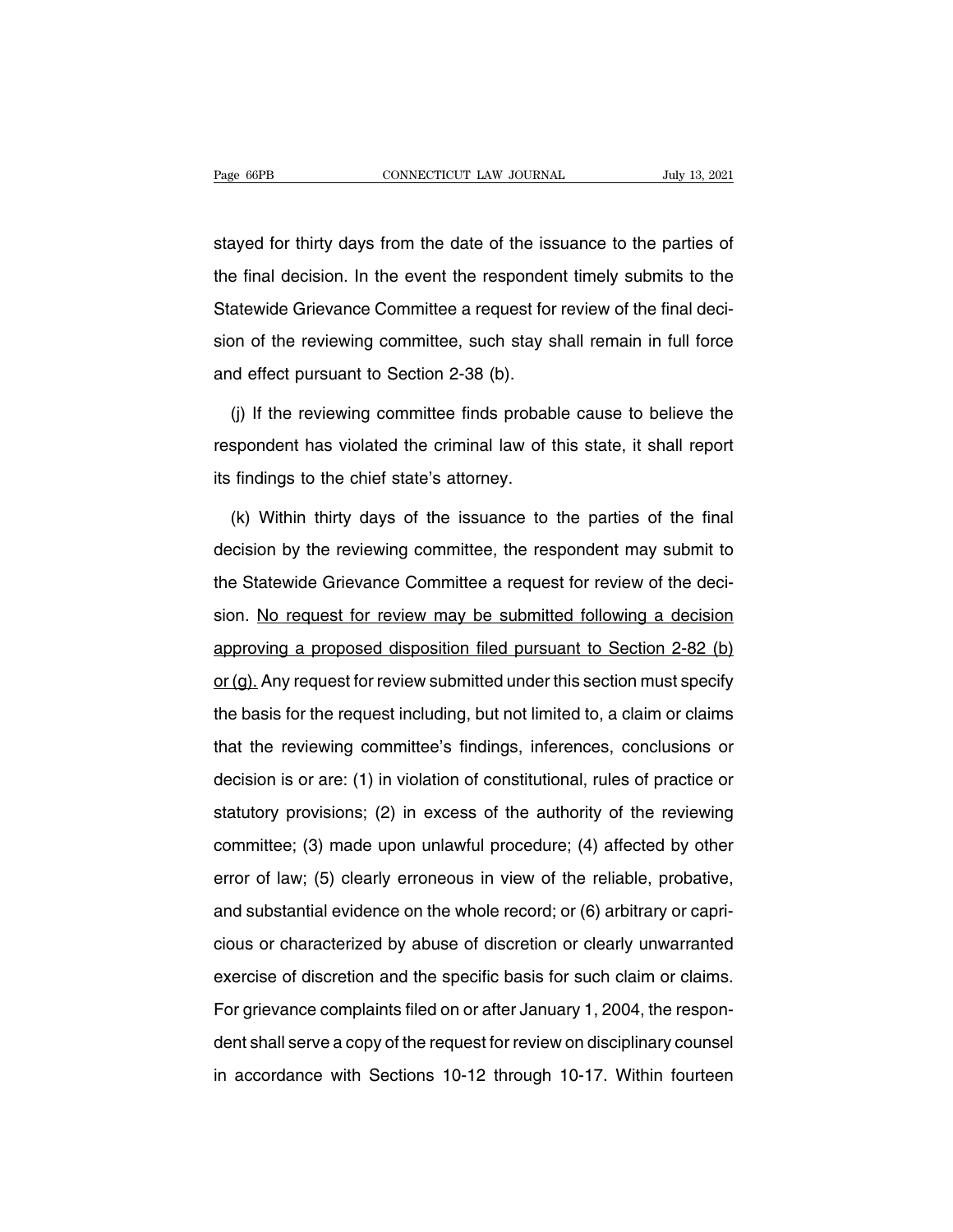Day 13, 2021<br>
<u>CONNECTICUT LAW JOURNAL Page 67PB</u><br>
days of the respondent's submission of a request for review, disciplin-<br>
ary counsel may file a response. Disciplinary counsel shall serve a Fage 67PB<br>days of the respondent's submission of a request for review, disciplin-<br>ary counsel may file a response. Disciplinary counsel shall serve a<br>copy of the response on the respondent in accordance with Sections days of the respondent's submission of a request for review, disciplin-<br>ary counsel may file a response. Disciplinary counsel shall serve a<br>copy of the response on the respondent in accordance with Sections<br>10-12 through 1 days of the respondent's submission of a request for review, disciplinary counsel may file a response. Disciplinary counsel shall serve a copy of the response on the respondent in accordance with Sections 10-12 through 10-(V) y counsel may file a response. Disciplinary counsel shall serve a<br>
py of the response on the respondent in accordance with Sections<br>
12 through 10-17. No reply to the response shall be allowed.<br>
(*I*) If, after its rev

copy of the response on the respondent in accordance with Sections<br>10-12 through 10-17. No reply to the response shall be allowed.<br>(*l*) If, after its review of a complaint pursuant to this section that was<br>forwarded to th 10-12 through 10-17. No reply to the response shall be allowed.<br>
(*i*) If, after its review of a complaint pursuant to this section that was<br>
forwarded to the Statewide Grievance Committee pursuant to Section<br>
2-32 (i) (2) (*l*) If, after its review of a complaint pursuant to this section that was<br>forwarded to the Statewide Grievance Committee pursuant to Section<br>2-32 (i) (2), a reviewing committee agrees with a grievance panel's<br>determinati (i) ii, and he forlow of a complaint particular to this coolect that the<br>forwarded to the Statewide Grievance Committee pursuant to Section<br>2-32 (i) (2), a reviewing committee agrees with a grievance panel's<br>determination 2-32 (i) (2), a reviewing committee agrees with a grievance panel's<br>determination that probable cause does not exist that the attorney is<br>guilty of misconduct and there has been no finding of probable cause<br>by the Statewid determination that probable cause does not exist that the attorney is guilty of misconduct and there has been no finding of probable cause by the Statewide Grievance Committee or a reviewing committee, the reviewing commi guilty of misconduct and there has been no finding of probable cause<br>by the Statewide Grievance Committee or a reviewing committee, the<br>reviewing committee shall have the authority to dismiss the complaint<br>within the time by the Statewide Grievance Committee or a reviewing committee, the reviewing committee shall have the authority to dismiss the complaint within the time period set forth in subsection (e) of this section without review by the shall have the authority to dismiss the complaint<br>within the time period set forth in subsection (e) of this section without<br>review by the Statewide Grievance Committee. The reviewing commit-<br>tee shall file its decisio within the time period set forth in subsection (e) of this section without<br>review by the Statewide Grievance Committee. The reviewing commit-<br>tee shall file its decision dismissing the complaint with the Statewide<br>Grievanc send a copy of the decision dismissing the complaint with the Statewide<br>Grievance Committee along with the record of the matter and shall<br>send a copy of the decision to the complainant, the respondent, and<br>the grievance pa tee shall file its decision dismissing the complaint with the State<br>Grievance Committee along with the record of the matter and<br>send a copy of the decision to the complainant, the respondent,<br>the grievance panel to which t rievance Committee along with the record of the matter and shall<br>nd a copy of the decision to the complainant, the respondent, and<br>e grievance panel to which the complaint was assigned.<br>(m) If the Statewide Grievance Commi

send a copy of the decision to the complainant, the respondent, and<br>the grievance panel to which the complaint was assigned.<br>(m) If the Statewide Grievance Committee does not assign a com-<br>plaint to a reviewing committee, the grievance panel to which the complaint was assigned.<br>
(m) If the Statewide Grievance Committee does not assign a com-<br>
plaint to a reviewing committee, it shall have one hundred and twenty<br>
days from the date the panel (m) If the Statewide Grievance Committee does not assign a com-<br>plaint to a reviewing committee, it shall have one hundred and twenty<br>days from the date the panel's determination was filed with it to render<br>a decision dism plaint to a reviewing committee, it shall have one hundred and twenty<br>days from the date the panel's determination was filed with it to render<br>a decision dismissing the complaint, imposing sanctions and condi-<br>tions as aut days from the date the panel's determination was filed with it to render<br>a decision dismissing the complaint, imposing sanctions and condi-<br>tions as authorized by Section 2-37 or directing the disciplinary counsel<br>to file a decision dismissing the complaint, imposing sanctions and conditions as authorized by Section 2-37 or directing the disciplinary counsel<br>to file a presentment against the respondent. In a decision of the<br>Statewide Grieva research and the state with the respondent and series the state of the state<br>tions as authorized by Section 2-37 or directing the disciplinary counsel<br>to file a presentment against the respondent, the Statewide Grievance<br>f to file a presentment against the respondent. In a decision of the<br>Statewide Grievance Committee directing the disciplinary counsel to<br>file a presentment against the respondent, the Statewide Grievance<br>Committee may direct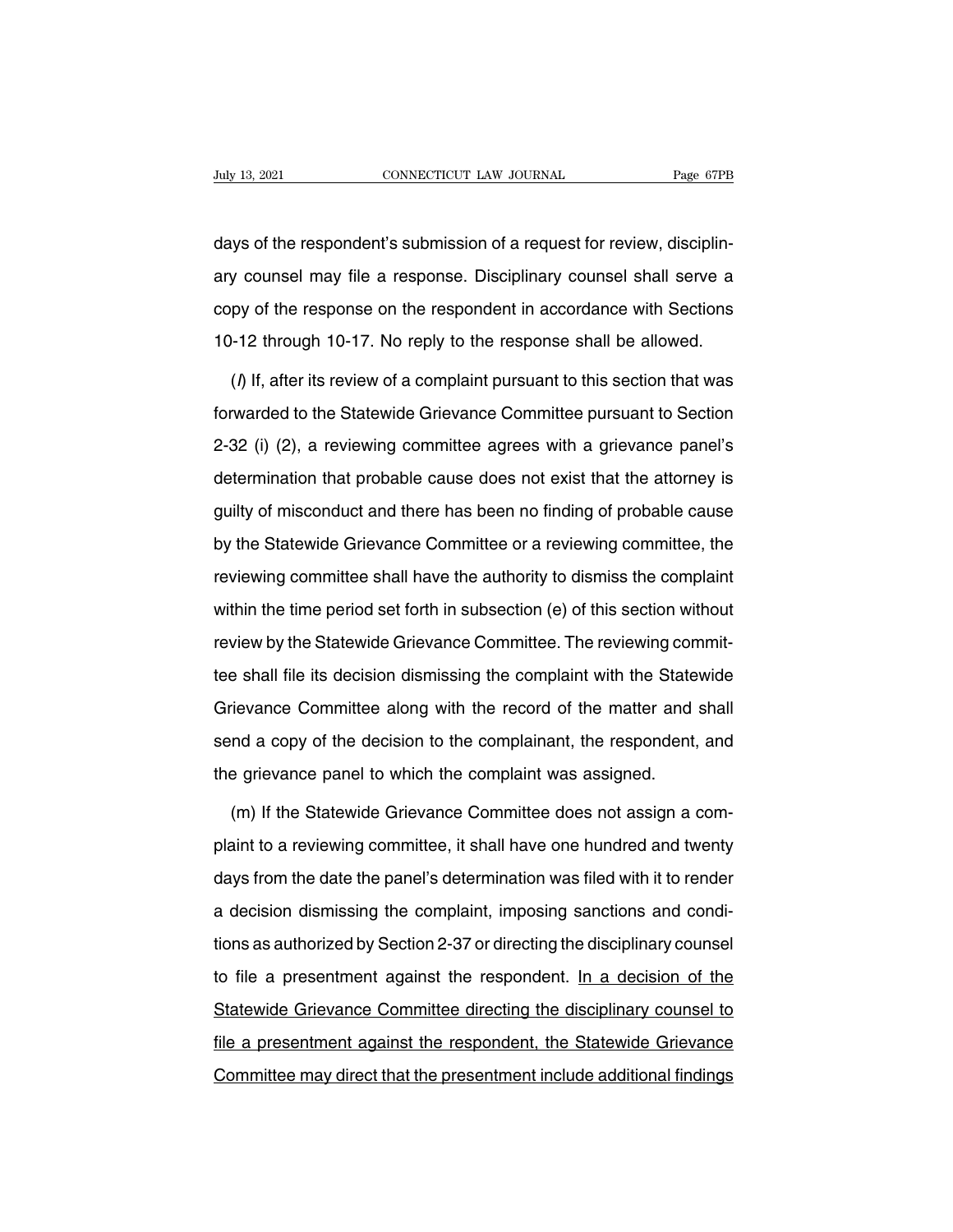Page 68PB<br>
connecticut LAW JOURNAL<br>
of misconduct beyond those set forth in the probable cause finding and<br>
the additional allegations of misconduct if the findings are supported Fage 68PB CONNECTICUT LAW JOURNAL July 13, 2021<br>of misconduct beyond those set forth in the probable cause finding and<br>the additional allegations of misconduct if the findings are supported<br>by the record. The decision shal of misconduct beyond those set forth in the probable cause finding and<br>the additional allegations of misconduct if the findings are supported<br>by the record. The decision shall be a matter of public record. The<br>failure of a of misconduct beyond those set forth in the probable cause finding and<br>the additional allegations of misconduct if the findings are supported<br>by the record. The decision shall be a matter of public record. The<br>failure of a the additional allegations of misconduct if the findings are supported<br>by the record. The decision shall be a matter of public record. The<br>failure of a reviewing committee to complete its action on a complaint<br>within the p by the record. The decision shall be a matter of public record. The failure of a reviewing committee to complete its action on a complaint within the period of time provided in this section shall not be cause for dismissal failure of a reviewing committee to complete its action on a complaint<br>within the period of time provided in this section shall not be cause<br>for dismissal of the complaint. If the Statewide Grievance Committee<br>finds probab within the period of time provided in this section shall not be cause<br>for dismissal of the complaint. If the Statewide Grievance Committee<br>finds probable cause to believe that the respondent has violated the<br>criminal law o which the period of the<br>for dismissal of the co<br>finds probable cause<br>criminal law of this<br>state's attorney.<br>COMMENTARY: Th ds probable cause to believe that the respondent has violated the<br>minal law of this state, it shall report its findings to the chief<br>ate's attorney.<br>COMMENTARY: The amendment to the first sentence of subsection<br>provides cl

criminal law of this state, it shall report its findings to the chief<br>state's attorney.<br>COMMENTARY: The amendment to the first sentence of subsection<br>(g) provides clarity and support for the Judicial Branch's efforts to<br>co state's attorney.<br>COMMENTARY: The amendment to the first sentence of subsection<br>(g) provides clarity and support for the Judicial Branch's efforts to<br>conduct hearings remotely via a videoconferencing platform. The other<br>am COMMENTARY: The amendment to the first sentence of subsection<br>(g) provides clarity and support for the Judicial Branch's efforts to<br>conduct hearings remotely via a videoconferencing platform. The other<br>amendment to subsect (g) provides clarity and support for the Judicial Branch's efforts to conduct hearings remotely via a videoconferencing platform. The other amendment to subsection (g) provides that an objection regarding an absent reviewi the conduct hearings remotely via a videoconferencing platform. The other<br>amendment to subsection (g) provides that an objection regarding an<br>absent reviewing committee member must be raised at the time of<br>the hearing or i amendment to subsection (g) provides that an objection regarding an<br>absent reviewing committee member must be raised at the time of<br>the hearing or it will be waived. If the respondent fails to appear at the<br>hearing, the re Sent reviewing committee member must be raised at the time of<br>a hearing or it will be waived. If the respondent fails to appear at the<br>aring, the respondent cannot later claim that the waiver was invalid.<br>The amendments to

the hearing or it will be waived. If the respondent fails to appear at the<br>hearing, the respondent cannot later claim that the waiver was invalid.<br>The amendments to subsections (i) and (m) codify longstanding<br>practice perm hearing, the respondent cannot later claim that the waiver was invalid.<br>The amendments to subsections (i) and (m) codify longstanding<br>practice permitting either the reviewing committee or the Statewide<br>Grievance Committee The amendments to subsections (i) and (m) codify longstanding<br>practice permitting either the reviewing committee or the Statewide<br>Grievance Committee to add findings of misconduct to a decision<br>directing disciplinary couns sentment directing either the reviewing committee or the Statewide<br>Grievance Committee to add findings of misconduct to a decision<br>directing disciplinary counsel to file a presentment. Because the pre-<br>sentment directive i Grievance Committee to add findings of misconduct to a decision<br>directing disciplinary counsel to file a presentment. Because the pre-<br>sentment directive is an interim order, the respondent has notice of<br>the charges and th directing disciplinary counsel to file a presentment. Because the pre-<br>sentment directive is an interim order, the respondent has notice of<br>the charges and the right to a de novo hearing before the court prior<br>to final dis concerns. e charges and the right to a de novo hearing before the court prior<br>final discipline being imposed, which protects any due process<br>ncerns.<br>The amendment to subsection (k) prohibits the right to request<br>view or take an appe to final discipline being imposed, which protects any due process<br>concerns.<br>The amendment to subsection (k) prohibits the right to request<br>review or take an appeal of a disciplinary order that was consented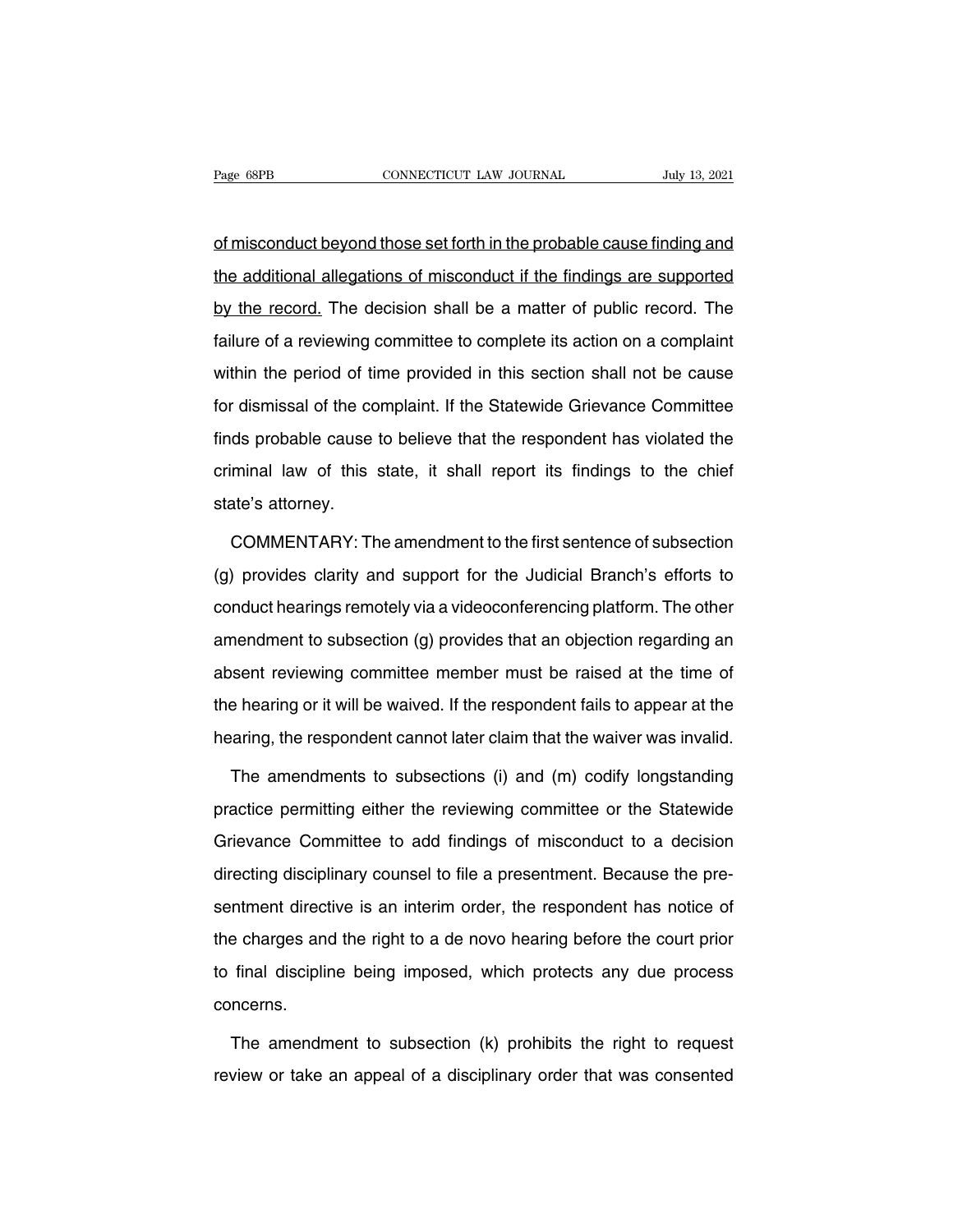Tuly 13, 2021<br>CONNECTICUT LAW JOURNAL Page 69PB<br>to by the respondent. The amendment expedites agreed upon disci-<br>pline and ends unnecessary delay in issuing discipline ordered by but the respondent. The amendment expedites agreed upon discipline and ends unnecessary delay in issuing discipline ordered by the reviewing committee or Statewide Grievance Committee and in to by the respondent. The amendment expedites agreed upon disci-<br>pline and ends unnecessary delay in issuing discipline ordered by<br>the reviewing committee or Statewide Grievance Committee and in<br>pursuing Section 2-82 (g) p to by the respondent. The amendment expedites agreed upon disci-<br>pline and ends unnecessary delay in issuing discipline ordered by<br>the reviewing committee or Statewide Grievance Committee and in<br>pursuing Section 2-82 (g) p pline and ends unnecessary delay in issuing discipline ordered by<br>the reviewing committee or Statewide Grievance Committee and in<br>pursuing Section 2-82 (g) presentments before the Superior Court.<br>Sec. 2-36. Action by State reviewing committee or Statewide Greating Section 2-82 (g) presentments k<br>**2-36. Action by Statewide Greations Action by Statewide Greation Request for Review**<br>ithin sixty days of the expiration of the

Irsuing Section 2-82 (g) presentments before the Superior Court.<br> **c. 2-36.** Action by Statewide Grievance Committee on<br>
Request for Review<br>
Within sixty days of the expiration of the thirty day period for the<br>
Ing of a re Sec. 2-36. Action by Statewide Grievance Committee on<br>Request for Review<br>Within sixty days of the expiration of the thirty day period for the<br>filing of a request for review under Section 2-35 (k), or, with regard<br>to grieva Request for Review<br>Within sixty days of the expiration of the thirty day period for the<br>filing of a request for review under Section 2-35 (k), or, with regard<br>to grievance complaints filed on or after January 1, 2004, with Within sixty days of the expiration of the thirty day period for the filing of a request for review under Section 2-35 (k), or, with regard to grievance complaints filed on or after January 1, 2004, within sixty days of th response by disciplinary counsel to a request for review under Section 2-35 (k), or, with regard<br>to grievance complaints filed on or after January 1, 2004, within sixty<br>days of the expiration of the fourteen day period for section, the expiration of the fourteen day period for the filing of a response by disciplinary counsel to a request for review under that section, the Statewide Grievance Committee shall issue a written decision affirmin days of the expiration of the fourteen day period for the filing of a<br>response by disciplinary counsel to a request for review under that<br>section, the Statewide Grievance Committee shall issue a written deci-<br>sion affirmin explorer the exploration of the fourteent day period for the limity of a<br>response by disciplinary counsel to a request for review under that<br>section, the Statewide Grievance Committee shall issue a written deci-<br>sion affir Exercise by disciplinary counsel to a request for forcew ander that<br>section, the Statewide Grievance Committee shall issue a written deci-<br>sion affirming the decision of the reviewing committee, dismissing the<br>complaint, i sion affirming the decision of the reviewing committee, dismissing the<br>complaint, imposing sanctions and conditions as authorized by Section<br>2-37, directing the disciplinary counsel to file a presentment against<br>the respon slori aminimity are decision of the fortecting committee, distributed by Section<br>2-37, directing the disciplinary counsel to file a presentment against<br>the respondent in the Superior Court or referring the complaint to the 2-37, directing the disciplinary counsel to file a presentment against<br>the respondent in the Superior Court or referring the complaint to the<br>same or a different reviewing committee for further investigation and<br>a decision Let or, an soling the disciplinary counterful of the a precedition to the same or a different reviewing committee for further investigation and a decision. Before issuing its decision, the Statewide Grievance Committee may and cooperation and same or a different reviewing committee for further investigation and a decision. Before issuing its decision, the Statewide Grievance Committee may, in its discretion, request oral argument. The Statew a decision. Before issuing its decision, the Statewide Grievance Com-<br>mittee may, in its discretion, request oral argument. The Statewide<br>Grievance Committee shall forward a copy of its decision to the com-<br>plainant, the d mittee may, in its discretion, request oral argument. The Statewide<br>Grievance Committee shall forward a copy of its decision to the com-<br>plainant, the disciplinary counsel, the respondent, the reviewing com-<br>mittee and the Grievance Committee shall forward a copy of its decision to the com-<br>plainant, the disciplinary counsel, the respondent, the reviewing com-<br>mittee and the grievance panel which investigated the complaint. The<br>decision shal plainant, the disciplinary counsel, the respondent, the reviewing com-<br>plainant, the disciplinary counsel, the respondent, the reviewing com-<br>mittee and the grievance panel which investigated the complaint. The<br>decision sh plantant, the disciplinary economic, the respondent, the reviewing com-<br>mittee and the grievance panel which investigated the complaint. The<br>decision shall be a matter of public record. A decision of the Statewide<br>Grievanc nnities and the ghovance panel which investigated the scriptaint. The<br>decision shall be a matter of public record. A decision of the Statewide<br>Grievance Committee shall be issued only if the respondent has timely<br>filed a r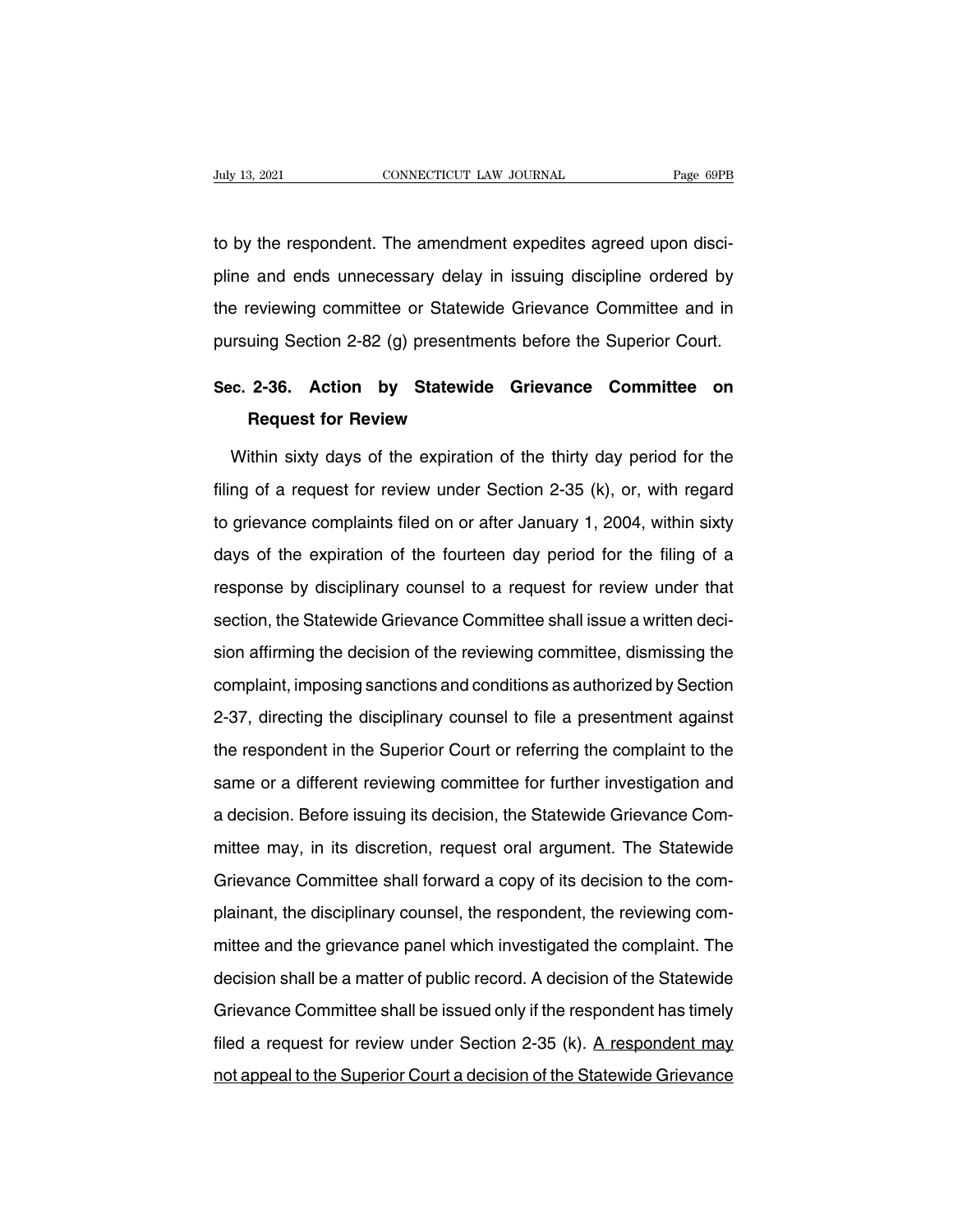Page 70PB CONNECTICUT LAW JOURNAL July 13, 2021<br>Committee affirming the reviewing committee's decision directing the<br>disciplinary counsel to file a presentment against the respondent. Page 70PB CONNECTICUT LAW JOURNAL July 13, 2021<br>Committee affirming the reviewing committee's decision directing the<br>disciplinary counsel to file a presentment against the respondent.<br>COMMENTARY: The amendment codifies exi

mmittee affirming the reviewing committee's decision directing the<br>ciplinary counsel to file a presentment against the respondent.<br>COMMENTARY: The amendment codifies existing appellate law.<br>decision directing the disciplin Committee affirming the reviewing committee's decision directing the<br>disciplinary counsel to file a presentment against the respondent.<br>COMMENTARY: The amendment codifies existing appellate law.<br>A decision directing the di disciplinary counsel to file a presentment against the respondent.<br>COMMENTARY: The amendment codifies existing appellate law.<br>A decision directing the disciplinary counsel to file a presentment<br>against the respondent is an COMMENTARY: The amendment codifies existing appellate law.<br>A decision directing the disciplinary counsel to file a presentment<br>against the respondent is an interim order of discipline that is presented<br>to the court in a de Example 122 Conn. A decision directing the disciplinary counsel to file a presentment<br>against the respondent is an interim order of discipline that is presented<br>to the court in a de novo hearing. In *Miniter v. Statewide G* Ex decision directing the disciplinary counser to the a present<br>against the respondent is an interim order of discipline that is presented<br>to the court in a de novo hearing. In *Miniter v. Statewide Grievance*<br>Committee, 1 to the court in a de novo hearing. In *Miniter* v. *Statewide Grievance Committee*, 122 Conn. App. 410, 998 A.2d 268, cert. denied, 298 Conn. 923, 4 A.3d 1228 (2010), the appellate court held that an appeal from an order o Committee, 122 Conn. App. 410, 998 A.2d 268, cert. denied, 298<br>Conn. 923, 4 A.3d 1228 (2010), the appellate court held that an appeal<br>from an order of presentment was an impermissible interlocutory<br>appeal, because the deci Conn. 923, 4 A.3d 1228 (2010), the appellate court held that an appeal<br>from an order of presentment was an impermissible interlocutory<br>appeal, because the decision directing that a presentment be filed<br>does not either term From an order of presentment was an impermissible interlocutory<br>appeal, because the decision directing that a presentment be filed<br>does not either terminate a separate and distinct proceeding, or termi-<br>nate the rights of appeal, because the decision directing that a presentment be filed<br>does not either terminate a separate and distinct proceeding, or termi-<br>nate the rights of a party such that further proceedings could not affect<br>them, as does not either terminate a separate and distinct proceeding, or terminate the rights of a party such that further proceedings could not affect them, as required by *State v. Curcio*, 191 Conn. 27, 463 A.2d 566 (1983). See about onte their terminate a separate and distinct precedurity, or term<br>nate the rights of a party such that further proceedings could not affect<br>them, as required by *State* v. *Curcio*, 191 Conn. 27, 463 A.2d 566<br>(1983). serious discription of a party subminariantly proceedings seals increased them, as required by *State v. Curcio*, 191 Conn. 27, 463 A.2d 566 (1983). See *Rozbicki v. Statewide Grievance Committee*, 157 Conn. App. 613, 115 (1983). See *Rozbicki* v. *Statewide Grievance Committee*, 157 Conn.<br>App. 613, 115 A.3d 532 (2015). The amendment expedites the most<br>serious disciplinary cases to a hearing and final decision and prohibits<br>unnecessary dela Court. **Serious disciplinary cases to a hearing and final<br>
unnecessary delay in pursuing presentments<br>
Court.<br>
<b>Sec. 2-39. Reciprocal Discipline**<br>
(a) Upon being informed that a lawyer admiti necessary delay in pursuing presentments before the Superior<br>
ourt.<br>
c. 2-39. Reciprocal Discipline<br>
(a) Upon being informed that a lawyer admitted to the Connecticut<br>
r has resigned, been disbarred, suspended or otherwise

Court.<br>Sec. 2-39. Reciprocal Discipline<br>(a) Upon being informed that a lawyer admitted to the Connecticut<br>bar has resigned, been disbarred, suspended or otherwise disciplined,<br>or placed on inactive disability status in ano Sec. 2-39. Reciprocal Discipline<br>
(a) Upon being informed that a lawyer admitted to the Connecticut<br>
bar has resigned, been disbarred, suspended or otherwise disciplined,<br>
or placed on inactive disability status in another (a) Upon being informed that a lawyer admitted to the Connecticut<br>bar has resigned, been disbarred, suspended or otherwise disciplined,<br>or placed on inactive disability status in another jurisdiction, and that<br>said discipl (a) open being infermed that a lawyer damited to the confidenced<br>bar has resigned, been disbarred, suspended or otherwise disciplined,<br>or placed on inactive disability status in another jurisdiction, and that<br>said discipli France Congride, been disability status in another jurisdiction, and that<br>said discipline or inactive disability status has not been stayed, the<br>disciplinary counsel shall obtain a certified copy of the order and file<br>it w or placed on macility states in another jameable. That said discipline or inactive disability status has not been stayed, the disciplinary counsel shall obtain a certified copy of the order and file it with the Superior Co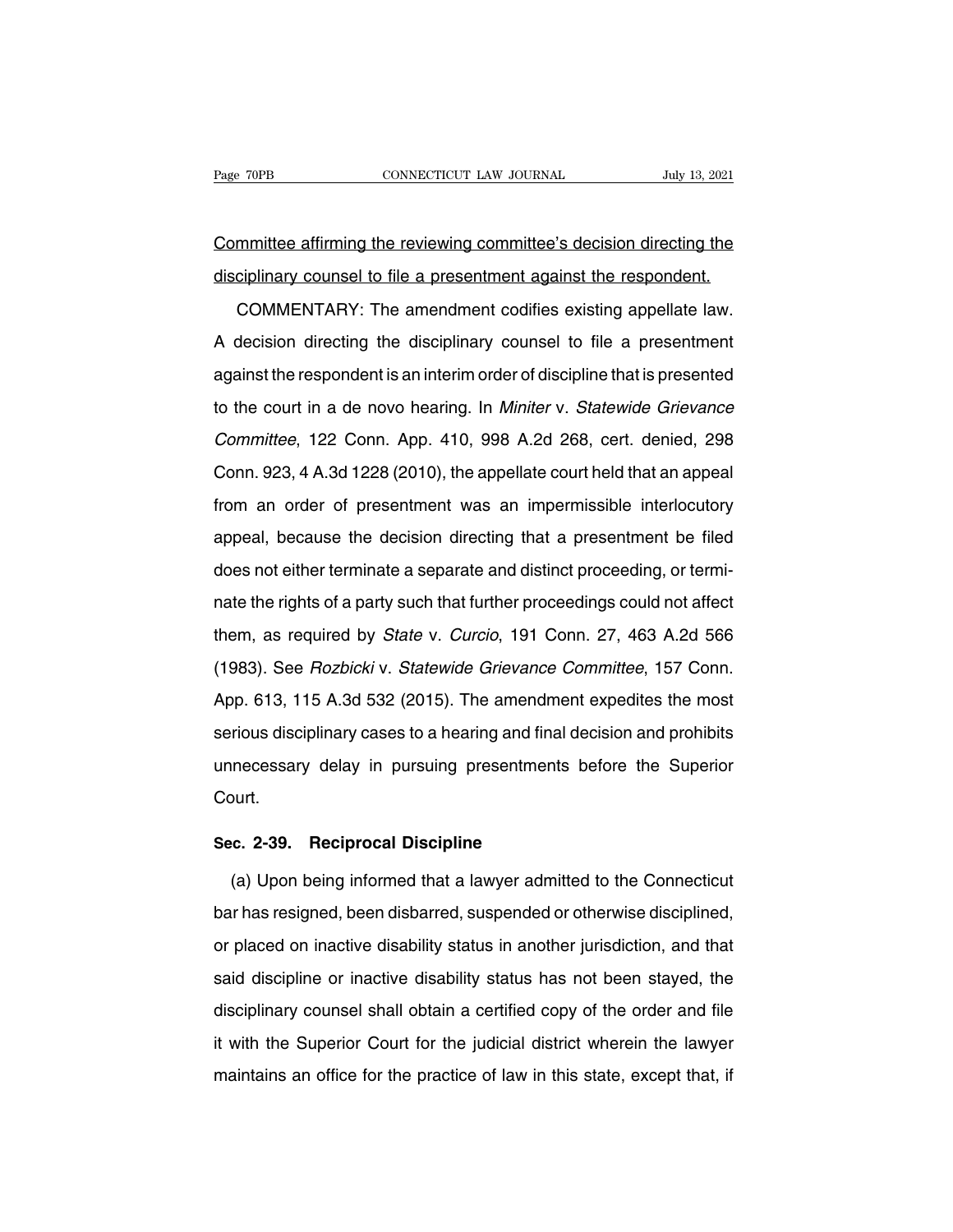The lawyer has no such office, the disciplinary counsel shall file the<br>the lawyer has no such office, the disciplinary counsel shall file the<br>certified copy of the order from the other jurisdiction with the Superior CONNECTICUT LAW JOURNAL Page 71PB<br>the lawyer has no such office, the disciplinary counsel shall file the<br>certified copy of the order from the other jurisdiction with the Superior<br>Court for the judicial district of Hartford The lawyer has no such office, the disciplinary counsel shall file the certified copy of the order from the other jurisdiction with the Superior Court for the judicial district of Hartford. No entry fee shall be required f the lawyer has no such office, the certified copy of the order from the Court for the judicial district of Handren content of a certified rtified copy of the order from the other jurisdiction with the Superior<br>burt for the judicial district of Hartford. No entry fee shall be required<br>r proceedings hereunder.<br>(b) Upon receipt of a certified copy of the order,

For the judicial district of Hartford. No entry fee shall be required<br>for proceedings hereunder.<br>(b) Upon receipt of a certified copy of the order, the court shall<br>forthwith cause to be served upon the lawyer a copy of the the other jurisdiction and an order directing the directionary of the court shall<br>forthwith cause to be served upon the lawyer a copy of the order from<br>the other jurisdiction and an order directing the lawyer to file withi (b) Upon receipt of a certified copy of the order, the court shall forthwith cause to be served upon the lawyer a copy of the order from the other jurisdiction and an order directing the lawyer to file within thirty days o forthwith cause to be served upon the lawyer a copy of the order from<br>the other jurisdiction and an order directing the lawyer to file within thirty<br>days of service, with proof of service upon the disciplinary counsel,<br>an shammin saass to see served apon and any or a septy or and state herm.<br>the other jurisdiction and an order directing the lawyer to file within thirty<br>days of service, with proof of service upon the disciplinary counsel,<br>an days of service, with proof of service upon the disciplinary counsel,<br>an answer admitting or denying the action in the other jurisdiction and<br>setting forth, if any, reasons why commensurate action in this state<br>would be un existed an answer admitting or denying the action in the other jurisdiction and setting forth, if any, reasons why commensurate action in this state would be unwarranted. Such certified copy will constitute prima facie evi an answer admitting or denying the action in the other jurisdiction and<br>setting forth, if any, reasons why commensurate action in this state<br>would be unwarranted. Such certified copy will constitute prima facie<br>evidence th buld be unwarranted. Such certified copy will constitute prima facie<br>idence that the order of the other jurisdiction entered and that the<br>dings contained therein are true.<br>(c) Upon the expiration of the thirty day period t

evidence that the order of the other jurisdiction entered and that the<br>findings contained therein are true.<br>(c) Upon the expiration of the thirty day period the court shall assign<br>the matter for a hearing. After hearing, t findings contained therein are true.<br>
(c) Upon the expiration of the thirty day period the court shall assign<br>
the matter for a hearing. After hearing, the court shall take commensu-<br>
rate action unless it is found that [a (c) Upon the expiration of the thirty day period the court shall assign<br>the matter for a hearing. After hearing, the court shall take commensu-<br>rate action unless it is found that [any defense set forth in the answer]<br>the the matter for a here<br>the matter for a here<br>the respondent here<br>dence that: te action unless it is found that [any defense set forth in the answer]<br>
<u>e respondent</u> has [been] established by clear and convincing evi-<br>
ince <u>that:</u><br>
(1) The procedure in the predicate matter was so lacking in notice the respondent has [been] established by clear and convincing evi-<br>dence <u>that:</u><br>(1) The procedure in the predicate matter was so lacking in notice or<br>opportunity to be heard as to constitute a deprivation of due process;

(1) The procedure in the predicate matter was so lacking in notice or<br>portunity to be heard as to constitute a deprivation of due process; or<br>(2) There was such infirmity of proof establishing the misconduct<br>the predicate (1) The procedure in the predicate matter was so lacking in notice or<br>opportunity to be heard as to constitute a deprivation of due process; or<br>(2) There was such infirmity of proof establishing the misconduct<br>in the predi opportunity to be heard as to constitute a deprivation of due process; or<br>(2) There was such infirmity of proof establishing the misconduct<br>in the predicate matter as to give rise to the clear conviction that the<br>court cou (2) There was such in<br>in the predicate matter as<br>court could not, consister<br>on that subject; or<br>(3) The discipline impo the predicate matter as to give rise to the clear conviction the<br>urt could not, consistent with its duty, accept as final the conce<br>that subject; or<br>(3) The discipline imposed would result in grave injustice; or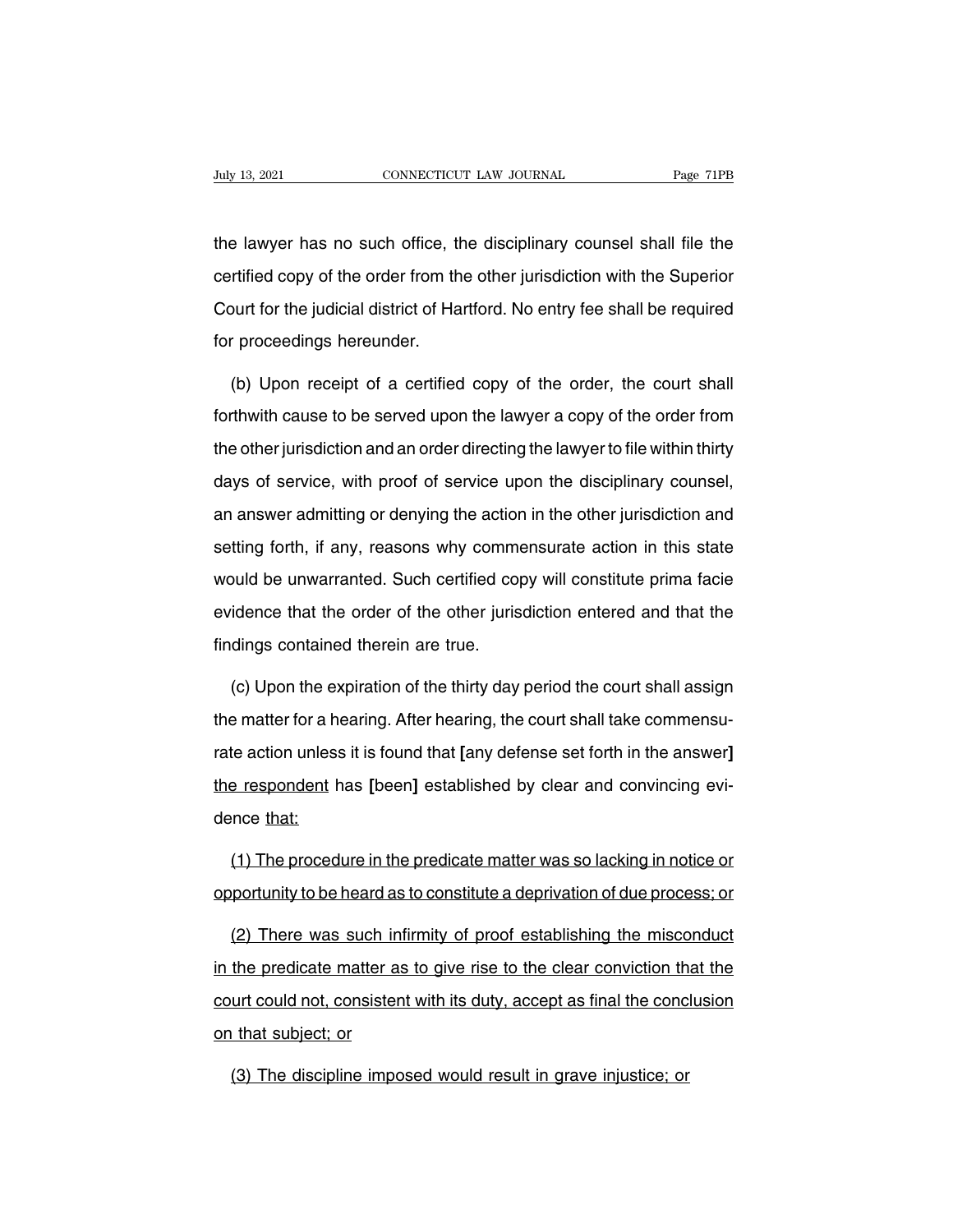ERET THE MISCON CONNECTICUT LAW JOURNAL THE MISCON July 13, 2021<br>(4) The misconduct established in the predicate matter warrants<br>bstantially different discipline in this state; or Page 72PB<br>
CONNECTICUT LAW JOURNAL<br>
(4) The misconduct established in the predicate m<br>
substantially different discipline in this state; or<br>
(5) The reason for the original transfer to inactive of

(4) The misconduct established in the predicate matter warrants<br>bstantially different discipline in this state; or<br>(5) The reason for the original transfer to inactive disability status<br>longer exists. (4) The misconduct<br>substantially different<br>(5) The reason for t<br>no longer exists.<br>(d) Notwithstanding

(d) The reason for the original transfer to inactive disability status<br>(d) The reason for the original transfer to inactive disability status<br>(d) Notwithstanding the above, a reciprocal discipline action need<br>t be filed if (5) The reason for the original transfer to inactive disability status<br>no longer exists.<br>(d) Notwithstanding the above, a reciprocal discipline action need<br>not be filed if the conduct giving rise to discipline in another j has already been the subject of a formal review by the court or State-<br>has already been the subject of a formal review by the court or State--<br>wide Grievance Committee. (d) Notwithstanding the above,<br>not be filed if the conduct giving ris<br>has already been the subject of a<br>wide Grievance Committee.<br>COMMENTARY: The amendme It be filed if the conduct giving rise to discipline in another jurisdiction<br>is already been the subject of a formal review by the court or State-<br>de Grievance Committee.<br>COMMENTARY: The amendment to subsection (c) is base not be filed if the conduct giving rise to discipline in another jurisdiction<br>has already been the subject of a formal review by the court or State-<br>wide Grievance Committee.<br>COMMENTARY: The amendment to subsection (c) is

ment and an easy seem the easy of a formal feature by the educt of etate<br>wide Grievance Committee.<br>COMMENTARY: The amendment to subsection (c) is based on the<br>criteria set forth in ABA Model Rules for Lawyer Disciplinary E COMMENTARY: The amendment to subsection (c) is based on the<br>criteria set forth in ABA Model Rules for Lawyer Disciplinary Enforce-<br>ment Rule 22. A judicial determination of misconduct or disability by<br>the respondent in ano criteria set forth in ABA Model Rules for Lawyer Disciplinary Enforce-<br>ment Rule 22. A judicial determination of misconduct or disability by<br>the respondent in another jurisdiction is conclusive, and not subject to<br>relitiga discipline or disability in another jurisdiction of misconduct or disability by<br>the respondent in another jurisdiction is conclusive, and not subject to<br>relitigation in the forum state. The court should impose commensurate If the respondent in another jurisdiction is conclusive, and not subject to relitigation in the forum state. The court should impose commensurate discipline or disability inactive status unless it determines, after review relitigation in the forum state. The court should impose commensurate<br>discipline or disability inactive status unless it determines, after review<br>limited to the record of the proceedings in the foreign jurisdiction, that<br>o discipline or disability inactive status unless it determines, after review<br>limited to the record of the proceedings in the foreign jurisdiction, that<br>one of the grounds specified in subsection (c) exists. These criteria<br>w limited to the record of the proceedings in the foreigneed of the grounds specified in subsection (c) existence of the grounds specified in subsection (c) existence first listed as optional factors to be considered mentary one of the grounds specified in subsection (c) exists. These criteria<br>were first listed as optional factors to be considered in the 2004 com-<br>mentary to this section and are now codified.<br>**Sec. 2-42. Conduct Constituting T** ere first listed as optional factors to be considered in the 2004 com-<br>
entary to this section and are now codified.<br> **c. 2-42. Conduct Constituting Threat of Harm to Clients**<br>
(a) [If there is a disciplinary proceeding pe

mentary to this section and are now codified.<br>
Sec. 2-42. Conduct Constituting Threat of Harm to Clients<br>
(a) [If there is a disciplinary proceeding pending against a lawyer,<br>
or if there has been a notice of overdraft in Sec. 2-42. Conduct Constituting Threat of Harm to Clients<br>(a) [If there is a disciplinary proceeding pending against a lawyer,<br>or if there has been a notice of overdraft in accordance with the<br>provisions of Section 2-28 (f (a) [If there is a disciplinary proceeding pending against a lawyer,<br>or if there has been a notice of overdraft in accordance with the<br>provisions of Section 2-28 (f) and the grievance panel, the reviewing<br>committee, the St (a) In these is a shot-plinary proceeding pertaing against a lawyer,<br>or if there has been a notice of overdraft in accordance with the<br>provisions of Section 2-28 (f) and the grievance panel, the reviewing<br>committee, the St ble harm to his order a holder of overalant in accordance with the provisions of Section 2-28 (f) and the grievance panel, the reviewing committee, the Statewide Grievance Committee or the disciplinary counsel believes tha provisions of economizing to the synemic particle, the reviewing<br>committee, the Statewide Grievance Committee or the disciplinary<br>counsel believes that the lawyer poses a substantial threat of irrepara-<br>ble harm to his or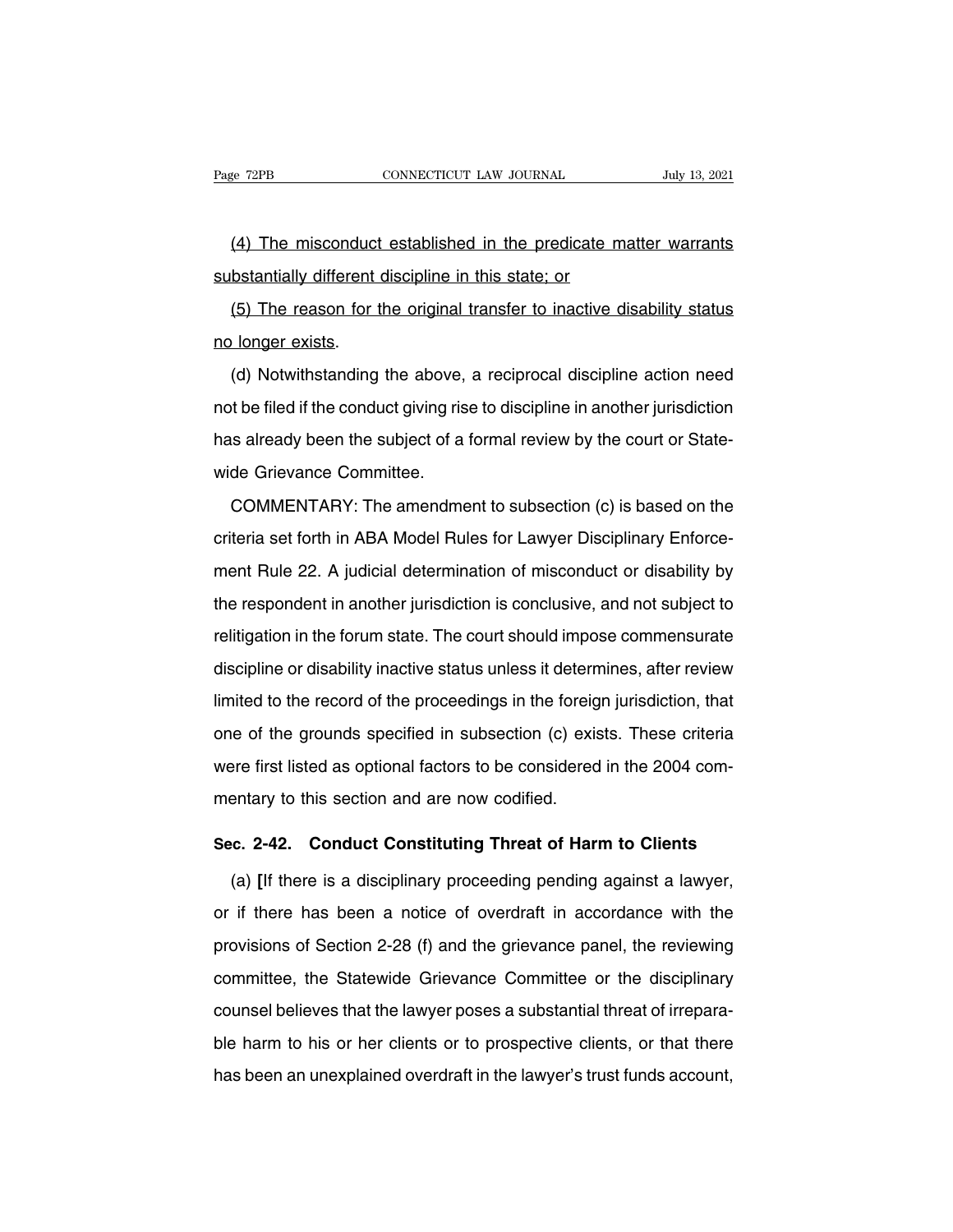The panel or committee shall so advise the disciplinary counsel. The<br>disciplinary counsel shall, upon being so advised or upon his or her July 13, 2021 CONNECTICUT LAW JOURNAL Page 73PB<br>the panel or committee shall so advise the disciplinary counsel. The<br>disciplinary counsel shall, upon being so advised or upon his or her<br>own belief, apply to the court for a the panel or committee shall so advise the disciplinary counsel. The disciplinary counsel shall, upon being so advised or upon his or her own belief, apply to the court for an order of interim suspension.] If a grievance p the panel or committee shall so advise the disciplinary counsel. The<br>disciplinary counsel shall, upon being so advised or upon his or her<br>own belief, apply to the court for an order of interim suspension.] If a<br>grievance p disciplinary counsel shall, upon being so advised or upon his or her<br>own belief, apply to the court for an order of interim suspension.] If a<br>grievance panel, a reviewing committee, the Statewide Grievance<br>Committee or the substantial threat of irreparable harm to his or her clients. If a grievance panel, a reviewing committee, the Statewide Grievance Committee or the disciplinary counsel believes that a lawyer poses a substantial threat of grievance panel, a reviewing committee, the Statewide Grievance<br>Committee or the disciplinary counsel believes that a lawyer poses a<br>substantial threat of irreparable harm to his or her clients or to prospec-<br>tive clients, Committee or the disciplinary counsel believes that a lawyer poses a<br>substantial threat of irreparable harm to his or her clients or to prospec-<br>tive clients, the disciplinary counsel shall apply to the court for an<br>order substantial threat of irreparable harm to his or her clients or to prospec-<br>tive clients, the disciplinary counsel shall apply to the court for an<br>order of interim suspension. The disciplinary counsel shall provide the<br>law Five clients, the disciplinary counsel shall apply to the court<br>order of interim suspension. The disciplinary counsel shall prov<br>lawyer with notice that an application for interim suspension ha<br>filed and that a hearing wil der of interim suspension. The disciplinary counsel shall provide the<br>wyer with notice that an application for interim suspension has been<br>ed and that a hearing will be held on such application.<br>(b) The court, after hearin

lawyer with notice that an application for interim suspension has been<br>filed and that a hearing will be held on such application.<br>(b) The court, after hearing, pending final disposition of the disciplin-<br>ary proceeding, ma filed and that a hearing will be held on such application.<br>
(b) The court, after hearing, pending final disposition of the disciplin-<br>
ary proceeding, may, if it finds that the lawyer poses a substantial<br>
threat of irrepar (b) The court, after hearing, pending final disposition of the disciplin-<br>ary proceeding, may, if it finds that the lawyer poses a substantial<br>threat of irreparable harm to his or her clients or to prospective clients,<br>ent (b) The seart, and Healing, periaing intit displementer the disciplint<br>ary proceeding, may, if it finds that the lawyer poses a substantial<br>threat of irreparable harm to his or her clients or to prospective clients,<br>enter threat of irreparable harm to his or her clients or to prospective clients,<br>enter an order of interim suspension, or may order such other interim<br>action as deemed appropriate. Thereafter, upon good cause shown,<br>the court m suspension as deemed appropriate. Thereafter, upon good cause shown,<br>the court may, in the interest of justice, set aside or modify the interim<br>suspension or other order entered pursuant hereto. Whenever the<br>court enters a action as deemed appropriate. Thereafter, upon good cause shown,<br>the court may, in the interest of justice, set aside or modify the interim<br>suspension or other order entered pursuant hereto. Whenever the<br>court enters an in may appropriate. Thereafter, appir good dated chown, the court may, in the interest of justice, set aside or modify the interim suspension or other order entered pursuant hereto. Whenever the court enters an interim suspen and the suspension or other order entered pursuant<br>court enters an interim suspension order pur<br>may appoint a trustee, pursuant to Section 2-6<br>and the suspended attorney's interests.<br>(c) No entry fee shall be required for urt enters an interim suspension order pursuant hereto, the court<br>ay appoint a trustee, pursuant to Section 2-64, to protect the clients'<br>d the suspended attorney's interests.<br>(c) No entry fee shall be required for proceed

may appoint a trustee, pursuant to Section 2-64, to protect the clients'<br>and the suspended attorney's interests.<br>(c) No entry fee shall be required for proceedings hereunder. Any<br>hearings necessitated by the proceedings ma and the suspended attorney's interes<br>
(c) No entry fee shall be required f<br>
hearings necessitated by the procee<br>
the court, be held in chambers.<br>
COMMENTARY: The amendment (c) No entry fee shall be required for proceedings hereunder. Any<br>arings necessitated by the proceedings may, in the discretion of<br>e court, be held in chambers.<br>COMMENTARY: The amendment allows disciplinary authorities to<br>

hearings necessitated by the proceedings may, in the discretion of<br>the court, be held in chambers.<br>COMMENTARY: The amendment allows disciplinary authorities to<br>commence an application for interim suspension in situations w the court, be held in chambers.<br>
COMMENTARY: The amendment allows disciplinary authorities to<br>
commence an application for interim suspension in situations where<br>
there is no disciplinary proceeding or overdraft investigat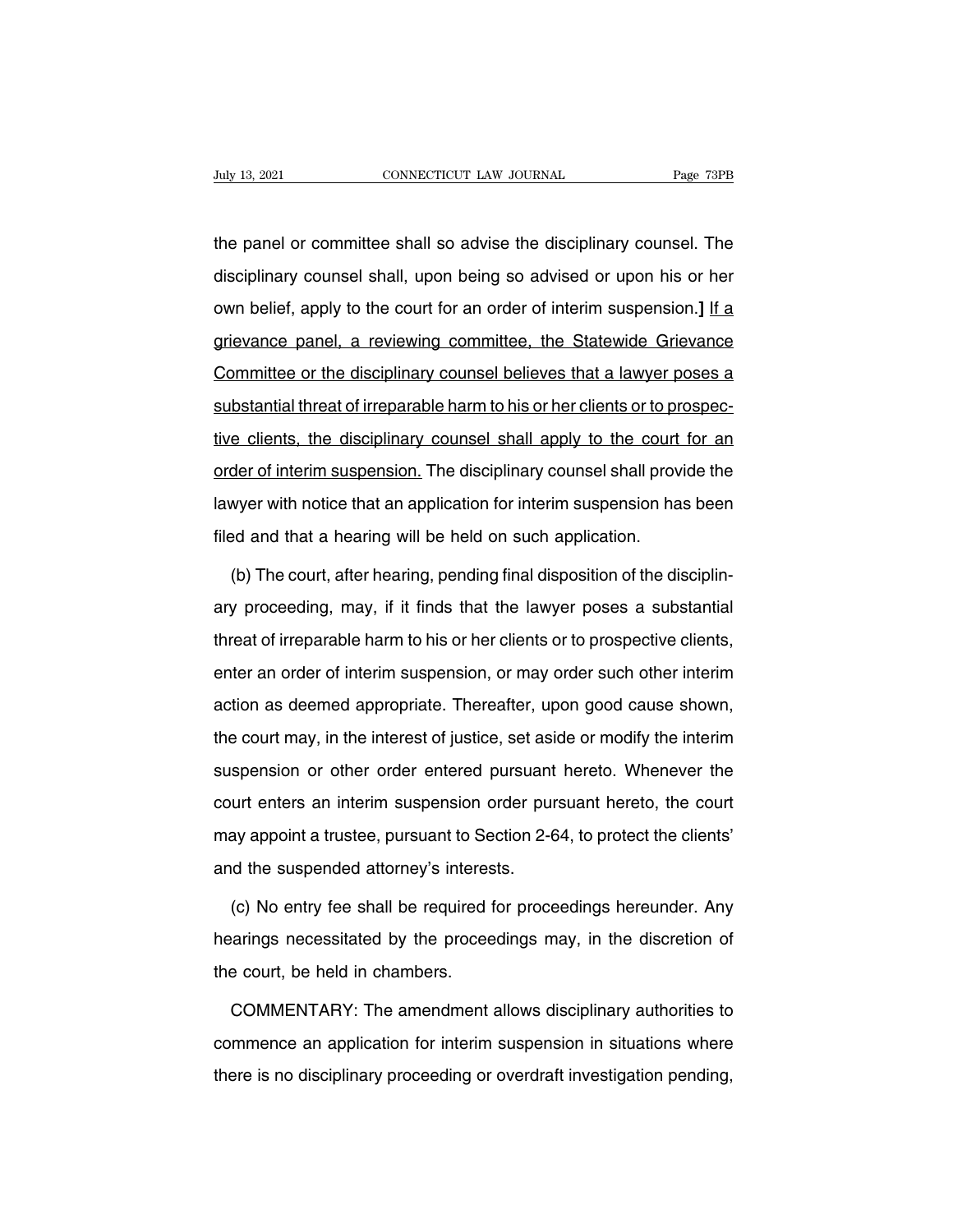Page 74PB<br>
connectricut LAW JOURNAL<br>
but it is believed that the lawyer poses a substantial threat of irreparable<br>
harm to clients. This rule change allows disciplinary authorities to file Page 74PB CONNECTICUT LAW JOURNAL July 13, 2021<br>but it is believed that the lawyer poses a substantial threat of irreparable<br>harm to clients. This rule change allows disciplinary authorities to file<br>an interim suspension a but it is believed that the lawyer poses a substantial threat of irreparable<br>harm to clients. This rule change allows disciplinary authorities to file<br>an interim suspension action if they are aware that a lawyer is missing but it is believed that the lawyer poses a substantial threat of irreparable<br>harm to clients. This rule change allows disciplinary authorities to file<br>an interim suspension action if they are aware that a lawyer is missing Bath is beheved that the lawyer pesses a substantial threat erropantise<br>harm to clients. This rule change allows disciplinary authorities to file<br>an interim suspension action if they are aware that a lawyer is missing,<br>has an interim suspension action if they are aware that a lawyer is missing,<br>has been incarcerated prior to a finding of guilt, or that a credible<br>allegation exists that the lawyer has misappropriated client's funds,<br>or that t an interm easpertated prior to a finding of guilt, or that a credible<br>allegation exists that the lawyer has misappropriated client's funds,<br>or that the lawyer's conduct has been referred to a grievance panel<br>for an investi allegation exists that the lawyer has misappropriated client's funds,<br>or that the lawyer's conduct has been referred to a grievance panel<br>for an investigation. This change allows for expedited review by the<br>court of these of that the lawyer's conduct has been referred to a grievance panel<br>for an investigation. This change allows for expedited review by the<br>court of these serious matters, while the disciplinary investigation is<br>still occurri for an investigation. This change allows for expedited review by the<br>court of these serious matters, while the disciplinary investigation is<br>still occurring and protects the public without undue delay. The burden<br>of proof For an investigation. This sharige allows for expedited force by the court of these serious matters, while the disciplinary investigation is still occurring and protects the public without undue delay. The burden of proof abili occurring and protects the public without undue delay. The burden<br>of proof still remains on the disciplinary counsel to prove irreparable<br>harm by clear and convincing evidence before an independent judicial<br>authority but becausing and protocol the plashe without dried<br>of proof still remains on the disciplinary counsel<br>harm by clear and convincing evidence before an<br>authority and allows for the court to set aside s<br>good cause can be sho Fram by clear and convincing evidence before an independent judicial<br>authority and allows for the court to set aside such a suspension if<br>good cause can be shown by the attorney.<br>Sec. 2-53. Reinstatement after Suspension,

### **ignation**

(a) An attorney who has been suspension, Disbarment or Resignation<br>(a) An attorney who has been suspended from the practice of law<br>this state for a period of one year or more or has remained under Sec. 2-53. Reinstatement after Suspension, Disbarment or Resignation<br>
(a) An attorney who has been suspended from the practice of law<br>
in this state for a period of one year or more or has remained under<br>
suspension pursua ignation<br>(a) An attorney who has been suspended from the practice of law<br>in this state for a period of one year or more or has remained under<br>suspension pursuant to an order of interim suspension for a period<br>of one year o (a) An attorney who has been suspended from the practice of law<br>in this state for a period of one year or more or has remained under<br>suspension pursuant to an order of interim suspension for a period<br>of one year or more sh in this state for a period of one year or more or has remained under<br>suspension pursuant to an order of interim suspension for a period<br>of one year or more shall be required to apply for reinstatement in<br>accordance with th suspension pursuant to an order of interim suspension for a period<br>of one year or more shall be required to apply for reinstatement in<br>accordance with this section, unless the court that imposed the disci-<br>pline expressly of one year or more shall be required to apply for reinstatement in accordance with this section, unless the court that imposed the discipline expressly provided in its order that such application is not required. An attor accordance with this section, unless the court that imposed the disci-<br>pline expressly provided in its order that such application is not<br>required. An attorney who has been suspended for less than one year<br>need not file an pline expressly provided in its order that such application is not required. An attorney who has been suspended for less than one year need not file an application for reinstatement pursuant to this section, unless otherwi imposed.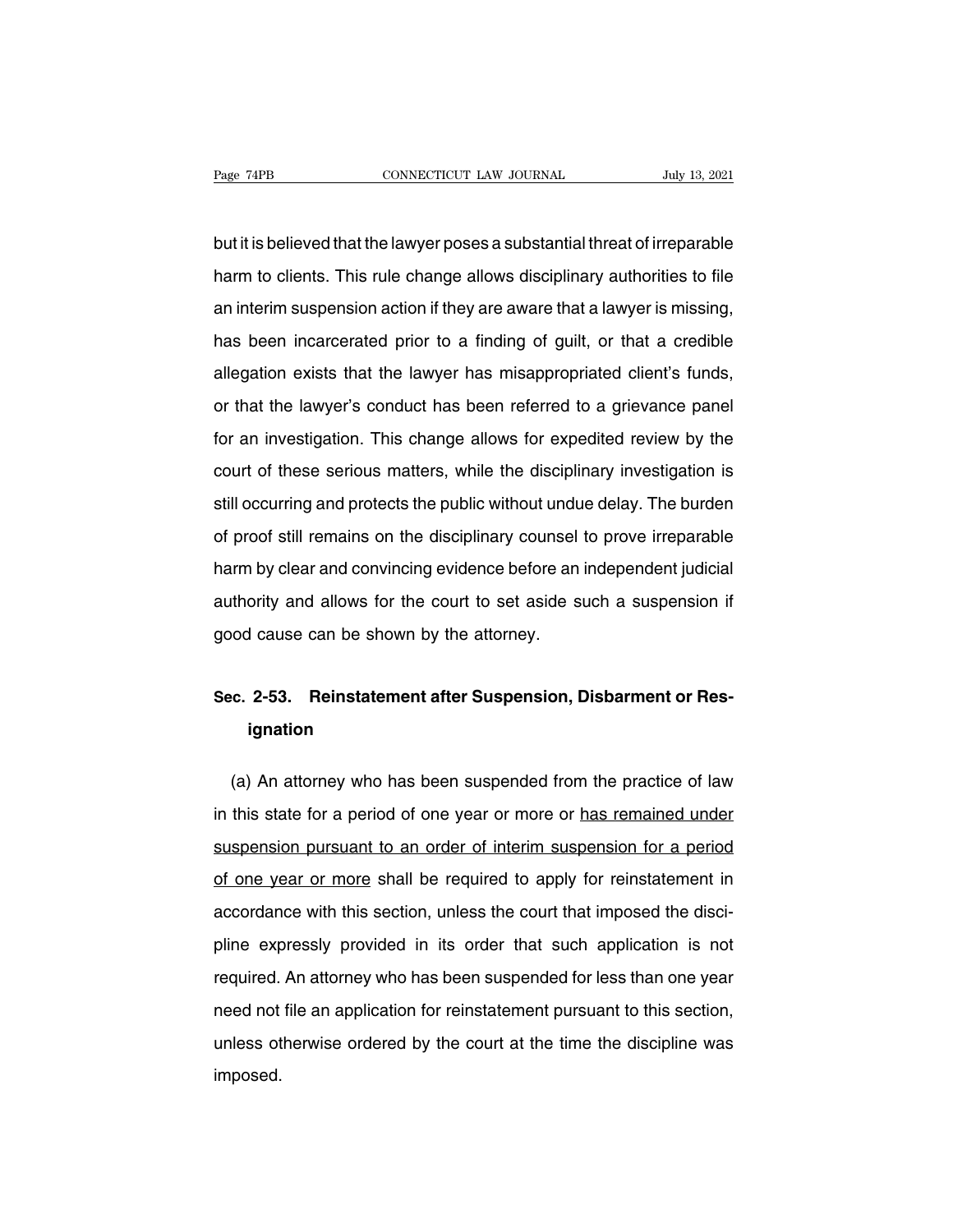(b) An attorney who was disbarred or resigned shall be required to<br>ply for reinstatement pursuant to this section, but shall not be eligible Fage 75PB<br>
(b) An attorney who was disbarred or resigned shall be required to<br>
apply for reinstatement pursuant to this section, but shall not be eligible<br>
to do so until after five years from the effective date of disbarm (b) An attorney who was disbarred or resigned shall be required to apply for reinstatement pursuant to this section, but shall not be eligible to do so until after five years from the effective date of disbarment or accept (b) An attorney who was disbarred or resigned shall be required to apply for reinstatement pursuant to this section, but shall not be eligible to do so until after five years from the effective date of disbarment or accept (b) An alternty who was dissurred of resigned shall be required to apply for reinstatement pursuant to this section, but shall not be eligible to do so until after five years from the effective date of disbarment or accept to do so until after five years from the effective date of disbarment or<br>acceptance by the court of the resignation, unless the court that<br>imposed the discipline expressly provided a shorter period of disbar-<br>ment or resig to do so drink diter interpretion interesting the court of acceptance by the court of the resignation, unless the court that<br>imposed the discipline expressly provided a shorter period of disbar-<br>ment or resignation in its imposed the discipline expressly provided a shorter period of disbar-<br>ment or resignation in its order. No attorney who has resigned from<br>the bar and waived the privilege of applying for readmission or rein-<br>statement to t readmission is discipling expressive provided a shorter period of<br>ment or resignation in its order. No attorney who has resigne<br>the bar and waived the privilege of applying for readmission<br>statement to the bar under this r Exercise bar and waived the privilege of applying for readmission or rein-<br>atement to the bar at any future time shall be eligible to apply for<br>admission or reinstatement to the bar under this rule.<br>(c) In no event shall a

statement to the bar at any future time shall be eligible to apply for<br>readmission or reinstatement to the bar under this rule.<br>(c) In no event shall an application for reinstatement by an attorney<br>disbarred pursuant to th readmission or reinstatement to the bar under this rule.<br>
(c) In no event shall an application for reinstatement by an attorney<br>
disbarred pursuant to the provisions of Section 2-47A be considered<br>
until after twelve years (c) In no event shall an application for reinstatement by an attorney<br>disbarred pursuant to the provisions of Section 2-47A be considered<br>until after twelve years from the effective date of the disbarment.<br>No such applicat disbarred pursuant to the provisions of Section 2-47A be considered<br>until after twelve years from the effective date of the disbarment.<br>No such application may be granted unless the attorney provides<br>satisfactory evidence If the sensual to the provisions of decision 2 177 be considered<br>until after twelve years from the effective date of the disbarment.<br>No such application may be granted unless the attorney provides<br>satisfactory evidence tha No such application may be granted unless the attorney provides<br>satisfactory evidence that full restitution has been made of all sums<br>found to be knowingly misappropriated, including, but not limited to,<br>restitution to the the attendance that full restitution has satisfactory evidence that full restitution has found to be knowingly misappropriated, in restitution to the client security fund for all the attorney's dishonest misconduct.<br>(d) Un In the knowingly misappropriated, including, but not limited to, stitution to the client security fund for all claims paid resulting from a attorney's dishonest misconduct.<br>(d) Unless otherwise ordered by the court, an app restitution to the client security fund for<br>the attorney's dishonest misconduct.<br>(d) Unless otherwise ordered by the<br>statement shall not be filed until:<br>(1) The applicant is in compliance w

e attorney's dishonest misconduct.<br>(d) Unless otherwise ordered by the court, an application for rein-<br>atement shall not be filed until:<br>(1) The applicant is in compliance with Sections 2-27 (d), 2-70 and<br>80; 2-80; tement shall not be filed until:<br>(1) The applicant is in compliance with Sections 2-27 (d), 2-70 and<br>80;<br>(2) The applicant is no longer the subject of any pending disciplinary<br>oceedings or investigations; (1) The applicant is in compliance<br>2-80;<br>(2) The applicant is no longer the s<br>proceedings or investigations;<br>(3) The applicant has passed the

(2) The applicant is no longer the subject of any pending disciplinary<br>proceedings or investigations;<br>(3) The applicant has passed the Multistate Professional Responsi-<br>bility Examination (MPRE) not more than six months pr

(2) The applicant is no longer the subject of any pending disciplinary<br>proceedings or investigations;<br>(3) The applicant has passed the Multistate Professional Responsi-<br>bility Examination (MPRE) not more than six months pr proceedings or in<br>
(3) The applicar<br>
bility Examination<br>
of the application;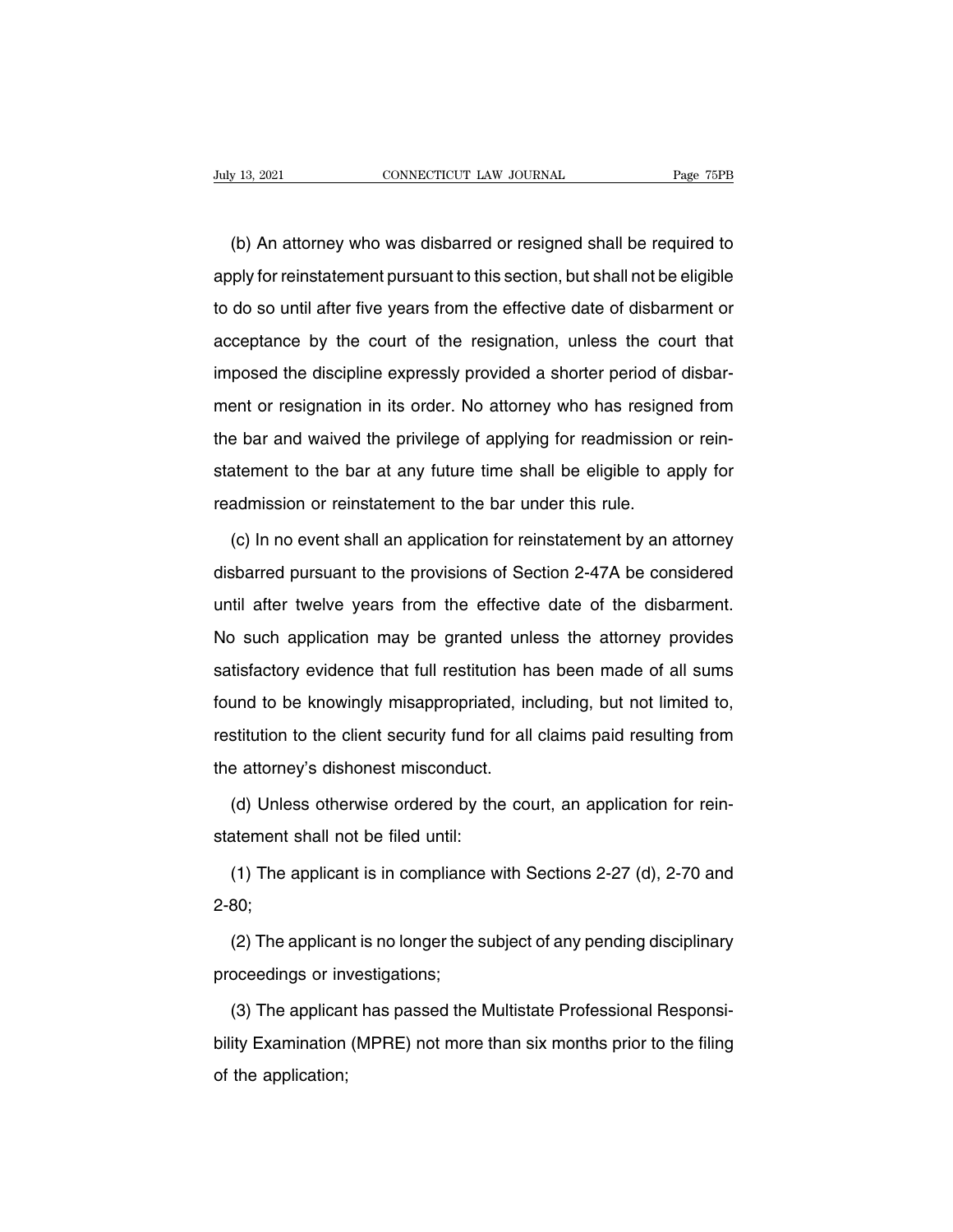EXTEP THE CONNECTICUT LAW JOURNAL July 13, 2021<br>(4) The applicant has successfully completed any criminal sentence<br>cluding, but not limited to, a sentence of incarceration, probation, Fage 76PB CONNECTICUT LAW JOURNAL July 13, 2021<br>
(4) The applicant has successfully completed any criminal sentence<br>
including, but not limited to, a sentence of incarceration, probation,<br>
parole, supervised release, or pe (4) The applicant has successfully completed any criminal sentence<br>including, but not limited to, a sentence of incarceration, probation,<br>parole, supervised release, or period of sex offender registration and<br>has fully com (4) The applicant has successfully completed any criminal sentence<br>including, but not limited to, a sentence of incarceration, probation,<br>parole, supervised release, or period of sex offender registration and<br>has fully com (1) The applicant has sassessed<br>including, but not limited to, a s<br>parole, supervised release, or p<br>has fully complied with any ord<br>criminal penalties or fines;<br>(5) The applicant has fully c (5) The applicant has fully complied with any orders regarding conditions, restitution,<br>
minal penalties or fines;<br>
(5) The applicant has fully complied with all conditions imposed<br>
risuant to the order of discipline. If a

pursuant to the order of discipline. If an applicant asserts that a certain<br>disciplinary condition is impossible to fulfill, he or she must apply to<br>disciplinary condition is impossible to fulfill, he or she must apply to criminal penalties or fines;<br>
(5) The applicant has fully complied with all conditions imposed<br>
pursuant to the order of discipline. If an applicant asserts that a certain<br>
disciplinary condition is impossible to fulfill, (5) The applicant has fully complied with all conditions imposed<br>pursuant to the order of discipline. If an applicant asserts that a certain<br>disciplinary condition is impossible to fulfill, he or she must apply to<br>the cour pursuant to the order of discipline. If an application<br>disciplinary condition is impossible to fulfill, he<br>the court that ordered the condition for relief fr<br>to filing an application for reinstatement;<br>(6) The bar examinin sciplinary condition is impossible to fulfill, he or she must apply to<br>e court that ordered the condition for relief from that condition prior<br>filing an application for reinstatement;<br>(6) The bar examining committee has re

The court that ordered the condition for relief from that condition prior<br>to filing an application for reinstatement;<br>(6) The bar examining committee has received an application fee.<br>The fee shall be established by the chi to filing an application for reinstatement;<br>
(6) The bar examining committee has received an application fee.<br>
The fee shall be established by the chief court administrator and shall<br>
be expended in the manner provided by (6) The bar examining committee has received an application fee.<br>
ie fee shall be established by the chief court administrator and shall<br>
iexpended in the manner provided by Section 2-22 of these rules.<br>
(e) An applicatio

The fee shall be established by the chief court administrator and shall<br>be expended in the manner provided by Section 2-22 of these rules.<br>(e) An application for reinstatement shall be filed with the clerk of<br>the Superior be expended in the manner provided by Section 2-22 of these rules.<br>
(e) An application for reinstatement shall be filed with the clerk of<br>
the Superior Court in the jurisdiction that issued the discipline. The<br>
application (e) An application for reinstatement shall be filed with the clerk of<br>the Superior Court in the jurisdiction that issued the discipline. The<br>application shall be filed under oath and on a form approved by the<br>Office of the the Superior Court in the jurisdiction that issued the discipline. The application shall be filed under oath and on a form approved by the Office of the Chief Court Administrator. The application shall be accompanied by pr application shall be<br>
office of the Chief Co<br>
panied by proof of p<br>
ing committee.<br>
(f) The application Trice of the Chief Court Administrator. The application shall be accom-<br>
initial by proof of payment of the application fee to the bar examin-<br>
grommittee.<br>
(f) The application shall be referred by the clerk of the Superio

panied by proof of payment of the application fee to the bar examin-<br>ing committee.<br>(f) The application shall be referred by the clerk of the Superior<br>Court where it is filed to the chief justice or designee, who shall ref the matter of the application shall be referred by the clerk of the Superior<br>Court where it is filed to the chief justice or designee, who shall refer<br>the matter to a standing committee on recommendations for admission<br>to (f) The application shall be referred by the clerk of the Superior<br>Court where it is filed to the chief justice or designee, who shall refer<br>the matter to a standing committee on recommendations for admission<br>to the bar wh (i) the application shall be referred by<br>Court where it is filed to the chief justice or<br>the matter to a standing committee on recom<br>to the bar whose members do not maintain<br>same judicial district as the applicant.<br>(g) The e matter to a standing committee on recommendations for admission<br>the bar whose members do not maintain their primary office in the<br>me judicial district as the applicant.<br>(g) The clerk of the Superior Court shall give noti to the bar whose members do not maintain their primary office in the<br>same judicial district as the applicant.<br>(g) The clerk of the Superior Court shall give notice of the pendency<br>of the application to the state's attorney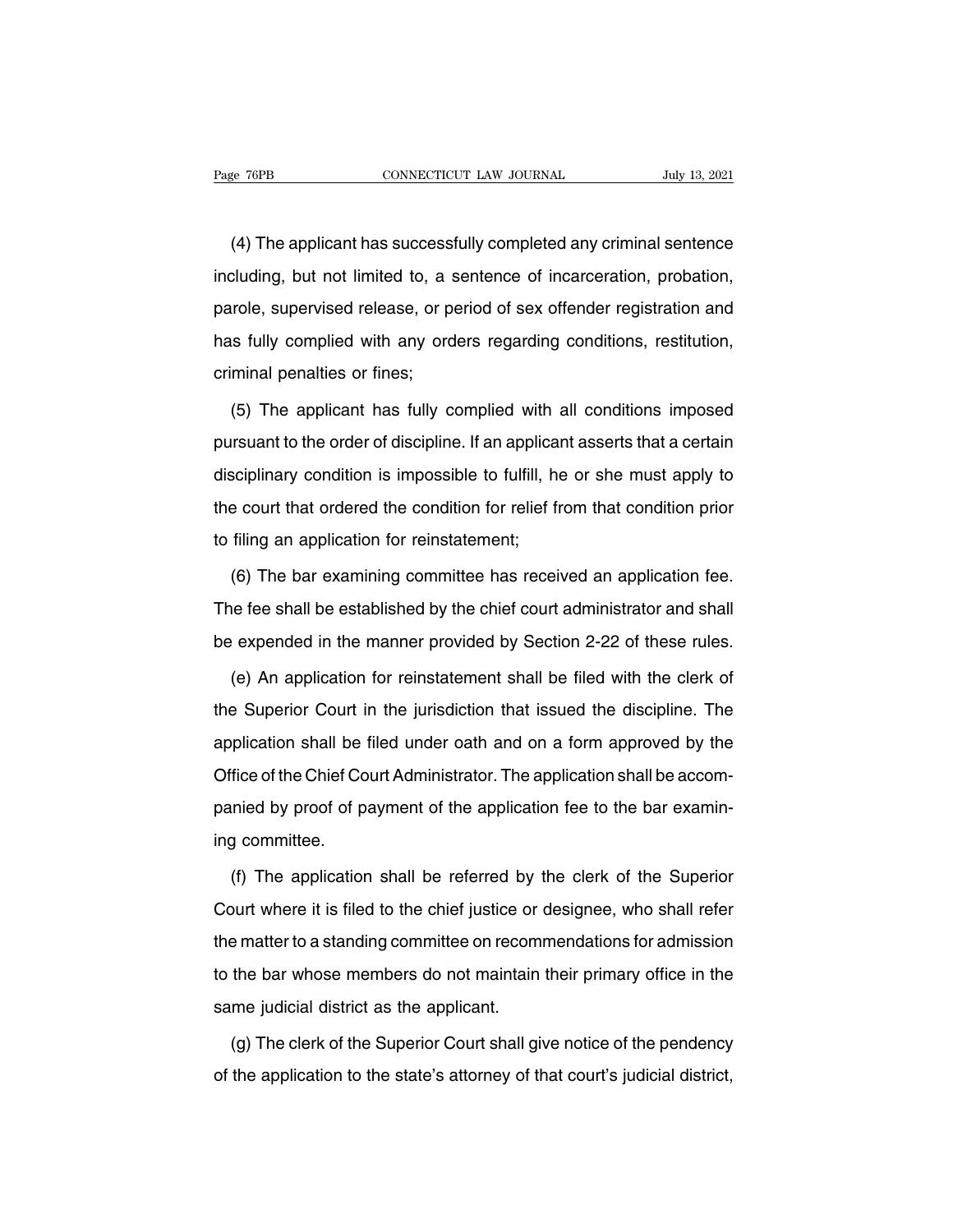Tuly 13, 2021 CONNECTICUT LAW JOURNAL Page 77PB<br>the grievance counsel to the grievance panel whose jurisdiction<br>includes that judicial district court location, the Statewide Grievance Incluy 13, 2021 CONNECTICUT LAW JOURNAL Page 77PB<br>the grievance counsel to the grievance panel whose jurisdiction<br>includes that judicial district court location, the Statewide Grievance<br>Committee, the Office of the Chief D The grievance counsel to the grievance panel whose jurisdiction<br>includes that judicial district court location, the Statewide Grievance<br>Committee, the Office of the Chief Disciplinary Counsel, the client<br>security fund comm the grievance counsel to the grievance panel whose jurisdiction<br>includes that judicial district court location, the Statewide Grievance<br>Committee, the Office of the Chief Disciplinary Counsel, the client<br>security fund comm the grievance counsel to the grievance panel whose jurisdiction<br>includes that judicial district court location, the Statewide Grievance<br>Committee, the Office of the Chief Disciplinary Counsel, the client<br>security fund comm Committee, the Office of the Chief Disciplinary Counsel, the client<br>security fund committee, the attorney or attorneys appointed by the<br>court pursuant to Section 2-64, and to all complainants whose com-<br>plaints against the security fund committee, the attorney or attorneys appointed by the court pursuant to Section 2-64, and to all complainants whose complaints against the attorney resulted in the discipline for which the attorney was disbar court pursuant to Section 2-64, and to all complainants whose complaints against the attorney resulted in the discipline for which the attorney was disbarred or suspended or resigned. The clerk shall also promptly publish plaints against the attorney resulted in the discipline for which the attorney was disbarred or suspended or resigned. The clerk shall also promptly publish notice on the Judicial Branch website, in the Connecticut Law Jou planne against the attorney resalted in the also promptly was disbarred or suspended or resigned. The clerk<br>also promptly publish notice on the Judicial Branch website, if<br>Connecticut Law Journal, and in a newspaper with s (a) so promptly publish notice on the Judicial Branch website, in the<br>pnnecticut Law Journal, and in a newspaper with substantial distribu-<br>n in the judicial district where the application was filed.<br>(h) Within sixty days

Connecticut Law Journal, and in a newspaper with substantial distribution in the judicial district where the application was filed.<br>
(h) Within sixty days of the referral from the chief justice to a stand-<br>
ing committee, tion in the judicial district where the application was filed.<br>
(h) Within sixty days of the referral from the chief justice to a stand-<br>
ing committee, the Statewide Grievance Committee and the Office of<br>
the Chief Discip (h) Within sixty days of the referral from the chief justice to a stand-<br>ing committee, the Statewide Grievance Committee and the Office of<br>the Chief Disciplinary Counsel shall file a report with the standing<br>committee, wh (ii) the information contained in the since jacket is a state ing committee, the Statewide Grievance Committee and the Office of the Chief Disciplinary Counsel shall file a report with the standing committee, which report mendations on whether the applicant should be reinstated. Both the standing<br>committee, which report may include additional relevant information,<br>commentary in the information provided in the application and recom-<br>mendatio Statewide, which report may include additional relevant information,<br>commentary in the information provided in the application and recom-<br>mendations on whether the applicant should be reinstated. Both the<br>Statewide Grievan commentary in the information provided in the application and recom-<br>mendations on whether the applicant should be reinstated. Both the<br>Statewide Grievance Committee and the Office of the Chief Disciplin-<br>ary Counsel may f in the internation previose in the application and recent<br>mendations on whether the applicant should be reinstated. Both the<br>Statewide Grievance Committee and the Office of the Chief Disciplin-<br>ary Counsel may file an appe Statewide Grievance Committee and the Office of the Chief Disciplinary Counsel may file an appearance and participate in any investigation<br>into the application and at any hearing before the standing committee,<br>and at any c ance Committee Committee and participate in any investigation<br>into the application and at any hearing before the standing committee,<br>and at any court proceeding thereon. All filings by the Statewide Griev-<br>ance Committee a any occurrently the anticipped and participate then, throstigation<br>into the application and at any hearing before the standing committee,<br>and at any court proceeding thereon. All filings by the Statewide Griev-<br>ance Commit and at any court procee<br>ance Committee and the<br>any other party shall be<br>to Section 10-12.<br>(i) The standing con (i) The standing committee shall investigate the application, hold<br>
ii) The standing committee shall investigate the application, hold<br>
iii) The standing committee shall investigate the application, hold<br>
arings pertaining

any other party shall be served and certified to all other parties pursuant<br>to Section 10-12.<br>(i) The standing committee shall investigate the application, hold<br>hearings pertaining thereto and render a report with its reco to Section 10-12.<br>
(i) The standing committee shall investigate the application, hold<br>
hearings pertaining thereto and render a report with its recommenda-<br>
tions to the court. The standing committee shall give written not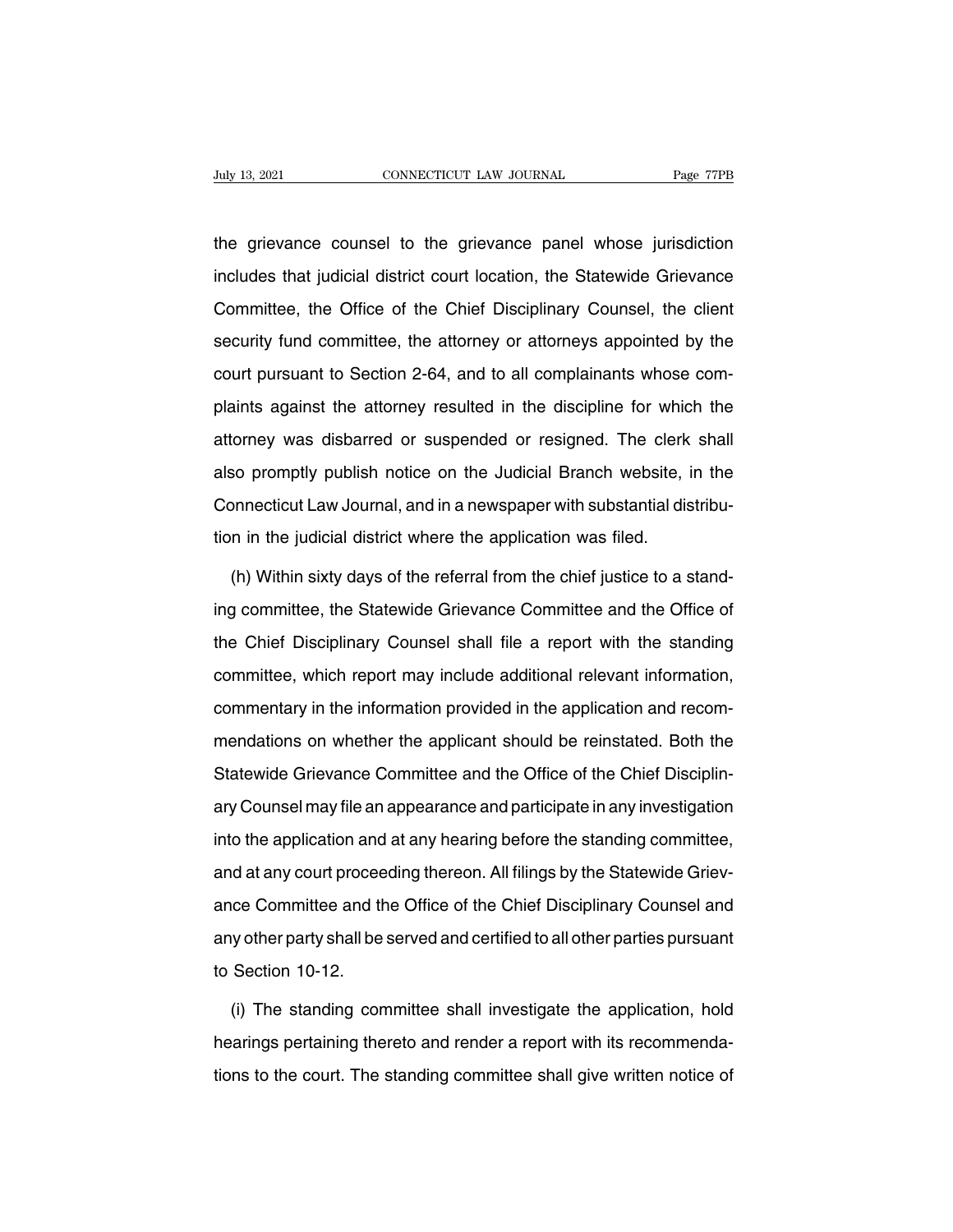Page 78PB<br>
CONNECTICUT LAW JOURNAL<br>
all hearings to the applicant, the state's attorney of the court's judicial<br>
district, the grievance counsel to the grievance panel whose jurisdiction Page 78PB CONNECTICUT LAW JOURNAL July 13, 2021<br>all hearings to the applicant, the state's attorney of the court's judicial<br>district, the grievance counsel to the grievance panel whose jurisdiction<br>includes that judicial d all hearings to the applicant, the state's attorney of the court's judicial<br>district, the grievance counsel to the grievance panel whose jurisdiction<br>includes that judicial district location where the application was filed all hearings to the applicant, the state's attorney of the court's judicial<br>district, the grievance counsel to the grievance panel whose jurisdiction<br>includes that judicial district location where the application was filed ary nearnings to the applicatity, the etable seturities of the securities jackies.<br>
district, the grievance counsel to the grievance panel whose jurisdiction<br>
includes that judicial district location where the application includes that judicial district location where the application was filed,<br>the Statewide Grievance Committee, the Office of the Chief Disciplin-<br>ary Counsel, the client security fund committee, the attorney or attor-<br>neys a the Statewide Grievance Committee, the Office of the Chief Disciplinary Counsel, the client security fund committee, the attorney or attorneys appointed by the court pursuant to Section 2-64, and to all complainants whose ary Counsel, the client security fund committee, the attorney or attor-<br>neys appointed by the court pursuant to Section 2-64, and to all com-<br>plainants whose complaints against the attorney resulted in the<br>discipline for w resigned by the court pursuant to Section 2-64, and to all complainants whose complaints against the attorney resulted in the discipline for which the attorney was disbarred or suspended or resigned. The standing committee plainants whose complaints against the attorney resulted in the discipline for which the attorney was disbarred or suspended or resigned. The standing committee shall also publish all hearing notices on the Judicial Branch discipline for which the attorney was disbarred or suspended or resigned. The standing committee shall also publish all hearing notices on the Judicial Branch website, in the Connecticut Law Journal and in a newspaper with discipline for which the attorney was disbarred or suspended or resigned. The standing committee shall also publish all hearing notices on the Judicial Branch website, in the Connecticut Law Journal and in a newspaper with (i) the Judicial Branch website, in the Connecticut Law Journal and<br>a newspaper with substantial distribution in the county where the<br>plication was filed.<br>(i) The standing committee shall take all testimony at its hearings

in a newspaper with substantial distribution in the county where the<br>application was filed.<br>(j) The standing committee shall take all testimony at its hearings<br>under oath and shall include in its report subordinate finding application was filed.<br>
(j) The standing committee shall take all testimony at its hearings<br>
under oath and shall include in its report subordinate findings of facts<br>
and conclusions as well as its recommendation. The stan (j) The standing committee shall take all testimony at its hearings<br>under oath and shall include in its report subordinate findings of facts<br>and conclusions as well as its recommendation. The standing commit-<br>tee shall hav and conclusions as well as its report subordinate findings of facts<br>and conclusions as well as its recommendation. The standing commit-<br>tee shall have a record made of its proceedings which shall include<br>a copy of the appl and conclusions as well as its recommendation. The standing commit-<br>tee shall have a record made of its proceedings which shall include<br>a copy of the application for reinstatement, any reports filed by the<br>Statewide Grieva The shall have a record made of its proceedings which shall include<br>a copy of the application for reinstatement, any reports filed by the<br>Statewide Grievance Committee and Office of the Chief Disciplinary<br>Counsel, a copy o the state wide a receive make of the proceduring three chain mediate<br>a copy of the application for reinstatement, any reports filed by the<br>Statewide Grievance Committee and Office of the Chief Disciplinary<br>Counsel, a copy complete the chief pisciplinary<br>Statewide Grievance Committee and Office of the Chief Disciplinary<br>Counsel, a copy of the record of the applicant's disciplinary history, a<br>transcript of its hearings thereon, any exhibits r Counsel, a copy of the record of the applicant's disciplinary history, a<br>transcript of its hearings thereon, any exhibits received by the standing<br>committee, any other documents considered by the standing commit-<br>tee in ma by the standing committee, any other documents considered by the standing committee, any other documents considered by the standing commit-<br>tee in making its recommendations, and copies of all notices provided<br>by the stand matteripreticalling interest, any oriented by the standing commit-<br>committee in making its recommendations, and copies of all notices provided<br>by the standing committee in accordance with this section. Record<br>materials con tee in making its recommendations, and copies of all notices provided<br>by the standing committee in accordance with this section. Record<br>materials containing personal identifying information or medical infor-<br>mation may, in by the standing committee in accordance with this section. Record<br>materials containing personal identifying information or medical infor-<br>mation may, in the discretion of the standing committee, be redacted,<br>or open for in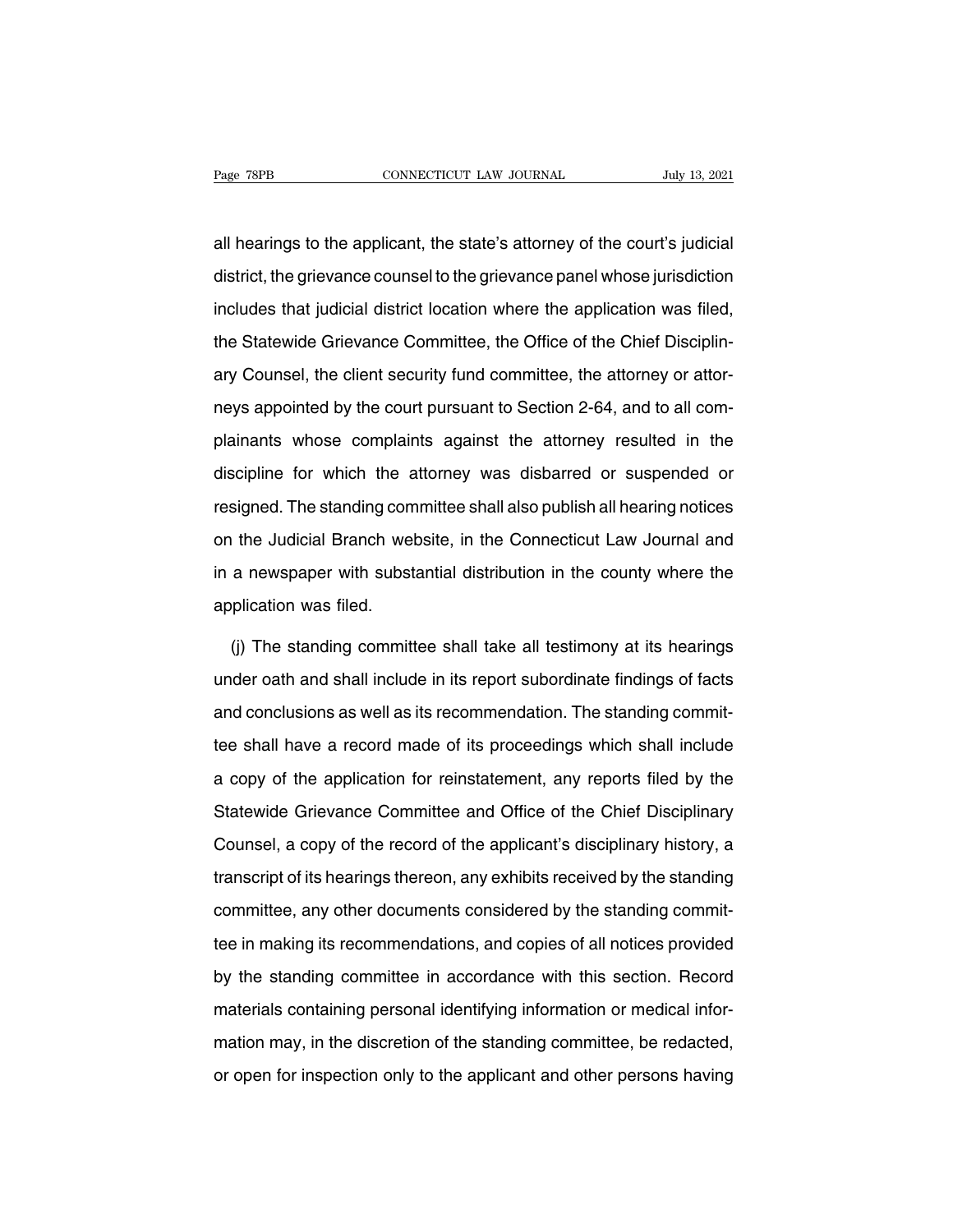A proper interest therein and upon order of the court. The standing<br>
deproper interest therein and upon order of the court. The standing<br>
dependence to the application within 180 days of CONNECTICUT LAW JOURNAL Page 79PB<br>a proper interest therein and upon order of the court. The standing<br>committee shall complete work on the application within 180 days of<br>referral from the chief justice. It is the applicant a proper interest therein and upon order of the court. The standing<br>committee shall complete work on the application within 180 days of<br>referral from the chief justice. It is the applicant's burden to demonstrate<br>by clear a proper interest therein and upon order of the court. The standing<br>committee shall complete work on the application within 180 days of<br>referral from the chief justice. It is the applicant's burden to demonstrate<br>by clear committee shall complete work on the application within 180 days of<br>referral from the chief justice. It is the applicant's burden to demonstrate<br>by clear and convincing evidence that he or she possesses good moral<br>characte (ferral from the chief justice. It is the applicant's burden to demonstrate<br>clear and convincing evidence that he or she possesses good moral<br>aracter and fitness to practice law as defined by Section 2-5A.<br>(k) Upon complet

by clear and convincing evidence that he or she possesses good moral<br>character and fitness to practice law as defined by Section 2-5A.<br>(k) Upon completion of its investigation, the standing committee<br>shall file its recomme character and fitness to practice law as defined by Section 2-5A.<br>
(k) Upon completion of its investigation, the standing committee<br>
shall file its recommendation in writing together with a copy of the<br>
record with the cle (k) Upon completion of its investigation, the standing committee shall file its recommendation in writing together with a copy of the record with the clerk of the Superior Court. The report shall recommend that the applica The standing commendation in writing together with a copy of the record with the clerk of the Superior Court. The report shall recommend that the application be granted, granted with conditions, or denied. The standing com onal life to Tocommondation in whiling togets<br>record with the clerk of the Superior Court. The if<br>that the application be granted, granted with<br>The standing committee's report shall be ser<br>other parties pursuant to Section (I) at the application be granted, granted with conditions, or denied.<br>
International committee's report shall be served and certified to all<br>
The rourt shall thereupon inform the chief justice of the pending<br>
plication an

The standing committee's report shall be served and certified to all<br>other parties pursuant to Section 10-12.<br>(*l*) The court shall thereupon inform the chief justice of the pending<br>application and recommendation, and the other parties pursuant to Section 10-12.<br>
(*l*) The court shall thereupon inform the chief justice of the pending<br>
application and recommendation, and the chief justice shall designate<br>
two other judges of the Superior Cou (*l*) The court shall thereupon inform the chief justice of the pending application and recommendation, and the chief justice shall designate two other judges of the Superior Court to sit with the judge presiding at the se (i) the ceart shall increased information and the chief justice shall designate<br>application and recommendation, and the chief justice shall designate<br>two other judges of the Superior Court to sit with the judge presiding<br>a shall have an opportunity to appear and be heard at any hearing. The session. The applicant, the Statewide Grievance Committee, the Office of the Chief Disciplinary Counsel and the standing committee shall have an opportun at the session. The applicant, the Statewide Grievance Committee,<br>the Office of the Chief Disciplinary Counsel and the standing committee<br>shall have an opportunity to appear and be heard at any hearing. The<br>three judge pan the Office of the Chief Disciplinary Co<br>shall have an opportunity to appear a<br>three judge panel, or a majority of the<br>application should be granted. all have an opportunity to appear and be heard at any hearing. The<br>ree judge panel, or a majority of them, shall determine whether the<br>plication should be granted.<br>(m) If the application for reinstatement is denied, the re

three judge panel, or a majority of them, shall determine whether the<br>application should be granted.<br>(m) If the application for reinstatement is denied, the reasons therefor<br>shall be stated on the record or put in writing. application should be granted.<br>
(m) If the application for reinstatement is denied, the reasons therefor<br>
shall be stated on the record or put in writing. Unless otherwise ordered<br>
by the court, the attorney may not reappl (m) If the application for reinstatement is denied, the r<br>shall be stated on the record or put in writing. Unless otl<br>by the court, the attorney may not reapply for reina<br>period of at least one year following the denial. all be stated on the record or put in writing. Unless otherwise ordered<br>
the court, the attorney may not reapply for reinstatement for a<br>
riod of at least one year following the denial.<br>
COMMENTARY: The amendment clarifies by the court, the attorney may not reapply for reinstatement for a<br>period of at least one year following the denial.<br>COMMENTARY: The amendment clarifies that attorneys who have<br>been suspended under an interim order of susp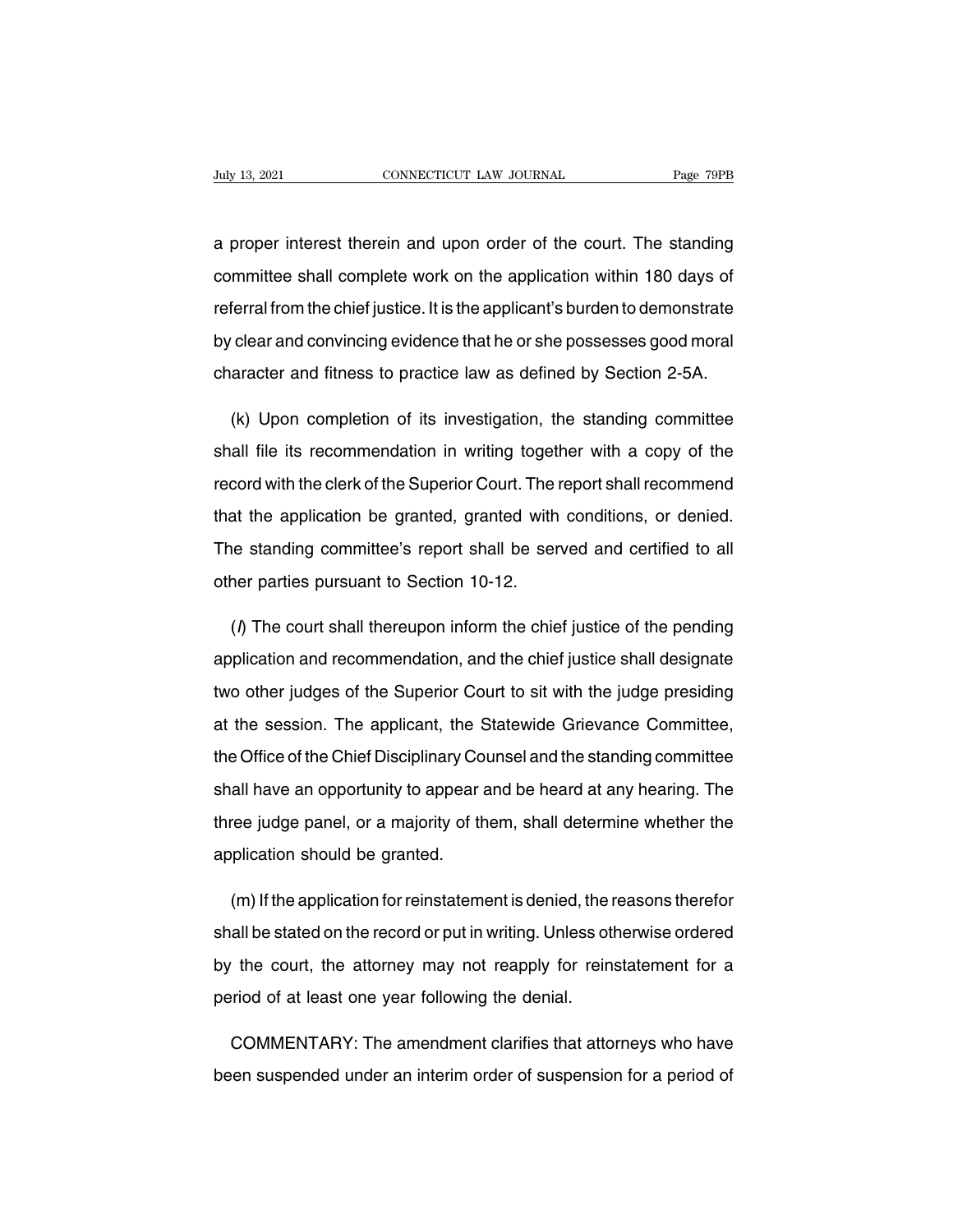Page 80PB CONNECTICUT LAW JOURNAL July 13, 2021<br>
one year or more must comply with the reinstatement requirements<br>
under this section. Page 80PB CC<br>
one year or more must<br>
under this section. one year or more must comply with the reinstatemer<br>under this section.<br>**Sec. 2-65. Good Standing of Attorney**<br>An attorney is in good standing in this state if the att

ie year or more must comply with the reinstatement requirements<br>der this section.<br>c. 2-65. Good Standing of Attorney<br>An attorney is in good standing in this state if the attorney has been<br>lmitted to the bar of this state, under this section.<br>
Sec. 2-65. Good Standing of Attorney<br>
An attorney is in good standing in this state if the attorney has been<br>
admitted to the bar of this state, has registered with the Statewide<br>
Grievance Committee i Sec. 2-65. Good Standing of Attorney<br>An attorney is in good standing in this state if the attorney has been<br>admitted to the bar of this state, has registered with the Statewide<br>Grievance Committee in compliance with Sectio An attorney is in good standing in this state if the attorney has been<br>admitted to the bar of this state, has registered with the Statewide<br>Grievance Committee in compliance with Section 2-27 (d), has com-<br>plied with Secti An allerting in the state in the allertic<br>admitted to the bar of this state, has registered with the<br>Grievance Committee in compliance with Section 2-27 (d<br>plied with Sections 2-27A and 2-70, and is not under susp<br>inactive rievance Committee in compliance with Section 2-27 (d), has com-<br>ed with Sections 2-27A and 2-70, and is not under suspension, on<br>active status, disbarred, or resigned from the bar.<br>COMMENTARY: This revision refers to lang

plied with Sections 2-27A and 2-70, and is not under suspension, on<br>inactive status, disbarred, or resigned from the bar.<br>COMMENTARY: This revision refers to language in Section 2-27B<br>(a) that an attorney who has been plac inactive status, disbarred, or resigned from the bar.<br>
COMMENTARY: This revision refers to language in Section 2-27B<br>
(a) that an attorney who has been placed on administrative suspension<br>
for failure to comply with attorn COMMENTARY: This revision refers to language in Section 2-27B<br>(a) that an attorney who has been placed on administrative suspension<br>for failure to comply with attorney registration or minimum continuing<br>legal education req (a) that an attorney who has been placed on administrative suspension<br>for failure to comply with attorney registration or minimum continuing<br>legal education requirements shall not be considered in good standing.<br>Sec. 3-1. Figure to comply with attorney represents shall not<br>**and Family Cases**<br>**And Family Cases**<br>**Represents** a writ has been signed b

gal education requirements shall not be considered in good standing.<br> **Example:**<br> **Example:**<br> **Example: Appearance for Plaintiff on Writ or Complaint in Civil<br>
and Family Cases<br>
When a writ has been signed by an attorney a** Sec. 3-1. Appearance for Plaintiff on Writ or Complaint in Civil<br>and Family Cases<br>When a writ has been signed by an attorney at law admitted to<br>practice in the courts of this state, such writ shall contain the attorney's<br>n and Family Cases<br>When a writ has been signed by an attorney at law admitted to<br>practice in the courts of this state, such writ shall contain the attorney's<br>name, juris number, mailing address, [and] telephone number, and<br>e When a writ has been signed by an attorney at law admitted to<br>practice in the courts of this state, such writ shall contain the attorney's<br>name, juris number, mailing address, [and] telephone number, and<br>e-mail address, al practice in the courts of this state, such writ shall contain the attorney's<br>name, juris number, mailing address, [and] telephone number, and<br>e-mail address, all of which shall be typed or printed on the writ, and<br>the atto practice in the ceans of this clate, such this shall contain the attorney c<br>name, juris number, mailing address, [and] telephone number, and<br>e-mail address, all of which shall be typed or printed on the writ, and<br>the attor e-mail address, all of which shall be typed or printed on the writ, and<br>the attorney's appearance shall be entered for the plaintiff, unless<br>such attorney by endorsement on the writ shall otherwise direct, or<br>unless such a In the attorney's appearance shall be entered for the plaintiff, unless<br>such attorney by endorsement on the writ shall otherwise direct, or<br>unless such attorney shall type or print on the writ the name, address,<br>juris numb such attorney by endorsement on the writ shall otherwise direct, or<br>unless such attorney shall type or print on the writ the name, address,<br>juris number, [and] telephone number, and e-mail address of the<br>professional corpo unless such attorney shall type or print on the writ the name, address,<br>juris number, [and] telephone number, and e-mail address of the<br>professional corporation or firm, of which such attorney shall be a<br>member, entering i the complaint of any person proceeding without the assistance of the complaint of any person proceeding without the assistance of the complaint of any person proceeding without the assistance of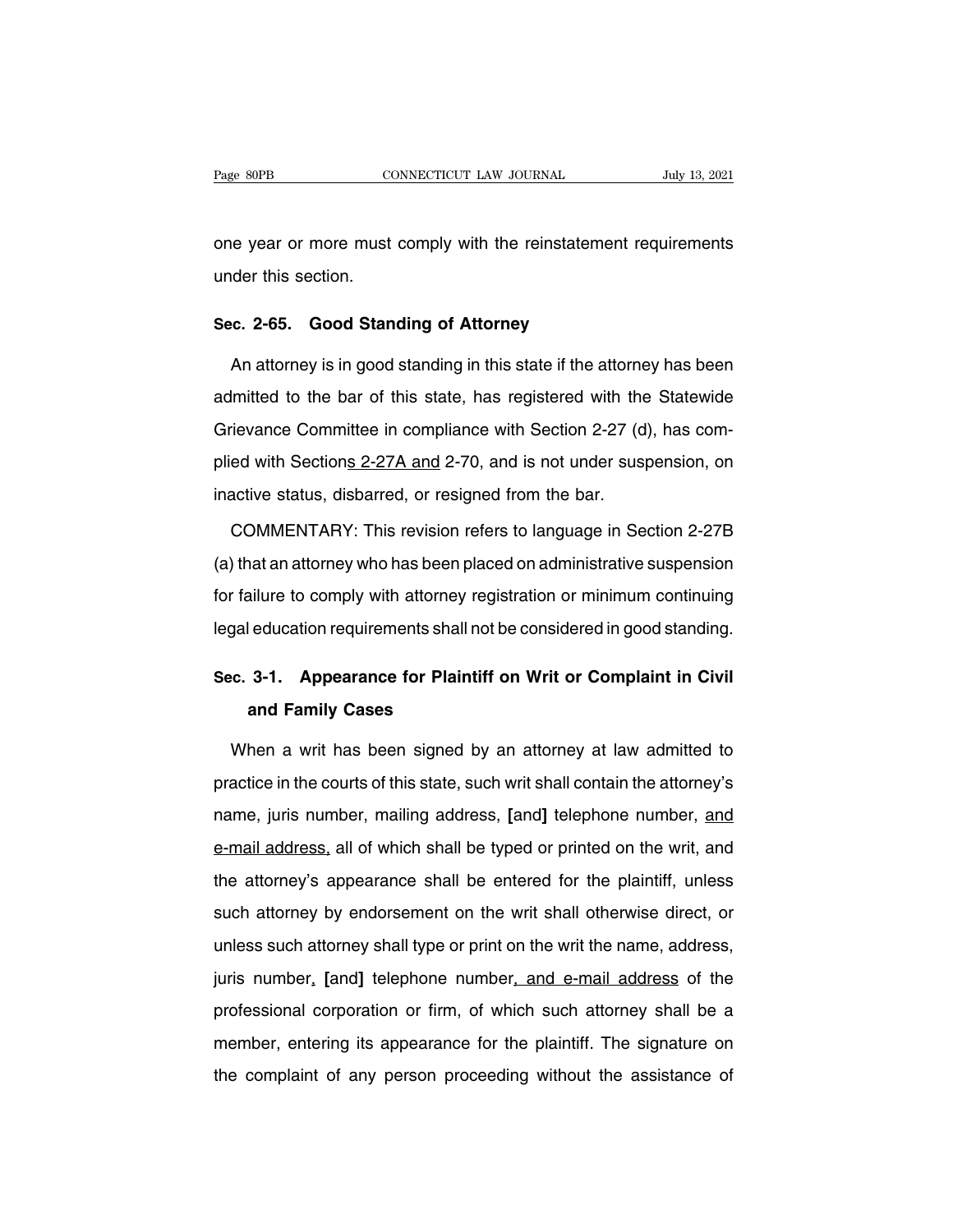CONNECTICUT LAW JOURNAL Page 81PB<br>
counsel pursuant to Section 8-1 shall be deemed to constitute the<br>
Self-represented appearance of such party, who shall be required to Suly 13, 2021 CONNECTICUT LAW JOURNAL Page SIPB<br>
self-represented appearance of such party, who shall be required to<br>
self-represented appearance of such party, who shall be required to<br>
type or print on the writ the party counsel pursuant to Section 8-1 shall be deemed to constitute the<br>self-represented appearance of such party, who shall be required to<br>type or print on the writ the party's name, mailing address, telephone<br>number, and e-mai counsel pursuant to Section 8-1 s<br>self-represented appearance of su<br>type or print on the writ the party's<br>number, and e-mail address.<br>COMMENTARY: These change If-represented appearance of such party, who shall be required to<br>be or print on the writ the party's name, mailing address, telephone<br>imber, and e-mail address.<br>COMMENTARY: These changes will facilitate the scheduling of<br>

represented appearance of each party<u><sub>1</sub> mistorian so required to</u><br>type or print on the writ the party's name, mailing address, telephone<br>number, and e-mail address.<br>COMMENTARY: These changes will facilitate the scheduling The parties of the parties of the parties of the parties.<br>Teams link to the participants.<br>Teams link to the participants. COMMENTARY: These changes will facilitate the sch<br>remote proceedings, which requires the court to e-mail a<br>Teams link to the participants.<br>Sec. 3-3. Form and Signing of Appearance<br>(a) Except as otherwise provided in subsec mote proceedings, which requires the court to e-mail a *Microsoft*<br>
eams link to the participants.<br> **c. 3-3. Form and Signing of Appearance**<br>
(a) Except as otherwise provided in subsection (b); each appearance<br>
all: (1) be

Teams link to the participants.<br>
Sec. 3-3. Form and Signing of Appearance<br>
(a) Except as otherwise provided in subsection (b); each appearance<br>
shall: (1) be filed on Judicial Branch form JD-CL-12; (2) include the<br>
name an Sec. 3-3. Form and Signing of Appearance<br>
(a) Except as otherwise provided in subsection (b); each appearance<br>
shall: (1) be filed on Judicial Branch form JD-CL-12; (2) include the<br>
name and number of the case, the name of (a) Except as otherwise provided in subsection (b); each appearance shall: (1) be filed on Judicial Branch form JD-CL-12; (2) include the name and number of the case, the name of the court location to which it is returnab (a) Except as chief wee provided in subsection (b), each appearance shall: (1) be filed on Judicial Branch form JD-CL-12; (2) include the name and number of the case, the name of the court location to which it is returnab shall. (1) be lied off dational branch form object 12, (2) include the parties for whom the case, the name of the court location to which it is returnable and the date; (3) be legibly signed by the individual preparing th the official (with position or department, if desired), firm, professional corporation or individual whose appearance is being entered and the official (with position or department, if desired), firm, professional corporat preparing the appearance with the individual's own name; and (4)<br>state the party or parties for whom the appearance is being entered and<br>the official (with position or department, if desired), firm, professional<br>corporatio propulsing the appearance with the individual commutation, and (1) state the party or parties for whom the appearance is being entered and the official (with position or department, if desired), firm, professional corporat the official (with position or department, if desired), firm<br>the official (with position or department, if desired), firm<br>corporation or individual whose appearance is being en<br>with the juris number assigned thereto, if an rporation or individual whose appearance is being entered, together<br>th the juris number assigned thereto, if any, the mailing address.[<br>d the] telephone number and e-mail address.<br>(b) Each limited appearance pursuant to Se

be filed on Judicial Branch form JD-CL-121; (2) include the name and<br>helphone number and e-mail address.<br>(b) Each limited appearance pursuant to Section 3-8 (b) shall: (1)<br>be filed on Judicial Branch form JD-CL-121; (2) in and the] telephone number and e-mail address.<br>
(b) Each limited appearance pursuant to Section 3-8 (b) shall: (1)<br>
be filed on Judicial Branch form JD-CL-121; (2) include the name and<br>
number of the case, the name of the (b) Each limited appearance pursuant to Section 3-8 (b) shall: (1)<br>be filed on Judicial Branch form JD-CL-121; (2) include the name and<br>number of the case, the name of the court location to which it is<br>returnable and the the filed on Judicial Branch form JD-CL-121; (2) include the name and<br>number of the case, the name of the court location to which it is<br>returnable and the date; (3) be legibly signed by the individual preparing<br>the appear number of the case, the name of the court location to which it is<br>returnable and the date; (3) be legibly signed by the individual preparing<br>the appearance with the individual's own name; and (4) state the party<br>or partie raturable and the date; (3) be legibly signed by the individual preparing<br>the appearance with the individual's own name; and (4) state the party<br>or parties for whom the appearance is being entered and the official<br>(with po ordinatio and the date, (e) be legibly eighbors the individual propaining<br>the appearance with the individual's own name; and (4) state the party<br>or parties for whom the appearance is being entered and the official<br>(with po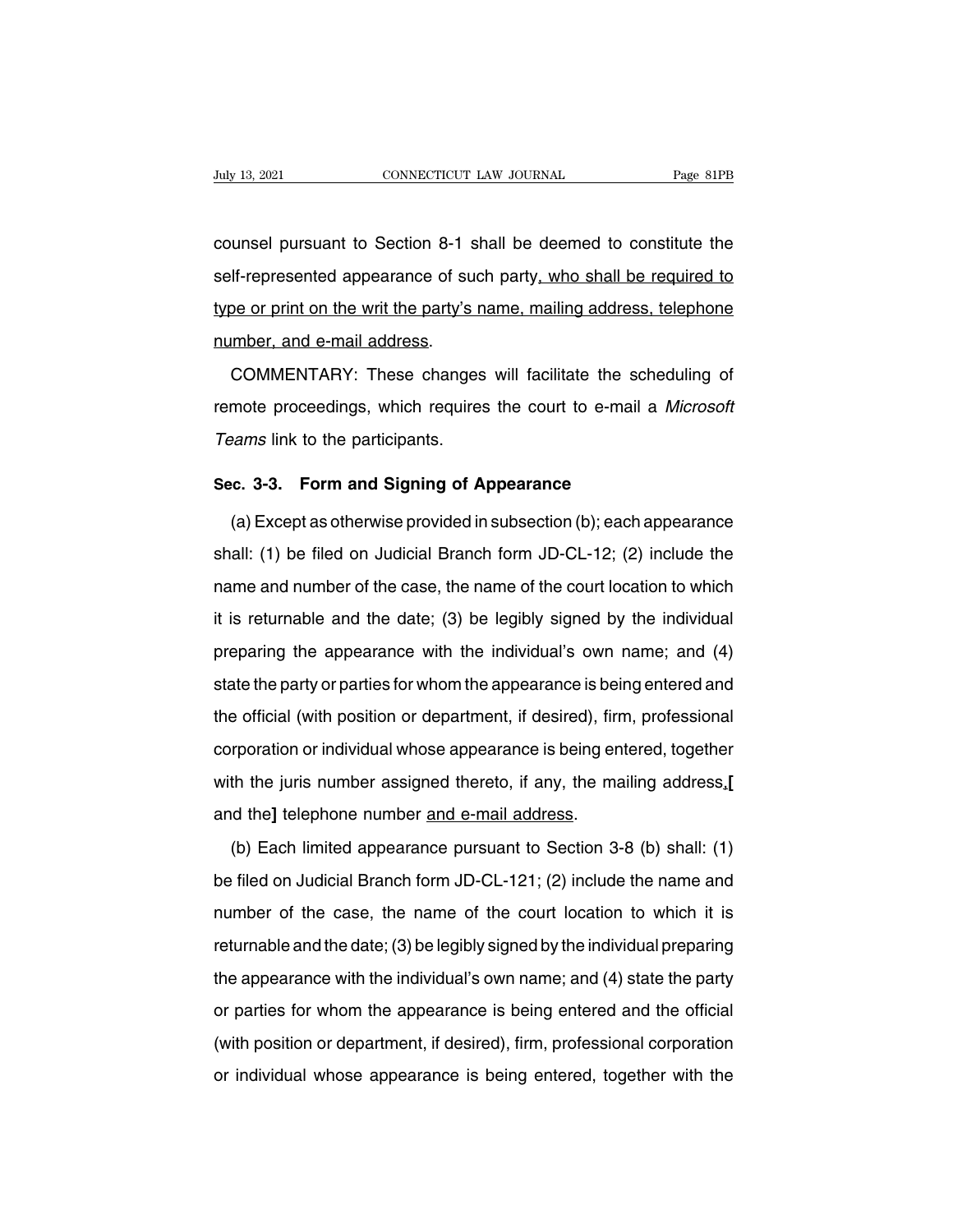Fage 82PB CONNECTICUT LAW JOURNAL July 13, 2021<br>juris number assigned thereto if any, the mailing address,**[** and the]<br>telephone number <u>and e-mail address</u>; (5) define the proceeding or Fage 82PB CONNECTICUT LAW JOURNAL July 13, 2021<br>juris number assigned thereto if any, the mailing address. [ and the]<br>telephone number and e-mail address; (5) define the proceeding or<br>event for which the lawyer is appearin juris number assigned thereto if any, the mailing address,[ and the]<br>telephone number and e-mail address; (5) define the proceeding or<br>event for which the lawyer is appearing; and (6) state that the attorney<br>named on the l juris number assigned thereto if any, the mailing address,[ and the]<br>telephone number <u>and e-mail address</u>; (5) define the proceeding or<br>event for which the lawyer is appearing; and (6) state that the attorney<br>named on the delephone number and e-mail address; (5) define the proceeding or<br>event for which the lawyer is appearing; and (6) state that the attorney<br>named on the limited appearance is available for service of process<br>only for those inguistant of multiple in the proceeding of<br>event for which the lawyer is appearing; and (6) state that the attorney<br>named on the limited appearance is available for service of process<br>only for those matters described on t atterney manned on the limited appearance is available for service of process<br>only for those matters described on the limited appearance. All plead-<br>ings, motions, or other documents served on the limited appearance<br>attorn only for those matters described on the limited appearance. All pleadings, motions, or other documents served on the limited appearance<br>attorney shall also be served in the same manner on the party for<br>whom the limited app ings, motions, or other documents served on the limited appearance<br>attorney shall also be served in the same manner on the party for<br>whom the limited appearance was filed. For all other matters, service<br>must be made on the attorney shall also be served in the same manner of whom the limited appearance was filed. For all other net must be made on the party instead of the attorney who appearance, unless otherwise ordered by court.<br>(c) This sec (c) This section does not apply to appearances entered pursuant Section 3-1. mish the limited approvement the interaction the<br>appearance, unless<br>(c) This section do<br>to Section 3-1.<br>COMMENTARY:

pearance, unless otherwise ordered by court.<br>(c) This section does not apply to appearances entered pursuant<br>Section 3-1.<br>COMMENTARY: These changes will facilitate the scheduling of<br>mote proceedings, which requires the cou representatives, ansee enterined endeted by education<br>(c) This section does not apply to appearances entered pursuant<br>to Section 3-1.<br>COMMENTARY: These changes will facilitate the scheduling of<br>remote proceedings, which re The Section 3-1.<br>These changes<br>remote proceedings, which requires<br>Teams link to the participants. COMMENTARY: These changes will facilitate the scheduling of<br>
remote proceedings, which requires the court to e-mail a *Microsoft*<br>
Teams link to the participants.<br>
Sec. 3-6. Appearances for Bail, [or] Detention Hearing, or be proceedings, which requires the court to e-mail<br> *ns* link to the participants.<br> **3-6.** Appearances for Bail, [or] Detention Hearin<br>
native Arraignment Proceedings Only<br>
An attorney, prior to the entering of an appearan

Frameson link to the participants.<br>
(c. 3-6. Appearances for Bail, [or] Detention Hearing, or Alter-<br>
native Arraignment Proceedings Only<br>
(a) An attorney, prior to the entering of an appearance by any other<br>
torney, may e Sec. 3-6. Appearances for Bail, [or] Detention Hearing, or Alter-<br>native Arraignment Proceedings Only<br>(a) An attorney, prior to the entering of an appearance by any other<br>attorney, may enter an appearance for the defendant native Arraignment Proceedings Only<br>
(a) An attorney, prior to the entering of an appearance by any other<br>
attorney, may enter an appearance for the defendant in a criminal<br>
case for the sole purpose of representing the de (a) An attorney, prior to the entering of an appearance by any other<br>attorney, may enter an appearance for the defendant in a criminal<br>case for the sole purpose of representing the defendant at a hearing<br>for the fixing of attorney, may enter an appearance for the defendant in a criminal<br>case for the sole purpose of representing the defendant at a hearing<br>for the fixing of bail. Such appearance shall be in writing and shall be<br>styled, "for t and any official and appearance for the detendant in a chinnel case for the sole purpose of representing the defendant at a hearing for the fixing of bail. Such appearance shall be in writing and shall be styled, "for the for the fixing of bail. Such appearance shall be in writing a<br>styled, "for the purpose of the bail hearing only." Upon er<br>an appearance, that attorney shall be entitled to confer wit<br>cuting authority in connection with the (b) An attorney may enter an appearance in a delinquency proceed-<br>in appearance, that attorney shall be entitled to confer with the proseting authority in connection with the bail hearing.<br>(b) An attorney may enter an appe an appearance, that attorney shall be entitled to confer with the prose-<br>cuting authority in connection with the bail hearing.<br>(b) An attorney may enter an appearance in a delinquency proceed-<br>ing for the sole purpose of r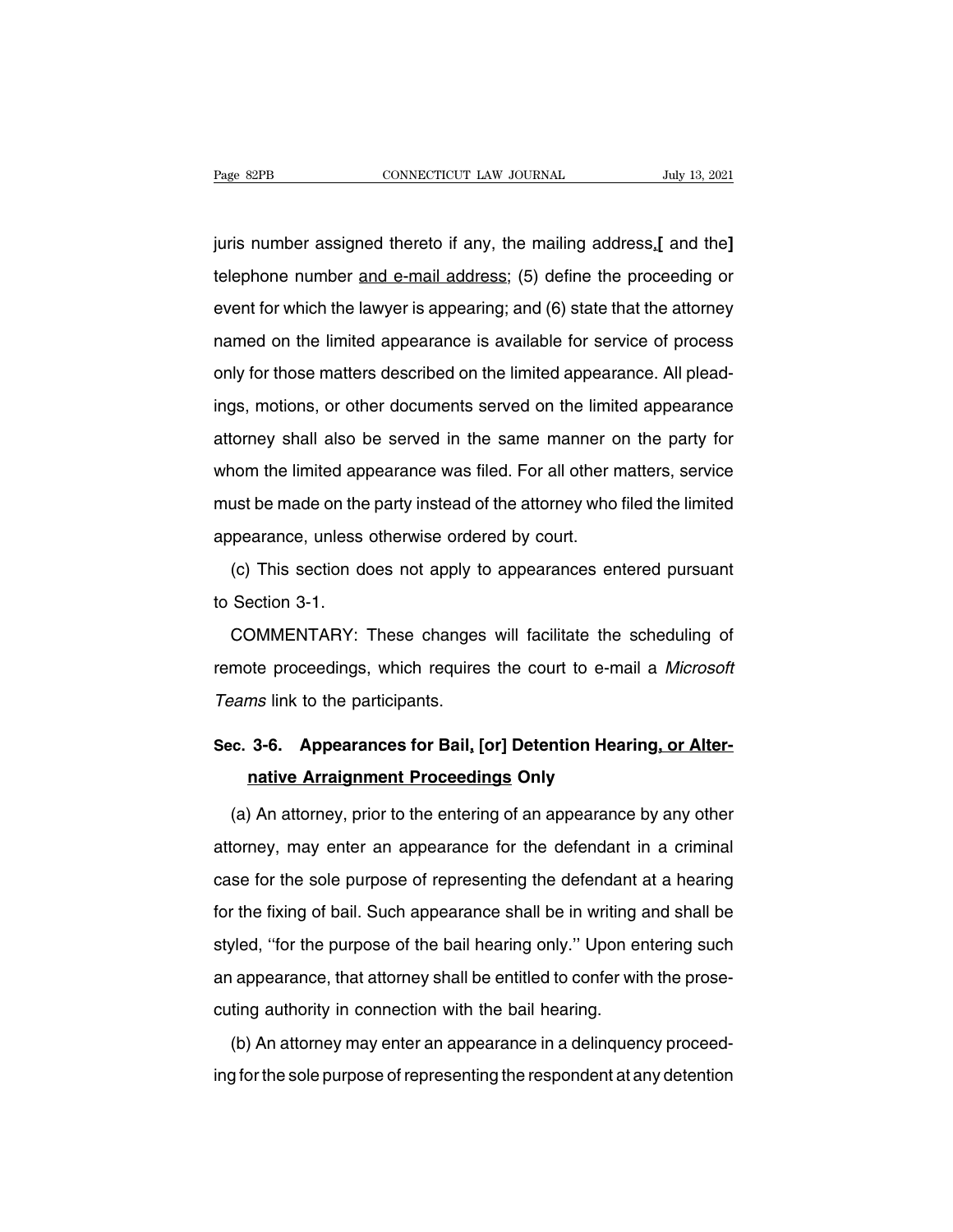Figure 13, 2021<br>hearing; such appearance shall be in writing and styled ''for the purpose<br>of detention hearing only.'' July 13, 2021<br>
hearing; such appearance shall lof detention hearing only."<br>
(c) An attorney may enter a

(a) arring; such appearance shall be in writing and styled "for the purpose<br>detention hearing only."<br>(c) An attorney may enter an appearance for the defendant in a<br>minal case who is subject to a motion to arraign such defe hearing; such appearance shall be in writing and styled "for the purpose<br>of detention hearing only."<br>(c) An attorney may enter an appearance for the defendant in a<br>criminal case who is subject to a motion to arraign such d redung, each appearance or unitally and explode for the parpect<br>of detention hearing only."<br>(c) An attorney may enter an appearance for the defendant in a<br>criminal case who is subject to a motion to arraign such defendant<br> (c) An attorney may enter an appearance for the defendant in a criminal case who is subject to a motion to arraign such defendant remotely or without his or her presence pursuant to subsection (c) of Section 37-1 for the l the discreption of the discreption of the discrete pursuant of the discrete pursuant remotely or without his or her presence pursuant to subsection (c) of Section 37-1 for the limited purpose of representing the defendant termotely or without his or her presence pursuant to subsection (c) of Section 37-1 for the limited purpose of representing the defendant at the hearing on such motion, any arraignment conducted pursuant to that subsection Section 37-1 for the limited purpose of representing the defendant at<br>the hearing on such motion, any arraignment conducted pursuant to<br>that subsection, and until the defendant's first appearance in court.<br>Such appearance the hearing on such motion, any arraignment conducted pursuant to<br>that subsection, and until the defendant's first appearance in court.<br>Such appearance shall be in writing and shall be styled, "for the<br>purpose of alternati that subsection, and until the defendant's first appearance in court.<br>Such appearance shall be in writing and shall be styled, "for the<br>purpose of alternative arraignment proceedings only." Upon entering<br>such an appearance such appearance shall be in writing and shall be styled, "for the purpose of alternative arraignment proceedings only." Upon entering such an appearance, that attorney shall be entitled to confer with the prosecuting autho purpose of alternative arraignment proceedings only." Upon entering<br>such an appearance, that attorney shall be entitled to confer with the<br>prosecuting authority in connection with the hearing on such motion,<br>the arraignmen such an appearance, that attorney shall be entitled to confer with the prosecuting authority in connection with the hearing on such motion, the arraignment of the defendant in accordance with subsection (c) of Section 37-1 such an appearance, that attorney shall be entitled to confer with the<br>prosecuting authority in connection with the hearing on such motion,<br>the arraignment of the defendant in accordance with subsection (c)<br>of Section 37-1 e arraignment of the defendant in accordance with subsection (c)<br>Section 37-1, if any, and until the defendant's first appearance<br>court.<br>COMMENTARY: This section has been amended to address the<br>ernative arraignment proceed

alternative arraignment of the defendant's first appearance<br>in court.<br>COMMENTARY: This section has been amended to address the<br>alternative arraignment proceedings established in Section 37-1 and<br>the need for a limited crim the need for a limited criminal appearance for public defenders designated to represent defendants subject to such alternative arraignment proceedings established in Section 37-1 and the need for a limited criminal appeara COMMENTARY: This section has been amended to address the<br>alternative arraignment proceedings established in Section 37-1 and<br>the need for a limited criminal appearance for public defenders desig-<br>nated to represent defenda alternative arraignment proceedings established in Section 37-1 and<br>the need for a limited criminal appearance for public defenders desig-<br>nated to represent defendants subject to such alternative arraignment<br>proceedings p subsection (c) of Section 37-6.<br>Subsection (c) of Section 37-6.<br>Subsection (c) of Section 37-6. rated to represent defendants subject to such alternative arrancy proceedings pursuant to new subsection (c) of Section 37-1<br>
subsection (c) of Section 37-6.<br> **Sec. 3-8. Appearance for Represented Party**<br>
(a) Whenever an a oceedings pursuant to new subsection (c) of Section 37-1 and new<br>bsection (c) of Section 37-6.<br>c. 3-8. Appearance for Represented Party<br>(a) Whenever an attorney files an appearance for a party, or the<br>rity files an appeara

subsection (c) of Section 37-6.<br> **Sec. 3-8.** Appearance for Represented Party<br>
(a) Whenever an attorney files an appearance for a party, or the<br>
party files an appearance for himself or herself, and there is already<br>
an ap Sec. 3-8. Appearance for Represented Party<br>
(a) Whenever an attorney files an appearance for a party, or the<br>
party files an appearance for himself or herself, and there is already<br>
an appearance of an attorney or party on (a) Whenever an attorney files an appearance for a party, or the party files an appearance for himself or herself, and there is already an appearance of an attorney or party on file for that party, the attorney or party fi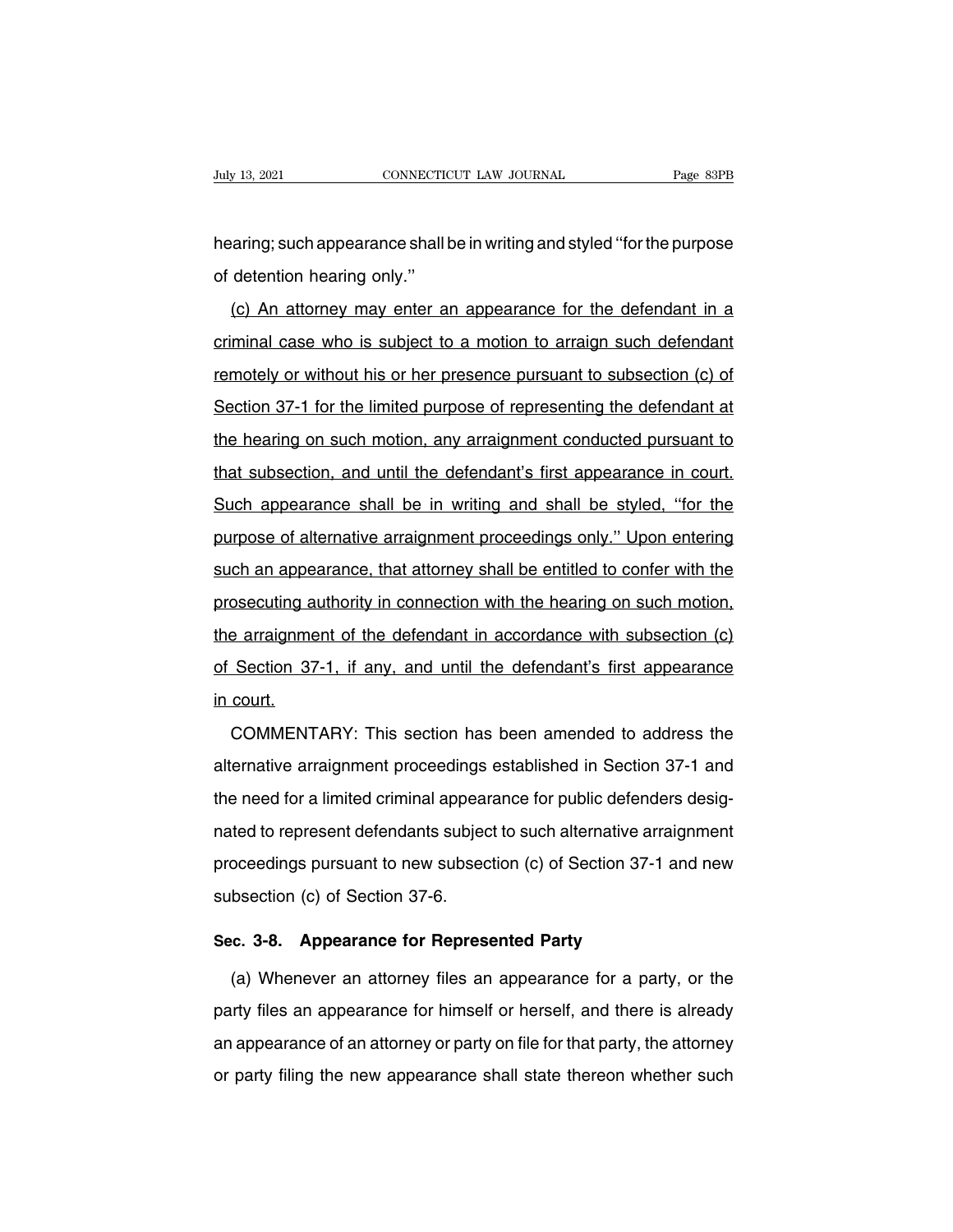Page 84PB<br>
CONNECTICUT LAW JOURNAL<br>
appearance is in place of or in addition to the appearance or appear-<br>
ances already on file. Section 25-6A shall apply to any appearance Page 84PB CONNECTICUT LAW JOURNAL July 13, 2021<br>appearance is in place of or in addition to the appearance or appear-<br>ances already on file. Section 25-6A shall apply to any appearance<br>filed in a family case by a self-repr appearance is in place of or in addition to the appearance or appearance<br>ances already on file. Section 25-6A shall apply to any appearance<br>filed in a family case by a self-represented party when filed in addition<br>to an ap appearance is in place of or in addition to the appearance<br>ances already on file. Section 25-6A shall apply to any<br>filed in a family case by a self-represented party when fil-<br>to an appearance or appearances already on fil (ces already on file. <u>Section 25-6A shall apply to any appearance</u><br>ed in a family case by a self-represented party when filed in addition<br>an appearance or appearances already on file.<br>(b) An attorney is permitted to file

filed in a family case by a self-represented party when filed in addition<br>to an appearance or appearances already on file.<br>(b) An attorney is permitted to file an appearance limited to a specific<br>event or proceeding in any in a matter in which a limited to file an appearance limited to a specific<br>event or proceeding in any family or civil case. If an event or proceeding<br>in a matter in which a limited appearance has been filed has been<br>contin (b) An attorney is permitted to file an appearance limited to a specific<br>event or proceeding in any family or civil case. If an event or proceeding<br>in a matter in which a limited appearance has been filed has been<br>continue event or proceeding in any family or civil case. If an event or proceeding<br>in a matter in which a limited appearance has been filed has been<br>continued to a later date, for any reason, it is not deemed completed<br>unless othe in a matter in which a limited appearance has been filed has been<br>continued to a later date, for any reason, it is not deemed completed<br>unless otherwise ordered by the court. Except with leave of court, a<br>limited appearanc continued to a later date, for any reason, it is not deemed completed<br>unless otherwise ordered by the court. Except with leave of court, a<br>limited appearance may not be filed to address a specific issue or to<br>represent the unless otherwise ordered by the court. Except with leave of court, a<br>limited appearance may not be filed to address a specific issue or to<br>represent the client at or for a portion of a hearing. A limited appearance<br>may not limited appearance may not be filed to address a specific issue or to<br>represent the client at or for a portion of a hearing. A limited appearance<br>may not be limited to a particular length of time or the exhaustion of<br>a fee represent the client at or for a portion of a hearing. A limited appearance<br>may not be limited to a particular length of time or the exhaustion of<br>a fee. Whenever an attorney files a limited appearance for a party,<br>the lim may not be limited to a particular length of time or the exhaustion of<br>a fee. Whenever an attorney files a limited appearance for a party,<br>the limited appearance shall be filed in addition to any self-represented<br>appearanc a fee. Whenever an attorney files a limited appearance for a party,<br>the limited appearance shall be filed in addition to any self-represented<br>appearance that the party may have already filed with the court. Upon<br>the filing the limited appearance shall be filed in addition to any self-represented<br>appearance that the party may have already filed with the court. Upon<br>the filing of the limited appearance, the client may not file or serve<br>pleadin appearance that the party may have already filed with the court. Upon<br>the filing of the limited appearance, the client may not file or serve<br>pleadings, discovery requests or otherwise represent himself or herself<br>in connec the filing of the limited appearance, the client may not file or serve<br>pleadings, discovery requests or otherwise represent himself or herself<br>in connection with the proceeding or event that is the subject of the<br>limited a pleadings, discovery requests or otherwise represent himself or herself<br>in connection with the proceeding or event that is the subject of the<br>limited appearance. An attorney shall not file a limited appearance for<br>a party in connection with the proceeding or event that is the subject of the limited appearance. An attorney shall not file a limited appearance for a party when filing a new action or during the pendency of an action if there is limited appearance. An attorney shall not file a limited appearance for<br>a party when filing a new action or during the pendency of an action<br>if there is no appearance on file for that party, unless the party for<br>whom the l a party when filing a new action or during the pendency of an action<br>if there is no appearance on file for that party, unless the party for<br>whom the limited appearance is being filed files an appearance in<br>addition to the if there is no appearance on file for that party, unless the party for<br>whom the limited appearance is being filed files an appearance in<br>addition to the attorney's limited appearance at the same time. A<br>limited appearance whom the limited appearance is being filed files an appearance in<br>addition to the attorney's limited appearance at the same time. A<br>limited appearance may not be filed on behalf of a firm or corporation.<br>A limited appearan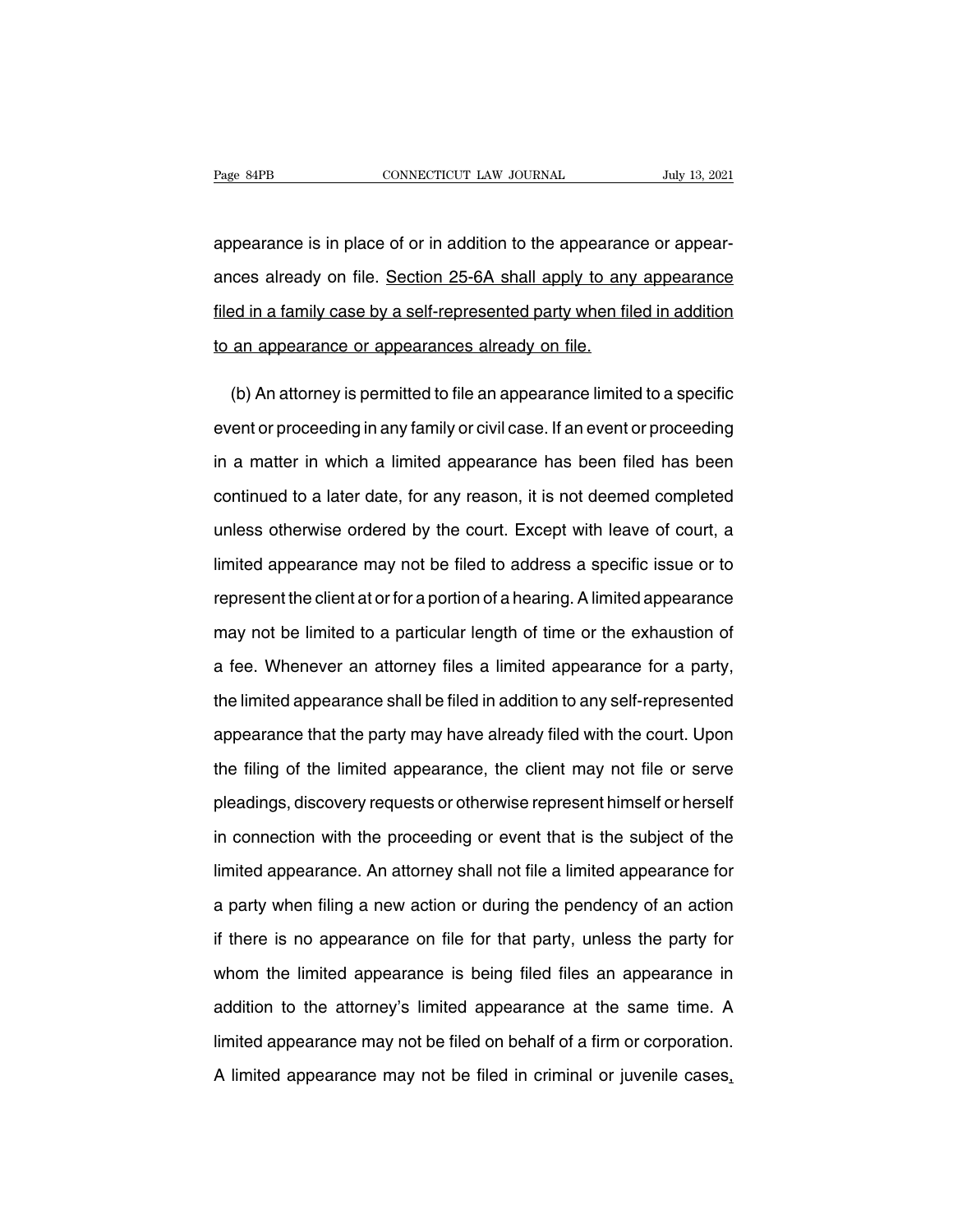Finding 13, 2021<br>
except that a limited appearance may be filed pursuant to Section<br>
1994-3 (c) (1). <u>July 13, 2021</u><br>
<u>except that a limite</u><br>
<u>79a-3 (c) (1).</u><br>
(c) The provisions

(c) Computed that a limited appearance may be filed pursuant to Section<br>
(c) The provisions of this section regarding parties filing appearances<br>
Themselves do not apply to criminal cases. except that a limited appearance may be filed pure<br>
79a-3 (c) (1).<br>
(c) The provisions of this section regarding parties fil<br>
for themselves do not apply to criminal cases.<br>
COMMENTARY: This revision to subsection (a) re

(c) (1).<br>(c) The provisions of this section regarding parties filing appearances<br>r themselves do not apply to criminal cases.<br>COMMENTARY: This revision to subsection (a) refers to new Sec-<br>n 25-6A, which governs parties wi (c) The provisions of this section regarding parties filing appearances<br>for themselves do not apply to criminal cases.<br>COMMENTARY: This revision to subsection (a) refers to new Sec-<br>tion 25-6A, which governs parties with d for themselves do not apply to criminal cases.<br>COMMENTARY: This revision to subsection (a) refers to new Sec-<br>tion 25-6A, which governs parties with dual representation in family<br>cases. The revision to the last sentence of COMMENTARY: This revision to subsection (a) refers to new Section 25-6A, which governs parties with dual representation in family cases. The revision to the last sentence of subsection (b) was adopted by the judges of the ECOMMENTATITY THE FONDOM TO SUBSSOCION (U) TORD TO THEW SCOTT (U) TORD TO THE MORE TO THE TO ASSESS. The revision to the last sentence of subsection (b) was adopted by the judges of the Superior Court on June 26, 2020, and cases. The revision to the last sentence of subsection (b) was adopted<br>by the judges of the Superior Court on June 26, 2020, and became<br>effective on July 14, 2020, on an interim basis, pursuant to Section<br>1-9 of the Pract by the judges of the Superior Court on June 26, 2020, and became<br>effective on July 14, 2020, on an interim basis, pursuant to Section<br>1-9 of the Practice Book. That change was in response to the Supreme<br>Court opinion in *I* and is intended to be consistent with the Rules of Appellate Procedure.<br>And is intended to be consistent with the Rules of Appellate Procedure.<br>AMENDMENTS TO THE CIVIL RULES ce Book. That change was in response to the Supreme<br>
In re Taijha H.-B., 333 Conn. 297, 216 A.3d 601 (2019),<br>
to be consistent with the Rules of Appellate Procedure.<br> **AMENDMENTS TO THE CIVIL RULES Example Playmer III 24, 300 Schmitters, 200 Mergedian**<br> **AMENDMENTS TO THE CIVIL RULES**<br> **Sec. 10-44. —Substitute Pleading; Judgment**<br>
Within fifteen days after the granting of any motion t

AMENDMENTS TO THE CIVIL RULES<br>c. 10-44. —Substitute Pleading; Judgment<br>Within fifteen days after the granting of any motion to strike, the<br>rity whose pleading has been stricken may file a new pleading; Sec. 10-44. —Substitute Pleading; Judgment<br>Within fifteen days after the granting of any motion to strike, the<br>party whose pleading has been stricken may file a new pleading;<br>provided that in those instances where an entir Sec. 10-44. —Substitute Pleading; Judgment<br>Within fifteen days after the granting of any motion to strike, the<br>party whose pleading has been stricken may file a new pleading;<br>provided that in those instances where an entir Within fifteen days after the granting of any motion to strike, the<br>party whose pleading has been stricken may file a new pleading;<br>provided that in those instances where an entire complaint, counter-<br>claim or cross compla party whose pleading has been stricken may file a new pleading;<br>provided that in those instances where an entire complaint, counter-<br>claim or cross complaint, or any count in a complaint, counterclaim<br>or cross complaint ha provided that in those instances where an entire complaint, counter-<br>claim or cross complaint, or any count in a complaint, counterclaim<br>or cross complaint has been stricken, and the party whose pleading<br>or a count thereof elaim or cross complaint, or any count in a complaint, counterclaim<br>or cross complaint has been stricken, and the party whose pleading<br>or a count thereof has been so stricken fails to file a new pleading<br>within that fiftee end or cross complaint, or any obtain in a complaint, counterclaint<br>or cross complaint has been so stricken fails to file a new pleading<br>within that fifteen day period, the judicial authority may, upon motion,<br>enter judgme or a count thereof has been so stricken fails to<br>within that fifteen day period, the judicial authorit<br>enter judgment against said party on said stricker<br>claim or cross complaint, or count thereof.<br>Any new pleading filed p Any new pleading filed pursuant to this section shall be accompanied<br>Any new pleading filed pursuant to this section shall be accompanied<br>Any new pleading filed pursuant to this section shall be accompanied<br>Any new pleadin enter judgment against said party on said stricken complaint, counter-<br>claim or cross complaint, or count thereof.<br>Any new pleading filed pursuant to this section shall be accompanied<br>by a separate document which shows the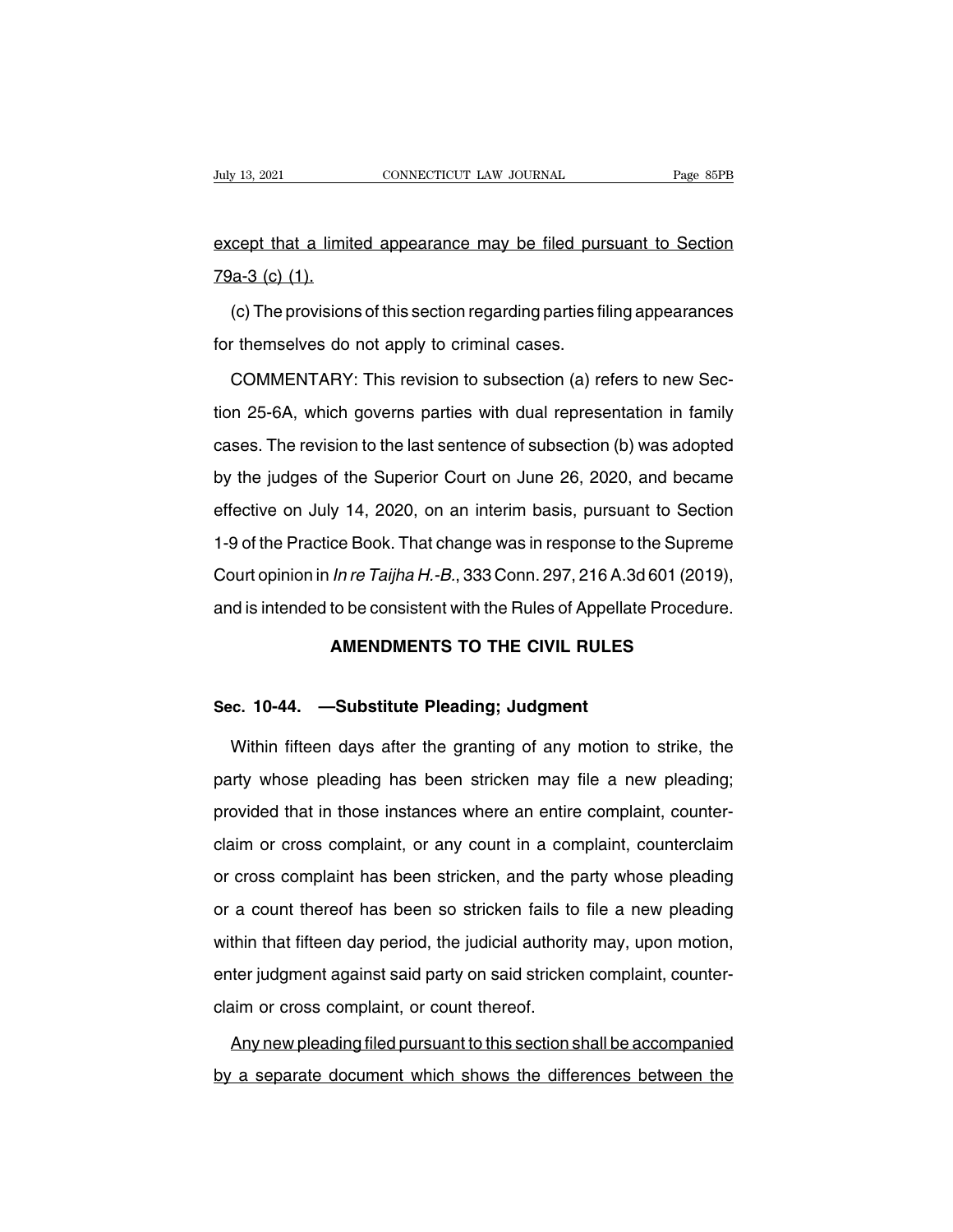Page 86PB<br>
connectricut LAW JOURNAL July 13, 2021<br>
previous pleading and the new pleading by using underlining to indicate<br>
new language and by using either brackets or strikethrough to indicate Page 86PB CONNECTICUT LAW JOURNAL July 13, 2021<br>previous pleading and the new pleading by using underlining to indicate<br>new language and by using either brackets or strikethrough to indicate<br>deleted language. previous pleading and the<br>new language and by us<br>deleted language.<br>Nothing in this section previous pleading and the new pleading by using underlining to indicate<br>new language and by using either brackets or strikethrough to indicate<br>deleted language.<br>Nothing in this section shall dispense with the requirements new language and by using either brackets or st<br>deleted language.<br>Nothing in this section shall dispense with the<br>tions 61-3 or 61-4 of the appellate rules.<br>COMMENTARY: This revision requires that s

explored language.<br>Nothing in this section shall dispense with the requirements of Sec-<br>ns 61-3 or 61-4 of the appellate rules.<br>COMMENTARY: This revision requires that substitute pleadings be<br>companied by a document that s Nothing in this section shall dispense with the requirements of Sections 61-3 or 61-4 of the appellate rules.<br>COMMENTARY: This revision requires that substitute pleadings be<br>accompanied by a document that shows the additio tions 61-3 or 61-4 of the appellate rules.<br>COMMENTARY: This revision requires that substitute pleadings be<br>accompanied by a document that shows the additions and deletions<br>made to the original filing, mirroring the require COMMENTAI<br>accompanied by<br>made to the orig<br>60 (a) (3). accompanied by a document that shows the additions and deletions<br>
made to the original filing, mirroring the requirements of Section 10-<br>
60 (a) (3).<br>
Sec. 10-59. Amendments; Amendment as of Right by Plaintiff

of (a) (3).<br> **C. 10-59. Amendments; Amendment as of Right by Plaintiff**<br>
The plaintiff may amend any defect, mistake or informality in the<br>
it, complaint or petition and insert new counts in the complaint, Sec. 10-59. Amendments; Amendment as of Right by Plaintiff<br>The plaintiff may amend any defect, mistake or informality in the<br>writ, complaint or petition and insert new counts in the complaint,<br>which might have been origina Sec. 10-59. Amendments; Amendment as of Right by Plaintiff<br>The plaintiff may amend any defect, mistake or informality in the<br>writ, complaint or petition and insert new counts in the complaint,<br>which might have been origina The plaintiff may amend any defect, mistake or informality in the writ, complaint or petition and insert new counts in the complaint, which might have been originally inserted therein, without costs, during the first thirt writ, complaint or petition and<br>which might have been original<br>the first thirty days after the<br>128 and annotations.) ich might have been originally inserted therein, without costs, during<br>
a first thirty days after the return day. (See General Statutes § 52-<br>
18 and annotations.)<br>
Any writ, complaint or petition amended pursuant to this

shall be accompanied by a separate document showing the portion<br>shall be accompanied by a separate document showing the portion<br>or portions of the original writ, complaint or petition so amended by 128 and annotations.)<br>Any writ, complaint or petition amended pursuant to this section<br>shall be accompanied by a separate document showing the portion<br>or portions of the original writ, complaint or petition so amended by<br>u Any writ, complaint or petition amended pursuant to this section<br>shall be accompanied by a separate document showing the portion<br>or portions of the original writ, complaint or petition so amended by<br>using underlining to in shall be accompanied by a separate document shor portions of the original writ, complaint or petition<br>using underlining to indicate new language and by usi<br>or strikethrough to indicate deleted language.<br>COMMENTARY: This re portions of the original writ, complaint or petition so amended by<br>ing underlining to indicate new language and by using either brackets<br>strikethrough to indicate deleted language.<br>COMMENTARY: This revision requires that w

using underlining to indicate new language and by using either brackets<br>or strikethrough to indicate deleted language.<br>COMMENTARY: This revision requires that writs, complaints or<br>petitions amended pursuant to this section or strikethrough to indicate deleted language.<br>COMMENTARY: This revision requires that writs, complaints or<br>petitions amended pursuant to this section be accompanied by a docu-<br>ment that shows the additions and deletions m COMMENTARY: This revision requires that writer-<br>petitions amended pursuant to this section be accomponent that shows the additions and deletions made to<br>mirroring the requirements of Section 10-60 (a) (3).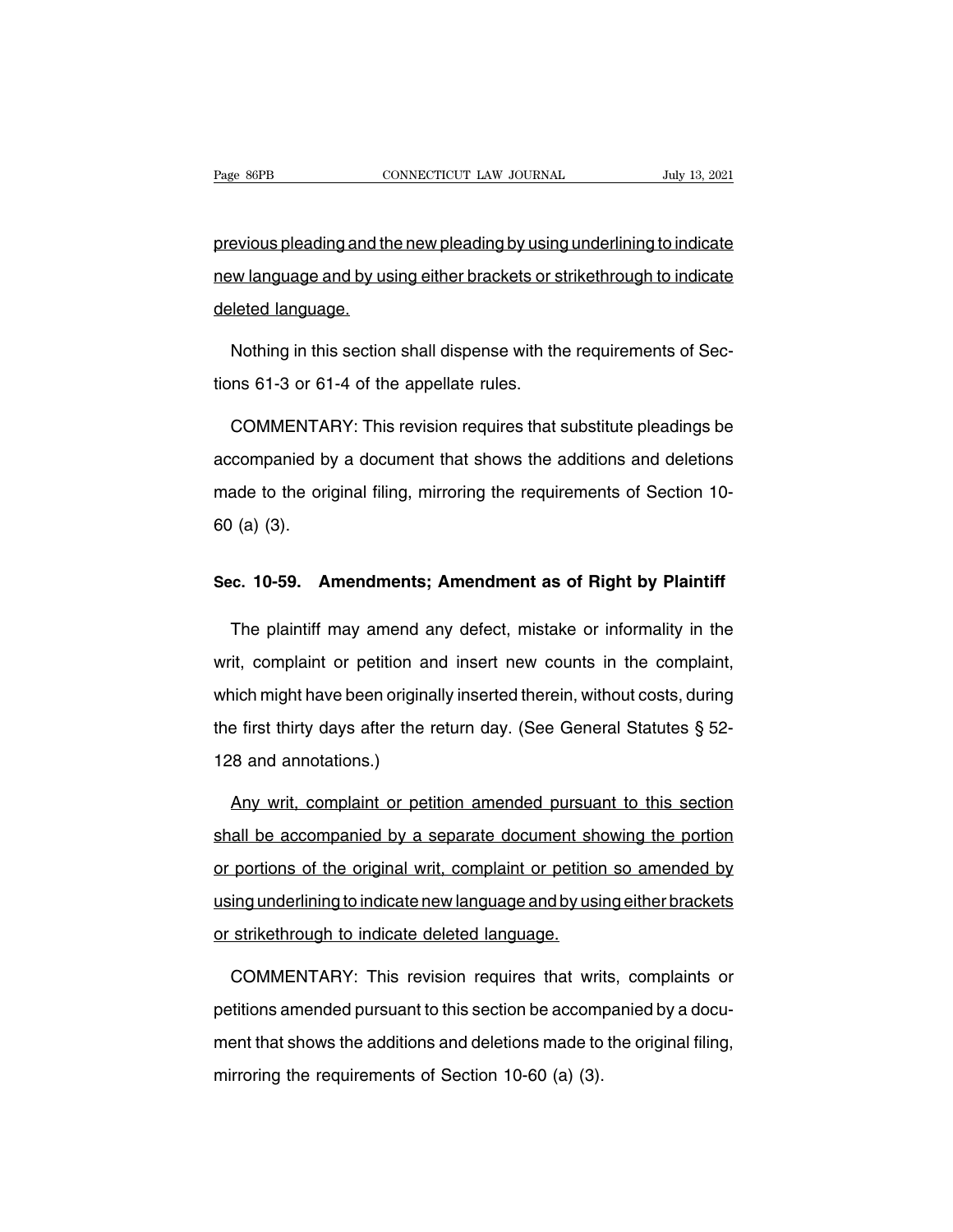### **Suly 13, 2021** CONNECTICUT LAW JOURNAL Page 87PB<br> **Sec. 10-60.** —Amendment by Consent, Order of Judicial Author-<br>
ity, or Failure To Object **is, 2021** CONNECTICUT LAT<br> **10-60.** — **Amendment by Con**<br> **ity, or Failure To Object**

o. 10-60. — Amendment by Consent, Order of Judicial Author-<br>ity, or Failure To Object<br>(a) Except as provided in Section 10-66, a party may amend his or<br>or pleadings or other parts of the record or proceedings at any time Sec. 10-60. — Amendment by Consent, Order of Judicial Author-<br>ity, or Failure To Object<br>(a) Except as provided in Section 10-66, a party may amend his or<br>her pleadings or other parts of the record or proceedings at any tim ity, or Failure To Object<br>
(a) Except as provided in Section 10-66, a party may amend his or<br>
her pleadings or other parts of the record or proceedings at any time<br>
subsequent to that stated in the preceding section in the manner: (1) By order of its authority; or<br>
(1) By order of judicial authority; or<br>
(2) By written consent of the adverse part bsequent to that stated in the preceding section in<br>anner:<br>(1) By order of judicial authority; or<br>(2) By written consent of the adverse party; or<br>(3) By filing a request for leave to file an amendment to

(1) By order of judicial authority; or<br>(2) By written consent of the adverse party; or<br>(3) By filing a request for leave to file an amendment together with[:<br>)] the amended pleading or other parts of the record or proceedi (1) By order of judicial authority; or<br>
(2) By written consent of the adverse party; or<br>
(3) By filing a request for leave to file an amendment together with[:<br>
(A)] the amended pleading or other parts of the record or pro (3) By filing a request for leave to file an amendment together with[:<br>(A)] the amended pleading or other parts of the record or proceedings[,<br>and (B) an additional document showing the portion or portions of the<br>original (A)] the amended pleading or other parts of the record or proceedings[, and (B) an additional document showing the portion or portions of the original pleading or other parts of the record or proceedings with the added la or bracketed]. The party shall file the request and accompanying docu-<br>ments after shall file the record or proceedings with the<br>added language underlined and the deleted language stricken through<br>or bracketed]. The party eria (b) an diamonal document shorting the periodic or perform of the<br>original pleading or other parts of the record or proceedings with the<br>added language underlined and the deleted language stricken through<br>or bracketed] added language underlined and the deleted language stricken through<br>or bracketed]. The party shall file the request and accompanying docu-<br>ments after service upon each party as provided by Sections 10-12<br>through 10-17, an files an objection to the request and accompanying documents after service upon each party as provided by Sections 10-12<br>through 10-17, and with proof of service endorsed thereon. If no party<br>files an objection to the requ filed, the amendment shall be deemed to have been filed by consent<br>files an objection to the request within fifteen days from the date it is<br>filed, the amendment shall be deemed to have been filed by consent<br>of the adverse through 10-17, and with proof of service endorsed thereon. If no party<br>files an objection to the request within fifteen days from the date it is<br>filed, the amendment shall be deemed to have been filed by consent<br>of the adv files an objection to the request within fifteen days from the date it is<br>filed, the amendment shall be deemed to have been filed by consent<br>of the adverse party. If an opposing party shall have objection to<br>any part of su filed, the amendment shall be deemed to have been filed by consent<br>of the adverse party. If an opposing party shall have objection to<br>any part of such request or the amendment appended thereto, such<br>objection in writing sp to the adverse party. If an opposing party shall have objection to<br>any part of such request or the amendment appended thereto, such<br>objection in writing specifying the particular paragraph or paragraphs<br>to which there is o any part of such request or the amendment appended thereto, such<br>objection in writing specifying the particular paragraph or paragraphs<br>to which there is objection and the reasons therefor, shall, after service<br>upon each p objection in writing specifying the particular paragraph or paragraphs<br>to which there is objection and the reasons therefor, shall, after service<br>upon each party as provided by Sections 10-12 through 10-17 and<br>with proof o to which there is objection and the reasons therefor, shall, after service<br>upon each party as provided by Sections 10-12 through 10-17 and<br>with proof of service endorsed thereon, be filed with the clerk within<br>the time spe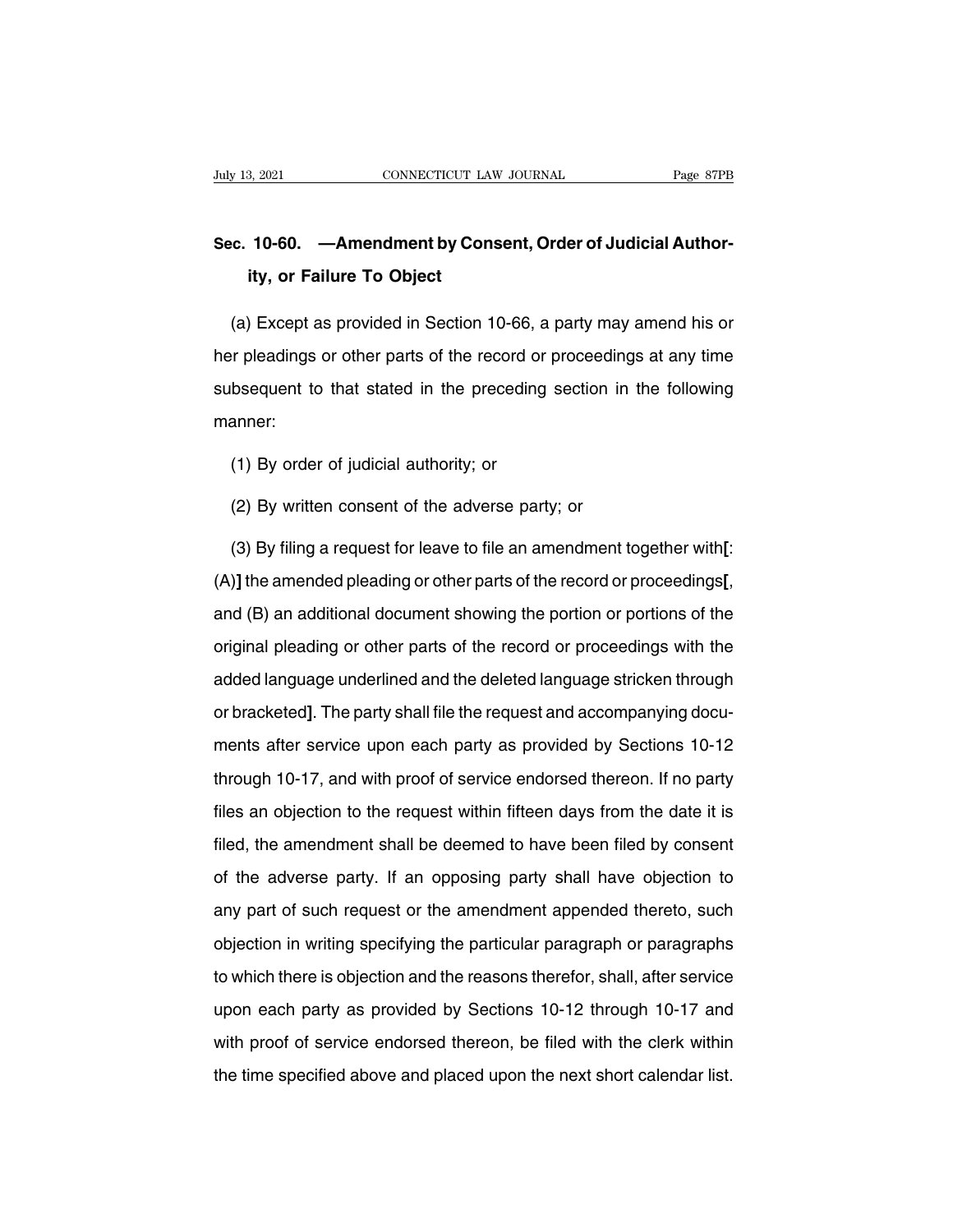EXEMBERT CONNECTICUT LAW JOURNAL THAT THE MANUS SERVIES THE MANUS CONNECTICUT LAW JOURNAL THAT THAT OF THE MANUS CONNECTION OF ACCOMPANYING A request for leave to the part of the record or proceedings and pursuant to this Fage 88PB CONNECTICUT LAW JOURNAL July 13, 2021<br>(b) Any amended pleading or other part of the record or proceedings<br>filed pursuant to this section or accompanying a request for leave to<br>file an amendment pursuant to this s (b) Any amended pleading or other part of the record or proceedings<br>filed pursuant to this section or accompanying a request for leave to<br>file an amendment pursuant to this section shall be accompanied by<br>a separate docume (b) Any amended pleading or other part of the record or proceedings<br>filed pursuant to this section or accompanying a request for leave to<br>file an amendment pursuant to this section shall be accompanied by<br>a separate docume filed pursuant to this section or accompanying a request for leave to<br>file an amendment pursuant to this section shall be accompanied by<br>a separate document showing the amendments to the original pleading<br>or other parts of file an amendment pursuant to this section shall be accompanied by<br>a separate document showing the amendments to the original pleading<br>or other parts of the record or proceedings being amended by using<br>underlining to indic a separate document showing the amendments to<br>a separate document showing the amendments to<br>or other parts of the record or proceedings being<br>underlining to indicate new language and by usin<br>strikethrough to indicate delet other parts of the record or proceedings being amended by using<br>derlining to indicate new language and by using either brackets or<br>ikethrough to indicate deleted language.<br>[(b)] (c) The judicial authority may restrain such

in the particle of the recession of proceedings song amonics by doing<br>underlining to indicate new language and by using either brackets or<br>strikethrough to indicate deleted language.<br>[(b)] (c) The judicial authority may re strikethrough to indicate deleted language.<br>Strikethrough to indicate deleted language.<br>I(b)] (c) The judicial authority may restrain such amendments so<br>far as may be necessary to compel the parties to join issue in a<br>reas  $\lbrack (b) \rbrack$  (c) The judicial authority may restrain such amendments so far as may be necessary to compel the parties to join issue in a reasonable time for trial. If the amendment occasions delay in the trial or inconve far as may be necessary to compel the parties to join issue in a reasonable time for trial. If the amendment occasions delay in the trial or inconvenience to the other party, the judicial authority may award costs in its the fact that is research the sumper the parties to join focus in a<br>reasonable time for trial. If the amendment occasions delay in the trial<br>or inconvenience to the other party, the judicial authority may award<br>costs in it or inconvenience to the other party, the judicial authority<br>costs in its discretion in favor of the other party. For the p<br>this rule, a substituted pleading shall be considered an a<br>(See General Statutes § 52-130 and annot State in the state of the state party, the justice realisting may are as<br>sts in its discretion in favor of the other party. For the purposes of<br>s rule, a substituted pleading shall be considered an amendment.<br>ee General St

this rule, a substituted pleading shall be considered an amendment.<br>(See General Statutes § 52-130 and annotations.)<br>COMMENTARY: This revision requires that amended pleadings be<br>accompanied by a document that shows the add Since the original Statutes  $\S$  52-130 and annotations.)<br>COMMENTARY: This revision requires that amended pleadings be<br>accompanied by a document that shows the additions and deletions<br>made to the original filing, expanding COMMENTARY: This revision requires that amended accompanied by a document that shows the additions a<br>made to the original filing, expanding the requirements of<br>60 (a) (3) to apply to all such amended pleadings. accompanied by a document that shows the a<br>made to the original filing, expanding the requir<br>60 (a) (3) to apply to all such amended pleadin<br>**Sec. 13-6. Interrogatories; In General**<br>(a) In any civil action, in any probate ade to the original filing, expanding the requirements of Section 10-<br>
(a) (3) to apply to all such amended pleadings.<br> **c. 13-6. Interrogatories; In General**<br>
(a) In any civil action, in any probate appeal, or in any admi

60 (a) (3) to apply to all such amended pleadings.<br> **Sec. 13-6.** Interrogatories; In General<br>
(a) In any civil action, in any probate appeal, or in any administrative<br>
appeal where the judicial authority finds it reasonabl Sec. 13-6. Interrogatories; In General<br>
(a) In any civil action, in any probate appeal, or in any administrative<br>
appeal where the judicial authority finds it reasonably probable that<br>
evidence outside the record will be r (a) In any civil action, in any probate appeal, or in any administrative<br>appeal where the judicial authority finds it reasonably probable that<br>evidence outside the record will be required, any party may serve in<br>accordance appeal where the judicial authority finds it reasonably probable that<br>evidence outside the record will be required, any party may serve in<br>accordance with Sections 10-12 through 10-17 written interrogatories,<br>which may be evidence outside the record will be required, any party may serve in<br>accordance with Sections 10-12 through 10-17 written interrogatories,<br>which may be in electronic format, upon any other party to be answered<br>by the party party may be vertical automorphic order of the intervals accordance with Sections 10-12 through 10-17 written interrogatories, which may be in electronic format, upon any other party to be answered by the party served. Wri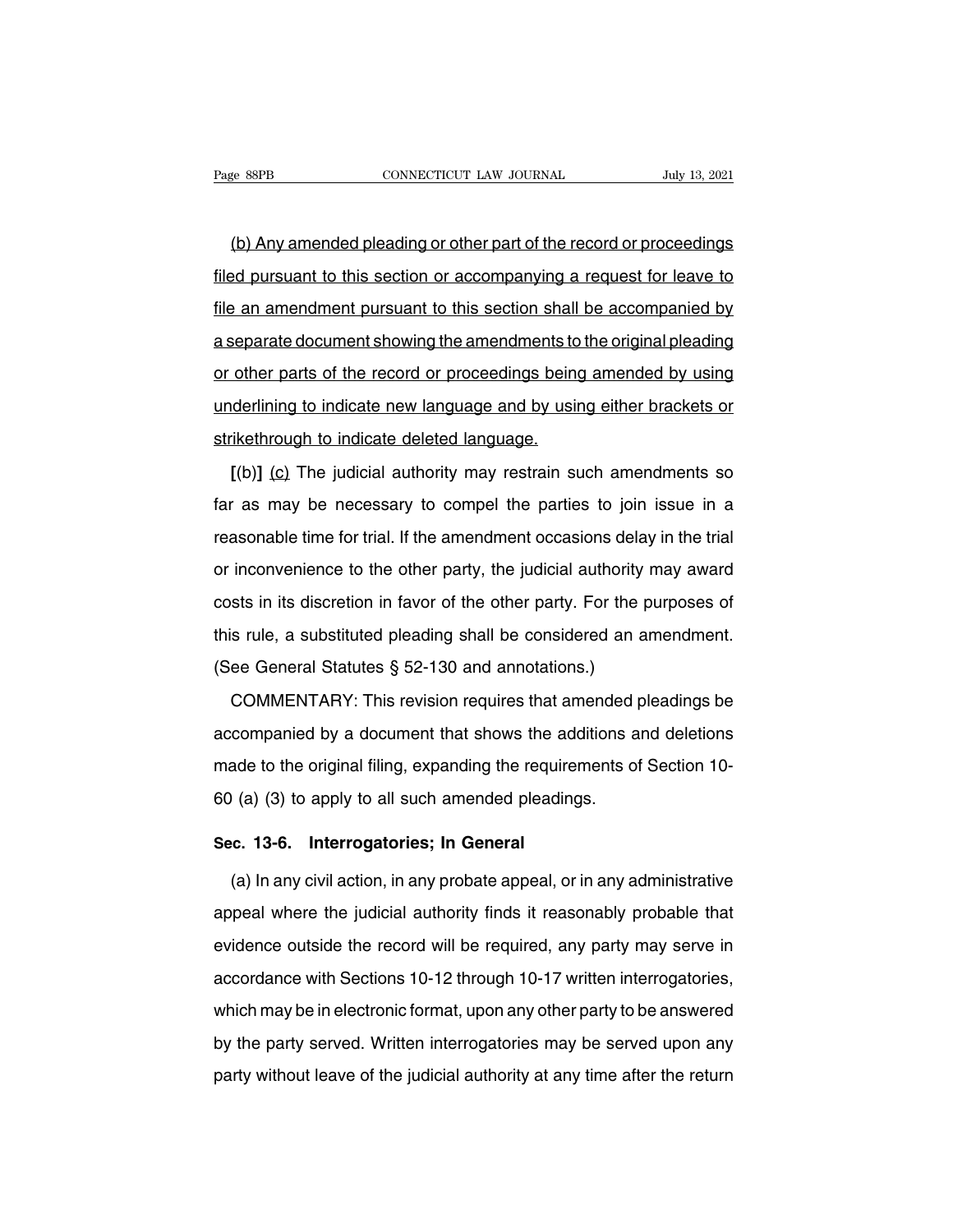day. Except as provided in subsection (d) or where the interrogatories<br>are served electronically as provided in Section 10-13 and in a format July 13, 2021 CONNECTICUT LAW JOURNAL Page 89PB<br>day. Except as provided in subsection (d) or where the interrogatories<br>are served electronically as provided in Section 10-13 and in a format<br>that allows the recipient to ele day. Except as provided in subsection (d) or where the interrogatories<br>are served electronically as provided in Section 10-13 and in a format<br>that allows the recipient to electronically insert the answers in the<br>transmitte day. Except as provided in subsection (d) or where the interrogatories<br>are served electronically as provided in Section 10-13 and in a format<br>that allows the recipient to electronically insert the answers in the<br>transmitte are served electronically as provided in Section 10-13 and in a format<br>that allows the recipient to electronically insert the answers in the<br>transmitted document, the party serving interrogatories shall leave<br>sufficient sp that allows the recipient to electronically insert the answers in the transmitted document, the party serving interrogatories shall leave sufficient space following each interrogatory in which the party to whom the interro transmitted document, the party serving interrogatories shall leave<br>sufficient space following each interrogatory in which the party to whom<br>the interrogatories are directed can insert the answer. In the event<br>that an answ sufficient space following each interrogatory in which the party to whom<br>the interrogatories are directed can insert the answer. In the event<br>that an answer requires more space than that provided on interrogato-<br>ries that the interrogatories are directed can insert the answer. In the event<br>that an answer requires more space than that provided on interrogato-<br>ries that were not served electronically and in a format that allows<br>the recipient that an answer requires more space than that provided on interrogatories that were not served electronically and in a format that allows<br>the recipient to electronically insert the answers in the transmitted<br>document, the a ries that were not served electronically and in a format<br>the recipient to electronically insert the answers in the<br>document, the answer shall be continued on a separate sh<br>which shall be attached to the completed answers. Exercipient to electronically insert the answers in the transmitted<br>
cument, the answer shall be continued on a separate sheet of paper<br>
ich shall be attached to the completed answers.<br>
(b) Interrogatories may relate to an

document, the answer shall be continued on a separate sheet of paper<br>which shall be attached to the completed answers.<br>(b) Interrogatories may relate to any matters which can be inquired<br>into under Sections 13-2 through 13 which shall be attached to the completed answers.<br>
(b) Interrogatories may relate to any matters which can be inquired<br>
into under Sections 13-2 through 13-5, and the answers may be used<br>
at trial to the extent permitted b (b) Interrogatories may relate to any matters which can be inquired<br>into under Sections 13-2 through 13-5, and the answers may be used<br>at trial to the extent permitted by the rules of evidence. In all personal<br>injury actio into under Sections 13-2 through 13-5, and the answers may be used<br>at trial to the extent permitted by the rules of evidence. In all personal<br>injury actions alleging liability based on the operation or ownership of<br>a moto at trial to the extent permitted by the rules of evidence. In all personal<br>injury actions alleging liability based on the operation or ownership of<br>a motor vehicle or alleging liability based on the ownership, mainte-<br>nanc injury actions alleging liability based on the operation or ownership of<br>a motor vehicle or alleging liability based on the ownership, mainte-<br>nance or control of real property, or in actions claiming a loss of<br>consortium a motor vehicle or alleging liability based on the ownership, mainte-<br>nance or control of real property, or in actions claiming a loss of<br>consortium or uninsured/underinsured motorist coverage benefits, the<br>interrogatories mance or control of real property, or in actions claiming a loss of<br>consortium or uninsured/underinsured motorist coverage benefits, the<br>interrogatories shall be limited to those set forth in Forms 201, 202,<br>203, 208, 210, consortium or uninsured/underinsured motorist coverage benefits, the<br>interrogatories shall be limited to those set forth in Forms 201, 202,<br>203, 208, 210, 212, 213 and/or 214 of the rules of practice, unless<br>upon motion, t interrogatories shall be limited to those set forth in Forms 201, 202,<br>203, 208, 210, 212, 213 and/or 214 of the rules of practice, unless<br>upon motion, the judicial authority determines that such interrogatories<br>are inappr 203, 208, 210, 212, 213 and/or 214 of the rules of practice, unless<br>upon motion, the judicial authority determines that such interrogatories<br>are inappropriate or inadequate in the particular action. These forms<br>are set for upon motion, the judicial authority determines that such interrogatories<br>are inappropriate or inadequate in the particular action. These forms<br>are set forth in the Appendix of Forms in this volume. Unless the judicial<br>auth are inappropriate or inadequate in the particular action. These forms<br>are set forth in the Appendix of Forms in this volume. Unless the judicial<br>authority orders otherwise, the frequency of use of interrogatories in<br>all ac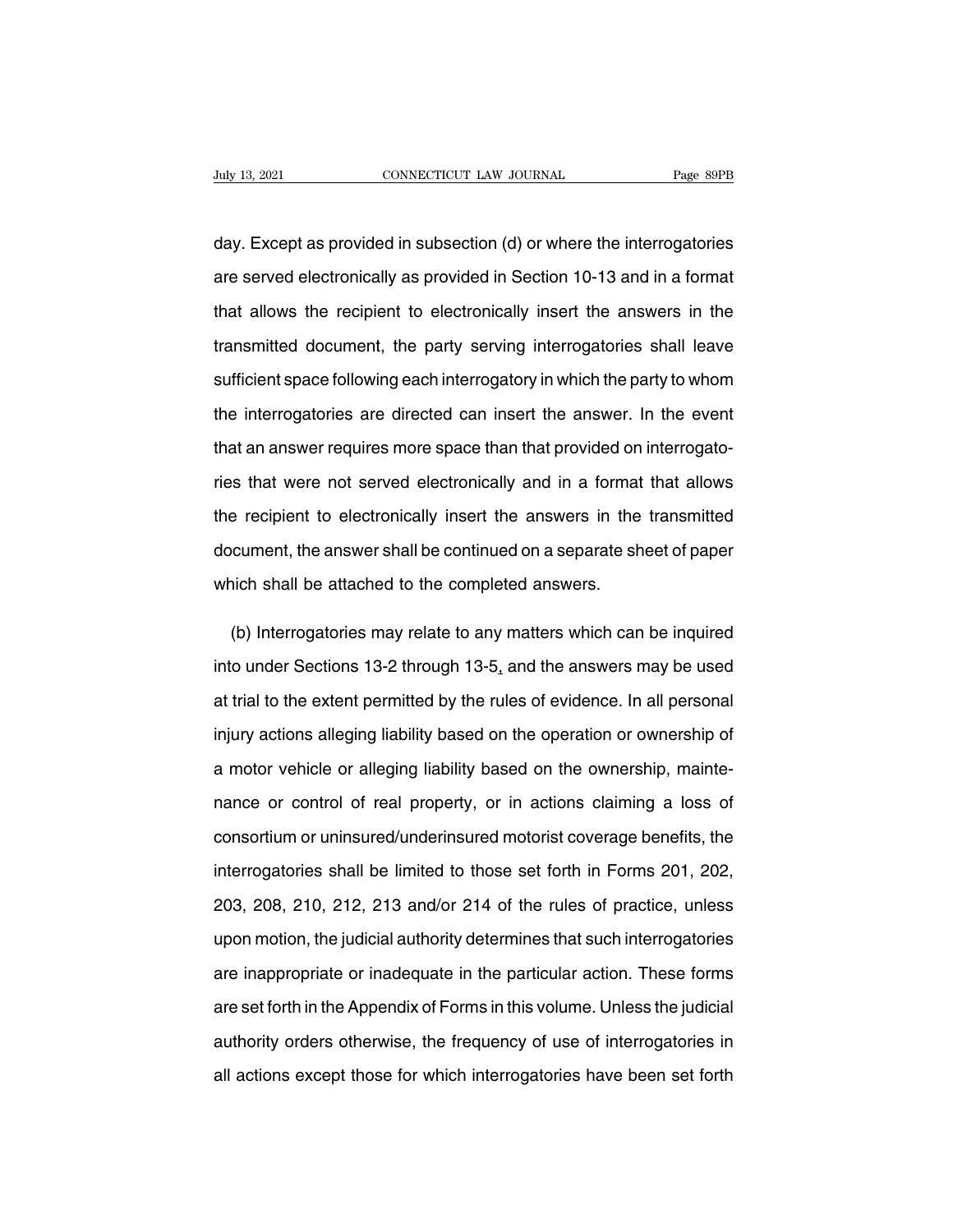in Forms 201, 202, 203, 208, 210, 212, 213 **[**and/or**]**, 214, 218, 220 Page 90PB<br>in Forms 201, 202, 203, 208, 210, 212, 213 [and/or],<br>and/or 221 of the rules of practice is not limited.<br>(c) In all actions alleging medical negligence, the

Forms 201, 202, 203, 208, 210, 212, 213 [and/or], 214, 218, 220<br>(d/or 221 of the rules of practice is not limited.<br>(c) In all actions alleging medical negligence, the interrogatories<br>all be limited to: (1) those set forth in Forms 201, 202, 203, 208, 210, 212, 213 [and/or], 214, <u>218, 220</u><br>and/or 221 of the rules of practice is not limited.<br>(c) In all actions alleging medical negligence, the interrogatories<br>shall be limited to: (1) those se and/or 221 of the rules of practice is not limited.<br>
(c) In all actions alleging medical negligence, the interrogatories<br>
shall be limited to: (1) those set forth in Forms 218, 220, and 221 of<br>
the rules of practice and co (c) In all actions alleging medical negligence, the interrogatories<br>shall be limited to: (1) those set forth in Forms 218, 220, and 221 of<br>the rules of practice and contained in the Appendix of Forms in this<br>volume to whic the limited to: (1) those set forth in Forms 218, 220, and 221 of<br>the rules of practice and contained in the Appendix of Forms in this<br>volume to which no objections shall be allowed and (2) twenty addi-<br>tional interrogator the rules of practice and contained in the Appendix of Forms in this<br>volume to which no objections shall be allowed and (2) twenty addi-<br>tional interrogatories as of right, which may not contain subparts. The<br>party to whom volume to which no objections shall be allowed and (2) twenty additional interrogatories as of right, which may not contain subparts. The party to whom the additional twenty as of right interrogatories are directed may fil volume to which he expects<br>tional interrogatories as of<br>party to whom the additio<br>directed may file specific, if<br>of right interrogatory. party to whom the additional twenty as of right interrogatories are<br>directed may file specific, individual objections to each additional as<br>of right interrogatory.<br>[(c)] (d) The standard interrogatories in civil actions, i

directed may file specific, individual objections to each additional as<br>of right interrogatory.<br>
[(c)] (d) The standard interrogatories in civil actions, including stan-<br>
dard and as of right additional interrogatories in of right interrogatory.<br>
[(c)] (d) The standard interrogatories in civil actions, including stan-<br>
dard and as of right additional interrogatories in medical negligence<br>
actions, are intended to address discovery needs in [(c)] (d) The standard interrogatories in civil actions, including stan-<br>dard and as of right additional interrogatories in medical negligence<br>actions, are intended to address discovery needs in most cases in<br>which their u dard and as of right additional interrogatories in medical negligence<br>actions, are intended to address discovery needs in most cases in<br>which their use is mandated, but they do not preclude any party from<br>moving for permis actions, are intended to address discovery needs in most cases in<br>which their use is mandated, but they do not preclude any party from<br>moving for permission to serve such additional discovery as may be<br>necessary in any par ich their use is mandated, but they do not preclude any party from<br>
poving for permission to serve such additional discovery as may be<br> **[**(d)] (e) In lieu of serving the interrogatories set forth in Forms 201,<br>
2, 203, 20

moving for permission to serve such additional discovery as may be<br>necessary in any particular case <u>as contemplated by Section 13-2</u>.<br>[(d)] <u>(e</u>) In lieu of serving the interrogatories set forth in Forms 201,<br>202, 203, 20 necessary in any particular case as contemplated by Section 13-2.<br>
[(d)] (e) In lieu of serving the interrogatories set forth in Forms 201,<br>
202, 203, 208, 210, 212, 213 [and/or], 214, 218, 220, and/or 221 of<br>
the rules of [(d)] (e) In lieu of serving the interrogatories set forth in Forms 201, 202, 203, 208, 210, 212, 213 [and/or], 214, 218, 220, and/or 221 of the rules of practice on a party who is represented by counsel, the moving party 202, 203, 208, 210, 212, 213 [and/or], 214, 218, 220, and/or 221 of<br>the rules of practice on a party who is represented by counsel, the<br>moving party may serve on such party a notice of interrogatories,<br>which shall not inc shall instead set forth the number of the party to whom the interrogatories,<br>such shall not include the actual interrogatories to be answered, but<br>shall instead set forth the number of the Practice Book form containing<br>su the rules of practice on a party who is represented by counsel, the moving party may serve on such party a notice of interrogatories, which shall not include the actual interrogatories to be answered, but shall instead set ries are directed in the actual interrogatories to be answered, but<br>shall instead set forth the number of the Practice Book form containing<br>such interrogatories and the name of the party to whom the interrogato-<br>ries are d shall instead set forth the number of the Practice Book form containing<br>such interrogatories and the name of the party to whom the interrogato-<br>ries are directed. The party to whom such notice is directed shall in<br>his or h such interrogatories and the nar<br>ries are directed. The party to<br>his or her response set forth ea<br>by that party's answer thereto.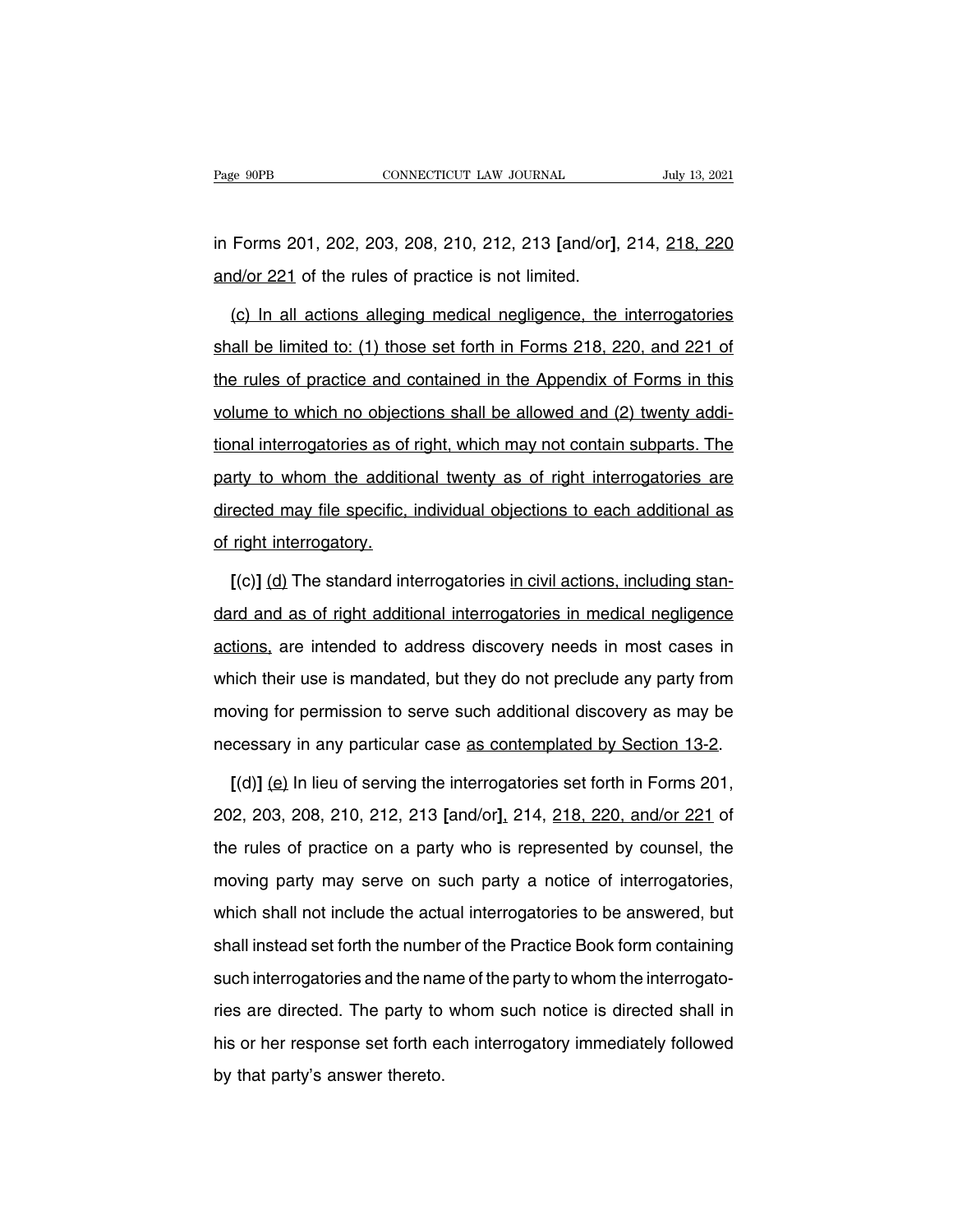**EXECUTE OF A FALL CONNECTICUT LAW JOURNAL Page 91PB**<br> **[(e)]** (f) The party serving interrogatories or the notice of interrogato-<br>
is shall not file them with the court. Figure 3. EV CONNECTICUT LAW JOUR<br>
(e) CONNECTICUT LAW JOUR<br>
(f) I(f) The party serving interrogatories c<br>
ries shall not file them with the court.<br>
[(f) I(g) Unless leave of court is granted,

[(e)] (f) The party serving interrogatories or the notice of interrogato-<br>is shall not file them with the court.<br>[(f)] (g) Unless leave of court is granted, the instructions to Forms<br>1 through 203 are to be used for all no  $[(e)]$  (f) The party serving interrogatories or the notice of interrogatories shall not file them with the court.<br>  $[(f)]$  (g) Unless leave of court is granted, the instructions to Forms<br>
201 through 203 are to be used for a Shall not file them with the court.<br>
(f)] (g) Unless leave of court is granted, the instructions to Forms<br>
I through 203 are to be used for all nonstandard interrogatories.<br>
COMMENTARY: The changes to this section provide

[(f)] (g) Unless leave of court is granted, the instructions to Forms<br>201 through 203 are to be used for all nonstandard interrogatories.<br>COMMENTARY: The changes to this section provide that in all<br>actions alleging medica 201 through 203 are to be used for all nonstandard interrogatories.<br>COMMENTARY: The changes to this section provide that in all<br>actions alleging medical negligence, the interrogatories are limited<br>to those in new Forms 218 COMMENTARY: The changes to this section provide that in all<br>actions alleging medical negligence, the interrogatories are limited<br>to those in new Forms 218, 220, and 221, and twenty additional<br>interrogatories as of right. N actions alleging medical negligence, the interrogatories are limited<br>to those in new Forms 218, 220, and 221, and twenty additional<br>interrogatories as of right. No objections shall be allowed to the inter-<br>rogatories set o to those in new Forms 218, 220, and 221, and twenty additional<br>interrogatories as of right. No objections shall be allowed to the inter-<br>rogatories set out in the cited forms. The party to whom the additional<br>twenty as of interrogatories as of right. No objections shall be allowed trogatories set out in the cited forms. The party to whom the twenty as of right interrogatories are directed may file specual objections to each such additional rogatories set out in the cited forms. The party to whom the additional<br>twenty as of right interrogatories are directed may file specific, individ-<br>ual objections to each such additional interrogatory.<br>**Sec. 13-9. Requests ty as of right interrogat<br>bbjections to each such<br><b>13-9. Requests for<br>tion; In General**<br>In any civil action, in a

(a) In any civil action, in any probate appeal, or in any administrative<br>(a) In any civil action, in any probate appeal, or in any administrative<br>peal where the judicial authority finds it reasonably probable that Sec. 13-9. Requests for Production, Inspection and Examina-<br>tion; In General<br>(a) In any civil action, in any probate appeal, or in any administrative<br>appeal where the judicial authority finds it reasonably probable that<br>ev tion; In General<br>
(a) In any civil action, in any probate appeal, or in any administrative<br>
appeal where the judicial authority finds it reasonably probable that<br>
evidence outside the record will be required, any party may (a) In any civil action, in any probate appeal, or in any administrative<br>appeal where the judicial authority finds it reasonably probable that<br>evidence outside the record will be required, any party may serve in<br>accordance appeal where the judicial authority finds it reasonably probable that<br>evidence outside the record will be required, any party may serve in<br>accordance with Sections 10-12 through 10-17 upon any other party<br>a request to affo appeal where the judicial authority finds it reasonably probable that<br>evidence outside the record will be required, any party may serve in<br>accordance with Sections 10-12 through 10-17 upon any other party<br>a request to affo exidence satistic and record will be required, any party may serve in<br>accordance with Sections 10-12 through 10-17 upon any other party<br>a request to afford the party submitting the request the opportunity to<br>inspect, copy, a request to afford the party submitting the request the opportunity to<br>inspect, copy, photograph or otherwise reproduce designated docu-<br>ments or to inspect and copy, test or sample any tangible things in<br>the possession, inspect, copy, photograph or otherwise reproduce designated docu-<br>ments or to inspect and copy, test or sample any tangible things in<br>the possession, custody or control of the party upon whom the request<br>is served or to pe mappost, sopy, photographical submiseded approacts assignated assaments or to inspect and copy, test or sample any tangible things in the possession, custody or control of the party upon whom the request is served or to pe the possession, custody or control of the party upon whom the request<br>is served or to permit entry upon designated land or other property<br>for the purpose of inspection, measuring, surveying, photographing,<br>testing or sampl the possession, sastedy or sentror and pairly apon when the request<br>is served or to permit entry upon designated land or other property<br>for the purpose of inspection, measuring, surveying, photographing,<br>testing or samplin 13-3 through 13-5. In all personal injury actions alleging liability based<br>13-2 through 13-5. In all personal injury actions alleging liability based<br>13-2 through 13-5. In all personal injury actions alleging liability bas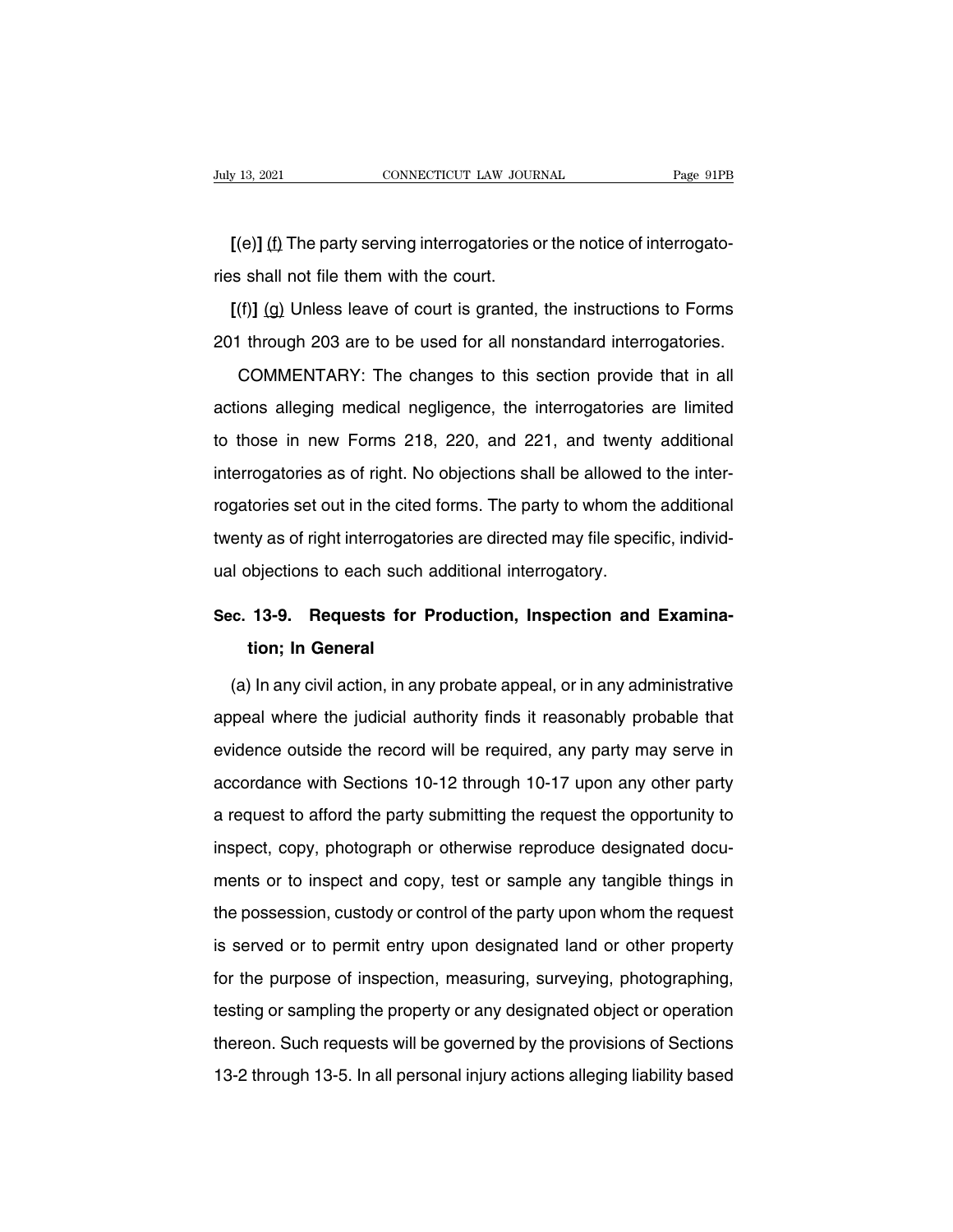Page 92PB<br>
cONNECTICUT LAW JOURNAL<br>
on the operation or ownership of a motor vehicle or alleging liability<br>
based on the ownership, maintenance or control of real property, or Page 92PB<br>
cONNECTICUT LAW JOURNAL<br>
on the operation or ownership of a motor vehicle or alleging liability<br>
based on the ownership, maintenance or control of real property, or<br>
in actions claiming a loss of consortium or u in the operation or ownership of a motor vehicle or alleging liability<br>based on the ownership, maintenance or control of real property, or<br>in actions claiming a loss of consortium or uninsured/underinsured<br>motorist coverag on the operation or ownership of a motor vehicle or alleging liability<br>based on the ownership, maintenance or control of real property, or<br>in actions claiming a loss of consortium or uninsured/underinsured<br>motorist coverag based on the ownership, maintenance or control of real property, or<br>in actions claiming a loss of consortium or uninsured/underinsured<br>motorist coverage benefits, the requests for production shall be limited<br>to those set f based on the emistering, maintenance of control of foar property, of<br>in actions claiming a loss of consortium or uninsured/underinsured<br>motorist coverage benefits, the requests for production shall be limited<br>to those set m determines diaming a feed of consolidant of dimisdred and<br>determined to those set forth in Forms 204, 205, 206, 209, 211, 215 and/or 216<br>of the rules of practice, unless, upon motion, the judicial authority<br>determines th for those set forth in Forms 204, 205, 206, 209, 211, 215 and/or 216<br>of the rules of practice, unless, upon motion, the judicial authority<br>determines that such requests for production are inappropriate or<br>inadequate in the of the rules of practice, unless, upon r<br>determines that such requests for prod<br>inadequate in the particular action. The<br>Appendix of Forms in this volume.<br>(b) In all actions alleging medical neg termines that such requests for production are inappropriate or<br>adequate in the particular action. These forms are set forth in the<br>ppendix of Forms in this volume.<br>(b) In all actions alleging medical negligence, productio

inadequate in the particular action. These forms are set forth in the<br>Appendix of Forms in this volume.<br>(b) In all actions alleging medical negligence, production requests<br>shall be limited to: (1) those set forth in Forms Appendix of Forms in this volume.<br>
(b) In all actions alleging medical negligence, production requests<br>
shall be limited to: (1) those set forth in Forms 219, 222, and 223 of<br>
the rules of practice and contained in the App (b) In all actions alleging medical negligence, production requests<br>shall be limited to: (1) those set forth in Forms 219, 222, and 223 of<br>the rules of practice and contained in the Appendix of Forms in this<br>volume and (2) shall be limited to: (1) those set forth in Forms 219, 222, and 223 of<br>the rules of practice and contained in the Appendix of Forms in this<br>volume and (2) twenty additional production requests as of right, which<br>may not co the rules of practice and contained in the Appendix of Forms in this<br>volume and (2) twenty additional production requests as of right, which<br>may not contain subparts. The party to whom the additional twenty<br>as of right req volume and (2) twenty additional production requests as of right, which<br>may not contain subparts. The party to whom the additional twenty<br>as of right requests are directed may file specific, individual objections<br>to each a may not contain subparts. The party to whom the additional twenty<br>as of right requests are directed may file specific, individual objections<br>to each additional as of right production request. A party may move<br>for permissi as of right requests are directed may file specific, individual objections<br>to each additional as of right production request. A party may move<br>for permission to file additional discovery, which the judicial authority<br>shall date are ingin requests are allocated ling into optently, included to each additional as of right production request. A party may mo<br>for permission to file additional discovery, which the judicial author<br>shall permit if it **Example 10** (permission to file additional discovery, which the judicial authority<br>all permit if it determines that such requests for production filed to<br>te are inappropriate or inadequate in the particular action.<br>[(b)]

shall permit if it determines that such requests for production filed to<br>date are inappropriate or inadequate in the particular action.<br>[(b)] (c) The standard requests for production are intended to<br>address discovery needs date are inappropriate or inadequate in the particular action.<br>
[(b)] (c) The standard requests for production are intended to<br>
address discovery needs in most cases in which their use is mandated,<br>
but they do not preclud  $[(b)]$  (c) The standard requests for production are intended to<br>address discovery needs in most cases in which their use is mandated,<br>but they do not preclude any party from moving for permission to serve<br>such additional d Idress discovery needs in most cases in which their use is mandated,<br>
It they do not preclude any party from moving for permission to serve<br>
ch additional discovery as may be necessary in any particular case.<br>
[(c)] (d) Re

but they do not preclude any party from moving for permission to serve<br>such additional discovery as may be necessary in any particular case.<br>[(c)] (d) Requests for production may be served upon any party<br>without leave of c such additional discovery as may be necessary in any particular case.<br>
[(c)] (d) Requests for production may be served upon any party<br>
without leave of court at any time after the return day. In lieu of serving<br>
the reques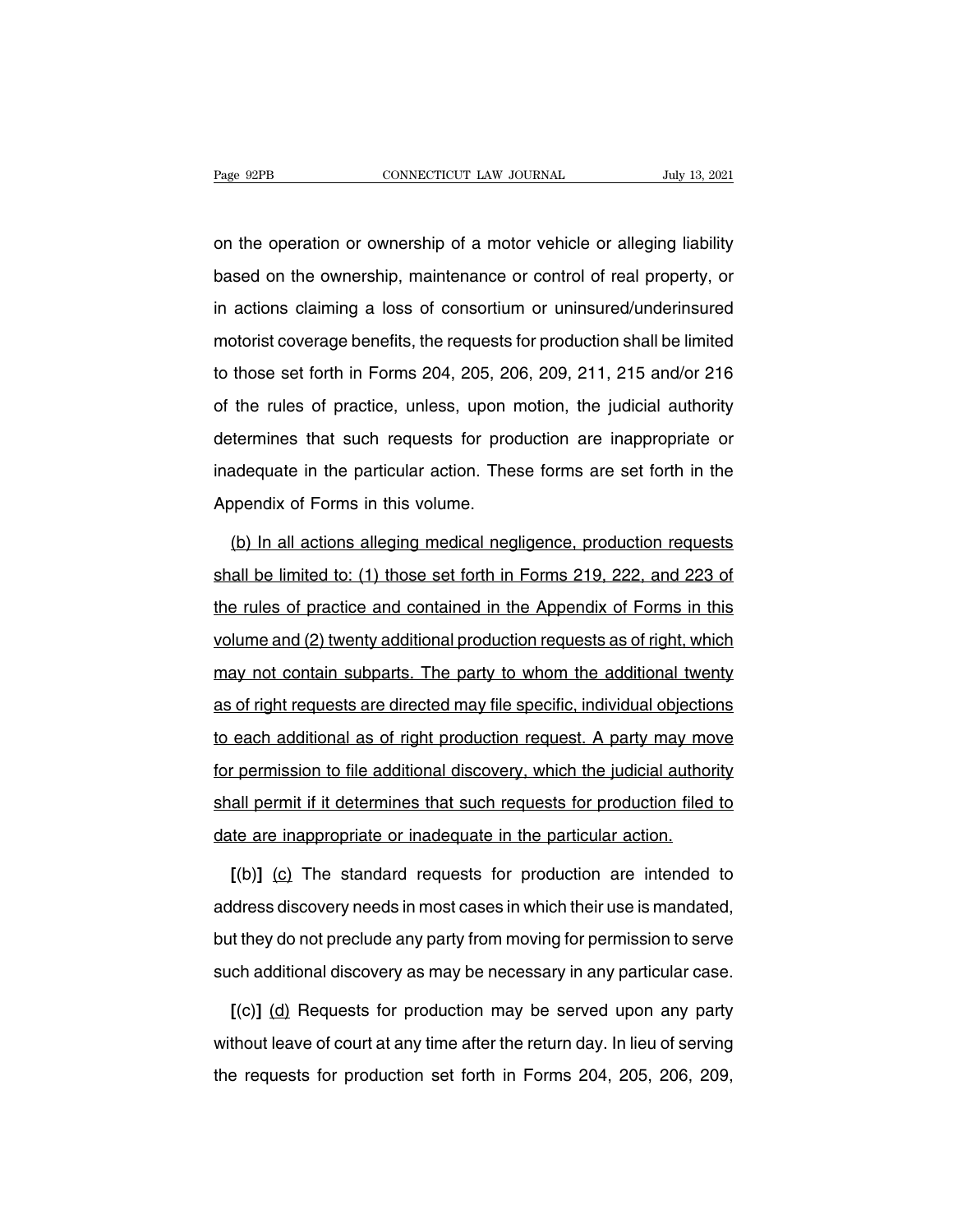211, 215 **[**and/or**]**, 216, 219, 222 and/or 223 of the rules of practice July 13, 2021 CONNECTICUT LAW JOURNAL Page 93PB<br>211, 215 [and/or], 216, 219, 222 and/or 223 of the rules of practice<br>on a party who is represented by counsel, the moving party may serve<br>on such party a notice of requests f 211, 215 [and/or], 216, 219, 222 and/or 223 of the rules of practice<br>on a party who is represented by counsel, the moving party may serve<br>on such party a notice of requests for production, which shall not<br>include the actua 211, 215 [and/or], 216, <u>219, 222 and/or 223</u> of the rules of practice<br>on a party who is represented by counsel, the moving party may serve<br>on such party a notice of requests for production, which shall not<br>include the act on a party who is represented by counsel, the moving party may serve<br>on such party a notice of requests for production, which shall not<br>include the actual requests, but shall instead set forth the number of<br>the Practice B on a party who is represented by economy, the river<br>on such party a notice of requests for produ<br>include the actual requests, but shall instead s<br>the Practice Book form containing such request<br>party to whom the requests ar Example the actual requests, but shall instead set forth the number of<br> **Example 18 Practice Book form containing such requests and the name of the**<br> **[(d)]** (e) The request shall clearly designate the items to be inspecte

the Practice Book form containing such requests and the name of the<br>party to whom the requests are directed.<br>
[(d)] <u>(e)</u> The request shall clearly designate the items to be inspected<br>
either individually or by category. T party to whom the requests are directed.<br>
[(d)] (e) The request shall clearly designate the items to be inspected<br>
either individually or by category. The request or, if applicable, the<br>
notice of requests for production s [(d)] (e) The request shall clearly designate the items to be inspected<br>either individually or by category. The request or, if applicable, the<br>notice of requests for production shall specify a reasonable time, place<br>and ma either individually or by category. The request or, if applicable, the notice of requests for production shall specify a reasonable time, place and manner of making the inspection. Unless the judicial authority orders oth all actions in the improduction shall specify a reasonable time, place<br>and manner of making the inspection. Unless the judicial authority<br>orders otherwise, the frequency of use of requests for production in<br>all actions exc set for the inspection. Unless the judicial authority<br>and manner of making the inspection. Unless the judicial authority<br>orders otherwise, the frequency of use of requests for production in<br>all actions except those for whi orders otherwise, the frequency of use of requests for production h<br>all actions except those for which requests for production h<br>set forth in Forms 204, 205, 206, 209, 211, 215 [and/or],<br>222, and/or 223 of the rules of pra actions except those for which requests for production have been<br>
t forth in Forms 204, 205, 206, 209, 211, 215 [and/or], 216, 219,<br>
<u>[(e)] (f)</u> If information has been electronically stored, and if a request<br>
production d

set forth in Forms 204, 205, 206, 209, 211, 215 [and/or], 216, 219, 222, and/or 223 of the rules of practice is not limited.<br>
[(e)] (f) If information has been electronically stored, and if a request for production does no 222, and/or 223 of the rules of practice is not limited.<br>
[(e)] (f) If information has been electronically stored, and if a request<br>
for production does not specify a form for producing a type of electroni-<br>
cally stored i  $[(e)]$  (f) If information has been electronically stored, and if a request<br>for production does not specify a form for producing a type of electroni-<br>cally stored information, the responding party shall produce the infor-<br>m for production does not specify a form for producing a type of electronically stored information, the responding party shall produce the information in a form in which it is ordinarily maintained or in a form that is reas store product about the product cally stored information, the responding party shift mation in a form in which it is ordinarily maintain is reasonably usable. A party need not produce the stored information in more than o **Example 10** a form in which it is ordinarily maintained or in a form that<br>reasonably usable. A party need not produce the same electronically<br>pred information in more than one form.<br>**[(f)]** (g) The party serving such requ is reasonably usable. A party need not produce<br>stored information in more than one form.<br> $[(f)] (g)$  The party serving such request or<br>production shall not file it with the court.

ored information in more than one form.<br> **[**(f)] <u>(g)</u> The party serving such request or notice of requests for<br>
oduction shall not file it with the court.<br> **[**(g)] <u>(h)</u> Unless leave of court is granted, the instructions  $[(f)] (g)$  The party serving such request or notice of requests for<br>production shall not file it with the court.<br> $[(g)] (h)$  Unless leave of court is granted, the instructions to Forms<br>204 through 206 of the rules of practice production shall not file it with<br>
[(g)] (h) Unless leave of co<br>
204 through 206 of the rules condered requests for production.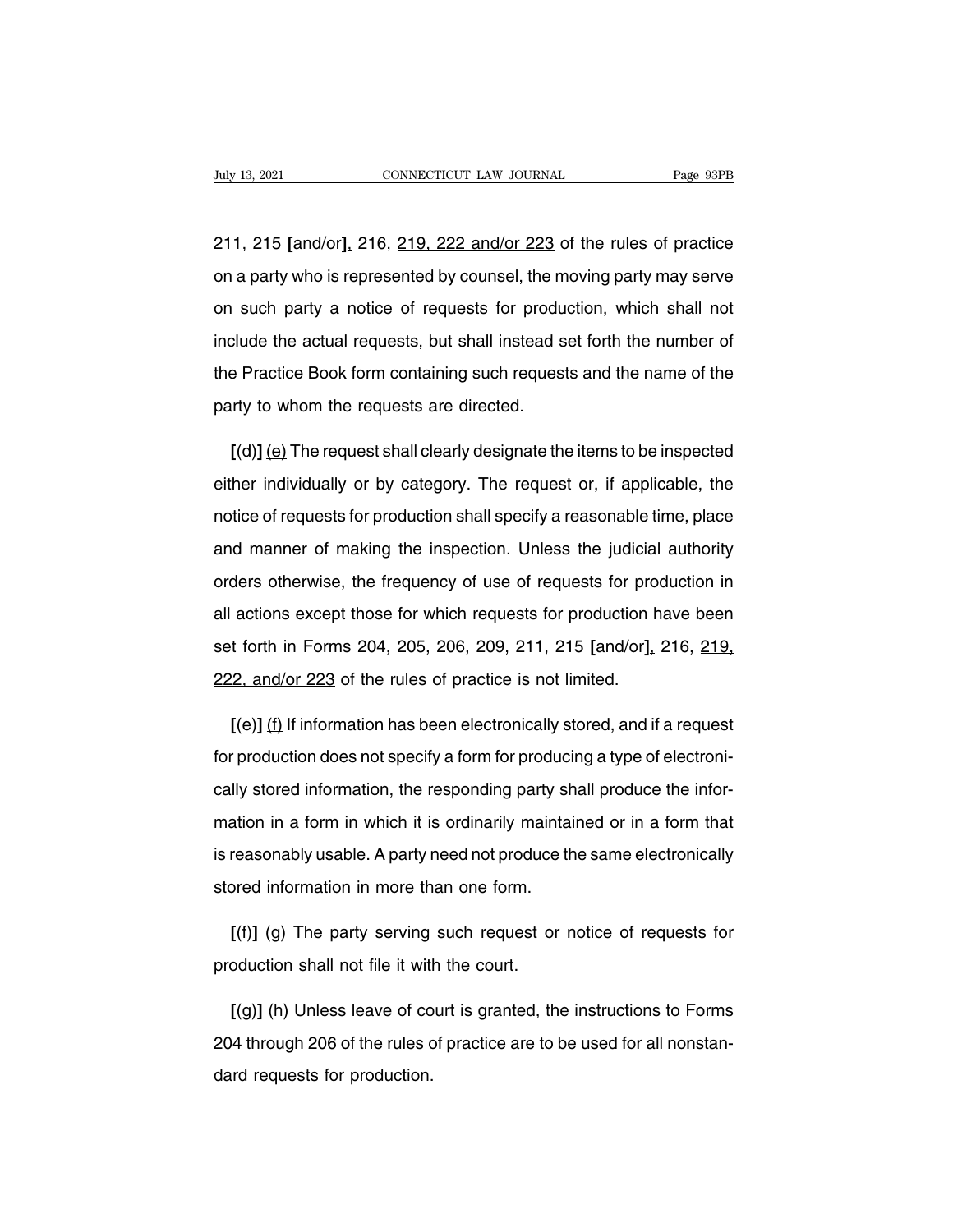**EXECUTE:** THE CONNECTICUT LAW JOURNAL THE JULY 13, 2021<br> **[(h)]** (i) A party seeking the production of a written authorization in<br>
mpliance with the Health Insurance Portability and Accountability Page 94PB CONNECTICUT LAW JOURNAL July 13, 2021<br>
[(h)] (i) A party seeking the production of a written authorization in<br>
compliance with the Health Insurance Portability and Accountability<br>
Act to inspect and make copies o I(h)] (i) A party seeking the production of a written authorization in<br>compliance with the Health Insurance Portability and Accountability<br>Act to inspect and make copies of protected health information, or a<br>written author [(h)] (i) A party seeking the production of a written authorization in compliance with the Health Insurance Portability and Accountability Act to inspect and make copies of protected health information, or a written author compliance with the Health Insurance Portability and Accountability<br>Act to inspect and make copies of protected health information, or a<br>written authorization in compliance with the Public Health Service Act<br>to inspect an Bomphanes with the Fisalin meandnes Fortashily and Messantiashily<br>Act to inspect and make copies of protected health information, or a<br>written authorization in compliance with the Public Health Service Act<br>to inspect and m written authorization in compliance with the Public Health Service Act<br>to inspect and make copies of alcohol and drug records that are<br>protected by that act, shall file a motion pursuant to Section 13-11A.<br>A motion need no which dationzation in compilance with the Fabile Health Corvice Act<br>to inspect and make copies of alcohol and drug records that are<br>protected by that act, shall file a motion pursuant to Section 13-11A.<br>A motion need not b protected by that act<br>A motion need not b<br>which Forms 204, 2<br>practice apply.<br>COMMENTARY: ortected by that det, brian life a method. particular to becaust to this motion need not be filed to obtain such authorization in actions to<br>hich Forms 204, 205 [and], 216, 219, 222, and 223 of the rules of<br>actice apply.<br>C

which Forms 204, 205 [and], 216, 219, 222, and 223 of the rules of practice apply.<br>COMMENTARY: The changes to this section provide that in all actions alleging medical negligence, production requests shall be lim-<br>ited to practice apply.<br>
COMMENTARY: The changes to this section provide that in all<br>
actions alleging medical negligence, production requests shall be lim-<br>
ited to those in new Forms 219, 222, and 223, and twenty additional<br>
req COMMENTARY: The changes to this section provide that in all<br>actions alleging medical negligence, production requests shall be lim-<br>ited to those in new Forms 219, 222, and 223, and twenty additional<br>requests for production actions alleging medical negligence, production requests shall be limited to those in new Forms 219, 222, and 223, and twenty additional requests for production as of right. The party to whom the additional twenty as of ri ited to those in new Forms 219, 222, and 223, and twenty additional<br>requests for production as of right. The party to whom the additional<br>twenty as of right requests are directed may file specific, individual<br>objections to the judicial authority shall permit additional requests for production as of right. The party to whom the additional twenty as of right requests are directed may file specific, individual objections to each such additional twenty as of right requests are directed may file specific, individual<br>objections to each such additional request. Upon motion of any party,<br>the judicial authority shall permit additional discovery if it is determined<br>that twenty as of right requests are directed may file specific, individual<br>objections to each such additional request. Upon motion of any party,<br>the judicial authority shall permit additional discovery if it is determined<br>that Intert judicial authority shall permit additional discovery if it is determined<br>
that such requests for production filed to date are inappropriate or<br>
inadequate in a particular action.<br> **Sec. 13-14. Order for Compliance;** such requests for<br>
equate in a particul<br> **13-14. Order for**<br> **with Order**<br>
I fany party has f

Frankian and particular action.<br>
Frankian Compliance: Failure To Answer or Comply<br>
with Order<br>
(a) If any party has failed to answer interrogatories or to answer<br>
Frankian and party has failed to answer interrogatories or Sec. 13-14. Order for Compliance; Failure To Answer or Comply<br>with Order<br>(a) If any party has failed to answer interrogatories or to answer<br>them fairly, or has intentionally answered them falsely or in a manner<br>calculated with Order<br>(a) If any party has failed to answer interrogatories or to answer<br>them fairly, or has intentionally answered them falsely or in a manner<br>calculated to mislead, or has failed to respond to requests for produc-<br>t (a) If any party has failed to answer interrogatories or to answer<br>them fairly, or has intentionally answered them falsely or in a manner<br>calculated to mislead, or has failed to respond to requests for produc-<br>tion or for (a) if any party has idea to answer interregatence of to answer<br>them fairly, or has intentionally answered them falsely or in a manner<br>calculated to mislead, or has failed to respond to requests for produc-<br>tion or for dis examinatiny, or has intermedially answered them randely or the manner calculated to mislead, or has failed to respond to requests for production or for disclosure of the existence and contents of an insurance policy or the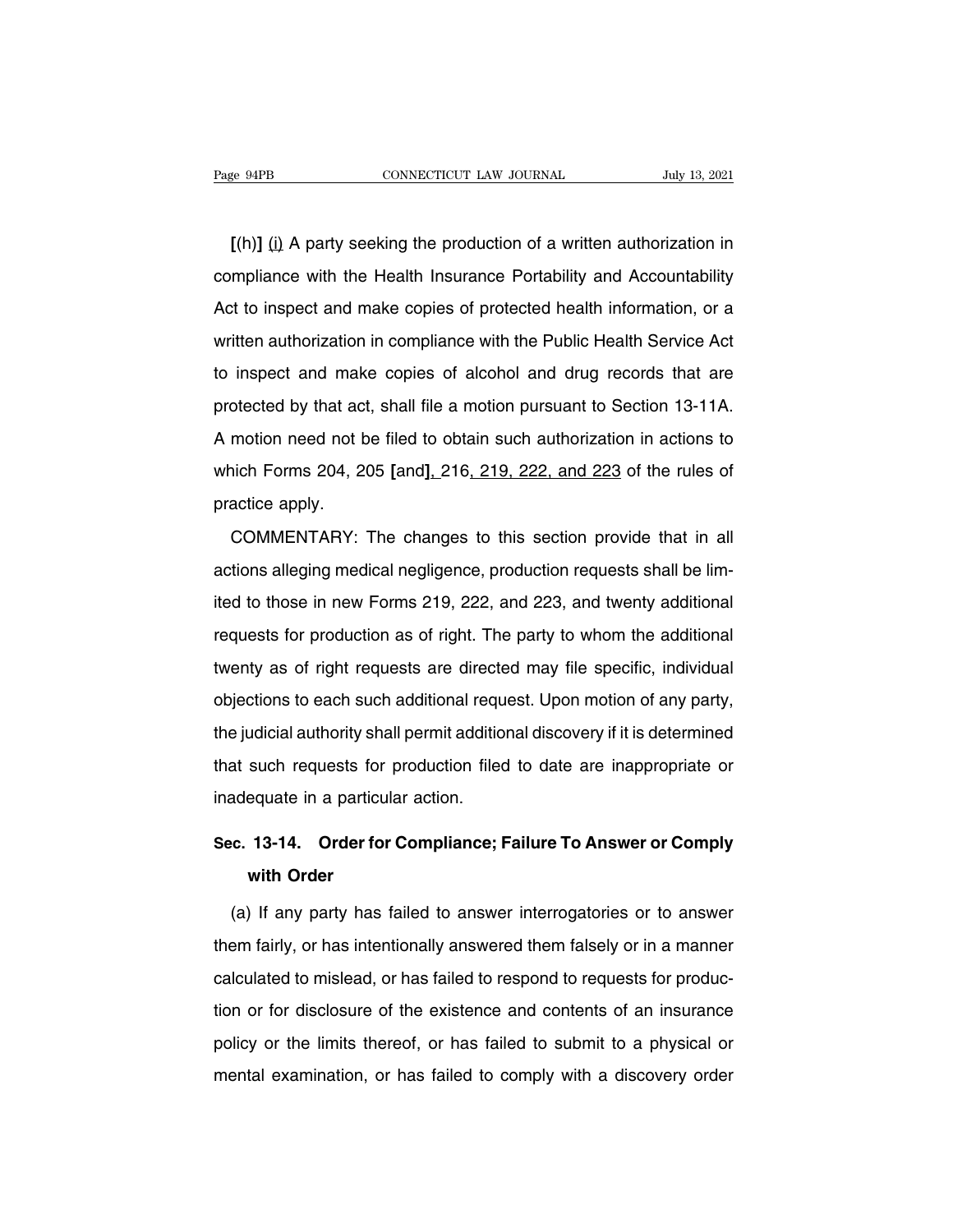Figure 13, 2021<br>
made pursuant to Section 13-13, or has failed to comply with the<br>
provisions of Section 13-15, or has failed to appear and testify at a buly 13, 2021 CONNECTICUT LAW JOURNAL Page 95PB<br>made pursuant to Section 13-13, or has failed to comply with the<br>provisions of Section 13-15, or has failed to appear and testify at a<br>deposition duly noticed pursuant to thi made pursuant to Section 13-13, or has failed to comply with the<br>provisions of Section 13-15, or has failed to appear and testify at a<br>deposition duly noticed pursuant to this chapter, or has failed otherwise<br>substantially made pursuant to Section 13-13, or has failed to comply with the<br>provisions of Section 13-15, or has failed to appear and testify at a<br>deposition duly noticed pursuant to this chapter, or has failed otherwise<br>substantially provisions of Section 13-15, or has failed to appear and testify at a<br>deposition duly noticed pursuant to this chapter, or has failed otherwise<br>substantially to comply with any other discovery order made pursuant<br>to Sectio deposition duly noticed pursuant to this chapter, or has failed otherwise<br>substantially to comply with any other discovery order made pursuant<br>to Sections 13-6 through 13-11, the judicial authority may, on motion,<br>make suc substantially to compto<br>substantially to compto<br>to Sections 13-6 thromake such order projections.<br>justice require.<br>(b) Such orders m Sections 13-6 through 13-11, the judicial authority<br>ake such order proportional to the noncomplian<br>stice require.<br>(b) Such orders may include the following:<br>(1) [The entry of a nonsuit or default against t ake such order <u>proportional to the noncompliance</u> as the ends of<br>stice require.<br>(b) Such orders may include the following:<br>(1) [The entry of a nonsuit or default against the party failing to<br>mply] <u>An order of compliance</u>

justice require.<br>
(b) Such orders may include the foll<br>
(1) [The entry of a nonsuit or defa<br>
comply] <u>An order of compliance;</u><br>
(2) The award to the discovering pa

(b) Such orders may include the following:<br>
(1) [The entry of a nonsuit or default against the party failing to<br>
mply] <u>An order of compliance</u>;<br>
(2) The award to the discovering party of the costs of the motion,<br>
cluding (1) [The entry of a nonsuit or default as<br>comply] An order of compliance;<br>(2) The award to the discovering party of<br>including a reasonable attorney's fee;<br>(3) The entry of an order that the matters re (2) The award to the discovering party of the costs of the motion,<br>including a reasonable attorney's fee;<br>(3) The entry of an order that the matters regarding which the discov-<br>ery was sought or other designated facts shal

(2) The award to the discovering party of the costs of the motion,<br>including a reasonable attorney's fee;<br>(3) The entry of an order that the matters regarding which the discov-<br>ery was sought or other designated facts shal including a reasonable attorney's fee;<br>(3) The entry of an order that the matters regarding which the discov-<br>ery was sought or other designated facts shall be taken to be estab-<br>lished for the purposes of the action in ac (3) The entry of an order that the n<br>ery was sought or other designated<br>lished for the purposes of the actic<br>the party obtaining the order;<br>(4) The entry of an order prohit (4) The entry of other designated facts shall be taken to be estab-<br>hed for the purposes of the action in accordance with the claim of<br>e party obtaining the order;<br>(4) The entry of an order prohibiting the party who has fa lished for the purposes of the action in accordance with the class<br>the party obtaining the order;<br>(4) The entry of an order prohibiting the party who has fail<br>comply from introducing designated matters in evidence;<br>(5) [If

e party obtaining the order;<br>(4) The entry of an order prohibiting the party who has failed to<br>mply from introducing designated matters in evidence;<br>(5) [If the party failing to comply is the plaintiff, the entry of a judg (4) The entry of an order prohibiting the party who has comply from introducing designated matters in evidence;<br>
(5) [If the party failing to comply is the plaintiff, the entry of a j<br>
of dismissal] <u>An order of dismissal,</u>

mply from introducing designated matters in evidence;<br>(5) [If the party failing to comply is the plaintiff, the entry of a judgment<br>dismissal] An order of dismissal, nonsuit or default.<br>(c) The failure to comply as describ (5) [If the party failing to comply is the plaintiff, the entry of a judgment<br>of dismissal] An order of dismissal, nonsuit or default.<br>(c) The failure to comply as described in this section may not be<br>excused on the ground of dismissal] An order of dismissal, nonsuit or default.<br>
(c) The failure to comply as described in this section may not be<br>
excused on the ground that the discovery is objectionable unless<br>
written objection as authorized (c) The failure<br>excused on the<br>written objection<br>been filed.<br>(d) The failure (e) the failure to comply as described in this sectionable unless<br>itten objection as authorized by Sections 13-6 through 13-11 has<br>en filed.<br>(d) The failure to comply as described in this section shall be excused<br>of the ju and the judicial authority may not impose sanctions on a party for failure<br>and the judicial authority may not impose sanctions on a party for failure<br>and the judicial authority may not impose sanctions on a party for failu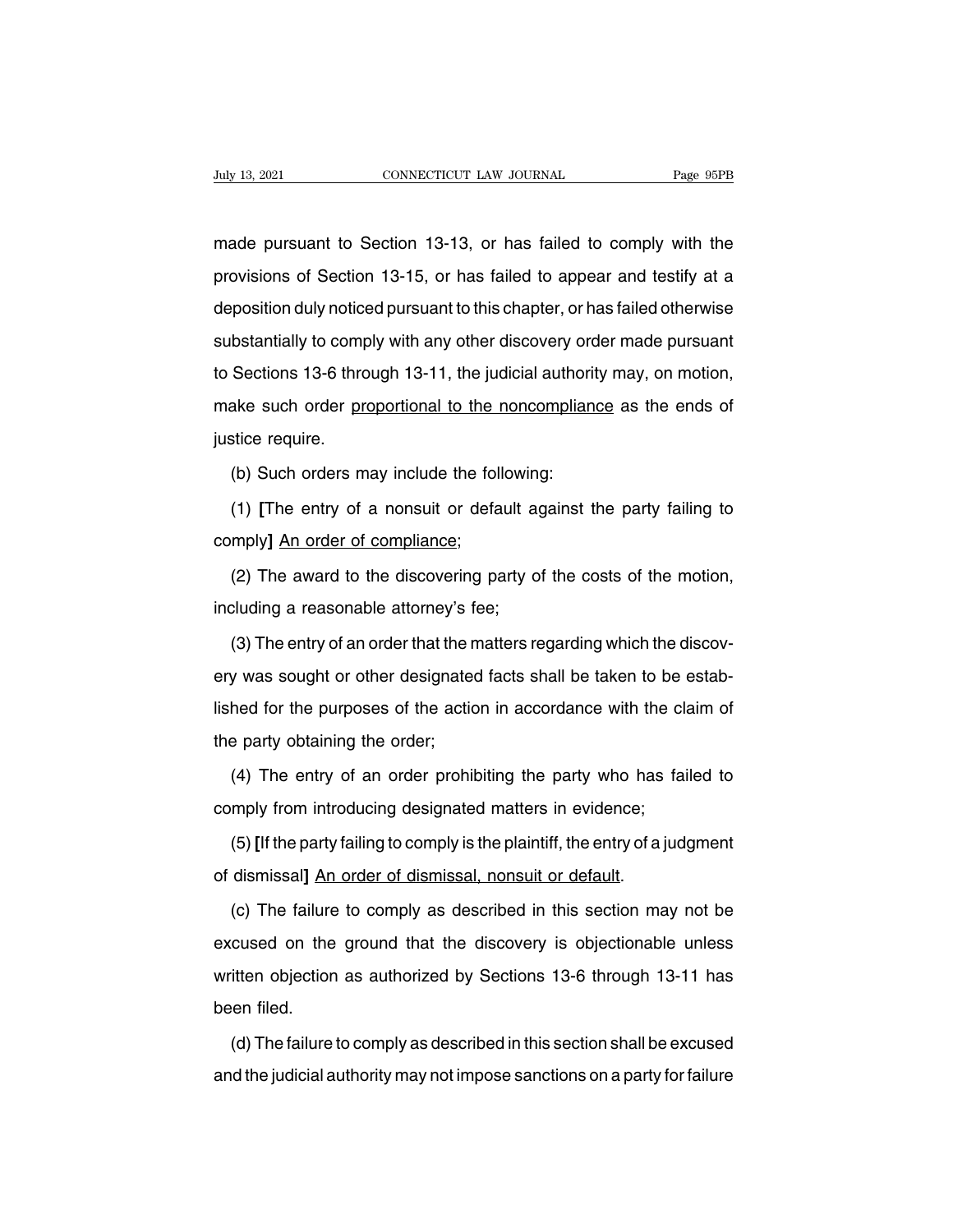The provide information, including electronically stored information, lost<br>to provide information, including electronically stored information, lost<br>as the result of the routine, good-faith operation of a system or process Fage 96PB CONNECTICUT LAW JOURNAL July 13, 2021<br>to provide information, including electronically stored information, lost<br>as the result of the routine, good-faith operation of a system or process<br>in the absence of a showin in the provide information, including electronically stored information, lost<br>as the result of the routine, good-faith operation of a system or process<br>in the absence of a showing of intentional actions designed to avoid<br>k to provide information, including electron<br>as the result of the routine, good-faith of<br>in the absence of a showing of intent<br>known preservation obligations.<br>COMMENTARY: The changes to the the result of the routine, good-faith operation of a system or process<br>the absence of a showing of intentional actions designed to avoid<br>own preservation obligations.<br>COMMENTARY: The changes to this section are intended to

in the absence of a showing of intentional actions designed to avoid<br>known preservation obligations.<br>COMMENTARY: The changes to this section are intended to con-<br>form to appellate precedent. An order of compliance or other known preservation obligations.<br>
COMMENTARY: The changes to this section are intended to conform to appellate precedent. An order of compliance or other orde<br>
under this section must be proportional to the noncompliance. COMMENTARY: The changes to this section are intended to conform to appellate precedent. An order of compliance or other order under this section must be proportional to the noncompliance.<br>Sec. 17-45. —Proceedings upon Moti to appellate precedent. An order of compliance or other order this section must be proportional to the noncompliance.<br> **17-45.** —**Proceedings upon Motion for Summary Judement**[; **Request for Extension of Time To Respond]**<br>

(a) A motion for summary judgment shall be supported by appro-<br>(a) A motion for summary judgment shall be supported by appro-<br>(a) A motion for summary judgment shall be supported by appro-<br>late documents, including but not Sec. 17-45. —Proceedings upon Motion for Summary Judg-<br>ment[; Request for Extension of Time To Respond]<br>(a) A motion for summary judgment shall be supported by appro-<br>priate documents, including but not limited to affidavi ment[; Request for Extension of Time To Respond]<br>(a) A motion for summary judgment shall be supported by appro-<br>priate documents, including but not limited to affidavits, certified tran-<br>scripts of testimony under oath, di (a) A motion for summary judgn<br>priate documents, including but no<br>scripts of testimony under oath, di<br>other supporting documents.<br>(b) Unless otherwise ordered by (a) iate documents, including but not limited to affidavits, certified tran-<br>ripts of testimony under oath, disclosures, written admissions and<br>ner supporting documents.<br>(b) Unless otherwise ordered by the judicial authori

scripts of testimony under oath, disclosures, written admissions and<br>other supporting documents.<br>(b) Unless otherwise ordered by the judicial authority, any adverse<br>party shall file and serve a response to the motion for s other supporting documents.<br>
(b) Unless otherwise ordered by the judicial authority, any adverse<br>
party shall file and serve a response to the motion for summary judg-<br>
ment within forty-five days of the filing of the moti (b) Unless otherwise ordered by the judicial authority, an<br>party shall file and serve a response to the motion for summ<br>ment within forty-five days of the filing of the motion, including<br>affidavits and other available docu (c) unless otherwise ordered by the filing of the motion for summary judgent within forty-five days of the filing of the motion, including opposing<br>idavits and other available documentary evidence.<br>(c) Unless otherwise ord

ment within forty-five days of the filing of the motion, including opposing<br>affidavits and other available documentary evidence.<br>(c) Unless otherwise ordered by the judicial authority, the moving<br>party shall not claim the affidavits and other available documentary evidence.<br>
(c) Unless otherwise ordered by the judicial authority, the moving<br>
party shall not claim the motion for summary judgment to the short<br>
calendar less than forty-five da (c) Unless otherwise of<br>party shall not claim the<br>calendar less than forty-<br>summary judgment.<br>COMMENTARY: The c In the motion of the motion of the short<br>
Iendar less than forty-five days after the filing of the motion for<br>
Iendar less than forty-five days after the filing of the motion for<br>
COMMENTARY: The change to the title of thi

calendar less than forty-five days after the filing of the motion for<br>summary judgment.<br>COMMENTARY: The change to the title of this section is to make<br>it consistent with the amendments of January 1, 2017, which, among<br>othe summary judgment.<br>COMMENTARY: The change to the title of this section is to make<br>it consistent with the amendments of January 1, 2017, which, among<br>other things, eliminated the provision for filing a request for extension<br> COMMENTARY: The change to the title of this sect<br>it consistent with the amendments of January 1, 2017,<br>other things, eliminated the provision for filing a reques<br>of time to respond to a motion for summary judgment.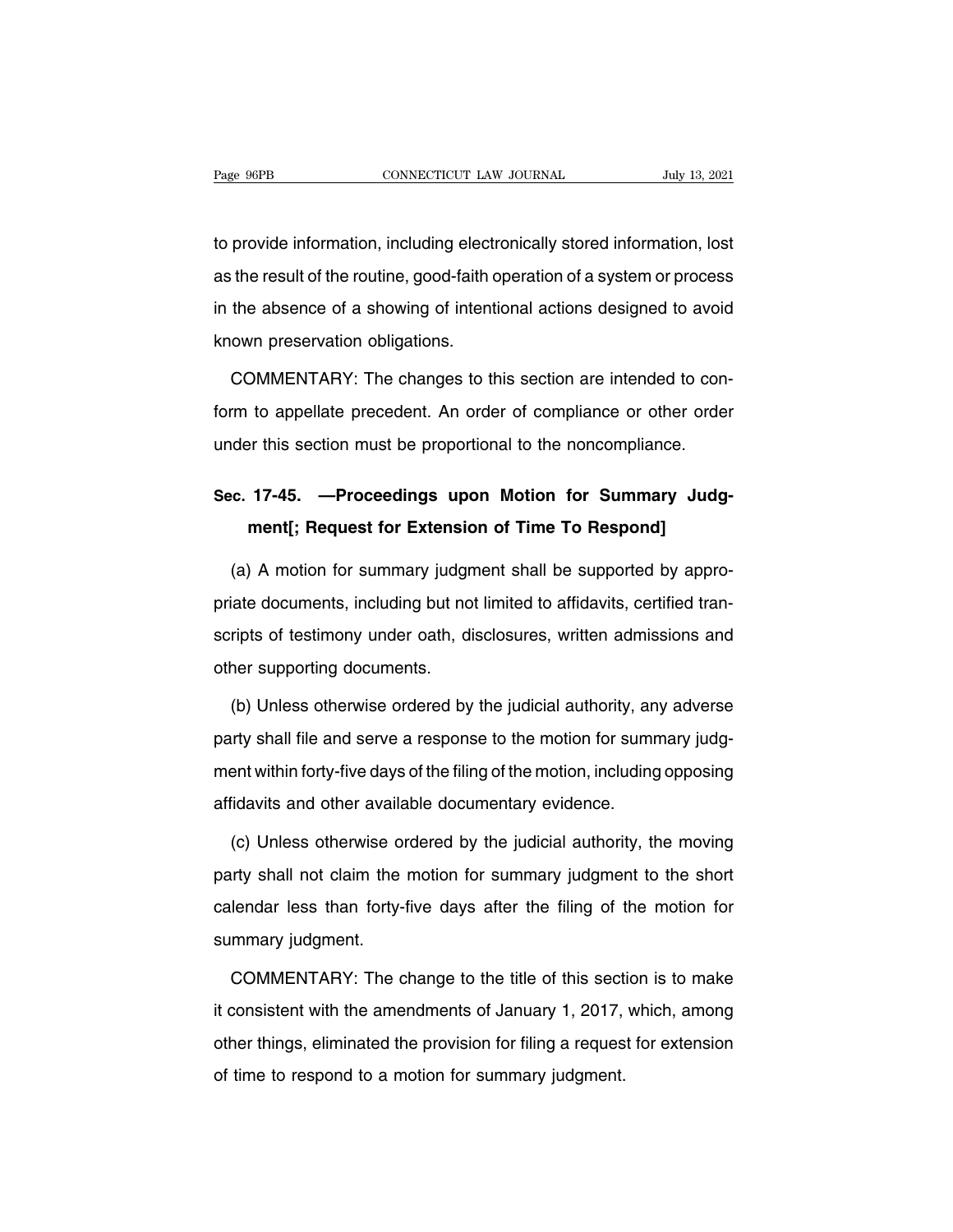# **CONNECTICUT LAW JOURNAL** Page 97PB<br> **AMENDMENTS TO THE FAMILY RULES**

### The Family 13, 2021<br> **EXECUTE ANTIST AND AMENDMENTS TO THE FAMILY RULES<br>
(NEW) Sec. 25-6A. Appearance by Self-Represented Party in<br>
Addition to Appearance of Attorney AMENDMENTS TO THE FAMILY RULI**<br>
W) Sec. 25-6A. Appearance by Self-Represer<br>
Addition to Appearance of Attorney

EW) Sec. 25-6A. Appearance by Self-Represented Party in<br>Addition to Appearance of Attorney<br>(a) A party may file an appearance as a self-represented party<br>thout prior approval of the court even though there is an existing (NEW) Sec. 25-6A. Appearance by Self-Represented Party in<br>Addition to Appearance of Attorney<br>(a) A party may file an appearance as a self-represented party<br>without prior approval of the court even though there is an existi Addition to Appearance of Attorney<br>
(a) A party may file an appearance as a self-represented party<br>
without prior approval of the court even though there is an existing<br>
appearance of one or more attorneys on file for that (a) A party may file an appearance as a self-represented party<br>without prior approval of the court even though there is an existing<br>appearance of one or more attorneys on file for that party. For purposes<br>of this section, without prior approval of the court even though there is an existing appearance of one or more attorneys on file for that party. For purposes of this section, a "party with dual representation" is a party for whom one or without prior approval of the court even though there is an existing<br>appearance of one or more attorneys on file for that party. For purposes<br>of this section, a "party with dual representation" is a party for whom<br>one or m this section, a "party with dual representation" is a party for whom<br>e or more attorneys have current appearances on file and who also<br>s a current appearance on file as a self-represented party.<br>(b) Pursuant to Section 4-2

one or more attorneys have current appearances on file and who also<br>has a current appearance on file as a self-represented party.<br>(b) Pursuant to Section 4-2, any pleading or other paper filed by or<br>on behalf of a party wi has a current appearance on file as a<br>
(b) Pursuant to Section 4-2, any plan<br>
on behalf of a party with dual repres<br>
attorney of record for the party.<br>
(c) If a party with dual representation (b) Pursuant to Section 4-2, any pleading or other paper filed by or<br>
behalf of a party with dual representation must be signed by an<br>
torney of record for the party.<br>
(c) If a party with dual representation files a motion

behalf of a party with dual representation must be signed by an attorney of record for the party.<br>
(c) If a party with dual representation files a motion that is not signed<br>
by an attorney of record, the court may, upon it attorney of record for the party.<br>
(c) If a party with dual representation files a motion that is not signed<br>
by an attorney of record, the court may, upon its own motion or upon<br>
the motion of any party, order that procee (c) If a party with dual representation files a motion that is not signed<br>by an attorney of record, the court may, upon its own motion or upon<br>the motion of any party, order that proceedings on the motion be<br>stayed until a by an attorney of record, the court may, upon its own motion or upon<br>the motion of any party, order that proceedings on the motion be<br>stayed until an attorney of record adopts said motion as if it were<br>signed by that attor filing a notion of any party, order that proceedings on the motion be stayed until an attorney of record adopts said motion as if it were signed by that attorney. The attorney may adopt the motion either by filing a notice stayed until an attorney of record adopts said motion as if it were<br>signed by that attorney. The attorney may adopt the motion either by<br>filing a notice of such adoption with the court or by making an oral<br>statement to tha signed by that attorney. The attorney may adopt the motion either by<br>filing a notice of such adoption with the court or by making an oral<br>statement to that effect in court on the record. Alternatively, if the party<br>with du filing a notice of such adoption with the court or by making an oral<br>statement to that effect in court on the record. Alternatively, if the party<br>with dual representation affirms to the court that no attorney is actively<br>r statement to that effect in court on the record. Alternatively, if the party<br>with dual representation affirms to the court that no attorney is actively<br>representing the party with respect to any matters in the case in<br>whic proceeding the party with respect to any matters in the case in which dual representation affirms to the court that no attorney is actively representing the party with respect to any matters in the case in which the motion that its discrept and the party with respect to any matters in the case in which the motion was filed, the court may in its discretion order that proceedings on the motion be stayed until the party with dual representation which the motion was filed, the court may in its discretion order<br>proceedings on the motion be stayed until the party with dual repres<br>tation files a new appearance as a self-represented party in lie<br>the appearances of any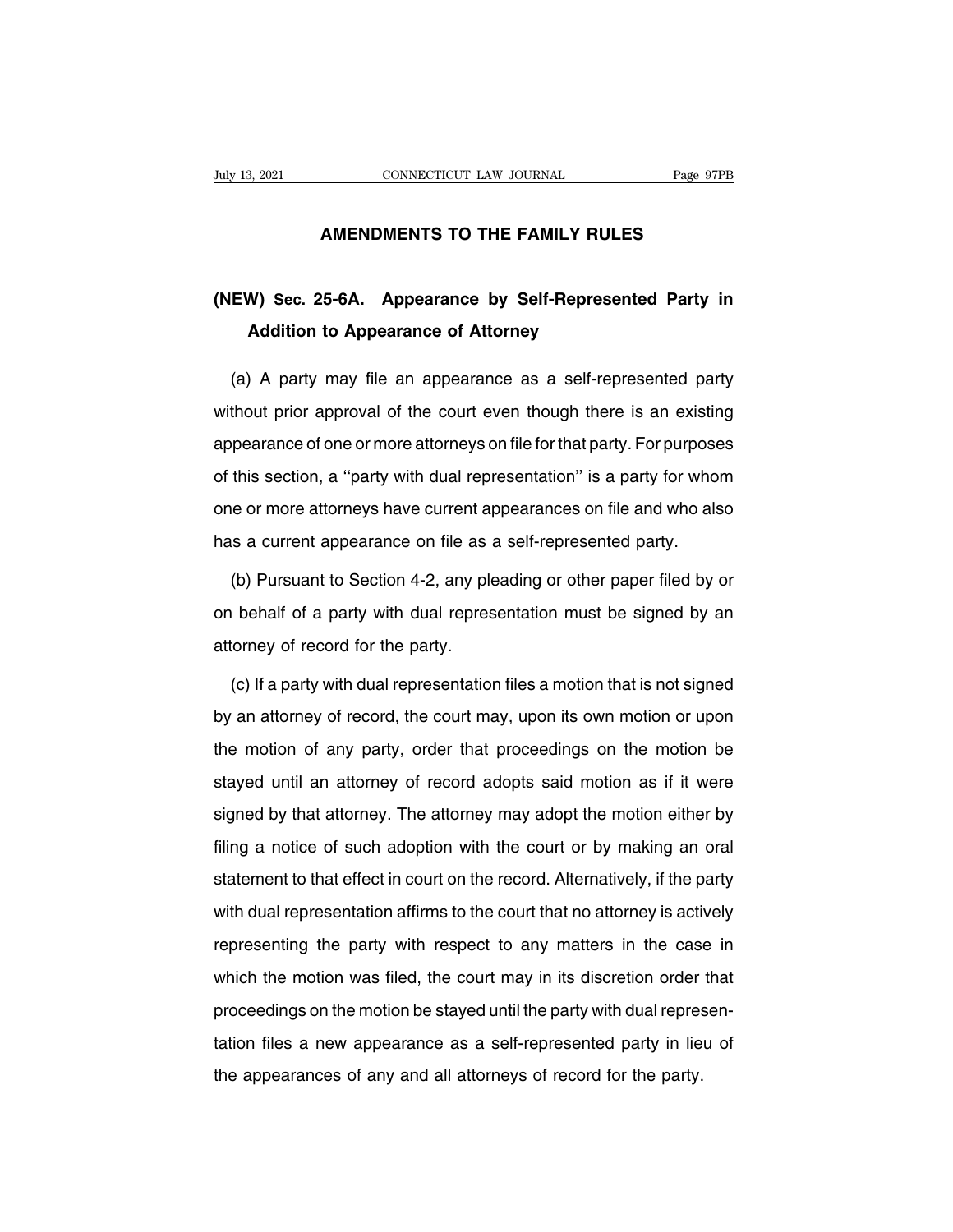EXEMBERT CONNECTICUT LAW JOURNAL THAT THE SERVIES And until a motion filed by a party with dual representation<br>
(d) Unless and until a motion filed by a party with dual representation<br>
thout the signature of the party's at Page 98PB CONNECTICUT LAW JOURNAL July 13, 2021<br>
(d) Unless and until a motion filed by a party with dual representation<br>
without the signature of the party's attorney is adopted by the attorney,<br>
disposed of, or withdrawn (d) Unless and until a motion fil<br>without the signature of the party<br>disposed of, or withdrawn:<br>(1) The party with dual repres (d) Unless and until a motion filed by a party with dual representation<br>thout the signature of the party's attorney is adopted by the attorney,<br>sposed of, or withdrawn:<br>(1) The party with dual representation shall be solel without the signature of the party's attorney is adopted by the a<br>disposed of, or withdrawn:<br>(1) The party with dual representation shall be solely resp<br>for the prosecution or litigation of the motion; and<br>(2) An attorney

sposed of, or withdrawn:<br>
(1) The party with dual representation shall be solely responsible<br>
r the prosecution or litigation of the motion; and<br>
(2) An attorney of record for any other party in the case may commu-<br>
cate d (1) The party with dual representation shall be solely responsible<br>for the prosecution or litigation of the motion; and<br>(2) An attorney of record for any other party in the case may commu-<br>nicate directly with the party wi for the prosecution or litigation of the motion; and<br>
(2) An attorney of record for any other party in the<br>
nicate directly with the party with dual represent<br>
respect to the subject matter of the motion.<br>
(e) If two motio (2) An attorney of record for any other party in the case may commu-<br>cate directly with the party with dual representation, but only with<br>spect to the subject matter of the motion.<br>(e) If two motions of a party with dual r

for hearing at the same time, with dual representation, but only with<br>respect to the subject matter of the motion.<br>(e) If two motions of a party with dual representation are scheduled<br>for hearing at the same time, with one respect to the subject matter of the motion.<br>
(e) If two motions of a party with dual representation are scheduled<br>
for hearing at the same time, with one or more having been signed<br>
or adopted by the party's attorney and (e) If two motions of a party with dual representation are scheduled<br>for hearing at the same time, with one or more having been signed<br>or adopted by the party's attorney and one or more not having been<br>so signed or adopted (e) If two motions of a party with dual representation are scheduled for hearing at the same time, with one or more having been signed or adopted by the party's attorney and one or more not having been so signed or adopted or noaning at the<br>or adopted by the<br>so signed or adop<br>most appropriate i<br>ple motions.<br>(f) If a party with (f) If a party with dual representation files a pleading or paper, other<br>and a motions.<br>At if a party with dual representation files a pleading or paper, other<br>an a motion, which is not signed by the party's attorney, the

most appropriate method of proceeding with the hearing of the multi-<br>ple motions.<br>(f) If a party with dual representation files a pleading or paper, other<br>than a motion, which is not signed by the party's attorney, the cou ple motions.<br>
(f) If a party with dual representation files a pleading or paper, other<br>
than a motion, which is not signed by the party's attorney, the court<br>
may treat such filing in the same manner as it may treat a moti (f) If a party with dual representation files a pleading or paper, other<br>than a motion, which is not signed by the party's attorney, the court<br>may treat such filing in the same manner as it may treat a motion<br>under this se (i) if a party with data representation lifed<br>than a motion, which is not signed by the p<br>may treat such filing in the same manner a<br>under this section or in such other manner a<br>appropriate under the circumstances.<br>COMMENT ay treat such filing in the same manner as it may treat a motion<br>der this section or in such other manner as in its discretion it deems<br>propriate under the circumstances.<br>COMMENTARY: The above rule is intended to clarify t

under this section or in such other manner as in its discretion it deems<br>appropriate under the circumstances.<br>COMMENTARY: The above rule is intended to clarify the procedures<br>to be followed when parties in family matters f appropriate under the circumstances.<br>
COMMENTARY: The above rule is intended to clarify the procedures<br>
to be followed when parties in family matters file appearances on their<br>
own behalf even though they may also have, or COMMENTARY: The above rule is intended to clarify the procedures<br>to be followed when parties in family matters file appearances on their<br>own behalf even though they may also have, or intend to have, an<br>attorney who has fil be followed when parties in family matters file appearances on their<br>own behalf even though they may also have, or intend to have, an<br>attorney who has filed an appearance. The rule recognizes that filing<br>a self-representat notice for the court. However, the rule recognizes on the and attorney who has filed an appearance. The rule recognizes that filing a self-representation appearance may be desirable in order to receive notices from the cou attorney who has filed an appearance. The rule recognizes that filing<br>a self-representation appearance may be desirable in order to receive<br>notices from the court. However, the rule is not intended to supersede<br>the require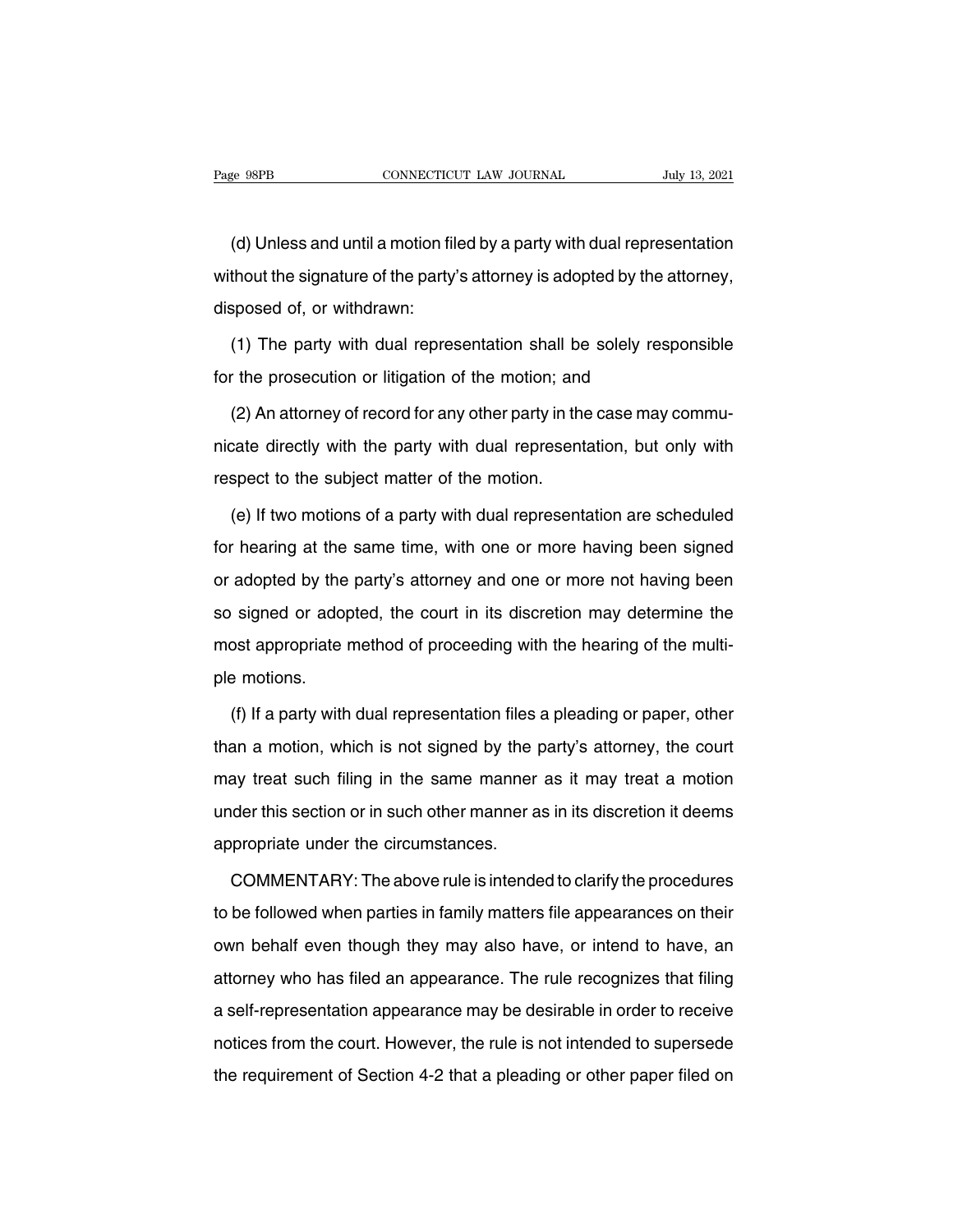behalf of a party who is represented by an attorney be signed by the<br>attorney. The rule also acknowledges the possibility that a party will July 13, 2021 CONNECTICUT LAW JOURNAL Page 99PB<br>behalf of a party who is represented by an attorney be signed by the<br>attorney. The rule also acknowledges the possibility that a party will<br>nevertheless file a motion without behalf of a party who is represented by an attorney be signed by the<br>attorney. The rule also acknowledges the possibility that a party will<br>nevertheless file a motion without the attorney's signature. In that<br>event, it is behalf of a party who is represented by an attorney be signed by the<br>attorney. The rule also acknowledges the possibility that a party will<br>nevertheless file a motion without the attorney's signature. In that<br>event, it is attorney. The rule also acknowledges the possibility that a party will<br>nevertheless file a motion without the attorney's signature. In that<br>event, it is intended to provide guidance to the parties, attorneys, and<br>the court mevertheless file a motion without the attorney's signature. In that event, it is intended to provide guidance to the parties, attorneys, and the court about how to proceed. In exercising its discretion to stay proceedings the court is intended to provide guidance to the parties, attorneys, and the court about how to proceed. In exercising its discretion to stay proceedings on a motion filed by a party without the attorney's signature, the c but not about how to proceed. In exercising its discretion to stay<br>proceedings on a motion filed by a party without the attorney's signa-<br>ture, the court may consider any relevant circumstances, including,<br>but not limited proceedings on a motion filed by a party without the attorney's signature, the court may consider any relevant circumstances, including, but not limited to, the emergency nature, if any, of the motion; any time limits impo proceedings on a motion mea by a party without the attentity is eignaritive, the court may consider any relevant circumstances, including, but not limited to, the emergency nature, if any, of the motion; any time limits im and, the bean thay beheads any felovant disamisatiose, instantig,<br>but not limited to, the emergency nature, if any, of the motion; any<br>time limits imposed by statute or rule on the court's hearing on the<br>motion; the penden but hot limited to, the sinorgoncy hatace, if any, or the motion, any<br>time limits imposed by statute or rule on the court's hearing on the<br>motion; the pendency of another motion filed on behalf of the party<br>which has been motion; the pendency of another motion filed on behalf of the party<br>which has been signed or adopted by the party's attorney, or by another<br>party, which concerns the same facts or legal issues; and the likelihood<br>that acti menon, the pendenty of dhellel measuring of the ball of the party<br>which has been signed or adopted by the party's attorney, or by another<br>party, which concerns the same facts or legal issues; and the likelihood<br>that action party, which concerns the same<br>that action by the court on the<br>adopted by the attorney will s<br>other issues in the case. that action by the court on the motion that has not been signe<br>adopted by the attorney will substantially impact the adjudication<br>other issues in the case.<br>**Sec. 25-60A.** Court-Ordered Private Evaluations<br>(a) If the court (b) Iopted by the attorney will substantially impact the adjudication of<br>
ner issues in the case.<br> **c. 25-60A.** Court-Ordered Private Evaluations<br>
(a) If the court orders a private evaluation of any party or any child<br>
a f

other issues in the case.<br> **Sec. 25-60A.** Court-Ordered Private Evaluations<br>
(a) If the court orders a private evaluation of any party or any child<br>
in a family proceeding where custody, visitation or parental access is<br>
a Sec. 25-60A. Court-Ordered Private Evaluations<br>(a) If the court orders a private evaluation of any party or any child<br>in a family proceeding where custody, visitation or parental access is<br>at issue, a <u>qualified, licensed </u> (a) If the court orders a private evaluation of any party or any<br>in a family proceeding where custody, visitation or parental acce<br>at issue, a <u>qualified, licensed health care provider</u> [state lice<br>mental health profession (a) If the court state a private statement of any party of any simular<br>a family proceeding where custody, visitation or parental access is<br>issue, a qualified, licensed health care provider [state licensed<br>ental health prof

at issue, a <u>qualified, licensed health care provider</u> [state licensed<br>mental health professional] shall conduct such evaluation.<br>(b) If the court has determined that an evaluation can be undertaken<br>and a qualified, licens perform the evaluation, the court's order for an evaluation.<br>
(b) If the court has determined that an evaluation can be undertaken<br>
and a qualified, licensed health care provider has been selected to<br>
perform the evaluatio (b) If the court has determined that an evaluation can be undertaken<br>and a qualified, licensed health care provider has been selected to<br>perform the evaluation, the court's order for an evaluation shall contain<br>the name of and a qualified, licensed health care provider has been selected to<br>perform the evaluation, the court's order for an evaluation shall contain<br>the name of the provider who is to undertake the evaluation, the<br>estimated cost perform the evaluation, the court's order for an evaluation shall contain<br>the name of the provider who is to undertake the evaluation, the<br>estimated cost of the evaluation, each party's responsibility for the<br>cost of the e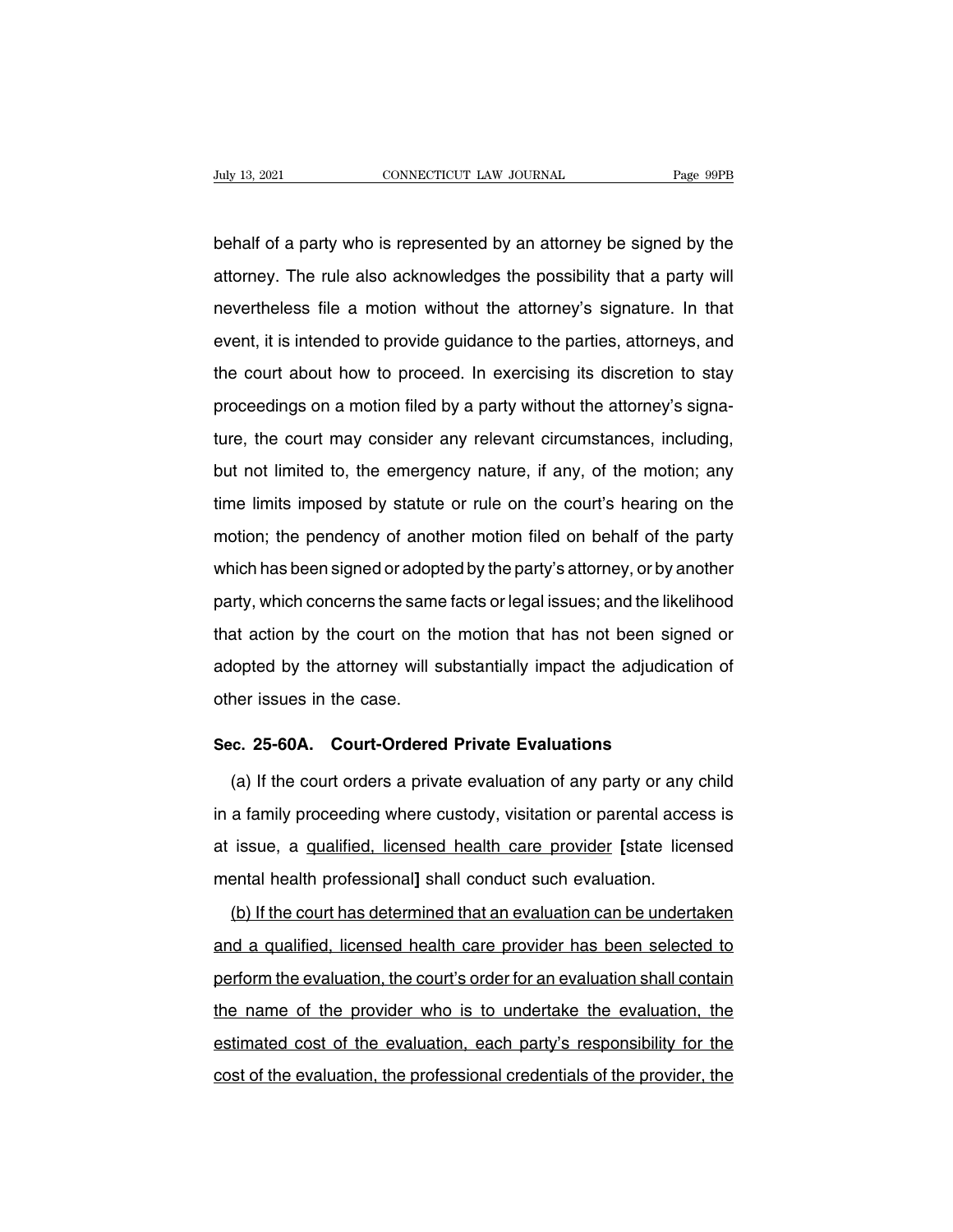Page 100PB<br>
estimated deadline by which the evaluation shall be completed and<br>
submitted to the court, and the estimated fee of the provider for testi-Fage 100PB CONNECTICUT LAW JOURNAL July 13, 2021<br>estimated deadline by which the evaluation shall be completed and<br>submitted to the court, and the estimated fee of the provider for testi-<br>fying in court. The estimated cost estimated deadline by which the evaluation shall be completed and<br>submitted to the court, and the estimated fee of the provider for testi-<br>fying in court. The estimated cost of the evaluation shall include,<br>separately stat estimated deadline by which the evaluation shall be completed and<br>submitted to the court, and the estimated fee of the provider for testi-<br>fying in court. The estimated cost of the evaluation shall include,<br>separately stat court. (e) noticely stated, the estimated cost of the evaluation shall include,<br>parately stated, the estimated fee of the provider for testifying in<br>urt.<br>(c) Not later than thirty days after the date of the completion of the<br>alua

separately stated, the estimated fee of the provider for testifying in<br>court.<br>(c) Not later than thirty days after the date of the completion of the<br>evaluation, the provider shall file a report containing the results of th court.<br>
(c) Not later than thirty days after the date of the completion of the<br>
evaluation, the provider shall file a report containing the results of the<br>
evaluation with the clerk of the court, who shall seal such report (c) Not later than thirty days after the date of the completion of the aluation, the provider shall file a report containing the results of the aluation with the clerk of the court, who shall seal such report.<br>[(b)](d) Not

be containing the results of the<br>evaluation with the clerk of the court, who shall seal such report.<br>
[(b)](d) Notice of any orders relating to the evaluation ordered shall<br>
be communicated to the evaluator by the guardian evaluation with the clerk of the court, who shall seal su<br>
[(b)](d) Notice of any orders relating to the evaluation<br>
be communicated to the evaluator by the guardian ad lit<br>
there is no guardian ad litem, by court personne  $[(b)](d)$  Notice of any orders relating to the evaluation ordered shall<br>  $\cdot$  communicated to the evaluator by the guardian ad litem or, where<br>  $\cdot$  are is no guardian ad litem, by court personnel.<br>  $[(c)](e)$  Until a court-

to such the evaluator by the guardian ad litem or, where<br>there is no guardian ad litem, by court personnel.<br>
[(c)](e) Until a court-ordered evaluation is filed with the clerk pursuant<br>
to Section 25-60 (b), counsel for the there is no guardian ad litem, by court personnel.<br>  $[(c)](e)$  Until a court-ordered evaluation is filed with the clerk pursuant<br>
to Section 25-60 (b), counsel for the parties shall not initiate contact<br>
with the evaluator, [(c)](e) Until a court-ordered evaluation is filed with the clerk pursuant<br>Section 25-60 (b), counsel for the parties shall not initiate contact<br>th the evaluator, unless otherwise ordered by the judicial authority.<br>[(d)](f is Section 25-60 (b), counsel for the parties shall not initiate con<br>with the evaluator, unless otherwise ordered by the judicial author<br>[(d)](f) The provisions of subsections (a) and (b) of Section 29<br>shall apply to compl

th the evaluator, unless otherwise ordered by the judicial authority.<br>
[(d)](f) The provisions of subsections (a) and (b) of Section 25-60<br>
all apply to completed private court-ordered evaluations.<br>
COMMENTARY: The amendme [(d)](f) The provisions of subsections (a) and (b) of Section 25-60<br>shall apply to completed private court-ordered evaluations.<br>COMMENTARY: The amendment to subsection (a) substitutes the<br>language used in General Statutes shall apply to completed private court-ordered evaluations.<br>COMMENTARY: The amendment to subsection (a) substitutes the<br>language used in General Statutes § 46b-6a, "qualified, licensed<br>health care provider," for the existi COMMENTARY: The amendment to subsection (a) substitutes the<br>language used in General Statutes § 46b-6a, "qualified, licensed<br>health care provider," for the existing language, "state licensed mental<br>health professional." T Sommer Fright Fig. 1 in dimension to subsection (a) substituted the language used in General Statutes § 46b-6a, "qualified, licensed health care provider," for the existing language, "state licensed mental health professi the estimate fee of the existing language, "state licensed mental<br>health professional." The new subsections (b) and (c) include the<br>specific requirements in § 46b-6a, as well as an additional provision<br>that the estimated stated. Although § 46b-6a, as well as an additional provision<br>that the estimated fee of the provider for testifying in court be separately<br>stated. Although § 46b-6a does not require that the estimated fee for<br>testifying in specific requirements in § 46b-6a, as well as an additional provision<br>that the estimated fee of the provider for testifying in court be separately<br>stated. Although § 46b-6a does not require that the estimated fee for<br>test that the estimated fee of the provider for testifying in court be separately<br>stated. Although  $\S$  46b-6a does not require that the estimated fee for<br>testifying in court be included in the court's order, that information i stated. Although § 46b-6a does not require that the estimated fee for testifying in court be included in the court's order, that information is essential. The evaluation report is not admissible in evidence under Practice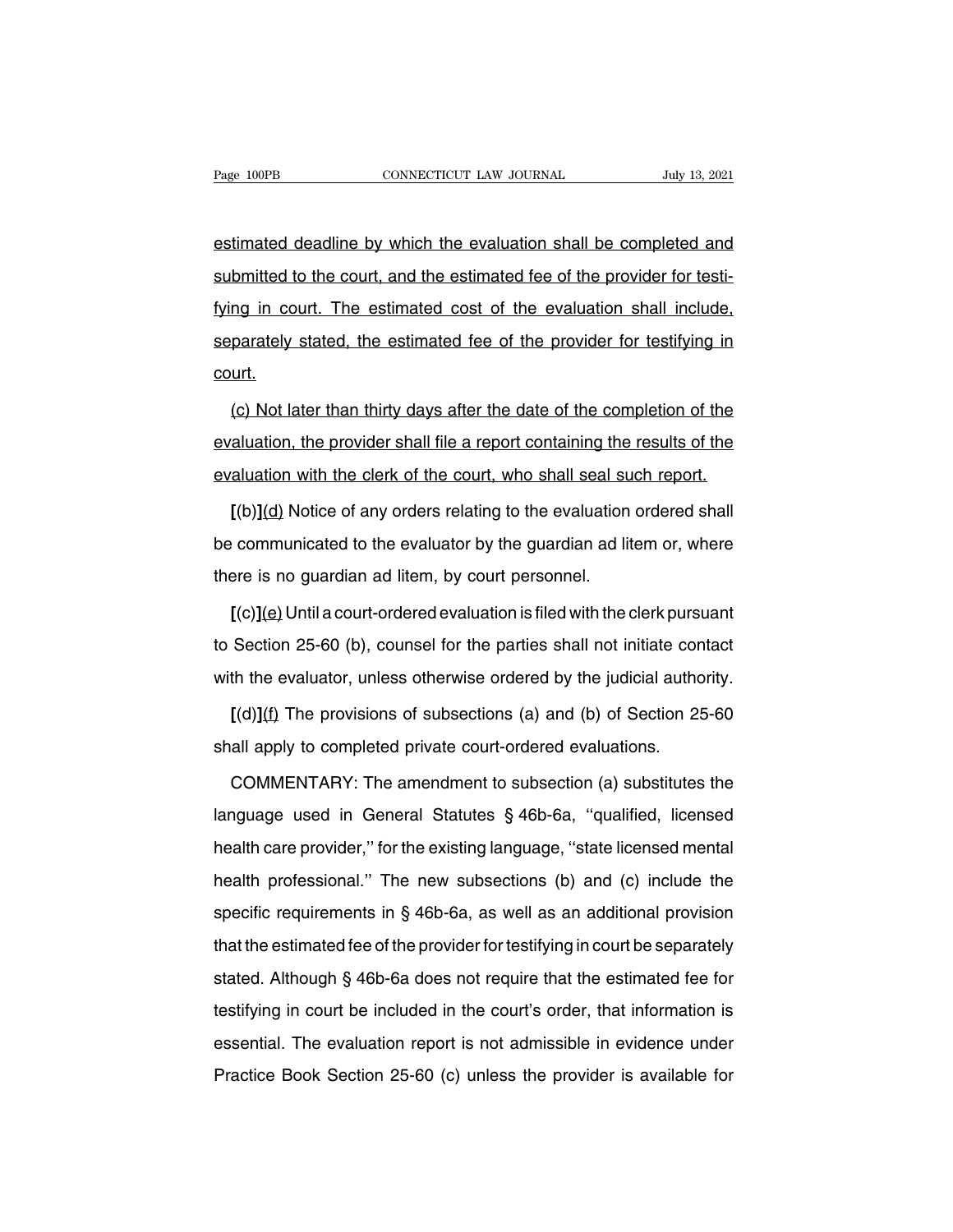CONNECTICUT LAW JOURNAL Page 101PB<br>Cross-examination. The parties should know in advance what they will<br>be expected to pay for the provider's testimony in court. be expected to pay for the provider's testimony in court.<br>
Surface what the expected to pay for the provider's testimony in court. AMENDMENTS TO THE JUVENILE RULES

### be expected to pay for the provider's testimony in court.<br>**AMENDMENTS TO THE JUVENILE RULES**<br>Sec. 26-1. Definitions Applicable to Proceedings on Juvenile<br>Matters **Matters**

EXAMENDINENTS TO THE JOVENIEE ROEES<br>
In these definitions and in the rules of practice and procedure on<br>
Venile matters, the singular shall include the plural and the plural, Sec. 26-1. Definitions Applicable to Proceedings on Juvenile<br>Matters<br>In these definitions and in the rules of practice and procedure on<br>juvenile matters, the singular shall include the plural and the plural,<br>the singular w Matters<br>In these definitions and in the rule<br>juvenile matters, the singular shall in<br>the singular where appropriate.<br>(a) The definitions of the terms " In these definitions and in the rules of practice and procedure on<br>venile matters, the singular shall include the plural and the plural,<br>e singular where appropriate.<br>(a) The definitions of the terms "child," "abused," "de

In these deminions and in the rates or practice and procedure on<br>
juvenile matters, the singular shall include the plural and the plural,<br>
the singular where appropriate.<br>
(a) The definitions of the terms "child," "abused, If the singular where appropriate.<br>
(a) The definitions of the terms "child," "abused," "delinquent,"<br>
"delinquent act," "neglected," "uncared for," "alcohol-dependent,"<br>
["family with service needs,"] "drug-dependent," "s (a) The definitions of the terms "child," "abused," "delinquent,"<br>"delinquent act," "neglected," "uncared for," "alcohol-dependent,"<br>["family with service needs,"] "drug-dependent," "serious juvenile<br>offense," "serious juv "delinquent act," "neglected," "uncared for," "alcobol-dependent,"<br>["family with service needs,"] "drug-dependent," "serious juvenile<br>offense," "serious juvenile offender," "serious juvenile repeat<br>offender," "predispositi If the asset forth in General Statutes § 46b-120. The definition of "victim" shall be as set forth in General Statutes § 46b-120. The definition of "victim" shall be as set forth in General Statutes § 46b-120. The definiti offense," "serious juvenile offender," "serious juvenile rependenter," "serious juvenile rependenter," "predispositional study," and "risk and needs assessme shall be as set forth in General Statutes  $\S$  46b-120. The defi (b) "entries" yarding shortlast, "Sondas yarding" repoder<br>
(b) the definition of<br>
ictim" shall be as set forth in General Statutes § 46b-120. The definition of<br>
ictim" shall be as set forth in General Statutes § 46b-122.<br>

shall be as set forth in General Statutes  $\S$  46b-120. The definition of "victim" shall be as set forth in General Statutes  $\S$  46b-122.<br>(b) "Commitment" means an order of the judicial authority whereby custody and/or gua "victim" shall be as set forth in General Statutes  $\S$  46b-1<br>
(b) "Commitment" means an order of the judicial author<br>
custody and/or guardianship of a child are transferred to the<br>
sioner of the Department of Children and (b) "Commitment" means an order of the judicial authority whereby<br>stody and/or guardianship of a child are transferred to the Commis-<br>oner of the Department of Children and Families.<br>(c) "Complaint" means a written allegat

to the Department of a child are transferred to the Commissioner of the Department of Children and Families.<br>
(c) "Complaint" means a written allegation or statement presented<br>
to the judicial authority that a child's cond sioner of the Department of Children and Families.<br>
(c) "Complaint" means a written allegation or statement presented<br>
to the judicial authority that a child's conduct as a delinquent [or<br>
situation as a child from a famil (c) "Complaint" means a written allegation or statement presented<br>to the judicial authority that a child's conduct as a delinquent [or<br>situation as a child from a family with service needs] brings the child<br>within the juri to the judicial authority to the judicial authority to situation as a child from a<br>within the jurisdiction of the Statutes  $\S$  46b-121.<br>(d) "Detention" means a (d) the junion as a child from a family with service needs] brings the child<br>thin the jurisdiction of the judicial authority as prescribed by General<br>atutes § 46b-121.<br>(d) "Detention" means a secure building or staff secur of a child who is the subject of a delinquency complaint.<br>
Statutes § 46b-121.<br>
(d) "Detention" means a secure building or staff secure facility for the temporary care of a child who is the subject of a delinquency complai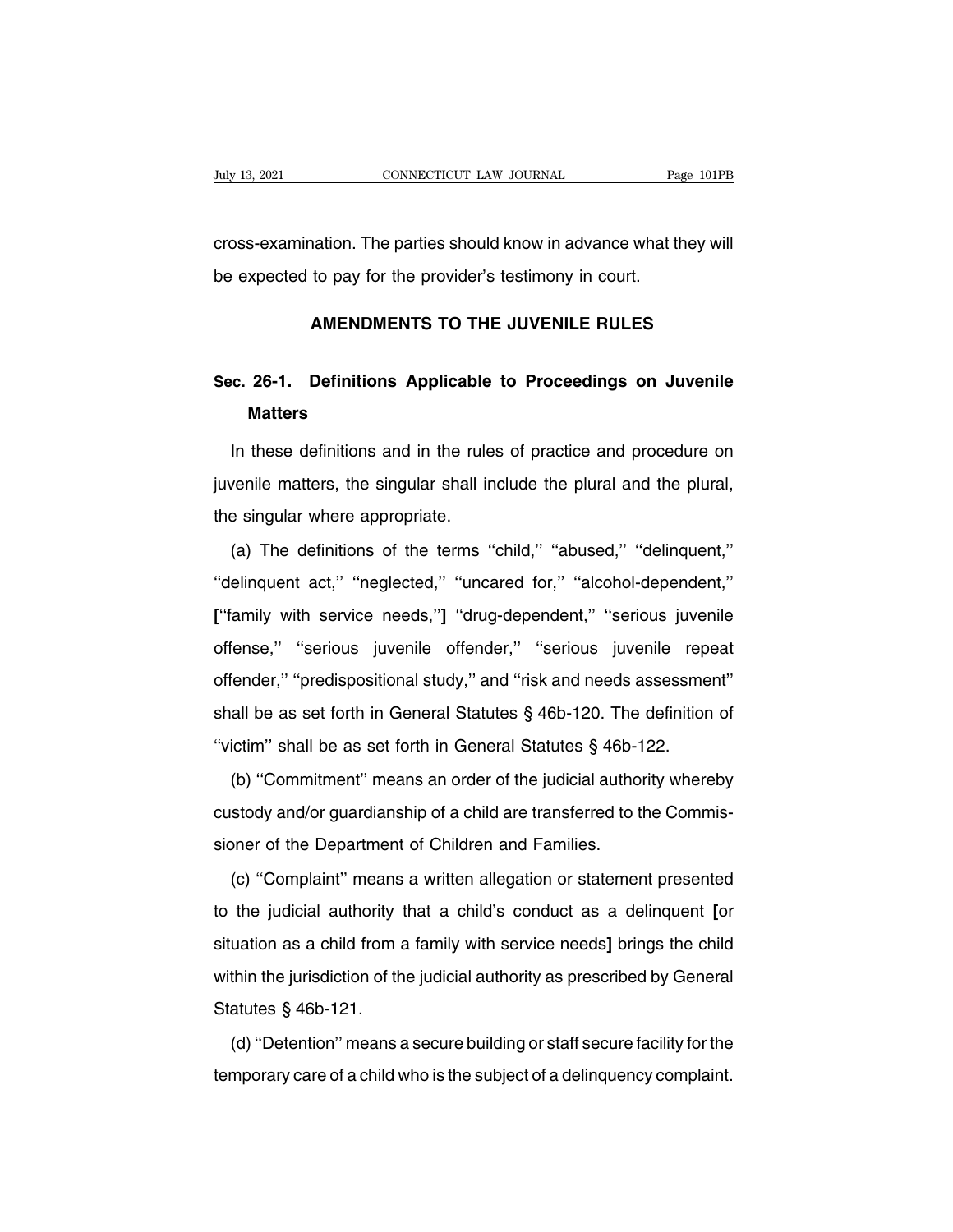**[**(e) ''Family support center'' means a community- based service Page 102PB CONNECTICUT LAW JOURNAL July 13, 2021<br>
[(e) "Family support center" means a community- based service<br>
center for children and families involved with a complaint that has<br>
been filed with the Superior Court under I(e) "Family support center" means a community- based service<br>center for children and families involved with a complaint that has<br>been filed with the Superior Court under General Statutes § 46b-149,<br>that provides multiple [(e) "Family support center" means a community- based service<br>center for children and families involved with a complaint that has<br>been filed with the Superior Court under General Statutes § 46b-149,<br>that provides multiple purpose of preventing such children and families involved with a complaint that has<br>been filed with the Superior Court under General Statutes § 46b-149,<br>that provides multiple services, or access to such services, for the<br> center for children and families involved with a complaint that has<br>been filed with the Superior Court under General Statutes § 46b-149,<br>that provides multiple services, or access to such services, for the<br>purpose of preve at provides multiple services, or access to such services, for the prose of preventing such children and families from having further volvement with the court as families with service needs.]<br>[(f)] (e) "Guardian" means a p

relationship with a child, which is intended to be permanent and self-<br>sustaining, as evidenced by the transfer to the caretaker of the following involvement with the court as families with service needs.]<br>
[(f)] (e) "Guardian" means a person who has a judicially created<br>
relationship with a child, which is intended to be permanent and self-<br>
sustaining, as evidence  $[(f)]$  (e) "Guardian" means a person who has a judicially created relationship with a child, which is intended to be permanent and self-<br>sustaining, as evidenced by the transfer to the caretaker of the following<br>parental r relationship with a child, which is intended to be permanent and self-<br>sustaining, as evidenced by the transfer to the caretaker of the following<br>parental rights with respect to the child: protection, education, care<br>and staining, as evidenced by the transfer to the caretaker of the following<br>rental rights with respect to the child: protection, education, care<br>d control of the person, custody of the person and decision making.<br>[(g)] (f) "H

parental rights with respect to the child: protection, education, care<br>and control of the person, custody of the person and decision making.<br>[(g)] (f) "Hearing" means an activity of the court on the record in<br>the presence and control of the person, custody of the person and decision making.<br>
[(g)] (f) "Hearing" means an activity of the court on the record in<br>
the presence of a judicial authority and shall include (1) "Adjudicatory<br>
hearing"  $I(g)$ ] (f) "Hearing" means an activity of the court on the record in the presence of a judicial authority and shall include (1) "Adjudicatory hearing": A court hearing to determine the validity of the facts alleged in a p The presence of a judicial authority and shall include (1) "Adjudicatory<br>hearing": A court hearing to determine the validity of the facts alleged<br>in a petition or information to establish thereby the judicial authority's<br> ine precense or a jacketar addition; and shall instate  $(1)$  ''regadiedate';<br>hearing": A court hearing to determine the validity of the facts alleged<br>in a petition or information to establish thereby the judicial authorit meaning in technicaling to determine the rainary or the ladde anegod<br>in a petition or information to establish thereby the judicial authority's<br>jurisdiction to decide the matter which is the subject of the petition or<br>info in a pollion of information to decide the matter which is the subject of the petition or<br>information; (2) "Contested hearing on an order of temporary custody"<br>means a hearing on an ex parte order of temporary custody or an information; (2) "Contested hearing on an order of temporary custody"<br>means a hearing on an ex parte order of temporary custody or an<br>order to appear which is held not later than ten days from the day of<br>a preliminary hear means a hearing on an ex parte order of temporary custody or an order to appear which is held not later than ten days from the day of a preliminary hearing on such orders. Contested hearings shall be held on consecutive da the request of the respondent; (3) "Dispositive hearing": The judicial authority's jurisdiction to adjudicate the matter which is the subject of the request of the respondent; (3) "Dispositive hearing": The judicial author a preliminary hearing on such orders. Contested hearings shall be<br>held on consecutive days except for compelling circumstances or at<br>the request of the respondent; (3) "Dispositive hearing": The judicial<br>authority's jurisd the promininary freaming off science of science the freamings small set<br>held on consecutive days except for compelling circumstances or at<br>the request of the respondent; (3) "Dispositive hearing": The judicial<br>authority's in the request of the respondent; (3) "Dispositive hearing": The judicial authority's jurisdiction to adjudicate the matter which is the subject of the petition or information having been established, a court hearing in wh authority's jurisdiction to adjudicate the matter which is the subject of<br>the petition or information having been established, a court hearing<br>in which the judicial authority, after considering the social study or<br>predispo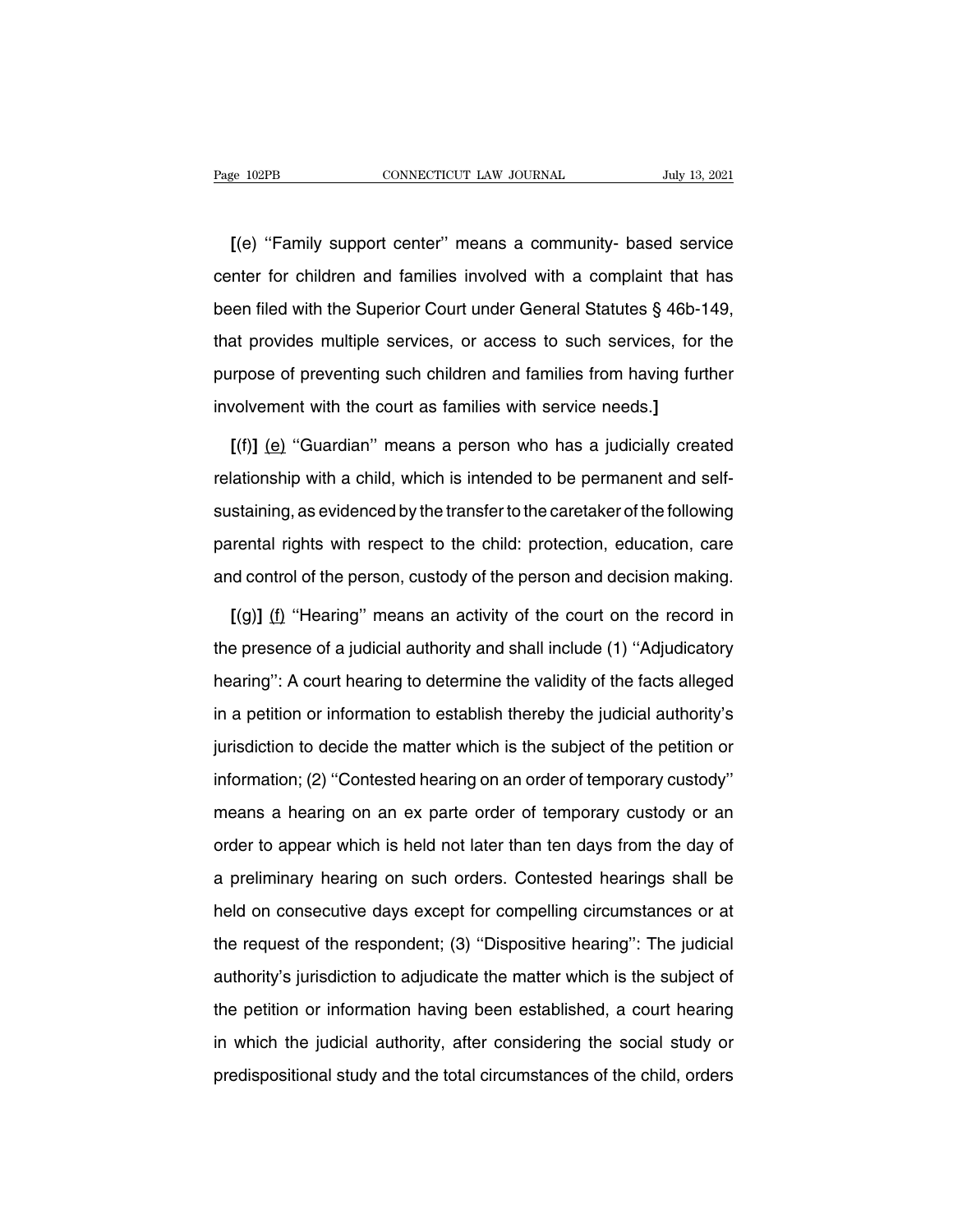Valy 13, 2021 CONNECTICUT LAW JOURNAL Page 103PB<br>whatever action is in the best interests of the child or family and, where<br>applicable, the community. In the discretion of the judicial authority, July 13, 2021 CONNECTICUT LAW JOURNAL Page 103PB<br>whatever action is in the best interests of the child or family and, where<br>applicable, the community. In the discretion of the judicial authority,<br>evidence concerning adjudi whatever action is in the best interests of the child or family and, where<br>applicable, the community. In the discretion of the judicial authority,<br>evidence concerning adjudication and disposition may be presented<br>in a sing whatever action is in the best interests of the child or family and, where<br>applicable, the community. In the discretion of the judicial authority,<br>evidence concerning adjudication and disposition may be presented<br>in a sing explicable, the community. In the discretion of the judicial authority, evidence concerning adjudication and disposition may be presented in a single hearing; (4) "Preliminary hearing" means a hearing on an ex parte order evidence concerning adjudication and disposition may be presented<br>in a single hearing; (4) "Preliminary hearing" means a hearing on an<br>ex parte order of temporary custody or an order to appear or the first<br>hearing on a pet in a single hearing; (4) "Preliminary hearing" means a hearing on an<br>ex parte order of temporary custody or an order to appear or the first<br>hearing on a petition alleging that a child is uncared for, abused, or<br>neglected. ex parte order of temporary custody or an order to appear or the first<br>hearing on a petition alleging that a child is uncared for, abused, or<br>neglected. A preliminary hearing on any ex parte custody order or<br>order to appea bearing on a petition alleging that a child is uncared for, abused, or neglected. A preliminary hearing on any ex parte custody order or order to appear shall be held not later than ten days from the issuance of the order; neglected. A preliminary hearing on any ex parte custody order or<br>order to appear shall be held not later than ten days from the issuance<br>of the order; (5) "Plea hearing" is a hearing at which (A) a parent or<br>guardian who dependency petition, upon being advised of his or her rights, admits, denies, or pleads noto contendere to allegations contained in the ender; (5) "Plea hearing" is a hearing at which (A) a parent or guardian who is a name of the order; (5) "Plea hearing" is a hearing at which (A) a parent or<br>guardian who is a named respondent in a neglect, uncared for or<br>dependency petition, upon being advised of his or her rights, admits,<br>denies, or pleads per and strate, (c) if the including the alternating at minimal (i.) a particle is guardian who is a named respondent in a neglect, uncared for or dependency petition, upon being advised of his or her rights, admits, denie guardian who is a named respondent in a neglect, uncared for or dependency petition, upon being advised of his or her rights, admits, denies, or pleads nolo contendere to allegations contained in the petition; or (B) a chi denies, or pleads nolo contendere to allegations contained in the<br>petition; or (B) a child who is a named respondent in a delinquency<br>petition or information enters a plea of not guilty, guilty, or nolo conten-<br>dere upon b petition; or (B) a child who is a named respondent in a delinquency<br>petition or information enters a plea of not guilty, guilty, or nolo conten-<br>dere upon being advised of the charges against him or her contained<br>in the in petition or information enters a plea of not guilty, guilty, or nolo conten-<br>dere upon being advised of the charges against him or her contained<br>in the information or petition[, or a hearing at which a child who is a<br>named dere upon being advised of the charges against him or her contained<br>in the information or petition[, or a hearing at which a child who is a<br>named respondent in a family with service needs petition admits or<br>denies the alle in the information or petition[, or a hearing at which a child who is a<br>named respondent in a family with service needs petition admits or<br>denies the allegations contained in the petition upon being advised of<br>the allegati requested, ex parte, by a probation officer regardless of whether a principle in<br>the allegations contained in the petition upon being advised of<br>the allegations]; (6) "Probation status review hearing" means a hearing<br>reque nance responsement at a tanny that service freeds peaker danks of<br>denies the allegations]; (6) "Probation status review hearing" means a hearing<br>requested, ex parte, by a probation officer regardless of whether a<br>new offen parted are an upgan one of the allegations]; (6) "Probation status review hearing" means a hearing requested, ex parte, by a probation officer regardless of whether a new offense or violation has been filed. The court may requested, ex parte, by a probation officer regard<br>new offense or violation has been filed. The cour<br>parte request, in the best interest of the child or the p<br>a hearing on the request within seven days.<br> $I(h)I(r)$  "Indian ch <sup>1</sup> w offense or violation has been filed. The court may grant the exerte request, in the best interest of the child or the public, and convene hearing on the request within seven days.<br> **[**(h)] (g) "Indian child" means an

parte request, in the best interest of the child or the public, and convene<br>a hearing on the request within seven days.<br>[(h)] (g) "Indian child" means an unmarried person under age eigh-<br>teen who is either a member of a fe is eligible for membership in a federally recognized Indian tribe and<br>is eligible for membership in a federally recognized Indian tribe or<br>is eligible for membership in a federally recognized Indian tribe and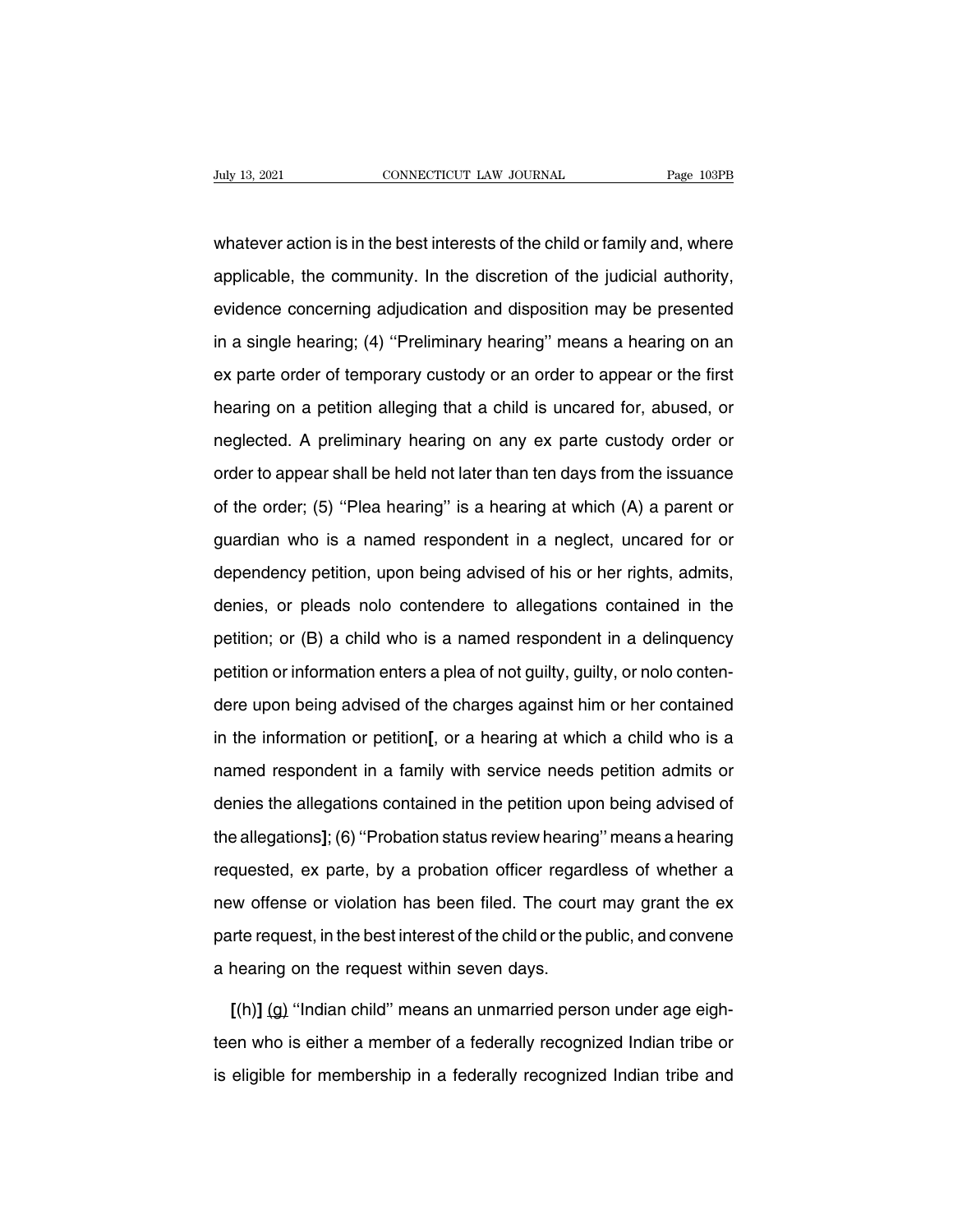Fage 104PB<br>is the biological child of a member of a federally recognized Indian<br>tribe, and is involved in custody proceedings, excluding delinquency Fage 104PB CONNECTICUT LAW JOURNAL July 13, 2021<br>is the biological child of a member of a federally recognized Indian<br>tribe, and is involved in custody proceedings, excluding delinquency<br>proceedings. proceedings. the biological child of a member of a federally recognized Indian<br>
be, and is involved in custody proceedings, excluding delinquency<br>
oceedings.<br> **[(i)]** (h) "Parent" means a biological mother or father or adoptive<br>
other

tribe, and is involved in custody proceedings, excluding delinquency<br>proceedings.<br>[(i)] (h) "Parent" means a biological mother or father or adoptive<br>mother or father except a biological or adoptive mother or father whose<br>p proceedings.<br>
[(i)] (h) "Parent" means a biological mother or father or adoptive<br>
mother or father except a biological or adoptive mother or father whose<br>
parental rights have been terminated; or the father of any child bo  $\lbrack$  (i)] (h) "Parent" means a biological mother or father or adoptive<br>mother or father except a biological or adoptive mother or father whose<br>parental rights have been terminated; or the father of any child born<br>out of mother or father except a biological or adoptive mother or father whose<br>parental rights have been terminated; or the father of any child born<br>out of wedlock, provided at the time of the filing of the petition (1) he<br>has b sessed the authority to make such a subsequence is the father of any child born<br>out of wedlock, provided at the time of the filing of the petition (1) he<br>has been adjudicated the father of such child by a court which pos-<br> parontal rights have been terminated, or the father of any officient of wedlock, provided at the time of the filing of the petition (1) he has been adjudicated the father of such child by a court which possessed the author based the authority to make such adjudication, or (2) he has acknowledged in writing to be the father of such adjudication, or (2) he has acknowledged in writing to be the father of such child, or (3) he has contributed re birth certificate and hall of the such adjudication, or (2) he has acknowledged in writing to be the father of such child, or (3) he has contributed regularly to the support of such child, or (4) his name appears on the b edged in writing to be the father of such child, or (3) he has contributed regularly to the support of such child, or (4) his name appears on the birth certificate, or (5) he has filed a claim for paternity as provided un between the support of such child, or (4) his name appear birth certificate, or (5) he has filed a claim for paternity as under General Statutes § 46b-172a, or (6) he has been nam petition as the father of the minor child **formulative 19.1** (5) he has filed a claim for paternity as provided<br>der General Statutes § 46b-172a, or (6) he has been named in the<br>tition as the father of the minor child by the mother.<br> $[(j)]$  (i) "Parties" includes: (

under General Statutes § 46b-172a, or (6) he has been named in the<br>petition as the father of the minor child by the mother.<br> $[(j)]$  (i) "Parties" includes: (1) The child who is the subject of a<br>proceeding and those addition petition as the father of the minor child by the mother.<br>
[(i)] (i) "Parties" includes: (1) The child who is the subject of a<br>
proceeding and those additional persons as defined herein; (2) "Legal<br>
party": Any person, incl  $I(j)$ ] (i) "Parties" includes: (1) The child who is the subject of a proceeding and those additional persons as defined herein; (2) "Legal party": Any person, including a parent, whose legal relationship to the matter pen proceeding and those additional persons as defined herein; (2) "Legal<br>party": Any person, including a parent, whose legal relationship to the<br>matter pending before the judicial authority is of such a nature and<br>kind as to precedent to the establishment of the judicial authority's jurisdiction and kind as to mandate the receipt of proper legal notice as a condition precedent to the establishment of the judicial authority's jurisdiction to a party": Any person, including a parent, whose legal relationship to the<br>matter pending before the judicial authority is of such a nature and<br>kind as to mandate the receipt of proper legal notice as a condition<br>precedent to Kind as to mandate the receipt of proper legal notice as a condition<br>precedent to the establishment of the judicial authority's jurisdiction<br>to adjudicate the matter pending before it; and (3) "Intervening party":<br>Any pers 35a-4. adjudicate the matter pending before it; and (3) "Intervening party":<br>
iy person who is permitted to intervene in accordance with Section<br>
ia-4.<br>
[(k)] (j) "Permanency plan" means a plan developed by the Commis-<br>
pher of t

Any person who is permitted to intervene in accordance with Section<br>35a-4.<br>
[(k)] (j) "Permanency plan" means a plan developed by the Commis-<br>
sioner of the Department of Children and Families for the permanent<br>
placement 35a-4.<br>
[(k)] (j) "Permanency plan" means a plan developed by the Commis-<br>
sioner of the Department of Children and Families for the permanent<br>
placement of a child in the commissioner's care. Permanency plans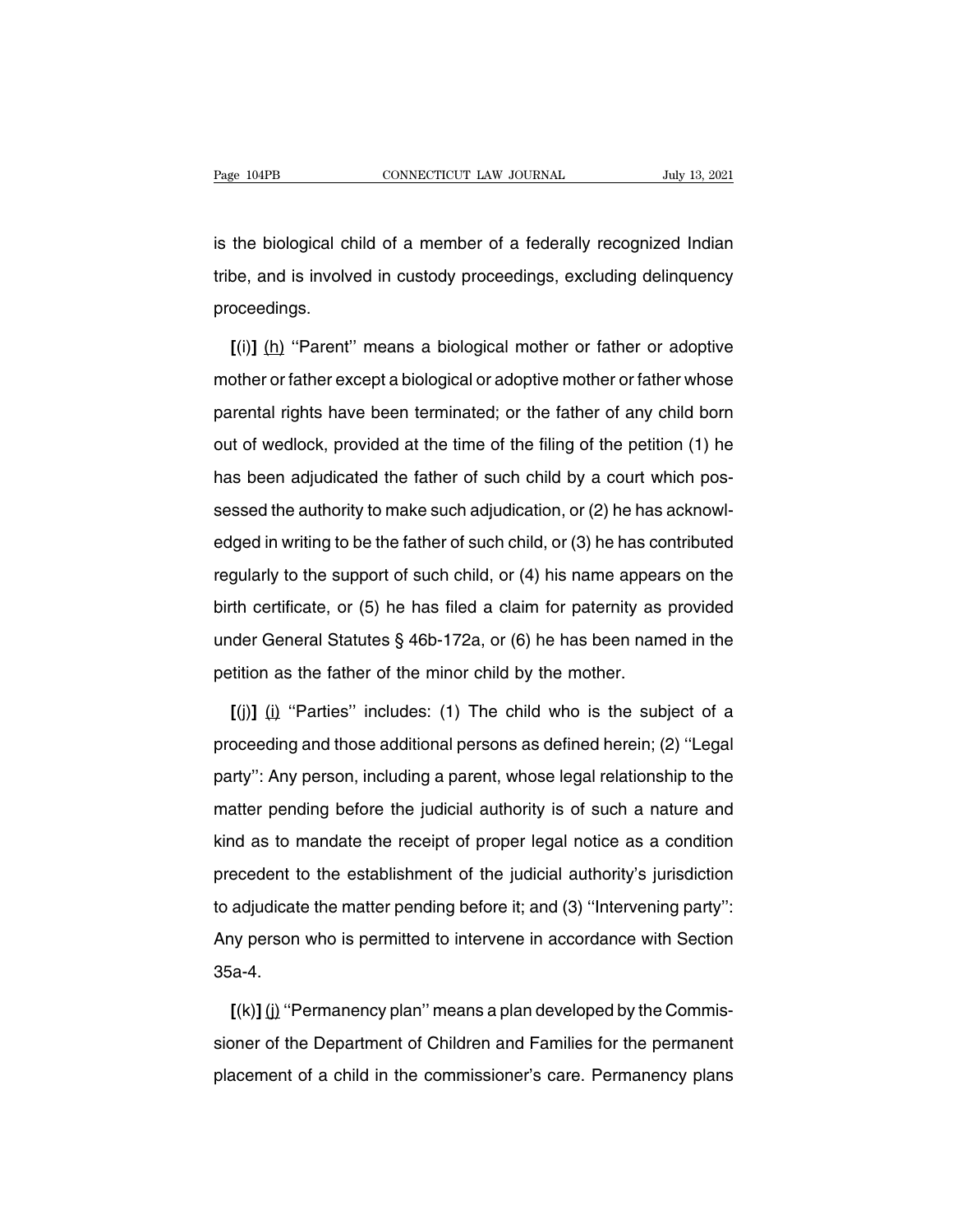Suly 13, 2021<br>Shall be reviewed by the judicial authority as prescribed in General<br>Statutes §§ 17a-110 (b), 17a-111b (c), 46b-129 (k), and 46b-149 (h). Suly 13, 2021 CONNECTICUT LAW JOURNAL Page 105PB<br>
Shall be reviewed by the judicial authority as prescribed in General<br>
Statutes §§ 17a-110 (b), 17a-111b (c), 46b-129 (k), and 46b-149 (h).<br>
[(*i*)] (k) "Petition" means a f

all be reviewed by the judicial authority as prescribed in General<br>atutes §§ 17a-110 (b), 17a-111b (c), 46b-129 (k), and 46b-149 (h).<br>[(*l*)] (<u>k</u>) "Petition" means a formal pleading, executed under oath,<br>eging that the re shall be reviewed by the judicial authority as prescribed in General<br>Statutes §§ 17a-110 (b), 17a-111b (c), 46b-129 (k), and 46b-149 (h).<br>[(*l*)] (k) "Petition" means a formal pleading, executed under oath,<br>alleging that t Statutes §§ 17a-110 (b), 17a-111b (c), 46b-129 (k), and 46b-149 (h).<br>  $[(*h*)]$  (k) "Petition" means a formal pleading, executed under oath,<br>
alleging that the respondent is within the judicial authority's jurisdiction<br>  $[(*h*)]$  ( $(k)$  "Petition" means a formal pleading, executed under oath, alleging that the respondent is within the judicial authority's jurisdiction to adjudicate the matter which is the subject of the petition by reas petition for erasure of record, such petition invoke a judicial authority's jurisdiction<br>to adjudicate the matter which is the subject of the petition by reason<br>of cited statutory provisions and seeking a disposition. Exce and shall and subported the matter which is the subject of the petition by reason<br>of cited statutory provisions and seeking a disposition. Except for a<br>petition for erasure of record, such petitions invoke a judicial heari statute. Fittion for erasure of record, such petitions invoke a judicial hearing<br>id shall be filed by any one of the parties authorized to do so by<br>atute.<br> $[(m)] (\hat{\mu}$  "Information" means a formal pleading filed by a prosecutor<br>egin

and shall be filed by any one of the parties authorized to do so by statute.<br>  $[(m)] (\hat{\mu}$  "Information" means a formal pleading filed by a prosecutor alleging that a child in a delinquency matter is within the judicial aut statute.<br>
[(m)] ( $\Lambda$  "Information<br>
alleging that a child in<br>
ity's jurisdiction.<br>
[(n)] <u>(m)</u> "Probation  $\left[\frac{m}{\mu}\right]$  ( $\mu$  "Information" means a formal pleading filed by a prosecutor<br>eging that a child in a delinquency matter is within the judicial author-<br>'s jurisdiction.<br> $\left[\frac{m}{\mu}\right]$  (m) (m) "Probation supervision" me

alleging that a child in a delinquency matter is within the judicial author-<br>ity's jurisdiction.<br>[(n)] (m) "Probation supervision" means a legal status whereby a<br>juvenile who has been adjudicated delinquent is placed by th ity's jurisdiction.<br>  $[(n)]$  (m) "Probation supervision" means a legal status whereby a<br>
juvenile who has been adjudicated delinquent is placed by the court<br>
under the supervision of juvenile probation for a specified perio  $[(n)]$  (m) "Probation supervision" means a legal status<br>juvenile who has been adjudicated delinquent is placed k<br>under the supervision of juvenile probation for a specifie<br>time and upon such terms as the court determines.<br> Figure 1. The vertile who has been adjudicated delinquent is placed by the court<br>der the supervision of juvenile probation for a specified period of<br>ne and upon such terms as the court determines.<br>[(o)] (n) "Probation supe

under the supervision of juvenile probation for a specified period of<br>time and upon such terms as the court determines.<br>[(o)] (n) "Probation supervision with residential placement" means<br>a legal status where by a juvenile ime and upon such terms as the court determines.<br>
[(o)] (n) "Probation supervision with residential placement" means<br>
a legal status where by a juvenile who has been adjudicated delinquent<br>
is placed by the court under the  $[(o)] (n)$  "Probation supervision with residential placement" means<br>a legal status where by a juvenile who has been adjudicated delinquent<br>is placed by the court under the supervision of juvenile probation for<br>a specified p a legal status where by a juvenile who has been adjudicated delinquent<br>is placed by the court under the supervision of juvenile probation for<br>a specified period of time, upon such terms as the court determines,<br>that inclu is placed by the court under the supervision of juvenile probation for<br>a specified period of time, upon such terms as the court determines,<br>that include a period of placement in a secure or staff-secure residential<br>treatme is plassed by the search<br>a specified period of tim<br>that include a period of p<br>treatment facility, as ord<br>in the community.<br> $[(p)]$  (o) "Responder **Example 3** at include a period of placement in a secure or staff-secure residential<br>
eatment facility, as ordered by the court, and a period of supervision<br>
the community.<br> **[(p)]** (**o**) "Respondent" means a person who is

treatment facility, as ordered by the court, and a period of supervision<br>in the community.<br>
[(p)] (o) "Respondent" means a person who is alleged to be a<br>
delinquent [or a child from a family with service needs], or a paren in the community.<br>  $[(p)] (Q)$  "Respondent" means a person who is alleged to be a delinquent [or a child from a family with service needs], or a parent or a guardian of a child who is the subject of a petition alleging that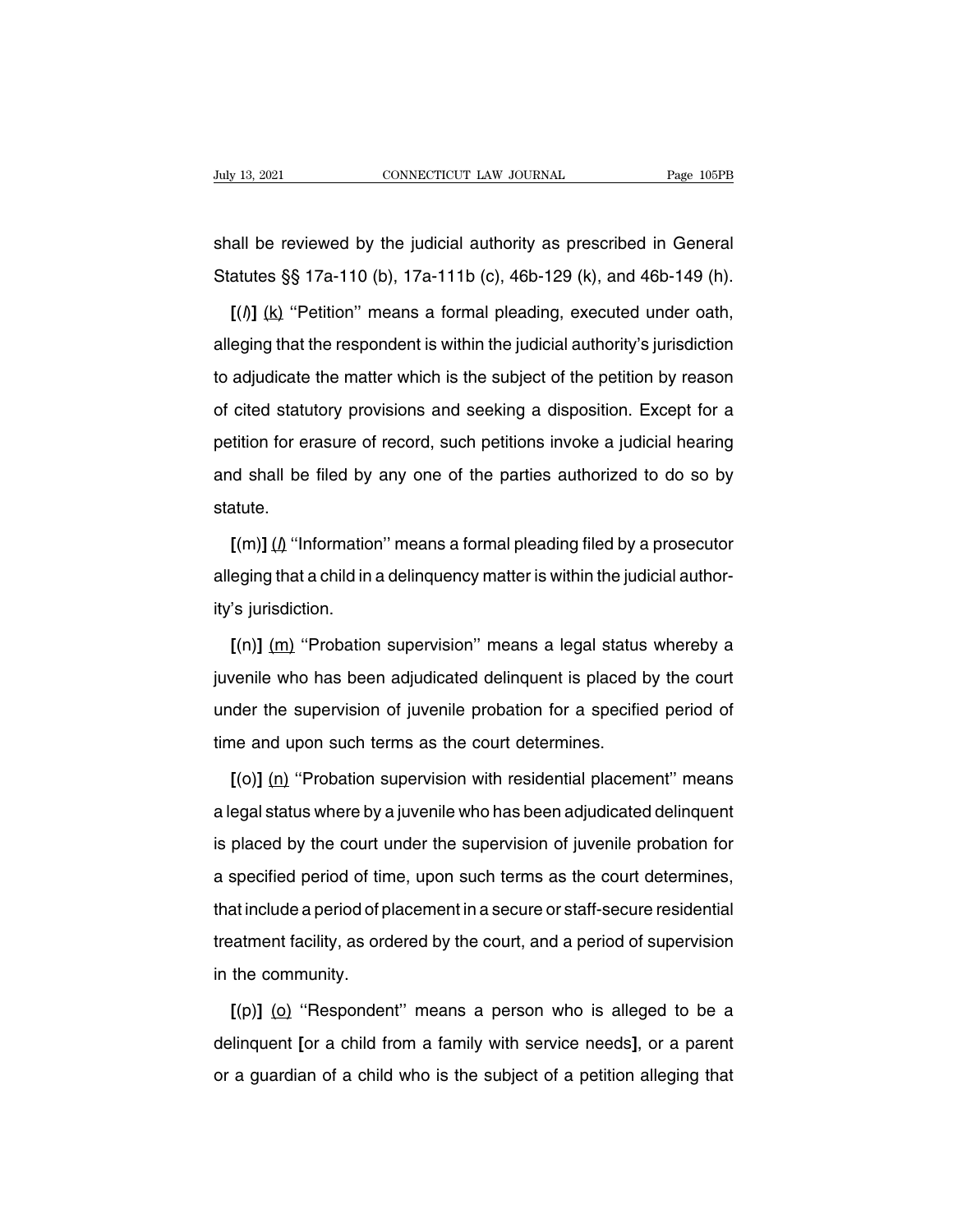The connecticut and solutions of parental rights.<br>The child is uncared for, abused, neglected, or requesting termination<br>of parental rights. Page 106PB<br>the child is uncared for,<br>of parental rights.<br> $[(q)] (p)$  "Secure-resic

**Example 2 child is uncared for, abused, neglected, or requesting termination parental rights.<br>
<b>[(q)]**(p) "Secure-residential facility" means a hardware-secured resi-<br>
intial facility that includes direct staff supervisio the child is uncared for, abused, neglected, or requesting termination<br>of parental rights.<br>[(q)] (p) "Secure-residential facility" means a hardware-secured resi-<br>dential facility that includes direct staff supervision, sur of parental rights.<br>
[(q)] (p) "Secure-residential facility" means a hardware-secured resi-<br>
dential facility that includes direct staff supervision, surveillance<br>
enhancements and physical barriers that allow for close su  $[(q)] (p)$  "Secure-residential facility" means a hardwardential facility that includes direct staff supervision<br>enhancements and physical barriers that allow for clo<br>and controlled movement in a treatment setting.<br> $[(r)] (q)$  **[**(r)**]** (q) ''Specific steps'' means those judicially determined steps

enhancements and physical barriers that allow for close supervision<br>and controlled movement in a treatment setting.<br>
[(r)] (q) "Specific steps" means those judicially determined steps<br>
the parent or guardian and the Commis and controlled movement in a treatment setting.<br>
[(r)] (q) "Specific steps" means those judicially determined steps<br>
the parent or guardian and the Commissioner of the Department of<br>
Children and Families should take in or and controlled movement in a treatment setting.<br>  $[(r)] (q)$  "Specific steps" means those judicially determined steps<br>
the parent or guardian and the Commissioner of the Department of<br>
Children and Families should take in or **EXECUTE:**<br> **Example 18 parent or guardian and the Commissioner of the Department of<br>
ildren and Families should take in order for the parent or guardian<br>
retain or regain custody of a child.<br>
<b>[(s)]** <u>(r)</u> "Staff secure f

Children and Families should take in order for the parent or guardian<br>to retain or regain custody of a child.<br>[(s)] (r) "Staff secure facility" means a residential facility: (1) that<br>does not include construction features to retain or regain custody of a child.<br>
[(s)] (r) "Staff secure facility" means a residential facility: (1) that<br>
does not include construction features designed to physically restrict<br>
the movements and activities of juv  $[(s)]$  ( $\uparrow$ ) "Staff secure facility" means a residential facility: (1) that does not include construction features designed to physically restrict the movements and activities of juvenile residents who are placed therein does not include construction features designed to physically restrict<br>the movements and activities of juvenile residents who are placed<br>therein, (2) that may establish reasonable rules restricting entrance<br>to and egress activities of individual individual individual purposes were placed therein, (2) that may establish reasonable rules restricting entrance to and egress from the facility, and (3) in which the movements and activities of in therein, (2) that may establish reasonable rules restricting entrance<br>to and egress from the facility, and (3) in which the movements and<br>activities of individual juvenile residents may, for treatment purposes,<br>be restrict supervision. **Exercise of individual juvenile residents may, for treatment purposes,<br>
<b>Exercited or subject to control through the use of intensive staff<br>
<b>pervision.**<br> **[(t)]** (s) "Staff-secure residential facility" means a residentia

that provides residential facility<br>
that provides residential facility'' means a residential facility<br>
that provides residential treatment for children in a structured setting<br>
where the children are monitored by staff. supervision.<br>
[(t)] (s) "Staff-secure residential facility" mean<br>
that provides residential treatment for children in<br>
where the children are monitored by staff.<br>
[(u)] <u>(t)</u> "Supervision" includes: (1) "Nonjudicia **[(t)]** (s) "Staff-secure residential facility" means a residential facility<br>at provides residential treatment for children in a structured setting<br>nere the children are monitored by staff.<br>**[**(u)] <u>(t)</u> "Supervision" incl

that provides residential treatment for children in a structured setting<br>where the children are monitored by staff.<br> $[(u)] (t)$  "Supervision" includes: (1) "Nonjudicial supervision": A legal<br>status without the filing of a pe where the children are monitored by staff.<br>
[(u)] (t) "Supervision" includes: (1) "Nonjudicial supervision": A legal<br>
status without the filing of a petition or a court conviction or adjudication<br>
but following the child's  $[(u)]$  (t) "Supervision" includes: (1) "Nonjudicial supervision": A legal status without the filing of a petition or a court conviction or adjudication but following the child's admission to a complaint wherein a probation Example in the parent increase. (1) Nonjaalolal supervision Tringal status without the filing of a petition or a court conviction or adjudication but following the child's admission to a complaint wherein a probation offi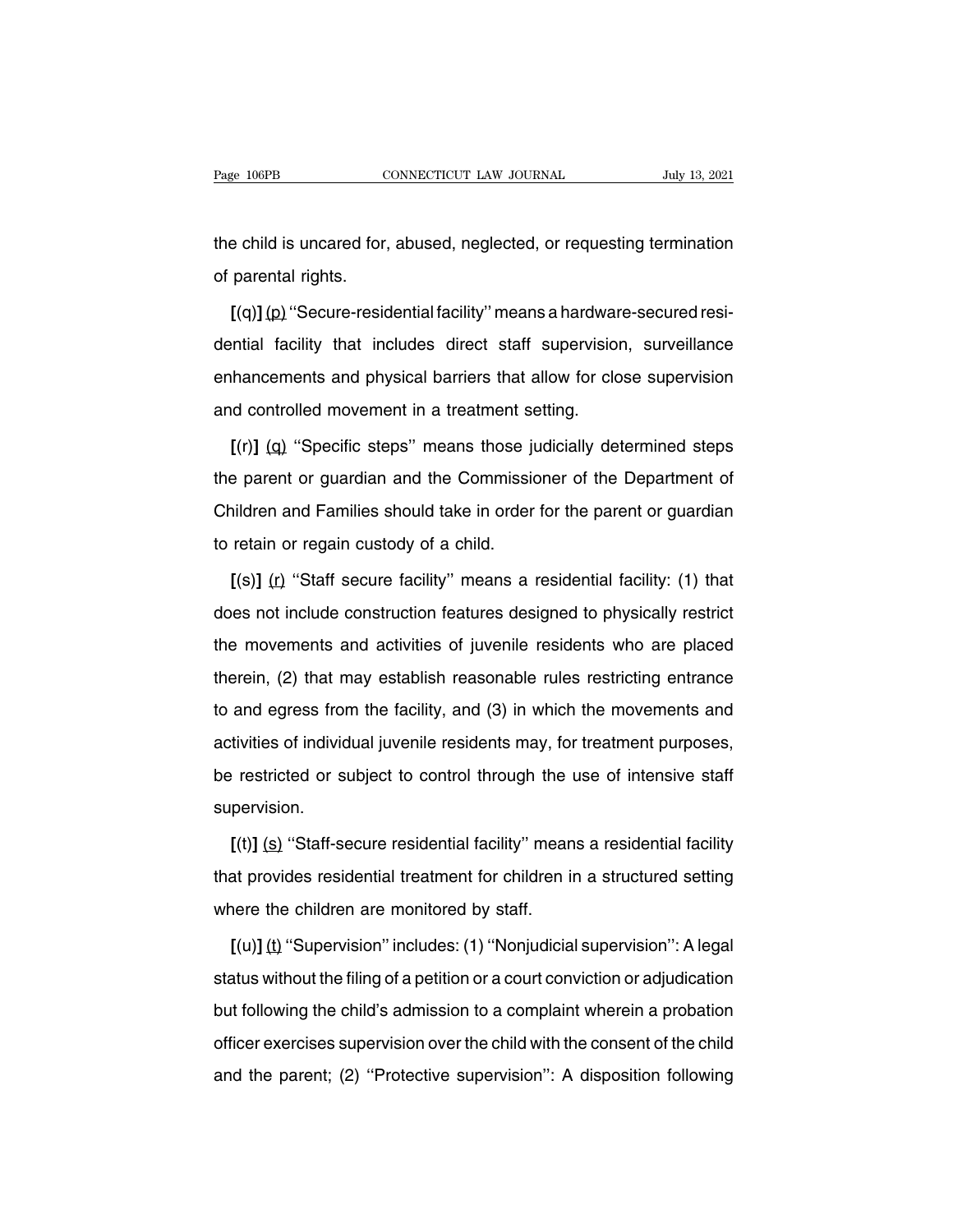Finds and the judication in neglected, abused or uncared for cases created by an order of the judicial authority requesting a supervising agency other July 13, 2021 CONNECTICUT LAW JOURNAL Page 107PB<br>adjudication in neglected, abused or uncared for cases created by an<br>order of the judicial authority requesting a supervising agency other<br>than the court to assume the respo adjudication in neglected, abused or uncared for cases created by an<br>order of the judicial authority requesting a supervising agency other<br>than the court to assume the responsibility of furthering the welfare<br>of the family adjudication in neglected, abused or uncared for cases created by an<br>order of the judicial authority requesting a supervising agency other<br>than the court to assume the responsibility of furthering the welfare<br>of the family adjudication in his glocked, abdood of different or edece of classes by an<br>order of the judicial authority requesting a supervising agency other<br>than the court to assume the responsibility of furthering the welfare<br>of the than the court to assume the responsibility of furthering the welfare<br>of the family and best interests of the child when the child's place of<br>abode remains with the parent or any suitable or worthy person, or<br>when the judi of the family and best interests of the child when the child's place of abode remains with the parent or any suitable or worthy person, or when the judicial authority vests custody or guardianship in another suitable and w abode remains with the parent or any suitable or worthy person, or when the judicial authority vests custody or guardianship in another suitable and worthy person, subject to the continuing jurisdiction of the court; and ( when the judicial authority vests custody or guardianship in another<br>suitable and worthy person, subject to the continuing jurisdiction of<br>the court; and (3) "Judicial supervision": A legal status similar to proba-<br>tion fo suitable and worthy person, subject to the continuing jurisdiction of<br>the court; and (3) "Judicial supervision": A legal status similar to proba-<br>tion for a child [adjudicated to be from a family with service needs or]<br>sub the court; and (3) "Judicial supervision": A legal status simition for a child [adjudicated to be from a family with service subject to supervision pursuant to an order of suspended punder General Statutes § 46b-133b or § If for a child [adjudicated to be from a family with service needs or]<br>bject to supervision pursuant to an order of suspended proceedings<br>der General Statutes § 46b-133b or § 46b-133e.<br> $[(v)] (u)$  "Take into Custody Order" m

abiliect to supervision pursuant to an order of suspended proceedings<br>under General Statutes § 46b-133b or § 46b-133e.<br>[(v)] (u) "Take into Custody Order" means an order by a judicial<br>authority that a child be taken into c under General Statutes § 46b-133b or § 46b-133e.<br>  $[(v)] (u)$  "Take into Custody Order" means an order by a judicial<br>
authority that a child be taken into custody and immediately turned<br>
over to a detention superintendent wh  $[(v)]$  ( $(u)$  "Take into Custody Order" means an order by a judicial authority that a child be taken into custody and immediately turned over to a detention superintendent where probable cause has been found that the child authority that a child be taken into custody and immediately turned<br>over to a detention superintendent where probable cause has been<br>found that the child has committed a delinquent act, there is no less<br>restrictive alterna Example, that a stillar sollar<br>found that the child has come<br>restrictive alternative available<br>forth in Section 31a-13.<br>COMMENTARY: Number 1 Internative and the child has committed a delinquent act, there is no less<br>strictive alternative available, and the child meets the criteria set<br>th in Section 31a-13.<br>COMMENTARY: Number 19-187 of the 2019 Public Acts elimi

family with service needs filings as of July 1, 2020. This section has been revised accordingly. been entertance acanonics,<br>forth in Section 31a-13.<br>COMMENTARY: Number 19-<br>family with service needs filings<br>been revised accordingly. **19-187 of the 2019 Public J<br>ngs as of July 1, 2020. The<br><b>CHAPTER 27**<br>ssing of Delinquency [ar DIMMENTARY: Number 19-187 of the 2019 Public Acts eliminated<br>y with service needs filings as of July 1, 2020. This section has<br>revised accordingly.<br>**CHAPTER 27**<br>**Reception and Processing of Delinquency [and Family**<br>with Se

## **were seeds fillings as of July 1, 2020. This section has ed accordingly.**<br> **CHAPTER 27**<br> **ption and Processing of Delinquency [and Family with Service Needs] Complaints or Petitions CHAPTER 27<br>
Reception and Processing of Delinquency [and Family<br>
with Service Needs] Complaints or Petitions<br>
Sec. 27-9. Family with Service Needs Referrals [Repealed]<br>
[(a) Any complaint alleging that a child is from a f**

**Reception and Processing of Delinquency [and Family<br>with Service Needs] Complaints or Petitions<br>c. 27-9. Family with Service Needs Referrals [Repealed]<br>[(a) Any complaint alleging that a child is from a family with servic** with service Needs Complaints of Femions<br>Sec. 27-9. Family with Service Needs Referrals [Repealed]<br>[(a) Any complaint alleging that a child is from a family with service<br>needs shall be referred to a probation officer, who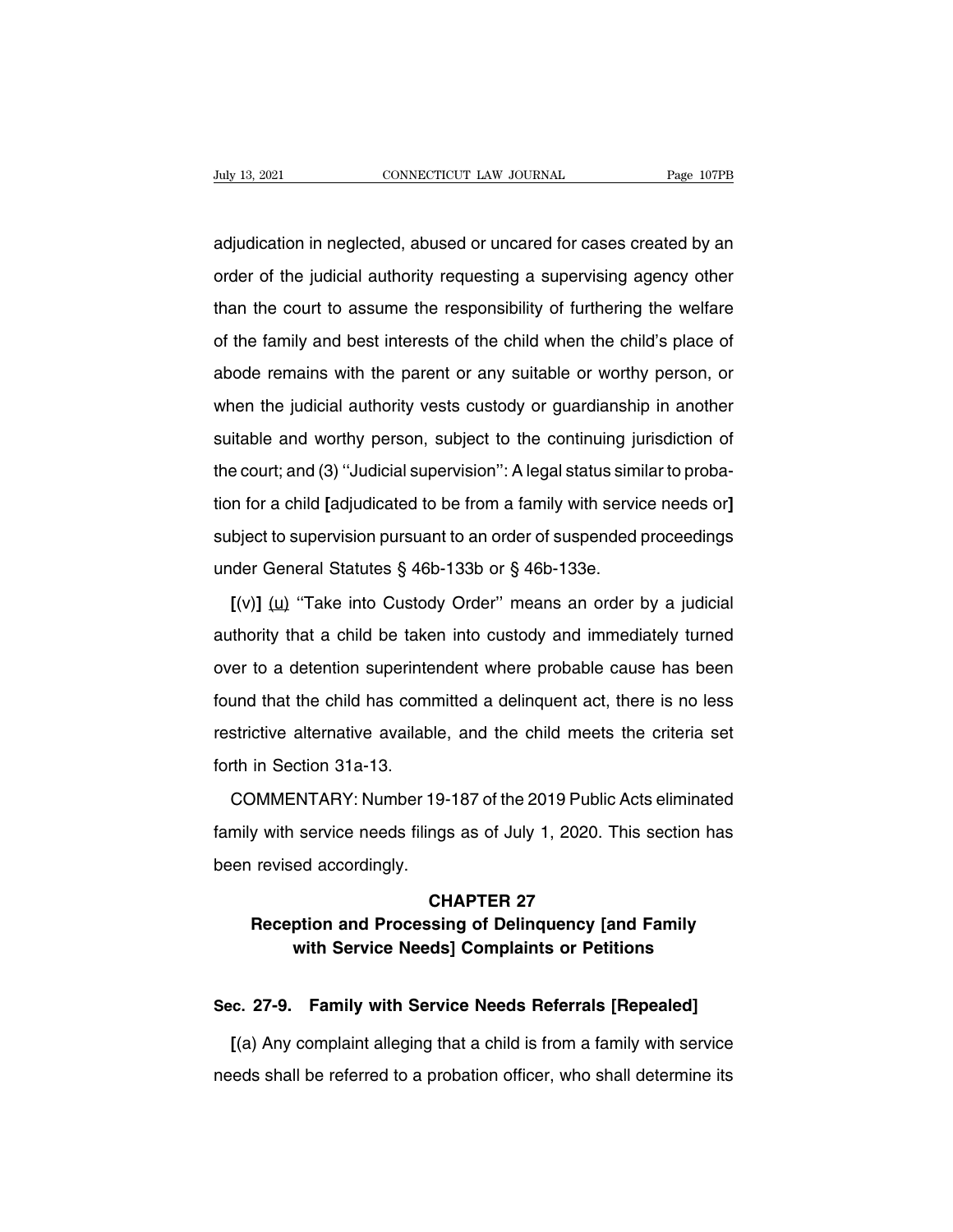Fage 108PB<br>
Sufficiency as a family with service needs complaint. If the probation<br>
Sufficiency as a family with service needs complaint. If the probation<br>
officer determines the complaint is sufficient, the probation offi Page 108PB CONNECTICUT LAW JOURNAL July 13, 2021<br>sufficiency as a family with service needs complaint. If the probation<br>officer determines the complaint is sufficient, the probation officer shall,<br>after initial assessment sufficiency as a family with service needs complaint. If the probation<br>officer determines the complaint is sufficient, the probation officer shall,<br>after initial assessment promptly refer the child and the child's family<br>t sufficiency as a family with service needs complaint. If the probation officer determines the complaint is sufficient, the probation officer shall, after initial assessment promptly refer the child and the child's family t officer determines the complaint is sufficient, the probation<br>after initial assessment promptly refer the child and the<br>to a suitable community-based program or other services. ter initial assessment promptly refer the child and the child's family<br>a suitable community-based program or other service provider or<br>a family support center for voluntary services.<br>(b) If the child and the child's family

to a suitable community-based program or other service provider or<br>to a family support center for voluntary services.<br>(b) If the child and the child's family are referred to a community-<br>based program or other service prov such program or enter for voluntary services.<br>
(b) If the child and the child's family are referred to a community-<br>
based program or other service provider and the person in charge of<br>
such program or provider determines (b) If the child and the child's family are referred to a community-<br>based program or other service provider and the person in charge of<br>such program or provider determines that the child and the child's<br>family can no long based program or other service provider and the person in charge of<br>such program or provider determines that the child and the child's<br>family can no longer benefit from its services, such person shall inform<br>the probation such program or provider determines that the child and the child's<br>family can no longer benefit from its services, such person shall inform<br>the probation officer, who shall, after an appropriate assessment, either<br>refer th family can no longer benefit from its services, such person shall inform<br>the probation officer, who shall, after an appropriate assessment, either<br>refer the child and the child's family to a family support center for<br>addit the probation officer, who shall, after an appropriate assessment, either<br>refer the child and the child's family to a family support center for<br>additional services or determine whether or not to file a petition with<br>the co refer the child and the child's family to a family support center for additional services or determine whether or not to file a petition with the court. If the child and the child's family are referred to a family support additional services or determine whether or not to file a petition with<br>the court. If the child and the child's family are referred to a family<br>support center and the person in charge of the family support center<br>determine the court. If the child and the child's family are referred to a family support center and the person in charge of the family support center determines that the child and the child's family can no longer benefit from its s support center and the person in charged<br>determines that the child and the child<br>from its services, such person shall inf<br>may file a petition with the court. termines that the child and the child's family can no longer benefit<br>tiom its services, such person shall inform the probation officer, who<br>ay file a petition with the court.<br>(c) When a judicial authority, after a petition

from its services, such person shall inform the probation officer, who<br>may file a petition with the court.<br>(c) When a judicial authority, after a petition has been filed, refers<br>a child alleged to be from a family with ser may file a petition with the court.<br>
(c) When a judicial authority, after a petition has been filed, refers<br>
a child alleged to be from a family with service needs to community-<br>
based services or other services or a famil (c) When a judicial authority, after a petition has been filed, refers<br>a child alleged to be from a family with service needs to community-<br>based services or other services or a family support center pursuant<br>to General S a child alleged to be from a family with service needs to community-<br>based services or other services or a family support center pursuant<br>to General Statutes § 46b-149 (e), the referral order should provide that<br>upon succe based services or other services or a family support center pursuant<br>to General Statutes § 46b-149 (e), the referral order should provide that<br>upon successful resolution, the matter will be dismissed and erased<br>without the to General Statutes § 46b-149 (e), the referral order should provide that<br>upon successful resolution, the matter will be dismissed and erased<br>without the filing of a request, application, or petition for erasure for<br>all pu upon successful resolution, the matter will be disr<br>without the filing of a request, application, or peti<br>all purposes except subsequent consideration for r<br>of a delinquency complaint under Section 27-4A.]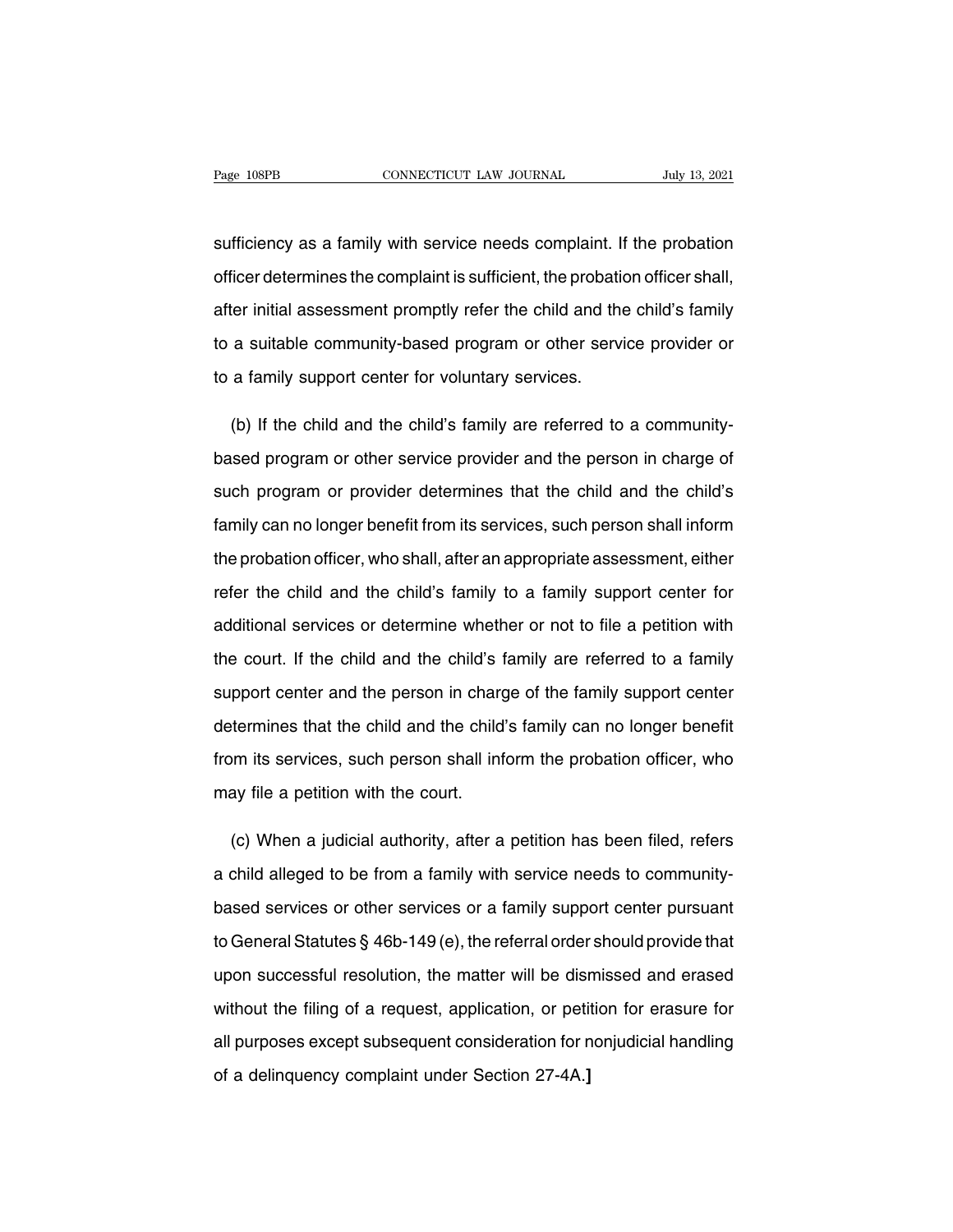EXEC 2021<br>COMMENTARY: Number 19-187 of the 2019 Public Acts eliminated<br>Mily with service needs filings as of July 1, 2020; therefore, this Family 13, 2021 COMMECTICUT LAW JOURNAL Page 109PB<br>COMMENTARY: Number 19-187 of the 2019 Public Acts eliminated<br>family with service needs filings as of July 1, 2020; therefore, this<br>section is obsolete. COMMENTARY: Numb<br>family with service need<br>section is obsolete. 19-187 of the 2019 Public<br>Lings as of July 1, 2020;<br>**CHAPTER 29<br>SING OF DELINQUENC** 

## **Family with service needs filings as of July 1, 2020; therefore, this<br>
section is obsolete.<br>
CHAPTER 29<br>
RECEPTION AND PROCESSING OF DELINQUENCY [AND CHILD<br>
FROM FAMILY WITH SERVICE NEEDS] PETITIONS AND<br>
DELINQUENCY INFOR** Iy with service needs filings as of July 1, 2020; therefore, this<br>ion is obsolete.<br>**CHAPTER 29**<br>CEPTION AND PROCESSING OF DELINQUENCY [AND CHILD<br>FROM FAMILY WITH SERVICE NEEDS] PETITIONS AND<br>DELINQUENCY INFORMATIONS **CHAPTER 29<br>D PROCESSING OF DELINQUENCY [AND CH<br>LY WITH SERVICE NEEDS] PETITIONS AND<br>DELINQUENCY INFORMATIONS** RECEPTION AND PROCESSING OF DELINQUENCY [AND CHILD<br>FROM FAMILY WITH SERVICE NEEDS] PETITIONS AND<br>DELINQUENCY INFORMATIONS<br>Sec. 29-1. Contents of Delinquency [and Family with Service<br>Needs] Petitions or [Delinquency] Inform

# FROM FAMILY WITH SERVICE NEEDS] PETITIONS AND<br>DELINQUENCY INFORMATIONS<br>29-1. Contents of Delinquency [and Family with Service<br>Needs] Petitions or [Delinquency] Informations

**EXECT 29-1. Contents of Delinquency [and Family with Service<br>Needs] Petitions or [Delinquency] Informations<br>[(a)] A delinquency petition or information shall set forth in plain,<br>ncise and definite language the offense whi** Sec. 29-1. Contents of Delinquency [and Family with Service<br>Needs] Petitions or [Delinquency] Informations<br>[(a)] A delinquency petition or information shall set forth in plain,<br>concise and definite language the offense whi Needs] Petitions or [Delinquency] Informations<br>
[(a)] A delinquency petition or information shall set forth in plain,<br>
concise and definite language the offense which the petitioner con-<br>
tends the child has committed. The [(a)] A delinquency petition or information shall set forth in plain,<br>concise and definite language the offense which the petitioner con-<br>tends the child has committed. The petition or information shall further<br>state the c concise and definite language the offense which the petitioner con-<br>tends the child has committed. The petition or information shall further<br>state the citation of any provision of law which is the basis of the<br>petition or befinded and definite tanguage the eneries which the petition or information shall further<br>state the citation of any provision of law which is the basis of the<br>petition or information, together with a statement that the of state the citation<br>petition or inform<br>occurred on or al<br>lar location.<br>I(b) A family v fittion or information, together with a statement that the offense<br>curred on or about a particular date or period of time at a particu-<br>location.<br>(b) A family with service needs petition shall set forth in plain,<br>ncise and

occurred on or about a particular date or period of time at a particu-<br>lar location.<br>[(b) A family with service needs petition shall set forth in plain,<br>concise and definite language the specific misconduct which the petilar location.<br>
[(b) A family with service needs petition shall set forth in plain,<br>
concise and definite language the specific misconduct which the peti-<br>
tioner contends the child or youth has committed. The petition shal [(b) A family with service needs petition shall set forth in plain, concise and definite language the specific misconduct which the petitioner contends the child or youth has committed. The petition shall further state the concise and definite language the specific misconduct which the petitioner contends the child or youth has committed. The petition shall further state the citation of any provision of law which is the basis of the petitio tioner contends the child or youth has committed. The petition shall<br>further state the citation of any provision of law which is the basis of<br>the petition, together with a statement that the misconduct occurred<br>on or about rther state the citation of any provision of law which is the basis of<br>e petition, together with a statement that the misconduct occurred<br>or about a particular date or period of time at a particular location.]<br>COMMENTARY:

the petition, together with a statement that the misconduct occurred<br>on or about a particular date or period of time at a particular location.]<br>COMMENTARY: Number 19-187 of the 2019 Public Acts eliminated<br>family with servi on or about a particular da<br>COMMENTARY: Numb<br>family with service needs<br>been revised accordingly.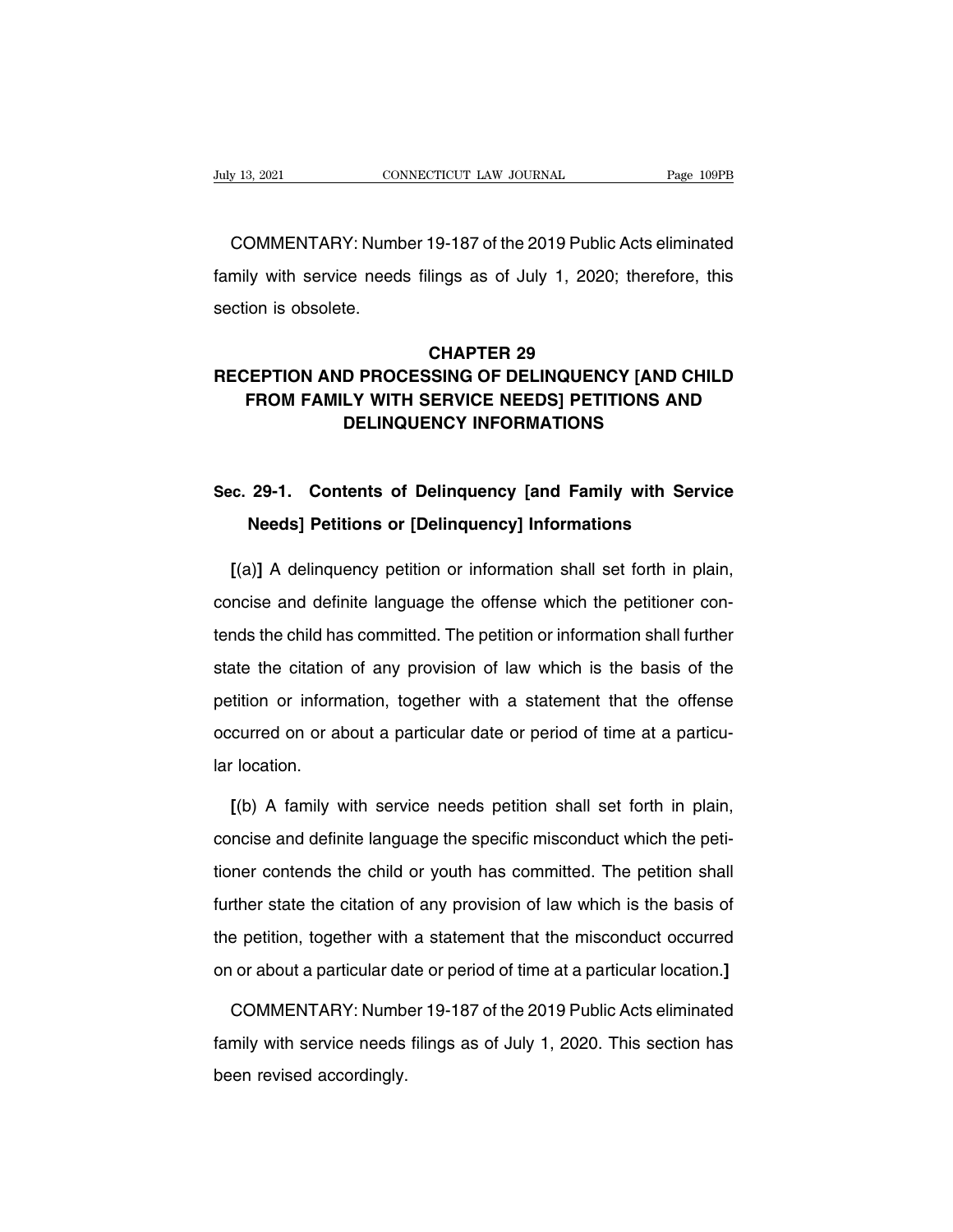## Page 110PB CONNECTICUT LAW JOURNAL July 13, 2021<br> **Sec. 29-1B. Processing of Family with Service Needs Peti-**<br> **Since Sec. 29-1B. Processing of Family with Service Needs Petithe CONNEC CONNEC**<br> **29-1B.** Processing of<br> **tions [Repealed]**<br>
the procedures promulga

**Example: 29-1B. Processing of Family with Service Needs Petitions [Repealed]<br>[The procedures promulgated in General Statutes § 46b-149 shall<br>ply. Court process shall be initiated by a petition filed by a probation** Sec. 29-1B. Processing of Family with Service Needs Petitions [Repealed]<br>
[The procedures promulgated in General Statutes § 46b-149 shall<br>
apply. Court process shall be initiated by a petition filed by a probation<br>
officer tions [Repealed]<br>
[The procedures promulgated in General Statutes § 46b-149 slapply. Court process shall be initiated by a petition filed by a probat<br>
officer and signed and verified by the juvenile prosecutor.]<br>
COMMENTAR [The procedures promulgated in General Statutes  $\S$  46b-149 shall<br>ply. Court process shall be initiated by a petition filed by a probation<br>ficer and signed and verified by the juvenile prosecutor.]<br>COMMENTARY: Number 19-1

apply. Court process shall be initiated by a petition filed by a probation officer and signed and verified by the juvenile prosecutor.]<br>COMMENTARY: Number 19-187 of the 2019 Public Acts eliminated family with service needs officer and signed and ve<br>COMMENTARY: Numb<br>family with service need<br>section is obsolete. **COMMENTARY: Number 19-187 of the 201**<br>
family with service needs filings as of July<br>
section is obsolete.<br> **Sec. 29-2. Service of Petitions**<br>
(a) Notice of summons, together with a co family with service needs filings as of July 1, 2020; therefore, this<br>section is obsolete.<br>Sec. 29-2. Service of Petitions<br>(a) Notice of summons, together with a copy of the verified delin-<br>quency [or family with service n

sec. 29-2. Service of Petitions<br>
(a) Notice of summons, together with a copy of the verified delin-<br>
quency [or family with service needs] petition, may be made to the<br>
child or youth and parent, guardian or other person h Sec. 29-2. Service of Petitions<br>(a) Notice of summons, together with a copy of the verified delin-<br>quency [or family with service needs] petition, may be made to the<br>child or youth and parent, guardian or other person havi (a) Notice of summons, together with a copy of the verified delin-<br>quency [or family with service needs] petition, may be made to the<br>child or youth and parent, guardian or other person having control of<br>the child or yout quency [or family with service needs] petition, may be made to the child or youth and parent, guardian or other person having control of the child or youth by service in accordance with any one of the methods set out in G end of the child or youth and parent, guardian or other person having control of the child or youth by service in accordance with any one of the methods set out in General Statutes § 46b-128. Any notice sent by first class the child or youth by service in accordance with any one of the methods<br>set out in General Statutes § 46b-128. Any notice sent by first class<br>mail shall include a provision informing the party that appearance in<br>court as a set out in General Statutes § 46b-128. Any notice sent by first class<br>mail shall include a provision informing the party that appearance in<br>court as a result of the notice may subject the appearing party to the<br>jurisdictio mail shall include a provision informing the party that appearance in court as a result of the notice may subject the appearing party to the jurisdiction of the court. If the child or youth does not appear on the plea dat Fraction of the notice may subject the appearing party to the jurisdiction of the court. If the child or youth does not appear on the plea date, service shall be made in accordance with General Statutes § 46b-128 [or § 46b

plea date, service shall be made in accordance with General Statutes<br>§ 46b-128 [or § 46b-149 (d), as appropriate].<br>(b) Petitions alleging delinquency [or family with service needs mis-<br>conduct] shall be served or delivered  $\S$  46b-128 [or  $\S$  46b-149 (d), as appropriate].<br>(b) Petitions alleging delinquency [or family with service needs mis-<br>conduct] shall be served or delivered not less than seven days before<br>the date of the hearing which s (b) Petitions alleging delinquency [or fametion-orduct] shall be served or delivered not let<br>the date of the hearing which shall be held<br>from the date of filing of the petition.<br>COMMENTARY: Number 19-187 of the 2 (b) I statished analysting demiquency [or harmly with service hiseads hite<br>nduct] shall be served or delivered not less than seven days before<br>e date of the hearing which shall be held not more than thirty days<br>om the date

from the date of the hearing which shall be held not more than thirty days<br>from the date of filing of the petition.<br>COMMENTARY: Number 19-187 of the 2019 Public Acts eliminated<br>family with service needs filings as of July the date of the healing with<br>from the date of filing of the<br>COMMENTARY: Numb<br>family with service needs<br>been revised accordingly.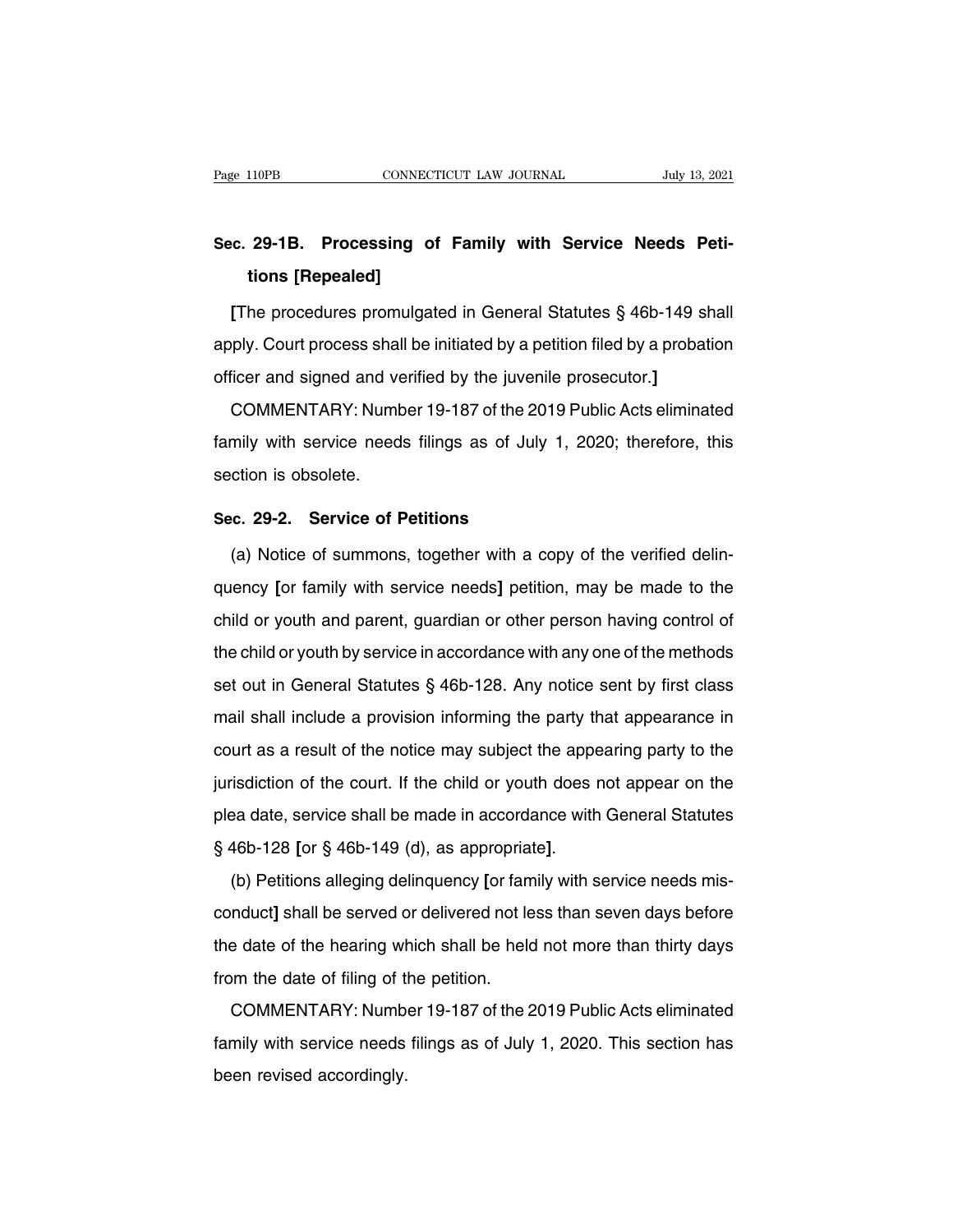## **Sec. 30-2A. [Family with Service Needs] Nondelinquent Juvenile Runaway from Another State and Detention<br>
Another State and Detention<br>
<b>Runaway from Another State and Detention**

**Example 10 [Family with Service Needs] <u>Nondelinquent Juvenile</u><br>
<b>Runaway from Another State and Detention**<br> **[(a) No child who has been adjudicated as a child from a family with rvice needs in accordance with General S** Sec. 30-2A. [Family with Service Needs] Nondelinquent Juvenile<br>Runaway from Another State and Detention<br>[(a) No child who has been adjudicated as a child from a family with<br>service needs in accordance with General Statutes **Runaway from Another State and Detention**<br>
[(a) No child who has been adjudicated as a child from a family with<br>
service needs in accordance with General Statutes § 46b-149 may<br>
be processed or held in a juvenile detentio  $[(a)$  No child who has been adjudicated as a child from a family with<br>service needs in accordance with General Statutes § 46b-149 may<br>be processed or held in a juvenile detention center as a delinquent<br>child, or be convic service needs in accordance with General Statutes  $\S$  46b-149 may<br>be processed or held in a juvenile detention center as a delinquent<br>child, or be convicted as a delinquent, solely for the violation of a valid<br>order which be processed or held in a juvenile detention center as a delinquent<br>child, or be convicted as a delinquent, solely for the violation of a valid<br>order which regulates future conduct of the child that was issued by<br>the court child, or be convicted as a delinquent, solely for the violation of a valid<br>order which regulates future conduct of the child that was issued by<br>the court following such an adjudication, and no such child who is<br>charged or order which regulates future conduct of the chi<br>the court following such an adjudication, and<br>charged or found to be in violation of any such<br>detained in any juvenile detention center.<br>(b)] No nondelinguent iuvenile runawa (b)<sup>1</sup> No nondelinquent juvenile runaway from another state may be ordered tained in any juvenile detention center.<br>
(b)<sup>1</sup> No nondelinquent juvenile runaway from another state may be ordered tained in any juvenile detenti

charged or found to be in violation of any such order may be ordered<br>detained in any juvenile detention center.<br>(b)] No nondelinquent juvenile runaway from another state may be<br>held in a juvenile detention center in accord detained in any juvenile detention cen<br>
(b)] No nondelinquent juvenile runal<br>
held in a juvenile detention center in a<br>
of General Statutes § 46b-151h.<br>
COMMENTARY: Number 19-187 of (b)] No nondelinquent juvenile runaway from another state may be<br>Id in a juvenile detention center in accordance with the provisions<br>General Statutes § 46b-151h.<br>COMMENTARY: Number 19-187 of the 2019 Public Acts eliminated

held in a juvenile detention center in accordance with the provisions<br>of General Statutes § 46b-151h.<br>COMMENTARY: Number 19-187 of the 2019 Public Acts eliminated<br>family with service needs filings as of July 1, 2020. This of General Statutes § 46b-151h<br>COMMENTARY: Number 19-<br>family with service needs filings<br>been revised accordingly. 19-187 of the 2019 Public *F*<br>ings as of July 1, 2020. Th<br>**CHAPTER 30a**<br>ILY WITH SERVICE NEED: **EXECUTE: 19 YOU DELINQUENCY [AND FAMILY WITH SERVICE NEEDS] HEARINGS<br>DELINQUENCY [AND FAMILY WITH SERVICE NEEDS] HEARINGS** 

# **CHAPTER 30a<br>DELINQUENCY [AND FAMILY WITH SERVICE**<br>Sec. 30a-1. Initial Plea Hearing

ELINQUENCY [AND FAMILY WITH SERVICE NEEDS] HEARINGS<br>c. 30a-1. Initial Plea Hearing<br>(a) The judicial authority shall begin the hearing by determining<br>nether all necessary parties are present and that the rules governing Sec. 30a-1. Initial Plea Hearing<br>
(a) The judicial authority shall begin the hearing by determining<br>
whether all necessary parties are present and that the rules governing<br>
service or notice for nonappearing parties have b Sec. 30a-1. Initial Plea Hearing<br>
(a) The judicial authority shall begin the hearing by determining<br>
whether all necessary parties are present and that the rules governing<br>
service or notice for nonappearing parties have b (a) The judicial authority shall begin the hearing by determining<br>whether all necessary parties are present and that the rules governing<br>service or notice for nonappearing parties have been complied with,<br>and shall note th whether all necessary parties are present and that the rules governing<br>service or notice for nonappearing parties have been complied with,<br>and shall note these facts for the record. The judicial authority shall<br>then inform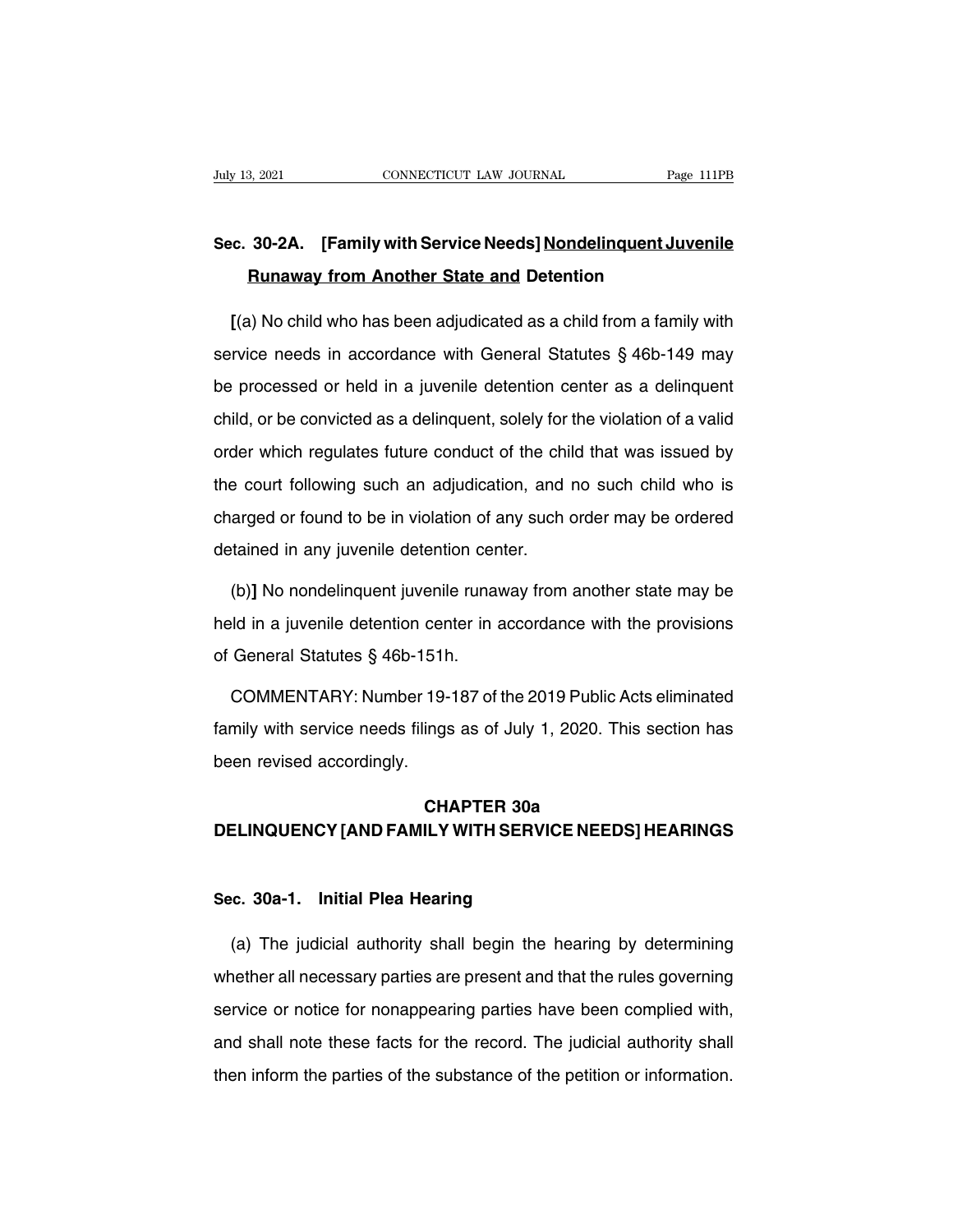EXEMBERT AND CONNECTICUT LAW JOURNAL THAT THAT THAT AND THAT THAT And the state of the state of the state of the state of the state and parent of guardian of the state and parent of guardian of the state of the state of th Page 112PB CONNECTICUT LAW JOURNAL July 13, 2021<br>
(b) In age appropriate language, the judicial authority prior to any<br>
plea shall advise the child or youth and parent or guardian of the<br>
following rights: (b) In age appropriplea shall advise the<br>following rights:<br>(1) That the child o (b) In age appropriate language, the judicial authority prior to any<br>be shall advise the child or youth and parent or guardian of the<br>lowing rights:<br>(1) That the child or youth is not obligated to say anything and that<br>lyt plea shall advise the child or youth and parent or guardian of the following rights:<br>
(1) That the child or youth is not obligated to say anything and the anything that is said may be used against the child or youth.<br>
(2)

(1) That the child or youth is not obligated to say anything and that<br>ything that is said may be used against the child or youth.<br>(2) That the child or youth is entitled to the services of an attorney<br>d that if the child o (1) That the child or youth is not obligated to say anything and that<br>anything that is said may be used against the child or youth.<br>(2) That the child or youth is entitled to the services of an attorney<br>and that if the chi anything that is said may be used against the child or youth.<br>(2) That the child or youth is entitled to the services of an attorney<br>and that if the child or youth and the parent or parents, or guardian<br>are unable to affor (2) That the child or youth is entitled to the services of an attorney<br>and that if the child or youth and the parent or parents, or guardian<br>are unable to afford an attorney for the child or youth, an application<br>for a pub (L) That the shift of youth is shifted to the services of an attently<br>and that if the child or youth and the parent or parents, or guardian<br>are unable to afford an attorney for the child or youth, an application<br>for a publ and that it the sind of youth and the parent or parents, or guardant<br>are unable to afford an attorney for the child or youth, an application<br>for a public defender or an attorney appointed by the chief public<br>defender shoul (3) That the child or youth will not be questioned by the chief public<br>fender should be completed and filed with the Office of the Public<br>sfender or the clerk of the court to request an attorney without cost.<br>(3) That the

defender should be completed and filed with the Office of the Public<br>Defender or the clerk of the court to request an attorney without cost.<br>(3) That the child or youth will not be questioned unless he or she<br>consents, tha Defender or the clerk of the court to request an attorney without cost.<br>
(3) That the child or youth will not be questioned unless he or she<br>
consents, that the child or youth can consult with an attorney before<br>
being que (3) That the child or youth will not be questioned unless he or she consents, that the child or youth can consult with an attorney before being questioned and may have an attorney present during questioning, and that the c consents, that<br>being question<br>tioning, and than<br>any time.<br>(4) That the (4) That the child or youth can stop answering questions at<br>ty time.<br>(4) That the child or youth has the right to a trial and the rights of<br>infrontation and cross examination of witnesses. confrontation and that the child or youth can stop answering<br>any time.<br>(4) That the child or youth has the right to a trial and<br>confrontation and cross examination of witnesses.<br>(c) Notwithstanding any prior statement ackn

(4) That the child or youth has the right to a trial and the rights of<br>nfrontation and cross examination of witnesses.<br>(c) Notwithstanding any prior statement acknowledging responsibil-<br>for the acts alleged, the judicial a (4) That the child or youth has the right to a trial and the rights of<br>confrontation and cross examination of witnesses.<br>(c) Notwithstanding any prior statement acknowledging responsibil-<br>ity for the acts alleged, the judi confrontation and cross examination of witnesses.<br>
(c) Notwithstanding any prior statement acknowledging responsibil-<br>
ity for the acts alleged, the judicial authority shall inquire of the child<br>
or youth whether the child (c) Notwithstanding any prior statement acknaty for the acts alleged, the judicial authority show youth whether the child or youth presently allegations of the petition or information.<br>(d) If the judicial authority determi for the acts alleged, the judicial authority shall inquire of the child<br>youth whether the child or youth presently admits or denies the<br>egations of the petition or information.<br>(d) If the judicial authority determines that

parent, whether the child or youth presently admits or denies the allegations of the petition or information.<br>
(d) If the judicial authority determines that a child or youth, or the parent, parents or guardian of a child o allegations of the petition or information.<br>
(d) If the judicial authority determines that a child or youth, or the<br>
parent, parents or guardian of a child or youth are unable to afford<br>
counsel for the child or youth, the (d) If the judicial authority determines that a child or youth, or the parent, parents or guardian of a child or youth are unable to afford counsel for the child or youth, the judicial authority shall, in a delin-<br>quency p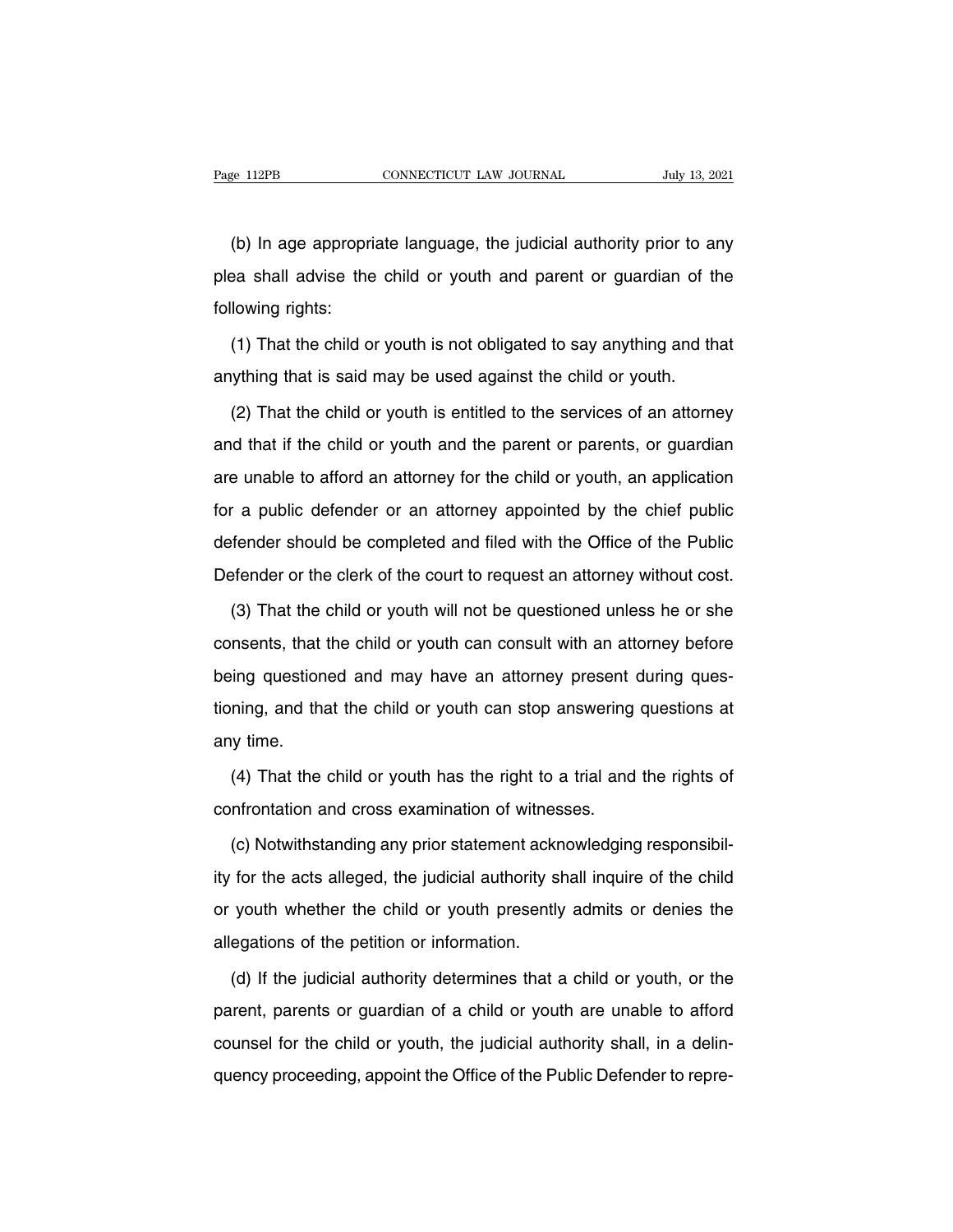Fuly 13, 2021<br>
Sent the child or youth[, or in a family with service needs proceeding,<br>
The child or youth[, or in a family with service needs proceeding,<br>
notify the chief public defender, who shall assign an attorney to July 13, 2021 CONNECTICUT LAW JOURNAL Page 113PB<br>
Sent the child or youth[, or in a family with service needs proceeding,<br>
notify the chief public defender, who shall assign an attorney to repre-<br>
sent the child or youth]. sent the child or youth[, or in a<br>notify the chief public defende<br>sent the child or youth]. mt the child or youth[, or in a family with service needs proceeding,<br>tify the chief public defender, who shall assign an attorney to repre-<br>nt the child or youth].<br>(e) If the judicial authority, even in the absence of a r

notify the chief public defender, who shall assign an attorney to represent the child or youth].<br>
(e) If the judicial authority, even in the absence of a request for<br>
appointment of counsel, determines that the interests o sent the child or youth].<br>
(e) If the judicial authority, even in the absence of a request for<br>
appointment of counsel, determines that the interests of justice require<br>
the provision of an attorney to represent the child, (e) If the judicial authority, even in the absence of a request for appointment of counsel, determines that the interests of justice require the provision of an attorney to represent the child, youth or the child's or yout appointment of counsel, determines that the interests of justice require<br>the provision of an attorney to represent the child, youth or the child's<br>or youth's parent or parents, guardian or other person having control<br>of th the provision of an attorney to represent the child, youth or the child's<br>or youth's parent or parents, guardian or other person having control<br>of the child or youth, in any delinquency [or family with service needs]<br>proce or youth's parent or parents, guardian or other person having control<br>of the child or youth, in any delinquency [or family with service needs]<br>proceeding, the judicial authority may appoint an attorney to represent<br>any suc of the child or youth, in any delinquency [or family with service needs]<br>proceeding, the judicial authority may appoint an attorney to represent<br>any such party and shall notify the chief public defender who shall<br>assign an proceeding, the judicial authority may appoint an attorney to represent<br>any such party and shall notify the chief public defender who shall<br>assign an attorney to represent any such party. Where, under the<br>provisions of thi any such party and shall notify the chief public defender who shall<br>assign an attorney to represent any such party. Where, under the<br>provisions of this section, the court so appoints counsel for any such<br>party who is found assign an attorney to represent any such party. Where, under the<br>provisions of this section, the court so appoints counsel for any such<br>party who is found able to pay, in whole or in part, the cost thereof,<br>the judicial au provisions of this section, the court so appoints counsel for any such<br>party who is found able to pay, in whole or in part, the cost thereof,<br>the judicial authority shall assess as costs on the appropriate form<br>against suc party who is found able to pay, in whole or in part, the cost thereof,<br>the judicial authority shall assess as costs on the appropriate form<br>against such parent or parents, guardian or other person having control<br>of the chi the judicial authority shall assess as costs on the appropriate form<br>against such parent or parents, guardian or other person having control<br>of the child or youth, including any agency vested with the legal custody<br>of the against such parent or parents, guardian or other person having control<br>of the child or youth, including any agency vested with the legal custody<br>of the child or youth, the expense so incurred and paid by the Public<br>Defend of the child or youth, including any agency vested with the legal custody<br>of the child or youth, the expense so incurred and paid by the Public<br>Defender Services Commission in providing such counsel, to the extent<br>of their of the child or youth, the expense so incurred and paid by the Public<br>Defender Services Commission in providing such counsel, to the extent<br>of their financial ability to do so in accordance with the rates established<br>by th counsel. their financial ability to do so in accordance with the rates established<br>
the Public Defender Services Commission for compensation of<br>
unsel.<br>
COMMENTARY: Number 19-187 of the 2019 Public Acts eliminated<br>
mily with servic

by the Public Defender Services Commission for compensation of<br>counsel.<br>COMMENTARY: Number 19-187 of the 2019 Public Acts eliminated<br>family with service needs filings as of July 1, 2020. This section has<br>been revised accor counsel.<br>COMMENTARY: Numb<br>family with service needs<br>been revised accordingly.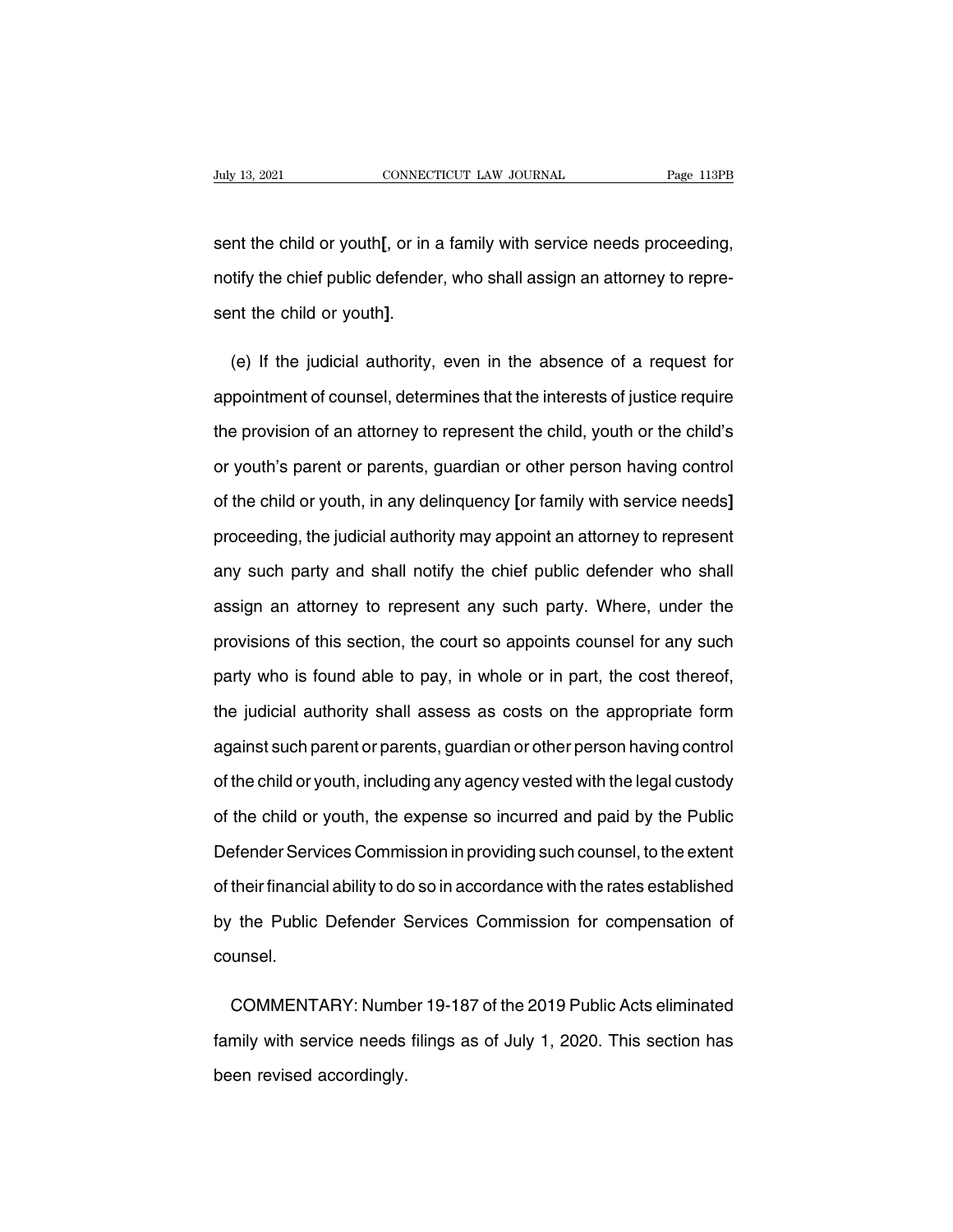## Page 114PB<br> **Sec. 30a-1A.** Family with Service Needs Preadjudication Contin-<br> **Sec. 30a-1A.** Family with Service Needs Preadjudication Contin-<br>
uance [Repealed] <u>114PB</u> CONNECT<br> **30a-1A.** Family with Se<br> **uance [Repealed]**<br>
a family with service nee

**EXECT:** 30a-1A. Family with Service Needs Preadjudication Continuance [Repealed]<br>[If a family with service needs petition is filed and it appears that<br>a interest of the child or the family may be best served, prior to Sec. 30a-1A. Family with Service Needs Preadjudication Contin-<br>uance [Repealed]<br>[If a family with service needs petition is filed and it appears that<br>the interest of the child or the family may be best served, prior to<br>adj uance [Repealed]<br>
[If a family with service needs petition is filed and it appears that<br>
the interest of the child or the family may be best served, prior to<br>
adjudication, by referral to community-based or other services, [If a family with service needs petition is filed and it appears that<br>the interest of the child or the family may be best served, prior to<br>adjudication, by referral to community-based or other services, the<br>judicial author the interest of the child or the family may be best served, prior to adjudication, by referral to community-based or other services, the judicial authority may permit the matter to be continued for a reasonable period of t adjudication, by referral to community-based or other services, the<br>judicial authority may permit the matter to be continued for a reasonable<br>period of time not to exceed six months, which time period may be<br>extended by an indicial authority may permit the matter to be continued for a reasonable<br>period of time not to exceed six months, which time period may be<br>extended by an additional three months for cause. If it appears at the<br>conclusion period of time not to exceed six months, which time period mandered by an additional three months for cause. If it appears aconclusion of the continuance that the matter has been satisfact resolved, the judicial authority tended by an additional three months for cause. If it appears at the<br>nclusion of the continuance that the matter has been satisfactorily<br>solved, the judicial authority may dismiss the petition.]<br>COMMENTARY: Number 19-187 o

conclusion of the continuance that the matter has been satisfactorily<br>resolved, the judicial authority may dismiss the petition.]<br>COMMENTARY: Number 19-187 of the 2019 Public Acts eliminated<br>family with service needs filin resolved, the judicial auth<br>COMMENTARY: Numb<br>family with service need<br>section is obsolete. **COMMENTARY: Number 19-187 of the 2019**<br>
family with service needs filings as of July 1<br>
section is obsolete.<br> **Sec. 30a-2. Pretrial Conference**<br>
(a) When counsel is requested, or responsible mily with service needs filings as of July 1, 2020; therefore, this<br>
ction is obsolete.<br>
c. 30a-2. Pretrial Conference<br>
(a) When counsel is requested, or responsibility is denied, the case<br>
ay be continued for a pretrial c

section is obsolete.<br>
Sec. 30a-2. Pretrial Conference<br>
(a) When counsel is requested, or responsibility is denied, the case<br>
may be continued for a pretrial conference. At the pretrial, the parties<br>
may agree that a substi Sec. 30a-2. Pretrial Conference<br>
(a) When counsel is requested, or responsibility is denied, the case<br>
may be continued for a pretrial conference. At the pretrial, the parties<br>
may agree that a substitute information will (a) When counsel is requested, or responsibility is denied, the case<br>may be continued for a pretrial conference. At the pretrial, the parties<br>may agree that a substitute information will be filed, or that certain<br>charges w (a) Which scales to requested, or responsibility to defined, the sace<br>may be continued for a pretrial conference. At the pretrial, the parties<br>may agree that a substitute information will be filed, or that certain<br>charges may agree that a substitute information will be filed, or that certain<br>charges will be nolled or dismissed. If the child or youth and parent<br>or guardian subsequently execute a written statement of responsibility<br>at the pre the prosecutor and alternation will be med, or that behand charges will be nolled or dismissed. If the child or youth and parent or guardian subsequently execute a written statement of responsibility at the pretrial confer or guardian subsequently execute a written statement of responsibility<br>at the pretrial conference, or the attorney for the child or youth conveys<br>to the prosecutor an agreement on the adjudicatory grounds, a predis-<br>positi or gadidian dispoducing probable a which biatement or responsibility<br>at the pretrial conference, or the attorney for the child or youth conveys<br>to the prosecutor an agreement on the adjudicatory grounds, a predis-<br>position the prosecutor an agreement on the adjudicatory grounds, a predis-<br>sitional study shall be compiled by the probation department and<br>e case shall be assigned for a plea and dispositional hearing.<br>(b) If a plea agreement has

positional study shall be compiled by the probation department and<br>the case shall be assigned for a plea and dispositional hearing.<br>(b) If a plea agreement has been reached by the parties which<br>contemplates the entry of [a positional stady shall be dompled by the probation department and<br>the case shall be assigned for a plea and dispositional hearing.<br>(b) If a plea agreement has been reached by the parties which<br>contemplates the entry of [an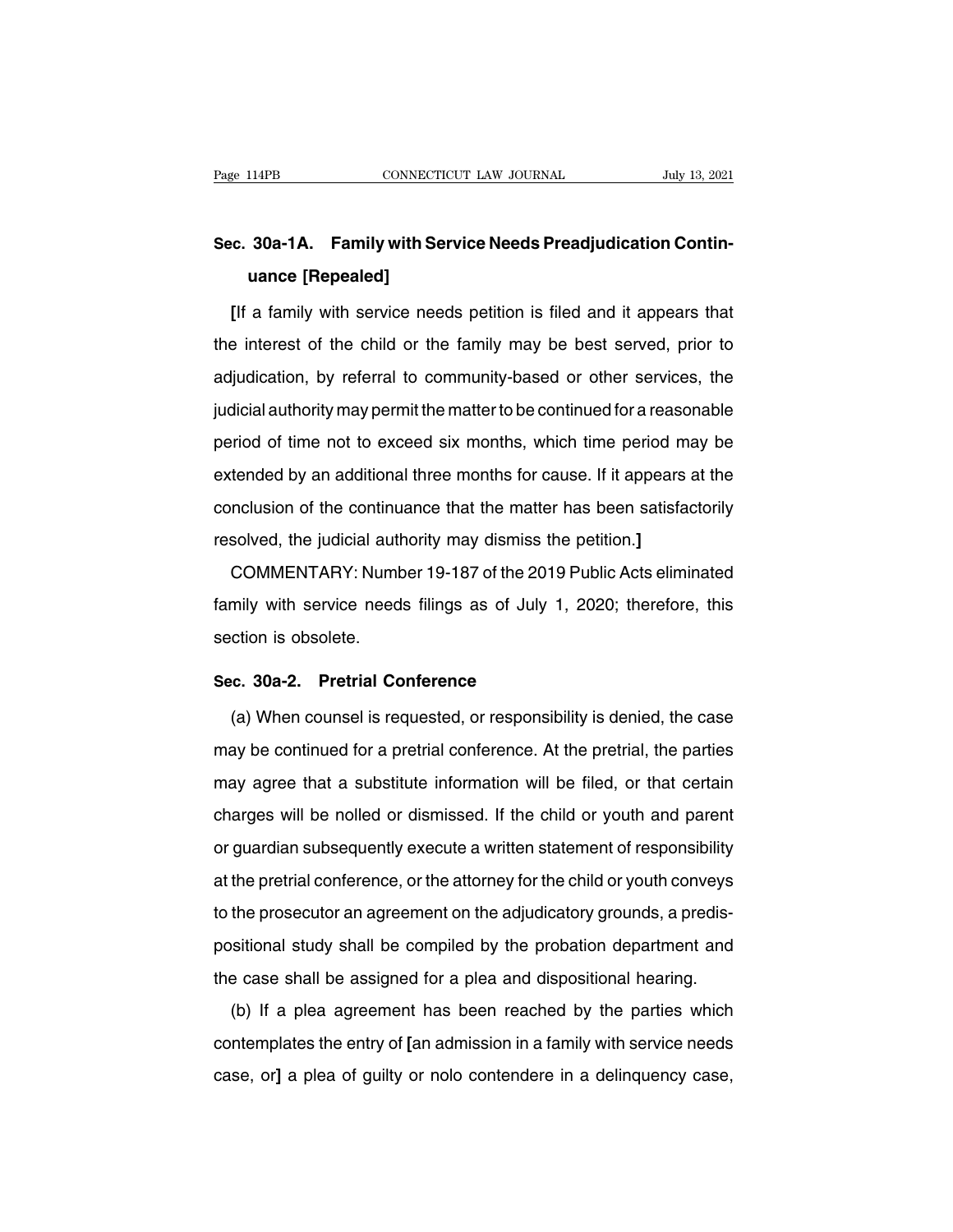Fuly 13, 2021<br>
and the recommendation of a particular disposition, the agreement<br>
shall be disclosed in open court at the time the plea is offered. There-Suly 13, 2021 CONNECTICUT LAW JOURNAL Page 115PB<br>and the recommendation of a particular disposition, the agreement<br>shall be disclosed in open court at the time the plea is offered. There-<br>upon the judicial authority may ac and the recommendation of a particular disposition, the agreement<br>shall be disclosed in open court at the time the plea is offered. There-<br>upon the judicial authority may accept or reject any agreement, or<br>may defer the de and the recommendation of a particular disposition, the agreement<br>shall be disclosed in open court at the time the plea is offered. There-<br>upon the judicial authority may accept or reject any agreement, or<br>may defer the de shall be disclosed in open court at the time the plea is offered. There-<br>upon the judicial authority may accept or reject any agreement, or<br>may defer the decision on acceptance or rejection of the agreement<br>until it has ha on the judicial authority may accept or reject any agreement, or<br>ay defer the decision on acceptance or rejection of the agreement<br>til it has had an opportunity to review the predispositional study.<br>COMMENTARY: Number 19-1

family with service needs filings as of July 1, 2020. This section has been revised accordingly. been the according to the district of the set of the set of the conditional conditional family with service needs filings been revised accordingly. COMMENTARY: Number 19-187 of the 2019 Public Acts eliminated<br>family with service needs filings as of July 1, 2020. This section has<br>been revised accordingly.<br>**Sec. 30a-3.** —**Standard[s] of Proof; Burden of Going Forward**<br>(

mily with service needs filings as of July 1, 2020. This section has<br>en revised accordingly.<br>c. 30a-3. —Standard[s] of Proof; Burden of Going Forward<br>(a) The standard of proof for a delinquency adjudication is evidence<br>yon been revised accordingly.<br> **Sec. 30a-3.** —**Standard[s] of Proof; Burden of Going Forward**<br>
(a) The standard of proof for a delinquency adjudication is evidence<br>
beyond a reasonable doubt [and for a family with service need Sec. 30a-3. —Standard[s] of Proof; Burden of Going Forward<br>
(a) The standard of proof for a delinquency adjudication is evidence<br>
beyond a reasonable doubt [and for a family with service needs adjudi-<br>
cation is clear and beyond a reasonable doul<br>cation is clear and convir<br>(b) The burden of goin<br>juvenile prosecutor.<br>COMMENTARY: Numb

Train is clear and convincing evidence].<br>
(b) The burden of going forward with evidence shall rest with the<br>
venile prosecutor.<br>
COMMENTARY: Number 19-187 of the 2019 Public Acts eliminated<br>
mily with service needs filings (b) The burden of going forward with evidence shall rest with the<br>juvenile prosecutor.<br>COMMENTARY: Number 19-187 of the 2019 Public Acts eliminated<br>family with service needs filings as of July 1, 2020. This section has<br>bee juvenile prosecutor.<br>
COMMENTARY: Number 19-<br>
family with service needs filings<br>
been revised accordingly. **COMMENTARY: Number 19-187 of the 2019 Pu**<br>family with service needs filings as of July 1, 202<br>been revised accordingly.<br>**Sec. 30a-5. Dispositional Hearing**<br>(a) The dispositional hearing may follow immedia mily with service needs filings as of July 1, 2020. This section has<br>en revised accordingly.<br>c. 30a-5. Dispositional Hearing<br>(a) The dispositional hearing may follow immediately upon an adjudi-<br>tion.

cation.

ince. **30a-5.** Dispositional Hearing<br>
(a) The dispositional hearing may follow immediately upon an adjudition.<br>
(b) The judicial authority may admit into evidence any testimony<br>
at is considered relevant to the issue of th (a) The dispositional hearing may follow immediately upon an adjudication.<br>
(b) The judicial authority may admit into evidence any testimony<br>
that is considered relevant to the issue of the disposition, in any form<br>
the ju the judicial authority finds of probative value, but no disposition, in any form<br>that is considered relevant to the issue of the disposition, in any form<br>the judicial authority finds of probative value, but no disposition (b) The judicial authority may admit into evidence any testimony<br>that is considered relevant to the issue of the disposition, in any form<br>the judicial authority finds of probative value, but no disposition shall<br>be made by (b) The jadiotal datitomy may damk like ovidence any technoly<br>that is considered relevant to the issue of the disposition, in any form<br>the judicial authority finds of probative value, but no disposition shall<br>be made by th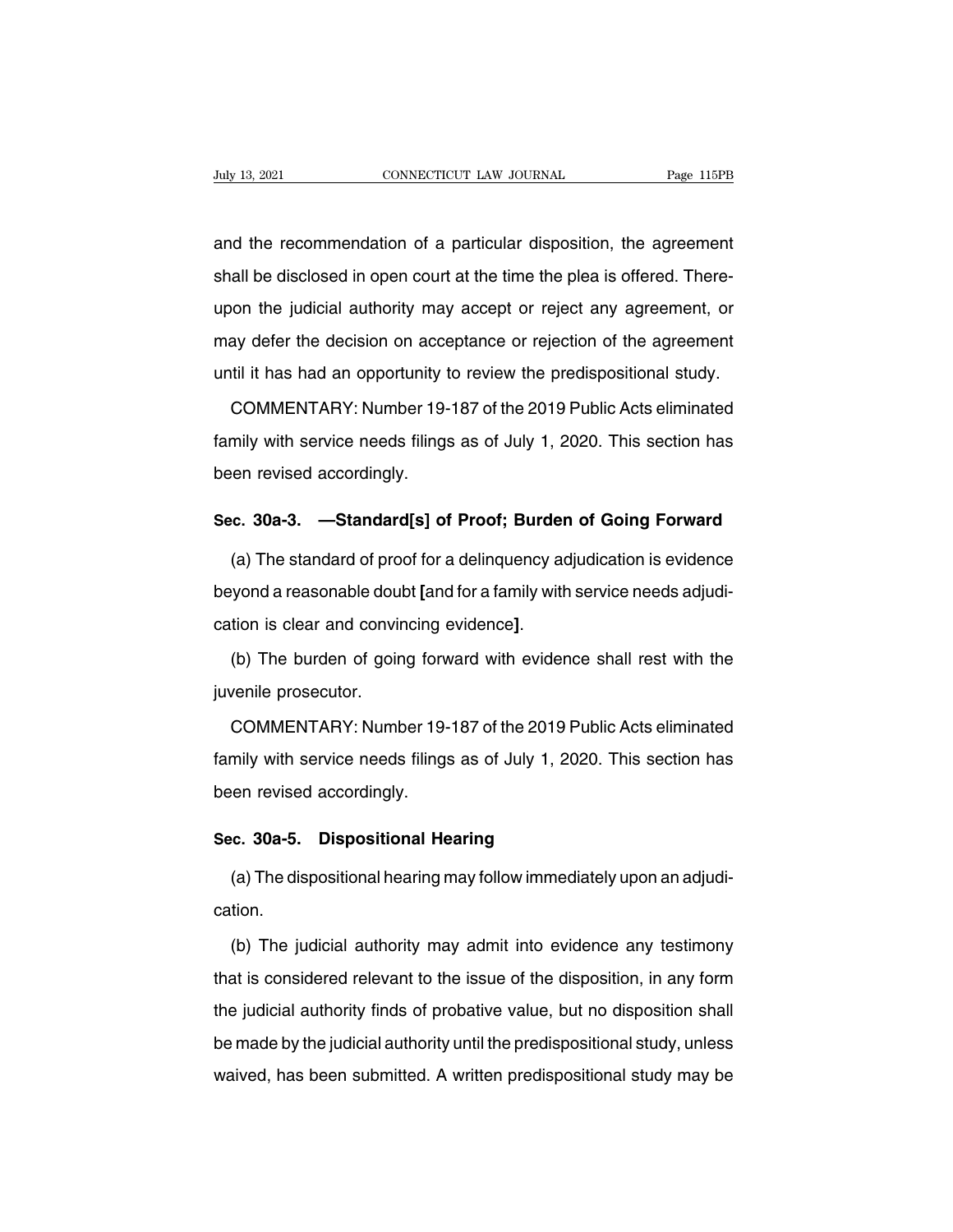waived by the judicial authority for good cause shown upon the request Page 116PB CONNECTICUT LAW JOURNAL July 13, 2021<br>waived by the judicial authority for good cause shown upon the request<br>of the parties, provided that the basis for the waiver and the probation<br>officer's oral summary of any waived by the judicial authority for good cause shown upon the request<br>of the parties, provided that the basis for the waiver and the probation<br>officer's oral summary of any investigation are both placed on the<br>record. The waived by the judicial authority for good cause shown upon the request<br>of the parties, provided that the basis for the waiver and the probation<br>officer's oral summary of any investigation are both placed on the<br>record. The ally and patholar durintly for good dated chomma port and request<br>of the parties, provided that the basis for the waiver and the probation<br>officer's oral summary of any investigation are both placed on the<br>record. The pred of the partice, provided that the saste for the warver and the presention<br>officer's oral summary of any investigation are both placed on the<br>record. The predispositional study shall be presented to the judicial<br>authority a and, in any event, no less than forty-eight hours prior to the judicial authority and copies thereof shall be provided to all counsel in sufficient time for them to prepare adequately for the dispositional hearing, and, in Froatekeept<br>authority and copies t<br>time for them to pre<br>and, in any event, no<br>the disposition.<br>(c) The prosecutor (c) The prosecutor and the child and parent or guardian shall have enight to produce witnesses on behalf of any dispositional plan they

and, in any event, no less than forty-eight hours prior to the date of<br>the disposition.<br>(c) The prosecutor and the child and parent or guardian shall have<br>the right to produce witnesses on behalf of any dispositional plan and, in any event, no less than forty-eight hours prior to the date of<br>the disposition.<br>(c) The prosecutor and the child and parent or guardian shall have<br>the right to produce witnesses on behalf of any dispositional plan (c) The prosecutor and the child and parent or guardian shall have<br>e right to produce witnesses on behalf of any dispositional plan they<br>ay wish to offer.<br>(d) Prior to any disposition, the child shall be allowed a reasonab

the right to produce witnesses on behalf of any dispositional plan they<br>may wish to offer.<br>(d) Prior to any disposition, the child shall be allowed a reasonable<br>opportunity to make a personal statement to the judicial auth may wish to offer.<br>
(d) Prior to any disposition, the copportunity to make a personal st<br>
mitigation of any disposition.<br>
(e) The judicial authority shall de (d) Prior to any disposition, the child shall be allowed a reasonable<br>portunity to make a personal statement to the judicial authority in<br>tigation of any disposition.<br>(e) The judicial authority shall determine an appropria

opportunity to make a personal statement to the judicial authority in<br>mitigation of any disposition.<br>(e) The judicial authority shall determine an appropriate disposition<br>upon adjudication of a child as delinquent in accor mitigation of any dispositi<br>
(e) The judicial authority<br>
upon adjudication of a chi<br>
Statutes § 46b-140.<br>
[(f) The judicial authority (e) The judicial authority shall determine an appropriate disposition<br>on adjudication of a child as delinquent in accordance with General<br>atutes § 46b-140.<br>[(f) The judicial authority shall determine an appropriate disposi

upon adjudication of a child as delinquent in accordance with General<br>Statutes § 46b-140.<br>[(f) The judicial authority shall determine an appropriate disposition<br>upon adjudication of a child from a family with service needs Statutes § 46b-140.<br>
[(f) The judicial authority shall determine an a<br>
upon adjudication of a child from a family with ser<br>
ance with General Statutes § 46b-149 (f).<br>
(g) The judicial authority shall determine the a [(f) The judicial authority shall determine an appropriate disposition<br>on adjudication of a child from a family with service needs in accord-<br>ce with General Statutes § 46b-149 (f).<br>(g) The judicial authority shall determ

upon adjudication of a child from a family with service needs in accord-<br>ance with General Statutes § 46b-149 (f).<br>(g) The judicial authority shall determine the appropriate disposition<br>upon a finding that a child adjudica ance with General Statutes § 46b-149 (f).<br>
(g) The judicial authority shall determine the appropri<br>
upon a finding that a child adjudicated as a child fron<br>
service needs has violated a valid court order.]<br>
COMMENTARY: Num (g) The judicial authority shall determine the appropriate disposition<br>on a finding that a child adjudicated as a child from a family with<br>rvice needs has violated a valid court order.]<br>COMMENTARY: Number 19-187 of the 201

family with<br>service needs has violated a valid court order.]<br>COMMENTARY: Number 19-187 of the 2019 Public Acts eliminated<br>family with service needs filings as of July 1, 2020. This section has<br>been revised accordingly. service needs has violate<br>COMMENTARY: Numb<br>family with service needs<br>been revised accordingly.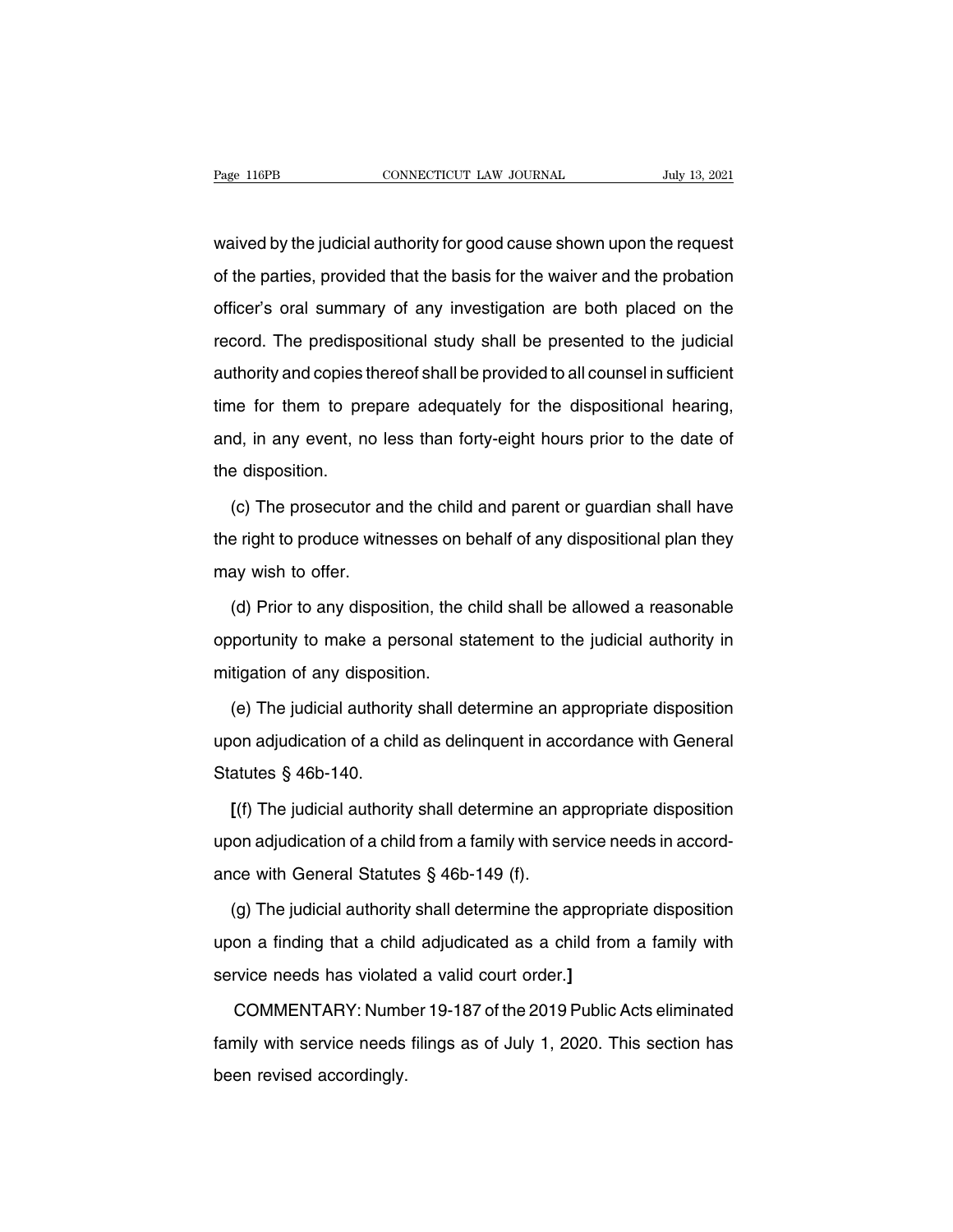## **Sec. 30a-9. Appeals in Delinquency [and Family with Service EXECUS** 3, 2021<br> **Needs] Proceedings<br>
Needs] Proceedings<br>
Needs] Proceedings<br>
Nee rules governing other appeals**

e. 30a-9. Appeals in Delinquency [and Family with Service<br>Needs] Proceedings<br>The rules governing other appeals shall, so far as applicable, be<br>a rules for all proceedings in delinquency [and family with service Sec. 30a-9. Appeals in Delinquency [and Family with Service<br>Needs] Proceedings<br>The rules governing other appeals shall, so far as applicable, be<br>the rules for all proceedings in delinquency [and family with service<br>needs] needs**]** appeals. The rules governing other appeals shall, so far as applicable, be<br>e rules for all proceedings in delinquency [and family with service<br>eds] appeals.<br>COMMENTARY: Number 19-187 of the 2019 Public Acts eliminated<br>mily with ser

Fire faces governing onter appears share, so far as applicable, be<br>the rules for all proceedings in delinquency [and family with service<br>needs] appeals.<br>COMMENTARY: Number 19-187 of the 2019 Public Acts eliminated<br>family w the rules for all proceedings in<br>needs] appeals.<br>COMMENTARY: Number 19-<br>family with service needs filings<br>been revised accordingly. **19-187 of the 2019 Public A**<br>
ings as of July 1, 2020. Th<br> **CHAPTER 31a**<br>
AND FAMILY WITH SERN ENTARY: Number 19-187 of the 2019 Public Acts eliminated<br>
n service needs filings as of July 1, 2020. This section has<br>
sed accordingly.<br> **CHAPTER 31a<br>
DELINQUENCY [AND FAMILY WITH SERVICE<br>
NEEDS] MOTIONS AND APPLICATIONS** Provice needs filings as of July 1, 2020. This section has<br>
accordingly.<br> **CHAPTER 31a<br>
LINQUENCY [AND FAMILY WITH SERVICE<br>
NEEDS] MOTIONS AND APPLICATIONS** 

# **CHAPTER<br>DELINQUENCY [AND FAMII**<br>NEEDS] MOTIONS AND<br>31a-13A. Temporary Custody<br>Needs Petition [Repealed]<br>it appears from the allegations of a p

# been revised accordingly.<br> **SELINQUENCY [AND FAMILY WITH SERVICE<br>
NEEDS] MOTIONS AND APPLICATIONS<br>
Sec. 31a-13A. Temporary Custody Order—Family with Service<br>
Needs Petition [Repealed]**

**MEEDS] MOTIONS AND APPLICATIONS**<br> **EXECT:** 31a-13A. Temporary Custody Order—Family with Service<br>
Needs Petition [Repealed]<br>
[If it appears from the allegations of a petition or other sworn affirma-<br>
In that there is: (1) Sec. 31a-13A. Temporary Custody Order—Family with Service<br>Needs Petition [Repealed]<br>[If it appears from the allegations of a petition or other sworn affirma-<br>tion that there is: (1) A strong probability that the child may Needs Petition [Repealed]<br>
[If it appears from the allegations of a petition or other sworn affirma-<br>
tion that there is: (1) A strong probability that the child may do some-<br>
thing that is injurious to himself or herself [If it appears from the allegations of a petition or other sworn affirmation that there is: (1) A strong probability that the child may do something that is injurious to himself or herself prior to court disposition;<br>(2) a In trappears nont the anegations of a petition of other sworriannina-<br>tion that there is: (1) A strong probability that the child may do some-<br>thing that is injurious to himself or herself prior to court disposition;<br>(2) a thing that there is. (1) A shorty probability that the child may do some-<br>thing that is injurious to himself or herself prior to court disposition;<br>(2) a strong probability that the child will run away prior to the hearin (2) a strong probability that the child will run away prior to the hearing;<br>or (3) a need to hold the child for another jurisdiction, a judicial authority<br>may vest temporary custody of such child in some suitable person or ( $\geq$ ) a shorty probability that the critic will full away prior to the hearing, or (3) a need to hold the child for another jurisdiction, a judicial authority may vest temporary custody of such child in some suitable pe or (5) a need to nota the child for another jurisdiction, a judicial authority<br>may vest temporary custody of such child in some suitable person or<br>agency. A hearing on temporary custody shall be held not later than<br>ten day rial vest temporary custody or such child in some suitable person or<br>agency. A hearing on temporary custody shall be held not later than<br>ten days after the date on which a judicial authority signs an order of<br>temporary cus agency. A hearing on temporary c<br>ten days after the date on which a<br>temporary custody. Following such<br>order that the child's temporary cus<br>suitable person or agency.]<br>COMMENTARY: Number 19-18 ruays after the date on which a judicial authority sights an order of<br>mporary custody. Following such hearing, the judicial authority may<br>ler that the child's temporary custody continue to be vested in some<br>itable person o

family distributed in some suitable person or agency.]<br>suitable person or agency.]<br>COMMENTARY: Number 19-187 of the 2019 Public Acts eliminated<br>family with service needs filings as of July 1, 2020; therefore, this<br>section order that the child's temporary custody continue to be vested in some<br>suitable person or agency.]<br>COMMENTARY: Number 19-187 of the 2019 Public Acts eliminated<br>family with service needs filings as of July 1, 2020; therefor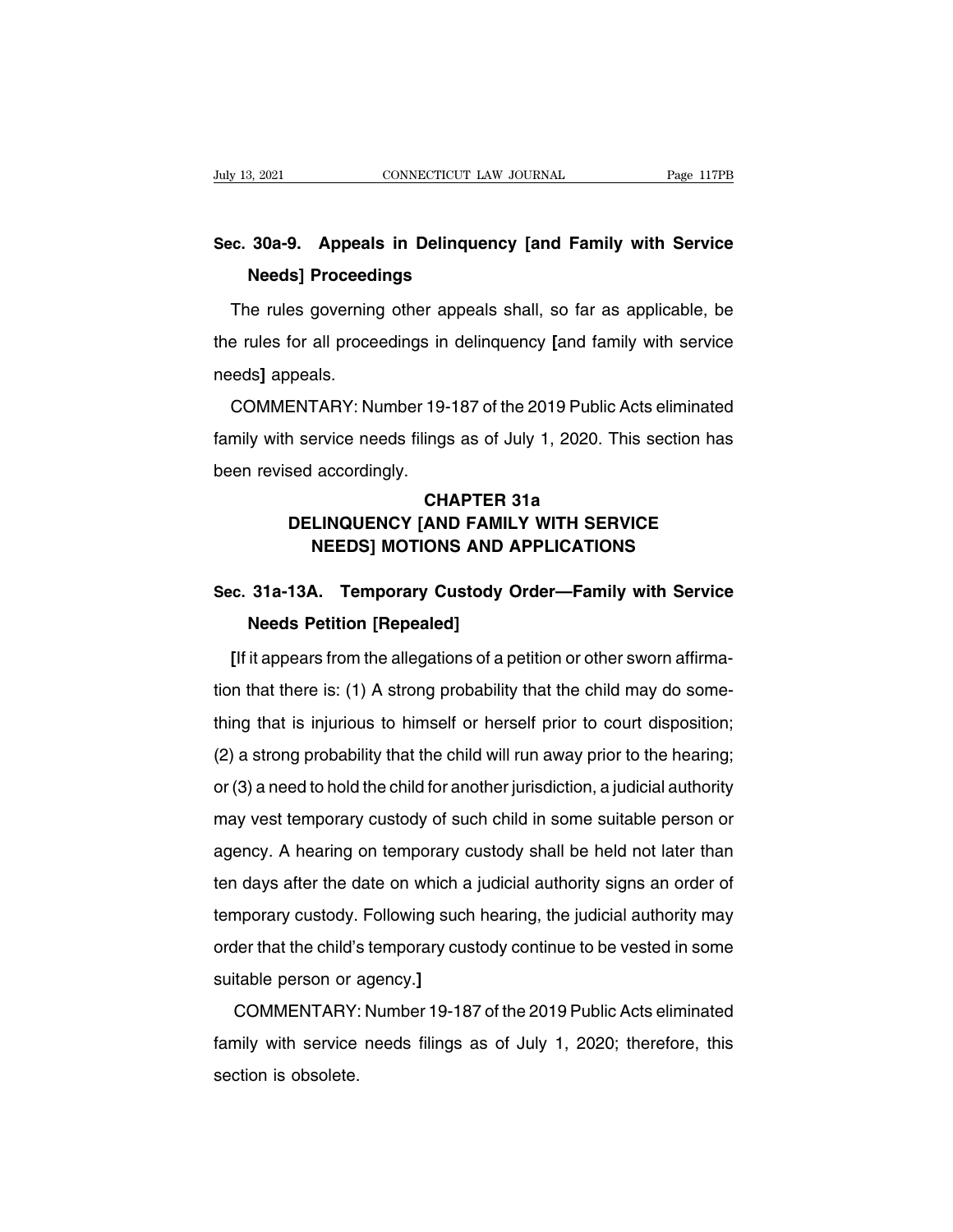# Page 118PB<br> **Sec. 31a-14. Physical and Mental Examinations**<br> **Sec. 31a-14. Physical and Mental Examinations**

(a) No physical and Mental Examinations<br>
(a) No physical and/or mental examination or examinations by any<br>
(a) No physical and/or mental examination or examinations by any<br>
ysician, psychologist, psychiatrist or social wor Sec. 31a-14. Physical and Mental Examinations<br>(a) No physical and/or mental examination or examinations by any<br>physician, psychologist, psychiatrist or social worker shall be ordered<br>by the judicial authority of any child Sec. 31a-14. Physical and Mental Examinations<br>(a) No physical and/or mental examination or examinations by any<br>physician, psychologist, psychiatrist or social worker shall be ordered<br>by the judicial authority of any child (a) No physical and/or mental examination or examinations by any<br>physician, psychologist, psychiatrist or social worker shall be ordered<br>by the judicial authority of any child denying delinquent behavior [or<br>status as a ch physician, psychologist, psychiatrist or social worker shall be ordered<br>by the judicial authority of any child denying delinquent behavior [or<br>status as a child or youth from a family with service needs] prior to<br>the adjud priyololari, poyonologici, poyonialist or occidi worker oriali be ordered<br>by the judicial authority of any child denying delinquent behavior [or<br>status as a child or youth from a family with service needs] prior to<br>the adj executed a written statement of responsibility, (3) when the judicial authority finds active a status as a child or youth from a family with service needs] prior to the adjudication, except (1) with the agreement of the ch status as a child or youth from a family with service needs] prior to<br>the adjudication, except (1) with the agreement of the child's or youth's<br>parent or guardian and attorney, (2) when the child or youth has<br>executed a wr parent or guardian and attorney, (2) when the child or youth has<br>executed a written statement of responsibility, (3) when the judicial<br>authority finds that there is a question of the child's or youth's compe-<br>tence to unde executed a written statement of responsibility, (3) when the judicial authority finds that there is a question of the child's or youth's competence to understand the nature of the proceedings or to participate in the defe at a which is a question of the child's or youth's competence to understand the nature of the proceedings or to participate in the defense, or a question of the child or youth having been mentally capable of unlawful inten rence to understand the nature of the proceedings or to participate in the defense, or a question of the child or youth having been mentally capable of unlawful intent at the time of the commission of the alleged act, or ( the defense, or a question of the child or youth having been mentally<br>capable of unlawful intent at the time of the commission of the alleged<br>act, or (4) where the child or youth has been detained and as an incident<br>of det existence, or a question of the similar or years having be<br>capable of unlawful intent at the time of the commission of<br>act, or (4) where the child or youth has been detained and as<br>of detention is administered a physical e (b) there the child or youth has been detained and as an incident<br>detention is administered a physical examination to establish the<br>istence of any contagious or infectious condition.<br>(b) Any information concerning a child

of detention is administered a physical examination to establish the<br>existence of any contagious or infectious condition.<br>(b) Any information concerning a child or youth that is obtained<br>during any mental health screening existence of any contagious or infectious condition.<br>
(b) Any information concerning a child or youth that is obtained<br>
during any mental health screening or assessment of such child or<br>
youth shall be used solely for plan (b) Any information concerning a child or youth that is obtained<br>during any mental health screening or assessment of such child or<br>youth shall be used solely for planning and treatment purposes and<br>shall otherwise be confi during any mential health screening or assessment of such child or<br>youth shall be used solely for planning and treatment purposes and<br>shall otherwise be confidential and retained in the files of the entity<br>performing such Further disclosed only for planning and treatment purposes and<br>shall otherwise be confidential and retained in the files of the entity<br>performing such screening or assessment. Such information may be<br>further disclosed only shall otherwise be confidential and retained in the files of the entity<br>performing such screening or assessment. Such information may be<br>further disclosed only for the purposes of any court-ordered evaluation<br>or treatment performing such screening or assessment. Such information may be<br>further disclosed only for the purposes of any court-ordered evaluation<br>or treatment of the child or youth, or provision of services to the child<br>or youth, o further disclosed only for the purposes of any court-ordered evaluation<br>or treatment of the child or youth, or provision of services to the child<br>or youth, or pursuant to General Statutes §§ 17a-101 to 17a-101e,<br>inclusive, be subsected the child or youth, or provision of services to the child<br>or youth, or pursuant to General Statutes §§ 17a-101 to 17a-101e,<br>inclusive, 17b-450, 17b-451 or 51-36a. Such information shall not<br>be subject to subpo provided the state of the state of year, the purpose or youth, or pursuant to General State inclusive, 17b-450, 17b-451 or 51-3<br>be subject to subpoena or other couproceeding or for any other purpose.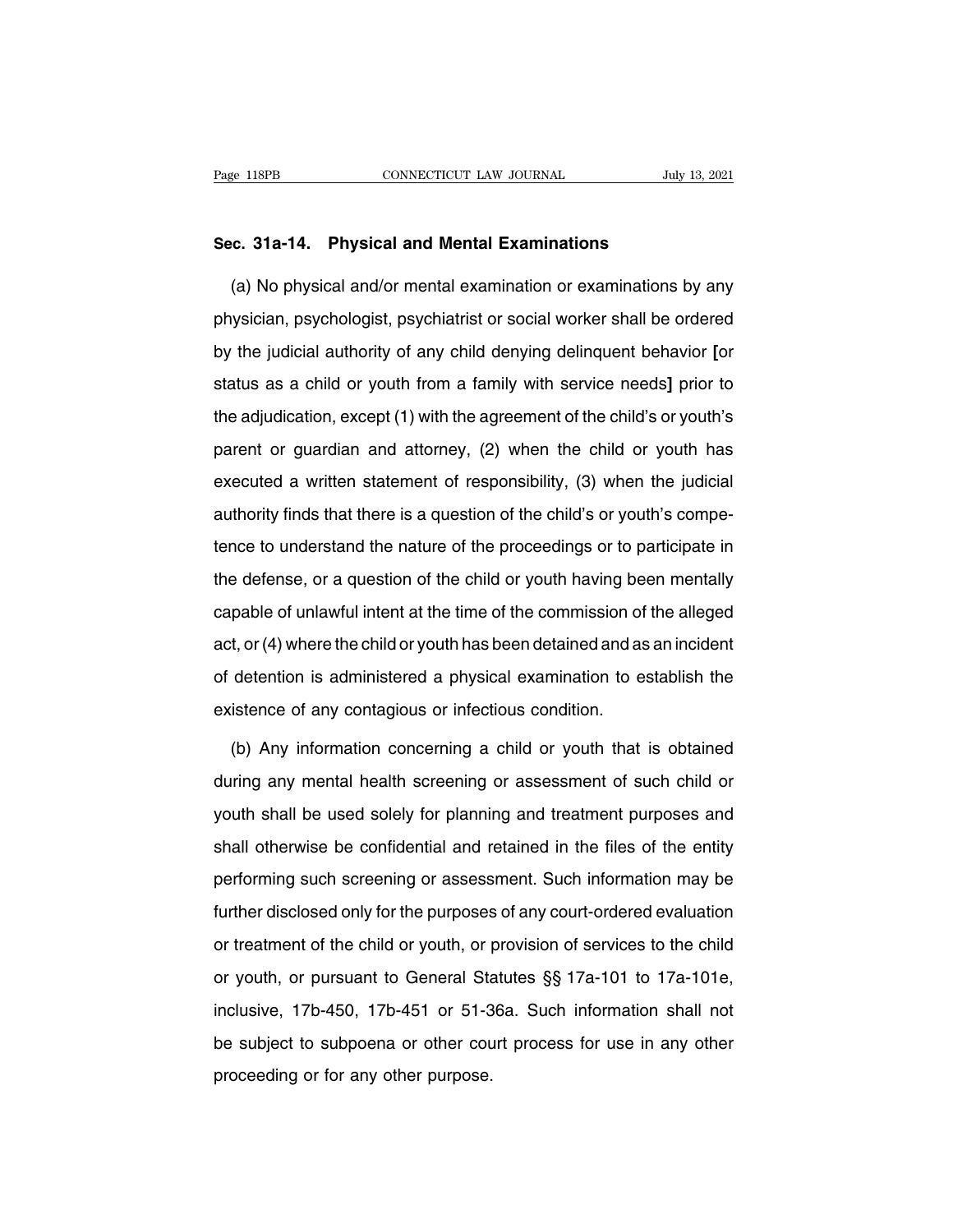(c) Upon a showing that the mental health of a child or youth is at<br>the either prior to adjudication for the reasons set forth in subsection In the reasons of torther prior to adjudication for the reasons set forth in subsection<br>
(a) herein or subsequent thereto as a determinate of disposition, the (c) Upon a showing that the mental health of a child or youth is at<br>issue, either prior to adjudication for the reasons set forth in subsection<br>(a) herein or subsequent thereto as a determinate of disposition, the<br>judicial (c) Upon a showing that the mental health of a child or youth is at<br>issue, either prior to adjudication for the reasons set forth in subsection<br>(a) herein or subsequent thereto as a determinate of disposition, the<br>judicial (c) open a showing that the montal focular or a shind or youth is at<br>issue, either prior to adjudication for the reasons set forth in subsection<br>(a) herein or subsequent thereto as a determinate of disposition, the<br>judicia (a) herein or subsequent thereto as a determinate of disposition, the judicial authority may order a child's or youth's placement for a period not to exceed thirty days in a hospital or other institution empowered by law t judicial authority may order a child<br>judicial authority may order a child<br>hot to exceed thirty days in a hos<br>by law to treat mentally ill children<br>or youth's mental condition.<br>COMMENTARY: Number 19-18 Islamical datinonly may state it child on type placement for a period of the exceed thirty days in a hospital or other institution empowered law to treat mentally ill children for study and a report on the child's youth's

family with service analysis in a helphanic service included to the child's<br>or youth's mental condition.<br>COMMENTARY: Number 19-187 of the 2019 Public Acts eliminated<br>family with service needs filings as of July 1, 2020. Th begins to their increasing in crime.<br>
or youth's mental condition.<br>
COMMENTARY: Number 19-<br>
family with service needs filings<br>
been revised accordingly. **COMMENTARY: Number 19-187 of**<br>family with service needs filings as of<br>been revised accordingly.<br>**Sec. 31a-16. Discovery**<br>(a) The child or youth or the juvenity mily with service needs filings as of July 1, 2020. This section has<br>
en revised accordingly.<br>
c. 31a-16. Discovery<br>
(a) The child or youth or the juvenile prosecutor shall be permitted<br>
etrial discovery in accordance with

been revised accordingly.<br> **Sec. 31a-16.** Discovery<br>
(a) The child or youth or the juvenile prosecutor shall be permitted<br>
pretrial discovery in accordance with subsections (b), (c) and (d) of<br>
this section by interrogator Sec. 31a-16. Discovery<br>
(a) The child or youth or the juvenile prosecutor shall be permitted<br>
pretrial discovery in accordance with subsections (b), (c) and (d) of<br>
this section by interrogatory, production, inspection or (a) The child or youth or the juvenile prosecutor shall be permitted pretrial discovery in accordance with subsections (b), (c) and (d) of this section by interrogatory, production, inspection or deposition of a person in pretrial discovery in accordance with subsections (b), (c) and (d) of<br>this section by interrogatory, production, inspection or deposition of a<br>person in delinquency [or family with service needs] matters if the<br>information promal discovery in decordance with discocional (c), (c) definition by interrogatory, production, inspection or depositions or delinquency [or family with service needs] matter information or material sought is not otherwi Frison in delinquency [or family with service needs] matters if the<br>formation or material sought is not otherwise obtainable and upon<br>finding that proceedings will not be unduly delayed.<br>(b) Motions or requests for discove

information or material sought is not otherwise obtainable and upon<br>a finding that proceedings will not be unduly delayed.<br>(b) Motions or requests for discovery shall be filed with the court in<br>accordance with Section 31aa finding that proceedings will not be unduly delayed.<br>
(b) Motions or requests for discovery shall be filed with the court in<br>
accordance with Section 31a-1. The clerk shall calendar any such<br>
motion or request for a hear many and preceduings minimetics and speak years) and the court in<br>accordance with Section 31a-1. The clerk shall calendar any such<br>motion or request for a hearing. Objections to such motions or requests<br>may be filed with t accordance with Section 31a-1. The clerk shall calendar any such<br>motion or request for a hearing. Objections to such motions or requests<br>may be filed with the court and served in accordance with Sections<br>10-12 through 10-1 motion or request for a hearing. Objections to such motions or requests<br>may be filed with the court and served in accordance with Sections<br>10-12 through 10-17 not later than ten days of the filing of the motion<br>or request motion or request for a healthg. Objection to education or requested may be filed with the court and served in accordance with Sections 10-12 through 10-17 not later than ten days of the filing of the motion or request unl party, the judicial authority may, after a hearing of the motion or request unless the judicial authority, for good cause shown, allows a later filing. Upon its own motion or upon the request or motion of a party, the judi For the times and the timest and fort days of the limity of the instant<br>or request unless the judicial authority, for good cause shown, allows<br>a later filing. Upon its own motion or upon the request or motion of a<br>party, t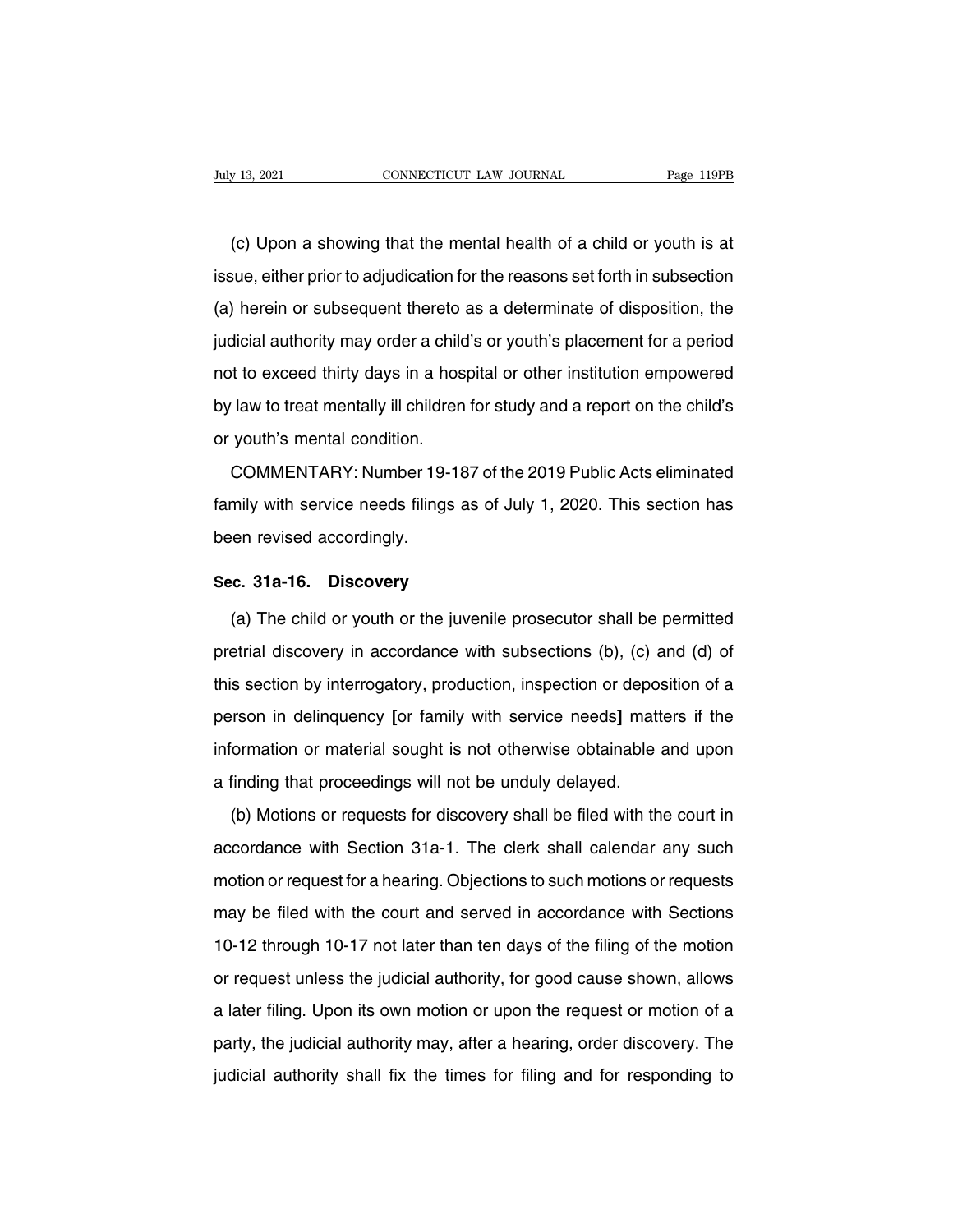Page 120PB<br>
CONNECTICUT LAW JOURNAL<br>
discovery motions and requests and, when appropriate, shall fix the<br>
hour, place, manner, terms and conditions of responses to the motions hour, place, manner, terms and conditions of responses to the motions<br>and requests and when appropriate, shall fix the<br>hour, place, manner, terms and conditions of responses to the motions<br>and requests, provided that the p discovery motions and requests and, when appropriate, shall fix the<br>hour, place, manner, terms and conditions of responses to the motions<br>and requests, provided that the party seeking discovery shall be<br>allowed a reasonabl discovery motions and requests and, when appropriate, shall fix the<br>hour, place, manner, terms and conditions of responses to the motions<br>and requests, provided that the party seeking discovery shall be<br>allowed a reasonabl motory motons and request<br>hour, place, manner, terms and<br>and requests, provided that<br>allowed a reasonable opporture<br>preparation of the case.<br>(c) Motions or requests for o (c) Motions or requests for discovery should not be filed unless the<br>paration of the case.<br>(c) Motions or requests for discovery should not be filed unless the<br>poving party has attempted unsuccessfully to obtain an agreeme

and requeste, previded that the party economy diseased y shall be<br>allowed a reasonable opportunity to obtain information needed for the<br>preparation of the case.<br>(c) Motions or requests for discovery should not be filed unl preparation of the case.<br>
(c) Motions or requests for discovery should not be filed unless the<br>
moving party has attempted unsuccessfully to obtain an agreement<br>
to disclose from the party or person from whom information i sought. (d) The provisions of Sections 40-2 through 40-58, inclusive, 40-7<br>(d) The provisions of Sections 40-2 through 40-6, inclusive, 40-7<br>(d) The provisions of Sections 40-2 through 40-6, inclusive, 40-7<br>(d) 40-8 through 40-16, moving party has attempted unsuccessfully to obtain an agreement<br>to disclose from the party or person from whom information is being<br>sought.<br>(d) The provisions of Sections 40-2 through 40-6, inclusive, 40-7<br>(b), 40-8 throu

sought.<br>
(d) The provisions of Sections 40-2 through 40-6, inclusive, 40-7<br>
(b), 40-8 through 40-16, inclusive, and 40-26 through 40-58, inclusive,<br>
of the rules of procedure in criminal matters shall be applied by the<br>
ju (d) The provisions of Sections 40-2 through 40-6, inclusive, 40-7<br>(b), 40-8 through 40-16, inclusive, and 40-26 through 40-58, inclusive,<br>of the rules of procedure in criminal matters shall be applied by the<br>judicial autho (b), 40-8 through 40-16, inclusive, and 40-26 through 40-58, inclusive, is  $\ell$ <br>of the rules of procedure in criminal matters shall be applied by the<br>judicial authority in determining whether to grant, limit or set condit (b), to b throught to the, includively, and the Lo throught to bot, includively, of the rules of procedure in criminal matters shall be applied by the judicial authority in determining whether to grant, limit or set condit judicial authority in determining whether to grant, limit or set conditions<br>on the requested discovery, issue any protective orders, or order<br>appropriate sanctions for any clear misuse of discovery or arbitrary<br>delay or re The requested discovery, issue any protective orders, or order<br>propriate sanctions for any clear misuse of discovery or arbitrary<br>lay or refusal to comply with a discovery request.<br>COMMENTARY: Number 19-187 of the 2019 Pub

appropriate sanctions for any clear misuse of discovery or arbitrary<br>delay or refusal to comply with a discovery request.<br>COMMENTARY: Number 19-187 of the 2019 Public Acts eliminated<br>family with service needs filings as of delay or refusal to comply with<br>COMMENTARY: Number 19-<br>family with service needs filings<br>been revised accordingly. COMMENTARY: Number 19-187 of the 2019 Public Acts eliminated<br>family with service needs filings as of July 1, 2020. This section has<br>been revised accordingly.<br>**Sec. 31a-19A.** Motion for Extension or Revocation of Family wit

## Iy with service needs filings as of July 1, 2020. This section has<br> **Service Accordingly.**<br> **Service Needs Commitment; Motion for Review of Perma-<br>
<b>Service Needs Commitment; Motion for Review of Perma-**<br> **nency Plan [Repe nevised accordingly.<br>
<b>31a-19A.** Motion for Extensi<br>
Service Needs Commitment;<br>
nency Plan [Repealed]<br>
a) The Commissioner of the Der **EXECT: 31a-19A.** Motion for Extension or Revocation of Family with<br>Service Needs Commitment; Motion for Review of Perma-<br>nency Plan [Repealed]<br>[(a) The Commissioner of the Department of Children and Families<br>ay file a mot

Service Needs Commitment; Motion for Review of Perma-<br>nency Plan [Repealed]<br>[(a) The Commissioner of the Department of Children and Families<br>may file a motion for an extension of a commitment of a child who<br>has been adjudi has been adjudicated as a child from a families may file a motion for an extension of a commitment of a child who<br>has been adjudicated as a child from a family with service needs on<br>the grounds that an extension would be i [(a) The Commissioner of the Department of Children and Families<br>may file a motion for an extension of a commitment of a child who<br>has been adjudicated as a child from a family with service needs on<br>the grounds that an ext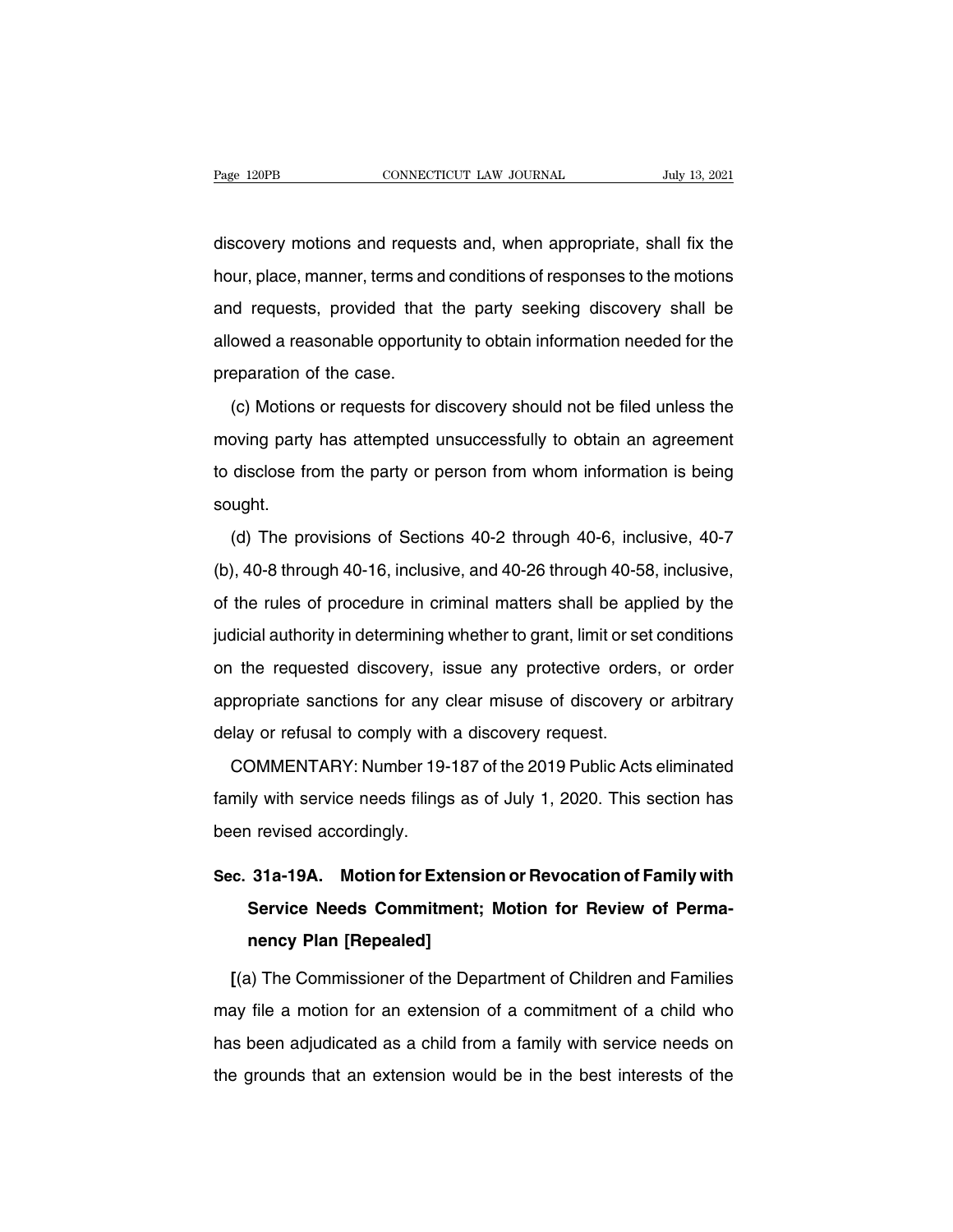CONNECTICUT LAW JOURNAL Page 121PB<br>child. The clerk shall give notice to the child, the child's parent or<br>guardian, all counsel of record at the time of disposition and, if applica-Fuly 13, 2021 CONNECTICUT LAW JOURNAL Page 121PB<br>
child. The clerk shall give notice to the child, the child's parent or<br>
guardian, all counsel of record at the time of disposition and, if applica-<br>
ble, the guardian ad li ble, the guardian ad litem not later than fourteen days prior to the guardian, all counsel of record at the time of disposition and, if applicable, the guardian ad litem not later than fourteen days prior to the hearing up child. The clerk shall give notice to the child, the child's parent or<br>guardian, all counsel of record at the time of disposition and, if applica-<br>ble, the guardian ad litem not later than fourteen days prior to the<br>hearin child. The clerk shall give notice to the child, the child's parent or<br>guardian, all counsel of record at the time of disposition and, if applica-<br>ble, the guardian ad litem not later than fourteen days prior to the<br>hearin guardian, all counsel of record at the time of disposition and, if applica-<br>ble, the guardian ad litem not later than fourteen days prior to the<br>hearing upon such motion. The judicial authority may, after hearing<br>and upon ble, the guardian ad litem not later than fourteen days prior to the<br>hearing upon such motion. The judicial authority may, after hearing<br>and upon finding that such extension is in the best interests of the<br>child and that t hearing upon such mo<br>and upon finding that :<br>child and that there is n<br>the commitment for an<br>eighteen months.<br>(b) The Commission (d upon finding that such extension is in the best interests of the<br>ild and that there is no suitable less restrictive alternative, continue<br>e commitment for an additional indefinite period of not more than<br>ghteen months.<br>

child and that there is no suitable less restrictive alternative, continue<br>the commitment for an additional indefinite period of not more than<br>eighteen months.<br>(b) The Commissioner of the Department of Children and Familie the commitment for an additional indefinite period of not more than<br>eighteen months.<br>(b) The Commissioner of the Department of Children and Families<br>may at any time file a motion to revoke a commitment of a child who<br>has b eighteen months.<br>
(b) The Commissioner of the Department of Children and Families<br>
may at any time file a motion to revoke a commitment of a child who<br>
has been adjudicated as a child from a family with service needs, or<br> (b) The Commissioner of the Department of Children and Families<br>may at any time file a motion to revoke a commitment of a child who<br>has been adjudicated as a child from a family with service needs, or<br>the parent or guardia may at any time file a motion to revoke a commitment of a child who<br>has been adjudicated as a child from a family with service needs, or<br>the parent or guardian of such child may at any time but not more<br>often than once eve has been adjudicated as a child from a family with service needs, or<br>the parent or guardian of such child may at any time but not more<br>often than once every six months file a motion with the judicial authority<br>which commit the parent or guardian of such child may at any time but not more<br>often than once every six months file a motion with the judicial authority<br>which committed the child to revoke such commitment. The clerk shall<br>notify the c often than once every six months file a motion with the judicial authority<br>which committed the child to revoke such commitment. The clerk shall<br>notify the child, the child's parent or guardian, all counsel of record at<br>the which committed the child to revoke such commitment. The clerk shall<br>notify the child, the child's parent or guardian, all counsel of record at<br>the time of disposition, if applicable, the guardian ad litem, and the<br>Commiss notify the child, the child's parent or guardian, all counse<br>the time of disposition, if applicable, the guardian ad li<br>Commissioner of the Department of Children and Fa<br>motion filed to revoke a commitment under this subse e time of disposition, if applicable, the guardian ad litem, and the<br>pmmissioner of the Department of Children and Families of any<br>otion filed to revoke a commitment under this subsection, and of the<br>ne when a hearing on s

Commissioner of the Department of Children and Families of any<br>motion filed to revoke a commitment under this subsection, and of the<br>time when a hearing on such motion will be held.<br>(c) Not later than twelve months after t motion filed to revoke a commitment under this subsection, and of the<br>time when a hearing on such motion will be held.<br>(c) Not later than twelve months after the commitment of a child<br>who has been adjudicated as a child fr time when a hearing on such motion will be held.<br>
(c) Not later than twelve months after the commitment of a child<br>
who has been adjudicated as a child from a family with service needs<br>
to the Commissioner of the Departmen (c) Not later than twelve months atter the commitment of a child<br>who has been adjudicated as a child from a family with service needs<br>to the Commissioner of the Department of Children and Families, the<br>judicial authority s who has been adjudicated as a child from a family with service needs<br>to the Commissioner of the Department of Children and Families, the<br>judicial authority shall hold a permanency hearing. Such a hearing will<br>be held every to the Commissioner of the Department of Children and Families, the<br>judicial authority shall hold a permanency hearing. Such a hearing will<br>be held every twelve months thereafter if the child remains committed.<br>Such a hear judicial authority shall hold a permanency hearing. Such a hearing will<br>be held every twelve months thereafter if the child remains committed.<br>Such a hearing also may include the submission of a motion to the<br>judicial auth be held every twe<br>Such a hearing a<br>judicial authority<br>and Families, the<br>the commitment.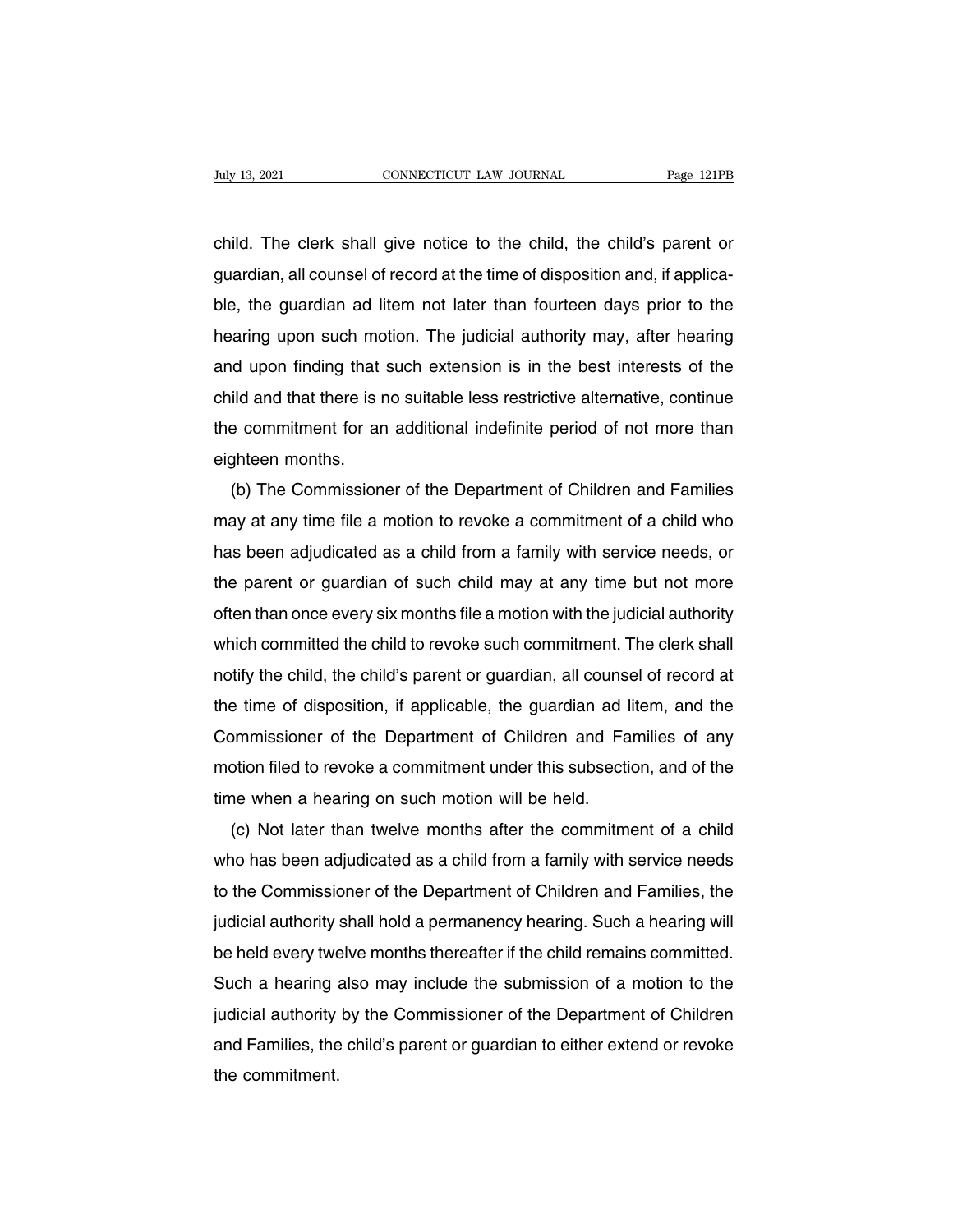EXEM CONNECTICUT LAW JOURNAL July 13, 2021<br>(d) At least sixty days prior to each permanency hearing required<br>der subsection (c) of this section, the Commissioner of the Depart-Page 122PB CONNECTICUT LAW JOURNAL July 13, 2021<br>
(d) At least sixty days prior to each permanency hearing required<br>
under subsection (c) of this section, the Commissioner of the Depart-<br>
ment of Children and Families shal (d) At least sixty days prior to each permanency hearing required<br>under subsection (c) of this section, the Commissioner of the Depart-<br>ment of Children and Families shall file a permanency plan with the<br>judicial authority (d) At least sixty days prior to each permanency hearing required<br>under subsection (c) of this section, the Commissioner of the Depart-<br>ment of Children and Families shall file a permanency plan with the<br>judicial authority (a) At isast sixty days phot to start permanency hearing required<br>under subsection (c) of this section, the Commissioner of the Depart-<br>ment of Children and Families shall file a permanency plan with the<br>judicial authority of the children and Families shall file a permanency plan with the judicial authority. At each permanency hearing, the judicial authority shall review and approve a permanency plan that is in the best interests of the chil inent of official authority. At each permanency hearing, the judicial authority<br>shall review and approve a permanency plan that is in the best interests<br>of the child and takes into consideration the child's need for permashall review and approve a permanency plan that is in the best interests<br>of the child and takes into consideration the child's need for perma-<br>nency. That judicial authority shall also determine whether the Com-<br>missioner of the child and takes into consideration the child's nee<br>nency. That judicial authority shall also determine wheth<br>missioner of the Department of Children and Families ha<br>sonable efforts to achieve the permanency plan.]<br>C Interestina and takes the conditionation the child incode to point.<br>
Incy. That judicial authority shall also determine whether the Com-<br>
sioner of the Department of Children and Families has made rea-<br>
nable efforts to ac

family with service needs filings as of July 1, 2020; therefore, this section is obsolete. sonable efforts to achieve<br>COMMENTARY: Numl<br>family with service need<br>section is obsolete. COMMENTARY: Number 19-187 of the 2019 Public Acts eliminated<br>family with service needs filings as of July 1, 2020; therefore, this<br>section is obsolete.<br>**Sec. 31a-20.** Petition for Violation of Family with Service Needs<br>Pos **Post-Adjudicatory Orders Elimps as of July 1, 202**<br> **Post-Adjudicatory Orders [Repealed]**<br> **Post-Adjudicatory Orders [Repealed]**<br> **Post-Adjudicatory Orders [Repealed]**<br> **A)** When a child who has been adjudicated as a

ction is obsolete.<br> **[(a) When a child who has been adjudicated as a child from a family**<br> **[(a) When a child who has been adjudicated as a child from a family**<br> **th service needs violates any valid order which regulates f** Sec. 31a-20. Petition for Violation of Family with Service Needs<br>Post-Adjudicatory Orders [Repealed]<br>[(a) When a child who has been adjudicated as a child from a family<br>with service needs violates any valid order which reg **Post-Adjudicatory Orders [Repealed]**<br>
[(a) When a child who has been adjudicated as a child from a family<br>
with service needs violates any valid order which regulates future<br>
conduct of the child made by the judicial auth [(a) When a child who has been adjudicated as a child from a family<br>with service needs violates any valid order which regulates future<br>conduct of the child made by the judicial authority following such an<br>adjudication, a p It is alleged to be a violation, or on the probation officer's own<br>motion on the basis of his or her knowledge of such a violation, approximately<br>the facts alleged to be a violation, or on the probation officer's own<br>motio man service needs visitate any valid stach which regalates ratate<br>conduct of the child made by the judicial authority following such an<br>adjudication, a probation officer, on receipt of a complaint setting forth<br>the facts a adjudication, a probation officer, on receipt of a complaint setting forth<br>the facts alleged to be a violation, or on the probation officer's own<br>motion on the basis of his or her knowledge of such a violation, may<br>file a displantion, a probation officer, or ricocipt or a complaint court grid the facts alleged to be a violation, or on the probation officer's own<br>motion on the basis of his or her knowledge of such a violation, may<br>file a pet and and and good<br>motion on the batile a petition with<br>valid court order<br>a violation.<br>(b) The judicial (b) The judicial authority will ensure that the child has violated a<br>(b) The judicial authority will ensure that the child is provided an<br>identiary hearing on the allegations contained in the petition and

evident order and setting forth the facts claimed to constitute such<br>a violation.<br>(b) The judicial authority will ensure that the child is provided an<br>evidentiary hearing on the allegations contained in the petition and<br>th tand counsel and county form the facts claims to conclude dark<br>a violation.<br>(b) The judicial authority will ensure that the child is provided an<br>evidentiary hearing on the allegations contained in the petition and<br>that cou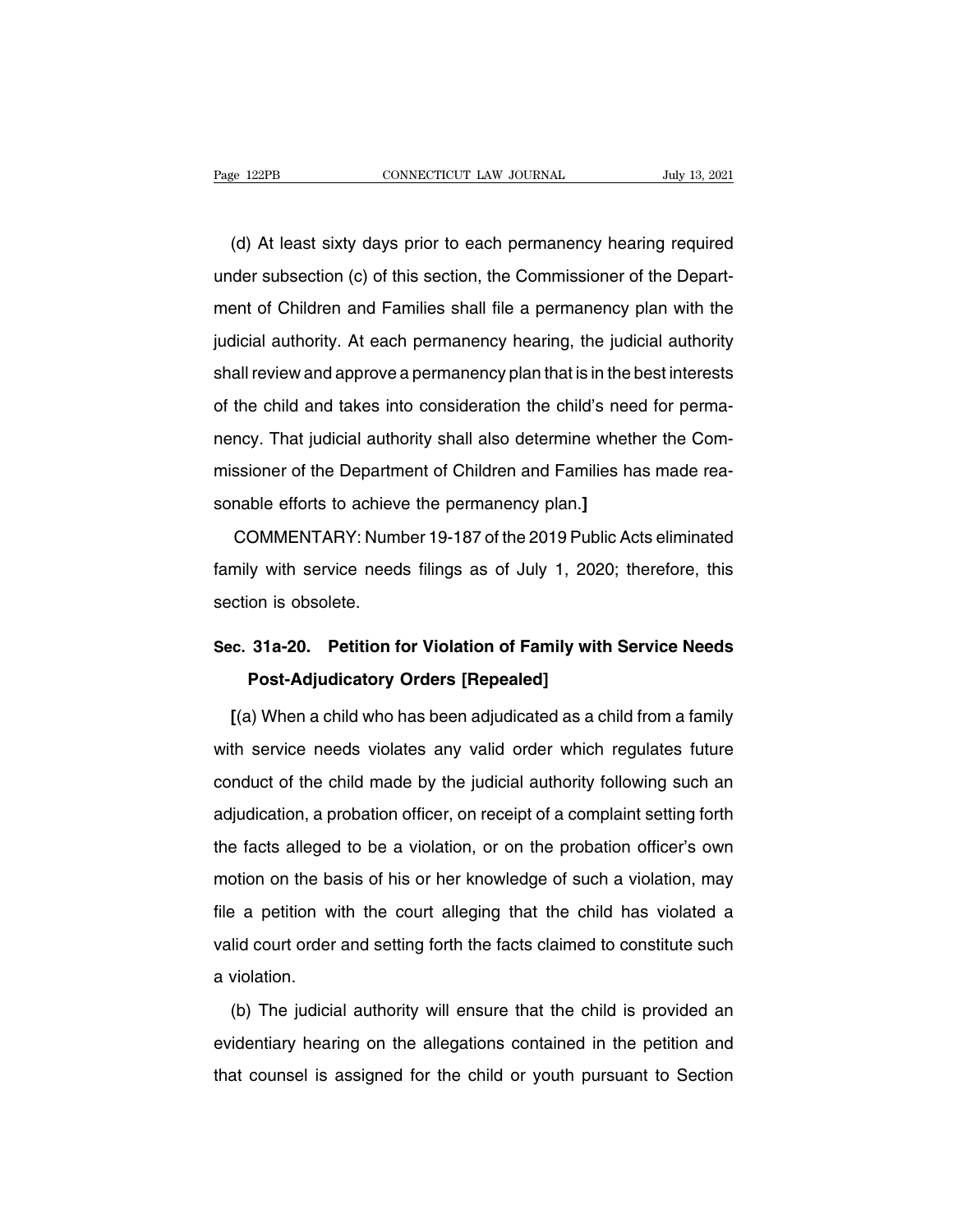30a-1 of these rules or that counsel of record is notified of the evidentiary hearing. July 13, 2021<br>30a-1 of these rule<br>tiary hearing.<br>(c) Upon a findin

(c) Upon a finding by the judicial authority by clear and convincing<br>idence that the child has violated a valid court order, the judicial 90a-1 of these rules or that counsel of record is notified of the evidentiary hearing.<br>
(c) Upon a finding by the judicial authority by clear and convincing<br>
evidence that the child has violated a valid court order, the ju tiary hearing.<br>
(c) Upon a finding by the judicial authority by clear and convincing<br>
evidence that the child has violated a valid court order, the judicial<br>
authority may (1) order the child to remain in such child's home the custody of a relative or any other suitable person, subject to the supervision of a probation officer, (2) upon a finding that there is no (b) open a mraing by the judiotal datitomy by electrical and convincing<br>evidence that the child has violated a valid court order, the judicial<br>authority may (1) order the child to remain in such child's home or in<br>the cust authority may (1) order the child to remain in such child's home or in<br>the custody of a relative or any other suitable person, subject to the<br>supervision of a probation officer, (2) upon a finding that there is no<br>less res the custody of a relative or any other suitable person, subject to the supervision of a probation officer, (2) upon a finding that there is no less restrictive alternative appropriate to the needs of the child and the comm supervision of a probation officer, (2) upon a finding that there is no<br>less restrictive alternative appropriate to the needs of the child and<br>the community, enter an order that directs or authorizes a peace officer<br>or oth Less restrictive alternative appropriate to the needs of the child and the community, enter an order that directs or authorizes a peace officer or other appropriate person to place the child in a staff-secure facility und the community, enter an order that directs or authorizes a peace officer<br>or other appropriate person to place the child in a staff-secure facility<br>under the auspices of the court support services division of the Judicial<br>B or other appropriate person to place the child in a staff-secure facility<br>under the auspices of the court support services division of the Judicial<br>Branch for a period not to exceed forty-five days, with review by the<br>judi placement is appropriate, at the end of which period the shall be returned blacked forty-five days, with review by the judicial authority every fifteen days to consider whether continued placement is appropriate, at the en Branch for a period not to exceed forty-five days, with review by the<br>judicial authority every fifteen days to consider whether continued<br>placement is appropriate, at the end of which period the child shall<br>be returned to placement is appropriate, at the end of which period the child shall<br>placement is appropriate, at the end of which period the child shall<br>be returned to the community and may be subject to the supervision<br>of a probation of placement is appropriate, at the end of which period the child shall<br>be returned to the community and may be subject to the supervision<br>of a probation officer, or (3) order that the child be committed to the<br>care and custo be returned to the community and may be subject to the supervision<br>of a probation officer, or (3) order that the child be committed to the<br>care and custody of the Commissioner of the Department of Children<br>and Families for child contained to the commany and may be cabled<br>of a probation officer, or (3) order that the child b<br>care and custody of the Commissioner of the Dep<br>and Families for a period not to exceed eighteen r<br>child cooperate in s re and custody of the Commissioner of the Department of Children<br>d Families for a period not to exceed eighteen months and that the<br>lid cooperate in such care and custody.]<br>COMMENTARY: Number 19-187 of the 2019 Public Acts

and Families for a period not to exceed eighteen months and that the<br>child cooperate in such care and custody.]<br>COMMENTARY: Number 19-187 of the 2019 Public Acts eliminated<br>family with service needs filings as of July 1, 2 child cooperate in such c<br>COMMENTARY: Numl<br>family with service need<br>section is obsolete. COMMENTARY: Number 19-187 of the 2019 Public Acts eliminated<br>family with service needs filings as of July 1, 2020; therefore, this<br>section is obsolete.<br>**Sec. 31a-21.** Petition for Child from a Family with Service Needs<br>at Iy with service needs filings as of Ju<br>
on is obsolete.<br> **31a-21.** Petition for Child from a F<br>
at Imminent Risk [Repealed]<br> **a)** When a child who has been adjudical

**Example: 19 Section 19 Section for Child from a Family with Service Needs<br>
at Imminent Risk [Repealed]<br>
[(a) When a child who has been adjudicated as a child from a family<br>
th service needs is under an order of supervisio** Sec. 31a-21. Petition for Child from a Family with Service Needs<br>at Imminent Risk [Repealed]<br>[(a) When a child who has been adjudicated as a child from a family<br>with service needs is under an order of supervision or an ord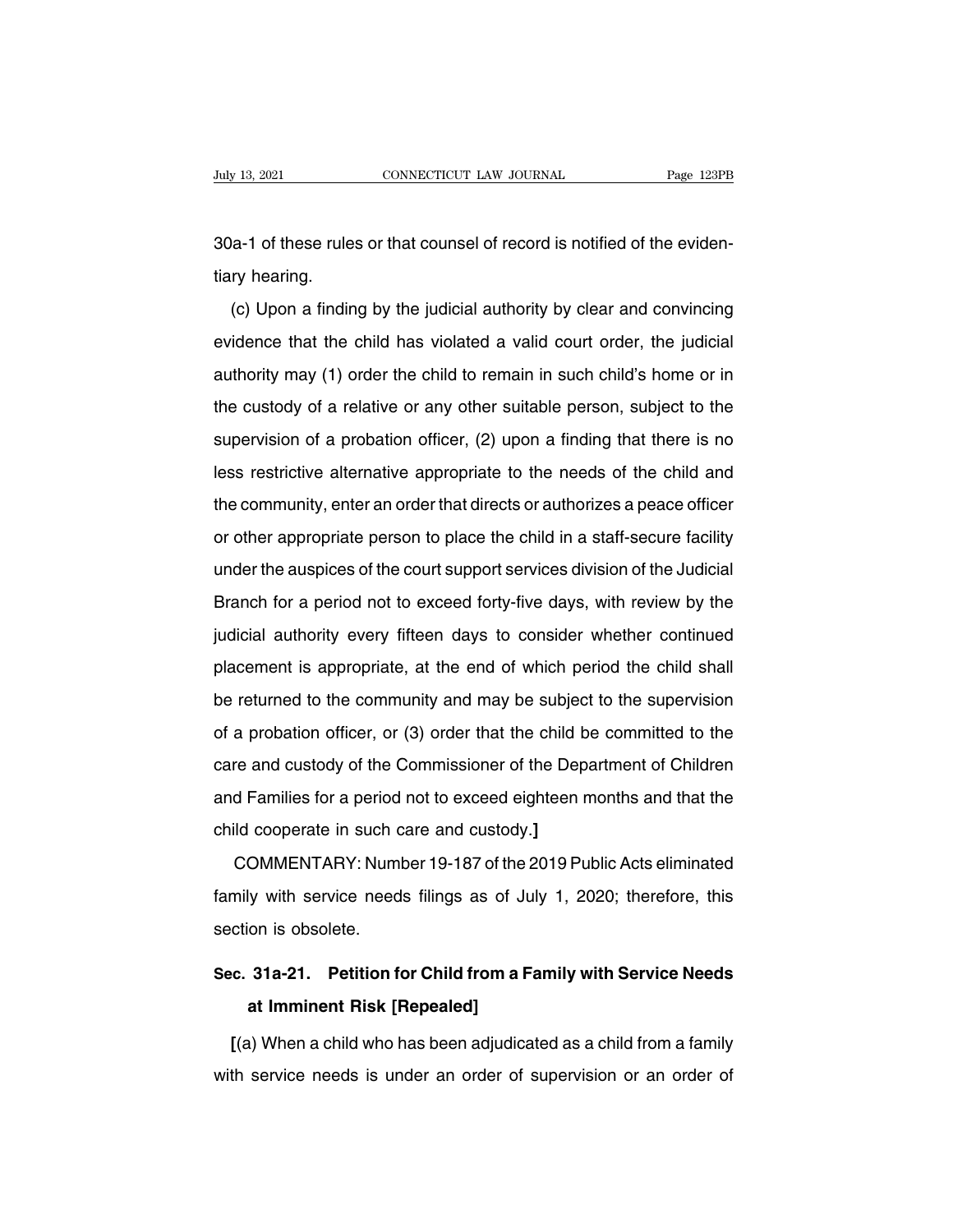Page 124PB CONNECTICUT LAW JOURNAL July 13, 2021<br>
commitment to the Commissioner of the Department of Children and<br>
Families and is believed to be in imminent risk of physical harm from Fage 124PB CONNECTICUT LAW JOURNAL July 13, 2021<br>
commitment to the Commissioner of the Department of Children and<br>
Families and is believed to be in imminent risk of physical harm from<br>
the child's surroundings or other c commitment to the Commissioner of the Department of Children and<br>Families and is believed to be in imminent risk of physical harm from<br>the child's surroundings or other circumstances, a probation officer,<br>on receipt of a c commitment to the Commissioner of the Department of Children and<br>Families and is believed to be in imminent risk of physical harm from<br>the child's surroundings or other circumstances, a probation officer,<br>on receipt of a c Families and is believed to be in imminent risk of physical harm from<br>the child's surroundings or other circumstances, a probation officer,<br>on receipt of a complaint setting forth facts alleging such risk, or on<br>the probat The child's surroundings or other circumstances, a probation officer, on receipt of a complaint setting forth facts alleging such risk, or on the probation officer's own motion on the basis of his or her knowledge of such are since surrounaings of surround meaningtheses, a prosention misel, on receipt of a complaint setting forth facts alleging such risk, or on the probation officer's own motion on the basis of his or her knowledge of such shall be probation officer's own motion on the basis of his or her knowledge<br>of such risk, may file a petition alleging that the child is in imminent<br>risk of physical harm and setting forth facts claimed to constitute<br>such of such risk, may file a petition alleg<br>risk of physical harm and setting for<br>such risk. Service shall be made in<br>of General Statutes § 46b-149.<br>(b) If it appears from the specific (b) If it appears from the specific allegations of the petition of matched specific allegations of the petition and the verified affirmations of fact accompanying the petition, or made

such risk. Service shall be made in accordance with subsection (d)<br>of General Statutes § 46b-149.<br>(b) If it appears from the specific allegations of the petition and<br>other verified affirmations of fact accompanying the pet of General Statutes § 46b-149.<br>
(b) If it appears from the specific allegations of the petition and<br>
other verified affirmations of fact accompanying the petition, or made<br>
subsequent thereto, that there is probable cause (b) If it appears from the specific allegations of the petition and other verified affirmations of fact accompanying the petition, or made subsequent thereto, that there is probable cause to believe that (1) the child is i (b) in a appear of such an experiment and other verified affirmations of fact accompanying the petition, or made<br>subsequent thereto, that there is probable cause to believe that (1)<br>the child is in imminent risk of physica subsequent thereto, that there is probable cause to believe that (1)<br>the child is in imminent risk of physical harm from the child's surround-<br>ings, (2) as a result of such condition, the child's safety is endangered<br>and i the child is in imminent risk of physical harm from the child's surround-<br>ings, (2) as a result of such condition, the child's safety is endangered<br>and immediate removal from such surroundings is necessary to ensure<br>the ch able, the judicial authority shall enter an order that directs or authorized and immediate removal from such surroundings is necessary to ensure<br>the child's safety, and (3) there is no less restrictive alternative avail-<br>a and immediate removal from such surroundings is necessary to ensure<br>the child's safety, and (3) there is no less restrictive alternative avail-<br>able, the judicial authority shall enter an order that directs or authorizes<br> she ministrate remotal increasing<br>the child's safety, and (3) there is no less restrictive alternative avail-<br>able, the judicial authority shall enter an order that directs or authorizes<br>a peace officer or other appropriat able, the judicial authority shall enter an order that directs or authorizes<br>a peace officer or other appropriate person to place the child in a staff-<br>secure facility under the auspices of the court support services divis a peace officer or other appropriate person to place the child in a staff-<br>secure facility under the auspices of the court support services division<br>of the Judicial Branch for a period not to exceed forty-five days, subjec a peace officer or other appropriate person to place the child in a staff-<br>secure facility under the auspices of the court support services division<br>of the Judicial Branch for a period not to exceed forty-five days, subjec priate. subsection (e) of this section, with review by the judicial authority<br>ery fifteen days to consider whether continued placement is appro-<br>iate.<br>(c) The judicial authority will ensure that the child is provided an<br>identiary

every fifteen days to consider whether continued placement is appro-<br>priate.<br>(c) The judicial authority will ensure that the child is provided an<br>evidentiary hearing on the allegations contained in the petition and<br>that co priate.<br>
(c) The judicial authority will ensure that the child is provided an<br>
evidentiary hearing on the allegations contained in the petition and<br>
that counsel is assigned for the child pursuant to Section 30a-1 of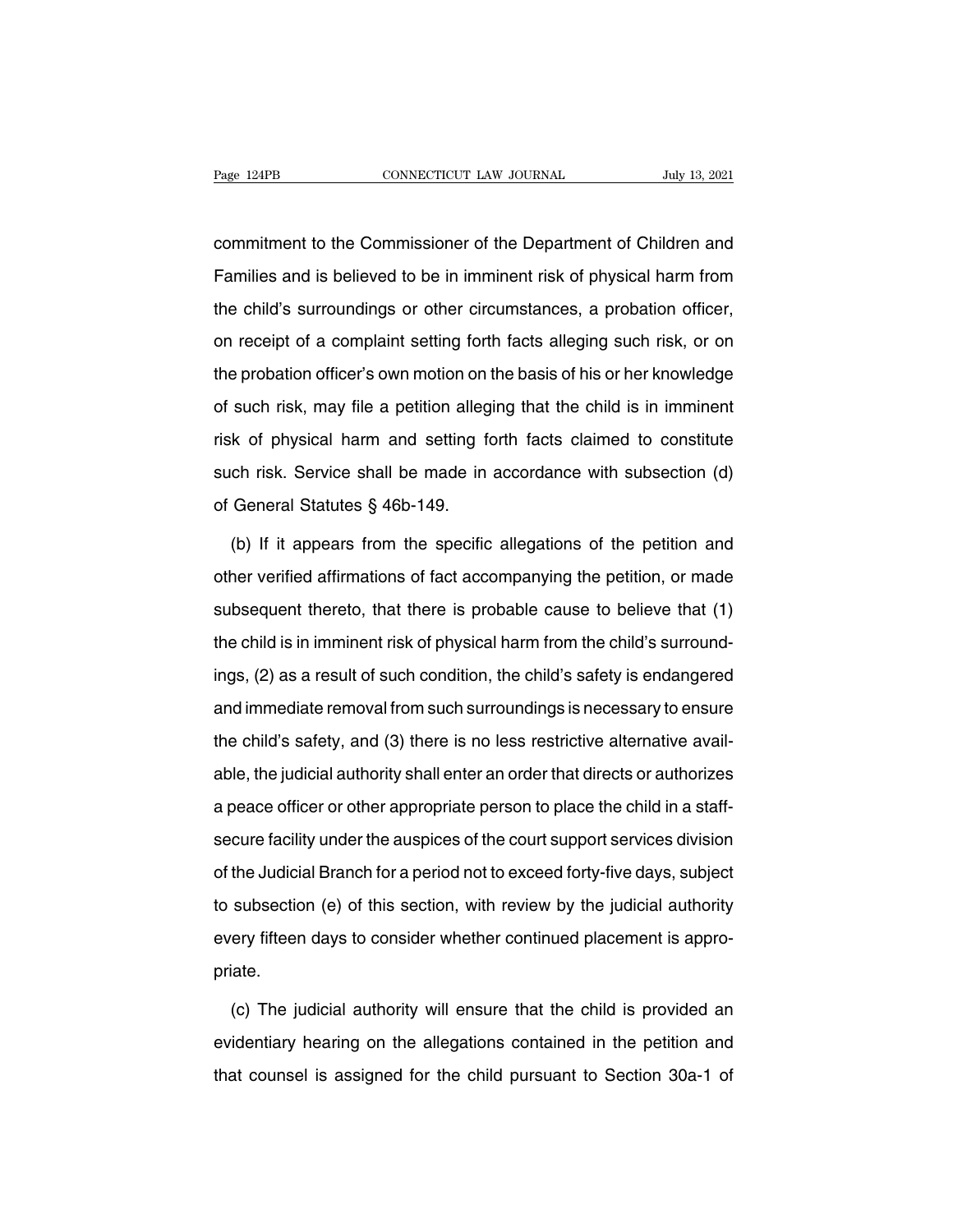These rules or that counsel of record is notified of the filing of the imminent risk petition. July 13, 2021 CONNE<br>these rules or that counsel<br>imminent risk petition.<br>(d) Not later than the en

(d) Not later than the end of such forty-five day period, the child<br>all either be (1) returned to the community for appropriate services these rules or that counsel of record is notified of the filing of the<br>imminent risk petition.<br>(d) Not later than the end of such forty-five day period, the child<br>shall either be (1) returned to the community for appropria these rules or that counsel of record is notified of the filing of the<br>imminent risk petition.<br>(d) Not later than the end of such forty-five day period, the child<br>shall either be (1) returned to the community for appropria (d) Not later than the end of such forty-five day period, the child<br>shall either be (1) returned to the community for appropriate services<br>subject to the supervision of a probation officer or an existing commit-<br>ment to th (a) foot later than the ond of eddenticity live day period, the officer<br>subject to the supervision of a probation officer or an existing commit-<br>ment to the Commissioner of the Department of Children and Families;<br>or (2) c subject to the supervision of a probation officer or an existing commit-<br>ment to the Commissioner of the Department of Children and Families;<br>or (2) committed to the Commissioner of the Department of Children<br>and Families ment to the Commissioner of the Department of Children and Families;<br>or (2) committed to the Commissioner of the Department of Children<br>and Families for a period not to exceed eighteen months if a hearing<br>has been held and and Families for a period not to exceed eighteen months if a hearing<br>and Families for a period not to exceed eighteen months if a hearing<br>has been held and the judicial authority has found, based on clear<br>and convincing ev and Families for a period not to exceed eighteen months if a hearing<br>has been held and the judicial authority has found, based on clear<br>and convincing evidence, that (i) the child is in imminent risk of physical<br>harm from the child's safety is endangered and removal from such a heating<br>thas been held and the judicial authority has found, based on clear<br>and convincing evidence, that (i) the child is in imminent risk of physical<br>harm from the ind the gradient during intervalses in the and convincing evidence, that (i) the child is in imminent risk of physical<br>harm from the child's surroundings, (ii) as a result of such condition,<br>the child's safety is endangere restrictive alternative available. Any such child shall be entitled to the child's safety is endangered and removal from such surroundings<br>is necessary to ensure the child's safety, and (iii) there is no less<br>restrictive a same procedural protections as are afforded to a delinquent child.<br>The child's safety is endangered and removal from such surroundings<br>is necessary to ensure the child's safety, and (iii) there is no less<br>restrictive alter necessary to ensure the child's safety, and (iii) there is no less<br>strictive alternative available. Any such child shall be entitled to the<br>me procedural protections as are afforded to a delinquent child.<br>(e) No child shal

section for more than twenty-four hours, excluding Saturdays, Sundays and holidays.] same procedural pro<br>
(e) No child shall b<br>
section for more than<br>
and holidays.**]**<br>
COMMENTARY: N (e) No child shall be held prior to a hearing on a petition under this<br>ction for more than twenty-four hours, excluding Saturdays, Sundays<br>d holidays.]<br>COMMENTARY: Number 19-187 of the 2019 Public Acts eliminated<br>mily with

family with service needs filings as of July 1, 2020; therefore, this section is obsolete. and holidays.]<br>COMMENTARY: Numb<br>family with service need<br>section is obsolete. COMMENTARY: Number 19-187 of the 2019 Public Acts eliminated<br>family with service needs filings as of July 1, 2020; therefore, this<br>section is obsolete.<br>**Sec. 35a-20. Motions for Reinstatement of Parent [or Former**<br>**Legal G** 

## Iy with service needs filings as of July 1, 2020; therefore, this<br>
on is obsolete.<br> **35a-20. Motions for Reinstatement of Parent [or Former<br>
Legal Guardian] as Guardian [or Modification of Guardian-<br>
ship Post-Disposition]** on is obsolete.<br>**35a-20. Motions for Reins<br>Legal Guardian] as Guardian<br><b>ship Post-Disposition]**<br>) Whenever a parent [or former (a) 85a-20. Motions for Reinstatement of Parent [or Former<br>Legal Guardian] as Guardian [or Modification of Guardian-<br>ship Post-Disposition]<br>(a) Whenever a parent [or former legal guardian] whose guardian-<br>ip rights to a ch Legal Guardian] as Guardian [or Modification of Guardian-<br>ship Post-Disposition]<br>(a) Whenever a parent [or former legal guardian] whose guardian-<br>ship rights to a child or youth were removed and transferred to another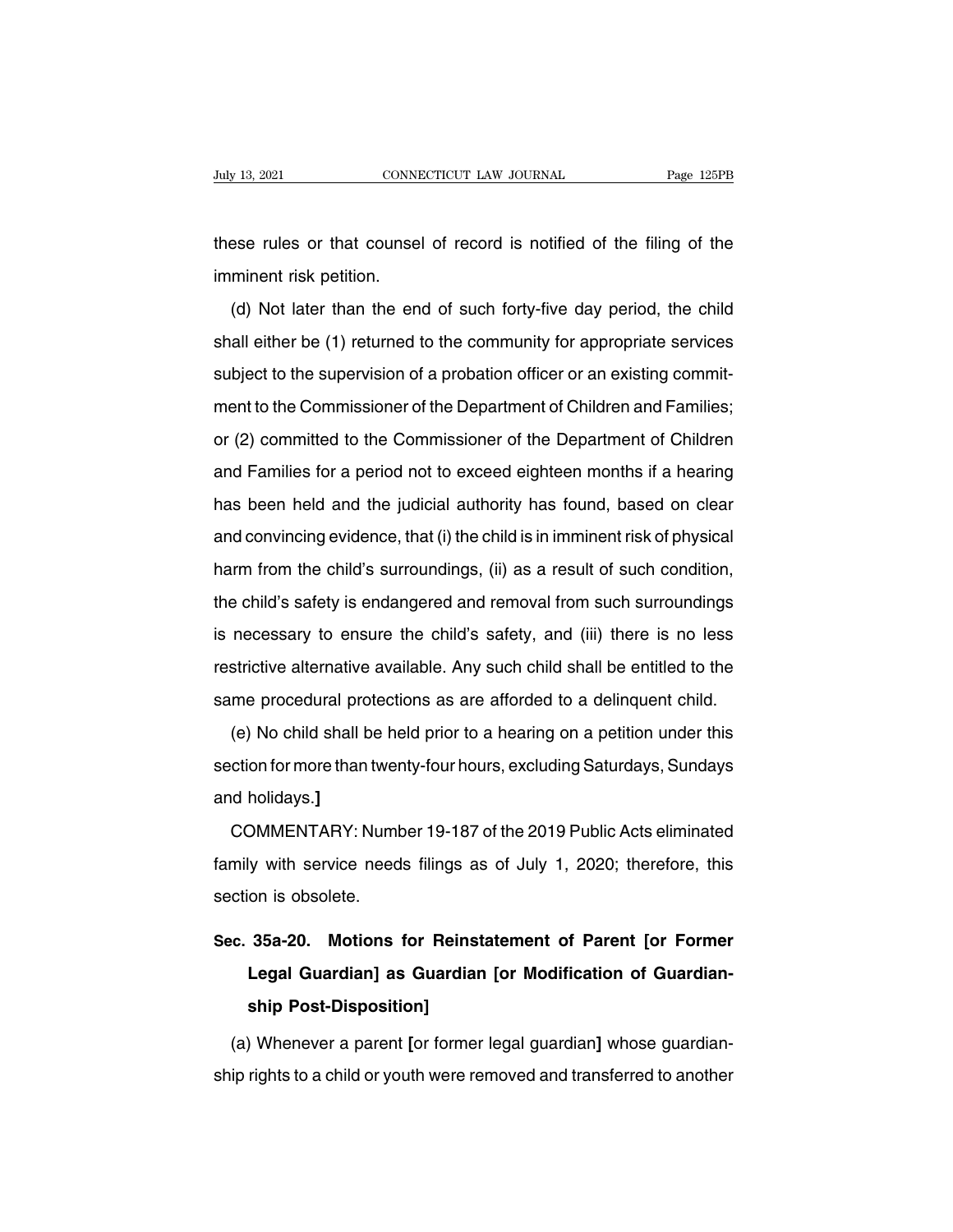Page 126PB<br>
person or an agency other than the Department of Children and Fami-<br>
lies by the Superior Court for juvenile matters seeks reinstatement as Page 126PB CONNECTICUT LAW JOURNAL July 13, 2021<br>person or an agency other than the Department of Children and Fami-<br>lies by the Superior Court for juvenile matters seeks reinstatement as<br>that child's or youth's guardian, person or an agency other than the Department of Children and Families by the Superior Court for juvenile matters seeks reinstatement as<br>that child's or youth's guardian, the parent [or former legal guardian]<br>may file a mo person or an agency other than the Department of Children and Fami-<br>lies by the Superior Court for juvenile matters seeks reinstatement as<br>that child's or youth's guardian, the parent [or former legal guardian]<br>may file a porcert of an agency officient and the bepartment of official cases<br>lies by the Superior Court for juvenile matters seeks reinstatement as<br>that child's or youth's guardian, the parent [or former legal guardian]<br>may file a that child's or youth's guardian, the parent [or former legal guardian]<br>may file a motion for reinstatement of guardianship with the court that<br>ordered the transfer of guardianship. [In other post-dispositional cases<br>conce that shild o'll youth's guardian, the parent [or former legal guardian]<br>may file a motion for reinstatement of guardianship with the court that<br>ordered the transfer of guardianship. [In other post-dispositional cases<br>conce and ordered the transfer of guardianship. [In other post-dispositional cases concerning a child or youth whose legal guardianship was transferred to a person other than a parent or former legal guardian, or to an agency ot solation are intributed to intervent may move the court in the award of guardianship was transferred<br>to a person other than a parent or former legal guardian, or to an<br>agency other than the Department of Children and Famil to a person other than<br>agency other than the D<br>son permitted to interve<br>of guardianship.]<br>(b) The clerk shall as (ency other than the Department of Children and Families, any per-<br>n permitted to intervene may move the court to modify the award<br>guardianship.]<br>(b) The clerk shall assign such motion a hearing date and issue a<br>mmons to t

son permitted to intervene may move the court to modify the award<br>of guardianship.]<br>(b) The clerk shall assign such motion a hearing date and issue a<br>summons to the current guardian and the nonmoving parent or parents.<br>The of guardianship.]<br>
(b) The clerk shall assign such motion a hearing date and issue a<br>
summons to the current guardian and the nonmoving parent or parents.<br>
The moving party shall cause a copy of such motion and summons<br>
to (b) The clerk shall assign such motion a hearing date and issue a<br>summons to the current guardian and the nonmoving parent or parents.<br>The moving party shall cause a copy of such motion and summons<br>to be served on the chil (b) The block shall dooly) book moles<br>summons to the current guardian and the<br>The moving party shall cause a copy of<br>to be served on the child's or youth's<br>the nonmoving parent or parents.<br>(c) Before acting on such motion, The moving party shall cause a copy of such motion and summons<br>to be served on the child's or youth's current legal guardian(s) and<br>the nonmoving parent or parents.<br>(c) Before acting on such motion, the judicial authority

to be served on the child's or youth's current legal guardian(s) and<br>the nonmoving parent or parents.<br>(c) Before acting on such motion, the judicial authority shall deter-<br>mine if the court still has custody jurisdiction a the nonmoving parent or parents.<br>
(c) Before acting on such motion, the judicial authority shall deter-<br>
mine if the court still has custody jurisdiction and shall request, if<br>
necessary, that the Commissioner of the Depar (c) Before acting on such motion, the judicial authority shall deter-<br>mine if the court still has custody jurisdiction and shall request, if<br>necessary, that the Commissioner of the Department of Children and<br>Families condu (b) Botore dollary off doctrinioner, the judicial dutionity often dote.<br>
mine if the court still has custody jurisdiction and shall request, if<br>
necessary, that the Commissioner of the Department of Children and<br>
Families decision. milies conduct an investigation and submit a home study that sets<br>
(th written findings and recommendations before rendering a<br>
ccision.<br>
(d) The hearing on a motion for reinstatement of guardianship is<br>
spositional in nat

forth written findings and recommendations before rendering a decision.<br>
(d) The hearing on a motion for reinstatement of guardianship is<br>
dispositional in nature. [The party] <u>If the parent</u> seeking reinstatement<br>
of guar decision.<br>
(d) The hearing on a motion for reinstatement of guardianship is<br>
dispositional in nature. [The party] <u>If the parent</u> seeking reinstatement<br>
of guardianship demonstrates that the factors that resulted in the<br>
p (d) The hearing on a motion for reinstatement of guardianship is<br>dispositional in nature. [The party] If the parent seeking reinstatement<br>of guardianship demonstrates that the factors that resulted in the<br>parent's removal dispositional in nature. [The party] If the parent seeking reinstatement<br>of guardianship demonstrates that the factors that resulted in the<br>parent's removal as guardian are resolved satisfactorily, the parent is<br>entitled t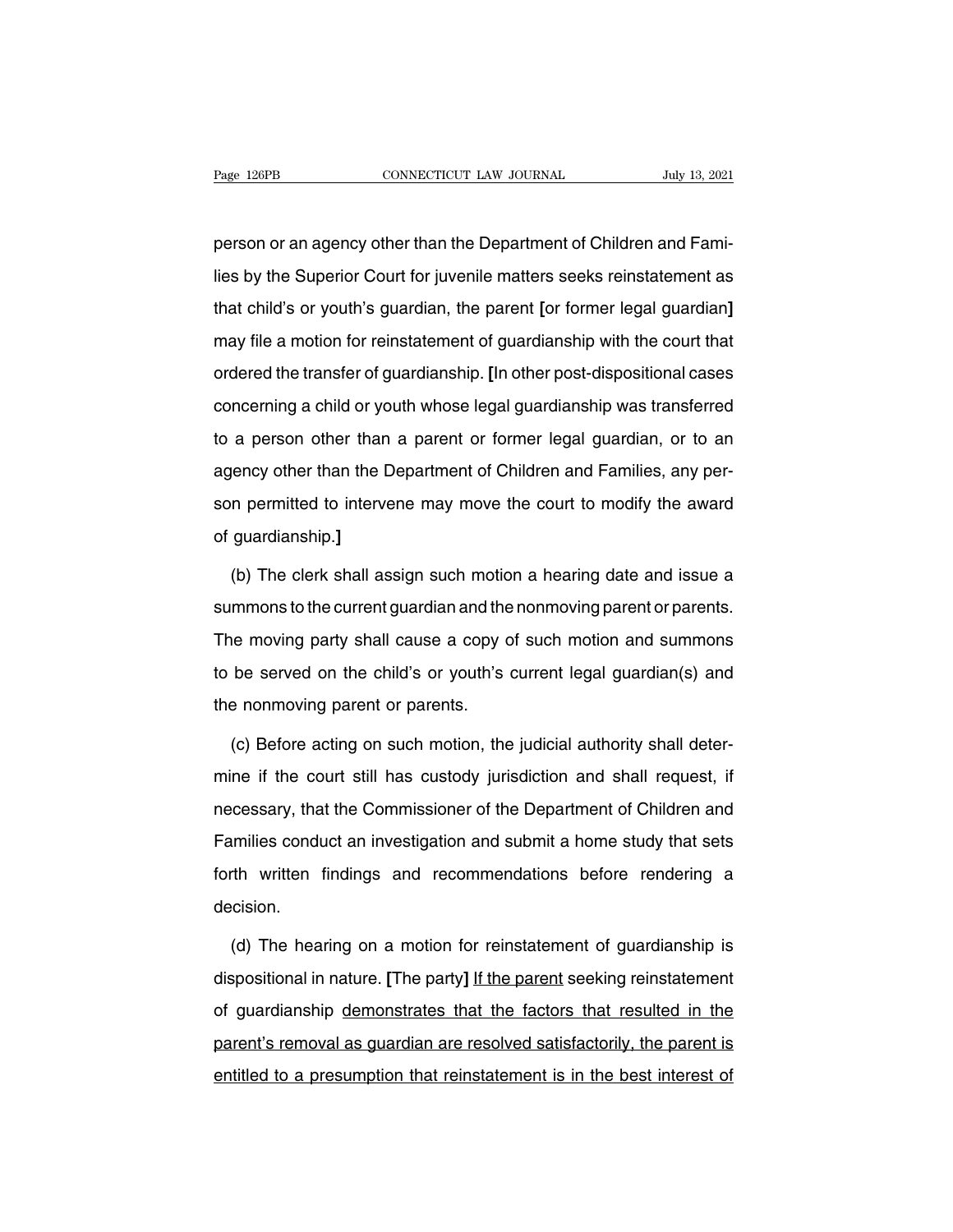Tuly 13, 2021<br>the child or youth. The party opposing reinstatement of guardianship<br>has the burden of proof to <u>rebut this presumption by clear and convinc-</u> July 13, 2021 CONNECTICUT LAW JOURNAL Page 127PB<br>the child or youth. The party opposing reinstatement of guardianship<br>has the burden of proof to <u>rebut this presumption by clear and convinc-</u><br>ing evidence. [establish that the child or youth. The party opposing reinstatement of guardianship<br>has the burden of proof to <u>rebut this presumption by clear and convinc-</u><br>ing evidence. [establish that cause for transfer of guardianship to<br>another per the child or youth. The party opposing reinstatement of guardianship<br>has the burden of proof to <u>rebut this presumption by clear and convinc-</u><br>ing evidence. [establish that cause for transfer of guardianship to<br>another per the different of proof to rebut this presumption by clear and convinc-<br>ing evidence. [establish that cause for transfer of guardianship to<br>another person or agency no longer exists. The judicial authority shall<br>then determ ing evidence. [establish tlanother person or agency r<br>then determine if reinstate<br>youth's best interest.<br>(e) The hearing on a mo (between the budded of the hearing on the problem preson or agency no longer exists. The judicial authority shall<br>en determine if reinstatement of guardianship is in the child's or<br>uth's best interest.<br>(e) The hearing on a

guidation porcent of agency its length childs. The jadioan datability shall then determine if reinstatement of guardianship is in the child's or youth's best interest.<br>
(e) The hearing on a motion for post-dispositional mo montalism and the existing and a motion for post-dispositional modification of a<br>guardianship order is dispositional in nature. The party seeking to<br>modify the existing guardianship order has the burden of proof to<br>establi (e) The hearing on a motion for post-dispositional modification of a guardianship order is dispositional in nature. The party seeking to modify the existing guardianship order has the burden of proof to establish that the guardianship order is dispositional in nature. The party seeking to<br>modify the existing guardianship order has the burden of proof to<br>establish that the movant's proposed guardian is suitable and worthy.<br>The judicial autho modify the existing guardianship order has the burden of proof to establish that the movant's proposed guardian is suitable and worthy.<br>The judicial authority shall then determine if transfer of guardianship to that propos tablish that the movant's proposed guardian is suitable and worthy.<br>
He judicial authority shall then determine if transfer of guardianship<br>
that proposed guardian is in the child's or youth's best interest.]<br>
COMMENTARY:

The judicial authority shall then determine if transfer of guardianship<br>to that proposed guardian is in the child's or youth's best interest.]<br>COMMENTARY: Consistent with the decision in  $In re Zakai F., 336$ <br>Conn. 272, \_\_\_A.3d \_ The judicial authority shall then determine if transfer of guardianship<br>to that proposed guardian is in the child's or youth's best interest.]<br>COMMENTARY: Consistent with the decision in *In re Zakai F.*, 336<br>Conn. 272, \_\_ commentative in the similar or youth seek interest.]<br>COMMENTARY: Consistent with the decision in In re Zakai F., 336<br>Conn. 272, A.3d (2020), this amendment to Section 35a-20<br>specifies the presumptions and burdens when a pa Commertivity: Consistent with the decision in *intro-Zakarth*; 300<br>Conn. 272, \_\_\_A.3d \_\_\_(2020), this amendment to Section 35a-20<br>specifies the presumptions and burdens when a parent whose guard-<br>ianship rights were remove Section 272, 2004 2<br>specifies the presumption<br>provisions related to re<br>Section 35a-20A. Example 1 ianship rights were removed seeks reinstatement, and transfers the<br>provisions related to reinstatement by former legal guardians to new<br>Section 35a-20A.<br>**(NEW) Sec. 35a-20A.** Motions for Reinstatement of Former L

## isions related to reinstatement by former legal guardians to new<br>ion 35a-20A.<br>W) Sec. 35a-20A. Motions for Reinstatement of Former Legal<br>Guardian as Guardian or Modification of Guardianship<br>Post-Disposition **Post-Disposition** EW) Sec. 35a-20A. Motions for Reinstatement of Former Legal<br>Guardian as Guardian or Modification of Guardianship<br>Post-Disposition<br>(a) Whenever a former legal guardian whose guardianship rights to<br>child or youth were remove

Guardian as Guardian or Modification of Guardianship<br>Post-Disposition<br>(a) Whenever a former legal guardian whose guardianship rights to<br>a child or youth were removed and transferred to another person or<br>an agency other tha Post-Disposition<br>
(a) Whenever a former legal guardian whose guardianship rights to<br>
a child or youth were removed and transferred to another person or<br>
an agency other than the Department of Children and Families by the<br> (a) Whenever a former legal guardian whose guardianship rights to<br>a child or youth were removed and transferred to another person or<br>an agency other than the Department of Children and Families by the<br>Superior Court for ju a child or youth were removed and transferred to another person or<br>an agency other than the Department of Children and Families by the<br>Superior Court for juvenile matters seeks reinstatement as that child's<br>or youth's guar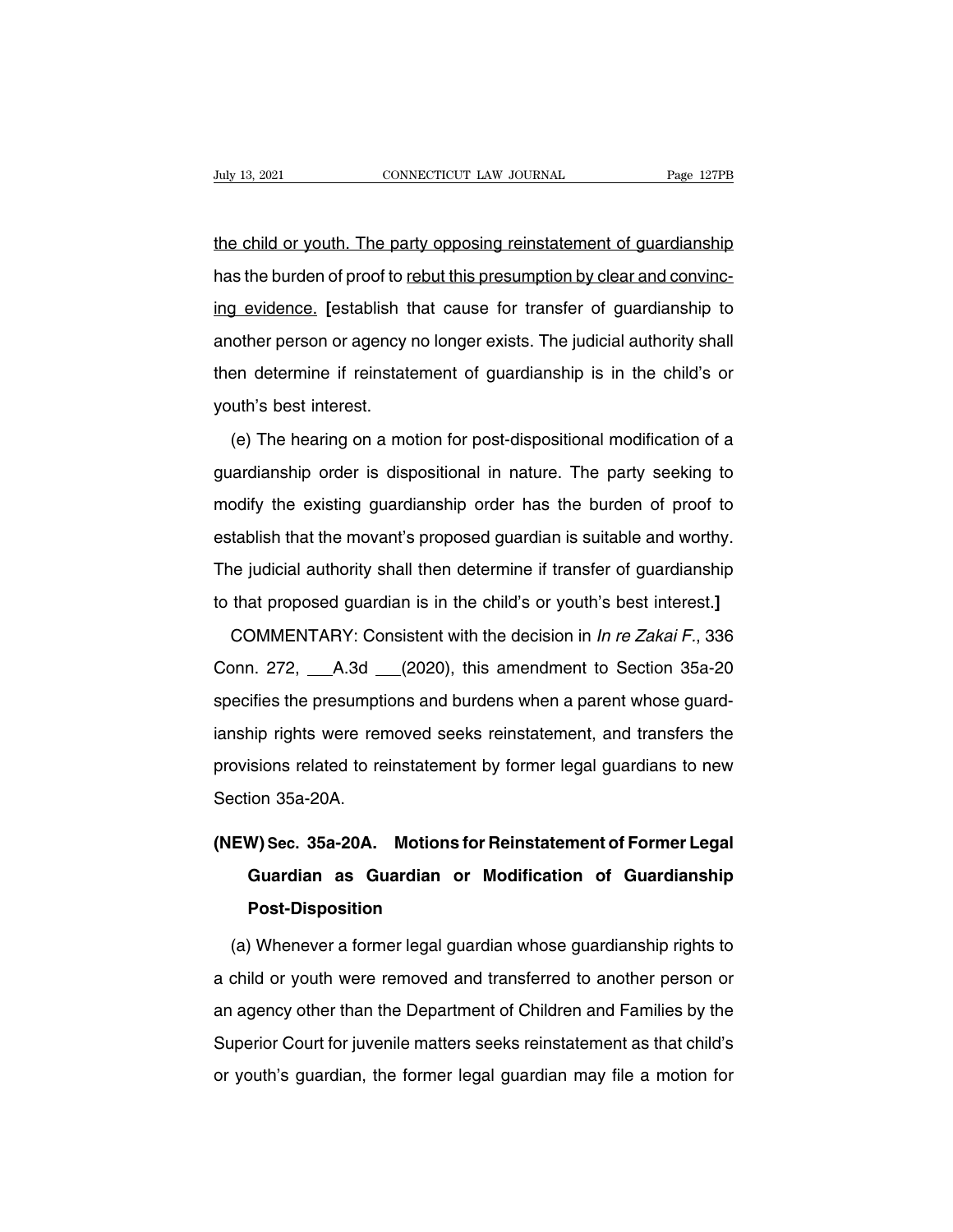Page 128PB<br>
connectricut LAW JOURNAL July 13, 2021<br>
reinstatement of guardianship with the court that ordered the transfer<br>
of guardianship. In other post-dispositional cases concerning a child Page 128PB CONNECTICUT LAW JOURNAL July 13, 2021<br>
reinstatement of guardianship with the court that ordered the transfer<br>
of guardianship. In other post-dispositional cases concerning a child<br>
or youth whose legal guardian reinstatement of guardianship with the court that ordered the transfer<br>of guardianship. In other post-dispositional cases concerning a child<br>or youth whose legal guardianship was transferred to a person other<br>than a parent reinstatement of guardianship with the court that ordered the transfer<br>of guardianship. In other post-dispositional cases concerning a child<br>or youth whose legal guardianship was transferred to a person other<br>than a parent of guardianship. In other post-dispositional cases concerning a child<br>or youth whose legal guardianship was transferred to a person other<br>than a parent or former legal guardian, or to an agency other than<br>the Department of or youth whose legal guardianship was transferred to a person other<br>than a parent or former legal guardian, or to an agency other than<br>the Department of Children and Families, any person permitted to<br>intervene may move the (b) The clerk shall assign such motion a hearing date and issue a moons to the current guardian and the parent or parents. The moons to the current guardian and the parent or parents. The

the Department of Children and Families, any person permitted to<br>intervene may move the court to modify the award of guardianship.<br>(b) The clerk shall assign such motion a hearing date and issue a<br>summons to the current gu intervene may move the court to modify the award of guardianship.<br>
(b) The clerk shall assign such motion a hearing date and issue a<br>
summons to the current guardian and the parent or parents. The<br>
moving party shall cause (b) The clerk shall assign such motion a hearing date and issue a summons to the current guardian and the parent or parents. The moving party shall cause a copy of such motion and summons to be served on the child's or you summons to the<br>summons to the<br>served on the chi<br>or parents.<br>(c) Before acti before party shall cause a copy of such motion and summons to be<br>troed on the child's or youth's current legal guardian(s) and the parent<br>parents.<br>(c) Before acting on such motion, the judicial authority shall deter-<br>ne if

served on the child's or youth's current legal guardian(s) and the parent<br>or parents.<br>(c) Before acting on such motion, the judicial authority shall deter-<br>mine if the court still has custody jurisdiction and shall request or parents.<br>
(c) Before acting on such motion, the judicial authority shall deter-<br>
mine if the court still has custody jurisdiction and shall request, if<br>
necessary, that the Commissioner of the Department of Children and (c) Before acting on such motion, the judicial authority shall deter-<br>mine if the court still has custody jurisdiction and shall request, if<br>necessary, that the Commissioner of the Department of Children and<br>Families condu (b) Botore dollary off doesn motion, the judicial dutionty often doesn<br>mine if the court still has custody jurisdiction and shall request, if<br>necessary, that the Commissioner of the Department of Children and<br>Families cond decision. (millies conduct an investigation and submit a home study that sets<br>
(d) The hearing on a motion for reinstatement of guardianship is<br>
spositional in nature. The former legal guardian seeking reinstate-

forth written findings and recommendations before rendering a decision.<br>
(d) The hearing on a motion for reinstatement of guardianship is<br>
dispositional in nature. The former legal guardian seeking reinstate-<br>
ment of guar decision.<br>
(d) The hearing on a motion for reinstatement of guardianship is<br>
dispositional in nature. The former legal guardian seeking reinstate-<br>
ment of guardianship has the burden of proof to establish that cause<br>
for (d) The hearing on a motion for reinstatement of guardianship is<br>dispositional in nature. The former legal guardian seeking reinstate-<br>ment of guardianship has the burden of proof to establish that cause<br>for transfer of gu dispositional in nature. The former legal guardian seeking reinstate-<br>ment of guardianship has the burden of proof to establish that cause<br>for transfer of guardianship to another person or agency no longer<br>exists. The judi dispositional in nature. The former legal guardian seeking reinstatement of guardianship has the burden of proof to establish that cause<br>for transfer of guardianship to another person or agency no longer<br>exists. The judici The framation of guardianship to another person or agency no longer<br>ists. The judicial authority shall then determine if reinstatement of<br>ardianship is in the child's or youth's best interest.<br>(e) The hearing on a motion f

exists. The judicial authority shall then determine if reinstatement of<br>guardianship is in the child's or youth's best interest.<br>(e) The hearing on a motion for post-dispositional modification of a<br>guardianship order is di guardianship is in the child's or youth's best interest.<br>
(e) The hearing on a motion for post-dispositional modification of a<br>
guardianship order is dispositional in nature. The party seeking to<br>
modify the existing guard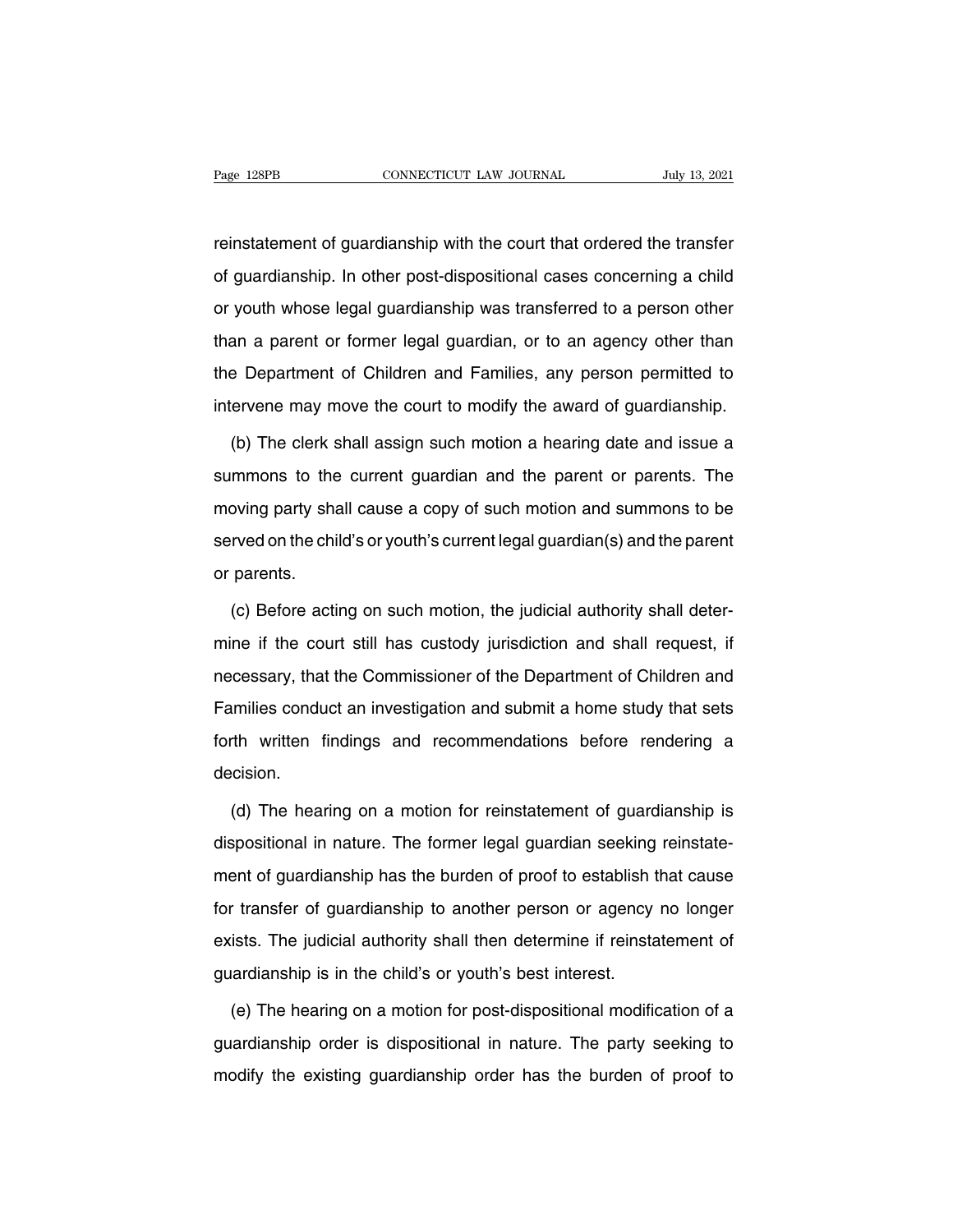Fuly 13, 2021<br>
Establish that the movant's proposed guardian is suitable and worthy.<br>
The judicial authority shall then determine if transfer of guardianship The judicial authority shall then determine if transfer of guardianship<br>to that proposed guardian is suitable and worthy.<br>The judicial authority shall then determine if transfer of guardianship<br>to that proposed guardian is establish that the movant's proposed guardian is suitable and worthy.<br>The judicial authority shall then determine if transfer of guardianship<br>to that proposed guardian is in the child's or youth's best interest.<br>COMMENTARY tablish that the movant's proposed guardian is suitable and worthy.<br>
He judicial authority shall then determine if transfer of guardianship<br>
that proposed guardian is in the child's or youth's best interest.<br>
COMMENTARY: N

The judicial authority shall then determine if transfer of guardianship<br>to that proposed guardian is in the child's or youth's best interest.<br>COMMENTARY: New Section 35a-20A contains provisions related<br>to reinstatement of to that proposed guardian is in the child's or youth's best interest.<br>COMMENTARY: New Section 35a-20A contains provisions related<br>to reinstatement of guardianship by former legal guardians, which<br>were previously contained COMMENTARY: New Section 35a-20A contains provisions related<br>to reinstatement of guardianship by former legal guardians, which<br>were previously contained in Section 35a-20. The amendments to<br>Section 35a-20 were made for cons Comment of guardianship by the reinstatement of guardianship by the previously contained in Section<br>Section 35a-20 were made for consis<br>Conn. 272, A.3d (2020). were previously contained in Section 35a-20. The amendments<br>
Section 35a-20 were made for consistency with *ln re Zakai F.,*<br>
Conn. 272, \_\_\_ A.3d \_\_\_ (2020).<br> **Sec. 35a-21. Appeals in Child Protection Matters**<br>
(a) Upless

onn. 272, \_\_\_ A.3d \_\_\_ (2020).<br>
C. 35a-21. Appeals in Child Protection Matters<br>
(a) Unless a different period is provided by statute, appeals from<br>
al judgments or decisions of the Superior Court in child protection Sec. 35a-21. Appeals in Child Protection Matters<br>
(a) Unless a different period is provided by statute, appeals from<br>
final judgments or decisions of the Superior Court in child protection<br>
matters shall be taken within tw Sec. 35a-21. Appeals in Child Protection Matters<br>
(a) Unless a different period is provided by statute, appeals from<br>
final judgments or decisions of the Superior Court in child protection<br>
matters shall be taken within tw (a) Unless a different period is provided by statute, appeals from<br>final judgments or decisions of the Superior Court in child protection<br>matters shall be taken within twenty days from the issuance of notice<br>of the renditi final judgments or decisions of the Superior Court in child protection<br>matters shall be taken within twenty days from the issuance of notice<br>of the rendition of the judgment or decision from which the appeal is<br>taken. If a mation gagnome of accessing of the cappener coalt in shina pretection.<br>
matters shall be taken within twenty days from the issuance of notice<br>
of the rendition of the judgment or decision from which the appeal is<br>
taken. I except in an appeal in a termination of parental rights proceeding is taken. If an extension to file an appeal is granted, the extension may not exceed an additional twenty days in all child protection appeals, except in a rand fortuit of the yeegment of accession many interface appeal is<br>taken<u>. If an extension to file an appeal is granted, the extension may<br>not exceed an additional twenty days in all child protection appeals,<br>except in an </u> not exceed an additional twenty days in all child protection appeals, except in an appeal in a termination of parental rights proceeding, the extension may not exceed an additional forty days [or within twenty days from th 79a-2. tension may not exceed an additional forty days [or within twenty<br>ys from the granting of any extension to appeal] pursuant to Section<br>a-2.<br>(b) If an indigent party, child or youth wishes to appeal a final<br>icision, the tri

days from the granting of any extension to appeal] pursuant to Section<br>79a-2.<br>(b) If an indigent party, child or youth wishes to appeal a final<br>decision, the trial attorney shall file an appeal or seek review by an<br>appella Text 79a-2.<br>
(b) If an indigent party, child or youth wishes to appeal a final<br>
decision, the trial attorney shall file an appeal or seek review by an<br>
appellate review attorney in accordance with the rules for appeals<br>
in (b) If an indigent party, child or youth wishes to appeal a final<br>decision, the trial attorney shall file an appeal or seek review by an<br>appellate review attorney in accordance with the rules for appeals<br>in child protectio decision, the trial attorney shall file an appeal or seek review by an appellate review attorney in accordance with the rules for appeals in child protection matters in Chapter 79a. The reviewing attorney determining whet appellate review attorney in accordance with the rules for appeals<br>in child protection matters in Chapter 79a. The reviewing attorney<br>determining whether there is a nonfrivolous ground for appeal shall<br>file a limited "in a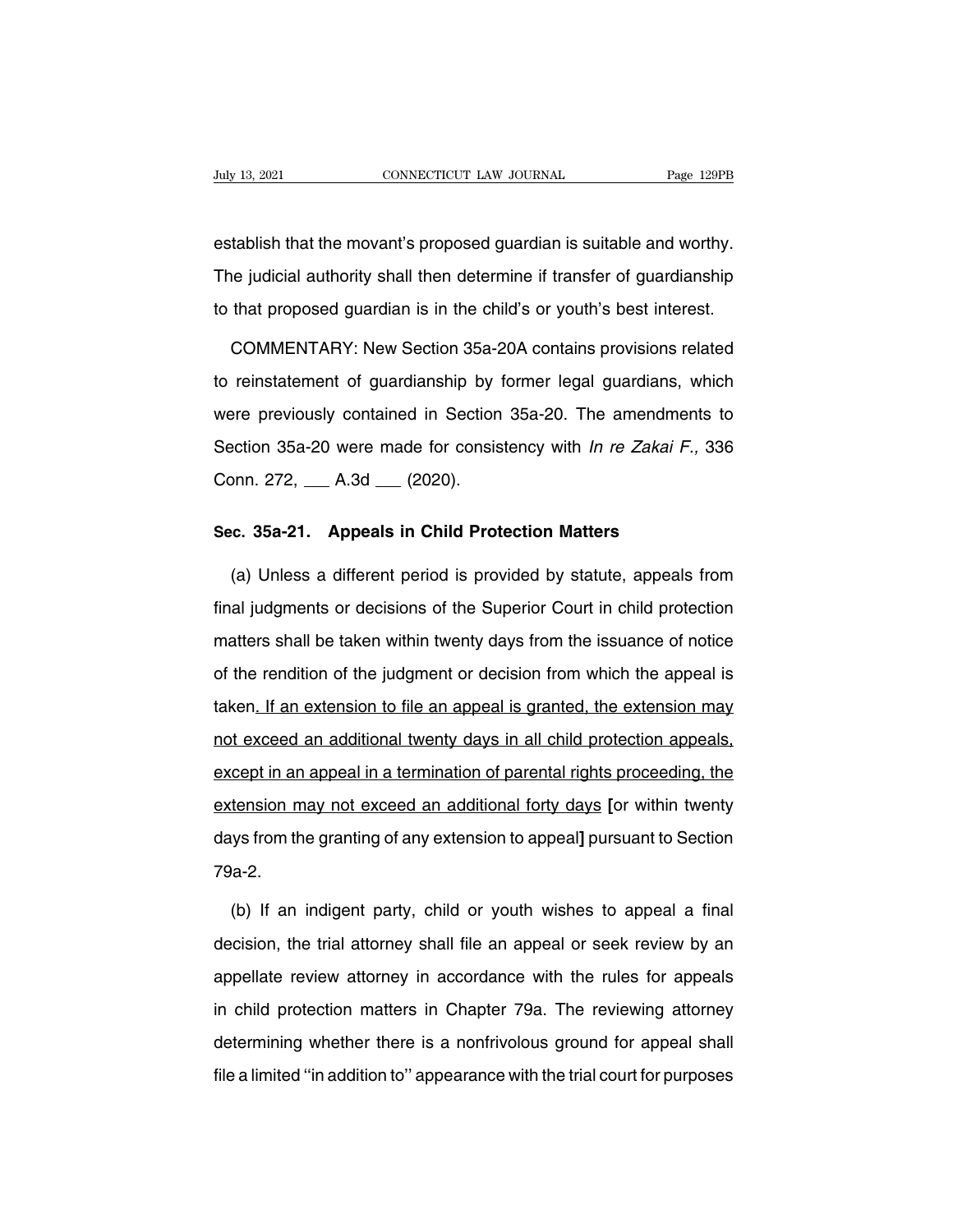Page 130PB<br>CONNECTICUT LAW JOURNAL July 13, 2021<br>of reviewing the merits of an appeal. If the reviewing attorney deter-<br>mines there is merit to an appeal, [such attorney] <u>the reviewing attorney</u> make 130PB<br>
mines there is merits of an appeal. If the reviewing attorney deter-<br>
mines there is merit to an appeal, [such attorney] <u>the reviewing attorney</u><br>
shall notify the court, and the court shall grant the indigent of reviewing the merits of an appeal. If the reviewing attorney deter-<br>mines there is merit to an appeal, [such attorney] the reviewing attorney<br>shall notify the court, and the court shall grant the indigent party's<br>applic of reviewing the merits of an appeal. If the reviewing attorney deter-<br>mines there is merit to an appeal, [such attorney] the reviewing attorney<br>shall notify the court, and the court shall grant the indigent party's<br>applic of reviewing the merits of an appeal. If the reviewing attorney deter-<br>mines there is merit to an appeal, [such attorney] the reviewing attorney<br>shall notify the court, and the court shall grant the indigent party's<br>applic shall notify the court, and the court shall grant the indigent party's<br>application for appellate counsel, who shall file a limited "in addition<br>to" appearance for the appeal with the Appellate Court. The trial attor-<br>ney s application for appellate counsel, who shall file a limited "in addition<br>to" appearance for the appeal with the Appellate Court. The trial attor-<br>ney shall remain in the underlying juvenile matters case in order to<br>handle Any appearance for the appeal with the Appellate Court. The trial attor-<br>hey shall remain in the underlying juvenile matters case in order to<br>handle ongoing procedures before the local or regional juvenile court.<br>Any attor Evaluation of the underlying juvenile matters case in order to<br>handle ongoing procedures before the local or regional juvenile court.<br>Any attorney who files an appeal or files an appearance in the Appellate<br>Court after an in the trial court in the distortion of the local or regional juvenile court.<br>Any attorney who files an appeal or files an appearance in the Appellate<br>Court after an appeal has been filed shall be deemed to have appeared<br>i Any attorney who<br>Court after an app<br>in the trial court<br>the appeal.<br>(c) Unless a ne ourt after an appeal has been filed shall be deemed to have appeared<br>the trial court for the limited purpose of prosecuting or defending<br>a appeal.<br>(c) Unless a new appeal period is created pursuant to Section 79a-<br>(a), the

in the trial court for the limited purpose of prosecuting or defending<br>the appeal.<br>(c) Unless a new appeal period is created pursuant to Section 79a-<br>2 (a), the time to take an appeal shall not be extended past forty<br>days[ the appeal.<br>
(c) Unless a new appeal period is created pursuant to Section 79a-<br>
2 (a), the time to take an appeal shall not be extended past forty<br>
days[,] for an appeal from a judgment that did not result in a terminatio (c) Unless a new appeal period is created pursuant to Section 79a-2 (a), the time to take an appeal shall not be extended past forty days[,] for an appeal from a judgment that did not result in a termination of parental ri 2 (a), the time to take an appeal shall not be extended past forty<br>days[,] for an appeal from a judgment that did not result in a termination<br>of parental rights (the original twenty days plus one twenty day exten-<br>sion for days[,] for an appeal from a judgment that did not result in a termination<br>of parental rights (the original twenty days plus one twenty day exten-<br>sion for appellate review) or past sixty days for an appeal from a<br>judgmen of parental rights (the original twenty days plus one twenty day extension for appellate review) or past sixty days for an appeal from a judgment terminating parental rights (the original twenty days plus one forty day ext of paramal rights (the engine menty days for an apperion for appellate review) or past sixty days for an apperiudgment terminating parental rights (the original twenty days forty day extension for appellate review), from t dgment terminating parental rights (the original twenty days plus one<br>ty day extension for appellate review), from the date of the issuance<br>notice of the rendition of the judgment or decision.<br>COMMENTARY: The changes to th

forty day extension for appellate review), from the date of the issuance<br>of notice of the rendition of the judgment or decision.<br>COMMENTARY: The changes to this section were adopted by the<br>judges of the Superior Court on J of notice of the rendition of the judgment or decision.<br>COMMENTARY: The changes to this section were adopted by the<br>judges of the Superior Court on June 26, 2020, and became effective<br>on July 14, 2020, on an interim basis, COMMENTARY: The changes to this section were adopted by the<br>judges of the Superior Court on June 26, 2020, and became effective<br>on July 14, 2020, on an interim basis, pursuant to Section 1-9 of the<br>Practice Book. The chang judges of the Superior Court on June 26, 2020, and became effective<br>on July 14, 2020, on an interim basis, pursuant to Section 1-9 of the<br>Practice Book. The changes are in response to the Supreme Court<br>opinion in *In re Ta* and are intended to be consistent with revisions to the Rules of Appel-<br>and are intended to be consistent with revisions to the Supreme Court<br>applicion in *In re Taijha H.-B.*, 333 Conn. 297, 216 A.3d 601 (2019),<br>and are i Practice Book.<br>
opinion in *In re*<br>
and are intende<br>
late Procedure.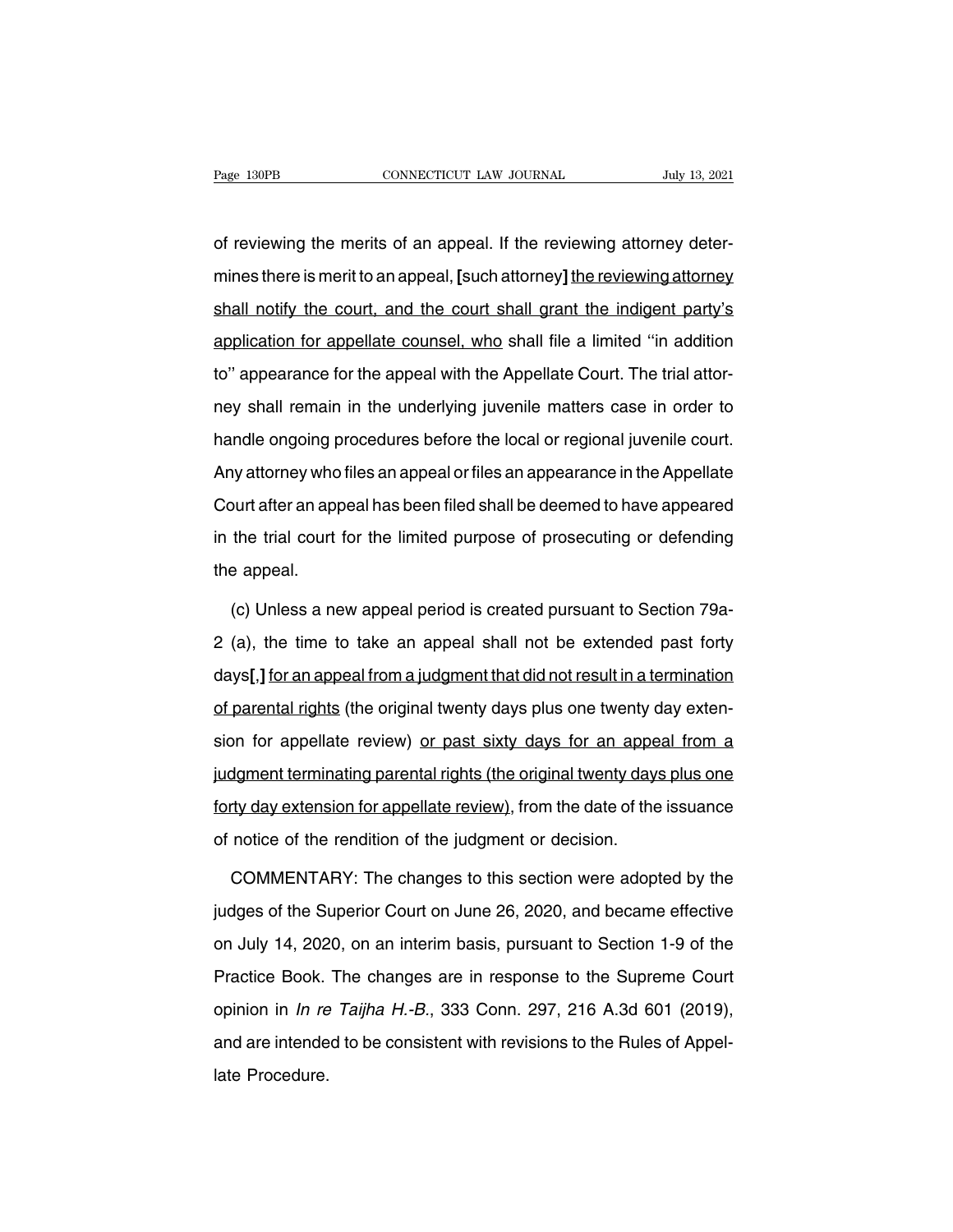# **CONNECTICUT LAW JOURNAL** Page 131PB<br> **AMENDMENTS TO THE CRIMINAL RULES**

**Suly 13, 2021** CONNECTICUT LAW JOURNAL Page 131PB<br> **AMENDMENTS TO THE CRIMINAL RULES**<br> **Sec. 37-1. Arraignment; Timing, Alternative Proceedings**<br>
(a) Unless otherwise provided in this section, [A]a defendant who AMENDMENTS TO THE CRIMINAL RULES<br>
(a) Unless otherwise provided in this section, [A]a defendant who<br>
(a) Unless otherwise provided in this section, [A]a defendant who<br>
not released from custody sooner shall be brought befo AMENDMENTS TO THE CRIMINAL RULES<br>Sec. 37-1. Arraignment; Timing, Alternative Proceedings<br>(a) Unless otherwise provided in this section, [A]a defendant who<br>is not released from custody sooner shall be brought before a judic Sec. 37-1. Arraignment; Timing<u>, Alternative Proceedings</u><br>(a) Unless otherwise provided in this section. [A]a defendant who<br>is not released from custody sooner shall be brought before a judicial<br>authority for arraignment n (a) Unless otherwise provided in this section, [A]a defendant who<br>is not released from custody sooner shall be brought before a judicial<br>authority <u>for arraignment</u> no later than the first court day following<br>arrest. [Any is not released from custody sooner shall be brought before a judicial<br>authority <u>for arraignment</u> no later than the first court day following<br>arrest. [Any defendant who is hospitalized, has escaped, or is other-<br>wise inca authority for arraignment no later than the first court day following<br>arrest. [Any defendant who is hospitalized, has escaped, or is other-<br>wise incapacitated shall be presented no later than the next court<br>day following s arrest. [Any defendant who is hospitalized, has escaped, or is other-<br>wise incapacitated shall be presented no later than the next court<br>day following such defendant's medical discharge or return to police<br>custody.] A defe wise incapacitated shall be presented no later than the next court<br>day following such defendant's medical discharge or return to police<br>custody.] A defendant not in custody shall appear for arraignment in<br>person at the tim day following such defendant's medical discharge or return to police<br>custody.] A defendant not in custody shall appear for arraignment in<br>person at the time and place specified in the summons or the terms<br>of release, or at stody.] A defendant not in custody shall appear for arraignment in<br>stody.] A defendant not in custody shall appear for arraignment in<br>rson at the time and place specified in the summons or the terms<br>release, or at such oth

person at the time and place specified in the summons or the terms<br>of release, or at such other date or place fixed by the judicial authority.<br>(b) Except as provided in subsection (c) of this section, any defend-<br>ant who i of release, or at such other date or place fixed by the judicial authority.<br>(b) Except as provided in subsection (c) of this section, any defend-<br>ant who is hospitalized, has escaped, or is otherwise incapacitated<br>shall be following such defendant in subsection (c) of this section, any defend-<br>ant who is hospitalized, has escaped, or is otherwise incapacitated<br>shall be presented for arraignment no later than the next court day<br>following such ant who is hospitalized, has escaped, or is otherwise incapacitated<br>shall be presented for arraignment no later than the next court day<br>following such defendant's medical discharge or return to police cus-<br>tody or a determ all be presented for arraignment no later than the next court day<br>lowing such defendant's medical discharge or return to police cus-<br>dy or a determination that the defendant is no longer incapacitated.<br>(c) The judicial aut

following such defendant's medical discharge or return to police cus-<br>tody or a determination that the defendant is no longer incapacitated.<br>(c) The judicial authority may, upon motion of any party or upon its<br>own motion, tody or a determination that the defendant is no longer incapacitated.<br>
(c) The judicial authority may, upon motion of any party or upon its<br>
own motion, and for good cause shown, arraign remotely, via inter-<br>
active audio (c) The judicial authority may, upon motion of any party or upon its<br>own motion, and for good cause shown, arraign remotely, via inter-<br>active audiovisual device or other remote technology, any defendant<br>who is hospitalize own motion, and for good cause shown, arraign remotely, via inter-<br>active audiovisual device or other remote technology, any defendant<br>who is hospitalized or otherwise incapacitated or, if a remote arraign-<br>ment is not fea active audiovisual device or other remote technology, any defendant<br>who is hospitalized or otherwise incapacitated or, if a remote arraign-<br>ment is not feasible, arraign the defendant without his or her presence.<br>Upon requ who is hospitalized or otherwise incapacitated or, if a remote arraign-<br>ment is not feasible, arraign the defendant without his or her presence.<br>Upon request, the judicial authority shall provide counsel for the<br>defendant ment is not feasible, arraign the defendant without his or her presence.<br>Upon request, the judicial authority shall provide counsel for the<br>defendant with a reasonable opportunity to consult with the defendant<br>privately pr conduct to the judicial authority shall provide counsel for the defendant with a reasonable opportunity to consult with the defendant privately prior to any hearing on such motion and any arraignment conducted pursuant to defendant with a reasonable opportunity to consult with the defendant<br>privately prior to any hearing on such motion and any arraignment<br>conducted pursuant to this subsection. For the purposes of this subsec-<br>tion, "good ca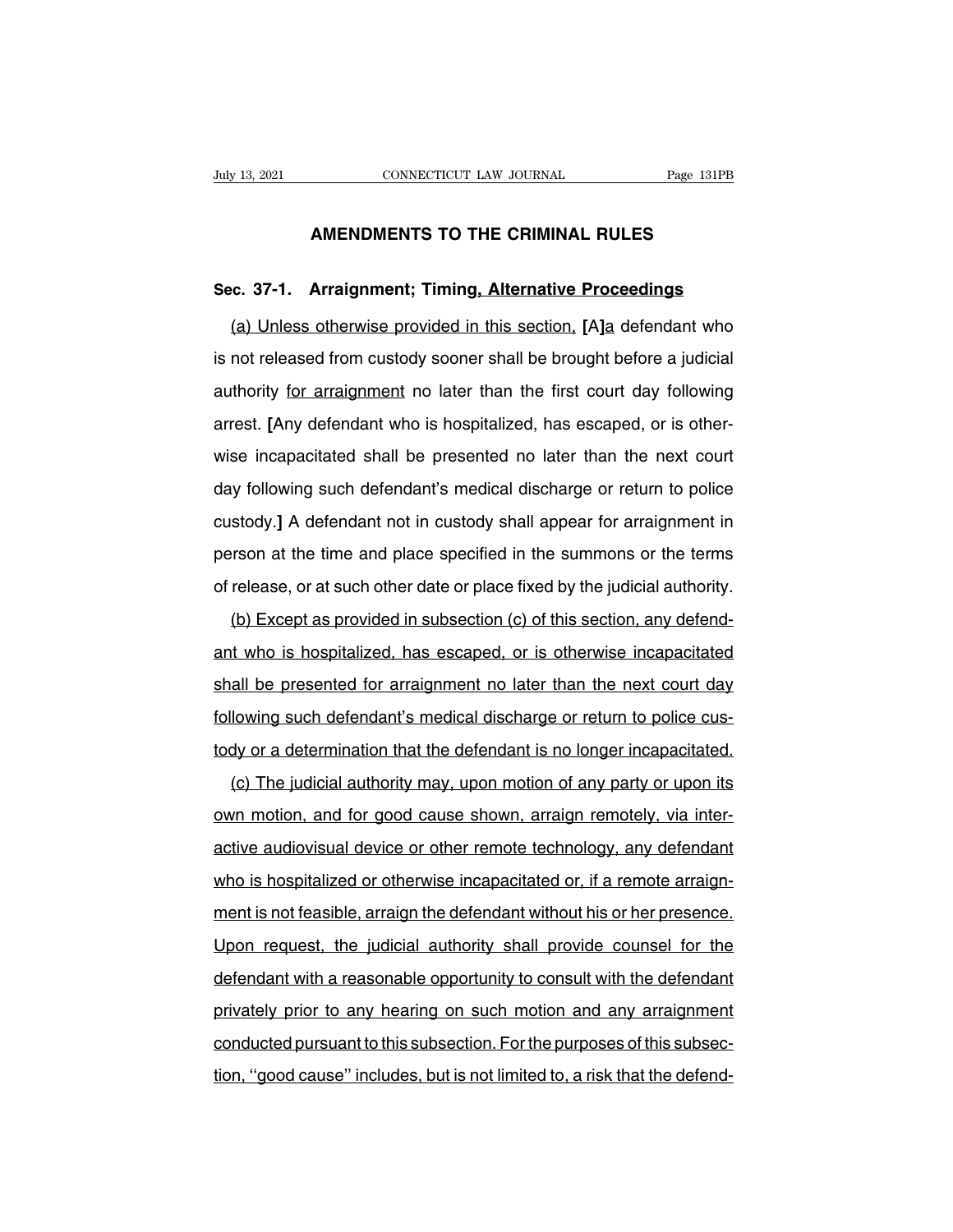Page 132PB<br>
CONNECTICUT LAW JOURNAL<br>
ant's constitutional rights may be violated were the defendant's arraign-<br>
ment to be conducted in accordance with subsection (b) of this section. Page 132PB connectricut LAW JOURNAL July 13, 2021<br>ant's constitutional rights may be violated were the defendant's arraign-<br>ment to be conducted in accordance with subsection (b) of this section.<br>(d) An arraignment conduct

(d) the constitutional rights may be violated were the defendant's arraignent to be conducted in accordance with subsection (b) of this section.<br>(d) An arraignment conducted in accordance with subsection (c) of s section s ant's constitutional rights may be violated were the defendant's arraignment to be conducted in accordance with subsection (b) of this section.<br>(d) An arraignment conducted in accordance with subsection (c) of this section ment to be conducted in accordance with subsection (b) of this section.<br>
(d) An arraignment conducted in accordance with subsection (c) of<br>
this section shall, in all other respects, be carried out in accordance<br>
with the (d) An arraignment conducted in accordance with subsection (c) of<br>this section shall, in all other respects, be carried out in accordance<br>with the rules and procedures otherwise applicable to arraignments,<br>and any such ar this section shall, in all other respects, be carried out in according this section shall, in all other respects, be carried out in according with the rules and procedures otherwise applicable to arraiging and any such arr th the rules and procedures otherwise applicable to arraignments,<br>
d any such arraignment shall be considered to have complied with<br>
e requirements set forth in General Statutes § 54-1g.<br>
(e) Any defendant whom the court h

and any such arraignment shall be considered to have complied with<br>the requirements set forth in General Statutes § 54-1g.<br>(e) Any defendant whom the court has arraigned pursuant to subsec-<br>tion (c) of this section and who the requirements set forth in General Statutes § 54-1g.<br>
(e) Any defendant whom the court has arraigned pursuant to subsec-<br>
tion (c) of this section and who has not posted bond or been otherwise<br>
released from custody pri (e) Any defendant whom the court has arraigned pursuant to subsection (c) of this section and who has not posted bond or been otherwise released from custody prior to his or her medical discharge or a determination that he tion (c) of this section and who has not posted bond or been otherwise<br>released from custody prior to his or her medical discharge or a deter-<br>mination that he or she is no longer incapacitated shall be presented<br>to the co released from custody prior to his or her medical discharge or a deter-<br>mination that he or she is no longer incapacitated shall be presented<br>to the court no later than the next court day following his or her medical<br>disch mation that he or she is no longer incapacitated shall be presented<br>the court no later than the next court day following his or her medical<br>scharge or the determination that he or she no longer incapacitated.<br>(f) Any defen

to the court no later than the next court day following his or her medical<br>discharge or the determination that he or she no longer incapacitated.<br>(f) Any defendant whom the court has arraigned pursuant to subsec-<br>tion (c) discharge or the determination that he or s<br>
(f) Any defendant whom the court has arr<br>
tion (c) of this section shall have the righ<br>
orders entered at such arraignment.<br>
COMMENTARY: This section has been (f) Any defendant whom the court has arraigned pursuant to subsec-<br>n (c) of this section shall have the right to de novo review of any<br>ders entered at such arraignment.<br>COMMENTARY: This section has been amended to allow th

cion (c) of this section shall have the right to de novo review of any<br>orders entered at such arraignment.<br>COMMENTARY: This section has been amended to allow the judi-<br>cial authority to arraign a defendant remotely or with presence if the defendant is hospitalized or otherwise incapacitated.<br>Although defendant is hospitalized or otherwise incapacitated.<br>Although defendants have a fundamental constitutional right to be COMMENTARY: This section has been amended to allow the judi-<br>all authority to arraign a defendant remotely or without his or her<br>esence if the defendant is hospitalized or otherwise incapacitated.<br>Although defendants have

cial authority to arraign a defendant remotely or without his or her<br>presence if the defendant is hospitalized or otherwise incapacitated.<br>Although defendants have a fundamental constitutional right to be<br>physically presen presence if the defendant is hospitalized or otherwise incapacitated.<br>Although defendants have a fundamental constitutional right to be<br>physically present at all critical stages of trial; *Rushen* v. *Spain*, 464<br>U.S. 114, Although defendants have a fundamental constitutional right to be<br>physically present at all critical stages of trial; *Rushen* v. *Spain*, 464<br>U.S. 114, 117, 104 S. Ct. 453, 78 L. Ed. 2d 267 (1983); including<br>arraignment, physically present at all critical stages of trial; *Rushen* v. *Spain*, 464<br>U.S. 114, 117, 104 S. Ct. 453, 78 L. Ed. 2d 267 (1983); including<br>arraignment, this change is intended to balance a defendant's right to<br>be physi priyereally present at all entiest etages of that, *Hashert V. Opami*, 191<br>U.S. 114, 117, 104 S. Ct. 453, 78 L. Ed. 2d 267 (1983); including<br>arraignment, this change is intended to balance a defendant's right to<br>be physica arraignment, this change is intended to balance a defendant's right to be physically present at arraignment with his or her other constitutional rights such as the right to counsel, the right against self-incrimination, a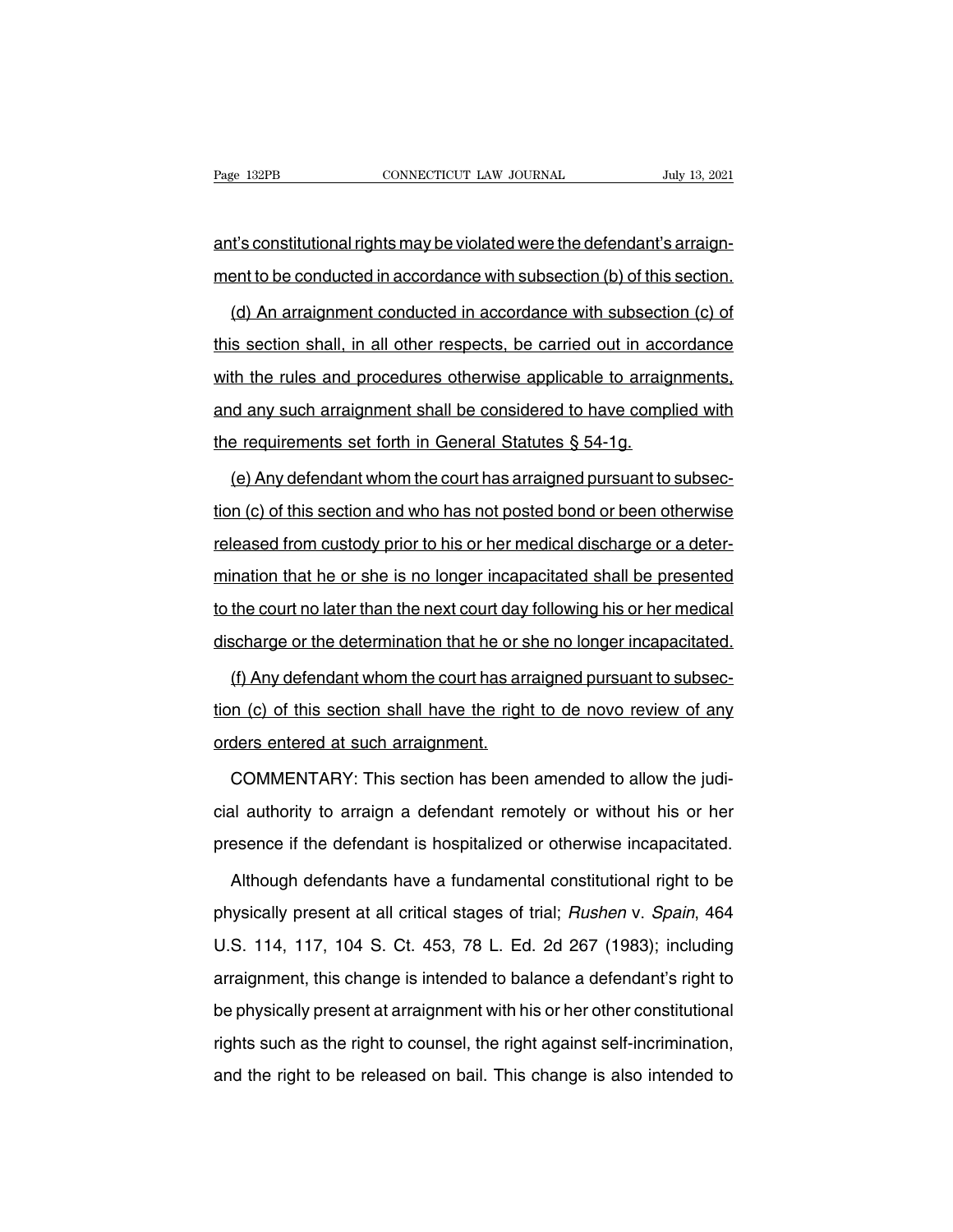Puly 13, 2021<br>
provide greater First Amendment access to the public in cases where<br>
the public might otherwise be excluded from an arraignment that needs The public might otherwise be excluded from an arraignment that needs<br>to take place in a hospital room due to the defendant's extended<br>to take place in a hospital room due to the defendant's extended provide greater First Amendment access to the public in cases where<br>the public might otherwise be excluded from an arraignment that needs<br>to take place in a hospital room due to the defendant's extended<br>hospitalization. It provide greater First Amendment access to the public in cases where<br>the public might otherwise be excluded from an arraignment that needs<br>to take place in a hospital room due to the defendant's extended<br>hospitalization. It the public might otherwise be excluded from an arraignment that needs<br>to take place in a hospital room due to the defendant's extended<br>hospitalization. It is the intent that arraignments conducted pursuant to<br>new subsectio to take place in a hospital room due to the defendant's extended<br>hospitalization. It is the intent that arraignments conducted pursuant to<br>new subsection (c) of this section, particularly arraignments conducted<br>without the to take place in a hospital room due to the defendant's extended<br>hospitalization. It is the intent that arraignments conducted pursuant to<br>new subsection (c) of this section, particularly arraignments conducted<br>without the without the presence of the defendant, be conducted sparingly and<br>without the presence of the defendant, be conducted sparingly and<br>only upon good cause.<br>Sec. 37-3. —Advisement of Constitutional Rights

(b) upon good cause.<br>
(c. 37-3. — Advisement of Constitutional Rights<br>
(a) Unless a defendant has been previously advised of his or her<br>
nstitutional rights by a clerk pursuant to General Statutes § 54-64b Sec. 37-3. —Advisement of Constitutional Rights<br>
(a) Unless a defendant has been previously advised of his or her<br>
constitutional rights by a clerk pursuant to General Statutes § 54-64b<br>
or by a judicial authority pursuant Sec. 37-3. — Advisement of Constitutional Rights<br>
(a) Unless a defendant has been previously advised of his or her<br>
constitutional rights by a clerk pursuant to General Statutes § 54-64b<br>
or by a judicial authority pursuan (a) Unless a defendant has been previously advised of his or her constitutional rights by a clerk pursuant to General Statutes § 54-64b or by a judicial authority pursuant to General Statutes § 54-1b, or unless the arraig constitutional rights by a clerk pursuant to General Statutes § 54-64b<br>or by a judicial authority pursuant to General Statutes § 54-1b, or<br>unless the arraignment is proceeding without the presence of the<br>defendant in accor or by a judicial authority pursuant to General Statutes § 54-1b, or<br>unless the arraignment is proceeding without the presence of the<br>defendant in accordance with subsection (c) of Section 37-1, the judi-<br>cial authority sha or by a judicial authority pursuant to General Statutes § 54-1b, or unless the arraignment is proceeding without the presence of the defendant in accordance with subsection (c) of Section 37-1, the judicial authority shal defendant in accordance with subsection (c) of Section 37-1, the judi-<br>cial authority shall, personally and in open court, advise any defendant<br>or defendants appearing for arraignment, either individually or collec-<br>tively cial authority shall, personally and in open court, advise any defendant<br>or defendants appearing for arraignment, either individually or collec-<br>tively of the following at the opening of the court session[The judicial<br>auth or defendants appearing for arraignment, either individually or collectively of the following at the opening of the court session[The judicial authority shall personally, at the opening of the court session, in open court, and tively of the following at the opening of the court session [The judicial<br>authority shall personally, at the opening of the court session, in open<br>court, advise the defendant, or the defendants, unless previously so<br>ad authority shall personally, at the opening of the court session, in open<br>court, advise the defendant, or the defendants, unless previously so<br>advised by a clerk pursuant to General Statutes § 54-64b or by a<br>judicial author ally or collectively a clerk pursuant to General<br>judicial authority pursuant to General<br>judicial authority pursuant to General Stat<br>ally or collectively of the following]: Fivised by a clerk pursuant to General Statutes § 54-64b or by a<br>dicial authority pursuant to General Statutes § 54-1b, either individu-<br>y or collectively of the following]:<br>(1) That the defendant is not obligated to say judicial authority pursuant to General Statutes § 54-1b, either individually or collectively of the following]:<br>(1) That the defendant is not obligated to say anything and that anything the defendant says may be used agai

(1) That the defendant is not obligated to say anything and the services of an attorney;<br>(2) That the defendant is entitled to the services of an attorney;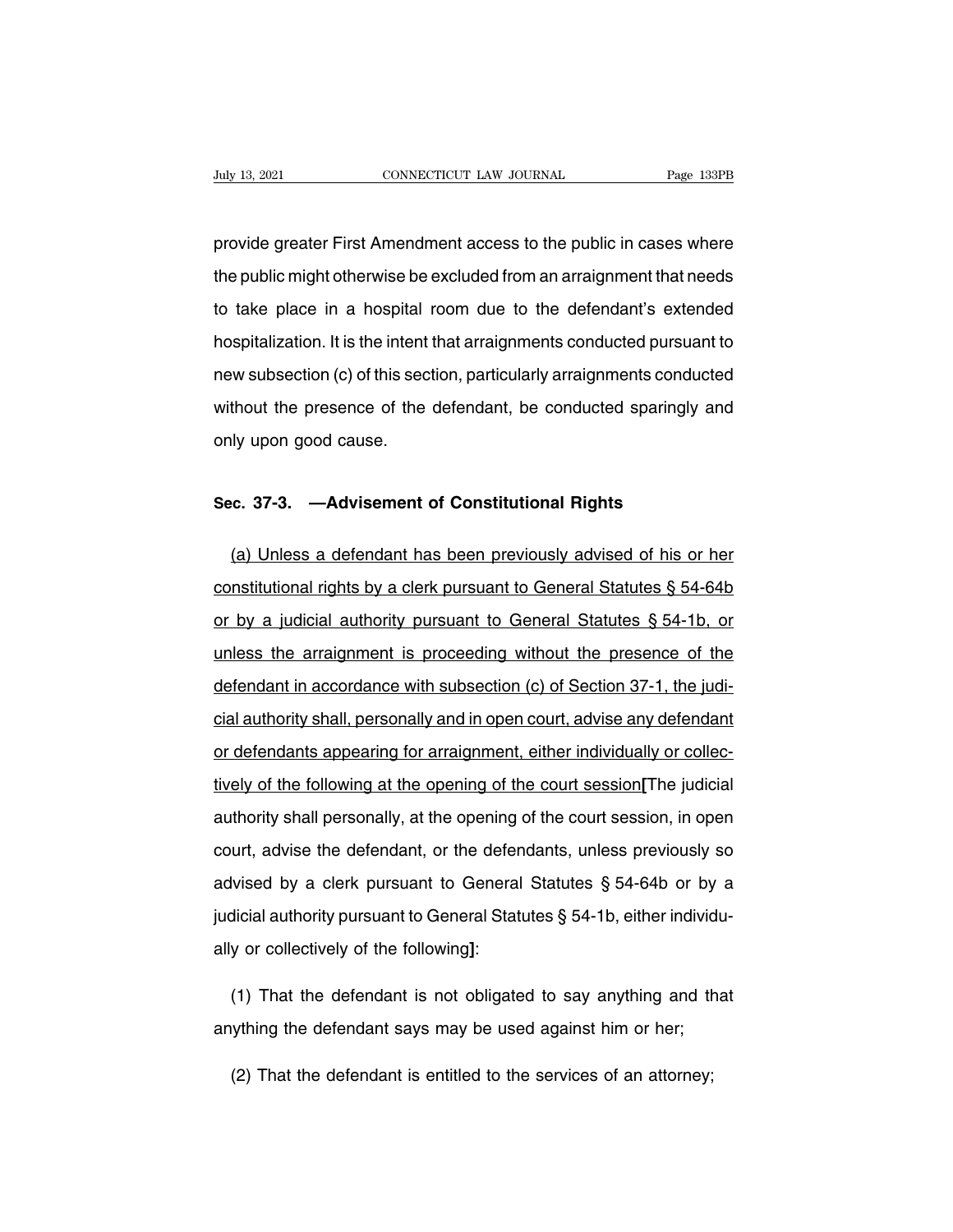EVENTIFY THE CONNECTICUT CONNECTICUT LAW JOURNAL THE JULY 13, 2021<br>(3) If the defendant is unable to pay for one, what the procedures<br>through which the services of an attorney will be provided for him Page 134PB CONNECTICUT LAW JOURNAL July 13, 2021<br>
(3) If the defendant is unable to pay for one, what the procedures<br>
are through which the services of an attorney will be provided for him<br>
or her; and (3) If the defendant<br>are through which the<br>or her; and<br>(4) That the defend (3) If the defendant is unable to pay for one, what the procedures<br>e through which the services of an attorney will be provided for him<br>her; and<br>(4) That the defendant will not be questioned unless he or she<br>nsents, that t

(c) it and acconstraint to sintable to pay for one), what the procedured<br>are through which the services of an attorney will be provided for him<br>or her; and<br>(4) That the defendant will not be questioned unless he or she<br>con diverting and that the defendant will not be questioned unless he or she<br>consents, that the defendant may consult with an attorney before being<br>questioned and that the defendant may have an attorney present<br>during any ques (4) That the defendant wi<br>consents, that the defendant n<br>questioned and that the def<br>during any questioning.<br>(b) If the judicial authority (i) That the defendant million be questioned anises the or she<br>insents, that the defendant may consult with an attorney before being<br>ring any questioning.<br>(b) If the judicial authority arraigns a defendant without his or h

presence in accordance with subsection (c) of Section 37-1, the judicial authority shall order that the defendant be informed in writing of his authority shall order that the defendant be informed in writing of his during any questioning.<br>
(b) If the judicial authority arraigns a defendant without his or her<br>
presence in accordance with subsection (c) of Section 37-1, the judicial<br>
authority shall order that the defendant be informed (b) If the judicial authority arraigns a defendant without his or her<br>presence in accordance with subsection (c) of Section 37-1, the judicial<br>authority shall order that the defendant be informed in writing of his<br>or her r presence in accordance with subsection (c) of Section 37-1, the judicial<br>authority shall order that the defendant be informed in writing of his<br>or her rights under subsection (a) of this section as quickly as possible<br>unde authority shall order that the defendant be informed in writing of his<br>or her rights under subsection (a) of this section as quickly as possible<br>under the circumstances. The judicial authority shall also advise the<br>defenda or her rights under subsection (a) of this section as qualitority shall<br>under the circumstances. The judicial authority shall<br>defendant of his or her rights pursuant to subsection (a<br>upon the defendant's first appearance i The rights and to absolut the yet all authority shall also advise the fendant of his or her rights pursuant to subsection (a) of this section<br>on the defendant's first appearance in court.<br>COMMENTARY: This section has been

defendant of his or her rights pursuant to subsection (a) of this section<br>upon the defendant's first appearance in court.<br>COMMENTARY: This section has been amended to address the<br>advisement of rights for defendants whom th upon the defendant's first appearance in court.<br>COMMENTARY: This section has been amended to address the<br>advisement of rights for defendants whom the judicial authority arraigns<br>without his or her presence pursuant to new 37-1. advisement of rights for defendants whom the judicial authority arraigns<br>without his or her presence pursuant to new subsection (c) of Section<br>37-1.<br>**Sec. 37-6.** Appointment of Public Defender<br>(a) If the judicial authority (c) of Section<br>
1.<br>
1.<br> **c. 37-6.** Appointment of Public Defender<br>
(a) If the judicial authority determines after investigation by the public<br>
fender that the defendant is indigent, the judicial authority may

37-1.<br>Sec. 37-6. Appointment of Public Defender<br>(a) If the judicial authority determines after investigation by the public<br>defender that the defendant is indigent, the judicial authority may<br>designate the public defender o Sec. 37-6. Appointment of Public Defender<br>
(a) If the judicial authority determines after investigation by the public<br>
defender that the defendant is indigent, the judicial authority may<br>
designate the public defender or a (a) If the judicial authority determines after investigation by the public<br>defender that the defendant is indigent, the judicial authority may<br>designate the public defender or a [special] public defender assigned<br>counsel t defender that the defendant is indigent, the judicial authority may<br>designate the public defender or a [special] public defender assigned<br>counsel to represent the defendant unless, in a misdemeanor case,<br>at the time of the designate the public defender or a [special] public defender assigned<br>counsel to represent the defendant unless, in a misdemeanor case,<br>at the time of the application for appointment of counsel, the judicial<br>authority deci counsel to represent the defendant unless, in a misdemeanor case, at the time of the application for appointment of counsel, the judicial authority decides or believes that disposition of the pending case will not result i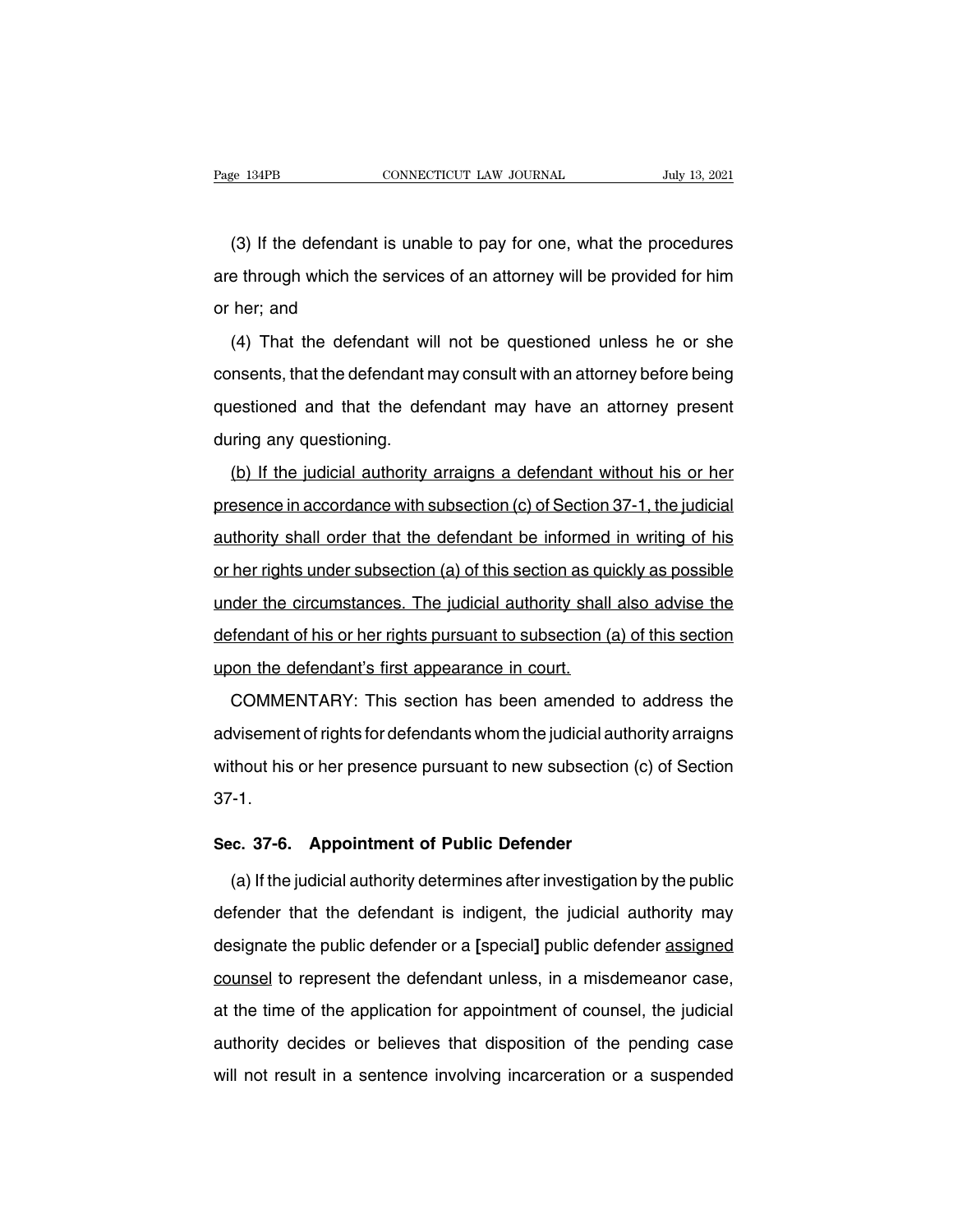Suly 13, 2021<br>
sentence of incarceration with a period of probation or conditional<br>
discharge, and makes a statement to that effect on the record. If the July 13, 2021 CONNECTICUT LAW JOURNAL Page 135PB<br>sentence of incarceration with a period of probation or conditional<br>discharge, and makes a statement to that effect on the record. If the<br>public defender or his or her offic sentence of incarceration with a period of probation or conditional<br>discharge, and makes a statement to that effect on the record. If the<br>public defender or his or her office determines that a defendant is not<br>eligible to sentence of incarceration with a period of probation or conditional<br>discharge, and makes a statement to that effect on the record. If the<br>public defender or his or her office determines that a defendant is not<br>eligible to discharge, and makes a statement to that effect on the record. If the public defender or his or her office determines that a defendant is not eligible to receive the services of a public defender, the defendant may appeal public defender or his or her office determines that a defendant is not<br>eligible to receive the services of a public defender, the defendant<br>may appeal the public defender's decision to the judicial authority in<br>accordanc eligible to receive the services of a public defender, the defendant<br>may appeal the public defender's decision to the judicial authority in<br>accordance with General Statutes § 51-297 (g). The judicial authority<br>may not appo engiale to receive the corrices of a pasite actoriacity the defendant<br>may appeal the public defender's decision to the judicial authority in<br>accordance with General Statutes § 51-297 (g). The judicial authority<br>may not app accordance with General Statutes  $\S$  51-297 (g). The judicial authority<br>may not appoint the public defender or a public defender assigned<br>counsel unless the judicial authority finds the defendant indigent follow-<br>ing such may not appoint the public defender or a public defender assigned<br>counsel unless the judicial authority finds the defendant indigent follow-<br>ing such appeal. If a conflict of interest or other circumstance exists<br>which pre the judicial authority finds the defendant indigent follow-<br>ting such appeal. If a conflict of interest or other circumstance exists<br>which prevents the public defender from representing the defendant,<br>the judicial authorit ing such appeal. If a conflict of interest or other circumstance exists<br>which prevents the public defender from representing the defendant,<br>the judicial authority, upon recommendation of the public defender or<br>upon its own my such appear. It a semilor of interest of<br>which prevents the public defender from r<br>the judicial authority, upon recommendation<br>upon its own motion, may appoint a [special<br>counsel to represent the defendant.<br>(b) The fact e judicial authority, upon recommendation of the public defender or<br>on its own motion, may appoint a [special] public defender <u>assigned</u><br>unsel to represent the defendant.<br>(b) The fact that the judicial authority, in a mis

decides or motion, may appoint a [special] public defender assigned<br>counsel to represent the defendant.<br>(b) The fact that the judicial authority, in a misdemeanor case,<br>decides or believes that disposition of the pending c in a sentence involving incarceration or a suspended sentence of<br>incarceration of the pending case will not result<br>in a sentence involving incarceration or a suspended sentence of<br>incarceration with a period of probation o (b) The fact that the judicial authority, in a misdemeanor case, decides or believes that disposition of the pending case will not result in a sentence involving incarceration or a suspended sentence of incarceration with decides or believes that disposition of the pending case will not result<br>in a sentence involving incarceration or a suspended sentence of<br>incarceration with a period of probation or conditional discharge, shall<br>not preclud in a sentence involving incarceration or a suspended sentence of<br>incarceration with a period of probation or conditional discharge, shall<br>not preclude the judicial authority from appointing, in its discretion, a<br>public def incarceration with a period of probation<br>incarceration with a period of probation<br>not preclude the judicial authority from<br>public defender or a [special] public<br>represent an indigent defendant.<br>(c) The judicial authority m t preclude the judicial authority from appointing, in its discretion, a<br>blic defender or a [special] public defender <u>assigned counsel</u> to<br>present an indigent defendant.<br>(c) The judicial authority may designate the public

public defender or a [special] public defender <u>assigned counsel</u> to<br>represent an indigent defendant.<br>(c) The judicial authority may designate the public defender or a<br>public defender assigned counsel to represent a defend represent an indigent defendant.<br>
(c) The judicial authority may designate the public defender or a<br>
public defender assigned counsel to represent a defendant who is<br>
subject to a motion to arraign such defendant remotely (c) The judicial authority may designate the public defender or a<br>public defender assigned counsel to represent a defendant who is<br>subject to a motion to arraign such defendant remotely or without his<br>or her presence, purs public defender assigned counsel to represent a defendant who is<br>subject to a motion to arraign such defendant remotely or without his<br>or her presence, pursuant to subsection (c) of Section 37-1, and who<br>is not represented subject to a motion to arraign such defendant remotely or without his<br>subject to a motion to arraign such defendant remotely or without his<br>or her presence, pursuant to subsection (c) of Section 37-1, and who<br>is not repres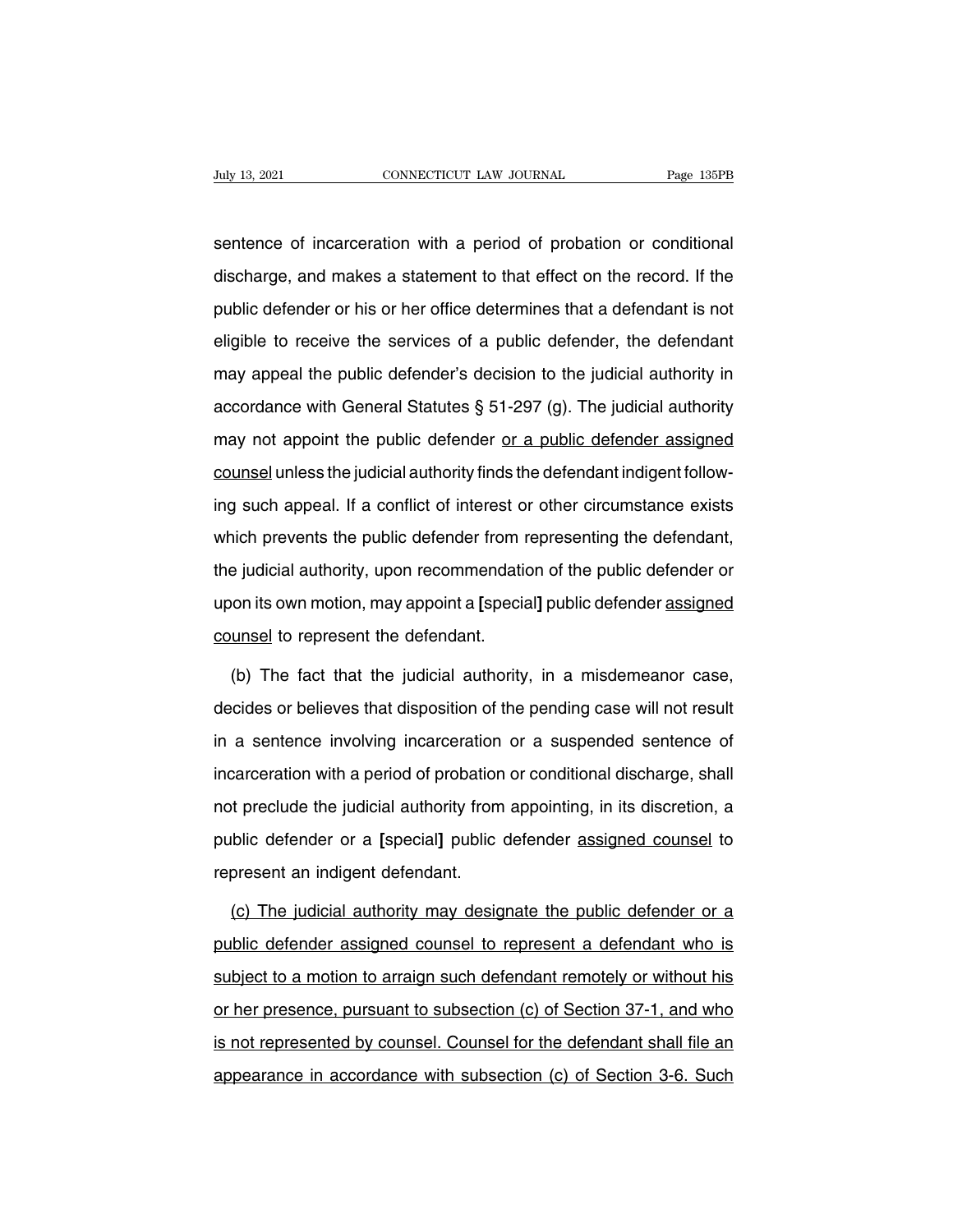appearance shall expire upon the defendant's first appearance in court. Page 136PB CONNECTICUT LAW JOURNAL July 13, 2021<br>
appearance shall expire upon the defendant's first appearance in court.<br>
If the defendant thereafter applies for public defender services, the<br>
judicial authority may desig appearance shall expire upon the defendant's first appearance in court.<br>If the defendant thereafter applies for public defender services, the<br>judicial authority may designate the public defender or public defender<br>assigned appearance shall expire upon the defendant's first appearance in court.<br>If the defendant thereafter applies for public defender services, the<br>judicial authority may designate the public defender or public defender<br>assigned If the defendant thereafter applies<br>judicial authority may designate the<br>assigned counsel to represent the d<br>subsection (a) of this section.<br>COMMENTARY: This section ha Micial authority may designate the public defender or public defender<br>signed counsel to represent the defendant in full in accordance with<br>bsection (a) of this section.<br>COMMENTARY: This section has been amended to ensure t

assigned counsel to represent the defendant in full in accordance with<br>subsection (a) of this section.<br>COMMENTARY: This section has been amended to ensure that<br>any defendant subject to a motion to arraign such defendant re subsection (a) of this section.<br>COMMENTARY: This section has been amended to ensure that<br>any defendant subject to a motion to arraign such defendant remotely<br>or without his or her presence pursuant to new subsection (c) of COMMENTARY: This section has been amended to ensure that<br>any defendant subject to a motion to arraign such defendant remotely<br>or without his or her presence pursuant to new subsection (c) of Section<br>37-1 can obtain counse commentative interesting and any defendant subject to a motion to arraign such defendant remotely<br>or without his or her presence pursuant to new subsection (c) of Section<br>37-1 can obtain counsel for the motion hearing and amy definite takeon to amalon to analyhized definite interesting<br>or without his or her presence pursuant to new subsection (c) of Section<br>37-1 can obtain counsel for the motion hearing and any arraignment<br>conducted pursuan 37-1 can obtain counsel for the motion hearing and any arraignment<br>conducted pursuant to that subsection. This section has also been<br>amended to update the term "special public defender" to the term<br>"public defender assigne conducted pursuant to the<br>conducted pursuant to the<br>"public defender assigne<br>utes § 51-289a (c). amended to update the term "special public determ"<br>
"public defender assigned counsel" to comport wites § 51-289a (c).<br> **Sec. 39-7. —Notice of Plea Agreement**<br>
If a plea agreement has been reached by the pai ublic defender assigned counsel" to comport with the General States § 51-289a (c).<br> **Exact States States:**<br>
If a plea agreement has been reached by the parties, which contem-<br>
If a plea agreement has been reached by the pa

utes § 51-289a (c).<br> **Sec. 39-7.** — **Notice of Plea Agreement**<br>
If a plea agreement has been reached by the parties, which contem-<br>
plates the entry of a plea of guilty or nolo contendere, the judicial<br>
authority shall req Sec. 39-7. —Notice of Plea Agreement<br>If a plea agreement has been reached by the parties, which contem-<br>plates the entry of a plea of guilty or nolo contendere, the judicial<br>authority shall require the disclosure of the ag If a plea agreement has been reached by the parties, which contem-<br>plates the entry of a plea of guilty or nolo contendere, the judicial<br>authority shall require the disclosure of the agreement in open court<br>or, on a showin plates the entry of a plea of guilty or nolo contendere, the judicial authority shall require the disclosure of the agreement in open court or, on a showing of good cause, in camera at the time the plea is offered. Thereup authority shall require the disclosure of the agreement in open court<br>or, on a showing of good cause, in camera at the time the plea is<br>offered. Thereupon, the judicial authority may accept the plea<br>agreement in accordance or, on a showing of good cause, in camera at the time the plea is<br>offered. Thereupon, the judicial authority may accept the plea<br>agreement in accordance with Section 39-18, or reject the plea<br>agreement, or may defer his or or, on a showing or good salace, in sample at the time the plea leftered. Thereupon, the judicial authority may accept the plea agreement in accordance with Section 39-18, or reject the plea agreement, or may defer his or oriotal: Thoroupon, the Judicial data<br>agreement in accordance with Sectio<br>agreement, or may defer his or her decis<br>until there has been an opportunity to co<br>or may defer it for other reasons.<br>COMMENTARY: The change to this The content in accordance with section on acceptance or rejection<br>til there has been an opportunity to consider the presentence report,<br>may defer it for other reasons.<br>COMMENTARY: The change to this section clarifies that

agreement, or may defer interest and consider the presentence report,<br>or may defer it for other reasons.<br>COMMENTARY: The change to this section clarifies that the judicial<br>authority may only accept a plea agreement in acco 39-18.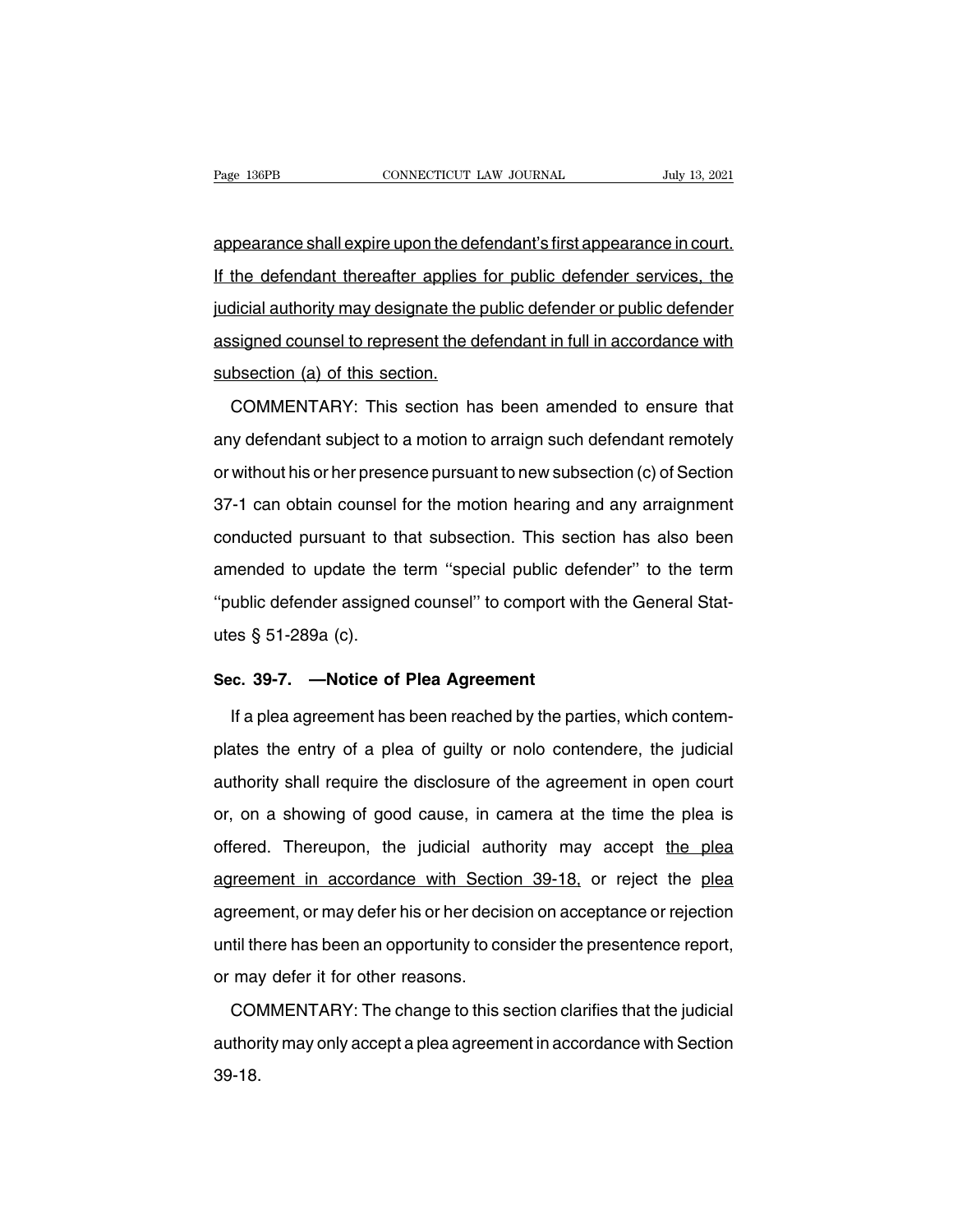**Sec. 39-17. —Effect of Disposition Conference** IF a case is not resolved at the disposition conference<br>If a case is not resolved at the disposition conference or if the judicial<br>If a case is not resolved at the disposition conference or if the judicial<br>Ithority rejects Sec. 39-17. —Effect of Disposition Conference<br>If a case is not resolved at the disposition conference or if the judicial<br>authority rejects the plea agreement, the case shall be assigned to a<br>trial list <u>in accordance with </u> Sec. 39-17. —Effect of Disposition Conference<br>If a case is not resolved at the disposition conference or if the judicial<br>authority rejects the plea agreement, the case shall be assigned to a<br>trial list <u>in accordance with </u> If a case is not resolved at the disposition conference or if the judicial authority rejects the plea agreement, the case shall be assigned to a trial list <u>in accordance with Section 44-15</u>. If an agreement is reached, a It is a sase is not reserve<br>authority rejects the plear<br>trial list in accordance wi<br>a judicial authority sha<br>other dispositions.<br>COMMENTARY: The al list in accordance with Section 44-15. If an agreement is reached,<br>judicial authority shall be available to accept guilty pleas and<br>ner dispositions.<br>COMMENTARY: The change to this section clarifies that the judicial<br>th

a judicial authority shall be available to accept guilty pleas and<br>other dispositions.<br>COMMENTARY: The change to this section clarifies that the judicial<br>authority may only assign a case to the trial list in accordance wit other dispositions.<br>COMMENTARY: 1<br>authority may only a<br>Section 44-15. COMMENTARY: The change to this section clarifies that the judicial<br>authority may only assign a case to the trial list in accordance with<br>Section 44-15.<br>**Sec. 39-18. Plea of Guilty or Nolo Contendere; Entering**<br>(a) In the d (a) In the discretion 44-15.<br>
(a) In the discretion of the judicial authority, the defendant may enter<br>
(a) In the discretion of the judicial authority, the defendant may enter<br>
plea of guilty or nolo contendere to the inf

Sec. 39-18. Plea of Guilty or Nolo Contendere; Entering<br>
(a) In the discretion of the judicial authority, the defendant may enter<br>
a plea of guilty or nolo contendere to the information or complaint at<br>
arraignment[. At] <u></u> Sec. 39-18. Plea of Guilty or Nolo Contendere; Entering<br>(a) In the discretion of the judicial authority, the defendant may enter<br>a plea of guilty or nolo contendere to the information or complaint at<br>arraignment[. At] <u>or</u> (a) In the discretion of the judicial authority, the defendant may enter<br>a plea of guilty or nolo contendere to the information or complaint at<br>arraignment[. At] <u>or</u> any later time [the defendant also may enter any<br>such p a plea of guilty or nolo contendere to the information or complaint at<br>arraignment[. At] or any later time [the defendant also may enter any<br>such plea.], provided that the judicial authority confirms in open court<br>that the a plea or gality of hold contendere to the information of complaint at<br>arraignment[. At] <u>or</u> any later time [the defendant also may enter any<br>such plea.], provided that the judicial authority confirms in open court<br>that t analymiont<sub>t</sub>. All <u>of</u> any later the the defendant dies may shier any<br>such plea.], provided that the judicial authority confirms in open court<br>that the defendant has received all discovery materials that he or<br>she request that the defendant has received all discovery materials that he or<br>she requested in writing pursuant to Chapter 40 that are within the<br>possession of the prosecuting authority. If the defendant has not<br>received all requeste that the defendant had footived all discovery indicated that his or<br>she requested in writing pursuant to Chapter 40 that are within the<br>possession of the prosecuting authority. If the defendant has not<br>received all request possession of the prosecuting authority. If the defendant has not<br>received all requested discovery, the judicial authority shall confirm<br>that the defendant and his or her counsel agree to waive any right to<br>receive further possession of any prosecuting authority. It are determined into the received all requested discovery, the judicial authority shall confirm that the defendant and his or her counsel agree to waive any right to receive furth that the defendant and his or her counsel agree to waive any right to receive further disclosure, before allowing the defendant to enter the plea. Any such waiver shall not apply to the prosecuting authority's continuing o receive further disclosure, before allowing t<br>plea. Any such waiver shall not apply to the<br>continuing obligation to disclose exculpator<br>pursuant to Sections 40-3 and 40-11.<br>(b) A plea of nolo contendere shall be in v ea. Any such waiver shall not apply to the prosecuting authority's<br>ntinuing obligation to disclose exculpatory information or materials<br>in writing, shall be signed by<br>(b) A plea of nolo contendere shall be in writing, shal

continuing obligation to disclose exculpatory information or materials<br>pursuant to Sections 40-3 and 40-11.<br>(b) A plea of nolo contendere shall be in writing, shall be signed by<br>the defendant, and, when accepted by the jud bursuant to Sections 40-3 and<br>pursuant to Sections 40-3 and<br>the defendant, and, when acc<br>followed by a finding of guilty.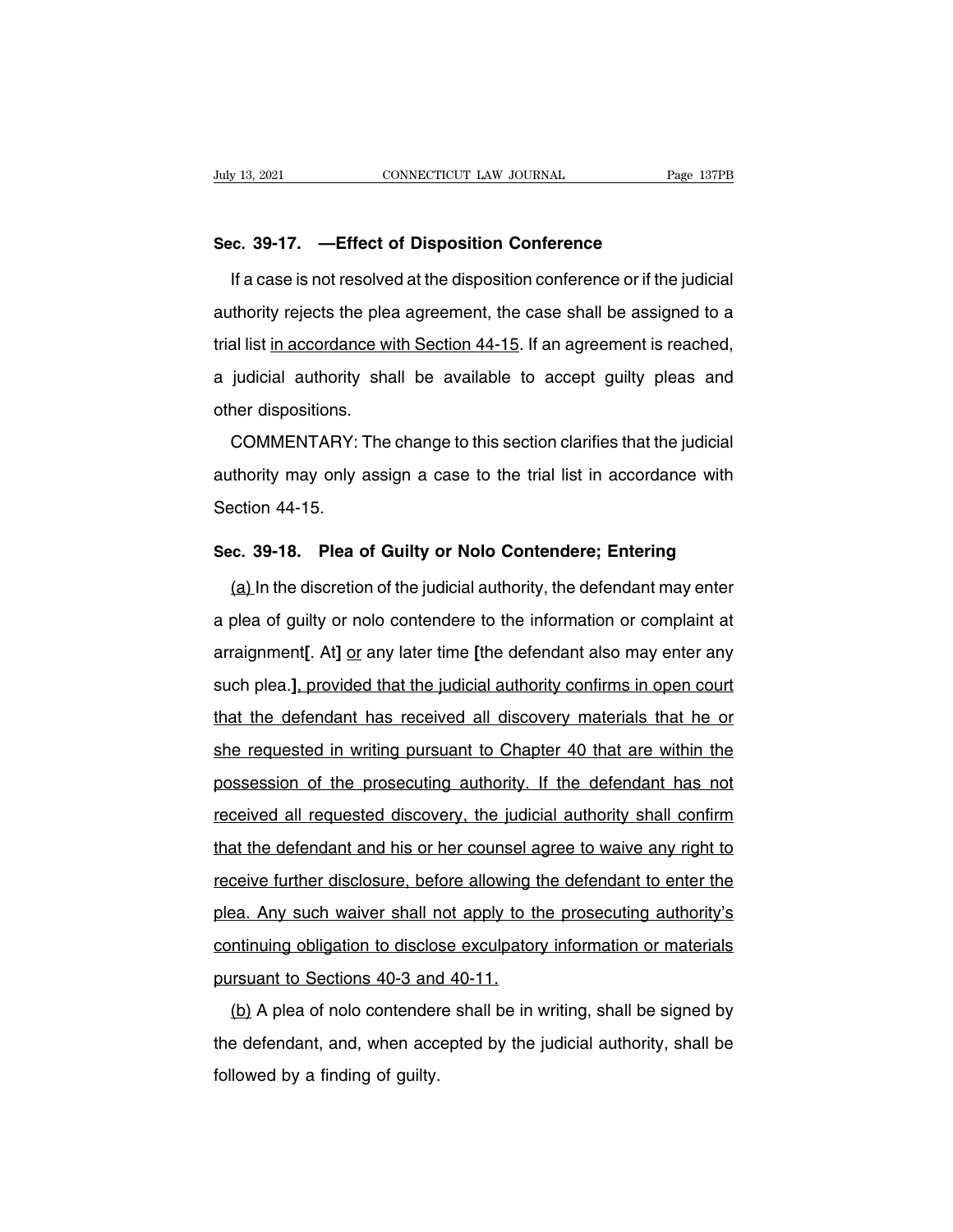EXECTE AND CONSECTICUT LAW JOURNAL THAY JULY 13, 2021<br>COMMENTARY: The changes to this section require the judicial<br>thority to confirm that a criminal defendant has either received all Page 138PB CONNECTICUT LAW JOURNAL July 13, 2021<br>COMMENTARY: The changes to this section require the judicial<br>authority to confirm that a criminal defendant has either received all<br>requested discovery or waives the right t COMMENTARY: The changes to this section require the judicial<br>authority to confirm that a criminal defendant has either received all<br>requested discovery or waives the right to receive further disclosure<br>of requested discove COMMENTARY: The changes to this section require the judicial<br>authority to confirm that a criminal defendant has either received all<br>requested discovery or waives the right to receive further disclosure<br>of requested discove authority to confirm that a criminal defendant has either received all requested discovery or waives the right to receive further disclosure of requested discovery, except for exculpatory evidence, before allowing the defe requested discovery or waives the right to receive<br>of requested discovery, except for exculpatory<br>allowing the defendant to enter a plea of guilty or<br>consistent with Open File Criminal Discovery.<br>Sec. 40-2. —Good Faith Eff of requested discovery, except for exculpatory evidence, beallowing the defendant to enter a plea of guilty or nolo contenenconsistent with Open File Criminal Discovery.<br>**Sec. 40-2.** —**Good Faith Efforts and Subpoenas**<br>Whe owing the defendant to enter a plea of guilty or nolo contendere,<br>nsistent with Open File Criminal Discovery.<br>c. 40-2. —Good Faith Efforts and Subpoenas<br>When documents or objects are the subject of discovery orders,<br>od fai

consistent with Open File Criminal Discovery.<br> **Sec. 40-2.** —**Good Faith Efforts and Subpoenas**<br>
When documents or objects are the subject of discovery orders,<br>
good faith efforts shall be made by the party to whom any suc Sec. 40-2. —Good Faith Efforts and Subpoenas<br>When documents or objects are the subject of discovery orders,<br>good faith efforts shall be made by the party to whom any such order<br>is directed to secure their possession. If th When documents or objects are the subject of discovery orders,<br>good faith efforts shall be made by the party to whom any such order<br>is directed to secure their possession. If the efforts of such party are<br>unsuccessful the about the subport of discovery states,<br>good faith efforts shall be made by the party to whom any such order<br>is directed to secure their possession. If the efforts of such party are<br>unsuccessful the judicial authority [shal is directed to secure their possession. If the efforts of such party are<br>unsuccessful the judicial authority [shall] may, upon written request<br>or upon its own motion, issue a subpoena or order directing that such<br>documents specified time. The intertion procession. The clerk of sachi party are unsuccessful the judicial authority [shall] may, upon written request or upon its own motion, issue a subpoena or order directing that such documents o ble for their safekeeping. Such documents and tangible objects be delivered to the clerk of the court within a<br>specified time. The clerk shall give a receipt for them and be responsi-<br>ble for their safekeeping. Such docume be determined and shall give a subposed of shall discussed documents or objects be delivered to the clerk of the court within a specified time. The clerk shall give a receipt for them and be responsible for their safekeepi specified time. The clerk shall give a receipt for them and be responsi-<br>ble for their safekeeping. Such documents and tangible objects shall<br>be sealed and shall be open to inspection to the parties to the action<br>and their Example a for their safekeeping. Such documents and tangible objects shall<br>is sealed and shall be open to inspection to the parties to the action<br>in their attorneys only upon an order of the judicial authority.<br>COMMENTARY:

the sealed and shall be open to inspection to the parties to the action<br>and their attorneys only upon an order of the judicial authority.<br>COMMENTARY: The changes to this section provide the court with<br>the authority to issu and their attorneys only upon an order of the judicial authority.<br>COMMENTARY: The changes to this section provide the court with<br>the authority to issue subpoenas and orders directing documents and<br>objects subject to discov COMMENTARY: The changes to this section provide the court with<br>the authority to issue subpoenas and orders directing documents and<br>objects subject to discovery orders to the clerk upon its own motion,<br>and that such documen COMMENTARY: The changes to this section provide the court with<br>the authority to issue subpoenas and orders directing documents and<br>objects subject to discovery orders to the clerk upon its own motion,<br>and that such documen bijects subject to discovery orders to the clerk upon its own motion,<br>and that such documents and objects be open to inspection only to<br>the parties and their attorneys as the court deems appropriate.<br>**Sec. 40-6.** —**Discove** (d that such documents and objects be open to inspection only to<br>
e parties and their attorneys as the court deems appropriate.<br>
(a) Unless otherwise specified by agreement of the parties or judicial<br>
der, the parties shal

the parties and their attorneys as the court deems appropriate.<br> **Sec. 40-6.** — Discovery Performance<br>
(a) Unless otherwise specified by agreement of the parties or judicial<br>
order, the parties shall perform their obligati Sec. 40-6. — Discovery Performance<br>
(a) Unless otherwise specified by agreement of the parties or judicial<br>
order, the parties shall perform their obligations under Sections 40-<br>
1 through 40-10 by making available at reas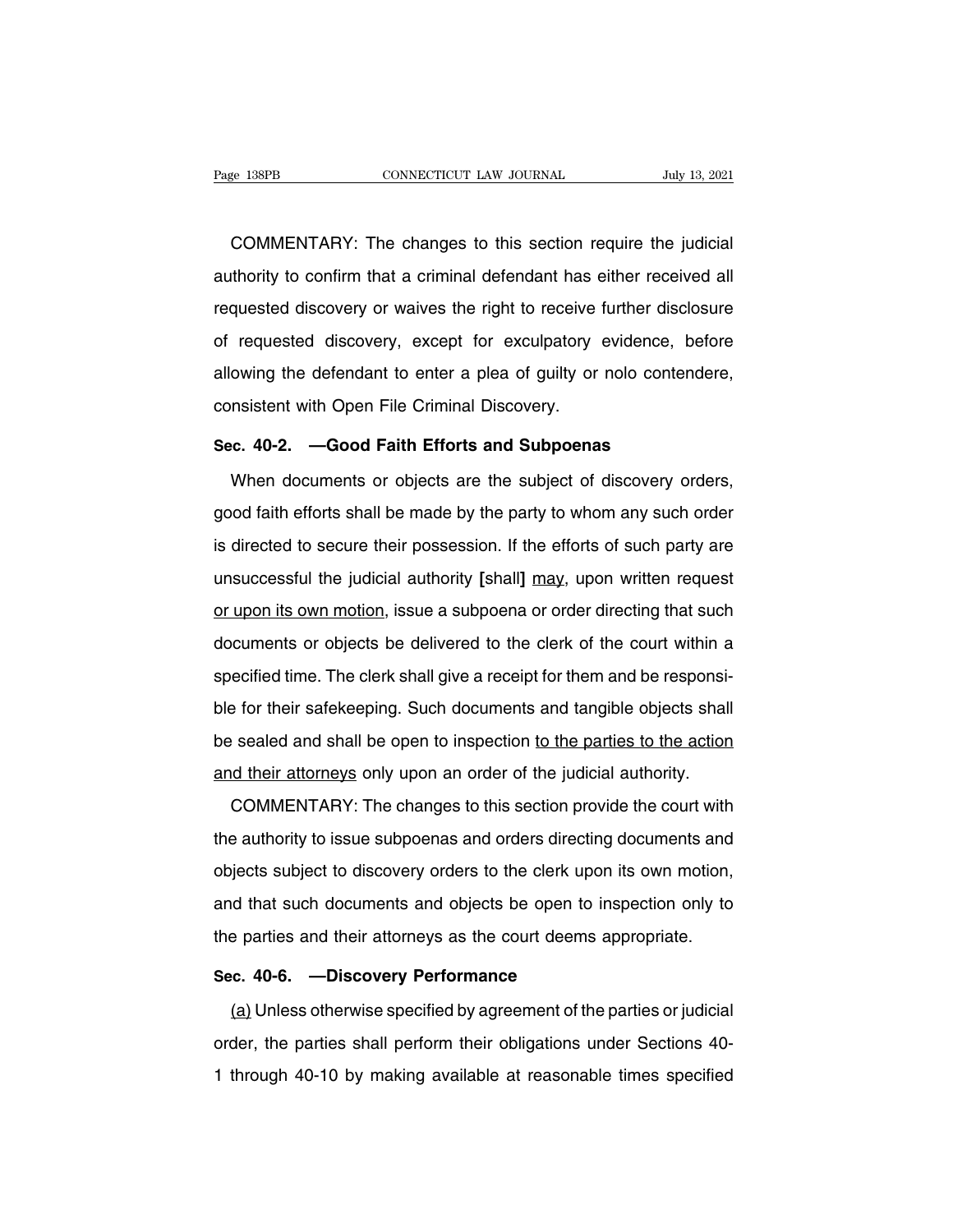Iuly 13, 2021<br>Information or materials for inspecting, testing, copying and photo-<br>Information or materials for inspecting, testing, copying and photo-<br>Internation graphing.

(b) Unless otherwise specified by agreement of the parties or judicial<br>(b) Unless otherwise specified by agreement of the parties or judicial<br>der, the parties shall provide any information or materials ordered information or materials for inspecting, testing, copying and photo-<br>graphing.<br>(b) Unless otherwise specified by agreement of the parties or judicial<br>order, the parties shall provide any information or materials ordered<br>to graphing.<br>(b) Unless otherwise specified by agreement of the parties or judicial<br>order, the parties shall provide any information or materials ordered<br>to be disclosed or that the parties are otherwise obligated to disclose (b) Unless otherwise specified by agreement of the parties or judicial<br>order, the parties shall provide any information or materials ordered<br>to be disclosed or that the parties are otherwise obligated to disclose<br>pursuant order, the parties shall provide any information or materials ordered<br>to be disclosed or that the parties are otherwise obligated to disclose<br>pursuant to this chapter that are within the possession, custody, or<br>control of order, the parties shall provide any information or materials ordered<br>to be disclosed or that the parties are otherwise obligated to disclose<br>pursuant to this chapter that are within the possession, custody, or<br>control of pursuant to this chapter that are within the possession, custody, or<br>control of such parties in an electronic format via electronic means to<br>the other party. In the event that the file size of such electronic informa-<br>tion control of such parties in an electronic format via electronic means to<br>the other party. In the event that the file size of such electronic informa-<br>tion or materials exceeds the file size limitations for e-mailing such<br>in orther of search particle in an electronic formation at the other party. In the event that the file size of such electronic informa-<br>tion or materials exceeds the file size limitations for e-mailing such<br>information or mat tion or materials exceeds the file size limitations for e-mailing such<br>information or materials, the party entitled to receive such information<br>or materials shall provide the party obligated to disclose such informa-<br>tion information or materials, the party entitled to receive such information<br>or materials shall provide the party obligated to disclose such informa-<br>tion or materials an electronic storage medium or electronic storage<br>media w or materials shall provide the party obligated to<br>tion or materials an electronic storage medium<br>media with sufficient storage capacity to accom<br>transfer of such information or materials.<br>COMMENTARY: The changes to this se In or materials an electronic storage medium or electronic storage<br>
Edia with sufficient storage capacity to accommodate the electronic<br>
Inster of such information or materials.<br>
COMMENTARY: The changes to this section ack

media with sufficient storage capacity to accommodate the electronic<br>transfer of such information or materials.<br>COMMENTARY: The changes to this section acknowledge the prev-<br>alence of discovery information and materials ge transfer of such information or materials.<br>COMMENTARY: The changes to this section acknowledge the prev-<br>alence of discovery information and materials generated and stored<br>in electronic formats and provide procedures for t COMMENTARY: The changes to this sect<br>alence of discovery information and materi<br>in electronic formats and provide proced<br>receiving such electronic information. Frankleright and the materials generated and stored<br>
in electronic formats and provide procedures for transferring and<br>
receiving such electronic information.<br> **Sec. 43-40. —Excluded Time Periods in Determining Speedy<br>
Tri** 

## **Trial**

Trial<br>The following periods of time Periods in Determining Speedy<br>Trial<br>The following periods of time shall be excluded in computing the<br>ne within which the trial of a defendant charged by information with Sec. 43-40. —Excluded Time Periods in Determining Speedy<br>Trial<br>The following periods of time shall be excluded in computing the<br>time within which the trial of a defendant charged by information with<br>a criminal offense must Trial<br>The following periods of time shall be excluded in computing the<br>time within which the trial of a defendant charged by information with<br>a criminal offense must commence pursuant to Section 43-39:<br>(1) Any period of de The following periods of time shall be excluded in computing the<br>ne within which the trial of a defendant charged by information with<br>criminal offense must commence pursuant to Section 43-39:<br>(1) Any period of delay result time within which the trial of a defendant clase criminal offense must commence pursus<br>(1) Any period of delay resulting from oth<br>the defendant, including but not limited to: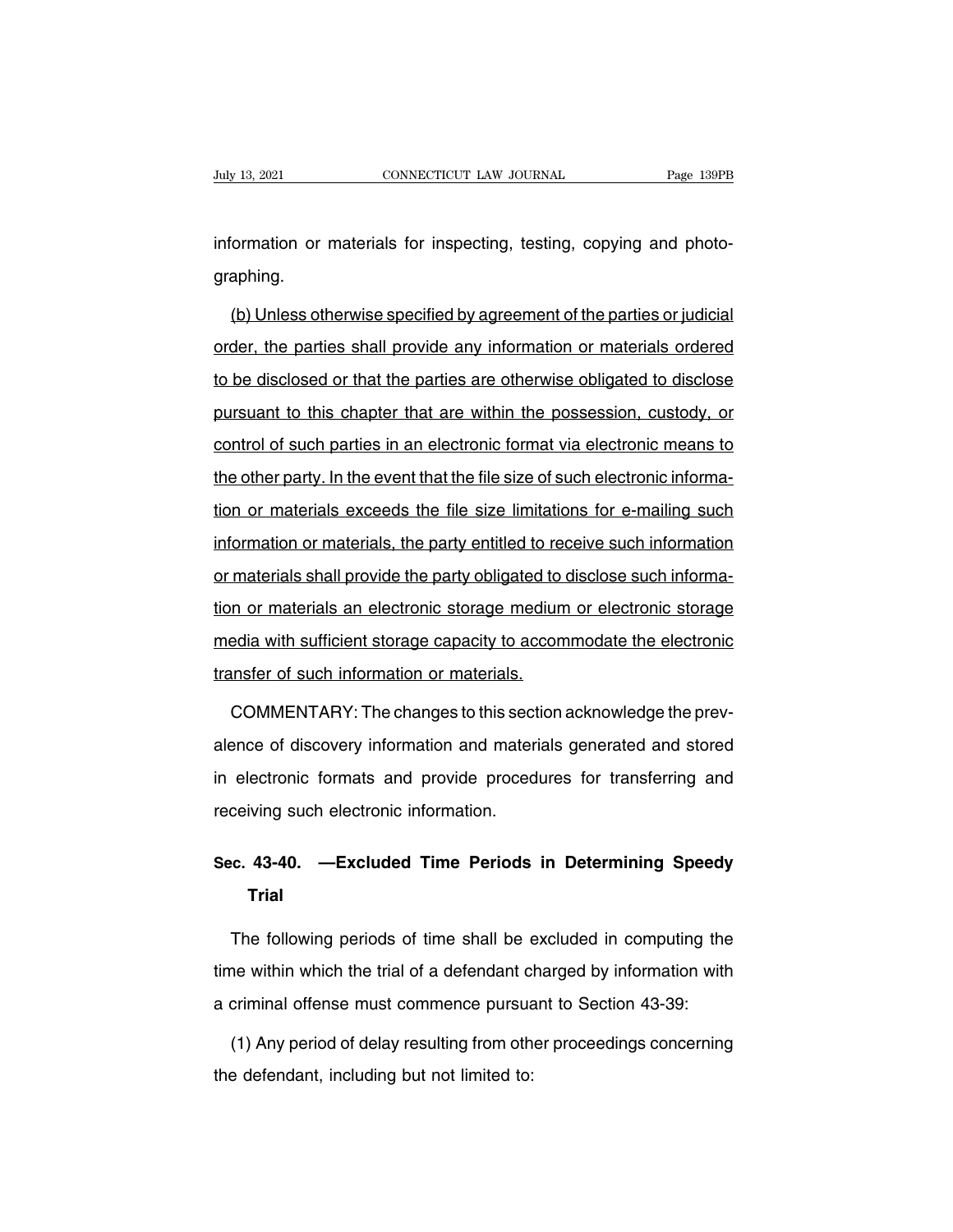EXEMBERT CONNECTICUT LAW JOURNAL THAY JOURNAL THAY 13, 2021<br>
(A) delay resulting from any proceeding, including any examinations,<br>
determine the mental competency or physical capacity of the Fage 140PB CONNECTICUT LAW JOURNAL July 13, 2021<br>
(A) delay resulting from any proceeding, including any examinations,<br>
to determine the mental competency or physical capacity of the<br>
defendant; defendant; (A) delay resulting from any proceeding, including any examinations,<br>determine the mental competency or physical capacity of the<br>fendant;<br>(B) delay resulting from trial with respect to other charges against<br>e defendant; to determine the m<br>defendant;<br>(B) delay resulting<br>the defendant;<br>(C) delay resulting

Fendant;<br>
(B) delay resulting from trial with respect to other changer defendant;<br>
(C) delay resulting from any interlocutory appeal;<br>
(D) the time between the commencement of the heal (B) delay resulting from trial with respect to other charges against<br>e defendant;<br>(C) delay resulting from any interlocutory appeal;<br>(D) the time between the commencement of the hearing on any<br>etrial motion and the issuanc

the defendant;<br>
(C) delay resulting from any interlocutory appeal;<br>
(D) the time between the commencement of the hearing on a<br>
pretrial motion and the issuance of a ruling on such motion;<br>
(F) delay reasonably attributable

(C) delay resulting from any interlocutory appeal;<br>(D) the time between the commencement of the hearing on any<br>etrial motion and the issuance of a ruling on such motion;<br>(E) delay reasonably attributable to any period, not (D) the time between the commencement of the hearing on any pretrial motion and the issuance of a ruling on such motion;<br>(E) delay reasonably attributable to any period, not to exceed thirty days, during which any proceedi pretrial motion and the issuance of a ruling on such<br>
(E) delay reasonably attributable to any period, not<br>
days, during which any proceeding concerning the de<br>
ally under advisement by the judicial authority;<br>
(F) delay r (E) delay reasonably attributable to any period, not to exceed thirty<br>ys, during which any proceeding concerning the defendant is actu-<br>y under advisement by the judicial authority;<br>(F) delay resulting from any proceeding

days, during which any proceeding concerning the defendant is actually under advisement by the judicial authority;<br>(F) delay resulting from any proceeding under General Statutes<br>§§ 17a-685, <u>17a-693, et seq., 53a-39c,</u> 54ally under advisement by the judicial authority;<br>
(F) delay resulting from any proceeding under General Statutes<br>
§§ 17a-685, <u>17a-693, et seq., 53a-39c</u>, 54-56e, 54-56g, <u>54-56i, 54-<br>
56/,</u> 54-56m, 54-56p, or any other pr (F) delay rest)<br> $\S$ § 17a-685, 17a<br>56*l*, 54-56m, 54-by statute. (17a-685, 17a-693, et seq., 53a-39c, 54-56e, 54-56g, 54-56i, 54-<br>
1,54-56m, 54-56p, or any other pretrial diversion program authorized<br>
statute.<br>
(2) Any period of delay resulting from the absence or unavailability<br>
the de

56/, 54-56m, 54-56p, or any other pretrial diversion program authorized<br>by statute.<br>(2) Any period of delay resulting from the absence or unavailability<br>of the defendant, counsel for the defendant, or any essential witness by statute.<br>(2) Any period of delay resulting from the absence or unavailability<br>of the defendant, counsel for the defendant, or any essential witness<br>for the prosecution or defense. For purposes of this subdivision, a<br>def (2) Any period of delay resulting from the absence or unavailability<br>of the defendant, counsel for the defendant, or any essential witness<br>for the prosecution or defense. For purposes of this subdivision, a<br>defendant or an of the defendant, counsel for the defendant, or any essential witness<br>for the prosecution or defense. For purposes of this subdivision, a<br>defendant or any essential witness shall be considered absent when<br>such person's whe by the prosecution or defense. For purposes of this subdivision, a defendant or any essential witness shall be considered absent when such person's whereabouts are unknown and cannot be determined by due diligence. For pur any essential witness shall be considered absent when<br>such person's whereabouts are unknown and cannot be determined<br>by due diligence. For purposes of this subdivision, a defendant or<br>any essential witness shall be conside such person's whereabouts are unknown and cannot be determined<br>by due diligence. For purposes of this subdivision, a defendant or<br>any essential witness shall be considered unavailable whenever such<br>person's whereabouts are by due diligence. For purposes of this subdivision, a defendant or<br>any essential witness shall be considered unavailable whenever such<br>person's whereabouts are known but his or her presence for trial<br>cannot be obtained by by due dingencer for parps<br>any essential witness shall b<br>person's whereabouts are l<br>cannot be obtained by due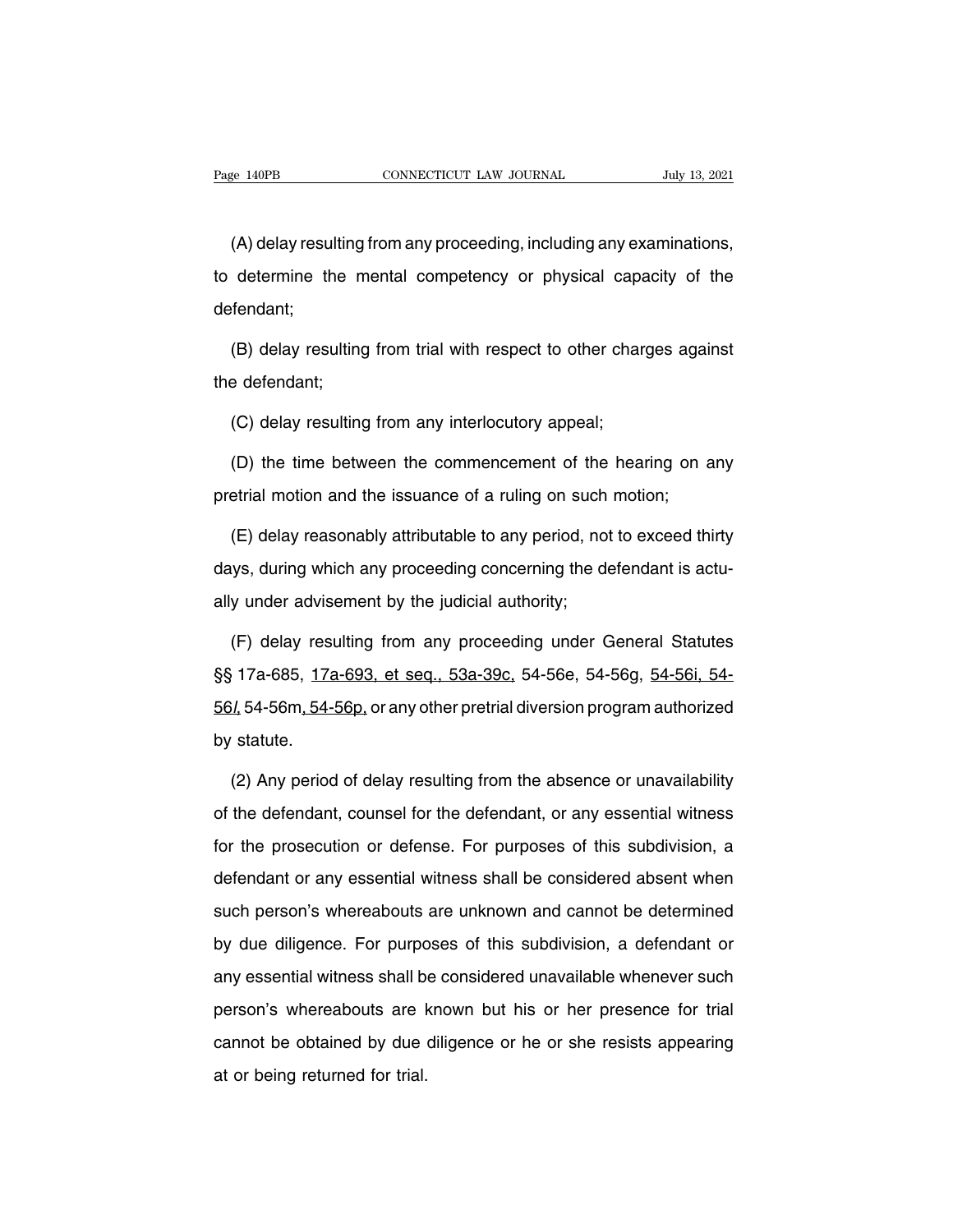(3) Any period of delay resulting from the fact that the defendant is<br>entally incompetent or physically unable to stand trial. Daly 13, 2021 CONNECTICUT LAW JOURNAL Pa<br>
(3) Any period of delay resulting from the fact that the defendentally incompetent or physically unable to stand trial.<br>
(4) A reasonable period of delay when the defendant has

(3) Any period of delay resulting from the fact that the defendant is<br>entally incompetent or physically unable to stand trial.<br>(4) A reasonable period of delay when the defendant has been<br>ned for trial with a codefendant a (3) Any period of delay resulting from the fact that the defendant is<br>mentally incompetent or physically unable to stand trial.<br>(4) A reasonable period of delay when the defendant has been<br>joined for trial with a codefenda mentally incompetent or physically unable to stand trial.<br>
(4) A reasonable period of delay when the defendant has<br>
joined for trial with a codefendant as to whom the time for tr<br>
not run and no motion for severance has be (4) A reasonable period of delay when the defendant has been<br>ned for trial with a codefendant as to whom the time for trial has<br>it run and no motion for severance has been granted.<br>(5) Any period of time between the date o

joined for trial with a codefendant as to whom the time for trial has<br>not run and no motion for severance has been granted.<br>(5) Any period of time between the date on which a defendant or<br>counsel for the defendant and the the defendant of the defendant and the prosecuting authority agree that<br>the defendant will plead guilty or nolo contendere to the charge and<br>the date the judicial authority accepts or rejects the plea agreement. (5) Any period of time between the date on which a defendant or counsel for the defendant and the prosecuting authority agree that the defendant will plead guilty or nolo contendere to the charge and the date the judicial (explicit) The unsel for the defendant and the prosecuting authority agree that<br>a defendant will plead guilty or nolo contendere to the charge and<br>a date the judicial authority accepts or rejects the plea agreement.<br>(6) An

the defendant will plead guilty or nolo contendere to the charge and<br>the date the judicial authority accepts or rejects the plea agreement.<br>(6) Any period of time between the date on which the defendant<br>enters a plea of gu the date the judicial authority accepts or rejects the plea agreement.<br>
(6) Any period of time between the date on which the defendant<br>
enters a plea of guilty or nolo contendere and the date an order of the<br>
judicial auth (6) Any period of time between the date on which the defendant<br>ters a plea of guilty or nolo contendere and the date an order of the<br>dicial authority permitting the withdrawal of the plea becomes final.<br>(7) Except as provi

enters a plea of guilty or nolo contendere and the date an order of the<br>judicial authority permitting the withdrawal of the plea becomes final.<br>(7) Except as provided in Section 43-40A, [T]the period of delay<br>resulting fro judicial authority permitting the withdrawal of the plea becomes final.<br>
(7) Except as provided in Section 43-40A, [T]the period of delay<br>
resulting from a continuance granted by the judicial authority at the<br>
personal req (7) Except as provided in Section 43-40A, [T] the period of delay resulting from a continuance granted by the judicial authority at the personal request of the defendant, including any period of delay resulting from a con resulting from a continuance granted by the judicial authority at the personal request of the defendant, including any period of delay resulting from a continuance requested because the prosecuting authority has failed to bersonal request of the defendant, including any period of delay<br>resulting from a continuance requested because the prosecuting<br>authority has failed to disclose discovery materials within any applica-<br>ble time period presc resulting from a continuance requested because the prosecuting<br>authority has failed to disclose discovery materials within any applica-<br>ble time period prescribed in Chapter 40 if the prosecuting authority's<br>failure is bec authority has failed to disclose discovery materials within any applica-<br>ble time period prescribed in Chapter 40 if the prosecuting authority's<br>failure is because of the unavailability of such discovery materials and<br>the ble time period prescribed<br>failure is because of the un<br>the prosecuting authority<br>discovery materials.<br>(8) The period of delay Figure is because of the unavailability of such discovery materials and<br>a prosecuting authority has exercised due diligence to obtain such<br>scovery materials.<br>(8) The period of delay resulting from a continuance granted by The prosecuting authority has exercised due diligence to obtain such<br>discovery materials.<br>(8) The period of delay resulting from a continuance granted by the<br>judicial authority at the request of the prosecuting authority[,

scovery materials.<br>(8) The period of delay resulting from a continuance granted by the<br>dicial authority at the request of the prosecuting authority[,] if:<br>(A) the continuance is granted because of the unavailability of evi (8) The period of delay resulting from a continuance granted by the judicial authority at the request of the prosecuting authority[,] if:<br>(A) the continuance is granted because of the unavailability of evidence material t judicial authority at the request of the prosecuting authority[,] if:<br>(A) the continuance is granted because of the unavailability of evi-<br>dence material to the state's case, when the prosecuting authority<br>has exercised du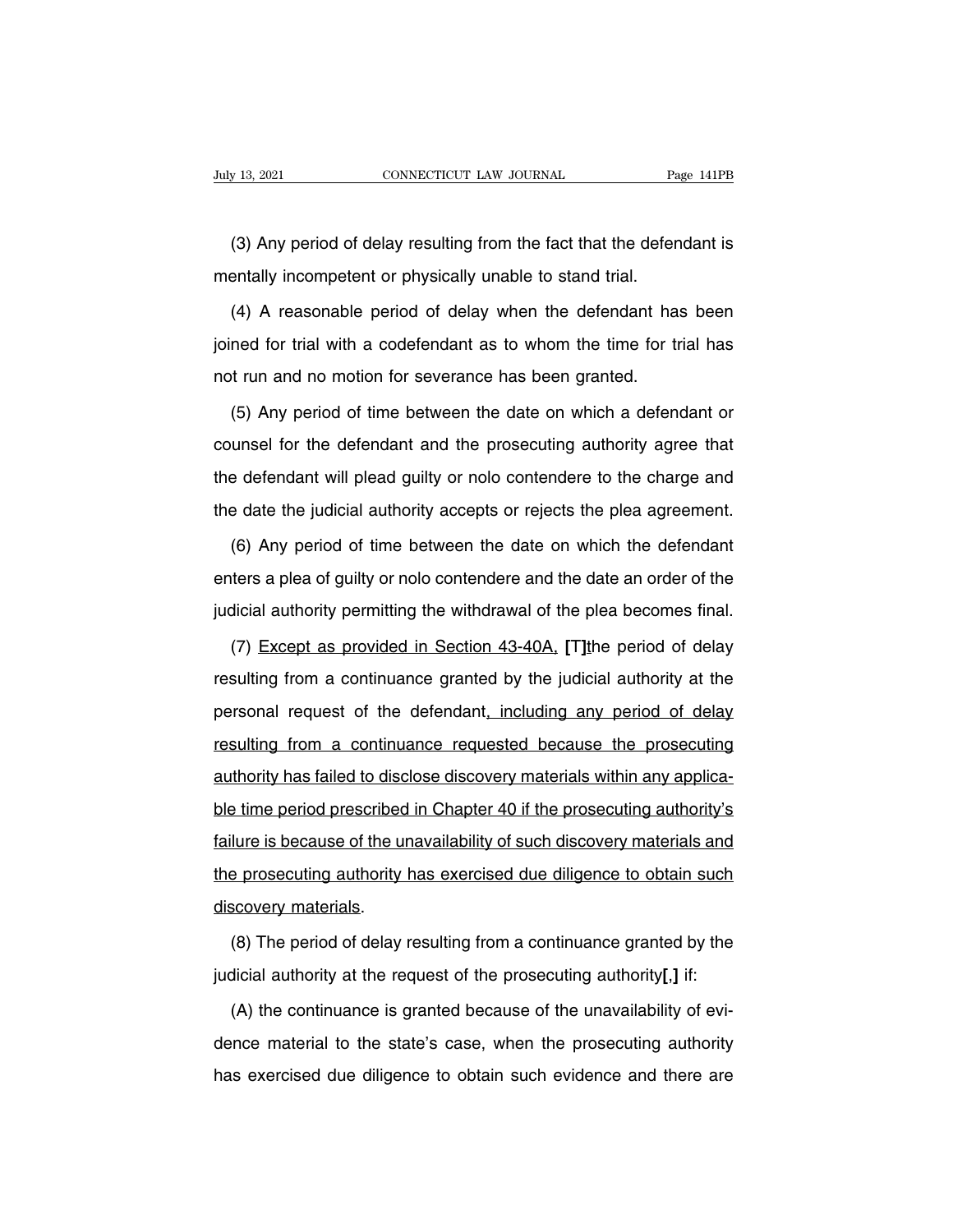reasonable grounds to believe that such evidence will be available at<br>a later date; or Page 142PB<br>reasonable grounds to<br>a later date; or

(B) asonable grounds to believe that such evidence will be available at<br>ater date; or<br>(B) the continuance is granted to allow the prosecuting authority<br>ditional time to prepare the state's case and additional time is justi reasonable grounds to believe that such evidence will be available at<br>a later date; or<br>(B) the continuance is granted to allow the prosecuting authority<br>additional time to prepare the state's case and additional time is ju fied because of the exceptional circumstances of the case.<br>
(a) With recreating a differential circumstances of the case.<br>
(a) With recreating a diferent incorporated in another invigibit (B) the continuance is granted to allow the prosecuting authority<br>ditional time to prepare the state's case and additional time is justi-<br>d because of the exceptional circumstances of the case.<br>(9) With respect to a defend

additional time to prepare the state's case and additional time is justi-<br>fied because of the exceptional circumstances of the case.<br>(9) With respect to a defendant incarcerated in another jurisdiction,<br>the period of time fied because of the exceptional circumstances of the case.<br>
(9) With respect to a defendant incarcerated in another jurisdiction,<br>
the period of time until the defendant's presence for trial has been<br>
obtained, provided th (9) With respect to a defendant incarcerated in another jurisdiction,<br>the period of time until the defendant's presence for trial has been<br>obtained, provided the prosecuting authority has exercised reasonable<br>diligence (A) (b) With reception of a detendant included in another jancalcular,<br>the period of time until the defendant's presence for trial has been<br>obtained, provided the prosecuting authority has exercised reasonable<br>diligence (A) in obtained, provided the prosecuting authority has exercised reasonable<br>diligence (A) in seeking to obtain the defendant's presence for trial<br>upon receipt of a demand from the defendant for trial, and (B) if the<br>defendant ha diligence (A) in seeking to obtain the defendant's presence for trial<br>upon receipt of a demand from the defendant for trial, and (B) if the<br>defendant has not theretofore demanded trial, in filing a detainer with<br>the offici ally and process (x) in section of the defendant to trial, and (B) if the defendant has not theretofore demanded trial, in filing a detainer with the official having custody of the defendant requesting that official the de fendant has not theretofore demanded trial, in filing a detainer with<br>e official having custody of the defendant requesting that official to<br>lvise the defendant of the defendant's right to demand trial.<br>(10) Other periods

stances.

ivise the defendant of the defendant's right to demand trial.<br>(10) Other periods of delay occasioned by exceptional circum-<br>ances.<br>COMMENTARY: The change to subdivision (F) of subsection (1)<br>this section makes that provisi (10) Other periods of delay occasioned by exceptional circum-<br>stances.<br>COMMENTARY: The change to subdivision (F) of subsection (1)<br>of this section makes that provision consistent with the current available<br>diversionary pro stances.<br>COMMENTARY: The change to subdivision (F) of subsection (1)<br>of this section makes that provision consistent with the current available<br>diversionary programs. The change to subsection (7) of this section<br>provides f COMMENTARY: The change to subdivision (F) of subsection (1)<br>of this section makes that provision consistent with the current available<br>diversionary programs. The change to subsection (7) of this section<br>provides for an exc of this section makes that provision consistent with the current available<br>diversionary programs. The change to subsection (7) of this section<br>provides for an exception to the time periods excluded from the speedy<br>trial ca diversionary programs. The change to subsection (7) of this section<br>provides for an exception to the time periods excluded from the speedy<br>trial calculation when a defendant requests a continuance as provided<br>in new Sectio diversionary programs. The change to subsection (7) of this section<br>provides for an exception to the time periods excluded from the speedy<br>trial calculation when a defendant requests a continuance as provided<br>in new Sectio From collection when a defendant requests a continuance as provided<br>in new Section 43-40A. This change also makes clear that the delay<br>from continuances requested by the defendant because the prosecut-<br>ing authority has fa in new Section 43-40A. This change also makes clear that the delay<br>from continuances requested by the defendant because the prosecut-<br>ing authority has failed to disclose discovery materials by the applicable<br>deadline will from continuances requested by the defendant because the prosecut-<br>ing authority has failed to disclose discovery materials by the applicable<br>deadline will still be excluded from the speedy trial calculation if the<br>prosecu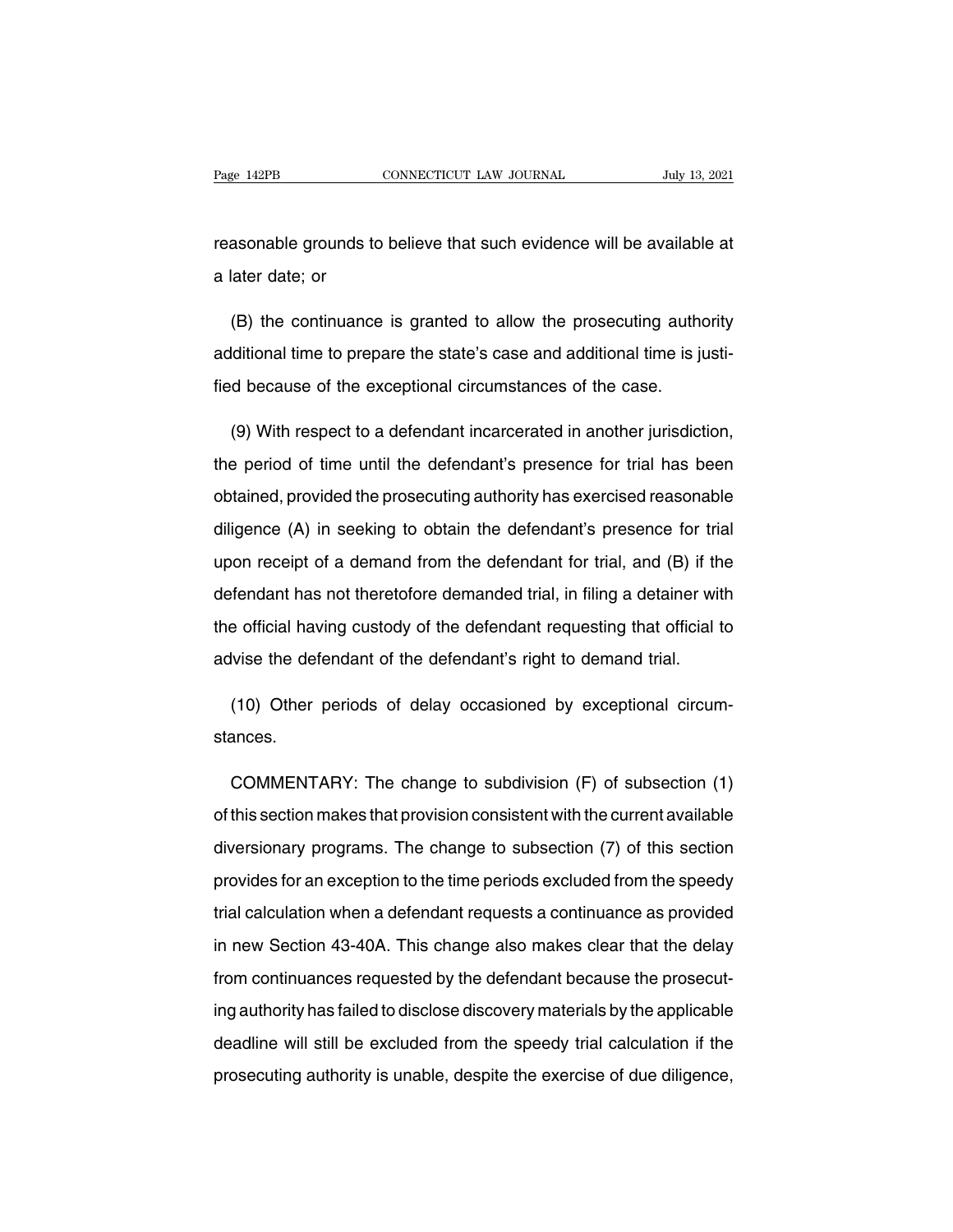Tuly 13, 2021 CONNECTICUT LAW JOURNAL Page 143PB<br>to meet the applicable deadline because the discovery material is<br>unavailable. unavailable.

## **(NEW) Sec. 43-40A. —Included Time Period in Determining** railable.<br>
W) Sec. 43-40A. —Included Time Period in Determining<br>
Speedy Trial; Failure to Comply with Disclosure by Prosecut-<br>
ing Authority **indicts:**<br>M) Sec. 43-40A. —Incl<br>Speedy Trial; Failure to (<br>ing Authority EW) Sec. 43-40A. —Included Time Period in Determining<br>Speedy Trial; Failure to Comply with Disclosure by Prosecut-<br>ing Authority<br>The time for trial set forth in Section 43-39 shall continue to run<br>ring any period of delay

Speedy Trial; Failure to Comply with Disclosure by Prosecut-<br>ing Authority<br>The time for trial set forth in Section 43-39 shall continue to run<br>during any period of delay resulting from a continuance granted by<br>the judicial ing Authority<br>The time for trial set forth in Section 43-39 shall continue to run<br>during any period of delay resulting from a continuance granted by<br>the judicial authority at the request of the defendant on the basis of<br>th The time for trial set forth in Section 43-39 shall continue to run<br>during any period of delay resulting from a continuance granted by<br>the judicial authority at the request of the defendant on the basis of<br>the prosecuting during any period of delay resulting from a continuance granted by<br>the judicial authority at the request of the defendant on the basis of<br>the prosecuting authority's wilful failure to disclose discovery materials<br>within an the judicial authority at the request of the defendant on the basis of<br>the prosecuting authority's wilful failure to disclose discovery materials<br>within any applicable time period prescribed in Chapter 40. During<br>any such the prosecuting authority's wilful failure to disclose discovery materials<br>within any applicable time period prescribed in Chapter 40. During<br>any such continuance, the judicial authority may issue subpoenas,<br>pursuant to Se within any applica<br>any such continua<br>pursuant to Section<br>of discovery. is such continuance, the judicial authority may issue subpoenas,<br>
in the timely completion<br>
discovery.<br>
COMMENTARY: This new section allows the speedy trial calculation<br>
run during any continuance granted on the basis of t

pursuant to Sections 40-2 and 40-20, to assist in the timely completion<br>of discovery.<br>COMMENTARY: This new section allows the speedy trial calculation<br>to run during any continuance granted on the basis of the prosecuting<br>a of discovery.<br>
COMMENTARY: This new section allows the speedy trial calculation<br>
to run during any continuance granted on the basis of the prosecuting<br>
authority's wilful failure to disclose discovery materials, as require COMMENTARY: This new section allows the speedy trial calculation<br>to run during any continuance granted on the basis of the prosecuting<br>authority's wilful failure to disclose discovery materials, as required<br>by Chapter 40, to run during any continuance granted on the basis of the prosecuting<br>authority's wilful failure to disclose discovery materials, as required<br>by Chapter 40, consistent with Open File Criminal Discovery. The<br>wilful failure authority's wilful failure to disclose discovery materials, as required<br>by Chapter 40, consistent with Open File Criminal Discovery. The<br>wilful failure described in this new section, which allows the speedy trial<br>calculati by Chapter 40, consistent with Open File Criminal Discovery. The wilful failure described in this new section, which allows the speedy trial calculation to continue to run, contrasts with the prosecuting authority's inabil wilful failure described in this new section, which allows the speedy trial<br>calculation to continue to run, contrasts with the prosecuting authority's<br>inability to disclose discovery materials despite the exercise of due<br>d calculation to continue to run, contrasts with the prosecuting authority's<br>inability to disclose discovery materials despite the exercise of due<br>diligence described in Section 43-40 (7), which does not allow the<br>speedy tri inability to disclose discovery materials despite the exercise of due<br>diligence described in Section 43-40 (7), which does not allow the<br>speedy trial calculation to continue to run. This section also authorizes<br>the judicia inability to disclose discovery materials despite the exercise of due<br>diligence described in Section 43-40 (7), which does not allow the<br>speedy trial calculation to continue to run. This section also authorizes<br>the judicia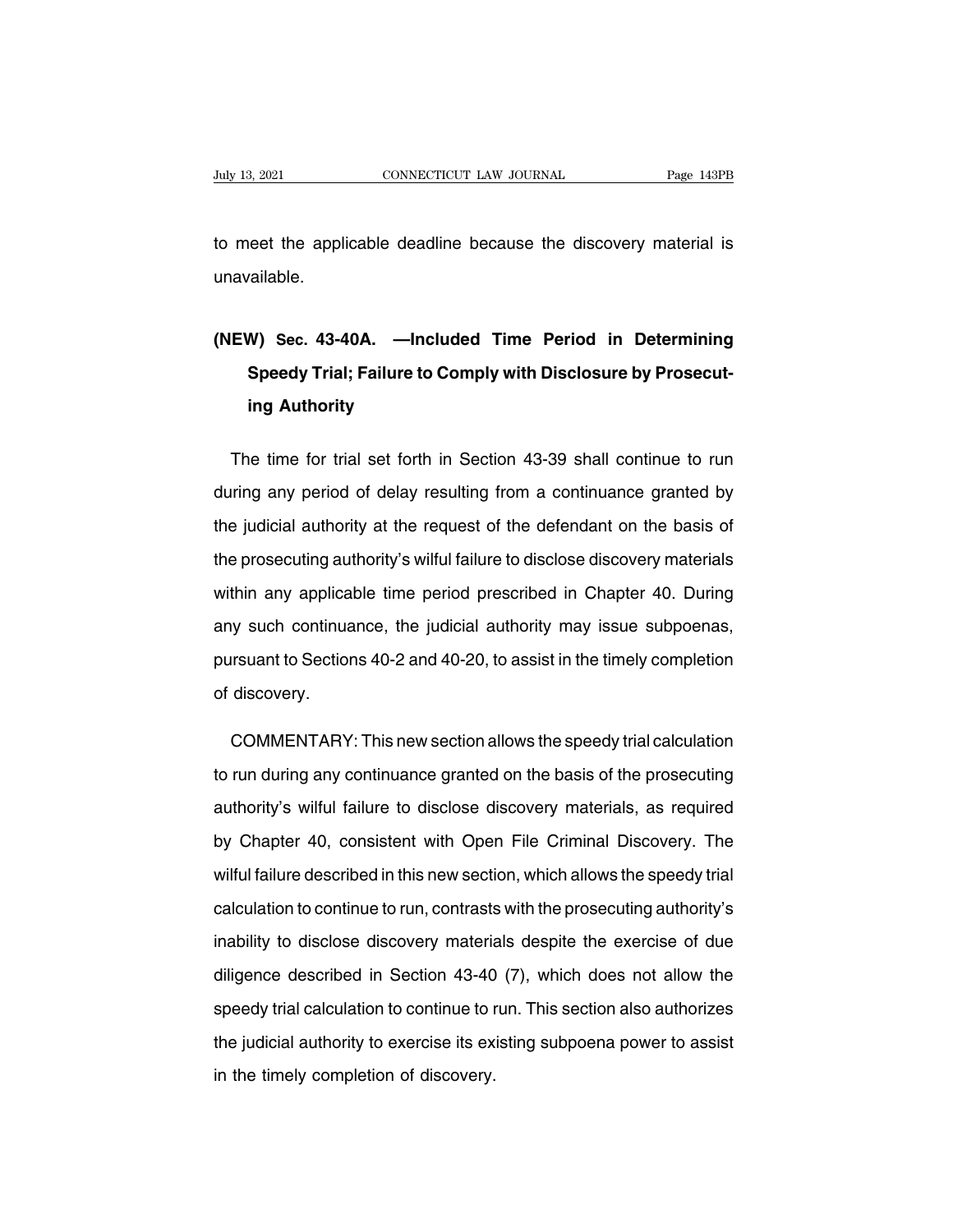## Page 144PB CONNECTICUT LAW JOURNAL July 13, 2021<br> **Sec. 44-7. Presence of Defendant; Attire of Incarcerated Defend-**<br> **ant or Witness EXECUTE:**<br> **ant or Witness**<br> **ant or Witness**<br> **ant or Witness**<br> **ant or Witness**

The defendant or Witness<br>The defendant has the right to be present at the arraignment, at<br>the defendant has the right to be present at the arraignment, at<br>the of the plea, at evidentiary hearings, at the trial, and at the Sec. 44-7. Presence of Defendant; Attire of Incarcerated Defend-<br>ant or Witness<br>The defendant has the right to be present at the arraignment, at<br>the time of the plea, at evidentiary hearings, at the trial, and at the<br>sente ant or Witness<br>ant or Witness<br>The defendant has the right to be present at the arraignment, at<br>the time of the plea, at evidentiary hearings, at the trial, and at the<br>sentencing hearing, except as provided in Section 37-1 The defendant has the right to be present at the arraignment, at<br>the time of the plea, at evidentiary hearings, at the trial, and at the<br>sentencing hearing, except as provided in Section 37-1 and Sections<br>44-7 through 44-1 The defendant has the right to be present at the arrangmment, at<br>the time of the plea, at evidentiary hearings, at the trial, and at the<br>sentencing hearing, except as provided in <u>Section 37-1 and</u> Sections<br>44-7 through 44 the time of the plea, at evidentiary nearings, at the that, and at the<br>sentencing hearing, except as provided in Section 37-1 and Sections<br>44-7 through 44-10. Whenever present, the defendant shall be seated<br>where he or she sentencing nearing, except as provided in Section 37-1 and Sections<br>44-7 through 44-10. Whenever present, the defendant shall be seated<br>where he or she can effectively consult with counsel and can see and<br>hear the proceedi 44-7 through 44-10. Whenever present, the detendant share<br>where he or she can effectively consult with counsel and ca<br>hear the proceedings. An incarcerated defendant or an in<br>witness shall not be required during the course Fiere rie or she can enectively consult with counser and can see and<br>ar the proceedings. An incarcerated defendant or an incarcerated<br>thess shall not be required during the course of a trial to appear in<br>urt in the distinc

near the proceedings. An incarcenated detendant of an incarcenated<br>witness shall not be required during the course of a trial to appear in<br>court in the distinctive attire of a prisoner or convict.<br>COMMENTARY: This section withess shall not be required during the course of a that to appear in<br>court in the distinctive attire of a prisoner or convict.<br>COMMENTARY: This section has been amended to address new<br>subsection (c) of Section 37-1, whic COMMENTARY: This sec<br>subsection (c) of Section 37<br>to arraign the defendant rel<br>limited circumstances.<br>Sec. 44-15. —Scheduling **Subsection (c) of Section 37-1, which authorizes the judic<br>to arraign the defendant remotely or without his or her plimited circumstances.<br><b>Sec. 44-15. —Scheduling at Entry of Plea**<br>(a) Upon entry of a not guilty plea, th arraign the defendant remotely or without his or her presence in<br>ited circumstances.<br>c. 44-15. —Scheduling at Entry of Plea<br>(a) Upon entry of a not guilty plea, the judicial authority shall, when-<br>er feasible, assign a dat

limited circumstances.<br>
Sec. 44-15. —Scheduling at Entry of Plea<br>
(a) Upon entry of a not guilty plea, the judicial authority shall, when-<br>
ever feasible, assign a date certain for the trial of such case, and in<br>
jury case Sec. 44-15. —Scheduling at Entry of Plea<br>
(a) Upon entry of a not guilty plea, the judicial authority shall, when-<br>
ever feasible, assign a date certain for the trial of such case, and in<br>
jury cases, for a disposition con (a) Upon entry of a not guilty plea, the judicial authority shall, when-<br>ever feasible, assign a date certain for the trial of such case, and in<br>jury cases, for a disposition conference pursuant to Sections 39-11<br>through 3 (a) opon entry or a not guitty piea, the judicial authority shall, when<br>ever feasible, assign a date certain for the trial of such case, and i<br>jury cases, for a disposition conference pursuant to Sections 39-1<br>through 39-1 er reasible, assign a date certain for the that of such case, and in<br>y cases, for a disposition conference pursuant to Sections 39-11<br>rough 39-13, and it shall advise all parties that they are to be prepared<br>proceed to tri

flury cases, for a disposition conference pursuant to Sections 39-11<br>through 39-13, and it shall advise all parties that they are to be prepared<br>to proceed to trial or to a disposition conference on that date.<br>(b) Prior to infought 39-13, and<br>to proceed to trial<br>(b) Prior to assi<br>shall inquire of the<br>is complete.<br>If discovery is n proceed to that or to a disposition conference on that date.<br>
(b) Prior to assigning any date certain for trial, the judicial authority<br>
all inquire of the parties whether discovery pursuant to Chapter 40<br>
complete.<br>
If di

(b) Prior to assigning any date certain for that, the judicial authority<br>shall inquire of the parties whether discovery pursuant to Chapter 40<br>is complete.<br>If discovery is not complete, the judicial authority shall continu shall iniquite of the parties whether discovery pursuant to Chapter 40<br>is complete.<br>If discovery is not complete, the judicial authority shall continue the<br>case for the timely completion of discovery. During any such conti If discovery is not complete, the judicial authority shall continu<br>case for the timely completion of discovery. During any such cor<br>ance, the judicial authority may issue subpoenas, pursuant to Sec<br>40-2 and 40-20, to assis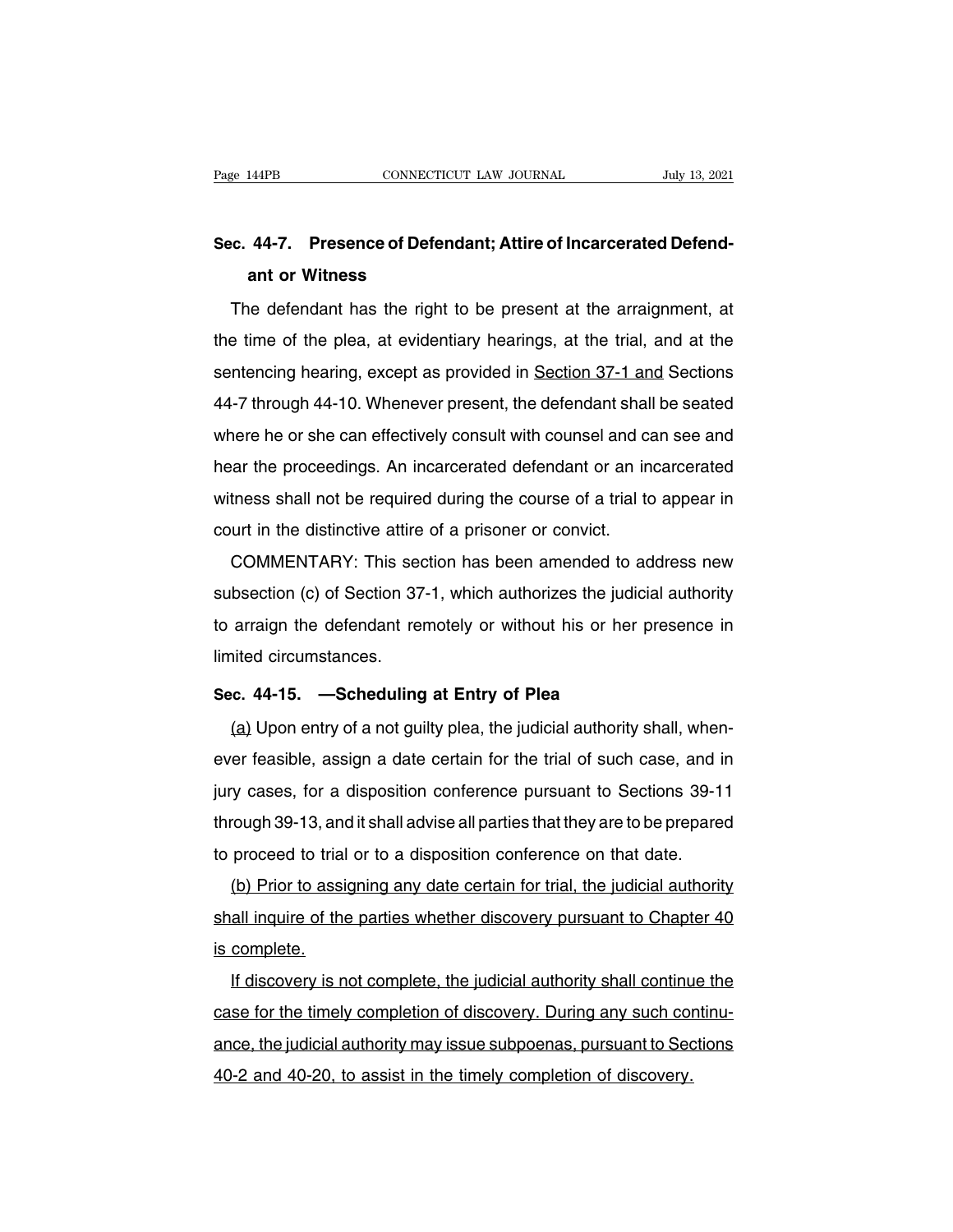If discovery is complete, the judicial authority may assign a date<br>If discovery is complete, the judicial authority may assign a date<br>If discovery is complete, the judicial authority may assign a date<br>If discovery is compl CONNECTICUT LAW JOURNAL Page 145PB<br>
If discovery is complete, the judicial authority may assign a date<br>
Certain for trial no earlier than forty-five days after the completion of<br>
discovery unless the defendant moves for a If discovery is complete, the judicial authority may assign a date<br>certain for trial no earlier than forty-five days after the completion of<br>discovery unless the defendant moves for a speedy trial pursuant to<br>Section 43-41 If discovery is com<br>
discovery unless the<br>
discovery unless the<br>
Section 43-41.<br>
(c) If the setting of The setting of a definite date at the time of the not guilty and the settem of scovery unless the defendant moves for a speedy trial pursuant to ection 43-41.<br>(c) If the setting of a definite date at the time of the not gu

discovery unless the defendant moves for a speedy trial pursuant to<br>Section 43-41.<br>(c) If the setting of a definite date at the time of the not guilty plea<br>is not feasible, the case shall be placed on a trial list of pendi Section 43-41.<br>
(c) If the setting of a definite date at the time of the not guilty plea<br>
is not feasible, the case shall be placed on a trial list of pending cases<br>
which shall be maintained by the clerk. Cases shall be p (c) If the setting of a definite date at the time of the not guilty plea<br>is not feasible, the case shall be placed on a trial list of pending cases<br>which shall be maintained by the clerk. Cases shall be placed on the<br>tria is not feasible, the case shall be placed on a trial list of pending cases<br>which shall be maintained by the clerk. Cases shall be placed on the<br>trial list in the order in which the not guilty pleas were entered, but in<br>no is not reasible, the case shall be placed on a that list of periolity cases<br>which shall be maintained by the clerk. Cases shall be placed on the<br>trial list in the order in which the not guilty pleas were entered, but in<br>no a speedy trial pursuant to Section 43-41.<br>
a speedy trial pursuant to Section 43-41.<br>
(d) If, after the judicial authority has assigned (d) If, after the judicial authority has assigned a date certain for trial<br>has assigned the judicial authority has assigned a date certain for trial<br>has assigned the case to the trial list pursuant to this section, either

or the completion of discovery in the case unless the defendant moves for<br>a speedy trial pursuant to Section 43-41.<br>(d) If, after the judicial authority has assigned a date certain for trial<br>or has assigned the case to the a speedy trial pursuant to Section 43-41.<br>
(d) If, after the judicial authority has assigned a date certain for trial<br>
or has assigned the case to the trial list pursuant to this section, either<br>
party identifies and produ (d) If, after the judicial authority has assigned a date certain for trial<br>or has assigned the case to the trial list pursuant to this section, either<br>party identifies and produces any evidence or witness that is required<br> the judicial authority files assigned a date detail for that<br>or has assigned the case to the trial list pursuant to this section, either<br>party identifies and produces any evidence or witness that is required<br>to be disclose but nas assigned the case to the that its pursuant to this section, entref<br>party identifies and produces any evidence or witness that is required<br>to be disclosed pursuant to Chapter 40, the opposing party may move<br>the judi party identifies and produces any evidence or whitess that is required<br>to be disclosed pursuant to Chapter 40, the opposing party may move<br>the judicial authority for an order in accordance with Section 40-5,<br>including, but to be disclosed<br>the judicial a<br>including, bu<br>prohibiting the at trial. E judicial additionty for air order in accordance with section 40-5.<br>Cluding, but not limited to, moving for a continuance or an order<br>ohibiting the producing party from introducing the delayed discovery<br>trial.<br>COMMENTARY:

prohibiting the producing party from introducing the delayed discovery<br>at trial.<br>COMMENTARY: The changes to this section require the judicial<br>authority to confirm that discovery is complete before scheduling a<br>date certain at trial.<br>at trial.<br>COMMENTARY: The changes to this section require the judicial<br>authority to confirm that discovery is complete before scheduling a<br>date certain for trial or placing the case on the trial list and authoriz COMMENTARY: The changes to this section require the judicial<br>authority to confirm that discovery is complete before scheduling a<br>date certain for trial or placing the case on the trial list and authorizes<br>the judicial auth EUNIMENTANT. The changes to this section require the judicial<br>authority to confirm that discovery is complete before scheduling a<br>date certain for trial or placing the case on the trial list and authorizes<br>the judicial aut authority to commit that discovery is complete before scheduling a<br>date certain for trial or placing the case on the trial list and authorizes<br>the judicial authority to exercise its subpoena power to assist in the<br>timely c date certain for that of placing the case on the that list and authorizes<br>the judicial authority to exercise its subpoena power to assist in the<br>timely completion of discovery, consistent with Open File Criminal<br>Discovery. timely completion of discovery, consistent with<br>Discovery. The changes also authorize the judicial<br>its existing authority to, upon motion, make any<br>priate to address delayed discovery disclosure.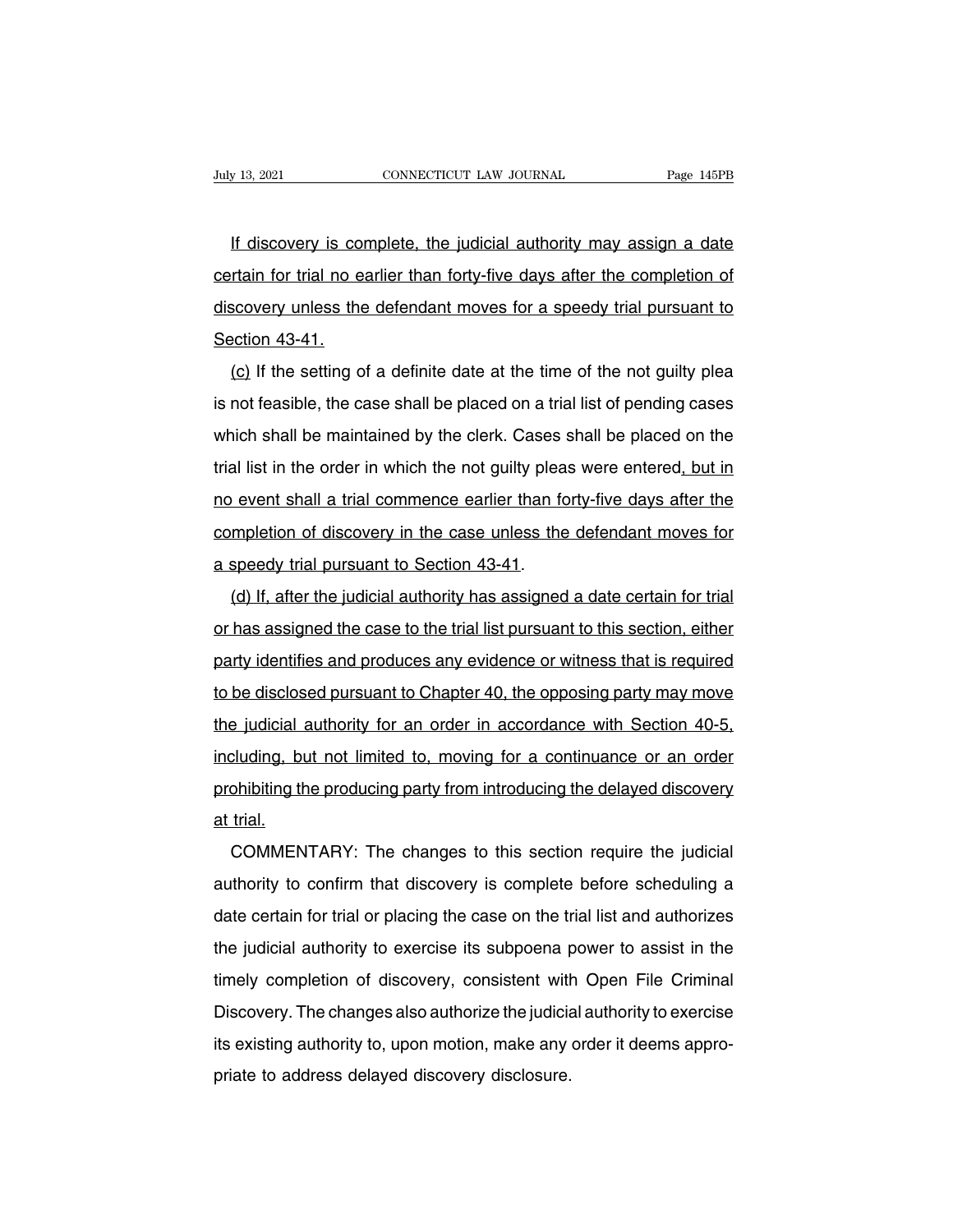# **CONNECTICUT LAW JOURNAL** July 13, 2<br> **NEW PRACTICE BOOK FORMS** NECTICUT LAW JOURNAL<br>
PRACTICE BOOK FORMS<br>
(NEW) Form 218<br>
dant's Interrections

# **IEW PRACTICE BOOK FORMS<br>(NEW) Form 218<br>Defendant's Interrogatories<br>Medical Negligence PRACTICE BOOK FORMS**<br>(NEW) Form 218<br>**endant's Interrogatories**<br>Medical Negligence

| $(NEVV)$ Form 218                                              |                        |  |
|----------------------------------------------------------------|------------------------|--|
| Defendant's Interrogatories<br><b>Medical Negligence</b>       |                        |  |
| NO. CV -                                                       | : SUPERIOR COURT       |  |
| (Plaintiff)                                                    | : JUDICIAL DISTRICT OF |  |
| VS.                                                            | : AT                   |  |
| (Defendant)                                                    | : DATE                 |  |
| The undersigned, on behalf of the Defendant, hereby propounds  |                        |  |
| the following interrogatories to be answered by the Plaintiff, |                        |  |

The undersigned, on behalf of the Defendant, hereby propounds<br>the following interrogatories to be answered by the Plaintiff,<br>the following interrogatories to be answered by the Plaintiff, : DATE<br>
of the Defendant, hereby propounds<br>
to be answered by the Plaintiff,<br>
, under oath, within sixty (60) days of<br>
with Practice Book Section 13-2. the filing hereof in compliance with Practice Book Section 13-2. of following interrogatories to be answered by the Plaintiff,<br>  $\ldots$  under oath, within sixty (60) days of<br>
persiting hereof in compliance with Practice Book Section 13-2.<br>
Definition: "You" or "your" shall mean the Plaint

interrogatories are directed, except that if a lawsuit has been instituted<br>by the representative of the estate of a decedent, ward, or incapable<br>by the representative of the estate of a decedent, ward, or incapable the filing hereof in compliance with Practice Book Section 13-2.<br>Definition: "You" or "your" shall mean the Plaintiff to whom these<br>interrogatories are directed, except that if a lawsuit has been instituted<br>by the represen Definition: "You" or "your" shall mean the Plaintiff to whom these<br>interrogatories are directed, except that if a lawsuit has been instituted<br>by the representative of the estate of a decedent, ward, or incapable<br>person, "y ble person and also refer to the Plainting of an instituted<br>by the representative of the estate of a decedent, ward, or incapable<br>person, "you" shall also refer to the Plaintiff's decedent, ward or incapa-<br>ble person unles otherwise. In answering these interrogatories, the Plaintiff's decedent, ward or incapa-<br>In answering these interrogatories, the Plaintiff(s) is (are) required<br>provide all information within their knowledge, possession or power.

ble person unless the context of an interrogatory clearly indicates<br>otherwise.<br>In answering these interrogatories, the Plaintiff(s) is (are) required<br>to provide all information within their knowledge, possession or power.<br> otherwise.<br>
In answering these interrogatories, the Plaintiff(s) is (are) required<br>
to provide all information within their knowledge, possession or power.<br>
If an interrogatory has subparts, answer each subpart separately In answering these interrogatories, the Plaintiff(s) is (are) required<br>to provide all information within their knowledge, possession or power.<br>If an interrogatory has subparts, answer each subpart separately and<br>in full an any interrogatories interrogatories, the Framming reduction of power.<br>If an interrogatory has subparts, answer each subpart separately and<br>in full and do not limit the answer to the interrogatory as a whole. If<br>any interro possible.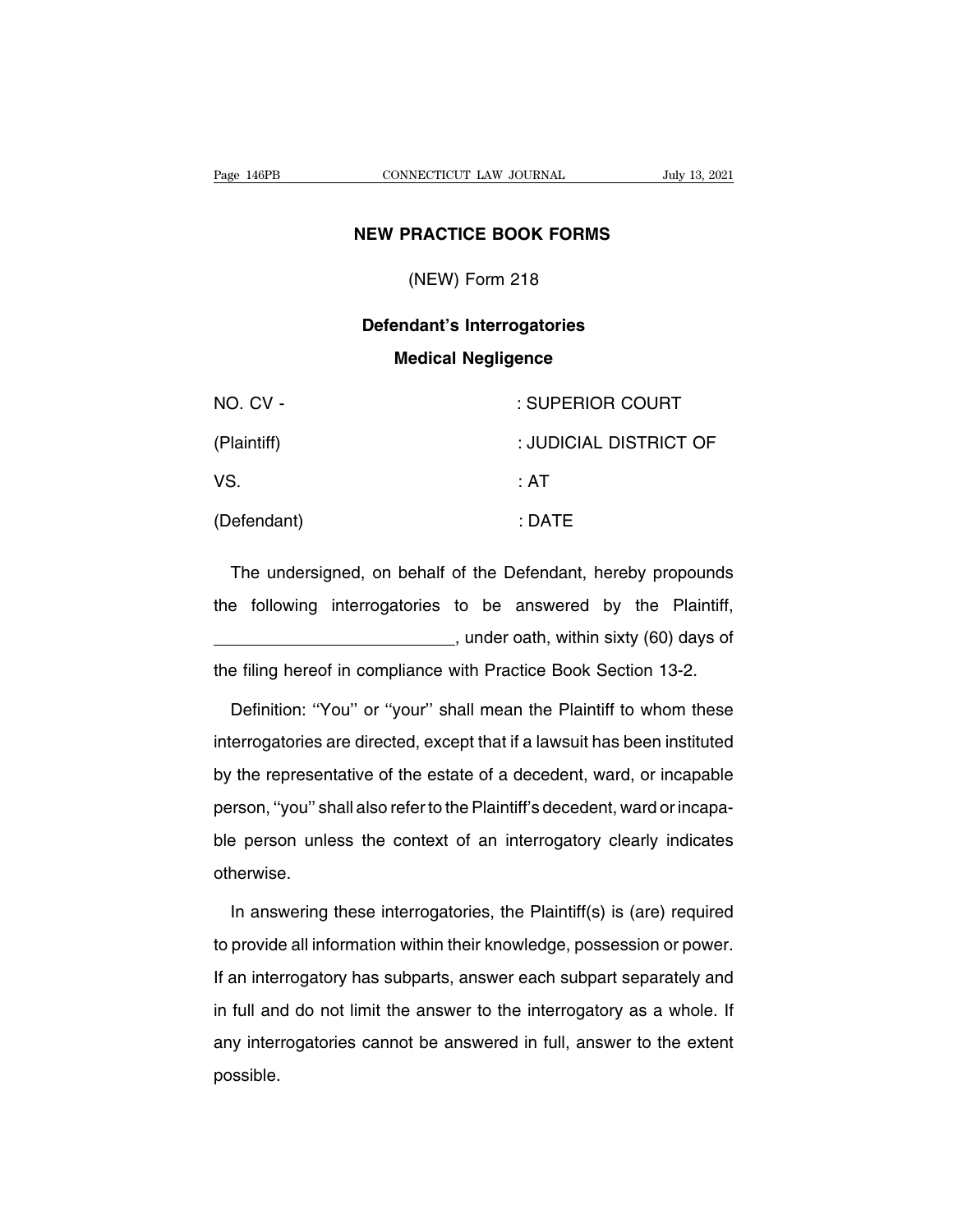July 13, 2021<br>
(1) State the following:<br>
(a) Your full name and any

Undy 13, 2021 CONNECTICUT LAW JOURNAL Page 147PB<br>
(1) State the following:<br>
(a) Your full name and any other name(s) by which you have been<br>
known; known; (1) State the following:<br>(a) Your full name and any<br>known;<br>(b) Your date of birth;<br>(c) Your current home addr (a) Your full name and any other nais<br>known;<br>(b) Your date of birth;<br>(c) Your current home address;<br>(d) Your home address as of the time

(a) Your date of birth;<br>
(b) Your date of birth;<br>
(c) Your current home address;<br>
(d) Your home address as of the time of the negligence alleged in the<br>
Complaint; and (b) Your date of birth;<br>(c) Your current home add<br>(d) Your home address as<br>Complaint; and<br>(e) Your home address for (c) Your current home address;<br>(d) Your home address as of the time of the negligence alleged in the<br>Complaint; and<br>(e) Your home address for the five years prior to and since the negli-<br>gence alleged in the Complaint. (d) Your home address as of the time<br>Complaint; and<br>(e) Your home address for the five year<br>gence alleged in the Complaint.<br>(2) State your marital status at the time

(e) Your home address for the five years prior to and since the negligence alleged in the Complaint.<br>(2) State your marital status at the time of and since the negligence alleged in the Complaint and, if married, provide t (e) Your home address for the five years prior to and since the negli-<br>gence alleged in the Complaint.<br>(2) State your marital status at the time of and since the negligence<br>alleged in the Complaint and, if married, provide required alleged in the Complaint.<br>
(2) State your marital status at the time of and since the negligence<br>
alleged in the Complaint and, if married, provide the date of the mar-<br>
riage, the full legal name, and current add (2) State your marital status at the time of and since the negligence<br>alleged in the Complaint and, if married, provide the date of the mar-<br>riage, the full legal name, and current address of your spouse.<br>(3) State the ful

alleged in the Complaint and, if married, provide the date of the mar-<br>riage, the full legal name, and current address of your spouse.<br>(3) State the full legal names and ages of each person with whom<br>you have lived at or s riage, the full legal name, and current address of your spouse.<br>
(3) State the full legal names and ages of each person with whom<br>
you have lived at or since the time of the negligence alleged in the<br>
Complaint and identif (3) State the full legal names and ages of each person with whom<br>you have lived at or since the time of the negligence alleged in the<br>Complaint and identify each time period.<br>(4) State the full legal names and ages of your

you have lived at or since the time of the negligence alleged in the<br>Complaint and identify each time period.<br>(4) State the full legal names and ages of your children. For each<br>child, identify the time periods during which Complaint and identify each time period.<br>
(4) State the full legal names and ages of your children. For eachild, identify the time periods during which they resided with you<br>
or since the time of the negligence alleged in (4) State the full legal names and ages of your children. For each child, identify the time periods during which they resided with you at or since the time of the negligence alleged in the Complaint.<br>(5) Identify and list

child, identify the time periods during which they resided with you at<br>or since the time of the negligence alleged in the Complaint.<br>(5) Identify and list each physical and mental injury or condition you<br>claim to have sust Complaint. (5) Identify and list each physical and mental injury or condition you claim to have sustained as a result of the negligence alleged in the Complaint.<br>(6) If you were treated at a hospital for injuries and conditions susta

claim to have sustained as a result of the negligence alleged in the<br>Complaint.<br>(6) If you were treated at a hospital for injuries and conditions sus-<br>tained as a result of the negligence alleged in the Complaint, state<br>th Complaint.<br>(6) If you were treated at a hospital for injuries and conditions sus-<br>tained as a result of the negligence alleged in the Complaint, state<br>the name and location of each hospital and the dates of such treatment<br> (6) If you were<br>tained as a res<br>the name and lc<br>and admission.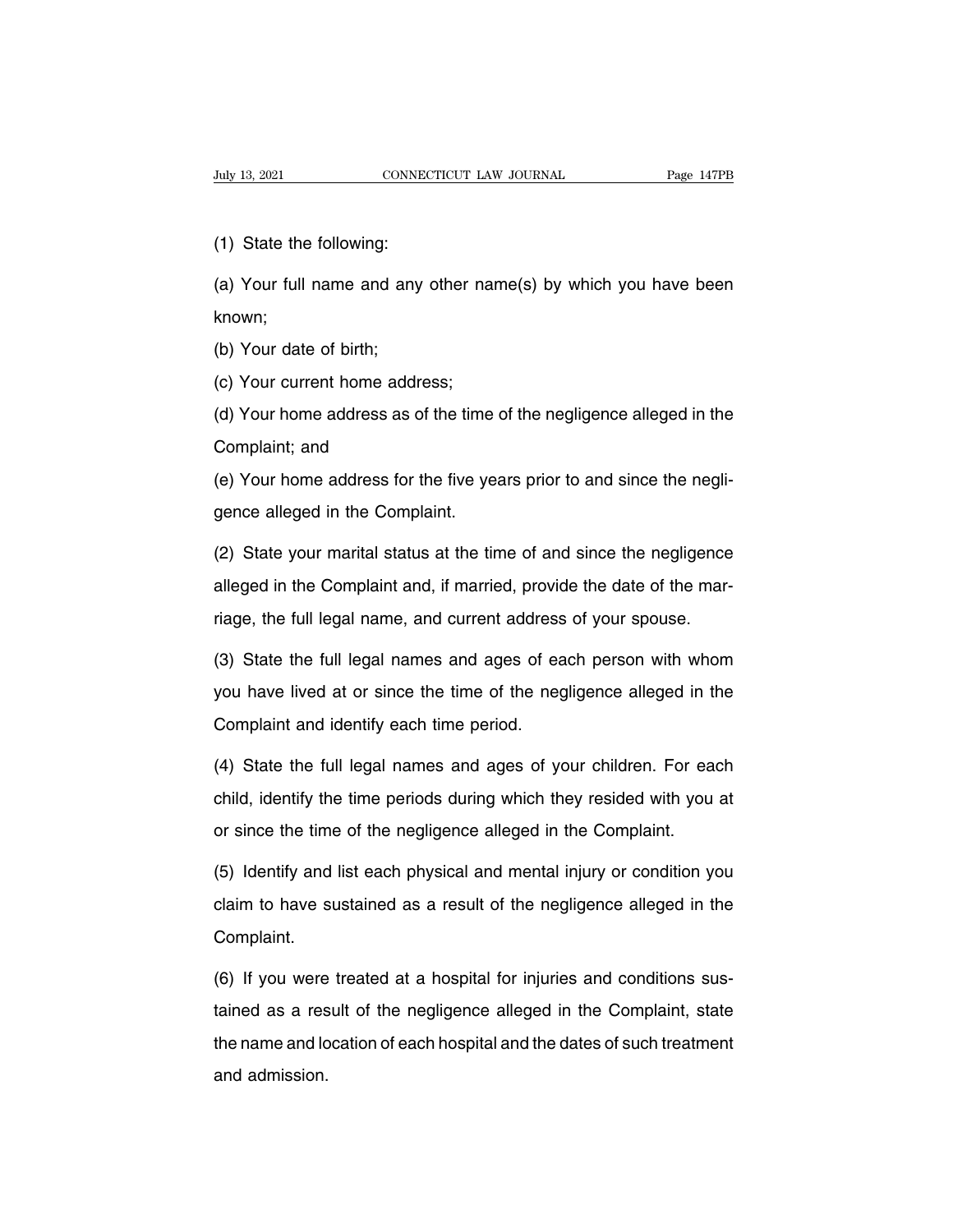Page 148PB CONNECTICUT LAW JOURNAL July 13, 2021<br>
(7) State the name and address of each physician or other health<br>
care provider who treated you for the injuries and conditions you Page 148PB CONNECTICUT LAW JOURNAL July 13, 2021<br>(7) State the name and address of each physician or other health<br>care provider who treated you for the injuries and conditions you<br>sustained as a result of the negligence al (7) State the name and address of each physician or other health<br>care provider who treated you for the injuries and conditions you<br>sustained as a result of the negligence alleged in the Complaint. (7) State the name and address of each physician or other health<br>care provider who treated you for the injuries and conditions you<br>sustained as a result of the negligence alleged in the Complaint.<br>(8) When and from whom di

care provider who treated you for the injuries and conditions you<br>sustained as a result of the negligence alleged in the Complaint.<br>(8) When and from whom did you last receive any medical treatment<br>for injuries and conditi sustained as a result of the negligence alleged in the C<br>(8) When and from whom did you last receive any med<br>for injuries and conditions alleged to have been sustain<br>of the negligence alleged in the Complaint? (8) When and from whom did you last receive any medical treatment<br>for injuries and conditions alleged to have been sustained as a result<br>of the negligence alleged in the Complaint?<br>(9) Identify the date you last received m for injuries and conditions<br>of the negligence alleged<br>(9) Identify the date you I<br>from the Defendant.

(9) Identify the date you last received medical services or treatment<br>from the Defendant.<br>(10) State the date you fully recovered from the injuries and conditions<br>alleged in your Complaint? (9) Identify the date you last received<br>from the Defendant.<br>(10) State the date you fully recovered<br>alleged in your Complaint?

(10) State the date you fully recovered from the injuries and conditions<br>alleged in your Complaint?<br>(11) If you are not fully recovered, state precisely from what injuries<br>and conditions you are presently suffering. (10) State the date you fully recovered from the in<br>alleged in your Complaint?<br>(11) If you are not fully recovered, state precise<br>and conditions you are presently suffering.

(11) If you are not fully recovered, state precisely from what injuries<br>and conditions you are presently suffering.<br>(12) Are you presently under the care of any physician or other health<br>care provider for the treatment of (11) If you are not fully recovered, state precisely from what injuries<br>and conditions you are presently suffering.<br>(12) Are you presently under the care of any physician or other health<br>care provider for the treatment of and conditions you are presently suffering.<br>(12) Are you presently under the care of any physician or other health<br>care provider for the treatment of injuries and conditions alleged to<br>have been sustained as a result of th plaint? care provider for the treatment of injuries and conditions alleged to<br>have been sustained as a result of the negligence alleged in your Com-<br>plaint?<br>(13) If the answer to the prior interrogatory is in the affirmative, stat

the negligence alleged in your Complaint?<br>(13) If the answer to the prior interrogatory is in the affirmative, state<br>the name and address of each physician or other health care provider<br>who is treating you. plaint?<br>(13) If the answer to the<br>the name and address of<br>who is treating you. (13) If the answer to the prior interrogatory is in the affirmative, state<br>the name and address of each physician or other health care provider<br>who is treating you.<br>(14) Do you claim any disability resulting from injuries

the name and address of each physician or other health care provider<br>who is treating you.<br>(14) Do you claim any disability resulting from injuries and conditions<br>allegedly sustained as a result of the negligence alleged in plaint? (14) Do you claim any disability resulting from injurie<br>allegedly sustained as a result of the negligence alle<br>plaint?<br>(15) If so, state the nature of the disability claimed.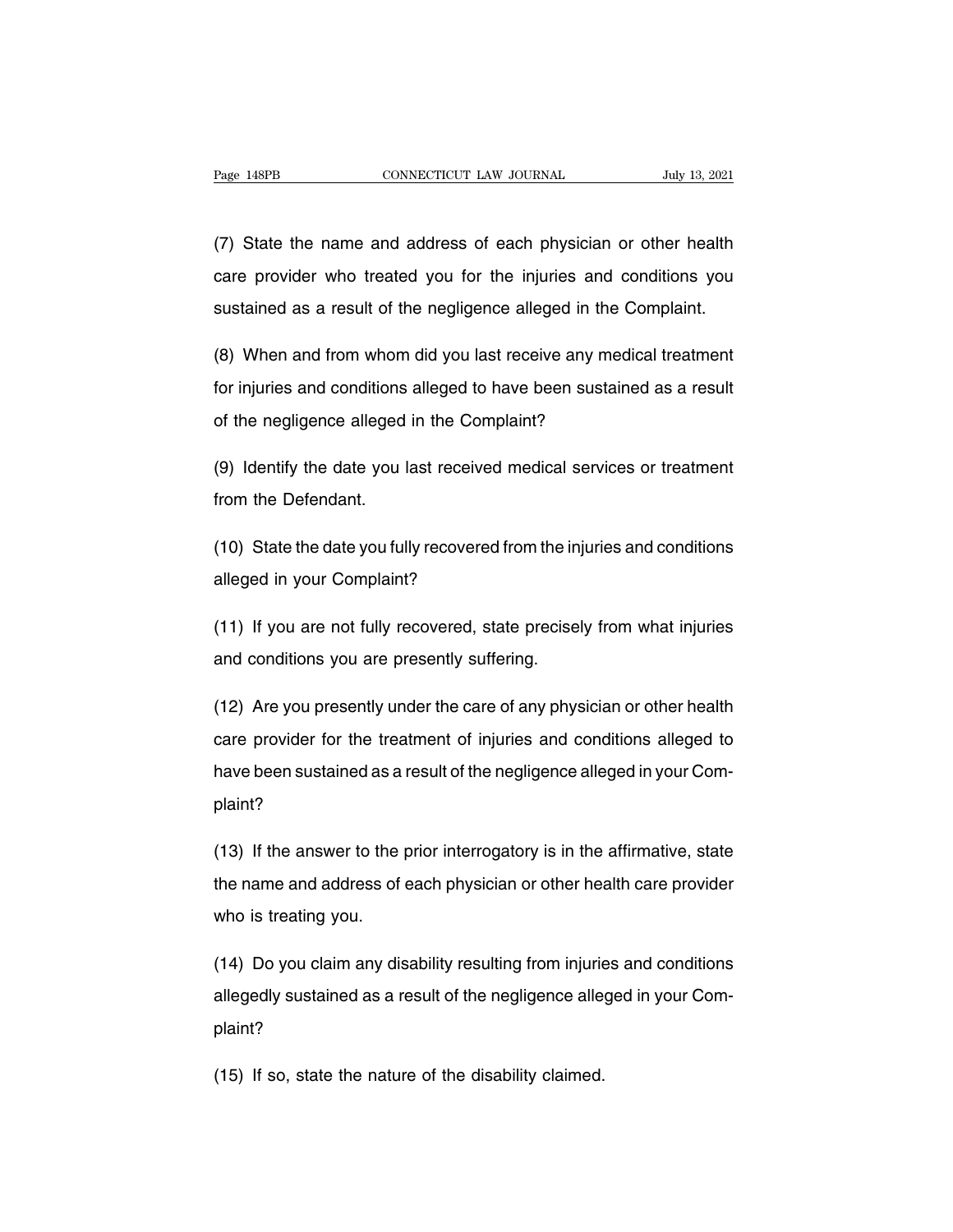Valy 13, 2021<br>
CONNECTICUT LAW JOURNAL<br>
(16) Do you claim any permanent disability resulting from the negli-<br>
gence alleged in the Complaint? July 13, 2021 CONNECTICUT LAW JOURN<br>
(16) Do you claim any permanent disability<br>
gence alleged in the Complaint?<br>
(17) If the answer to the prior interroratory is (16) Do you claim any permanent disability resulting from the negligence alleged in the Complaint?<br>(17) If the answer to the prior interrogatory is in the affirmative, answer<br>the following: (16) Do you claim<br>gence alleged in the following:<br>the following:<br>(a) List the parts of

gence alleged in the Complaint?<br>(17) If the answer to the prior interrogatory is in the affirmathe following:<br>(a) List the parts of your body which are disabled;<br>(b) List the motions, activities or use of your body which

(17) If the answer to the prior interrogatory is in the affirmative, answer<br>the following:<br>(a) List the parts of your body which are disabled;<br>(b) List the motions, activities or use of your body which you have lost<br>or whi the following:<br>
(a) List the parts of your body which are (b)<br>
(b) List the motions, activities or use of you<br>
or which you are unable to perform;<br>
(c) State the percentage of loss of use of (a) List the parts of your body which are disabled;<br>(b) List the motions, activities or use of your body which you have lost<br>or which you are unable to perform;<br>(c) State the percentage of loss of use claimed as to each pa (a) List the part<br>(b) List the motic<br>(c) State the pe<br>your body;<br>(d) State the nam

(c) Elect the metal-net, detawated of deed of your body which you have flotted for which you are unable to perform;<br>(c) State the percentage of loss of use claimed as to each part of<br>your body;<br>(d) State the name and addre for which you are dilable to perform,<br>(c) State the percentage of loss of use claimed as to each part of<br>your body;<br>(d) State the name and address of the person who made the prognosis<br>for permanent disability and the perce (c) State the percentage of loss of use claimed as to each part of<br>your body;<br>(d) State the name and address of the person who made the prognosis<br>for permanent disability and the percentage of loss of use; and<br>(e) List the (d) State the name and address of the person who made the prognosis<br>for permanent disability and the percentage of loss of use; and<br>(e) List the date for each such prognosis.<br>(18) If you were or are confined to your home o

for permanent disability and the percentage of loss of use; and<br>
(e) List the date for each such prognosis.<br>
(18) If you were or are confined to your home or your bed as a result<br>
of injuries and conditions sustained as a (e) List the date for each such prognosis.<br>
(18) If you were or are confined to your home or your bed as a result<br>
of injuries and conditions sustained as a result of the negligence<br>
alleged in your Complaint, state the da (18) If you were or are confined to your home or your bed as a result<br>of injuries and conditions sustained as a result of the negligence<br>alleged in your Complaint, state the dates you were so confined.<br>(19) Identify any no

of injuries and conditions sustained as a result of the negligence<br>alleged in your Complaint, state the dates you were so confined.<br>(19) Identify any nonprivileged medical reports received by you or<br>your attorney relating alleged in your Complaint, state the dates you were so confined.<br>
(19) Identify any nonprivileged medical reports received by you or<br>
your attorney relating to your alleged injuries and conditions by stating<br>
the name and (19) Identify any nonprivileged medical reports received by you or<br>your attorney relating to your alleged injuries and conditions by stating<br>the name and address of the treating physician or other health care<br>provider, and your attorney relating to your alleged injuries and conditions by stating<br>the name and address of the treating physician or other health care<br>provider, and any physician or health care provider you anticipate<br>calling as a the name and a<br>provider, and a<br>calling as a trial<br>the report. provider, and any physician or health care provider you anticipate<br>calling as a trial witness, who provided such reports and the date of<br>the report.<br>(20) List each item of expense which you claim to have incurred as<br>a resu

calling as a trial witness, who provided such reports and the date of<br>the report.<br>(20) List each item of expense which you claim to have incurred as<br>a result of the negligence alleged in your Complaint, and state the<br>name the report.<br>(20) List each item of expense which you claim to have incurred as<br>a result of the negligence alleged in your Complaint, and state the<br>name and address of the person or organization to whom each item<br>has been p (20) List each item of expen<br>a result of the negligence al<br>name and address of the pe<br>has been paid or is payable.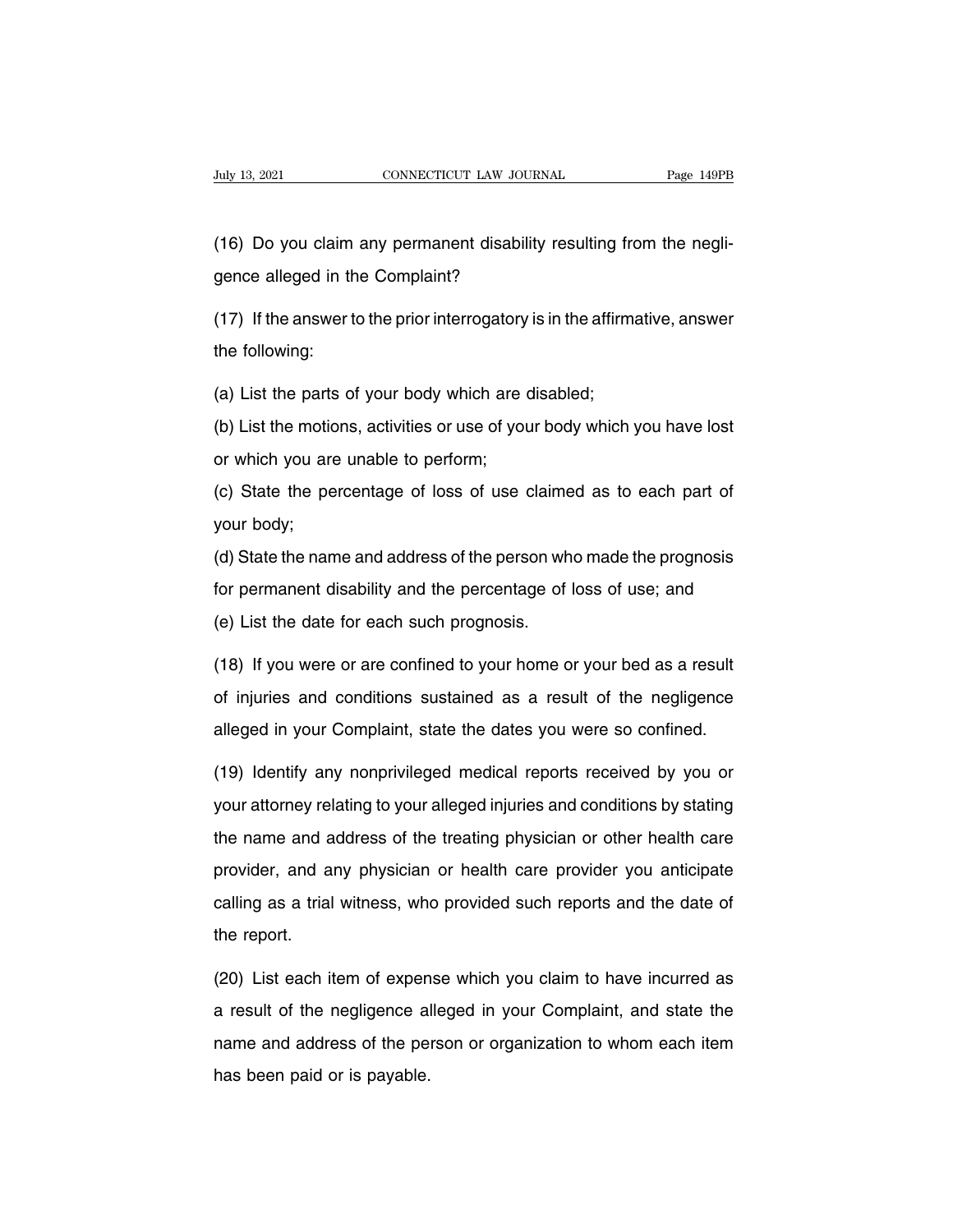Page 150PB CONNECTICUT LAW JOURNAL July 13, 2021<br>(21) For each item of expense identified in response to the prior<br>interrogatory, if any such expense, or portion thereof, has been paid Fage 150PB CONNECTICUT LAW JOURNAL July 13, 2021<br>(21) For each item of expense identified in response to the prior<br>interrogatory, if any such expense, or portion thereof, has been paid<br>or reimbursed or is reimbursable by a (21) For each item of expense identified in response to the prior<br>interrogatory, if any such expense, or portion thereof, has been paid<br>or reimbursed or is reimbursable by an insurer, state, as to each such<br>item of expense (21) For each item of expense identified in response to the prior<br>interrogatory, if any such expense, or portion thereof, has been paid<br>or reimbursed or is reimbursable by an insurer, state, as to each such<br>item of expense interrogatory, if any such expense, or portion thereof, has been paid or reimbursed or is reimbursable by an insurer, state, as to each such item of expense, the name of the insurer that made such payment or reimbursement or reimbursed or is reimbursable by an insurer, state, as to each such<br>item of expense, the name of the insurer that made such payment or<br>reimbursement or that is responsible for such reimbursement.<br>(22) If, during the ten

item of expense, the name of the insurer that made such payment or<br>reimbursement or that is responsible for such reimbursement.<br>(22) If, during the ten year period prior to the date of the negligence<br>alleged in the Complai reimbursement or that is responsible for such reimbursement.<br>(22) If, during the ten year period prior to the date of the negligence<br>alleged in the Complaint, you were under a physician's or other health<br>care provider's ca (22) If, during the ten year period prior to the date of the negligence<br>alleged in the Complaint, you were under a physician's or other health<br>care provider's care for any conditions which were in any way similar<br>or relate alleged in the Complaint, you were under a physician's or other health<br>care provider's care for any conditions which were in any way similar<br>or related to those identified and listed in your response to Interrogatory<br>#5, and the name of the physical and the name of the physical reader health care provider's care for any conditions which were in any way similar or related to those identified and listed in your response to Interrogatory #5, bare provider 5 date for any domains in which were in<br>or related to those identified and listed in your response<br>#5, state the nature of said injuries or conditions, the da<br>treatment, and the name of the physician or other #5, state the nature of said injuries or conditions, the dates you received<br>treatment, and the name of the physician or other health care provider<br>who provided treatment for the prior condition.<br>(23) State whether you have

treatment, and the name of the physician or other health care provider<br>who provided treatment for the prior condition.<br>(23) State whether you have ever filed a claim or lawsuit for physical<br>or mental injury or condition. I who provided treatment for the pri<br>(23) State whether you have ever<br>or mental injury or condition. If so, s<br>number of any such lawsuit. (23) State whether you have ever filed a claim or lawsuit for physical<br>or mental injury or condition. If so, state the caption, venue and docket<br>number of any such lawsuit.<br>(24) If you were involved in any incident in whic

or mental injury or condition. If so, state the caption, venue and docket<br>number of any such lawsuit.<br>(24) If you were involved in any incident in which you received physical<br>or mental injuries or conditions since the date mumber of any such lawsuit.<br>
(24) If you were involved in any incident in which you receiv<br>
or mental injuries or conditions since the date of the neglige<br>
in the Complaint, provide the following information: (24) If you were involved in any incident in which you received physical<br>or mental injuries or conditions since the date of the negligence alleged<br>in the Complaint, provide the following information:<br>(a) On what date and i

or mental injuries or conditions since the date of the negligence alleged<br>in the Complaint, provide the following information:<br>(a) On what date and in what manner did you sustain said injuries?<br>(b) Did you make a claim aga (a) On what date and in what manner did you sustain said injuries?<br>(b) Did you make a claim against anyone as a result of said incident?<br>(c) If so, provide the name and address of the person or persons<br>against whom a claim (a) On what date and in what manner of<br>(b) Did you make a claim against anyon<br>(c) If so, provide the name and addre<br>against whom a claim was made;<br>(d) If a lawsuit was brought, state the na (b) Did you make a claim against anyone as a result of said incident?<br>(c) If so, provide the name and address of the person or persons<br>against whom a claim was made;<br>(d) If a lawsuit was brought, state the name and locatio (c) If so, provide the name and address of the person<br>against whom a claim was made;<br>(d) If a lawsuit was brought, state the name and locatio<br>the return date of the lawsuit, and the docket number;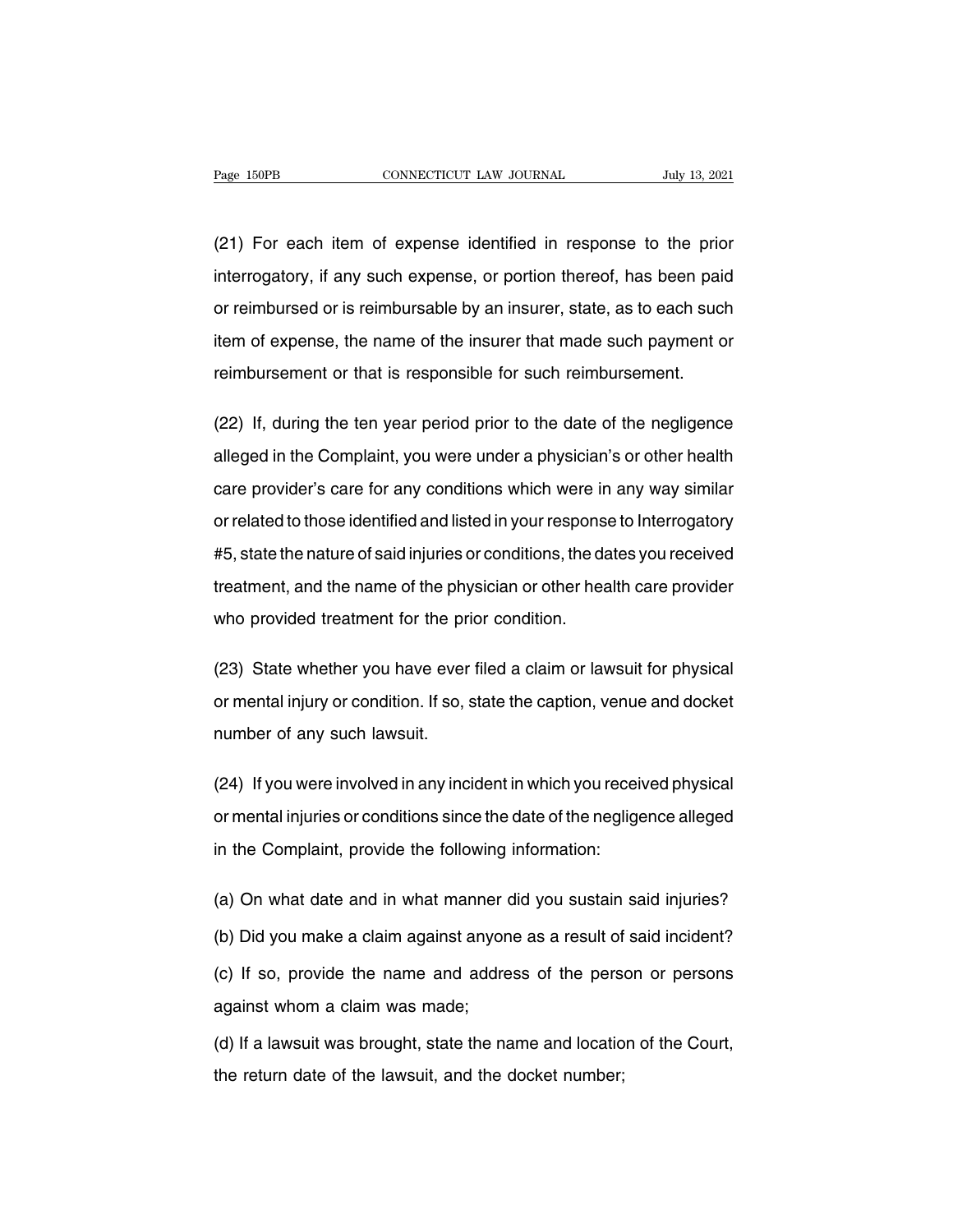Valy 13, 2021 CONNECTICUT LAW JOURNAL Page 151PB<br>
(e) State the nature of the physical or mental injuries or conditions<br>
received in said incident; July 13, 2021<br>
(e) State the nature of the phy<br>
received in said incident;<br>
(f) State the name and addre

(e) State the nature of the physical or mental injuries or conditions<br>received in said incident;<br>(f) State the name and address of each physician or health care<br>provider who treated you for said injuries or conditions; (e) State the nature of the physical or mental injuries or condine received in said incident;<br>(f) State the name and address of each physician or heal<br>provider who treated you for said injuries or conditions;<br>(g) State the (e) State the nature of the physical or mental injuries or conditions<br>received in said incident;<br>(f) State the name and address of each physician or health care<br>provider who treated you for said injuries or conditions;<br>(g)

(f) State the name and address of each physician or health care<br>provider who treated you for said injuries or conditions;<br>(g) State the dates on which you were so treated;<br>(h) State the nature of the treatment received on (i) State the hanne and dediced of said priysis. The meaning calculation<br>provider who treated you for said injuries or conditions;<br>(g) State the dates on which you were so treated;<br>(h) State the nature of the treatment rec (g) State the dates on which you were so treated;<br>(h) State the nature of the treatment received on each such date; and<br>(i) If you are presently or permanently disabled as a result of said<br>injuries, state the nature of suc (h) State the nature of the treatment received on each such date; and<br>(i) If you are presently or permanently disabled as a result of said<br>injuries, state the nature of such disability, the name and address of<br>each physici (i) If you are presently or permanently dis<br>injuries, state the nature of such disability,<br>each physician or health care provider who<br>and the date of each such diagnosis. injuries, state the nature of such disability, the name and address of<br>each physician or health care provider who diagnosed said disability<br>and the date of each such diagnosis.<br>(25) At the time of the negligence alleged in

each physician or health care provider who diagnosed said disability<br>and the date of each such diagnosis.<br>(25) At the time of the negligence alleged in your Complaint or there-<br>after, have you filed a personal bankruptcy p and the date of each such diagnosis.<br>(25) At the time of the negligence alleged in your Complaint or there-<br>after, have you filed a personal bankruptcy petition? If yes, identify<br>the type of bankruptcy, the court and court (25) At the time of the negligence alleged in your Complaint or there-<br>after, have you filed a personal bankruptcy petition? If yes, identify<br>the type of bankruptcy, the court and court address, caption and docket<br>number, after, have you filed a personal bankrite type of bankruptcy, the court and countumber, name and address of trustee pending or has been discharged. the type of bankruptcy, the court and court address, caption and docket<br>number, name and address of trustee and whether the petition is<br>pending or has been discharged.<br>(26) List all secondary schools and colleges you atten mumber, name and address of trustee and v<br>pending or has been discharged.<br>(26) List all secondary schools and colleges y<br>attended, and degrees conferred, if any.<br>(27) If you glaim that as a reault of the neal

pending or has been discharged.<br>(26) List all secondary schools and colleges you attended, the years<br>attended, and degrees conferred, if any.<br>(27) If you claim that as a result of the negligence alleged in your<br>Complaint y (26) List all secondary schools and colleges you attended, the years<br>attended, and degrees conferred, if any.<br>(27) If you claim that as a result of the negligence alleged in your<br>Complaint you were prevented from pursuing attended, and degrees conferred, if any.<br>
(27) If you claim that as a result of the negligence alleged in your<br>
Complaint you were prevented from pursuing your usual occupation,<br>
or otherwise lost time from work, provide t (27) If you claim that as a result of the negligence alleged in your<br>Complaint you were prevented from pursuing your usual occupation,<br>or otherwise lost time from work, provide the following information:<br>(a) The name and a Complaint you were prevented from p<br>or otherwise lost time from work, prov<br>(a) The name and address of your em<br>gence alleged in the Complaint;<br>(b) The nature of your occupation an

or otherwise lost time from work, provide the following information:<br>
(a) The name and address of your employer on the date of the negli-<br>
gence alleged in the Complaint;<br>
(b) The nature of your occupation and a precise de (a) The name and address of your employer on the date of the negligence alleged in the Complaint;<br>(b) The nature of your occupation and a precise description of your<br>job responsibilities with said employer on the date of t gence alleged in the Con<br>(b) The nature of your or<br>job responsibilities with s<br>alleged in the Complaint;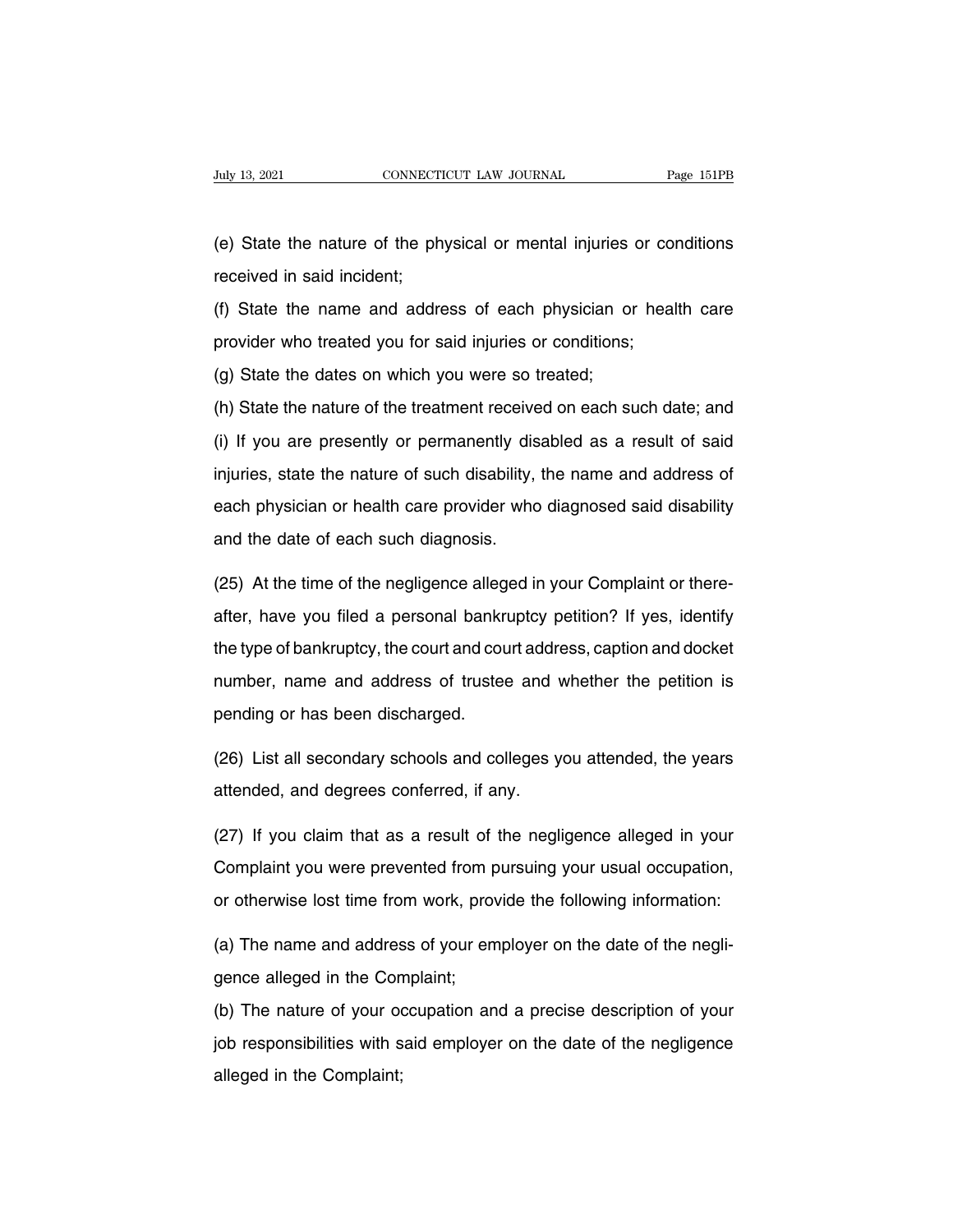Page 152PB CONNECTICUT LAW JOURNAL July 13, 2021<br>(c) Your average, weekly earnings, salary, or income received from<br>said employment for the year preceding the date of the negligence Fage 152PB CONNECTICUT LAW JOURNAL July 13, 2021<br>(c) Your average, weekly earnings, salary, or income received from<br>said employment for the year preceding the date of the negligence<br>alleged in the Complaint; (c) Your average, weekly earn<br>said employment for the year<br>alleged in the Complaint;<br>(d) The date following the date (c) Your average, weekly earnings, salary, or income received from<br>said employment for the year preceding the date of the negligence<br>alleged in the Complaint;<br>(d) The date following the date of the negligence alleged in th plant are all employment for the year preceding the date of the negligen-<br>said employment for the year preceding the date of the negligen-<br>alleged in the Complaint;<br>(d) The date following the date of the negligence alleged

alleged in the Complaint;<br>(d) The date following the date of the negligence alleged in the Com-<br>plaint on which you resumed the duties of said employment;<br>(e) Any loss of income you claim resulted from the negligence alleg In the Complaint,<br>
(d) The date following the date of the negligence allege<br>
plaint on which you resumed the duties of said employ<br>
(e) Any loss of income you claim resulted from the neglig<br>
in your Complaint and how the l

(e) The date tending are date of the higalgence alleged in the Complaint on which you resumed the duties of said employment;<br>(e) Any loss of income you claim resulted from the negligence alleged<br>in your Complaint and how t (e) Any loss of income you claim resulted from the negligence alleged<br>in your Complaint and how the loss is computed;<br>(f) The dates you were unable to perform the duties and lost time from<br>work as a result of injuries or c (c) Any idea of modify you diam recented from the negagenee alleged<br>in your Complaint and how the loss is computed;<br>(f) The dates you were unable to perform the duties and lost time from<br>work as a result of injuries or con (f) The dates you were unable to perform the duties and lost time from<br>work as a result of injuries or conditions claimed to have been sustained<br>as a result of the negligence alleged in your Complaint; and<br>(g) The names an

for the dates year three and set perform the dates and feet three ferms<br>work as a result of the negligence alleged in your Complaint; and<br>(g) The names and addresses of each employer for whom you worked<br>for three years pri plaint. (g) The names and addresses of each employer for whom you work<br>for three years prior to the date of the negligence alleged in your Co<br>plaint.<br>(28) Do you claim an impairment of earning capacity?<br>(29) State whether you mode

for three years prior to the date of the negligence alleged in your Com-<br>plaint.<br>(28) Do you claim an impairment of earning capacity?<br>(29) State whether you made an application(s) for life/disability insur-<br>ance in the pas plaint.<br>(28) Do you claim an impairment of earning capacity?<br>(29) State whether you made an application(s) for life/disability insur-<br>ance in the past ten years, and if so state the date of the application(s).<br>(20) Identif

(28) Do you claim an impairment of earning capacity?<br>(29) State whether you made an application(s) for life/disability insur-<br>ance in the past ten years, and if so state the date of the application(s).<br>(30) Identify the ad (29) State whether you made an application(s) for life/disability insur-<br>ance in the past ten years, and if so state the date of the application(s).<br>(30) Identify the administrative/funeral and burial expenses incurred<br>on ance in the past ten years, and if so state the date of the application(s).<br>(30) Identify the administrative/funeral and burial expenses incurred<br>on behalf of the Plaintiff, if applicable, as well as the date such<br>expenses (30) Identify the administrative/funeral and burion behalf of the Plaintiff, if applicable, as we expenses were incurred, the recipient of such most the individual who paid such expenses. (31) on behalf of the Plaintiff, if applicable, as well as the date such<br>expenses were incurred, the recipient of such monies and the identity<br>of the individual who paid such expenses.<br>(31) If you are introducing the condi

expenses were incurred, the recipient of such monies and the identity<br>of the individual who paid such expenses.<br>(31) If you are introducing the condition of your mental health as an<br>element of a claim in this lawsuit, stat of the individual who paid such expenses.<br>
(31) If you are introducing the condition of your mental health as an<br>
element of a claim in this lawsuit, state whether you have sought<br>
treatment with a mental health provider, (31) If you are introducing the condition of your mental health as an element of a claim in this lawsuit, state whether you have sought treatment with a mental health provider, including but not limited to a psychiatrist, to, the you are introducing the condition of your mortal heath<br>element of a claim in this lawsuit, state whether you have<br>treatment with a mental health provider, including but not limit<br>psychiatrist, psychologist, therapi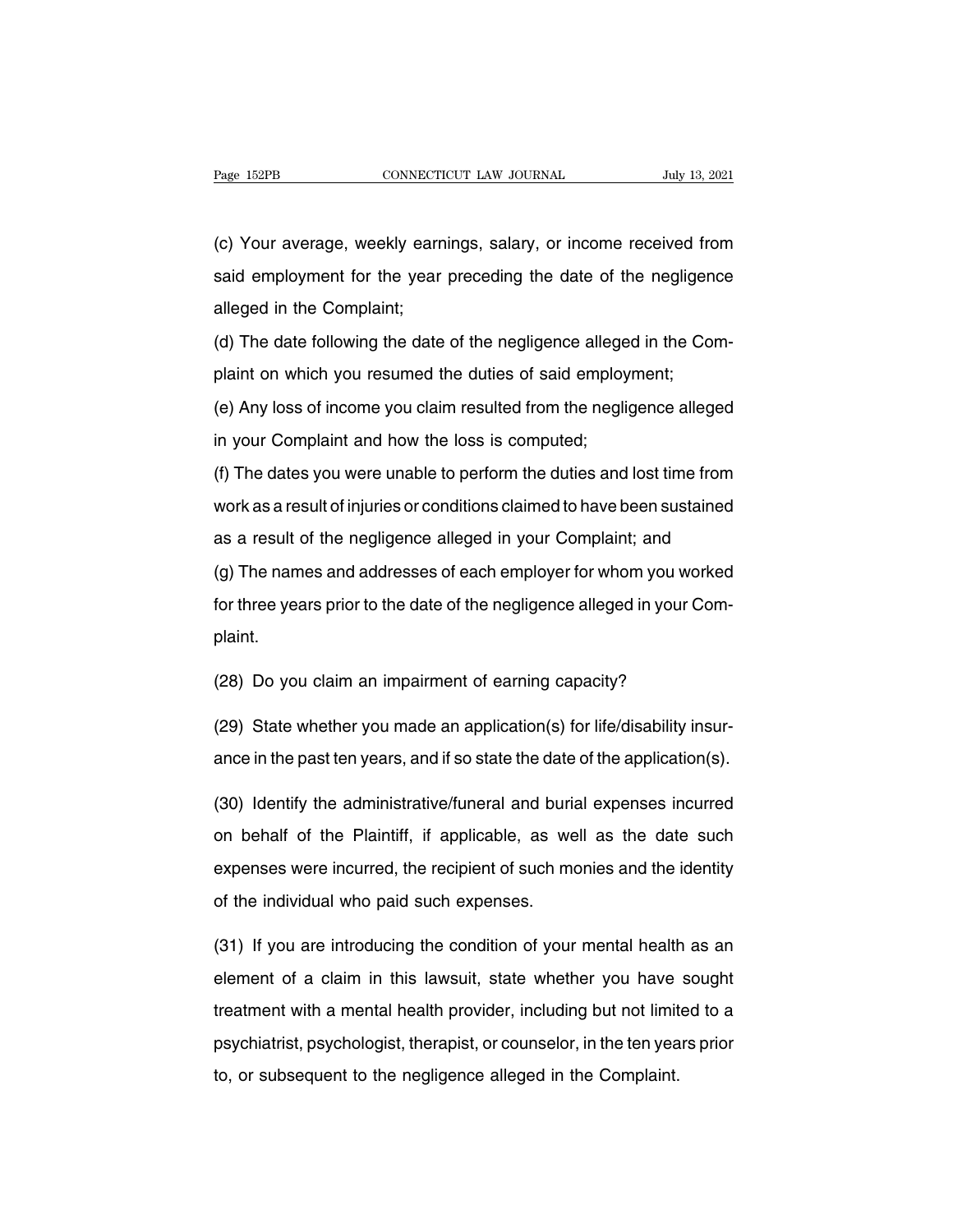### COMMENT:

Where appropriate, and where the Plaintiff does not consent to the<br>DMMENT:<br>Where appropriate, and where the Plaintiff does not consent to the<br>oduction of the mental health records, the Defendant may seek a COMMENT:<br>Where appropriate, and where the Plaintiff does not consent to the<br>production of the mental health records, the Defendant may seek a<br>court order for the production of the records. COMMENT:<br>Where appropriate, and where the Plaintiff does<br>production of the mental health records, the Defer<br>court order for the production of the records. Where appropriate, and where the Plaintiff does not consent to the<br>production of the mental health records, the Defendant may seek a<br>court order for the production of the records.<br>(32) Has any treating physician or other h

production of the mental health records, the Defendant may seek a<br>court order for the production of the records.<br>(32) Has any treating physician or other health care provider told you<br>directly that the above-named Defendan court order for the production of the records.<br>(32) Has any treating physician or other health care prodirectly that the above-named Defendant(s) failed to a<br>acceptable standard of care in any respect? (32) Has any treating physician or other health care provider told you<br>directly that the above-named Defendant(s) failed to adhere to the<br>acceptable standard of care in any respect?<br>(33) If the answer to the preceding inte

directly that the above-named Defendant(s) failed to adhere to the<br>acceptable standard of care in any respect?<br>(33) If the answer to the preceding interrogatory is in the affirmative,<br>state the name and address of each suc acceptable standard of care in any respect?<br>(33) If the answer to the preceding interrogatory is in the affirmative,<br>state the name and address of each such physician or health care<br>provider, the date each communication wa (33) If the answer to the preced<br>state the name and address of<br>provider, the date each commu<br>any such communication. state the name and address of each such physician or health care<br>provider, the date each communication was made and the content of<br>any such communication.<br>(34) If you have signed a covenant not to sue, a release or dischar

provider, the date each communication was made and the content of<br>any such communication.<br>(34) If you have signed a covenant not to sue, a release or discharge<br>of any claim you had, have or may have against any person, cor any such communication.<br>(34) If you have signed a covenant not to sue, a release or discharge<br>of any claim you had, have or may have against any person, corpora-<br>tion or other entity as a result of the negligence alleged i (34) If you have signed a covenant not to sue, a release or discharge<br>of any claim you had, have or may have against any person, corpora-<br>tion or other entity as a result of the negligence alleged in your Com-<br>plaint, stat external intervals and the subject of any person, corporation or other entity as a result of the negligence alleged in your Complaint, state in whose favor it was given, the date thereof, and to the extent it is not subjec be any stam you had, have of hay have against any person, support<br>tion or other entity as a result of the negligence alleged in your Com-<br>plaint, state in whose favor it was given, the date thereof, and to the<br>extent it is if the state in whose favor it was given, the date thereof, and to the extent it is not subject to a confidentiality agreement, the consideration paid to you for giving it. If you are unable to respond to this interrogator extent it is not subject to a confidentiality agreement, the consideration<br>paid to you for giving it. If you are unable to respond to this interrogatory,<br>in whole or in part, due to a confidentiality agreement, state so.<br>(

paid to you for giving it. If you are unable to respond to this interrogatory,<br>in whole or in part, due to a confidentiality agreement, state so.<br>(35) If you or anyone on your behalf agreed to or contracted with any<br>person in whole or in part, due to a confidentiality agreement, state so.<br>(35) If you or anyone on your behalf agreed to or contracted with any<br>person, corporation or other entity to limit in any way the liability of<br>such person, (35) If you or anyone on your behalf agreed to or contracted with any<br>person, corporation or other entity to limit in any way the liability of<br>such person, corporation or other entity as a result of any claim you<br>have or m person, corporation or other entity to limit in any way the liability of<br>such person, corporation or other entity as a result of any claim you<br>have or may have as a result of the negligence alleged in your Com-<br>plaint, sta extent it is not subject to a confidentiality agreement, the consideration<br>extent it is not subject to a confidentiality agreement, the consideration<br>extent it is not subject to a confidentiality agreement, the considerati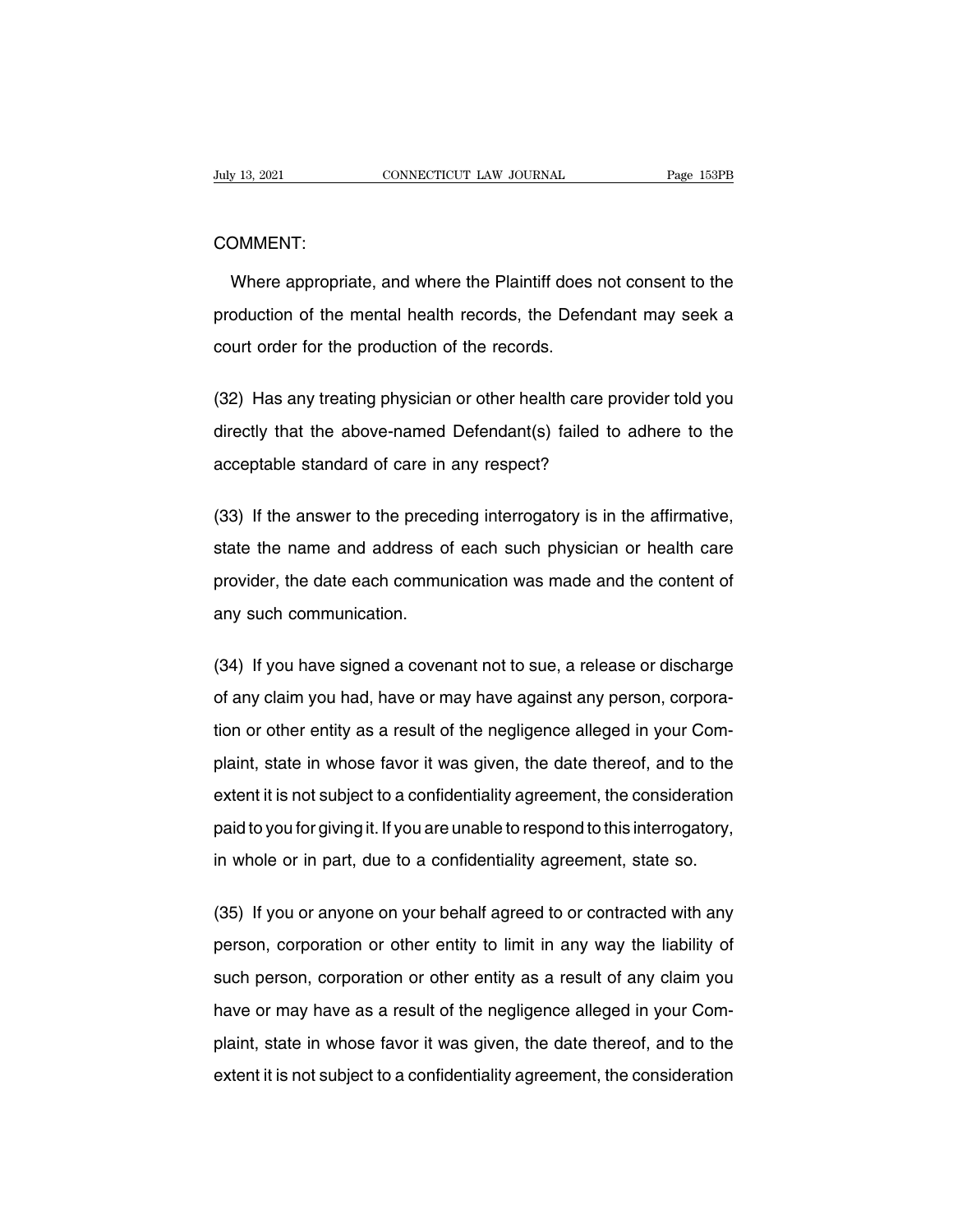Page 154PB CONNECTICUT LAW JOURNAL July 13, 2021<br>paid to you for giving it. If you are unable to respond to this interrogatory<br>due to a confidentiality agreement, state so. Page 154PB CONNECTICUT LAW JOURNAL<br>paid to you for giving it. If you are unable to respond<br>due to a confidentiality agreement, state so.

paid to you for giving it. If you are unable to respond to this interrogatory<br>due to a confidentiality agreement, state so.<br>(36) State the names and addresses of all persons known to you who<br>were present at the time of the paid to you for giving it. If you are unable to respond to this interrogatory<br>due to a confidentiality agreement, state so.<br>(36) State the names and addresses of all persons known to you who<br>were present at the time of the due to a confidentiality agreement, state so.<br>(36) State the names and addresses of all persons known to you who<br>were present at the time of the negligence alleged in your Complaint<br>or who observed or witnessed all or part (36) State the name:<br>were present at the tor who observed or<br>the Defendant. were present at the time of the negligence alleged in your Complaint<br>or who observed or witnessed all or part of the care provided by<br>the Defendant.<br>(37) As to each individual named in response to the preceding interrog-<br>a

or who observed or witnessed all or part of the care provided by<br>the Defendant.<br>(37) As to each individual named in response to the preceding interrog-<br>atory, state whether to your knowledge, or the knowledge of your<br>attor the Defendant.<br>
(37) As to each individual named in response to the preceding interrog-<br>
atory, state whether to your knowledge, or the knowledge of your<br>
attorney, such individual has given any statement or statements as<br> (37) As to each individual named in response to the preceding interrog-<br>atory, state whether to your knowledge, or the knowledge of your<br>attorney, such individual has given any statement or statements as<br>defined in Practic atory, state whether to your knowledge, or the knowledge of your attorney, such individual has given any statement or statements as defined in Practice Book Section 13-1 concerning the subject matter of your Complaint or a attorney, such individual has given any statement<br>defined in Practice Book Section 13-1 concerning<br>of your Complaint or alleged injuries and condition<br>to this interrogatory is affirmative, state also: defined in Practice Book Section 13-1 concerning the subject matter<br>of your Complaint or alleged injuries and conditions. If your answer<br>to this interrogatory is affirmative, state also:<br>(a) The date on which such statemen of your Complaint or alleged injuries and conditions. If your answer<br>to this interrogatory is affirmative, state also:<br>(a) The date on which such statement or statements were taken;<br>(b) The names and addresses of the perso

to this interrogatory is affirmati<br>(a) The date on which such statement<br>(b) The names and addresses of<br>statement or statements;<br>(c) The names and addresses of (a) The date on which such statement or statements were taken;<br>(b) The names and addresses of the person or persons who took such<br>statement or statements;<br>(c) The names and addresses of any person or persons present when<br>s (b) The names and addresses of the person or pe<br>statement or statements;<br>(c) The names and addresses of any person or p<br>such statement or statements were taken;<br>(d) Whether such statement or statements we

statement or statements;<br>(c) The names and addresses of any person or persons present when<br>such statement or statements were taken;<br>(d) Whether such statement or statements were written, made by<br>recording device or taken b (c) The names and addresses of any person or persons present when<br>such statement or statements were taken;<br>(d) Whether such statement or statements were written, made by<br>recording device or taken by court reporter or steno such statement or statements were taken;<br>(d) Whether such statement or statements were written, made by<br>recording device or taken by court reporter or stenographer; and<br>(e) The names and addresses of any person or persons (d) Whether such statement or statements were written,<br>recording device or taken by court reporter or stenographe<br>(e) The names and addresses of any person or persons havin<br>or a copy or copies of such statement or statemen

recording device or taken by court reporter or stenographer; and<br>(e) The names and addresses of any person or persons having custody<br>or a copy or copies of such statement or statements.<br>(38) Have you made any statements, a (e) The names and addresses of any person or persons having custody<br>or a copy or copies of such statement or statements.<br>(38) Have you made any statements, as defined in Practice Book<br>Section 13-1, to any person regarding or a copy or cop<br>(38) Have you r<br>Section 13-1, to<br>your Complaint?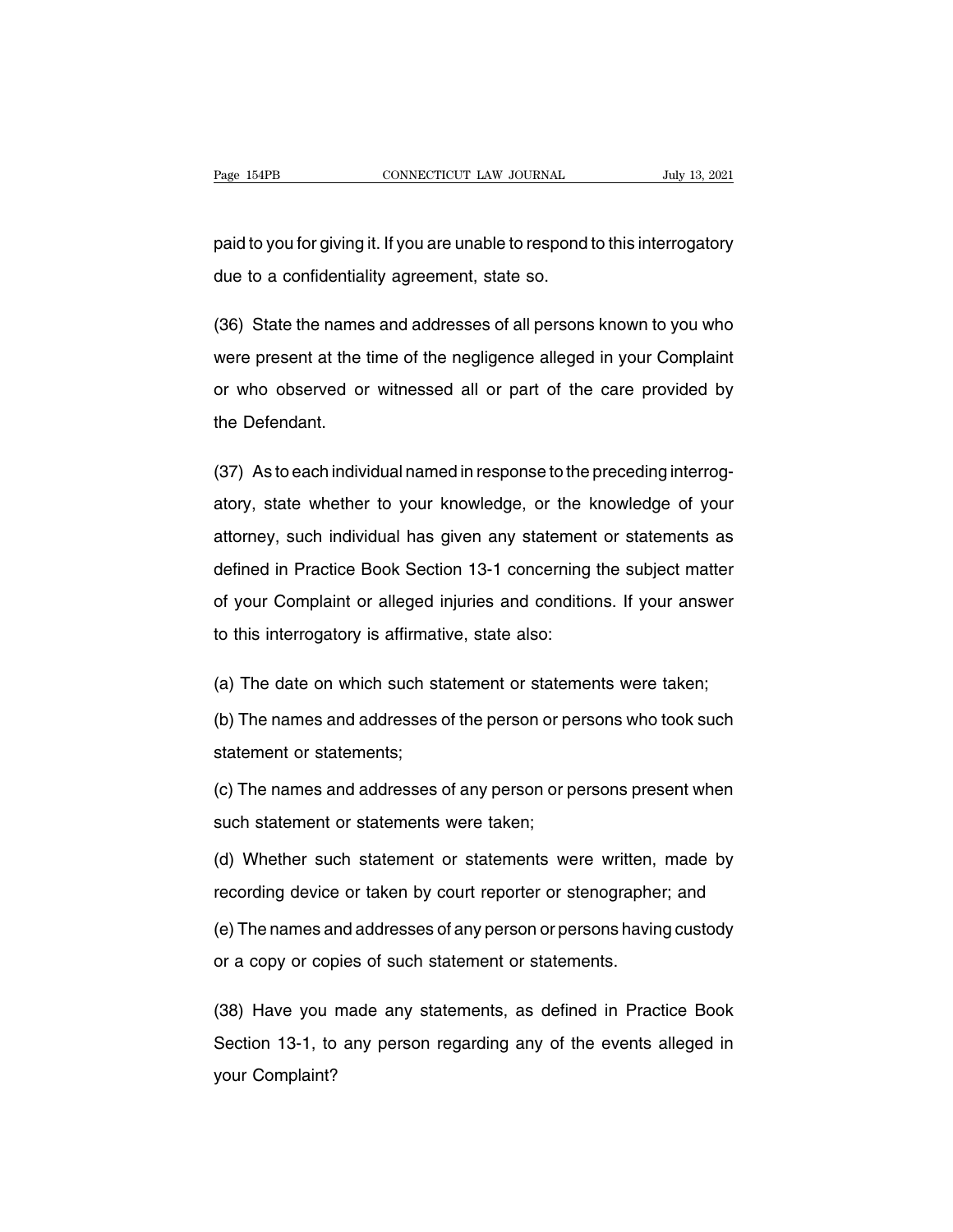Valy 13, 2021<br>
CONNECTICUT LAW JOURNAL<br>
(39) State the name and address of any person(s) who you may call<br>
as a fact witness at trial of this matter regarding the claims of damage For Fage 155PB connecticut the source of this matter regarding the claims of damage alleged by Plaintiff(s) in the Complaint. (39) State the name and address of any person as a fact witness at trial of this matter regardial<br>alleged by Plaintiff(s) in the Complaint. is a fact witness at trial of this matter regarding the claims of damage<br>eged by Plaintiff(s) in the Complaint.<br>DMMENT:<br>These individuals or witnesses shall be disclosed, except for good<br>use shown, no later than sixty days

### COMMENT:

alleged by Plaintiff(s) in the Complaint.<br>COMMENT:<br>These individuals or witnesses shall be disclosed, except for good<br>cause shown, no later than sixty days prior to trial and may be there-<br>after deposed. COMMENT:<br>These individuals<br>cause shown, no late<br>after deposed. These individuals or witnesses shall be disclosed, except for good<br>cause shown, no later than sixty days prior to trial and may be there-<br>after deposed.<br>(40) Have you documented in any form any of the events, injuries,<br>or

cause shown, no later than sixty days prior to trial and may be there-<br>after deposed.<br>(40) Have you documented in any form any of the events, injuries,<br>or conditions alleged in your Complaint? State whether any privilege<br>i after deposed.<br>(40) Have you dor conditions alle<br>is claimed.<br>(41) Are you au (40) Have you documented in any form any of the events, injuries,<br>or conditions alleged in your Complaint? State whether any privilege<br>is claimed.<br>(41) Are you aware of any photographs or any recordings by film,<br>video, aud

or conditions alleged in your Complaint? State whether any privilege<br>is claimed.<br>(41) Are you aware of any photographs or any recordings by film,<br>video, audio or any other digital or electronic means depicting the<br>negligen is claimed.<br>(41) Are you aware of any photographs or any recordings by film,<br>video, audio or any other digital or electronic means depicting the<br>negligence alleged in the Complaint, the care provided by the Defend-<br>ant or (41) Are you aware of any photographs or any recordings by film,<br>video, audio or any other digital or electronic means depicting the<br>negligence alleged in the Complaint, the care provided by the Defend-<br>ant or any injury o video, audio or any other digital or electronic means depicting the<br>negligence alleged in the Complaint, the care provided by the Defend-<br>ant or any injury or condition alleged to have been caused by the<br>negligence alleged or each recording the Complaint, the care provided by the Defend-<br>ant or any injury or condition alleged to have been caused by the<br>negligence alleged in the Complaint? If so, for each set of photographs<br>or each recording magingonos anograficantes<br>ant or any injur<br>negligence alleg<br>or each recordi<br>ject, state: megligence alleged in the Complaint? If so, for each set of photographs<br>or each recording taken, obtained or prepared of each such sub-<br>ject, state:<br>(a) The name and address of the person who took, obtained or pre-<br>pared s

or each recording taken, obtained or prepared of each such sub-<br>ject, state:<br>(a) The name and address of the person who took, obtained or pre-<br>pared such photograph or recording, other than an expert who will<br>not testify a iect, state:<br>(a) The name and addi<br>pared such photograph<br>not testify at trial;<br>(b) The dates on wh (a) The name and address of the person who took, obtained or pre-<br>pared such photograph or recording, other than an expert who will<br>not testify at trial;<br>(b) The dates on which such photographs were taken or such<br>recording pared such photograph or recording, other<br>not testify at trial;<br>(b) The dates on which such photograph<br>recordings were obtained or prepared;<br>(c) The subject;

(b) The dates on w<br>recordings were obta<br>(c) The subject;<br>(d) The number of ph (b) The dates on which such photographs were<br>recordings were obtained or prepared;<br>(c) The subject;<br>(d) The number of photographs or recordings;<br>(e) The nature of the recording (e.g., film, video, au (e) The subject;<br>(c) The subject;<br>(d) The number of photographs or recordings;<br>(e) The nature of the recording (e.g., film, video, audio, etc.).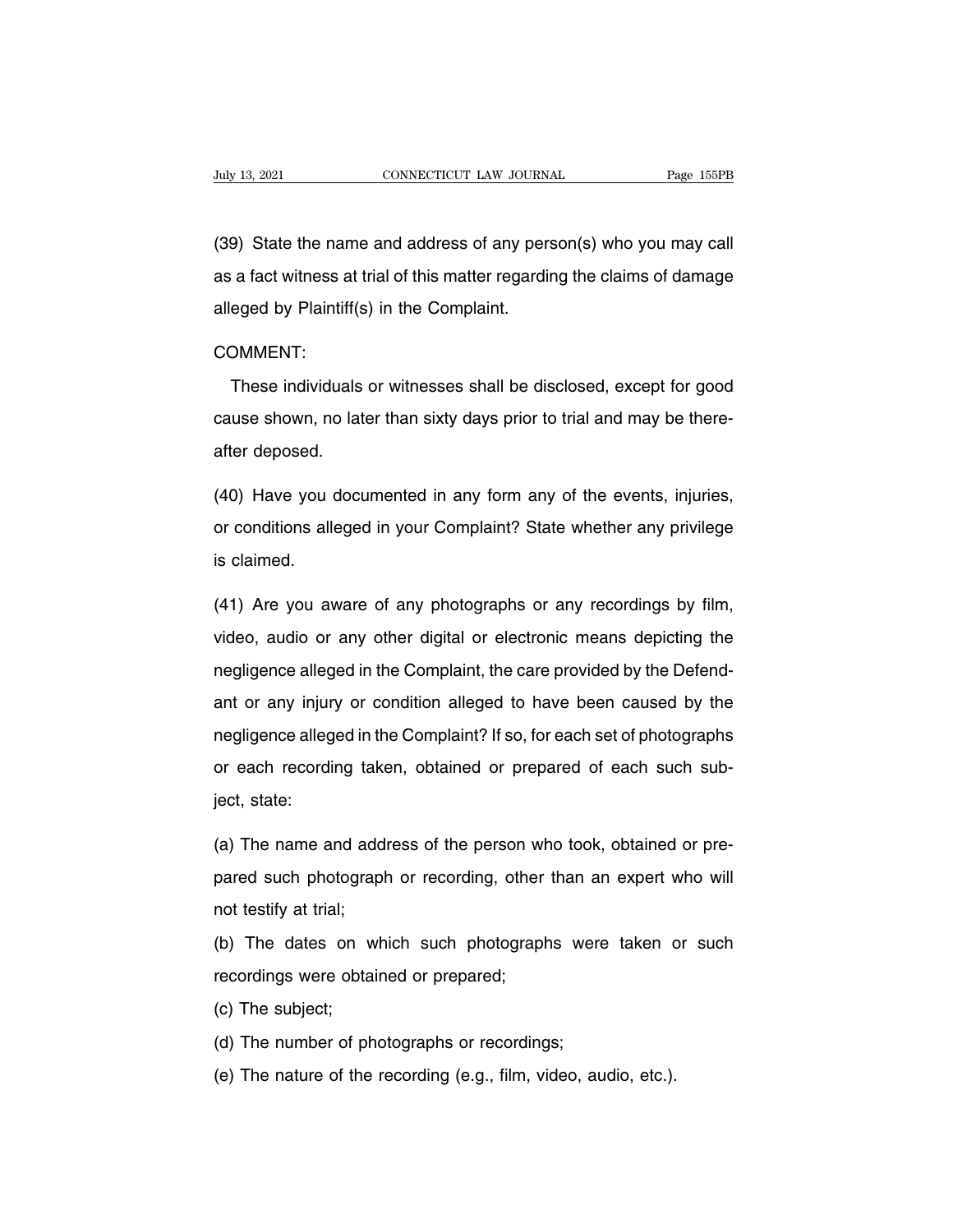Page 156PB CONNECTICUT LAW JOURNAL July 13, 2021<br>(42) Identify surveillance material discoverable under Practice Book<br>Section 13-3 (c), by stating the name and address of any person who Fage 156PB CONNECTICUT LAW JOURNAL July 13, 2021<br>
(42) Identify surveillance material discoverable under Practice Book<br>
Section 13-3 (c), by stating the name and address of any person who<br>
obtained or prepared any and all (42) Identify surveillance material discoverable under Practice Book<br>Section 13-3 (c), by stating the name and address of any person who<br>obtained or prepared any and all recordings, by film, photograph,<br>videotape, audiotap (42) Identify surveillance material discoverable under Practice Book<br>Section 13-3 (c), by stating the name and address of any person who<br>obtained or prepared any and all recordings, by film, photograph,<br>videotape, audiotap Section 13-3 (c), by stating the name and address of any person who obtained or prepared any and all recordings, by film, photograph, videotape, audiotape or any other digital or electronic means, of any party concerning t bection 15-5 (c), by stating the hame and address or any person who<br>obtained or prepared any and all recordings, by film, photograph,<br>videotape, audiotape or any other digital or electronic means, of any<br>party concerning t sion or prepared any and an recordings, by him, photograph,<br>videotape, audiotape or any other digital or electronic means, of any<br>party concerning this lawsuit or its subject matter, including any tran-<br>script thereof whic videotape, addiotape or any other digital or electronic means, or any<br>party concerning this lawsuit or its subject matter, including any tran-<br>script thereof which are in your possession or control or in the posses-<br>sion o early concerning ans aassart of its statiect, metalitier, including any trans-<br>script thereof which are in your possession or control or in the posses-<br>sion or control of your attorney, and state the date on which each<br>suc such recordings were obtained and the person or persons of whom<br>each such recording was made.<br>(43) Have you ever filed a claim/application for Social Security Disabil-<br>ity and/or any form of government disability including

each such recording was made.<br>
(43) Have you ever filed a claim/application for Social Security Disabil-<br>
ity and/or any form of government disability including military?<br>
(44) If the answer to the preceding interrogatory (43) Have you e<br>ity and/or any fo<br>(44) If the ansv<br>tive, state:<br>(a) The dates of

ity and/or any form of government disability<br>(44) If the answer to the preceding interro<br>tive, state:<br>(a) The dates of all such applications;<br>(b) The reasons for seeking disability, includ (44) If the answer to the preceding interrogatory is in the affirmative, state:<br>(a) The dates of all such applications;<br>(b) The reasons for seeking disability, including all listed medical con-<br>ditions;

ditions; (a) The dates of all such applications;<br>(b) The reasons for seeking disability, including all listed medical conditions;<br>(c) How the listed medical conditions caused you to be disabled;<br>(d) The dates you were deemed disabl (d) The reasons for seeking disability, including a<br>ditions;<br>(c) How the listed medical conditions caused yc<br>(d) The dates you were deemed disabled;<br>(e) The names and addresses of any physicians

(b) The reasons for seeking disability, including an ilsted medical con-<br>ditions;<br>(c) How the listed medical conditions caused you to be disabled;<br>(d) The dates you were deemed disabled;<br>(e) The names and addresses of any (c) How the listed medical conditions caused you to be<br>(d) The dates you were deemed disabled;<br>(e) The names and addresses of any physicians or healt<br>ers whom you saw for disability evaluations; and,<br>(f) The address of any (c) The dates you were deemed disabled;<br>(e) The names and addresses of any physicians or health care provid-<br>ers whom you saw for disability evaluations; and,<br>(f) The address of any disability offices involved in obtaining

benefits. Interrogatories #45 through #52 apply in wrongful death cases:<br>Interrogatories #45 through #52 apply in wrongful death cases:<br>(45) If the decedent underwent a physical examination for any reason

Under the decedent independent apply in wrongful death cases:<br>
(45) If the decedent underwent a physical examination for any reason<br>
including, but not limited to, examinations related to employment, or Interrogatories #45 through #52 apply in wrongful death cases:<br>(45) If the decedent underwent a physical examination for any reason<br>including, but not limited to, examinations related to employment, or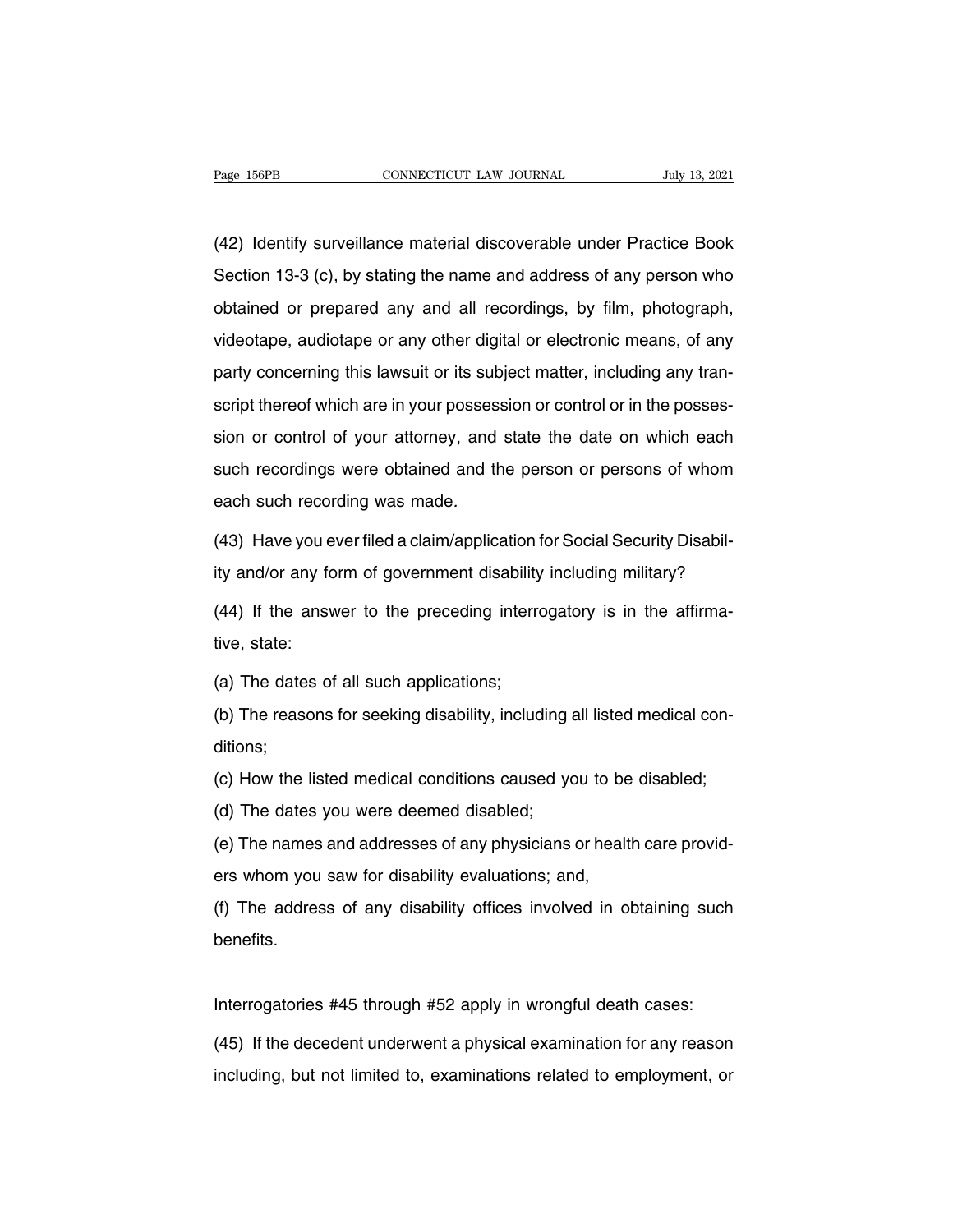Fuly 13, 2021<br>
Employment applications within the five (5) years prior to the date of<br>
the negligence alleged in the Complaint, please state: July 13, 2021 CONNECTICUT LAW JOURNAL<br>
employment applications within the five (5) years prior to the<br>
the negligence alleged in the Complaint, please state: employment applications within the five (5) years prior to<br>the negligence alleged in the Complaint, please state:<br>(a) The date(s) the exam was performed; and<br>(b) The name and address of the physician or health ca

employment applications within the five (5) years prior to the date of<br>the negligence alleged in the Complaint, please state:<br>(a) The date(s) the exam was performed; and<br>(b) The name and address of the physician or health the negligence alleged in the Cor<br>
(a) The date(s) the exam was pe<br>
(b) The name and address of the<br>
who performed each exam.

(a) The date(s) the exam was performed; and<br>(b) The name and address of the physician or health care provider<br>who performed each exam.<br>(46) If a claim for loss of earning capacity is being made, please state<br>the decedent's (b) The name and address of the physician or health care provider<br>who performed each exam.<br>(46) If a claim for loss of earning capacity is being made, please state<br>the decedent's average monthly personal living expenses fo who performed each exam.<br>(46) If a claim for loss of earning capacity is being made, please state<br>the decedent's average monthly personal living expenses for the two<br>(2) years preceding his/her death including, but not lim (46) If a claim for loss of earning capacity is being made, please state<br>the decedent's average monthly personal living expenses for the two<br>(2) years preceding his/her death including, but not limited to, the<br>decedent's f the decedent's average m<br>(2) years preceding his/h<br>decedent's food, rent and<br>cal and dental care. (2) years preceding his/her death including, but not limited to, the decedent's food, rent and housing, clothing, transportation, and medical and dental care.<br>(47) Did the decedent suffer from any illness, injury, disease,

decedent's food, rent and housing, clothing, transportation, and medical and dental care.<br>
(47) Did the decedent suffer from any illness, injury, disease, condition, disability or defect from the time of the negligence all cal and dental care.<br>(47) Did the decedent suffer from any illness, injury, disease, condition, disability or defect from the time of the negligence alleged in the<br>Complaint to the time of death? If so, please identify the (47) Did the decedent suffer from any illnes<br>tion, disability or defect from the time of the incomplaint to the time of death? If so, please<br>disease, condition, disability or defect. tion, disability or defect from the time of the negligence alleged in the<br>Complaint to the time of death? If so, please identify the illness, injury,<br>disease, condition, disability or defect.<br>(48) If you are claiming that

Complaint to the time of death? If so, please identify the illness, injury,<br>disease, condition, disability or defect.<br>(48) If you are claiming that any preexisting physical or mental condi-<br>tion exacerbated, contributed to disease, condition, disability or defect.<br>(48) If you are claiming that any preexisting physical or mental condition<br>exacerbated, contributed to, or accelerated the decedent's death,<br>identify the condition(s) and physician (48) If you are claiming that any preexisting physical or mental condition exacerbated, contributed to, or accelerated the decedent's death, identify the condition(s) and physician or health care provider(s) treating the d  $h$  is the year of the condition exacerbated<br>identify the conditing the decedent<br>her death. identify the condition(s) and physician or health care provider(s) treat-<br>ing the decedent for those condition(s) in the ten years prior to his or<br>her death.<br>(49) Other than what is contained in the medical records, are yo

ing the decedent for those condition(s) in the ten years prior to his or<br>her death.<br>(49) Other than what is contained in the medical records, are you<br>aware of any treating physician, physician's assistant (P.A.), or<br>advanc her death.<br>(49) Other than what is contained in the medical records, are you<br>aware of any treating physician, physician's assistant (P.A.), or<br>advanced practice registered nurse (APRN) who discussed the primary<br>cause of th (49) Other than what is contained in the medical records, are you<br>aware of any treating physician, physician's assistant (P.A.), or<br>advanced practice registered nurse (APRN) who discussed the primary<br>cause of the decedent' aware of any treating physician, physician's assistant (P.A.), or advanced practice registered nurse (APRN) who discussed the primary cause of the decedent's death with a patient representative? If so, please identify that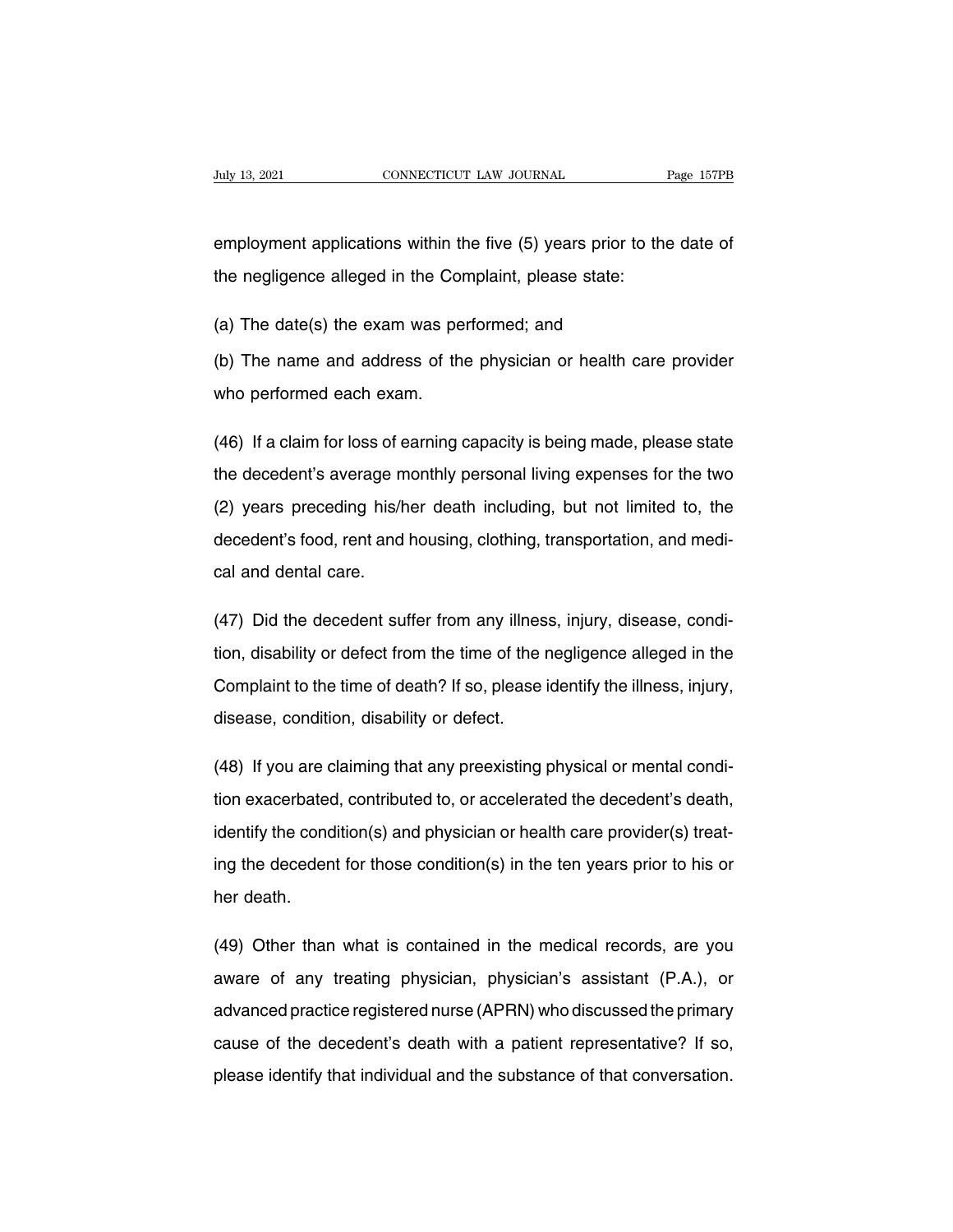Page 158PB<br>
CONNECTICUT LAW JOURNAL<br>
(50) Was an autopsy and/or postmortem toxicology testing ever per-<br>
formed on the decedent? If the answer is yes, state: Fage 158PB<br>CONNECTICUT LAW JOURNAL<br>(50) Was an autopsy and/or postmortem toxicology testing<br>formed on the decedent? If the answer is yes, state:<br>(a) The name of the person who ordered or requested the (50) Was an autopsy and/or postmortem toxicology testing ever per-<br>formed on the decedent? If the answer is yes, state:<br>(a) The name of the person who ordered or requested the autopsy;<br>(b) The date the autopsy was performe (50) Was an autopsy and/or postmortem toxico<br>formed on the decedent? If the answer is yes,<br>(a) The name of the person who ordered or ree<br>(b) The date the autopsy was performed;<br>(c) The place where the autopsy was performe (co) Was an adopsy and/or positionent toxicology text<br>formed on the decedent? If the answer is yes, state:<br>(a) The name of the person who ordered or requested<br>(b) The date the autopsy was performed;<br>(c) The place where the

(a) The name of the person who ordered or requested the autopsy;<br>(b) The date the autopsy was performed;<br>(c) The place where the autopsy was performed;<br>(d) The name of the individual who performed the autopsy; and<br>(e) The

(a) The name of the person who ordered or requested the autopsy;<br>
(b) The date the autopsy was performed;<br>
(c) The place where the autopsy was performed;<br>
(d) The name of the individual who performed the autopsy; and<br>
(e)

(c) The place where the autopsy was performed;<br>
(d) The name of the individual who performed the autopsy; and<br>
(e) The findings of the autopsy and/or postmortem toxicology testing.<br>
(51) Have any entries, memoranda, and/o (d) The name of the individual who performed the autopsy; and<br>(e) The findings of the autopsy and/or postmortem toxicology testing.<br>(51) Have any entries, memoranda, and/or declarations, as defined<br>in General Statutes § 52 (e) The findings of the autopsy and/or postmorte<br>
(51) Have any entries, memoranda, and/or dec<br>
in General Statutes  $\S$  52-172, been made by the<br>
the issues alleged in the Complaint?<br>
(52) If the answer to the foregoing i (51) Have any entries, memoranda, and/or declarations, as defined<br>in General Statutes § 52-172, been made by the Plaintiff concerning<br>the issues alleged in the Complaint?<br>(52) If the answer to the foregoing interrogatory in General Statutes § 52-172, been made by the Plaintiff concerning<br>the issues alleged in the Complaint?<br>(52) If the answer to the foregoing interrogatory is affirmative, state:<br>(a) The date on which such entries, memoran

the issues alleged<br>(52) If the answe<br>(a) The date on w<br>were made;<br>(b) The form of

(52) If the answer to the foregoing interrogatory is affirmative, state:<br>
(a) The date on which such entries, memoranda, and/or declarations<br>
were made;<br>
(b) The form of the entries, memoranda, and/or declarations (i.e.,<br> (a) The date on which such entries, memoranda, and/or declarations<br>were made;<br>(b) The form of the entries, memoranda, and/or declarations (i.e.,<br>whether oral, written, made by recording device or recorded by a<br>stenographer (a) The date on which sum<br>were made;<br>(b) The form of the entr<br>whether oral, written, ma<br>stenographer, etc.);<br>(c) The substance or conte were made;<br>(b) The form of the entries, memoranda, and/or declarations (i.e.,<br>whether oral, written, made by recording device or recorded by a<br>stenographer, etc.);<br>(c) The substance or content of such entries, memoranda, a

larations;

whether oral, written, made by recording device or recorded by a<br>stenographer, etc.);<br>(c) The substance or content of such entries, memoranda, and/or dec-<br>larations;<br>(d) The name and address of each person having custody o stenograpner, etc.);<br>(c) The substance or content of such entries, memoranda, and/or dec-<br>larations;<br>(d) The name and address of each person having custody or a copy<br>or copies of the entries, memoranda, and/or declarations (c) The substance or content of such entries, memoranda, and/or dec-<br>larations;<br>(d) The name and address of each person having custody or a copy<br>or copies of the entries, memoranda, and/or declarations; and<br>(e) The name an larations;<br>(d) The name and address of ea<br>or copies of the entries, memora<br>(e) The name and address of an<br>randa, and/or declarations. or copies of the entries, memoranda, and/or declarations; and<br>
(e) The name and address of any witnesses to such entries, mem<br>
randa, and/or declarations.<br>
Interrogatory #53 applies to cases involving a minor Plaintiff:<br>
(

(e) The name and address or any winesses to such entries, memo-<br>randa, and/or declarations.<br>Interrogatory #53 applies to cases involving a minor Plaintiff:<br>(53) If the minor Plaintiff attends or has attended a day care, pr Interrogatory #53 applies to cases involving a minor Plaintiff:<br>(53) If the minor Plaintiff attends or has attended a day care, preschool,<br>school or camp on a regular basis from the time of the negligence<br>alleged in the Co Interrogatory #53 applies to cases involving a mind<br>(53) If the minor Plaintiff attends or has attended a da<br>school or camp on a regular basis from the time<br>alleged in the Complaint to the present time, state: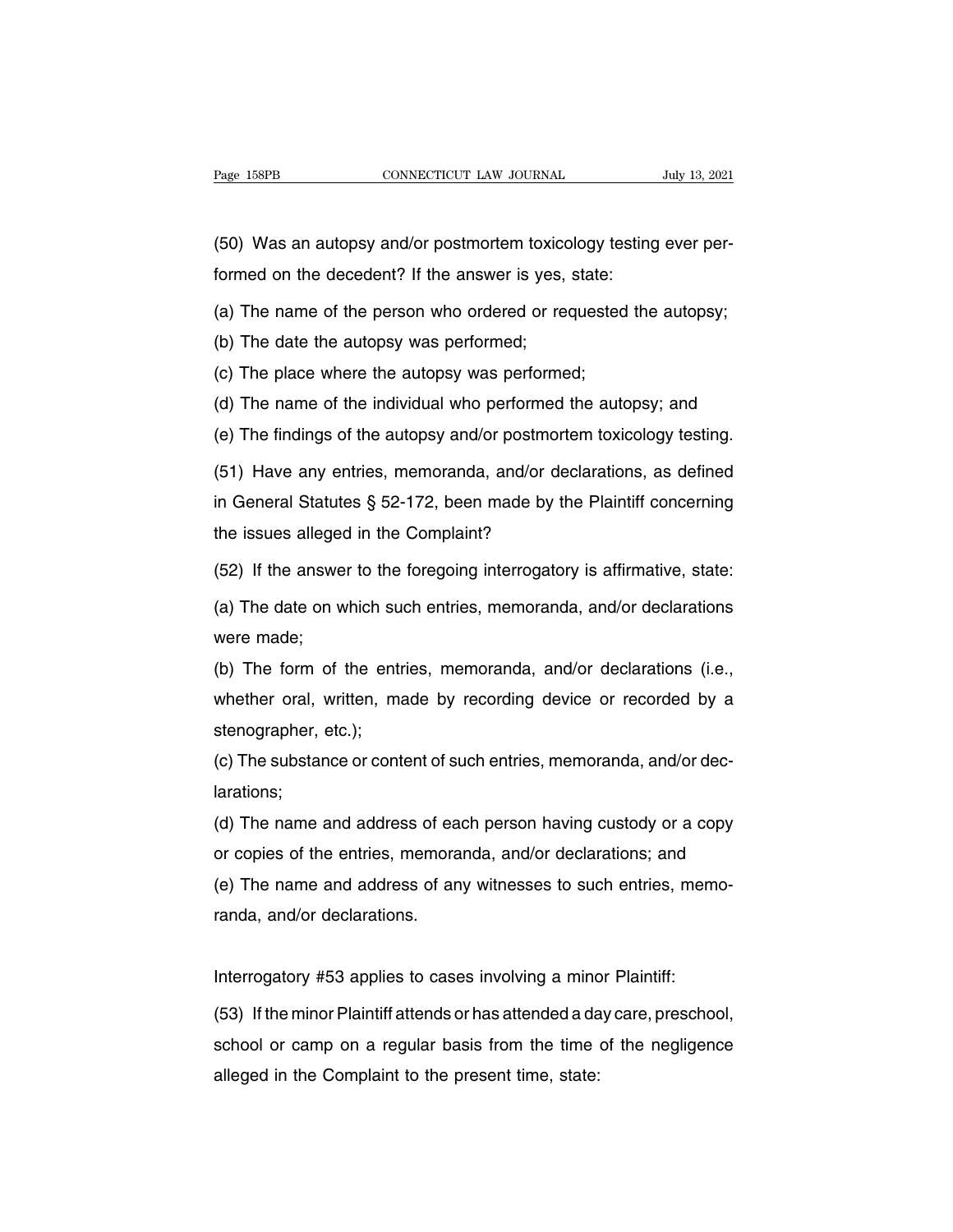University 13, 2021<br>(a) The name and address of the institution or facility;<br>(b) The amount of time each day that the minor Plaintiff Figure 13, 2021<br>(a) The name and address of the institution or facility;<br>(b) The amount of time each day that the minor Plaintiff attended<br>there; and, (a) The name ar<br>(b) The amount<br>there; and,<br>(c) The dates of (a) The name and address of the<br>(b) The amount of time each day<br>there; and,<br>(c) The dates of attendance.

DEFENDANT,

BY **Experiment Structure (EQS)** 

I, , hereby certify that I have reviewed the BY<br>BY<br>BY<br>BY<br>Reference interrogatories and responses thereto and that they are true<br>and accurate to the best of my knowledge and belief. BY<br>
1, hereby certify that I have revised<br>
above interrogatories and responses thereto and that they<br>
and accurate to the best of my knowledge and belief.

(Plaintiff)

Subscribed and sworn to before me this day Subscribed and sworn to before the same state of the set of the set of the set of the set of the set of the set of the set of the set of the set of the set of the set of the set of the set of the set of the set of the set ore me this\_\_\_\_\_\_<br>Notary Public/<br>Commissioner of th Commissioner of the Superior Court

### **CERTIFICATION**

Notary Public/<br>
Commissioner of the Superior Court<br> **CERTIFICATION**<br>
I certify that a copy of this document was or will immediately be<br>
ailed or delivered electronically or non-electronically on (date) Motary Public/<br>
Commissioner of the Superior Court<br>
CERTIFICATION<br>
I certify that a copy of this document was or will immediately be<br>
mailed or delivered electronically or non-electronically on (date)<br>
to all attorneys and **CERTIFICATION**<br>to a copy of this document was or will immediately be<br>elivered electronically or non-electronically on (date)<br>to all attorneys and self-represented parties of record<br>en consent for electronic delivery was r I certify that a copy of this document was or will immediately be<br>mailed or delivered electronically or non-electronically on (date)<br>to all attorneys and self-represented parties of record<br>and that written consent for elec rectary that a copy of this document was of will immisculately be<br>mailed or delivered electronically or non-electronically on (date)<br>to all attorneys and self-represented parties of record and that written consent for elec mailed or delivered electronically or non-electronically on (date)<br>
\_\_\_\_\_\_\_\_\_\_ to all attorneys and self-represented parties of record<br>
and that written consent for electronic delivery was received from all<br>
attorneys and and that written consent for electronic delivery was received from all<br>attorneys and self-represented parties of record who received or will<br>immediately be receiving electronic delivery.<br>Name and address of each party and attorneys and self-represented parties of record who received or will<br>immediately be receiving electronic delivery.<br>Name and address of each party and attorney that copy was or will<br>immediately be mailed or delivered to\*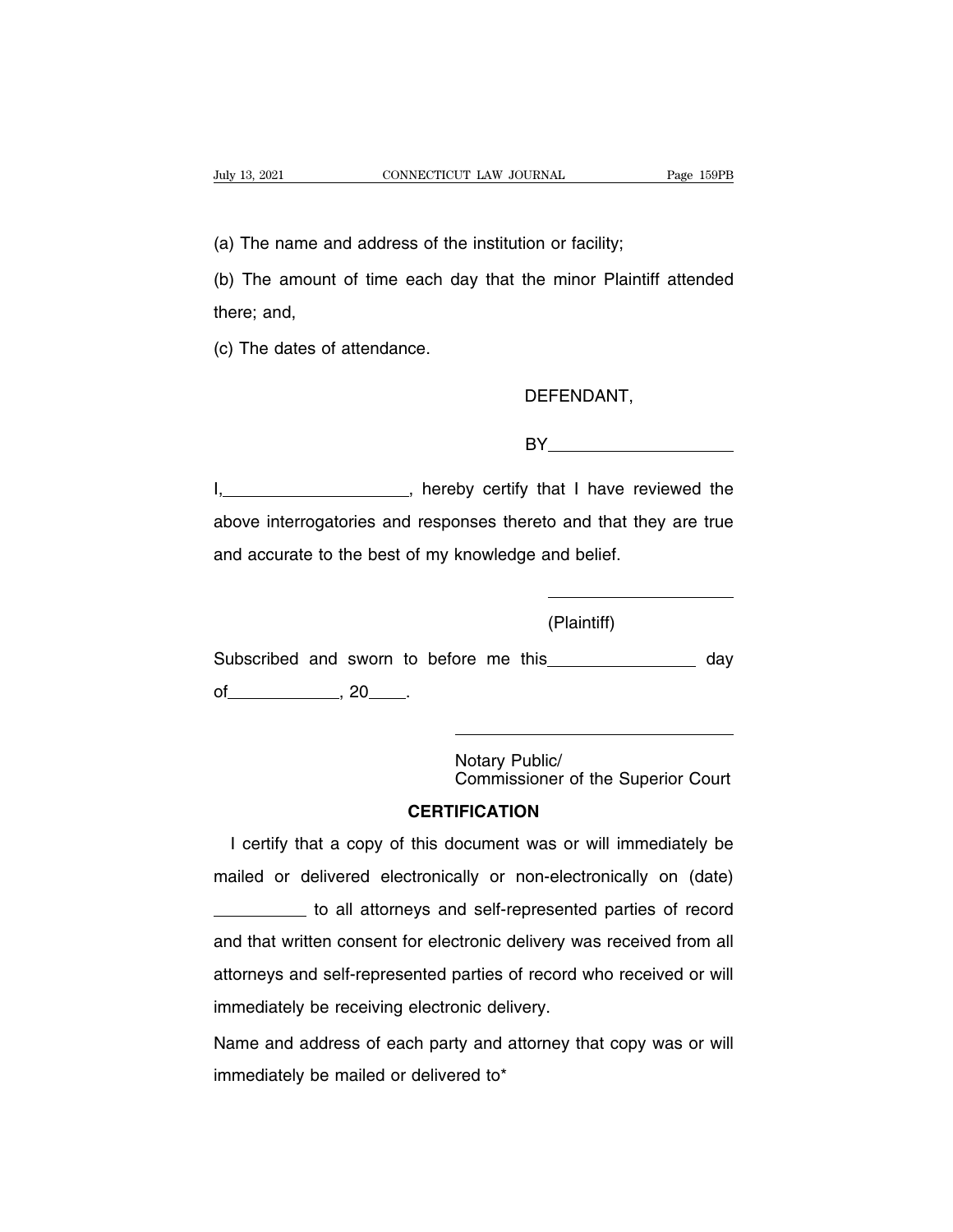Page 160PB<br>
<sup>\*</sup>If necessary, attach additional sheet or sheets with the name and<br>
address which the copy was or will immediately be mailed or deliv-Page 160PB CONNECTICUT LAW JOURNAL July 13, 2021<br>
\*If necessary, attach additional sheet or sheets with the name and<br>
address which the copy was or will immediately be mailed or deliv-<br>
ered to. \*If necessary<br>
address whic<br>
ered to. \*If necessary, attach additional sheet or sheets with the name and<br>address which the copy was or will immediately be mailed or deliv-<br>ered to.<br>Signed (Signature of filer) Print or type name of person signing address which the copy was or will immediately be mailed or delivered to.<br>
Signed (Signature of filer) Print or type name of person signing<br>
Date Signed

Signed (Signature of filer) Print or type name of person signing<br>
Date Signed<br>
Mailing address (Number, street, town, state and zip code) or

Mailing address (Number, street, town, state and zip code) or<br>
E-mail address, if applicable<br>
Telephone number

E-mail address, if applicable

mail address, if applicable<br>
elephone number<br>
COMMENTARY: This new form was developed pursuant to and is<br>
be used in connection with the changes to Section 13-6. COMMENTARY: This new form was developed pursuant to and is to be used in connection with the changes to Section 13-6.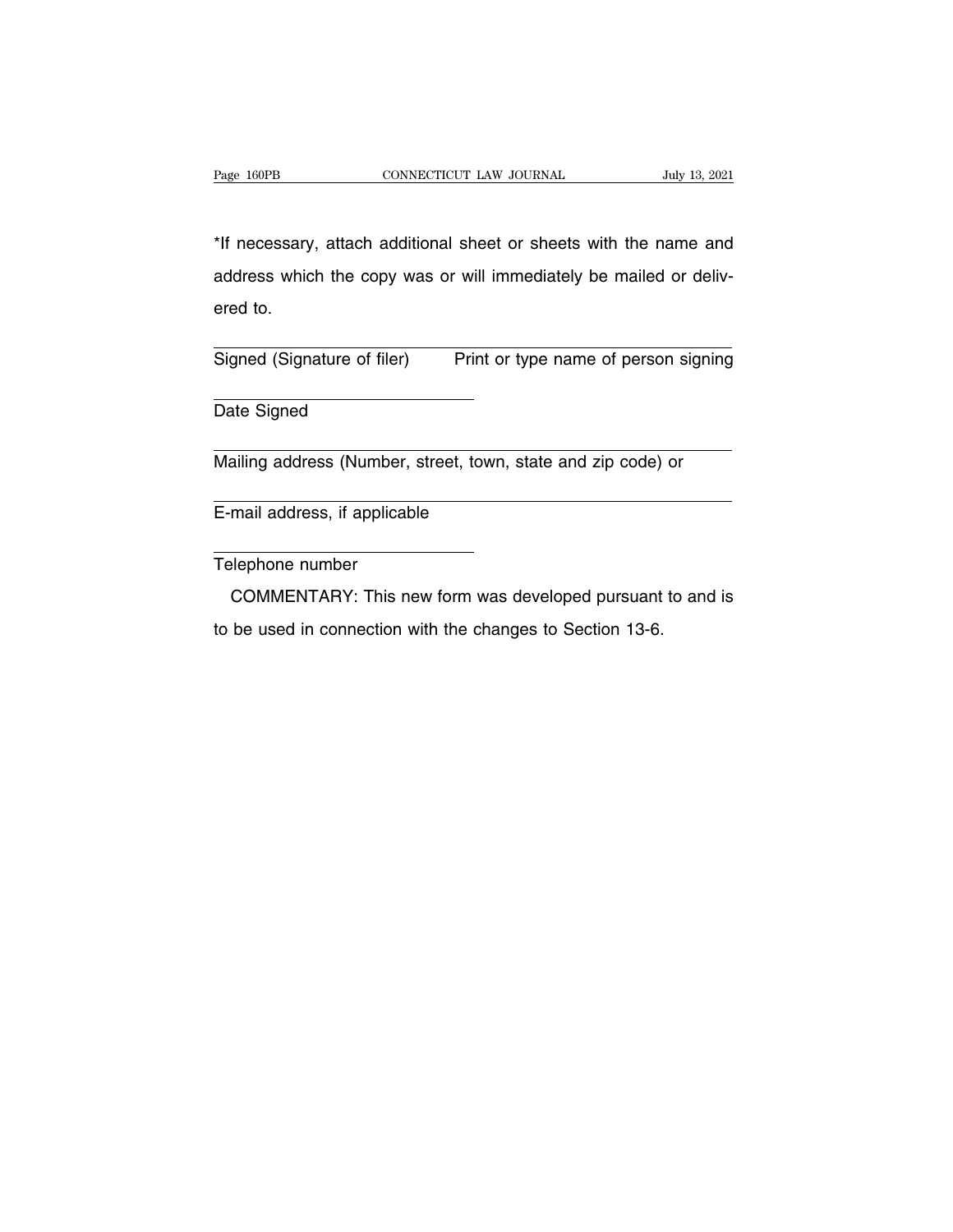# **CONNECTICUT LAW JOURNAL** Page 161<br>
(NEW) Form 219<br> **Defendant's Request for Production<br>
Medical Negligence MEW) Form 219<br>
Medical Negligence<br>
Medical Negligence<br>
Medical Negligence**

| (NEW) Form 219                                                      |                        |  |
|---------------------------------------------------------------------|------------------------|--|
| <b>Defendant's Request for Production</b>                           |                        |  |
| <b>Medical Negligence</b>                                           |                        |  |
| NO. CV -                                                            | : SUPERIOR COURT       |  |
| (Plaintiff)                                                         | : JUDICIAL DISTRICT OF |  |
| VS.                                                                 | : AT                   |  |
| (Defendant)                                                         | : DATE                 |  |
| The Defendant(s) hereby request(s) that the Plaintiff provide coun- |                        |  |
| sel for the Defendant(s) with copies of the documents described     |                        |  |

vs.<br>
Sel for the Defendant (s) hereby request (s) that the Plaintiff provide coun-<br>
Sel for the Defendant (s) with copies of the documents described<br>
in the following requests for production, or afford counsel for said (Defendant) : DATE<br>The Defendant(s) hereby request(s) that the Plaintiff provide coun-<br>sel for the Defendant(s) with copies of the documents described<br>in the following requests for production, or afford counsel for said<br>De The Defendant(s) hereby request(s) that the Plaintiff provide counsel for the Defendant(s) with copies of the documents described<br>in the following requests for production, or afford counsel for said<br>Defendant(s) the opport the befendant(s) with copies of the documents described<br>in the following requests for production, or afford counsel for said<br>Defendant(s) the opportunity or, where requested, sufficient writ-<br>ten authorization, to inspect, in the following requests for production, or afford counsel for said<br>Defendant(s) the opportunity or, where requested, sufficient writ-<br>ten authorization, to inspect, copy, photograph or otherwise repro-<br>duce said document Defendant(s) the opportunity or, where requested, sufficient writ-<br>ten authorization, to inspect, copy, photograph or otherwise repro-<br>duce said documents. The production of such documents, copies<br>or written authorizations not later than sixty (60) days after the duction.<br>
Here than sixty (60) days after the duction. service said documents. The production of strate authorizations shall take plate<br>or written authorizations shall take plate<br>not later than<br>service of the Requests for Production.<br>In answering these production requests, the In answering these production requests, the Plaintiff(s) are required<br>provide all information within their possession, custody or control.

In answering these production.<br>In answering these production requests, the Plaintiff(s) are required<br>to provide all information within their possession, custody or control.<br>If any production request cannot be answered in f If any production requests for Production.<br>In answering these production requests, the Plaintiff(s) are required<br>to provide all information within their possession, custody or control.<br>If any production request cannot be a In answering these<br>to provide all informa<br>If any production requestent possible. to provide all information within their possession, custody or control.<br>If any production request cannot be answered in full, answer to the<br>extent possible.<br>(1) All hospital records relating to treatment received as a resu

If any production request cannot be answered in full, answer to the<br>extent possible.<br>(1) All hospital records relating to treatment received as a result of<br>the negligence alleged in the Complaint, and to injuries, diseases extent possible.<br>
(1) All hospital records relating to treatment received as a result of<br>
the negligence alleged in the Complaint, and to injuries, diseases or<br>
defects to which reference is made in the answers to Interrog (1) All hospital records relating to treatment received as a result of<br>the negligence alleged in the Complaint, and to injuries, diseases or<br>defects to which reference is made in the answers to Interrogatories<br>#6 and #24 ( the negligence alleged in the Complaint, and to injuries, diseases or defects to which reference is made in the answers to Interrogatories #6 and #24 (exclusive of any records relating to mental health injuries or conditio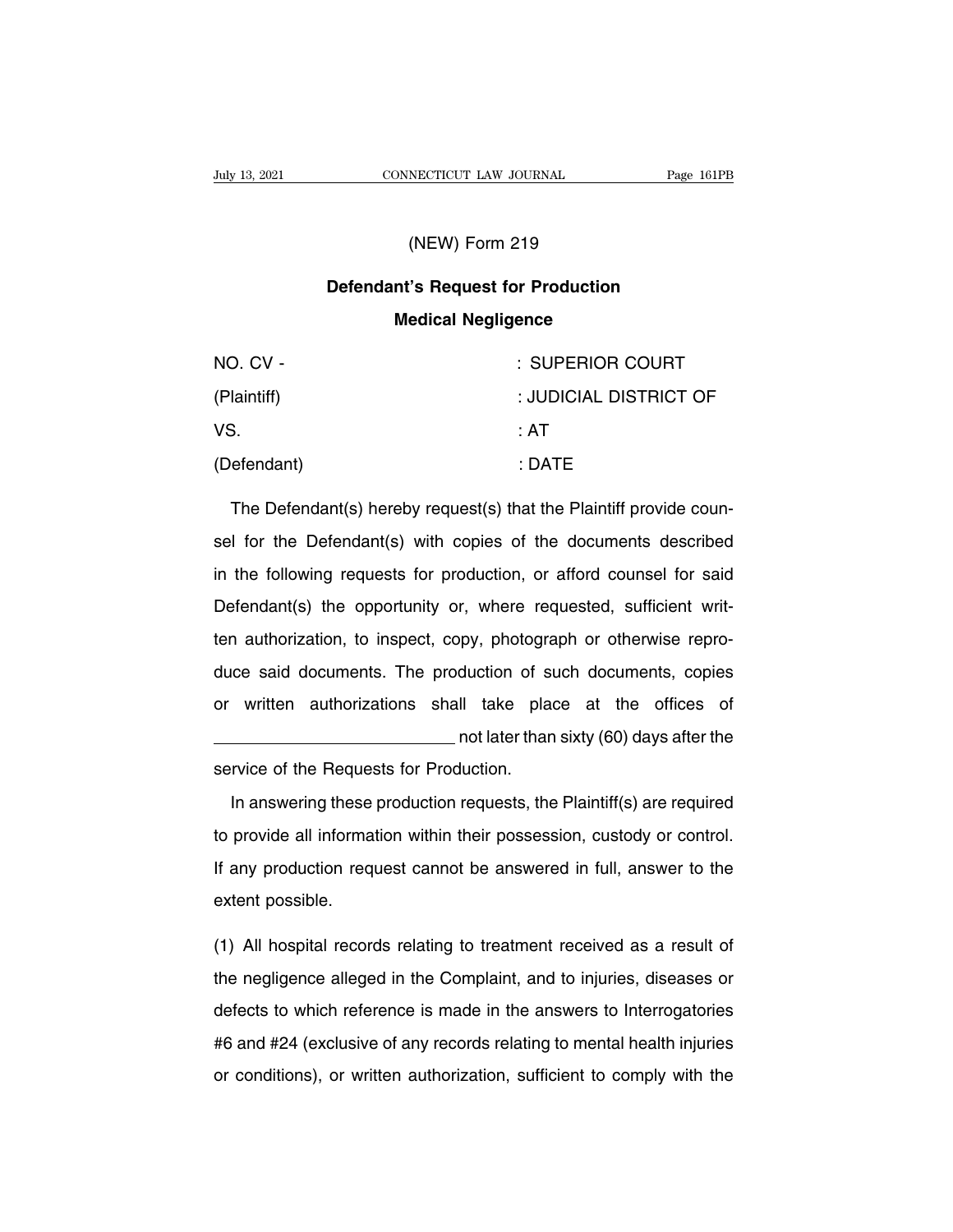Page 162PB CONNECTICUT LAW JOURNAL July 13, 2021<br>provisions of the Health Insurance Portability and Accountability Act<br>(HIPAA), to inspect and make copies of the hospital records. Informa-(Fage 162PB CONNECTICUT LAW JOURNAL July 13, 2021<br>provisions of the Health Insurance Portability and Accountability Act<br>(HIPAA), to inspect and make copies of the hospital records. Informa-<br>tion obtained pursuant to the pr provisions of the Health Insurance Portability and Accountability Act<br>(HIPAA), to inspect and make copies of the hospital records. Informa-<br>tion obtained pursuant to the provisions of HIPAA shall not be used<br>or disclosed b provisions of the Health Insurance Portability and Accountability Act<br>(HIPAA), to inspect and make copies of the hospital records. Informa-<br>tion obtained pursuant to the provisions of HIPAA shall not be used<br>or disclosed b (HIPAA), to inspect and<br>tion obtained pursuant<br>or disclosed by the pa<br>captioned action. tion obtained pursuant to the provisions of HIPAA shall not be used<br>or disclosed by the parties for any purpose other than the above<br>captioned action.<br>(2) All reports and records of all physicians and other health care<br>pro

or disclosed by the parties for any purpose other than the above<br>captioned action.<br>(2) All reports and records of all physicians and other health care<br>providers relating to treatment allegedly received by the Plaintiff(s) captioned action.<br>(2) All reports and records of all physicians and other health care<br>providers relating to treatment allegedly received by the Plaintiff(s) as<br>a result of the negligence alleged in the Complaint and to the (2) All reports and records of all physicians and other health care<br>providers relating to treatment allegedly received by the Plaintiff(s) as<br>a result of the negligence alleged in the Complaint and to the injuries,<br>disease providers relating to treatment allegedly received by the Plaintiff(s) as<br>a result of the negligence alleged in the Complaint and to the injuries,<br>diseases or defects to which reference is made in the answers to<br>Interroga mental of the negligence alleged in the Complaint and to the injuries, diseases or defects to which reference is made in the answers to Interrogatories #7, #22, and #24 (exclusive of any records relating to mental health i diseases or defects to which reference is made in the answers to<br>Interrogatories #7, #22, and #24 (exclusive of any records relating to<br>mental health injuries or conditions) or written authorization, sufficient<br>to comply w Interrogatories #7, #22, and #24 (exclusive of any records relating to<br>mental health injuries or conditions) or written authorization, sufficient<br>to comply with provisions of HIPAA, to inspect and make copies of<br>said repor mental health injuries or conditions) or written authorization, sufficient<br>to comply with provisions of HIPAA, to inspect and make copies of<br>said reports. Information obtained pursuant to the provisions of HIPAA<br>shall not mental health injuries or conditions) or written authorization, sufficient<br>to comply with provisions of HIPAA, to inspect and make copies of<br>said reports. Information obtained pursuant to the provisions of HIPAA<br>shall not said reports. Information obtained pursuant to the provisions of HIPAA<br>shall not be used or disclosed by the parties for any purpose other<br>than the above captioned action.<br>(3) If a claim of impaired earning capacity or los

shall not be used or disclosed by the parties for any purpose other<br>than the above captioned action.<br>(3) If a claim of impaired earning capacity or lost wages is being<br>alleged, copies of, or sufficient written authorizatio than the above captioned action.<br>
(3) If a claim of impaired earning capacity or lost wages is being<br>
alleged, copies of, or sufficient written authorization to obtain copies<br>
of, that part of all income tax returns relati (3) If a claim of impaired earning capacity or lost wages is being<br>alleged, copies of, or sufficient written authorization to obtain copies<br>of, that part of all income tax returns relating to lost income filed by<br>the Plain (c) in a staint of impaired saming explainty of foot wages is boing<br>alleged, copies of, or sufficient written authorization to obtain copies<br>of, that part of all income tax returns relating to lost income filed by<br>the Plai of, that part of all income tax returns relating to lost income filed by<br>the Plaintiff(s) for a period of three (3) years prior to the date of the<br>negligence alleged in the Complaint and for all years subsequent to<br>the dat of, that part of all income tax returns relating to lost income filed by<br>the Plaintiff(s) for a period of three (3) years prior to the date of the<br>negligence alleged in the Complaint and for all years subsequent to<br>the dat megligence alleged in the Complaint and for all years subsequent to<br>the date of the negligence alleged in the Complaint through the time<br>of trial.<br>(4) If a claim for lost wages or lost earning capacity is being made,<br>copie

the date of the negligence alleged in the Complaint through the time<br>of trial.<br>(4) If a claim for lost wages or lost earning capacity is being made,<br>copies of, or sufficient written authorization to inspect and make copies of trial.<br>(4) If a claim for lost wages or lost earning capacity is being made,<br>copies of, or sufficient written authorization to inspect and make copies<br>of, the wage and employment records of all employers of the Plaintif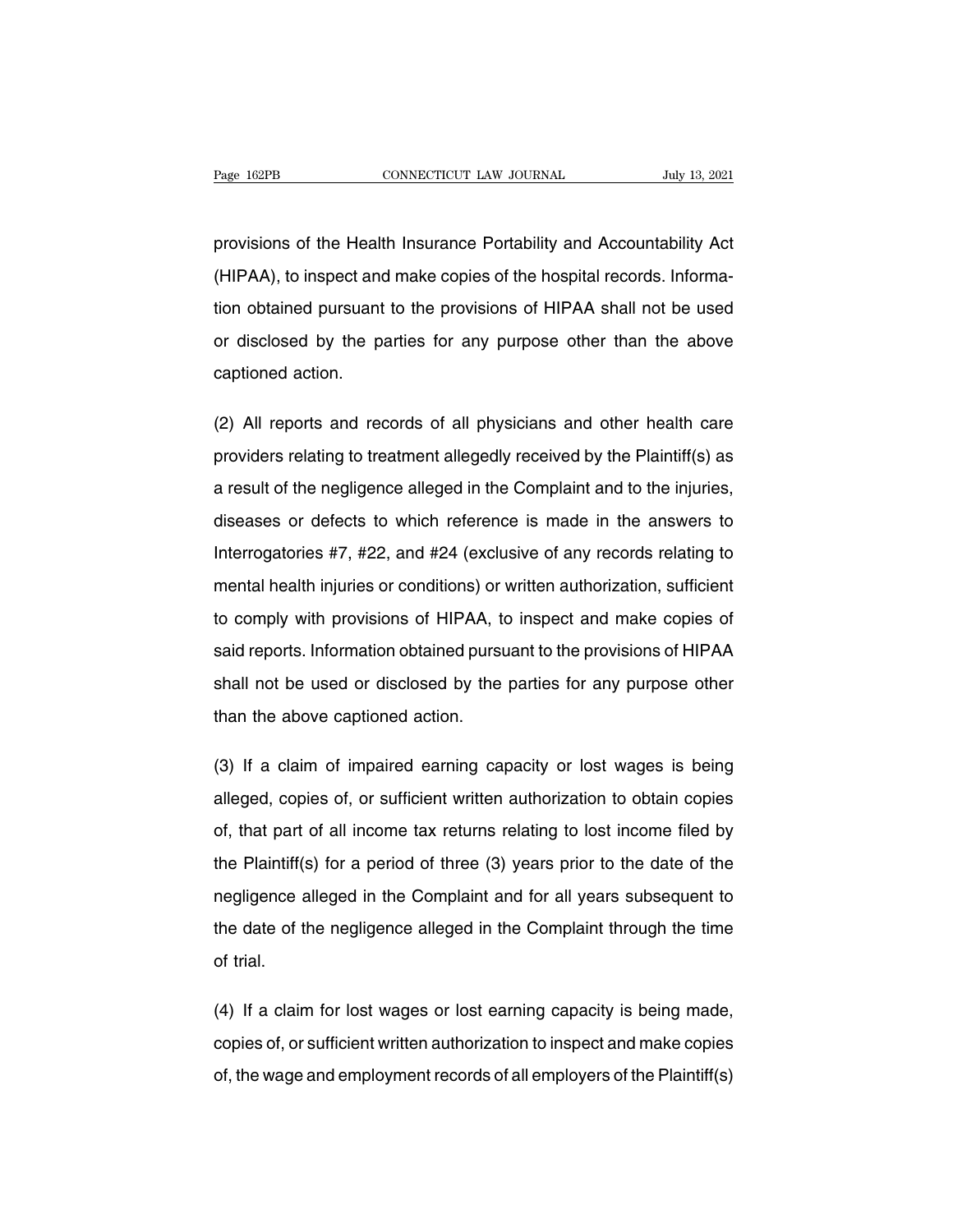Fuly 13, 2021<br>For three (3) years prior to the negligence alleged in the Complaint<br>and for all years subsequent to the date of the negligence alleged in July 13, 2021 CONNECTICUT LAW JOURNAL Page 163PB<br>for three (3) years prior to the negligence alleged in the Complaint<br>and for all years subsequent to the date of the negligence alleged in<br>the Complaint. for three (3) years pand for all years subset<br>and for all years subset<br>the Complaint.<br>(5) A copy of any nor for three (3) years prior to the negligence alleged in the Complaint<br>and for all years subsequent to the date of the negligence alleged in<br>the Complaint.<br>(5) A copy of any nonprivileged statement, as defined in Practice Bo

Section 13-1, of any party to this lawsuit concerning this action or its<br>subject matter.<br>Section 13-1, of any party to this lawsuit concerning this action or its<br>subject matter. the Complaint.<br>(5) A copy of any non<br>Section 13-1, of any<br>subject matter. (5) A copy of any nonprivileged statement, as defined in Practice Book<br>Section 13-1, of any party to this lawsuit concerning this action or its<br>subject matter.<br>(6) All medical bills that are claimed to have been incurred a

Section 13-1, of any party to this lawsuit concerning this action or its<br>subject matter.<br>(6) All medical bills that are claimed to have been incurred as a result<br>of the negligence alleged in the Complaint or written author subject matter.<br>(6) All medical bills that are claimed to have been incurred as a result<br>of the negligence alleged in the Complaint or written authorization,<br>sufficient to comply with the provisions of HIPAA, to inspect an (6) All medical bills that are claimed to have been incurred as a result<br>of the negligence alleged in the Complaint or written authorization,<br>sufficient to comply with the provisions of HIPAA, to inspect and make<br>copies of of the negligence alleged in the Complaint or written authorization,<br>sufficient to comply with the provisions of HIPAA, to inspect and make<br>copies of said medical bills. Information obtained pursuant to the provi-<br>sions of sufficient to comply with the provisions of HIPAA, to insequence of said medical bills. Information obtained pursu<br>sions of HIPAA shall not be used or disclosed by the<br>purpose other than the above captioned action. copies of said medical bills. Information obtained pursuant to the provisions of HIPAA shall not be used or disclosed by the parties for any<br>purpose other than the above captioned action.<br>(7) All bills for each item of exp

sions of HIPAA shall not be used or disclosed by the parties for any<br>purpose other than the above captioned action.<br>(7) All bills for each item of expense that are claimed to have been<br>incurred in the answer to Interrogato purpose other than the above captioned action.<br>
(7) All bills for each item of expense that are claimed<br>
incurred in the answer to Interrogatories #20 and #30, a<br>
provided in response to Production Request #6.<br>
(9) Conjec (7) All bills for each item of expense that are claimed to have been<br>incurred in the answer to Interrogatories #20 and #30, and not already<br>provided in response to Production Request #6.<br>(8) Copies of all documents pertain

incurred in the answer to Interrogatories #20 and #30, and not already<br>provided in response to Production Request #6.<br>(8) Copies of all documents pertaining to claims of right to reimburse-<br>ment provided to the Plaintiff b provided in response to Production Request #6.<br>(8) Copies of all documents pertaining to claims of right to reimbursement provided to the Plaintiff by third-party payers, and copies of, or<br>written authorization, sufficient (8) Copies of all documents pertaining to claims of right to reimburse-<br>ment provided to the Plaintiff by third-party payers, and copies of, or<br>written authorization, sufficient to comply with provisions of HIPAA, to<br>obtai (e) explose of all documenting to stall be right to relindered<br>ment provided to the Plaintiff by third-party payers, and copies of, or<br>written authorization, sufficient to comply with provisions of HIPAA, to<br>obtain any and Information provided to the Flamin by time party payore, and sopice of, or<br>written authorization, sufficient to comply with provisions of HIPAA, to<br>obtain any and all documentation of payments made by a third party for<br>med which durionzation, samolont to comply with provisions of thirty to, to<br>obtain any and all documentation of payments made by a third party for<br>medical services received or premiums paid to obtain such payment.<br>Information medical services received<br>Information obtained pused or disclosed by the<br>captioned action. Information obtained pursuant to the provisions of HIPAA shall not be<br>used or disclosed by the parties for any purpose other than the above-<br>captioned action.<br>(9) All documents identified or referred to in the answers to I used or disclosed by the parties for any purpose other than<br>captioned action.<br>(9) All documents identified or referred to in the answers to<br>tory #34 unless a claim of confidentiality has been stated.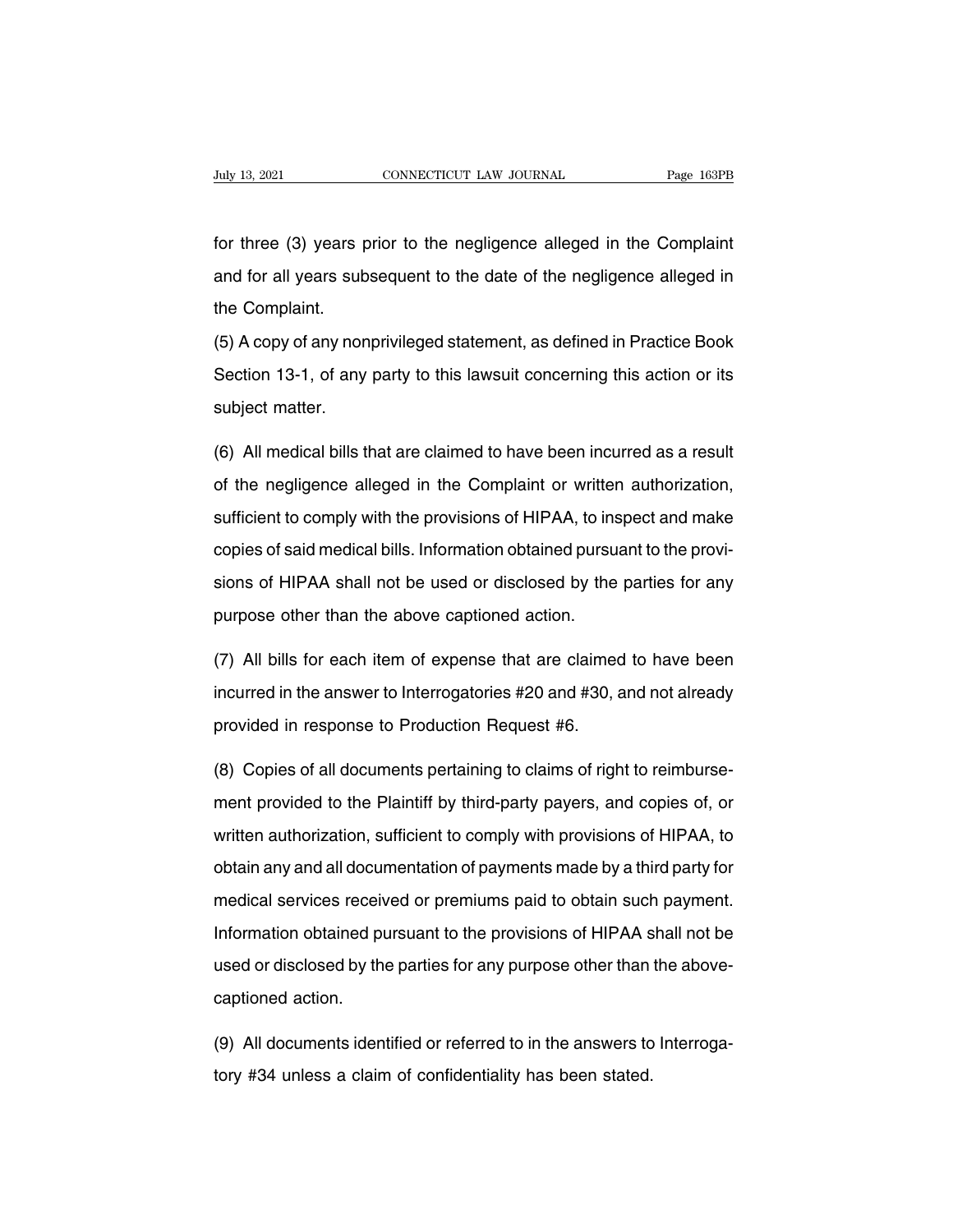Page 164PB CONNECTICUT LAW JOURNAL July 13, 2021<br>(10) Nonprivileged copies, whether in hard copies or electronic media,<br>of any and all documentation referenced in Interrogatory #40. Page 164PB CONNECTICUT LAW JOURNAL July 13, 202<br>
(10) Nonprivileged copies, whether in hard copies or electronic media<br>
of any and all documentation referenced in Interrogatory #40. (10) Nonprivileged copies, whether in hard copies or electronic media,<br>of any and all documentation referenced in Interrogatory #40.<br>(11) A copy of each and every recording of surveillance material dis-

(10) Nonprivileged copies, whether in hard copies or electronic media,<br>of any and all documentation referenced in Interrogatory #40.<br>(11) A copy of each and every recording of surveillance material dis-<br>coverable under Pra of any and all documentation referenced in Interrogatory #40.<br>
(11) A copy of each and every recording of surveillance material dis-<br>
coverable under Practice Book Section 13-3 (c), by film, photograph,<br>
videotape, audiota (11) A copy of each and every recording of surveillance material dis-<br>coverable under Practice Book Section 13-3 (c), by film, photograph,<br>videotape, audiotape or any other digital or electronic means, of any<br>party to this coverable under Practice Book Section 13-3 (c), by film, photograph,<br>videotape, audiotape or any other digital or electronic means, of any<br>party to this lawsuit concerning this lawsuit or the subject matter<br>thereof, includ videotape, audiotape or any other digital or electronic means, of any<br>party to this lawsuit concerning this lawsuit or the subject matter<br>thereof, including any transcript of such recording.<br>(12) Copies of any and all docu

party to this lawsuit concerning this lawsuit or the subject matter<br>thereof, including any transcript of such recording.<br>(12) Copies of any and all documents and communications concerning<br>any and all of your disability cla thereof, including any transcript of such recording.<br>
(12) Copies of any and all documents and communications concerning<br>
any and all of your disability claim(s) with the issuing governmental<br>
office as set forth in Interr (12) Copies of any and all documents and communications concerning<br>any and all of your disability claim(s) with the issuing governmental<br>office as set forth in Interrogatory #43, excluding any material which is<br>claimed to any and all of your disability claim(s) with the issuing governmental<br>office as set forth in Interrogatory #43, excluding any material which is<br>claimed to be protected by attorney-client privilege or other applicable<br>privi office as set forth in Interrogatory #43, excluding any material which is<br>claimed to be protected by attorney-client privilege or other applicable<br>privilege. In addition, written authorization, in the form attached, permit since as section in interregately and<br>claimed to be protected by attorne<br>privilege. In addition, written author<br>ting the undersigned to obtain a f<br>social security disability file. privilege. In addition, written authorization, in the form attached, permitting the undersigned to obtain a full and complete copy of Plaintiff's<br>social security disability file.<br>(13) Any and all photographs or recordings Interval the undersigned to<br>
Intervalse security disability<br>
Interrogatory #41.

(13) Any and all photographs or recordings identified in response to<br>Interrogatory #41.<br>Requests for Production #14 through #19 apply in wrongful death<br>cases: cases: Requests for Production #14 through #<br>cases:<br>(14) A copy of the probate appointment<br>Administrator of the subject estate.

Requests for Production #14 through #19 apply in wrongful death<br>cases:<br>(14) A copy of the probate appointment, identifying the Plaintiff as<br>Administrator of the subject estate. (14) A copy of the probate appointment,<br>Administrator of the subject estate.<br>(15) A copy of the death certificate.

Administrator of the subject estate.<br>
(15) A copy of the death certificate.<br>
(16) A copy of any autopsy report and/or postmortem toxicology test-<br>
ing report. (15) A cop<br>(16) A cop<br>ing report.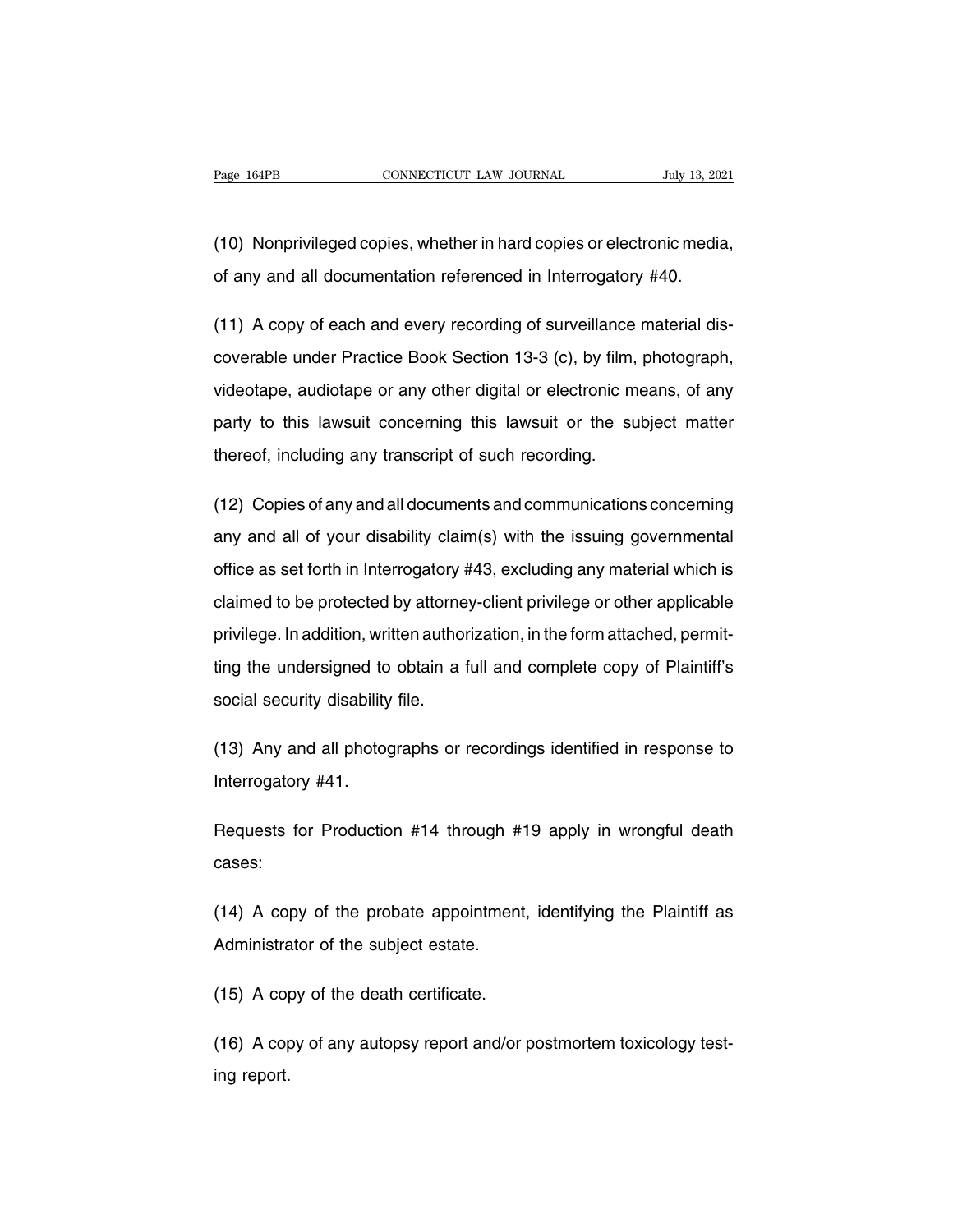Undy 13, 2021 CONNECTICUT LAW JOURNAL Page 165PB<br>
(17) Copies of declarations of the Plaintiff that your attorney intends<br>
to use at time of trial pursuant to General Statutes § 52-172. The Use at time of trial pursuant to General Statutes § 52-172.<br>The use at time of trial pursuant to General Statutes § 52-172.

(17) Copies of declarations of the Plaintiff that your attorney intends<br>to use at time of trial pursuant to General Statutes § 52-172.<br>(18) Any documents, written or digital recordings, entries, memo-<br>randa, and/or transc (17) Copies of declarations of the Plaintiff that your attorney intends<br>to use at time of trial pursuant to General Statutes § 52-172.<br>(18) Any documents, written or digital recordings, entries, memo-<br>randa, and/or transc to use at time of trial pursua<br>(18) Any documents, writter<br>randa, and/or transcripts of di<br>eral Statutes § 52-174. (18) Any documents, written or digital recordings, entries, memo-<br>randa, and/or transcripts of digital recordings offered pursuant to Gen-<br>eral Statutes § 52-174.<br>(19) Copies of or an authorization to obtain the records r randa, and/or transcripts o<br>eral Statutes § 52-174.<br>(19) Copies of or an auth<br>in Interrogatory #45.

(19) Copies of or an authorization to obtain the records referenced<br>in Interrogatory #45.<br>Request for Production #20 applies to cases involving a minor Plaintiff:

in Interrogatory #45.<br>
Request for Production #20 applies to cases involving a minor Plaintiff:<br>
(20) Copies of all education records, attendance records, nurses'<br>
records, and materials from each day care, preschool, scho Request for Production #20 applies to cases involving a minor Plaintiff:<br>(20) Copies of all education records, attendance records, nurses'<br>records, and materials from each day care, preschool, school, or other<br>educational Request for Production #20 applies to cases involving a minor Plaintiff:<br>(20) Copies of all education records, attendance records, nurses'<br>records, and materials from each day care, preschool, school, or other<br>educational (20) Copies of all education records, attendance records, nurses'<br>records, and materials from each day care, preschool, school, or other<br>educational institution the minor Plaintiff has attended (exclusive of<br>any records re five years of an education issent of any calculation is essentially interested and materials from each day care, preschool, school, or other educational institution the minor Plaintiff has attended (exclusive of any record permitting the undersigned to inspect and to make copies of said<br>educational institution the minor Plaintiff has attended (exclusive of<br>any records relating to mental health injuries or conditions) for the last<br>five years educational institution the minor Plaintiff has attended (exclusive of any records relating to mental health injuries or conditions) for the last five years to the present or written authorization in the form attached perm

DEFENDANT,

BY **BY** 

### **CERTIFICATION**

DEFENDANT,<br>
BY<br> **CERTIFICATION**<br>
I certify that a copy of this document was or will immediately be<br>
ailed or delivered electronically or non-electronically on (date) ELLENDANT,<br>
BY<br>
CERTIFICATION<br>
I certify that a copy of this document was or will immediately be<br>
mailed or delivered electronically or non-electronically on (date)<br>
to all attorneys and self-represented parties of record **CERTIFICATION**<br>at a copy of this document was or will immediately be<br>delivered electronically or non-electronically on (date)<br>to all attorneys and self-represented parties of record and<br>consent for electronic delivery was I certify that a copy of this document was or will immediately be<br>mailed or delivered electronically or non-electronically on (date)<br>to all attorneys and self-represented parties of record and<br>that written consent for elec next a copy of this document was of this immediately be mailed or delivered electronically or non-electronically on (date)<br>to all attorneys and self-represented parties of record and<br>that written consent for electronic del to all attorneys and self-rep<br>that written consent for electronic delivery and self-represented parties of rec<br>diately be receiving electronic delivery.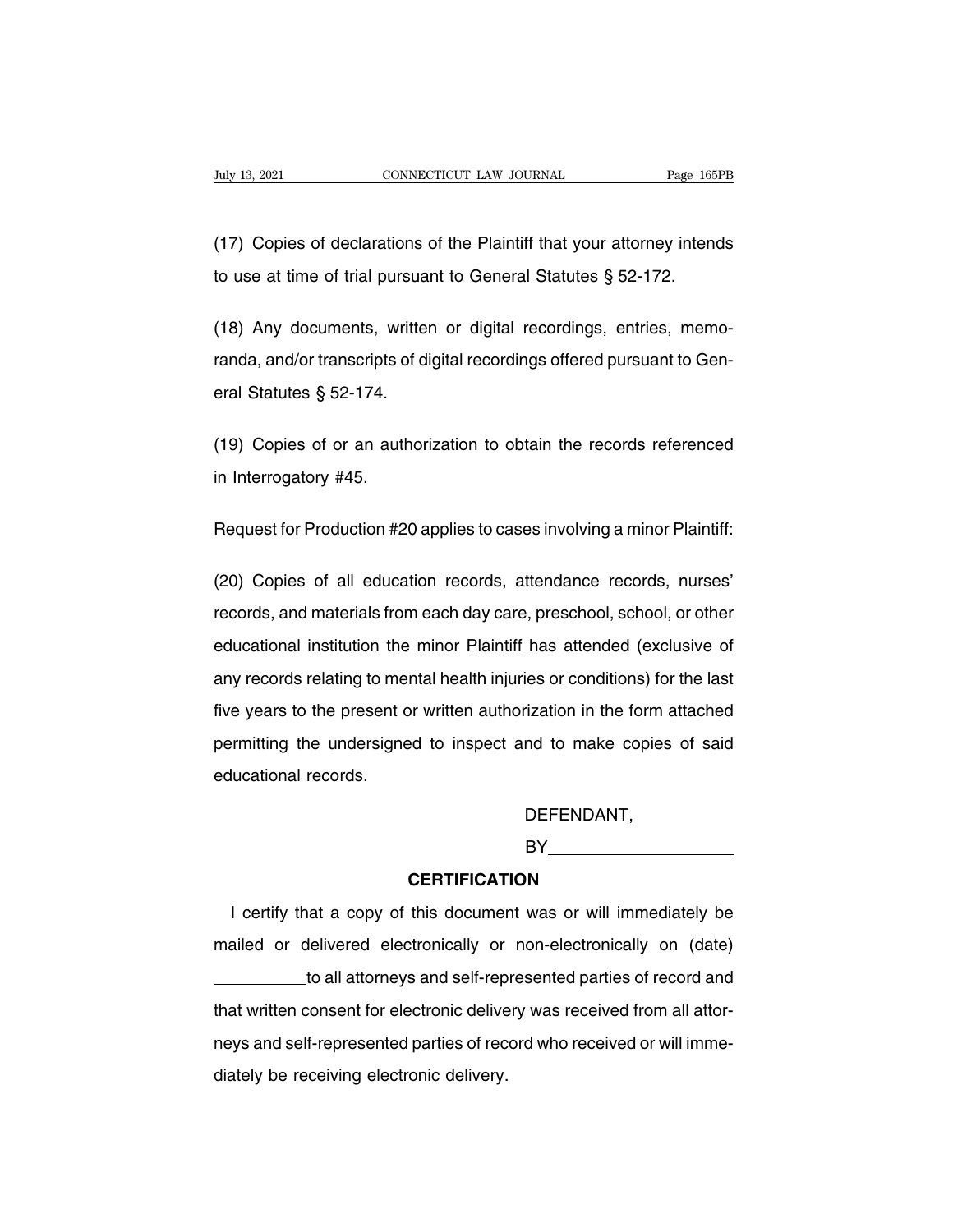e 166PB<br>
CONNECTICUT LAW JOURNAL<br>
Name and address of each party and attorney that copy was or will<br>
mediately be mailed or delivered to\* Page 166PB CONNECTICUT LAW JOURNAL<br>Name and address of each party and attorne<br>immediately be mailed or delivered to\*<br>\*If necessary, attach additional sheet or shee immediately be mailed or delivered to\*

Name and address of each party and attorney that copy was or will<br>mediately be mailed or delivered to\*<br>\*If necessary, attach additional sheet or sheets with the name and<br>dress which the copy was or will immediately be mail Name and address of each party and attorney that copy was or will<br>immediately be mailed or delivered to\*<br>\*If necessary, attach additional sheet or sheets with the name and<br>address which the copy was or will immediately be \*If necessary, attach additional sheet or sheets with the name and<br>address which the copy was or will immediately be mailed or deliv-<br>ered to.<br>Signed (Signature of filer) Print or type name of person signing

Signed (Signature of filer)<br>Date Signed Signed (Signature of filer) Print or type name of person signing<br>
Date Signed<br>
Mailing address (Number, street, town, state and zip code) or

Date Signed<br>
Mailing address (Number, street, town,<br>
E-mail address, if applicable

Mailing address (Number,<br>E-mail address, if applical<br>Telephone number<br>COMMENTARY: This n mail address, if applicable<br>
elephone number<br>
COMMENTARY: This new form was developed pursuant to and is<br>
be used in connection with the changes to Section 13-9. E-mail address, if applicable<br>
Telephone number<br>
COMMENTARY: This new form was developed pursuant to and is<br>
to be used in connection with the changes to Section 13-9.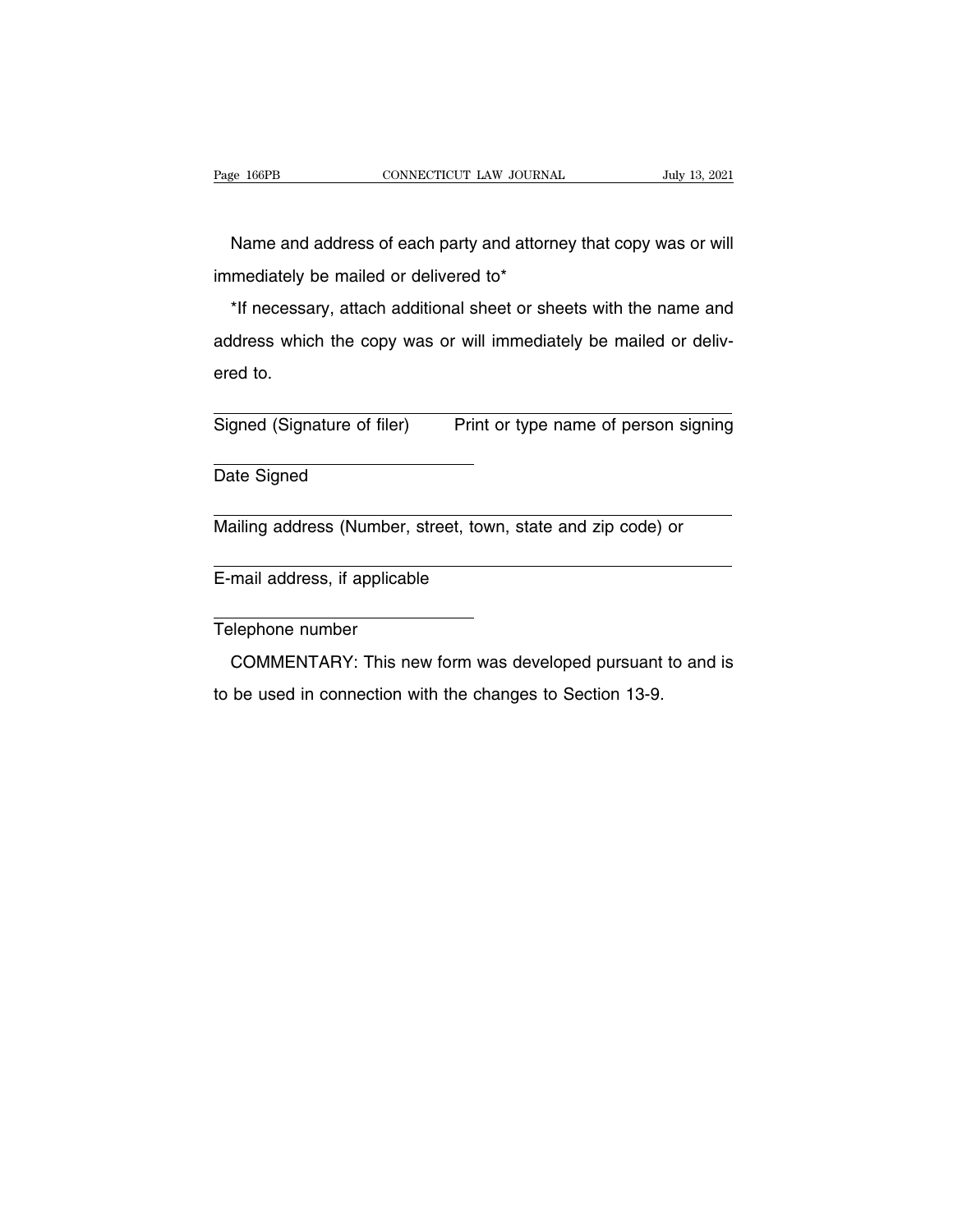# **EDUCATION / SCHOOL RECORDS AUTHORIZATION**

TO:

EDUCATION / SCHOOL RECORDS AUTHORIZATION<br>TO:<br>(Any educational institution, including any school, special education<br>program, remedial education program, developmental program, EDUCATION / SCHOOL RECORDS AUTHORIZATION<br>TO:<br>(Any educational institution, including any school, special education<br>program, remedial education program, developmental program,<br>including special treatment, teacher aides and TO:<br>(Any educational institution, including any school, special education<br>program, remedial education program, developmental program,<br>including special treatment, teacher aides and assistance that has<br>provided educational (Any educational institution, including any school, special education<br>program, remedial education program, developmental program,<br>including special treatment, teacher aides and assistance that has<br>provided educational serv (insert name above)<br>
until teacher aides and ass<br>
prices to its and ass<br>
(insert name above)<br>
you to release copies of

(insert name above)<br>I hereby authorize you to release copies of the records of<br>including educational, , including educational (insert name above)<br>
I hereby authorize you to release copies of the records of<br>
..., including educational<br>
records to (\*\*defense firm name\*\*), or its authorized representative.<br>
"Educational records" for purposes of this ''Educational records'' for purposes of this authorization shall include, records to (\*\***defense firm name\*\*)**, or its authorized representative.<br>
"Educational records" for purposes of this authorization shall include,<br>
but not be limited to, attendance records, medical records, occupa-<br>
tional therapy records to (\*\*defense firm name\*\*), or its authorized representative.<br>
"Educational records" for purposes of this authorization shall include,<br>
but not be limited to, attendance records, medical records, occupa-<br>
t records to (""**defense firm name**""), or its authorized representative.<br>"Educational records" for purposes of this authorization shall include,<br>but not be limited to, attendance records, medical records, occupa-<br>tional the Educational records for purposes of this authorization shall include,<br>but not be limited to, attendance records, medical records, occupa-<br>tional therapy records, nurses' notes, progress reports, teacher notes,<br>report cards The text with the set in the set in the set in the set in the set in the set in the spire and therapy records, nurses' notes, progress reports, teacher progress<br>port cards, achievement scores, evaluations, teacher progress report cards, achieve<br>report cards, achieve<br>notes, transcripts, soci<br>This authorization c<br>the undersigned.<br>A copy of this autho

tes, transcripts, social worker's records, and correspondence.<br>This authorization does not expire until expressly withdrawn by<br>e undersigned.<br>A copy of this authorization is deemed as valid as the original.

This authorization does not expire until expressly withdrawn by<br>the undersigned.<br>A copy of this authorization is deemed as valid as the original.<br>Signature of patient or patient's representative Date<br>If a patient's represe Ine undersigned.<br>
A copy of this authorization is deemed as valid as the original.<br>
Signature of patient or patient's representative<br>
If a patient's representative signs this authorization, please complete<br>
the following: A copy of this au<br>Signature of patien<br>If a patient's repres<br>the following: Signature of patient or patient's representative Date<br>
If a patient's representative signs this authorization, please complete<br>
the following:<br>
Printed name of patient's representative: Relationship to patient<br>
COMMENTARY:

a patient's representative signs this authorization, please complete<br>
inted name of patient's representative:<br>
COMMENTARY: This new form is to be used in connection with<br>
request for Production #20. the following:<br>Printed name of patient's repr<br>COMMENTARY: This nev<br>Request for Production #20.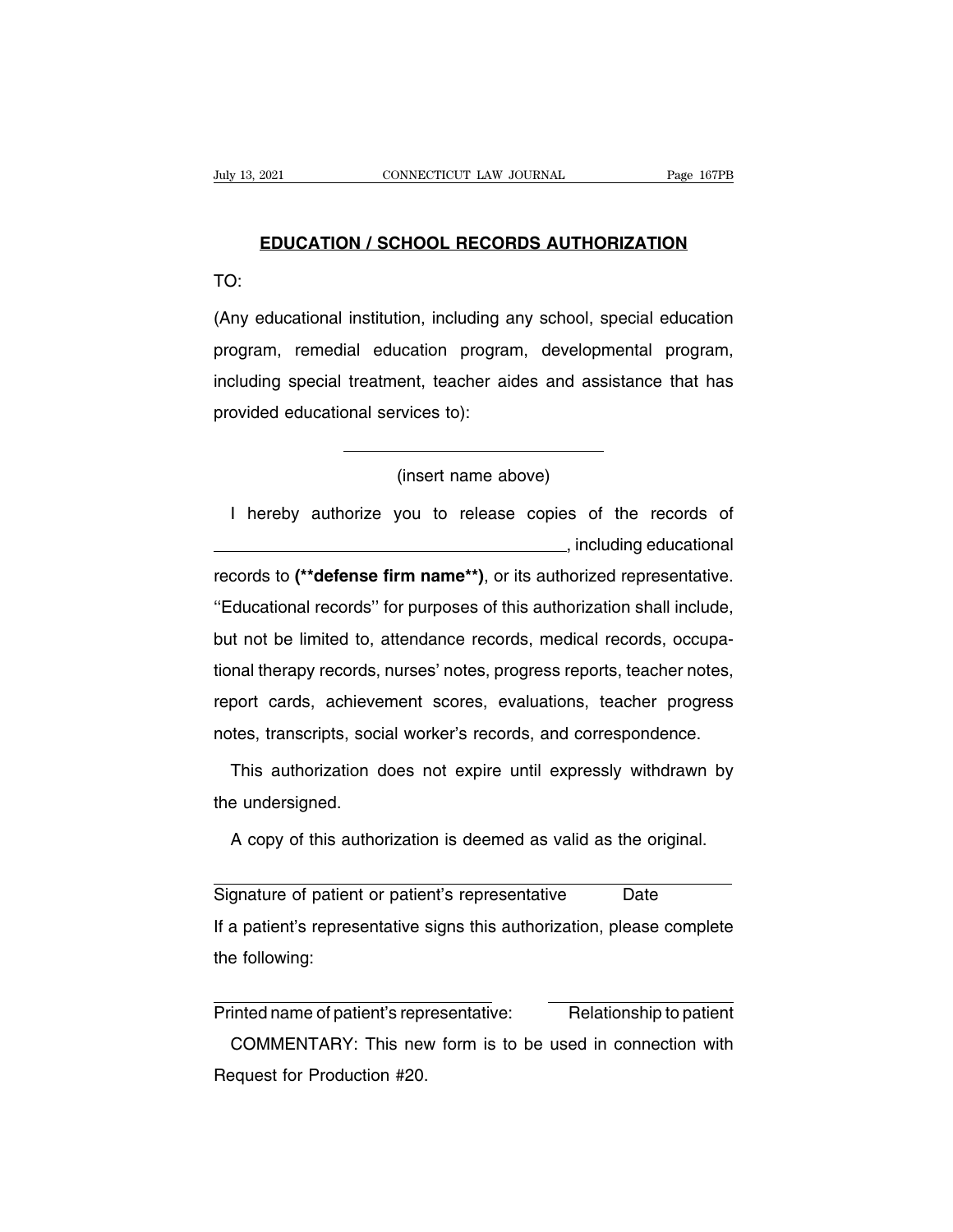# **CONNECTICUT LAW JOURNAL** July 13, 2021<br>
DAY CARE / CHILD CARE / HOME CARE<br>
RECORDS AUTHORIZATION **CONNECTICUT LAW JOURNAL** July 13<br> **RECORDS AUTHORIZATION**

TO:

**DAY CARE / CHILD CARE / HOME CARE**<br> **RECORDS AUTHORIZATION**<br>
(Any day care, child care, home care provider that has provided services to) TO:<br>(Any day care,<br>vices to) e, home care provider that<br>(insert name above)<br>you to release copies of

I hereby authorize you to release copies of the records of ordex the records of<br>
discribed in the selectional<br>
prized representative. (insert name above)<br>
I hereby authorize you to release copies of the records of<br>
..., including educational<br>
records to (\*\*defense firm name\*\*), or its authorized representative.<br>
"Records" for purposes of this authorizati I hereby authorize you to release copies of the records of<br>
, including educational<br>
records to (\*\*defense firm name\*\*), or its authorized representative.<br>
"Records" for purposes of this authorization shall include, but no Indical you to heliade replied of the hedded of<br>Including educational<br>records to (\*\*defense firm name\*\*), or its authorized representative.<br>"Records" for purposes of this authorization shall include, but not be<br>limited to, records to (\*\*defense firm name\*\*), or its authorized representative.<br>
"Records" for purposes of this authorization shall include, but not be<br>
limited to, attendance records, medical records, occupational therapy<br>
records, records to (**actence in manne** ), or its datitionzed representative.<br>
"Records" for purposes of this authorization shall include, but not be<br>
limited to, attendance records, medical records, occupational therapy<br>
records, Imited to, attendance records, medical records, occ<br>records, nurses' notes, progress reports, teacher no<br>achievement scores, evaluations, teacher progress r<br>social worker's records, and correspondence.<br>This authorization d rords, nurses' notes, progress reports, teacher notes, report cards,<br>hievement scores, evaluations, teacher progress notes, transcripts,<br>cial worker's records, and correspondence.<br>This authorization does not expire until e Exercise, narece herees,<br>achievement scores, e<br>social worker's records<br>This authorization c<br>the undersigned.<br>A copy of this autho

A copy of this authorization is deemed as valid as the original.<br>A copy of this authorization is deemed as valid as the original. This authorization does not expire until expressiy withdrawn by<br>the undersigned.<br>A copy of this authorization is deemed as valid as the original.<br>Signature of patient or patient's representative Date<br>If a patient's represe

If a patient's representative signs this authorization, please complete the following:<br>
The patient's representative signs this authorization, please complete the following: A copy of this authorization is deemed as valid as the original.<br>
Signature of patient or patient's representative Date<br>
If a patient's representative signs this authorization, please complete<br>
the following: Signature of patient or patient s representative<br>
If a patient's representative signs this authorization, please complete<br>
the following:<br>
Printed name of patient's representative:<br>
COMMENTARY: This new form is to be used

a patient's representative signs this authorization, please complete<br>
e following:<br>
inted name of patient's representative:<br>
COMMENTARY: This new form is to be used in connection with<br>
equest for Production #20. Printed name of patient's representative: Relationship to patient<br>COMMENTARY: This new form is to be used in connection with<br>Request for Production #20.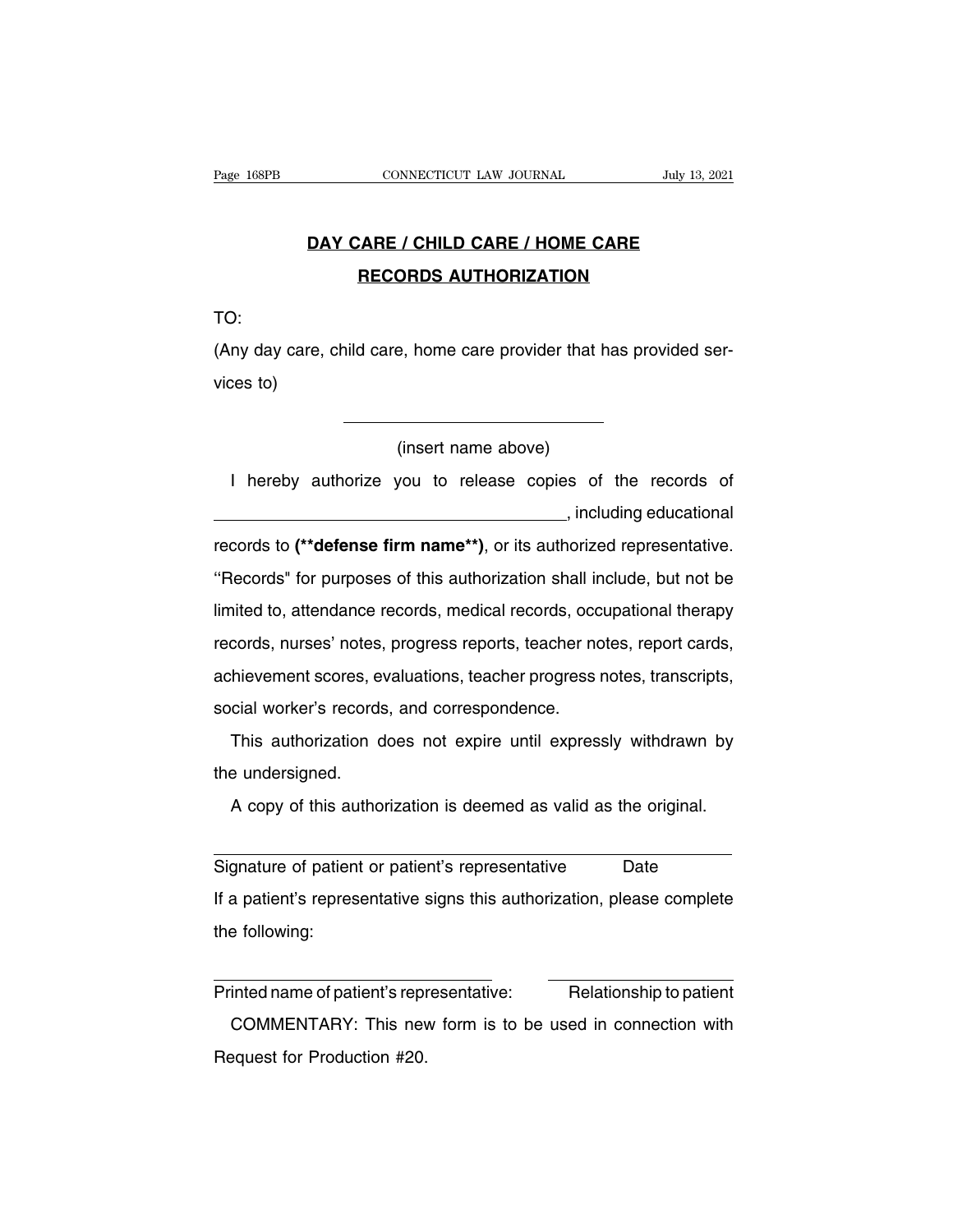### NECTICUT LAW JOURNAL<br>(NEW) Form 220<br>**tiff's Interrogatories PROINTE CONNECTICUT LAW JOURNAL**<br>
(NEW) Form 220<br> **Plaintiff's Interrogatories<br>
Negligence—Health Care Provider MEW) Form 220<br>
Plaintiff's Interrogatories<br>
Medical Negligence—Health Care Provider<br>
BUPERIOR COURT**

| (NEW) Form 220                                                   |                        |  |
|------------------------------------------------------------------|------------------------|--|
| <b>Plaintiff's Interrogatories</b>                               |                        |  |
| <b>Medical Negligence-Health Care Provider</b>                   |                        |  |
| No. CV-                                                          | : SUPERIOR COURT       |  |
| (Plaintiff)                                                      | : JUDICIAL DISTRICT OF |  |
| VS.                                                              | : AT                   |  |
| (Defendant)                                                      | : (Date)               |  |
| The undersigned, on behalf of the Plaintiff(s), hereby propounds |                        |  |
| the following Interrogatories to be answered by the Defendant,   |                        |  |

the following Interrogatories to be answered by the Defendant,<br>
The undersigned, on behalf of the Plaintiff(s), hereby propounds<br>
the following Interrogatories to be answered by the Defendant,<br>
(Defendant Health Care )<br>
(Date)<br>
(Defendant Health Care<br>
(Defendant Health Care<br>
(O) days of the filing hereof The undersigned, on behalf of the Plaintiff(s), hereby propounds<br>the following Interrogatories to be answered by the Defendant,<br>
(Defendant Health Care<br>
Provider's Name), under oath, within sixty (60) days of the filing he The undersigned, on behalf of the Plaintiff(s), hereby propounds<br>the following Interrogatories to be answered by the Defendant,<br>(Defendant Health Care<br>Provider's Name), under oath, within sixty (60) days of the filing here Prollowing Interrogatories to be answered by the Defendant,<br>
Consider's Name), under oath, within sixty (60) days of the filing hereof<br>
compliance with Practice Book Section 13-2.<br>
Definition: "You" or "your" shall mean th

IDetendant Health Care<br>
Provider's Name), under oath, within sixty (60) days of the filing hereof<br>
in compliance with Practice Book Section 13-2.<br>
Definition: "You" or "your" shall mean the Defendant to whom these<br>
interro Provider's Name), under oath, within sixty (60) days of the filling nereof<br>in compliance with Practice Book Section 13-2.<br>Definition: "You" or "your" shall mean the Defendant to whom these<br>interrogatories are directed, exc In compliance with Practice Book Section 13-2.<br>Definition: "You" or "your" shall mean the Defendant to whom these<br>interrogatories are directed, except that if that Defendant has been<br>sued as the representative of the estat Definition: "You" or "your" shall mean the Defendant to whom these<br>interrogatories are directed, except that if that Defendant has been<br>sued as the representative of the estate of a decedent, ward, or incapa-<br>ble person, " interrogatories are directed, exce<br>sued as the representative of the  $\epsilon$ <br>ble person, "you" or "your" shall<br>dent, ward or incapable person u<br>clearly indicates otherwise.<br>In answering these interrogatori ed as the representative of the estate of a decedent, ward, or incapa-<br>
a person, "you" or "your" shall also refer to the Defendant's dece-<br>
ent, ward or incapable person unless the context of an interrogatory<br>
arly indica

ble person, "you" or "your" shall also refer to the Defendant's dece-<br>dent, ward or incapable person unless the context of an interrogatory<br>clearly indicates otherwise.<br>In answering these interrogatories, the Defendant(s) dent, ward or incapable person unless the context or an interrogatory<br>clearly indicates otherwise.<br>In answering these interrogatories, the Defendant(s) is (are) required<br>to provide all information within their knowledge, p clearly indicates otherwise.<br>In answering these interrogatories, the Defendant(s) is (are) required<br>to provide all information within their knowledge, possession or power.<br>If an interrogatory has subparts, answer each subp In answering these interrogatories, the Detendant(s) is (are) required<br>to provide all information within their knowledge, possession or power.<br>If an interrogatory has subparts, answer each subpart separately and<br>in full an possible. It an interrogatory nas subpa<br>in full and do not limit the ar<br>any interrogatories cannot be<br>possible.<br>(1) State the following:<br>(a) Your full name and any (a) Your full name and any other name(s) by which you have been<br>known;<br>(a) Your full name and any other name(s) by which you have been<br>known;

known;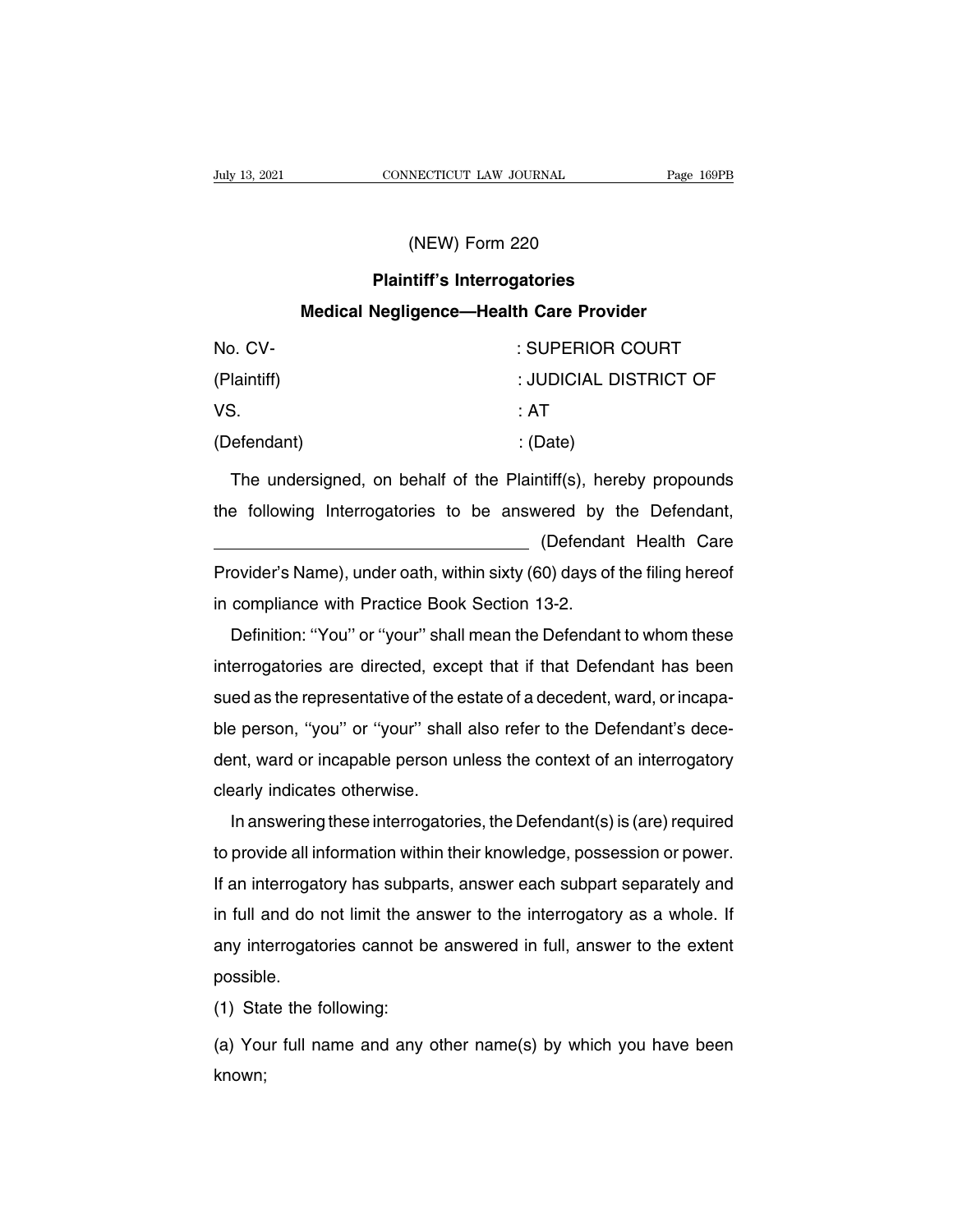Page 170PB<br>
CONNECTICUT LAV<br>
(b) Your date of birth; and<br>
(c) Your business address. Page 170PB<br>
(b) Your date of birth; and<br>
(c) Your business address.<br>
(2) If the Defendant is deceased

(b) Your date of birth; and<br>(c) Your business address.<br>(2) If the Defendant is deceased, state the date and place of death,<br>whether an estate has been created, and the name and address of (b) Your date of birth; and<br>
(c) Your business address.<br>
(2) If the Defendant is deceased, state the date and place of death,<br>
whether an estate has been created, and the name and address of<br>
the Administrator or Executor (c) Your business address.<br>(2) If the Defendant is deceased, state the<br>whether an estate has been created, and t<br>the Administrator or Executor thereof.<br>Unless the information requested is pro If the Defendant is deceased, state the date and place of death,<br>nether an estate has been created, and the name and address of<br>a Administrator or Executor thereof.<br>Unless the information requested is provided in your curr whether an estate has been created, and the name a<br>the Administrator or Executor thereof.<br>Unless the information requested is provided in yo<br>vitae, respond to Interrogatories #3 through #11:<br>(3) State the name of each col

(3) State the name of each college and graduate school you attended,<br>the daministrator or Executor thereof.<br>vitae, respond to Interrogatories #3 through #11:<br>(3) State the name of each college and graduate school you atten Unless the information requested is provided in your curriculum<br>vitae, respond to Interrogatories #3 through #11:<br>(3) State the name of each college and graduate school you attended,<br>the date of graduation, and each degree vitae, respond to Interrogatories #3 through #11:<br>(3) State the name of each college and graduate s<br>the date of graduation, and each degree obtain-<br>curriculum vitae including such information.<br>(4) State the name and addres (3) State the name of each college and graduate school you attended,<br>the date of graduation, and each degree obtained, or provide your<br>curriculum vitae including such information.<br>(4) State the name and address of each med

underwent post-graduation, and each degree obtained, or provide your<br>curriculum vitae including such information.<br>(4) State the name and address of each medical institution where you<br>underwent post-graduate training (e.g., ship, or similar training such information.<br>
(4) State the name and address of each medical institution where you<br>
underwent post-graduate training (e.g., internship, residency, fellow-<br>
ship, or similar training), and the (4) State the name and address of each medical in<br>underwent post-graduate training (e.g., internship<br>ship, or similar training), and the dates of attendar<br>curriculum vitae including such information.<br>(5) If you have been t (5) The train and address of such medical medical medical specialty and<br>ship, or similar training), and the dates of attendance, or provide your<br>curriculum vitae including such information.<br>(5) If you have been trained in

ship, or similar training), and the dates of attendance, or provide your<br>curriculum vitae including such information.<br>(5) If you have been trained in a medical or surgical specialty, identify<br>the specialty, the dates you p curriculum vitae including such information.<br>(5) If you have been trained in a medical or surgical specialty, identify<br>the specialty, the dates you practiced the specialty, and the name and<br>address of each institution wher (5) If you have been trained in a medical or surgic<br>the specialty, the dates you practiced the specialty<br>address of each institution where you were train<br>curriculum vitae including such information.<br>(6) If you have ever sp (e) If you have ever special in or limited were specialty, and the name and<br>address of each institution where you were trained, or provide your<br>curriculum vitae including such information.<br>(6) If you have ever specialized

field or branch of medicine or surgery, for each specialized or limited practice, state the field or branch of medicine or surgery, for each specialized or limited practice, state the field or branch of medicine or surgery practiculum vitae including such information.<br>
(6) If you have ever specialized in or limited your practice to a particular<br>
field or branch of medicine or surgery, for each specialized or limited<br>
practice, state the fiel (6) If you have ever specialized in or limited your practice to a particular<br>field or branch of medicine or surgery, for each specialized or limited<br>practice, state the field or branch of medicine or surgery, the inclusive (6) If you have ever specialized in or limited your practice to a particular<br>field or branch of medicine or surgery, for each specialized or limited<br>practice, state the field or branch of medicine or surgery, the inclusive mation. (2) If you have held any teaching positions, for each institution, state:<br>(7) If you have held any teaching positions, for each institution, state:<br>(3) The name and address of the institution; the past ten years, or provide your curriculum w<br>mation.<br>(7) If you have held any teaching positions, f<br>(a) The name and address of the institution;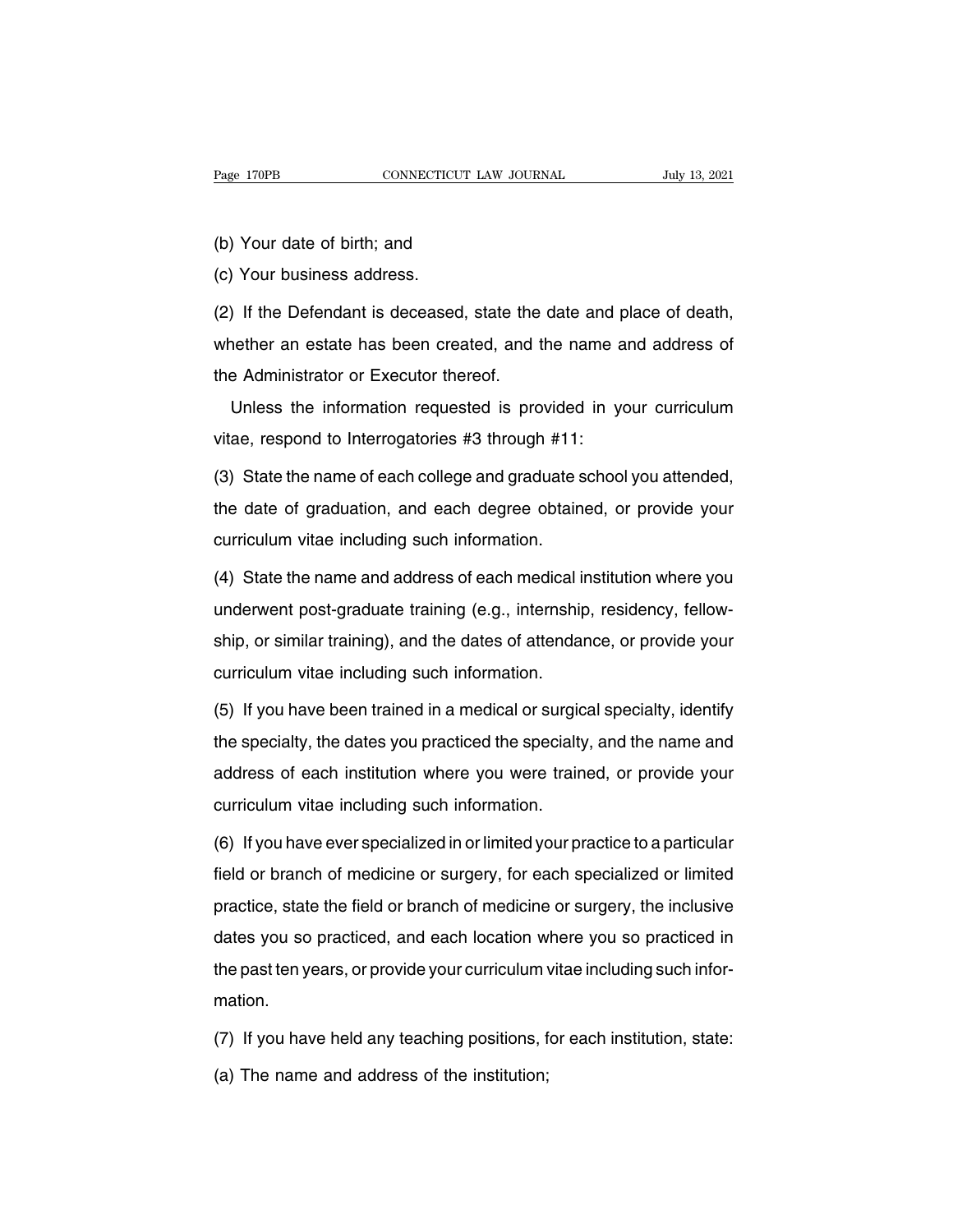(b) The inclusive dates of your association; and<br>
(b) The inclusive dates of your association; and<br>
(c) The title held in each position. July 13, 2021 CONNECTICUT LAW.<br>
(b) The inclusive dates of your association.<br>
(c) The title held in each position.

(b) The inclusive dates of your association; and<br>(c) The title held in each position.<br>(8) State the name and location of any hospital or medical facility at<br>which you have or have had appointments and/or clinical privilege (b) The inclusive dates of your association; and<br>
(c) The title held in each position.<br>
(8) State the name and location of any hospital or medical facility at<br>
which you have or have had appointments and/or clinical privil (c) The title held in each position.<br>
(8) State the name and location of any hospital or medical facility at<br>
which you have or have had appointments and/or clinical privileges<br>
in the past ten years, and the dates you had (8) State the name<br>which you have or<br>in the past ten ye<br>or privileges. which you have or have had appointments and/or clinical privileges<br>in the past ten years, and the dates you had such appointments<br>or privileges.<br>(9) Identify each medical book, paper, article, or other document that<br>you ha

in the past ten years, and the dates you had such appointments<br>or privileges.<br>(9) Identify each medical book, paper, article, or other document that<br>you have published, written, or contributed, and for each, state the<br>titl therefore privileges.<br>
(9) Identify each medical book, paper, article, or other document to<br>
you have published, written, or contributed, and for each, state<br>
title, whether you were an author, co-author, or contributor.<br> (9) Identify each medical book, paper, article, or other document that<br>you have published, written, or contributed, and for each, state the<br>title, whether you were an author, co-author, or contributor.<br>(10) State the name been licensed as a health care provider.<br>
State the name of every jurisdiction in v<br>
been licensed as a health care provider.<br>
(11) State whather you are as house aver he

title, whether you were an author, co-author, or contributor.<br>
(10) State the name of every jurisdiction in which you are or have<br>
been licensed as a health care provider.<br>
(11) State whether you are, or have ever been, a (10) State the name of every jurisdiction in which you are or have<br>been licensed as a health care provider.<br>(11) State whether you are, or have ever been, a member of any<br>medical or other health care provider association, the internal data a health care provider.<br>
(11) State whether you are, or have ever been, a men<br>
medical or other health care provider association, society<br>
tion, and if so, as to each such membership, state:<br>
(a) The name (11) State whether you are, or have ever been, a member of any<br>medical or other health care provider association, society or organiza-<br>tion, and if so, as to each such membership, state:<br>(a) The name and address of the med medical or other health care provider assoction, and if so, as to each such membersh<br>(a) The name and address of the medical of<br>association, society, or organization;<br>(b) The inclusive dates of your membersh

tion, and if so, as to each such membership, state:<br>
(a) The name and address of the medical or other health care<br>
association, society, or organization;<br>
(b) The inclusive dates of your membership; and<br>
(c) Whether you ha (a) The name and address of the medical or other health care provider<br>association, society, or organization;<br>(b) The inclusive dates of your membership; and<br>(c) Whether you have ever held any office and, if so, the title o

association, society, or organization;<br>
(b) The inclusive dates of your membership; ar<br>
(c) Whether you have ever held any office and<br>
office and the dates you held such office.

(b) The inclusive dates of your membership; and<br>
(c) Whether you have ever held any office and, if so, the title of the<br>
office and the dates you held such office.<br>
(12) With respect to any medical specialty board or other (c) Whether you have ever held any office and, if so, the title of the<br>office and the dates you held such office.<br>(12) With respect to any medical specialty board or other specialty<br>board, for each board state, whether you office and the dates you held such office.<br>
(12) With respect to any medical specialty board or other specialty<br>
board, for each board state, whether you were refused or granted<br>
certification, the reasons therefor, and, i (12) With respect to any medical specialty board or other specialty<br>board, for each board state, whether you were refused or granted<br>certification, the reasons therefor, and, if granted certification, your<br>title or rank (e board, for each board state, wheth<br>certification, the reasons therefor, a<br>title or rank (e.g., diplomate, fellow,<br>hold such certification, title, or rank.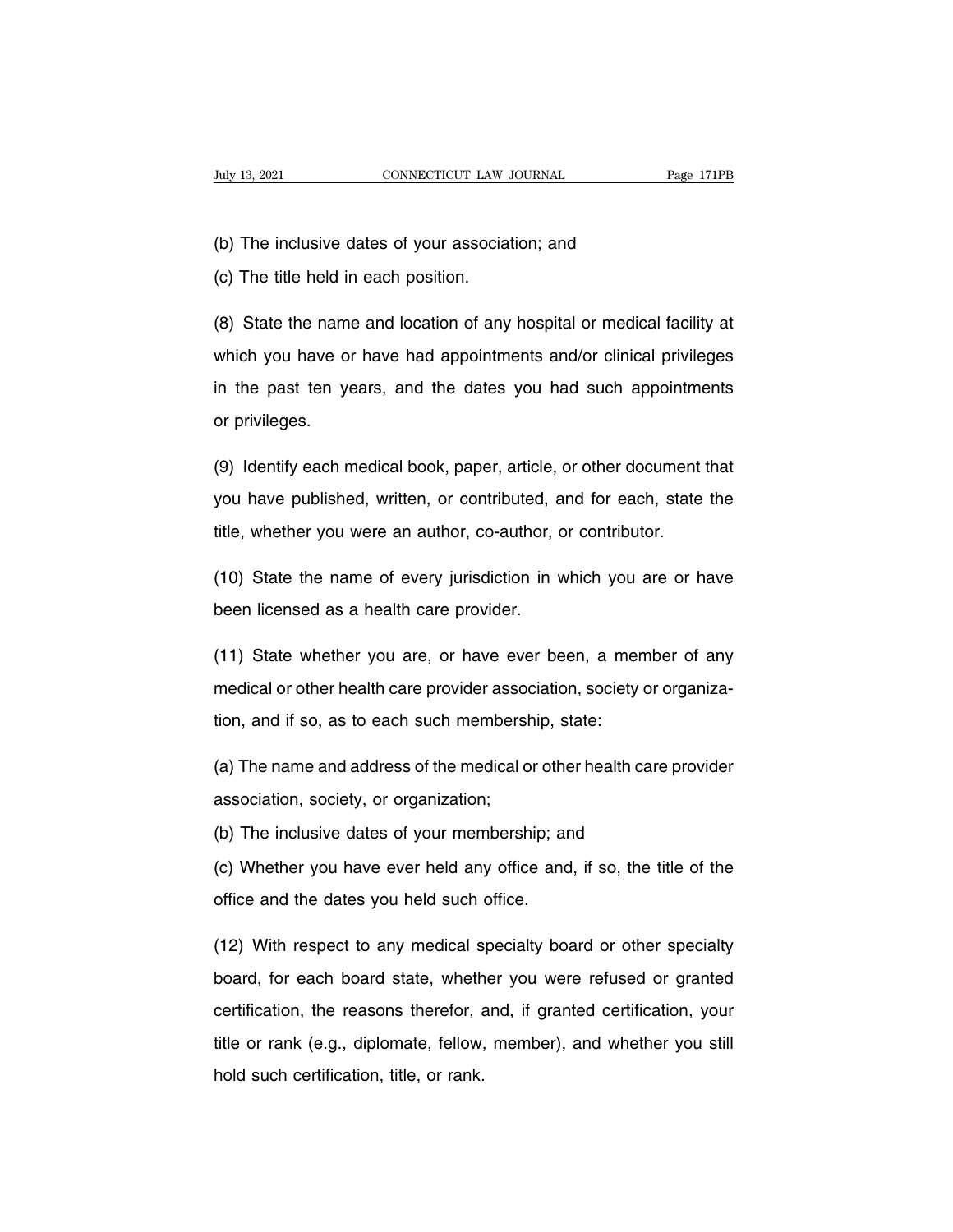Page 172PB CONNECTICUT LAW JOURNAL July 13, 2021<br>(13) During the past ten years have you ever had your privileges or<br>application for privileges denied, revoked, restricted, suspended, or Page 172PB CONNECTICUT LAW JOURNAL July 13, 2021<br>
(13) During the past ten years have you ever had your privileges or<br>
application for privileges denied, revoked, restricted, suspended, or<br>
limited in any way at any hospit (13) During the past ten years have you ever had your privilege<br>application for privileges denied, revoked, restricted, suspended<br>imited in any way at any hospital or medical facility?<br>(14) Unless agency or another vicario (13) During the past ten years have you ever had your privileges or<br>application for privileges denied, revoked, restricted, suspended, or<br>limited in any way at any hospital or medical facility?<br>(14) Unless agency or anothe

application for privileges denied, revoked, restricted, suspended, or<br>limited in any way at any hospital or medical facility?<br>(14) Unless agency or another vicarious liability relationship is admit-<br>ted to such codefendant limited in any way at any hospital or medical facility?<br>(14) Unless agency or another vicarious liability relationship is admit-<br>ted to such codefendant, state whether at the time of the negligence<br>alleged in the Complaint (14) Unless agency or another vicarious liability relationship is admit-<br>ted to such codefendant, state whether at the time of the negligence<br>alleged in the Complaint to the present you were an officer, share-<br>holder, empl entity is an entity is about the megligence alleged in the Complaint to the present you were an officer, share-<br>holder, employee, member, partner, or otherwise affiliated with any entity or person involved in the care and alleged in the Complaint to the present you were an officer, share-<br>holder, employee, member, partner, or otherwise affiliated with any<br>entity or person involved in the care and treatment of the Plaintiff. If<br>the answer is holder, employee, member, partner, or otherwise affiliated with any<br>entity or person involved in the care and treatment of the Plaintiff. If<br>the answer is yes, describe the nature and time period of the affiliation.<br>(15) D

entity or person involved in the care and treatment of the Plaintiff. If<br>the answer is yes, describe the nature and time period of the affiliation.<br>(15) During the ten years prior to the negligence alleged in the Com-<br>plai the answer is yes, describe the nature and time period of the affiliation.<br>
(15) During the ten years prior to the negligence alleged in the Com-<br>
plaint, have you ever had your application for a license denied, revoked,<br> (15) During the ten years prior to the negligence alleged in the Complaint, have you ever had your application for a license denied, revoked, restricted, suspended, or limited in any way in any jurisdiction?<br>(16) State the plaint, have you ever had your applica<br>restricted, suspended, or limited in a<br>(16) State the time period(s) of the<br>any, you had with the Plaintiff.<br>(17) With respect to the pedigence.

restricted, suspended, or limited in any way in any jurisdiction?<br>
(16) State the time period(s) of the physician-patient relationship, if<br>
any, you had with the Plaintiff.<br>
(17) With respect to the negligence alleged in t (16) State the time period(s) of the physician-patient relationship, if<br>any, you had with the Plaintiff.<br>(17) With respect to the negligence alleged in the Complaint, did you<br>ever consult with any physician or other health any, you had with the Plaintiff.<br>(17) With respect to the negligence alleged in the Complaint, did you<br>ever consult with any physician or other health care provider regarding<br>your diagnosis, care, or treatment of the Plain (17) With respect to the negligence alleged in the Complaint, did you<br>ever consult with any physician or other health care provider regarding<br>your diagnosis, care, or treatment of the Plaintiff that is not documented<br>in th specialt with any physician or other health care p<br>your diagnosis, care, or treatment of the Plaintiff that is<br>in the medical record? If so, identify the person con<br>specialty, and the reason for the consultation.<br>(18). Are your diagnosis, care, or treatment of the Plaintiff that is not documented<br>in the medical record? If so, identify the person consulted, his or her<br>specialty, and the reason for the consultation.<br>(18) Are you aware of any n

in the medical record? If so, identify the person consulted, his or her<br>specialty, and the reason for the consultation.<br>(18) Are you aware of any nonprivileged documents concerning con-<br>sultations, care or treatment of the specialty, and the reason for the consultation.<br>
(18) Are you aware of any nonprivileged documents concerning con-<br>
sultations, care or treatment of the Plaintiff regarding the negligence<br>
alleged in the Complaint that are (18) Are you aware of any nonprivileged documents c<br>sultations, care or treatment of the Plaintiff regarding<br>alleged in the Complaint that are not contained in the r<br>or hospital chart? If so, identify each document.<br>(19) I sultations, care or treatment of the Plaintiff regarding the negligence<br>alleged in the Complaint that are not contained in the medical records<br>or hospital chart? If so, identify each document.<br>(19) If you are covered by an alleged in the Complaint that are not contained in the medical records<br>or hospital chart? If so, identify each document.<br>(19) If you are covered by an insurance policy under which an insurer<br>may be liable to satisfy part o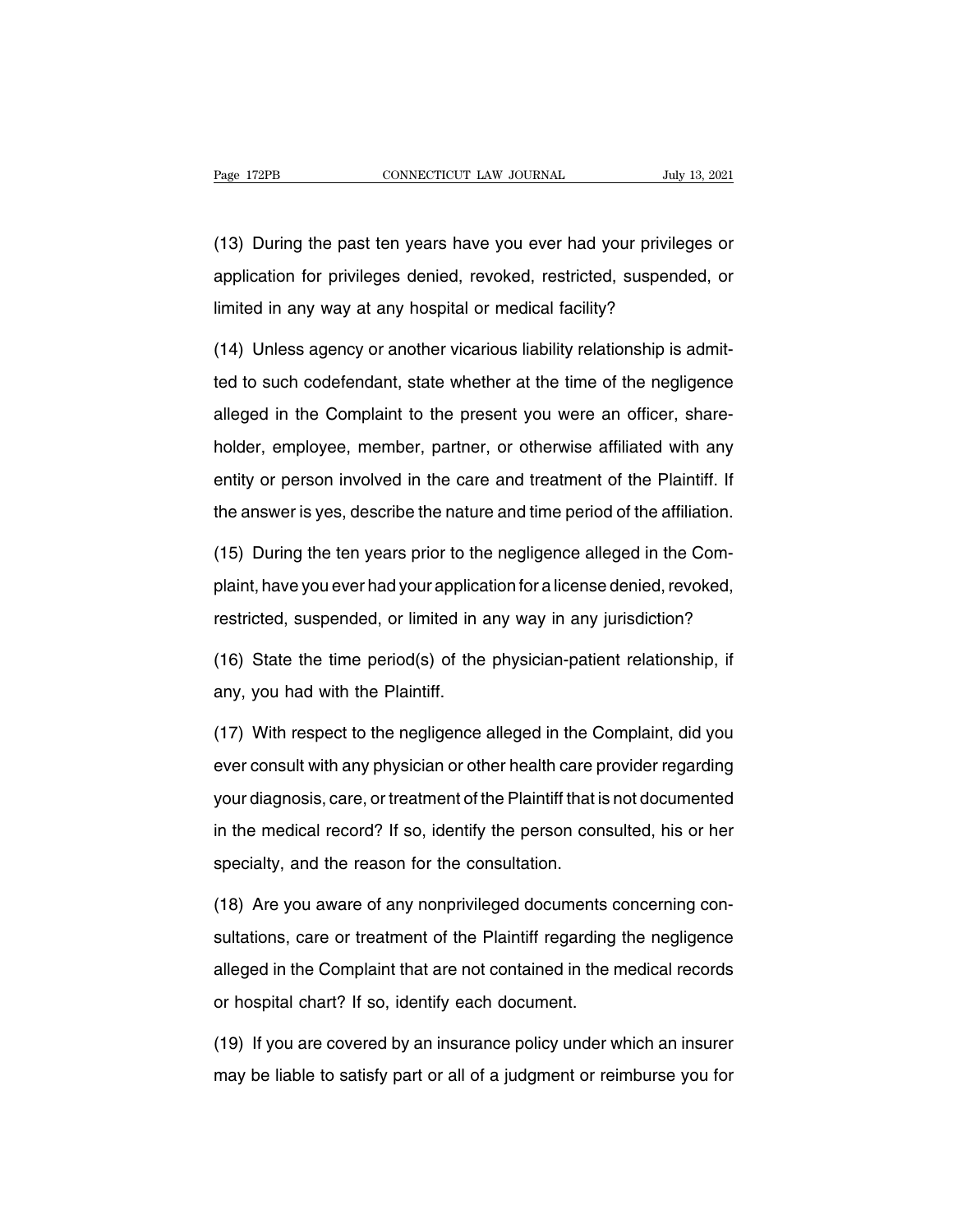payments to satisfy part or all of a judgment relating to the negligence<br>alleged in the Complaint, state the following: July 13, 2021 CONNECTICUT LAW JOURNAL<br>payments to satisfy part or all of a judgment relating<br>alleged in the Complaint, state the following: (a) payments to satisfy part or all of a judgment relating to the<br>alleged in the Complaint, state the following:<br>(a) The name(s) and address(es) of the insured(s);<br>(b) The amount of coverage under each insurance policy payments to satisfy part or all of a judgment relating to the negligence<br>alleged in the Complaint, state the following:<br>(a) The name(s) and address(es) of the insurance policy; and<br>(c) The name(s) and address(es) of said i

alleged in the Complaint, state the following:<br>
(a) The name(s) and address(es) of the insured(s);<br>
(b) The amount of coverage under each insurance policy<br>
(c) The name(s) and address(es) of said insurer(s).

(a) The name(s) and address(es) of the insured(s);<br>(b) The amount of coverage under each insurance policy; and<br>(c) The name(s) and address(es) of said insurer(s).<br>(20) If you are covered by an excess or umbrella insurance (b) The amount of coverage under each insurance policy; and<br>(c) The name(s) and address(es) of said insurer(s).<br>(20) If you are covered by an excess or umbrella insurance policy,<br>or any other insurance policy relating to t (c) The name(s) and a<br>(20) If you are covere<br>or any other insurance<br>Complaint, state: (20) If you are covered by an excess or umbrella insurance<br>or any other insurance policy relating to the negligence alleged<br>Complaint, state:<br>(a) The name(s) and address(es) of the named insured;<br>(b) The amount of effectiv or any other insurance policy relating to the negligence<br>Complaint, state:<br>(a) The name(s) and address(es) of the named insure<br>(b) The amount of effective coverage; and<br>(c) The name(s) and address(es) of the insurer(s).

Compiant, state:<br>(a) The name(s) and address(es) of the named insured;<br>(b) The amount of effective coverage; and<br>(c) The name(s) and address(es) of the insurer(s).

(a) The name(s) and address(es) or the named insured;<br>(b) The amount of effective coverage; and<br>(c) The name(s) and address(es) of the insurer(s).<br>(21) As to each insurance policy identified in response to the preceding<br>tw (b) The amount of effective coverage; and<br>
(c) The name(s) and address(es) of the insurer(s).<br>
(21) As to each insurance policy identified in response to the preceding<br>
two interrogatories, state whether:<br>
(a) Any disclaim (21) As to each insurance policy identified in response to the preceding<br>two interrogatories, state whether:<br>(a) Any disclaimer or reservation of rights letter has been issued; and<br>(b) It is an eroding policy. (21) As to each insurance policy<br>two interrogatories, state wheth<br>(a) Any disclaimer or reservatio<br>(b) It is an eroding policy.

(a) Any disclaimer or reservation of rights letter has been issued; and<br>(b) It is an eroding policy.<br>(22) Pursuant to General Statutes § 19a-17b, were your staff privi-<br>leges terminated or restricted by a medical review co (a) Any disclaimer or reservation of rights letter has been issued; and<br>(b) It is an eroding policy.<br>(22) Pursuant to General Statutes § 19a-17b, were your staff privi-<br>leges terminated or restricted by a medical review co (b) It is an eroding policy.<br>
(22) Pursuant to General Statutes § 19a-17b, were your staff privi-<br>
leges terminated or restricted by a medical review committee conduct-<br>
ing a peer review with respect to the negligence al (22) Pursuant to General Statutes § 19a-17b, were your staff privi-<br>leges terminated or restricted by a medical review committee conduct-<br>ing a peer review with respect to the negligence alleged in the Com-<br>plaint? If so, leges terminated or restricted by a medical review committee conduct-<br>ing a peer review with respect to the negligence alleged in the Com-<br>plaint? If so, please disclose the specific restriction imposed, if any.<br>(23) Have

ing a peer review with respect to the negligence alleged in the Complaint? If so, please disclose the specific restriction imposed, if any.<br>(23) Have you or any entity or person been sued for medical negligence arising out plaint? If so, please disclose the specific restriction imposed,<br>(23) Have you or any entity or person been sued for medica<br>gence arising out of your conduct as a health care provider'<br>state the caption, venue and docket n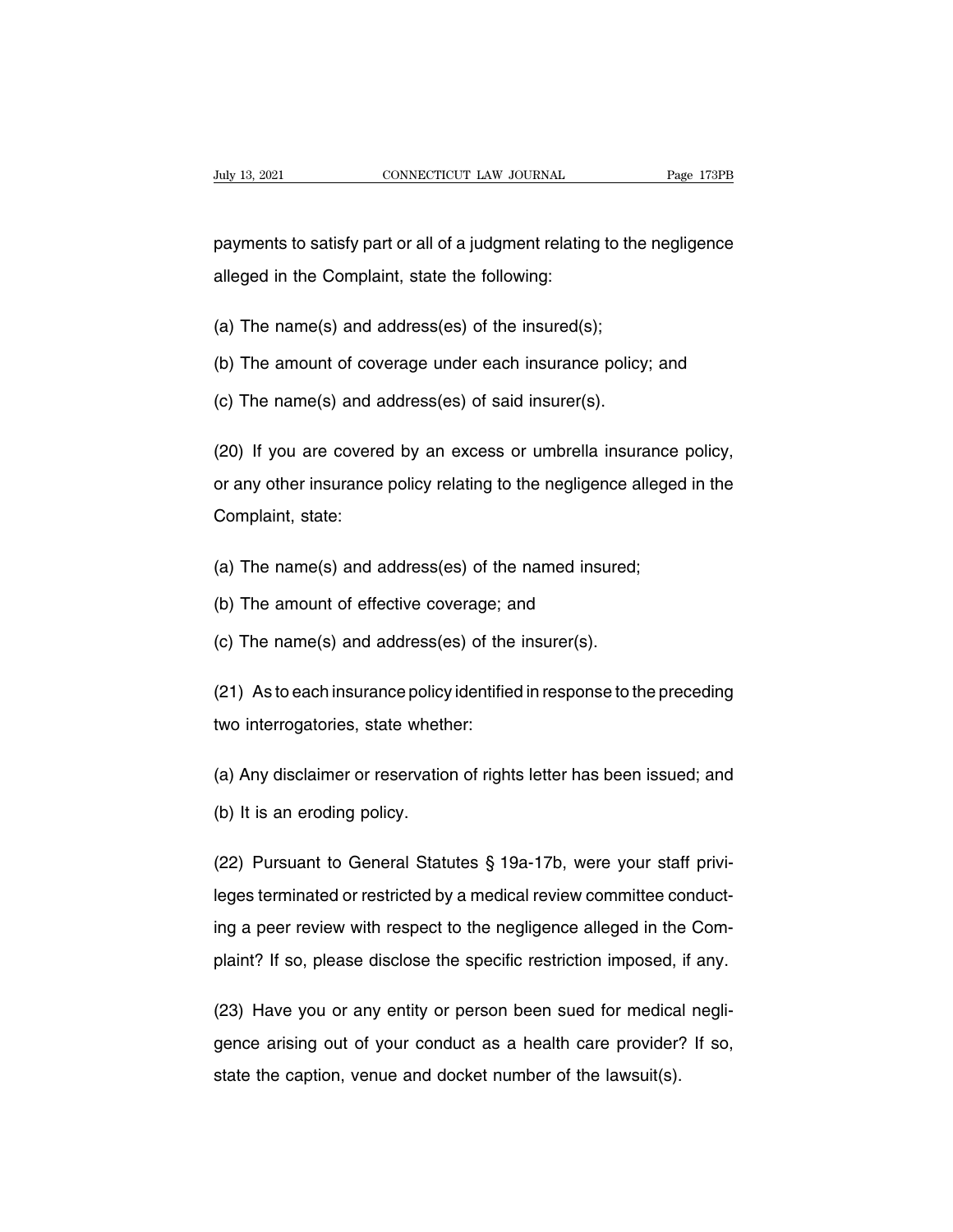Page 174PB CONNECTICUT LAW JOURNAL July 13, 2021<br>(24) Have you made any statements, as defined in Practice Book<br>Section 13-1, to any person regarding any of the allegations in the Com-Page 174PB CONNECTICUT LAW JOURNAL July 13, 2021<br>(24) Have you made any statements, as defined in Practice Book<br>Section 13-1, to any person regarding any of the allegations in the Com-<br>plaint? plaint? Interior 13-1, to any person regarding any of the allegations in the Com-<br>
Interrogatory #24 is intended to include party statements made to<br>
representative of an insurance company prior to involvement of

### COMMENT:

plaint?<br>COMMENT:<br>Interrogatory #24 is intended to include party statements made to<br>a representative of an insurance company prior to involvement of<br>defense counsel. COMMENT:<br>Interrogatory #24 is<br>a representative of ar<br>defense counsel.<br>(25) If the answer to the Interrogatory #24 is intended to include party statements made to<br>a representative of an insurance company prior to involvement of<br>defense counsel.<br>(25) If the answer to the previous interrogatory is affirmative, state:<br>(2 is a representative of an insurance company prior to involvement of<br>defense counsel.<br>(25) If the answer to the previous interrogatory is affirmative, state:<br>(a) The name and address of the person or persons to whom such<br>st

defense counsel.<br>(25) If the answer to the prev<br>(a) The name and address o<br>statements were made;<br>(b) The date on which such s (25) If the answer to the previous interrogatory is affirmat<br>
(a) The name and address of the person or persons to v<br>
statements were made;<br>
(b) The date on which such statements were made;<br>
(c) The form of the statement (

(a) The name and address of the person or persons to whom such<br>statements were made;<br>(b) The date on which such statements were made;<br>(c) The form of the statement (i.e., whether written, made by recording<br>device or record (a) The hame and dedices or the person or persons to wike<br>statements were made;<br>(b) The date on which such statements were made;<br>(c) The form of the statement (i.e., whether written, made by r<br>device or recorded by a steno (b) The date on which such statements were made;<br>(c) The form of the statement (i.e., whether written, made by recording<br>device or recorded by a stenographer, etc.); and<br>(d) The name and address of each person having custo (c) The form of the statement of the statement.<br>
(d) The name and addre of each statement.<br>  $(26)$  Other than those in

device or recorded by a stenographer, etc.); and<br>(d) The name and address of each person having custody or a copy<br>of each statement.<br>(26) Other than those individuals referenced in the medical record,<br>state the names and a (d) The name and address of each person having custody or a copy<br>of each statement.<br>(26) Other than those individuals referenced in the medical record,<br>state the names and addresses of all persons known to you who were<br>pre of each statement.<br>(26) Other than those individuals referenced in the medical record,<br>state the names and addresses of all persons known to you who were<br>present at the time of the negligence alleged in the Complaint or<br>wh (26) Other than those individuals referenced in the medical record,<br>state the names and addresses of all persons known to you who were<br>present at the time of the negligence alleged in the Complaint or<br>who observed or witne state the names and<br>present at the time<br>who observed or withe Complaint. present at the time of the negligence alleged in the Complaint or<br>who observed or witnessed all or part of the negligence alleged in<br>the Complaint.<br>(27) As to each individual named in response to the previous interroga-<br>to

who observed or witnessed all or part of the negligence alleged in<br>the Complaint.<br>(27) As to each individual named in response to the previous interroga-<br>tory, state whether, to your knowledge or the knowledge of your atto the Complaint.<br>(27) As to each individual named in response to the previous interroga-<br>tory, state whether, to your knowledge or the knowledge of your attor-<br>ney, the individual(s) has given any statement or statements, as (27) As to each individual named in response to the previous interrogatory, state whether, to your knowledge or the knowledge of your attorney, the individual(s) has given any statement or statements, as defined in Practic tory, state whether, to your knowledge or the knowledge of your attor-<br>ney, the individual(s) has given any statement or statements, as<br>defined in Practice Book Section 13-1, concerning the subject matter of<br>the Complaint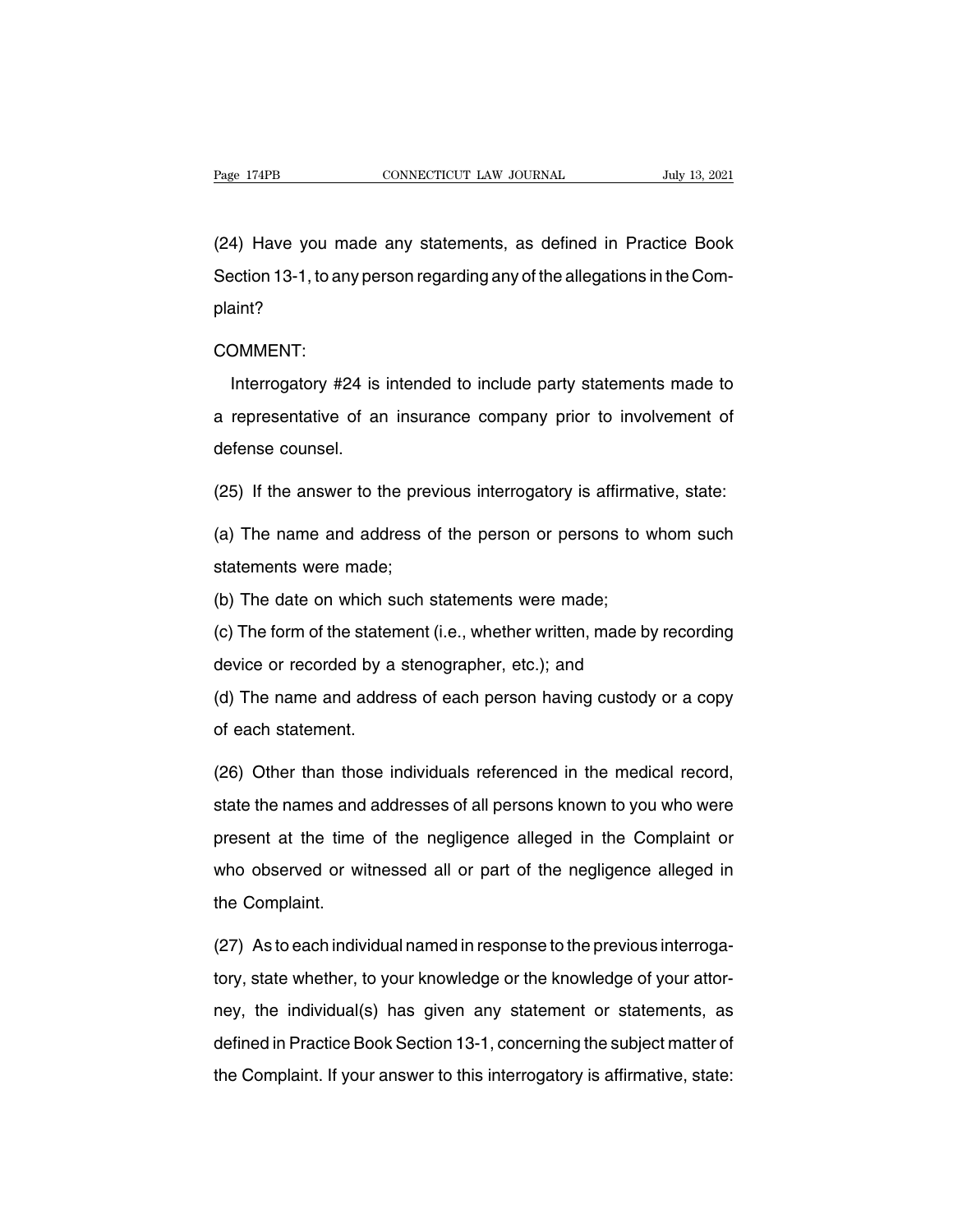Vuly 13, 2021<br>
CONNECTICUT LAW JOURNAL<br>
(a) The date on which the statement(s) were taken;<br>
(b) The names and addresses of the person(s) who Undy 13, 2021 CONNECTICUT LAW JOURNAL Page 175PB<br>
(a) The date on which the statement(s) were taken;<br>
(b) The names and addresses of the person(s) who took the statement(s); statement(s);

(a) The date on which the statement(s) were taken;<br>(b) The names and addresses of the person(s) who took the<br>statement(s);<br>(c) The names and addresses of any person(s) present when the<br>statement(s) taken; (b) The names and add statement(s);<br>(c) The names and add statement(s) taken;<br>(d) Whether the statement

(d) Whether the statement of the statement of the statement (s);<br>(c) The names and addresses of any person(s) present when the<br>statement (s) taken;<br>(d) Whether the statement (s) were written, made by recording device<br>or ta (c) The names and addresses of any person(s<br>statement(s) taken;<br>(d) Whether the statement(s) were written, made<br>or taken by court reporter or stenographer;<br>(e) The names and addresses of any person(s) t (e) The names and addresses of any person(e) present mish are<br>(d) Whether the statement(s) were written, made by recording device<br>or taken by court reporter or stenographer;<br>(e) The names and addresses of any person(s) tha (d) Whether the statement(s) we<br>or taken by court reporter or stel<br>(e) The names and addresses of<br>copies of the statement(s).

or taken by court reporter or stenographer;<br>
(e) The names and addresses of any person(s) that have custody or<br>
copies of the statement(s).<br>
(28) State whether the Plaintiff was referred to you, and if so, identify<br>
the pe (e) The names and addresses of any person(s) that have custody or<br>copies of the statement(s).<br>(28) State whether the Plaintiff was referred to you, and if so, identify<br>the person or entity that made the referral and the da

copies of the statement(s).<br>(28) State whether the Plaintiff was referred to you, and if so, identify<br>the person or entity that made the referral and the date thereof.<br>(29) Did you create, use, or maintain any "electronic information'' (28) State whether the Plaintiff was referred to you, and if so, identify<br>the person or entity that made the referral and the date thereof.<br>(29) Did you create, use, or maintain any "electronic protected heal the person or entity that made the referral and the date<br>(29) Did you create, use, or maintain any "electronic prot<br>information" (hereinafter "health information"), as defined<br>§ 160.103, during your treatment of Plaintiff? (29) Did you create, use, or maintain any "electronic protected health<br>information" (hereinafter "health information"), as defined in 45 C.F.R.<br>§ 160.103, during your treatment of Plaintiff?<br>(30) If the answer to the previ

information" (hereinafter "health information"), as defined in 45 C.F.R.<br>§ 160.103, during your treatment of Plaintiff?<br>(30) If the answer to the previous interrogatory is in the affirmative, list<br>the names of any and all § 160.103, during your treatment of Plaintiff?<br>(30) If the answer to the previous interrogatory is in the affirmative, list<br>the names of any and all electronic "information system(s)" (hereinafter<br>"EMR system([s])"), as de (30) If the answer to the previous interrogatory is in the affirmative, list<br>the names of any and all electronic "information system(s)" (hereinafter<br>"EMR system([s])"), as defined in 45 C.F.R. § 164.304, that contain<br>or the names of any and all electronic "information system(s)" (hereinafter<br>"EMR system([s])"), as defined in 45 C.F.R. § 164.304, that contain<br>or previously contained the health information of the Plaintiff.<br>(31) Identify su

"EMR system([s])"), as defined in 45 C.F.R. § 164.304, that contain<br>or previously contained the health information of the Plaintiff.<br>(31) Identify surveillance material discoverable under Practice Book<br>Section 13-3 (c), by or previously contained the health information of the Plaintiff.<br>(31) Identify surveillance material discoverable under Practice Book<br>Section 13-3 (c), by stating the name and address of any person who<br>obtained or prepared (31) Identify surveillance material discoverable under Practice Book<br>Section 13-3 (c), by stating the name and address of any person who<br>obtained or prepared any and all recordings, by film, photograph,<br>videotape, audiotap Section 13-3 (c), by stating the name and address of any person who obtained or prepared any and all recordings, by film, photograph, videotape, audiotape or any other digital or electronic means, of any party concerning t betained or prepared any and all recordings, by film, photograph,<br>videotape, audiotape or any other digital or electronic means, of any<br>party concerning this lawsuit or its subject matter, including any tran-<br>scripts which obtained of proputed any and an recording of by him, photograph, videotape, audiotape or any other digital or electronic means, of any party concerning this lawsuit or its subject matter, including any transcripts which ar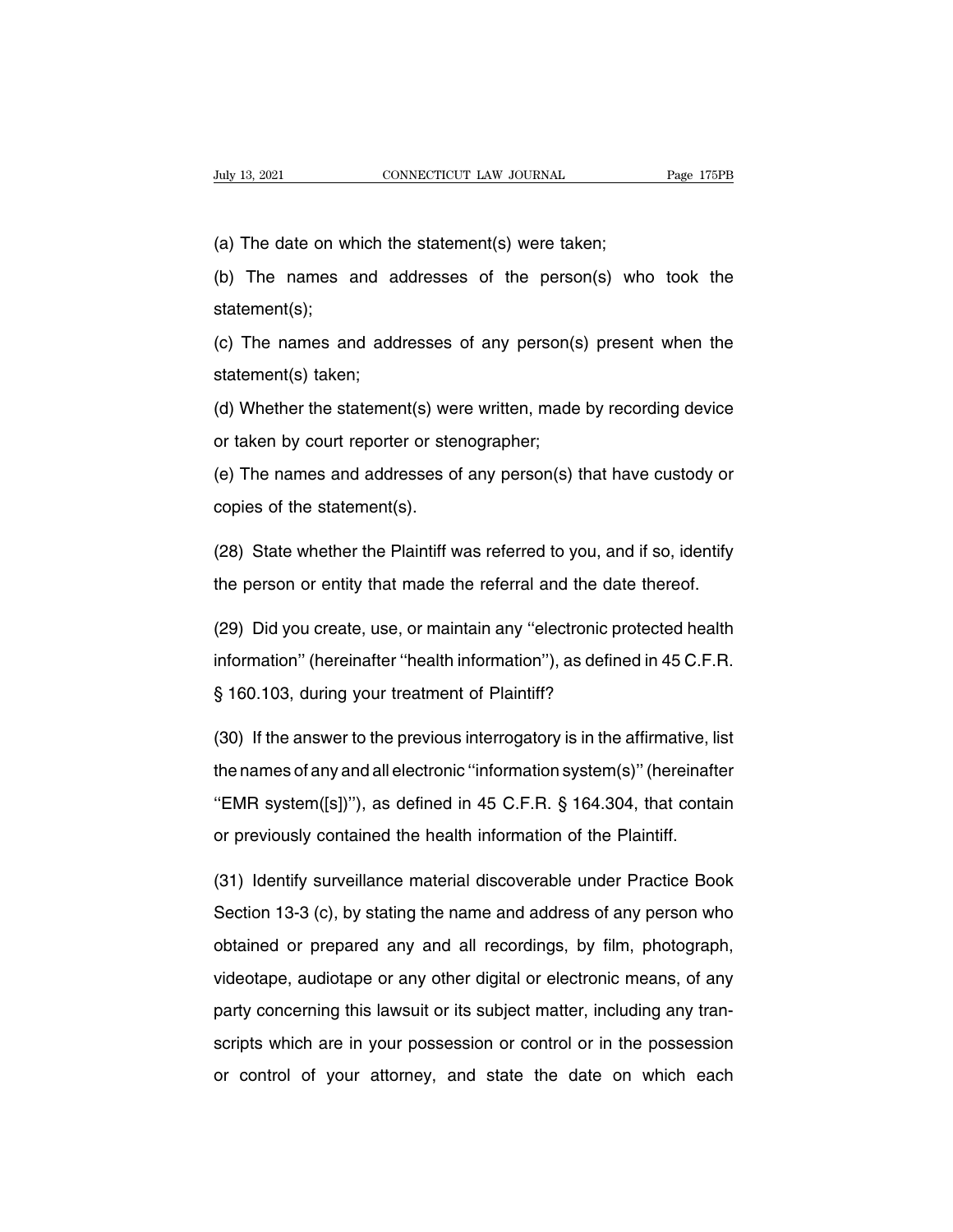Page 176PB CONNECTICUT LAW JOURNAL July 13, 2021<br>recording(s) was obtained and the person or persons of whom each<br>such recording was made. Page 176PB CONNECTICUT LAW JOURNAL July 13, 2021<br>recording (s) was obtained and the person or persons of whom each<br>such recording was made.

PLAINTIFF,

**BY\_\_\_\_\_\_\_\_\_\_\_\_\_\_\_\_\_\_\_\_\_\_\_\_\_\_\_** 

such recording was made.<br>
PLAINTIFF,<br>
BY\_\_\_\_\_\_\_\_\_\_\_\_\_\_\_\_\_, hereby certify that I have reviewed the<br>
above interrogatories and responses thereto and that they are true PLAINTIFF,<br>BY<br>I, \_\_\_\_\_\_\_\_\_\_\_\_\_\_, hereby certify that I have reviewed the<br>above interrogatories and responses thereto and that they are true<br>and accurate to the best of my knowledge and belief. I, \_\_\_\_\_\_\_\_\_\_\_\_\_\_\_, hereby certify that I have reviewed the above interrogatories and responses thereto and that they are true and accurate to the best of my knowledge and belief. Subscribed and sworn to before me this day

(Defendant)

of , 20 . ore me this<br>Notary Public/<br>Commissioner of th Commissioner of the Superior Court

### **CERTIFICATION**

Vertify that a copy of this document was or will immediately be<br>
ided or delivered electronically or non-electronically on (date) Motary Public/<br>
Commissioner of the Superior Court<br>
CERTIFICATION<br>
I certify that a copy of this document was or will immediately be<br>
mailed or delivered electronically or non-electronically on (date)<br>
to all attorneys and **CERTIFICATION**<br>to all attorneys and self-represented parties of record<br>en consent for electronical delivery was received from all I certify that a copy of this document was or will immediately be<br>mailed or delivered electronically or non-electronically on (date)<br>\_\_\_\_\_\_\_\_\_\_\_\_\_\_ to all attorneys and self-represented parties of record<br>and that written c recting that a copy of this document was of will immitediately be<br>mailed or delivered electronically or non-electronically on (date)<br>to all attorneys and self-represented parties of record from all<br>attorneys and self-repre mailed or delivered electronically or non-electronically on (date)<br>
\_\_\_\_\_\_\_\_\_ to all attorneys and self-represented parties of record<br>
and that written consent for electronic delivery was received from all<br>
attorneys and s If that written consent for electronic delivery was received from all<br>d that written consent for electronic delivery was received or will<br>mediately be receiving electronic delivery.<br>Name and address of each party and attor alled that which consent for electronic delivery<br>attorneys and self-represented parties of recor<br>immediately be receiving electronic delivery.<br>Name and address of each party and attorne<br>immediately be mailed or delivered t

of necessary be receiving electronic delivery.<br>
Name and address of each party and attorney that copy was or will<br>
mediately be mailed or delivered to\*<br>
\*If necessary, attach additional sheet or sheets with the name and<br>
d Mame and address of each party and attorney that copy was or will<br>immediately be mailed or delivered to\*<br>\*If necessary, attach additional sheet or sheets with the name and<br>address which the copy was or will immediately be immediately t<br>
\*If necessa<br>
address whic<br>
ered to. \*If necessary, attach additional sheet or sheets with the name and<br>address which the copy was or will immediately be mailed or deliv-<br>ered to.<br>Signed (Signature of filer) Print or type name of person signing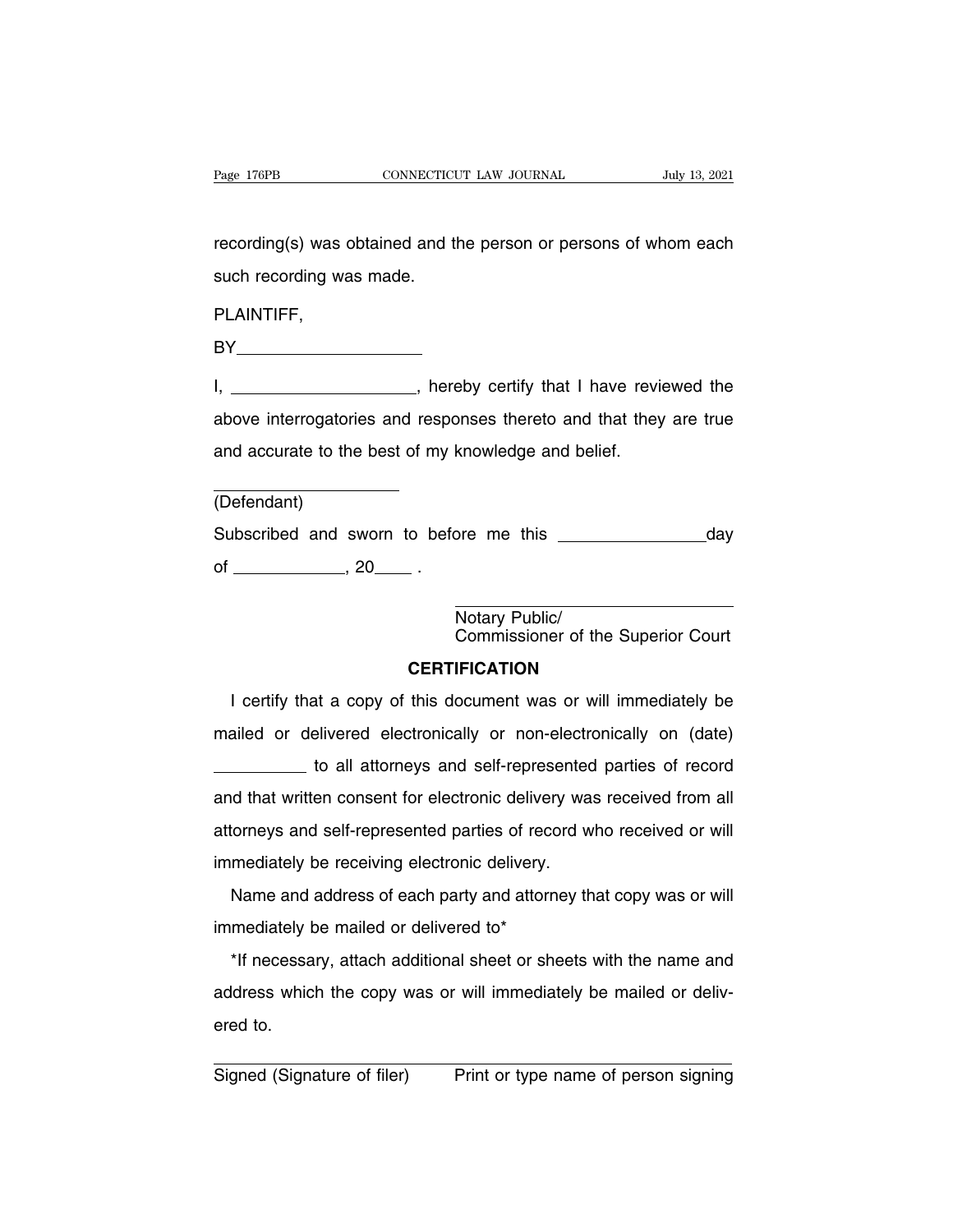July 13, 2021<br>
Contact Signed<br>
Contact Signed

Date Signed<br>Mailing address (Number, street, town, state and zip code) or Date Signed<br>
Mailing address (Number, street, town,<br>
E-mail address, if applicable

Mailing address (Number,<br>E-mail address, if applical<br>Telephone number<br>COMMENTARY: This n E-mail address, if applicable<br>
Telephone number<br>
COMMENTARY: This new form was developed pursuant to and is to be used in connection with the changes to Section 13-6.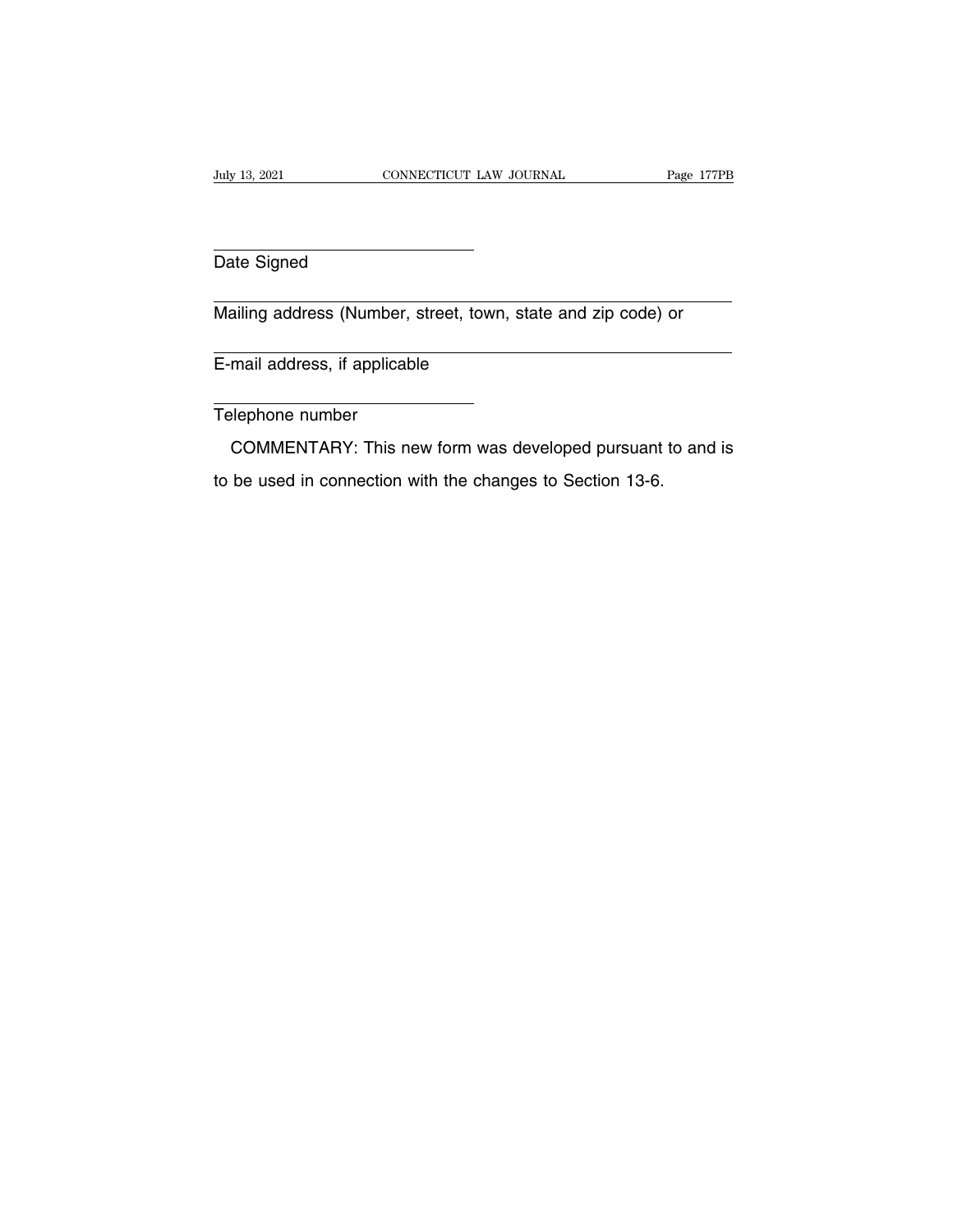# **PRONTE CONNECTICUT LAW JOURNAL<br>
(NEW) Form 221<br>
<b>Plaintiff's Interrogatories<br>
gence—Hospital and/or Medical Gro MEW) Form 221<br>
Plaintiff's Interrogatories<br>
Medical Negligence—Hospital and/or Medical Group**

| (NEW) Form 221                                                   |                        |  |
|------------------------------------------------------------------|------------------------|--|
| <b>Plaintiff's Interrogatories</b>                               |                        |  |
| Medical Negligence—Hospital and/or Medical Group                 |                        |  |
| No. CV-                                                          | : SUPERIOR COURT       |  |
| (Plaintiff)                                                      | : JUDICIAL DISTRICT OF |  |
| VS.                                                              | : AT                   |  |
| (Defendant)                                                      | : (Date)               |  |
| The undersigned, on behalf of the Plaintiff(s), hereby propounds |                        |  |
| the following Interrogatories to be answered by the Defendant,   |                        |  |

VS. : AT<br>
(Defendant) : (Date)<br>
The undersigned, on behalf of the Plaintiff(s), hereby propounds<br>
the following Interrogatories to be answered by the Defendant,<br>
(Defendant Hospital's Name), under oath, (Date)<br>
(Date)<br>
(ehalf of the Plaintiff(s), hereby propounds<br>
ries to be answered by the Defendant,<br>
(Defendant Hospital's Name), under oath,<br>
he filing hereof in compliance with Practice The undersigned, on behalf of the Plaintiff(s), hereby propounds<br>the following Interrogatories to be answered by the Defendant,<br>(Defendant Hospital's Name), under oath,<br>within sixty (60) days of the filing hereof in compli The undersigned, on behalf of the Plaintiff(s), hereby propounds<br>the following Interrogatories to be answered by the Defendant,<br>(Defendant Hospital's Name), under oath,<br>within sixty (60) days of the filing hereof in compli Defendant Hospital's Name), under oath,<br>
thin sixty (60) days of the filing hereof in compliance with Practice<br>
bok Section 13-2.<br>
Definition: "You" and "your" shall mean the Defendant, and its<br>
ents, servants, or employee

within sixty (60) days of the filing hereof in compliance with Practice<br>Book Section 13-2.<br>Definition: "You" and "your" shall mean the Defendant, and its<br>agents, servants, or employees to whom these interrogatories are<br>dir directed. Definition: "You" and "your" shall mean the Defendant, and its<br>lents, servants, or employees to whom these interrogatories are<br>rected.<br>In answering these interrogatories, the Defendant(s) is (are) required<br>provide all info

Examples and your onal mean are beforeand, and he agents, servants, or employees to whom these interrogatories are directed.<br>In answering these interrogatories, the Defendant(s) is (are) required to provide all information directed.<br>In answering these interrogatories, the Defendant(s) is (are) required<br>to provide all information within their knowledge, possession or power.<br>If an interrogatory has subparts, answer each subpart separately and<br> In answering these interrogatories, the Defendant(s) is (are) required<br>to provide all information within their knowledge, possession or power.<br>If an interrogatory has subparts, answer each subpart separately and<br>in full an any interrogatories, and botchading by any required<br>to provide all information within their knowledge, possession or power.<br>If an interrogatory has subparts, answer each subpart separately and<br>in full and do not limit the possible. (a) State the following:<br>
(a) State the following:<br>
(b) State the following:<br>
(c)  $\frac{1}{2}$  State the following: (a) Your full name and any other name (s) by which you have been<br>
thown; and<br>
thown; and

(1) State the following:<br>
(a) Your full name and any other name(s) by which you have been<br>
known; and<br>
(b) Your business address. (1) State the following:<br>(a) Your full name and any<br>known; and<br>(b) Your business address.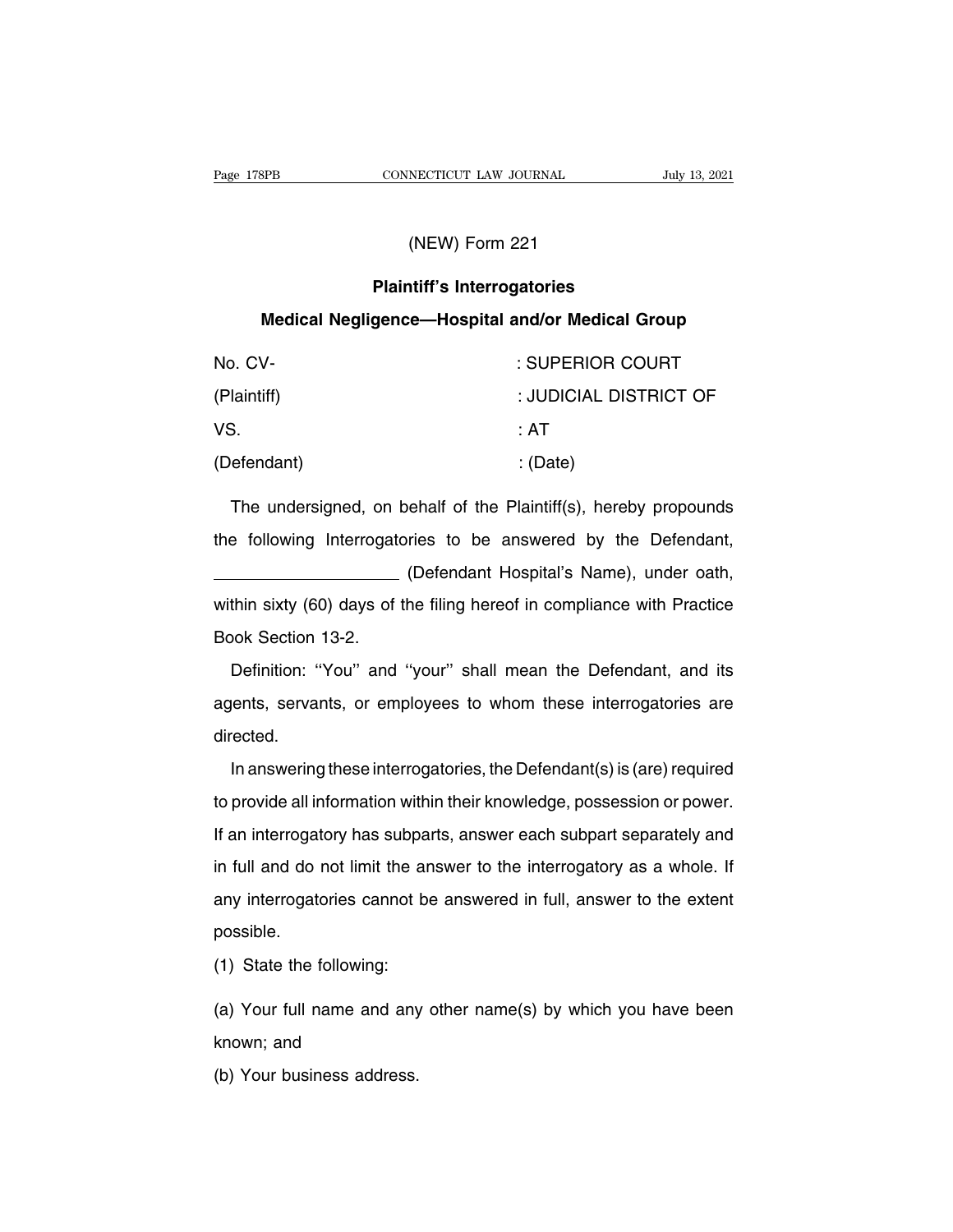Valy 13, 2021 CONNECTICUT LAW JOURNAL Page 179PB<br>(2) If you are a business entity that has changed its name or status<br>as a business entity (whether by dissolution, merger, acquisition, name Figure 2021 CONNECTICUT LAW JOURNAL Page 179PB<br>(2) If you are a business entity that has changed its name or status<br>as a business entity (whether by dissolution, merger, acquisition, name<br>change, or in any other manner) si (2) If you are a business entity that has changed its name or status<br>as a business entity (whether by dissolution, merger, acquisition, name<br>change, or in any other manner) since the negligence alleged in the<br>Complaint, st (2) If you are a business entity that has changed its name or status<br>as a business entity (whether by dissolution, merger, acquisition, name<br>change, or in any other manner) since the negligence alleged in the<br>Complaint, st as a business entity (whether by dissolution, merger, acquisition, name<br>change, or in any other manner) since the negligence alleged in the<br>Complaint, state the date of the change, and describe the change.<br>(3) Unless agenc

change, or in any other manner) since the negligence alleged in the<br>Complaint, state the date of the change, and describe the change.<br>(3) Unless agency or another vicarious liability relationship is admitted<br>as to such cod Complaint, state the date of the change, and describe the change.<br>
(3) Unless agency or another vicarious liability relationship is admitted<br>
as to such codefendant, state whether from the time of the negligence<br>
alleged i (3) Unless agency or another vicarious liability relationship is admitted<br>as to such codefendant, state whether from the time of the negligence<br>alleged in the Complaint to the present you were a shareholder, part-<br>ner, or (c) onloads agailay of another vicanous hashing relationship is<br>as to such codefendant, state whether from the time of the r<br>alleged in the Complaint to the present you were a shareho<br>ner, or otherwise affiliated with any alleged in the Complaint to the present you were a shareholder, part-<br>ner, or otherwise affiliated with any codefendant. If the answer is yes,<br>describe the nature and time period of the affiliation.<br>(4) With respect to the

ner, or otherwise affiliated with any codefendant. If the answer is yes,<br>describe the nature and time period of the affiliation.<br>(4) With respect to the negligence alleged in the Complaint, did you<br>ever consult with any ph describe the nature and time period of the affiliation.<br>
(4) With respect to the negligence alleged in the Complaint, did you<br>
ever consult with any physician(s) or health care provider(s) regarding<br>
your diagnosis, care, (4) With respect to the negligence alleged in the Complaint, did you<br>ever consult with any physician(s) or health care provider(s) regarding<br>your diagnosis, care, or treatment that is not documented in the medical<br>record? (4) With respect to the negligence alleged in the Complaint, did you ever consult with any physician(s) or health care provider(s) regarding your diagnosis, care, or treatment that is not documented in the medical record? (5) your diagnosis, care, or treatment that is not documented in the medical<br>record? If so, identify the person(s) consulted and their specialty as<br>well the reason for the consult.<br>(5) Are you aware of any nonprivileged do

the record? If so, identify the person(s) consulted and their specialty as<br>well the reason for the consult.<br>(5) Are you aware of any nonprivileged documents concerning consul-<br>tations, care or treatment regarding the negli well the reason for the consult.<br>
(5) Are you aware of any nonprivileged documents concerning consul-<br>
tations, care or treatment regarding the negligence alleged in the<br>
Complaint that are not contained in the medical rec tations, care or treatment regarding the negligence alleged in the<br>Complaint that are not contained in the medical record or hospital<br>chart? If so, identify each document.<br>(6) If you are covered by an insurance policy unde tations, care or treatment regarding the negligence alleged in the<br>Complaint that are not contained in the medical record or hospital<br>chart? If so, identify each document.<br>(6) If you are covered by an insurance policy unde

Complaint that are not contained in the medical record or hospital<br>chart? If so, identify each document.<br>(6) If you are covered by an insurance policy under which an insurer<br>may be liable to satisfy part or all of a judgme chart? If so, identify each document.<br>(6) If you are covered by an insurance policy under which an insurer<br>may be liable to satisfy part or all of a judgment or reimburse you for<br>payments to satisfy part or all of a judgme (6) If you are covered by an insurance policy unde<br>may be liable to satisfy part or all of a judgment or<br>payments to satisfy part or all of a judgment relating<br>alleged in the Complaint, state the following:<br>(a) The name(s may be liable to satisfy part or all of a judgment or reimbre<br>payments to satisfy part or all of a judgment relating to the<br>alleged in the Complaint, state the following:<br>(a) The name(s) and address(es) of the insured(s);<br> payments to satisfy part or all of a judgment relating to the negligence<br>alleged in the Complaint, state the following:<br>(a) The name(s) and address(es) of the insurance policy; and<br>(c) The name(s) and address(es) of said i alleged in the Complaint, state the following:<br>(a) The name(s) and address(es) of the insured(s);<br>(b) The amount of coverage under each insurance<br>(c) The name(s) and address(es) of said insurer(s).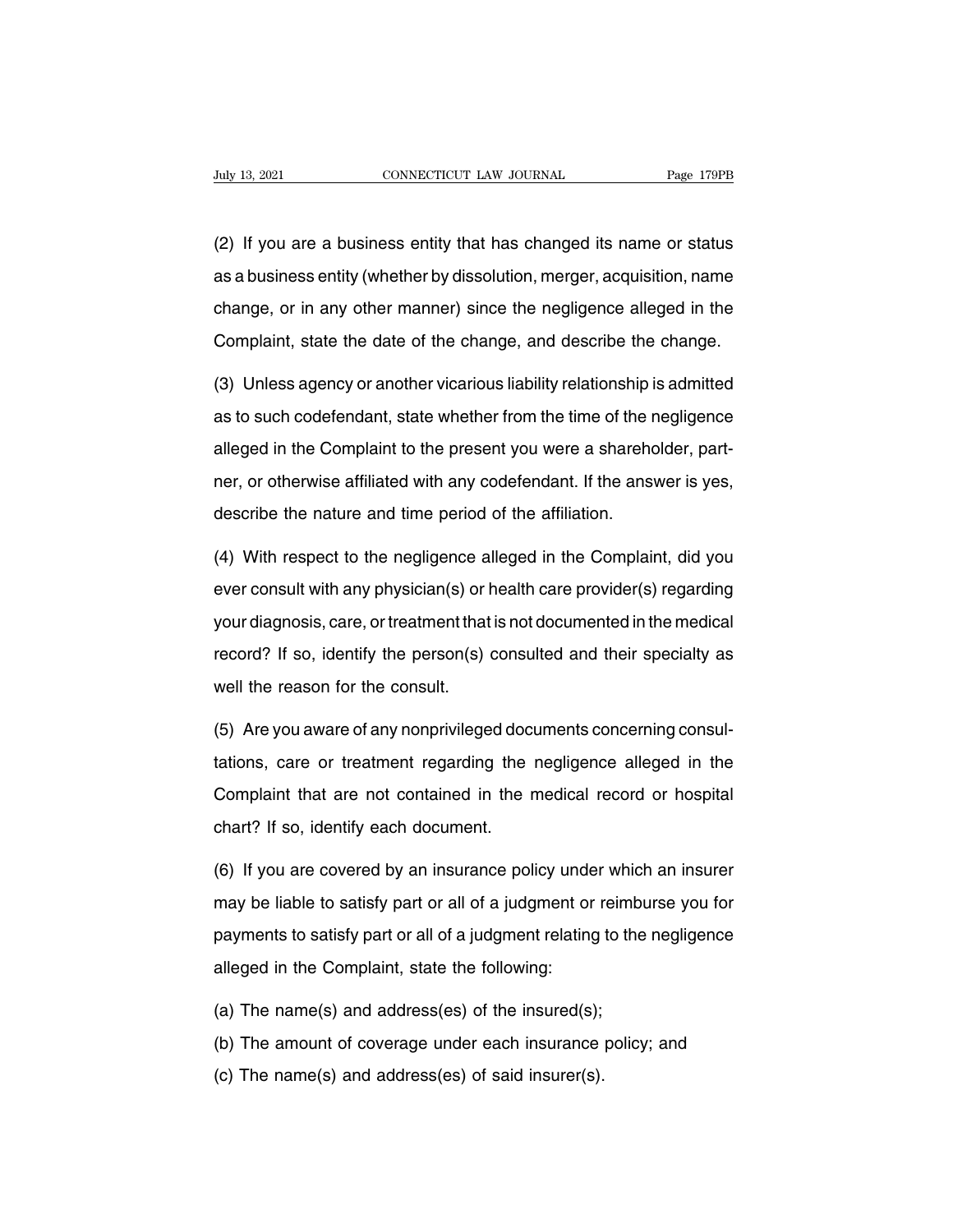Page 180PB CONNECTICUT LAW JOURNAL July 13, 2021<br>
(7) If you are covered by excess or umbrella insurance or any other<br>
insurance relating to the negligence alleged in the Complaint, state: Fage 180PB CONNECTICUT LAW JOURNAL July 13, 2021<br>
(7) If you are covered by excess or umbrella insurance or any other<br>
insurance relating to the negligence alleged in the Complaint, state:<br>
(a) The neare (a) and address (a (7) If you are covered by excess or umbrella insurance or any official insurance relating to the negligence alleged in the Complaint, streament (a) The name(s) and address(es) of the named insured(s);<br>(b) The amount of cov (7) If you are covered by excess or umbrella insurance or any other<br>insurance relating to the negligence alleged in the Complaint, sta<br>(a) The name(s) and address(es) of the named insured(s);<br>(b) The amount of coverage ef insurance relating to the negligence alleged in the Compl<br>
(a) The name(s) and address(es) of the named insured(s<br>
(b) The amount of coverage effective at this time; and<br>
(c) The name(s) and address(es) of said insurer(s).

(a) The name(s) and address(es) of the named insured(s);<br>(b) The amount of coverage effective at this time; and<br>(c) The name(s) and address(es) of said insurer(s).<br>(8) As to each insurance policy identified in response to (b) The amount of coverage effective at this time; and<br>
(c) The name(s) and address(es) of said insurer(s).<br>
(8) As to each insurance policy identified in response to the preceding<br>
two interrogatories, state whether:<br>
(a)

(c) The name(s) and address(es) or said insurer(s).<br>
(8) As to each insurance policy identified in response to the preceding<br>
two interrogatories, state whether:<br>
(a) Any disclaimer or reservation of rights letter has been (8) As to each insurance policy<br>two interrogatories, state wheth<br>(a) Any disclaimer or reservation<br>(b) It is an eroding policy. (a) Any disclaimer or reservation of rights letter has been issued; and<br>(b) It is an eroding policy.<br>(9) Have you made any statements, as defined in Practice Book Sec-<br>tion 13-1, to any person regarding any of the allegati

(a) Any disclaimer or reservation of rights letter has been issued; and<br>(b) It is an eroding policy.<br>(9) Have you made any statements, as defined in Practice Book Section 13-1, to any person regarding any of the allegation plaint? n 13-1, to any person regarding any of the allegations in the Com-<br>
int?<br>
DMMENT:<br>
Interrogatory #9 is intended to include party statements made to a<br>
presentative of an insurance company prior to involvement of

### COMMENT:

plaint?<br>COMMENT:<br>Interrogatory #9 is intended to include party statements made to a<br>representative of an insurance company prior to involvement of<br>defense counsel. This interrogatory is not intended to include attorney– COMMENT:<br>Interrogatory #9 is intended to include party statements made to a<br>representative of an insurance company prior to involvement of<br>defense counsel. This interrogatory is not intended to include attorney–<br>client com Interrogatory #9 is intender<br>representative of an insura<br>defense counsel. This interrog<br>client communications. representative of an insurance company prior to involvement of<br>defense counsel. This interrogatory is not intended to include attorney-<br>client communications.<br>(10) If the answer to the previous interrogatory is affirmative

(10) If the answer to the previous interrogatory is affirmative, state:<br>(10) If the answer to the previous interrogatory is affirmative, state:<br>(a) The name and address of the person(s) to whom the statement(s)<br>were made; chent communica<br>(10) If the answe<br>(a) The name and<br>were made;<br>(b) The date the s (10) If the answer to the previous interrogatory<br>
(a) The name and address of the person(s) to wh<br>
were made;<br>
(b) The date the statement(s) were made;<br>
(c) The form of the statement(s) (i.e., wheth

(a) The name and address of the person(s) to whom the statement(s)<br>were made;<br>(b) The date the statement(s) were made;<br>(c) The form of the statement(s) (i.e., whether written, made by<br>recording device or recorded by a sten were made;<br>(b) The date the statement(s) were made;<br>(c) The form of the statement(s) (i.e., whether written,<br>recording device or recorded by a stenographer, etc.); and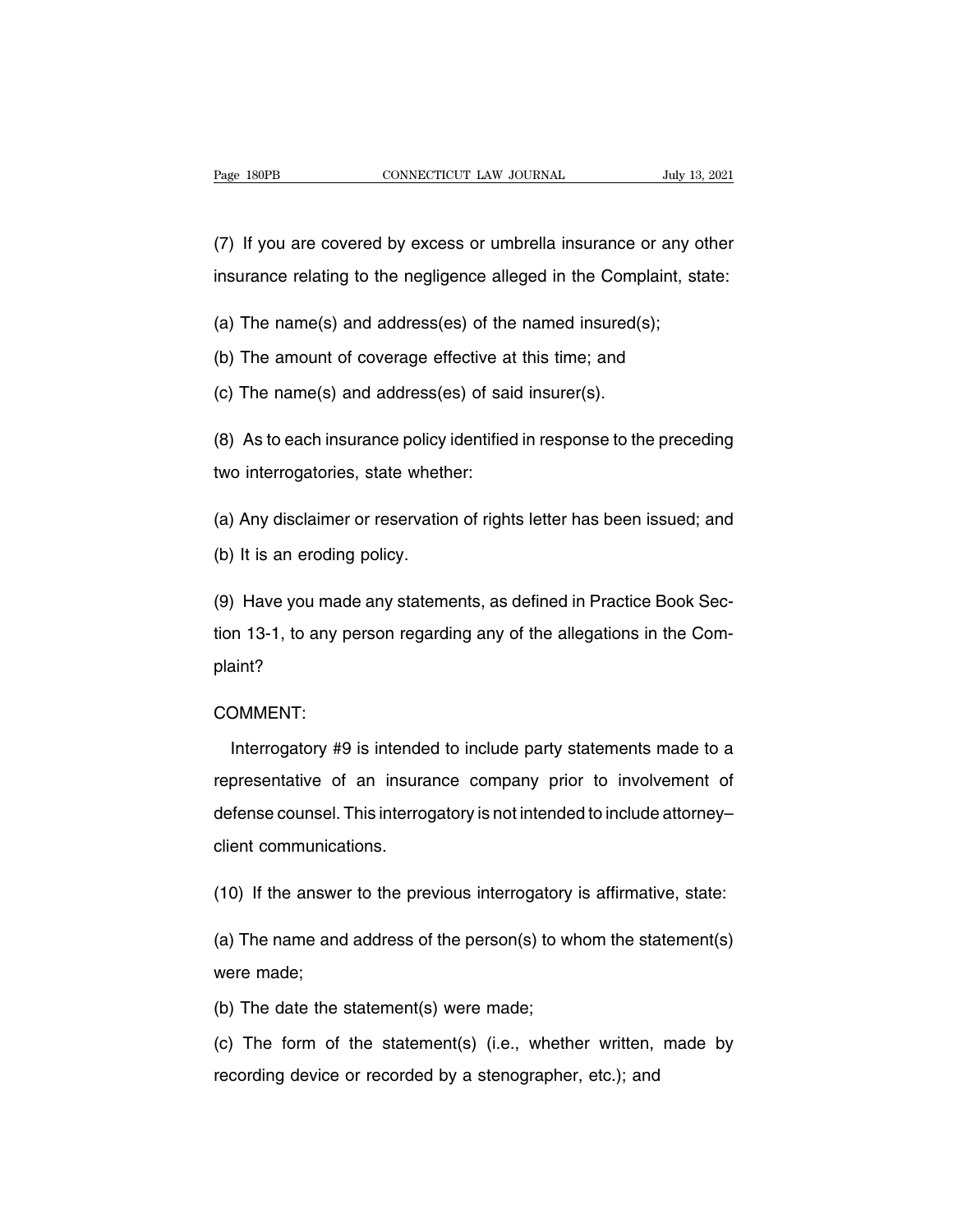Undy 13, 2021 CONNECTICUT LAW JOURNAL Page 181PB<br>(d) The name and address of the person(s) having custody or copies<br>of the statement(s). July 13, 2021 CON<br>
(d) The name and addres<br>
of the statement(s).

(d) The name and address of the person(s) having custody or copies<br>of the statement(s).<br>(11) Other than those individuals referenced in the medical record,<br>state the names and addresses of all persons known to you who were (d) The name and address of the person(s) having custody or copies<br>of the statement(s).<br>(11) Other than those individuals referenced in the medical record,<br>state the names and addresses of all persons known to you who were of the statement(s).<br>
(11) Other than those individuals referenced in the medical record,<br>
state the names and addresses of all persons known to you who were<br>
present at the time of the negligence alleged in the Complaint (11) Other than those individuals referenced in the medical record,<br>state the names and addresses of all persons known to you who were<br>present at the time of the negligence alleged in the Complaint or<br>who observed or witne state the names and<br>present at the time<br>who observed or withe Complaint. present at the time of the negligence alleged in the Complaint or<br>who observed or witnessed all or part of the negligence alleged in<br>the Complaint.<br>(12) As to each individual named in response to the previous interroga-<br>to

who observed or witnessed all or part of the negligence alleged in<br>the Complaint.<br>(12) As to each individual named in response to the previous interroga-<br>tory, state whether to your knowledge, or the knowledge of your atto the Complaint.<br>
(12) As to each individual named in response to the previous interroga-<br>
tory, state whether to your knowledge, or the knowledge of your attor-<br>
ney, the individual(s) has given any statement(s) as defined (12) As to each individual named in response to the previous interrogatory, state whether to your knowledge, or the knowledge of your attorney, the individual(s) has given any statement(s) as defined in Practice Book Secti tory, state whether to your knowledge, or the knowledge of your attor-<br>ney, the individual(s) has given any statement(s) as defined in Practice<br>Book Section 13-1, concerning the subject matter of the Complaint in<br>this laws mey, the individual(s) has given any statement(s) as defined<br>Book Section 13-1, concerning the subject matter of the C<br>this lawsuit. If your answer to this interrogatory is affirmative<br>(a) The date on which the statement(s Book Section 13-1, concerning the subject matter of the Complaint in<br>this lawsuit. If your answer to this interrogatory is affirmative, state also:<br>(a) The date on which the statement(s) were taken;<br>(b) The names and addre

statement(s);

(a) The date on which the statement(s) were taken;<br>(b) The names and addresses of the person(s) who took the<br>statement(s);<br>(c) The names and addresses of any person(s) present when the<br>statement(s) were taken; (b) The names and address<br>statement(s);<br>(c) The names and addresses<br>statement(s) were taken;<br>(d) Whether the statement(s) w statement(s);<br>(c) The names and addresses of any person(s) present when the<br>statement(s) were taken;<br>(d) Whether the statement(s) were written, made by recording device<br>or taken by court reporter or stenographer; and (c) The names and addresses of any person(s) present<br>statement(s) were taken;<br>(d) Whether the statement(s) were written, made by recordi<br>or taken by court reporter or stenographer; and<br>(e) The names and addresses of any pe

(d) Whether the statement(s) we<br>or taken by court reporter or stel<br>(e) The names and addresses<br>copies of the statement(s).

statement(s) were taken;<br>(d) Whether the statement(s) were written, made by recording device<br>or taken by court reporter or stenographer; and<br>(e) The names and addresses of any person(s) having custody or<br>copies of the stat

or taken by court reporter or stenographer; and<br>
(e) The names and addresses of any person(s) having custody or<br>
copies of the statement(s).<br>
(13) Did you create, use, or maintain any "electronic protected health<br>
informat information'' (hereinafter ''health information''), as defined in 45 C.F.R.<br>
S 160.103, during the treatment of the Plaintiff? copies of the statement(s).<br>
(13) Did you create, use, or maintain any "electron<br>
information" (hereinafter "health information"), as<br>
§ 160.103, during the treatment of the Plaintiff?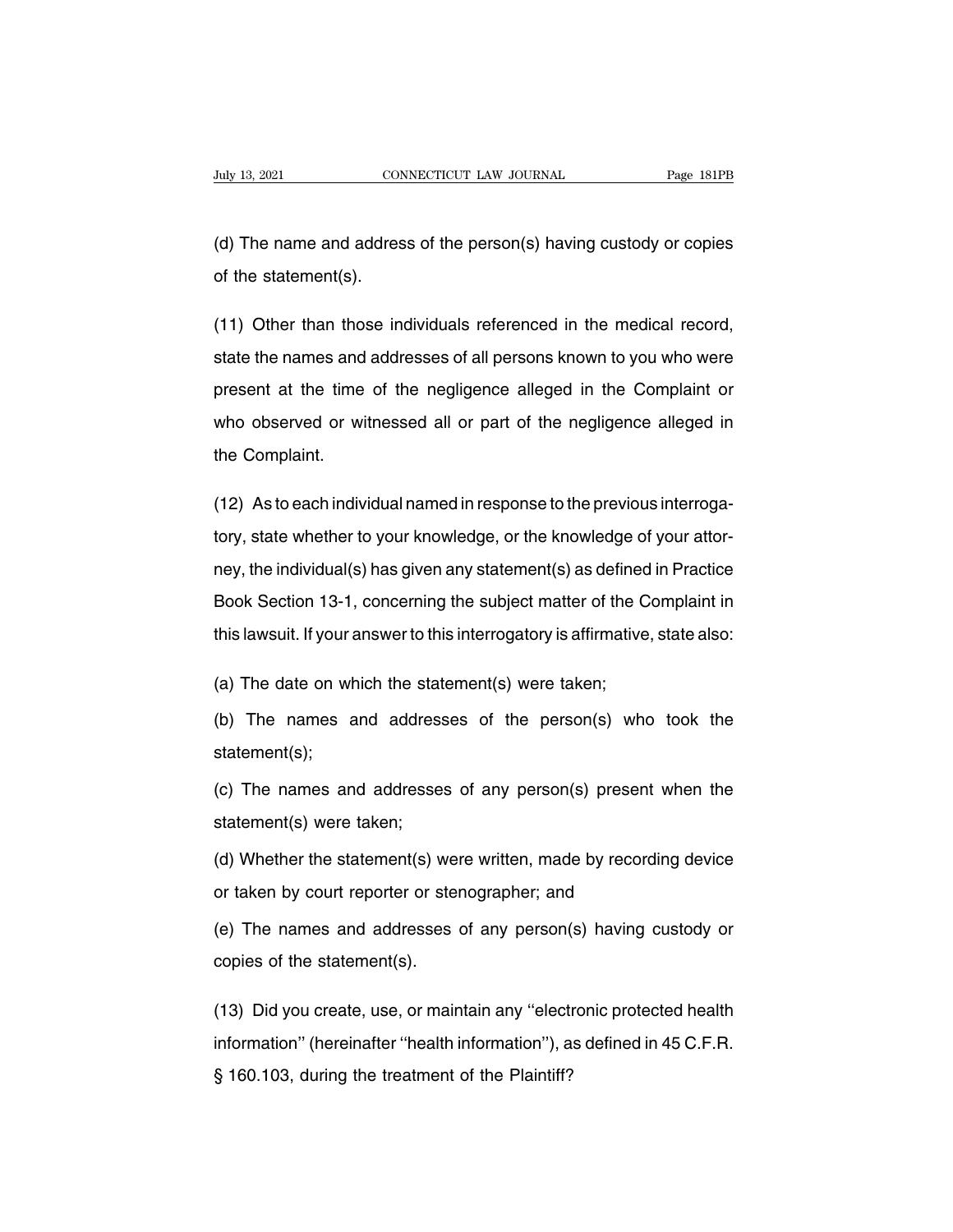Page 182PB CONNECTICUT LAW JOURNAL July 13, 2021<br>(14) If the answer to the previous interrogatory is in the affirmative,<br>list the names and versions of any and all electronic "information Page 182PB CONNECTICUT LAW JOURNAL July 13, 2021<br>
(14) If the answer to the previous interrogatory is in the affirmative,<br>
list the names and versions of any and all electronic "information<br>
system(s)" (hereinafter "EMR sy (14) If the answer to the previous interrogatory is in the affirmative,<br>list the names and versions of any and all electronic "information<br>system(s)" (hereinafter "EMR system(s)"), as defined in 45 C.F.R.<br>§ 164.304, that c (14) If the answer to the previous interrogatory is in the affirmative,<br>list the names and versions of any and all electronic "information<br>system(s)" (hereinafter "EMR system(s)"), as defined in 45 C.F.R.<br>§ 164.304, that c list the names and<br>system(s)" (hereina<br>§ 164.304, that conta<br>of the Plaintiff. system(s)" (hereinatter "EMR system(s)"), as defined in 45 C.F.R.<br>§ 164.304, that contain or previously contained the health information<br>of the Plaintiff.<br>(15) Indicate whether you were accredited by the Joint Commission<br>(

§ 164.304, that contain or previously contained the health information<br>of the Plaintiff.<br>(15) Indicate whether you were accredited by the Joint Commission<br>(formerly Joint Commission on Accreditation of Healthcare Organizaof the Plaintiff.<br>(15) Indicate whether you were accredited by the Joint Commission<br>(formerly Joint Commission on Accreditation of Healthcare Organiza-<br>tions [JCAHO]) during the time of the negligence alleged in the Com-<br>p plaint. (formerly Joint Commission on Accreditation of Healthcare Organizations [JCAHO]) during the time of the negligence alleged in the Complaint.<br>plaint.<br>(16) With respect to the negligence alleged in the Complaint, state wheth

tions [JCAHO]) during the time of the negligence alleged in the Com-<br>plaint.<br>(16) With respect to the negligence alleged in the Complaint, state<br>whether you had any manuals, directives, instructions, guidelines,<br>and/or wri plaint.<br>(16) With respect to the negligence alleged in the Complaint, state<br>whether you had any manuals, directives, instructions, guidelines,<br>and/or written or unwritten protocols related to specific allegations of<br>neglig (16) With respect to the negligence alleged in the Complaint, state<br>whether you had any manuals, directives, instructions, guidelines,<br>and/or written or unwritten protocols related to specific allegations of<br>negligence in whether you had any manuals, directives, instructions, guidelines,<br>and/or written or unwritten protocols related to specific allegations of<br>negligence in the Complaint that were in effect at the office, hospital,<br>or other whether you had any manuals, directives, instructions, guidelines, and/or written or unwritten protocols related to specific allegations of negligence in the Complaint that were in effect at the office, hospital, or other and/or which or animated<br>negligence in the Comp<br>or other medical facility<br>provider practiced at th<br>plaint concerning: or other medical facility where the defendant physician or health care<br>provider practiced at the time of the negligence alleged in the Com-<br>plaint concerning:<br>(a) Care, treatment, monitoring, evaluation, diagnosis, consult

provider practiced at the time of the negligence alleged in the Com-<br>plaint concerning:<br>(a) Care, treatment, monitoring, evaluation, diagnosis, consultation or<br>referral to others, at the time of the event(s) that is(are) t plaint concerning:<br>(a) Care, treatment, m<br>referral to others, at t<br>of this litigation;<br>(b) Training requireme (a) Care, treatment, monitoring, evaluation, diagnosis, consultation or<br>referral to others, at the time of the event(s) that is(are) the subject<br>of this litigation;<br>(b) Training requirements and/or protocols for any physic

referral to others, at the time of the event(s) that is(are) the subject<br>of this litigation;<br>(b) Training requirements and/or protocols for any physician or health<br>care provider, including but not limited to medical staff, of this litigation;<br>(b) Training requirements and/or protocols for any physician or health<br>care provider, including but not limited to medical staff, caring for,<br>evaluating, diagnosing, consulting or referring patients eit (b) Training requirements and/or protocols for any physician or health<br>care provider, including but not limited to medical staff, caring for,<br>evaluating, diagnosing, consulting or referring patients either in the<br>facility, (e) Training requirements and/or protocols for any physician or healt<br>care provider, including but not limited to medical staff, caring for<br>evaluating, diagnosing, consulting or referring patients either in the<br>facility, d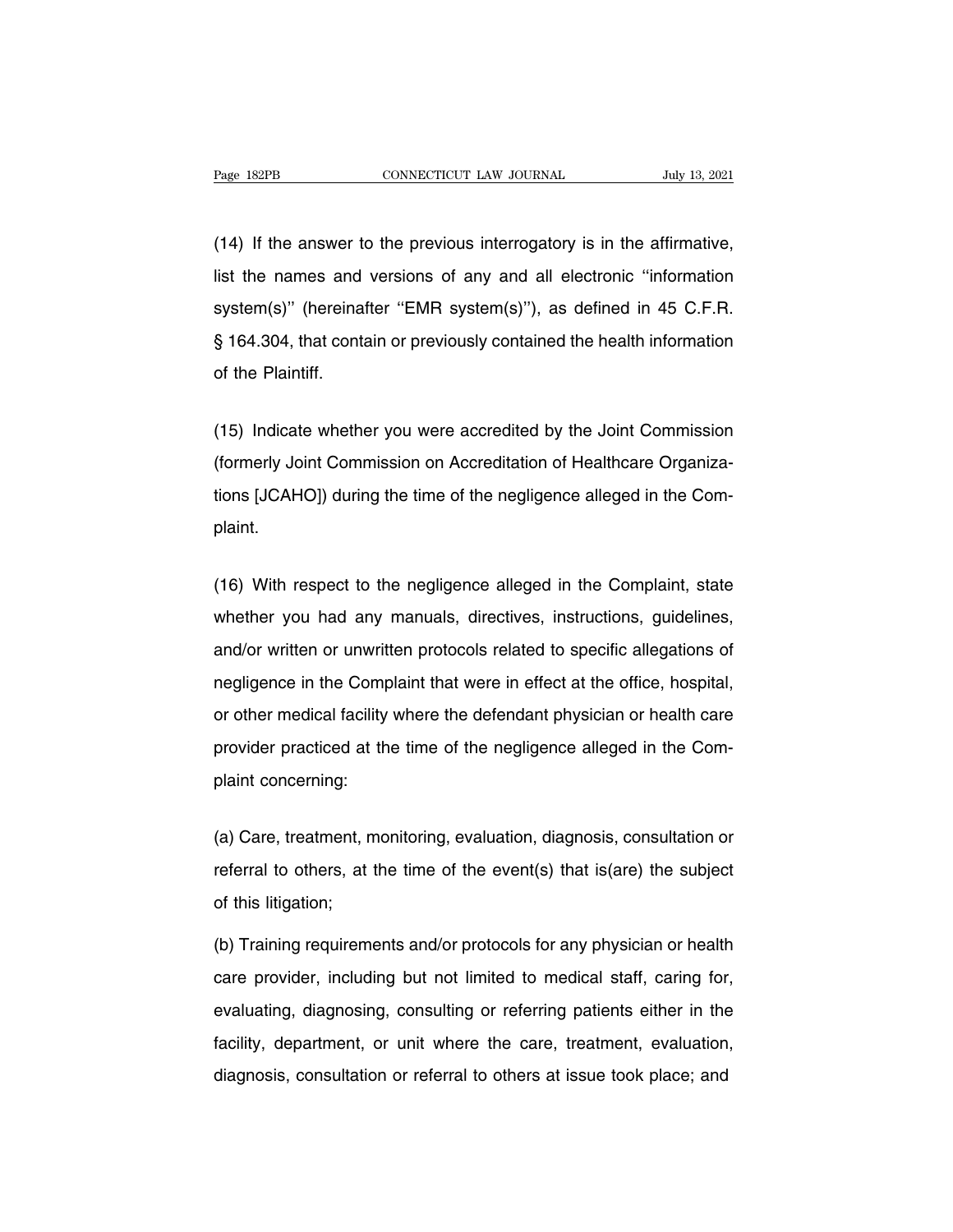Vuly 13, 2021<br>
CONNECTICUT LAW JOURNAL<br>
(c) Reporting and/or investigation of adverse events at the facility,<br>
department, or unit where the care, treatment, evaluation, diagnosis, July 13, 2021 CONNECTICUT LAW JOURNAL Page 183PB<br>
(c) Reporting and/or investigation of adverse events at the facility,<br>
department, or unit where the care, treatment, evaluation, diagnosis,<br>
consultation or referral to ot (c) Reporting and/or investigation of adverse events at t<br>department, or unit where the care, treatment, evaluation,<br>consultation or referral to others at issue took place.

## COMMENT:

nsultation or referral to others at issue took place.<br>
DMMENT:<br>
There is no corresponding request for production to Interrogatory<br>
6, but documents may be pursued by way of supplemental dis-There is no corresponding request for production to Interrogatory<br>#16, but documents may be pursued by way of supplemental discovery. Friete is no corresponding request for production to interrogatory<br>
#16, but documents may be pursued by way of supplemental dis-<br>
covery.<br>
(17) Identify surveillance material discoverable under Practice Book<br>
Section 13-3

Section 13-3 (c), by stating the name and address of any person who<br>obtained or prepared any and all recordings, by film, photograph, covery.<br>(17) Identify surveillance material discoverable under Practice Book<br>Section 13-3 (c), by stating the name and address of any person who<br>obtained or prepared any and all recordings, by film, photograph,<br>videotape, (17) Identify surveillance material discoverable under Practice Book<br>Section 13-3 (c), by stating the name and address of any person who<br>obtained or prepared any and all recordings, by film, photograph,<br>videotape, audiotap Section 13-3 (c), by stating the name and address of any person who obtained or prepared any and all recordings, by film, photograph, videotape, audiotape or any other digital or electronic means, of any party concerning t obtained or prepared any and all recordings, by film, photograph, videotape, audiotape or any other digital or electronic means, of any party concerning this lawsuit or its subject matter, including any transcript thereof videotape, audiotape or any other digital or electronic means, of any<br>party concerning this lawsuit or its subject matter, including any tran-<br>script thereof which are in your possession or control or in the posses-<br>sion o party concerning this lawsuit or its subject matter, including any transcript thereof which are in your possession or control or in the possession or control of your attorney, and state the date on which each such recordin early determing the finder of the different state<br>script thereof which are in your posses<br>sion or control of your attorney, and<br>such recordings were obtained and th<br>each such recording was made.

## PLAINTIFF,

BY PLAINTIFF,<br>BY \_\_\_\_\_\_\_\_\_\_\_\_\_\_\_\_\_\_\_\_\_\_\_\_\_\_\_\_\_, hereby certify that I have<br>reviewed the above interrogatories and responses thereto and that PLAINTIFF,<br>BY\_\_\_\_\_\_\_\_\_\_\_\_\_\_\_\_\_\_\_\_\_\_\_\_\_\_\_\_\_\_, hereby certify that I have<br>reviewed the above interrogatories and responses thereto and that<br>they are true and accurate to the best of my knowledge and belief. BY<br>I, \_\_\_\_\_\_\_\_\_\_\_\_\_\_\_\_\_\_\_\_\_\_\_\_\_\_\_, hereby certify that I have<br>reviewed the above interrogatories and responses thereto and that<br>they are true and accurate to the best of my knowledge and belief.

(Defendant)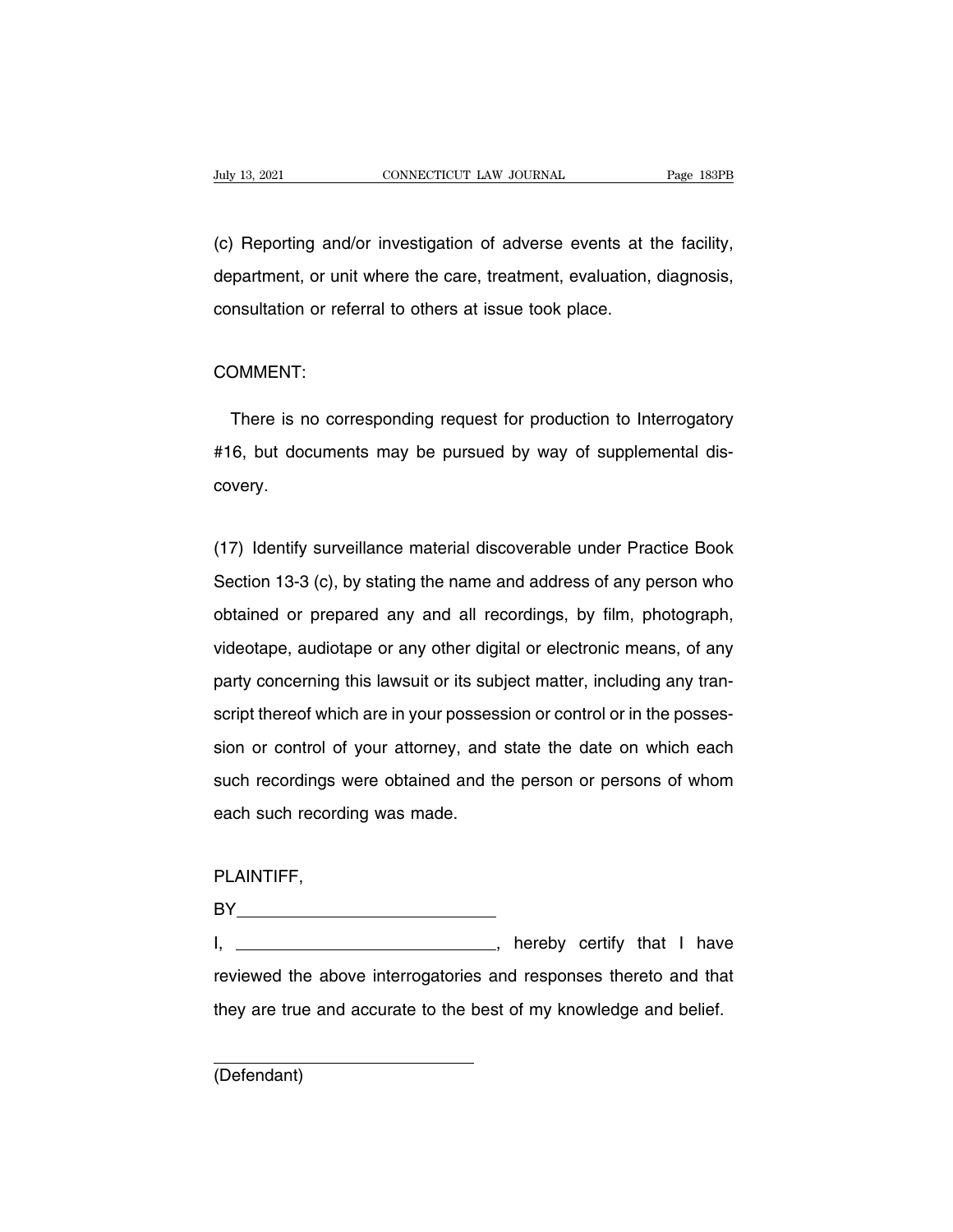Subscribed and sworn to before me this day Page 184PB CONNECTICUT<br>
Subscribed and sworn to before the connection of the connection of the connection of the connection of the connection of the connection of the connection of the connection of the connection of the c ore me this<br>Notary Public/<br>Commissioner of th Commissioner of the Superior Court

## **CERTIFICATION**

Vertify that a copy of this document was or will immediately be<br>
ERTIFICATION<br>
I certify that a copy of this document was or will immediately be<br>
Riled or delivered electronically or non-electronically on (date) Motary Public/<br>Commissioner of the Superior Court<br>CERTIFICATION<br>I certify that a copy of this document was or will immediately be<br>mailed or delivered electronically or non-electronically on (date)<br>to all attorneys and self **CERTIFICATION**<br>to a copy of this document was or will immediately be<br>elivered electronically or non-electronically on (date)<br>to all attorneys and self-represented parties of record<br>en consent for electronic delivery was r I certify that a copy of this document was or will immediately be<br>mailed or delivered electronically or non-electronically on (date)<br>to all attorneys and self-represented parties of record<br>and that written consent for elec rectary that a copy of this document was of will immisculately be<br>mailed or delivered electronically or non-electronically on (date)<br>to all attorneys and self-represented parties of record and that written consent for elec be all attorneys and self-represented pand that written consent for electronic delivery was reattorneys and self-represented parties of record who be immediately be receiving electronic delivery.<br>Name and address of each p In that written consent for electronic delivery was received from all<br>torneys and self-represented parties of record who received or will<br>immediately be receiving electronic delivery.<br>Name and address of each party and att after that there center the sections dance,<br>attorneys and self-represented parties of recor<br>be immediately be receiving electronic delivery<br>Mame and address of each party and attorne<br>immediately be mailed or delivered to\*<br>

Find mediately be receiving electronic delivery.<br>
Name and address of each party and attorney that copy was or will<br>
mediately be mailed or delivered to\*<br>
\*If necessary, attach additional sheet or sheets with the name and<br> Name and address of each party and attorney that copy was or will<br>immediately be mailed or delivered to\*<br>\*If necessary, attach additional sheet or sheets with the name and<br>address which the copy was or will immediately be immediately b<br>
\*If necessa<br>
address whic<br>
ered to. \*If necessary, attach additional sheet or sheets with the name and<br>address which the copy was or will immediately be mailed or deliv-<br>ered to.<br>Signed (Signature of filer) Print or type name of person signing ered to.<br>
Signed (Signature of filer)<br>
Date Signed

Signed (Signature of filer) Print or type name of person signing<br>
Date Signed<br>
Mailing address (Number, street, town, state and zip code) or

Date Signed<br>
Mailing address (Number, street, town,<br>
E-mail address, if applicable Mailing address (Number, street, town, state and zip code) or<br>
E-mail address, if applicable<br>
Telephone number<br>
COMMENTARY: This new form was developed pursuant to and is

mail address, if applicable<br>
Elephone number<br>
COMMENTARY: This new form was developed pursuant to and is<br>
be used in connection with the changes to Section 13-6. E-mail address, if applicable<br>Telephone number<br>COMMENTARY: This new form was developed pursuant<br>to be used in connection with the changes to Section 13-6.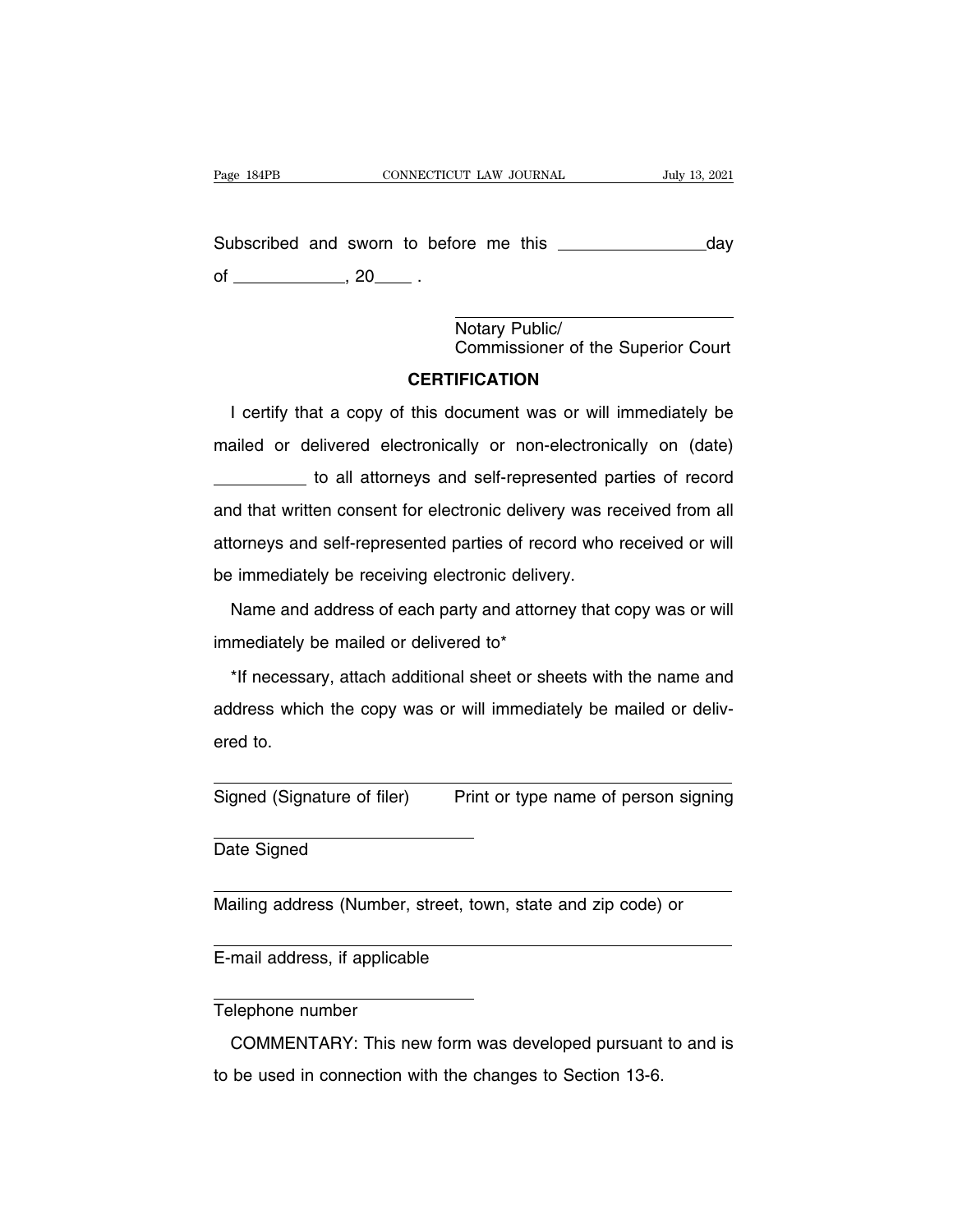# NECTICUT LAW JOURNAL<br>(NEW) Form 222<br>Poquests for Production

## **Page 18**<br> **Page 18**<br> **Plaintiff's Requests for Production<br>
Fical Negligence—Health Care Provider MEW) Form 222<br>
Plaintiff's Requests for Production<br>
Medical Negligence—Health Care Provider**

|             | (NEW) Form 222                                 |        |                                         |  |  |
|-------------|------------------------------------------------|--------|-----------------------------------------|--|--|
|             | <b>Plaintiff's Requests for Production</b>     |        |                                         |  |  |
|             | <b>Medical Negligence-Health Care Provider</b> |        |                                         |  |  |
| No. CV-     |                                                |        | : SUPERIOR COURT                        |  |  |
| (Plaintiff) |                                                |        | : JUDICIAL DISTRICT OF                  |  |  |
| VS.         |                                                |        | : AT                                    |  |  |
| (Defendant) |                                                |        | : (Date)                                |  |  |
| <b>The</b>  | Plaintiff(s)                                   | hereby | request(s)<br>that the<br>Defendant     |  |  |
|             |                                                |        | (Defendant Health Care Provider's Name) |  |  |

: AT<br>
: (Date)<br>
eby request(s) that the Defendant<br>
(Defendant Health Care Provider's Name)<br>
Plaintiff(s) with copies of the documents (Defendant) : (Date)<br>
The Plaintiff(s) hereby request(s) that the Defendant<br>
(Defendant Health Care Provider's Name)<br>
provide counsel for the Plaintiff(s) with copies of the documents<br>
described in the following requests f The Plaintiff(s) hereby request(s) that the Defendant<br>
(Defendant Health Care Provider's Name)<br>
provide counsel for the Plaintiff(s) with copies of the documents<br>
described in the following requests for production, or affo Friemming, Hereby Hequeen(e) that the Berehaant<br>
provide counsel for the Plaintiff(s) with copies of the documents<br>
described in the following requests for production, or afford counsel<br>
for said Plaintiff(s) the opportuni provide counsel for the Plaintiff(s) with copies of the documents<br>described in the following requests for production, or afford counsel<br>for said Plaintiff(s) the opportunity or, if necessary, sufficient writ-<br>ten authoriza described in the following requests for production, or afford counsel<br>for said Plaintiff(s) the opportunity or, if necessary, sufficient writ-<br>ten authorization, to inspect, copy, photograph or otherwise repro-<br>duce said d for said Plaintiff(s) the opportunity or, if necessary, sufficient writ-<br>ten authorization, to inspect, copy, photograph or otherwise repro-<br>duce said documents. The production of such documents, copies<br>or written authoriz on (day), (date) ten authorization, to inspect, copy, photograph or otherwise repro-<br>duce said documents. The production of such documents, copies<br>or written authorizations shall take place at the offices of<br>many on the place of (day), the written authorizations shall take place at the offices of<br>
in answering these production requests, the Defendant(s) are<br>
quired to provide all information within their possession, custody or

on (day), (date)<br>at (time).<br>In answering these production requests, the Defendant(s) are<br>required to provide all information within their possession, custody or<br>control. If any production request cannot be answered in full at \_\_\_\_\_\_\_ (time).<br>In answering these production requests, the Defendant(s) are<br>required to provide all information within their possession, custody or<br>control. If any production request cannot be answered in full, answer<br> In answering these prod<br>required to provide all inform<br>control. If any production red<br>to the extent possible.<br>Definition: "You" and "yo quired to provide all information within their possession, custody or<br>ntrol. If any production request cannot be answered in full, answer<br>the extent possible.<br>Definition: "You" and "your" shall mean the Defendant to whom<br>s

the previous and mean and the previously of the extent possible.<br>to the extent possible.<br>Definition: "You" and "your" shall mean the Defendant to whom<br>these interrogatories are directed, except that if the Defendant has<br>be been sued as the representative of the estate of a decedent, ward,<br>or incapable person, "you" shall mean the Defendant to whom<br>these interrogatories are directed, except that if the Defendant has<br>been sued as the represent Definition: "You" and "your" shall mean the Defendant to whom<br>these interrogatories are directed, except that if the Defendant has<br>been sued as the representative of the estate of a decedent, ward,<br>or incapable person, "yo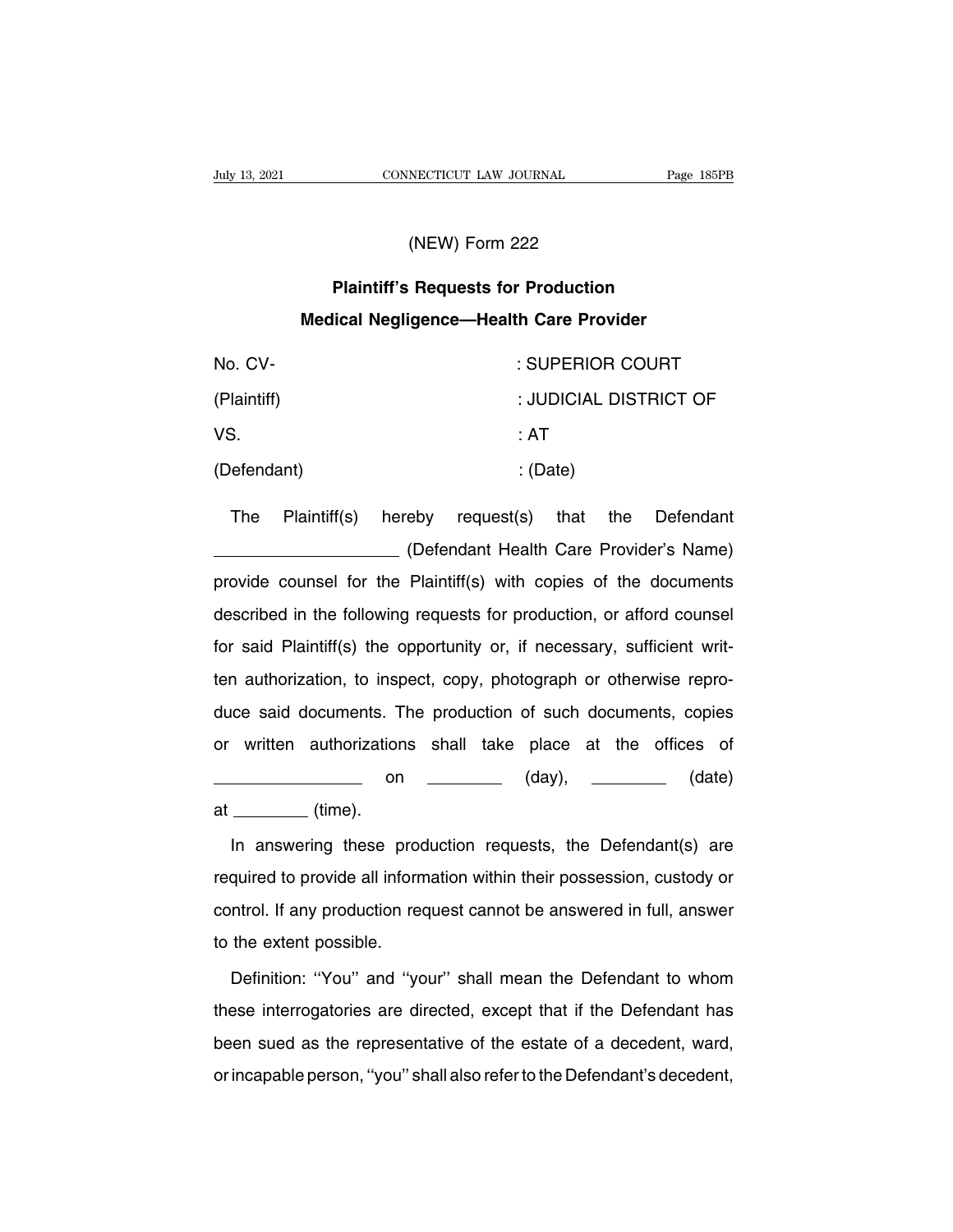Page 186PB<br>
CONNECTICUT LAW JOURNAL<br>
Ward or incapable person unless the context of an interrogatory clearly<br>
indicates otherwise. Page 186PB<br>ward or incapable person<br>indicates otherwise.<br>(1) All documents, (exclud

(1) All documents, (excluding privileged documents, such as attorney-<br>(1) All documents, (excluding privileged documents, such as attorney-<br>client, work product, and peer review documents), that you know of, ward or incapable person unless the context of an interrogatory clearly<br>indicates otherwise.<br>(1) All documents, (excluding privileged documents, such as attorney-<br>client, work product, and peer review documents), that you mara or meapable poteon amose the context or arrintentogatery elearly<br>indicates otherwise.<br>(1) All documents, (excluding privileged documents, such as attorney-<br>client, work product, and peer review documents), that you kn (1) All documents, (excluding privileged documents, such as attorney-<br>client, work product, and peer review documents), that you know of,<br>possess, or have power to obtain, concerning the Plaintiff's care,<br>scheduling, appoi the virial documents, the product, and peer review documents), that yerds disclusively possess, or have power to obtain, concerning the Plair scheduling, appointments, treatment, evaluation, diagnosition or referral to oth possess, or have power to obtain, concerning the Plaintiff's care,<br>scheduling, appointments, treatment, evaluation, diagnosis, consulta-<br>tion or referral to others including but not limited to:<br>(a) All documents normally m scheduling, appoint<br>tion or referral to ot<br>(a) All documents no<br>health record;<br>(b) Office manager

tion or referral to others including but not limited to:<br>
(a) All documents normally maintained as part of a patient's designated<br>
health record;<br>
(b) Office management records including jackets, file covers, face<br>
sheets, (a) All documents normally maintained as part of a patient's designated<br>health record;<br>(b) Office management records including jackets, file covers, face<br>sheets, transmittal documents for any requests for studies or consul (a) A m decemberishioning maintained as p<br>health record;<br>(b) Office management records including<br>sheets, transmittal documents for any requ<br>tions, and/or transportation records;<br>(c) Nursing notes; (b) Office management<br>sheets, transmittal docum<br>tions, and/or transportat<br>(c) Nursing notes;<br>(d) Hospital records; (c) Since management<br>sheets, transmittal docume<br>tions, and/or transportation<br>(c) Nursing notes;<br>(d) Hospital records;<br>(e) Laboratory records; (e) Nursing notes;<br>(c) Nursing notes;<br>(d) Hospital records;<br>(e) Laboratory records;<br>(f) Testing records;

- 
- 
- 
- 

(c) Nursing notes;<br>(d) Hospital records;<br>(e) Laboratory records;<br>(f) Testing records;<br>(g) Radiology requisitions (d) Hospital records;<br>(e) Laboratory records;<br>(f) Testing records;<br>(g) Radiology requisitions, reports, images/studies (lossless images),<br>and audio recordings of radiology reviews; (e) Laboratory records;<br>
(f) Testing records;<br>
(g) Radiology requisitions, reports, images/studie<br>
and audio recordings of radiology reviews;<br>
(h) Notes, sticky notes or written markings; (f) Testing records;<br>(g) Radiology requisitions, reports, images/studie<br>and audio recordings of radiology reviews;<br>(h) Notes, sticky notes or written markings;<br>(i) Pharmacy medication records; (f) Testing records;<br>
(g) Radiology requisitions, reports, images/studies (lossless images),<br>
and audio recordings of radiology reviews;<br>
(h) Notes, sticky notes or written markings;<br>
(i) Pharmacy medication records;<br>
(j)

(g) Autonegy requisitions, reports, images statise (records)<br>and audio recordings of radiology reviews;<br>(h) Notes, sticky notes or written markings;<br>(i) Pharmacy medication records;<br>(k) Any images/photographs taken during (h) Notes, sticky notes or written markings;<br>(i) Pharmacy medication records;<br>(j) Automated medication dispensing system records;<br>(k) Any images/photographs taken during treatment or pathological<br>examination; examination; (k) Any images/photographs taken during treatment or pathological<br>examination;<br>(/) Pathology reports;<br>(m) Drafts and/or audio recordings of pathology reports; (k) Any images/photographs taken during treatment or pathoroxamination;<br>
(h) Pathology reports;<br>
(m) Drafts and/or audio recordings of pathology reports;<br>
(n) Quality improvement documents related to root cause ana (n) They imaged price graphs taken damage acan nerver planning<br>examination;<br>(n) Drafts and/or audio recordings of pathology reports;<br>(n) Quality improvement documents related to root cause analysis;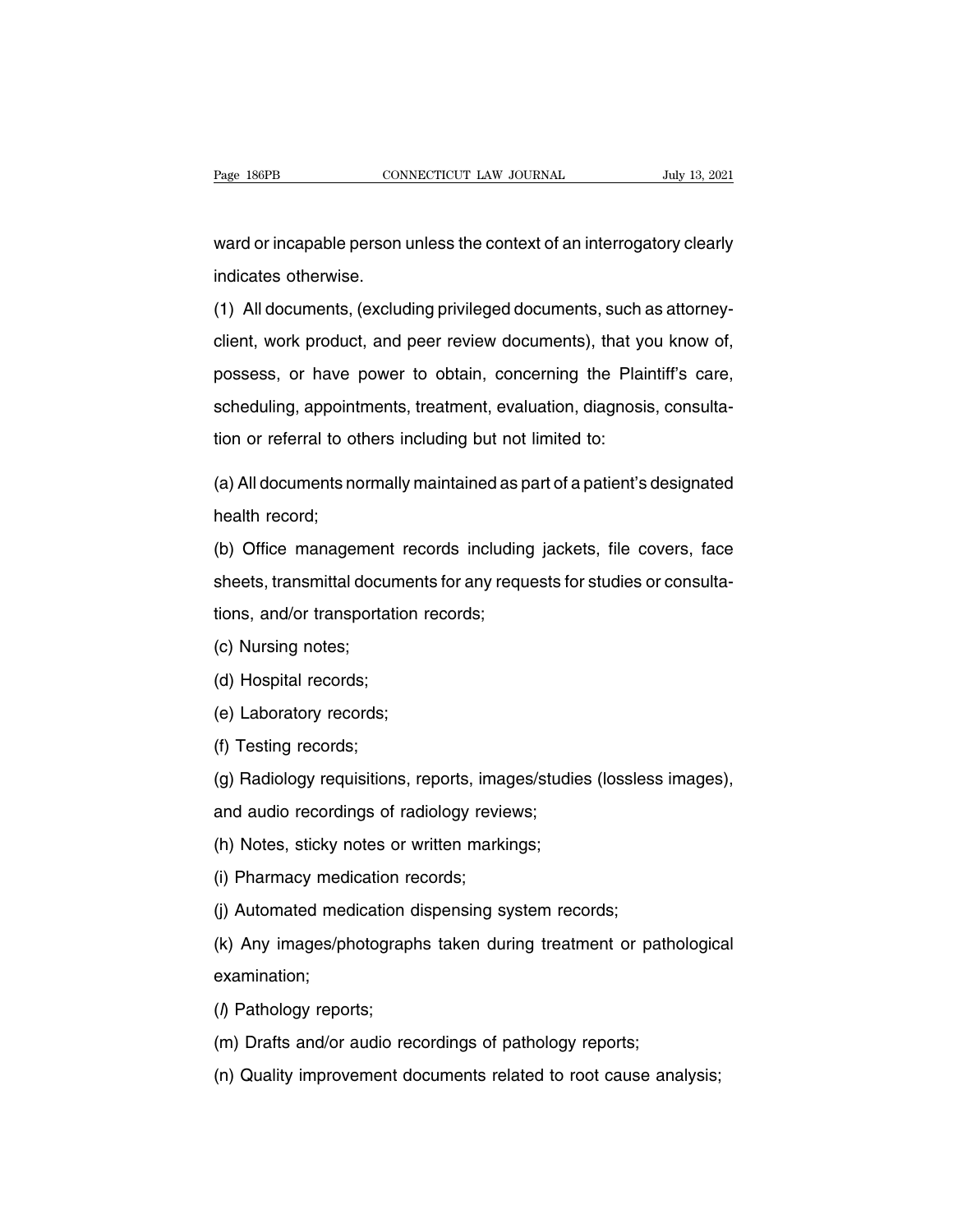Vuly 13, 2021<br>
CONNECTICUT LAW JOURNAL<br>
(o) Documents provided in connection with a peer review;<br>
(p) Intradepartment transportation records; (b) July 13, 2021<br>(b) Documents provided in connection with a pe<br>(p) Intradepartment transportation records;<br>(q) Laboratory test results;

(o) Documents provided in conn<br>(p) Intradepartment transportatic<br>(q) Laboratory test results;<br>(r) Documents and communicati (o) Documents provided in connection with a peer review;<br>(p) Intradepartment transportation records;<br>(q) Laboratory test results;<br>(r) Documents and communications concerning the Plaintiff and the<br>allegations in the Complai (b) Intradepartment transportation records;<br>
(q) Laboratory test results;<br>
(r) Documents and communications concerr<br>
allegations in the Complaint; and<br>
(s) Investigations or reports concerning the in

(q) Laboratory test results;<br>(r) Documents and communications concerning the Plaintiff and the<br>allegations in the Complaint; and<br>(s) Investigations or reports concerning the incident that is the subject<br>of this lawsuit. (r) Documents and<br>allegations in the Co<br>(s) Investigations or<br>of this lawsuit.

## COMMENT:

Munder privilege is claimed, counsel shall follow the relevant Practice<br>Where privilege is claimed, counsel shall follow the relevant Practice<br>where privilege is claimed, counsel shall follow the relevant Practice<br>wok rule of this lawsuit.<br>COMMENT:<br>Where privilege is claimed, counsel shall follow the relevant Practice<br>Book rule(s). This request contemplates production of all medical<br>records and documents, not limited to the treatment related COMMENT:<br>Where privilege is claimed, counsel shall follow the relevant Practice<br>Book rule(s). This request contemplates production of all medical<br>records and documents, not limited to the treatment related to the<br>allegatio Where privilege is claimed, counsel shall follow the relevant Practice<br>Book rule(s). This request contemplates production of all medical<br>records and documents, not limited to the treatment related to the<br>allegations in the Mook rule(s). This request contemplates<br>records and documents, not limited to the<br>allegations in the complaint, subject to p<br>compliant authorization if necessary. records and documents, not limited to<br>allegations in the complaint, subject to<br>compliant authorization if necessary.<br>(2) Your current curriculum vitae. allegations in the complaint, subject to plaintiff providing a HIPAA<br>compliant authorization if necessary.<br>(2) Your current curriculum vitae.<br>(3) Each document identified in response to Interrogatory #18.<br>(4) A sepuct the

(2) Your current curriculum vitae.<br>
(3) Each document identified in response to Interrogatory #18.<br>
(4) A copy of the declaration page(s) of each insurance policy identified<br>
in response to Interrogatories #19 and #20. (2) Your current curriculum vitae.<br>
(3) Each document identified in response to Interrogatory #18.<br>
(4) A copy of the declaration page(s) of each insurance policy identified<br>
in response to Interrogatories #19 and #20.<br>
(

(3) Each document identified in response to Interrogatory #18.<br>
(4) A copy of the declaration page(s) of each insurance policy identified<br>
in response to Interrogatories #19 and #20.<br>
(5) If the answer to Interrogatory #2 (4) A copy of the declaration page(s) of each insurance policy identified<br>in response to Interrogatories  $\#19$  and  $\#20$ .<br>(5) If the answer to Interrogatory  $\#21$  is in the affirmative, a copy of<br>the complete policy co in response to Interrogatories #19 and #20.<br>(5) If the answer to Interrogatory #21 is in the<br>the complete policy contents of each insurane<br>response to Interrogatories #19 and #20.<br>(6) Each penarivileged eterment identifie (5) If the answer to Interrogatory  $#21$  is in the affirmative, a copy of<br>the complete policy contents of each insurance policy identified in<br>response to Interrogatories  $#19$  and  $#20$ .<br>(6) Each nonprivileged statement i the complete policy co<br>response to Interrogato<br>(6) Each nonprivileged<br>ries #25 and #27.

response to Interrogatories #19 and #20.<br>(6) Each nonprivileged statement identified in response to Interrogato-<br>ries #25 and #27.<br>(7) A copy of each and every recording of surveillance material dis-<br>coverable under Practi (6) Each nonprivileged statement identified in response to Interrogato-<br>ries #25 and #27.<br>(7) A copy of each and every recording of surveillance material dis-<br>coverable under Practice Book Section 13-3 (c), by film, photog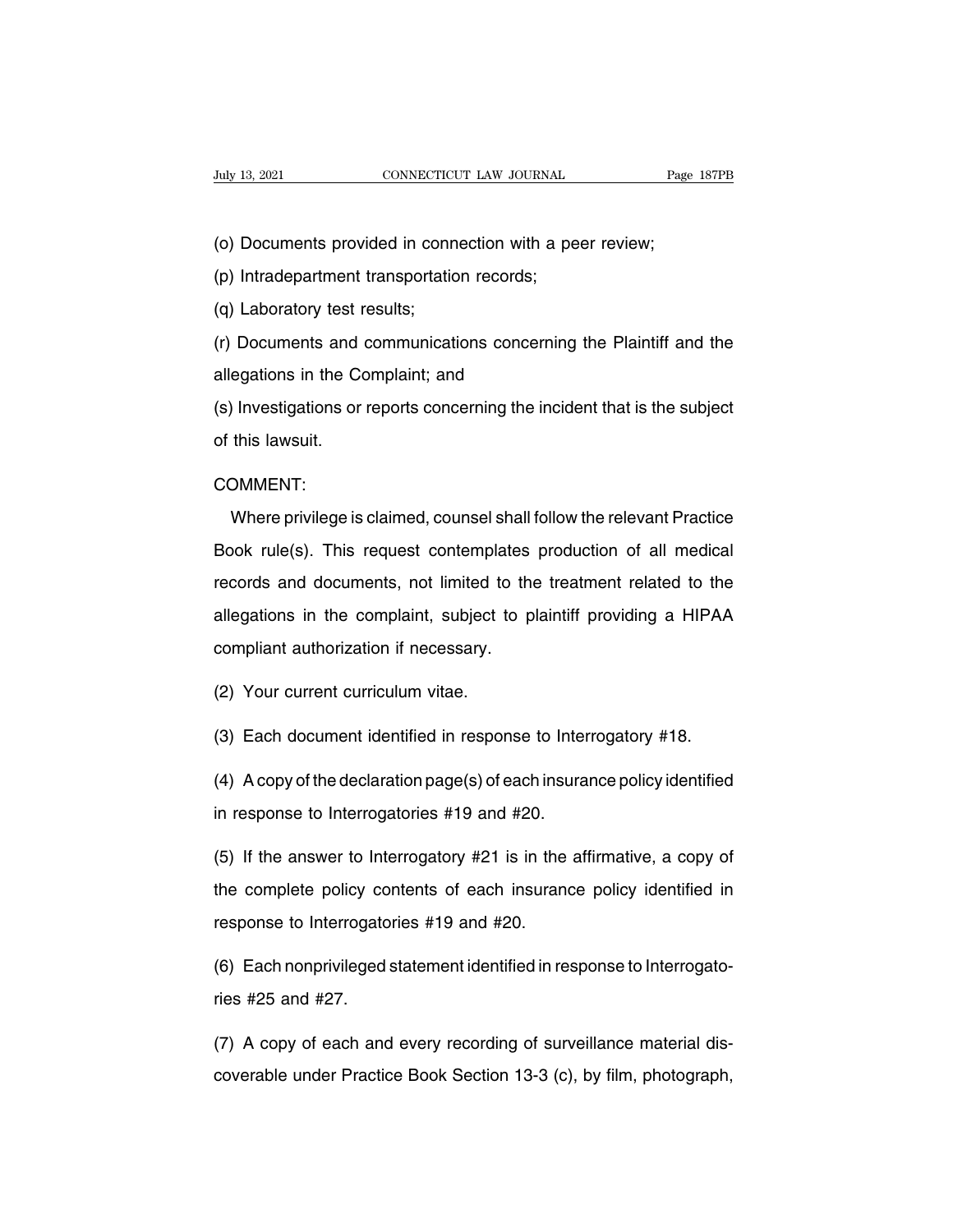Page 188PB<br>
connectricut LAW JOURNAL<br>
videotape, audiotape or any other digital or electronic means, of any<br>
party to this lawsuit concerning this lawsuit or the subject matter Page 188PB **CONNECTICUT LAW JOURNAL** July 13, 2021<br>
videotape, audiotape or any other digital or electronic means, of any<br>
party to this lawsuit concerning this lawsuit or the subject matter<br>
thereof, including any transcr Page 188PB CONNECTICUT LAW JOURNAL July 13, 2021<br>videotape, audiotape or any other digital or electronic means, of any<br>party to this lawsuit concerning this lawsuit or the subject matter<br>thereof, including any transcript o

PLAINTIFF,

## By

## **CERTIFICATION**

PLAINTIFF,<br>By<br>**CERTIFICATION**<br>I certify that a copy of this document was or will immediately be<br>ailed or delivered electronically or non-electronically on (date) EXINTITY,<br>By<br>CERTIFICATION<br>I certify that a copy of this document was or will immediately be<br>mailed or delivered electronically or non-electronically on (date)<br>to all attorneys and self-represented parties of record and

**CERTIFICATION**<br>
I certify that a copy of this document was or will immediately be<br>
mailed or delivered electronically or non-electronically on (date)<br>
<u>to all attorneys and self-represented</u> parties of record and<br>
that wr I certify that a copy of this document was or will immediately be<br>mailed or delivered electronically or non-electronically on (date)<br>\_\_\_\_\_\_\_\_\_ to all attorneys and self-represented parties of record and<br>that written consen netting that a copy of this document was of will immediately be<br>mailed or delivered electronically or non-electronically on (date)<br>to all attorneys and self-represented parties of record and<br>that written consent for electr to all attorneys and self-represented parties of record and<br>that written consent for electronic delivery was received from all attor-<br>neys and self-represented parties of record who received or will imme-<br>diately be receiv Name and self-represented parties of record and<br>at written consent for electronic delivery was received from all attor-<br>ys and self-represented parties of record who received or will imme-<br>ately be receiving electronic del meys and self-represented parties of record who<br>diately be receiving electronic delivery.<br>Name and address of each party and attorne<br>immediately be mailed or delivered to\*<br>\*If necessary attach additional sheet or shee

by sand sen-represented parties of record who received or will immerately be receiving electronic delivery.<br>Name and address of each party and attorney that copy was or will<br>mediately be mailed or delivered to\*<br>\*If necessa Mame and address of each party and attorney that copy was or will<br>immediately be mailed or delivered to\*<br>\*If necessary attach additional sheet or sheets with the name and<br>address which the copy was or will immediately be m immediately be mailed or delivered to\*<br>\*If necessary attach additional sheet or sheets with the name and<br>address which the copy was or will immediately be mailed or deliv-<br>ered to. \*If necessary attach additional sheet or sheets with the name and<br>address which the copy was or will immediately be mailed or deliv-<br>ered to.<br>Signed (Signature of filer) Print or type name of person signing

Signed (Signature of filer)<br>Date Signed Signed (Signature of filer) Print or type name of person signing<br>
Date Signed<br>
Mailing address (Number, street, town, state and zip code) or

Date Signed<br>
Mailing address (Number, street, town,<br>
E-mail address, if applicable

Mailing address (Number,<br>E-mail address, if applical<br>Telephone number<br>COMMENTARY: This n Example and address, if applicable<br>
<br>
Example 2008, if applicable<br>

COMMENTARY: This new form was developed pursuant to and is<br>
be used in connection with the changes to Section 13-9. E-mail address, if applicable<br>Telephone number<br>COMMENTARY: This new form was developed pursuant<br>to be used in connection with the changes to Section 13-9.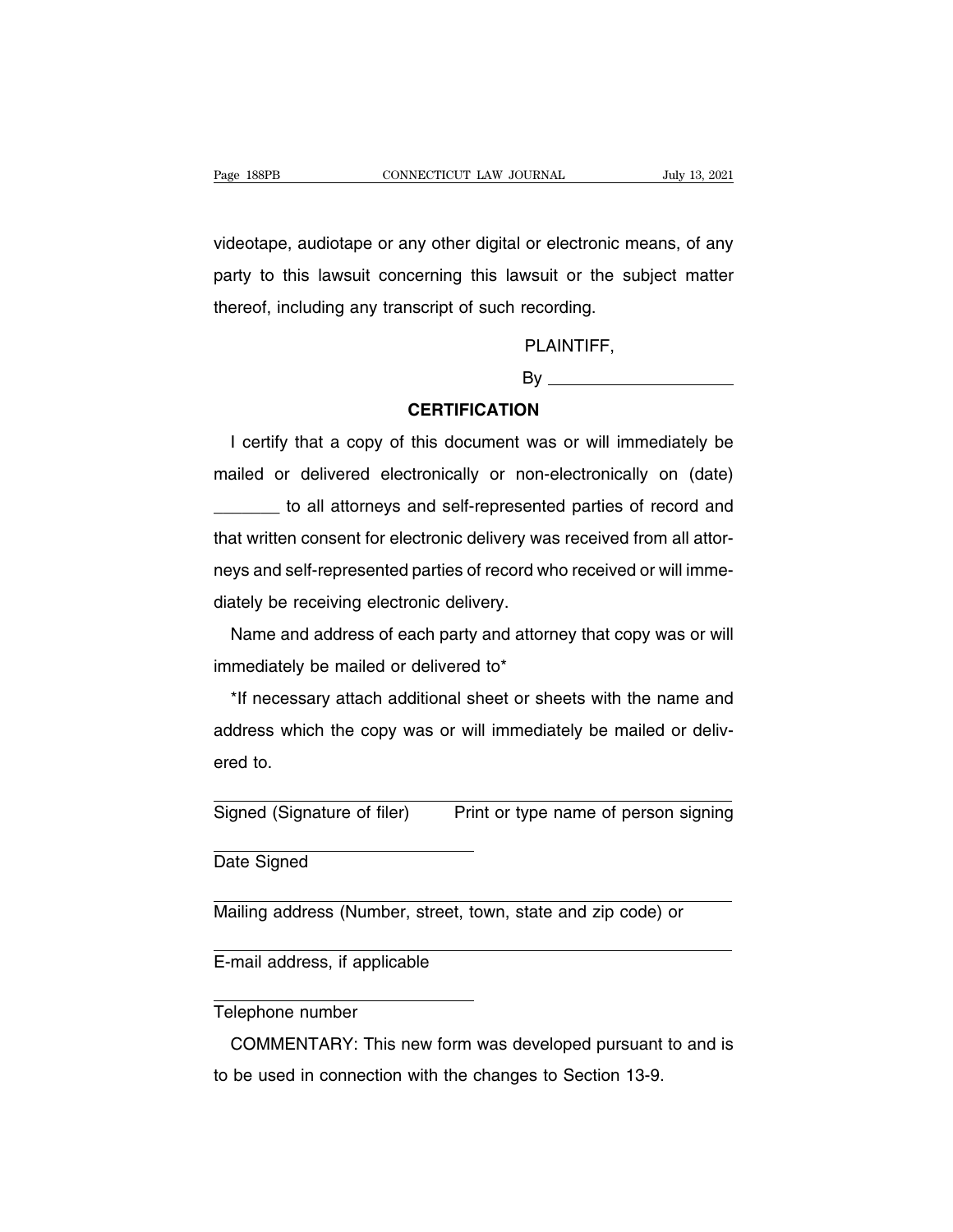# NECTICUT LAW JOURNAL<br>(NEW) Form 223<br>Poquests for Production

## **Page 18**<br> **Page 18**<br> **Plaintiff's Requests for Production<br>
Plaintiff's Requests for Production<br>
Cal Negligence—Hospital/Medical Group MEW) Form 223<br>
Plaintiff's Requests for Production<br>
Medical Negligence—Hospital/Medical Group**

|                                                  | (NEW) Form 223                             |        |                                           |      |     |           |  |
|--------------------------------------------------|--------------------------------------------|--------|-------------------------------------------|------|-----|-----------|--|
|                                                  | <b>Plaintiff's Requests for Production</b> |        |                                           |      |     |           |  |
| <b>Medical Negligence-Hospital/Medical Group</b> |                                            |        |                                           |      |     |           |  |
| No. CV-                                          |                                            |        | : SUPERIOR COURT                          |      |     |           |  |
| (Plaintiff)                                      |                                            |        | : JUDICIAL DISTRICT OF                    |      |     |           |  |
| VS.                                              |                                            |        | : AT                                      |      |     |           |  |
| (Defendant)                                      |                                            |        | : (Date)                                  |      |     |           |  |
| <b>The</b>                                       | Plaintiff(s)                               | hereby | request(s)                                | that | the | Defendant |  |
|                                                  |                                            |        | (Defendant Hospital's Name) provide coun- |      |     |           |  |

The Plaintiff(s) hereby request(s) that the Defendant<br>
(Defendant Hospital's Name) provide coun-<br>
sel for the Plaintiff(s) with copies of the documents described in the (Defendant) : (Date)<br>
The Plaintiff(s) hereby request(s) that the Defendant<br>
(Defendant Hospital's Name) provide coun-<br>
sel for the Plaintiff(s) with copies of the documents described in the<br>
following requests for product

The Plaintiff(s) hereby request(s) that the Defendant<br>
(Defendant Hospital's Name) provide coun-<br>
sel for the Plaintiff(s) with copies of the documents described in the<br>
following requests for production, or afford counsel (Defendant Hospital's Name) provide counsel for the Plaintiff(s) with copies of the documents described in the following requests for production, or afford counsel for said Plaintiff(s) the opportunity or, if necessary, su sel for the Plaintiff(s) with copies of the documents described in the following requests for production, or afford counsel for said Plaintiff(s) the opportunity or, if necessary, sufficient written authorization, to inspe following requests for production, or afford counsel for said Plaintiff(s)<br>the opportunity or, if necessary, sufficient written authorization, to<br>inspect, copy, photograph or otherwise reproduce said documents.<br>The product the opportunity or, if necessary, sufficient written authorization, to<br>inspect, copy, photograph or otherwise reproduce said documents.<br>The production of such documents, copies or written authorizations<br>shall take place at (day), (date) at (time). In answering these production within their possession, custody or<br>applied to provide all information within their possession, custody or<br>quired to provide all information within their possession, custody or

required to provide all information within their possession, custody or (day), \_\_\_\_\_\_ (date) at \_\_\_\_\_ (time).<br>In answering these production requests, the Defendant(s) are<br>required to provide all information within their possession, custody or<br>control. If any production request cannot be answe In answering these prod<br>required to provide all inform<br>control. If any production red<br>to the extent possible.<br>Definition: "You" and "you" mean there any prediction request, the Extendant (c) are<br>quired to provide all information within their possession, custody or<br>ntrol. If any production request cannot be answered in full, answer<br>the extent possible.<br>Defini

control. If any production request cannot be answered in full, answer<br>to the extent possible.<br>Definition: "You" and "your" shall mean the Defendant, and its<br>agents, servants, or employees to whom these requests for product to the extent poss<br>Definition: "You<br>agents, servants, c<br>are directed.<br>(1) All documents, Definition: "You" and "your" shall mean the Defendant, and its<br>agents, servants, or employees to whom these requests for production<br>are directed.<br>(1) All documents, (excluding privileged documents such as attorney-<br>client, contracts and peer review documents for production<br>are directed.<br>(1) All documents, (excluding privileged documents such as attorney-<br>client, work product, and peer review documents), that you know of,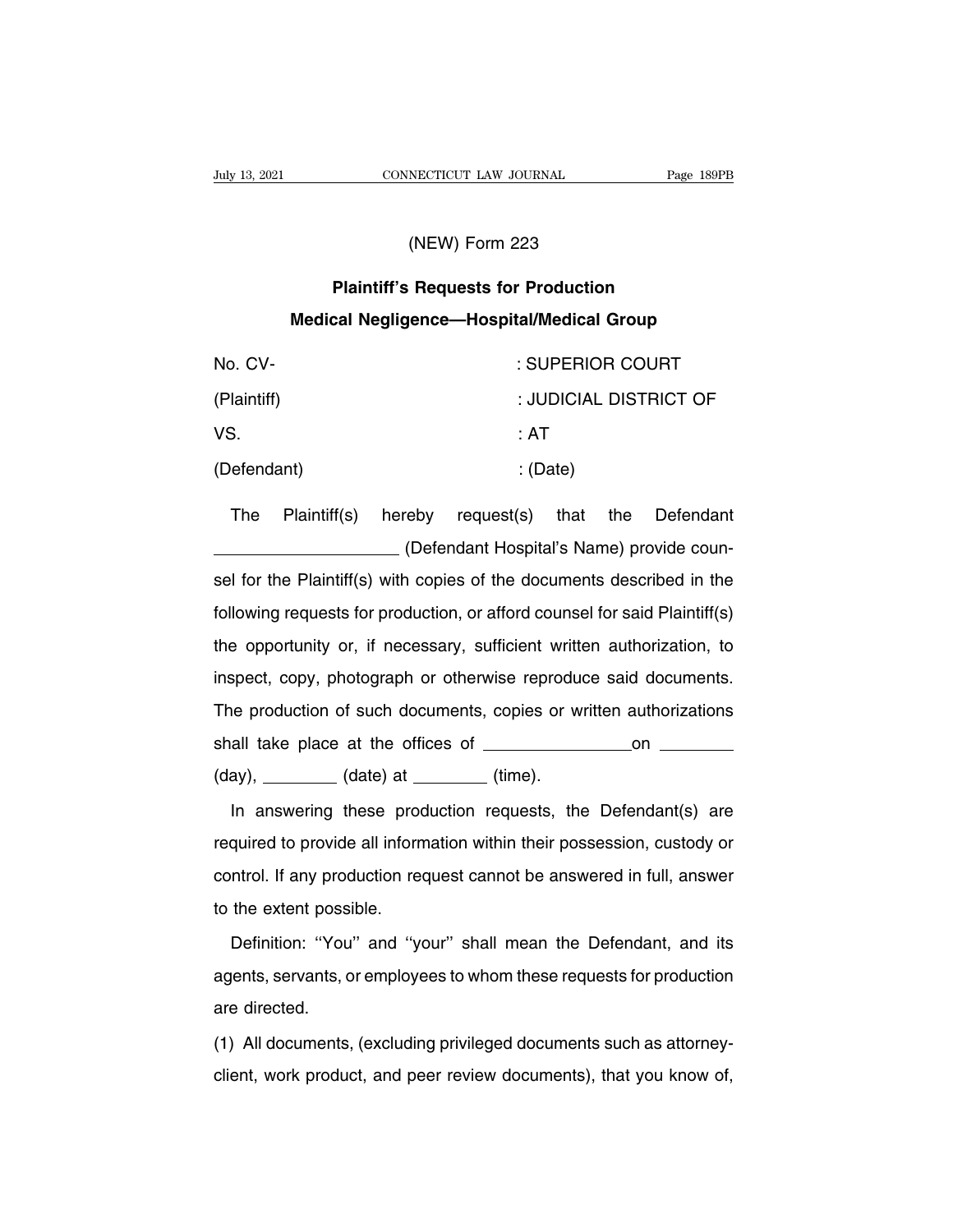Page 190PB CONNECTICUT LAW JOURNAL July 13, 2021<br>possess, or have power to obtain concerning the Plaintiff's care, sched-<br>uling, appointments, treatment, evaluation, diagnosis, consultation or Page 190PB CONNECTICUT LAW JOURNAL July 13, 2021<br>possess, or have power to obtain concerning the Plaintiff's care, sched-<br>uling, appointments, treatment, evaluation, diagnosis, consultation or<br>referral to others, including possess, or have power to obtain concerning the Plainting, appointments, treatment, evaluation, diagnos<br>referral to others, including but not limited to: possess, or have power to obtain concerning the Plaintiff's care, sched-<br>uling, appointments, treatment, evaluation, diagnosis, consultation or<br>referral to others, including but not limited to:<br>(a) All documents typically uling, appointments<br>referral to others, ir<br>(a) All documents ty<br>health record;<br>(b) Office manager

referral to others, including but not limited to:<br>
(a) All documents typically maintained as part of a patient's designated<br>
health record;<br>
(b) Office management records including jackets, file covers, face<br>
sheets, trans (a) All documents typically maintained as part of a patient's designated<br>health record;<br>(b) Office management records including jackets, file covers, face<br>sheets, transmittal documents for any requests for studies or consu (b) Office management records including<br>sheets, transmittal documents for any requestions, and/or transportation records;<br>(c) Nursing notes; (b) Office management<br>sheets, transmittal docum<br>tions, and/or transportat<br>(c) Nursing notes;<br>(d) Hospital records; sheets, transmittal docume<br>tions, and/or transportation<br>(c) Nursing notes;<br>(d) Hospital records;<br>(e) Laboratory records; tions, and/or transportation records;<br>(c) Nursing notes;<br>(d) Hospital records;<br>(e) Laboratory records;<br>(f) Testing records;

- 
- 
- 
- 

(c) Nursing notes;<br>(d) Hospital records;<br>(e) Laboratory records;<br>(f) Testing records;<br>(g) Radiology requisitions (d) Hospital records;<br>(e) Laboratory records;<br>(f) Testing records;<br>(g) Radiology requisitions, reports, images/studies (lossless images),<br>and audio recordings of radiology reviews; (e) Laboratory records;<br>(f) Testing records;<br>(g) Radiology requisitions, reports, images/studie<br>and audio recordings of radiology reviews;<br>(h) Notes, sticky notes or written markings; (f) Testing records;<br>(g) Radiology requisitions, reports, images/studie<br>and audio recordings of radiology reviews;<br>(h) Notes, sticky notes or written markings;<br>(i) Pharmacy medication records; (g) Radiology requisitions, reports, imag<br>and audio recordings of radiology revie<br>(h) Notes, sticky notes or written marki<br>(i) Pharmacy medication records;<br>(j) Automated medication dispensing sy

and audio recordings of radiology reviews;<br>(h) Notes, sticky notes or written markings;<br>(i) Pharmacy medication records;<br>(j) Automated medication dispensing system records;<br>(k) Any images/photographs taken during treatment (h) Notes, sticky notes or written markings;<br>(i) Pharmacy medication records;<br>(j) Automated medication dispensing system records;<br>(k) Any images/photographs taken during treatment or pathological<br>examination; examination; (j) Automated medication c<br>(k) Any images/photograpl<br>examination;<br>(*l*) Pathology reports;<br>(m) Drafts and/or audio rec (k) Any images/photographs taken during treatment or pathonor examination;<br>(*l*) Pathology reports;<br>(m) Drafts and/or audio recordings of pathology reports;<br>(n) Quality improvement documents related to root cause ana examination;<br>(*l*) Pathology reports;<br>(m) Drafts and/or audio recordings of pathology reports;<br>(n) Quality improvement documents related to root cause analysis;<br>(o) Documents provided in connection with a peer review;

- (m) Drafts and/or audio recordings of pathology<br>(n) Quality improvement documents related to re<br>(o) Documents provided in connection with a pe<br>(p) Intradepartment transportation records;<br>(q) Laboratory test results;
- (*l*) Pathology reports;<br>(m) Drafts and/or audio recordings of pathology reports;<br>(n) Quality improvement documents related to root cause analy<br>(o) Documents provided in connection with a peer review;<br>(p) Intradepartment t
- 
- 
- (n) Quality improvement de<br>(o) Documents provided in<br>(p) Intradepartment transpe<br>(q) Laboratory test results;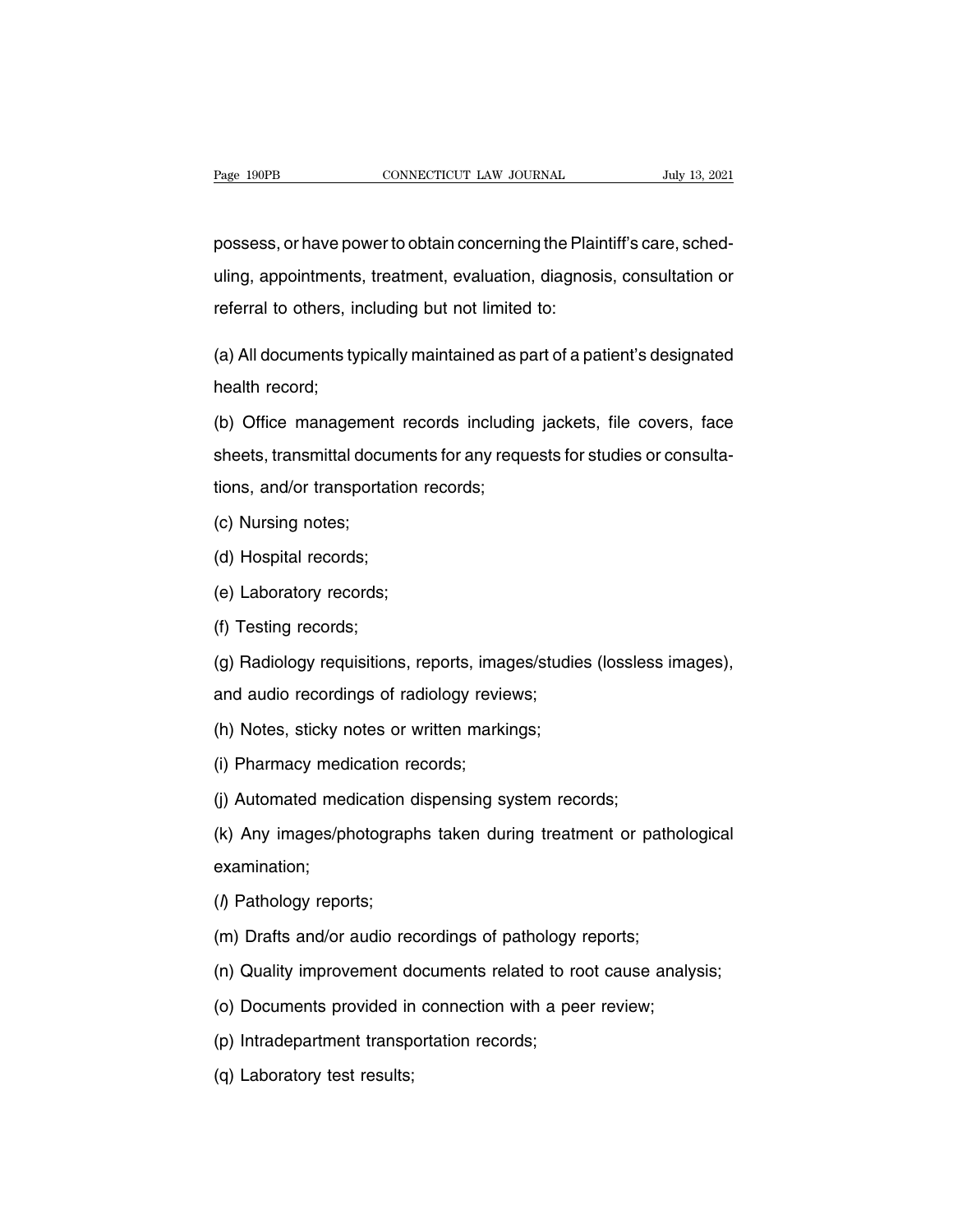Vuly 13, 2021<br>(r) Documents and communications concerning the subject matter of<br>the Complaint; and July 13, 2021<br>
(r) Documents and communica<br>
the Complaint; and<br>
(s) Investigations or reports con

(r) Documents and communications concerning the subject matter of<br>the Complaint; and<br>(s) Investigations or reports concerning the Plaintiff and the allegations<br>in the Complaint. (r) Documents and con<br>the Complaint; and<br>(s) Investigations or rep<br>in the Complaint.

## COMMENT:

Investigations or reports concerning the Plaintiff and the allegations<br>the Complaint.<br>DMMENT:<br>Where privilege is claimed, counsel shall follow the relevant Practice<br>ook rule(s). This request contemplates production of all in the Complaint.<br>COMMENT:<br>Where privilege is claimed, counsel shall follow the relevant Practice<br>Book rule(s). This request contemplates production of all medical<br>records and documents, not limited to the treatment relate COMMENT:<br>Where privilege is claimed, counsel shall follow the relevant Practice<br>Book rule(s). This request contemplates production of all medical<br>records and documents, not limited to the treatment related to the<br>allegatio Where privilege is claimed, counsel shall follow the relevant Practice<br>Book rule(s). This request contemplates production of all medical<br>records and documents, not limited to the treatment related to the<br>allegations in the More privilege to elamined, coalities entain<br>Book rule(s). This request contemplates<br>records and documents, not limited to the<br>allegations in the complaint, subject to p<br>compliant authorization if necessary. records and documents, not limited to the treatment related to the allegations in the complaint, subject to plaintiff providing a HIPA<br>compliant authorization if necessary.<br>(2) Each document identified in response to Inter

compliant authorization if necessary.<br>
(2) Each document identified in response to Interrogatory #5.<br>
(3) A copy of the declaration page(s) of each insurance policy identified<br>
in response to Interrogatories #6 and #7. (2) Each document identified in response to In<br>(3) A copy of the declaration page(s) of each insu<br>in response to Interrogatories  $#6$  and  $#7$ .

(3) A copy of the declaration page(s) of each insurance policy identified<br>in response to Interrogatories  $#6$  and  $#7$ .<br>(4) If the answer to Interrogatory  $#8$  is in the affirmative, a copy of<br>the complete policy contents (3) A copy of the declaration page(s) of each insurance policy identified<br>in response to Interrogatories  $\#6$  and  $\#7$ .<br>(4) If the answer to Interrogatory  $\#8$  is in the affirmative, a copy of<br>the complete policy conte in response to Interrogatories #6 and #7.<br>(4) If the answer to Interrogatory #8 is in the complete policy contents of each insur-<br>response to Interrogatories #6 and #7. (4) If the answer to Interrogatory  $#8$  is in the affirmative, a copy of<br>the complete policy contents of each insurance policy identified in<br>response to Interrogatories  $#6$  and  $#7$ .<br>(5) Each non-privileged statement ide the complete policy cont<br>response to Interrogatorie<br>(5) Each non-privileged s<br>tories #10 and #12.

(5) Each non-privileged statement identified in response to Interroga-<br>tories #10 and #12.<br>(6) A copy of each and every recording of surveillance material dis-<br>coverable under Practice Book Section 13-3 (c), by film, photo (5) Each non-privileged statement identified in response to Interrogatories #10 and #12.<br>
(6) A copy of each and every recording of surveillance material discoverable under Practice Book Section 13-3 (c), by film, photogra tories #10 and #12.<br>(6) A copy of each and every recording of surveillance material dis-<br>coverable under Practice Book Section 13-3 (c), by film, photograph,<br>videotape, audiotape or any other digital or electronic means, o (6) A copy of each and every recording of surveillance material dis-<br>coverable under Practice Book Section 13-3 (c), by film, photograph,<br>videotape, audiotape or any other digital or electronic means, of any<br>party to this (6) A copy of each and every recording of surveillance material dis-<br>coverable under Practice Book Section 13-3 (c), by film, photograph,<br>videotape, audiotape or any other digital or electronic means, of any<br>party to this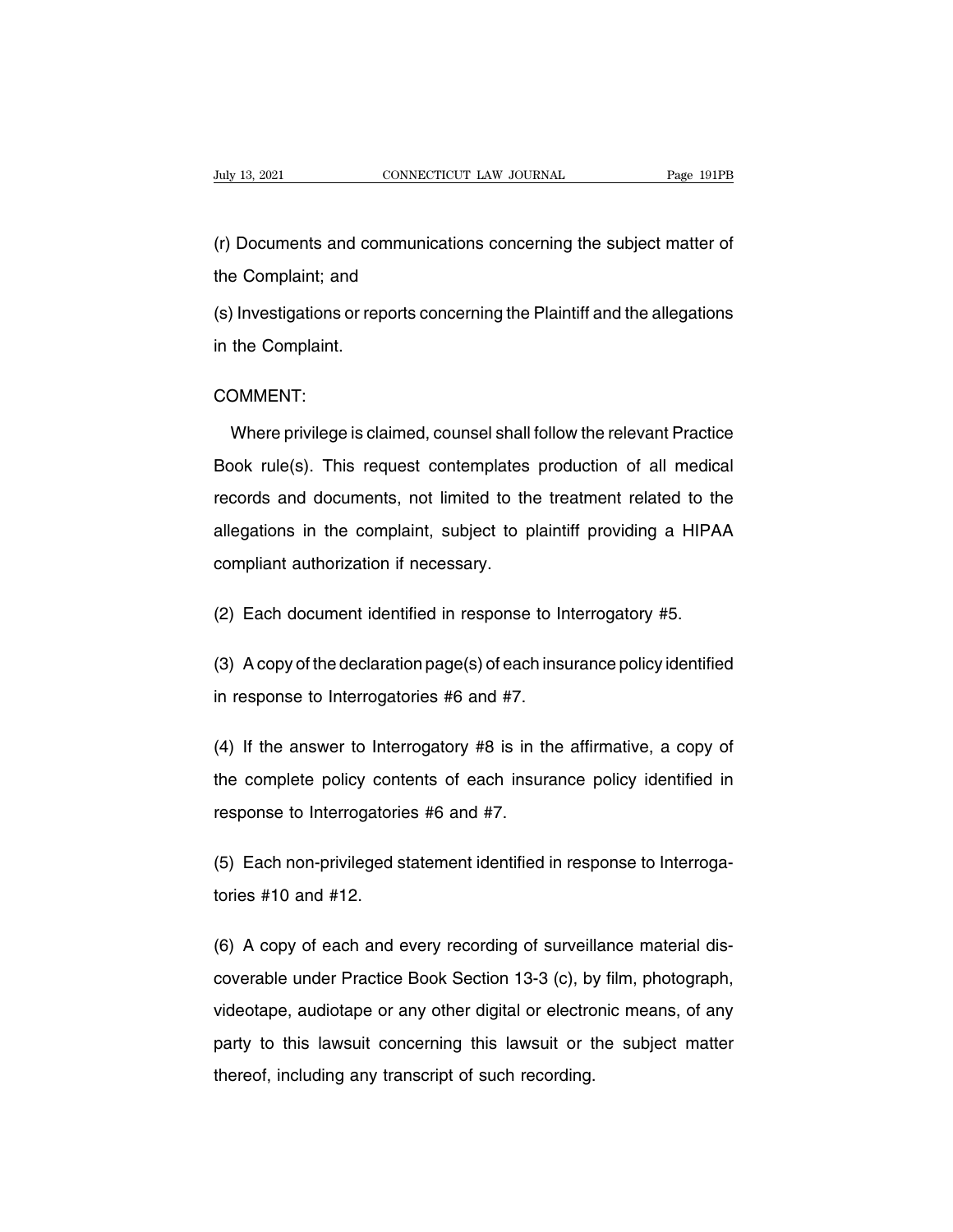## PLAINTIFF,

By

## **CERTIFICATION**

I certify that a copy of this document was or will immediately be By<br>
CERTIFICATION<br>
I certify that a copy of this document was or will immediately be<br>
mailed or delivered electronically or non-electronically on (date)<br>
to all attorneys and self-represented parties of record **CERTIFICATION**<br>at a copy of this document was or will immediately be<br>elivered electronically or non-electronically on (date)<br>to all attorneys and self-represented parties of record<br>en consent for electronic delivery was r I certify that a copy of this document was or will immediately be<br>mailed or delivered electronically or non-electronically on (date)<br>to all attorneys and self-represented parties of record<br>and that written consent for elec rectary that a copy of this document was of will imminimized by be<br>mailed or delivered electronically or non-electronically on (date)<br>to all attorneys and self-represented parties of record from all<br>attorneys and self-repr mailed or delivered electronically or non-electronically on (date)<br>
\_\_\_\_\_\_\_\_\_\_ to all attorneys and self-represented parties of record<br>
and that written consent for electronic delivery was received from all<br>
attorneys and and that written consent for electronic delivery was received from all<br>attorneys and self-represented parties of record who received or will<br>immediately be receiving electronic delivery.<br>Name and address of each party and

Name and address of each party and attorney that copy was or will<br>immediately be mailed or delivered to\*<br>\*If necessary attach additional sheet or sheets with the name and

immediately be receiving electronic delivery.<br>
Name and address of each party and attorney that copy was or will<br>
immediately be mailed or delivered to\*<br>
\*If necessary attach additional sheet or sheets with the name and<br>
a Mame and address of each party and attorney that copy was or will<br>immediately be mailed or delivered to\*<br>\*If necessary attach additional sheet or sheets with the name and<br>address which the copy was or will immediately be m Frame and according to<br>
immediately t<br>
\*If necessary<br>
address whic<br>
ered to. \*If necessary attach additional sheet or sheets with the name and<br>address which the copy was or will immediately be mailed or deliv-<br>ered to.<br>Signed (Signature of filer) Print or type name of person signing ered to.<br>Signed (Signature of file<br>Date Signed

Signed (Signature of filer) Print or type name of person signing<br>
Date Signed<br>
Mailing address (Number, street, town, state and zip code) or

Date Signed<br>
Mailing address (Number, street, town,<br>
E-mail address, if applicable

Mailing address (Number,<br>E-mail address, if applical<br>Telephone number<br>COMMENTARY: This n

mail address, if applicable<br>
Elephone number<br>
COMMENTARY: This new form was developed pursuant to and is<br>
be used in connection with the changes to Section 13-9. E-mail address, il applicable<br>
Telephone number<br>
COMMENTARY: This new form was developed pursuant<br>
to be used in connection with the changes to Section 13-9.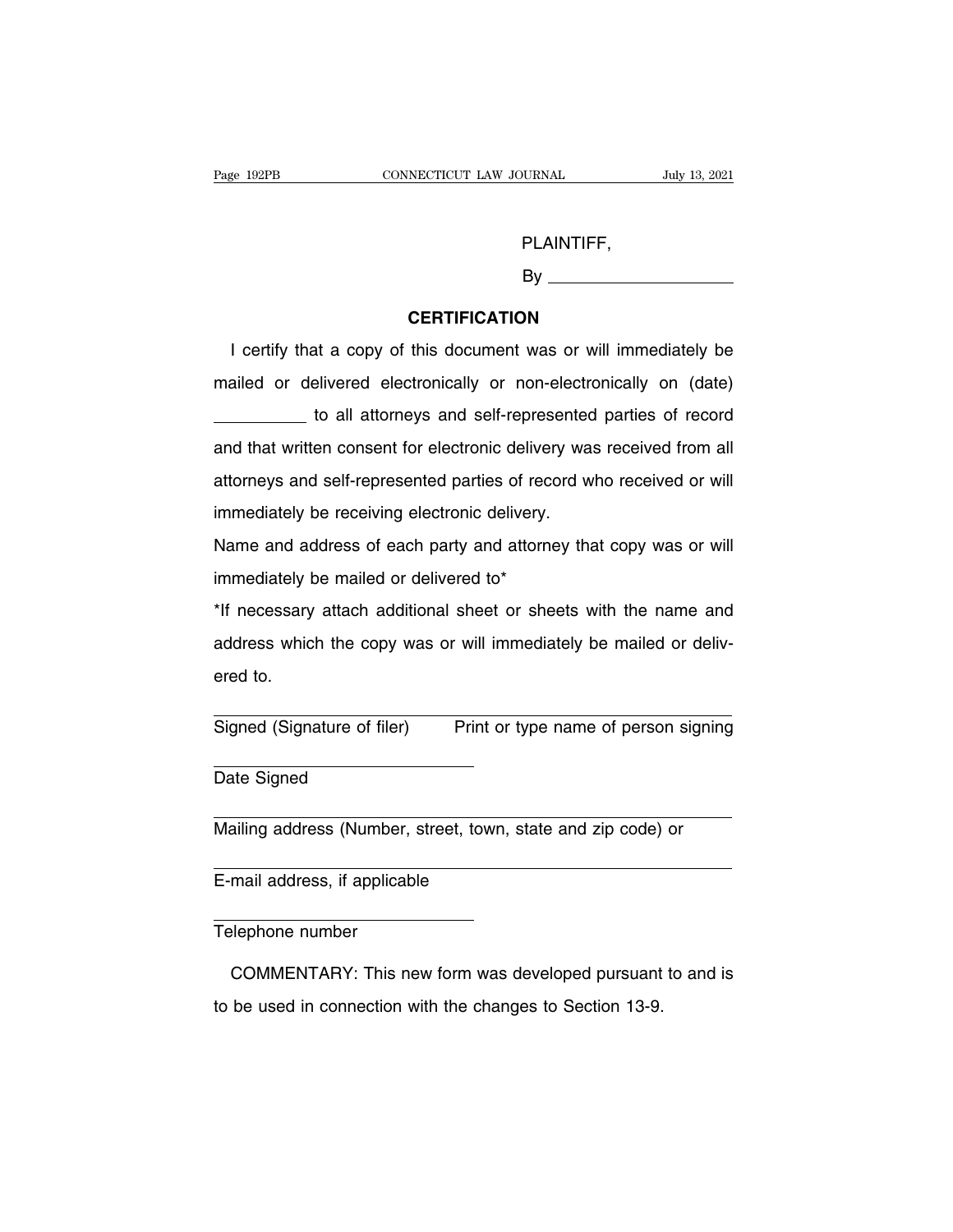## CONNECTICUT LAW JOURNAL Page 193PB<br> **PART II**<br>
CHAPTER AND SECTION HEADING OF THE RULES **SUPERIOR COURT—GENERAL PROVISIONS**

## TION HEADING OF TH<br>
IRT—GENERAL PROV<br>
CHAPTER 1<br>
OPE OF RULES **SOURT—GENERAL PROVISION<br>
CHAPTER 1<br>
SCOPE OF RULES**

- Sec.
- SUPENION COUNT—GENERAL PROVISIONS<br>
CHAPTER 1<br>
SCOPE OF RULES<br>
Sec.<br>
E1-9C. —Adjustment or Suspension of Time or Location<br>
Requirement<br>
F1-24 Becord of Off-Site Judicial Proceedings Requirement CHAPTER 1<br>
Sec.<br>
E1-9C. — Adjustment or Suspension of Time or Loca<br>
Requirement<br>
E1-24. Record of Off-Site Judicial Proceedings<br>
CHAPTER 2 **PE OF RULES**<br>or Suspension of Tim<br>t<br>Site Judicial Proceeding<br>**CHAPTER 2**<br>**ATTORNEYS**
- 

## **ATTORNEYS**

Sec.

- Requirement<br>
E1-24. Record of Off-Site Judicial Proceedings<br> **CHAPTER 2**<br> **CHAPTER 2<br>
Sec.**<br>
E2-11A. Appeal from Decision of Bar Examining Committee con-<br>
cerning Conditions of Admission<br>
F2-274 Minimum Continuing Legal Ed ecord of Off-Site Judicial Proceedings<br> **CHAPTER 2**<br> **ATTORNEYS**<br>
ppeal from Decision of Bar Examining Commit<br>
cerning Conditions of Admission<br>
nimum Continuing Legal Education<br>
Advisory Opinions **CHAPTER 2<br>
Sec.<br>
E2-11A.** Appeal from Decision of Bar Examining Committee<br>
cerning Conditions of Admission<br>
E2-27A. Minimum Continuing Legal Education<br>
E2-28B(c), (e).—Advisory Opinions<br>
F2-32 Filing Complaints against At CHAPTER 2<br>
Sec.<br>
E2-11A. Appeal from Decision of Bar Exa<br>
cerning Conditions of Admis<br>
E2-27A. Minimum Continuing Legal Edi<br>
E2-28B(c), (e).—Advisory Opinions<br>
E2-32. Filing Complaints against Attorn<br>
tation E2-11A. Appeal from Decision of Bar Examining Committee concerning Conditions of Admission<br>E2-27A. Minimum Continuing Legal Education<br>E2-28B(c), (e).—Advisory Opinions<br>E2-32. Filing Complaints against Attorneys; Action; Ti
- 
- 
- tation
- E2-11A. Appear non-Decision of Bar Examining Committee con-<br>
cerning Conditions of Admission<br>
E2-27A. Minimum Continuing Legal Education<br>
E2-32. Filing Complaints against Attorneys; Action; Time Limitation<br>
E2-35. Action b Cerning Conditions of Admission<br>
nimum Continuing Legal Education<br>
Advisory Opinions<br>
ing Complaints against Attorneys;<br>
tation<br>
tion by Statewide Grievance Com<br>
for Beview Advisory Opinions<br>
ing Complaints against At<br>
tation<br>
tion by Statewide G<br>
Reviewing Committee<br>
tion by Statewide Grievar<br>
for Review<br>
ppeal from Decision of Sta<br>
tee or Reviewing Commit
- E2-27A. Millimian Community Legal Education<br>
E2-28B(c), (e).—Advisory Opinions<br>
E2-32. Filing Complaints against Attorneys; Action; Time Limitation<br>
E2-35. Action by Statewide Grievance Committee or<br>
E2-36. Action by State
- E2-32. Filing Complaints against Attorneys, Action, Time Elmi-<br>tation<br>E2-35. Action by Statewide Grievance Committee or<br>E2-36. Action by Statewide Grievance Committee on Request<br>for Review<br>E2-38. Appeal from Decision of St tation<br>
tion by Statewide Grievance Committee or<br>
Reviewing Committee<br>
for Review<br>
ppeal from Decision of Statewide Grievance Commit-<br>
tee or Reviewing Committee Imposing Sanctions or<br>
Conditions<br>
aciprocal Discipline **Conditions** E2-36. Action by Statewide Grievance C<br>
for Review<br>
E2-38. Appeal from Decision of Statewic<br>
tee or Reviewing Committee I<br>
Conditions<br>
E2-39 (b). Reciprocal Discipline<br>
E2-40 (f). Discipline of Attorneys Found Gu<br>
in Conne E2-30. Action by statewide chievance Committee on Request<br>for Review<br>E2-38. Appeal from Decision of Statewide Grievance Commit-<br>tee or Reviewing Committee Imposing Sanctions or<br>E2-39 (b). Reciprocal Discipline<br>E2-40 (f). D France Connection<br>
itee or Reviewing Conditions<br>
Eciprocal Discipline<br>
Scipline of Attorneys<br>
in Connecticut<br>
Scipline of Attorneys<br>
in Another Lurisdicti E2-36. Appear from Decision of Statewide Grievance Commit-<br>tee or Reviewing Committee Imposing Sanctions or<br>E2-39 (b). Reciprocal Discipline<br>E2-40 (f). Discipline of Attorneys Found Guilty of Serious Crimes<br>in Connecticut<br>
- 
- reviewing Committee impropriate the<br>Conditions<br>scipline of Attorneys Found Guilty<br>in Connecticut<br>scipline of Attorneys Found Guilty<br>in Another Jurisdiction<br>esentments and Unauthorized Prations E2-39 (b). Reciprocal Discipline<br>E2-40 (f). Discipline of Attorneys Found Guilty of Serious Crimes<br>in Connecticut<br>E2-41 (f). Discipline of Attorneys Found Guilty of Serious Crimes<br>in Another Jurisdiction<br>E2-47 (a). Present
- E2-40 (i). Discipline of Attorneys Found dulity of Serious Crimes<br>
in Connecticut<br>
E2-41 (f). Discipline of Attorneys Found Guilty of Serious Crimes<br>
in Another Jurisdiction<br>
E2-47 (a). Presentments and Unauthorized Practi
- tions E2-41 (i). Disciplifie of Attorneys Pour<br>
in Another Jurisdiction<br>
E2-47 (a). Presentments and Unautho<br>
tions<br>
E2-53 (h), (j). Reinstatement after Susper<br>
nation<br>
E2-70 (a). —Client Security Fund Fee
- nation
-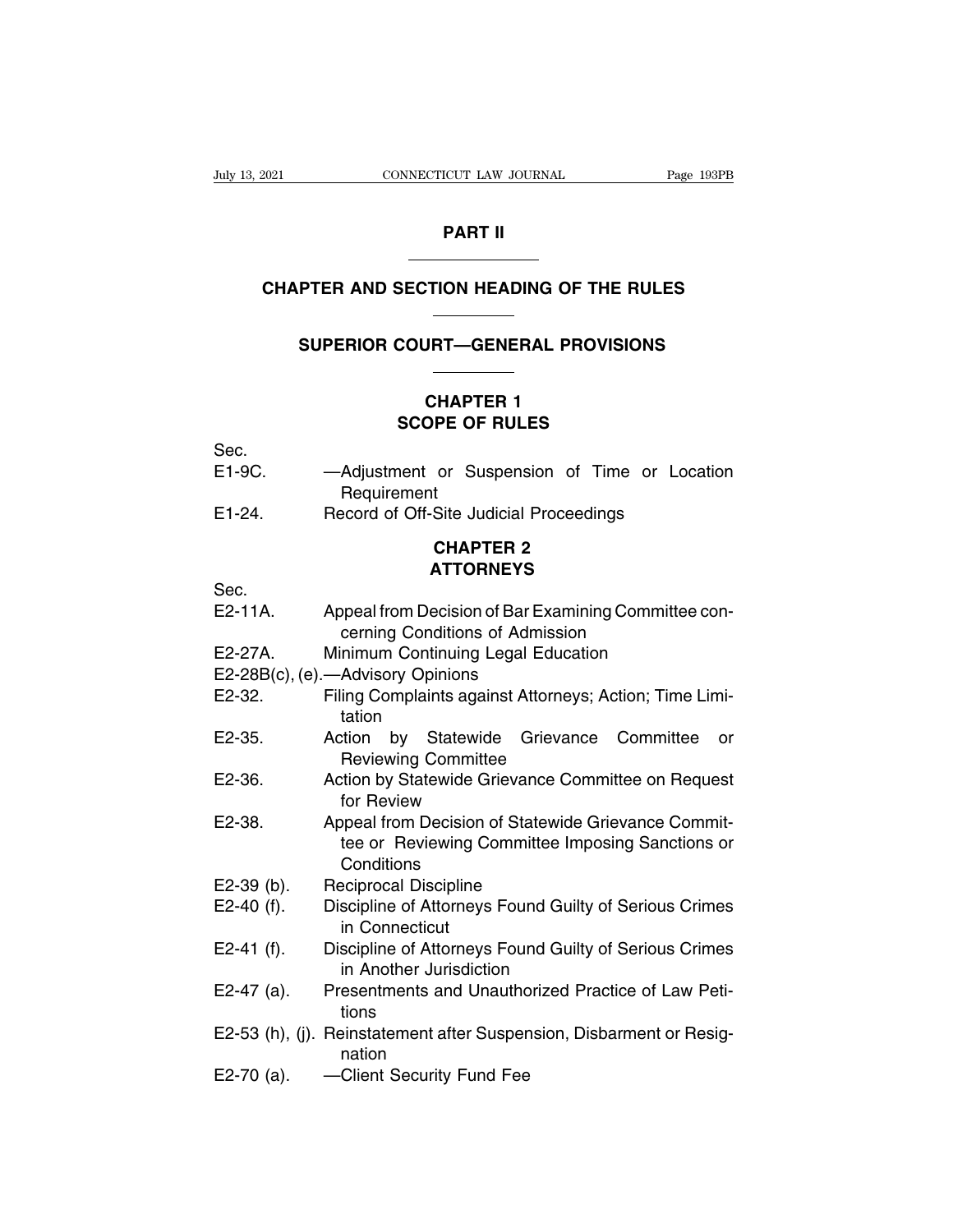Page 194PB CONNECTICUT LAW JOURNAL July 13, 2021

Page 194PB<br>
E2-71 (b) (3). —Eligible Claims<br>
E2-75 (a). ——Processing Claims<br>
E2-75 (a). ——Processing Claims

Page 194PB<br>
E2-71 (b) (3). — Eligible Claims<br>
E2-75 (a). — Processing Claims<br>
E2-79 (a). — Enforcement of Payment of Fee Page 194PB CONNECTICUT LAW JOURNAL<br>
E2-71 (b) (3). —Eligible Claims<br>
E2-75 (a). —Processing Claims<br>
E2-79 (a). —Enforcement of Payment of Fee

## ms<br>Claims<br>t of Payment of Fee<br>**CHAPTER 3**<br>PPEARANCES **APPEARANCES**

Sec.

E2-79 (a). — Enforcement of Payment of Fee<br>
CHAPTER 3<br>
Sec.<br>
E3-22. (NEW) Certified Law School Graduates

## **CHAPTER 3<br>PPEARANCES<br>d Law School Graduate<br>CHAPTER 7<br>FILES AND RECORDS CHAPTER 7<br>
CHAPTER 7<br>
CLERKS; FILES AND RECORDS** E3-22. (NEW) Certified Law School Graduates<br>
CHAPTER 7<br>
CLERKS; FILES AND RECORDS<br>
Sec.<br>
E7-13. —Criminal/Motor Vehicle Files and Records<br>
E7-17. Clerks' Offices CHAPTEF<br>CLERKS; FILES AN<br>Sec.<br>E7-13. — Criminal/Motor Vehicle<br>E7-17. Clerks' Offices

Sec.

# **SUPERIOR COURT—PROCEDURE IN CIVIL MATTERS**<br>
SUPERIOR COURT—PROCEDURE IN CIVIL MATTERS

## **FROCEDURE IN CIVIL<br>CHAPTER 23<br>REMEDIES AND PROCE MISCELLANEOUS REMEDIES AND PROCEDURES<br>
MISCELLANEOUS REMEDIES AND PROCEDURES**<br>
MISCELLANEOUS REMEDIES AND PROCEDURES CHAPTER 23<br>
LANEOUS REMEDIES AND PROCEDUI<br>
here Presence of Person May Be by Me<br>
Interactive Audiovisual Device

Sec.

CHAPTER 23<br>
MISCELLANEOUS REMEDIES AND PROCEDURES<br>
E23-68. Where Presence of Person May Be by Means of an<br>
Interactive Audiovisual Device MISCELLANEOUS REMEDIES AND PROCEDURES<br>
S8. Where Presence of Person May Be by Means of an<br>
Interactive Audiovisual Device<br>
SUPERIOR COURT—PROCEDURE IN FAMILY MATTERS

## **PROCEDURE IN FAMILY<br>CHAPTER 25<br>CHAPTER 25<br>ERAL PROVISIONS** RT—PROCEDURE IN FAMILY MATTE<br>
CHAPTER 25<br>
GENERAL PROVISIONS<br>
<sup>OLIST</sup>ON of Minor Child **CHAPTER 25<br>
GENERAL PROVISIONS**<br>
E25-3. Action for Custody of Minor Child<br>
E25-4. Action for Visitation of Minor Child<br>
F25-4. Pote for Heering **CHAPTER 25<br>
GENERAL PROVISIONS**<br>
E25-3. Action for Custody of Minor Child<br>
E25-4. Action for Visitation of Minor Child<br>
E25-17. —Date for Hearing<br>
F25-50A Socling Files or Limitian Disclosure of Decut

Sec.

- 
- 
- 
- CHAPTER 25<br>
GENERAL PROVISIC<br>
E25-3. Action for Custody of Minor Cl<br>
E25-4. Action for Visitation of Minor C<br>
E25-17. —Date for Hearing<br>
E25-59A. Sealing Files or Limiting Disc GENERAL PROVISIONS<br>
E25-3. Action for Custody of Minor Child<br>
E25-4. Action for Visitation of Minor Child<br>
E25-17. —Date for Hearing<br>
E25-59A. Sealing Files or Limiting Disclosure of Documents in<br>
Family Matters **GENERAL PROVISIONS**<br>Action for Custody of Minor Child<br>Action for Visitation of Minor Child<br>—Date for Hearing<br>Sealing Files or Limiting Disclosure of Documents in<br>Family Matters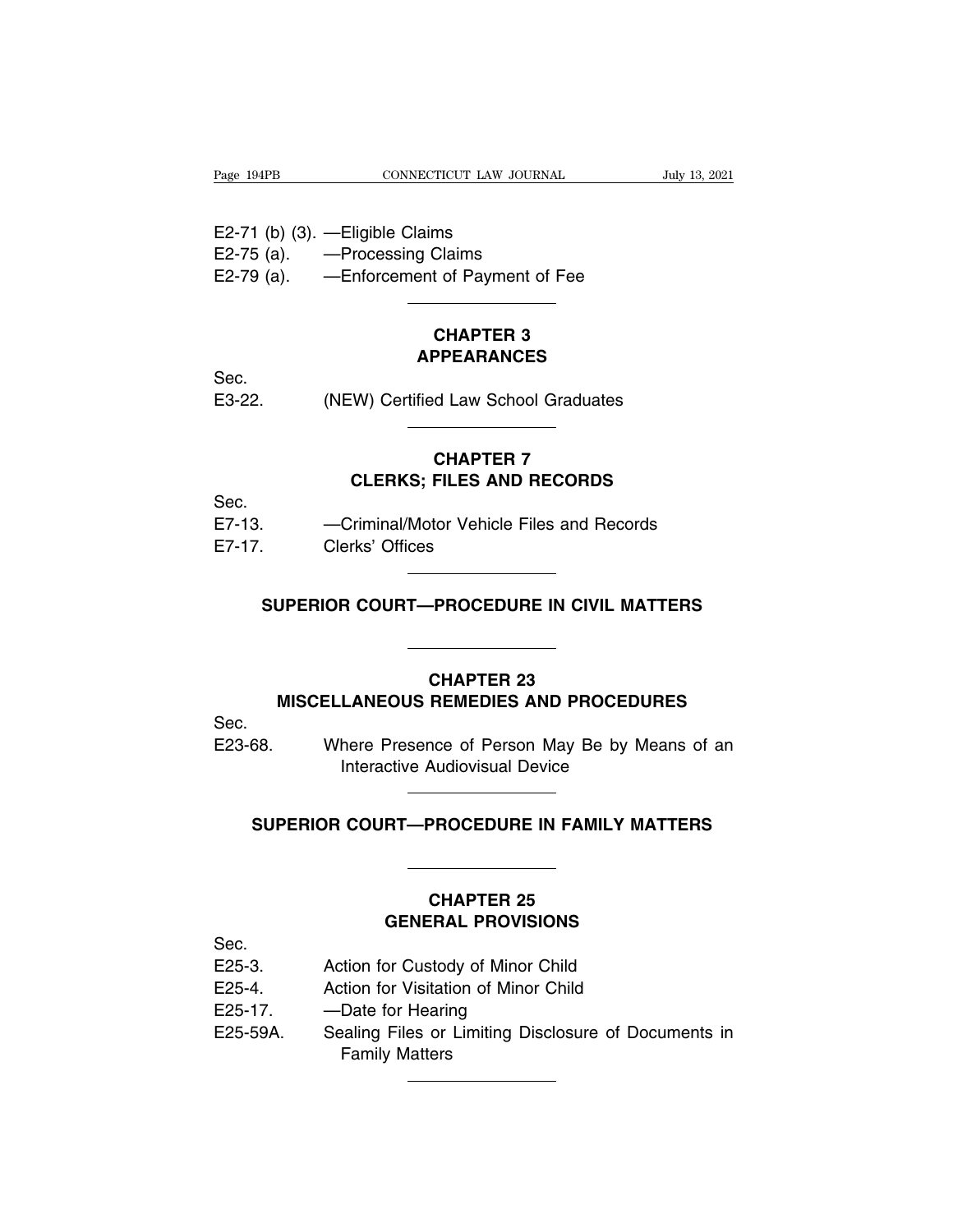July 13, 2021 CONNECTICUT LAW JOURNAL Page 195PB

## Fage 195PB<br>
SUPERIOR COURT—PROCEDURE IN FAMILY SUPPORT<br>
MAGISTRATE MATTERS **CONNECTICUT LAW JOURNAL** Pag<br> **MAGISTRATE MATTERS**<br>
MAGISTRATE MATTERS **FAMILY SUPPORT<br>
MAGISTRATE MATTERS<br>
CHAPTER 25a<br>
FAMILY SUPPORT MAGISTRATE MATTERS**<br>
Promot Filips of Appearance

## **PROCEDURE IN FAMILY<br>ISTRATE MATTERS<br>CHAPTER 25a<br>ORT MAGISTRATE MATT** CHAPTER 25a<br>FAMILY SUPPORT MAGISTRATE MATTERS

|              | <b>MAGISIRAIL MAIILKS</b>                                                 |  |
|--------------|---------------------------------------------------------------------------|--|
|              | <b>CHAPTER 25a</b><br><b>FAMILY SUPPORT MAGISTRATE MATTERS</b>            |  |
| Sec.         |                                                                           |  |
| E25a-2.      | Prompt Filing of Appearance                                               |  |
| E25a-3.      | Withdrawal of Appearance; Duration of Appearance                          |  |
| E25a-14.     | -Continuances when Counsel's Presence or Oral<br><b>Argument Required</b> |  |
| E25a-15.     | Statements To Be Filed                                                    |  |
| E25a-17.     | Motion To Open Judgment of Paternity by Acknowledg-<br>ment               |  |
| E25a-19.     | <b>Standard Disclosure and Production</b>                                 |  |
| E25a-23.     | Answers to Interrogatories                                                |  |
|              | SUPERIOR COURT-PROCEDURE IN JUVENILE MATTERS                              |  |
|              | <b>CHAPTER 30</b>                                                         |  |
| $S_{\alpha}$ | <b>DETENTION</b>                                                          |  |

## **DETENTION**

Sec.

SUPERIOR COURT—PROCEDURE IN JUVENII<br>
CHAPTER 30<br>
DETENTION<br>
Sec.<br>
E30-7. Place of Detention Hearings

## CHAPTER 30<br>
DETENTION<br>
Place of Detention Hearings<br>
SUPERIOR COURT—PROCEDURE IN CRIMINAL MATTERS Place of Detention Hearings<br> **CHAPTER 37**<br>
CHAPTER 37

## **ARRAIGNMENT**

Sec.

SUPERIOR COURT—PROCEDURE IN C<br>
CHAPTER 37<br>
CHAPTER 37<br>
Sec.<br>
E37-1. Arraignment; Timing<br>
E37-12. Defendant in Custody; Deter CHAPTER 37<br>
Sec.<br>
E37-1. Arraignment; Timing<br>
E37-12. Defendant in Custody; Determination of Probable<br>
Cause Cause Timing<br>Custody; Determination<br>**CHAPTER 38**<br>:TRIAL RELEASE Put; Timing<br>
t in Custody; Determination of F<br> **CHAPTER 38<br>
PRETRIAL RELEASE**<br>
Ce after Release

- Sec.
	-
- Cause<br>
CHAPTER 38<br>
PRETRIAL RELEASE<br>
E38-6. Appearance after Release<br>
E38-18. Review of Detention Prior to Arrai CHAPTER 38<br>
PRETRIAL RELEASE<br>
E38-6. Appearance after Release<br>
E38-18. — Review of Detention Prior to Arraignment, Trial or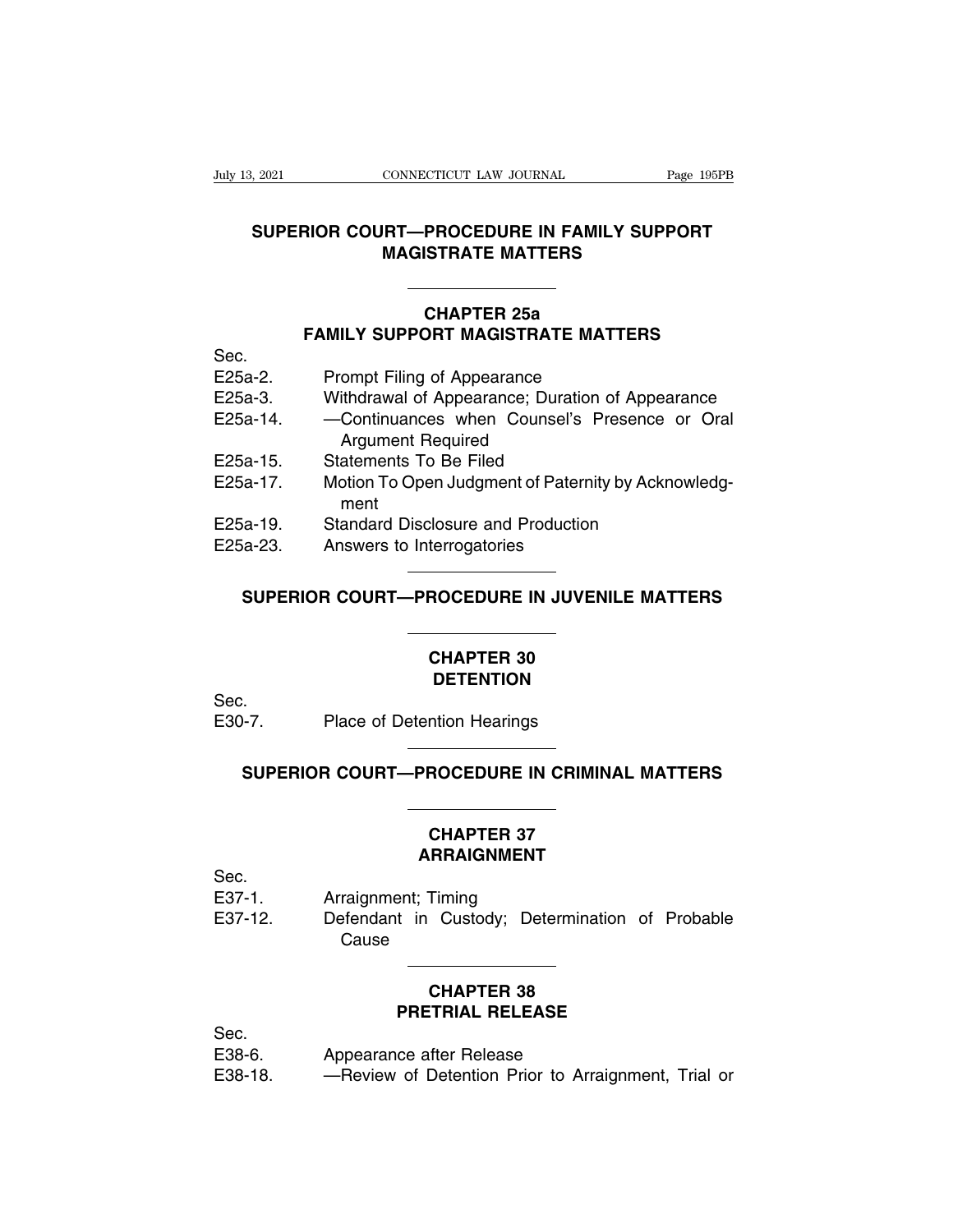| Page 196PB | CONNECTICUT LAW JOURNAL                                | July 13, 2021 |
|------------|--------------------------------------------------------|---------------|
| E38-21.    | Sentencing<br>-Forfeiture of Bail and Rearrest Warrant |               |

## -Forfeiture of Bail and Rearrest Warrant<br>
CHAPTER 40<br>
DISCOVERY AND DEPOSITIONS Entencing<br> **DISCOVERY AND DEPOSITIONS**<br>
CHAPTER 40<br>
DISCOVERY AND DEPOSITIONS<br>
Closure by the Prosecuting Authority

| E38-21. | -Forfeiture of Bail and Rearrest Warrant                                |
|---------|-------------------------------------------------------------------------|
|         | <b>CHAPTER 40</b><br><b>DISCOVERY AND DEPOSITIONS</b>                   |
| Sec.    |                                                                         |
| E40-11. | Disclosure by the Prosecuting Authority                                 |
| E40-13. | Names of Witnesses; Prior Record of Witnesses; St<br>mante of Witnaecae |

|          | <b>CHAPTER 40</b>                                                                                               |  |
|----------|-----------------------------------------------------------------------------------------------------------------|--|
|          | <b>DISCOVERY AND DEPOSITIONS</b>                                                                                |  |
| Sec.     |                                                                                                                 |  |
| E40-11.  | Disclosure by the Prosecuting Authority                                                                         |  |
| E40-13.  | Names of Witnesses; Prior Record of Witnesses; State-<br>ments of Witnesses                                     |  |
| E40-13A. | Law Enforcement Reports, Affidavits and Statements                                                              |  |
| E40-17.  | Defense of Mental Disease or Defect or Extreme Emo-<br>tional Disturbance; Notice by Defendant                  |  |
| E40-18.  | -Notice by Defendant of Intention To Use Expert Testi-<br>mony regarding Mental State; Filing Reports of Exam   |  |
| E40-21.  | Defense of Alibi; Notice by Defendant                                                                           |  |
| E40-22.  | -Notice by Prosecuting Authority concerning Alibi<br>Defense                                                    |  |
| E40-26.  | Disclosure by the Defendant; Information and Materials<br>Discoverable by the Prosecuting Authority as of Right |  |
|          | <b>CHAPTER 41</b>                                                                                               |  |
|          | <b>PRETRIAL MOTIONS</b>                                                                                         |  |
| ∼ہ⊘      |                                                                                                                 |  |

**Phono** by the Defendant; Information and Norable by the Prosecuting Authority as<br> **CHAPTER 41<br>
<b>PRETRIAL MOTIONS**<br>
FRETRIAL MOTIONS Discoverable by the Prosecuting Authority as of Right<br>
CHAPTER 41<br>
Sec.<br>
E41-5. —Time for Making Pretrial Motions or Requests

Sec.

## **CHAPTER 41<br>ETRIAL MOTIONS<br>Aking Pretrial Motions or F<br>CHAPTER 42<br>AL PROCEDURE PRETRIAL MOTIONS<br>
TRIAL PROCEDURE<br>
CHAPTER 42<br>
TRIAL PROCEDURE<br>
Limiting Disclosure of Documents in**

| E41-5.   | -Time for Making Pretrial Motions or Requests                    |  |
|----------|------------------------------------------------------------------|--|
|          | <b>CHAPTER 42</b>                                                |  |
|          | <b>TRIAL PROCEDURE</b>                                           |  |
| Sec.     |                                                                  |  |
| E42-49A. | Sealing or Limiting Disclosure of Documents in Criminal<br>Cases |  |
| E42-52.  | -Time for Filing Motion for Judgment of Acquittal                |  |
| E42-54.  | -Time for Filing Motion for New Trial                            |  |
|          | <b>CHAPTER 43</b>                                                |  |
|          | <b>SENTENCING, JUDGMENT AND APPEAL</b>                           |  |
| Sec.     |                                                                  |  |
| FAG. 2A  | Time for Filing Application for Sentence Review                  |  |

## Time for Filing Motion for New Trial<br>
CHAPTER 43<br>
SENTENCING, JUDGMENT AND APPEAL

- Sec.
- 
- E42-54. —Time for Filing Motion for New Trial<br>
CHAPTER 43<br>
SENTENCING, JUDGMENT AND APPEAL<br>
Sec.<br>
E43-24. —Time for Filing Application for Sentence Review<br>
E43-33. Appointment of Initial Counsel for Appeal by Indigent<br>
Def CHAPTER 43<br>
SENTENCING, JUDGMENT AND APPEAL<br>
Sec.<br>
E43-24. — Time for Filing Application for Sentence Review<br>
E43-33. Appointment of Initial Counsel for Appeal by Indigent<br>
Defendant **Defendant**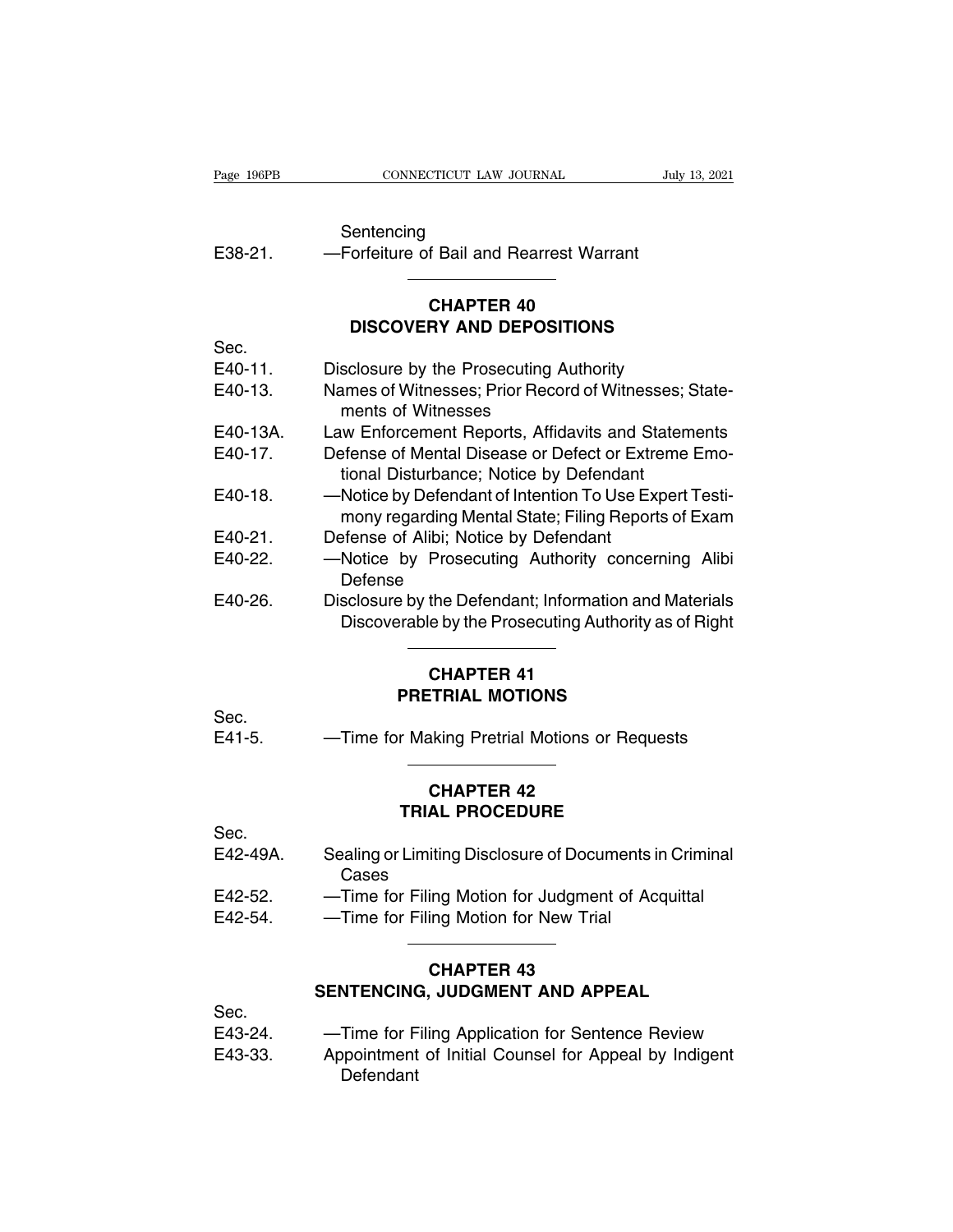## CTICUT LAW JOURNAL<br>
Time Limitations<br> **CHAPTER 44<br>
ERAL PROVISIONS** Trial; Time Limitations<br> **CHAPTER 44<br>
GENERAL PROVISIONS**

| E43-39.  | Speedy Trial; Time Limitations                                                       |
|----------|--------------------------------------------------------------------------------------|
|          | <b>CHAPTER 44</b>                                                                    |
|          | <b>GENERAL PROVISIONS</b>                                                            |
| Sec.     |                                                                                      |
| E44-10A. | —Where Presence of Defendant May Be by Means of<br>an Interactive Audiovisual Device |
| E44-13.  | -Scheduling of Proceedings before Trial; Continu-<br>ances                           |
| E44-14.  | -Assignments for Plea in Judicial District Court Loca-<br>tion                       |
| E11-07   | Hearing of Infractions, Violations to Which Not Guilty                               |

- ances
- tion an interactive Addiov<br>Scheduling of Proce<br>ances<br>Assignments for Plea<br>tion<br>Hearing of Infractions<br>Plea Filed<br>Hearing by Magistrat
- E44-10A. Write Presence of Defendant May Be by Means of<br>
an Interactive Audiovisual Device<br>
E44-13. Scheduling of Proceedings before Trial; Continu-<br>
ances<br>
E44-14. Assignments for Plea in Judicial District Court Loc E44-13. —Scrieduling of Proceedings before That, Continuances<br>
E44-14. —Assignments for Plea in Judicial District Court Loca-<br>
tion<br>
E44-27. —Hearing of Infractions, Violations to Which Not Guilty<br>
Plea Filed<br>
E44-30. —Hea --Assignments for Plea in Judicial District Court Loca-<br>tion<br>--Hearing of Infractions, Violations to Which Not Guilty<br>Plea Filed<br>--Hearing by Magistrates of Infractions and Certain<br>Motor Vehicle Violations
-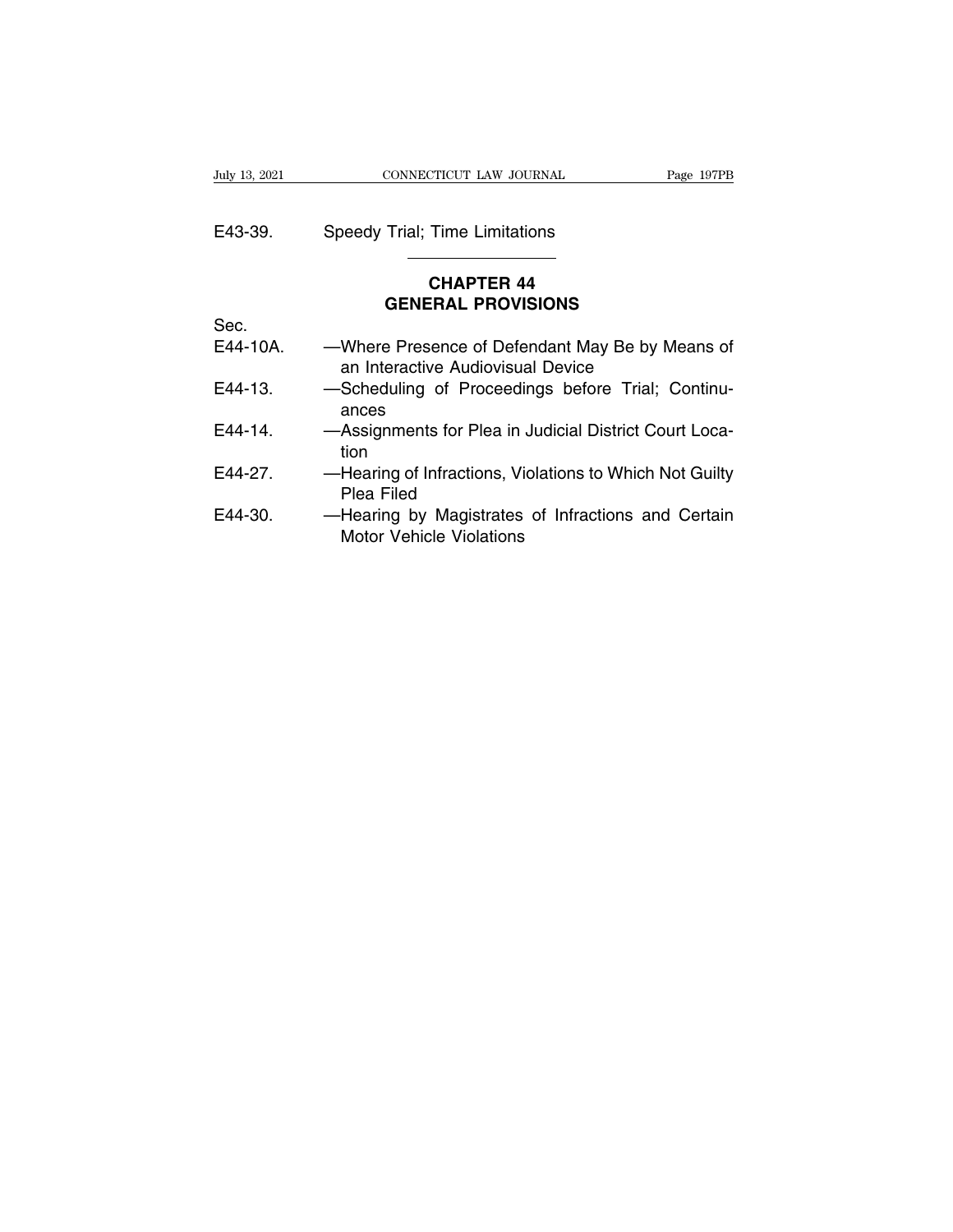## **Practice Book Rules Adopted, Amended or Suspended on an <u>ISBEREAN CONNECTICUT LAW JOURNAL Study 13, 2021</u><br>
<b>Practice Book Rules Adopted, Amended or Suspended on an**<br>
Interim Basis under Section 1-9B in Light of the Declared Public<br>
Health and Civil Preparedness Emergencies **EXECUTE CONNECTICUT LAW JOURNAL** July 13, 2021<br> **Health and Civil Preparedness Emergencies**<br> **Health and Civil Preparedness Emergencies**<br> **Adjustment of Currencies** of Time or Location **Practice Book Rules Adopted, Amended or Suspended on an Interim Basis under Section 1-9B in Light of the Declared Public Health and Civil Preparedness Emergencies<br>Sec. E1-9C. —Adjustment or Suspension of Time or Location<br>**

## **Requirement**

Health and Civil Preparedness Emergencies<br>
c. E1-9C. —Adjustment or Suspension of Time or Location<br>
Requirement<br>
The chief administrative judge of each division, in consultation with<br>
e appropriate Presiding Judge of each Sec. E1-9C. —Adjustment or Suspension of Time or Location<br>Requirement<br>The chief administrative judge of each division, in consultation with<br>the appropriate Presiding Judge of each Judicial District, if possible,<br>and subjec Requirement<br>The chief administrative judge of each division, in consultation with<br>the appropriate Presiding Judge of each Judicial District, if possible,<br>and subject to the approval of the chief court administrator, shall The chief administrative judge of each division, in consultation with<br>the appropriate Presiding Judge of each Judicial District, if possible,<br>and subject to the approval of the chief court administrator, shall have<br>the aut The einer daministrative jauge of each division, in consultation with<br>the appropriate Presiding Judge of each Judicial District, if possible,<br>and subject to the approval of the chief court administrator, shall have<br>the aut and subject to the approval of the chief court administrator, in possible, and subject to the approval of the chief court administrator, shall have the authority to adjust or suspend any time or location requirement in the the authority to adjust or suspend any time or location requirement in<br>the Practice Book. Any such adjustment or suspension, as approved<br>by the chief court administrator, shall be effective immediately upon<br>the issuance of the Practice Book. Any such adjustment or suspension, as approved<br>by the chief court administrator, shall be effective immediately upon<br>the issuance of an order by said chief administrative judge; provided,<br>however that (1 the Fractice Book. Any sach adjustment or saspension, as approved<br>by the chief court administrator, shall be effective immediately upon<br>the issuance of an order by said chief administrative judge; provided,<br>however that (1 by the enter ceart daministrator, shan be encetive immediately apont<br>the issuance of an order by said chief administrative judge; provided,<br>however that (1) any such adjustment or suspension shall be reported<br>to the Rules Increasuance of an order by said enter daministicative jauge, provided,<br>however that (1) any such adjustment or suspension shall be reported<br>to the Rules Committee of the Superior Court and (2) the Rules Com-<br>mittee may, o mowever that (1) any such adjastment or susperision shall be<br>to the Rules Committee of the Superior Court and (2) the Ru<br>mittee may, on a prospective basis only, reject any such at<br>or suspension. Absent such rejection, any the Francs Sommitted of the Superior Sourt and  $\langle 2 \rangle$  the Francs Sommittee may, on a prospective basis only, reject any such adjustment suspension. Absent such rejection, any adjustment or suspension ade hereunder shall

or suspension. Absent such rejection, any adjustment or suspension<br>made hereunder shall be effective until further notice.<br>(Adopted June 26, 2020, to take effect retroactively March 24, 2020,<br>on an interim basis, but until or susperision. Absent such re<br>made hereunder shall be effec<br>(Adopted June 26, 2020, to ta<br>on an interim basis, but unt<br>declared emergencies.)<br>Sec. E1-24. Record of Off-S (Adopted June 26, 2020, to take effect retroactively March 24, 2020,<br>on an interim basis, but until no later than the duration of the<br>declared emergencies.)<br>**Sec. E1-24. Record of Off-Site Judicial Proceedings**<br>Sec. 1-24 r I an interim basis, but until no later than the duration of the clared emergencies.)<br>C. E1-24. Record of Off-Site Judicial Proceedings<br>Sec. 1-24 requires an on-the-record summary of off-site judicial<br>oceedings "by the next

declared emergencies.)<br>
Sec. E1-24. Record of Off-Site Judicial Proceedings<br>
Sec. 1-24 requires an on-the-record summary of off-site judicial<br>
proceedings "by the next court day." Suspending this rule would allow<br>
flexibil Sec. E1-24. Record of Off-Site Judicial Proceed<br>Sec. 1-24 requires an on-the-record summary c<br>proceedings "by the next court day." Suspending this<br>flexibility for the court given limited resources.<br>(Adopted June 26, 2020, Sec. 1-24 requires an on-the-record summary of off-site judicial<br>oceedings "by the next court day." Suspending this rule would allow<br>xibility for the court given limited resources.<br>(Adopted June 26, 2020, to take effect re

proceedings "by the next court day." Suspending this rule would allow<br>flexibility for the court given limited resources.<br>(Adopted June 26, 2020, to take effect retroactively March 24, 2020,<br>on an interim basis, but until n flexibility for the court g<br>(Adopted June 26, 20)<br>on an interim basis, t<br>declared emergencies.)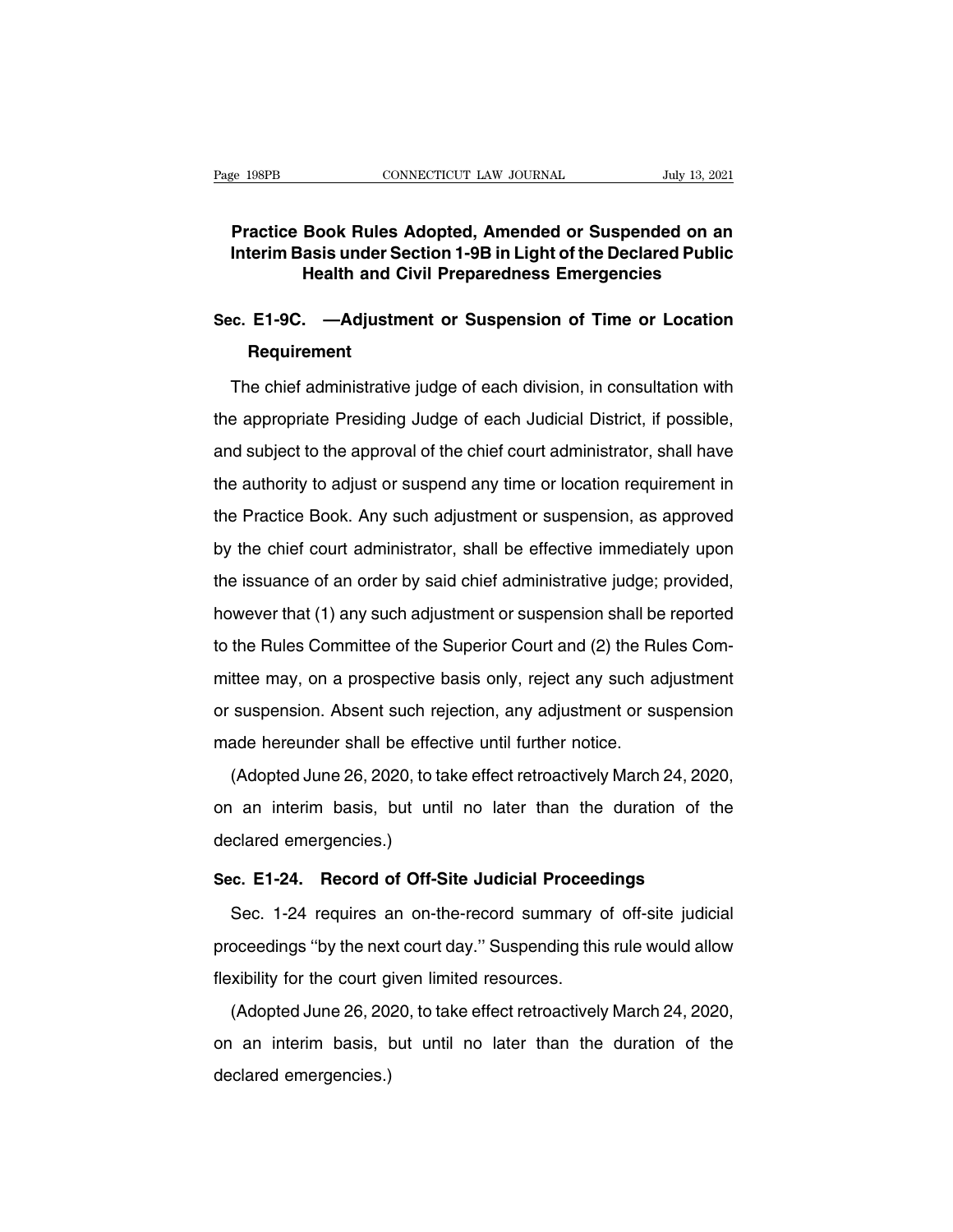## **Sec. E2-11A. Appeal from Decision of Bar Examining Committee connecticut LAW JOURNAL**<br> **E2-11A.** Appeal from Decision of Bar Examining<br>
concerning Conditions of Admission

Fig. 2-11A. Appeal from Decision of Bar Examining Committee<br>Concerning Conditions of Admission<br>Sec. 2-11A provides that an appeal of a decision of the Connecticut<br>The Examining Committee be filed within thirty days of the Sec. E2-11A. Appeal from Decision of Bar Examining Committee<br>concerning Conditions of Admission<br>Sec. 2-11A provides that an appeal of a decision of the Connecticut<br>Bar Examining Committee be filed within thirty days of the concerning Conditions of Admission<br>Sec. 2-11A provides that an appeal of a decision of the Connecticut<br>Bar Examining Committee be filed within thirty days of the decision.<br>Given the suspension of statutes of limitation, it Sec. 2-11A provides that a<br>Bar Examining Committee b<br>Given the suspension of sta<br>pend this requirement. In the suspension of statutes of limitation, it is consistent to sus-<br>wen the suspension of statutes of limitation, it is consistent to sus-<br>and this requirement.<br>(Adopted June 26, 2020, to take effect retroactively March

Given the suspension of statutes of limitation, it is consistent to sus-<br>pend this requirement.<br>(Adopted June 26, 2020, to take effect retroactively March 24, 2020,<br>on an interim basis, but until no later than the duration pend this requirement.<br>
(Adopted June 26, 2020, to ta<br>
on an interim basis, but unt<br>
declared emergencies.) (Adopted June 26, 2020, to take effect retroactively March 24, 2020,<br>on an interim basis, but until no later than the duration of the<br>declared emergencies.)<br>Sec. E2-27A. Minimum Continuing Legal Education

oclared emergencies.)<br>
E. E2-27A. Minimum Continuing Legal Education<br>
The requirements of this are suspended for calendar year 2020,<br>
Id any credits earned by attorneys in 2020 shall be allowed to be Sec. E2-27A. Minimum Continuing Legal Education<br>The requirements of this are suspended for calendar year 2020,<br>and any credits earned by attorneys in 2020 shall be allowed to be<br>carried over completely to 2021, even if the Sec. E2-27A. Minimum Continuing Legal Education<br>The requirements of this are suspended for calendar year 2020,<br>and any credits earned by attorneys in 2020 shall be allowed to be<br>carried over completely to 2021, even if the The requirements of this are suspended for calendar year 2020, and any credits earned by attorneys in 2020 shall be allowed to be carried over completely to 2021, even if the amount exceeds the two hour cap provided for in (Adopted June 26, 2020, to take effect July 14, 2020, on an erim basis.) carried over completely to 2021, even if the amount exceeds the two<br>hour cap provided for in the rule.<br>(Adopted June 26, 2020, to take effect July 14, 2020, on an<br>interim basis.)

(Adopted June 26, 2020, to take effect July 14, 2020, on an interim basis.)<br> **Sec. E2-28B (c), (e). —Advisory Opinions**<br>
Sec. 2-28B (c) prescribes timelines by which the Statewide Griev-

erim basis.)<br> **E. E2-28B (c), (e).** —**Advisory Opinions**<br>
Sec. 2-28B (c) prescribes timelines by which the Statewide Griev-<br>
Committee must issue advisory opinions. Sec. 2-28B (e) states Sec. E2-28B (c), (e). —Advisory Opinions<br>Sec. 2-28B (c) prescribes timelines by which the Statewide Griev-<br>ance Committee must issue advisory opinions. Sec. 2-28B (e) states<br>that the failure of the Committee to issue a tim Sec. E2-28B (c), (e). —Advisory Opinions<br>Sec. 2-28B (c) prescribes timelines by which the Statewide Griev-<br>ance Committee must issue advisory opinions. Sec. 2-28B (e) states<br>that the failure of the Committee to issue a tim Sec. 2-28B (c) prescribes timelines by which the Statewide Grievance Committee must issue advisory opinions. Sec. 2-28B (e) states that the failure of the Committee to issue a timely opinion means that the Committee acquie ance Committee must issue advisory opinions. Sec. 2-28B (e) states<br>that the failure of the Committee to issue a timely opinion means that<br>the Committee acquiesces that relevant advertisement or communica-<br>tion is compliant ance committed<br>that the failure of<br>the Committee ac<br>tion is complian<br>greater flexibility.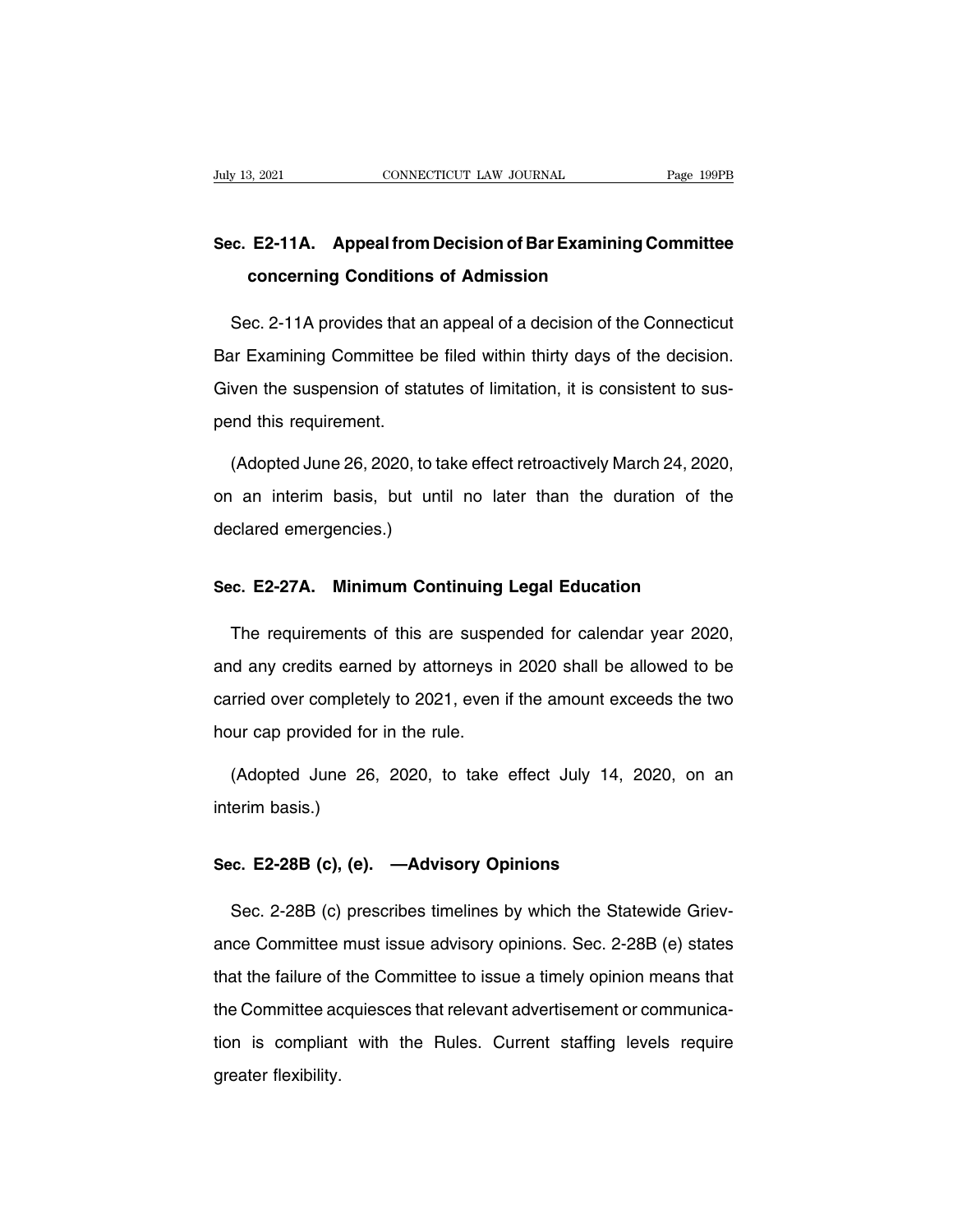EXECTE ANDREAL THE SERVID OF THE SERVID OF THE SERVID OF THE SERVID SERVID SERVID SERVID SERVID SERVID SERVID SERVID SERVID SERVID SERVID SERVID SERVID SERVID SERVID SERVID SERVID SERVID SERVID SERVID SERVID SERVID SERVID Page 200PB CONNECTICUT LAW JOURNAL July 13, 2021<br>(Adopted June 26, 2020, to take effect retroactively March 24, 2020,<br>on an interim basis, but until no later than the duration of the<br>declared emergencies.) (Adopted June 26, 2020, to ta<br>on an interim basis, but unt<br>declared emergencies.)<br>See 53.33 Filing Compleir (Adopted June 26, 2020, to take effect retroactively March 24, 2020,<br>on an interim basis, but until no later than the duration of the<br>declared emergencies.)<br>Sec. E2-32. Filing Complaints against Attorneys; Action; Time<br>Lim

## **Limitation**

clared emergencies.)<br>
Sec. E2-32. Filing Complaints against Attorneys; Action; Time<br>
Limitation<br>
Sec. 2-32 contains various deadlines, including deadlines that are<br>
tin to a statute of limitations. Sec. 2-32 (a) requires t Sec. E2-32. Filing Complaints against Attorneys; Action; Time<br>Limitation<br>Sec. 2-32 contains various deadlines, including deadlines that are<br>akin to a statute of limitations. Sec. 2-32 (a) requires the statewide<br>bar counsel Limitation<br>Sec. 2-32 contains various deadlines, including deadlines that are<br>akin to a statute of limitations. Sec. 2-32 (a) requires the statewide<br>bar counsel to review and process complaints within seven days of<br>receipt Sec. 2-32 contains various deadlines, including deadlines t<br>akin to a statute of limitations. Sec. 2-32 (a) requires the sta-<br>bar counsel to review and process complaints within seven<br>receipt. Current staffing levels requi (Adopted June 26, 2020, to take effect retroactively March 24, 2020, an interim basis, but until no later than the duration of the

bar counsel to review and process complaints within seven days of<br>receipt. Current staffing levels require greater flexibility.<br>(Adopted June 26, 2020, to take effect retroactively March 24, 2020,<br>on an interim basis, but bar bounder to review and provided the receipt. Current staffing levels<br>(Adopted June 26, 2020, to ta<br>on an interim basis, but unt<br>declared emergencies.) (Adopted June 26, 2020, to take effect retroactively March 24, 2020,<br>on an interim basis, but until no later than the duration of the<br>declared emergencies.)<br>Sec. E2-35. Action by Statewide Grievance Committee or<br>Reviewing Framerian basis, but until no lat<br>
Reviewing Committee<br>
Reviewing Committee<br>
Reviewing Committee<br>
Reviewing Committee<br>
Reviewing Committee

clared emergencies.)<br>
C. E2-35. Action by Statewide Grievance Committee or<br>
Reviewing Committee<br>
Sec. 2-35 contains various deadlines including a requirement that<br>
sciplinary Counsel has fourteen days to respond to a reque Sec. E2-35. Action by Statewide Grievance Committee or<br>Reviewing Committee<br>Sec. 2-35 contains various deadlines including a requirement that<br>Disciplinary Counsel has fourteen days to respond to a request for<br>review. Curren **Reviewing Committee**<br>Sec. 2-35 contains various deadlines including a requirem<br>Disciplinary Counsel has fourteen days to respond to a req<br>review. Current staffing levels require greater flexibility.<br>(Adopted June 26, 2020 Sec. 2-35 contains various deadlines including a requirement that<br>sciplinary Counsel has fourteen days to respond to a request for<br>view. Current staffing levels require greater flexibility.<br>(Adopted June 26, 2020, to take

Disciplinary Counsel has fourteen days to respond to a request for<br>review. Current staffing levels require greater flexibility.<br>(Adopted June 26, 2020, to take effect retroactively March 24, 2020,<br>on an interim basis, but Disciplinary Counsel has fourteen days to respond to a request for<br>review. Current staffing levels require greater flexibility.<br>(Adopted June 26, 2020, to take effect retroactively March 24, 2020,<br>on an interim basis, but (Adopted June 26, 2020, to take effect retroactively March 24, 2020,<br>on an interim basis, but until no later than the duration of the<br>declared emergencies.)<br>Sec. E2-36. Action by Statewide Grievance Committee on<br>Request fo

## Sec. E2-36. Action by Statewide Grievance Committee on<br>Request for Review<br>Sec. 2-36 requires that the Statewide Grievance Committee must

clared emergencies.)<br>
C. E2-36. Action by Statewide Grievance Committee on<br>
Request for Review<br>
Sec. 2-36 requires that the Statewide Grievance Committee must<br>
sue its decision on a request for review within sixty days. Th Sec. E2-36. Action by Statewide Grievance Committee on<br>Request for Review<br>Sec. 2-36 requires that the Statewide Grievance Committee must<br>issue its decision on a request for review within sixty days. The current<br>situation r Request for Review<br>Sec. 2-36 requires that the State<br>issue its decision on a request for re<br>situation requires greater flexibility.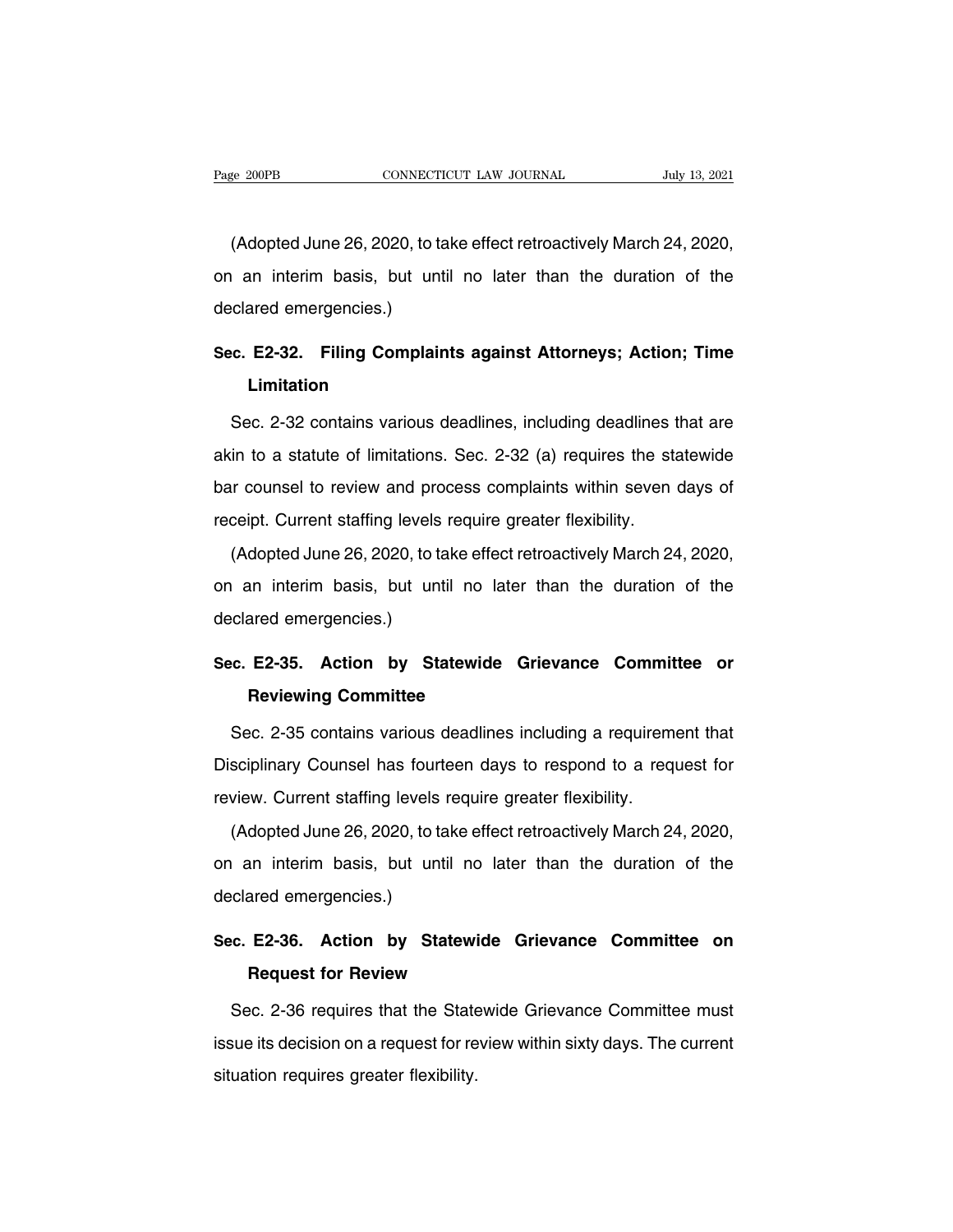Vertiga 13, 2021<br>
CONNECTICUT LAW JOURNAL<br>
(Adopted June 26, 2020, to take effect retroactively March 24, 2020,<br>
An interim basis, but until no later than the duration of the July 13, 2021 CONNECTICUT LAW JOURNAL Page 201PB<br>(Adopted June 26, 2020, to take effect retroactively March 24, 2020,<br>on an interim basis, but until no later than the duration of the<br>declared emergencies.) (Adopted June 26, 2020, to ta<br>on an interim basis, but unt<br>declared emergencies.)<br>See 53.38 Appel from De (Adopted June 26, 2020, to take effect retroactively March 24, 2020,<br>
on an interim basis, but until no later than the duration of the<br>
declared emergencies.)<br> **Sec. E2-38. Appeal from Decision of Statewide Grievance Com-**

## Imposime than the duration of the ared emergencies.)<br> **E2-38.** Appeal from Decision of Statewide Grievance Com-<br>
mittee or Reviewing Committee Imposing Sanctions or Con-<br>
ditions **ditions** Follow: E2-38. Appeal from Decision of Statewide Grievance Committee or Reviewing Committee Imposing Sanctions or Conditions<br>Sec. 2-38 provides that an appeal of a grievance decision must be<br>Ken within thirty days. Given t

mittee or Reviewing Committee Imposing Sanctions or Conditions<br>Sec. 2-38 provides that an appeal of a grievance decision must be<br>taken within thirty days. Given the suspension of statutes of limitation,<br>it is consistent to ditions<br>
Sec. 2-38 provides that an appeal of a grievanc<br>
taken within thirty days. Given the suspension of s<br>
it is consistent to suspend this requirement.<br>
(Adopted June 26, 2020, to take effect retroactive Sec. 2-38 provides that an appeal of a grievance decision must be<br>ken within thirty days. Given the suspension of statutes of limitation,<br>s consistent to suspend this requirement.<br>(Adopted June 26, 2020, to take effect ret

diate within thirty days. Given the suspension of statutes of limitation,<br>it is consistent to suspend this requirement.<br>(Adopted June 26, 2020, to take effect retroactively March 24, 2020,<br>on an interim basis, but until no declared them and years. Since the internal state of the CA<br>dopted June 26, 2020, to the internal basis, but until<br>declared emergencies.) (Adopted June 26, 2020, to take effect retroactively<br>on an interim basis, but until no later than the<br>declared emergencies.)<br>**Sec. E2-39 (b). Reciprocal Discipline**<br>Sec. 2-39 (b) sets forth time limits with regard to rec France in the duration of the clared emergencies.)<br>Sec. 2-39 (b). Reciprocal Discipline<br>Sec. 2-39 (b) sets forth time limits with regard to reciprocal discipline.<br>The current situation requires greater flexibility.

declared emergencies.)<br> **Sec. E2-39 (b). Reciprocal Discipline**<br>
Sec. 2-39 (b) sets forth time limits with regard to recip<br>
The current situation requires greater flexibility.<br>
(Adopted June 26, 2020, to take effect retroa

c. E2-39 (b). Reciprocal Discipline<br>Sec. 2-39 (b) sets forth time limits with regard to reciprocal discipline.<br>ne current situation requires greater flexibility.<br>(Adopted June 26, 2020, to take effect retroactively March Sec. 2-39 (b) sets forth time limits with regard to reciprocal discipline.<br>The current situation requires greater flexibility.<br>(Adopted June 26, 2020, to take effect retroactively March 24, 2020,<br>on an interim basis, but u The current situation requires<br>(Adopted June 26, 2020, to ta<br>on an interim basis, but unt<br>declared emergencies.) (Adopted June 26, 2020, to take effect retroactively March 24, 2020,<br>on an interim basis, but until no later than the duration of the<br>declared emergencies.)<br>Sec. E2-40 (f). Discipline of Attorneys Found Guilty of Serious<br>C Frame interim basis, but until not<br>ared emergencies.)<br>**E2-40 (f). Discipline of Atto<br>Crimes in Connecticut**<br>ec. 2-40 (f) requires that a hea

clared emergencies.)<br>
C. E2-40 (f). Discipline of Attorneys Found Guilty of Serious<br>
Crimes in Connecticut<br>
Sec. 2-40 (f) requires that a hearing on a presentment complaint<br>
all be held within sixty days of the filing of t Sec. E2-40 (f). Discipline of Attorneys Found Guilty of Serious<br>Crimes in Connecticut<br>Sec. 2-40 (f) requires that a hearing on a presentment complaint<br>shall be held within sixty days of the filing of the presentment. The<br>c Crimes in Connecticut<br>Sec. 2-40 (f) requires that a hearing on a presentment complaint<br>shall be held within sixty days of the filing of the presentment. The<br>current situation requires greater flexibility. Note that it is n Sec. 2-40 (f) requires that a hearing on a presentment complaint<br>shall be held within sixty days of the filing of the presentment. The<br>current situation requires greater flexibility. Note that it is not recom-<br>mended that shall be held within sixty days of the filing of the presentment. The current situation requires greater flexibility. Note that it is not recommended that Sec. 2-40 (d) be suspended. Sec. 2-40 (d) requires that "any attor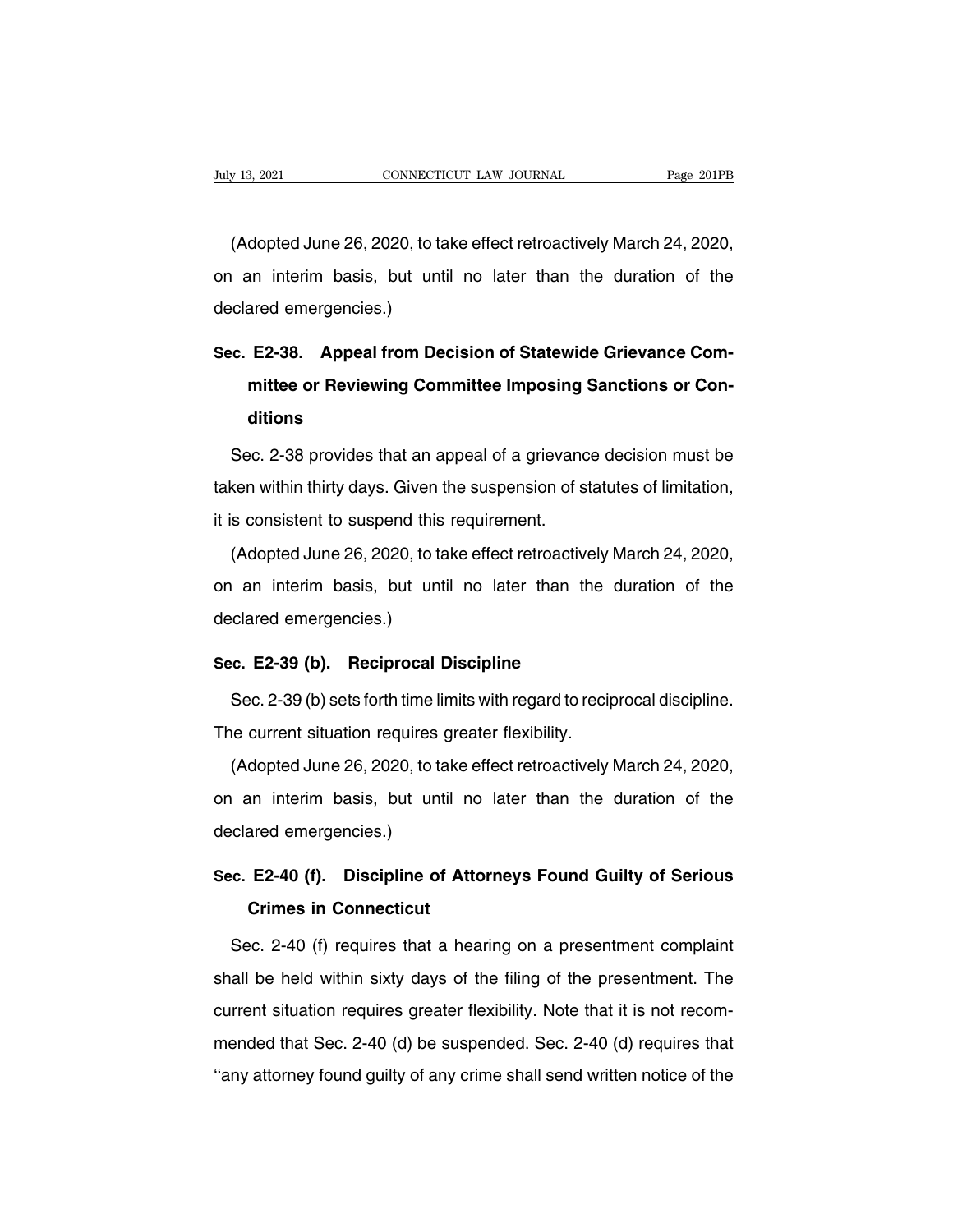Fage 202PB CONNECTICUT LAW JOURNAL July 13, 2021<br>
finding of guilt to the disciplinary counsel and the State-wide Grievance<br>
Committee, by certified mail, return receipt requested, or with electronic Page 202PB CONNECTICUT LAW JOURNAL July 13, 2021<br>
finding of guilt to the disciplinary counsel and the State-wide Grievance<br>
Committee, by certified mail, return receipt requested, or with electronic<br>
delivery confirmation finding of guilt to the disciplinary counsel and the State-wide Grievance<br>Committee, by certified mail, return receipt requested, or with electronic<br>delivery confirmation, within ten days of the date of the finding of guil ding of guilt to the disciplinary counsel and the State-wide Grievance<br>pmmittee, by certified mail, return receipt requested, or with electronic<br>livery confirmation, within ten days of the date of the finding of guilt."<br>(A

Committee, by certified mail, return receipt requested, or with electronic<br>delivery confirmation, within ten days of the date of the finding of guilt."<br>(Adopted June 26, 2020, to take effect retroactively March 24, 2020,<br>o delivery confirmation, within ter (Adopted June 26, 2020, to ta<br>on an interim basis, but unt<br>declared emergencies.) (Adopted June 26, 2020, to take effect retroactively March 24, 2020,<br>on an interim basis, but until no later than the duration of the<br>declared emergencies.)<br>Sec. E2-41 (f). Discipline of Attorneys Found Guilty of Serious<br>C an interim basis, but until no later than the<br>ared emergencies.)<br>**E2-41 (f). Discipline of Attorneys Found<br>Crimes in Another Jurisdiction**<br>ec. 2-41 (f) requires that a bearing on a pres

clared emergencies.)<br>
C. E2-41 (f). Discipline of Attorneys Found Guilty of Serious<br>
Crimes in Another Jurisdiction<br>
Sec. 2-41 (f) requires that a hearing on a presentment complaint<br>
all be held within sixty days of the fi Sec. E2-41 (f). Discipline of Attorneys Found Guilty of Serious<br>Crimes in Another Jurisdiction<br>Sec. 2-41 (f) requires that a hearing on a presentment complaint<br>shall be held within sixty days of the filing of the presentme Crimes in Another Jurisdiction<br>Sec. 2-41 (f) requires that a hearing on a presentment complaint<br>shall be held within sixty days of the filing of the presentment. The<br>current situation requires greater flexibility. Note tha Sec. 2-41 (f) requires that a hearing on a presentment complaint<br>shall be held within sixty days of the filing of the presentment. The<br>current situation requires greater flexibility. Note that it is not recom-<br>mended that shall be held within sixty days of the filing of the presentment. The current situation requires greater flexibility. Note that it is not recommended that Sec. 2-41 (d) be suspended. Sec. 2-41 (d) requires that "[a]ny att send written notice of the suspended. Sec. 2-41 (d) requires that<br>"[a]ny attorney found guilty of any crime in another jurisdiction shall<br>"[a]ny attorney found guilty of any crime in another jurisdiction shall<br>send written batter states requires greater hexibility: roce that it is not recent<br>mended that Sec. 2-41 (d) be suspended. Sec. 2-41 (d) requires that<br>"[a]ny attorney found guilty of any crime in another jurisdiction shall<br>send written "[a]ny attorney found guilty of any crime in another jurisdiction shall<br>
send written notice of the finding of guilt to the disciplinary counsel and<br>
the Statewide Grievance Committee, by certified mail, return receipt<br>
r "[a]ny attorney found guilty of any crime in another jurisdiction shall<br>send written notice of the finding of guilt to the disciplinary counsel and<br>the Statewide Grievance Committee, by certified mail, return receipt<br>reque Example 3 Statewide Grievance Committee, by certified mail, return receipt<br>quested, or with electronic delivery confirmation, within ten days of<br>e date of the finding of guilt."<br>(Adopted June 26, 2020, to take effect retro

requested, or with electronic delivery confirmation, within ten days of<br>the date of the finding of guilt."<br>(Adopted June 26, 2020, to take effect retroactively March 24, 2020,<br>on an interim basis, but until no later than t the date of the finding of guilt.<br>
(Adopted June 26, 2020, to ta<br>
on an interim basis, but unt<br>
declared emergencies.) (Adopted June 26, 2020, to take effect retroactively March 24, 2020,<br>on an interim basis, but until no later than the duration of the<br>declared emergencies.)<br>Sec. E2-47 (a). Presentments and Unauthorized Practice of<br>Law Pet Fram basis, but untaned emergencies.)<br>**E2-47 (a). Presentmer<br>Law Petitions**<br>PC 2-47 (a) requires that a

clared emergencies.)<br> **C. E2-47 (a). Presentments and Unauthorized Practice of**<br> **Law Petitions**<br>
Sec. 2-47 (a) requires that a hearing on the merits of the complaint<br>
all be held within sixty days of the date a complaint Sec. E2-47 (a). Presentments and Unauthorized Practice of<br>Law Petitions<br>Sec. 2-47 (a) requires that a hearing on the merits of the complaint<br>shall be held within sixty days of the date a complaint was filed with<br>the court. Law Petitions<br>Sec. 2-47 (a) requires that a hearing on the merits of the<br>shall be held within sixty days of the date a complaint wa<br>the court. The current situation requires greater flexibility.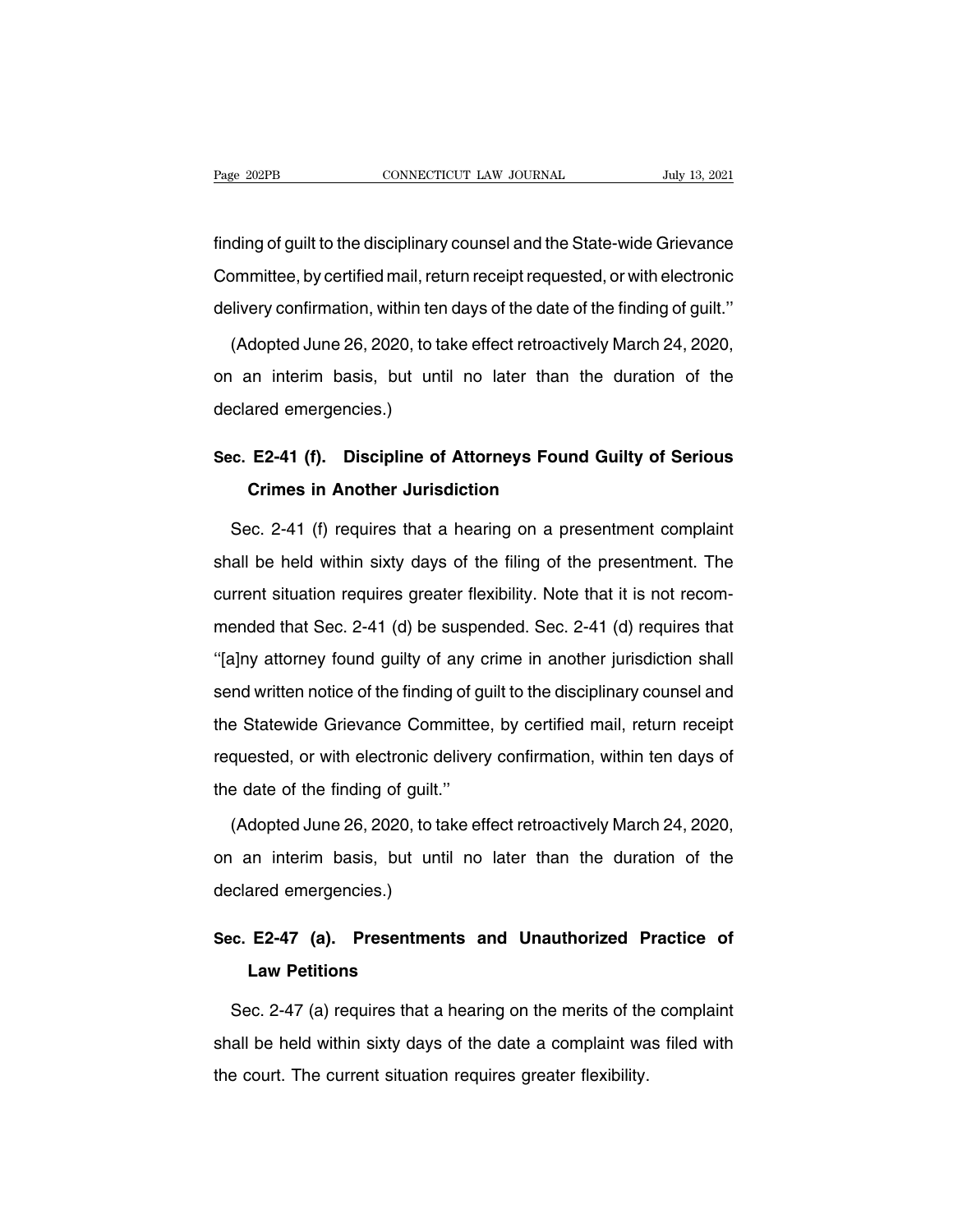Vertiga 13, 2021<br>
CONNECTICUT LAW JOURNAL<br>
(Adopted June 26, 2020, to take effect retroactively March 24, 2020,<br>
An interim basis, but until no later than the duration of the July 13, 2021 CONNECTICUT LAW JOURNAL Page 203PB<br>(Adopted June 26, 2020, to take effect retroactively March 24, 2020,<br>on an interim basis, but until no later than the duration of the<br>declared emergencies.) (Adopted June 26, 2020, to ta<br>on an interim basis, but unt<br>declared emergencies.) (Adopted June 26, 2020, to take effect retroactively March 24, 2020,<br>on an interim basis, but until no later than the duration of the<br>declared emergencies.)<br>Sec. E2-53 (h),(j). Reinstatement after Suspension, Disbarment<br>or an interim basis, but until<br>ared emergencies.)<br>**E2-53 (h),(j). Reinstatement Resignation**<br>ac 2-53 (b) requires that the 9

clared emergencies.)<br>
.c. E2-53 (h),(j). Reinstatement after Suspension, Disbarment<br>
or Resignation<br>
Sec. 2-53 (h) requires that the Statewide Grievance Committee and<br>
e Office of the Chief Disciplinary Counsel file a repo Sec. E2-53 (h), (j). Reinstatement after Suspension, Disbarment<br>or Resignation<br>Sec. 2-53 (h) requires that the Statewide Grievance Committee and<br>the Office of the Chief Disciplinary Counsel file a report with the stand-<br>in or Resignation<br>Sec. 2-53 (h) requires that the Statewide Grievance Committee and<br>the Office of the Chief Disciplinary Counsel file a report with the stand-<br>ing committee within sixty days of referral from the chief justice Sec. 2-53 (h) requires that the Statewide Grievance Committee and<br>the Office of the Chief Disciplinary Counsel file a report with the stand-<br>ing committee within sixty days of referral from the chief justice. Sec.<br>2-53 (j) the Office of the Chief Disciplinary Counsel file a report with the stand-<br>ing committee within sixty days of referral from the chief justice. Sec.<br>2-53 (j) requires that the standing committee shall complete its work<br>with Ing committee within si<br>2-53 (j) requires that the<br>within 180 days of<br>greater flexibility.<br>(Adopted June 26, 20 (a) requires that the standing committee shall complete its work<br>thin 180 days of the referral. The current situation requires<br>eater flexibility.<br>(Adopted June 26, 2020, to take effect retroactively March 24, 2020,<br>an int

within 180 days of the referral. The current situation requires<br>greater flexibility.<br>(Adopted June 26, 2020, to take effect retroactively March 24, 2020,<br>on an interim basis, but until no later than the duration of the<br>dec greater flexibility.<br>
(Adopted June 26, 2020, to ta<br>
on an interim basis, but unt<br>
declared emergencies.) (Adopted June 26, 2020, to take effect retroactively Marc<br>
on an interim basis, but until no later than the durat<br>
declared emergencies.)<br> **Sec. E2-70 (a). —Client Security Fund Fee**<br>
Sec. 2-70 (a) requires the collection

an interim basis, but until no later than the duration of the clared emergencies.)<br>
C. E2-70 (a). —Client Security Fund Fee.<br>
Sec. 2-70 (a) requires the collection of the Client Security Fund Fee.<br>
Ispension of the rule wo declared emergencies.)<br>
Sec. E2-70 (a). —Client Security Fund Fee<br>
Sec. 2-70 (a) requires the collection of the Client Security Fund Fee.<br>
Suspension of the rule would allow for flexibility in assessing the fee.<br>
(Adopted

C. E2-70 (a). —Client Security Fund Fee<br>Sec. 2-70 (a) requires the collection of the Client Security Fund Fee.<br>uspension of the rule would allow for flexibility in assessing the fee.<br>(Adopted June 26, 2020, to take effect Sec. 2-70 (a) requires the collection of the Client Security Fund Fee.<br>Suspension of the rule would allow for flexibility in assessing the fee.<br>(Adopted June 26, 2020, to take effect retroactively March 24, 2020,<br>on an int Suspension of the rule would a<br>
(Adopted June 26, 2020, to ta<br>
on an interim basis, but unt<br>
declared emergencies.) (Adopted June 26, 2020, to take effect retroactivel<br>on an interim basis, but until no later than the<br>declared emergencies.)<br>**Sec. E2-71 (b) (3).** —**Eligible Claims**<br>Sec. 2-71 (b) (3) requires that claims for reimb

an interim basis, but until no later than the duration of the<br>clared emergencies.)<br>**C. E2-71 (b) (3).** —**Eligible Claims**<br>Sec. 2-71 (b) (3) requires that claims for reimbursement be filed<br>thin four years. Given the suspens declared emergencies.)<br>Sec. E2-71 (b) (3). —Eligible Claims<br>Sec. 2-71 (b) (3) requires that claims for reimbursement be filed<br>within four years. Given the suspension of statutes of limitation, it is<br>consistent to suspend t Sec. E2-71 (b) (3). — Eligible Claims<br>Sec. 2-71 (b) (3) requires that claim<br>within four years. Given the suspensior<br>consistent to suspend this requirement.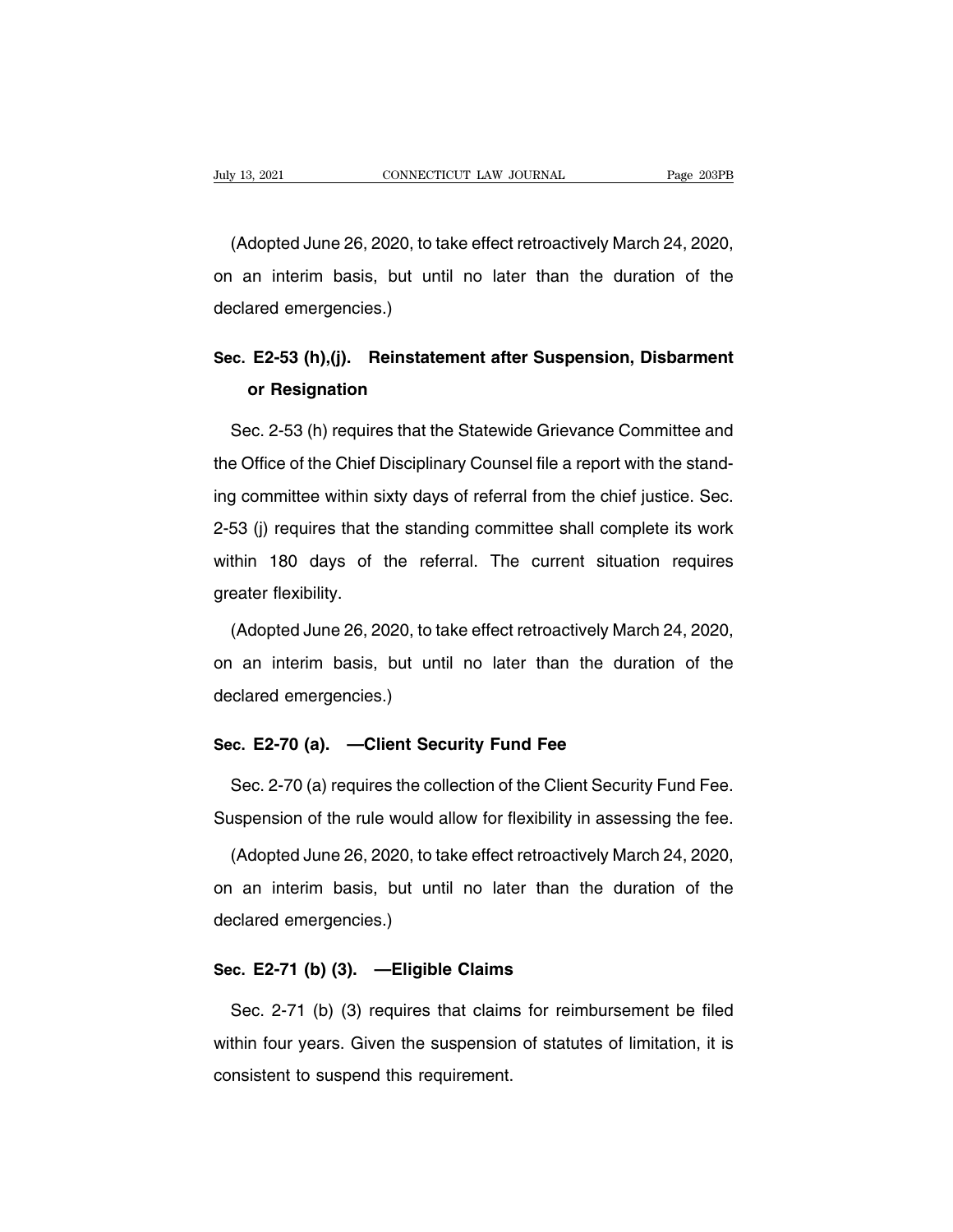EXECTE ANDREAL THE CONSECTION CONNECTION CONNECTION CONSECTION CONSECTION CONSECTION CONSECTION CONSECTION CONSECTION CONSECTION CONSECTION CONSECTION CONSECTION CONSECTION CONSECTION CONSECTION CONSECTION CONSECTION CONSE Page 204PB CONNECTICUT LAW JOURNAL July 13, 2021<br>(Adopted June 26, 2020, to take effect retroactively March 24, 2020,<br>on an interim basis, but until no later than the duration of the<br>declared emergencies.) (Adopted June 26, 2020, to ta<br>on an interim basis, but unt<br>declared emergencies.) (Adopted June 26, 2020, to take effect retroactively<br>on an interim basis, but until no later than the<br>declared emergencies.)<br>**Sec. E2-75 (a). —Processing Claims** 

Sec. 2-75 (a). — Processing Claims<br>Sec. 2-75 (a) sets forth timelines by which the client security fund<br>mmittee and attorney must take certain actions. The current situation Sec. E2-75 (a). —Processing Claims<br>Sec. 2-75 (a) sets forth timelines by which the client security fund<br>committee and attorney must take certain actions. The current situation<br>requires greater flexibility. Sec. E2-75 (a). —Processing<br>Sec. 2-75 (a) sets forth timeli<br>committee and attorney must tak<br>requires greater flexibility.<br>(Adopted June 26, 2020, to tal Sec. 2-75 (a) sets forth timelines by which the client security fund<br>mmittee and attorney must take certain actions. The current situation<br>quires greater flexibility.<br>(Adopted June 26, 2020, to take effect retroactively Ma

committee and attorney must take certain actions. The current situation<br>requires greater flexibility.<br>(Adopted June 26, 2020, to take effect retroactively March 24, 2020,<br>on an interim basis, but until no later than the du requires greater flexibility.<br>(Adopted June 26, 2020, to ta<br>on an interim basis, but unt<br>declared emergencies.) (Adopted June 26, 2020, to take effect retroactively March 24, 20<br>on an interim basis, but until no later than the duration of<br>declared emergencies.)<br>Sec. E2-79 (a). —Enforcement of Payment of Fee<br>Sec. 2.79 (a). orte out t

Sec. 2-79 (a). —Enforcement of Payment of Fee<br>Sec. 2-79 (a) sets out the timeframe for administrative suspensions.<br>Le current situation requires greater flexibility. Sec. E2-79 (a). — Enforcement of Payment of Fernice.<br>Sec. 2-79 (a) sets out the timeframe for administrative.<br>The current situation requires greater flexibility.<br>(Adopted June 26, 2020, to take effect retroactively.)

(c. E2-79 (a). —Enforcement of Payment of Fee<br>Sec. 2-79 (a) sets out the timeframe for administrative suspensions.<br>ne current situation requires greater flexibility.<br>(Adopted June 26, 2020, to take effect retroactively Ma Sec. 2-79 (a) sets out the timeframe for administrative suspensions.<br>The current situation requires greater flexibility.<br>(Adopted June 26, 2020, to take effect retroactively March 24, 2020,<br>on an interim basis, but until n The current situation requires<br>(Adopted June 26, 2020, to ta<br>on an interim basis, but unt<br>declared emergencies.) (Adopted June 26, 2020, to take effect retroactively March 2)<br>on an interim basis, but until no later than the duratio<br>declared emergencies.)<br>Sec. E3-22. Certified Law School Graduates

(a) On a temporary and emergency basis, Sections 3-14 through<br>21 are expanded for 2019 and 2020 law school graduates who have Sec. E3-22. Certified Law School Graduates<br>
(a) On a temporary and emergency basis, Sections 3-14 through<br>
3-21 are expanded for 2019 and 2020 law school graduates who have<br>
not previously taken an administration of any ba Sec. E3-22. Certified Law School Graduates<br>
(a) On a temporary and emergency basis, Sections 3-14 through<br>
3-21 are expanded for 2019 and 2020 law school graduates who have<br>
not previously taken an administration of any ba (a) On a temporary and emergency basis, Sections 3-14 through<br>3-21 are expanded for 2019 and 2020 law school graduates who have<br>not previously taken an administration of any bar examination before<br>February 2020 and who hav (a) Off a temporary and emergoncy sacid, economic of it anough<br>3-21 are expanded for 2019 and 2020 law school graduates who have<br>not previously taken an administration of any bar examination before<br>February 2020 and who ha 3-21 are expanded for 2019 and 2020 law school graduates who have<br>not previously taken an administration of any bar examination before<br>February 2020 and who have graduated from a law school approved<br>by the American Bar Ass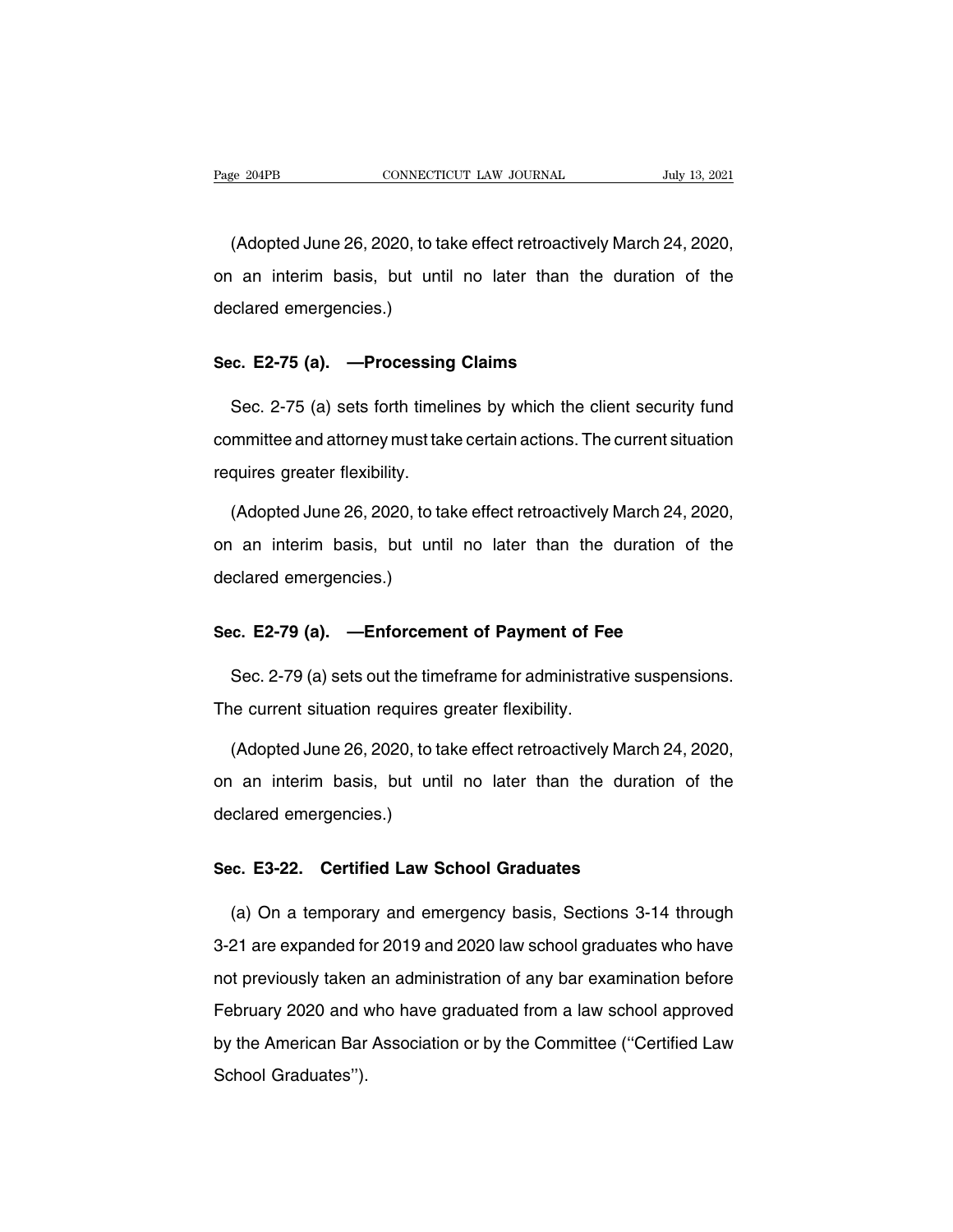Vertiga 13, 2021<br>
(b) The supervising attorney for a Certified Law School Graduate<br>
ust be in good standing and have no history of professional discipline, July 13, 2021 CONNECTICUT LAW JOURNAL Page 205PB<br>
(b) The supervising attorney for a Certified Law School Graduate<br>
must be in good standing and have no history of professional discipline,<br>
including administrative suspens (b) The supervising attorney for a Certinust be in good standing and have no historicluding administrative suspension. (b) The supervising attorney for a Certified Law School Graduate<br>ust be in good standing and have no history of professional discipline,<br>cluding administrative suspension.<br>(c) For civil cases, the supervising attorney is n

must be in good standing and have no history of professional discipline,<br>including administrative suspension.<br>(c) For civil cases, the supervising attorney is not required to be<br>present in court with the Certified Law Scho including administrative suspension.<br>
(c) For civil cases, the supervising attorney is not required to be<br>
present in court with the Certified Law School Graduate: (1) for short<br>
calendar call and argument; (2) to report a (c) For civil cases, the supervising attorney is not required to be<br>present in court with the Certified Law School Graduate: (1) for short<br>calendar call and argument; (2) to report and seek ratification by the<br>Court of a w present in court with the Certified Law School Graduate: (1) for short calendar call and argument; (2) to report and seek ratification by the Court of a written agreement; (3) to conduct an unopposed foreclosure proceedin ence or status conference; (5) to report and seek ratification by the<br>court of a written agreement; (3) to conduct an unopposed foreclosure<br>proceeding seeking judgment; (4) to participate in a pre-trial confer-<br>ence or sta Court of a written agreement; (3) to conduct an unopposed foreclosure<br>proceeding seeking judgment; (4) to participate in a pre-trial confer-<br>ence or status conference; (5) to participate in an uncontested dissolu-<br>tion of proceeding seeking judgment; (4) to participate in a pre-trial conference or status conference; (5) to participate in an uncontested dissolution of marriage proceeding; or (6) to participate in the housing court mediation proceeding cooking judgment, (1) to participate in a provided dissolution of marriage proceeding; or (6) to participate in the housing court mediation program; so long as the person or entity on whose behalf the appearance ation of marriage proceeding; or (6) to participate in an anotheored disolidation of marriage proceeding; or (6) to participate in the housing court mediation program; so long as the person or entity on whose behalf the ap trial. pearance is being made consents to the absence of the supervising<br>torney. However, the supervising attorney must be present during<br>al.<br>(d) For all criminal cases, the supervising attorney must be present<br>court with the Cer attorney. However, the supervising attorney must be<br>trial.<br>(d) For all criminal cases, the supervising attorney m<br>in court with the Certified Law School Graduate.

al.<br>
(d) For all criminal cases, the supervising attorney must be present<br>
court with the Certified Law School Graduate.<br>
(e) For oral argument before the Connecticut Appellate or Supreme<br>
burt, the supervising attorney mu (d) For all criminal cases, the supervising attorney must be present<br>in court with the Certified Law School Graduate.<br>(e) For oral argument before the Connecticut Appellate or Supreme<br>Court, the supervising attorney must b in court with the Certified Law School Graduate.<br>
(e) For oral argument before the Connecticut Appellate or Supreme<br>
Court, the supervising attorney must be present in court with the<br>
Certified Law School Graduate.<br>
(f) A (e) For oral argument before the Connecticut Appellate or Supreme<br>burt, the supervising attorney must be present in court with the<br>ertified Law School Graduate.<br>(f) A Certified Law School Graduate may, under the general su

Court, the supervising attorney must be present in court with the<br>Certified Law School Graduate.<br>(f) A Certified Law School Graduate may, under the general supervi-<br>sion of the supervising attorney but outside of his or he Certified Law School Graduate.<br>
(f) A Certified Law School Graduate may, under the general supervision of the supervising attorney but outside of his or her presence,<br>
give legal advice to a client, negotiate on behalf of (f) A Certified Law School Graduate may, under the general supervision of the supervising attorney but outside of his or her presence, give legal advice to a client, negotiate on behalf of a client, and prepare contracts a (i) A columica Law contoor circuitatio may, and the gonoral odports<br>sion of the supervising attorney but outside of his or her presence,<br>give legal advice to a client, negotiate on behalf of a client, and prepare<br>contracts ation of the experiming attent<br>give legal advice to a client, ne<br>contracts and other documents<br>obtains the supervising attorne<br>ation plan, or final document.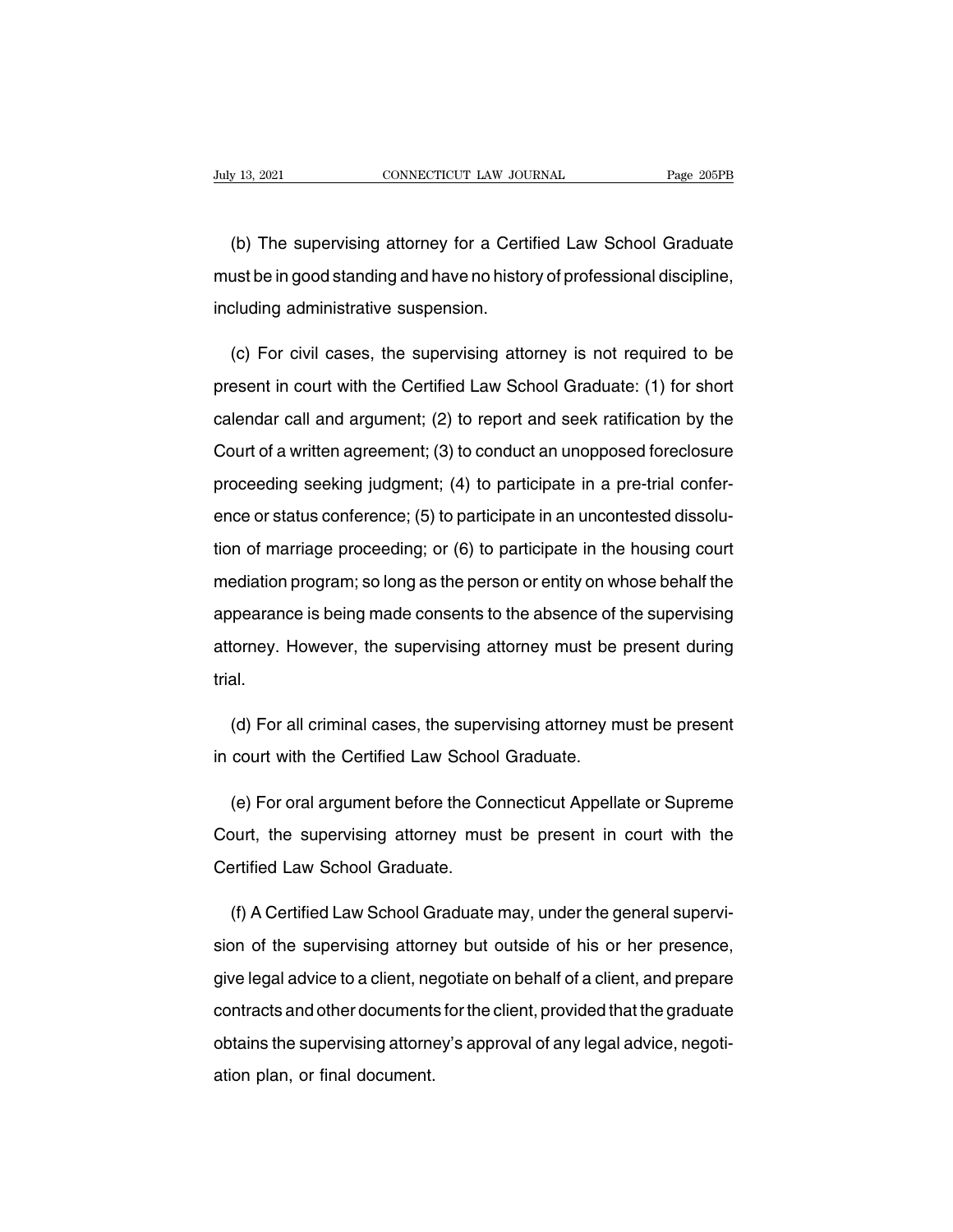EXECTE CONNECTICUT LAW JOURNAL THAY JOURNAL JULY 13, 2021<br>(g) The certification for each Certified Law School Graduate shall<br>main in effect until November 15, 2021, unless terminated at an Page 206PB CONNECTICUT LAW JOURNAL July 13, 2021<br>
(g) The certification for each Certified Law School Graduate shall<br>
remain in effect until November 15, 2021, unless terminated at an<br>
earlier date by the Dean or Superior (g) The certification for each Certified Law School Graduate shall<br>remain in effect until November 15, 2021, unless terminated at an<br>earlier date by the Dean or Superior Court in accordance with Section<br>3-18. 3-18. main in effect until November 15, 2021, unless terminated at an<br>triier date by the Dean or Superior Court in accordance with Section<br>18.<br>(h) In all other respects, Sections 3-14 through 3-21 remain<br>changed, and legal inter

earlier date by the Dean or Superior Court in accordance with Section<br>3-18.<br>(h) In all other respects, Sections 3-14 through 3-21 remain<br>unchanged, and legal interns may continue to appear and/or practice<br>to the extent per 3-18.<br>(h) In all other respects, Sections 3-14 through<br>unchanged, and legal interns may continue to appear<br>to the extent permitted under the existing rules.<br>(Adopted June 26, 2020, to take effect retroactively (h) In all other respects, Sections 3-14 through 3-21 remain changed, and legal interns may continue to appear and/or practice the extent permitted under the existing rules.<br>(Adopted June 26, 2020, to take effect retroact unchanged, and legal interns may continue to appear and/or practice<br>to the extent permitted under the existing rules.<br>(Adopted June 26, 2020, to take effect retroactively May 11, 2020,<br>on an interim basis, but until no lat

to the extent permitted under the existing rules.<br>
(Adopted June 26, 2020, to take effect retroactively May 11, 2020,<br>
on an interim basis, but until no later than November 15, 2021.)<br> **Sec. E7-13. —Criminal/Motor Vehicle** 

(Adopted June 26, 2020, to take effect retroactively may 11, 2020,<br>an interim basis, but until no later than November 15, 2021.)<br>c. E7-13. —Criminal/Motor Vehicle Files and Records<br>Sec. 7-13 addresses the destruction of fi Sec. E7-13. —Criminal/Motor Vehicle Files and Records<br>Sec. 7-13 addresses the destruction of files and mandates the<br>destruction of certain criminal files. The timelines for such destruction<br>may not be appropriate given the Sec. E7-13. — Criminal/Motor Vehicle Files and Rece.<br>Sec. 7-13 addresses the destruction of files and mateuration of certain criminal files. The timelines for such<br>may not be appropriate given the current situation.<br>(Adopt Sec. 7-13 addresses the destruction of files and mandates the struction of certain criminal files. The timelines for such destruction ay not be appropriate given the current situation.<br>(Adopted June 26, 2020, to take effec

destruction of certain criminal files. The timelines for such destruction<br>may not be appropriate given the current situation.<br>(Adopted June 26, 2020, to take effect retroactively March 24, 2020,<br>on an interim basis, but un may not be appropriate given<br>(Adopted June 26, 2020, to ta<br>on an interim basis, but unt<br>declared emergencies.) (Adopted June 26, 2020, to take effect represent to a main interim basis, but until no later declared emergencies.)<br>Sec. E7-17. Clerks' Offices

Sec. 7-17 provides that each clerk's office shall be open at least<br>Sec. 7-17 provides that each clerk's office shall be open at least<br>e days per week, except during weeks with a legal holiday. The Sec. E7-17. Clerks' Offices<br>Sec. 7-17 provides that each clerk's office shall be open at least<br>five days per week, except during weeks with a legal holiday. The<br>current situation requires that the chief court administrator Sec. E7-17. Clerks' Offices<br>Sec. 7-17 provides that each clerk's office shall be open at least<br>five days per week, except during weeks with a legal holiday. The<br>current situation requires that the chief court administrator Sec. 7-17 provides that each clerk's office shall be open a<br>five days per week, except during weeks with a legal holida<br>current situation requires that the chief court administrator have<br>flexibility to operate the clerks' e days per week, except during weeks with a legal holiday. The<br>rrent situation requires that the chief court administrator have greater<br>xibility to operate the clerks' offices and courthouses.<br>(Adopted June 26, 2020, to ta

current situation requires that the chief court administrator have greater<br>flexibility to operate the clerks' offices and courthouses.<br>(Adopted June 26, 2020, to take effect retroactively March 24, 2020,<br>on an interim basi flexibility to operate the<br>(Adopted June 26, 20;<br>on an interim basis, t<br>declared emergencies.)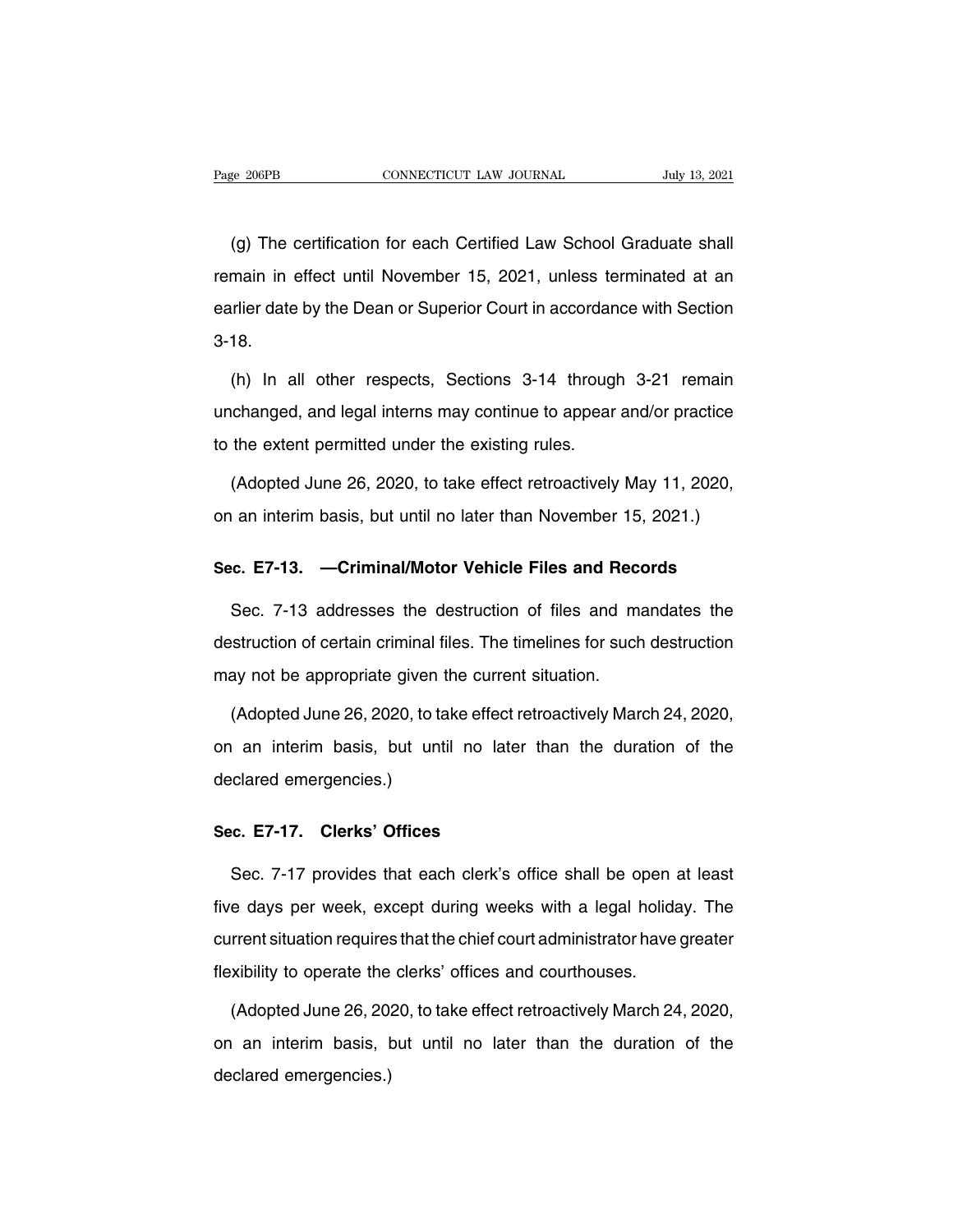## **Suly 13, 2021** CONNECTICUT LAW JOURNAL Page 207PB<br> **Sec. E23-68. Where Presence of Person May Be by Means of an<br>
Interactive Audiovisual Device IMPLE 23-68. Where Presence of Person May**<br> **Interactive Audiovisual Device**<br> **Interactive Audiovisual Device**<br> **I Upon motion of any party and at the disc**

(c. E23-68. Where Presence of Person May Be by Means of an<br>Interactive Audiovisual Device<br>(a) Upon motion of any party, and at the discretion of the judicial<br>Ithority, any party, counsel, witness, or other participant in [ Sec. E23-68. Where Presence of Person May Be by Means of an<br>Interactive Audiovisual Device<br>(a) Upon motion of any party, and at the discretion of the judicial<br>authority, any party, counsel, witness, or other participant in Interactive Audiovisual Device<br>
(a) Upon motion of any party, and at the discretion of the judicial<br>
authority, any party, counsel, witness, or other participant in [a] any<br>
proceeding may appear by means of an interactive (a) Upon motion of any party, and at the discretion of the judicial<br>authority, any party, counsel, witness, or other participant in [a] any<br>proceeding may appear by means of an interactive audiovisual device<br>at any proceed authority, any party, counsel, witness, or other participant in [a] any<br>proceeding may appear by means of an interactive audiovisual device<br>at any proceeding scheduled to be heard in-person in any civil matter,<br>including a proceeding may appear by means of an interactive audiovisual device<br>at any proceeding scheduled to be heard in-person in any civil matter,<br>including all proceedings within the jurisdiction of the small claims<br>section, or a at any proceeding scheduled to be heard in-person in a<br>including all proceedings within the jurisdiction of th<br>section, or any family matter, including all proceedings<br>diction of the family support magistrate division.<br>(b) cluding all proceedings within the jurisdiction of the small claims<br>ction, or any family matter, including all proceedings within the juris-<br>tion of the family support magistrate division.<br>(b) [Upon order of the judicial a

section, or any family matter, including all proceedings within the juris-<br>diction of the family support magistrate division.<br>(b) [Upon order of the judicial authority, an incarcerated individual]<br>At the discretion of the diction of the family support magistrate division.<br>
(b) [Upon order of the judicial authority, an incarcerated individual]<br>
At the discretion of the judicial authority, any party, counsel, witness<br>
or other participant in (b) [Upon order of the judicial authority, an incarcerated individual]<br>At the discretion of the judicial authority, any party, counsel, witness<br>or other participant in a proceeding may be required to appear by<br>means of an (b) [open order or the judicial authority, an included matricular.]<br>At the discretion of the judicial authority, any party, counsel, witness<br>or other participant in a proceeding may be required to appear by<br>means of an int or other participant in a proceeding may be required to appear by<br>means of an interactive audiovisual device in any [civil or family matter]<br>civil matter, including all proceedings within the jurisdiction of the small<br>clai of other participant in a proceeding may be required<br>means of an interactive audiovisual device in any [civil d<br>civil matter, including all proceedings within the jurisdic<br>claims section, or any family matter, including al vil matter, including all proceedings within the jurisdiction of the small<br>aims section, or any family matter, including all proceedings within<br>e jurisdiction of the family support magistrate.<br>(c) For purposes of this sect

claims section, or any family matter, including all proceedings within<br>the jurisdiction of the family support magistrate.<br>(c) For purposes of this section, an interactive audiovisual device<br>must operate so that the judicia the jurisdiction of the family support magistrate.<br>
(c) For purposes of this section, an interactive audiovisual device<br>
must operate so that the judicial authority; any party and his or her<br>
counsel, if any; and any perso (c) For purposes of this section, an interactive audiovisual device<br>must operate so that the judicial authority; any party and his or her<br>counsel, if any; and any person appearing by means of an interactive<br>audiovisual dev (c) For parpected of this economy, and interactive dideovatial device must operate so that the judicial authority; any party and his or her counsel, if any; and any person appearing by means of an interactive audiovisual d procedure by and any person appearing by means of an interactive audiovisual device pursuant to a court order under this section can see and communicate with each other simultaneously. In addition, a procedure by which an courioor, if any, and any person appearing by<br>audiovisual device pursuant to a court order<br>see and communicate with each other simult<br>procedure by which an incarcerated individua<br>can confer in private must be provided.<br>(d) (d) Unless otherwise required by law or unless otherwise ordered the judicial authority, prior to any proceeding in which a person

procedure by which an incarcerated individual and his or her counsel<br>can confer in private must be provided.<br>(d) Unless otherwise required by law or unless otherwise ordered<br>by the judicial authority, prior to any proceedi can confer in private must be provided.<br>
(d) Unless otherwise required by law or unless otherwise ordered<br>
by the judicial authority, prior to any proceeding in which a person<br>
appears by means of an interactive audiovisua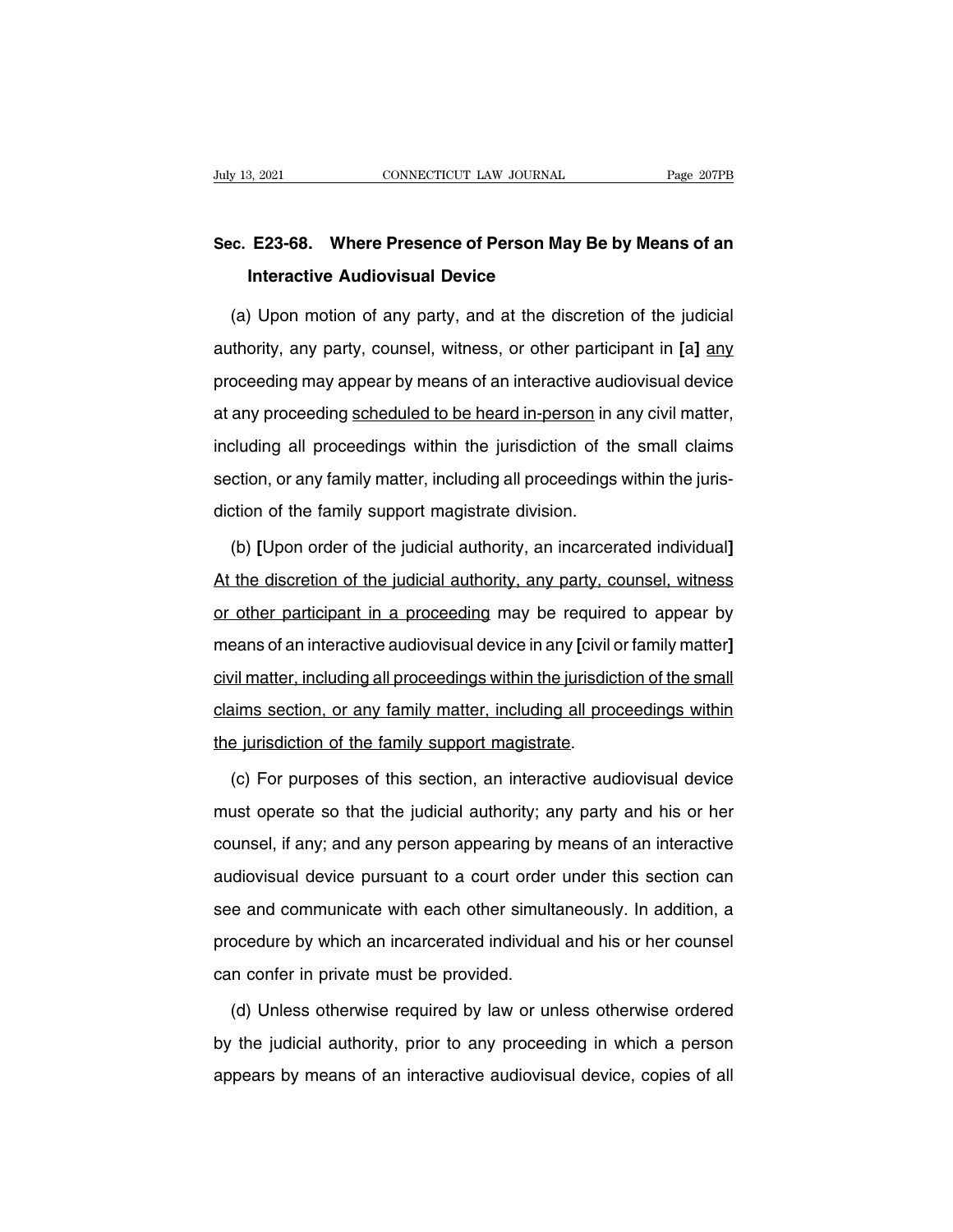Page 208PB<br>
connectricut LAW JOURNAL<br>
documents which may be offered at the proceeding shall be provided to<br>
all counsel and self-represented parties in advance of the proceeding. Page 208PB CONNECTICUT LAW JOURNAL July 13, 2021<br>documents which may be offered at the proceeding shall be provided to<br>all counsel and self-represented parties in advance of the proceeding.<br>(e) An officer, as identified in

cuments which may be offered at the proceeding shall be provided to<br>counsel and self-represented parties in advance of the proceeding.<br>(e) An officer, as identified in General Statutes § 1-24, may adminis-<br>an oath by means documents which may be offered at the proceeding shall be provided to<br>all counsel and self-represented parties in advance of the proceeding.<br>(e) An officer, as identified in General Statutes § 1-24, may adminis-<br>ter an oat all counsel and self-represented parties in advance of the proceeding.<br>
(e) An officer, as identified in General Statutes § 1-24, may adminis-<br>
ter an oath by means of an interactive audiovisual device to any party,<br>
witne (e) An officer, as identified in General Statutes § 1-24, may adminis-<br>ter an oath by means of an interactive audiovisual device to any party,<br>witness or other participant in a proceeding who appears pursuant to<br>this secti ter an oath by means of an interactive audiovisual device to any party, witness or other participant in a proceeding who appears pursuant to this section, provided such officer can see, hear and clearly identify the parti witness or other p<br>this section, provi<br>the participant to v<br>sual device.<br>[(e)] (f) Nothing **Example 15 Section, provided such officer can see, hear and clearly identify**<br> **Example: 2** participant to whom the oath is to be administered via the audiovi-<br> **E(e)]** (f) Nothing contained in this section shall be const

the participant to whom the oath is to be administered via the audiovi-<br>sual device.<br>[(e)] (f) Nothing contained in this section shall be construed to limit<br>the discretion of the judicial authority to deny a request to app sual device.<br>
[(e)] (f) Nothing contained in this section shall be construed to limit<br>
the discretion of the judicial authority to deny a request to appear<br>
by means of an interactive audiovisual device where, in the judic [(e)] (f) Nothing contained in this section shall be construed to limit<br>the discretion of the judicial authority to deny a request to appear<br>by means of an interactive audiovisual device where, in the judicial<br>authority's the discretion of the judicial authority to deny a request to appear<br>by means of an interactive audiovisual device where, in the judicial<br>authority's judgment, the interest of justice or the presentation of the<br>case requi the discretion of the jadiotal datholity<br>by means of an interactive audiovisual<br>authority's judgment, the interest of jus<br>case require that the party, counsel, w<br>the proceeding appear in person.<br>(q) Nothing contained in th (the interest of justice or the presentation of the<br>se require that the party, counsel, witness, or other participant in<br>e proceeding appear in person.<br>(g) Nothing contained in this section shall be construed to preclude<br>a

case require that the party, counsel, witness, or other participant in<br>the proceeding appear in person.<br>(g) Nothing contained in this section shall be construed to preclude<br>the Judicial Branch, at the discretion of the chi the proceeding appear in person.<br>
(g) Nothing contained in this section sh<br>
the Judicial Branch, at the discretion of the<br>
from handling any matter remotely.<br>
[(f)] (h) For purposes of this section, judi (g) Nothing contained in this section shall be construed to preclude<br>
a Judicial Branch, at the discretion of the chief court administrator,<br>
I(f)] (h) For purposes of this section, judicial authority includes family<br>
ppor

the Judicial Branch, at the discretion of the chief court administrator,<br>from handling any matter remotely.<br>
[(f)] (h) For purposes of this section, judicial authority includes family<br>
support magistrates and magistrates a from handling any matter remotely.<br>  $[(f)] (h)$  For purposes of this section, judicial authority includes family<br>
support magistrates and magistrates appointed by the chief court<br>
administrator pursuant to General Statutes § support magistrates<br>administrator pursual<br>(Adopted June 26<br>interim basis.)

administrator pursuant to General Statutes § 51-193*l*.<br>
(Adopted June 26, 2020, to take effect July 14, 2020, c<br>
interim basis.)<br>
Sec. **E25-3. Action for Custody of Minor Child**<br>
This rule requires bearings on new custody

(Adopted June 26, 2020, to take effect July 14, 2020, on an<br>erim basis.)<br>c. E25-3. Action for Custody of Minor Child<br>This rule requires hearings on new custody applications to be held<br>more than thirty days from filing. We Interim basis.)<br>Sec. E25-3. Action for Custody of Minor Child<br>This rule requires hearings on new custody applications to be held<br>no more than thirty days from filing. We are continuing, and should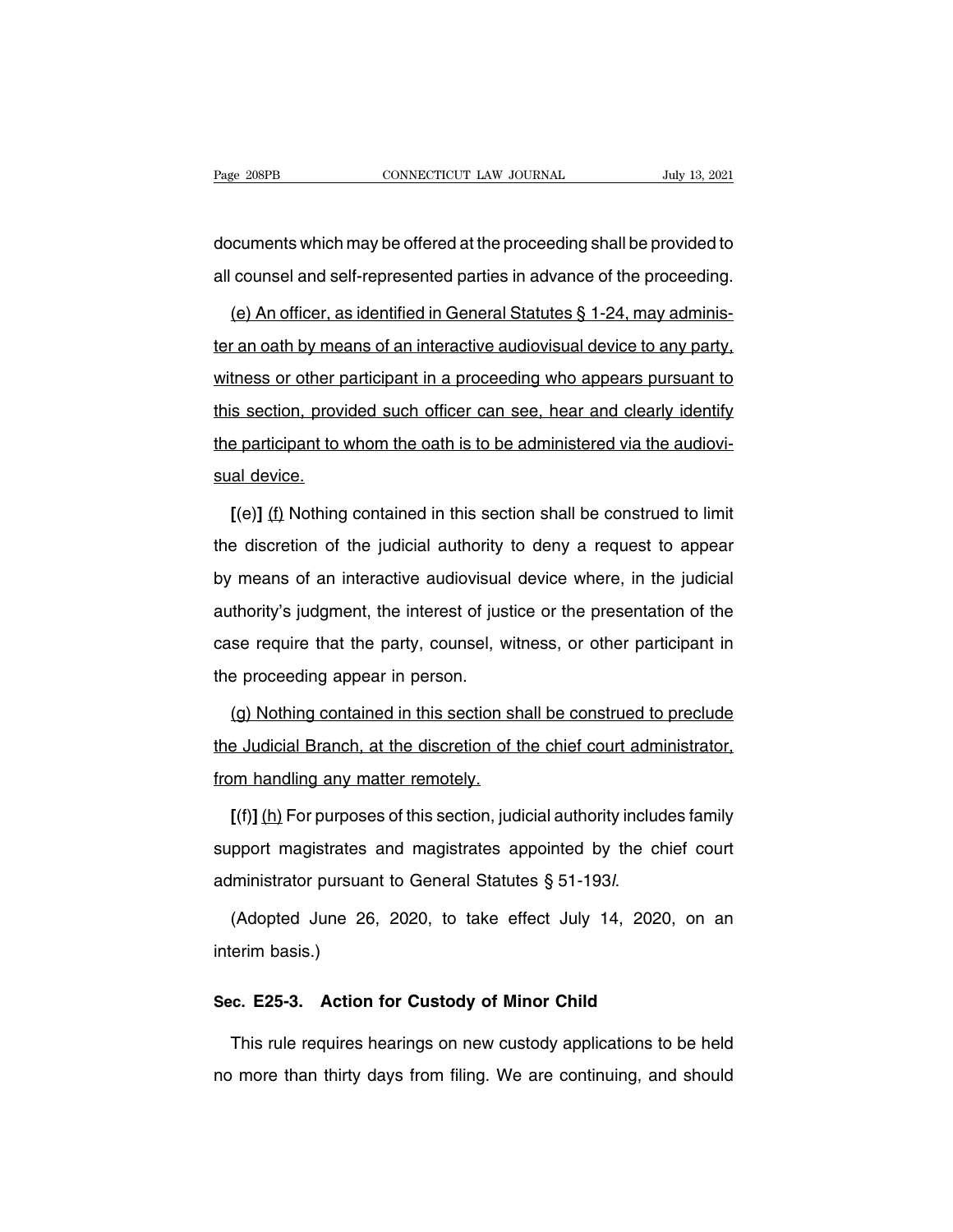CONNECTICUT LAW JOURNAL Page 209PB<br>continue, to accept new filings and the clerks must set dates for hear-<br>ings and for service of the papers on the opposing party, but under July 13, 2021 CONNECTICUT LAW JOURNAL Page 209PB<br>continue, to accept new filings and the clerks must set dates for hear-<br>ings and for service of the papers on the opposing party, but under<br>current circumstances it is not f continue, to accept new filings and the clerks must set dates for hearings and for service of the papers on the opposing party, but under current circumstances it is not feasible to set a hearing date within the thirty-day continue, to accept new filings<br>ings and for service of the particulary<br>current circumstances it is not<br>the thirty-day time limit.<br>(Adopted June 26, 2020, to So and for service of the papers on the opposing party, but under<br>
rrent circumstances it is not feasible to set a hearing date within<br>
e thirty-day time limit.<br>
(Adopted June 26, 2020, to take effect retroactively March 2

current circumstances it is not feasible to set a hearing date within<br>the thirty-day time limit.<br>(Adopted June 26, 2020, to take effect retroactively March 24, 2020,<br>on an interim basis, but until no later than the duratio the thirty-day time limit.<br>
(Adopted June 26, 2020, to ta<br>
on an interim basis, but unt<br>
declared emergencies.) (Adopted June 26, 2020, to take effect retroactively March 24, 2<br>on an interim basis, but until no later than the duration of<br>declared emergencies.)<br>Sec. E25-4. Action for Visitation of Minor Child<br>This rule requires begri

This rule requires hearings on new visitation applications to be held<br>This rule requires hearings on new visitation applications to be held<br>This rule requires hearings on new visitation applications to be held<br>of more than Sec. E25-4. Action for Visitation of Minor Child<br>This rule requires hearings on new visitation applications to be held<br>no more than thirty days from filing. We have the same concern as<br>for custody applications described ab Sec. E25-4. Action for Visitation of Minor C<br>This rule requires hearings on new visitation a<br>no more than thirty days from filing. We have to<br>for custody applications described above.<br>(Adopted June 26, 2020, to take effect This rule requires hearings on new visitation applications to be held<br>o more than thirty days from filing. We have the same concern as<br>r custody applications described above.<br>(Adopted June 26, 2020, to take effect retroact

no more than thirty days from filing. We have the same concern as<br>for custody applications described above.<br>(Adopted June 26, 2020, to take effect retroactively March 24, 2020,<br>on an interim basis, but until no later than for custody applications descri<br>(Adopted June 26, 2020, to ta<br>on an interim basis, but unt<br>declared emergencies.) (Adopted June 26, 2020, to take effect retroact<br>on an interim basis, but until no later than<br>declared emergencies.)<br>**Sec. E25-17.** —**Date for Hearing**<br>This rule requires that a motion to strike in a f

rear interim basis, but until no later than the duration of the<br>clared emergencies.)<br>c. E25-17. —Date for Hearing<br>This rule requires that a motion to strike in a family case be placed<br>a short calendar within fifteen days. Sec. E25-17. —Date for Hearing<br>
This rule requires that a motion to strike in a family case be placed<br>
on a short calendar within fifteen days. Such motions in family cases<br>
are very rare, but if one were to be filed, the Sec. E25-17. —Date for Hearing<br>This rule requires that a motion to strike in a family case be placed<br>on a short calendar within fifteen days. Such motions in family cases<br>are very rare, but if one were to be filed, the cou This rule requires that a motion to strike ion a short calendar within fifteen days. Sud<br>are very rare, but if one were to be filed,<br>unable to meet the time requirement.<br>(Adopted June 26, 2020, to take effect retic (Adopted June 26, 2020, to take effect retroactively March 24, 2020, an interim basis, but until no later than the duration of the

are very rare, but if one were to be filed, the court likely would be<br>unable to meet the time requirement.<br>(Adopted June 26, 2020, to take effect retroactively March 24, 2020,<br>on an interim basis, but until no later than t unable to meet the time requir<br>(Adopted June 26, 2020, to ta<br>on an interim basis, but unt<br>declared emergencies.)<br>TECHNICAL CHANGE: The (Adopted June 26, 2020, to take effect retroactively March 24, 2020,<br>
an interim basis, but until no later than the duration of the<br>
clared emergencies.)<br>
TECHNICAL CHANGE: The word "cases" was added after the<br>
cond instan on an interim basis, but until no k<br>declared emergencies.)<br>TECHNICAL CHANGE: The word<br>second instance of the word "family."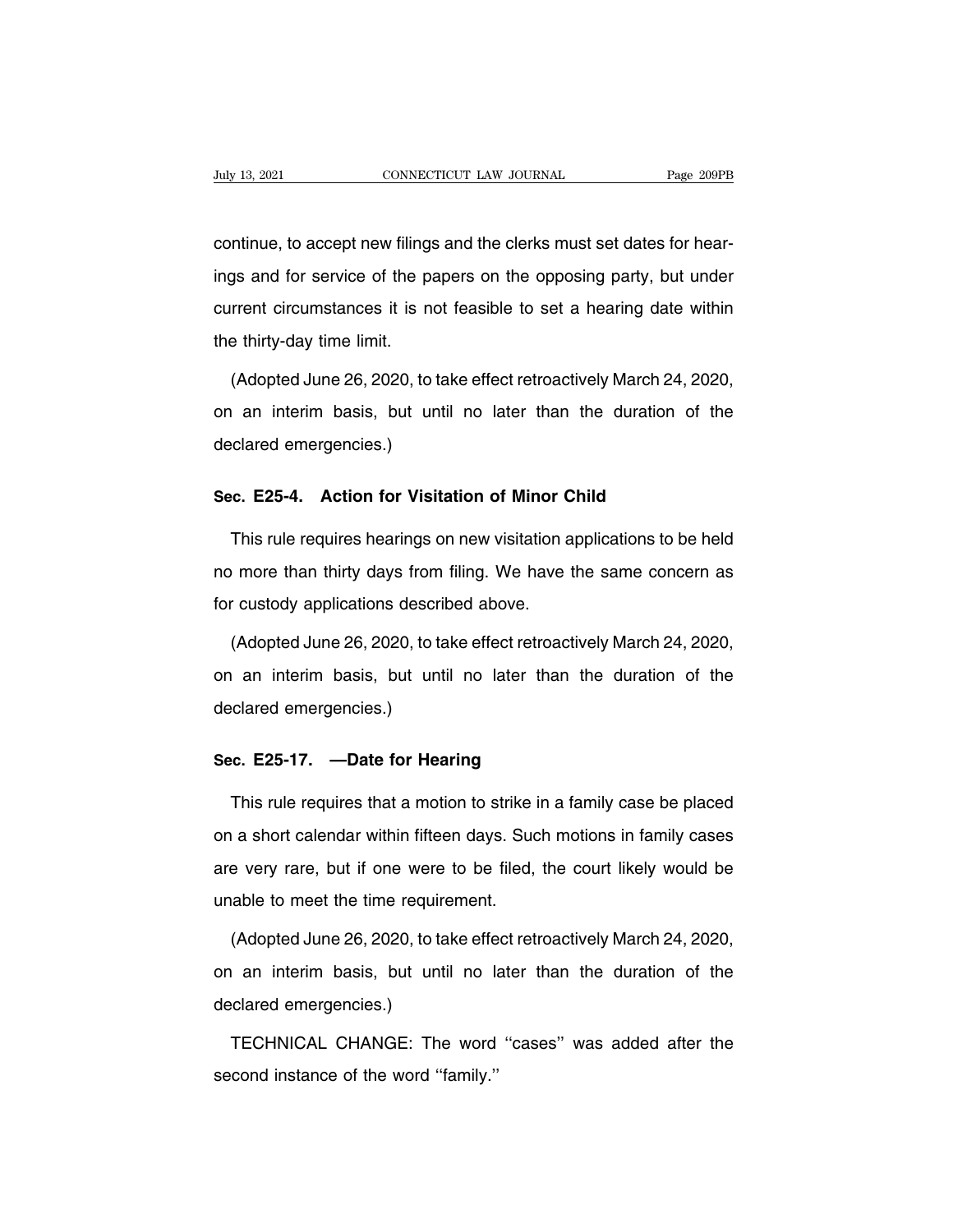## Page 210PB CONNECTICUT LAW JOURNAL July 13, 2021<br> **Sec. E25-59A. Sealing Files or Limiting Disclosure of Docu-**<br> **Sec. E25-59A. Sealing Files or Limiting Disclosure of Docu-EXECUTE CONNECTICUT LAW JOURNAL CONNECTICUT LAW JOURNAL SERVICE SET SERVICE SET SERVICE SERVICE SERVICE SERVICE SERVICE SERVICE SERVICE SERVICE SERVICE SERVICE SERVICE SERVICE SERVICE SERVICE SERVICE SERVICE SERVICE SERVI**

e. E25-59A. Sealing Files or Limiting Disclosure of Documents in Family Matters<br>This rule, in subsection (f) (1), requires that a motion to seal a file<br>a family case be placed on a short calendar within fifteen days, Sec. E25-59A. Sealing Files or Limiting Disclosure of Documents in Family Matters<br>This rule, in subsection (f) (1), requires that a motion to seal a file<br>in a family case be placed on a short calendar within fifteen days,<br> ments in Family Matters<br>This rule, in subsection (f) (1), require<br>in a family case be placed on a short of<br>which likely would not be possible.<br>(Adopted lune 26, 2020, to take effect to This rule, in subsection (f) (1), requires that a motion to seal a file<br>a family case be placed on a short calendar within fifteen days,<br>nich likely would not be possible.<br>(Adopted June 26, 2020, to take effect retroactiv

in a family case be placed on a short calendar within fifteen days,<br>which likely would not be possible.<br>(Adopted June 26, 2020, to take effect retroactively March 24, 2020,<br>on an interim basis, but until no later than the which likely would not be poss<br>(Adopted June 26, 2020, to ta<br>on an interim basis, but unt<br>declared emergencies.) (Adopted June 26, 2020, to take effect retroactively Marc<br>on an interim basis, but until no later than the durat<br>declared emergencies.)<br>Sec. E25a-2. Prompt Filing of Appearance

clared emergencies.)<br> **E. E25a-2. Prompt Filing of Appearance**<br>
This section requires appearances in Title IV-D child support matters<br>
hich could include appearances by Support Enforcement Services), Sec. E25a-2. Prompt Filing of Appearance<br>
This section requires appearances in Title IV-D child support matters<br>
(which could include appearances by Support Enforcement Services),<br>
to be filed "promptly," which may not be Sec. E25a-2. Prompt Filing of Appearance<br>This section requires appearances in Title IV-D child sup<br>(which could include appearances by Support Enforceme<br>to be filed "promptly," which may not be possible.<br>(Adopted June 26, This section requires appearances in Title IV-D child support matters<br>hich could include appearances by Support Enforcement Services),<br>be filed "promptly," which may not be possible.<br>(Adopted June 26, 2020, to take effect

(which could include appearances by Support Enforcement Services),<br>to be filed "promptly," which may not be possible.<br>(Adopted June 26, 2020, to take effect retroactively March 24, 2020,<br>on an interim basis, but until no l to be filed "promptly," which m<br>(Adopted June 26, 2020, to ta<br>on an interim basis, but unt<br>declared emergencies.) (Adopted June 26, 2020, to take effect retroactively March 24, 2020,<br>on an interim basis, but until no later than the duration of the<br>declared emergencies.)<br>Sec. E25a-3. Withdrawal of Appearance; Duration of<br>Appearance

## **Appearance**

e. E25a-3. Withdrawal of Appearance; Duration of<br>Appearance<br>This section establishes automatic time periods for the withdrawal<br>appearances which may not be feasible and may result in the Sec. E25a-3. Withdrawal of Appearance; Duration of<br>Appearance<br>This section establishes automatic time periods for the withdrawal<br>of appearances which may not be feasible and may result in the<br>premature elimination of attor Appearance<br>This section establishes automatic time periods for<br>of appearances which may not be feasible and ma<br>premature elimination of attorney appearances.<br>(Adopted lune 26, 2020, to take effect retroactively) This section establishes automatic time periods for the withdrawal<br>appearances which may not be feasible and may result in the<br>emature elimination of attorney appearances.<br>(Adopted June 26, 2020, to take effect retroactive

of appearances which may not be feasible and may result in the<br>premature elimination of attorney appearances.<br>(Adopted June 26, 2020, to take effect retroactively March 24, 2020,<br>on an interim basis, but until no later tha premature elimination o<br>(Adopted June 26, 20;<br>on an interim basis, t<br>declared emergencies.)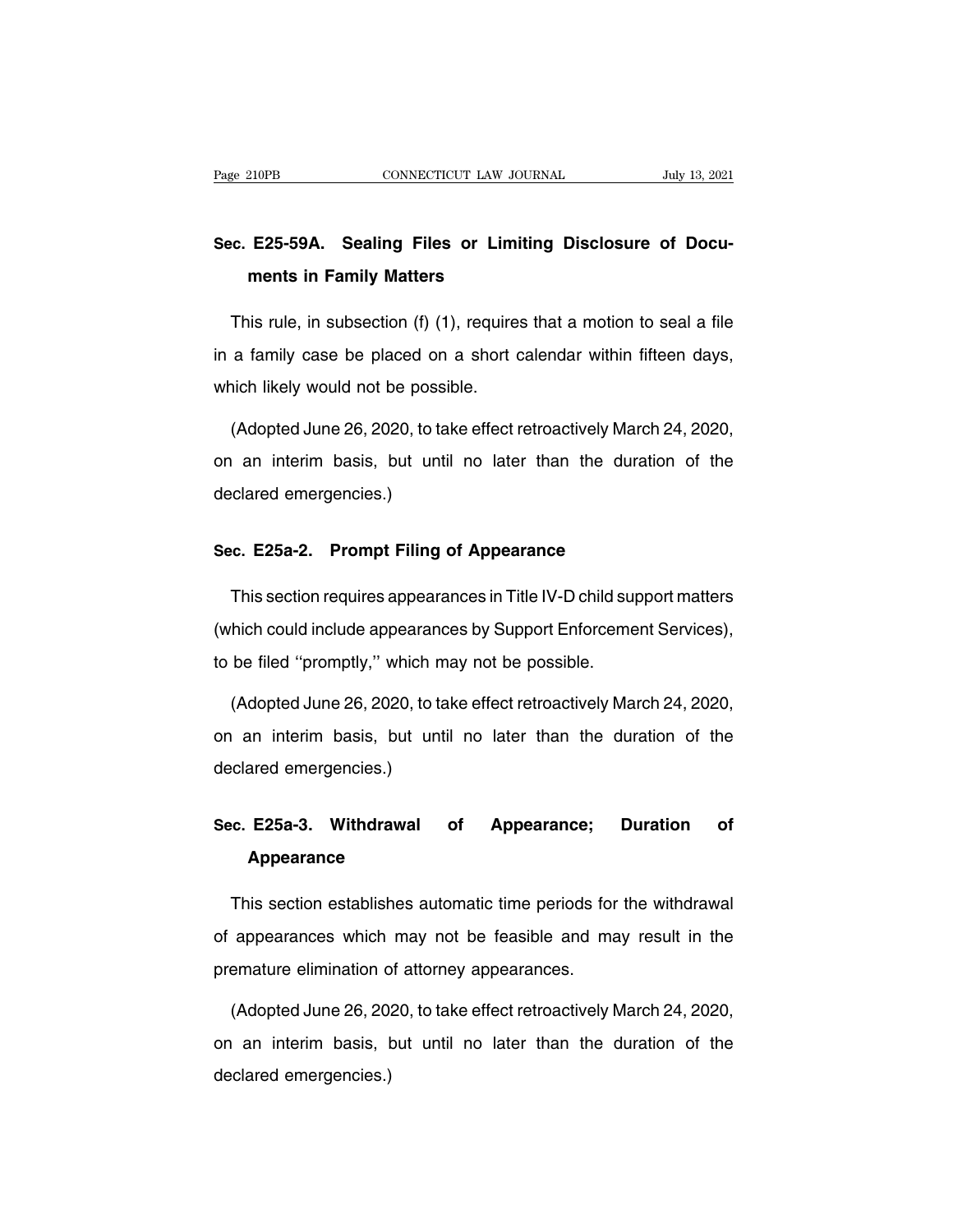## **Sec. E25a-14. —Continuances when Counsel's Presence or CONNECTICUT LAW JOUR**<br> **E25a-14.** — Continuances when C<br>
Oral Argument Required

c. E25a-14. —Continuances when Counsel's Presence or<br>Oral Argument Required<br>This section only allows for continuances from certain short calendar<br>atters for good cause shown, unless the parties agree or the court Sec. E25a-14. —Continuances when Counsel's Presence or<br>Oral Argument Required<br>This section only allows for continuances from certain short calendar<br>matters for good cause shown, unless the parties agree or the court<br>orders **Oral Argument Re**<br>This section only allow<br>matters for good cause<br>orders otherwise. This section only allows for continuances from certain short calendar<br>atters for good cause shown, unless the parties agree or the court<br>ders otherwise.<br>(Adopted June 26, 2020, to take effect retroactively March 24, 2020,<br>

matters for good cause shown, unless the parties agree or the court<br>orders otherwise.<br>(Adopted June 26, 2020, to take effect retroactively March 24, 2020,<br>on an interim basis, but until no later than the duration of the<br>de orders otherwise.<br>
(Adopted June 26, 2020, to ta<br>
on an interim basis, but unt<br>
declared emergencies.) (Adopted June 26, 2020, to take effect retroactively M<br>on an interim basis, but until no later than the di<br>declared emergencies.)<br>Sec. E25a-15. Statements To Be Filed

clared emergencies.)<br> **E. E25a-15. Statements To Be Filed**<br>
This rule imposes on parties and counsel the obligation to file certain<br>
cuments before a hearing. It may not be necessary to address this Sec. E25a-15. Statements To Be Filed<br>This rule imposes on parties and counsel the obligation to file certain<br>documents before a hearing. It may not be necessary to address this<br>as it involves time periods binding on the pa Sec. E25a-15. Statements To Be Filed<br>This rule imposes on parties and counsel the obligation to file certain<br>documents before a hearing. It may not be necessary to address this<br>as it involves time periods binding on the pa This rule imposes on parties and counsel the obligation to file certain<br>documents before a hearing. It may not be necessary to address this<br>as it involves time periods binding on the parties, not the court, and<br>would likel This rule imposes on parties and counsel the obligation to file certain<br>documents before a hearing. It may not be necessary to address this<br>as it involves time periods binding on the parties, not the court, and<br>would likel It involves time periods binding on the parties, not the court, and<br>buld likely be deemed moot if the hearing did not go forward due to<br>ited court operations.<br>(Adopted June 26, 2020, to take effect retroactively March 24,

would likely be deemed moot if the hearing did not go forward due to<br>limited court operations.<br>(Adopted June 26, 2020, to take effect retroactively March 24, 2020,<br>on an interim basis, but until no later than the duration limited court operations.<br>(Adopted June 26, 2020, to ta<br>on an interim basis, but unt<br>declared emergencies.) (Adopted June 26, 2020, to take effect retroactively March 24, 2020,<br>on an interim basis, but until no later than the duration of the<br>declared emergencies.)<br>Sec. E25a-17. Motion To Open Judgment of Paternity by<br>Acknowledgm

## **Acknowledgment**

c. E25a-17. Motion To Open Judgment of Paternity by<br>Acknowledgment<br>This rule requires hearings on motions to open acknowledgments<br>paternity to be held no more than thirty days from filing. Under Sec. E25a-17. Motion To Open Judgment of Paternity by<br>Acknowledgment<br>This rule requires hearings on motions to open acknowledgments<br>of paternity to be held no more than thirty days from filing. Under<br>current circumstances, Acknowledgment<br>This rule requires hearings on motions to open acknowledgments<br>of paternity to be held no more than thirty days from filing. Under<br>current circumstances, it is not feasible to set a hearing date within<br>the t This rule requires head<br>of paternity to be held<br>current circumstances,<br>the thirty-day time limit.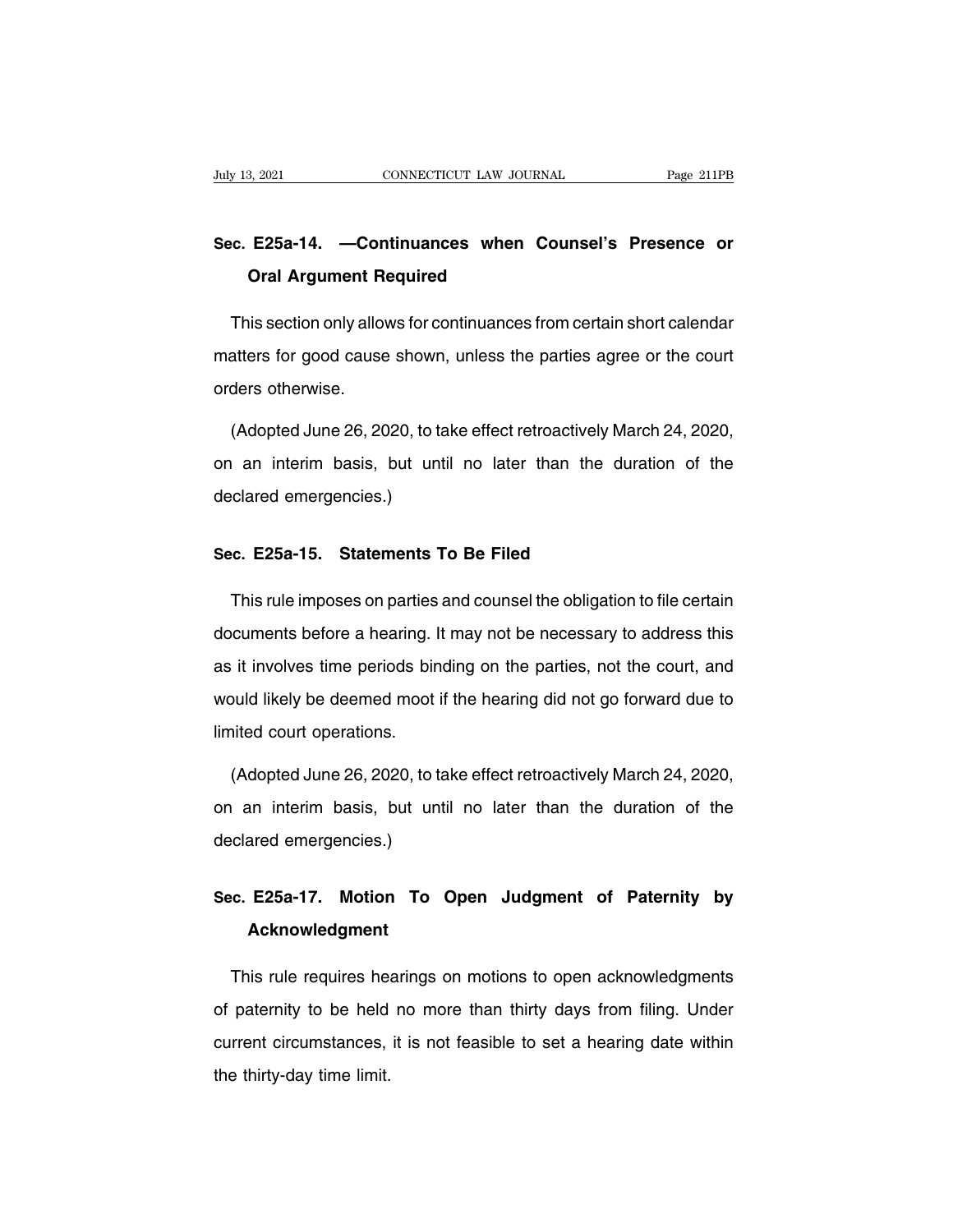EXECTE ANDRESS THE CONSECTION CONNECTION CONSECTION CONSECTION CONSECTION CONSECTION CONSECTION CONSECTION CONSECTION CONSECTION CONSECTION CONSECTION CONSECTION CONSECTION CONSECTION CONSECTION CONSECTION CONSECTION CONSE Page 212PB CONNECTICUT LAW JOURNAL July 13, 2021<br>(Adopted June 26, 2020, to take effect retroactively March 24, 2020,<br>on an interim basis, but until no later than the duration of the<br>declared emergencies.) (Adopted June 26, 2020, to ta<br>on an interim basis, but unt<br>declared emergencies.) (Adopted June 26, 2020, to take effect retroactively March 24, 2020,<br>on an interim basis, but until no later than the duration of the<br>declared emergencies.)<br>Sec. E25a-19. Standard Disclosure and Production<br>This rule impose

The internal basis, but until no later than the duration of the<br>clared emergencies.)<br>c. E25a-19. Standard Disclosure and Production<br>This rule imposes on parties and counsel the obligation to exchange<br>rtain documents by way Sec. E25a-19. Standard Disclosure and Production<br>This rule imposes on parties and counsel the obligation to exchange<br>certain documents by way of discovery within thirty days of a request<br>or order. It involves time periods Sec. E25a-19. Standard Disclosure and Production<br>This rule imposes on parties and counsel the obligation to exchange<br>certain documents by way of discovery within thirty days of a request<br>or order. It involves time periods This rule imposes on parties and counsel the obligation to exchange<br>rtain documents by way of discovery within thirty days of a request<br>order. It involves time periods binding on the parties, not the court.<br>(Adopted June 2

certain documents by way of discovery within thirty days of a request<br>or order. It involves time periods binding on the parties, not the court.<br>(Adopted June 26, 2020, to take effect retroactively March 24, 2020,<br>on an int or order. It involves time period<br>(Adopted June 26, 2020, to ta<br>on an interim basis, but unt<br>declared emergencies.) (Adopted June 26, 2020, to take effect retroactively Marmon an interim basis, but until no later than the durated<br>declared emergencies.)<br>Sec. E25a-23. Answers to Interrogatories

This rule imposes on parties and counsel the obligation to respond<br>interrogatories<br>This rule imposes on parties and counsel the obligation to respond<br>interrogatories within sixty days. It also involves time periods binding Sec. E25a-23. Answers to Interrogatories<br>This rule imposes on parties and counsel the obligation to respond<br>to interrogatories within sixty days. It also involves time periods binding<br>on the parties, not the court, althoug Sec. E25a-23. Answers to Interrogatories<br>This rule imposes on parties and counsel the obligation to respond<br>to interrogatories within sixty days. It also involves time periods binding<br>on the parties, not the court, althoug This rule imposes on parties are<br>to interrogatories within sixty days<br>on the parties, not the court, altho<br>may be filed with the court.<br>(Adopted June 26, 2020, to take interrogatories within sixty days. It also involves time periods binding<br>
1 the parties, not the court, although a request for extension of time<br>
29 to take effect retroactively March 24, 2020,<br>
1 an interim basis, but unt

on the parties, not the court, although a request for extension of time<br>may be filed with the court.<br>(Adopted June 26, 2020, to take effect retroactively March 24, 2020,<br>on an interim basis, but until no later than the dur may be filed with the court.<br>(Adopted June 26, 2020, to ta<br>on an interim basis, but unt<br>declared emergencies.) (Adopted June 26, 2020, to take effect retroactively Ma<br>on an interim basis, but until no later than the dured<br>declared emergencies.)<br>Sec. E30-7. Place of Detention Hearings

Pursuant to the Branch's consolidation of courts, only two of the Branch's consolidation of courts, only two of the Branch's consolidation of courts, only two of the even juvenile courthouses remain open. Priority 1 delinq Sec. E30-7. Place of Detention Hearings<br>Pursuant to the Branch's consolidation of courts, only two of the<br>eleven juvenile courthouses remain open. Priority 1 delinquency cases<br>are being heard only in the Hartford and Bridg Sec. E30-7. Place of Detention Hearings<br>Pursuant to the Branch's consolidation of courts, only two of the<br>eleven juvenile courthouses remain open. Priority 1 delinquency cases<br>are being heard only in the Hartford and Bridg houses.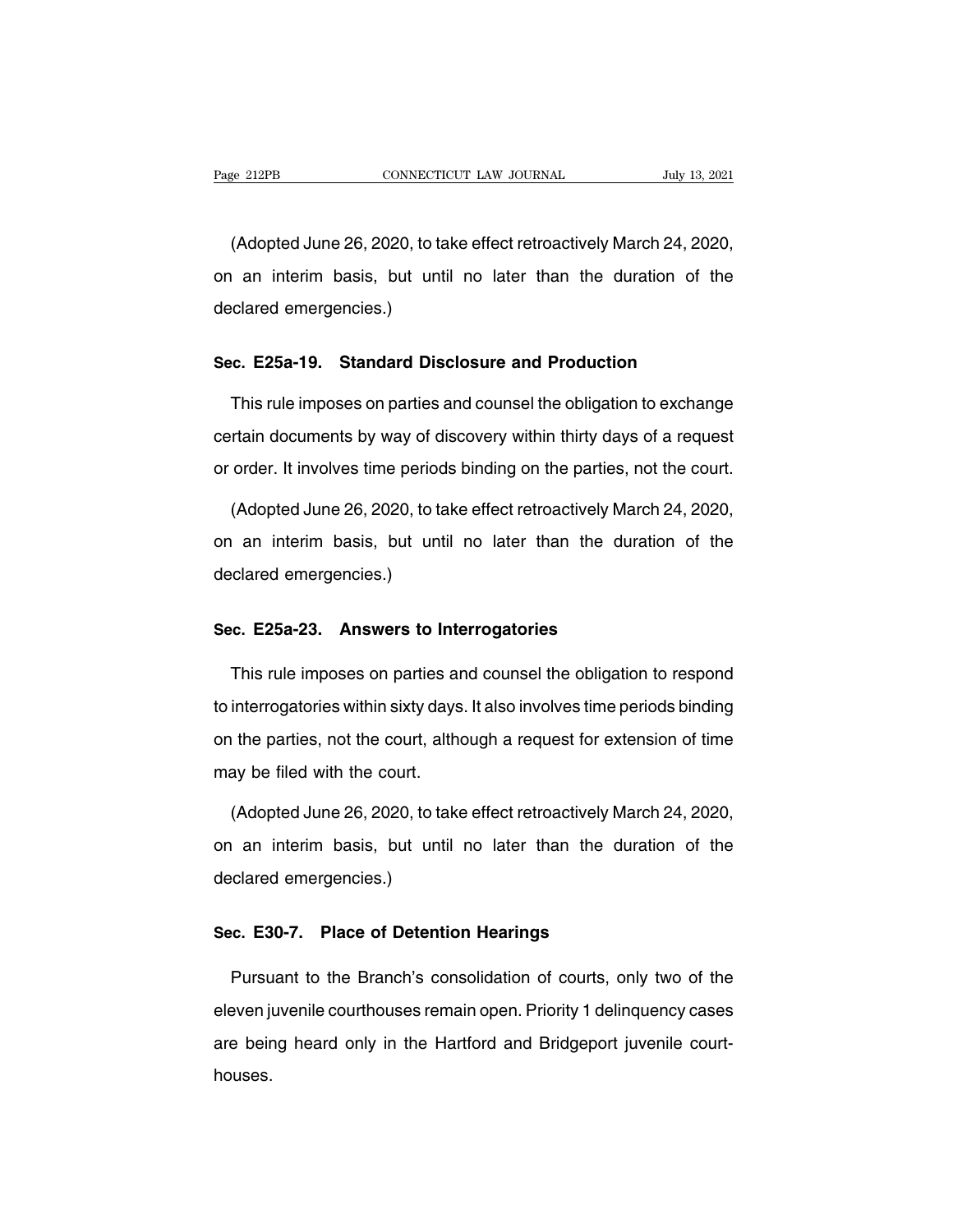Vector 13, 2021<br>
CONNECTICUT LAW JOURNAL Page 213PB<br>
(Adopted June 26, 2020, to take effect retroactively March 24, 2020,<br>
A an interim basis, but until no later than the duration of the July 13, 2021 CONNECTICUT LAW JOURNAL Page 213PB<br>(Adopted June 26, 2020, to take effect retroactively March 24, 2020,<br>on an interim basis, but until no later than the duration of the<br>declared emergencies.) (Adopted June 26, 2020, to ta<br>
on an interim basis, but unt<br>
declared emergencies.) (Adopted June 26, 2020, to take effect retroactiv<br>on an interim basis, but until no later than t<br>declared emergencies.)<br>**Sec. E37-1. Arraignment; Timing**<br>The request is being made to allow flexibility

I an interim basis, but until no later than the duration of the<br>clared emergencies.)<br>c. E37-1. Arraignment; Timing<br>The request is being made to allow flexibility in the timing of the<br>esentment of a defendant before a court declared emergencies.)<br>
Sec. E37-1. Arraignment; Timing<br>
The request is being made to allow flexibility in the timing of the<br>
presentment of a defendant before a court. In the event that arraign-<br>
ment procedures needed to Sec. E37-1. Arraignment; Timing<br>The request is being made to allow flexibility in the timing of the<br>presentment of a defendant before a court. In the event that arraign-<br>ment procedures needed to be modified to a more rest The request is being made to allow flexibility in the timing of the presentment of a defendant before a court. In the event that arraignment procedures needed to be modified to a more restricted schedule, the suspension of presentment of a defendant before a court. In the event that arraignment procedures needed to be modified to a more restricted schedule, the suspension of the rule would permit the arraignments to be conducted in a manner Superifyrical procedures needed to be modified to a more restricted schedule,<br>
A suspension of the rule would permit the arraignments to be con-<br>
cted in a manner consistent with the court's ability to operate.<br>
(Adopted J

the suspension of the rule would permit the arraignments to be con-<br>ducted in a manner consistent with the court's ability to operate.<br>(Adopted June 26, 2020, to take effect retroactively March 24, 2020,<br>on an interim basi ducted in a manner consistent<br>
(Adopted June 26, 2020, to ta<br>
on an interim basis, but unt<br>
declared emergencies.) (Adopted June 26, 2020, to take effect retroactively March 24, 2020, on an interim basis, but until no later than the duration of the declared emergencies.)<br> **Sec. E37-12. Defendant in Custody; Determination of Proba-**<br> **D** Frame Dasis, but<br>**ble Cause**<br>**E37-12. Defendant<br>ble Cause**<br>Re courts have continue

clared emergencies.)<br>
c. E37-12. Defendant in Custody; Determination of Proba-<br>
ble Cause<br>
The courts have continued to maintain probable cause findings,<br>
ecifically as it relates to weekend arrests. In the event that it i Sec. E37-12. Defendant in Custody; Determination of Proba-<br>ble Cause<br>The courts have continued to maintain probable cause findings,<br>specifically as it relates to weekend arrests. In the event that it is not<br>possible to hav ble Cause<br>The courts have continued to maintain probable cause findings,<br>specifically as it relates to weekend arrests. In the event that it is not<br>possible to have this finding within forty-eight hours, the suspension<br>of The courts have continued to maintain probable cause findings, specifically as it relates to weekend arrests. In the event that it is not possible to have this finding within forty-eight hours, the suspension of the rule w specifically as it relates to weekend arrests. In the event that it is not<br>possible to have this finding within forty-eight hours, the suspension<br>of the rule would permit the court to make the probable cause determi-<br>natio possible to have this finding within forty-eight hours, the suspension<br>of the rule would permit the court to make the probable cause determi-<br>nation at the soonest date available under the circumstances. The<br>suspension wou require a party to respond within seven days for recommendation at the soonest date available under the circumstances. The suspension would also address the sealing requirement so as not to require a party to respond withi to the rate weata permit the court to frake the probable dated doterm<br>nation at the soonest date available under the circumstances. The<br>suspension would also address the sealing requirement so as not to<br>require a party to suspension would also address the sealing requirement so as not to require a party to respond within seven days for recommendations as<br>to the court order and also allows the court to continue its sealing<br>order beyond fourt Frequire a party to respond within seven days for recommendations as<br>to the court order and also allows the court to continue its sealing<br>order beyond fourteen days. This suspension of the rule would allow<br>for appropriate For a party to red<br>to the court order are<br>order beyond fourtee<br>for appropriate notice<br>of any sealing order.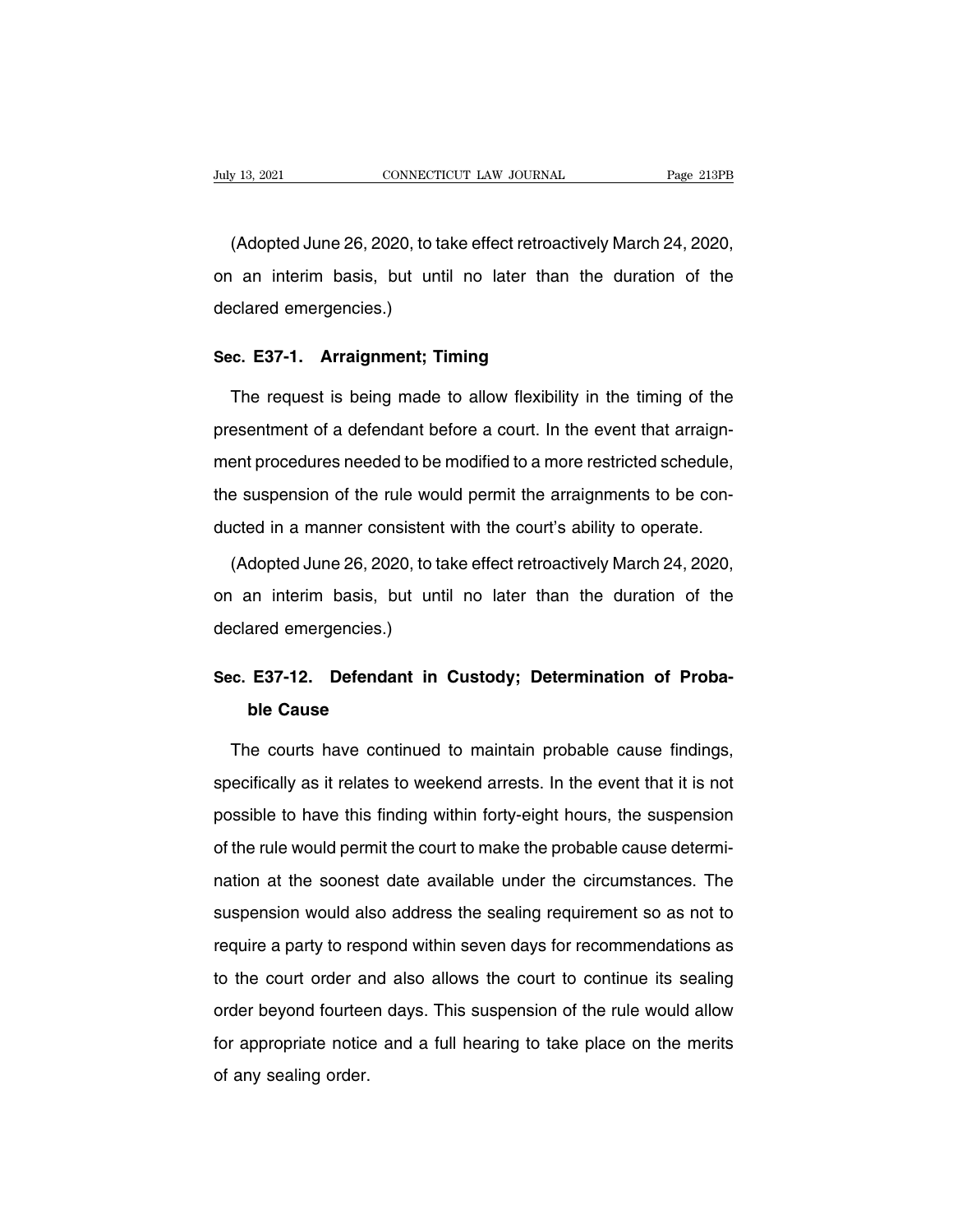SE 214PB<br>
CONNECTICUT LAW JOURNAL<br>
(Adopted June 26, 2020, to take effect retroactively March 24, 2020,<br>
an interim basis, but until no later than the duration of the Page 214PB CONNECTICUT LAW JOURNAL July 13, 2021<br>(Adopted June 26, 2020, to take effect retroactively March 24, 2020,<br>on an interim basis, but until no later than the duration of the<br>declared emergencies.) (Adopted June 26, 2020, to ta<br>on an interim basis, but unt<br>declared emergencies.) (Adopted June 26, 2020, to take effect retroactively lon an interim basis, but until no later than the declared emergencies.)<br>Sec. **E38-6.** Appearance after Release<br>The suspension of the rule only applies to a defen

I an interim basis, but until no later than the duration of the clared emergencies.)<br> **EXEC E38-6.** Appearance after Release<br>
The suspension of the rule only applies to a defendant who is not<br>
custody. Currently, the court declared emergencies.)<br>
Sec. E38-6. Appearance after Release<br>
The suspension of the rule only applies to a defendant who is not<br>
in custody. Currently, the courts are receiving all domestic arraign-<br>
ments on the next cour Sec. E38-6. Appearance after Release<br>The suspension of the rule only applies to a defendant who is not<br>in custody. Currently, the courts are receiving all domestic arraign-<br>ments on the next court date. All domestic arraig The suspension of the rule only applies to a defendant who is not<br>in custody. Currently, the courts are receiving all domestic arraign-<br>ments on the next court date. All domestic arraignments have protec-<br>tive orders issue in custody. Currently, the courts are receiving all domestic arraignments on the next court date. All domestic arraignments have protective orders issued by law enforcement which remain in effect until the defendant is see the conduct and next court date. All domestic arraignments have protective orders issued by law enforcement which remain in effect until the defendant is seen before the court. In the event that it is not possible to condu tive orders issued by law enforcement which remain in effect until the<br>defendant is seen before the court. In the event that it is not possible<br>to conduct an arraignment on the next court date, the suspension of<br>the rule w defendant is seen before the court. In the event that it is not possible<br>to conduct an arraignment on the next court date, the suspension of<br>the rule would allow for the court to schedule the first presentment on<br>a differe not conduct an arraignment on the next court date, the suspension of<br>the rule would allow for the court to schedule the first presentment on<br>a different, but still expedited date. In cases where the defendant is<br>not in cus the rule would allow for the court to schedule the first presentment on<br>a different, but still expedited date. In cases where the defendant is<br>not in custody and it is not a domestic arraignment, the suspension<br>of the rule a different, but still expedited date. In cases where the defendant is<br>not in custody and it is not a domestic arraignment, the suspension<br>of the rule requiring an initial appearance of not more than fourteen<br>days allows t a amoroni, sat can exposited date. In eases where the determined not in custody and it is not a domestic arraignment, the suspension of the rule requiring an initial appearance of not more than fourteen days allows the cou the rule requiring an initial appearance of not more than fourteen<br>ys allows the courts to maintain appropriately sized dockets and<br>ovides notice to all parties as to the scheduling of the cases.<br>(Adopted June 26, 2020, to

days allows the courts to maintain appropriately sized dockets and<br>provides notice to all parties as to the scheduling of the cases.<br>(Adopted June 26, 2020, to take effect retroactively March 24, 2020,<br>on an interim basis, provides notice to all parties a<br>
(Adopted June 26, 2020, to ta<br>
on an interim basis, but unt<br>
declared emergencies.) (Adopted June 26, 2020, to take effect retroactively March 24, 2020,<br>on an interim basis, but until no later than the duration of the<br>declared emergencies.)<br>Sec. E38-18. —Review of Detention Prior to Arraignment, Trial<br>or Frame interim basis, but until<br>
ared emergencies.)<br> **E38-18.** —**Review of De<br>
or Sentencing**<br> **or Sentencing** 

clared emergencies.)<br>
.c. E38-18. —Review of Detention Prior to Arraignment, Trial<br>
or Sentencing<br>
The rule requires the review of any detained person's bail within<br>
ty-five days and within thirty days if the person is hel Sec. E38-18. — Review of Detention Prior to Arraignment, Trial<br>or Sentencing<br>The rule requires the review of any detained person's bail within<br>forty-five days and within thirty days if the person is held on a misde-<br>meanor or Sentencing<br>The rule requires the review of any detained person's bail within<br>forty-five days and within thirty days if the person is held on a misde-<br>meanor or class D felony. The suspension of the rule would remove<br>man The rule requires the review of any detained person's bail within<br>forty-five days and within thirty days if the person is held on a misde-<br>meanor or class D felony. The suspension of the rule would remove<br>mandatory bail re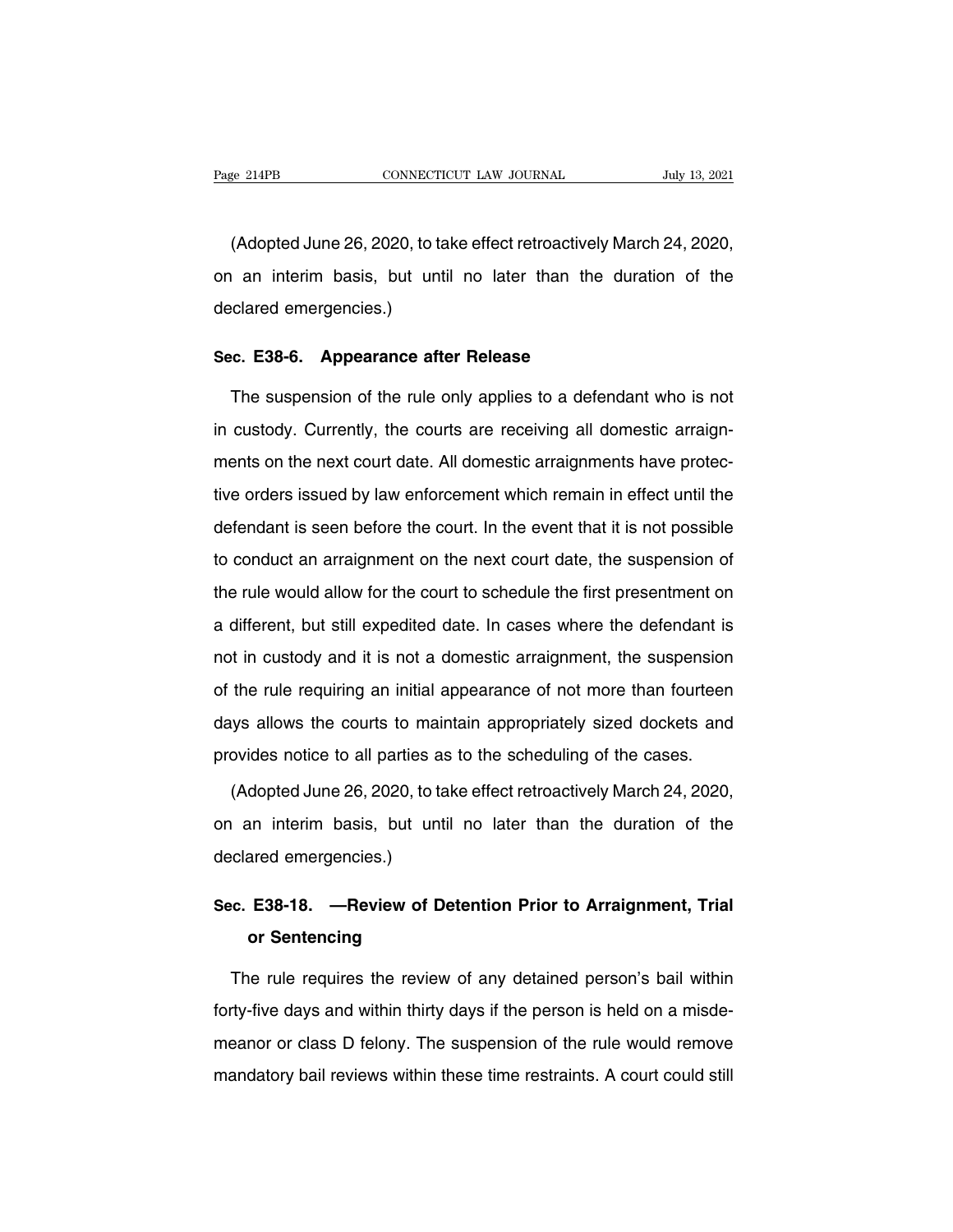Figure 215PB<br>conduct bail reviews by way of motion or through a videoconference<br>at an appropriately scheduled date. July 13, 2021 CONNECTICUT LAW JON<br>
conduct bail reviews by way of motion or<br>
at an appropriately scheduled date.<br>
(Adopted lune 26, 2020, to take offect r

nduct bail reviews by way of motion or through a videoconference<br>an appropriately scheduled date.<br>(Adopted June 26, 2020, to take effect retroactively March 24, 2020,<br>an interim basis, but until no later than the duration conduct bail reviews by way of motion or through a videoconference<br>at an appropriately scheduled date.<br>(Adopted June 26, 2020, to take effect retroactively March 24, 2020,<br>on an interim basis, but until no later than the d at an appropriately scheduled<br>(Adopted June 26, 2020, to ta<br>on an interim basis, but unt<br>declared emergencies.) (Adopted June 26, 2020, to take effect retroactively March 24, 202<br>on an interim basis, but until no later than the duration of tl<br>declared emergencies.)<br>Sec. E38-21. —Forfeiture of Bail and Rearrest Warrant

clared emergencies.)<br> **Example:**<br> **The rule requires any person whose bond has been forfeited to be<br>
turned to custody within six months in order to release a surety from** Sec. E38-21. —Forfeiture of Bail and Rearrest Warrant<br>The rule requires any person whose bond has been forfeited to be<br>returned to custody within six months in order to release a surety from<br>their bond obligation. The susp Sec. E38-21. —Forfeiture of Bail and Rearrest Warrant<br>The rule requires any person whose bond has been forfeited to be<br>returned to custody within six months in order to release a surety from<br>their bond obligation. The susp The rule requires any person whose bond has been forfeited to be<br>returned to custody within six months in order to release a surety from<br>their bond obligation. The suspension of the rule would allow the surety<br>additional t Focusing outside any person whose send<br>returned to custody within six months in order<br>their bond obligation. The suspension of the r<br>additional time to locate the person and is<br>focusing on designated priority cases. eir bond obligation. The suspension of the rule would allow the surety<br>Iditional time to locate the person and is consistent with the court<br>cusing on designated priority cases.<br>(Adopted June 26, 2020, to take effect retroa

additional time to locate the person and is consistent with the court<br>focusing on designated priority cases.<br>(Adopted June 26, 2020, to take effect retroactively March 24, 2020,<br>on an interim basis, but until no later than focusing on designated priority<br>(Adopted June 26, 2020, to ta<br>on an interim basis, but unt<br>declared emergencies.) (Adopted June 26, 2020, to take effect retroactively March 24, 2020,<br>on an interim basis, but until no later than the duration of the<br>declared emergencies.)<br>Sec. E40-11. Disclosure by the Prosecuting Authority

clared emergencies.)<br> **E. E40-11. Disclosure by the Prosecuting Authority**<br>
The rule requires the prosecution to disclose certain materials within<br>
ty-five days from the filing of a request to disclose. By suspending Sec. E40-11. Disclosure by the Prosecuting Authority<br>The rule requires the prosecution to disclose certain materials within<br>forty-five days from the filing of a request to disclose. By suspending<br>the rule, it would allow t Sec. E40-11. Disclosure by the Prosecuting Authority<br>The rule requires the prosecution to disclose certain materials within<br>forty-five days from the filing of a request to disclose. By suspending<br>the rule, it would allow t The rule requires the prosecution to disclose certain materials within<br>forty-five days from the filing of a request to disclose. By suspending<br>the rule, it would allow the court to permit an extension of this time<br>period w Forty-five days from the filling<br>the rule, it would allow the<br>period without requiring eshown for the delay. Solution: The court to permit an extension of this time<br>
priod without requiring each case to have a finding of good cause<br>
cown for the delay.<br>
(Adopted June 26, 2020, to take effect retroactively March 24, 2020,<br>
an inte

period without requiring each case to have a finding of good cause<br>shown for the delay.<br>(Adopted June 26, 2020, to take effect retroactively March 24, 2020,<br>on an interim basis, but until no later than the duration of the<br> shown for the delay.<br>(Adopted June 26, 20;<br>on an interim basis, t<br>declared emergencies.)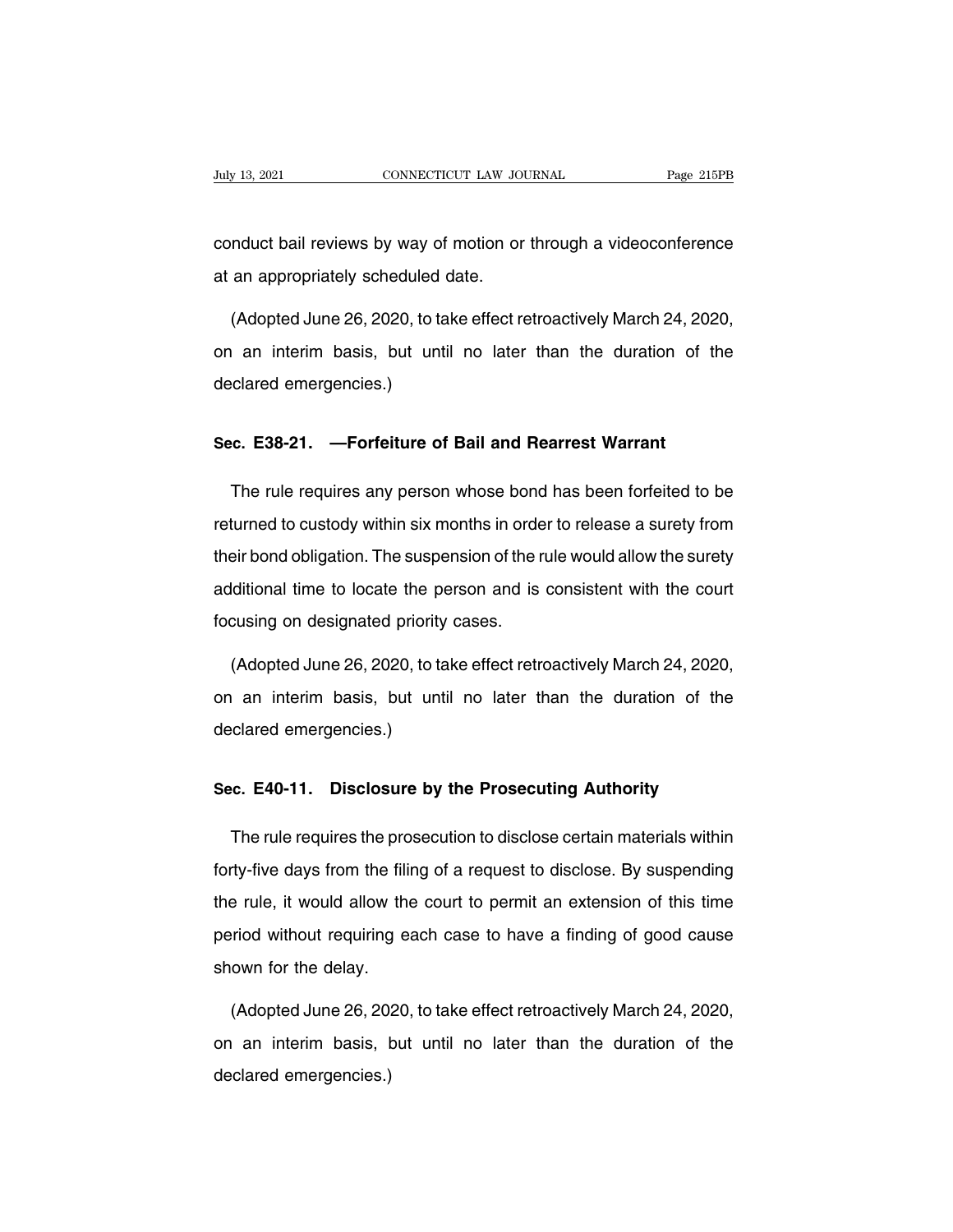## Page 216PB CONNECTICUT LAW JOURNAL July 13, 2021<br> **Sec. E40-13. Names of Witnesses; Prior Record of Witnesses;<br>
Statements of Witnesses EXECUT STATE CONNECTICUT LAW JOURNET STATE OF STATE STATE STATE STATE STATE STATE STATE STATE STATE STATE STATE STATE STATE STATE STATE STATE STATE STATE STATE STATE STATE STATE STATE STATE STATE STATE STATE STATE STATE S**

e. E40-13. Names of Witnesses; Prior Record of Witnesses;<br>Statements of Witnesses<br>The rule requires the prosecution to disclose the names of witnesses,<br>a records of witnesses and the statements of witnesses within forty-Sec. E40-13. Names of Witnesses; Prior Record of Witnesses;<br>Statements of Witnesses<br>The rule requires the prosecution to disclose the names of witnesses,<br>the records of witnesses and the statements of witnesses within fort Statements of Witnesses<br>The rule requires the prosecution to disclose the names of witnesses,<br>the records of witnesses and the statements of witnesses within forty-<br>five days from the filing of a request to produce these m The rule requires the prosecution to disclose the names of witnesses,<br>the records of witnesses and the statements of witnesses within forty-<br>five days from the filing of a request to produce these materials. By<br>suspending The records of witnesses and the statements of witnesses within forty-<br>five days from the filing of a request to produce these materials. By<br>suspending the rule, it would allow the court to permit an extension<br>of this time five days from the filing of a request to<br>suspending the rule, it would allow the<br>of this time period without requiring ea<br>good cause shown for the delay.<br>(Adopted June 26, 2020, to take effec Substituted June 26, 2020, to take effect retroactively March 24, 2020,<br>and interim basis, but until no later than the duration of the delay.

on an interim basis, but until no later than the duration of the declared emergencies.)<br>
(Adopted June 26, 2020, to take effect retroactively March 24, 2020, on an interim basis, but until no later than the duration of the good cause shown for the dela<br>(Adopted June 26, 2020, to ta<br>on an interim basis, but unt<br>declared emergencies.)<br>Sec. E40-13A. Law Enford (Adopted June 26, 2020, to take effect retroactively March 24, 2020,<br>on an interim basis, but until no later than the duration of the<br>declared emergencies.)<br>Sec. E40-13A. Law Enforcement Reports, Affidavits and<br>Statements

## **Statements**

reflated emergencies.)<br>
Fig. c. E40-13A. Law Enforcement Reports, Affidavits and<br>
Statements<br>
The rule requires the prosecution to disclose certain materials within<br>
ty-five days from the filing of a request to disclose. B Sec. E40-13A. Law Enforcement Reports, Affidavits and<br>Statements<br>The rule requires the prosecution to disclose certain materials within<br>forty-five days from the filing of a request to disclose. By suspending<br>the rule, it w Statements<br>The rule requires the prosecution to disclose certain materials within<br>forty-five days from the filing of a request to disclose. By suspending<br>the rule, it would allow the court to permit an extension of this ti The rule requires the prosecution to disclose certain materials within<br>forty-five days from the filing of a request to disclose. By suspending<br>the rule, it would allow the court to permit an extension of this time<br>period w First forty-five days from the fill<br>the rule, it would allow the<br>period without requiring eshown for the delay.<br>(Adopted June 26, 2020, (Adopted June 26, 2020, to take effect retroactively March 24, 2020,<br>an interim basis, but until no later than the duration of the delay.

period without requiring each case to have a finding of good cause<br>shown for the delay.<br>(Adopted June 26, 2020, to take effect retroactively March 24, 2020,<br>on an interim basis, but until no later than the duration of the<br> shown for the delay.<br>
(Adopted June 26, 2020, to ta<br>
on an interim basis, but unt<br>
declared emergencies.)<br>
Sec. E40-17. Defense of Me (Adopted June 26, 2020, to take effect retroactively March 24, 2020,<br>on an interim basis, but until no later than the duration of the<br>declared emergencies.)<br>Sec. E40-17. Defense of Mental Disease or Defect or Extreme<br>Emoti In interim basis, but until no later than the duration<br>ared emergencies.)<br>**E40-17. Defense of Mental Disease or Defect or<br>Emotional Disturbance; Notice by Defendant**<br>ne rule requires the defendant, when relying on one of t

clared emergencies.)<br>
C. E40-17. Defense of Mental Disease or Defect or Extreme<br>
Emotional Disturbance; Notice by Defendant<br>
The rule requires the defendant, when relying on one of the above-<br>
ptioned affirmative defenses, Sec. E40-17. Defense of Mental Disease or Defect or Extreme<br>Emotional Disturbance; Notice by Defendant<br>The rule requires the defendant, when relying on one of the above-<br>captioned affirmative defenses, to notice the prosec Emotional Disturbance; Notice by Defendant<br>The rule requires the defendant, when relying on one of the above-<br>captioned affirmative defenses, to notice the prosecution within forty-<br>five days of the intention to use said d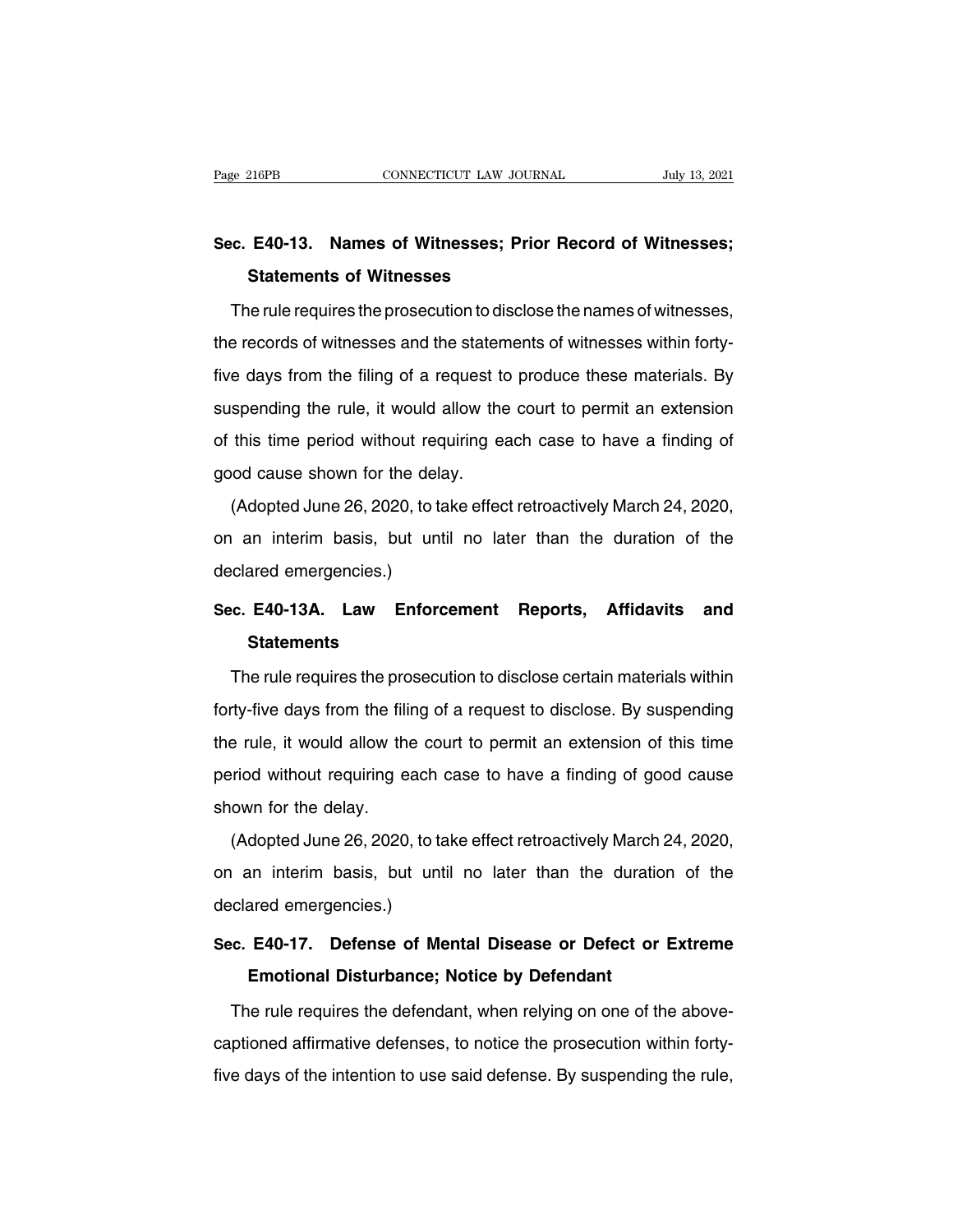Indy 13, 2021 CONNECTICUT LAW JOURNAL Page 217PB<br>it would allow the court to permit an extension of this time period<br>without requiring each case to have a finding of good cause shown July 13, 2021 CONNECTICUT LAW JOURNAL Page 217PB<br>it would allow the court to permit an extension of this time period<br>without requiring each case to have a finding of good cause shown<br>for the delay. it would allow the<br>without requiring e<br>for the delay.<br>(Adopted June 26 Would allow the court to permit an extension of this time period<br>thout requiring each case to have a finding of good cause shown<br>the delay.<br>(Adopted June 26, 2020, to take effect retroactively March 24, 2020,<br>an interim ba

without requiring each case to have a finding of good cause shown<br>for the delay.<br>(Adopted June 26, 2020, to take effect retroactively March 24, 2020,<br>on an interim basis, but until no later than the duration of the<br>declare minear requiring each eace to<br>for the delay.<br>(Adopted June 26, 2020, to ta<br>on an interim basis, but unt<br>declared emergencies.)<br>Sec. E40-18. —Notice by D (Adopted June 26, 2020, to take effect retroactively March 24, 2020,<br>on an interim basis, but until no later than the duration of the<br>declared emergencies.)<br>**Sec. E40-18.** —Notice by Defendant of Intention To Use Expert<br>**T** Interim basis, but until no later than the duration of the<br>
Testimony **Testimony regarding Mental State; Filing Reports of Exam**<br>
Testimony regarding Mental State; Filing Reports of Exam<br>
Te rule requires the defendant to

reflaced emergencies.)<br>
Ferricon-Motice by Defendant of Intention To Use Expert<br>
Testimony regarding Mental State; Filing Reports of Exam<br>
The rule requires the defendant to notice the prosecution within<br>
Thy-five days of Sec. E40-18. —Notice by Defendant of Intention To Use Expert<br>Testimony regarding Mental State; Filing Reports of Exam<br>The rule requires the defendant to notice the prosecution within<br>forty-five days of the intention to use Testimony regarding Mental State; Filing Reports of Exam<br>The rule requires the defendant to notice the prosecution within<br>forty-five days of the intention to use an expert witness and to produce<br>the report of the expert wi The rule requires the defendant to notice the prosecution within<br>forty-five days of the intention to use an expert witness and to produce<br>the report of the expert within five days of receipt. By suspending the<br>rule, it wou forty-five days of the intention to use an expert witness and to produce<br>the report of the expert within five days of receipt. By suspending the<br>rule, it would allow the court to permit an extension of this time period<br>wit forty-five days of the intention to use an expert witness and to produce<br>the report of the expert within five days of receipt. By suspending the<br>rule, it would allow the court to permit an extension of this time period<br>wit (Adopted June 26, 2020, to take effect retroactively March 24, 2020, an interim basis, but until no later than the duration of the

on an interim basis, but until no later than the duration of the delay.<br>
(Adopted June 26, 2020, to take effect retroactively March 24, 2020, on an interim basis, but until no later than the duration of the declared emerge minear requiring each case to<br>for the delay.<br>(Adopted June 26, 2020, to ta<br>on an interim basis, but unt<br>declared emergencies.)<br>Sec. E40-21. Defense of Ali (Adopted June 26, 2020, to take effect retroactively March 24,<br>on an interim basis, but until no later than the duration of<br>declared emergencies.)<br>**Sec. E40-21. Defense of Alibi; Notice by Defendant**<br>The rule requires the I an interim basis, but until no later than the duration of the<br>clared emergencies.)<br>c. **E40-21. Defense of Alibi; Notice by Defendant**<br>The rule requires the defendant to notice the prosecution within<br>enty days after writt

declared emergencies.)<br>
Sec. E40-21. Defense of Alibi; Notice by Defendant<br>
The rule requires the defendant to notice the prosecution within<br>
twenty days after written demand of the intention to use said defense.<br>
By suspe Sec. E40-21. Defense of Alibi; Notice by Defendant<br>The rule requires the defendant to notice the prosecution within<br>twenty days after written demand of the intention to use said defense.<br>By suspending the rule, it would al The rule requires the defendant to notice the prosecution within<br>twenty days after written demand of the intention to use said defense.<br>By suspending the rule, it would allow the court to permit an extension<br>of this time p twenty days after written demand of the intention to use said defense.<br>By suspending the rule, it would allow the court to permit an extension<br>of this time period without requiring each case to have the court direct<br>the ti It is time period without requiring each case to have the court direct<br>this time period without requiring each case to have the court direct<br>a time period in which the defense needs to comply with the notice.<br>(Adopted June

by suspending and rate, it would direct are pointed point of point and skicholoff<br>of this time period in which the defense needs to comply with the notice.<br>(Adopted June 26, 2020, to take effect retroactively March 24, 202 the time period in which<br>the time period in which<br>(Adopted June 26, 20;<br>on an interim basis, t<br>declared emergencies.)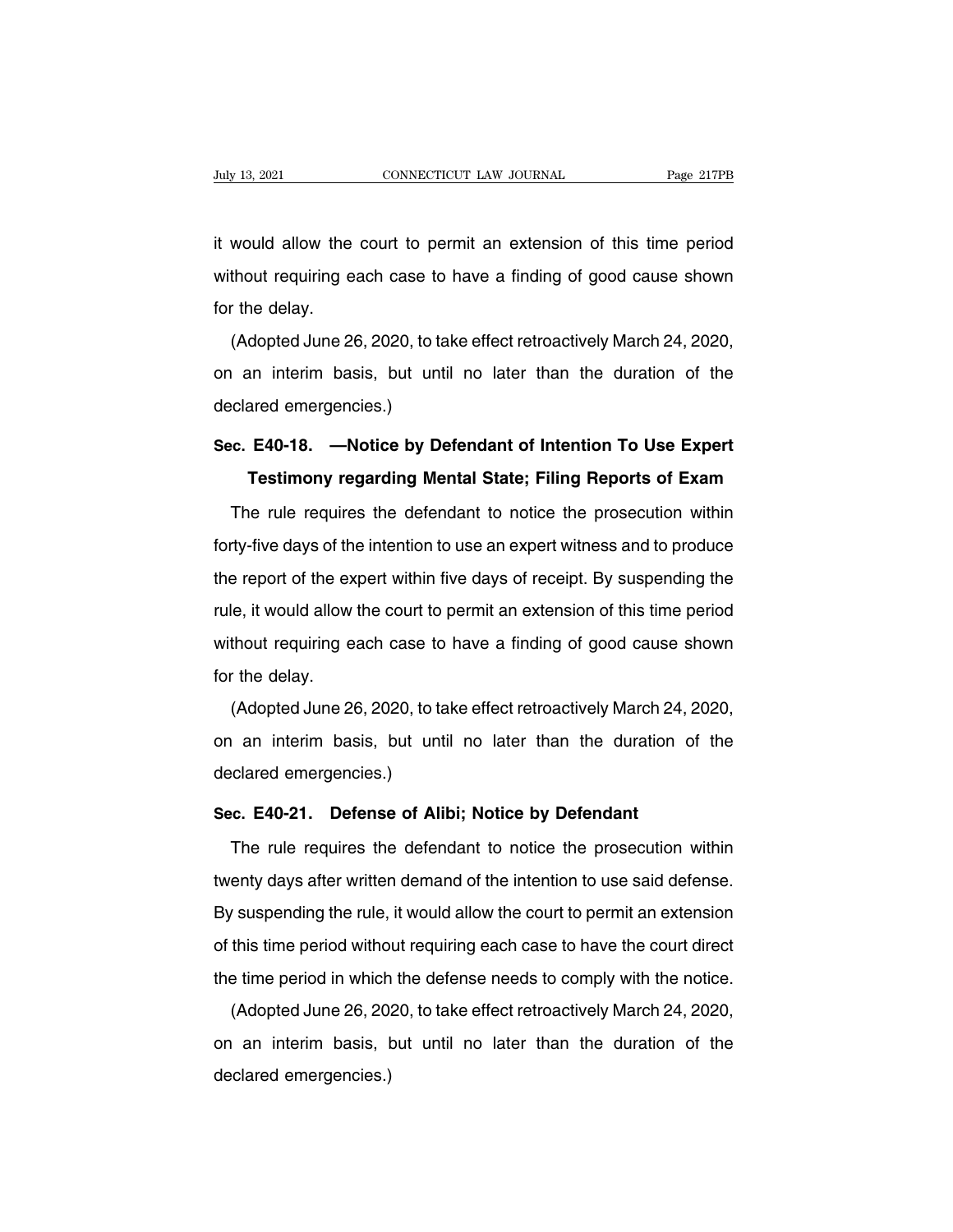# Page 218PB CONNECTICUT LAW JOURNAL July 13, 2021<br> **Sec. E40-22.** —Notice by Prosecuting Authority concerning<br>
Alibi Defense Page 218PB CONNECTICUT LAW JOURNAL July 13, 2021<br> **Sec. E40-22.** —**Notice by Prosecuting Authority concerning**<br> **Alibi Defense**<br>
The rule requires the prosecution to notice the defense within twenty

c. E40-22. —Notice by Prosecuting Authority concerning<br>Alibi Defense<br>The rule requires the prosecution to notice the defense within twenty<br>ys, but no less than ten days before trial, the use of witnesses to Sec. E40-22. —Notice by Prosecuting Authority concerning<br>Alibi Defense<br>The rule requires the prosecution to notice the defense within twenty<br>days, but no less than ten days before trial, the use of witnesses to<br>rebut an al Alibi Defense<br>The rule requires the prosecution to notice the defense within twenty<br>days, but no less than ten days before trial, the use of witnesses to<br>rebut an alibi defense. By suspending the rule, it would allow the c The rule requires the prosecution to notice the defense within twenty<br>days, but no less than ten days before trial, the use of witnesses to<br>rebut an alibi defense. By suspending the rule, it would allow the court<br>to permit the court of heaves the court of heaves the courtes what the court<br>days, but no less than ten days before trial, the use of witnesses to<br>rebut an alibi defense. By suspending the rule, it would allow the court<br>to permit an days, but no less than ten days before trial, the use of witnesses to<br>rebut an alibi defense. By suspending the rule, it would allow the court<br>to permit an extension of this time period without requiring each case<br>to have (Adopted June 26, 2020, to take effect retroactively March 24, 2020, an interim basis, but until no later than the duration of the

on a interior and the period in which the prosecution needs<br>to comply with the notice.<br>(Adopted June 26, 2020, to take effect retroactively March 24, 2020,<br>on an interim basis, but until no later than the duration of the<br>d to comply with the notice.<br>
(Adopted June 26, 2020, to ta<br>
on an interim basis, but unt<br>
declared emergencies.) (Adopted June 26, 2020, to take effect retroactively March 24, 2020,<br>on an interim basis, but until no later than the duration of the<br>declared emergencies.)<br>Sec. E40-26. Disclosure by the Defendant; Information and<br>Materia

# In the material possimilar than the duration of the ared emergencies.)<br> **E40-26.** Disclosure by the Defendant; Information and<br>
Materials Discoverable by the Prosecuting Authority as of<br>
Right **Right** ince F40-26. Disclosure by the Defendant; Information and<br>Materials Discoverable by the Prosecuting Authority as of<br>Right<br>The rule requires the prosecution to disclose certain materials within<br>ty-five days from the filing

Materials Discoverable by the Prosecuting Authority as of<br>Right<br>The rule requires the prosecution to disclose certain materials within<br>forty-five days from the filing of a request to disclose. By suspending<br>the rule, it wo Right<br>The rule requires the prosecution to disclose certain materials within<br>forty-five days from the filing of a request to disclose. By suspending<br>the rule, it would allow the court to permit an extension of this time<br>pe The rule requires the prosecution to disclose certain materials within<br>forty-five days from the filing of a request to disclose. By suspending<br>the rule, it would allow the court to permit an extension of this time<br>period w The rule requires the prosecution to disclose certain materials within<br>forty-five days from the filing of a request to disclose. By suspending<br>the rule, it would allow the court to permit an extension of this time<br>period w (Adopted June 26, 2020, to take effect retroactively March 24, 2020, an interim basis, but until no later than the duration of the

period without requiring each case to have a finding of good cause<br>shown for the delay.<br>(Adopted June 26, 2020, to take effect retroactively March 24, 2020,<br>on an interim basis, but until no later than the duration of the<br> shown for the delay.<br>
(Adopted June 26, 2020, to ta<br>
on an interim basis, but unt<br>
declared emergencies.) (Adopted June 26, 2020, to take effect retroactively March 24, 2020,<br>on an interim basis, but until no later than the duration of the<br>declared emergencies.)<br>**Sec. E41-5.** —**Time for Making Pretrial Motions or Requests**<br>The I an interim basis, but until no later than the duration of the<br>clared emergencies.)<br>**c. E41-5.** —**Time for Making Pretrial Motions or Requests**<br>The rule requires the filing of pretrial motions not later than ten days<br>ter

declared emergencies.)<br>
Sec. E41-5. —Time for Making Pretrial Motions or Requests<br>
The rule requires the filing of pretrial motions not later than ten days<br>
after the first pretrial conference. By suspending the rule, the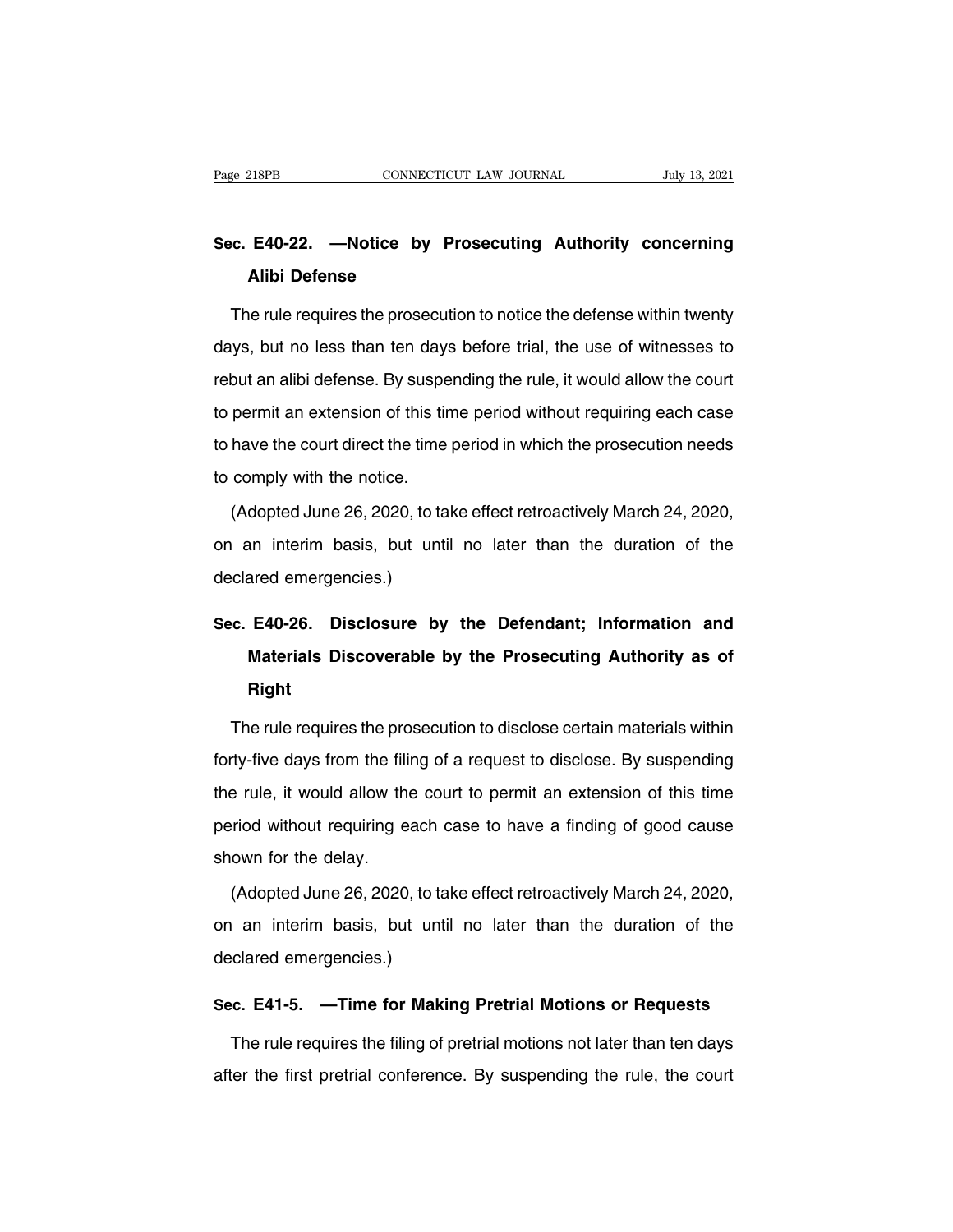Valy 13, 2021 CONNECTICUT LAW JOURNAL Page 219PB<br>Will not be required to grant permission for an extension of time due<br>to the current circumstances. University 13, 2021<br>
University 13, 2021<br>
University different circumstances.<br>
Contract contract contract contract contract contract contract contract contract contract contract contract contract contract contract contract

Il not be required to grant permission for an extension of time due<br>the current circumstances.<br>(Adopted June 26, 2020, to take effect retroactively March 24, 2020,<br>an interim basis, but until no later than the duration of will not be required to grant permission for an extension of time due<br>to the current circumstances.<br>(Adopted June 26, 2020, to take effect retroactively March 24, 2020,<br>on an interim basis, but until no later than the dura to the current circumstances.<br>(Adopted June 26, 2020, to ta<br>on an interim basis, but unt<br>declared emergencies.) (Adopted June 26, 2020, to take effect retroactively March 24, 2020,<br>on an interim basis, but until no later than the duration of the<br>declared emergencies.)<br>Sec. E42-49A. Sealing or Limiting Disclosure of Documents in<br>Crim Frame Massard until and emergencies.)<br>**E42-49A. Sealing or Lim<br><b>Criminal Cases**<br>Corule portains to any motion

The rule pertains to any motion sealing or limiting Conduction Sculing in Criminal Cases<br>The rule pertains to any motion sealing or limiting order on criminal<br>cuments which must be held not less than fifteen days following Sec. E42-49A. Sealing or Limiting Disclosure of Documents in<br>Criminal Cases<br>The rule pertains to any motion sealing or limiting order on criminal<br>documents which must be held not less than fifteen days following<br>the filing **Criminal Cases**<br>The rule pertains to any motion sealing or limiting order on criminal<br>documents which must be held not less than fifteen days following<br>the filing of the motion and must notice the public as to the date, t The rule pertains to any motion sealing or limiting order on criminal<br>documents which must be held not less than fifteen days following<br>the filing of the motion and must notice the public as to the date, time<br>and place of columents which must be held not less than fifteen days following<br>the filing of the motion and must notice the public as to the date, time<br>and place of the hearing. By suspending the rule, it would allow the<br>court to provi the filing of the motion and must notice the public as<br>and place of the hearing. By suspending the rule, i<br>court to provide appropriate notice and to schedule<br>take place on the merits of any sealing order.<br>(Adopted June 26 In the provide appropriate notice and to schedule a full hearing to<br>the provide appropriate notice and to schedule a full hearing to<br>ke place on the merits of any sealing order.<br>(Adopted June 26, 2020, to take effect retro

court to provide appropriate notice and to schedule a full hearing to<br>take place on the merits of any sealing order.<br>(Adopted June 26, 2020, to take effect retroactively March 24, 2020,<br>on an interim basis, but until no la take place on the merits of an<br>(Adopted June 26, 2020, to ta<br>on an interim basis, but unt<br>declared emergencies.) (Adopted June 26, 2020, to take effect retroactively March 24, 2020,<br>on an interim basis, but until no later than the duration of the<br>declared emergencies.)<br>Sec. E42-52. —Time for Filing Motion for Judgment of Acquittal<br>Th

rear interim basis, but until no later than the duration of the<br>clared emergencies.)<br>c. E42-52. —Time for Filing Motion for Judgment of Acquittal<br>The rule pertains to requiring the motion to be filed within five days<br>ter a Sec. E42-52. —Time for Filing Motion for Judgment of Acquittal<br>The rule pertains to requiring the motion to be filed within five days<br>after a mistrial or verdict. By suspending the rule for those cases<br>affected by the curr Sec. E42-52. —Time for Filing Motion for Judgment of Acquittal<br>The rule pertains to requiring the motion to be filed within five days<br>after a mistrial or verdict. By suspending the rule for those cases<br>affected by the curr The rule pertains to requiring the motion<br>after a mistrial or verdict. By suspendire<br>affected by the current situation, the court<br>the timing as it deems appropriate.<br>(Adopted June 26, 2020, to take effect r It is a mistrial or verdict. By suspending the rule for those cases<br>
iected by the current situation, the court would be allowed to extend<br>
a timing as it deems appropriate.<br>
(Adopted June 26, 2020, to take effect retroact

affected by the current situation, the court would be allowed to extend<br>the timing as it deems appropriate.<br>(Adopted June 26, 2020, to take effect retroactively March 24, 2020,<br>on an interim basis, but until no later than the timing as it deems a<br>(Adopted June 26, 20;<br>on an interim basis, b<br>declared emergencies.)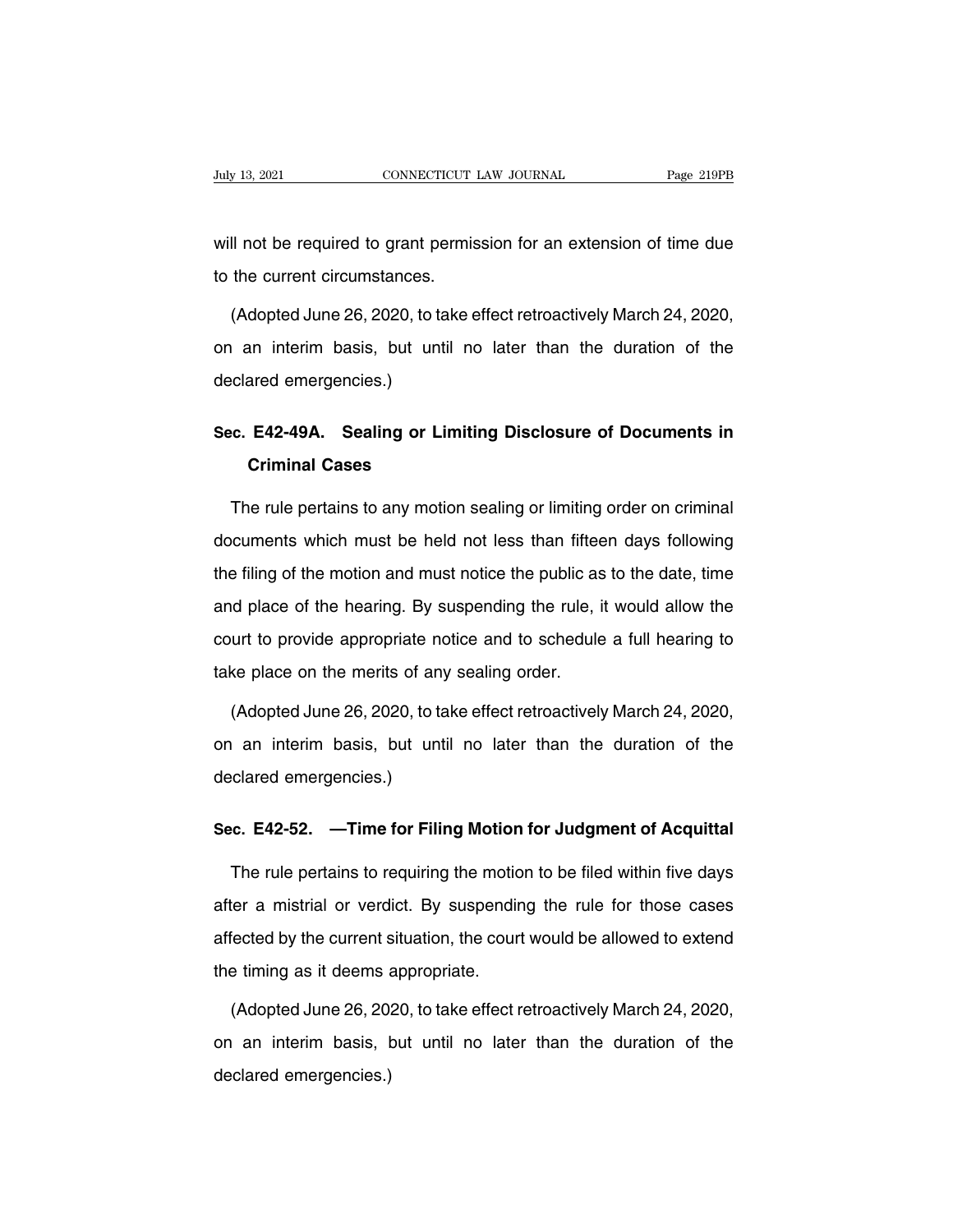# Page 220PB **CONNECTICUT LAW JOURNAL**<br> **Sec. E42-54.** — Time for Filing Motion for New Trial<br>
The rule pertains to requiring the motion to be filed within fiv

The rule pertains to requiring the motion of the rule pertains to requiring the motion to be filed within five days<br>The rule pertains to requiring the motion to be filed within five days<br>ter a verdict. By suspending the ru Sec. E42-54. —Time for Filing Motion for New Trial<br>The rule pertains to requiring the motion to be filed within five days<br>after a verdict. By suspending the rule for those cases affected by the<br>current situation, the court Sec. E42-54. —Time for Filing Motion for New Trial<br>The rule pertains to requiring the motion to be filed within five days<br>after a verdict. By suspending the rule for those cases affected by the<br>current situation, the court The rule pertains to requine<br>after a verdict. By suspending<br>current situation, the court<br>it deems appropriate.<br>(Adopted June 26, 2020, (Adopted June 26, 2020, to take effect retroactively March 24, 2020, an interim basis, but until no later than the duration of the

on an interim basis, but until no later than the duration of the declared emergencies.)<br>
(Adopted June 26, 2020, to take effect retroactively March 24, 2020,<br>
on an interim basis, but until no later than the duration of th deems appropriate.<br>
(Adopted June 26, 2020, to ta<br>
on an interim basis, but unt<br>
declared emergencies.)<br>
Rec. 549.94. Films for Fill (Adopted June 26, 2020, to take effect retroactively March 24, 2020,<br>on an interim basis, but until no later than the duration of the<br>declared emergencies.)<br>**Sec. E43-24.** —**Time for Filing Application for Sentence Review** 

I an interim basis, but until no later than the duration of the<br>clared emergencies.)<br>c. E43-24. —Time for Filing Application for Sentence Review<br>By suspending the rule, it would dispense with the thirty day time<br>quirement declared emergencies.)<br>Sec. E43-24. —Time for Filing Application for Sentence Review.<br>By suspending the rule, it would dispense with the thirty day time<br>requirement for filing an application for sentence review. Because of Sec. E43-24. —Time for Filing Application for Sentence Review<br>By suspending the rule, it would dispense with the thirty day time<br>requirement for filing an application for sentence review. Because of<br>the limited courthouse By suspending the rule, it would dispense w<br>requirement for filing an application for sentend<br>the limited courthouse access, some filings m<br>processed within the time frame allowed.<br>(Adopted June 26, 2020, to take effect re Solution and the U.S. In the Laterature of the U.S. Secause of<br>
a limited courthouse access, some filings may not be able to be<br>
ocessed within the time frame allowed.<br>
(Adopted June 26, 2020, to take effect retroactively

on an interim basis, but until no later than the duration of the declared emergencies.)<br>
The limited courthouse access, some filings may not be able to be<br>
processed within the time frame allowed.<br>
(Adopted June 26, 2020, processed within the time fram<br>(Adopted June 26, 2020, to ta<br>on an interim basis, but unt<br>declared emergencies.) (Adopted June 26, 2020, to take effect retroactively March 24, 2020,<br>
on an interim basis, but until no later than the duration of the<br>
declared emergencies.)<br> **Sec. E43-33.** Appointment of Initial Counsel for Appeal by In Frame Departs and interim basis, but<br>ared emergencies.)<br>**E43-33. Appointmer<br>gent Defendant**<br>and rule requires the appoint

clared emergencies.)<br> **C. E43-33. Appointment of Initial Counsel for Appeal by Indi-<br>
gent Defendant<br>
The rule requires the application to be heard within twenty days.<br>
Suspending the rule, it will allow the courts to main** Sec. E43-33. Appointment of Initial Counsel for Appeal by Indigent Defendant<br>The rule requires the application to be heard within twenty days.<br>By suspending the rule, it will allow the courts to maintain appropriately<br>size shipped the rule requires the application to be heard within twenty days.<br>By suspending the rule, it will allow the courts to maintain appropriately<br>sized dockets and not require a finding of good cause shown under<br>the cir The rule requires the<br>By suspending the rule, it<br>sized dockets and not re<br>the circumstances.<br>(Adopted June 26, 202 (Adopted June 26, 2020, to take effect retroactively March 24, 2020, an interim basis, but until no later than the duration of the

sized dockets and not require a finding of good cause shown under<br>the circumstances.<br>(Adopted June 26, 2020, to take effect retroactively March 24, 2020,<br>on an interim basis, but until no later than the duration of the<br>dec the circumstances.<br>(Adopted June 26, 20;<br>on an interim basis, t<br>declared emergencies.)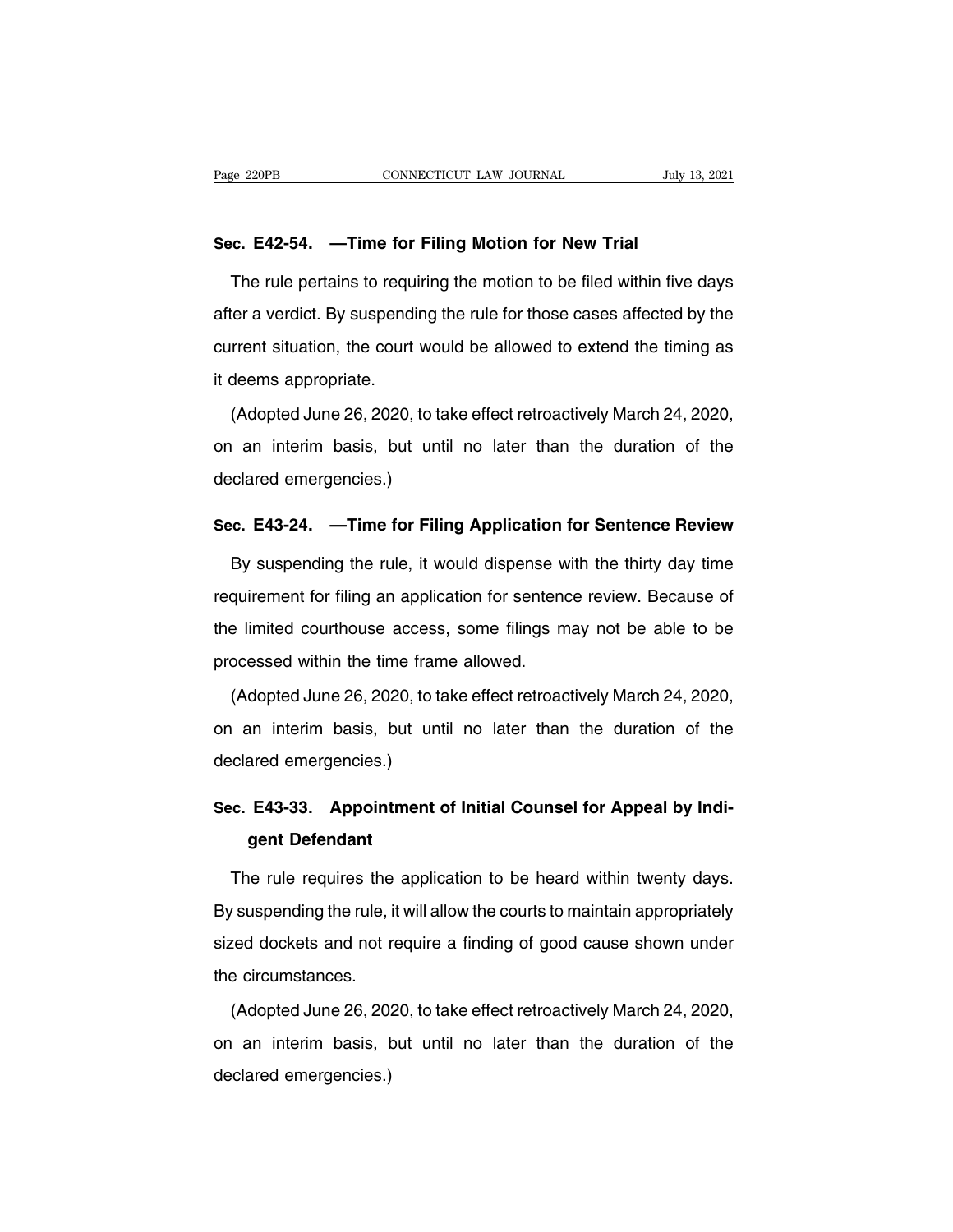**Sec. E43-39. Speedy Trial; Time Limitations** The suspension of the rule would allow the court flexibility in schedul-<br>The suspension of the rule would allow the court flexibility in schedul-<br>The suspension of the rule would allow the court flexibility in schedul-<br>The Sec. E43-39. Speedy Trial; Time Limitations<br>The suspension of the rule would allow the court flexibility in schedul-<br>ing a trial, in the event that trials are restricted. The suspension would<br>still allow courts the ability Sec. E43-39. Speedy Trial; Time Limitations<br>The suspension of the rule would allow the court flexibility in schedul-<br>ing a trial, in the event that trials are restricted. The suspension would<br>still allow courts the ability possible. (Adopted June 26, 2020, to take effect retroactively March 24, 2020, an interim basis, but until no later than the duration of the

on an interim basis, but until no later than the duration of the declared emergencies.)<br>and interim basis, but until no later than the duration of the declared emergencies.) but allow searce the definity to<br>possible.<br>(Adopted June 26, 2020, to ta<br>on an interim basis, but unt<br>declared emergencies.) (Adopted June 26, 2020, to take effect retroactively March 24, 2020,<br>on an interim basis, but until no later than the duration of the<br>declared emergencies.)<br>**Sec. E44-10A.** —Where Presence of Defendant May Be by Means<br>of a **Solution** interim basis, but until no later than the duared emergencies.)<br> **E44-10A.** — **Where Presence of Defendant May**<br> **of an Interactive Audiovisual Device**<br> **Outing the Contex Conternal Audiovisual Pevice**<br> **Outing** 

(a) Unless otherwise ordered by the judicial authority, and in the scretion of the judicial authority, a defendant may be present by the indicial authority, and in the scretion of the judicial authority, a defendant may be Sec. E44-10A. —Where Presence of Defendant May Be by Means<br>of an Interactive Audiovisual Device<br>(a) Unless otherwise ordered by the judicial authority, and in the<br>discretion of the judicial authority, a defendant may be pr of an Interactive Audiovisual Device<br>
(a) Unless otherwise ordered by the judicial authority, and in the<br>
discretion of the judicial authority, a defendant may be present by<br>
means of an interactive audiovisual device for ceedings: scretion of the judicial authority, a defendant may be present by<br>eans of an interactive audiovisual device for the following pro-<br>edings:<br>(1) Hearings concerning indigency pursuant to General Statutes<br>52-259b; means of an increase of an increase of an increase of an increase (1) Hearings (2) Hearings of

Frank of an intertactive addictional dottoched in the following pro-<br>edings:<br>(1) Hearings concerning indigency pursuant to General Statutes<br>52-259b;<br>(2) Hearings concerning asset forfeiture, unless the testimony of<br>tnesses (1) Hearings concerning<br>§ 52-259b;<br>(2) Hearings concerning<br>witnesses is required;<br>(3) Hearings regarding s

(1) Hearings concerning margency paredam to denotal etatated<br>52-259b;<br>(2) Hearings concerning asset forfeiture, unless the testimony of<br>tnesses is required;<br>tnesses is required; (2) Hearings concerning<br>witnesses is required;<br>(3) Hearings regarding s<br>witnesses is required;<br>(4) With the defendant's co ( $\Box$ ) Troatings concerning asset fortenate, amose the testimony of<br>thesses is required;<br>(3) Hearings regarding seized property, unless the testimony of<br>thesses is required;<br>(4) With the defendant's consent, bail modifica (3) Hearings regard<br>witnesses is required;<br>(4) With the defendan<br>to Section 38-14;<br>(5) Sentence review

(5) Treamige regarding select property, amose the teaminity of thesses is required;<br>
(4) With the defendant's consent, bail modification hearings pursuant Section 38-14;<br>
(5) Sentence review hearings pursuant to General S 195; (1) With the defendant electron, ban medihedromeaning paredant<br>Section 38-14;<br>(5) Sentence review hearings pursuant to General Statutes § 51-<br>5;<br>(6) Proceedings under General Statutes § 54-56d (k) if the evalua-<br>n under G to economics intervals pursuant to General Statutes § 51-<br>195;<br>
(6) Proceedings under General Statutes § 54-56d (k) if the evaluation under General Statutes § 54-56d (j) concludes that the defendant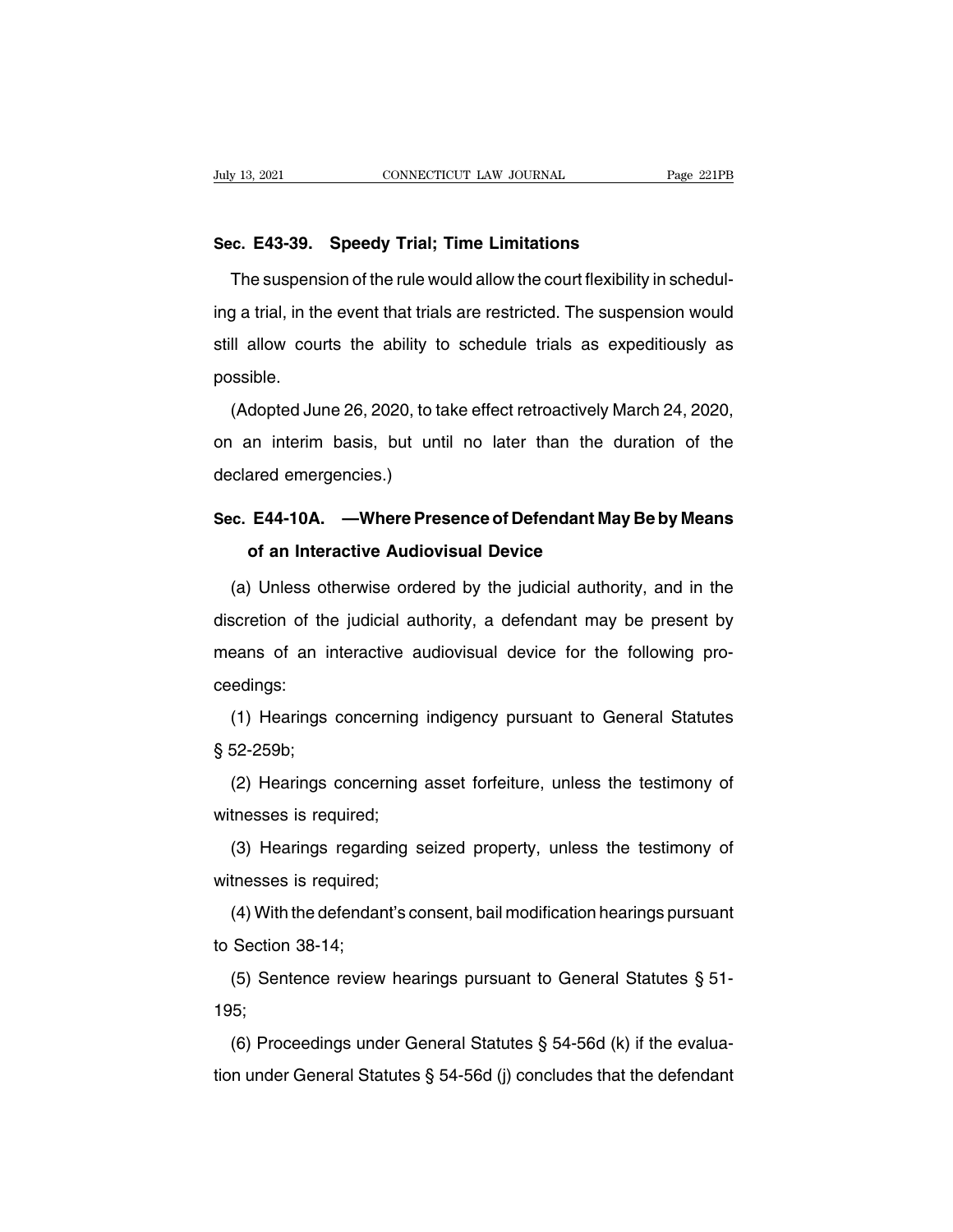Page 222PB<br>is not competent but is restorable and neither the state nor the defend-<br>ant intends to contest that conclusion; Page 222PB CONNECTICUT LAW JOURN<br>is not competent but is restorable and neither<br>ant intends to contest that conclusion;<br>(7) Arraignments, provided that counsel fo

(7) Arraignments, provided that counsel for the defendant intends to contest that conclusion;<br>(7) Arraignments, provided that counsel for the defendant has been<br>ven the opportunity to meet with the defendant prior to the is not competent but is restorable and neither the state nor the defendant intends to contest that conclusion;<br>(7) Arraignments, provided that counsel for the defendant has been<br>given the opportunity to meet with the defen arraignment; (7) Arraignments, provided that counsel for the defendant has been<br>ven the opportunity to meet with the defendant prior to the<br>raignment;<br>(8) A disposition conference held in the judicial district court pursuant<br>the provis

given the opportunity to meet with the defendant prior to the arraignment;<br>(8) A disposition conference held in the judicial district court pursuant<br>to the provisions of Sections 39-11 through 39-17 when it is not reason-<br> arraignment;<br>
(8) A disposition conference held in the judicial district court pursuant<br>
to the provisions of Sections 39-11 through 39-17 when it is not reason-<br>
ably anticipated that an offer for the final disposition of (8) A disposition conference held in the judicial district court pursuant<br>to the provisions of Sections 39-11 through 39-17 when it is not reason-<br>ably anticipated that an offer for the final disposition of the case will<br>b (9) With the consent of Gections 39-11 through 39-17 when it is not reason-<br>ily anticipated that an offer for the final disposition of the case will<br>accepted or rejected upon the conclusion of the conference;<br>(9) With the

ably anticipated that an offer for the final disposition of the case will<br>be accepted or rejected upon the conclusion of the conference;<br>(9) With the consent of counsel a disposition conference held in the<br>geographical are the accepted or rejected upon the conclusion of the conference;<br>(9) With the consent of counsel a disposition conference held in the<br>geographical area court pursuant to the provisions of Sections 39-11<br>through 39-17 when i (9) With the consent of counsel a disposition conference held in the geographical area court pursuant to the provisions of Sections 39-11 through 39-17 when it is not reasonably anticipated that an offer for the final disp (c) with the concommon codincer a<br>geographical area court pursuant to<br>through 39-17 when it is not reasor<br>the final disposition of the case will<br>conclusion of the conference;<br>(10) The first scheduled court ap (10) The first scheduled court appearance of the case from the geodesical district court of the conference;<br>(10) The first scheduled court appearance of the defendant in the dicial district court following the transfer of

the final disposition of the case will be accepted or rejected upon the conclusion of the conference;<br>(10) The first scheduled court appearance of the defendant in the judicial district court following the transfer of the conclusion of the conference<br>(10) The first scheduled<br>judicial district court follow<br>graphical area court;<br>(11) Hearings regarding (10) The first scheduled court appearance of the defendant in the dicial district court following the transfer of the case from the geo-<br>aphical area court;<br>(11) Hearings regarding motions to correct an illegal sentence; a dicial district court following the transfer of the case from the georaphical area court;<br>(11) Hearings regarding motions to correct an illegal sentence; an<br>(12) Hearings regarding motions for sentence modification.<br>(b) Su

in Suphical area court;<br>(11) Hearings regarding motions to correct an illegal sentence; and<br>(12) Hearings regarding motions for sentence modification.<br>(b) Such audiovisual device must operate so that the defendant,<br>s or he (11) Hearings regarding motions to correct an illegal sentence; and<br>
(12) Hearings regarding motions for sentence modification.<br>
(b) Such audiovisual device must operate so that the defendant,<br>
his or her attorney, if any, (12) Hearings regarding motions for sentence modification.<br>
(b) Such audiovisual device must operate so that the defendant,<br>
his or her attorney, if any, and the judicial authority can see and<br>
communicate with each other (b) Such audiovisual device must operate so that the defendant,<br>his or her attorney, if any, and the judicial authority can see and<br>communicate with each other simultaneously. In addition, a procedure<br>by which the defendan (b) didn't additional.<br>his or her attorney, if a<br>communicate with each<br>by which the defendant<br>must be provided.<br>(c) Unless otherwise mmunicate with each other simultaneously. In addition, a procedure<br>which the defendant and his or her attorney can confer in private<br>ust be provided.<br>(c) Unless otherwise required by law or ordered by the judicial<br>thority, by which the defendant and his or her attorney can confer in private<br>must be provided.<br>(c) Unless otherwise required by law or ordered by the judicial<br>authority, prior to any proceeding in which a person appears by means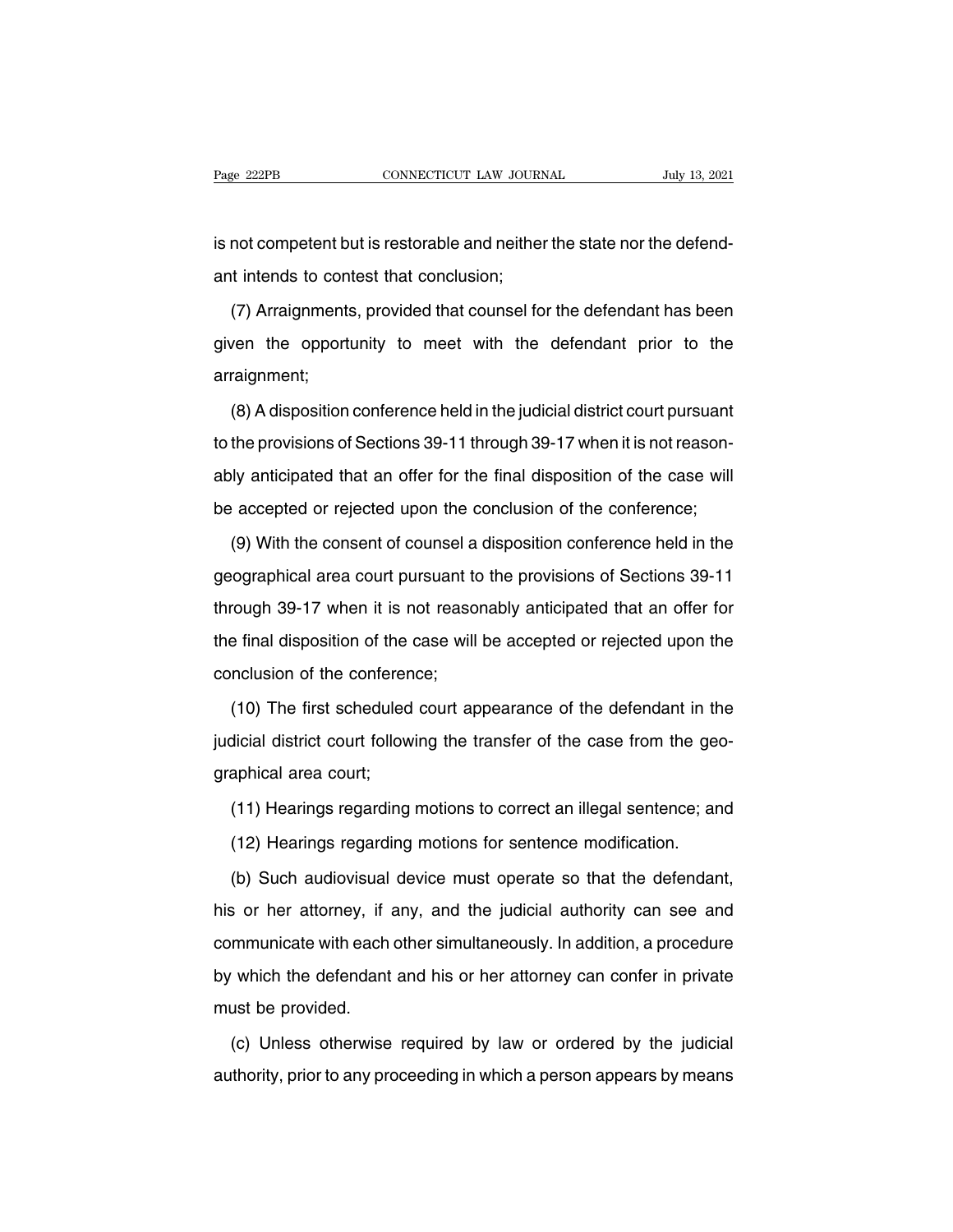Daly 13, 2021 CONNECTICUT LAW JOURNAL Page 223PB<br>
of an interactive audiovisual device, copies of all documents which<br>
may be offered at the proceeding shall be provided to all counsel and July 13, 2021 CONNECTICUT LAW JOURNAL Page 223PB<br>of an interactive audiovisual device, copies of all documents which<br>may be offered at the proceeding shall be provided to all counsel and<br>self-represented parties in advance of an interactive audiovisual device, copies of all documen<br>may be offered at the proceeding shall be provided to all cou<br>self-represented parties in advance of the proceeding.<br>(d) Nothing contained in this section shall b (a) an interactive audiovisual device, copies of all documents which<br>ay be offered at the proceeding shall be provided to all counsel and<br>If-represented parties in advance of the proceeding.<br>(d) Nothing contained in this s

may be offered at the proceeding shall be provided to all counsel and<br>self-represented parties in advance of the proceeding.<br>(d) Nothing contained in this section shall be construed to establish<br>a right for any person to a self-represented p<br>
(d) Nothing con<br>
a right for any pe<br>
sual device.<br>
(e) Nothing con (d) Nothing contained in this section shall be construed to establish<br>right for any person to appear by means of an interactive audiovi-<br>al device.<br>(e) Nothing contained in this section shall be construed to preclude<br>a Jud

a right for any person to appear by means of an interactive audiovisual device.<br>
(e) Nothing contained in this section shall be construed to preclude<br>
the Judicial Branch, at the discretion of the chief court administrator sual device.<br>
(e) Nothing contained in this section sh<br>
the Judicial Branch, at the discretion of the<br>
from handling any matter remotely.<br>
(Adopted June 26, 2020, to take ef (e) Nothing contained in this section shall be construed to preclude<br>a Judicial Branch, at the discretion of the chief court administrator,<br>om handling any matter remotely.<br>(Adopted June 26, 2020, to take effect July 14, 2 the Judicial Branch, a<br>from handling any m<br>(Adopted June 26<br>interim basis.)

Irom handling any matter remotely.<br>
(Adopted June 26, 2020, to take effect July 14, 2020, on an<br>
interim basis.)<br> **Sec. E44-13. —Scheduling of Proceedings before Trial; Contin-**<br> **uances** 

# **uances**

enin basis.)<br>
e. E44-13. —Scheduling of Proceedings before Trial; Contin-<br>
uances<br>
The rule requires that a continuance shall not exceed two weeks. The<br>
spension of the rule would give the courts the flexibility necessary Sec. E44-13. —Scheduling of Proceedings before Trial; Contin-<br>uances<br>The rule requires that a continuance shall not exceed two weeks. The<br>suspension of the rule would give the courts the flexibility necessary<br>to maintain a uances<br>The rule requires that a continuance shall not exceed two weeks. The<br>suspension of the rule would give the courts the flexibility necessary<br>to maintain appropriately sized dockets and attend to those matters<br>designa The rule requires that a continuan<br>suspension of the rule would give<br>to maintain appropriately sized do<br>designated as priority cases.<br>(Adopted June 26, 2020, to take spension of the rule would give the courts the flexibility necessary<br>maintain appropriately sized dockets and attend to those matters<br>signated as priority cases.<br>(Adopted June 26, 2020, to take effect retroactively March 2

to maintain appropriately sized dockets and attend to those matters<br>designated as priority cases.<br>(Adopted June 26, 2020, to take effect retroactively March 24, 2020,<br>on an interim basis, but until no later than the durati designated as priority cases.<br>(Adopted June 26, 2020, to ta<br>on an interim basis, but unt<br>declared emergencies.) (Adopted June 26, 2020, to take effect retroactively March 24, 2020,<br>on an interim basis, but until no later than the duration of the<br>declared emergencies.)<br>Sec. E44-14. —Assignments for Plea in Judicial District Court<br>Loc

# **Location**

clared emergencies.)<br> **C. E44-14. —Assignments for Plea in Judicial District Court<br>
Location**<br>
The rule requires that the assignment to a Judicial District shall not<br>
ceed two weeks. The suspension of the rule would give t Sec. E44-14. —Assignments for Plea in Judicial District Court<br>Location<br>The rule requires that the assignment to a Judicial District shall not<br>exceed two weeks. The suspension of the rule would give the courts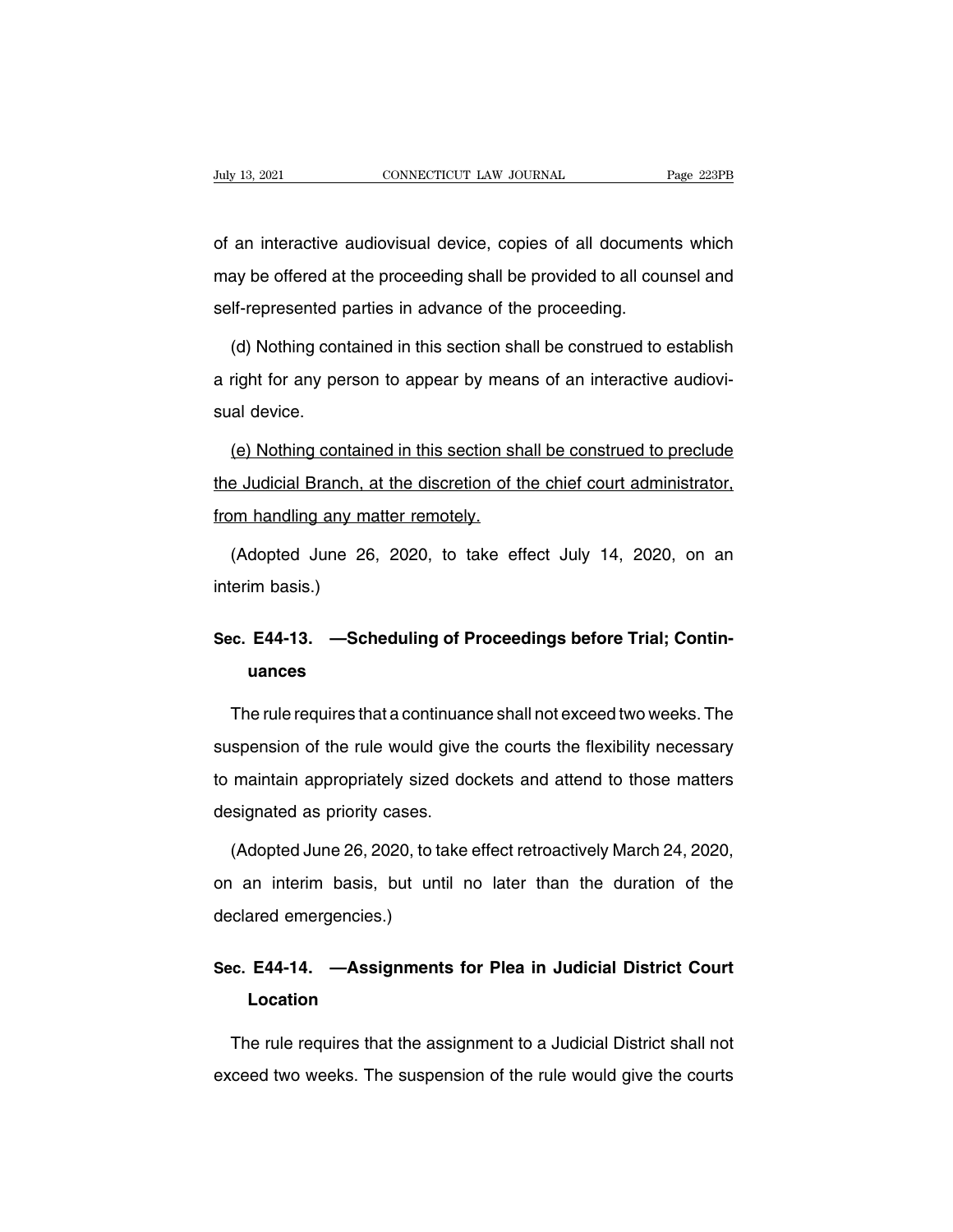The flexibility necessary to maintain appropriately sized dockets and<br>attend to those matters designated as priority cases. attend to those matters designated as priority cases.

Eximity is also maintain appropriately sized dockets and<br>tend to those matters designated as priority cases.<br>(Adopted June 26, 2020, to take effect retroactively March 24, 2020,<br>an interim basis, but until no later than th the flexibility necessary to maintain appropriately sized dockets and<br>attend to those matters designated as priority cases.<br>(Adopted June 26, 2020, to take effect retroactively March 24, 2020,<br>on an interim basis, but unti attend to those matters design<br>attend to those matters design<br>(Adopted June 26, 2020, to ta<br>on an interim basis, but unt<br>declared emergencies.)<br>Sec. F44-27 — Hearing of I (Adopted June 26, 2020, to take effect retroactively March 24, 2020,<br>on an interim basis, but until no later than the duration of the<br>declared emergencies.)<br>**Sec. E44-27.** —**Hearing of Infractions, Violations to Which Not Example 18 inter im basis, but until notated emergencies.)<br><b>E44-27. —Hearing of Infra**<br>**Guilty Plea Filed**<br>**Guilty Plea Filed** 

clared emergencies.)<br> **C. E44-27. —Hearing of Infractions, Violations to Which Not<br>
Guilty Plea Filed**<br>
The rule requires that within ten days of filing a not guilty plea, the<br>
prk shall schedule a hearing in the matter. B Sec. E44-27. — Hearing of Infractions, Violations to Which Not<br>Guilty Plea Filed<br>The rule requires that within ten days of filing a not guilty plea, the<br>clerk shall schedule a hearing in the matter. By allowing the suspens **Guilty Plea Filed**<br>The rule requires that within ten days of filing a not guilty plea, the<br>clerk shall schedule a hearing in the matter. By allowing the suspension<br>of the rule, it will allow the courts to delay scheduling The rule requires that within ten days of filing a not guilty plea, the clerk shall schedule a hearing in the matter. By allowing the suspension of the rule, it will allow the courts to delay scheduling of infractions so t erk shall schedule a hearing in the matter. By allowing the suspension<br>the rule, it will allow the courts to delay scheduling of infractions so<br>at they may focus on those matters designated as priority cases.<br>(Adopted June

of the rule, it will allow the courts to delay scheduling of infractions so<br>that they may focus on those matters designated as priority cases.<br>(Adopted June 26, 2020, to take effect retroactively March 24, 2020,<br>on an inte of the rule, it will allow the courts to delay scheduling of infractions so<br>that they may focus on those matters designated as priority cases.<br>(Adopted June 26, 2020, to take effect retroactively March 24, 2020,<br>on an inte (Adopted June 26, 2020, to take effect retroactively March 24, 2020,<br>on an interim basis, but until no later than the duration of the<br>declared emergencies.)<br>**Sec. E44-30. —Hearing by Magistrates of Infractions and Certain** warm interim basis, but until no latern<br>ared emergencies.)<br>**E44-30. — Hearing by Magistrates<br>Motor Vehicle Violations**<br>uspension of the rule will dispense with

Suspension of the rule will dispense with the five day time require-<br>Suspension of the rule will dispense with the five day time require-<br>ant imposed on the defendant to file a trial de novo during this Sec. E44-30. — Hearing by Magistrates of Infractions and Certain<br>Motor Vehicle Violations<br>Suspension of the rule will dispense with the five day time require-<br>ment imposed on the defendant to file a trial de novo during th Motor Vehic<br>Suspension of the ment imposed or<br>time period.<br>(Adopted June: Suspension of the rule will dispense with the five day time require-<br>ent imposed on the defendant to file a trial de novo during this<br>ne period.<br>(Adopted June 26, 2020, to take effect retroactively March 24, 2020,<br>an inter

outperision of the task will displace with the two day time requirement imposed on the defendant to file a trial de novo during this time period.<br>
(Adopted June 26, 2020, to take effect retroactively March 24, 2020, on an declared emergencies.)<br>declared emergencies.)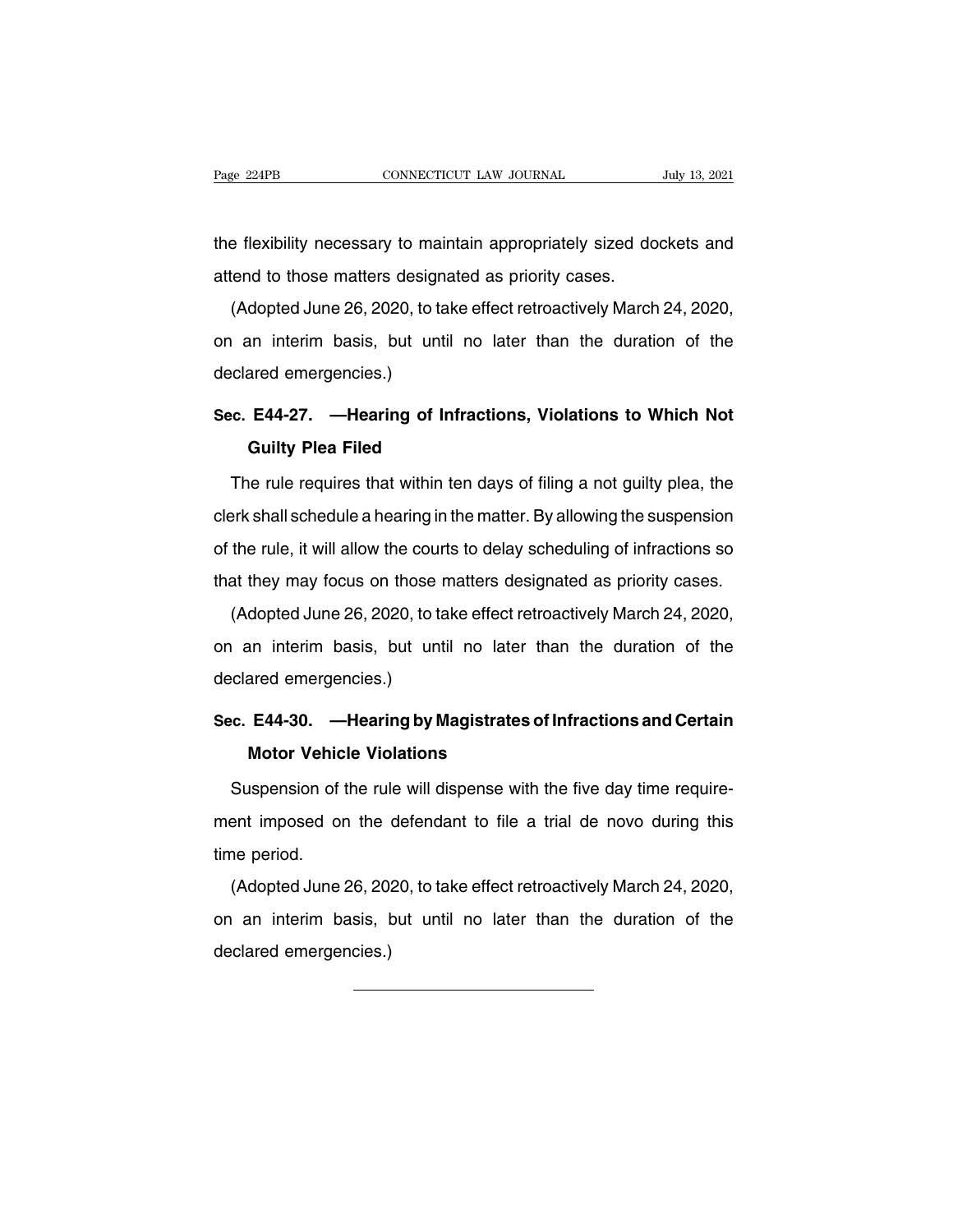# **CONNECTICUT LAW JOURNAL** Page 2:<br> **RULES OF APPELLATE PROCEDURE**

# **NOTICE**

RULES OF APPELLATE PROCEDURE<br>
NOTICE<br>
Notice is hereby given that the following amendments to the Rules<br>
Appellate Procedure were adopted to take effect January 1, 2022, NOTICE<br>Notice is hereby given that the following amendments to the Rules<br>of Appellate Procedure were adopted to take effect January 1, 2022,<br>except the amendments to Sections 63-4, 63-8, 66-6, 77-1 and Chap-Notice is hereby given that the following amendments to the Rules<br>of Appellate Procedure were adopted to take effect January 1, 2022,<br>except the amendments to Sections 63-4, 63-8, 66-6, 77-1 and Chap-<br>ters 67 and 68, which Notice is hereby given that the following amendments to the Rules<br>of Appellate Procedure were adopted to take effect January 1, 2022,<br>except the amendments to Sections 63-4, 63-8, 66-6, 77-1 and Chap-<br>ters 67 and 68, which of Appellate Procedure were adopted to take effect January 1, 2022,<br>except the amendments to Sections 63-4, 63-8, 66-6, 77-1 and Chap-<br>ters 67 and 68, which were adopted to take effect October 1, 2021,<br>and the amendment to basis, effective January 26, 2021. The amendments were approved to take effect October 1, 2021, and the amendment to Section 63-10, which was adopted on an interim basis, effective January 26, 2021. The amendments were app by the differential is to see the set it, set s, set step. The Tand Shapters 67 and 68, which were adopted to take effect October 1, 2021, and the amendment to Section 63-10, which was adopted on an interim basis, effecti on 3 or and 30, which were displosed is divided boost 3005011, 2021,<br>and the amendment to Section 63-10, which was adopted on an interim<br>basis, effective January 26, 2021. The amendments were approved<br>by the Supreme Court basis, effective January 26, 2021. The amendments were approved<br>by the Supreme Court on June 15, 2021, and by the Appellate Court<br>on June 16, 2021. With respect to 63-10, the courts have waived the<br>provision of Section 86by the Supreme Court on June 16, 2021. With resprovision of Section 86-1 red to their effective date. Proposition of rules single<br>publication of rules singlets<br>Carl D. Cicchetti<br>Chief Clerk Appellate publication of rules sixty days prioridates:<br>Attest:<br>Carl D. Cicchetti<br>Chief Clerk Appellate

Attest:

# **INTRODUCTION**

INTRODUCTION<br>
INTRODUCTION<br>
Contained herein are amendments to the Rules of Appellate Proce-<br>
These amendments are indicated by brackets for deletions and INTRODUCTION<br>
Contained herein are amendments to the Rules of Appellate Proce-<br>
dure. These amendments are indicated by brackets for deletions and<br>
underlined text for added language. The designation "NEW" is printed Contained herein are amendments to the Rules of Appellate Proce-<br>dure. These amendments are indicated by brackets for deletions and<br>underlined text for added language. The designation "NEW" is printed<br>with the title of eac Contained herein are amendments to the Rules of Appellate Proce-<br>dure. These amendments are indicated by brackets for deletions and<br>underlined text for added language. The designation "NEW" is printed<br>with the title of eac dure. These amendments are indicated by brackets for deletions and underlined text for added language. The designation "NEW" is printed with the title of each new rule. This material should be used as a supplement to the C dure. These amendments are indicated by brackets for deletions and<br>underlined text for added language. The designation "NEW" is printed<br>with the title of each new rule. This material should be used as a<br>supplement to the C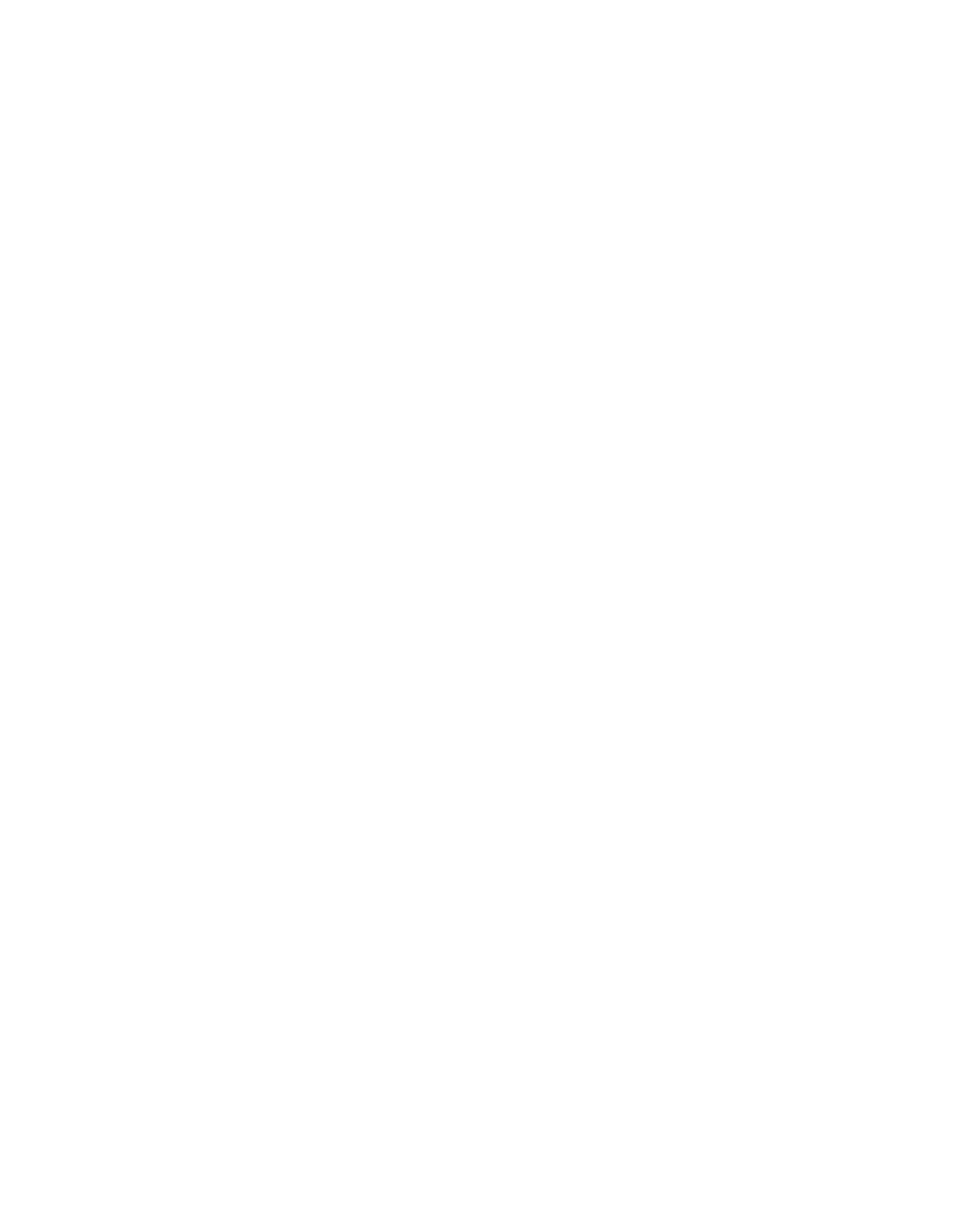# **CONNECTICUT LAW JOURNAL** Page 227PB<br> **CHAPTER AND SECTION HEADINGS OF THE RULES ER AND SECTION HEADINGS OF THE RULES<br>
RULES OF APPELLATE PROCEDURE**

# **CHAPTER SOF THE<br>
PPELLATE PROCEDURE<br>
CHAPTER 61<br>
CHAPTER 61<br>
EDY BY APPEAL RECTION HEADINGS OF THE NO.<br>
THE MORE THE PROCEDURE<br>
CHAPTER 61<br>
REMEDY BY APPEAL**

Sec.

- 
- FINCES OF AFFELLATE FROCEDOR<br>
CHAPTER 61<br>
REMEDY BY APPEAL<br>
Sec.<br>
61-7. Joint and Consolidated Appeals<br>
61-14. Review of Order concerning Stay; Whe CHAPTER 61<br> **CHAPTER 61<br>
Sec.**<br>
61-7. Joint and Consolidated Appeals<br>
61-14. Review of Order concerning Stay; When Stay May Be<br>
Requested from Court Having Appellate Jurisdiction CHAPTER 61<br>
REMEDY BY APPEAL<br>
int and Consolidated Appeals<br>
sview of Order concerning Stay; When Stay May Be<br>
Requested from Court Having Appellate Jurisdiction<br>
214 RTER SO **COMBOS SEARTLANGE SEARTLE CHAPTER 62<br>
CHAPTER 62<br>
<b>CHAPTER 62<br>
STE CLERK AND DOCKINGE STRATIVE MATTERS**

# -7. Joint and Consolidated Appeals<br>
-14. Review of Order concerning Stay; When Stay May Be<br>
Requested from Court Having Appellate Jurisdiction<br> **CHAPTER 62<br>
CHIEF JUDGE, APPELLATE CLERK AND DOCKET: GENERAL<br>
ADMINISTRATIVE** Forder concerning Stay; When Stay May<br>
Led from Court Having Appellate Jurisdiction<br> **CHAPTER 62<br>
PPELLATE CLERK AND DOCKET: GENEI<br>
ADMINISTRATIVE MATTERS** CHAPTER 62<br>CHIEF JUDGE, APPELLATE CLERK AND DOCKET: GENERAL<br>ADMINISTRATIVE MATTERS<br>Sec.<br>62-7. Matters of Form; Filings; Delivery and Certification to Coun-<br>sel of Record **CHAPTE**<br> **IDGE, APPELLATE CLE<br>
ADMINISTRATIV<br>
atters of Form; Filings; De<br>
sel of Record<br>
torneys of Other Jurisdic<br>
on Appoal**

Sec.

- 
- CHIEF JUDGE, APPELLATE CLERK AND DOCKET: GENERAL<br>ADMINISTRATIVE MATTERS<br>Sec.<br>62-7. Matters of Form; Filings; Delivery and Certification to Counsel of Record<br>62-8A. Attorneys of Other Jurisdictions Participating Pro Hac Vic APPENTIFICATIONS<br>
ADMIN<br>
Atters of Form;<br>
sel of Record<br>
torneys of Othe<br>
on Appeal ilings; Delivery and Certific<br>Jurisdictions Participating<br>**CHAPTER 63**<br>**APPEAL; WITHDRAWAI** sel of Record<br>Attorneys of Other Jurisdictions Participating Pro Hac Vice<br>on Appeal<br>**CHAPTER 63**<br>FILING THE APPEAL; WITHDRAWALS

Sec.

- on Appeal<br> **CHAPTER 63<br>
FILING THE APPEAL; WITHDRAWALS**<br>
Sec.<br>
Additional Papers To Be Filed by Appellant and Appellee<br>
Subsequent to the Filing of the Appeal<br>
Contaring and Eiling of Baper Transcripts CHAPTER 63<br>FILING THE APPEAL; WITHDRAWALS<br>dditional Papers To Be Filed by Appellant<br>Subsequent to the Filing of the Appeal<br>dering and Filing of Paper Transcripts CHAPTER 63<br>
FILING THE APPEAL; WITHDRAWALS<br>
63-4. Additional Papers To Be Filed by Appellant and A<br>
Subsequent to the Filing of the Appeal<br>
63-8. Ordering and Filing of Paper Transcripts<br>
63-10. Preargument Conferences FILING THE APPEAL; WITHD<br>
Sec.<br>
63-4. Additional Papers To Be Filed by A<br>
Subsequent to the Filing of the Ap<br>
63-8. Ordering and Filing of Paper Transci<br>
63-10. Preargument Conferences To Be Filed by Appellan<br>he Filing of the Appeal<br>g of Paper Transcripts<br>erences<br>**CHAPTER 66**<br>ND OTHER PROCEDURE
- 
- 

# **Motion Beautier Schools And Schools And Schools And Schools And Schools And OTHER PROCEDURES**<br>
MOTIONS AND OTHER PROCEDURES 63-10. Preargument Conferences<br> **CHAPTER 66<br>
MOTIONS AND OTHER PRC**<br>
Sec. Motion for Review; In General<br> **CHAPTER 67 CHAPTER 66<br>ND OTHER PROCEDURE<br>; In General<br>CHAPTER 67<br>BRIEFS**

Sec.

# **BRIEFS**

Sec.

- 
- 66-6. Motion for Review; In Genera<br> **CHAPTER**<br> **Sec.**<br>
67-1. Brief and Appendix<br>
67-2. Format of <u>Paper</u> Briefs and A **CHAPTER 67<br>
BRIEFS**<br>
Sec.<br>
67-1. Brief and Appendix<br>
67-2. Format of <u>Paper</u> Briefs and Appendices <u>for Filers Excluded</u>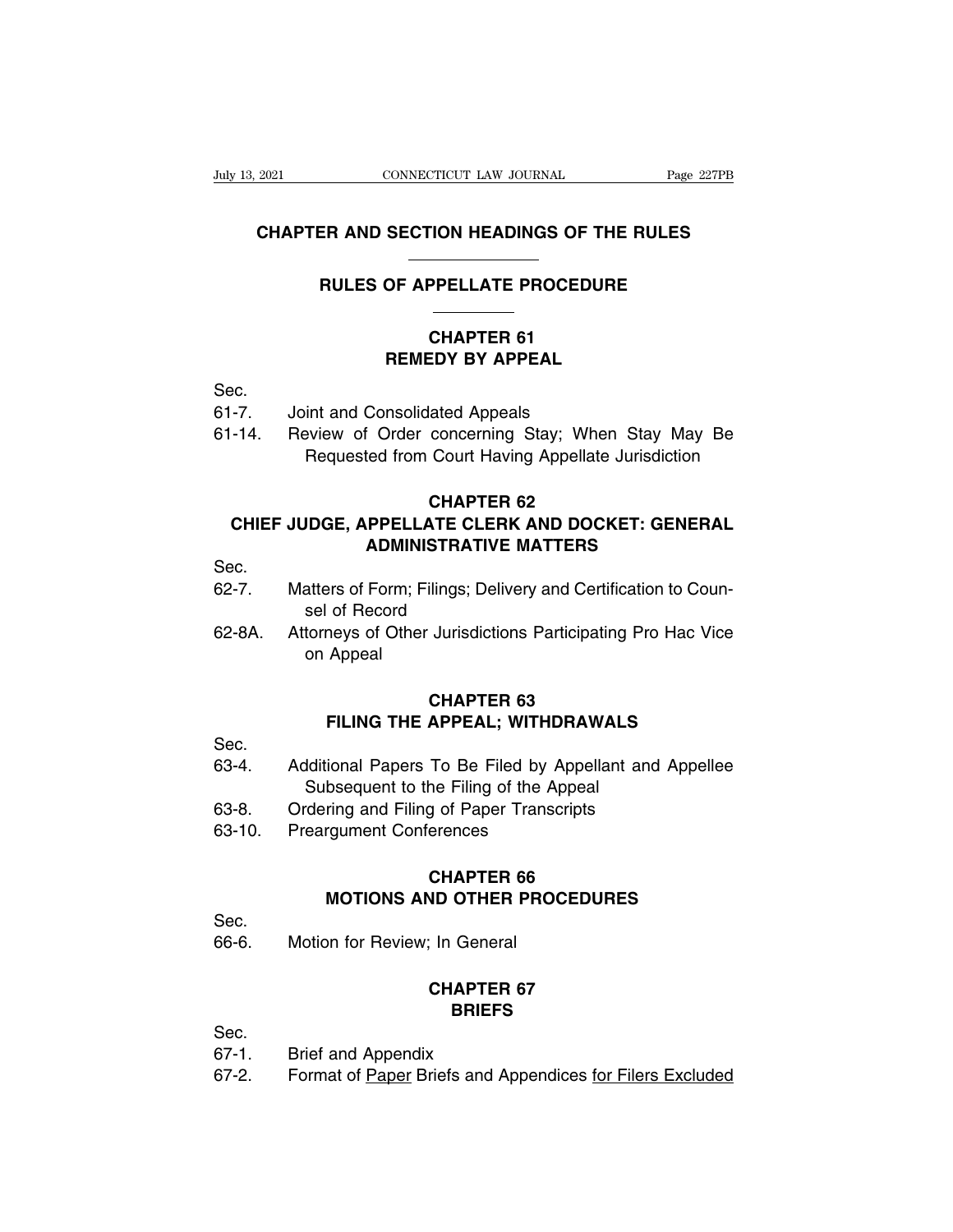| Page 228PB |
|------------|
|            |

CONNECTICUT LAW JOURNAL July 13, 2021<br>
Or Exempt from Electronic Filing Pursuant to Section 60-<br>
8; Copies[; Electronic Briefing Requirement]<br>
Armort of Electronic Briefe and Barty Appardises: Copies CONNECTICUT LAW JOURNAL<br> **Similar CONNECTICUT CONNECTION**<br>
<u>8</u>; Copies[; Electronic Briefing Requirement]<br>
Jurnat of Electronic Briefs and Party Appendices; C

- Page 228PB CONNECTICUT LAW JOURNAL July 13, 2021<br>
or Exempt from Electronic Filing Pursuant to Section 60-<br>
8; Copies[; Electronic Briefing Requirement]<br>
67-2A. Format of Electronic Briefs and Party Appendices; Copies<br>
(NE **(NEW)** or Exempt from Electronic Filing Pursuant to Section 60-<br>8; Copies[; Electronic Briefing Requirement]<br>67-2A. Format of Electronic Briefs and Party Appendices; Copies<br>(NEW)<br>67-3. Page Limitations; Time for Filing Briefs and or Exempt from Electronic Filing Pursuant to Section 60-<br>
8; Copies[; Electronic Briefing Requirement]<br>
67-2A. Format of Electronic Briefs and Party Appendices; Copies<br>
(NEW)<br>
67-3. Page Limitations; Time for Filing Briefs 67-2A. Format of Electronic Briefs ar<br> **(NEW)**<br>
67-3. Page Limitations; Time for Filir<br>
67-3A. Word Limitations; Time for Filir<br>
Appendices **(NEW)**<br>
67-5A. The Reply Brief **(NEW)**<br>
67-7A. The Amicus Curiae Electronic
- 
- Appendices **(NEW)** (**NEW)**<br>67-3. Page Limitations; Time for Filing Briefs and Appe<br>67-3A. Word Limitations; Time for Filing Electronic Briefs<br>Appendices (NEW)<br>67-5A. The Amicus Curiae Electronic Brief (NEW)<br>67-8. The <u>Party</u> Appendix[; Conte Frage Limitations; Time for Filing Briefs and Appendices<br>67-3A. Word Limitations; Time for Filing Electronic Briefs and Party<br>Appendices (NEW)<br>67-5A. The Reply Brief (NEW)<br>67-7A. The Amicus Curiae Electronic Brief (NEW)<br>67
- 
- 
- 

# **CHAPTER 68**<br> **CHAPTER 68**<br> **CHAPTER 68**<br> **CHAPTER 68**<br> **CHAPTER 68 CASE FILE AND CLERK APPENDIX**<br> **CASE FILE AND CLERK APPENDIX**<br> **CASE FILE AND CLERK APPENDIX**

# Sec.

- CHAPTER 68<br>CASE FILE AND CLERK APPENDIX<br>Sec.<br>68-1. Responsibilities of Clerk of the Trial Court regarding Copying<br>Case File and Additions to Case File Made after Appeal<br>Is Filed: Exhibits and Lodged Beeards **CHAPTER 68<br>
CASE FILE AND CLERK APPENDIX**<br>
esponsibilities of Clerk of the Trial Court regarding Copying<br>
Case File and Additions to Case File Made after Appeal<br>
Is Filed; Exhibits and Lodged Records<br>
reambly of the Clerk CASE FILE AND CLERK APPENDIX<br>
Responsibilities of Clerk of the Trial Court regarding Copying<br>
Case File and Additions to Case File Made after Appeal<br>
Is Filed; Exhibits and Lodged Records<br>
Assembly of the Clerk Appendix (N **CASE FILE <u>AND CLERK APPENDIX</u>**<br>
68-1. Responsibilities of Clerk of the Trial Court regard<br>
Case File and Additions to Case File Made<br>
Is Filed; Exhibits and Lodged Records<br>
68-2A. Assembly of the Clerk Appendix (NEW)<br>
68 Sec.<br>
68-1. Responsibilities of Clerk of the Trial Cour<br>
Case File and Additions to Case File<br>
Is Filed; Exhibits and Lodged Record<br>
68-2A. Assembly of the Clerk Appendix (NEW)<br>
68-4A. Clerk Appendix Format (NEW)<br>
68-4A. C 68-1. Responsibilities of Clerk of the Trial Co<br>Case File and Additions to Case Fi<br>Is Filed; Exhibits and Lodged Reco<br>68-2A. Assembly of the Clerk Appendix (NEW)<br>68-3A. Clerk Appendix Format (NEW)<br>68-5A. Clerk Appendix whe Case File and Additions to Case File Made after Appeal<br>
Is Filed; Exhibits and Lodged Records<br>
68-2A. Assembly of the Clerk Appendix (NEW)<br>
68-3A. Clerk Appendix Contents (NEW)<br>
68-4A. Clerk Appendix Format (NEW)<br>
68-5A. C
- 
- 
- 
- 
- Is Filed; Exhibits and Lodged Records<br>68-2A. Assembly of the Clerk Appendix (NEW)<br>68-3A. Clerk Appendix Contents (NEW)<br>68-4A. Clerk Appendix Format (NEW)<br>68-5A. Clerk Appendix when More than One Appeal (NEW)<br>68-6A. Clerk A tion **(NEW)** 68-4A. Clerk Appendix Format (NEW)<br>68-5A. Clerk Appendix when More than One Appeal (NEW)<br>68-6A. Clerk Appendix when Several Cases Present Same Ques-<br>tion (NEW)<br>68-8A. Supplements (NEW)<br>68-10A. Clerk Appendix in Administrat 68-6A. Clerk Appendix when Several Cases Present Same (<br>tion (NEW)<br>68-8A. Supplements (NEW)<br>68-10A. Clerk Appendix in Administrative Appeals; Excer<br>(NEW)<br>68-11A. Decision To Be Part of Clerk Appendix (NEW)
- 68-8A. Supplements **(NEW)**
- **(NEW) COMMUNISTRATIVE Appea<br>
In Administrative Appear<br>
Internative CHAPTER 77<br>
CERNING COURT CLOS<br>
NPPERS LIMITING THE**
- 

# **PROCEDURES CONCERNING COURT CLOSURE AND**<br> **PROCEDURES CONCERNING COURT CLOSURE AND<br>
PROCEDURES CONCERNING COURT CLOSURE AND<br>
LING ORDERS OR ORDERS LIMITING THE DISCLOSURE** SEALING ORDERS ONCERNING COURT CLOSURE AND<br>
SEALING ORDERS OR ORDERS LIMITING THE DISCLOSURE<br>
OF FILES, AFFIDAVITS, DOCUMENTS OR OTHER MATERIAL **CHAPTER 77<br>
PROCEDURES CONCERNING COURT CLOSURE AND<br>
SEALING ORDERS OR ORDERS LIMITING THE DISCLOSURE<br>
OF FILES, AFFIDAVITS, DOCUMENTS OR OTHER MATERIAL**<br>
C. CHAPTER 77<br>
PROCEDURES CONCERNING COURT CLOSURE AND<br>
SEALING ORDERS OR ORDERS LIMITING THE DISCLOSURE<br>
OF FILES, AFFIDAVITS, DOCUMENTS OR OTHER MATERIAL<br>
Sec.<br>
77-1. Petition for Review Seeking Expedited Review of an Order

- Sec.
- CEDURES CONCERNING COURT CLOSURE AND<br>
CORDERS OR ORDERS LIMITING THE DISCLOSURE<br>
S, AFFIDAVITS, DOCUMENTS OR OTHER MATERIAL<br>
etition for Review Seeking Expedited Review of an Order<br>
concerning Court Closure, or an Order Th ORDERS OR ORDERS LIMITING THE DISCLOSURE<br>
S, AFFIDAVITS, DOCUMENTS OR OTHER MATERIAL<br>
etition for Review Seeking Expedited Review of an Order<br>
concerning Court Closure, or an Order That Seals or Limits<br>
the Disclosure of F Material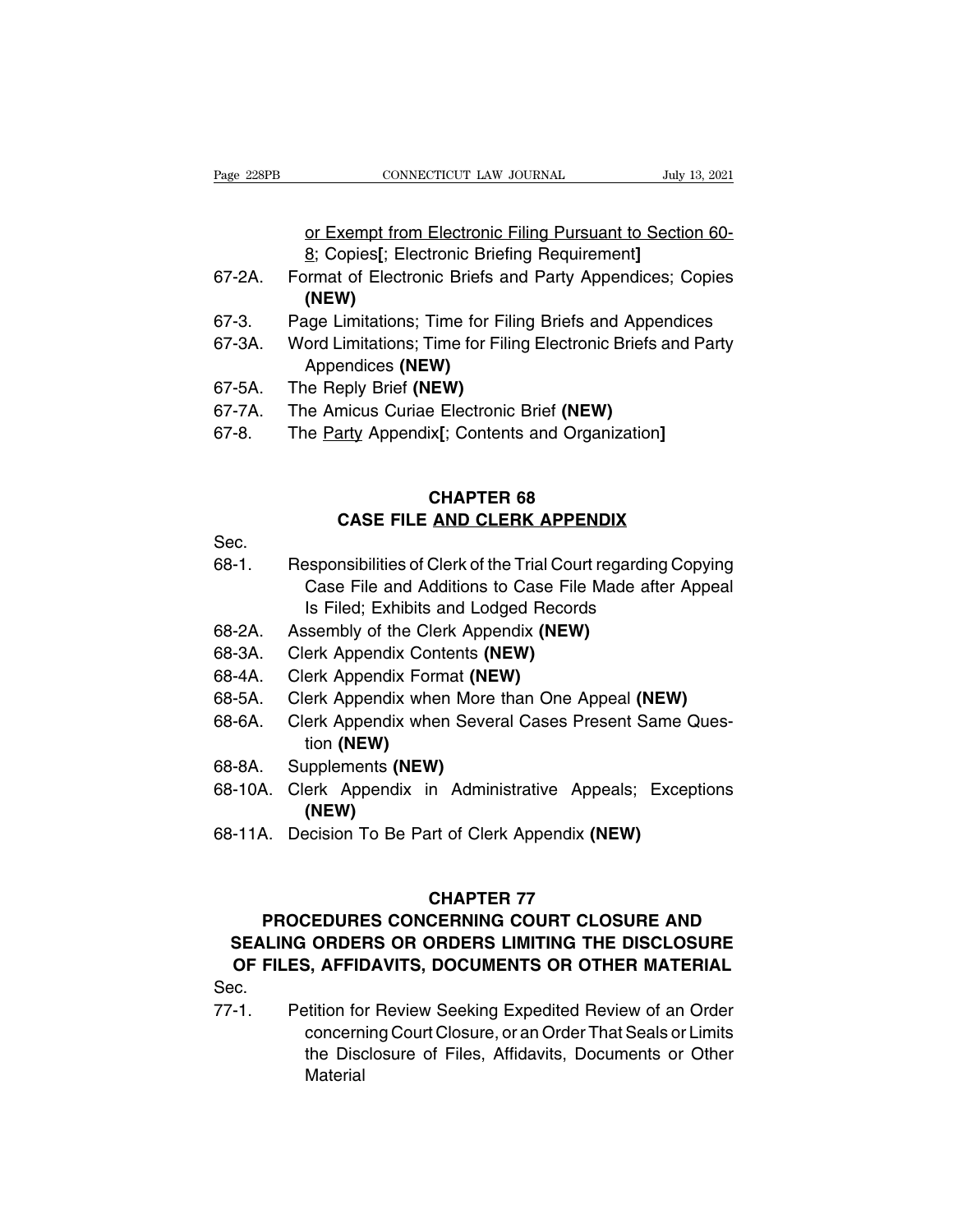# **CTICUT LAW JOURNAL<br>CHAPTER 84<br>EME COURT BY CERTII**<br>EOR PEVIEW **APPEALS TO SUPREME COURT BY CERTIFICATION**<br> **APPEALS TO SUPREME COURT BY CERTIFICATION**<br> **FOR REVIEW FOR THE RAW JOURNAL** PART<br> **FOR REVIEW**<br> **FOR REVIEW**<br> **FOR REVIEW CHAPTER 84<br>
APPEALS TO SUPREME COURT<br>
FOR REVIEW<br>
Sec.<br>
84-2. Basis for Certification<br>
84-5. Form of Petition<br>
84-64. Potitions Bosponsos and Statem CHAPTE<br>
APPEALS TO SUPREME CO<br>
FOR RE<br>
Sec.<br>
84-2. Basis for Certification<br>
84-5. Form of Petition<br>
84-6A. Petitions, Responses and S**

Sec.

- 
- 
- **APPEALS TO SUPREME COURT BY CERTIFICATION**<br> **Sec.**<br>
84-2. Basis for Certification<br>
84-5. Form of Petition<br>
84-6A. Petitions, Responses and Statements in Opposition in Fam-<br>
ily and Child Protection Matters and Other Matte FOR REVIEW<br>FOR REVIEW<br>asis for Certification<br>prim of Petition<br>etitions, Responses and Statements in Opposition in Fam-<br>ily and Child Protection Matters and Other Matters Involv-<br>ing Minor Children (NEW) **increase of Certification**<br>In of Petition<br>Express and Statemer<br>ily and Child Protection Matters a<br>ing Minor Children (NEW) **Ses and Statements in Oppotection Matters and Other I<br>Ten (NEW)<br>CHAPTER 84a<br>CHAPTER 84a<br>CHAPTER COURT'S OF** Petitions, Responses and Statements in Opposition in Family and Child Protection Matters and Other Matters Involving Minor Children (NEW)<br>CHAPTER 84a<br>MATTERS WITHIN SUPREME COURT'S ORIGINAL<br>JURISDICTION IN WHICH FACTS MAY

# **IIy and Child Protection Matters and Other Matters Involving Minor Children (NEW)**<br> **CHAPTER 84a**<br> **MATTERS WITHIN SUPREME COURT'S ORIGINAL<br>
JURISDICTION IN WHICH FACTS MAY BE FOUND**<br>
Procedure for Eiling Original Jurisdi CHAPTER 84a<br>MATTERS WITHIN SUPREME COURT'S ORIGINAL<br>JURISDICTION IN WHICH FACTS MAY BE FOUND<br>Sec.<br>Procedure for Filing Original Jurisdiction Action; Pleadings<br>and Motions

Sec.

MATTERS WITHIN SUPREME COURT'S ORIGINAL<br>JURISDICTION IN WHICH FACTS MAY BE FOUND<br>Procedure for Filing Original Jurisdiction Action; Pleadings<br>and Motions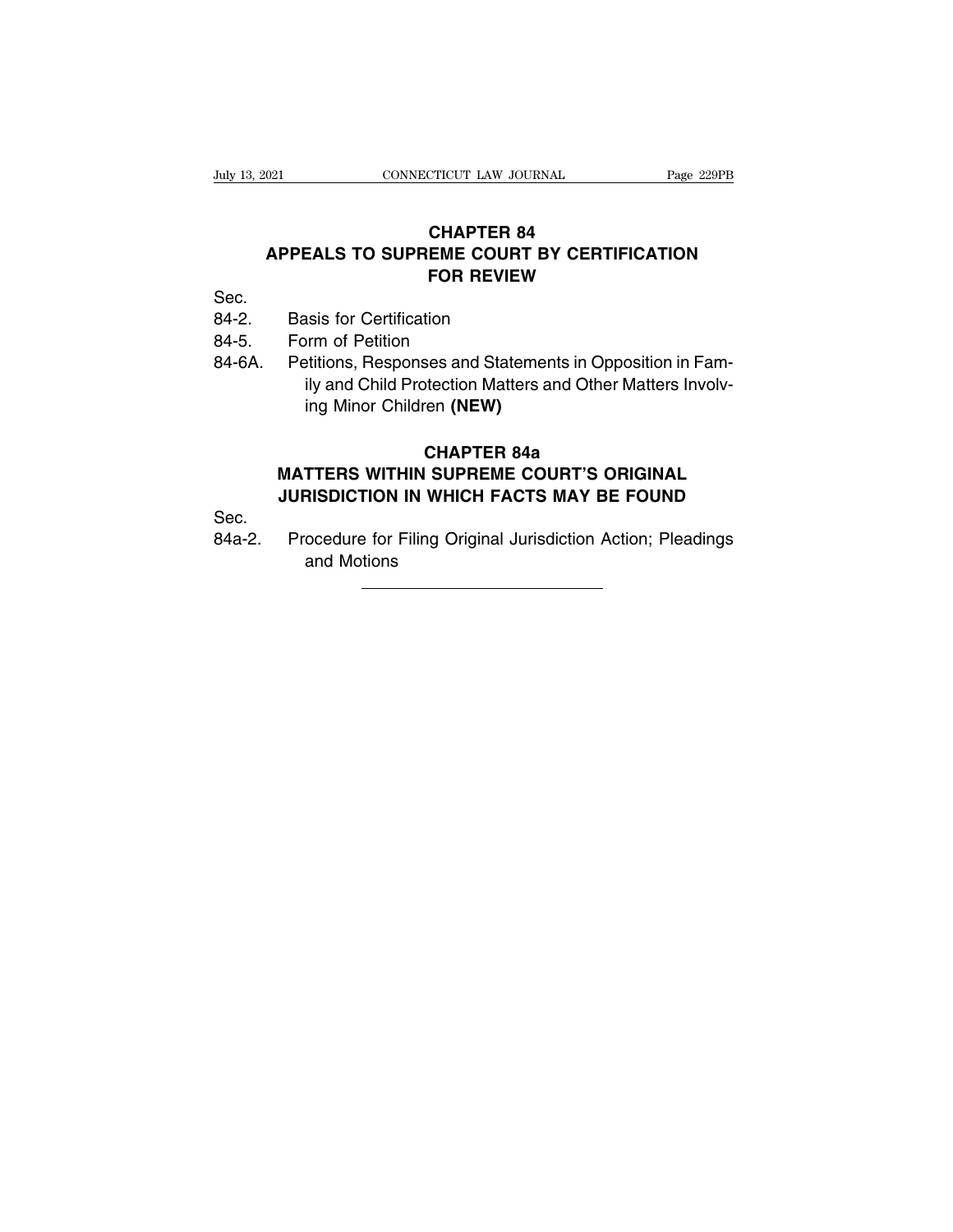# **EXECUTE: AN AMENDMENTS TO THE RULES OF APPELLATE PROCEDURE**

# **CTICUT LAW JOURNAL<br>
RULES OF APPELLATE<br>
CHAPTER 61<br>
CHAPTER 61<br>
IEDY BY APPEAL** THE RULES OF APPELLATE PRO<sub>1</sub><br>
CHAPTER 61<br>
REMEDY BY APPEAL<br>
Consolidated Appeals AMENDMENTS TO THE RULES OF APPELLATE PRONABLE PRONABLE PRONABLE REMEDY BY APPEAL<br>Sec. 61-7. Joint and Consolidated Appeals<br>(a) (1) Two or more plaintiffs or defendants in the s

CHAPTER 61<br>
REMEDY BY APPEAL<br>
EREMEDY BY APPEAL<br>
EREMEDY BY APPEAL<br>
(a) (1) Two or more plaintiffs or defendants in the same case<br>
(a) (1) Two or more plaintiffs or defendants in the same case<br>
y appeal jointly or severall **EXEMEDY BY APPEAL**<br>Sec. 61-7. Joint and Consolidated Appeals<br>(a) (1) Two or more plaintiffs or defendants in the same case<br>may appeal jointly or severally. Separate cases heard together and<br>involving at least one common p Sec. 61-7. Joint and Consolidated Appeals<br>
(a) (1) Two or more plaintiffs or defendants in the same case<br>
may appeal jointly or severally. Separate cases heard together and<br>
involving at least one common party may as of ri (a) (1) Two or more plaintiffs or defendants in the same case<br>may appeal jointly or severally. Separate cases heard together and<br>involving at least one common party may as of right be appealed<br>jointly, provided all the tri may appeal jointly or severally.<br>involving at least one common<br>jointly, provided all the trial cou<br>appeal form (JD-SC-033).<br>(2) Prior to the filing of an ap (2) Prior to the filing of an appeal, the trial court, on motion of any diplomation of the peal form (JD-SC-033).<br>
(2) Prior to the filing of an appeal, the trial court, on motion of any or on its own motion, may order tha

party may actor in the trial court docket numbers are shown on the appeal form (JD-SC-033).<br>(2) Prior to the filing of an appeal, the trial court, on motion of any party or on its own motion, may order that a joint appeal appeal form (JD-SC-033).<br>
(2) Prior to the filing of an appeal, the trial court, on motio<br>
party or on its own motion, may order that a joint appeal be<br>
any situation not covered by the preceding paragraph.<br>
(3) In the cas (2) Prior to the filing of an appeal, the trial court, on motion of any<br>inty or on its own motion, may order that a joint appeal be filed in<br>y situation not covered by the preceding paragraph.<br>(3) In the case of a joint a

party or on its own motion, may order that a joint appeal be filed in<br>any situation not covered by the preceding paragraph.<br>(3) In the case of a joint appeal, only one entry fee is required. The<br>appellant filing the appea party of on its own motion, may order that a joint appear be incent.<br>any situation not covered by the preceding paragraph.<br>(3) In the case of a joint appeal, only one entry fee is required. The<br>appellant filing the appeal (3) In the case of a joint appeal, only one entry fee is required. The appellant filing the appeal shall pay the entry fee. When additional appellants are represented by other counsel or are self-represented, a single join appellant filing the appeal shall pay the entry fee. When additional<br>appellants are represented by other counsel or are self-represented,<br>a single joint appeal consent form (JD-SC-035) signed by all joint<br>appellants shall pellants are represented by other counsel or are self-represented,<br>single joint appeal consent form (JD-SC-035) signed by all joint<br>pellants shall be filed on the same business day the appeal is filed.<br>(b) (1) The Supreme

a single joint appeal consent form (JD-SC-035) signed by all joint appellants shall be filed on the same business day the appeal is filed.<br>(b) (1) The Supreme Court, on motion of any party or on its own motion, may order t solidated. (b) (1) The Supreme Court, on motion of any party or on its own<br>otion, may order that appeals pending in the Supreme Court be con-<br>lidated.<br>(2) When an appeal pending in the Supreme Court involves the<br>me cause of action, t

same cause of action, transaction or occurrence as an appeal pending<br>in the Supreme Court be consolidated.<br>Same cause of action, transaction or occurrence as an appeal pending<br>in the Appellate Court, the Supreme Court may solidated.<br>
(2) When an appeal pending in the Supreme Court involves the<br>
same cause of action, transaction or occurrence as an appeal pending<br>
in the Appellate Court, the Supreme Court may, on motion of any<br>
party or on i (2) When an appeal pending in the Supreme Court involves the<br>same cause of action, transaction or occurrence as an appeal pending<br>in the Appellate Court, the Supreme Court may, on motion of any<br>party or on its own motion, (L) Wholf an appear pollomig in the expreme Court inverted the<br>same cause of action, transaction or occurrence as an appeal pending<br>in the Appellate Court, the Supreme Court may, on motion of any<br>party or on its own motion before the Appellate Court, the Supreme Court may,<br>party or on its own motion, order that the appeals<br>the Supreme Court. The court may order consoli<br>before the assignment of the appeals for hearing.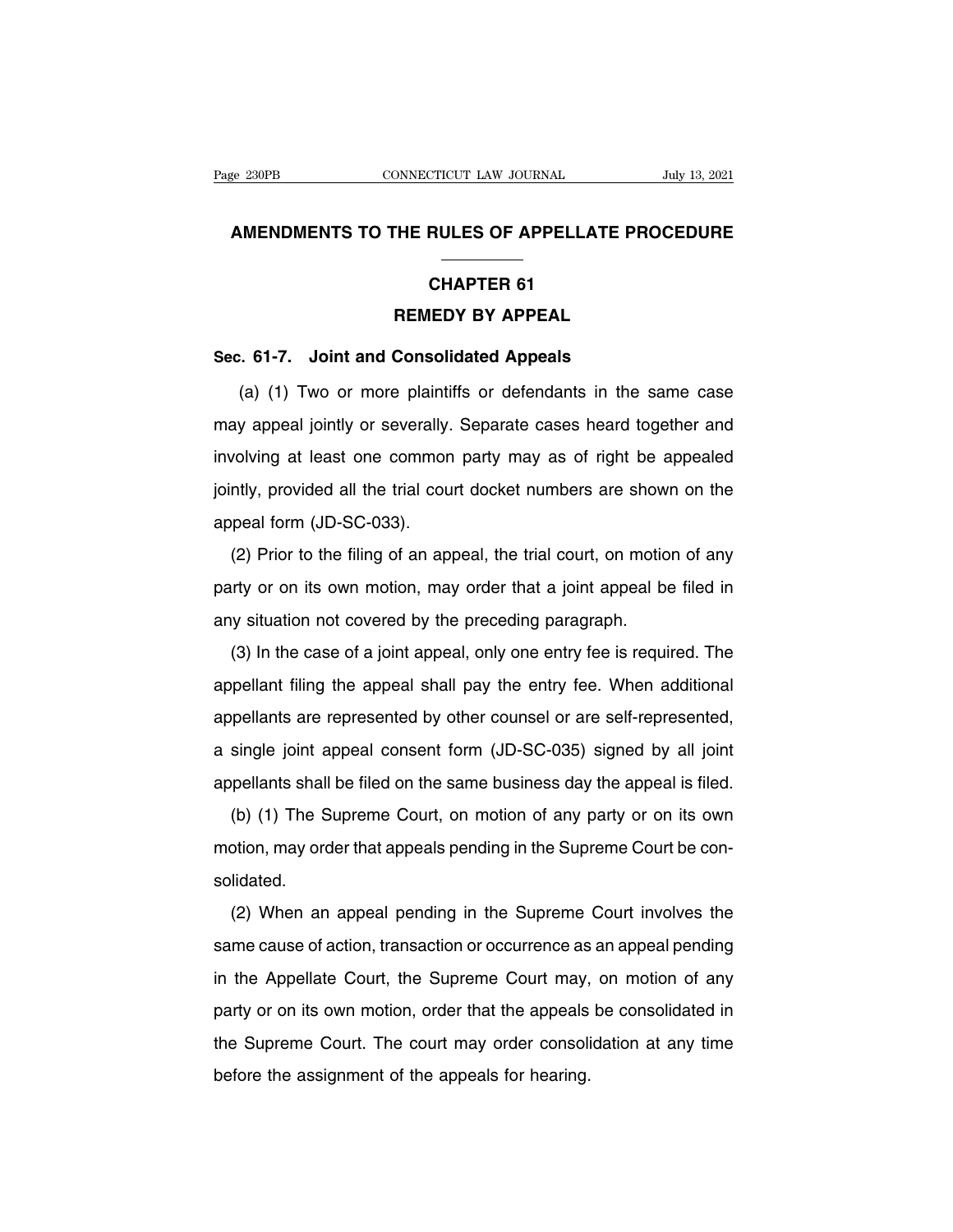Vector 13, 2021<br>
(3) The Appellate Court, on motion of any party or on its own motion,<br>
(3) The Appellate Court, on motion of any party or on its own motion,<br>
ay order that appeals pending in the Appellate Court be consoli Daly 13, 2021 CONNECTICUT LAW JOURNAL Page 231PB<br>
(3) The Appellate Court, on motion of any party or on its own motion,<br>
may order that appeals pending in the Appellate Court be consolidated.<br>
(4) There shall be no refund (3) The Appellate Court, on motion of any party or on its own motion,<br>ay order that appeals pending in the Appellate Court be consolidated.<br>(4) There shall be no refund of fees if appeals are consolidated.<br>(c) Whenever app

(3) The Appellate Court, on motion of any party or on its own motion,<br>ay order that appeals pending in the Appellate Court be consolidated.<br>(4) There shall be no refund of fees if appeals are consolidated.<br>(c) Whenever app (a) the repeature sealty shall file a single pending in the Appellate Court be consolidated.<br>
(4) There shall be no refund of fees if appeals are consolidated.<br>
(c) Whenever appeals are jointly filed or are consolidated, a (4) There shall be no refund of fees if appeals are consolidated.<br>
(c) Whenever appeals are jointly filed or are consolidated, all appel-<br>
lants shall file a single, consolidated brief and appendix, and a single,<br>
consolid (c) Whenever appeals are jointly filed or are consolidated, all appel-<br>lants shall file a single, consolidated brief and appendix, and a single,<br>consolidated reply brief, if any. All appellees shall file a single, consoli-Iants shall file a single, consolidated brief and appendix, and a single, consolidated reply brief, if any. All appellees shall file a single, consolidated brief or, if applicable, a single, consolidated brief and appendix consolidated reply brief, if any. All appellees shall file a single, consolidated brief or, if applicable, a single, consolidated brief and appendix.<br>If the parties cannot agree upon the contents of the brief, reply brief dated brief or, if applicable, a single, consolidated brief and appendix.<br>If the parties cannot agree upon the contents of the brief, reply brief<br>or [and] appendix, or if the issues to be briefed are not common to<br>the join If the parties cannot agree upon the contents of the parties cannot agree upon the contents of the **[**and**]** appendix, or if the issues to be briefed a the joint parties, any party may file a motion for p separate brief, r [and] appendix, or if the issues to be briefed are not common to<br>a joint parties, any party may file a motion for permission to file a<br>parate brief, reply brief or [and] appendix.<br>COMMENTARY: The purpose of these amendment

the joint parties, any party may file a motion for permission to file a<br>separate brief, reply brief or [and] appendix.<br>COMMENTARY: The purpose of these amendments is to clarify<br>that whenever appeals are jointly filed or ar separate brief, reply brief or [and] appendix.<br>COMMENTARY: The purpose of these amendments is to clarify<br>that whenever appeals are jointly filed or are consolidated, appellants<br>shall file a single, consolidated reply brief comments is to clarify<br>comments is to clarify<br>that whenever appeals are jointly filed or are consolidated, appellants<br>shall file a single, consolidated reply brief, if any. In addition, the<br>amendments provide that any part that whenever appeals are jointly filed or are consolidated, appe<br>shall file a single, consolidated reply brief, if any. In additior<br>amendments provide that any party may file a motion for permi<br>to file a separate reply br Shall file a single, consolidated reply brief, if any. In addition, the amendments provide that any party may file a motion for permission<br>to file a separate reply brief under certain circumstances.<br>Sec. 61-14. Review of O Indments provide that any party may file a motion for permission<br> **Be Appellate From Court Having Appellate Jurisdiction**<br> **Be Requested from Court Having Appellate Jurisdiction**<br>
The sole remedy of any party desiring the

file a separate reply brief under certain circumstances.<br> **c. 61-14. Review of Order concerning Stay; When Stay May**<br> **Be Requested from Court Having Appellate Jurisdiction**<br>
The sole remedy of any party desiring the court Sec. 61-14. Review of Order concerning Stay; When Stay May<br>Be Requested from Court Having Appellate Jurisdiction<br>The sole remedy of any party desiring the court to review an order<br>concerning a stay of execution shall be by Be Requested from Court Having Appellate Jurisdiction<br>The sole remedy of any party desiring the court to review an order<br>concerning a stay of execution shall be by motion for review under<br>Section 66-6. Execution of an orde The sole remedy of any party desiring the court to review an order<br>concerning a stay of execution shall be by motion for review under<br>Section 66-6. Execution of an order of the court terminating a stay of<br>execution shall b the octor can be can be by motion for review under<br>Section 66-6. Execution of an order of the court terminating a stay of<br>execution shall be stayed for ten days from the issuance of notice of<br>the order, and if a motion for Section 66-6. Execution of an order of the court terminating a stay of execution shall be stayed for ten days from the issuance of notice of the order, and if a motion for review is filed within that period, the order shal execution shall be stayed for ten days from the issuance of notice of<br>the order, and if a motion for review is filed within that period, the<br>order shall be stayed pending decision of the motion, unless the court<br>having app the order, and if a motion for review is filed within that period, the order shall be stayed pending decision of the motion, unless the court having appellate jurisdiction rules otherwise. Any stay of proceedings that was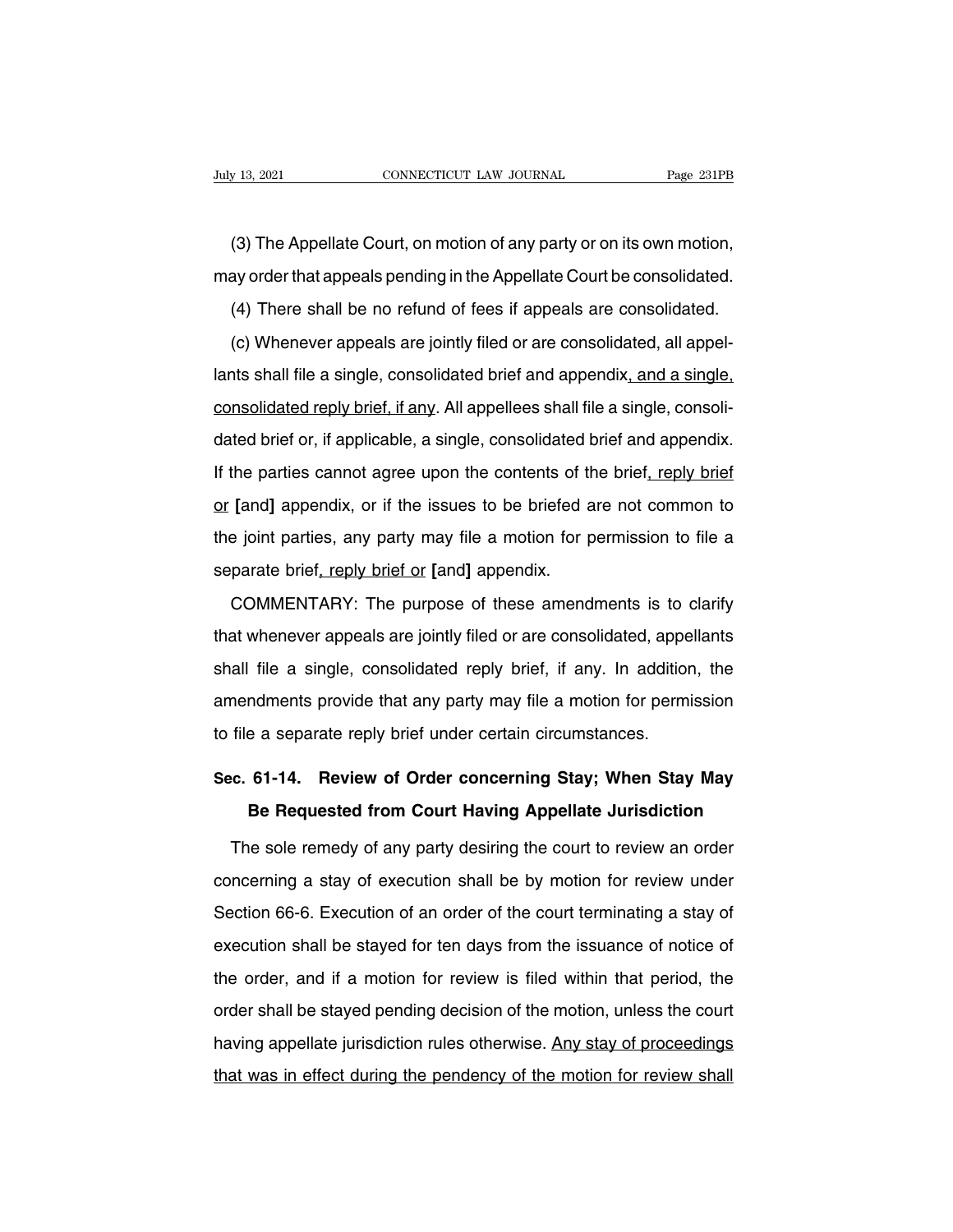Page 232PB CONNECTICUT LAW JOURNAL July 13, 2021<br>
continue, unless the court having appellate jurisdiction rules otherwise,<br>
until the time for filing a motion for reconsideration under Section 71-Example 232PB<br>
until the time for filing a motion for reconsideration rules otherwise,<br>
until the time for filing a motion for reconsideration under Section 71-<br>
5 has expired. If such a timely motion for reconsideration i Franciscontinue, unless the court having appellate jurisdiction rules otherwise,<br>
until the time for filing a motion for reconsideration under Section 71-<br>
5 has expired. If such a timely motion for reconsideration is file station in the state court in a single payallate jurisdiction rules otherwise,<br>that it he time for filing a motion for reconsideration under Section 71-<br>5 has expired. If such a timely motion for reconsideration is filed, granted, and the south having appoint of pricedure<br>until the time for filing a motion for reconsideration is<br>5 has expired. If such a timely motion for reconside<br>stay that was in effect shall continue until its dispo<br>grant as expired. If such a timely motion for reconsideration is filed, any<br>y that was in effect shall continue until its disposition and, if it is<br>anted, until the matter is finally determined.<br>A motion for extension of time to

concerning a stay of execution must be filed in the trial control.<br>A motion for extension of time to file a motion for review of a ruling<br>concerning a stay of execution must be filed in the trial court but shall<br>not automa granted, until the matter is finally determined.<br>A motion for extension of time to file a motion for review of a ruling<br>concerning a stay of execution must be filed in the trial court but shall<br>not automatically stay the e A motion for extension of time to file a motion for review of a ruling<br>concerning a stay of execution must be filed in the trial court but shall<br>not automatically stay the execution after the ten days has expired,<br>except t concerning a stay of execution must<br>not automatically stay the execution<br>except that the trial judge may ore<br>motion for extension of time.<br>A ruling concerning a stay is a It automatically stay the execution after the ten days has expired,<br>cept that the trial judge may order a stay pending a ruling on the<br>otion for extension of time.<br>A ruling concerning a stay is a judgment in a trial to the

except that the trial judge may order a stay pending a ruling on the<br>motion for extension of time.<br>A ruling concerning a stay is a judgment in a trial to the court for<br>purposes of Section 64-1, and the trial court making s shall state its decision of time.<br>A ruling concerning a stay is a judgment in a trial to the court for<br>purposes of Section 64-1, and the trial court making such a ruling<br>shall state its decision, either orally or in writin A ruling concerning a stay is a judg<br>purposes of Section 64-1, and the tri<br>shall state its decision, either orally or<br>the requirements of that section.<br>In any case in which there is no auto Im any case of Section 64-1, and the trial court making such a ruling<br>all state its decision, either orally or in writing, in accordance with<br>e requirements of that section.<br>In any case in which there is no automatic stay

shall state its decision, either orally or in writing, in accordance with<br>the requirements of that section.<br>In any case in which there is no automatic stay of execution and in<br>which the trial court denies, or refuses to ru the requirements of that section.<br>
In any case in which there is no automatic stay of execution and in<br>
which the trial court denies, or refuses to rule on, a motion for stay,<br>
an aggrieved party may file a motion requesti In any case in which there is no automatic stay of execution and in<br>which the trial court denies, or refuses to rule on, a motion for stay,<br>an aggrieved party may file a motion requesting a stay of execution<br>of the judgmen which the trial court denies, or refuses to rule on, a motion for stay,<br>an aggrieved party may file a motion requesting a stay of execution<br>of the judgment from the court having appellate jurisdiction pending<br>the filing of an aggrieved party may file a mot<br>of the judgment from the court ha<br>the filing of and ruling upon a motifiled with the appellate clerk.<br>COMMENTARY: The intent of th the judgment from the court having appellate jurisdiction pending<br>e filing of and ruling upon a motion for review. The motion must be<br>ed with the appellate clerk.<br>COMMENTARY: The intent of this amendment is to codify the h

the filing of and ruling upon a motion for review. The motion must be<br>filed with the appellate clerk.<br>COMMENTARY: The intent of this amendment is to codify the hold-<br>ing in Wachovia Mortgage, FSB v. Toczek, 189 Conn. App. filed with the appellate clerk.<br>
COMMENTARY: The intent of this amendment is to codify the hold-<br>
ing in Wachovia Mortgage, FSB v. Toczek, 189 Conn. App. 812,<br>
820 n.5 (2019), that the language in Section 71-6 concerning t COMMENTARY: The intent of this amendment is to codify the hold-<br>ing in Wachovia Mortgage, FSB v. Toczek, 189 Conn. App. 812,<br>820 n.5 (2019), that the language in Section 71-6 concerning the<br>continuation of a stay until the ing in *Wachovia Mortgage, FSB v. Toczek*, 189 Conn. App. 812, 820 n.5 (2019), that the language in Section 71-6 concerning the continuation of a stay until the time for reconsideration has passed necessarily applies to st to any state of a stay until<br>the continuation of a stay until<br>necessarily applies to stays<br>to any stay of proceedings.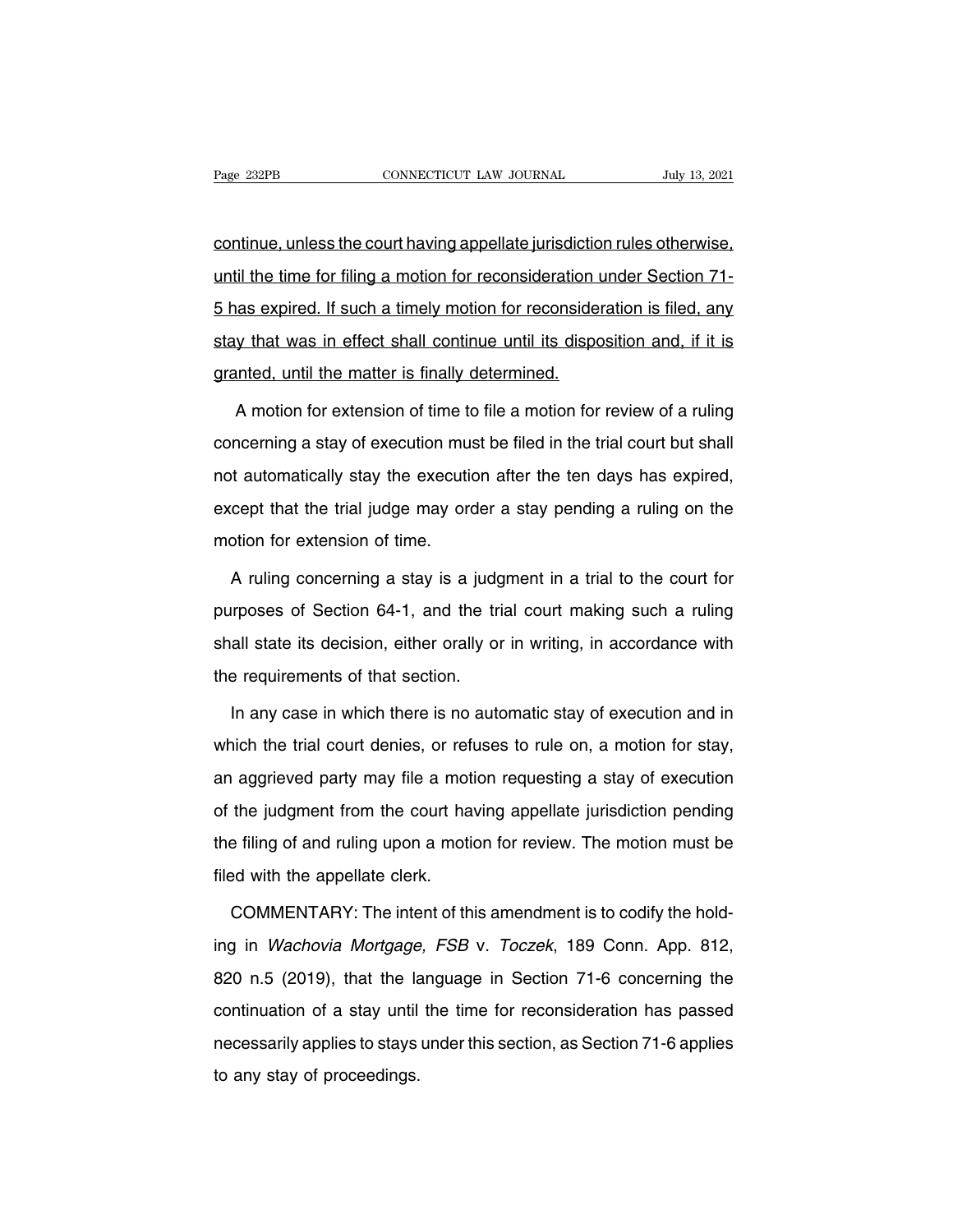# **ECTICUT LAW JOURNAL<br>CHAPTER 62<br>TE CLERK AND DOCK** <u>CONNECTICUT LAW JOURNAL Page 233PB</u><br>CHAPTER 62<br>CHIEF JUDGE, APPELLATE CLERK AND DOCKET: GENERAL<br>ADMINISTRATIVE MATTERS **CHAPTER 62<br>
PPELLATE CLERK AND DOCKET: GENE<br>
ADMINISTRATIVE MATTERS<br>
Configures: Delivery and Contific the Full of Science Separate Seart Seart Seart Seart Seart Seart Seart Seart Seart Seart Seart Seart Seart Seart Seart Seart Seart Seart Seart Seart Seart Seart Seart Seart Seart Seart Seart Seart Seart Seart Seart Seart**

# **CHAPTER 62<br>CHIEF JUDGE, APPELLATE CLERK AND DOCKET: GENERAL<br>ADMINISTRATIVE MATTERS<br>Sec. 62-7. Matters of Form; Filings; Delivery and Certification<br>to Counsel of Record**

ADMINISTRATIVE MATTERS<br>
(c. 62-7. Matters of Form; Filings; Delivery and Certification<br>
to Counsel of Record<br>
(a) It is the responsibility of counsel of record to file papers in a<br>
nely manner and in the proper form. The a Sec. 62-7. Matters of Form; Filings; Delivery and Certification<br>to Counsel of Record<br>(a) It is the responsibility of counsel of record to file papers in a<br>timely manner and in the proper form. The appellate clerk may retur to Counsel of Record<br>
(a) It is the responsibility of counsel of record to file papers in a<br>
timely manner and in the proper form. The appellate clerk may return<br>
any papers filed in a form not in compliance with these rul (a) It is the responsibility of counsel of record to file papers in a timely manner and in the proper form. The appellate clerk may return any papers filed in a form not in compliance with these rules; in returning, the ap timely manner and in the proper form. The appellate clerk may return<br>any papers filed in a form not in compliance with these rules; in<br>returning, the appellate clerk shall indicate how the papers have failed<br>to comply. The any papers filed in a form not in compliance with these rules; in<br>returning, the appellate clerk shall indicate how the papers have failed<br>to comply. The clerk shall note the date on which they were received<br>before returni papers mode in a form frot in compliance with those falled to comply. The clerk shall note the date on which they were received before returning them, and shall retain an electronic copy thereof. Any papers correcting a ti to comply. The clerk shall note the date on which they were received<br>before returning them, and shall retain an electronic copy thereof. Any<br>papers correcting a timely, noncomplying filing shall be deemed to be<br>timely file before returning them, and shall retain an electronic copy thereof. Any<br>papers correcting a timely, noncomplying filing shall be deemed to be<br>timely filed if a complying document is refiled with the appellate clerk<br>within papers correcting a timely, noncomplying filing shall be deemed to be<br>timely filed if a complying document is refiled with the appellate clerk<br>within fifteen days of the official notice date, which is the notice date<br>indic papers sensoang a **annoty** nonsomplying imity shall be decided to be timely filed if a complying document is refiled with the appellate clerk within fifteen days of the official notice date, which is the notice date indica within fifteen days of the official notice date, which is the notice date<br>indicated on the return form. The official notice date is not the date<br>the return form is received. Subsequent returns for the same filing will<br>not indicated on the return form. The official notice date is not the date<br>the return form is received. Subsequent returns for the same filing will<br>not initiate a new fifteen day refiling period. The time for responding<br>to any the return form is re<br>the return form is re<br>not initiate a new fi<br>to any such paper sh<br>paper is filed.<br>(b) All papers ex It initiate a new fifteen day refiling period. The time for responding<br>any such paper shall not start to run until [the correcting] a complying<br>per is filed.<br>(b) All papers except the transcript and regulations filed pursu

to any such paper shall not start to run until [the correcting] a complying<br>paper is filed.<br>(b) All papers except the transcript and regulations filed pursuant<br>to Section 81-6 shall contain: (1) certification that a copy h paper is filed.<br>
(b) All papers except the transcript and regulations filed pursuant<br>
to Section 81-6 shall contain: (1) certification that a copy has been<br>
delivered to each other counsel of record, except as provided in (b) All papers except the transcript and regulations filed pursuant<br>to Section 81-6 shall contain: (1) certification that a copy has been<br>delivered to each other counsel of record, except as provided in Section<br>63-4 (a) ( to Section 81-6 shall contain: (1) certification that a copy has been delivered to each other counsel of record, except as provided in Section 63-4 (a) (3), which certification shall include names, addresses, e-mail addres delivered to each other counsel of record, except as provided in Section<br>63-4 (a) (3), which certification shall include names, addresses, e-mail<br>addresses, and telephone numbers; (2) certification that the document<br>has be dentified to eddition occurred or riceord, exceptual provided in economic 63-4 (a) (3), which certification shall include names, addresses, e-mail addresses, and telephone numbers; (2) certification that the document has b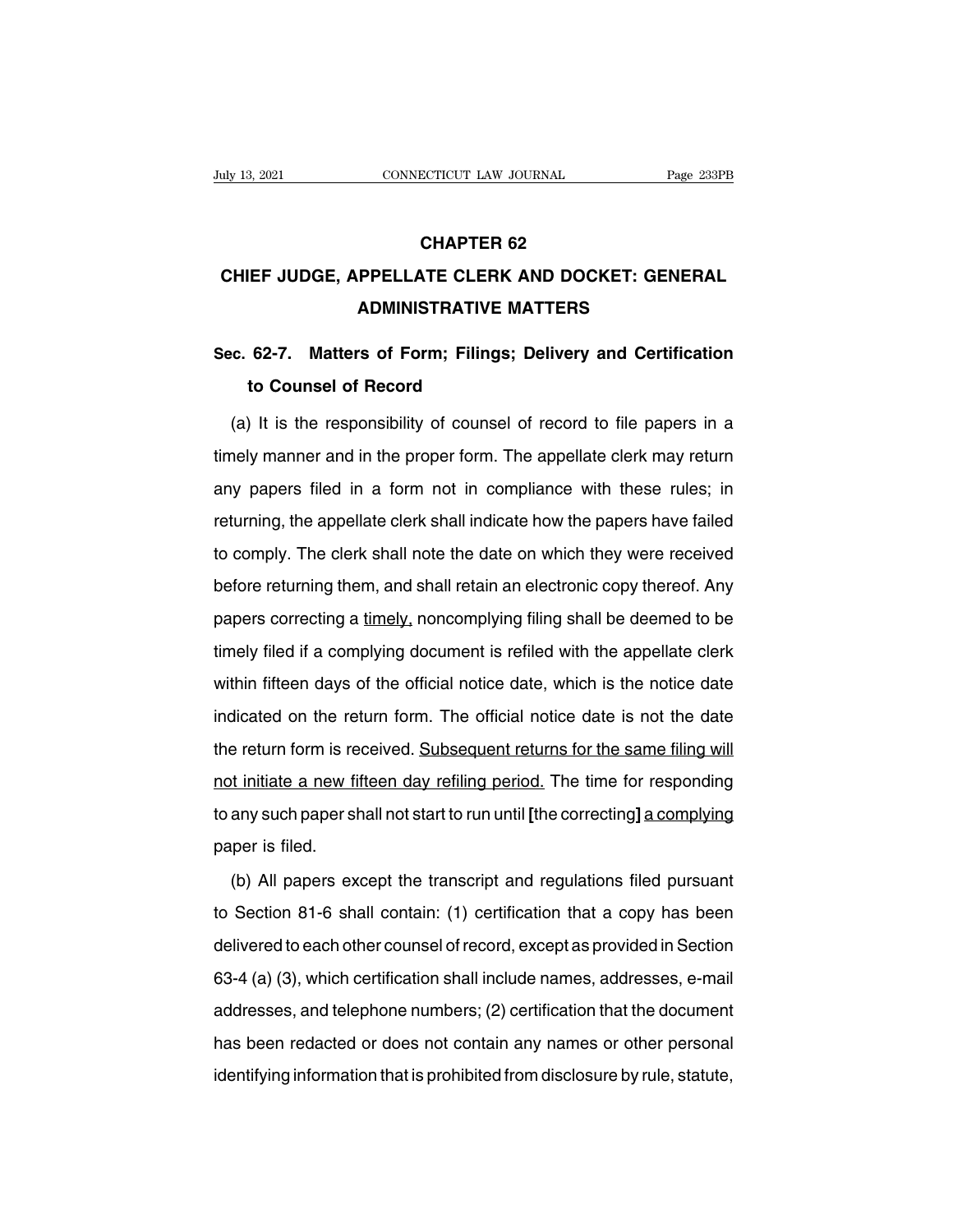Page 234PB<br>
count order or case law; and (3) certification that the document complies<br>
with all applicable Rules of Appellate Procedure. Page 234PB CONNECTICUT LAW JOURNAL<br>Court order or case law; and (3) certification that the docu<br>with all applicable Rules of Appellate Procedure.<br>Electronic papers shall contain a certification as set fo

urt order or case law; and (3) certification that the document complies<br>th all applicable Rules of Appellate Procedure.<br>Electronic papers shall contain a certification as set forth in subsec-<br>n (b) (1), but filers can comp court order or case law; and (3) certification that the document complies<br>with all applicable Rules of Appellate Procedure.<br>Electronic papers shall contain a certification as set forth in subsec-<br>tion (b) (1), but filers c with all applicable Rules of Appellate Procedure.<br>Electronic papers shall contain a certification as set forth in subsec-<br>tion (b) (1), but filers can comply with the certification requirements<br>set forth in subsections (b) Electronic papers shall contain a certification as set forth in subsection (b) (1), but filers can comply with the certification requirements set forth in subsections (b) (2) and (b) (3) during the electronic filing proces Licentifying information is continued be first in transies tion (b) (1), but filers can comply with the certification requirements set forth in subsections (b) (2) and (b) (3) during the electronic filing process. Any requ set forth in subsections (b) (2) and (b) (3) during the electronic filing<br>process. Any request to deviate from the requirement regarding per-<br>sonal identifying information shall be filed with the appellate clerk<br>pursuant process. Any request to deviate from the requirement regarding per-<br>sonal identifying information shall be filed with the appellate clerk<br>pursuant to Section 67-2 (k). Briefs and appendices require additional<br>certificatio sonal identifying information shall be filed with the appellate clerk<br>pursuant to Section 67-2 (k). Briefs and appendices require additional<br>certifications pursuant to Section 67-2 (g) and (i). Other certifications<br>may be Insuant to Section 67-2 (k). Briefs and appendices require additional<br>
rtifications pursuant to Section 67-2 (g) and (i). Other certifications<br>
ay be required by the rules under which specific documents are filed.<br>
(c) Any

certifications pursuant to Section 67-2 (g) and (i). Other certifications<br>may be required by the rules under which specific documents are filed.<br>(c) Any counsel of record who files a document electronically with<br>the court may be required by the rules under which specific documents are filed.<br>
(c) Any counsel of record who files a document electronically with<br>
the court must deliver it electronically to all other counsel of record,<br>
except a (c) Any counsel of record who files a document electronically with<br>the court must deliver it electronically to all other counsel of record,<br>except as provided in Section 63-4 (a) (3), unless the intended recipient<br>has noti the court must deliver it electronically to all other counsel of record,<br>except as provided in Section 63-4 (a) (3), unless the intended recipient<br>has notified the appellate clerk and all other counsel of record in writin except as provided in Section 63-4 (a) (3), unless the intended recipient<br>has notified the appellate clerk and all other counsel of record in writing<br>that the recipient declines to accept electronic delivery of documents<br>o Filing provided in Section 60-8. And all other counsel of record in writing<br>that the recipient declines to accept electronic delivery of documents<br>or the intended recipient is exempt from the requirements of electronic<br>fi That the recipient declines to accept electronic delivery of documents<br>or the intended recipient is exempt from the requirements of electronic<br>filing pursuant to Section 60-8. Any counsel of record who has signed<br>an electr or the intended recipient is exempt from the requirements of electronic<br>filing pursuant to Section 60-8. Any counsel of record who has signed<br>an electronically filed document shall be deemed to have consented<br>to electronic filing pursuant to Section 60-8. Any counsel of record who has signed<br>an electronically filed document shall be deemed to have consented<br>to electronic delivery under this section. Delivery by e-mail is complete<br>upon sendin learns that the attempted delivery did not reach the e-mail address of the intended recipient.<br>Here are a section of the e-mail is complete upon sending the electronic notice unless the party sending notice<br>learns that the to electronic delivery under the vision sending the electronic<br>learns that the attempted de<br>the intended recipient.<br>If the intended recipient h If the intended recipient as declined to accept electronic delivery<br>If the intended recipient.<br>If the intended recipient has declined to accept electronic delivery<br>is exempt from the requirements of electronic filing, a do

learns that the attempted delivery did not reach the e-mail address of<br>the intended recipient.<br>If the intended recipient has declined to accept electronic delivery<br>or is exempt from the requirements of electronic filing, a the intended recipient.<br>If the intended recipient has declined to accept electronic delivery<br>or is exempt from the requirements of electronic filing, a document<br>may be delivered to counsel of record by hand or by first cla If the intended recipient has declined to accept electronic delivery<br>or is exempt from the requirements of electronic filing, a document<br>may be delivered to counsel of record by hand or by first class or<br>express mail deliv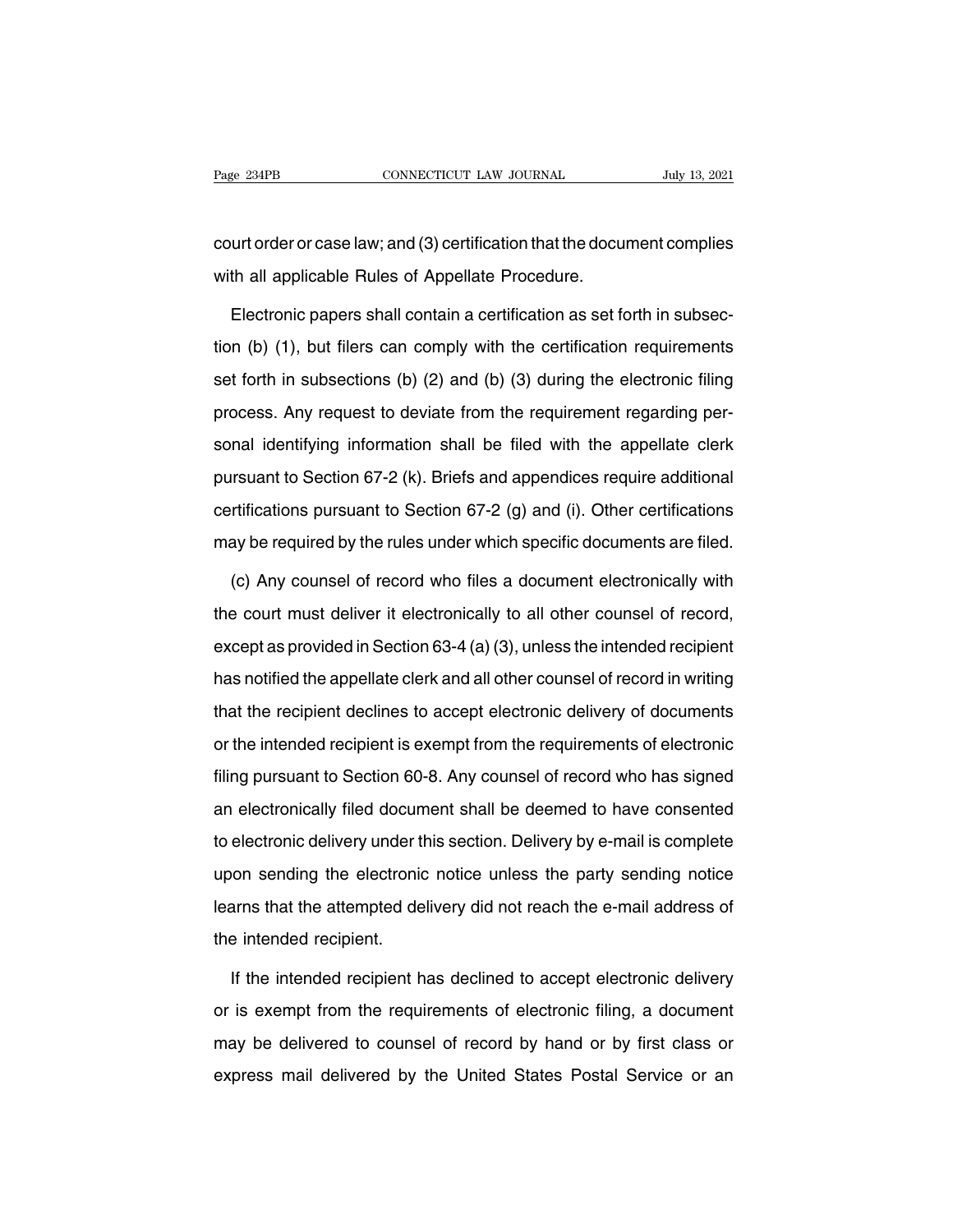Finds and the commercial service of the intended recipient.<br>
East known address of the intended recipient. July 13, 2021 CONNECTICUT LAW.<br>
Equivalent commercial service, postage<br>
address of the intended recipient.<br>
COMMENTARY: The purpose of the

uivalent commercial service, postage prepaid, to the last known<br>Idress of the intended recipient.<br>COMMENTARY: The purpose of these amendments is to codify<br>Pe policy of the Supreme and Appellate Courts that a timely filed equivalent commercial service, postage prepaid, to the last known<br>address of the intended recipient.<br>COMMENTARY: The purpose of these amendments is to codify<br>the policy of the Supreme and Appellate Courts that a timely fil address of the intended recipient.<br>
COMMENTARY: The purpose of these amendments is to codify<br>
the policy of the Supreme and Appellate Courts that a timely filed<br>
document returned by the appellate clerk is deemed timely if COMMENTARY: The purpose of these amendments is to codify<br>the policy of the Supreme and Appellate Courts that a timely filed<br>document returned by the appellate clerk is deemed timely if corrected<br>within fifteen days of the dentifier to successive fifteen day periods to file a complying document.<br>
When policy of the Supreme and Appellate Courts that a timely filed<br>
document returned by the appellate clerk is deemed timely if corrected<br>
within document returned by the appellate clerk is deemed timely if corrected<br>within fifteen days of the official notice date, and that a party is not<br>entitled to successive fifteen day periods to file a complying document.<br>Sec. m fifteen days of the official<br>**Hac Vice on Appeal**<br>**Hac Vice on Appeal**<br>An attorneys who upon w

(a) An attorney, who upon written applications Participating Pro<br>
(a) An attorney, who upon written application pursuant to Section<br>
16 has been permitted by a judge of the Superior Court to participate Sec. 62-8A. Attorneys of Other Jurisdictions Participating Pro<br>Hac Vice on Appeal<br>(a) An attorney, who upon written application pursuant to Section<br>2-16 has been permitted by a judge of the Superior Court to participate<br>in in the Vice on Appeal<br>
(a) An attorney, who upon written application pursuant to Section<br>
2-16 has been permitted by a judge of the Superior Court to participate<br>
in the presentation of a cause or appeal pending in this st (a) An attorney, who upon written application pursuant to Section<br>2-16 has been permitted by a judge of the Superior Court to participate<br>in the presentation of a cause or appeal pending in this state, shall<br>be allowed to 2-16 has been permitted by a judge of the Superior Court to participate<br>in the presentation of a cause or appeal pending in this state, shall<br>be allowed to participate in any appeal of said cause without filing a<br>written a In the presentation of a cause or appeal pending in this state, shall<br>be allowed to participate in any appeal of said cause without filing a<br>written application to the court having jurisdiction over the appeal and<br>without for allowed to participate in any appeal of said cause without filing a<br>written application to the court having jurisdiction over the appeal and<br>without paying the filing fee. All terms, conditions and obligations set<br>fort Superior Court for the court having jurisdiction over the appeal and<br>without paying the filing fee. All terms, conditions and obligations set<br>forth in Section 2-16 shall remain in full effect. The chief clerk of the<br>Superi without paying the filing fee. All terms, conditions and obligations set<br>forth in Section 2-16 shall remain in full effect. The chief clerk of the<br>Superior Court for the judicial district in which the cause originated<br>shal without paying the filing fee. All terms, conditions and obligations set<br>forth in Section 2-16 shall remain in full effect. The chief clerk of the<br>Superior Court for the judicial district in which the cause originated<br>shal (b) Any attorney who is in good standing at the Superior Court to has not appeared pro hac vice in the Superior Court to

shall continue to serve as the agent upon whom process and notice<br>of service may be served.<br>(b) Any attorney who is in good standing at the bar of another state<br>and who has not appeared pro hac vice in the Superior Court t of service may be served.<br>
(b) Any attorney who is in good standing at the bar of another state<br>
and who has not appeared pro hac vice in the Superior Court to<br>
participate in the cause now pending on appeal, may for good (b) Any attorney who is in good standing at the bar of another state<br>and who has not appeared pro hac vice in the Superior Court to<br>participate in the cause now pending on appeal, may for good cause<br>shown, upon written app and who has not appeared pro hac vice in the Superior Court to<br>participate in the cause now pending on appeal, may for good cause<br>shown, upon written application<u>, on form JD-CL-141, Application for</u><br>Permission for Attorne participate in the cause now pending on appeal, may for good cause<br>shown, upon written application, on form JD-CL-141, Application for<br>Permission for Attorney to Appear Pro Hac Vice in a Court Case,<br>presented by a member o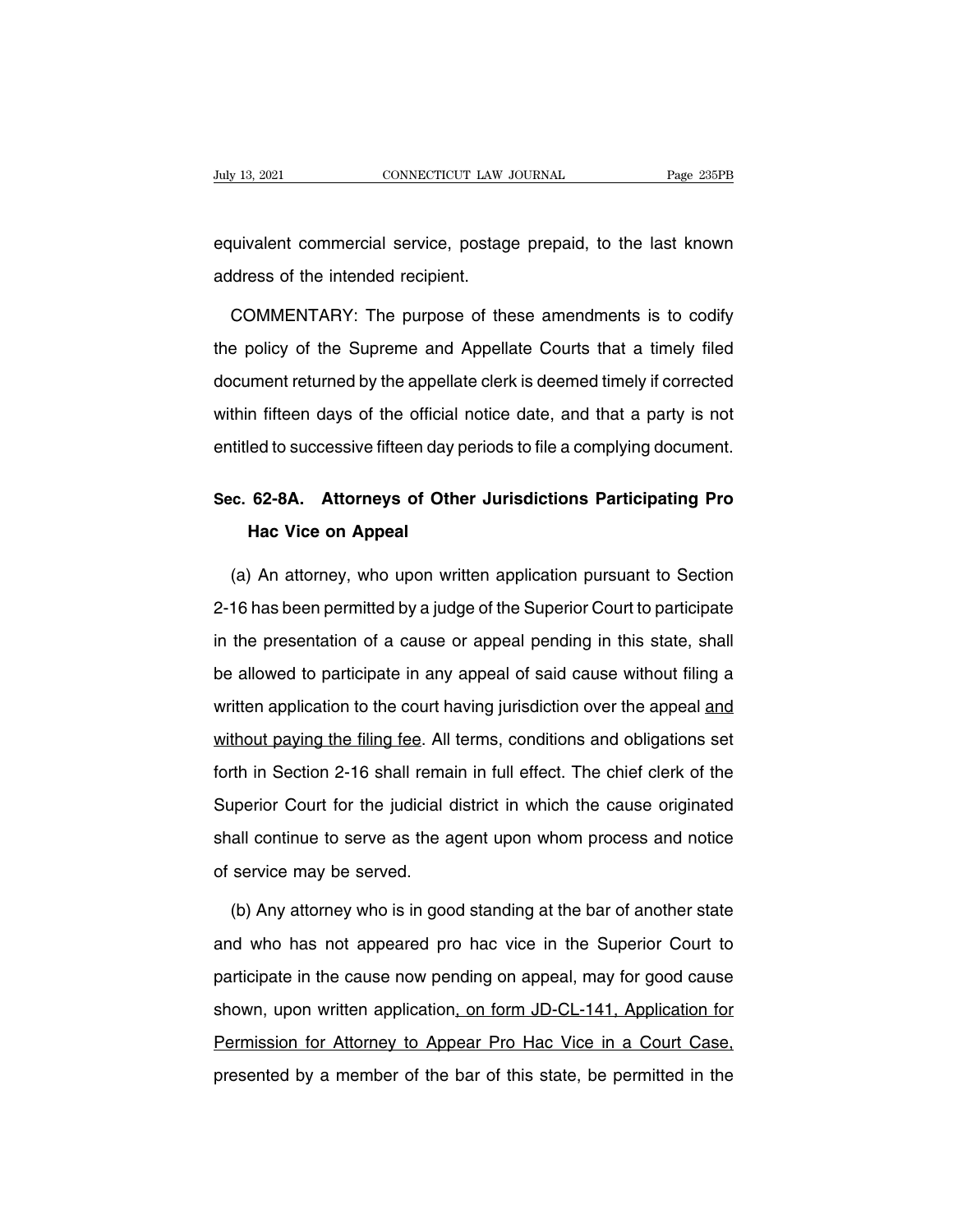Page 236PB<br>
CONNECTICUT LAW JOURNAL<br>
discretion of the court having jurisdiction over the appeal to participate<br>
in the presentation of the appeal, provided, however, that: Eage 236PB CONNECTICUT LAW JOURNAL July 1:<br>
discretion of the court having jurisdiction over the appeal to partici<br>
in the presentation of the appeal, provided, however, that:<br>
(1) such application shall be accompanied by

Scretion of the court having jurisdiction over the appeal to participate<br>
the presentation of the appeal, provided, however, that:<br>
(1) such application shall be accompanied by an affidavit <u>on form</u><br>
D-CL-143, Affidavit o discretion of the court having jurisdiction over the appeal to participate<br>in the presentation of the appeal, provided, however, that:<br>(1) such application shall be accompanied by an affidavit <u>on form</u><br>JD-CL-143, Affidavi in the presentation c<br>
(1) such application<br>
JD-CL-143, Affidavit<br>
Hac Vice<br>
(A) [stating wheth 1) such application shall be accompanied by an affidavit <u>on form</u><br>CL-143, Affidavit of Attorney Seeking Permission to Appear Pro<br>c Vice<br>(A) [stating whether an application was filed pursuant to Section<br>6 in the Superior C

2-16 in the Superior Court and, if so, the disposition of said application<br>2-16 in the Superior Court and, if so, the disposition of said application<br>2-16 in the Superior Court and, if so, the disposition of said applicati From Frontier Hac Vice<br>
(A) [stating whether an application was filed pursuant to Section<br>
2-16 in the Superior Court and, if so, the disposition of said application]<br>
providing the full legal name of the applicant with co (A) [stating whether an application was filed pursuant to Section<br>2-16 in the Superior Court and, if so, the disposition of said application]<br>providing the full legal name of the applicant with contact information,<br>includi (A) [stating whether an application was filed pursuant to Section<br>2-16 in the Superior Court and, if so, the disposition of said application]<br>providing the full legal name of the applicant with contact information,<br>includi (b) coviding the full legal name of the applicant with contact information,<br>
cluding firm name, business mailing address, telephone number and<br>
mail address, as applicable;<br>
(B) certifying whether such applicant has a grie

and including firm name, business mailing address, telephone number and<br>e-mail address, as applicable;<br>(B) certifying whether such applicant has a grievance pending<br>against him or her in any other jurisdiction, has ever be e-mail address, as applicable;<br>
(B) certifying whether such applicant has a grievance pending<br>
against him or her in any other jurisdiction, has ever been reprimanded,<br>
suspended, placed on inactive status, disbarred or ot (B) certifying whether such applicant has a grievance pending<br>against him or her in any other jurisdiction, has ever been reprimanded,<br>suspended, placed on inactive status, disbarred or otherwise disci-<br>plined, or has resi against him or her in any other jurisdiction, has every suspended, placed on inactive status, disbarred plined, or has resigned from the practice of law are the circumstances concerning such action; (C) certifying that th spended, placed on inactive status, disbarred or otherwise disci-<br>ned, or has resigned from the practice of law and, if so, setting forth<br>e circumstances concerning such action;<br>(C) certifying that the applicant has paid t plined, or has resigned from the practice of law and, if so, setting f<br>the circumstances concerning such action;<br>(C) certifying that the applicant has paid the client security fund<br>due for the calendar year in which the ap

e circumstances concerning such action;<br>(C) certifying that the applicant has paid the client security fund fee<br>le for the calendar year in which the application is made;<br>(D) designating the chief clerk of the Superior Cou (C) certifying that the applicant has paid the client security fund fee<br>due for the calendar year in which the application is made;<br>(D) designating the chief clerk of the Superior Court for the judicial<br>district in which t due for the calendar year in which the application is<br>
(D) designating the chief clerk of the Superior Cordistrict in which the cause originated as his or her a<br>
process and notice of service may be served;<br>
(E) certifying (D) designating the chief clerk of the Superior Court for the judicial<br>strict in which the cause originated as his or her agent upon whom<br>ocess and notice of service may be served;<br>(E) certifying that the applicant agrees

district in which the cause originated as his or her agent upon whom<br>process and notice of service may be served;<br>(E) certifying that the applicant agrees to register with the Statewide<br>Grievance Committee in accordance wi process and notice of service may be served;<br>
(E) certifying that the applicant agrees to register with the Statewide<br>
Grievance Committee in accordance with the provisions of chapter 2<br>
of the rules of practice while appe (E) certifying that the applicant agrees to register with the Statewide<br>Grievance Committee in accordance with the provisions of chapter 2<br>of the rules of practice while appearing in the appeal and for two years<br>after the Grievance Committee in accordance with the provisions of chapter 2<br>of the rules of practice while appearing in the appeal and for two years<br>after the completion of the matter in which the attorney appeared and<br>to notify th of the rules of pra<br>after the comple<br>to notify the Stat<br>two year period;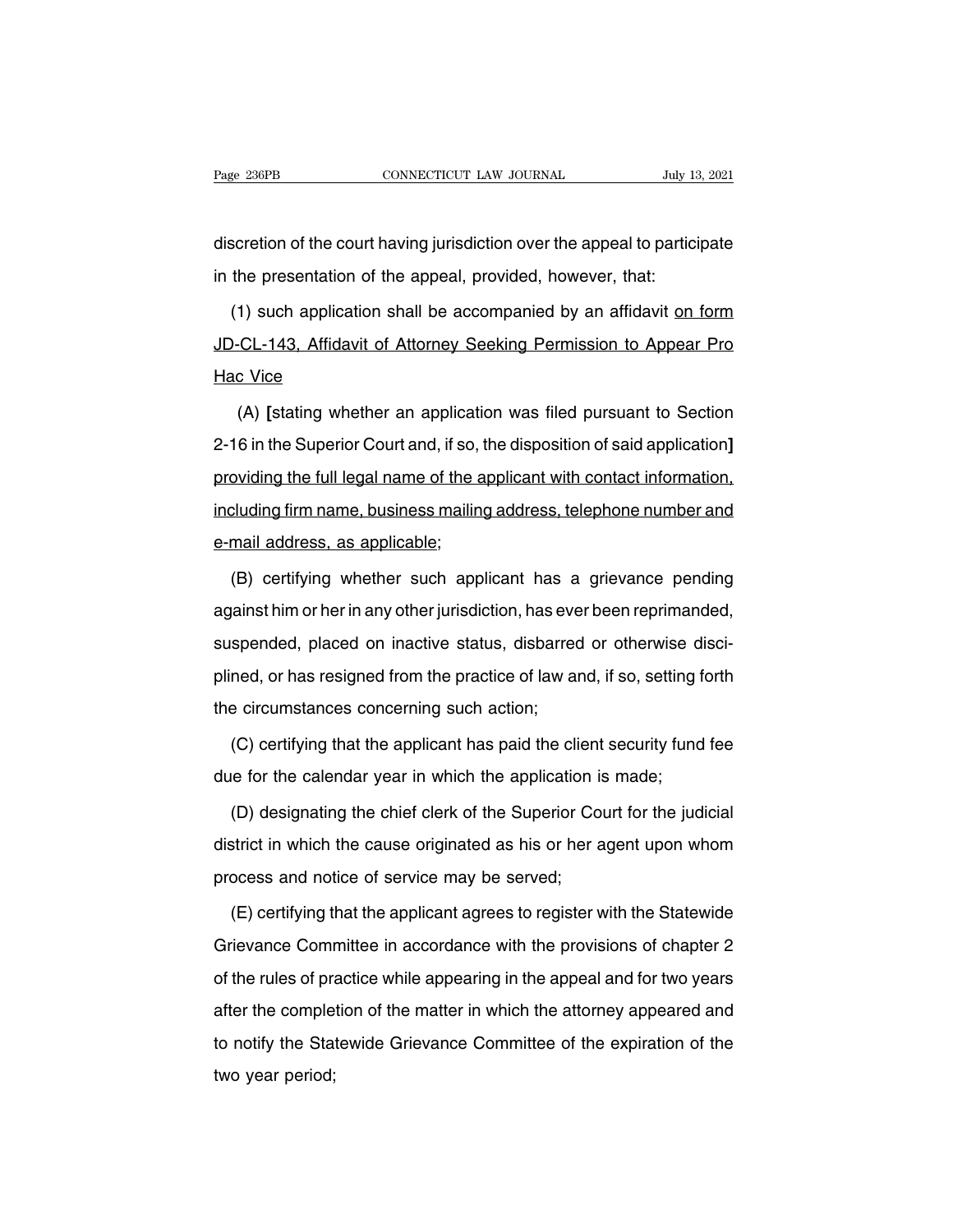(F) identifying the number of **[**attorneys in his or her firm who are For the connection of the cause now on appear in this appearing pro hac vice in the cause now on appeal or who have filed<br>or intend to file an application to appear pro hac vice in this appeal; (F) identifying the number of [attorneys in his or her firm who are<br>appearing pro hac vice in the cause now on appeal or who have filed<br>or intend to file an application to appear pro hac vice in this appeal;<br>and] cases in (F) identifying the number of [attorneys in his or her firm who are appearing pro hac vice in the cause now on appeal or who have filed or intend to file an application to appear pro hac vice in this appeal; and] cases in appearing pro hac vice in the cause now on appeal or who have filed<br>or intend to file an application to appear pro hac vice in this appeal;<br>and] cases in which the attorney has appeared pro hac vice in any<br>court of this st or intend to file an application to appear pro hac vice in this<br>and] cases in which the attorney has appeared pro hac vice<br>court of this state since the attorney first appeared pro hac vice<br>state as well as any previously (I) cases in which the attorney has appeared pro hac vice in any<br>the number of this state since the attorney first appeared pro hac vice in this<br>te as well as any previously assigned juris number;<br>(G) [identifying the numb

court of this state since the attorney first appeared pro hac vice in this<br>state as well as any previously assigned juris number;<br>(G) [identifying the number of cases in which the attorney has<br>appeared pro hac vice in any state as well as any previously assigned juris number;<br>(G) [identifying the number of cases in which the attorney has<br>appeared pro hac vice in any court of this state since the attorney first<br>appeared pro hac vice in this (G) [identifying the number of cases in which the attorney has<br>appeared pro hac vice in any court of this state since the attorney first<br>appeared pro hac vice in this state; and provided] stating the number<br>of applications (e) plasmarying are namber of eaces in which are attorney has<br>appeared pro hac vice in any court of this state since the attorney first<br>appeared pro hac vice in this state; and provided] stating the number<br>of applications appeared pro hac vice in this<br>appeared pro hac vice in this<br>of applications previously file<br>2-16 and whether any of the reason for that denial;<br>(H) identifying the numbe explications previously filed in the Superior Court pursuant to Section<br>16 and whether any of those applications were denied and the<br>ason for that denial;<br>(H) identifying the number of attorneys in his or her firm who are<br>

2-16 and whether any of those applications were denied and the<br>reason for that denial;<br>(H) identifying the number of attorneys in his or her firm who are<br>appearing pro hac vice in the cause now on appeal or who have filed<br> reason for that denial;<br>
(H) identifying the number of attorneys in his or her firm who are<br>
appearing pro hac vice in the cause now on appeal or who have filed<br>
or intend to file an application to appear pro hac vice in t (2) H) identifying the number of attorneys in his or her firm who are bearing pro hac vice in the cause now on appeal or who have filed intend to file an application to appear pro hac vice in this appeal; and (2) The fili appearing pro hac vice in the cause now on appeal or who have filed<br>or intend to file an application to appear pro hac vice in this appeal; and<br>(2) The filing fee shall be paid with the court for the application<br>submitted

ntend to file an application to appear pro hac vice in this appeal; and<br>(2) The filing fee shall be paid with the court for the application<br>omitted pursuant to General Statutes § 52-259 (i); and<br>([2] 3) a member of the bar (2) The filing fee shall be paid with the court for the application<br>submitted pursuant to General Statutes  $\S$  52-259 (i); and<br>([2] 3) a member of the bar of this state must be present at all<br>proceedings and arguments and submitted pursuant to General Statutes § 52-259 (i); and<br>
([2] 3) a member of the bar of this state must be present at all<br>
proceedings and arguments and must sign all motions, briefs and<br>
other papers filed with the cour ([2] 3) a member of the bar of this state must be present at all proceedings and arguments and must sign all motions, briefs and other papers filed with the court having jurisdiction over the appeal and assume full respons proceedings and arguments and must sign all motions, briefs and other papers filed with the court having jurisdiction over the appeal and assume full responsibility for them and for the conduct of the appeal and of the at prococallige and argamonic and matter eight an motions, shore and other papers filed with the court having jurisdiction over the appeal and assume full responsibility for them and for the conduct of the appeal and of the a early papers meal with the essaid having jameabased over the appear<br>and assume full responsibility for them and for the conduct of the<br>appeal and of the attorney to whom such privilege is accorded. Good<br>cause for according and assums fail responsibility for them and for the schladet of the<br>appeal and of the attorney to whom such privilege is accorded. Good<br>cause for according such privilege may include a showing that by<br>reason of a long-stan appoarant or the attempt to whom back priviting to accord at. dood cause for according such privilege may include a showing that by reason of a long-standing attorney-client relationship, predating the cause of action or s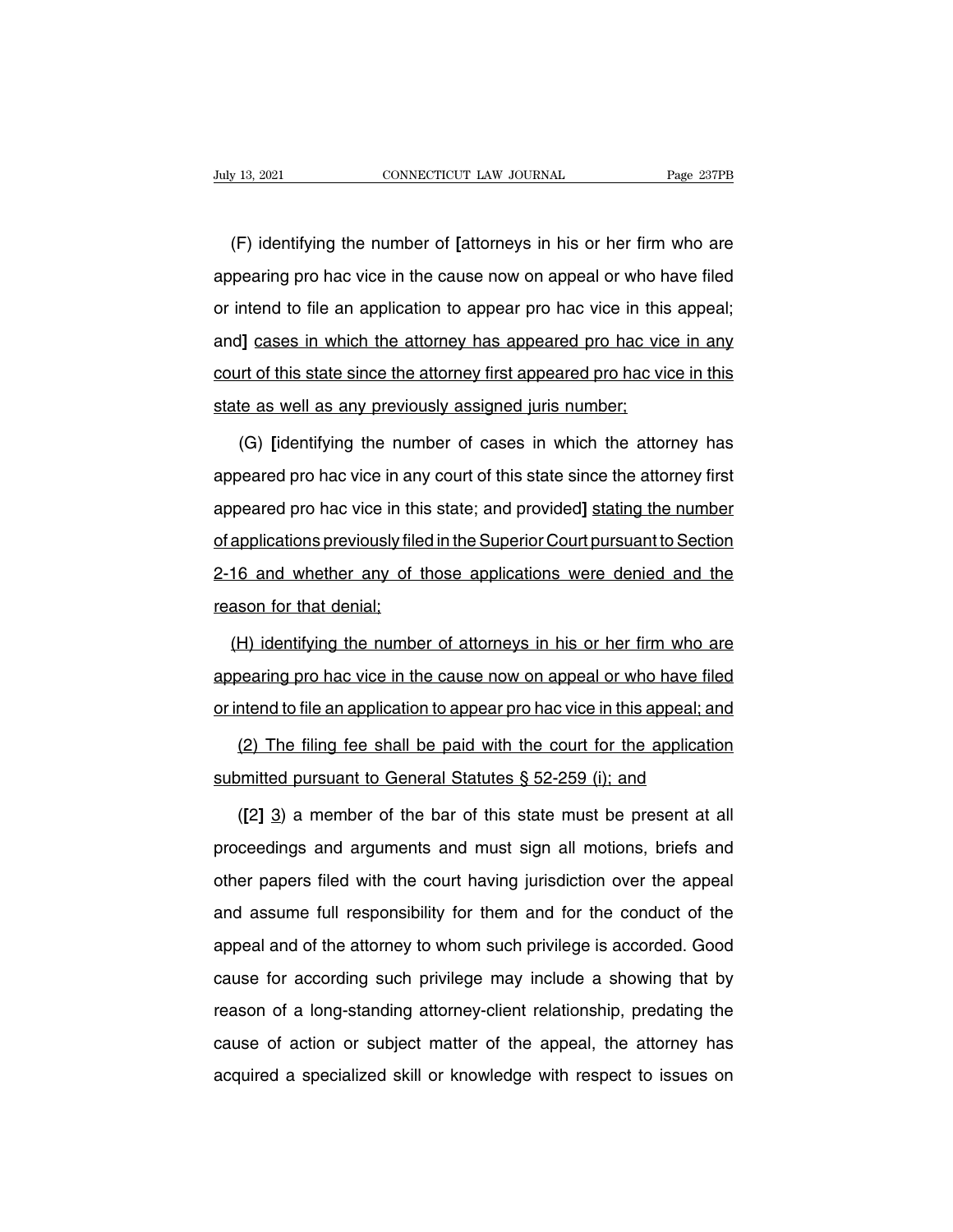Page 238PB CONNECTICUT LAW JOURNAL July 13, 2021<br>appeal or to the client's affairs that are important to the appeal, or<br>that the litigant is unable to secure the services of Connecticut counsel. That the litigant is unable to secure the services of Connecticut counsel.<br>
That the litigant is unable to secure the services of Connecticut counsel.<br>
Upon the granting of an application to appear pro hac vice, the clerk appeal or to the client's affairs that are important to the appeal, or<br>that the litigant is unable to secure the services of Connecticut counsel.<br>Upon the granting of an application to appear pro hac vice, the clerk<br>of the appeal or to the client's affairs that are important to the appeal, or<br>that the litigant is unable to secure the services of Connecticut counsel.<br>Upon the granting of an application to appear pro hac vice, the clerk<br>of the that the litigant is unable to secure the services of Connectic<br>Upon the granting of an application to appear pro hac vic<br>of the court in which the application is granted shall immed<br>the Statewide Grievance Committee of su (c) oon the granting of an application to appear pro hac vice, the clerk<br>
the court in which the application is granted shall immediately notify<br>
e Statewide Grievance Committee of such action.<br>
(c) No application to appea

of the court in which the application is granted shall immediately notify<br>the Statewide Grievance Committee of such action.<br>(c) No application to appear pro hac vice shall be permitted after<br>the due date of the final reply the Statewide Grievance<br>(c) No application to<br>the due date of the final<br>leave of the court.<br>COMMENTARY: The (c) No application to appear pro hac vice shall be permitted after<br>e due date of the final reply brief as set forth in Section 67-3 without<br>ave of the court.<br>COMMENTARY: These amendments update this section to corre-<br>ond t

the due date of the final reply brief as set forth in Section 67-3 without<br>leave of the court.<br>COMMENTARY: These amendments update this section to corre-<br>spond to new forms regarding applications to appear pro hac vice,<br>fo For comments update this section to correspond to new forms regarding applications to appear pro hac vice,<br>for consistent use in both the Superior Court and the Supreme and<br>Appellate Courts. COMMENTARY: The<br>spond to new forms re<br>for consistent use in be<br>Appellate Courts. ding applications to appea<br>he Superior Court and th<br>**CHAPTER 63**<br>APPEAL; WITHDRAWAL **FILING THE APPEAL; WITHDRAWALS**<br>FILING THE APPEAL; WITHDRAWALS

# Appellate Courts.<br> **Sec. 63-4.** Additional Papers To Be Filed by Appellant and<br>
Appellee Subsequent to the Filing of the Appeal **Appellent CHAPTER 63<br>
FILING THE APPEAL; WITHDRAWALS<br>
63-4. Additional Papers To Be Filed by Appellan<br>
Appellee Subsequent to the Filing of the Appeal<br>
Mithin ten days of filing an appeal, the appellant shall a**

(a) Within ten days of filing an appeal, the appellant shall also file<br>the the appellant change of the appellant shall also file<br>th the appellate clerk the following: Sec. 63-4. Additional Papers To Be I<br>Appellee Subsequent to the Filing c<br>(a) Within ten days of filing an appeal, the<br>with the appellate clerk the following:<br>(1) A preliminary statement of the issues

Appellee Subsequent to the Filing of the Appeal<br>
(a) Within ten days of filing an appeal, the appellant shall also file<br>
th the appellate clerk the following:<br>
(1) A preliminary statement of the issues intended for present (a) Within ten days of filing an appeal, the appellant shall also file<br>with the appellate clerk the following:<br>(1) A preliminary statement of the issues intended for presentation<br>on appeal. If any appellee wishes to: (A) p with the appellate clerk the following:<br>
(1) A preliminary statement of the issues intended for presentation<br>
on appeal. If any appellee wishes to: (A) present for review alternative<br>
grounds upon which the judgment may be (1) A preliminary statement of the issues intended for presentation<br>on appeal. If any appellee wishes to: (A) present for review alternative<br>grounds upon which the judgment may be affirmed; (B) present for<br>review adverse r on appeal. If any appellee wishes to: (A) present for review alternative<br>grounds upon which the judgment may be affirmed; (B) present for<br>review adverse rulings or decisions of the court which should be consid-<br>ered on ap grounds upon which the judgment may be affirmed; (B) present for<br>review adverse rulings or decisions of the court which should be consid-<br>ered on appeal in the event the appellant is awarded a new trial; or<br>(C) claim that review adverse rulings or decisions of the court which should be considered on appeal in the event the appellant is awarded a new trial; or (C) claim that a new trial rather than a directed judgment should be ordered if t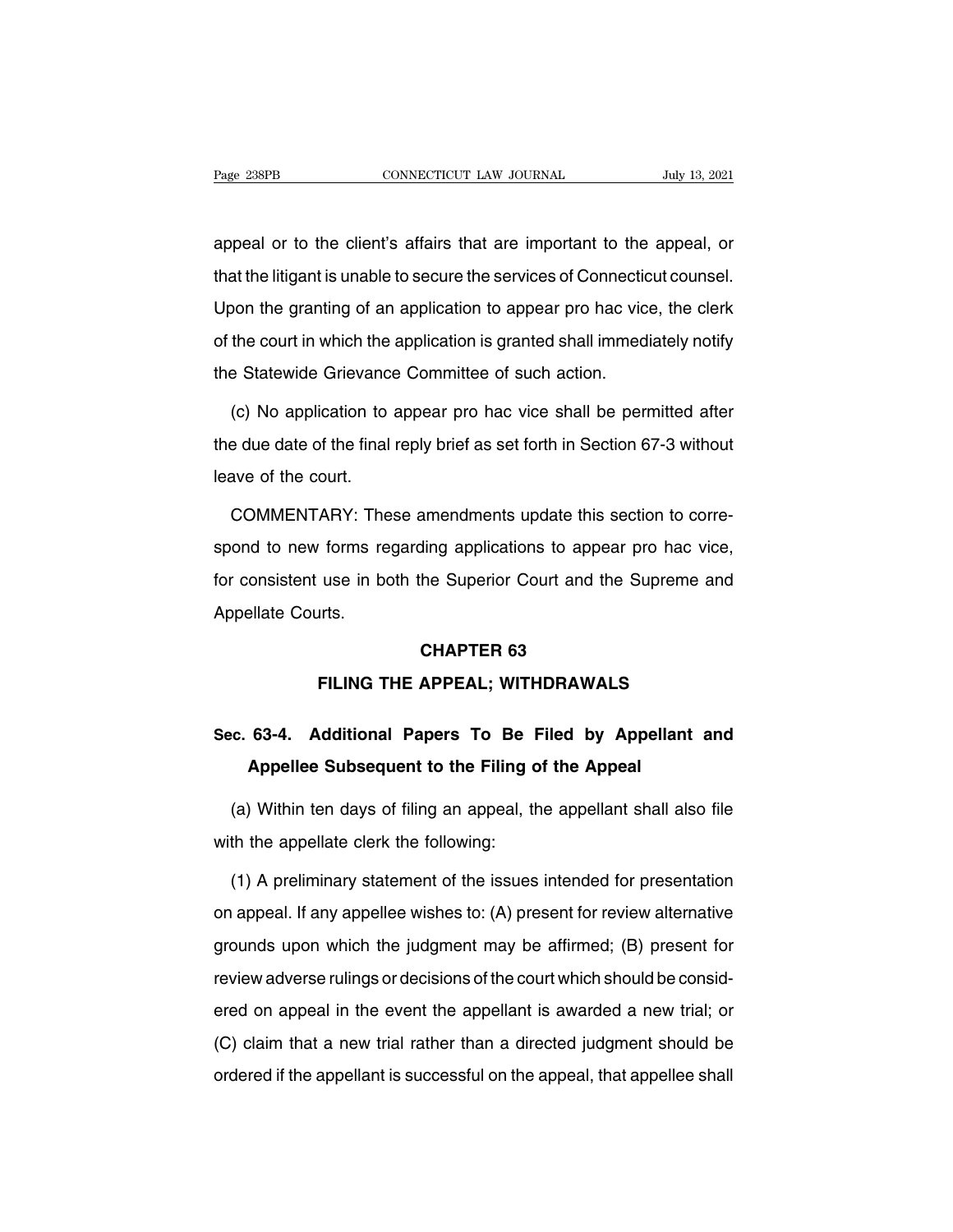Filip 13, 2021<br>
File a preliminary statement of issues within twenty days from the filing<br>
So the appellant's preliminary statement of the issues. Day 13, 2021<br>
CONNECTICUT LAW JOURNAL<br>
File a preliminary statement of issues within twenty days from<br>
of the appellant's preliminary statement of the issues.<br>
Whenever the failure to identify an issue in a preliminary sta

e a preliminary statement of issues within twenty days from the filing<br>the appellant's preliminary statement of the issues.<br>Whenever the failure to identify an issue in a preliminary statement<br>issues prejudices an opposing file a preliminary statement of issues within twenty days from the filing<br>of the appellant's preliminary statement of the issues.<br>Whenever the failure to identify an issue in a preliminary statement<br>of issues prejudices an of the appellant's prelif<br>Whenever the failure<br>of issues prejudices ar<br>sider such issue.<br>(2) A designation of Whenever the failure to identify an issue in a preliminary statement<br>issues prejudices an opposing party, the court may refuse to con-<br>der such issue.<br>(2) A designation of the proposed contents of the clerk appendix<br>at is

of issues prejudices an opposing party, the court may refuse to consider such issue.<br>
(2) A designation of the proposed contents of the clerk appendix<br>
that is to be prepared by the appellate clerk under Section 68-2A<br>
lis sider such issue.<br>
(2) A designation of the proposed contents of the clerk appendix<br>
that is to be prepared by the appellate clerk under Section 68-2A<br>
listing the specific documents docketed in the case file that the appe (2) A designation of the proposed contents of the clerk appendix<br>that is to be prepared by the appellate clerk under Section 68-2A<br>listing the specific documents docketed in the case file that the appel-<br>lant deems are nec that is to be prepared by the appellate clerk under Section 68-2A<br>listing the specific documents docketed in the case file that the appel-<br>lant deems are necessary to include in the clerk appendix for purposes<br>of presentin listing the specific documents docketed in the case file that the appel-<br>lant deems are necessary to include in the clerk appendix for purposes<br>of presenting the issues on appeal, including their dates of filing in<br>the pro the docket sheet. The appellant shall limit the designation to the docket sheet. The appellant shall limit the designation to the docket sheet. The appellant shall limit the designation to the docu-<br>ments referenced in Sec of presenting the issues on appeal, including their dates of filing in<br>the proceedings below, and, if applicable, their number as listed on<br>the docket sheet. The appellant shall limit the designation to the docu-<br>ments ref If any other proceedings below, and, if applicable, their number as listed on<br>the docket sheet. The appellant shall limit the designation to the docu-<br>ments referenced in Section 68-3A for inclusion in the clerk appendix.<br> the docket sheet. The appellant shall limit the designation to the docu-<br>ments referenced in Section 68-3A for inclusion in the clerk appendix.<br>If any other party disagrees with the inclusion of any documents desig-<br>nated ments referenced in Section 68-3A for inclusion in the clerk appendix.<br>If any other party disagrees with the inclusion of any documents desig-<br>nated by the appellant, or deems it necessary to include other docu-<br>ments dock If any other party disagrees with the inclusion of any documents designated by the appellant, or deems it necessary to include other documents docketed in the case file in the clerk appendix, that party may, within seven d many officing party disagreed with the includent of any decarteries docketed in the case file in the clerk appendix, that party may, within seven days from the filing of the appellant's designation of the proposed contents nated by the appellant, or deems it necessary to include other documents docketed in the case file in the clerk appendix, that party may, within seven days from the filing of the appellant's designation of the proposed con (**l**in seven days from the filing of the appellant's designation of the pposed contents of the clerk appendix, file its own designation of proposed contents of the clerk appendix.<br>([2] 3) A certificate stating that no tran

proposed contents of the clerk appendix, file its own designation of<br>the proposed contents of the clerk appendix.<br>([2] 3) A certificate stating that no transcript is deemed necessary[,]<br>or a [copy of the] transcript order the proposed contents of the clerk appendix.<br>
([2] 3) A certificate stating that no transcript is deemed necessary[,]<br>
or a [copy of the] transcript order [acknowledgment form (JD-ES-038)<br>
with section I thereof completed, ([2] 3) A certificate stating that no transcript is deemed necessary[,]<br>or a [copy of the] transcript order [acknowledgment form (JD-ES-038)<br>with section 1 thereof completed, filed with an] <u>confirmation from the</u><br>official or a [copy of the] transcript order [acknowledgment form (JD-ES-038) with section I thereof completed, filed with an] confirmation from the official court reporter pursuant to Section 63-8. If [any other party deems any o with section I thereof completed, filed with an] confirmation from the official court reporter pursuant to Section 63-8. If [any other party deems any other parts of the transcript necessary, that party shall, within twent official court reporter pursuant to Section 63-8. If [any other party<br>deems any other parts of the transcript necessary, that party shall,<br>within twenty days from the filing of the appellant's transcript papers,<br>file a cop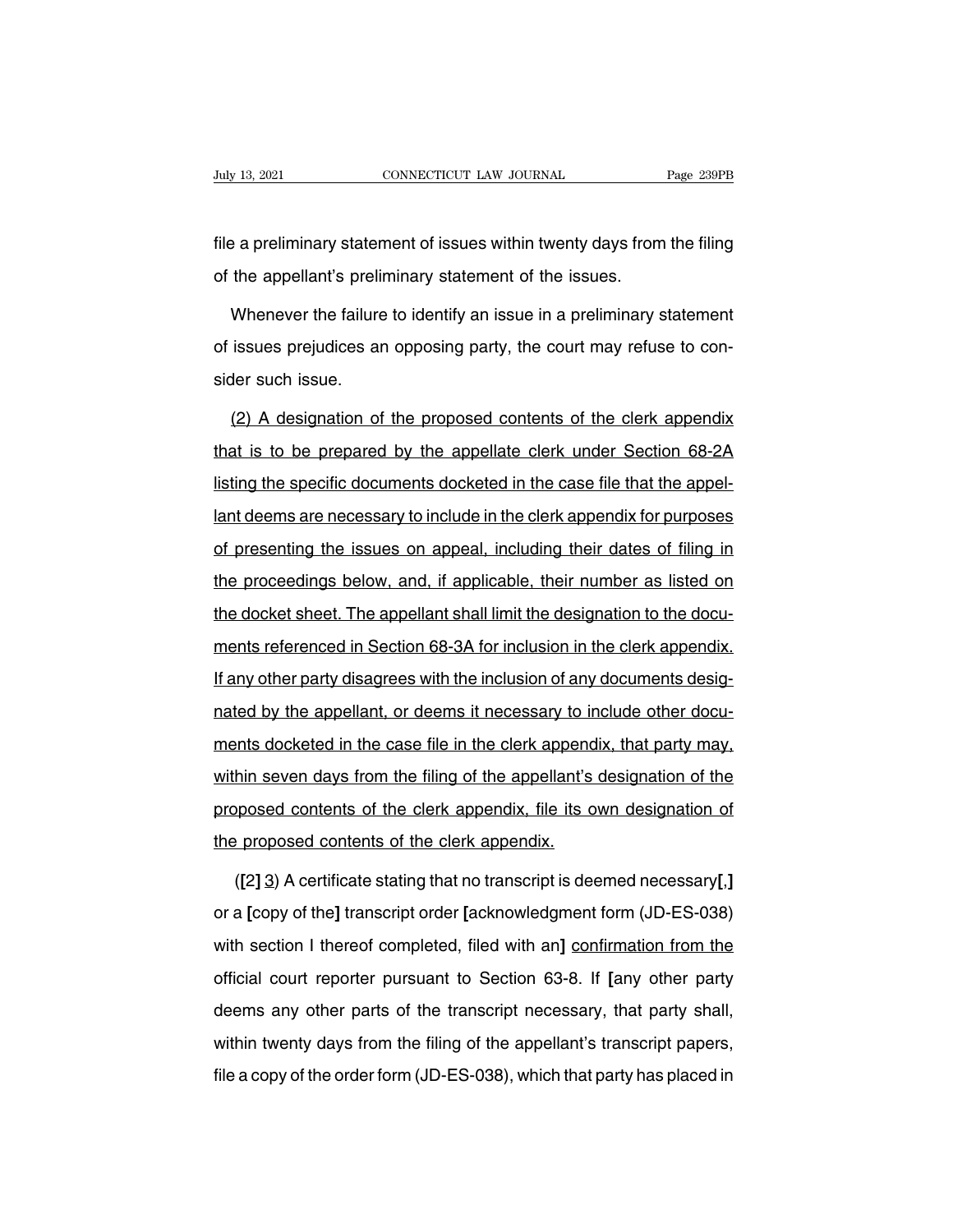Page 240PB CONNECTICUT LAW JOURNAL July 13, 2021<br>
compliance with Section 63-8**]** the appellant is to rely on any transcript<br>
delivered prior to the filing of the appeal, the transcript order confirma-Page 240PB CONNECTICUT LAW JOURNAL July 13, 2021<br>
compliance with Section 63-8] <u>the appellant is to rely on any transcript</u><br>
delivered prior to the filing of the appeal, the transcript order confirma-<br>
tion shall indicate compliance with Section 63-8] the appellant is to rely on any transcript<br>delivered prior to the filing of the appeal, the transcript order confirma-<br>tion shall indicate that an electronic version of a previously delivered<br> compliance with Section 63-8] the andelivered prior to the filing of the approximal indicate that an electronic<br>transcript has been ordered.<br>In the appellant is to rely on transcript has been ordered. Fivered prior to the filing of the appeal, the transcript order confirmalned in shall indicate that an electronic version of a previously delivered inscript has been ordered.<br>If the appellant is to rely on transcript deliv

tion shall indicate that an electronic version of a previously delivered<br>transcript has been ordered.<br>[If the appellant is to rely on transcript delivered prior to the taking<br>of the appeal, an order form (JD-ES-038) shall transcript has been ordered.<br>
[If the appellant is to rely on transcript delivered prior to the taking<br>
of the appeal, an order form (JD-ES-038) shall be filed stating that an<br>
electronic version of a previously delivered [If the appellant is to rely on transcript delivered prior to the taking<br>of the appeal, an order form (JD-ES-038) shall be filed stating that an<br>electronic version of a previously delivered transcript has been<br>ordered. The of the appeal, an order form (JD-ES-038) shall be filed stating that an electronic version of a previously delivered transcript has been ordered. The detailed statement of the transcript to be relied on required by Section any of the uppear, an eract ferm (ob EC 000) shall be liked claimly that an<br>electronic version of a previously delivered transcript has been<br>ordered. The detailed statement of the transcript to be relied on<br>required by Sec been delivered. The detailed statement of the transcript to be relied on required by Section 63-8 also must be filed. If any other party deems any other parts of the transcript necessary, and those parts have not been deli required by Section 63-8 also must be filed. If any other party deems<br>any other parts of the transcript necessary, and those parts have not<br>been delivered at the time of the taking of the appeal, that party shall<br>have twen deems any other parts of the transcript necessary, and those parts have not<br>been delivered at the time of the taking of the appeal, that party shall<br>have twenty days to order those additional parts.] If any other party<br>dee been delivered at the time of the taking of the appeal, that party shall<br>have twenty days to order those additional parts.] If any other party<br>deems any other parts of the transcript necessary that were not ordered<br>by the about delivered at the time of the tanting of the appear, that party shall<br>have twenty days to order those additional parts.] If any other party<br>deems any other parts of the transcript necessary that were not ordered<br>by th deems any other parts of the transcript necessary that were not ordered<br>by the appellant, that party shall, within twenty days of the filing of the<br>appellant's transcript papers, file a transcript order confirmation for an by the appellant, that party shall, within twenty days of the filing of the appellant's transcript papers, file a transcript order confirmation for an order placed in compliance with Section 63-8. If [any other party is to filing of the appeal, and pairly shall manimum the appeal of the appellant's transcript papers, file a transcript order confirmation for an order placed in compliance with Section 63-8. If [any other party is to rely on] t order placed in compliance with Section 63-8. If [any other party is to<br>rely on] the order is for any transcript delivered prior to the [taking]<br>filing of the appeal, [an order form (JD-ES-038)] the transcript order<br>confir rely on] the order is for any transcript delivered prior to the [taking]<br>filing of the appeal, [an order form (JD-ES-038)] the transcript order<br>confirmation shall [be filed within twenty days, stating] indicate that<br>an ele ordered. mation shall [be filed within twenty days, stating] indicate that<br>
electronic version of a previously delivered transcript has been<br>
dered.<br>
([3] 4) A docketing statement containing the following information<br>
the extent kn

an electronic version of a previously delivered transcript has been<br>ordered.<br>([3] 4) A docketing statement containing the following information<br>to the extent known or reasonably ascertainable by the appellant: (A)<br>the name ordered.<br>
([3] 4) A docketing statement containing the following information<br>
to the extent known or reasonably ascertainable by the appellant: (A)<br>
the names and addresses of all parties to the appeal, the names,<br>
address  $(31 4)$  A docketing statement containing the following information<br>to the extent known or reasonably ascertainable by the appellant: (A)<br>the names and addresses of all parties to the appeal, the names,<br>addresses, and e-m to the extent known or reasonably ascertainable by the appellant: (A) the names and addresses of all parties to the appeal, the names, addresses, and e-mail addresses of trial and appellate counsel of record, and the name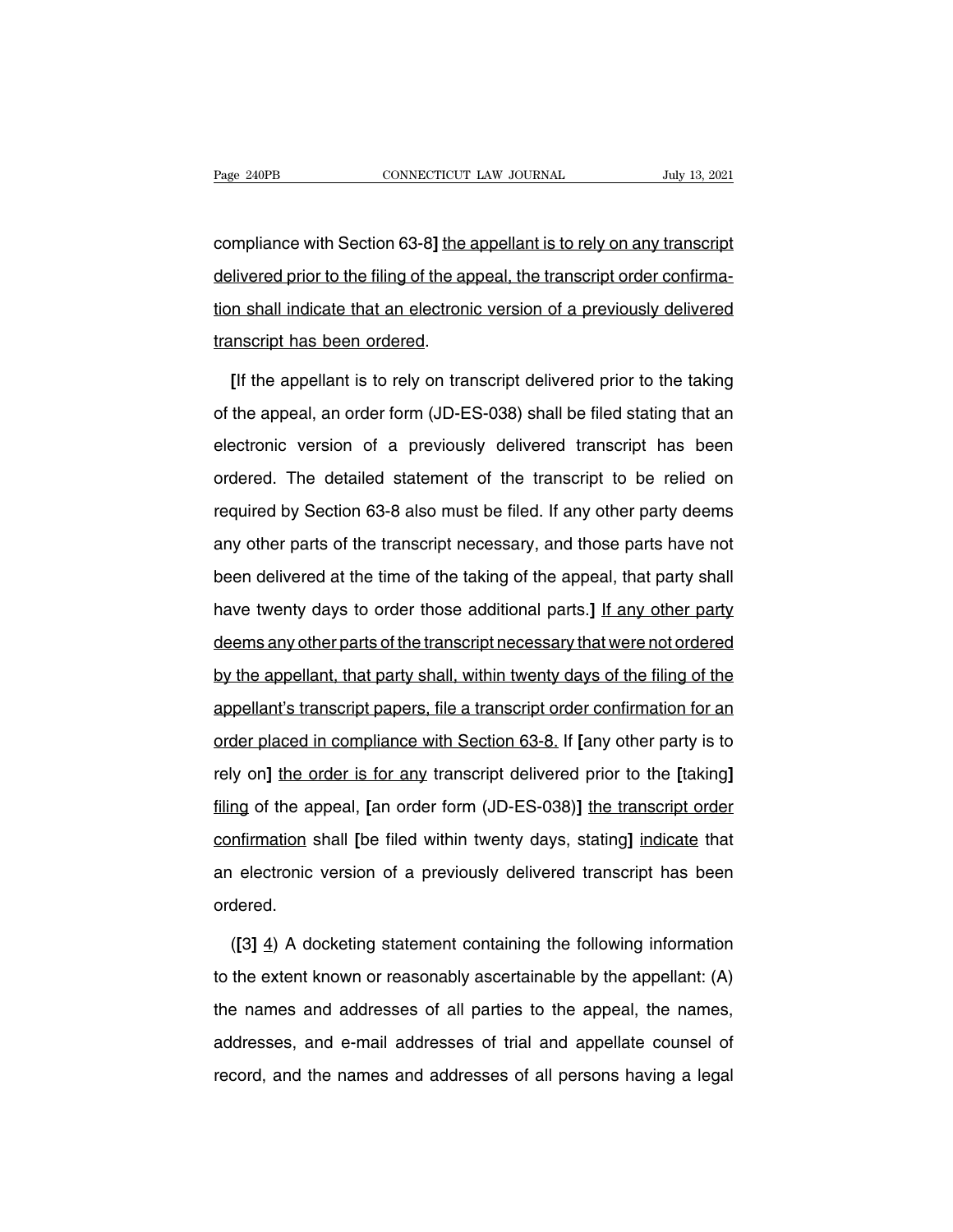Indy 13, 2021<br>interest in the cause on appeal sufficient to raise a substantial question<br>whether a judge should be disqualified from participating in the decision July 13, 2021 CONNECTICUT LAW JOURNAL Page 241PB<br>interest in the cause on appeal sufficient to raise a substantial question<br>whether a judge should be disqualified from participating in the decision<br>on the case by virtue of interest in the cause on appeal sufficient to raise a substantial question<br>whether a judge should be disqualified from participating in the decision<br>on the case by virtue of that judge's personal or financial interest in<br>a interest in the cause on appeal sufficient to raise a substantial question<br>whether a judge should be disqualified from participating in the decision<br>on the case by virtue of that judge's personal or financial interest in<br>a meteom are cases on appeal samstern to takes a sabstantial quosity.<br>
whether a judge should be disqualified from participating in the decision<br>
on the case by virtue of that judge's personal or financial interest in<br>
any s from the case by virtue of that judge's personal or financial interest in<br>any such persons; (B) the case names and docket numbers of all<br>pending appeals to the Supreme Court or Appellate Court which arise<br>from substantiall any such persons; (B) the case names and docket numbers of all<br>pending appeals to the Supreme Court or Appellate Court which arise<br>from substantially the same controversy as the cause on appeal, or<br>involve issues closely r ending appeals to the Supreme Court or Appellate Court which arise<br>from substantially the same controversy as the cause on appeal, or<br>involve issues closely related to those presented by the appeal; (C)<br>whether a criminal from substantially the same controversy as the cause on appeal, or<br>involve issues closely related to those presented by the appeal; (C)<br>whether a criminal protective order, civil protective order, or civil<br>restraining orde proceedings; (D) whether there were exhibits in the trial court and, if so, whether the exhibits were physical, electronic or a combination whether the exhibits were physical, electronic or a combination whether a criminal protective order, civil protective order, or civil<br>restraining order was requested or issued during any of the underlying<br>proceedings; (D) whether there were exhibits in the trial court and, if<br>so, wheth thereof a chinnal precedure creed, can precedure creed, or can<br>restraining order was requested or issued during any of the underlying<br>proceedings; (D) whether there were exhibits in the trial court and, if<br>so, whether the proceedings; (D) whether there were exhibits in the trial court and, if<br>so, whether the exhibits were physical, electronic or a combination<br>thereof; and (E) in criminal and habeas cases, the defendant's or<br>petitioner's con so, whether the exhibits were physical, electronic or a combination<br>thereof; and (E) in criminal and habeas cases, the defendant's or<br>petitioner's conviction(s) and sentence(s) that are the subject of the<br>direct criminal o thereof; and (E) in criminal and habeas cases, the defendant's or<br>petitioner's conviction(s) and sentence(s) that are the subject of the<br>direct criminal or habeas appeal and whether the defendant or peti-<br>tioner is incarce to a set of the subject of the direct criminal or habeas appeal and whether the defendant or peti-<br>direct criminal or habeas appeal and whether the defendant or peti-<br>tioner is incarcerated. If additional information is o direct criminal or habeas appeal and whether the defendant or petitioner is incarcerated. If additional information is or becomes known<br>to, or is reasonably ascertainable by the appellee, the appellee shall<br>file a docketin allower similar of the sacre appear allower tioner is incarcerated. If additional<br>to, or is reasonably ascertainable b<br>file a docketing statement supplem<br>be provided by the appellant.<br>When an appellant or an appeller or is reasonably ascertainable by the appellee, the appellee shall<br>and a docketing statement supplementing the information required to<br>provided by the appellant.<br>When an appellant or an appellee is aware that one or more a

file a docketing statement supplementing the information required to<br>be provided by the appellant.<br>When an appellant or an appellee is aware that one or more appel-<br>lees have no interest in participating in the appeal, the be provided by the appellant.<br>When an appellant or an appellee is aware that one or more appel-<br>lees have no interest in participating in the appeal, the appellant and<br>any other appellees may be relieved of the requirement When an appellant or an appellee is aware that one or more appel-<br>lees have no interest in participating in the appeal, the appellant and<br>any other appellees may be relieved of the requirement of certifying<br>copies of filin Then an appending in an appellee that the domestion of the separation of the docketing in the appellant and any other appellees may be relieved of the requirement of certifying copies of filings to those appellees by desig patition is interest in participating in the appear, the appearant anti-<br>any other appellees may be relieved of the requirement of certifying<br>copies of filings to those appellees by designating the nonparticipating<br>appelle statement in disagreement is filed, subsequent filings will not be certi-<br>field to those appellees by designating the nonparticipating<br>appellee(s) in a section of the docketing statement named "Nonpartici-<br>pating Appellee( appellee(s) in a section or<br>pating Appellee(s)." This<br>statement in disagreemerfied to those appellees.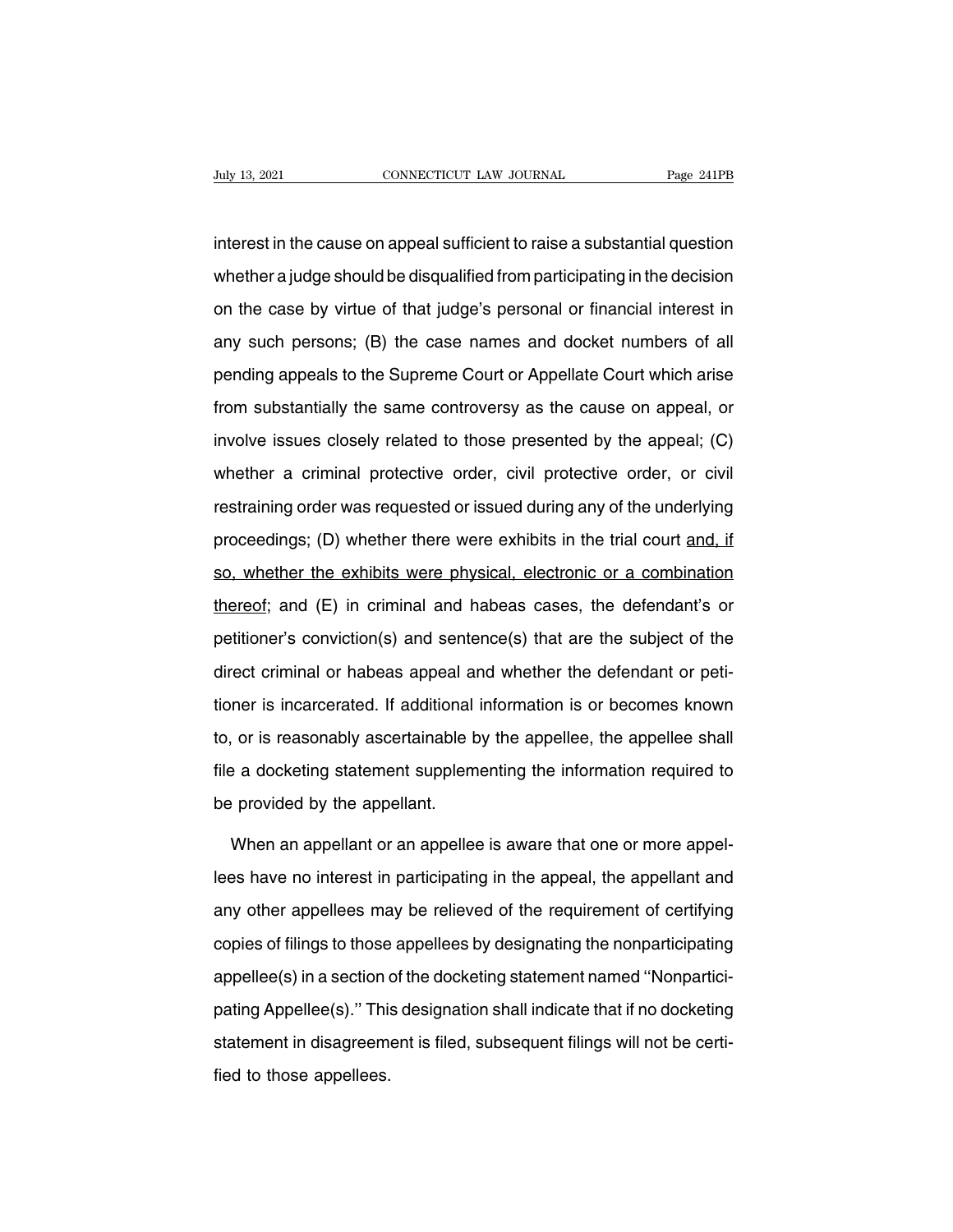If an appellee disagrees with the nonparticipating designation, that<br>If an appellee disagrees with the nonparticipating designation, that<br>pellee shall file a docketing statement indicating such disagreement Page 242PB CONNECTICUT LAW JOURNAL July 13, 2021<br>If an appellee disagrees with the nonparticipating designation, that<br>appellee shall file a docketing statement indicating such disagreement<br>within twenty days of the filing If an appellee disagrees with the nonparticipating designation, that<br>appellee shall file a docketing statement indicating such disagreement<br>within twenty days of the filing of that designation. All documents filed<br>on or be If an appellee disagrees with the nonparticipating designation, that<br>appellee shall file a docketing statement indicating such disagreement<br>within twenty days of the filing of that designation. All documents filed<br>on or be It an appence disagrees with the nonparticipating designation, that<br>appellee shall file a docketing statement indicating such disagreement<br>within twenty days of the filing of that designation. All documents filed<br>on or bef within twenty days of the filing of that designation. All documents filed<br>on or before the expiration of the time for an appellee to file a docketing<br>statement in disagreement as stated above shall be delivered pursuant<br>to on or before the expiration of the time for an appellee to file a docketing<br>statement in disagreement as stated above shall be delivered pursuant<br>to Section 62-7 (b) to all counsel of record. If no docketing statement<br>in d statement in disagreement as statement in disagreement as statement is filed, subseq<br>in disagreement is filed, subseq<br>nonparticipating appellees.<br>([4] 5) In all noncriminal matter Section 62-7 (b) to all counsel of record. If no docketing statement<br>disagreement is filed, subsequent filings need not be certified to<br>nparticipating appellees.<br>([4] <u>5</u>) In all noncriminal matters, except for matters exe

in disagreement is filed, subsequent filings need not be certified to<br>nonparticipating appellees.<br>([4] 5) In all noncriminal matters, except for matters exempt from a<br>preargument conference pursuant to Section 63-10, a pre nonparticipating appellees.<br>
([4] 5) In all noncriminal m<br>
preargument conference pu<br>
conference statement.<br>
([5] 6) A constitutionality r ([4] <u>5</u>) In all noncriminal matters, except for matters exempt from a<br>eargument conference pursuant to Section 63-10, a preargument<br>nference statement.<br>([5] <u>6</u>) A constitutionality notice, in all noncriminal cases where

preargument conference pursuant to Section 63-10, a preargument<br>conference statement.<br>([5] 6) A constitutionality notice, in all noncriminal cases where the<br>constitutionality of a statute has been challenged. Said notice s conference statement.<br>
([5] 6) A constitutionality notice, in all noncriminal cases where the<br>
constitutionality of a statute has been challenged. Said notice shall<br>
identify the statute, the name and address of the party ([5] <u>6</u>) A constitutionality notice, in all noncriminal cases where the constitutionality of a statute has been challenged. Said notice shall identify the statute, the name and address of the party challenging it, and whe Constitutionality of a statute has been challenged. Said notice shall<br>identify the statute, the name and address of the party challenging it,<br>and whether the statute's constitutionality was upheld by the trial court.<br>The identify the statute, the name and address of the party challenging it,<br>and whether the statute's constitutionality was upheld by the trial court.<br>The appellate clerk shall deliver a copy of such notice to the attorney<br>gen aboratify the statute, the hame and dedices of the party onalleliging it,<br>and whether the statute's constitutionality was upheld by the trial court.<br>The appellate clerk shall deliver a copy of such notice to the attorney<br>g The appellate clerk shall deliver a copy of such notice to the attorney<br>general. This section does not apply to habeas corpus matters based<br>on criminal convictions, or to any case in which the attorney general<br>is a party, First appearate stark shall deliver a sopy of sudgeneral. This section does not apply to habea<br>on criminal convictions, or to any case in whi<br>is a party, has appeared on behalf of a party,<br>brief in proceedings prior to the (*criminal convictions, or to any case in which the attorney general<br>a party, has appeared on behalf of a party, or has filed an amicus<br>ief in proceedings prior to the appeal.<br>([6] <u>7</u>) In matters in which documents are un* 

is a party, has appeared on behalf of a party, or has filed an amicus<br>brief in proceedings prior to the appeal.<br>([6] Z) In matters in which documents are under seal, conditionally<br>or otherwise, or limited as to disclosure, brief in proceedings prior to the appeal.<br>
([6] Z) In matters in which documents are under seal, conditionally<br>
or otherwise, or limited as to disclosure, a notice identifying the time,<br>
date, scope and duration of the sea  $([6] \n Z)$  In matters in whicor otherwise, or limited as<br>date, scope and duration o<br>(See Section 77-2.)<br>(b) Except as otherwise p otherwise, or limited as to disclosure, a notice identifying the time,<br>te, scope and duration of the sealing order with a copy of the order.<br>ee Section 77-2.)<br>(b) Except as otherwise provided, a party may as of right file date, scope and duration of the sealing order with a copy of the order.<br>(See Section 77-2.)<br>(b) Except as otherwise provided, a party may as of right file amend-<br>ments to the preliminary statement of issues at any time unt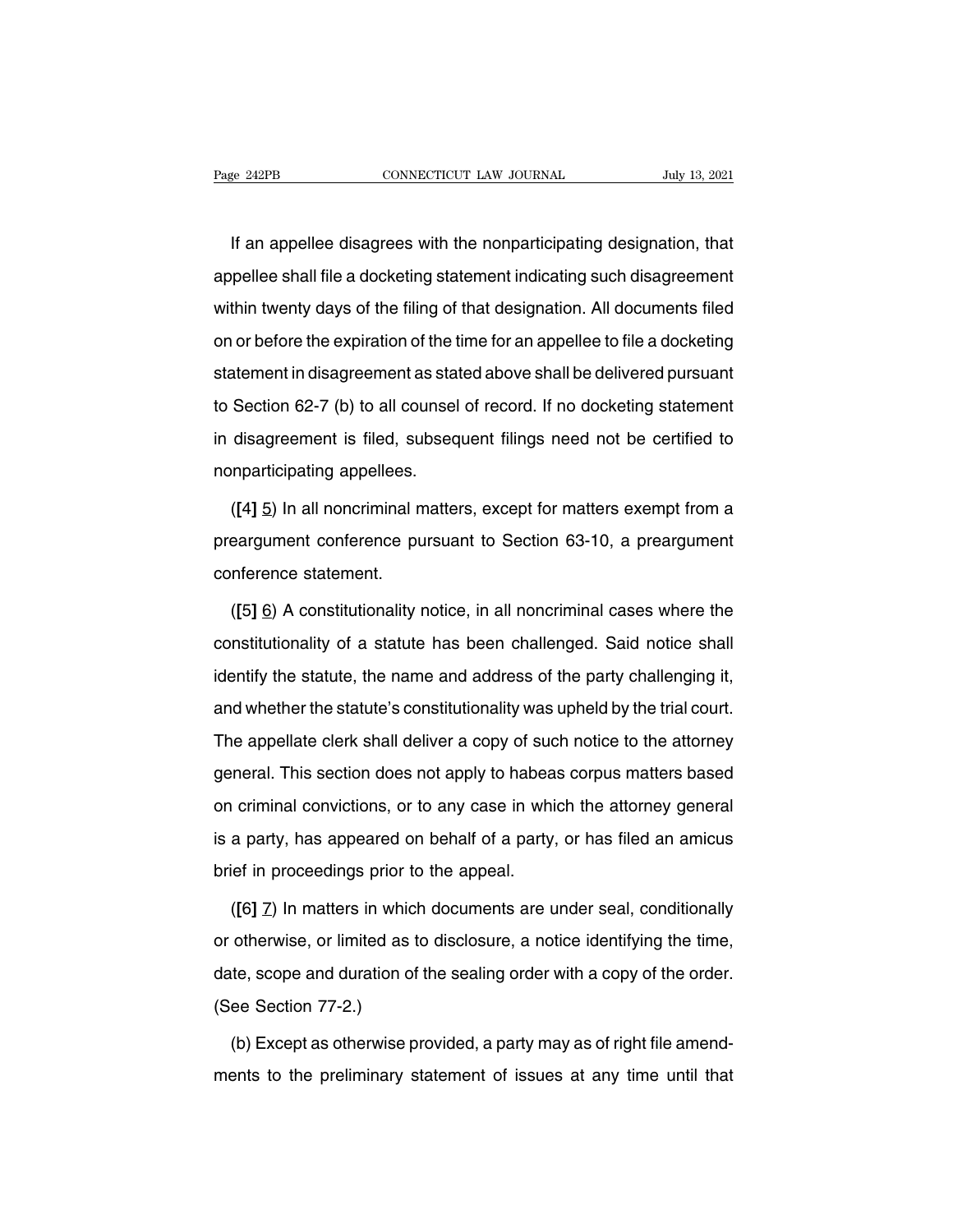Page 243PB<br>party's brief is filed. Amendments to the docketing statement may be<br>filed at any time. Amendments to the transcript statement may be Filed at any time. Amendments to the docketing statement may be filed at any time. Amendments to the transcript statement may be made only with leave of the court. If leave to file such an amendment party's brief is filed. Amendments to the docketing statement may be<br>filed at any time. Amendments to the transcript statement may be<br>made only with leave of the court. If leave to file such an amendment<br>is granted, the ad party's brief is filed. Amendments to the docketing statement may be<br>filed at any time. Amendments to the transcript statement may be<br>made only with leave of the court. If leave to file such an amendment<br>is granted, the ad party 3 Shorts filed. Amonianions to the decisioning elaterment may be filed at any time. Amendments to the transcript statement may be made only with leave of the court. If leave to file such an amendment is granted, the mod at any time. This interfact of the court. If leave to file such an amendment<br>is granted, the adverse party shall have the right to move for permission<br>to file a supplemental brief and for an extension of time. Amendmen is granted, the adverse party shall have the right to move for permission<br>to file a supplemental brief and for an extension of time. Amendments<br>to the preargument conference statement shall not be presented in<br>writing but is granted, the daver<br>to file a supplement<br>writing but may be<br>if one is held.<br>(c) Failure to cor The a suppremental shot and totall shot and shot and the minitary intertainshes<br>the preargument conference statement shall not be presented in<br>iting but may be presented orally at the preargument conference,<br>one is held.<br>(

reason to schedule a case for sanctions under Section 85-3 or for<br>dismissal under Section 85-1. mining set may be presented etaily<br>if one is held.<br>(c) Failure to comply with this ru<br>reason to schedule a case for san<br>dismissal under Section 85-1.<br>COMMENTARY: The purpose of (c) Failure to comply with this rule shall be deemed as sufficient<br>ason to schedule a case for sanctions under Section 85-3 or for<br>smissal under Section 85-1.<br>COMMENTARY: The purpose of these amendments is to conform<br>s sec

the section of schedule a case for sanctions under Section 85-3 or for<br>dismissal under Section 85-1.<br>COMMENTARY: The purpose of these amendments is to conform<br>this section to the new process for the electronic ordering of consistent to be recent a base for barrieries and at becausin be benefit.<br>dismissal under Section 85-1.<br>COMMENTARY: The purpose of these amendments is to conform<br>this section to the new process for the electronic ordering COMMENTARY: The purpose of these amendments is to conform<br>this section to the new process for the electronic ordering of transcripts,<br>consistent with the recent changes adopted by the Superior Court.<br>The amendments also re While the trial court also sell and the superiority of transcripts,<br>this section to the new process for the electronic ordering of transcripts,<br>consistent with the recent changes adopted by the Superior Court.<br>The amendmen and section to the new process for the stead and stating or transcripts, consistent with the recent changes adopted by the Superior Court.<br>The amendments also require the docketing statement to indicate whether exhibits in The amendments also require the docketing statement to indicate<br>whether exhibits in the trial court were physical, electronic or a combi-<br>nation thereof. Further, the amendments add a new subdivision requir-<br>ing the appell whether exhibits in the trial court were physical, electronic or a combi-<br>nation thereof. Further, the amendments add a new subdivision requir-<br>ing the appellant or other party to designate the proposed contents<br>of the cle mission shinks in the that ceart<br>nation thereof. Further, the ament<br>ing the appellant or other party<br>of the clerk appendix that is to<br>pursuant to Section 68-2A. Ing the appellant or other party to designate the proposed contents<br>of the clerk appendix that is to be prepared by the appellate clerk<br>pursuant to Section 68-2A.<br>**Sec. 63-8. Ordering and Filing of Paper Transcripts**<br>(a) [ the clerk appendix that is to be prepared by the appellate clerk<br>
Irsuant to Section 68-2A.<br> **c. 63-8.** Ordering and Filing of Paper Transcripts<br>
(a) [On or before the date of the filing of the Section 63-4 papers]<br>
ior to

pursuant to Section 68-2A.<br>
Sec. 63-8. Ordering and Filing of Paper Transcripts<br>
(a) [On or before the date of the filing of the Section 63-4 papers]<br>
Prior to the deadline for compliance with Section 63-4 (a) (2), the<br>
ap Sec. 63-8. Ordering and Filing of Paper Transcripts<br>
(a) [On or before the date of the filing of the Section 63-4 papers]<br>
Prior to the deadline for compliance with Section 63-4 (a) (2), the<br>
appellant shall, subject to Se Prior to the deadline for compliance with Section 63-4 (a) (2), the appellant shall, subject to Section 63-6 or 63-7 if applicable, order[, using form JD-ES-038,] from an official court reporter a transcript of the parts o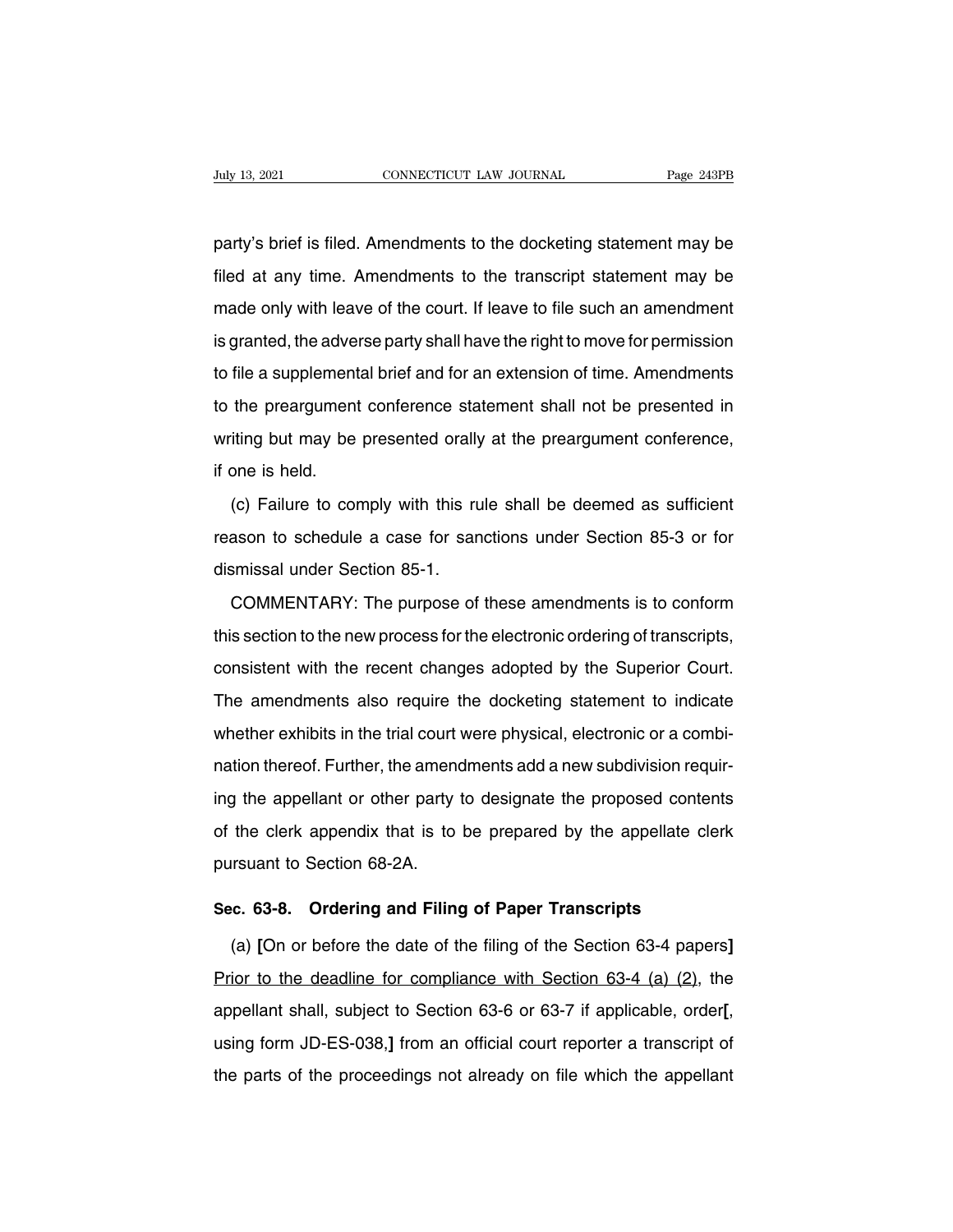Page 244PB CONNECTICUT LAW JOURNAL July 13, 2021<br>deems necessary for the proper presentation of the appeal. Such<br>order shall specify the case name, docket number, judge's name(s), Page 244PB CONNECTICUT LAW JOURNAL July 13, 2021<br>deems necessary for the proper presentation of the appeal. Such<br>order shall specify the case name, docket number, judge's name(s),<br>and hearing date(s), and include a brief, deems necessary for the proper presentation of the appeal. Such<br>order shall specify the case name, docket number, judge's name(s),<br>and hearing date(s), and include a brief, detailed statement describing<br>the parts of the pr deems necessary for the proper presentation of the appeal. Such<br>order shall specify the case name, docket number, judge's name(s),<br>and hearing date(s), and include a brief, detailed statement describing<br>the parts of the pr If any other party deems of the proper presentation of the apppear been order shall specify the case name, docket number, judge's name(s), and hearing date(s), and include a brief, detailed statement describing the parts o and hearing date(s), and include a brief, detailed statement describing<br>the parts of the proceedings of which a transcript has been ordered.<br>If any other party deems other parts of the transcript necessary that<br>were not or the parts of the proceedings of which a transcript has been ordered.<br>If any other party deems other parts of the transcript necessary that<br>were not ordered by the appellant, that party shall, within twenty days<br>from the fi If any other party deems other parts of the transcript necessary that<br>were not ordered by the appellant, that party shall, within twenty days<br>from the filing of the appellant's transcript papers, similarly order those<br>part transcript ordered by the appellant, that party shall, within twenty days<br>from the filing of the appellant's transcript papers, similarly order those<br>parts [in writing] from an official court reporter. Upon submission of a from the filing of the appellant's transcript papers, similarly order t<br>parts [in writing] from an official court reporter. <u>Upon submissior</u><br>transcript order, the ordering party will be provided with an<br>confirmation that parts [in writing] from an official court reporter. Upon submission of a transcript order, the ordering party will be provided with an order confirmation that includes the information required above.<br>
(b) A party shall pro

transcript order, the ordering party will be provided with an order<br>confirmation that includes the information required above.<br>(b) A party shall promptly make satisfactory arrangements for pay-<br>ment of the costs of the tra confirmation that includes the information required above.<br>
(b) A party shall promptly make satisfactory arrangements for pay-<br>
ment of the costs of the transcript, pursuant to guidelines established<br>
by the chief court ad (b) A party shall promptly make satisfactory arrangements for pay-<br>ment of the costs of the transcript, pursuant to guidelines established<br>by the chief court administrator. After those arrangements have been<br>made, an offic party from party and premittent pursuant to guidelines established<br>by the chief court administrator. After those arrangements have been<br>made, an official court reporter shall [deliver] provide to the ordering<br>party [a writ deliver and the mailtenips, particular to galaximous constantiver.<br>By the chief court administrator. After those arrangements have been<br>made, an official court reporter shall [deliver] provide to the ordering<br>party [a writ made, an official court reporter shall [deliver] provide to the ordering<br>party [a written] an acknowledgment of the order, with an estimated<br>date of delivery and [the] estimated number of pages in the transcript<br>order. The mate) an embate certification chain period, phenomenon party [a written] an acknowledgment of the order, with an estimated date of delivery and [the] estimated number of pages in the transcript order. The ordering party sh pair, the unitary and [the] estimated number of pages in the transcript<br>order. The ordering party shall file [it] the acknowledgment with the<br>appellate clerk with certification pursuant to Section 62-7. [The official<br>court enter to court transcript shall file [it] the acknowledgment with the appellate clerk with certification pursuant to Section 62-7. [The official court reporter shall also immediately deliver a copy of the acknowledgment to appellate clerk with certification pursuant to Section 62-7. [The official<br>court reporter shall also immediately deliver a copy of the acknowledg-<br>ment to court transcript services.] If the final portion of the transcript<br> court reporter shall also immediately deliver a copy of the acknowledgment to court transcript services.] If the final portion of the transcript cannot be delivered on or before the estimated delivery date on the acknowled next business day, [issue] provide to the ordering party and active to court transcript cannot be delivered on or before the estimated delivery date on the acknowledgment, the official court reporter will, not later than t transcript order acknowledgment, the official court reporter will, not later than the acknowledgment, the official court reporter will, not later than the next business day, [issue] provide to the ordering party an amended estimate the sentence on the sentence and sentence dentery date on the acknowledgment, the official court reporter will, not later than the next business day, [issue] provide to the ordering party an amended transcript ord the amended acknowledgment form to court transcript and amended transcript order acknowledgment [form (JD-ES-38A)] with a revised estimated delivery date [and shall also immediately deliver a copy of the amended acknowledg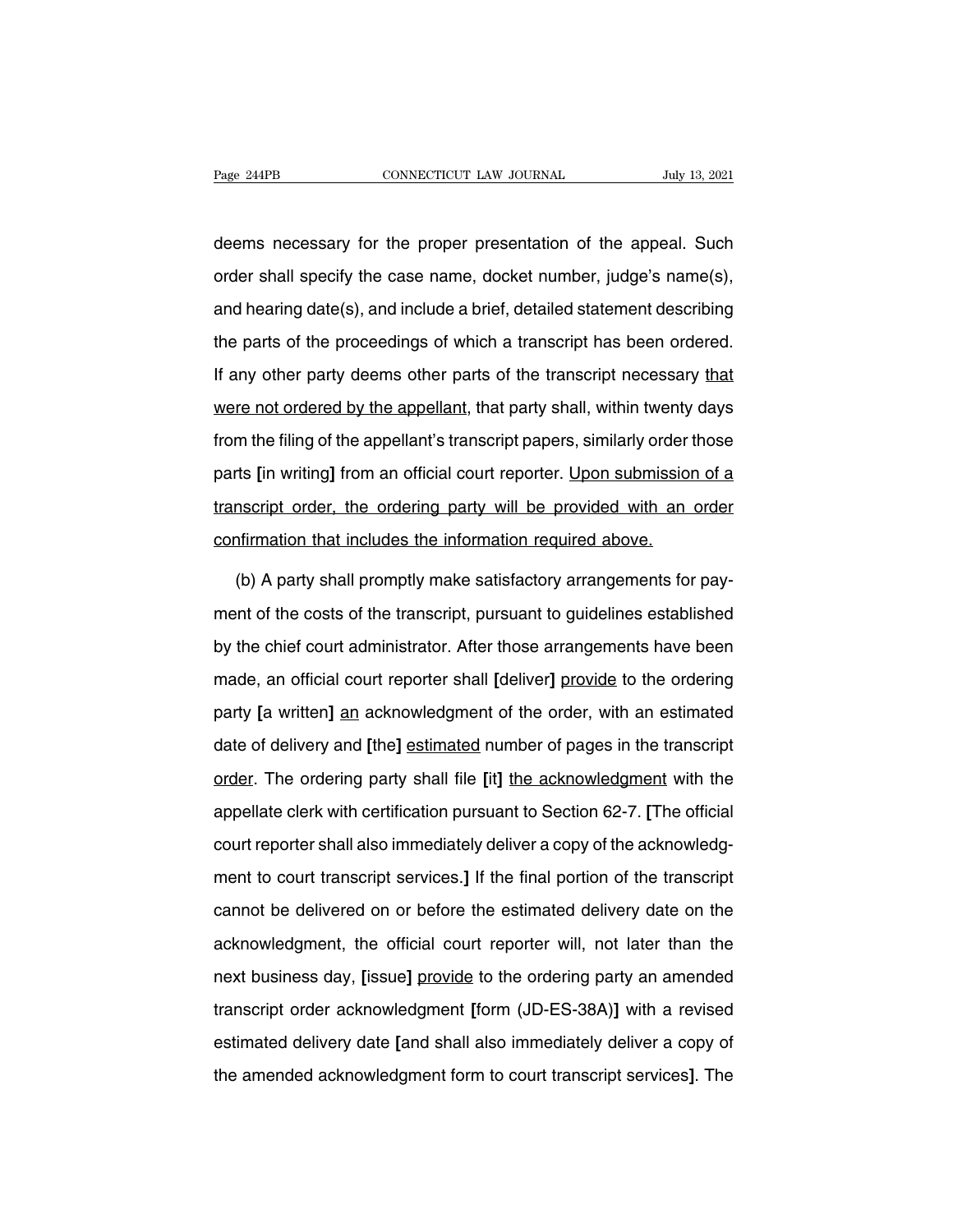Undy 13, 2021<br>
CONNECTICUT LAW JOURNAL<br>
CONNECTICUT LAW JOURNAL<br>
CONNECTICUT LAW JOURNAL<br>
CONNECTICUT LAW JOURNAL<br>
CONNECTICUT LAW JOURNAL<br>
CONNECTICUT LAW JOURNAL<br>
CONNECTICUT LAW JOURNAL<br>
CONNECTICUT LAW JOURNAL<br>
CONNECT ately 13, 2021<br>
ately with the appellate clerk with certification pursuant to Section 62-7.<br>
(c) An official court reporter shall cause each court recording monitor

dering party shall file the amended acknowledgment form immedi-<br>ely with the appellate clerk with certification pursuant to Section 62-7.<br>(c) An official court reporter shall cause each court recording monitor<br>volved in th ordering party shall file the amended acknowledgment form immedi-<br>ately with the appellate clerk with certification pursuant to Section 62-7.<br>(c) An official court reporter shall cause each court recording monitor<br>involved ately with the appellate clerk with certification pursuant to Section 62-7.<br>
(c) An official court reporter shall cause each court recording monitor<br>
involved in the production of the transcript to prepare a certificate of (c) An official court reporter shall cause each court recording monitor<br>involved in the production of the transcript to prepare a certificate of<br>delivery stating the number of pages in the transcript and the date of<br>its de (e) whence example it shall be transcript to prepare a certificate of delivery stating the number of pages in the transcript and the date of its delivery to the party who ordered it. If delivery is by mail, the transcript delivery stating the number of pages in the transcript and the date of<br>its delivery to the party who ordered it. If delivery is by mail, the<br>transcript shall be mailed first class certified, return receipt requested.<br>The d delivery belowing the namber of pages in the transcript and the date of<br>its delivery to the party who ordered it. If delivery is by mail, the<br>transcript shall be mailed first class certified, return receipt requested.<br>The The date of mailing is the date of delivery. If delivery is by hand, the transcript shall be mailed first class certified, return receipt requested.<br>The date of mailing is the date of delivery. If delivery is by hand, the manisonpt shall be malled lifet slass serimed, retain receipt requested.<br>The date of mailing is the date of delivery. If delivery is by hand, the<br>court recording monitor shall obtain a receipt acknowledging delivery.<br>The d reporter factor *i* mannify is the date of delivery. If delivery is by hand, the court recording monitor shall obtain a receipt acknowledging delivery.<br>The date of the receipt is the date of delivery. Each court recording The date of the receipt is the date of delivery. Each court recording<br>monitor shall forward the certificates of delivery to the official court<br>reporter [with a copy to court transcript services]. Upon receipt of all<br>the ce the date of the foculpt is the date of delivery. Each coart foculting<br>monitor shall forward the certificates of delivery to the official court<br>reporter [with a copy to court transcript services]. Upon receipt of all<br>the ce reporter [with a copy to court transcript services]. Upon receipt of all<br>the certificates of delivery, the official court reporter shall deliver to<br>the ordering party a certificate of completion stating the total number<br>of the certificates of delivery, the official court reporter shall deliver to<br>the ordering party a certificate of completion stating the total number<br>of pages in the entire transcript <u>order</u> and the date of final delivery of the ordering party a certificate of completion stating the total number<br>of pages in the entire transcript <u>order</u> and the date of final delivery of<br>the transcript <u>order</u>. [The official court reporter shall also immediatel services.**]** transcript <u>order</u>. [The official court reporter shall also immediately<br>iver a copy of the certificate of completion to court transcript<br>vices.]<br>(d) Upon receipt of the certificate of completion from the official<br>urt repor

deliver a copy of the certificate of completion to court transcript<br>services.]<br>(d) Upon receipt of the certificate of completion from the official<br>court reporter, the ordering party shall file with the appellate clerk the<br> services.]<br>(d) Upon receipt of the certificate of completion from the official<br>court reporter, the ordering party shall file with the appellate clerk the<br>certificate of completion along with a certification that a copy of (d) Upon receipt of the certificate of completion from the official<br>court reporter, the ordering party shall file with the appellate clerk the<br>certificate of completion along with a certification that a copy of the<br>certifi (a) open receipt of the continuate (court reporter, the ordering party shall for contrificate of completion along with a cordificate of completion has been deli<br>in accordance with Section 62-7.<br>(e) (1) The appellant is req rtificate of completion along with a certification that a copy of the<br>rtificate of completion has been delivered to all counsel of record<br>accordance with Section 62-7.<br>(e) (1) The appellant is required, either before or si

certificate of completion has been delivered to all counsel of record<br>in accordance with Section 62-7.<br>(e) (1) The appellant is required, either before or simultaneously<br>with the filing of the appellant's brief, to file wi in accordance with Section 62-7.<br>
(e) (1) The appellant is required, either before or simultaneously<br>
with the filing of the appellant's brief, to file with the appellate clerk<br>
one unmarked, nonreturnable copy of the tran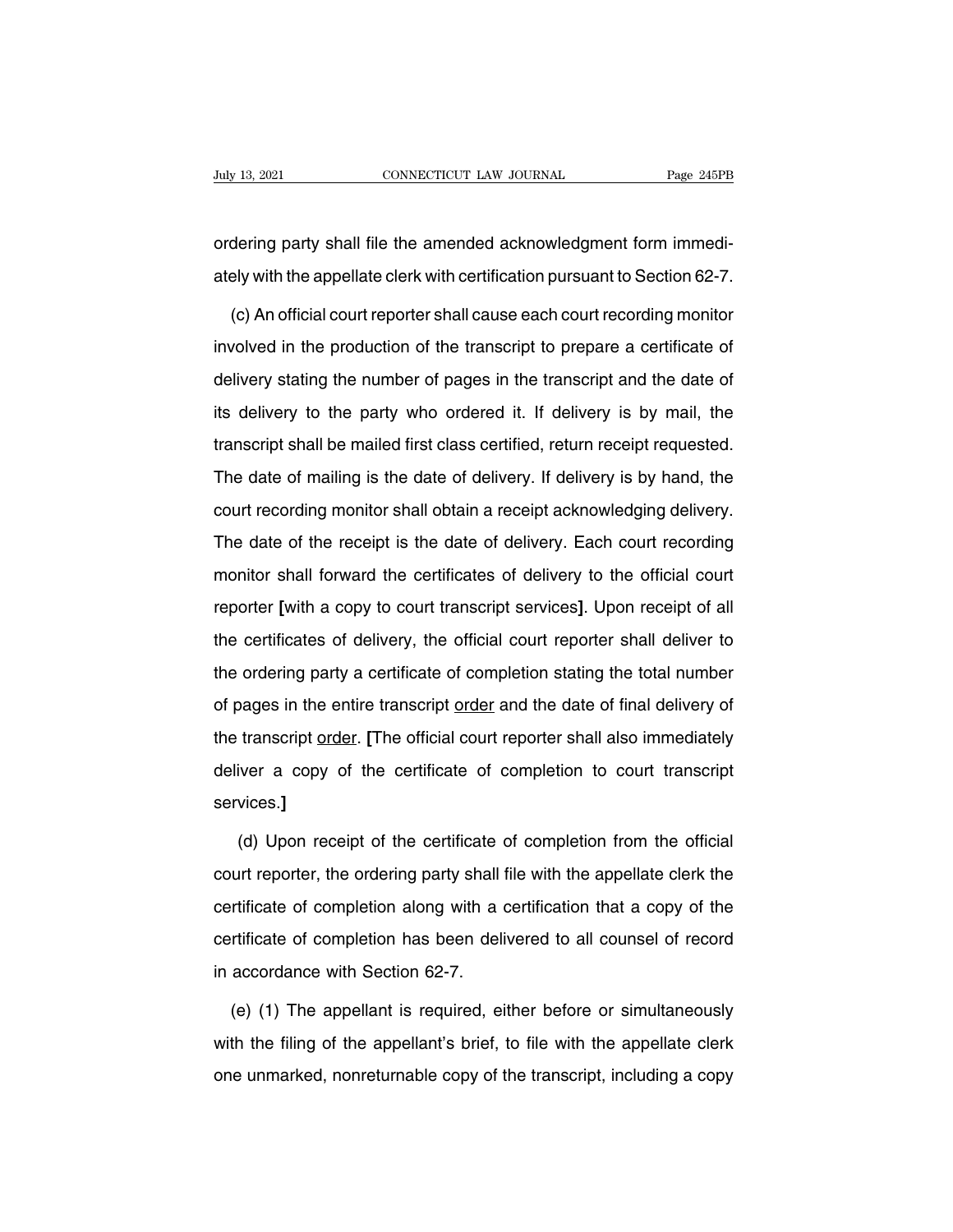Page 246PB CONNECTICUT LAW JOURNAL July 13, 2021<br>
of the official court reporter's certification page, ordered pursuant to<br>
subsection (a). Page 246PB<br>of the official court r<br>subsection (a).<br>(2) All other partie

the official court reporter's certification page, ordered pursuant to<br>bsection (a).<br>(2) All other parties are likewise required, either before or simulta-<br>ously with the filing of their briefs, to file those additional por of the official court reporter's certification page, ordered pursuant to<br>subsection (a).<br>(2) All other parties are likewise required, either before or simulta-<br>neously with the filing of their briefs, to file those additio subsection (a).<br>
(2) All other parties are likewise required, either before or simulta-<br>
neously with the filing of their briefs, to file those additional portions<br>
ordered pursuant to subsection (a) but shall not include (2) All other parties are likewise represents the appellant of their briefs ordered pursuant to subsection (a) already filed by the appellant.<br>(3) The party filing the transcript ( $\Box$ ) The partics are incrined required, shall posted of similar cously with the filing of their briefs, to file those additional portions<br>dered pursuant to subsection (a) but shall not include the portions<br>ready filed b

and all opposing counsel with a list of the number, and include the portions<br>already filed by the appellant.<br>(3) The party filing the transcript shall provide the appellate clerk<br>and all opposing counsel with a list of the already filed by the appellant.<br>
(3) The party filing the transcript shall provide the appellate clerk<br>
and all opposing counsel with a list of the number, and inclusive dates,<br>
of the volumes being filed. Form JD-CL-62, o (3) The party filing the transcript sha<br>and all opposing counsel with a list of the<br>of the volumes being filed. Form JD-CL-6<br>be used to satisfy this subsection.<br>COMMENTARY: The purpose of thes (c) The party hing are dancempt enall previous are appointed ener.<br>
In all opposing counsel with a list of the number, and inclusive dates,<br>
the volumes being filed. Form JD-CL-62, or one similar to it, should<br>
cused to sa

of the volumes being filed. Form JD-CL-62, or one similar to it, should<br>be used to satisfy this subsection.<br>COMMENTARY: The purpose of these amendments is to conform<br>this section to the new process for the electronic order be used to satisfy this subsection.<br>COMMENTARY: The purpose of these amendments is to conform<br>this section to the new process for the electronic ordering of transcripts,<br>consistent with the recent changes adopted by the Su COMMENTARY: The purpose of these amendment<br>this section to the new process for the electronic orderin<br>consistent with the recent changes adopted by the SI<br>Sec. 63-10. Preargument Conferences<br>The chief justice or the chief Solation to the new process for the electronic ordering of transcripts,<br>
Insistent with the recent changes adopted by the Superior Court.<br> **c. 63-10. Preargument Conferences**<br>
The chief justice or the chief judge or a desi

consistent with the recent changes adopted by the Superior Court.<br> **Sec. 63-10. Preargument Conferences**<br>
The chief justice or the chief judge or a designee may, in cases<br>
deemed appropriate, direct that conferences of the Sec. 63-10. Preargument Conferences<br>The chief justice or the chief judge or a designee may, in cases<br>deemed appropriate, direct that conferences of the parties be sched-<br>uled in advance of oral argument. All civil cases ar The chief justice or the chief judge or a designee may, in cases<br>deemed appropriate, direct that conferences of the parties be sched-<br>uled in advance of oral argument. All civil cases are eligible for preargu-<br>ment confere deemed appropriate, direct that conferences of the parties be sched-<br>uled in advance of oral argument. All civil cases are eligible for preargu-<br>ment conferences except habeas corpus appeals, appeals involving<br>juvenile mat decinica appropriate, ancia and conneronees or the partice se center<br>uled in advance of oral argument. All civil cases are eligible for preargu-<br>ment conferences except habeas corpus appeals, appeals involving<br>juvenile mat ment conferences except habeas corpus appeals, appeals involving<br>juvenile matters, including child protection appeals as defined in Sec-<br>tion 79a-1, summary process appeals, foreclosure appeals, and appeals<br>from the suspen inch concrence oxcept hascae con-<br>juvenile matters, including child proted<br>tion 79a-1, summary process appeals, f<br>from the suspension of a motor vehicle<br>the influence of liquor or drugs.<br>In any exempt case, all parties ap In 79a-1, summary process appeals, foreclosure appeals, and appeals<br>In 19a-1, summary process appeals, foreclosure appeals, and appeals<br>am the suspension of a motor vehicle license due to operating under<br>a influence of liq

from the suspension of a motor vehicle license due to operating under<br>the influence of liquor or drugs.<br>In any exempt case, all parties appearing and participating in the<br>appeal may file a joint request for a preargument c for the influence of liquor or drugs.<br>
In any exempt case, all parties appearing and participating in the<br>
appeal may file a joint request for a preargument conference. In a<br>
foreclosure case, the request for a preargument In any exempt case, all parties appearing and participating in the appeal may file a joint request for a preargument conference. In a foreclosure case, the request for a preargument conference is sufficient if jointly subm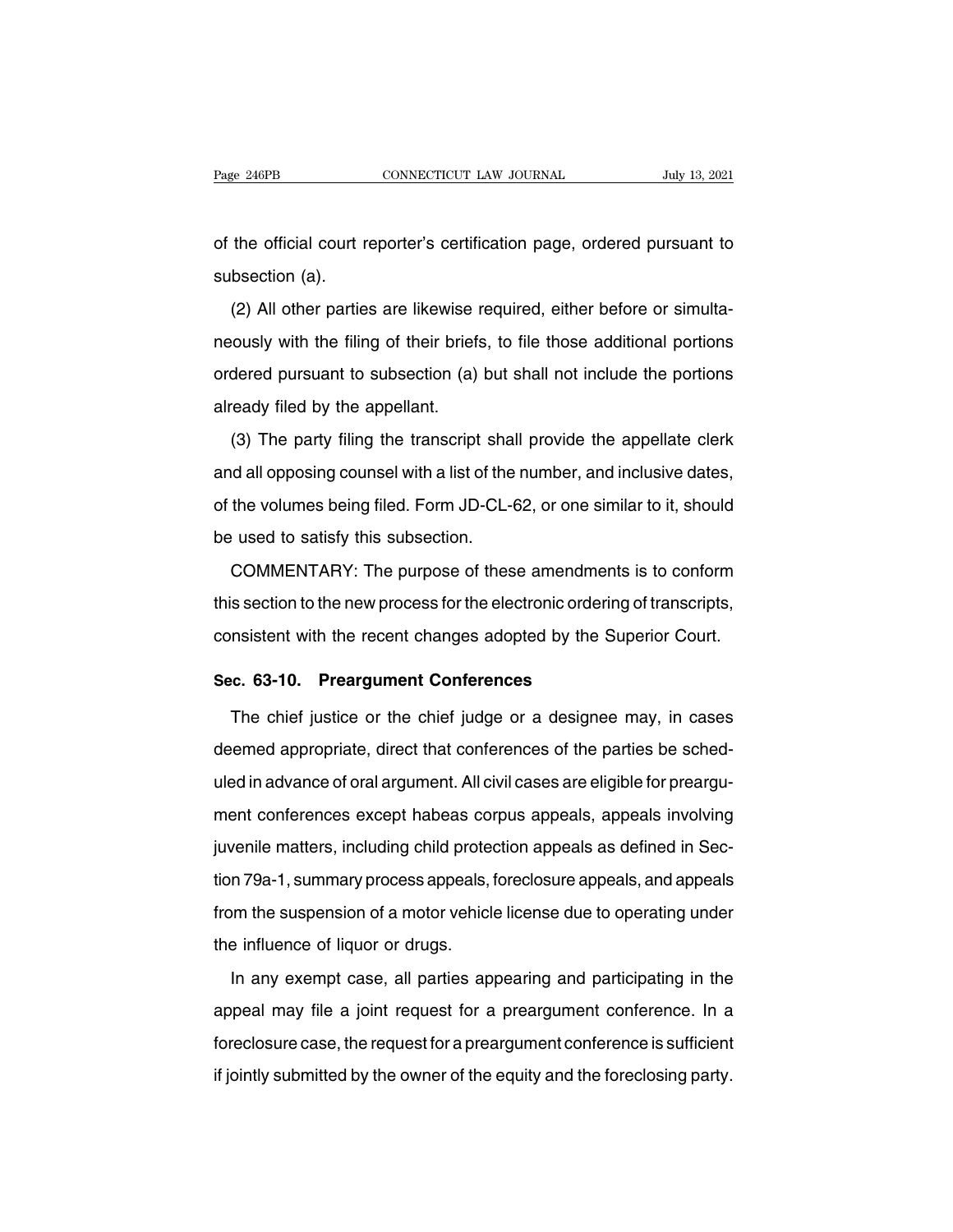In any exempt case, however, the chief justice or the chief judge or<br>a designee may, if deemed appropriate, order a preargument con-July 13, 2021 CONNECTICUT LAW JOURNAL Page 247PB<br>In any exempt case, however, the chief justice or the chief judge or<br>a designee may, if deemed appropriate, order a preargument con-<br>ference. ference. any exempt case, however, the chief justice or the chief judge or<br>designee may, if deemed appropriate, order a preargument con-<br>rence.<br>The chief justice may designate a judge of the Superior Court, a<br>nior judge or a judge

senior judge or a judge of the Superior Court, a<br>senior judge or a judge of the Superior Court, a<br>senior judge or a judge trial referee [or senior judge] to preside at a<br>conference. The scheduling of or attendance at a pre a designee may, if deemed appropriate, order a preargument conference.<br>The chief justice may designate a judge of the Superior Court, a senior judge or a judge trial referee [or senior judge] to preside at a conference. Th The chief justice may designate a judge of the Superior Court, a<br>senior judge or a judge trial referee [or senior judge] to preside at a<br>conference. The scheduling of or attendance at a preargument confer-<br>ence shall not a senior judge or a judge trial referee [or senior judge] to preside at a conference. The scheduling of or attendance at a preargument conference shall not affect the duty of the parties to adhere to the times set for the fi conference. The scheduling of or attendance at a preargument conference shall not affect the duty of the parties to adhere to the times set for the filing of briefs. Failure of counsel of record to attend a preargument con Befinding of the particlaries at a preargament series<br>ence shall not affect the duty of the parties to adhere to the times set for<br>the filing of briefs. Failure of counsel of record to attend a preargument<br>conference may r the filing of briefs. Failure of counsel of record to attend a preargument<br>conference may result in the imposition of sanctions under Section<br>85-2. Unless other arrangements have been approved in advance by<br>the conference and a prodighment<br>conference may result in the imposition of sanctions under Section<br>85-2. Unless other arrangements have been approved in advance by<br>the conference judge, parties shall be present at the conference site<br>an 85-2. Unless other arrangements have been approved in advance by<br>the conference judge, parties shall be present at the conference site<br>and available for consultation. When a party against whom a claim is<br>made is insured, a 85-2. Unless other arrangements have been approved in advance by<br>the conference judge, parties shall be present at the conference site<br>and available for consultation. When a party against whom a claim is<br>made is insured, a and available for consultation. When a party against whom a claim is<br>made is insured, an insurance adjuster for such insurance company<br>shall be available by telephone at the time of such preargument confer-<br>ence unless the and dvaliable for concentration. When a party against whom a claim is<br>made is insured, an insurance adjuster for such insurance company<br>shall be available by telephone at the time of such preargument confer-<br>ence unless th shall be available by telephone at the time of such instance company<br>shall be available by telephone at the time of such preargument confer-<br>ence unless the conference judge, in his or her discretion, requires<br>the attendan ence unless the conference judge, in his or her discretion, requires<br>the attendance of the adjuster at the conference. The conference<br>proceedings shall not be brought to the attention of the court by the<br>presiding officer the attendance of the adjuster at the conceedings shall not be brought to the presiding officer or any of the parties unit a final disposition of the appeal.<br>The following matters may be considered oceedings shall not be brought to the attention<br>esiding officer or any of the parties unless the<br>a final disposition of the appeal.<br>The following matters may be considered:<br>(1) Possibility of settlement; esiding officer or any of the partion<br>a final disposition of the appeal.<br>The following matters may be cor<br>(1) Possibility of settlement;<br>(2) Simplification of issues; (2) a final disposition of the appeal.<br>
The following matters may be co<br>
(1) Possibility of settlement;<br>
(2) Simplification of issues;<br>
(3) Amendments to the prelimina

- 
- 
- The following matters may be considered:<br>(1) Possibility of settlement;<br>(2) Simplification of issues;<br>(3) Amendments to the preliminary statement of issues;<br>(4) Transfer to the Supreme Court; (1) Possibility of settlement;<br>(2) Simplification of issues;<br>(3) Amendments to the preliminary state<br>(4) Transfer to the Supreme Court;<br>(5) Timetable for the filing of briefs; (2) Simplification of issues;<br>(3) Amendments to the preliminary stater<br>(4) Transfer to the Supreme Court;<br>(5) Timetable for the filing of briefs;<br>(6) En banc review; and
- (3) Amendments to the  $|$ <br>(4) Transfer to the Supre<br>(5) Timetable for the filir<br>(6) En banc review; and
- 
-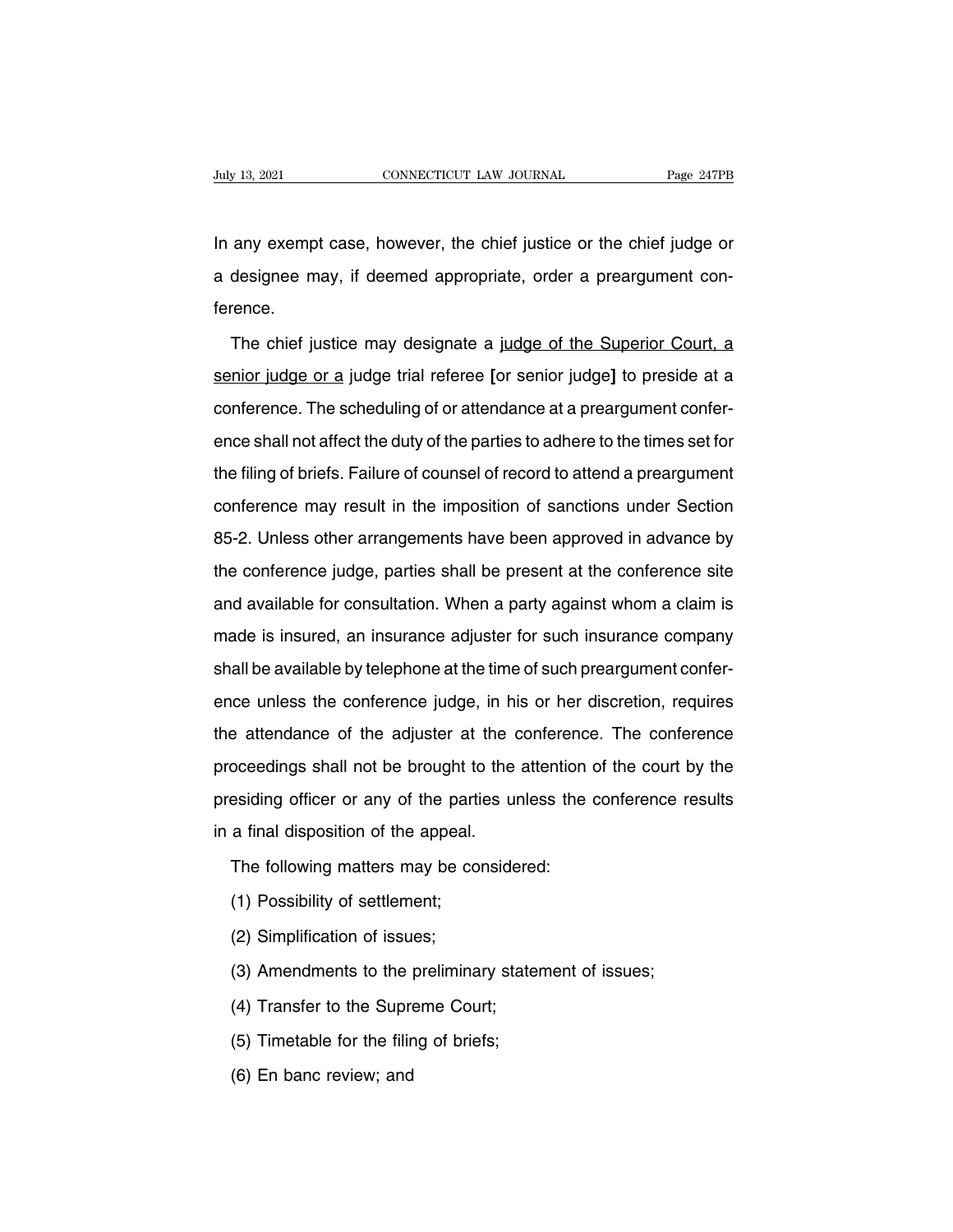e 248PB<br>
CONNECTICUT LAW JOURNAL<br>
(7) Such other matters as the conference judge shall consider appro-<br>
iate. priate.

(7) Such other matters as the conference judge shall consider appro-<br>iate.<br>All matters scheduled for a preargument conference before a judge<br>al referee are referred to that official by the chief court administrator (7) Such other matters as the conference judge shall consider appro-<br>priate.<br>
All matters scheduled for a preargument conference before a judge<br>
trial referee are referred to that official by the chief court administrator (7) Such other matters as the conference judge shall consider appro-<br>priate.<br>
All matters scheduled for a preargument conference before a judge<br>
trial referee are referred to that official by the chief court administrator All matters scheduled for a preargument conference before a judge<br>trial referee are referred to that official by the chief court administrator<br>pursuant to General Statutes § 52-434a, which vests judge trial refer-<br>ees with The induction of the produgation is contributed boroto a judge<br>trial referee are referred to that official by the chief court administrator<br>pursuant to General Statutes § 52-434a, which vests judge trial refer-<br>ees with th onal referee are referred to that efficial by<br>pursuant to General Statutes § 52-434a,<br>ees with the same powers and jurisdictie<br>and senior judges, including the power<br>opening and modifying judgments.<br>COMMENTARY: This amendm Examples and interest and jurisdiction as Superior Court judges<br>is with the same powers and jurisdiction as Superior Court judges<br>d senior judges, including the power to implement settlements by<br>ening and modifying judgmen

and senior judges, including the power to implement settlements by<br>opening and modifying judgments.<br>COMMENTARY: This amendment allows the chief justice to desig-<br>nate a judge of the Superior Court, in addition to a senior opening and modifying judgments.<br>COMMENTARY: This amendment allows the chief justice to des<br>nate a judge of the Superior Court, in addition to a senior judge c<br>judge trial referee, to preside at a preargument conference.<br>C **Example 12**<br>
Internations the chief<br>
Internation to a s<br>
Internation to a s<br>
International CHAPTER 66<br>
IND OTHER PROCEDURE of the Superior Court, in addition to a senior judge or a<br>eree, to preside at a preargument conference.<br>**CHAPTER 66**<br>MOTIONS AND OTHER PROCEDURES indige trial referee, to preside at a preargument co<br> **CHAPTER 66<br>
MOTIONS AND OTHER PROCEDU**<br> **Sec. 66-6. Motion for Review; In General**<br>
The court may, on written motion for review stati

CHAPTER 66<br>MOTIONS AND OTHER PROCEDURES<br>c. 66-6. Motion for Review; In General<br>The court may, on written motion for review stating the grounds for<br>e relief sought, modify or vacate any order made by the trial court MOTIONS AND OTHER PROCEDURES<br>Sec. 66-6. Motion for Review; In General<br>The court may, on written motion for review stating the grounds for<br>the relief sought, modify or vacate any order made by the trial court<br>under Section Sec. 66-6. Motion for Review; In General<br>The court may, on written motion for review stating the grounds for<br>the relief sought, modify or vacate any order made by the trial court<br>under Section 66-1 (a); any action by the a The court may, on written motion for review stating the grounds for<br>the relief sought, modify or vacate any order made by the trial court<br>under Section 66-1 (a); any action by the appellate clerk under Section<br>66-1 (c); a The seart may, on which measured fevrow elaling the greaties for<br>the relief sought, modify or vacate any order made by the trial court<br>under Section 66-1 (a); any action by the appellate clerk under Section<br>66-1 (c); any o and the relation 66-1 (a); any action by the appellate clerk under Section 66-1 (c); any order made by the trial court, or by the workers' compensation commissioner in cases arising under General Statutes § 31-<br>290a (b), r 66-1 (c); any order made by the trial court, or by the workers' compensation commissioner in cases arising under General Statutes  $\S 31-290a$  (b), relating to the perfecting of the record for an appeal or the procedure of sation commissioner in cases arising under General Statutes  $\S$  31-<br>290a (b), relating to the perfecting of the record for an appeal or the<br>procedure of prosecuting or defending against an appeal; any order<br>made by the tr 290a (b), relating to the perfecting of the record for an appeal or the procedure of prosecuting or defending against an appeal; any order made by the trial court concerning a stay of execution in a case on appeal; any or given the trial court concerning and securities and appear of the procedure of prosecuting or defending against an appeal; any order made by the trial court concerning the waiver of fees, costs and security under Section 6 made by the trial court concerning a stay of execution in a case on<br>appeal; any order made by the trial court concerning the waiver of<br>fees, costs and security under Section 63-6 or 63-7; or any order<br>concerning the withdr shade by the that beart beholding a blay or biobation in a babe on<br>appeal; any order made by the trial court concerning the waiver of<br>fees, costs and security under Section 63-6 or 63-7; or any order<br>concerning the withdra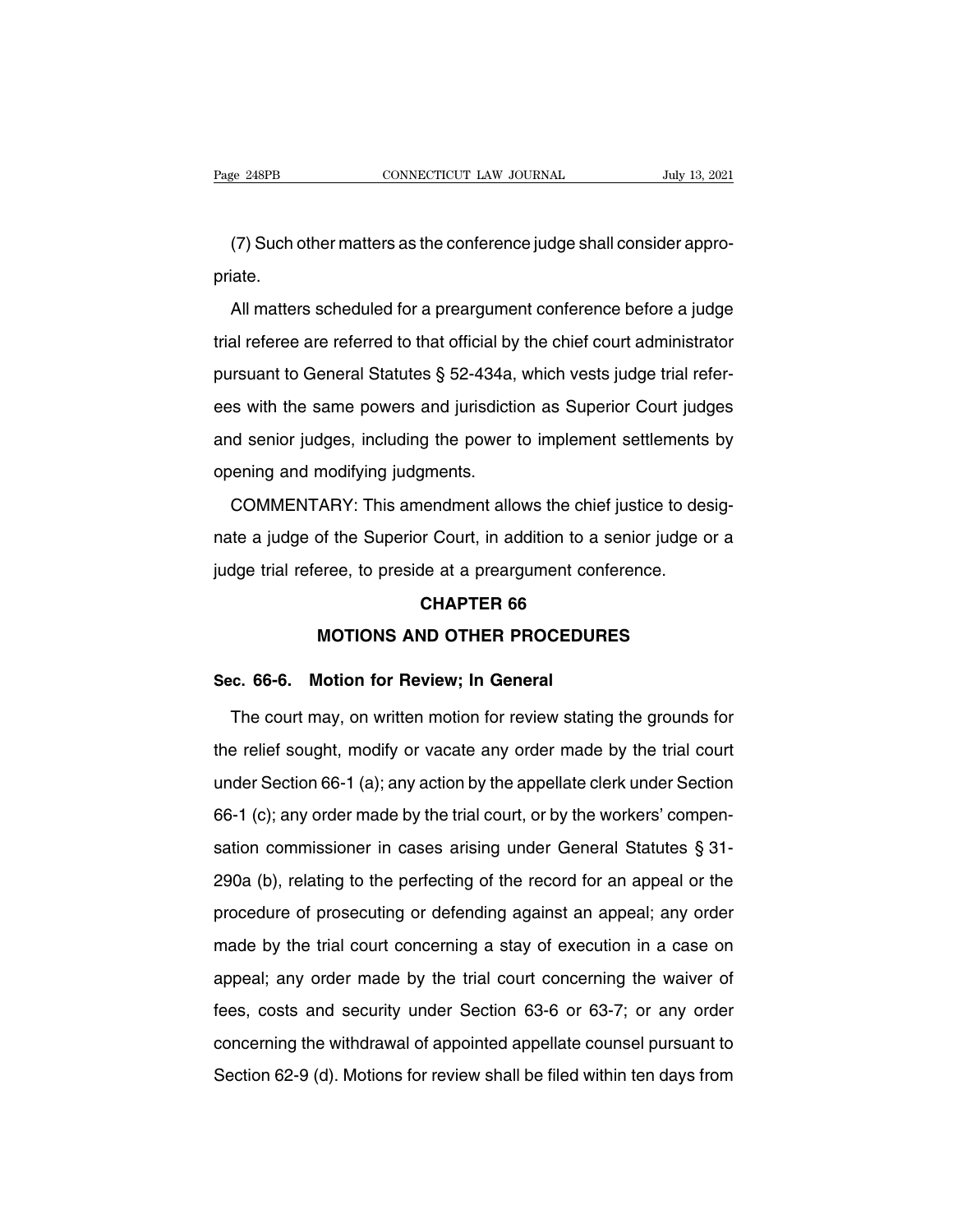The issuance of notice of the order sought to be reviewed. Motions for<br>the issuance of notice of the order sought to be reviewed. Motions for<br>review of the clerk's taxation of costs under judgments of the court Fage 249PB<br>the issuance of notice of the order sought to be reviewed. Motions for<br>review of the clerk's taxation of costs under judgments of the court<br>having appellate jurisdiction shall be governed by Section 71-3. the issuance of notice of the order sought to be reviewed. Motions for<br>review of the clerk's taxation of costs under judgments of the court<br>having appellate jurisdiction shall be governed by Section 71-3.<br>If a motion for r In a motion of the order sought to be reviewed. Motions for<br>View of the clerk's taxation of costs under judgments of the court<br>Ving appellate jurisdiction shall be governed by Section 71-3.<br>If a motion for review of a deci

review of the clerk's taxation of costs under judgments of the court<br>having appellate jurisdiction shall be governed by Section 71-3.<br>If a motion for review of a decision depends on a transcript of<br>evidence or proceedings recording appellate jurisdiction shall be governed by Section 71-3.<br>If a motion for review of a decision depends on a transcript of<br>evidence or proceedings taken by an official court reporter or court<br>recording monitor, th If a motion for review of a decision depends on a transcript of evidence or proceedings taken by an official court reporter or court recording monitor, the moving party shall file with the motion either a transcript or a c the opposition. The opposition is a decision dependent of the transcript of evidence or proceedings taken by an official court reporter or court recording monitor, the moving party shall file with the motion either a trans the cording monitor, the moving party shall file with the motion either a transcript or a copy of the transcript order [form (JD-ES-038)] confirma-<br>tion. The opposing party may, within one week after the transcript or<br>the franscript or a copy of the transcript order [form (JD-ES-038)] confirma-<br>tion. The opposing party may, within one week after the transcript or<br>the copy of the order [form] confirmation is filed by the moving party,<br>file e **EXECTS** and transcript of a depty of the transcript over point (ob EO coo) **J Solution**<br> **EXECTS** file copy of the order [form] confirmation is filed by the moving party,<br> **file either a transcript of additional evidenc** a transcript shall order and electronic version of the transcript of the copy of the order [form] confirmation is filed by the moving party, file either a transcript of additional evidence or a copy of the order [form] con ance supplementation for addition<br>file either a transcript of addition<br>a transcript shall order an electr<br>ance with Section 63-8A.<br>COMMENTARY: The purpos or of the change of the state of the state of the state.<br>
Form] confirmation for additional transcript. Parties filing or ordering<br>
ranscript shall order an electronic version of the transcript in accord-<br>
comments is to c

tromation to the diamonal manifolity: Transforming of ordering<br>a transcript shall order an electronic version of the transcript in accord-<br>ance with Section 63-8A.<br>COMMENTARY: The purpose of these amendments is to conform<br> Example the recent changes of these amendments is to conform<br>this section to the new process for the electronic ordering of transcripts,<br>consistent with the recent changes adopted by the Superior Court.<br>CHAPTER 67 COMMENTARY: The purpose of these amendments is to conform<br>this section to the new process for the electronic ordering of transcripts,<br>consistent with the recent changes adopted by the Superior Court.<br>**CHAPTER 67** consistent with the recent changes adopted<br> **CHAPTER 67**<br> **Sec. 67-1. Brief and Appendix**<br>
In any brief or appendix, the plaintiff and de

# **BRIEFS**

CHAPTER 67<br>
BRIEFS<br>
In any brief or appendix, the plaintiff and defendant shall be referred<br>
as such rather than as <u>the</u> appellant and appellee, wherever it is **ERIEFS**<br>
Sec. 67-1. Brief and Appendix<br>
In any brief or appendix, the plaintiff and defendant shall be referred<br>
to as such rather than as <u>the</u> appellant and appellee, wherever it is<br>
possible to do so; on a reservation Sec. 67-1. Brief and Appendix<br>In any brief or appendix, the plaintiff and defendant shall be referred<br>to as such rather than as <u>the</u> appellant and appellee, wherever it is<br>possible to do so; on a reservation the plaintiff In any brief or appen<br>to as such rather than<br>possible to do so; on a<br>as the appellant.<br>Each brief shall con Each brief shall contain a concise statement of the principal issue<br>issues involved in the appear. The statement of the principal issue<br>issues involved in the appear. The statement ordinarily should [not

possible to do so; on a reservation the plaintiff below shall be regarded<br>as the appellant.<br>Each brief shall contain a concise statement of the principal issue<br>or issues involved in the appeal. The statement ordinarily sho exceed be a co, on a recordation are planning section shall be regarded<br>as the appellant.<br>
Each brief shall contain a concise statement of the principal issue<br>
or issues involved in the appeal. The statement ordinarily sho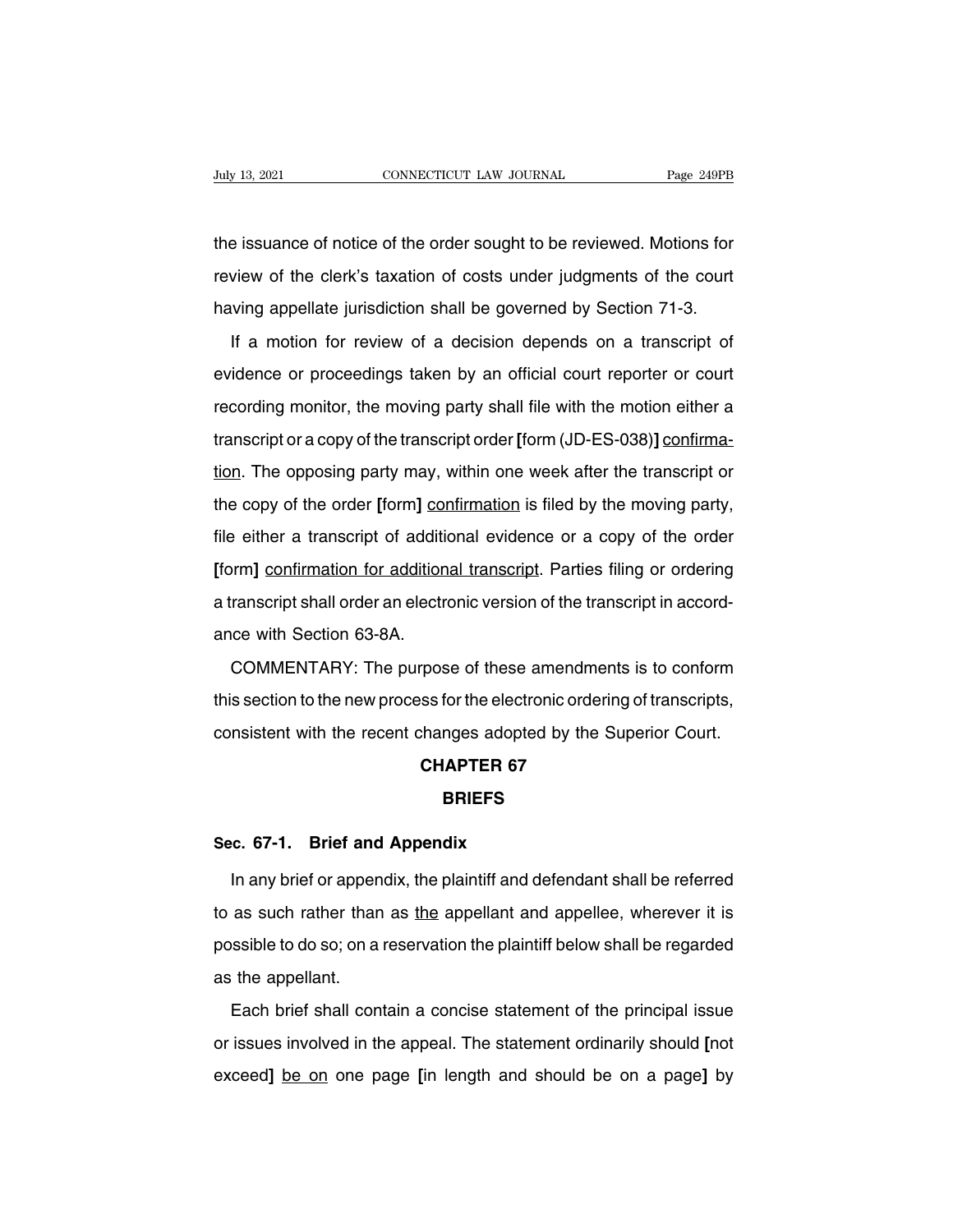Page 250PB CONNECTICUT LAW JOURNAL July 13, 2021<br>itself. The court may refuse to receive a brief not complying with<br>this requirement. Page 250PB<br>itself. The court may<br>this requirement.<br>COMMENTARY: Th

elf. The court may refuse to receive a brief not complying with<br>s requirement.<br>COMMENTARY: The purpose of this amendment is to permit the<br>quirements for the statement of issues to be applicable to both paper itself. The court may refuse to receive a brief not complying with<br>this requirement.<br>COMMENTARY: The purpose of this amendment is to permit the<br>requirements for the statement of issues to be applicable to both paper<br>and el this requirement.<br>COMMENTARY: The pure<br>requirements for the statem<br>and electronic briefs. COMMENTARY: The purpose of this amendment is to permit the<br>requirements for the statement of issues to be applicable to both paper<br>and electronic briefs.<br>**Sec. 67-2.** Format of <u>Paper</u> Briefs and Appendices <u>for Filers</u><br>**E** 

# irements for the statement of issues to be applicable to both paper<br>electronic briefs.<br>**67-2.** Format of <u>Paper</u> Briefs and Appendices <u>for Filers</u><br>Excluded or Exempt from Electronic Filing Pursuant to Sec-<br><u>tion 60-8</u>; Co electronic briefs.<br> **67-2. Format of <u>Paper</u> Briefs and Appendices <u>for Filer</u><br>
Excluded or Exempt from Electronic Filing Pursuant to Section 60-8; Copies[; Electronic Briefing Requirement]<br>
(Briefs and party appendices, i** (a) Briefs and Appendices for Filers<br>Excluded or Exempt from Electronic Filing Pursuant to Sec-<br>tion 60-8; Copies[; Electronic Briefing Requirement]<br>(a) Briefs and party appendices, if any, shall be typewritten or clearly<br>

Excluded or Exempt from Electronic Filing Pursuant to Section 60-8; Copies[; Electronic Briefing Requirement]<br>
(a) Briefs and party appendices, if any, shall be typewritten or clearly<br>
photocopied from a typewritten origin tion 60-8; Copies[; Electronic Briefing Requirement]<br>(a) Briefs and party appendices, if any, shall be typewritten or clearly<br>photocopied from a typewritten original on white 8 1/2 by 11 inch<br>paper. Unless ordered otherwis (a) Briefs and party appendices, if any, shall be typewritten or clearly<br>photocopied from a typewritten original on white 8 1/2 by 11 inch<br>paper. Unless ordered otherwise, briefs shall be copied on one side<br>of the page onl (a) Briefs and party appendices, if any, shall be typewritten or clearly photocopied from a typewritten original on white  $8\frac{1}{2}$  by  $11\frac{1}{1}$  inch paper. Unless ordered otherwise, briefs shall be copied on one side paper. Unless ordered otherwise, briefs shall be copied on one side<br>of the page only. Party [A]appendices may be copied on both sides<br>of the page. The page number for briefs and party appendices shall<br>be centered on the bo paper. Shall shall not exceed thremes, shall see suppled on both sides<br>of the page. The page number for briefs and <u>party</u> appendices shall<br>be centered on the bottom of each page. The brief shall be fully double<br>spaced and of the page. The page number for briefs and party appendices shall<br>be centered on the bottom of each page. The brief shall be fully double<br>spaced and shall not exceed three lines to the vertical inch or twenty-<br>seven lines be centered on the bottom of each page. The brief shall be fully double<br>spaced and shall not exceed three lines to the vertical inch or twenty-<br>seven lines to the page; footnotes and block quotations may, however,<br>be singl spaced and shall not exceed three lines to the vertical inch or twenty-<br>seven lines to the page; footnotes and block quotations may, however,<br>be single spaced. Only the following two [typefaces] <u>fonts</u>, of 12 point<br>or lar seven lines to the page; footnotes and block quotations may, however,<br>be single spaced. Only the following two [typefaces] <u>fonts</u>, of 12 point<br>or larger size, are approved for use in briefs: arial and univers. Each<br>page o be single spaced. Only the following two [typefaces] <u>fonts</u>, of 12 point<br>or larger size, are approved for use in briefs: arial and univers. Each<br>page of a brief or party appendix shall have as a minimum the following<br>marg or larger size, are approved for use in briefs: arial and univers. Each<br>page of a brief or party appendix shall have as a minimum the following<br>margins: top, 1 inch; left, 1 and 1/4 inches; right, 1/2 inch; and bottom,<br>1 i from the left side, at points approximately 1/4, 1/2 inch; and bottom,<br>the left side, 1 inch; left, 1 and 1/4 inches; right, 1/2 inch; and bottom,<br>1 inch. Briefs and party appendices shall be firmly bound 1/4 inch<br>from the page of a short of <u>pairy</u> apponent shall have as a millimidine margins: top, 1 inch; left, 1 and 1/4 inches; right, 1/2 inch; and 1 inch. Briefs and party appendices shall be firmly bound from the left side, at points app inch. Briefs and party appendices shall be firmly bound 1/4 inch<br>inch. Briefs and party appendices shall be firmly bound 1/4 inch<br>m the left side, at points approximately 1/4, 1/2 and 3/4 of the length<br>the page, so as to m

from the left side, at points approximately  $1/4$ ,  $1/2$  and  $3/4$  of the length<br>of the page, so as to make an easily opened volume.<br>(b) [When possible, parts one and two of the appendix shall be<br>bound together. In additi party appendix, if any, may be bound together [with the brief]. When, and ty appendix, if any, may be bound together [with the brief]. When, party appendix, if any, may be bound together [with the brief]. When,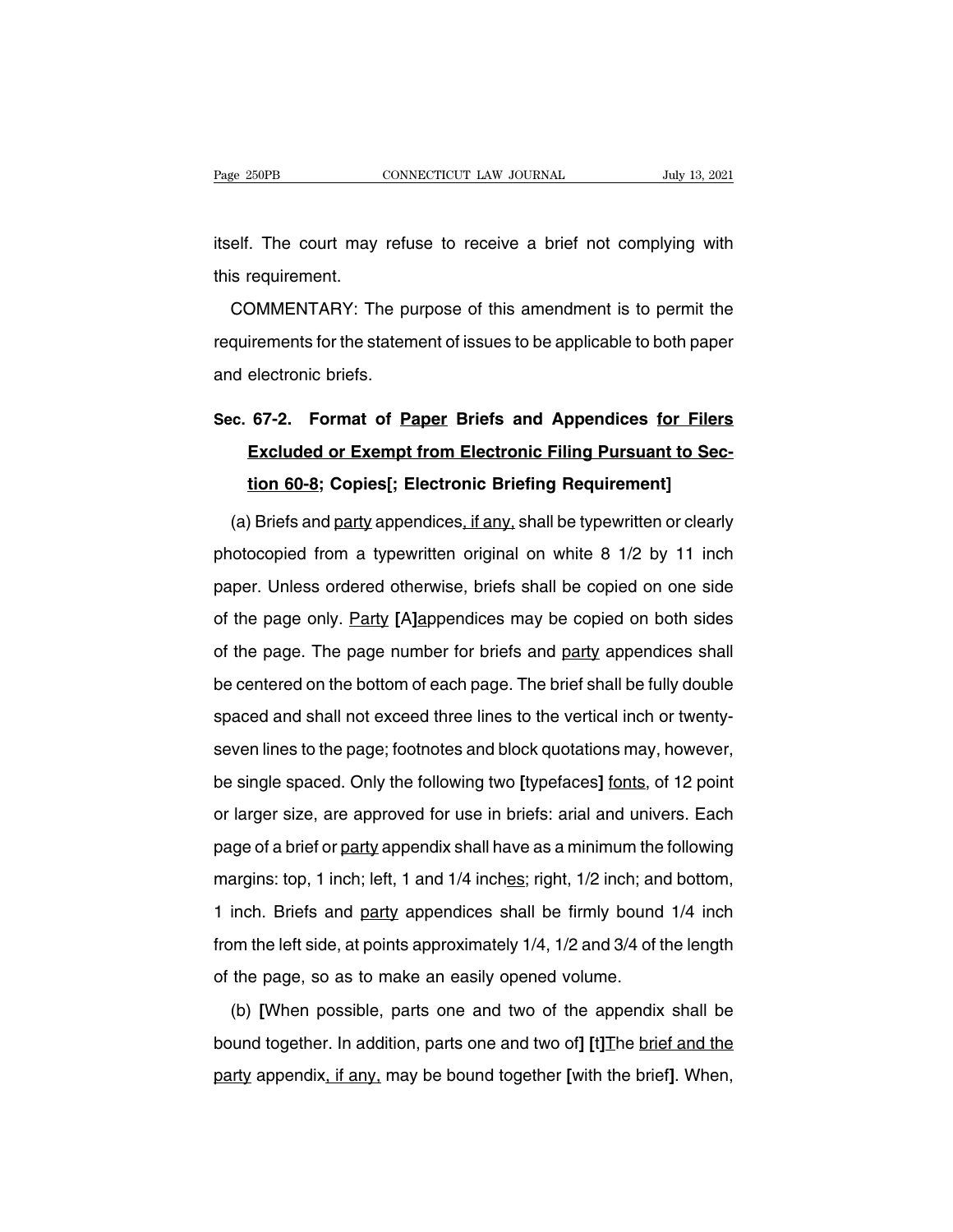Fuly 13, 2021<br> **EXECUTE: CONNECTICUT LAW JOURNAL**<br>
however, binding the brief and <u>party</u> appendix together would affect<br>
the integrity of the binding, the <u>party</u> appendix shall be bound sepa-The integrity of the binding, the party appendix together would affect<br>the integrity of the binding, the <u>party</u> appendix shall be bound sepa-<br>rately from the brief. [When either part of the appendix exceeds one however, binding the brief and party appendix together would affect<br>the integrity of the binding, the party appendix shall be bound sepa-<br>rately from the brief. [When either part of the appendix exceeds one<br>hundred and fif however, binding the brief and party appendix together would affect<br>the integrity of the binding, the party appendix shall be bound sepa-<br>rately from the brief. [When either part of the appendix exceeds one<br>hundred and fif however, binding the brief and <u>party</u> appendix together would affect<br>the integrity of the binding, the <u>party</u> appendix shall be bound sepa-<br>rately from the brief. [When either part of the appendix exceeds one<br>hundred and ely from the brief. [When either part of the appendix exceeds one<br>ndred and fifty pages, parts one and two of the appendix shall be<br>parately bound.]<br>(c) [An appendix shall be paginated separately from the brief. The<br>pendix

hundred and fifty pages, parts one and two of the appendix shall be<br>separately bound.]<br>(c) [An appendix shall be paginated separately from the brief. The<br>appendix shall be numbered consecutively, beginning with the first<br>p separately bound.]<br>
(c) [An appendix shall be paginated separately from the brief. The<br>
appendix shall be numbered consecutively, beginning with the first<br>
page of part one and ending with the last page of part two, and<br>
p (c) [An appendix shall be paginated separately from the brief. The appendix shall be numbered consecutively, beginning with the first page of part one and ending with the last page of part two, and preceded by the letter appendix shall be numbered consecutively, beginning with the first<br>page of part one and ending with the last page of part two, and<br>preceded by the letter "A" (e.g., A1  $\dots$  A25  $\dots$  A53).] The brief<br>and party appendix, if page of part one and ending with the last page of part two, and<br>preceded by the letter "A" (e.g., A1  $\dots$  A25  $\dots$  A53).] The brief<br>and party appendix, if any, shall include a single pagination scheme<br>that starts on the c page of part one and onaling that the last page of part the, and<br>preceded by the letter "A" (e.g., A1 . . . A25 . . . A53).] The brief<br>and party appendix, if any, shall include a single pagination scheme<br>that starts on the and party appendix, if any, shall include a single pagination scheme<br>that starts on the cover page of the brief and continues throughout<br>the entire document, on every page, including the cover and table of<br>contents for the that starts on the cover page of the brief and continues throughout<br>the entire document, on every page, including the cover and table of<br>contents for the party appendix through to the last page of the party<br>appendix. The p the entire document, on every page, including the cover and table of<br>contents for the party appendix through to the last page of the party<br>appendix. The page numbers shall be centered on the bottom of each<br>page and shall b contents for the party appendix through to the last page of the party<br>appendix. The page numbers shall be centered on the bottom of each<br>page and shall be written as "Page X of XX" (e.g., Page 1 of 55 . . . .<br>Page 32 of 55 appendix. The page numbers shall be centered on the bottom of each page and shall be written as "Page X of XX" (e.g., Page 1 of 55 . . . .<br>Page 32 of 55 . . . . Page 55 of 55). A[n] party appendix shall have an index of th page and shall be written as "Page X of XX" (e.g., Page 1 of 55...<br>Page 32 of 55... Page 55 of 55). A[n] party appendix shall have<br>an index of the names of witnesses whose testimony is cited within<br>it. If any part of the t Page 32 of 55 . . . Page 55 of 55). A[n] party appendix shall have<br>an index of the names of witnesses whose testimony is cited within<br>it. If any part of the testimony of a witness is omitted, this shall be<br>indicated by ast an index of the names of witnesses whose testimony is cited within<br>it. If any part of the testimony of a witness is omitted, this shall be<br>indicated by asterisks. After giving the name of a witness, the party<br>who called th an index of the names of witnesses whose testimony is cited within<br>it. If any part of the testimony of a witness is omitted, this shall be<br>indicated by asterisks. After giving the name of a witness, the party<br>who called th ination. (d) If constitutional provisions, statutes, ordinances, regulations, or<br>
(d) If constitutional provisions, statutes, ordinances, regulations, or<br>
(d) If constitutional provisions, statutes, ordinances, regulations, or<br>
(d)

whether the testimony quoted was given on direct, cross or other examination.<br>
(d) If constitutional provisions, statutes, ordinances, regulations, or<br>
portions of the transcript are contained in a[n] party appendix, they<br> ination.<br>
(d) If constitutional provisions, statutes, ordinances, regulations, or<br>
portions of the transcript are contained in a[n] party appendix, they<br>
may be reproduced in their original form so long as the document is<br> (d) If constitutional provisions, statutes, ordinances, reportions of the transcript are contained in a[n] party at may be reproduced in their original form so long as the not reduced to less than 75 percent of its origina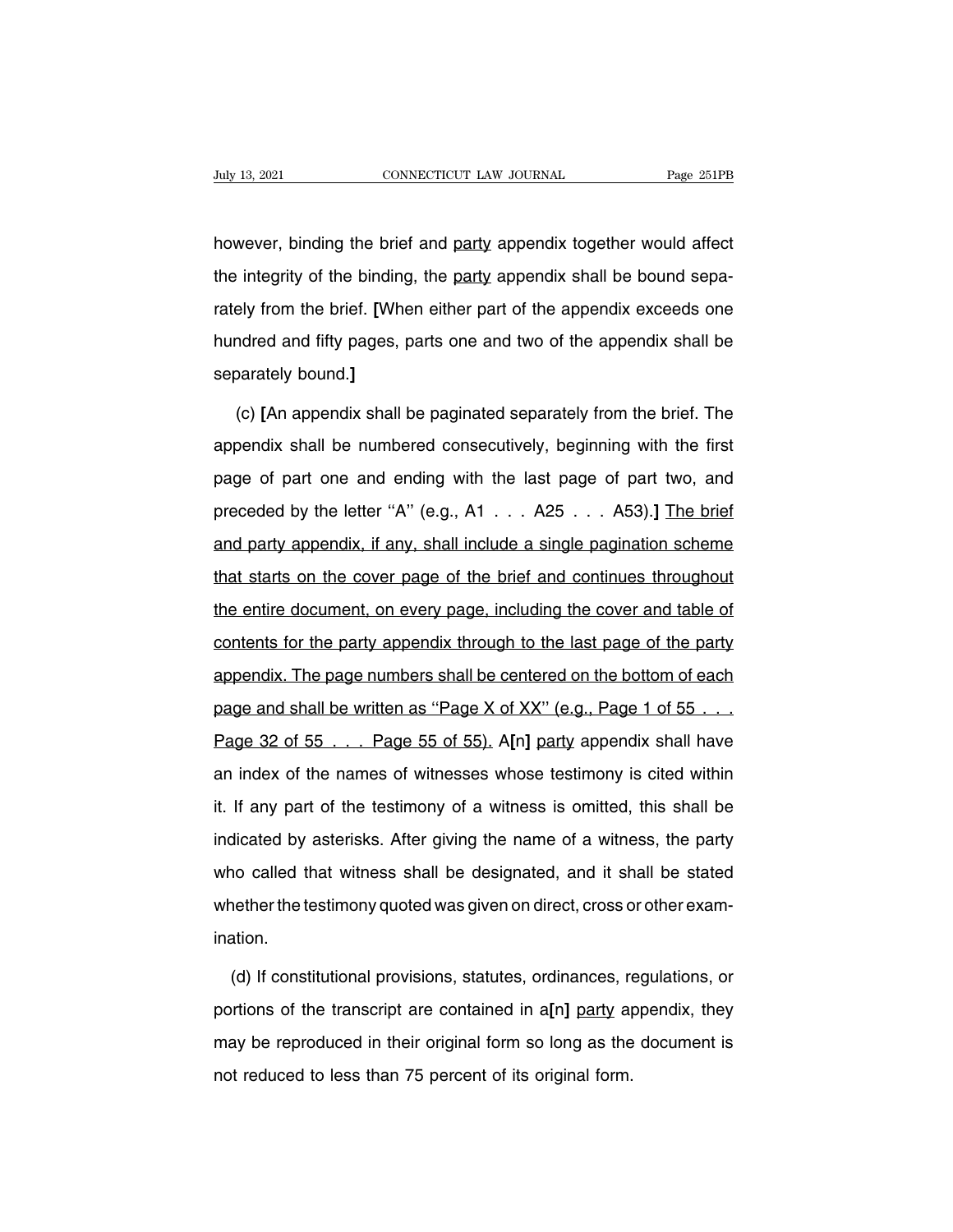(e) Briefs and separately bound party appendices, if any, shall have<br>
suitable front cover of <u>white</u> heavy paper [in the color indicated: Page 252PB **CONNECTICUT LAW JOURNAL** July 13, 2021<br>
(e) Briefs and separately bound <u>party</u> appendices<u>, if any</u>, shall have<br>
a suitable front cover of <u>white</u> heavy paper [in the color indicated:<br>
briefs for appellants an (e) Briefs and separately bound party appendices, if any, shall have<br>a suitable front cover of white heavy paper [in the color indicated:<br>briefs for appellants and plaintiffs in error, light blue; briefs for appellees<br>and (e) Briefs and separately bound <u>party</u> appendices, if any, shall have<br>a suitable front cover of <u>white</u> heavy paper [in the color indicated:<br>briefs for appellants and plaintiffs in error, light blue; briefs for appellees<br> a suitable front cover of white heavy paper [in the color indicated:<br>briefs for appellants and plaintiffs in error, light blue; briefs for appellees<br>and defendants in error, pink; reply briefs, white; briefs for amicus<br>cur briefs for appellants and plaintiffs in error, light blue; briefs for appellees<br>and defendants in error, pink; reply briefs, white; briefs for amicus<br>curiae, light green. Covers of briefs filed for cross appeals shall be o Ends or appenants and plantime in strong, ignitiated, shore for appended and defendants in error, pink; reply briefs, white; briefs for amicus curiae, light green. Covers of briefs filed for cross appeals shall be of the s shall be the same color as indicated for that party on the original appeal briefs.<br>If a supplemental brief is ordered or permitted by the court, the cover<br>shall be the same color as indicated for that party's original brie back cover is not ideal of that party on the original appeal briefs.<br>If a supplemental brief is ordered or permitted by the court, the cover<br>shall be the same color as indicated for that party's original brief]. A<br>back cov a supplemental brief is ordered or permitted by the court, the cover<br>all be the same color as indicated for that party's original brief]. A<br>ck cover is not necessary; however, if one is used, it must be white.<br>(f) Briefs a

shall be the same color as indicated for that party's original brief]. A<br>back cover is not necessary; however, if one is used, it must be white.<br>(f) Briefs and separately bound party appendices, if any, must bear<br>on the co back cover is not necessary; however, if one is used, it must be white.<br>(f) Briefs and separately bound party appendices, if any, must bear<br>on the cover, in the following order, from the top of the page: (1) the<br>name of th (f) Briefs and separately bound party appendices, if any, must bear<br>on the cover, in the following order, from the top of the page: (1) the<br>name of the court; (2) the appellate docket number; (3) the appellate<br>case name; appellant; in the following order, from the top of the page: (1) the name of the court; (2) the appellate docket number; (3) the appellate case name; (4) the nature of the brief (e.g., brief of the defendant-appellant; br shelf or the cover, in the renorming eract, nont the top or the page. (1) the appellate case name; (4) the nature of the brief (e.g., brief of the defendant-appellant; brief of the plaintiff-appellee on the appeal and of that the state of the plaintiff-appellee on the appeal and of the plaintiff-<br>appellant; brief of the plaintiff-appellee on the appeal and of the plaintiff-<br>cross appellant on the cross appeal); and (5) the name, address,<br> appellant; brief of the plaintiff-appellee on the appeal and of the plaintiff-<br>appellant, brief of the plaintiff-appellee on the appeal and of the plaintiff-<br>cross appellant on the cross appeal); and (5) the name, address, eppenant, shortening planting appears on the appear and or the planting<br>cross appellant on the cross appeal); and (5) the name, address,<br>telephone number and e-mail address of individual counsel who is to<br>argue the appeal shall be displayed in [the upper case of an] arial or universe properties and e-mail address of individual counsel who is to argue the appeal and, if different, the name, address, telephone number and e-mail address of the expresse named and, if different, the<br>argue the appeal and, if different, the<br>ber and e-mail address of the party's<br>shall be displayed in [the upper case<br>font of 12 point or larger size.<br>[(a) Counsel of record filing a bri Frequentian and e-mail address of the party's counsel of record. The foregoing<br>all be displayed in [the upper case of an] arial or univers [typeface]<br>at of 12 point or larger size.<br>[(g) Counsel of record filing a brief sha

shall be displayed in [the upper case of an] arial or univers [typeface]<br>font of 12 point or larger size.<br>[(g) Counsel of record filing a brief shall submit an electronic version<br>of the brief and appendix in accordance wit font of 12 point or larger size.<br>
[(g) Counsel of record filing a brief shall submit an electronic version<br>
of the brief and appendix in accordance with guidelines established<br>
by the court and published on the Judicial Br [(g) Counsel of record filing a brief shall submit an electronic version<br>of the brief and appendix in accordance with guidelines established<br>by the court and published on the Judicial Branch website. The brief<br>and appendix The brief and appendix in accordance with guidelines established<br>by the court and published on the Judicial Branch website. The brief<br>and appendix shall be submitted electronically as separate documents.<br>The electronic ver by the court and published on the Judicial Branch website. The brief<br>and appendix shall be submitted electronically as separate documents.<br>The electronic version shall be submitted prior to the timely filing of<br>the party's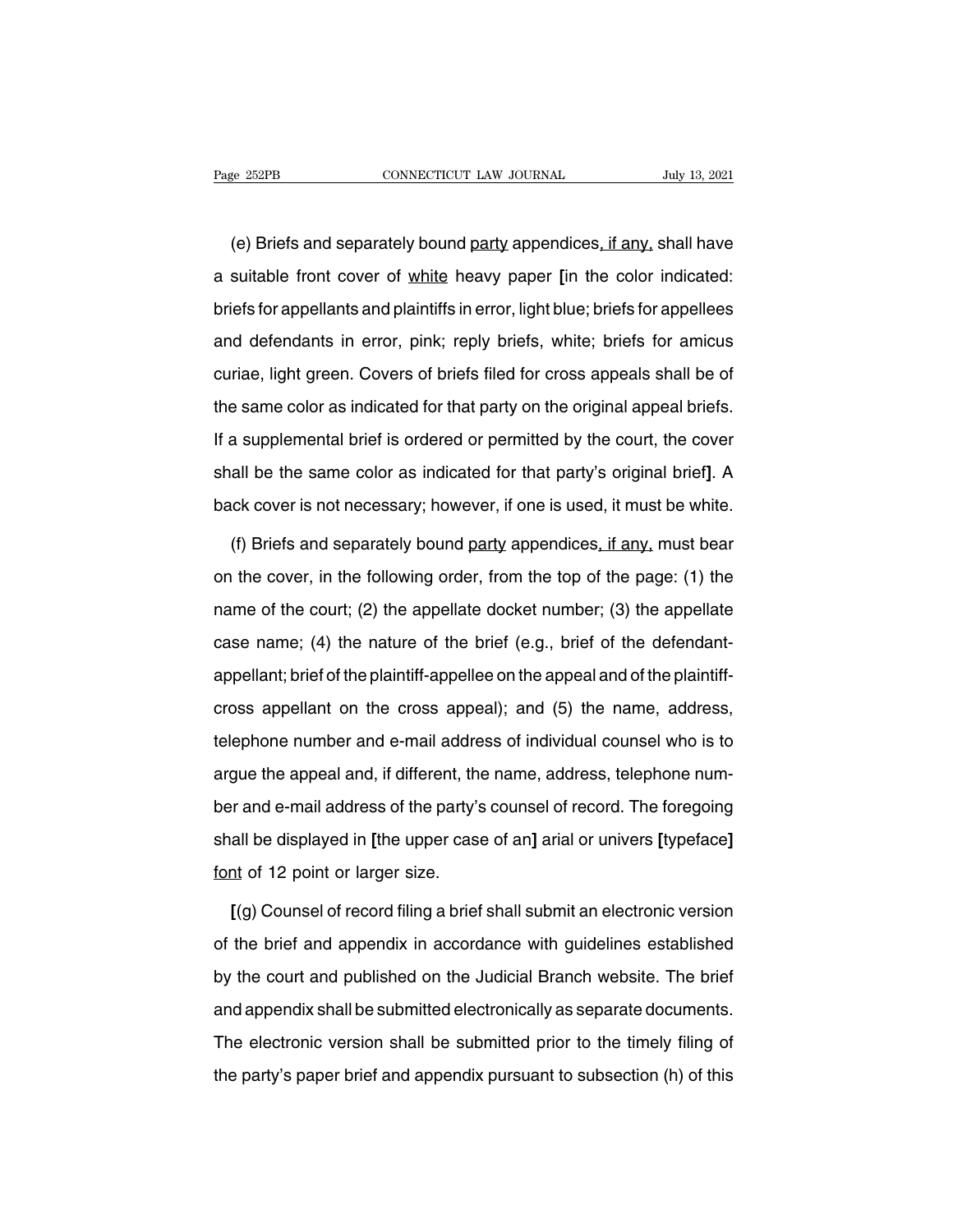Suly 13, 2021<br>
Section. Counsel of record must certify that electronically submitted<br>
Section. Counsel of record must certify that electronically submitted<br>
Section appendices: (1) have been delivered electronically to the briefs and appendices: (1) have been delivered electronically submitted<br>last known e-mail address of each counsel of record for whom an section. Counsel of record must certify that electronically submitted<br>briefs and appendices: (1) have been delivered electronically to the<br>last known e-mail address of each counsel of record for whom an<br>e-mail address has section. Counsel of record must certify that electronically submitted<br>briefs and appendices: (1) have been delivered electronically to the<br>last known e-mail address of each counsel of record for whom an<br>e-mail address has briefs and appendices: (1) have been delivered electronically to the<br>last known e-mail address of each counsel of record for whom an<br>e-mail address has been provided; and (2) have been redacted or do<br>not contain any names last known e-mail address of each counsel of record for whom an<br>e-mail address has been provided; and (2) have been redacted or do<br>not contain any names or other personal identifying information that<br>is prohibited from dis mail address has been provided; and (2) have been redacted or do<br>
t contain any names or other personal identifying information that<br>
prohibited from disclosure by rule, statute, court order or case law.]<br>
([h] g) If the a

not contain any names or other personal identifying information that<br>is prohibited from disclosure by rule, statute, court order or case law.]<br>([h] g) If the appeal is in the Supreme Court, [fifteen] <u>twelve</u> legible<br>photo is prohibited from disclosure by rule, statute, court order or case law.]<br>([h] g) If the appeal is in the Supreme Court, [fifteen] <u>twelve</u> legible<br>photocopies of each brief and <u>party</u> appendix, if any, shall be filed<br>wit ([h] g) If the appeal is in the Supreme Court, [fifteen] twelve legible<br>photocopies of each brief and <u>party</u> appendix, if any, shall be filed<br>with the appellate clerk. If the appeal is in the Appellate Court, [ten]<br>eight photocopies of each brief and <u>party</u><br>with the appellate clerk. If the appeal<br>eight legible photocopies of each brief<br>be filed with the appellate clerk. In the appellate clerk. If the appeal is in the Appellate Court, [ten]<br>
<u>ght</u> legible photocopies of each brief and <u>party</u> appendix, if any, shall<br>
(**[i]** <u>h</u>) All copies of the brief filed with the Supreme Court or the<br>

eight legible photocopies of each brief and party appendix, if any, shall<br>be filed with the appellate clerk.<br>([i] <u>h</u>) All copies of the brief filed with the Supreme Court or the<br>Appellate Court must be accompanied by <u>a</u>: be filed with the appellate clerk.<br>
([i] h) All copies of the brief filed with the Supreme Court or the<br>
Appellate Court must be accompanied by a: (1) certification that a<br>
copy of the brief and party appendix, if any, has ([i] h) All copies of the brief filed with the Supreme Court or the Appellate Court must be accompanied by  $a$ : (1) certification that a copy of the brief and party appendix, if any, has been sent to each counsel of recor Appellate Court must be accompanied by a: (1) certification that a<br>copy of the brief and party appendix, if any, has been sent to each<br>counsel of record in compliance with Section 62-7; [(2) certification<br>that the brief an copy of the brief and party appendix, if any, has been sent to each<br>counsel of record in compliance with Section 62-7; [(2) certification<br>that the brief and appendix being filed with the appellate clerk are true<br>copies of pursuant of record in compliance with Section 62-7; [(2) certification<br>that the brief and appendix being filed with the appellate clerk are true<br>copies of the brief and appendix that were submitted electronically<br>pursuant that the brief and appendix being filed with the appellate clerk are true<br>copies of the brief and appendix that were submitted electronically<br>pursuant to subsection (g) of this section;] ([3] 2) certification that the<br>brie copies of the brief and appendix that were submitted electronically<br>pursuant to subsection (g) of this section;] ([3] 2) certification that the<br>brief and appendix have been redacted or do not contain any names<br>or other per pursuant to subsection (g) of this section;] ([3] 2) certification that the<br>brief and appendix have been redacted or do not contain any names<br>or other personal identifying information that is prohibited from disclo-<br>sure b brief and appendix have been redacted or do not contain any names<br>or other personal identifying information that is prohibited from disclo-<br>sure by rule, statute, court order or case law<u>, except for briefs filed</u><br>pursuant plures by rule, statute, court order or case law, except for briefs filed<br>pursuant to Section 79a-6; and ([4] 3) certification that the brief com-<br>plies with all provisions of this rule. The certification that a copy of th sure by rule, statute, court order or case law, except for briefs filed<br>pursuant to Section 79a-6; and ([4] 3) certification that the brief com-<br>plies with all provisions of this rule. The certification that a copy of the<br> pursuant to Section 79a-6; and ([4] 3) certification that the brief com-<br>plies with all provisions of this rule. The certification that a copy of the<br>brief and party appendix has been sent to each counsel of record in<br>comp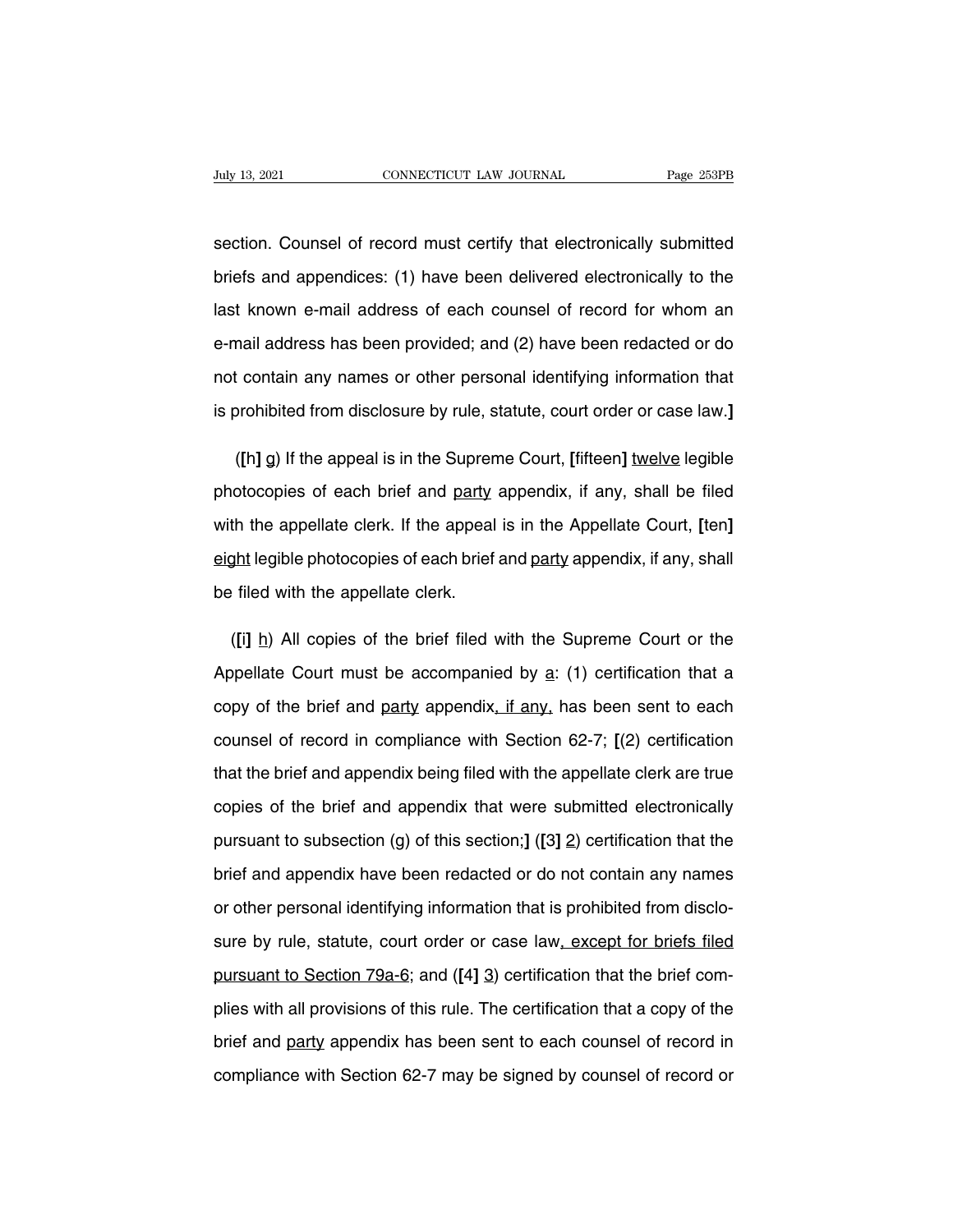The printing service, if any. All other certifications pursuant to this<br>subsection shall be signed by counsel of record only. Page 254PB CONNECTICUT LAW JOURNAL<br>the printing service, if any. All other certifications pursua<br>subsection shall be signed by counsel of record only.<br>[(j) A copy of the electronic confirmation receipt indicating

Figures 1 continuity of the electronic all other certifications pursuant to this<br> **[(j)** A copy of the electronic confirmation receipt indicating that the<br> **[(j)** A copy of the electronic confirmation receipt indicating th the printing service, if any. All other certifications pursuant to this<br>subsection shall be signed by counsel of record only.<br>[(j) A copy of the electronic confirmation receipt indicating that the<br>brief and appendix were s subsection shall be signed by counsel of record only.<br>
[(j) A copy of the electronic confirmation receipt indicating that<br>
brief and appendix were submitted electronically in compliance v<br>
subsection (g) of this section sh (i) A copy of the electronic confirmation receipt indicating that the<br>ef and appendix were submitted electronically in compliance with<br>bsection (g) of this section shall be filed with the briefs.]<br>([k] i) Any request for d

brief and appendix were submitted electronically in compliance with<br>subsection (g) of this section shall be filed with the briefs.]<br>([k] i) Any request for deviation from the above requirements, includ-<br>ing requests to dev subsection (g) of this section shall be filed with the briefs.]<br>([k] i) Any request for deviation from the above requirements, includ-<br>ing requests to deviate from the requirement to redact or omit personal<br>identifying inf ([k] i) Any request for deviation from the above requirements, including requests to deviate from the requirement to redact or omit personal identifying information or information that is prohibited from disclosure by rule late clerk.<br>
ing requests to didentifying inform<br>
by rule, statute,<br>
late clerk.<br>
COMMENTA entifying information or information that is prohibited from disclosure<br>rule, statute, court order or case law, shall be filed with the appel-<br>e clerk.<br>COMMENTARY: The purpose of these amendments is to clarify<br>d update the

by rule, statute, court order or case law, shall be filed with the appel-<br>late clerk.<br>COMMENTARY: The purpose of these amendments is to clarify<br>and update the requirements for paper briefs and appendices for filers<br>exclude expression of these cases and the new rules with the eppertuality cluster.<br>COMMENTARY: The purpose of these amendments is to clarify<br>and update the requirements for paper briefs and appendices for filers<br>excluded or exempt COMMENTARY: The purpose of these amendments is to clarify<br>and update the requirements for paper briefs and appendices for filers<br>excluded or exempt from electronic filing in light of the new rules<br>regarding electronic brie and update the requirements for paper briefs and appendices for filers<br>excluded or exempt from electronic filing in light of the new rules<br>regarding electronic briefs and party appendices. These amendments<br>are also made fo excluded or exempt from electronic filing in light of the new rules<br>regarding electronic briefs and party appendices. These amendments<br>are also made for consistency with the electronic briefing rules. They<br>also reduce the Excluded of exempt non<br>regarding electronic briefs<br>are also made for consist<br>also reduce the number of<br>required to be filed.<br>(NEW) Sec. 67-2A. Form Example 19 and the two consistency with the electronic briefing rules. They also reduce the number of paper copies of briefs and party appendices required to be filed.<br> **(NEW) Sec. 67-2A. Format of Electronic Briefs and Pa** reduce the number of pa<br>ired to be filed.<br>**W) Sec. 67-2A. Format c<br>ces; Copies**<br>policable to appeals file

## quired to be filed.<br> **EW) Sec. 67-2A. Format of Electronic Briefs and Party Appen**<br> **ces; Copies**<br>
(Applicable to appeals filed on or after October 1, 2021.)<br>
(a) Briefs filed under this rule shall include the words "Filed EW) Sec. 67-2A. Format of Electronic Briefs and Party Appendices; Copies<br>
(Applicable to appeals filed on or after October 1, 2021.)<br>
(a) Briefs filed under this rule shall include the words "Filed Under<br>
Electronic Briefi

ces; Copies<br>
(Applicable to appeals filed on or after October 1, 2021.)<br>
(a) Briefs filed under this rule shall include the words "Filed Under<br>
the Electronic Briefing Rules" at the top center of the cover of the<br>
brief. B (Applicable to appeals filed on or after October 1, 2021.)<br>
(a) Briefs filed under this rule shall include the words "Filed Under<br>
the Electronic Briefing Rules" at the top center of the cover of the<br>
brief. Briefs and par (a) Briefs filed under this rule shall include the words "Filed Under<br>the Electronic Briefing Rules" at the top center of the cover of the<br>brief. Briefs and party appendices, if any, shall be uploaded together<br>as a text se the Electronic Briefing Rules" at the top center of the cover of the brief. Briefs and party appendices, if any, shall be uploaded together as a text searchable single document. Bookmarks are required and must link to sect and Electronic Briding Transol at the top center of the cover of the<br>brief. Briefs and party appendices, if any, shall be uploaded together<br>as a text searchable single document. Bookmarks are required and<br>must link to sect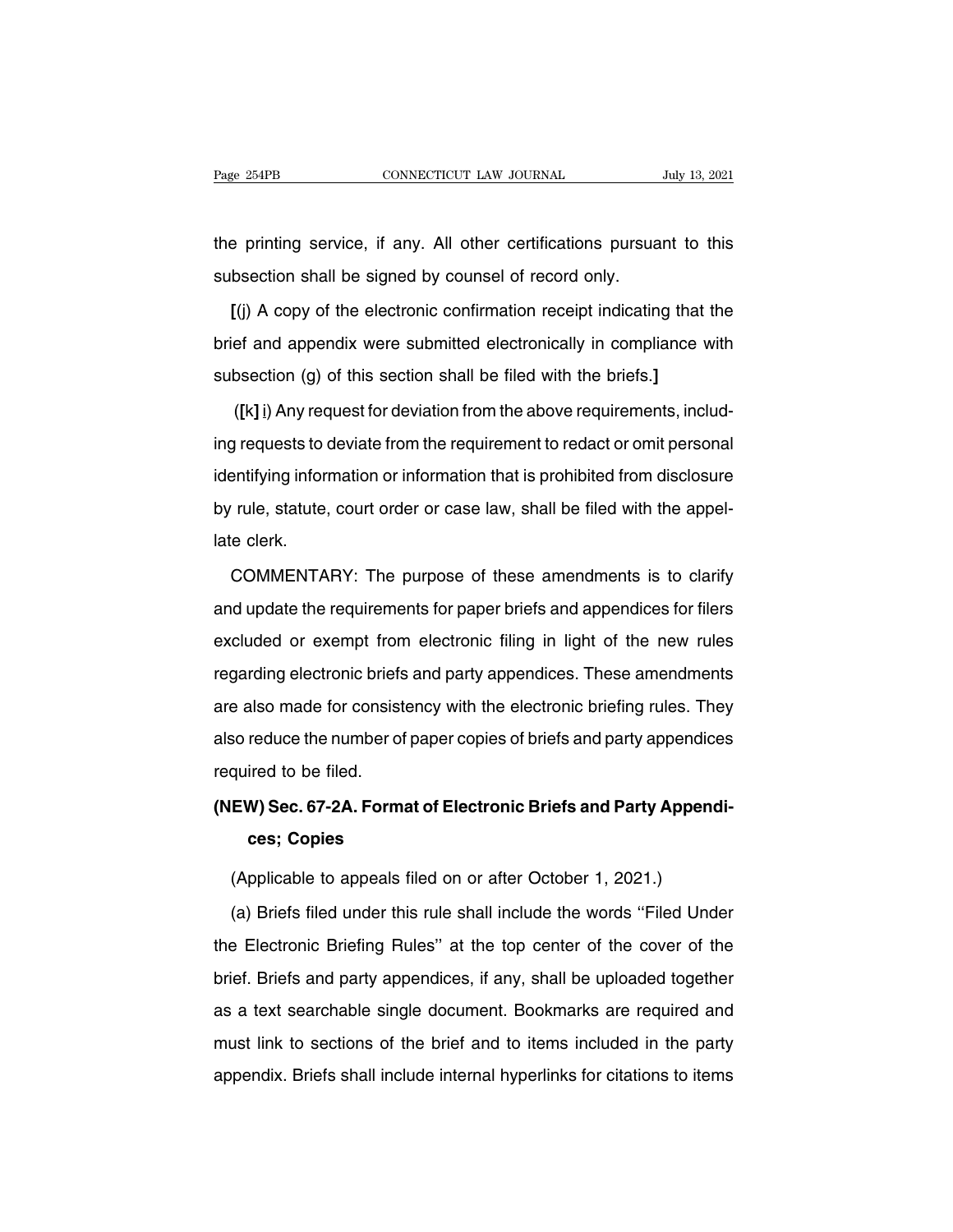Indy 13, 2021 CONNECTICUT LAW JOURNAL Page 255PB<br>
included in the party appendix. Internal hyperlinks must be clearly<br>
distinguishable from other text in the brief (e.g., underlined blue text Daly 13, 2021 CONNECTICUT LAW JOURNAL Page 255PB<br>
included in the party appendix. Internal hyperlinks must be clearly<br>
distinguishable from other text in the brief (e.g., underlined blue text<br>
or highlighted text). Externa included in the party appendix. Internal hyperlinks must be clearly<br>distinguishable from other text in the brief (e.g., underlined blue text<br>or highlighted text). External hyperlinks are not permitted. Visual aids<br>that com included in the party appendix. Internal hyperlinks must be clearly<br>distinguishable from other text in the brief (e.g., underlined blue text<br>or highlighted text). External hyperlinks are not permitted. Visual aids<br>that com distinguishable from other text in the brief (e.g., underlined blue text<br>or highlighted text). External hyperlinks are not permitted. Visual aids<br>that comply with the guidelines published on the Judicial Branch web-<br>site a or highlighted text). External hyperlinks are not permitted. Visual aids<br>that comply with the guidelines published on the Judicial Branch web-<br>site are permitted to be included in the brief. Additional formatting<br>informati In that comply with the guidelines published on<br>site are permitted to be included in the br<br>information and recommendations can be fou<br>lished on the Judicial Branch website.<br>(b) Briefs shall be typed in 12 point Cen e are permitted to be included in the brief. Additional formatting<br>formation and recommendations can be found in the guidelines pub-<br>hed on the Judicial Branch website.<br>(b) Briefs shall be typed in 12 point Century Schoolb

information and recommendations can be found in the guidelines pub-<br>lished on the Judicial Branch website.<br>(b) Briefs shall be typed in 12 point Century Schoolbook or New<br>Century Schoolbook font, including footnotes but ex lished on the Judicial Branch website.<br>
(b) Briefs shall be typed in 12 point Century Schoolbook or New<br>
Century Schoolbook font, including footnotes but excluding headings.<br>
Headings must be in 14 point Georgia or New Bas (b) Briefs shall be typed in 12 point Century Schoolbook or New<br>Century Schoolbook font, including footnotes but excluding headings.<br>Headings must be in 14 point Georgia or New Baskerville Book font.<br>Margins shall be 1 and Century Schoolbook font, including footnotes but excluding headings.<br>Headings must be in 14 point Georgia or New Baskerville Book font.<br>Margins shall be 1 and 1/2 inches on all sides. All text must be left<br>aligned. Line sp Headings must be in 14 point Georgia or New Baskerville Book font.<br>Margins shall be 1 and 1/2 inches on all sides. All text must be left<br>aligned. Line spacing is 1.3x and must be uniform throughout, including<br>the body of t Margins shall be 1 and 1/2 inches on all sides. All text must be left<br>aligned. Line spacing is 1.3x and must be uniform throughout, including<br>the body of the document, footnotes, and block quotes. Bold face or<br>italic empha shall be marked sequentially using numbers or letters (e.g., 1. Introduction, 2. Statement of the facts... . . . 6. Conclusion; or A. Introduction, 2. Statement of the facts... . . 6. Conclusion; or A. Introduction,  $\alpha$ . the body of the document, footnotes, and block quotes. Bold face or<br>italic emphasis tools shall be used in place of underlining. Sections<br>shall be marked sequentially using numbers or letters (e.g., 1. Introduc-<br>tion, 2. S Italic emphasis tools shall be used in place of unde<br>shall be marked sequentially using numbers or letters (<br>tion, 2. Statement of the facts . . . 6. Conclusion; or<br>B. Statement of the facts . . . F. Conclusion).<br>(c) The b all be marked sequentially using numbers or letters (e.g., 1. Introduction,<br>
2. Statement of the facts . . . 6. Conclusion; or A. Introduction,<br>
Statement of the facts . . . F. Conclusion).<br>
(c) The brief and party appendi

tion, 2. Statement of the facts . . . 6. Conclusion; or A. Introduction,<br>B. Statement of the facts . . . F. Conclusion).<br>(c) The brief and party appendix, if any, shall include a single pagina-<br>tion scheme that starts on t B. Statement of the facts . . . F. Conclusion).<br>
(c) The brief and party appendix, if any, shall include a single pagina-<br>
tion scheme that starts on the cover page of the brief and continues<br>
throughout the entire documen (c) The brief and party appendix, if any, shall include a single pagination scheme that starts on the cover page of the brief and continues throughout the entire document, on every page, including the cover and table of co (c) The shortand party appendix, in any, shall include a onlight pagnitation scheme that starts on the cover page of the brief and continues throughout the entire document, on every page, including the cover and table of c throughout the entire document, on every page, including the cover<br>and table of contents for the party appendix through to the last page<br>of the party appendix. The page numbers shall be centered on the<br>bottom of each page and table of contents for the party appendix through to the last page<br>of the party appendix. The page numbers shall be centered on the<br>bottom of each page and shall be written as "Page X of XX" (e.g.,<br>Page 1 of 55 . . . Pa and date of sements ist the party appendix throught to the fast page<br>of the party appendix. The page numbers shall be centered on the<br>bottom of each page and shall be written as "Page X of XX" (e.g.,<br>Page 1 of 55 . . . Pag bottom of each page and shall be written as "Page X of XX" (e.g., Page 1 of 55  $\ldots$  Page 32 of 55  $\ldots$  Page 55 of 55). The party appendix shall have an index of the names of witnesses whose testimony is cited within it.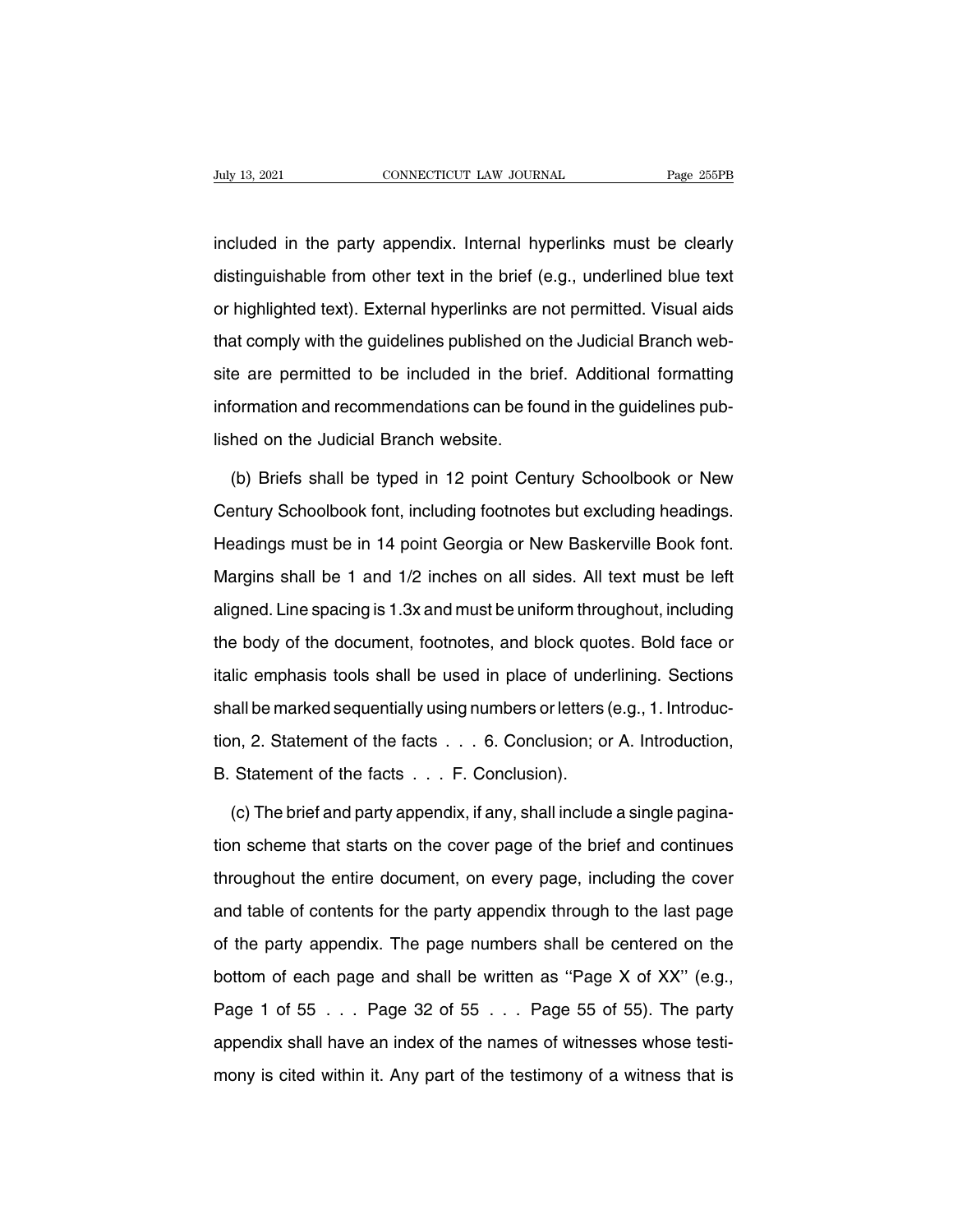Page 256PB<br>
CONNECTICUT LAW JOURNAL<br>
CONNECTICUT LAW JOURNAL<br>
CONNECTICUT LAW JOURNAL<br>
CONNECTICUT LAW JOURNAL<br>
CONNECTICUT LAW JOURNAL<br>
CONNECTICUT LAW JOURNAL<br>
CONNECTICUT LAW JOURNAL<br>
CONNECTICUT LAW JOURNAL<br>
CONNECTICU Page 256PB CONNECTICUT LAW JOURNAL July 13, 2021<br>
omitted shall be indicated by asterisks. After giving the name of a<br>
witness, the party who called that witness shall be designated, and it<br>
shall be stated whether the tes omitted shall be indicated by asterisks. After giving the name of a witness, the party who called that witness shall be designated, and it shall be stated whether the testimony quoted was given on direct, cross or other ex omitted shall be indicated by as<br>witness, the party who called that<br>shall be stated whether the testi<br>cross or other examination.<br>(d) Two legible photocopies of e tness, the party who called that witness shall be designated, and it<br>all be stated whether the testimony quoted was given on direct,<br>oss or other examination.<br>(d) Two legible photocopies of each brief and party appendix, i

shall be stated whether the testimony quoted was given on direct,<br>cross or other examination.<br>(d) Two legible photocopies of each brief and party appendix, if any,<br>shall be filed with the appellate clerk. The party appendi cross or other examination.<br>
(d) Two legible photocopies of each brief and party appendix, if any,<br>
shall be filed with the appellate clerk. The party appendix may be<br>
printed on both sides of a page. The brief and party a (d) Two legible photocopies of each brief and party appendix, if any,<br>shall be filed with the appellate clerk. The party appendix may be<br>printed on both sides of a page. The brief and party appendix may<br>be bound together o (a) two logible photosophos of catal bifor and party appendix ma<br>shall be filed with the appellate clerk. The party appendix ma<br>printed on both sides of a page. The brief and party appendix<br>be bound together or separately. Inted on both sides of a page. The brief and party appendix may<br>
bound together or separately. No specific type or style of binding<br>
required as long as the documents are securely bound.<br>
(e) Briefs and separately bound pa

be bound together or separately. No specific type or style of binding<br>is required as long as the documents are securely bound.<br>(e) Briefs and separately bound party appendices, if any, must bear<br>on the cover, in the follow is required as long as the documents are securely bound.<br>
(e) Briefs and separately bound party appendices, if any, must bear<br>
on the cover, in the following order, from the top of the page: (1) the<br>
name of the court; (2) (e) Briefs and separately bound party appendices, if any, must bear<br>on the cover, in the following order, from the top of the page: (1) the<br>name of the court; (2) the appellate docket number; (3) the appellate<br>case name; or the cover, in the following order, from the top of the page: (1) the name of the court; (2) the appellate docket number; (3) the appellate case name; (4) the nature of the brief (e.g., brief of the defendant-appellant; cross appellant; brief of the plaintiff-appellate docket number; (3) the appellate case name; (4) the nature of the brief (e.g., brief of the defendant-appellant; brief of the plaintiff-appellee on the appeal and of the p that the state of the plaintiff-appellee on the appeal and of the defendant-appellant; brief of the plaintiff-appellee on the appeal and of the plaintiff-cross appellant on the cross appeal); and (5) the name, address, te case name; (4) the nature of the brief (e.g., brief of the defendant-<br>appellant; brief of the plaintiff-appellee on the appeal and of the plaintiff-<br>cross appellant on the cross appeal); and (5) the name, address,<br>telephon epponant, shorter the plantific appears of the appearant of the plantific<br>cross appellant on the cross appeal); and (5) the name, address,<br>telephone number and e-mail address of individual counsel who is to<br>argue the appea shall be displayed in Century Schoolbook or New Century Schoolbook<br>for and e-mail address of the party's counsel of record. The foregoing<br>shall be displayed in Century Schoolbook or New Century Schoolbook<br>font of 12 point resphone named and, if difference the appeal and, if different and e-mail address of the shall be displayed in Centu font of 12 point size.<br>(f) Counsel of record filing In the foregoing<br>
(f) Counsel of record filing a brief shall submit the electronic version<br>
(f) Counsel of record filing a brief shall submit the electronic version<br>
(f) Counsel of record filing a brief shall submit the el

shall be displayed in Century Schoolbook or New Century Schoolbook<br>font of 12 point size.<br>(f) Counsel of record filing a brief shall submit the electronic version<br>of the brief and party appendix, if any, in accordance with font of 12 point size.<br>
(f) Counsel of record filing a brief shall submit the electronic version<br>
of the brief and party appendix, if any, in accordance with guidelines<br>
established by the court and published on the Judici (f) Counsel of record filing a brief shall submit the electronic version<br>of the brief and party appendix, if any, in accordance with guidelines<br>established by the court and published on the Judicial Branch website.<br>The ele of the brief and party appendix, if any, in accordance with guidelines established by the court and published on the Judicial Branch website.<br>The electronic version shall be submitted prior to the timely filing of the part or the shot and party apports<br>established by the court and pr<br>The electronic version shall b<br>the party's paper copies of th<br>subsection (d) of this section.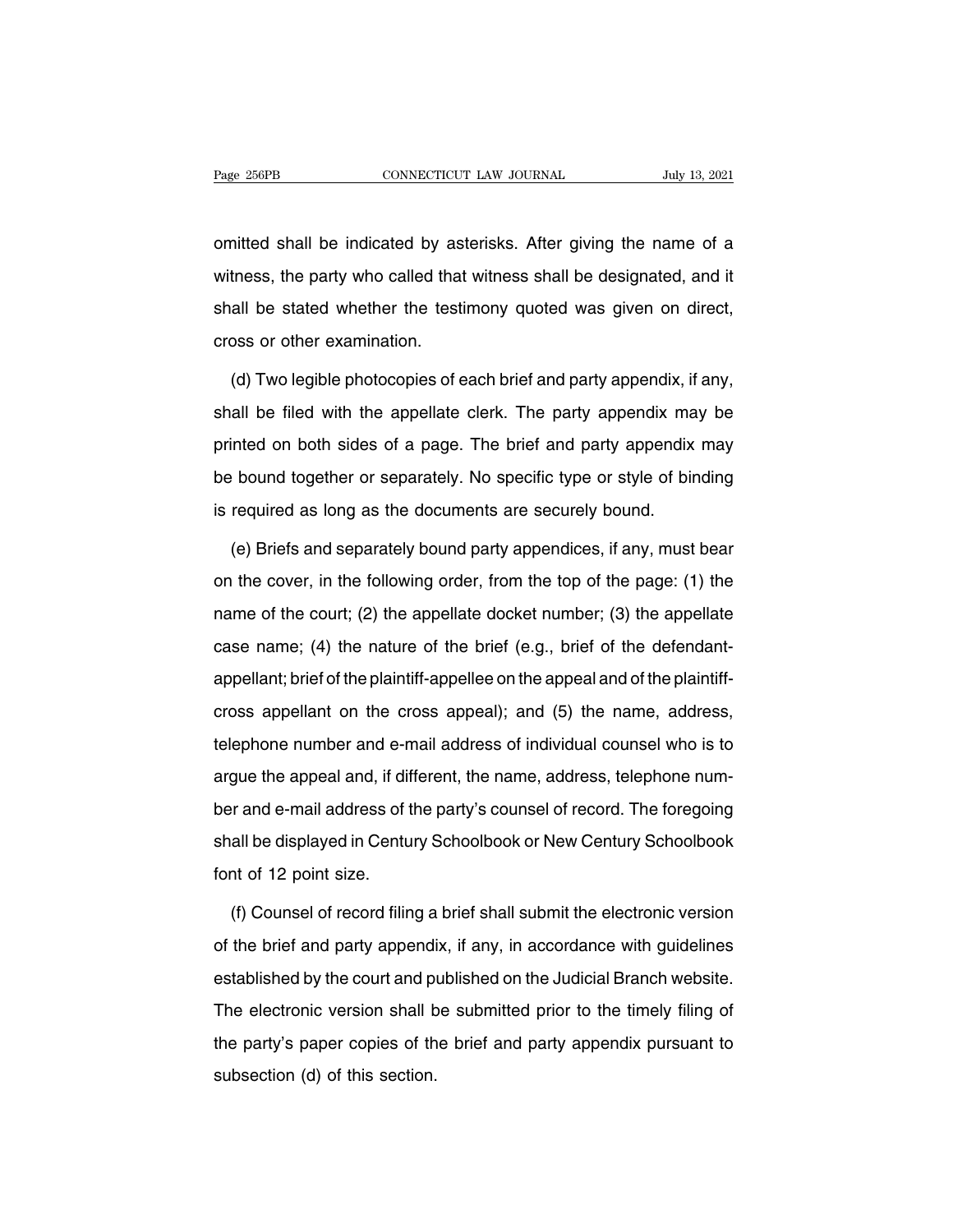(g) All electronic and paper copies of the brief submitted and filed<br>the Supreme Court or the Appellate Court must be accompanied For the Supreme Court or the Appellate Court must be accompanied<br>by a: (1) certification that a copy of the brief and party appendix, if (g) All electronic and paper copies of the brief submitted and filed<br>with the Supreme Court or the Appellate Court must be accompanied<br>by a: (1) certification that a copy of the brief and party appendix, if<br>any, has been s (g) All electronic and paper copies of the brief submitted and filed<br>with the Supreme Court or the Appellate Court must be accompanied<br>by a: (1) certification that a copy of the brief and party appendix, if<br>any, has been s with the Supreme Court or the Appellate Court must be accompanied<br>by a: (1) certification that a copy of the brief and party appendix, if<br>any, has been sent electronically to each counsel of record in compli-<br>ance with Se by a: (1) certification that a copy of the brief and party appendix, if<br>any, has been sent electronically to each counsel of record in compli-<br>ance with Section 62-7, except for counsel of record exempt from<br>electronic fil any, has been sent electronically to each counsel of record in compli-<br>ance with Section 62-7, except for counsel of record exempt from<br>electronic filing pursuant to Section 60-8, to whom a paper copy of<br>the brief and par ance with Section 62-7, except for counsel of record exempt from<br>electronic filing pursuant to Section 60-8, to whom a paper copy of<br>the brief and party appendix, if any, must be sent; (2) certification that<br>the brief and electronic filing pursuant to Section 60-8, to whom a paper copy of<br>the brief and party appendix, if any, must be sent; (2) certification that<br>the brief and party appendix being filed with the appellate clerk are<br>true copi the brief and party appendix, if any, must be sent; (2) certification that<br>the brief and party appendix being filed with the appellate clerk are<br>true copies of the brief and party appendix that were submitted elec-<br>tronica the brief and party appendix being filed with the appellate clerk are<br>true copies of the brief and party appendix that were submitted elec-<br>tronically pursuant to subsection (f) of this section; (3) certification that<br>the any names or other personal identifying information that is prohibited from disclosure by rule, statute, court order or case law, unless the brief and party appendix have been redacted or do not contain<br>any names or other personal identifying information that is prohibited<br>from disclosure by brief and party appendix have been redacted or do not contain<br>any names or other personal identifying information that is prohibited<br>from disclosure by rule, statute, court order or case law, unless the<br>brief is filed purs in the brief and pailty appendiant native book is absoluted of the technical<br>any names or other personal identifying information that is prohibited<br>from disclosure by rule, statute, court order or case law, unless the<br>brie from disclosure by rule, statute, court order or case law, unless the<br>brief is filed pursuant to Section 79a-6; (4) certification of the word count<br>in the brief; (5) certification that the brief complies with all provision the diverties of the vertex of the vertex of the word count<br>brief is filed pursuant to Section 79a-6; (4) certification of the word count<br>in the brief; (5) certification that the brief complies with all provisions<br>of this in the brief; (5) certification that the brief complies with all provisions<br>of this rule; and (6) certification listing the approved deviations from<br>this rule or that no deviations were requested/approved. The certifica-<br> of this rule; and (6) certification listing the approved deviations from<br>this rule or that no deviations were requested/approved. The certifica-<br>tion that a copy of the brief and party appendix has been sent to each<br>counse counsel of record in compliance with Section 62-7 may be signed by<br>counsel of record in compliance with Section 62-7 may be signed by<br>counsel of record or the printing service, if any; and if copies are sent<br>by a printing by a printing service, that certification for the service of the brief and party appendix has been sent to each<br>counsel of record in compliance with Section 62-7 may be signed by<br>counsel of record or the printing service, counsel of record in compliance with Section 62-7 may be signed by<br>counsel of record or the printing service, if any; and if copies are sent<br>by a printing service, that certification is not required to be included<br>in the e counsel of record in complement that counsel of record or the printing service, if any; and if copies are sent<br>by a printing service, that certification is not required to be included<br>in the electronic version of the brief by a printing service<br>in the electronic ve<br>certifications pursua<br>of record only.<br>(b) A conv of the the electronic version of the brief and party appendix. All other<br>rtifications pursuant to this subsection shall be signed by counsel<br>record only.<br>(h) A copy of the electronic confirmation receipt indicating that the<br>lef a certifications pursuant to this subsection shall be signed by counsel<br>of record only.<br>(h) A copy of the electronic confirmation receipt indicating that the<br>brief and party appendix, if any, were submitted electronically in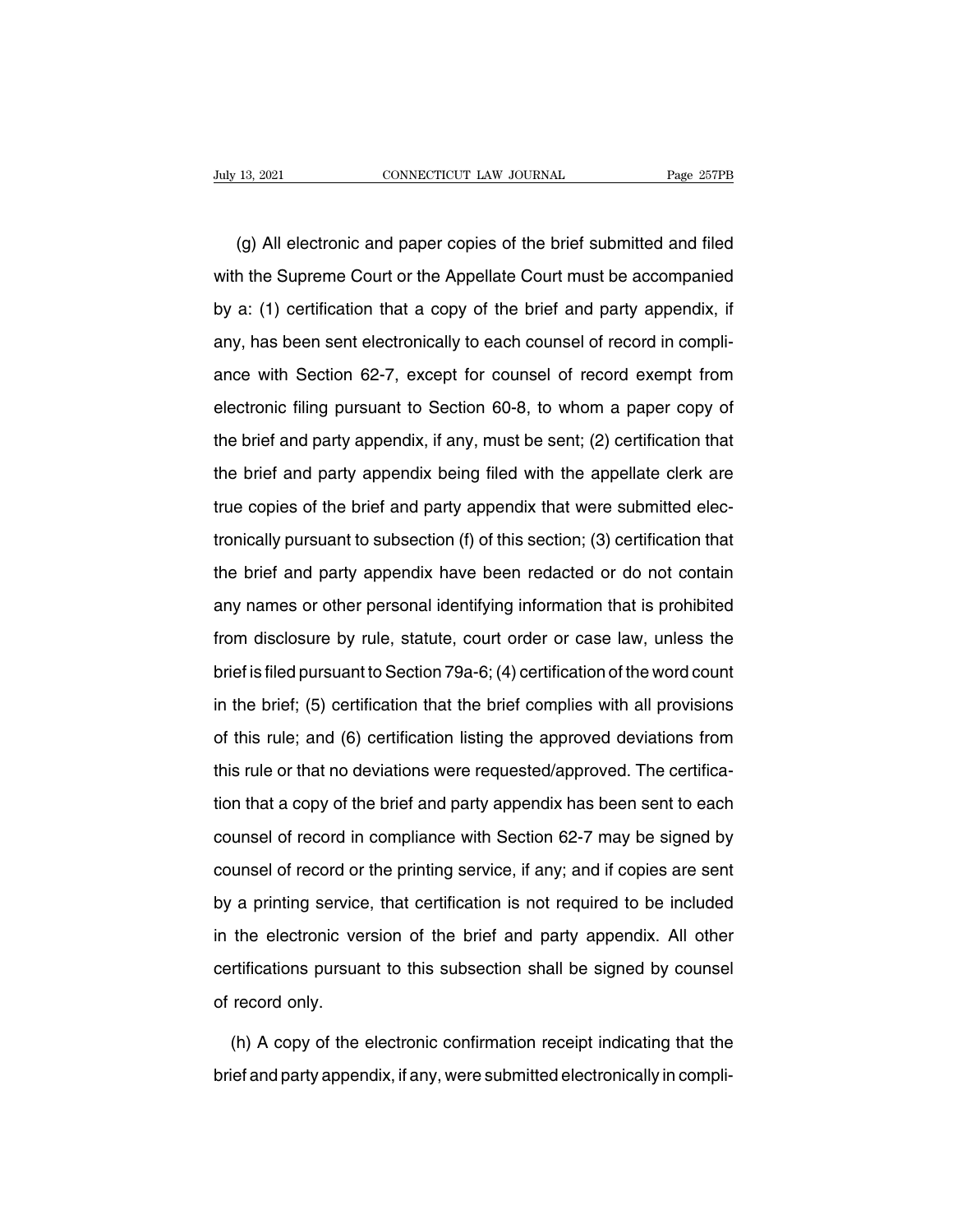Page 258PB CONNECTICUT LAW JOURNAL July 13, 2021<br>ance with subsection (f) of this section shall be filed with the paper<br>briefs and party appendices. Page 258PB<br> **EXECUS CONDECTICUT**<br>
ance with subsection (f) of this se<br>
briefs and party appendices.<br>
(i) Any request for deviation from

(i) Any request for deviation from the above requirements, including<br>(i) Any request for deviation from the above requirements, including<br>quests to deviate from the requirement to redact or omit personal requests to deviate from the requirement of redact or omit personal<br>identifying information from the above requirements, including<br>requests to deviate from the requirement to redact or omit personal<br>identifying information briefs and party appendices.<br>
(i) Any request for deviation from the above requirements, including<br>
requests to deviate from the requirement to redact or omit personal<br>
identifying information or information that is prohib (i) Any request for deviation from the above requirements, including<br>requests to deviate from the requirement to redact or omit personal<br>identifying information or information that is prohibited from disclosure<br>by rule, st requests to development<br>identifying inform<br>by rule, statute,<br>late clerk.<br>COMMENTA entifying information or information that is prohibited from disclosure<br>rule, statute, court order or case law, shall be filed with the appel-<br>e clerk.<br>COMMENTARY: The purpose of this new section is to define the<br>quirement

requirements for the format and filing of electronic briefs and papel-<br>requirements for the format and filing of electronic briefs and party<br>appendices and related copying obligations. The two legible photocopappendices and related copying obligations. The two legible photocop-<br>ies of each brief and party appendices and related copying obligations. The two legible photocop-<br>ies of each brief and party appendix, if any, to be fi COMMENTARY: The purpose of this new section is to define the<br>requirements for the format and filing of electronic briefs and party<br>appendices and related copying obligations. The two legible photocop-<br>ies of each brief and comments for the format and filing of electronic briefs and party<br>appendices and related copying obligations. The two legible photocop-<br>ies of each brief and party appendix, if any, to be filed with the appellate<br>clerk und appendices and related copying obligations. The two legible ph<br>ies of each brief and party appendix, if any, to be filed with the a<br>clerk under subsection (d) are simply reproductions of the el<br>filings, and do not require ies of each brief and party appendix, if any, to be filed with the appellate<br>clerk under subsection (d) are simply reproductions of the electronic<br>filings, and do not require any additional modifications.<br>**Sec. 67-3.** Page

## **Appendices**

mand a do not require any additional modifications.<br> **Except as otherwise ordered, the brief of the appellant shall not**<br> **Except as otherwise ordered, the brief of the appellant shall not**<br>
ceed thirty-five pages and shal Sec. 67-3. Page Limitations; Time for Filing Briefs and<br>Appendices<br>Except as otherwise ordered, the brief of the appellant shall not<br>exceed thirty-five pages and shall be filed with the appendix within<br>forty-five days afte Appendices<br>Except as otherwise ordered, the brief of the appellant shall not<br>exceed thirty-five pages and shall be filed with the appendix within<br>forty-five days after the delivery date of the transcript ordered by the<br>app Except as otherwise ordered, the brief of the appellant shall not<br>exceed thirty-five pages and shall be filed with the appendix within<br>forty-five days after the delivery date of the transcript ordered by the<br>appellant. In exceed thirty-five pages and shall be filed with the appendix within<br>forty-five days after the delivery date of the transcript ordered by the<br>appellant. In cases where no transcript is required or the transcript<br>has been r forty-five days after the delivery date of the transcript ordered by the appellant. In cases where no transcript is required or the transcript has been received by the appellant prior to the filing of the appeal, the appel forty-five days after the delivery date of the transcript ordered by the appellant. In cases where no transcript is required or the transcript has been received by the appellant prior to the filing of the appeal, the appel In the delivery date of the paper—not electronic—transcript shall be ed, where applicable, in determining the filing date of briefs. The appellant's brief and appendix shall be filed within forty-five days<br>of the filing of the appeal.<br>The delivery date of the paper—not electronic—transcript shall be<br>used, where applicable, in determining the filing date

The delivery date of the paper—not electronic—transcript shall be<br>used, where applicable, in determining the filing date of briefs.<br>Any party whose interest in the judgment will not be affected by the<br>appeal and who intend

the filing of the appeal.<br>The delivery date of the paper—not electronic—transcript shall be<br>ed, where applicable, in determining the filing date of briefs.<br>Any party whose interest in the judgment will not be affected by t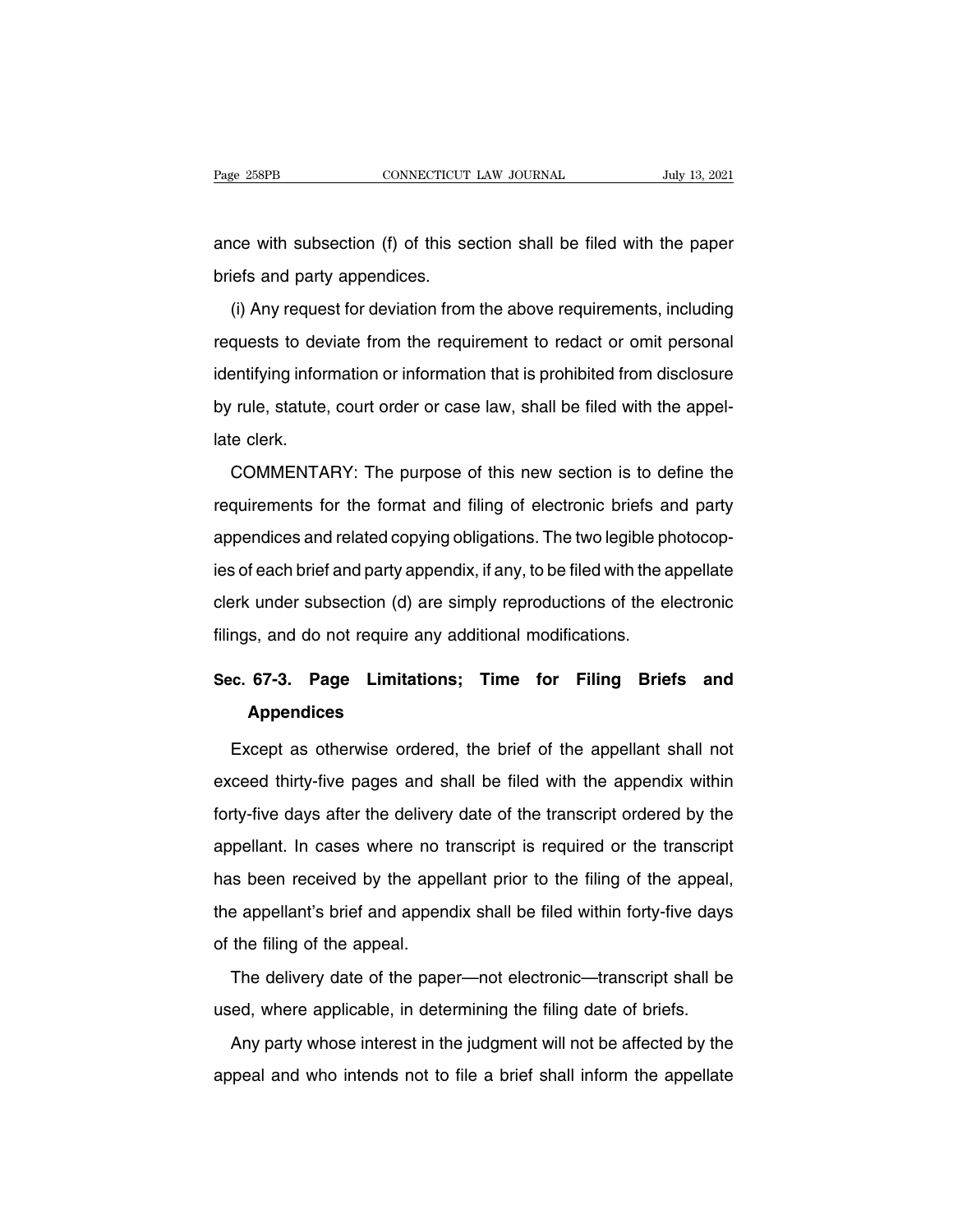CONNECTICUT LAW JOURNAL Page 259PB<br>
Clerk of this intent prior to the deadline for the filing of the appellee's<br>
Drief. In the case of multiple appellees, an appellee who supports the brief. In the case of multiple appellees, an appellee who supports the position of the appellant shall meet the appellant's time schedule for clerk of this intent prior to the deadline for the filing of the appellee's<br>brief. In the case of multiple appellees, an appellee who supports the<br>position of the appellant shall meet the appellant's time schedule for<br>fili clerk of this intent<br>brief. In the case of<br>position of the approximate filing a brief. ief. In the case of multiple appellees, an appellee who supports the<br>sition of the appellant shall meet the appellant's time schedule for<br>ng a brief.<br>Except as otherwise ordered, the brief of the appellee shall not<br>ceed th

position of the appellant shall meet the appellant's time schedule for<br>filing a brief.<br>Except as otherwise ordered, the brief of the appellee shall not<br>exceed thirty-five pages, and shall be filed with any appendix within<br> filing a brief.<br>Except as otherwise ordered, the brief of the appellee shall not<br>exceed thirty-five pages, and shall be filed with any appendix within<br>thirty days after the filing of the appellant's brief or the delivery d Except as otherwise ordered, the brief of the appellee shall not<br>exceed thirty-five pages, and shall be filed with any appendix within<br>thirty days after the filing of the appellant's brief or the delivery date<br>of the porti exceed thirty<br>thirty days af<br>of the portions<br>is later. rty days after the filing of the appellant's brief or the delivery date<br>the portions of the transcript ordered only by that appellee, whichever<br>later.<br>The appellant may [within twenty days after the filing of the appellee'

of the portions of the transcript ordered only by that appellee, whichever<br>
is later.<br>
The appellant may [within twenty days after the filing of the appellee's<br>
brief] file a reply brief [which shall not exceed fifteen pag is later.<br>
The appellant may [within twe<br>
brief] file a reply brief [which sha<br>
ance with Section 67-5A.<br>
Mhere there is a greas anno The appellant may [within twenty days after the filing of the appellee's<br>ief] file a reply brief [which shall not exceed fifteen pages] <u>in accord-</u><br>ce with Section 67-5A.<br>Where there is a cross appeal, the brief and appen

brief] file a reply brief [which shall not exceed fifteen pages] in accord-<br>ance with Section 67-5A.<br>Where there is a cross appeal, the brief and appendix of the cross<br>appellant shall be combined with the brief and appendi ance with Section 67-5A.<br>Where there is a cross appeal, the brief and appendix of the cross<br>appellant shall be combined with the brief and appendix of the appellee.<br>The brief shall not exceed fifty pages and shall be filed Where there is a cross appeal, the brief and appendix of the cross<br>appellant shall be combined with the brief and appendix of the appellee.<br>The brief shall not exceed fifty pages and shall be filed with any<br>appendix at the appellant shall be combined with the brief and appendix of the appellee.<br>The brief shall not exceed fifty pages and shall be filed with any<br>appendix at the time the appellee's brief is due. The brief and appendix<br>of the cr apponant onalize combined with the shortand apponent on the appene.<br>The brief shall not exceed fifty pages and shall be filed with any<br>appendix at the time the appellee's brief is due. The brief and appendix<br>of the cross a appendix at the time the appellee's brief is due. The brief and appendix<br>of the cross appellee shall be combined with the appellant's reply<br>brief, if any. This brief shall not exceed forty pages and shall be filed<br>within t of the cross appellee shall be combined with the appellant's reply<br>brief, if any. This brief shall not exceed forty pages and shall be filed<br>within thirty days after the filing of the original appellee's brief. The<br>cross a brief, if any. This brief shall not exceed forty pages and shall be filed within thirty days after the filing of the original appellee's brief. The cross appellant may [within twenty days after the filing of the cross appe within thirty days after the filing of the original appellee's brie<br>cross appellant may [within twenty days after the filing of the<br>appellee's brief] file a cross appellant's reply brief [which sha<br>exceed fifteen pages] <u>i</u> between the filing of the cross<br>pellee's brief] file a cross appellant's reply brief [which shall not<br>ceed fifteen pages] in accordance with Section 67-5A.<br>Where cases are consolidated or a joint appeal has been filed, the

appellee's brief] file a cross appellant's reply brief [which shall not<br>exceed fifteen pages] in accordance with Section 67-5A.<br>Where cases are consolidated or a joint appeal has been filed, the<br>brief of the appellants and exceed fifteen pages] in accorda<br>Where cases are consolidated<br>brief of the appellants and that o<br>page limitations specified above.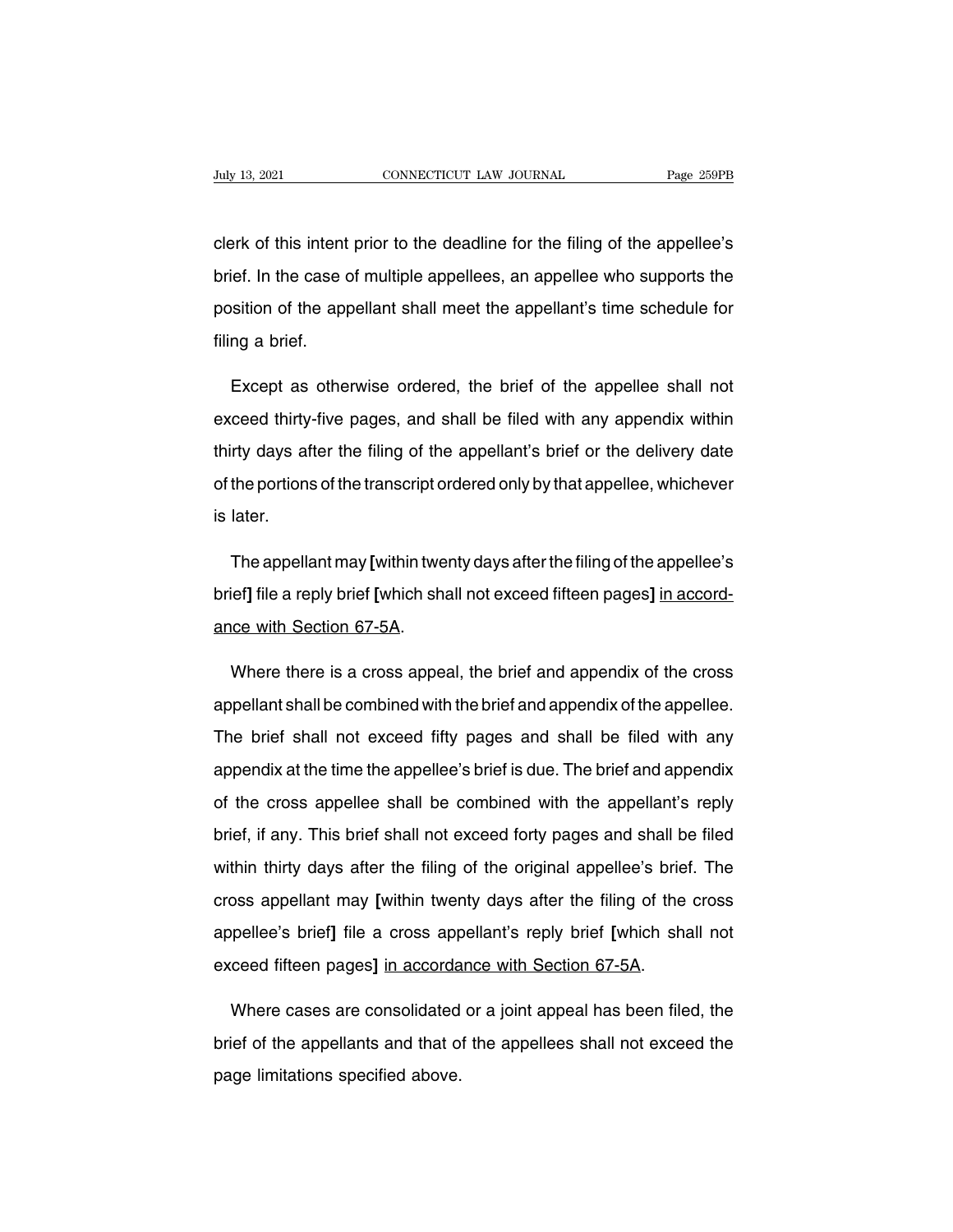EXECT MALL THE REVIEW OF THE REVIEW OF THE REVIEW OF All page limitations shall be exclusive of appendices, the cover page,<br>All page limitations shall be exclusive of appendices, the cover page,<br>a table of contents, the ta The table of connections the table of appendices, the cover page,<br>the table of contents, the table of authorities, the statement of issues,<br>the signature block of counsel of record, certifications [the table of All page limitations shall be exclusive of appendices, <u>the cover page,</u><br>the table of contents, the table of authorities, the statement of issues,<br>the signature block of counsel of record, certifications [the table of<br>auth All page limitations shall be exclusive of appendices, <u>the cover page,</u><br>
the table of contents, the table of authorities, the statement of issues,<br>
the signature block of counsel of record, certifications [the table of<br>
a The table of contents, the table of authorities, the statement of issues,<br>the signature block of counsel of record, certifications [the table of<br>authorities, the table of contents,] and, in the case of an amicus brief,<br>the the signature block of counsel of record, certifications [the table of authorities, the table of contents,] and, in the case of an amicus brief, the statement of the interest of the amicus curiae required by Section 67-7. authorities, the table of contents,] and, in the cathe statement of the interest of the amicus curia<br>67-7. [The last page of a brief shall likewise not b<br>only the signature of counsel of record.]<br>Briefs shall not exceed th Britannians, the tast of the amicus curiae required by Section<br>F. The last page of a brief shall likewise not be counted if it contains<br>y the signature of counsel of record.]<br>Briefs shall not exceed the page limitations se

by permission of the chief shall likewise not be counted if it contains<br>only the signature of counsel of record.]<br>Briefs shall not exceed the page limitations set forth herein except<br>by permission of the chief justice or c sino the signature of counsel of record.]<br>Briefs shall not exceed the page limitations set forth herein except<br>by permission of the chief justice or chief judge. Requests for permis-<br>sion to exceed the page limitations sha Briefs shall not exceed the page limitations set forth herein except<br>by permission of the chief justice or chief judge. Requests for permis-<br>sion to exceed the page limitations shall be filed with the appellate clerk,<br>stat by permission of the chief justice<br>sion to exceed the page limitatic<br>stating both the compelling rea<br>additional pages sought.<br>Where a claim relies on the on to exceed the page limitations shall be filed with the appellate clerk,<br>ating both the compelling reason for the request and the number of<br>iditional pages sought.<br>Where a claim relies on the state constitution as an ind

example in the compelling reason for the request and the number of<br>additional pages sought.<br>Where a claim relies on the state constitution as an independent<br>ground for relief, the clerk shall, upon request, grant an additi additional pages sought.<br>Where a claim relies on the state constitution as an independent<br>ground for relief, the clerk shall, upon request, grant an additional five<br>pages for the appellant and appellee briefs, [and an addi Where a claim relies on the state constitution as an independent ground for relief, the clerk shall, upon request, grant an additional five pages for the appellant and appellee briefs, [and an additional two pages for the exammed on the stage of the stage of the stage of the clerk shall, up<br>pages for the appellant and appel<br>pages for the reply brief,] which p<br>constitutional argument only.<br>COMMENTARY: The purpose of ges for the appellant and appellee briefs, [and an additional two<br>ges for the reply brief,] which pages are to be used for the state<br>nstitutional argument only.<br>COMMENTARY: The purpose of these amendments is to condense<br>s

pages for the reply brief,] which pages are to be used for the state<br>constitutional argument only.<br>COMMENTARY: The purpose of these amendments is to condense<br>this section and to conform it to the new Section 67-5A regardin constitutional argument only.<br>
COMMENTARY: The purpose of these amendments is to condense<br>
this section and to conform it to the new Section 67-5A regarding reply<br>
briefs, and to clarify the time period for filing a reply COMMENTARY: The purp<br>this section and to conform it<br>briefs, and to clarify the time<br>are multiple appellees.<br>(NEW) Sec. 67-3A Word L this section and to conform it to the new Section 67-5A regarding reply<br>briefs, and to clarify the time period for filing a reply brief when there<br>are multiple appellees.<br>(NEW) Sec. 67-3A Word Limitations; Time for Filing **Brief and to clarify the time period for filing a**<br>**Briefs and Party Appendices**<br>**Briefs and Party Appendices**<br>policable to appeals filed on or after Octob

# e multiple appellees.<br> **EW) Sec. 67-3A Word Limitations; Time for Filing Electror**<br> **Briefs and Party Appendices**<br>
(Applicable to appeals filed on or after October 1, 2021.)<br>
Except as otherwise ordered, the brief of the a

EW) Sec. 67-3A Word Limitations; Time for Filing Electronic<br>Briefs and Party Appendices<br>(Applicable to appeals filed on or after October 1, 2021.)<br>Except as otherwise ordered, the brief of the appellant shall not<br>ceed 13,5 Briefs and Party Appendices<br>
(Applicable to appeals filed on or after October 1, 2021.)<br>
Except as otherwise ordered, the brief of the appellant shall not<br>
exceed 13,500 words. The brief shall be filed with the party appen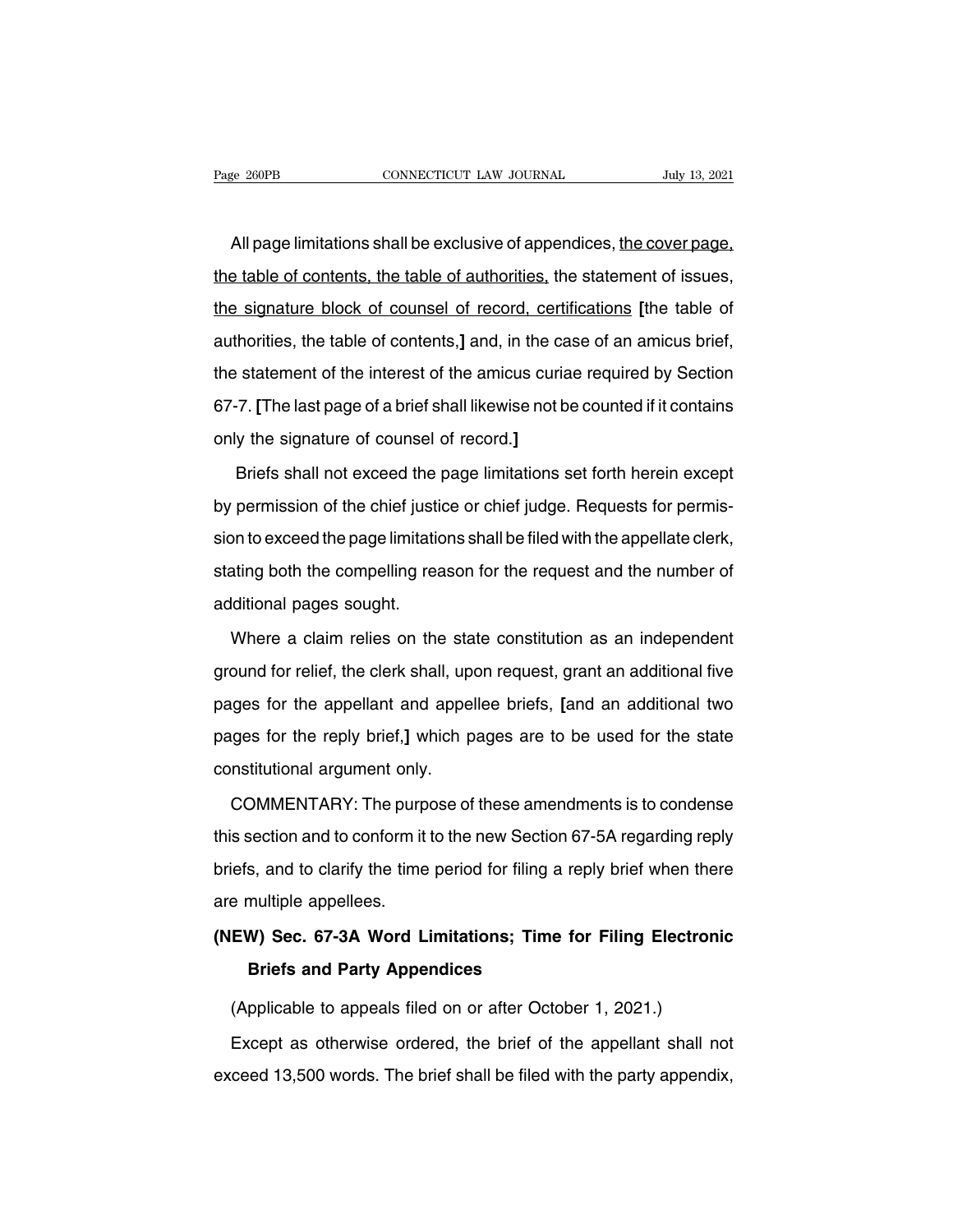Iuly 13, 2021<br>In the CONNECTICUT LAW JOURNAL Page 261PB<br>If any, either within forty-five days after the delivery date of the transcript<br>ordered by the appellant or forty-five days after the clerk appendix is July 13, 2021 CONNECTICUT LAW JOURNAL Page 261PB<br>if any, either within forty-five days after the delivery date of the transcript<br>ordered by the appellant or forty-five days after the clerk appendix is<br>sent to the parties, if any, either within forty-five days after the delivery date of the transcript<br>ordered by the appellant or forty-five days after the clerk appendix is<br>sent to the parties, whichever is later. In cases where no transcript if any, either within forty-five days after the delivery date of the transcript<br>ordered by the appellant or forty-five days after the clerk appendix is<br>sent to the parties, whichever is later. In cases where no transcript the filing of the appellant or forty-five days after the clerk appendix is<br>sent to the parties, whichever is later. In cases where no transcript is<br>required or the transcript has been received by the appellant prior to<br>the shall be filed either within forty-five days aller the block appendix to<br>sent to the parties, whichever is later. In cases where no transcript is<br>required or the transcript has been received by the appellant prior to<br>the f forty-five days after the clerk appendix is sent to the parties, which are required or the transcript has been received by the appellant prior to the filing of the appeal, the appellant's brief and party appendix, if any, required or a<br>the filing of th<br>shall be filed<br>forty-five days<br>is later.<br>The deliver all be filed either within forty-five days of the filing of the appeal or<br>ty-five days after the clerk appendix is sent to the parties, whichever<br>later.<br>The delivery date of the paper—not electronic—transcript shall be<br>ed, forty-five days after the clerk appendix is sent to the parties, whichever<br>is later.<br>The delivery date of the paper—not electronic—transcript shall be<br>used, where applicable, in determining the filing date of briefs.<br>Any p

later.<br>The delivery date of the paper—not electronic—transcript shall be<br>ed, where applicable, in determining the filing date of briefs.<br>Any party whose interest in the judgment will not be affected by the<br>peal and who int The delivery date of the paper—not electronic—transcript shall be<br>used, where applicable, in determining the filing date of briefs.<br>Any party whose interest in the judgment will not be affected by the<br>appeal and who intend also where applicable, in determining the filing date of briefs.<br>Any party whose interest in the judgment will not be affected by the appeal and who intends not to file a brief shall inform the appellate clerk of this inte Any party whose interest in the judgment will not be affected by the appeal and who intends not to file a brief shall inform the appellate clerk of this intent prior to the deadline for the filing of the appellee's brief. position of the appellant shall meet the appellant's time schedule for the appellate clerk of this intent prior to the deadline for the filing of the appellee's brief. In the case of multiple appellees, an appellee who sup appeal and who intends not to file a brief shall inform the appellate<br>clerk of this intent prior to the deadline for the filing of the appellee's<br>brief. In the case of multiple appellees, an appellee who supports the<br>posit ief. In the case of multiple appellees, an appellee who supports the<br>sition of the appellant shall meet the appellant's time schedule for<br>ng a brief.<br>Except as otherwise ordered, the brief of the appellee shall not<br>ceed 13

position of the appellant shall meet the appellant's time schedule for<br>filing a brief.<br>Except as otherwise ordered, the brief of the appellee shall not<br>exceed 13,500 words, and shall be filed with any party appendix within filing a brief.<br>Except as otherwise ordered, the brief of the appellee shall not<br>exceed 13,500 words, and shall be filed with any party appendix within<br>thirty days after the filing of the appellant's brief or the delivery Except as otherwise ordered, the brief of the appellee shall not exceed 13,500 words, and shall be filed with any party appendix within thirty days after the filing of the appellant's brief or the delivery date of the port exceed 13,50<br>exceed 13,50<br>thirty days af<br>of the portions<br>is later.<br>The appella The appellant may file a reply brief in accordance with Section 67-5A.<br>The appellant may file a reply brief in accordance with Section 67-5A.<br>Where there is a cross appeal, the brief and party appendix, if any, the portions of the transcript ordered only by that appellee, whichever<br>later.<br>The appellant may file a reply brief in accordance with Section 67-5A.<br>Where there is a cross appeal, the brief and party appendix, if any,<br>the

is later.<br>The appellant may file a reply brief in accordance with Section 67-5A.<br>Where there is a cross appeal, the brief and party appendix, if any,<br>of the cross appellant shall be combined with the brief and party<br>append The appellant may file a reply brief in accordance with Section 67-5A.<br>Where there is a cross appeal, the brief and party appendix, if any,<br>of the cross appellant shall be combined with the brief and party<br>appendix, if any Where there is a cross appeal, the brief and party appendix, if any, of the cross appellant shall be combined with the brief and party appendix, if any, of the appellee. The brief shall not exceed 18,000 words and shall be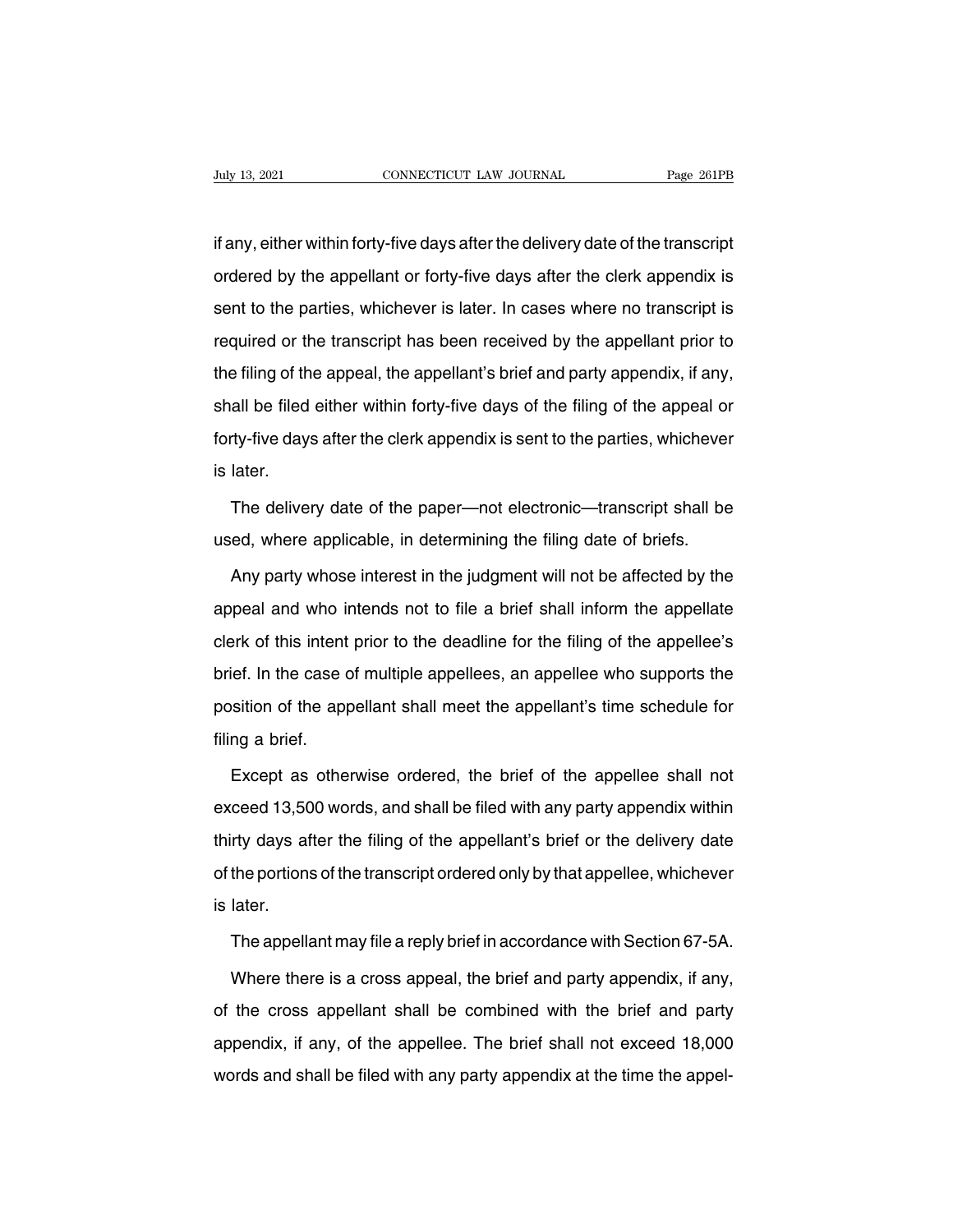Page 262PB CONNECTICUT LAW JOURNAL July 13, 2021<br>lee's brief is due. The brief and party appendix, if any, of the cross<br>appellee shall be combined with the appellant's reply brief, if any. This Page 262PB CONNECTICUT LAW JOURNAL July 13, 2021<br>lee's brief is due. The brief and party appendix, if any, of the cross<br>appellee shall be combined with the appellant's reply brief, if any. This<br>brief shall not exceed 16,00 lee's brief is due. The brief and party appendix, if any, of the cross<br>appellee shall be combined with the appellant's reply brief, if any. This<br>brief shall not exceed 16,000 words and shall be filed within thirty<br>days aft lee's brief is due. The brief and party appendix, if any, of the cross<br>appellee shall be combined with the appellant's reply brief, if any. This<br>brief shall not exceed 16,000 words and shall be filed within thirty<br>days aft appellee shall be combined with the appellant's reply brief, if any. This<br>brief shall not exceed 16,000 words and shall be filed within thirty<br>days after the filing of the original appellee's brief. The cross appellant<br>may 67-5A. Where cases are consolidated or a joint appellees shall not exceed the information and that of the appellants and that of the appellees shall not exceed the

brief of the across appellant's reply brief in accordance with Section<br>67-5A.<br>Where cases are consolidated or a joint appeal has been filed, the<br>brief of the appellants and that of the appellees shall not exceed the<br>word l 67-5A.<br>Where cases are consolidated or a j<br>brief of the appellants and that of the a<br>word limitations specified above.<br>All word limitations shall be exclusive Where cases are consolidated or a joint appeal has been filed, the<br>lef of the appellants and that of the appellees shall not exceed the<br>prd limitations specified above.<br>All word limitations shall be exclusive of party appe

brief of the appellants and that of the appellees shall not exceed the<br>word limitations specified above.<br>All word limitations shall be exclusive of party appendices, if any,<br>the cover page, the table of contents, the table statement of issues, the signature block of party appendices, if any,<br>the cover page, the table of contents, the table of authorities, the<br>statement of issues, the signature block of counsel of record, certifica-<br>tions and All word limitations shall be exclusive of party appendices, if any,<br>the cover page, the table of contents, the table of authorities, the<br>statement of issues, the signature block of counsel of record, certifica-<br>tions and, The cover page, the table of contents, the table of a<br>statement of issues, the signature block of counsel of re<br>tions and, in the case of an amicus brief, the statemen<br>of the amicus curiae required by Section 67-7A.<br>Briefs atement of issues, the signature block of counsel of record, certifica-<br>ns and, in the case of an amicus brief, the statement of the interest<br>the amicus curiae required by Section 67-7A.<br>Briefs shall not exceed the word li

by tions and, in the case of an amicus brief, the statement of the interest<br>of the amicus curiae required by Section 67-7A.<br>Briefs shall not exceed the word limitations set forth herein except<br>by permission of the chief ju of the amicus curiae required by Section 67-7A.<br>Briefs shall not exceed the word limitations set forth herein except<br>by permission of the chief justice or chief judge. Requests for permis-<br>sion to exceed the word limitatio Briefs shall not exceed the word limitations set forth herein except<br>by permission of the chief justice or chief judge. Requests for permis-<br>sion to exceed the word limitations shall be filed with the appellate clerk,<br>stat by permission of the chief justition to exceed the word limitation<br>stating both the compelling readditional words sought.<br>Where a claim relies on the In to exceed the word limitations shall be filed with the appellate clerk,<br>ting both the compelling reason for the request and the number of<br>ditional words sought.<br>Where a claim relies on the state constitution as an indep

stating both the compelling reason for the request and the number of<br>additional words sought.<br>Where a claim relies on the state constitution as an independent<br>ground for relief, the clerk shall, upon request, grant an addi additional words sought.<br>
Where a claim relies on the state constitution as an independent<br>
ground for relief, the clerk shall, upon request, grant an additional<br>
2000 words for the appellant and appellee briefs, which wor Where a claim relies on the state constitution as an<br>ground for relief, the clerk shall, upon request, grant a<br>2000 words for the appellant and appellee briefs, which<br>be used for the state constitutional argument only.<br>COM ound for relief, the clerk shall, upon request, grant an additional<br>100 words for the appellant and appellee briefs, which words are to<br>100 words for the state constitutional argument only.<br>COMMENTARY: The purpose of this

2000 words for the appellant and appellee briefs, which words are to<br>be used for the state constitutional argument only.<br>COMMENTARY: The purpose of this new section is provide for<br>word limitations and outline the time peri be used for the state constitutional argument only.<br>COMMENTARY: The purpose of this new section is provide for<br>word limitations and outline the time periods for the filing of electronic<br>briefs and party appendices. The tim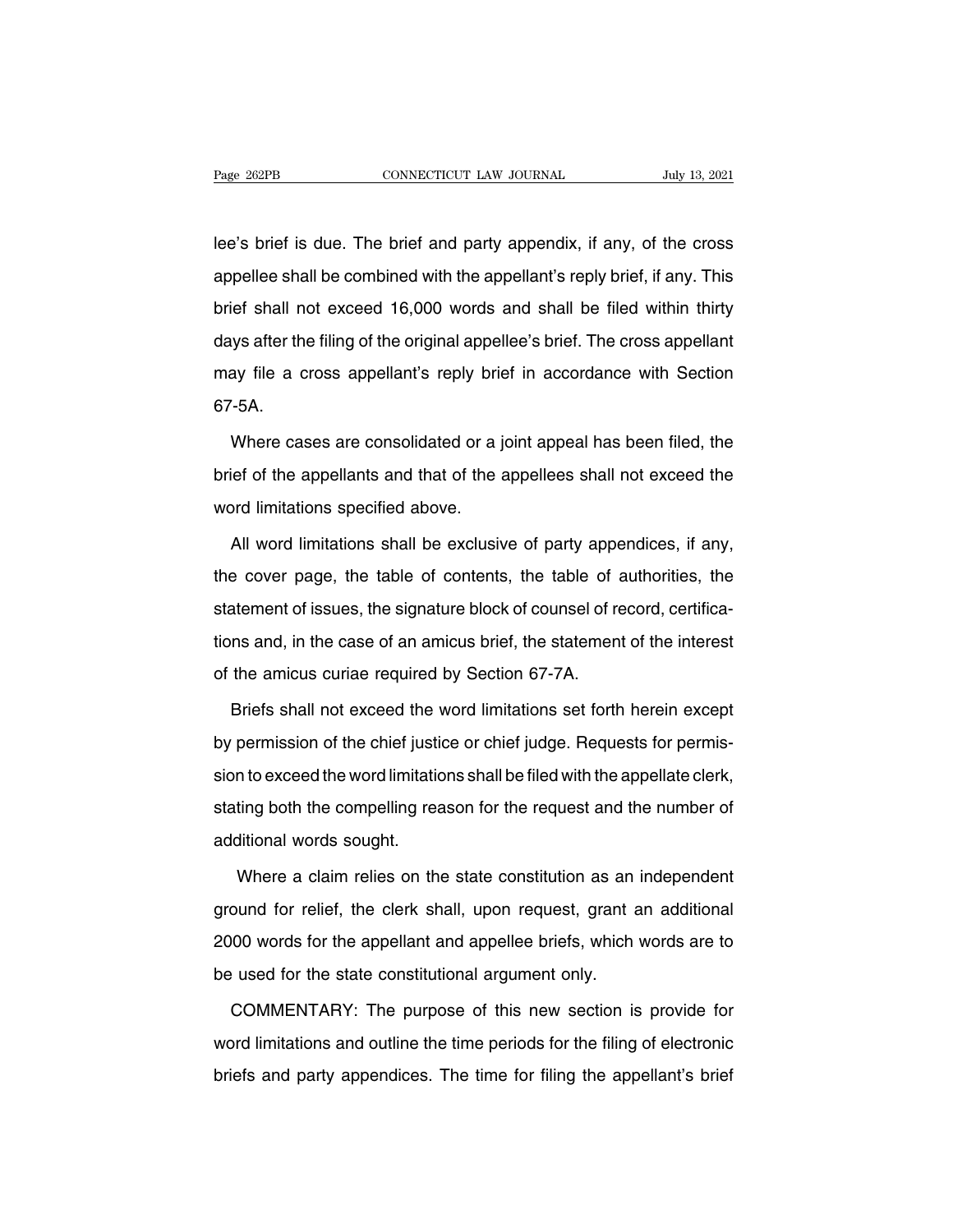Auly 13, 2021 CONNECTICUT LAW JOURNAL Page 263PB<br>
and party appendix, if any, is dependent on the delivery date of the<br>
transcript ordered by the appellant or when the clerk appendix is sent The July 13, 2021<br>
The appendix of the connectricut LAW JOURNAL<br>
The appellant or the delivery date of the<br>
Intenscript ordered by the appellant or when the clerk appendix is sent<br>
to the parties, whichever is later. If th and party appendix, if any, is dependent on the delivery date of the<br>transcript ordered by the appellant or when the clerk appendix is sent<br>to the parties, whichever is later. If there is no transcript, or if the<br>transcrip and party appendix, if any, is dependent on the delivery date of the<br>transcript ordered by the appellant or when the clerk appendix is sent<br>to the parties, whichever is later. If there is no transcript, or if the<br>transcrip and party appendix, if any, is dependent on the delivery date of the transcript ordered by the appellant or when the clerk appendix is sent to the parties, whichever is later. If there is no transcript, or if the transcrip anisonpt ordered by the appoilant or when the dish appendix is dont<br>to the parties, whichever is later. If there is no transcript, or if the<br>transcript has been received by the appellant prior to the filing of the<br>appeal, co and parties, whishever is fatel. It also is no transcript,<br>transcript has been received by the appellant prior to the fili<br>appeal, the time for filing the appellant's brief and party ap<br>any, is dependent on the date of appeal, the time for filing the appellant's briany, is dependent on the date of the filing of clerk appendix is sent to the parties. See C<br>**(NEW) Sec. 67-5A. The Reply Brief**<br>**(Applicable to appeals filed on or after Octab** (*Applicable to appeal* or when the date of the filing of the appeal or when the parties of the parties. See Chapter 68.<br> **EW) Sec. 67-5A. The Reply Brief**<br>
(Applicable to appeals filed on or after October 1, 2021.)<br>
The a

erk appendix is sent to the parties. See Chapter 68.<br> **EW) Sec. 67-5A. The Reply Brief**<br>
(Applicable to appeals filed on or after October 1, 2021.)<br>
The appellant may file a reply brief, which should respond directly<br>
d su (NEW) Sec. 67-5A. The Reply Brief<br>
(Applicable to appeals filed on or after October 1, 2021.)<br>
The appellant may file a reply brief, which should respond directly<br>
and succinctly to the arguments in the appellee's brief. T (Applicable to appeals filed on or after October 1, 2021.)<br>The appellant may file a reply brief, which should respond<br>and succinctly to the arguments in the appellee's brief. The t<br>a reply brief shall be in accordance with The appellant may file a reply brief, which should respond directly<br>d succinctly to the arguments in the appellee's brief. The format of<br>reply brief shall be in accordance with Section 67-2.<br>The reply brief shall be filed

and succinctly to the arguments in the appellee's brief. The format of<br>a reply brief shall be in accordance with Section 67-2.<br>The reply brief shall be filed within twenty days of the appellee's<br>brief. If there are multipl a reply brief shall be in accordance with Section 67-2.<br>The reply brief shall be filed within twenty days of the appellee's<br>brief. If there are multiple appellees and they file separate briefs, then<br>the time to file a repl The reply brief sha<br>brief. If there are multi<br>the time to file a repl<br>appellee's brief.<br>Except as otherwise Except as otherwise ordered, the reply brief shall not exceed fifteen<br>get as otherwise ordered, the reply brief shall not exceed fifteen<br>ges or 6500 words exclusive of the cover page, the table of contents,

pages or 6500 words exclusive of the cover page, the table of contents, the table of authorities, the signature block of coursel of record, certifi-<br>the table of authorities, the signature block of coursel of record, certi appellee's brief.<br>appellee's brief.<br>Except as otherwise ordered, the reply brief shall not exceed fifteen<br>pages or 6500 words exclusive of the cover page, the table of contents,<br>the table of authorities, the signature bloc Except as otherwise ordered, the reply brief shall not exceed fifteen<br>pages or 6500 words exclusive of the cover page, the table of contents,<br>the table of authorities, the signature block of counsel of record, certifi-<br>cat pages or 6500 words exclusive of the cover page, the table of contents,<br>the table of authorities, the signature block of counsel of record, certifi-<br>cations and any appendix. Requests for permission to exceed fifteen<br>pages pages or esset<br>the table of auth<br>cations and any<br>pages or 6500<br>or 67-3A.<br>If there is a c If there is a cross appeal, the cross appellant may file a reply brief<br>tions and any appendix. Requests for permission to exceed fifteen<br>ges or 6500 words shall be filed in accordance with Section 67-3<br>67-3A.<br>If there is a pages or 6500 words shall be filed in accordance with Section 67-3<br>or 67-3A.<br>If there is a cross appeal, the cross appellant may file a reply brief<br>as to the cross appeal in accordance with the requirements of this rule.<br>W

67-3A.<br>If there is a cross appeal, the cross appellant may file a reply brief<br>to the cross appeal in accordance with the requirements of this rule.<br>Where a claim relies on the state constitution as an independent<br>ound for If there is a cross appeal, the cross appellant may file a reply brief<br>as to the cross appeal in accordance with the requirements of this rule.<br>Where a claim relies on the state constitution as an independent<br>ground for re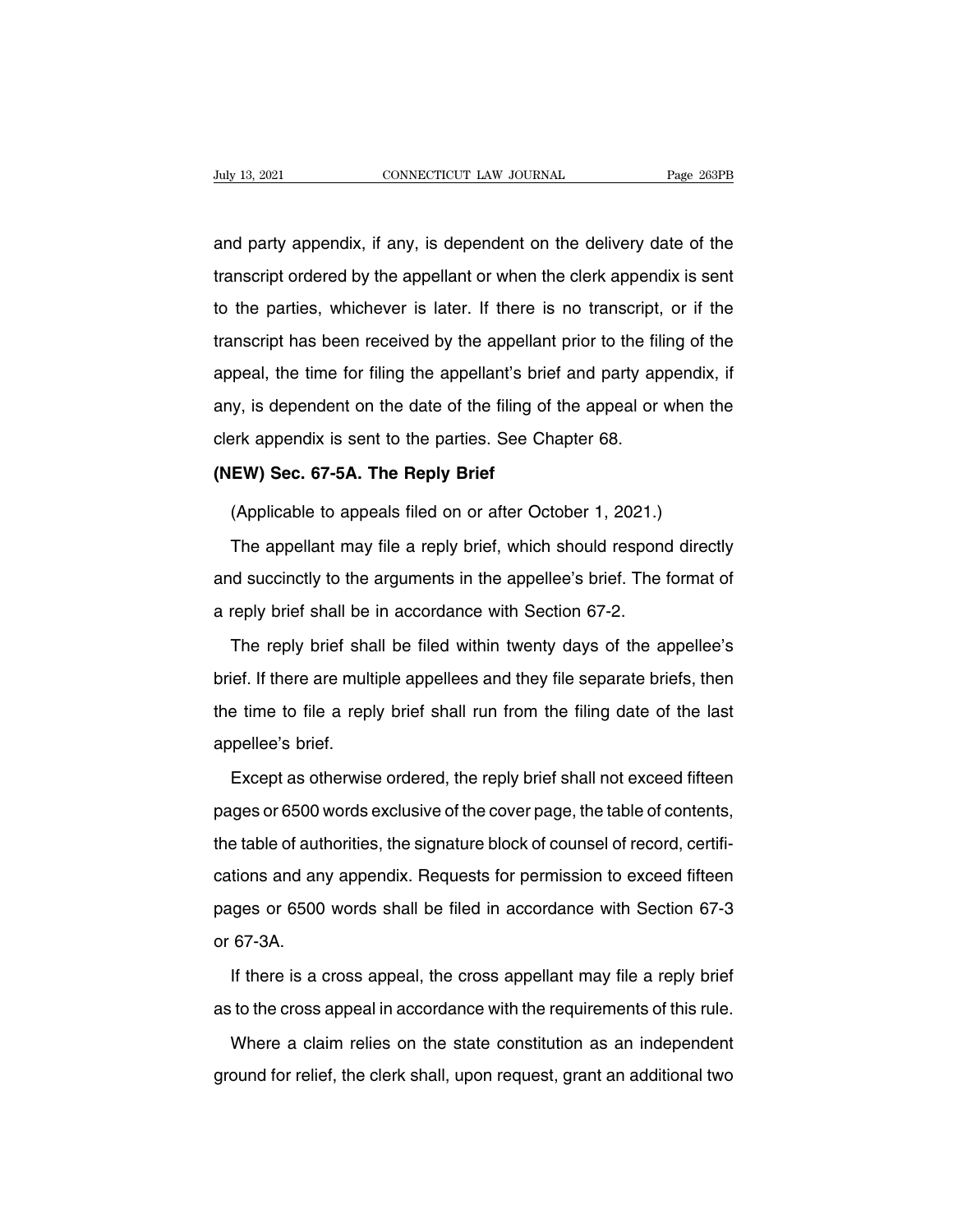Page 264PB CONNECTICUT LAW JOURNAL July 13, 2021<br>pages or 800 words for the reply brief, which pages or words are to<br>be used for the state constitutional argument only. Page 264PB connectricut LAW JOURNAL<br>pages or 800 words for the reply brief, which pages or v<br>be used for the state constitutional argument only.<br>COMMENTARY: This new section sets forth more of

ges or 800 words for the reply brief, which pages or words are to<br>cused for the state constitutional argument only.<br>COMMENTARY: This new section sets forth more generally the<br>quirements for the reply brief in a separate ru pages or 800 words for the reply brief, which pages or words are to<br>be used for the state constitutional argument only.<br>COMMENTARY: This new section sets forth more generally the<br>requirements for the reply brief in a separ be used for the state constitutional argument only.<br>COMMENTARY: This new section sets forth more generally the<br>requirements for the reply brief in a separate rule, expanding on what<br>is set forth in Section 67-3. In additio COMMENTARY: This new section sets forth more generally the requirements for the reply brief in a separate rule, expanding on what is set forth in Section 67-3. In addition, it incorporates the requirement that the reply br COMMENTARY: This new section sets forth more generally the requirements for the reply brief in a separate rule, expanding on what is set forth in Section 67-3. In addition, it incorporates the requirement that the reply br It is set forth in Section 67-3. In addition, it incorporates the requirem<br>
that the reply brief respond directly and succinctly to the argume<br>
in the appellee's brief.<br>
(NEW) Sec. 67-7A. The Amicus Curiae Electronic Brief (Applicable to appeals filed on or after October 1, 2021.)<br>
(Applicable to appeals filed on or after October 1, 2021.)<br>
(Applicable to appeals filed on or after October 1, 2021.)<br>
(a) A brief of an amicus curiae in cases b

EW) Sec. 67-7A. The Amicus Curiae Electronic Brief<br>(Applicable to appeals filed on or after October 1, 2021.)<br>(a) A brief of an amicus curiae in cases before the court on the<br>erits may be filed only with the permission of (NEW) Sec. 67-7A. The Amicus Curiae Electronic Brief<br>
(Applicable to appeals filed on or after October 1, 2021.)<br>
(a) A brief of an amicus curiae in cases before the court on the<br>
merits may be filed only with the permissi (Applicable to appeals filed on or after October 1, 2021.)<br>
(a) A brief of an amicus curiae in cases before the court on the<br>
merits may be filed only with the permission of the court unless Section<br>
67-7A (f) applies. An (a) A brief of an amicus curiae in cases before the court on the<br>merits may be filed only with the permission of the court unless Section<br>67-7A (f) applies. An application for permission to appear as amicus<br>curiae and to f of the brief of the party, if any with the permission of the court unless Section<br>67-7A (f) applies. An application for permission to appear as amicus<br>curiae and to file a brief shall be filed within twenty days after the and if there is no such party, then the permission to appear as amicus<br>curiae and to file a brief shall be filed within twenty days after the filing<br>of the brief of the party, if any, whom the applicant intends to support, Later than twenty days after the filing of the application shall be filed within twenty days after the filing of the brief of the party, if any, whom the applicant intends to suppear and if there is no such party, then the the brief of the party, if any, whom the applicant intends to support,<br>
d if there is no such party, then the application shall be filed no<br>
er than twenty days after the filing of the appellee's brief.<br>
(b) The applicatio

interest and if there is no such party, then the application shall be filed no<br>later than twenty days after the filing of the appellee's brief.<br>(b) The application shall state concisely the nature of the applicant's<br>intere later than twenty days after the filing of the appellee's brief.<br>
(b) The application shall state concisely the nature of the applicant's<br>
interest and the reasons why a brief of an amicus curiae should be<br>
allowed. The le (b) The application shall state concisely the nature of the applicant's<br>interest and the reasons why a brief of an amicus curiae should be<br>allowed. The length of the brief shall not exceed 4000 words unless<br>a specific requ application shall conform to the brief shall not exceed 4000 words unless<br>a specific request is made for a brief of more than that length. The<br>application shall conform to the requirements set forth in Sections 66-<br>2 and 6 allowed. The length of the brief shall not exceed 4000 words unless<br>a specific request is made for a brief of more than that length. The<br>application shall conform to the requirements set forth in Sections 66-<br>2 and 66-3. T a specific request is made for a brief of more than that length. The application shall conform to the requirements set forth in Sections 66-<br>2 and 66-3. The amicus application should specifically set forth reasons to justi a opposite request to made for a site of more than that longth the<br>application shall conform to the requirements set forth in Sections 66-<br>2 and 66-3. The amicus application should specifically set forth reasons<br>to justify and 66-3. The amicus application should specifically set<br>to justify the filing of a brief in excess of 4000 words. A p<br>of an application may, within ten days after the filing of th<br>file an objection concisely stating the r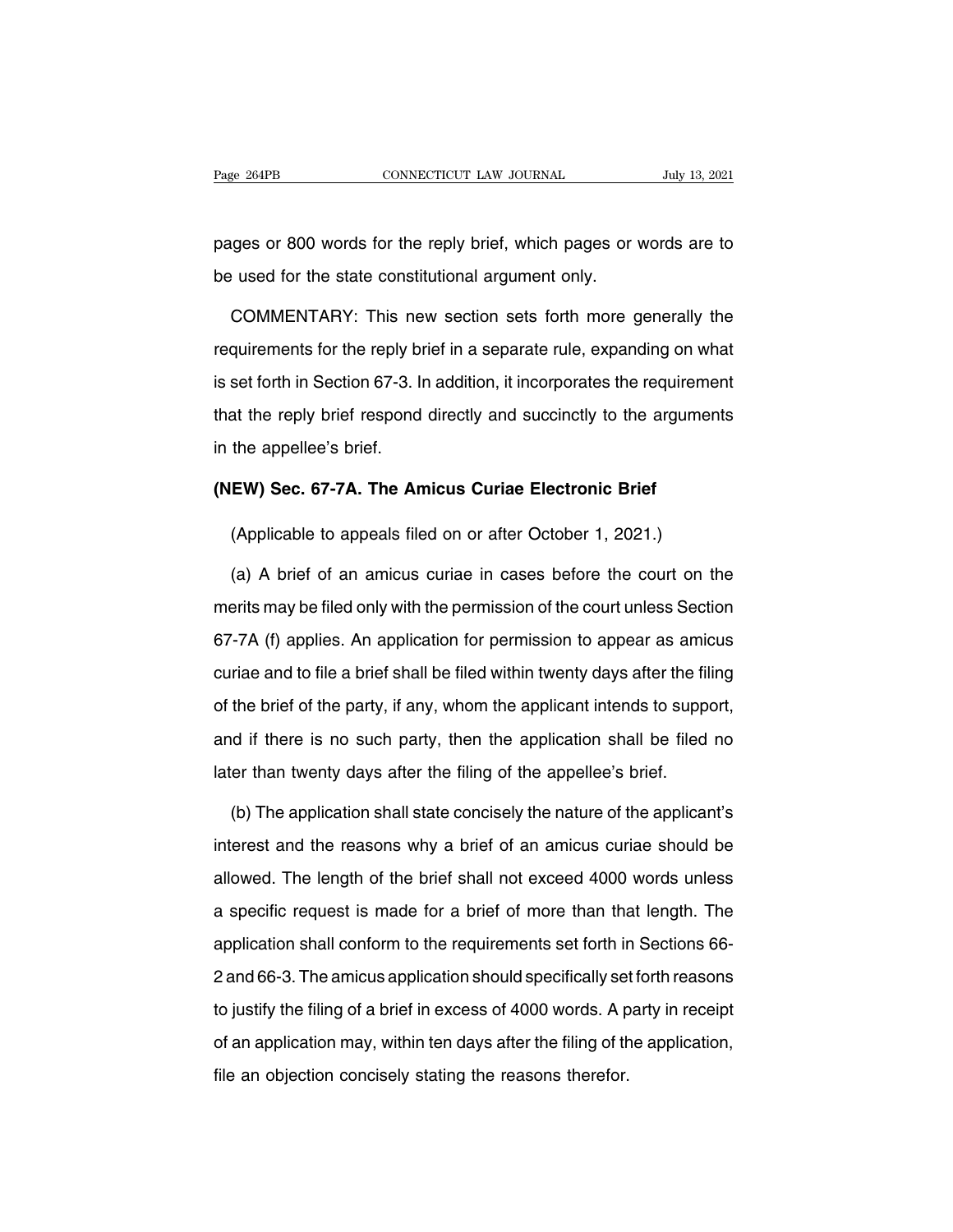(c) All briefs filed under this section shall comply with the applicable<br>ovisions of this chapter and shall set forth the interest of the amibut the provisions of this chapter and shall set forth the interest of the ami-<br>cus curiae. (c) All briefs file<br>provisions of this<br>cus curiae. (c) All briefs filed under this section shall comply with the applicable<br>ovisions of this chapter and shall set forth the interest of the ami-<br>s curiae.<br>(d) An amicus curiae may argue orally only when a specific request<br>r

provisions of this chapter and shall set forth the interest of the ami-<br>cus curiae.<br>(d) An amicus curiae may argue orally only when a specific request<br>for such permission is granted by the court in which the appeal is<br>pend pending. (d) An amicus curiae may argue orally only when a specific request<br>
r such permission is granted by the court in which the appeal is<br>
inding.<br>
(e) With the exception of briefs filed by the attorney general as<br>
ovided by th

for such permission is granted by the court in which the appeal is<br>pending.<br>(e) With the exception of briefs filed by the attorney general as<br>provided by this rule, all briefs shall indicate whether counsel for a<br>party wro pending.<br>
(e) With the exception of briefs filed by the attorney general as<br>
provided by this rule, all briefs shall indicate whether counsel for a<br>
party wrote the brief in whole or in part and whether such counsel or<br>
a (e) With the exception of briefs filed by the attorney general as<br>provided by this rule, all briefs shall indicate whether counsel for a<br>party wrote the brief in whole or in part and whether such counsel or<br>a party contrib provided by this rule, all briefs shall indicate whether counsel for a<br>party wrote the brief in whole or in part and whether such counsel or<br>a party contributed to the cost of the preparation or submission of the<br>brief and party wrote the brief in whole or in part and whether such counsel or<br>a party contributed to the cost of the preparation or submission of the<br>brief and shall identify those persons, other than the amicus curiae,<br>its member a party contributed to the cost of the preparation or submission of the brief and shall identify those persons, other than the amicus curiae, its members or its counsel, who made such monetary contribution.<br>The disclosure brief and shat<br>its members<br>The disclosu<br>of text. members or its counsel, who made such monetary contribution.<br>
e disclosure shall be made in the first footnote on the first page<br>
text.<br>
(f) Except for habeas corpus matters based on criminal convictions,<br>
In appeal in a n

The disclosure shall be made in the first footnote on the first page<br>of text.<br>(f) Except for habeas corpus matters based on criminal convictions,<br>if an appeal in a noncriminal matter involves an attack on the constitu-<br>tio of text.<br>
(f) Except for habeas corpus matters based on criminal convictions,<br>
if an appeal in a noncriminal matter involves an attack on the constitu-<br>
tionality of a state statute, the attorney general may appear and fil (f) Except for habeas corpus matters based on criminal convictions,<br>if an appeal in a noncriminal matter involves an attack on the constitu-<br>tionality of a state statute, the attorney general may appear and file<br>a brief am if an appeal in a noncriminal matter involves an attack on the constitu-<br>tionality of a state statute, the attorney general may appear and file<br>a brief amicus curiae as of right. Any such appearance by the attorney<br>general fionality of a state statute, the attorney general may appear and file<br>a brief amicus curiae as of right. Any such appearance by the attorney<br>general shall be filed no later than the date on which the brief of the<br>party th a brief amicus curiae as of right. Any such appearance by the attorney general shall be filed no later than the date on which the brief of the party that the attorney general supports is filed, and the attorney general's b general shall be filed no later than the date on wh<br>party that the attorney general supports is filed,<br>general's brief will be due twenty days after the f<br>the party that the attorney general supports. Inty that the attorney general supports is filed, and the attorney<br>
Ineral's brief will be due twenty days after the filing of the brief of<br>
Departy that the attorney general supports.<br>
COMMENTARY: This new section sets fo general's brief will be due twenty<br>the party that the attorney genera<br>COMMENTARY: This new sect<br>the amicus curiae electronic brief.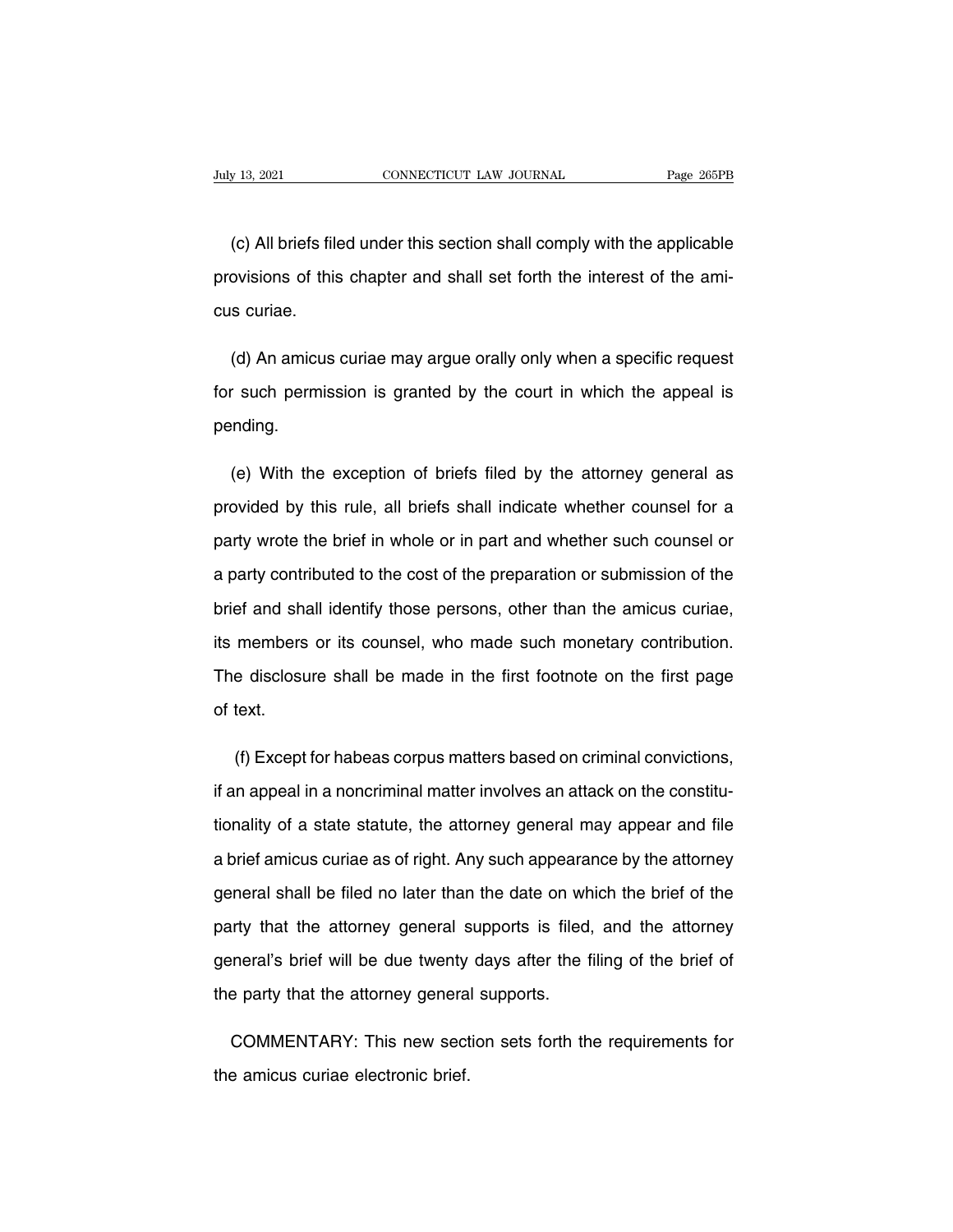# Page 266PB<br> **Sec. 67-8. The <u>Party</u> Appendix[; Contents and Organization]**<br>
(a) [An] No party appendix is required in either a court or a jury

(a) [An] No party **Appendix** [; **Contents and Organization**]<br>
(a) [An] No party appendix is required in either a court or a jury se, except where an opinion is cited that is not officially published, Sec. 67-8. The Party Appendix[; Contents and Organization]<br>(a) [An] No party appendix is required in either a court or a jury<br>case, except where an opinion is cited that is not officially published,<br>in which case the text Sec. 67-8. The <u>Party</u> Appendix[; Contents and Organization]<br>
(a) [An] <u>No party</u> appendix is required in either a court or a jury<br>
case, except where an opinion is cited that is not officially published,<br>
in which case th (a) [An] <u>No party</u> appendix is required in either a court or a jury case, except where an opinion is cited that is not officially published, in which case the text of the opinion must be included in the party appendix [sh which case the text of the opinion must be included in the party<br>pendix [shall be prepared in accordance with Section 67-2].<br>[(b) The appellant's appendix shall be divided into two parts.<br>(1) Part one of the appellant's ap

appendix [shall be prepared in accordance with Section 67-2].<br>
[(b) The appellant's appendix shall be divided into two parts.<br>
(1) Part one of the appellant's appendix shall contain: a table of<br>
contents giving the title o [(b) The appellant's appendix shall be divided into two parts.<br>
(1) Part one of the appellant's appendix shall contain: a table of<br>
contents giving the title or nature of each item included; the docket<br>
sheets, a case deta (1) Part one of the appellant's appendix shall contain: a table of contents giving the title or nature of each item included; the docket sheets, a case detail, or court action entries in the proceedings below; in chronolog (1) Part one of the appellant's appendix shall contain: a table of contents giving the title or nature of each item included; the docket sheets, a case detail, or court action entries in the proceedings below; in chronolog sheets, a case detail, or court action entries in the proceedings below;<br>in chronological order, all relevant pleadings, including the operative<br>complaint and any other complaint at issue, motions, requests, find-<br>ings, an in chronological order, all relevant pleadings, including the operative<br>complaint and any other complaint at issue, motions, requests, find-<br>ings, and opinions or decisions of the trial court or other decision-<br>making body if applicable, prepared in the form prescribed by Section 6-2 et seq.;<br>the applicable, prepared in the form prescribed by Section 6-2 et seq.;<br>the appeal form, in accordance with Section 63-3; the docketing statethe appeal form, in accordance with Section 63-3; the docketing state-<br>the appeal form, in accordance with Section 63-3; the docketing state-<br>the appeal form, in accordance with Section 63-3; the docketing state-<br>ment file making body (see Sections 64- 1 and 64-2); the signed judgment file,<br>if applicable, prepared in the form prescribed by Section 6-2 et seq.;<br>the appeal form, in accordance with Section 63-3; the docketing state-<br>ment filed if applicable, prepared in the form prescribed by Section 6-2 et seq.;<br>the appeal form, in accordance with Section 63-3; the docketing state-<br>ment filed pursuant to Section 63-4 (a) (3); any relevant appellate<br>motions or in applicable, propared in the form presentied by economic 2 of edq.,<br>the appeal form, in accordance with Section 63-3; the docketing state-<br>ment filed pursuant to Section 63-4 (a) (3); any relevant appellate<br>motions or or the appear form, in association with section 63-4 (a) (3); any relevant appellate motions or orders that complete or perfect the record on appeal; and, in appeals to the Supreme Court upon grant of certification for review mom mod parodam to be<br>motions or orders that cor<br>in appeals to the Supreme<br>the order granting certifica<br>Court under review.<br>A signed judgment file A signed judgment file is not required in the following noncriminal<br>there is not required in the following noncriminal<br>there: habeas corpus matters based on criminal convictions; pre-

matter order granting certification and the opinion or order of the Appellate<br>Court under review.<br>A signed judgment file is not required in the following noncriminal<br>matters: habeas corpus matters based on criminal convict Court under review.<br>A signed judgment file is not required in the following noncriminal<br>matters: habeas corpus matters based on criminal convictions; pre-<br>and postjudgment orders in matters claiming dissolution of marriage A signed judgment file is not required in the following noncriminal<br>matters: habeas corpus matters based on criminal convictions; pre-<br>and postjudgment orders in matters claiming dissolution of marriage,<br>legal separation o Progride Jacquinorms in the General convictions; pre-<br>and postjudgment orders in matters claiming dissolution of marriage,<br>legal separation or annulment; prejudgment remedies under chapter<br>903a of the General Statutes; and matters. nast<br>and postjudgr<br>legal separati<br>903a of the (<br>real property.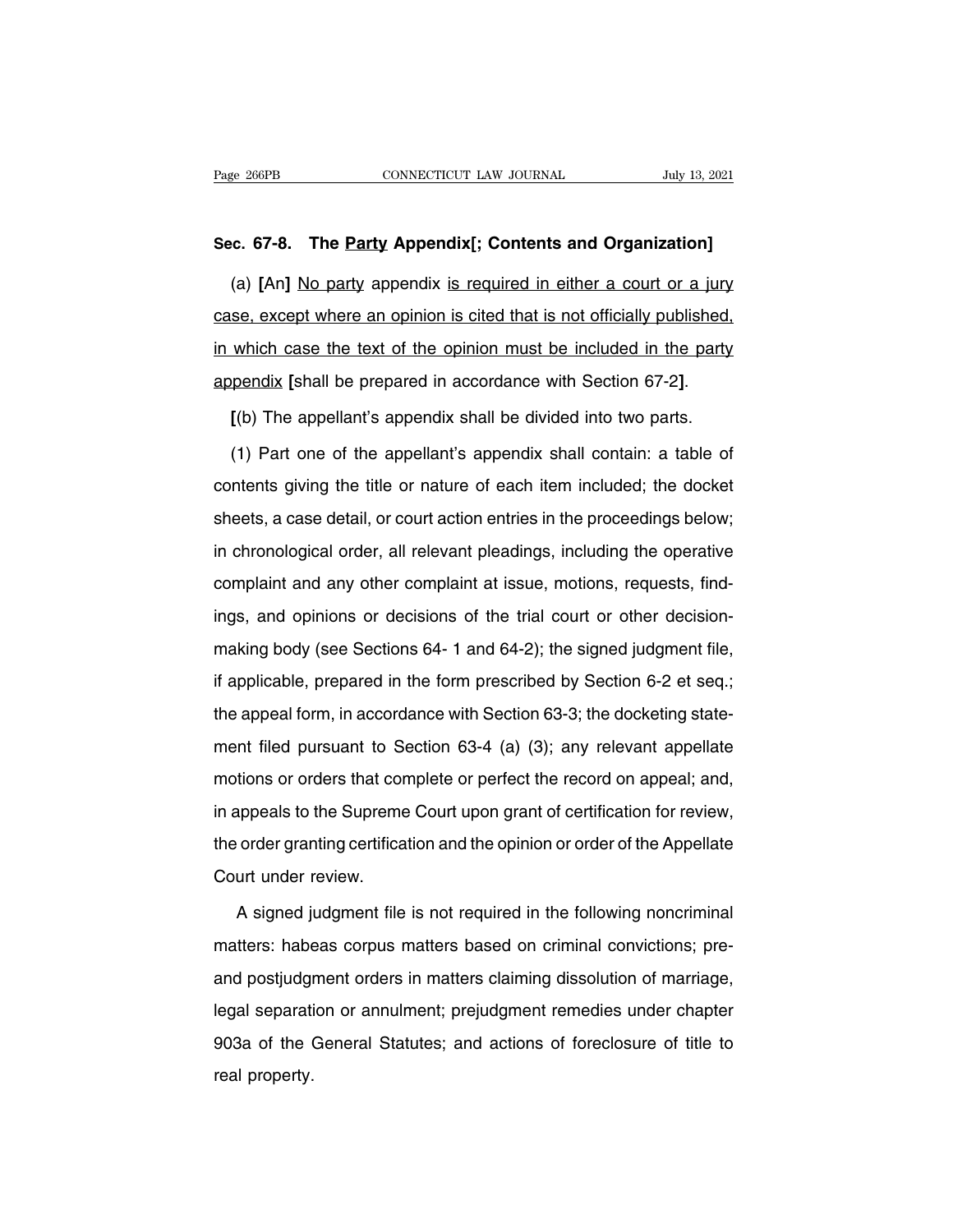IN 13, 2021<br>In administrative appeals, part one of the appellant's appendix also<br>In meet the requirements of Section 67-8A (a). In criminal or habeas Suly 13, 2021 CONNECTICUT LAW JOURNAL Page 267PB<br>In administrative appeals, part one of the appellant's appendix also<br>shall meet the requirements of Section 67-8A (a). In criminal or habeas<br>appeals filed by incarcerated se In administrative appeals, part one of the appellant's appendix also<br>shall meet the requirements of Section 67-8A (a). In criminal or habeas<br>appeals filed by incarcerated self-represented parties, part one of the<br>appendix In administrative appeals, part one of the appellant's appendix also<br>shall meet the requirements of Section 67-8A (a). In criminal or habeas<br>appeals filed by incarcerated self-represented parties, part one of the<br>appendix shall meet the requirements of Section 67-8A (a). In criminal or habeas<br>appeals filed by incarcerated self-represented parties, part one of the<br>appendix shall be prepared by the appellee. See Section 68-1. In<br>these appeals appeals filed by incarcerated self-represented parties, part one of the<br>appendix shall be prepared by the appellee. See Section 68-1. In<br>these appeals, the filing of an appendix by incarcerated self-repre-<br>sented parties s pendix shall be prepared by the appellee. See Section 68-1. In<br>ese appeals, the filing of an appendix by incarcerated self-repre-<br>nted parties shall be in accordance with subsection (c) of this rule.<br>(2) Part two of the ap

these appeals, the filing of an appendix by incarcerated self-repre-<br>sented parties shall be in accordance with subsection (c) of this rule.<br>(2) Part two of the appellant's appendix may contain any other<br>portions of the pr sented parties shall be in accordance with subsection (c) of this rule.<br>
(2) Part two of the appellant's appendix may contain any other<br>
portions of the proceedings below that the appellant deems necessary<br>
for the proper (2) Part two of the appellant's appendix may contain any other portions of the proceedings below that the appellant deems necessary for the proper presentation of the issues on appeal. Part two of the appellant's]  $\triangle$  pa for the proceedings below that the appellant deems necessary<br>for the proper presentation of the issues on appeal. Part two of the<br>appellant's]  $\triangle$  party appendix may be used: (1) to include excerpts [of]<br>from [lengthy] e for the proper presentation of the issues on appeal. Part two of the appellant's]  $\Delta$  party appendix may be used: (1) to include excerpts [of] from [lengthy] exhibits[,]; (2) to include excerpts from the transcripts deem appellant's] A party appendix may be used: (1) to include excerpts [of]<br>from [lengthy] exhibits[,]; (2) to include excerpts from the transcripts<br>deemed necessary by any parties pursuant to Section 63-4 (a) [(2)]<br>(3)[,]; [p from [lengthy] exhibits[,]; (2) to include excerpts from the transcripts<br>deemed necessary by any parties pursuant to Section 63-4 (a) [(2)]<br>(3)[,]; [provided that the transcript cover page and certification page<br>are includ deemed necessary by any parties pursuant to Section 63-4 (a) [(2)]<br>(3)[,]: [provided that the transcript cover page and certification page<br>are included,] (3) to provide other items from the proceedings below<br>that a party d (3)[,]; [provided that the transcript cover page and certification page are included,] (3) to provide other items from the proceedings below that a party deems necessary for the proper presentation of the issues on appeal exage included,] (3) to provide other items from the proceedings below<br>that a party deems necessary for the proper presentation of the issues<br>on appeal; or (4) to comply with other provisions of the [Practice Book]<br>rules o that a party deems ne<br>on appeal; or  $(4)$  to co<br>rules of practice that<br>party appendix. The transcript cover page and certification page must be included<br>the transcript cover page and certification page must be included<br>th any transcript excerpt. To reproduce a full transcript or [lengthy]

rules of practice that require the inclusion of certain materials in the<br>party appendix.<br>The transcript cover page and certification page must be included<br>with any transcript excerpt. To reproduce a full transcript or [len party appendix.<br>
The transcript cover page and certification page must be included<br>
with any transcript excerpt. To reproduce a full transcript or [lengthy]<br>
exhibit when an excerpt would suffice, or to include portions of The transcript cover page and certification page must be included<br>with any transcript excerpt. To reproduce a full transcript or [lengthy]<br>exhibit when an excerpt would suffice, or to include portions of the<br>proceedings be with any transcript excerpt. To reproduce a full transcript or [lengthy]<br>exhibit when an excerpt would suffice, or to include portions of the<br>proceedings below that are not necessary for the proper presentation<br>of the issu exhibit when an excerpt would suffice, or to include portions of the<br>proceedings below that are not necessary for the proper presentation<br>of the issues on appeal, is a misuse of [an] a party appendix. Pursuant<br>to Sections proceedings below that are not necessary for the proper p<br>of the issues on appeal, is a misuse of [an] a party appendi<br>to Sections 67-2 (a) and 67-2A (a), briefs shall include inte<br>links for citations to items included in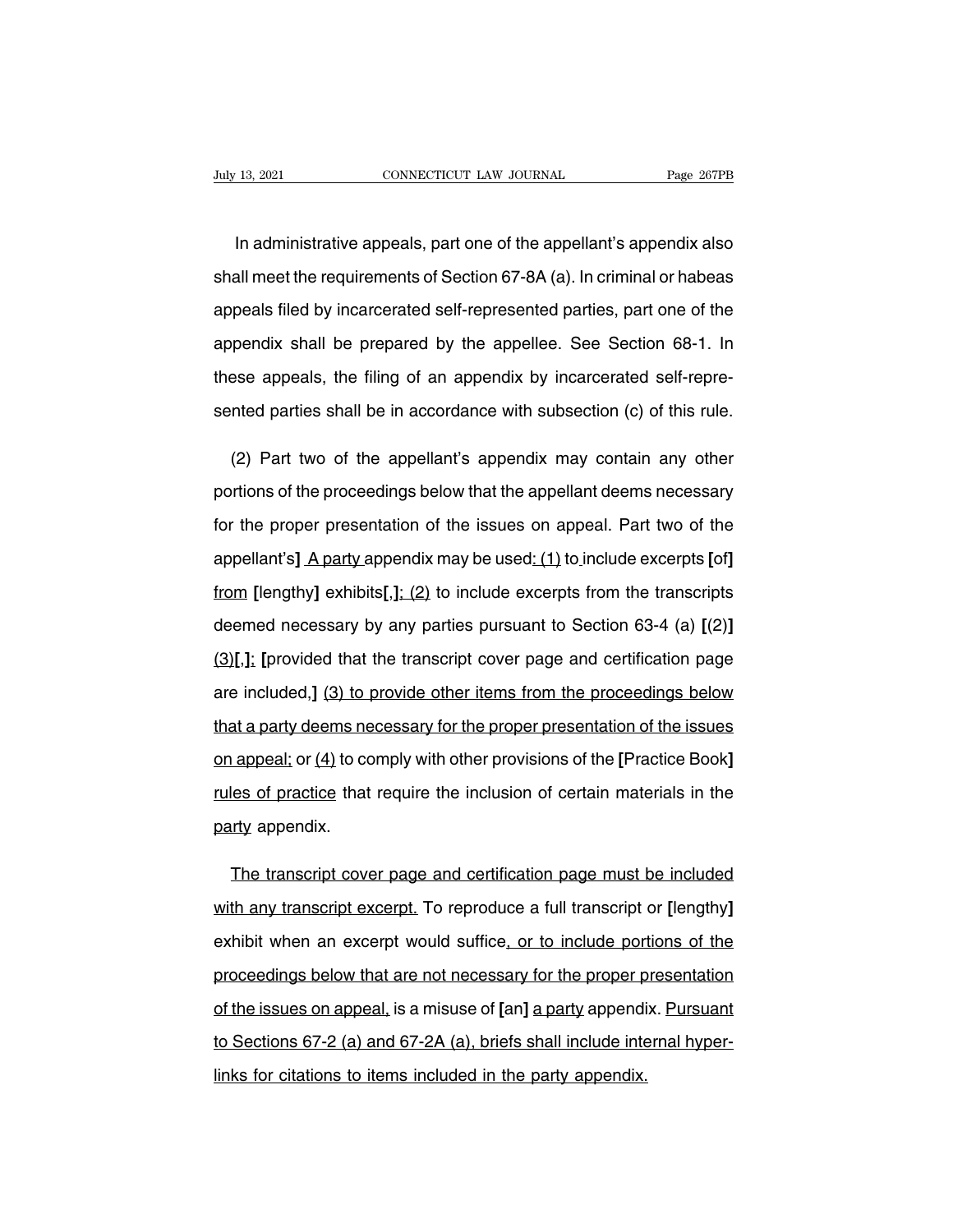<sup>2</sup> 268PB<br> **EXECUTE CONNECTICUT LAW JOURNAL**<br> **EXECUTE:** TO THE TO THE TO THE TO THE TO THE TO PUBLISHED OF THE OPINION Shall be included in part two of the appendix.] Page 268PB **CONNECTICUT LAW JOURNAL** July 13, 202<br> **EVALUATE:** THE OPINION Shall be included in part two of the appendix.]<br>
(b) The party appendix. if any, shall be prepared in accordance

(Where an opinion is cited that is not officially published, the text<br>he opinion shall be included in part two of the appendix.]<br>(b) The party appendix, if any, shall be prepared in accordance<br>1 Section 67-2 or Section 67-[Where an opinion is cited that is not officially published, the text<br>of the opinion shall be included in part two of the appendix.]<br>(b) The party appendix, if any, shall be prepared in accordance<br>with Section 67-2 or Sect of the opinion shall be included in part two of the appendix.]<br>
(b) The party appendix, if any, shall be prepared in accordance<br>
with Section 67-2 or Section 67-2A. A party appendix shall have at<br>
its beginning a table of (b) The party appendix, if any, shall be prepared in accordance<br>with Section 67-2 or Section 67-2A. A party appendix shall have at<br>its beginning a table of contents of any items in it. If constitutional<br>provisions, statute with Section 67-2 or Section 67-2A. A party appendix shall have at<br>its beginning a table of contents of any items in it. If constitutional<br>provisions, statutes, ordinances, regulations, or portions of the tran-<br>script are the beginning a table of contents of any items in it. If constitutional<br>provisions, statutes, ordinances, regulations, or portions of the tran-<br>script are contained in a party appendix, they may be reproduced in<br>their orig re bognining a table of contents of<br>provisions, statutes, ordinances, reg<br>script are contained in a party appe<br>their original form so long as the doc<br>75 percent of its original form.<br>(c) IThe appellee's appendix shou ipt are contained in a party appendix, they may be reproduced in<br>ir original form so long as the document is not reduced to less than<br>percent of its original form.<br>(c) [The appellee's appendix should not include the portio

their original form so long as the document is not reduced to less than<br>75 percent of its original form.<br>(c) [The appellee's appendix should not include the portions of the<br>proceedings below already included in the appella The appellee's appendix should not include the portions of the<br>proceedings below already included in the appellant's appendix. If the<br>appellee determines that part one of the appellant's appendix does<br>not contain portions (c) [The appellee's appendix should not include the portions of the proceedings below already included in the appellant's appendix. If the appellee determines that part one of the appellant's appendix does not contain port proceedings below already included in the appellant's appendix. If the appellee determines that part one of the appellant's appendix does not contain portions of the proceedings below, the appellee shall include any such i appellee determines that part one of the appellant's appendix. It are appellee determines that part one of the appellant's appendix does not contain portions of the proceedings below, the appellee shall include any such it not contain portions of the proceedings below, the appellee shall<br>include any such items that are required to be included pursuant to<br>Section 67-8 (b) (1) in part one of its appendix. Where an appellee<br>cites an opinion tha include any such items that are required to be included pursuant to<br>Section 67-8 (b) (1) in part one of its appendix. Where an appellee<br>cites an opinion that is not officially published and is not included in<br>the appellant Section 67-8 (b) (1) in part one of its appendix. Where an appellee<br>cites an opinion that is not officially published and is not included in<br>the appellant's appendix, the text of the opinion shall be included in<br>part two o cites an opinion that is not officially published and is not included in<br>the appellant's appendix, the text of the opinion shall be included in<br>part two of the appellee's appendix. Part two of the appellee's appendix<br>may the appellant's appendix, the text of the opinion shall be included in<br>part two of the appellee's appendix. Part two of the appellee's appendix<br>may also contain any other portions of the proceedings below that the<br>appellee appending appendix, the text of the opmion ontail be included in<br>part two of the appellee's appendix. Part two of the appellee's appendix<br>may also contain any other portions of the proceedings below that the<br>appellee deems pursuant and appends of the proceedings below that the appellee deems necessary for the proper presentation of the issues on appeal. If the appellee includes excerpts from the transcripts deemed necessary pursuant to Secti script cover page and the certification page shall be included with the excerpts.<br>The certification of the issues on appeal. If the appellee includes excerpts from the transcripts deemed<br>necessary pursuant to Section 63-4 appence accinents<br>appeal. If the appe<br>necessary pursuar<br>script cover page<br>the excerpts.<br>(d) In appeals w cessary pursuant to Section 63-4 (a) (2) in the appendix, the tran-<br>ript cover page and the certification page shall be included with<br>a excerpts.<br>(d) In appeals where] <u>All briefs and party appendices shall protect</u><br>rsonal personal identifying information page shall be included with<br>the excerpts.<br>(d) In appeals where] All briefs and party appendices shall protect<br>personal identifying information [is] as defined by Section 4-7, or other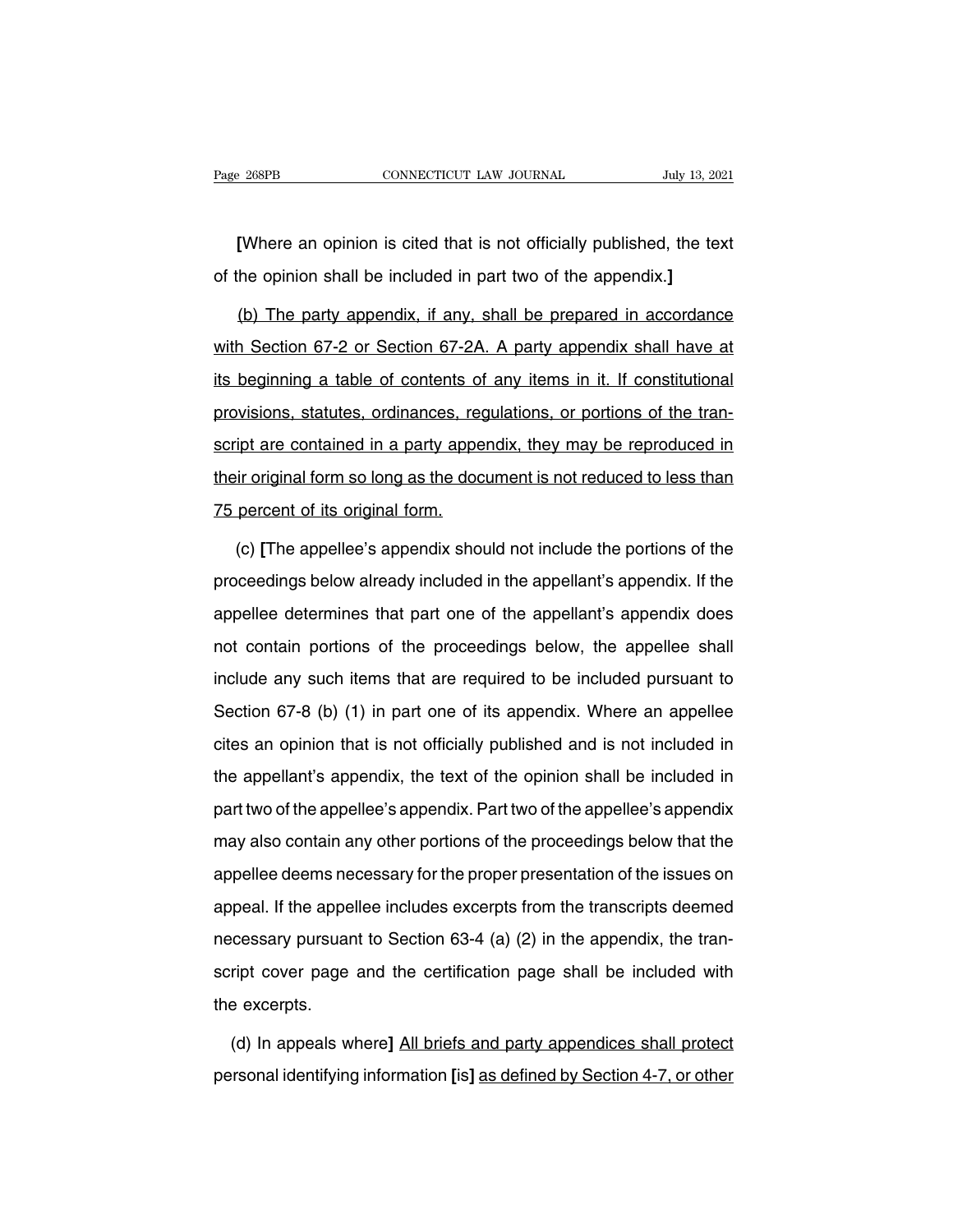information protected by rule, statute, court order or case law**[**, and Internation protected by rule, statute, court order or case law[, and<br>
information protected by rule, statute, court order or case law[, and<br>
in]. A[a]ppeals that have been ordered sealed in part or in their entirety<br>
or a information protected by rule, statute, court order or case law[, and<br>in]<u>. A</u>[a]ppeals that have been ordered sealed in part or in their entirety<br>or are subject to limited disclosure [pursuant to] shall comply with<br>Sectio information protected by rule, statute, court order or case law[, and<br>in]. <u>A</u>[a]ppeals that have been ordered sealed in part or in their entirety<br>or are subject to limited disclosure [pursuant to] shall comply with<br>Sectio in]. A[a]ppeals that have been ordered sealed in part or in their entirety<br>or are subject to limited disclosure [pursuant to] shall comply with<br>Section 77-2[, all briefs and appendices shall be prepared in accord-<br>ance wit

Section 77-2[, all briefs and appendices shall be prepared in accord-<br>ance with Section 67-2].<br>COMMENTARY: The purpose of these amendments is to set forth<br>the requirements for a party appendix in light of the new rules reg ance with Section 67-2].<br>
COMMENTARY: The purpose of these amendments is to set forth<br>
the requirements for a party appendix in light of the new rules regarding<br>
the clerk appendix. A party appendix, if any, is produced by COMMENTARY: The purpose of these amendments is to set forth<br>the requirements for a party appendix in light of the new rules regarding<br>the clerk appendix. A party appendix, if any, is produced by a party<br>and serves to supp opinions issued by the Supreme or Appellate Court that have not yet been published in the Connecticut Law Journal need not be included by a party been published in the Connecticut Law Journal need not be included the clerk appendix. A party appendix, if any, is produced by a party<br>and serves to supplement the clerk appendix. See Chapter 68. Slip<br>opinions issued by the Supreme or Appellate Court that have not yet<br>been published in t and serves to supplemen<br>and serves to supplemen<br>opinions issued by the Su<br>been published in the Cor<br>in a party appendix. reme or Appellate Court the<br>Chapter Law Journal need<br>**CHAPTER 68<br>AND CLERK APPENDI** in the Connecticut Law Journal need not be include<br>
ndix.<br> **CHAPTER 68<br>
CASE FILE <u>AND CLERK APPENDIX</u>**<br> **CASE FILE AND CLERK APPENDIX** 

**SEPTER 68<br>
Sec. 68-1. Responsibilities of Clerk of the Trial Court regarding<br>
Copying Case File and Additions to Case File Made after CHAPTER 68<br>CASE FILE AND CLERK APPENDIX<br>68-1. Responsibilities of Clerk of the Trial Court regarding<br>Copying Case File and Additions to Case File Made after<br>Appeal Is Filed; Exhibits and Lodged Records CASE FILE AND CLERK APPENDIX**<br>68-1. Responsibilities of Clerk of the Trial Court regardi<br>Copying Case File and Additions to Case File Made af<br>Appeal Is Filed; Exhibits and Lodged Records<br>With the exception of those appeal (a) With the exception of the exceptions to Case File Made after<br>
Appeal Is Filed; Exhibits and Lodged Records<br>
(a) With the exception of those appeals in which the contents of the<br>
se file consist solely of papers filed b

Copying Case File and Additions to Case File Made after<br>Appeal Is Filed; Exhibits and Lodged Records<br>(a) With the exception of those appeals in which the contents of the<br>case file consist solely of papers filed by electron Appeal Is Filed; Exhibits and Lodged Records<br>
(a) With the exception of those appeals in which the contents of the<br>
case file consist solely of papers filed by electronic means, the clerk<br>
of the trial court shall, within (a) With the exception of those appeals in which the contents of the case file consist solely of papers filed by electronic means, the clerk of the trial court shall, within ten days of the filing of the appeal, prepare an (a) What are exception of areco appears in which are contended at all<br>case file consist solely of papers filed by electronic means, the clerk<br>of the trial court shall, within ten days of the filing of the appeal, prepare<br>a of the trial court shall, within ten days of the filing of the appeal, prepare<br>and forward to the appellate clerk one complete copy of the case file,<br>including the case detail page for noncriminal cases and all written<br>req except upon the authorization of the complete copy of the case file,<br>including the case detail page for noncriminal cases and all written<br>requests to charge. No omissions may be made from the case file<br>except upon the auth including the case detail page for noncriminal cases and all written<br>requests to charge. No omissions may be made from the case file<br>except upon the authorization of the appellate clerk. The appellate<br>clerk may direct the requests to charge. No omissions may be made from the case file<br>except upon the authorization of the appellate clerk. The appellate<br>clerk may direct the clerk of the trial court to prepare and to forward<br>a case file in any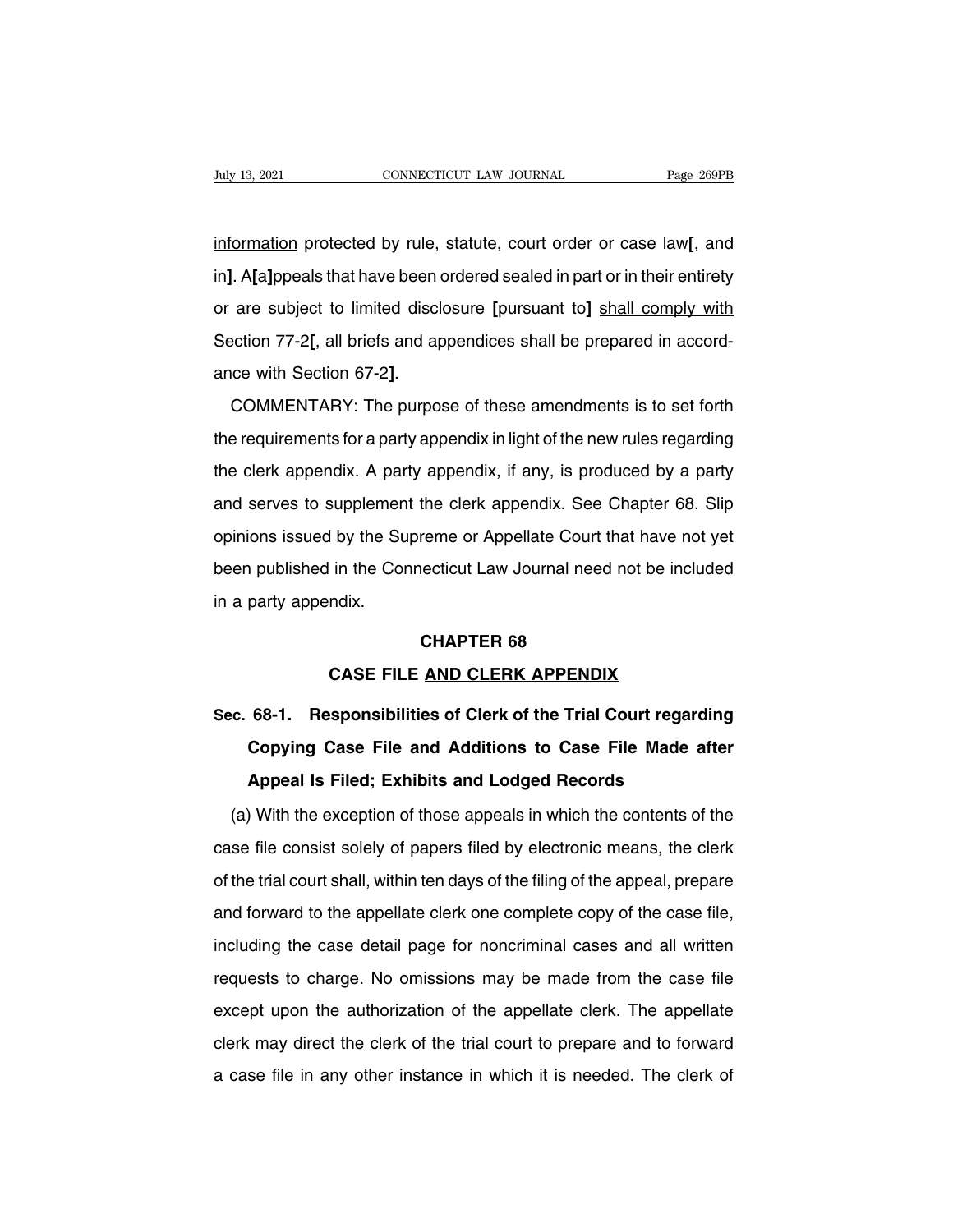The trial court shall, within five days of the filing, forward to the appellate<br>the trial court shall, within five days of the filing, forward to the appellate<br>clerk one copy of all additions made to the case file after th Page 270PB CONNECTICUT LAW JOURNAL July 13, 2021<br>the trial court shall, within five days of the filing, forward to the appellate<br>clerk one copy of all additions made to the case file after the initial<br>preparation and trans the trial court shall, within five days of the filing, fore<br>clerk one copy of all additions made to the case<br>preparation and transmittal of the case file.<br>Nothing in this section relieves the appellant e trial court shall<u>, within five days of the filing</u>, forward to the appellate<br>erk one copy of all additions made to the case file after the initial<br>eparation and transmittal of the case file.<br>Nothing in this section reli

their duty of all additions made to the case file after the initial<br>preparation and transmittal of the case file.<br>Nothing in this section relieves the appellant and the appellee of<br>their duty to comply with the party appen 67-8. Nothing in this section relieves the appellant and the appellee of<br>eir duty to comply with the party appendix requirements of Section<br>'-8.<br>I(b) (1) In criminal appeals filed by incarcerated self-represented<br>rrties, the cle

particulary their duty to comply with the party appendix requirements of Section 67-8.<br>
[(b) (1) In criminal appeals filed by incarcerated self-represented parties, the clerk of the trial court shall forward to the Office Formulae State's Attorney one complete copy of the case file and all written requests to charge for use in preparing part one of the appendix [(b) (1) In criminal appeals filed by incarcerated self-represented parties, the clerk of the trial court shall forward to the Office of the Chief State's Attorney one complete copy of the case file and all written request parties, the clerk of the trial court<br>Chief State's Attorney one complete<br>requests to charge for use in pre<br>pursuant to Section 67-8 (b).<br>(2) In habeas appeals filed by inc. ief State's Attorney one complete copy of the case file and all written<br>quests to charge for use in preparing part one of the appendix<br>irsuant to Section 67-8 (b).<br>(2) In habeas appeals filed by incarcerated self-represent

the clerk of the clerk of the trial court shall forward to either the Office of the clerk of the trial court shall forward to either the Office of the Chief<br>State's Attorney or the Office of the Attorney General one comple pursuant to Section 67-8 (b).<br>
(2) In habeas appeals filed by incarcerated self-represented parties,<br>
the clerk of the trial court shall forward to either the Office of the Chief<br>
State's Attorney or the Office of the Atto (2) In habeas appeals filed by incarcerated self-represented parties,<br>the clerk of the trial court shall forward to either the Office of the Chief<br>State's Attorney or the Office of the Attorney General one complete<br>copy of (L) in individe appears including to charge for the Office of the Chief<br>State's Attorney or the Office of the Attorney General one complete<br>copy of the case file, including the case detail page and all written<br>requests to State's Attorney or the Office of the court of the Control of the case file, including the requests to charge for use in prepursuant to Section 67-8 (b).<br>(3) In criminal and habeas appea (b) py of the case file, including the case detail page and all written<br>quests to charge for use in preparing part one of the appendix<br>rsuant to Section 67-8 (b).<br>(3) In criminal and habeas appeals filed by incarcerated se

requests to charge for use in preparing part one of the appendix<br>pursuant to Section 67-8 (b).<br>(3) In criminal and habeas appeals filed by incarcerated self-repre-<br>sented parties, the Office of the Chief State's Attorney o pursuant to Section 67-8 (b).<br>
(3) In criminal and habeas appeals filed by incarcerated self-repre-<br>
sented parties, the Office of the Chief State's Attorney or the Office<br>
of the Attorney General and the clerk of the tria (3) In criminal and habeas appeals filed by incarcerated self-rep sented parties, the Office of the Chief State's Attorney or the Office of the Attorney General and the clerk of the trial court may agree the copy of the c (**i**ccentive) in the office of the Chief State's Attorney or the Office<br>the Attorney General and the clerk of the trial court may agree that<br>example is copy of the case file be provided by electronic means.]<br>([c] <u>b</u>) Each

of the Attorney General and the clerk of the trial court may agree that<br>the copy of the case file be provided by electronic means.]<br>([c] <u>b</u>) Each document of the case file must be numbered, and the<br>file must include a tab the copy of the case file be provid<br>
([c] <u>b</u>) Each document of the case<br>
file must include a table of conter<br>
file according to its number.<br>
([d] <u>c</u>) In an appeal from an ( $[c]$  <u>b</u>) Each document of the case file must be numbered, and the <br>
e must include a table of contents listing each item entered in the<br>
e according to its number.<br>
( $[d]$   $\underline{c}$ ) In an appeal from an administrative ag file must include a table of contents listing each item entered in the file according to its number.<br>([d]  $\Omega$ ) In an appeal from an administrative agency, the papers returned by the agency to the trial court, even though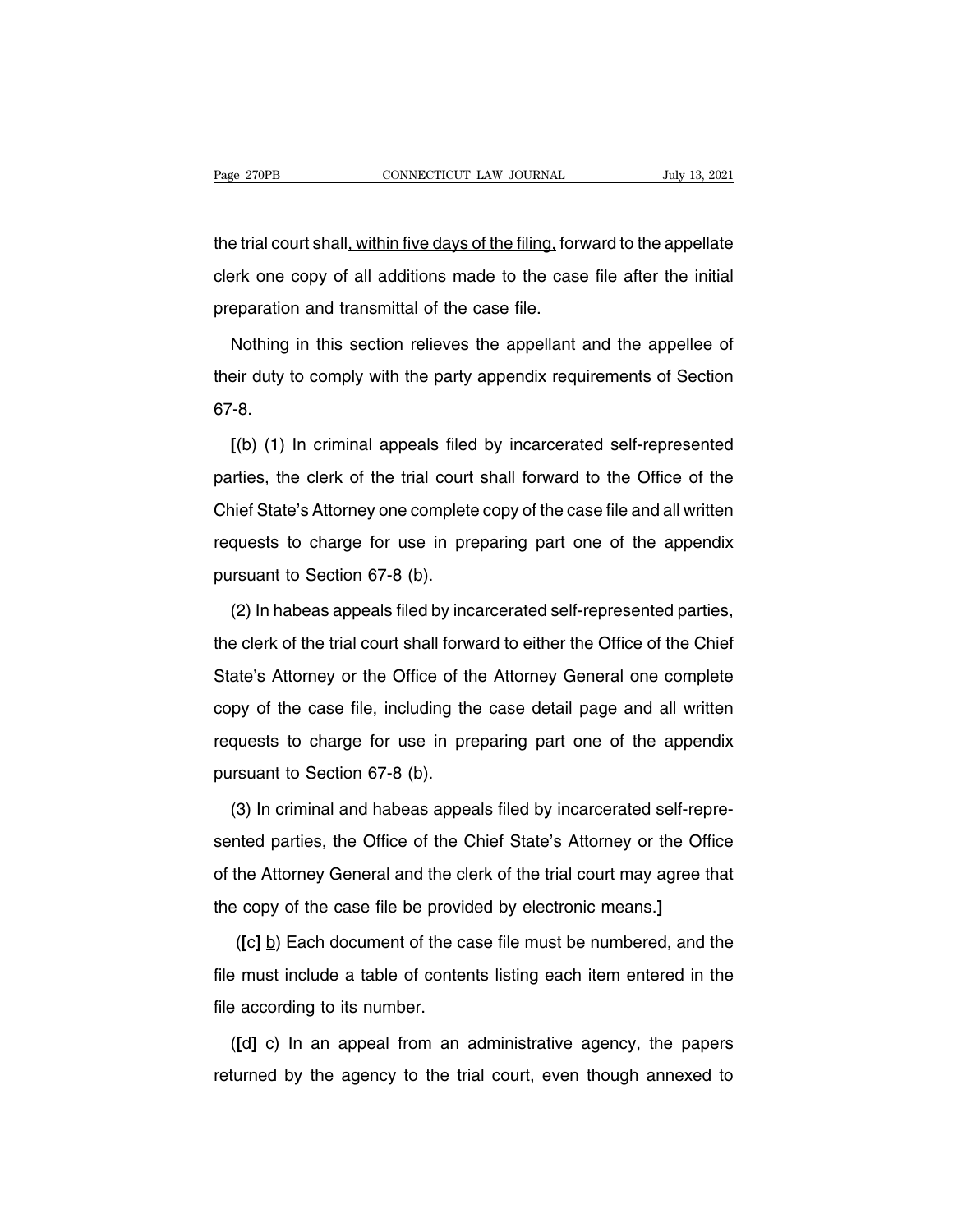A<br>
and incorporated by reference in the answer, shall accompany the<br>
copy[ies] of the file <u>that is numbered and indexed pursuant to subsec-</u> CONNECTICUT LAW JOURNAL Page 271PB<br>
and incorporated by reference in the answer, shall accompany the<br>
copy[ies] of the file <u>that is numbered and indexed pursuant to subsec-<br>
tion (b) [but need not be included in the copie</u> and incorporated by reference in the answer, shall accompany the<br>copy[ies] of the file that is numbered and indexed pursuant to subsec-<br>tion (b) [but need not be included in the copies of the file].<br>([e] <u>d</u>) All exhibits

copy[ies] of the file that is numbered and indexed pursuant to subsection (b) [but need not be included in the copies of the file].<br>([e] d) All exhibits in the trial court are deemed exhibits on appeal and are deemed in th ion (b) [but need not be included in the copies of the file].<br>
([e] d) All exhibits in the trial court are deemed exhibits on appeal<br>
and are deemed in the custody of the appellate clerk while the appeal<br>
is pending. The a ([e] d) All exhibits in the trial court are deemed exhibits on appeal<br>and are deemed in the custody of the appellate clerk while the appeal<br>is pending. The appellate clerk shall notify the clerk of the trial court<br>of the e and are deemed in the custody of the appellate clerk while the appeal<br>is pending. The appellate clerk shall notify the clerk of the trial court<br>of the exhibits required by the court in which the appeal is pending.<br>Within is pending. The appellate clerk shall notify the clerk of the trial court<br>of the exhibits required by the court in which the appeal is pending.<br>Within ten days of such notice, the clerk of the trial court shall transmit<br>th of the exhibits required by the court in which the appeal is pending.<br>Within ten days of such notice, the clerk of the trial court shall transmit<br>those exhibits to the appellate clerk accompanied by a list of all exhibits<br> of the exhibits required by the edert in which the appear to penally.<br>Within ten days of such notice, the clerk of the trial court shall transmit<br>those exhibits to the appellate clerk accompanied by a list of all exhibits<br> those exhibits to the appellate clerk accompanied by a list of all exhibits<br>in the case. The clerk of the trial court shall notify all counsel of record<br>of the transmittal and provide them with a copy of the exhibit list. those exhibits to the appellate clerk accompanied by a list of all exhibits<br>in the case. The clerk of the trial court shall notify all counsel of record<br>of the transmittal and provide them with a copy of the exhibit list. the transmittal and provide them with a copy of the exhibit list. The<br>ovisions of this paragraph shall apply to records lodged pursuant to<br>ection 7-4C.<br>COMMENTARY: The purpose of these amendments is to update<br>a section wit

provisions of this paragraph shall apply to records lodged pursuant to<br>Section 7-4C.<br>COMMENTARY: The purpose of these amendments is to update<br>the section with regard to the responsibilities of the clerk of the trial<br>court Section 7-4C.<br>COMMENTARY: The purpose of these amendments is to update<br>the section with regard to the responsibilities of the clerk of the trial<br>court and the copying of the case file in light of the new rules concerning<br>t COMMENTARY: The purpose of these amendments is to update<br>the section with regard to the responsibilities of the clerk of the trial<br>court and the copying of the case file in light of the new rules concerning<br>the clerk appen of the section with regard to the responsibilities of the clerk of the trial<br>court and the copying of the case file in light of the new rules concerning<br>the clerk appendix. The amendments eliminate the need for the clerk<br>o Court and the copying of the case file in light of the new rules concerning<br>the clerk appendix. The amendments eliminate the need for the clerk<br>of the trial court to forward a copy of the case file to the Office of the<br>Chi court and the copying of the case file in light of the new rules concerning<br>the clerk appendix. The amendments eliminate the need for the clerk<br>of the trial court to forward a copy of the case file to the Office of the<br>Chi cerated. Chief State's Attorney or the Office of the Attorney General in crimin<br>and habeas appeals filed by self-represented parties who are ince<br>cerated.<br>**(NEW) Sec. 68-2A. Assembly of the Clerk Appendix**<br>(Applicable to appeals fi d habeas appeals filed by self-represented parties who are incented.<br> **EW) Sec. 68-2A. Assembly of the Clerk Appendix**<br>
(Applicable to appeals filed on or after October 1, 2021.)<br>
As soon as possible after the filing of th

rated.<br> **EW) Sec. 68-2A. Assembly of the Clerk Appendix**<br>
(Applicable to appeals filed on or after October 1, 2021.)<br>
As soon as possible after the filing of the appeal and the delivery<br>
the case file, the appellate clerk (NEW) Sec. 68-2A. Assembly of the Clerk Appendix<br>
(Applicable to appeals filed on or after October 1, 2021.)<br>
As soon as possible after the filing of the appeal and the delivery<br>
of the case file, the appellate clerk shall (Applicable to appeals filed on or after October 1, 2021.)<br>As soon as possible after the filing of the appeal and the delivery<br>of the case file, the appellate clerk shall assemble the clerk appendix.<br>After assembling the c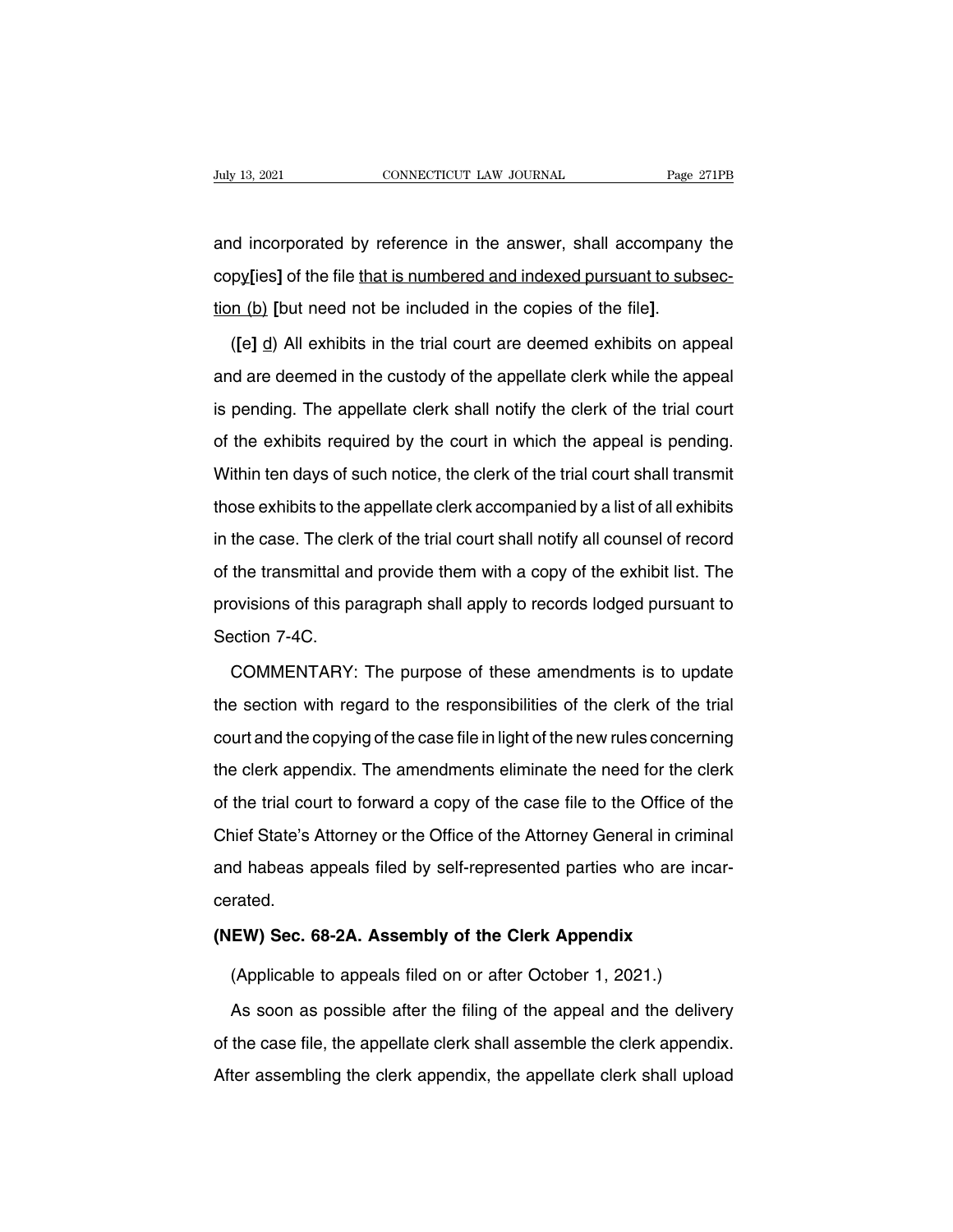The clerk appendix in a searchable portable document format to the appellate file and deliver it to the parties. Page 272PB CONNECTICUT LAW JOURNAL<br>the clerk appendix in a searchable portable do<br>appellate file and deliver it to the parties.<br>COMMENTARY: This new section sets forth

e clerk appendix in a searchable portable document format to the<br>pellate file and deliver it to the parties.<br>COMMENTARY: This new section sets forth the requirements for<br>e assembly of the clerk appendix by the appellate cl the clerk appendix in a searchable portable document format to the<br>appellate file and deliver it to the parties.<br>COMMENTARY: This new section sets forth the requirements for<br>the assembly of the clerk appendix by the appell appellate file and deliver it to the parties.<br>COMMENTARY: This new section sets forth the requirements for<br>the assembly of the clerk appendix by the appellate clerk. The clerk<br>appendix is a file assembled by the appellate COMMENTARY: This new section sets forth the requirements for<br>the assembly of the clerk appendix by the appellate clerk. The clerk<br>appendix is a file assembled by the appellate clerk that includes key<br>documents pertaining t commate for the clerk appendix by the appellate clerk. The clerk<br>appendix is a file assembled by the appellate clerk that includes key<br>documents pertaining to the case on appeal. These documents are<br>consolidated for the co appendix is a file ass<br>documents pertaining<br>consolidated for the co<br>and the parties. documents pertaining to the case on appeal. These docum<br>consolidated for the convenience of the Supreme and Appelland<br>the parties.<br>**(NEW) Sec. 68-3A. Clerk Appendix Contents** msolidated for the convenience of the Supreme and Appellate Cou<br>
d the parties.<br> **EW) Sec. 68-3A. Clerk Appendix Contents**<br>
(Applicable to appeals filed on or after October 1, 2021.)<br>
The clerk appendix shall contain the o

EW) Sec. 68-3A. Clerk Appendix Contents<br>(Applicable to appeals filed on or after October 1, 2021.)<br>The clerk appendix shall contain the oral or written decision that<br>the subject of the appeal, pleadings, motions, orders an (NEW) Sec. 68-3A. Clerk Appendix Contents<br>
(Applicable to appeals filed on or after October 1, 2021.)<br>
The clerk appendix shall contain the oral or written decision that<br>
is the subject of the appeal, pleadings, motions, o (Applicable to appeals filed on or after October 1, 2021.)<br>The clerk appendix shall contain the oral or written decision that<br>is the subject of the appeal, pleadings, motions, orders and other<br>documents (but not memoranda The clerk appendix shall contain the oral or written decision that<br>is the subject of the appeal, pleadings, motions, orders and other<br>documents (but not memoranda of law) docketed in the case file that<br>are necessary for pr is the subject of the appeal, pleadings, motions, orders and other<br>documents (but not memoranda of law) docketed in the case file that<br>are necessary for presenting the issues on appeal. The appellate clerk<br>shall assemble t documents (but not memoranda of law) docketed in the case file that<br>are necessary for presenting the issues on appeal. The appellate clerk<br>shall assemble the clerk appendix based on a review of the case file<br>and the prelim are necessary for presenting the issues on appeal. The appellate clerk<br>shall assemble the clerk appendix based on a review of the case file<br>and the preliminary papers submitted by the parties pursuant to Section<br>63-4. The of the trial court to determine the contents of the clerk appendix.<br>
63-4. The appellate clerk may confer with counsel and with the clerk<br>
of the trial court to determine the contents of the clerk appendix.<br>
Officer's retu and the preliminary papers submitted by the parties pursuant to Section<br>63-4. The appellate clerk may confer with counsel and with the clerk<br>of the trial court to determine the contents of the clerk appendix.<br>Officer's ret and the promining, pepperoclasmically the particle percelative occurred 63-4. The appellate clerk may confer with counsel and with the clerk<br>of the trial court to determine the contents of the clerk appendix.<br>Officer's ret of the trial court to determine the contents of the clerk appendix.<br>Officer's returns, transcripts and exhibits shall not be included in the<br>clerk appendix unless they had been annexed to a document docketed<br>in the case fi Officer's returns, transcripts and exhibits shall not be included in the clerk appendix unless they had been annexed to a document docketed in the case file in the proceedings below. Nevertheless, exhibits annexed to a doc below may be excluded from the clerk appendix in the case file in the proceedings below. Nevertheless, exhibits<br>annexed to a document docketed in the case file in the proceedings<br>below may be excluded from the clerk append In the case file in the proceedings below. Nevertheless, exhibits<br>annexed to a document docketed in the case file in the proceedings<br>below may be excluded from the clerk appendix at the discretion of<br>the appellate clerk. T annexed to a document docketed in the below may be excluded from the clerk at<br>the appellate clerk. The contents of the cle<br>appeals is governed by Section 68-10A.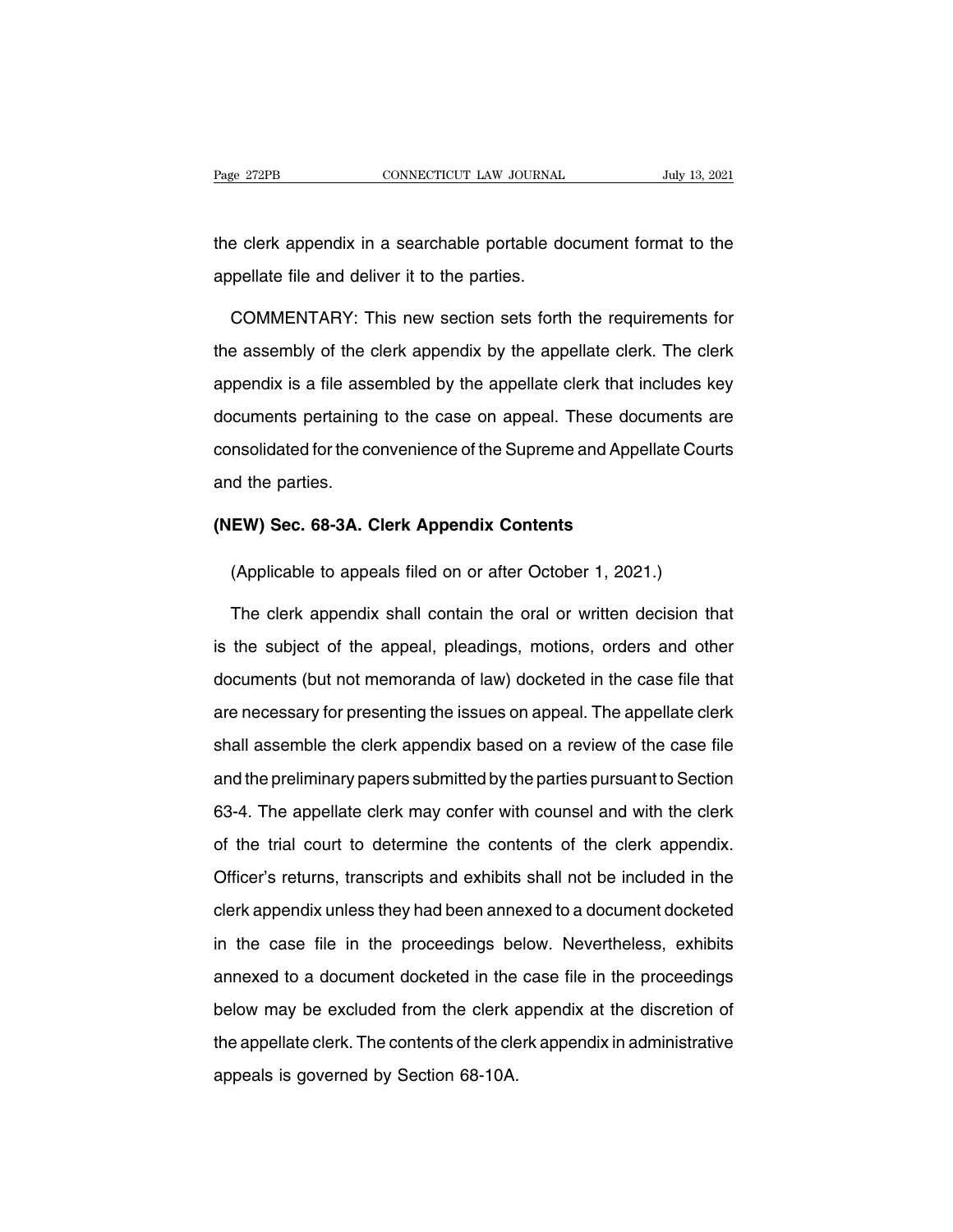EXECTE THE CONNECTICUT CONNECTICUT LAW JOURNAL Trage 273PB<br>COMMENTARY: This new section outlines the contents of the clerk<br>pendix. The clerk appendix shall contain the oral or written decision Fage 273PB<br>
COMMENTARY: This new section outlines the contents of the clerk<br>
appendix. The clerk appendix shall contain the oral or written decision<br>
that is the subject of the appeal, certain pleadings, the appeal form, COMMENTARY: This new section outlines the contents of the clerk<br>appendix. The clerk appendix shall contain the oral or written decision<br>that is the subject of the appeal, certain pleadings, the appeal form,<br>the docketing s COMMENTARY: This new section outlines the contents of the clerk<br>appendix. The clerk appendix shall contain the oral or written decision<br>that is the subject of the appeal, certain pleadings, the appeal form,<br>the docketing s appendix. The clerk appendix shall contain the oral or written decision<br>that is the subject of the appeal, certain pleadings, the appeal form,<br>the docketing statement filed pursuant to Section 63-4 (a) (4), any<br>relevant ap that is the subject of the appeal, certain pleadings, the appeal form,<br>the docketing statement filed pursuant to Section 63-4 (a) (4), any<br>relevant appellate motions or orders that complete or perfect the record<br>on appeal, the docketing statement filed pursuant to Section 63-4 (a) (4), any<br>relevant appellate motions or orders that complete or perfect the record<br>on appeal, and, in appeals to the Supreme Court upon the granting<br>of certificatio relevant appellate motions or orders that complete or perfect the record<br>on appeal, and, in appeals to the Supreme Court upon the granting<br>of certification for review, the order granting certification and the opinion<br>or or on appeal, and, in appeals to the Supreme Court upon the granting<br>of certification for review, the order granting certification and the opinion<br>or order of the Appellate Court under review. The contents of the clerk<br>append of certification for review, the order granting certification and the opinion<br>or order of the Appellate Court under review. The contents of the clerk<br>appendix is left to the discretion of the appellate clerk, working in<br>co por order of the Appellate Court under review. The contents of the clerk appendix is left to the discretion of the appellate clerk, working in conjunction with the parties, and the parties shall designate the proposed cont appendix is left to the discretion of the appellate or<br>conjunction with the parties, and the parties shall de<br>posed contents of the clerk appendix under Section<br>(NEW) Sec. 68-4A. Clerk Appendix Format sed contents of the clerk appendix under Section 63-4 (a) (2).<br> **EW) Sec. 68-4A. Clerk Appendix Format**<br>
(Applicable to appeals filed on or after October 1, 2021.)

**EW) Sec. 68-4A. Clerk Appendix Format**<br>(Applicable to appeals filed on or after October 1, 2021.)<br>The cover of the clerk appendix shall include the following in order<br>om the top of the page: (1) the name of the court; (2) (Applicable to appeals filed on or after October 1, 2021.)<br>The cover of the clerk appendix shall include the following in order<br>from the top of the page: (1) the name of the court; (2) the appellate<br>docket number; and (3) (Applicable to appeals filed on or after October 1, 2021.)<br>The cover of the clerk appendix shall include the following in order<br>from the top of the page: (1) the name of the court; (2) the appellate<br>docket number; and (3) The cover of the clerk appendix shall include the following in order<br>from the top of the page: (1) the name of the court; (2) the appellate<br>docket number; and (3) the appellate case name. The appellate clerk<br>shall prepare from the top of the page: (1) the name of the court; (2) the appellate<br>docket number; and (3) the appellate case name. The appellate clerk<br>shall prepare a table of contents giving the title or nature of each<br>document inclu docket number; and (3) the appellate case name. The appellate clerk<br>shall prepare a table of contents giving the title or nature of each<br>document included in the clerk appendix, along with the corresponding<br>page number on shall prepare a table of contents giving the title or nature of each document included in the clerk appendix, along with the corresponding page number on which the document begins. The pages of the clerk appendix shall be document included in the clerk appendix, along with the correspo<br>page number on which the document begins. The pages of the<br>appendix shall be numbered sequentially. The date when each pontained in the clerk appendix was fi ge number on which the document begins. The pages of the clerk<br>pendix shall be numbered sequentially. The date when each paper<br>ntained in the clerk appendix was filed must be stated.<br>COMMENTARY: This new section sets forth appendix shall be numbered sequentially. The date when each paper<br>contained in the clerk appendix was filed must be stated.<br>COMMENTARY: This new section sets forth the formatting require-<br>ments for the clerk appendix.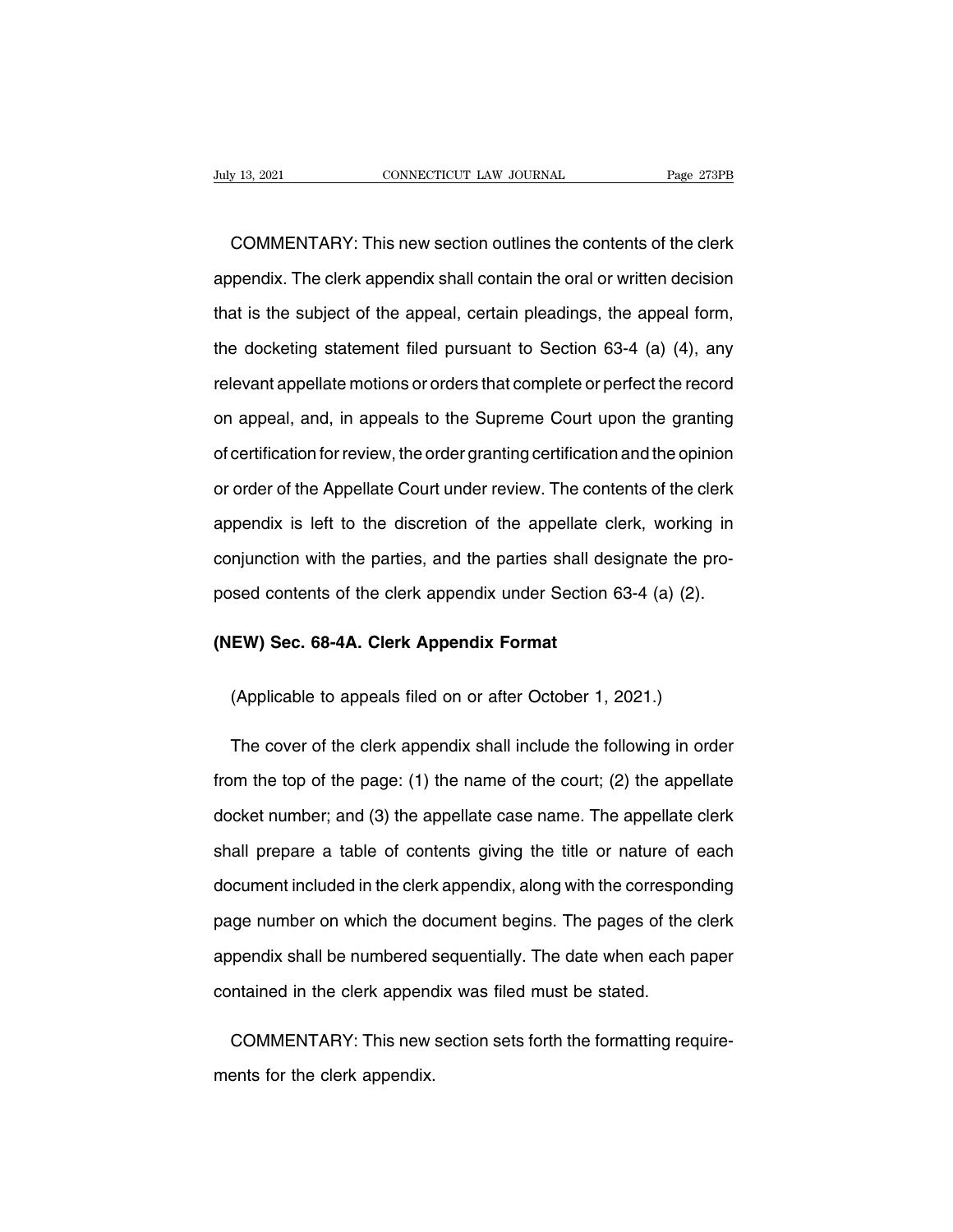# Page 274PB CONNECTICUT LAW JOURNAL July 13, 2021<br> **(NEW) Sec. 68-5A. Clerk Appendix when More than One Appeal**<br>
(Applicable to appeals filed on or after October 1, 2021.)

EW) Sec. 68-5A. Clerk Appendix when More than One Appe<br>(Applicable to appeals filed on or after October 1, 2021.)<br>When more than one appeal is taken from the same trial co EW) Sec. 68-5A. Clerk Appendix when More than One Appeal<br>(Applicable to appeals filed on or after October 1, 2021.)<br>When more than one appeal is taken from the same trial court<br>cket number, the appellate clerk has the disc (NEW) Sec. 68-5A. Clerk Appendix when More than One Appeal<br>(Applicable to appeals filed on or after October 1, 2021.)<br>When more than one appeal is taken from the same trial court<br>docket number, the appellate clerk has the (Applicable to appeals filed<br>When more than one appe<br>docket number, the appellate<br>only one clerk appendix.<br>COMMENTARY: This new s When more than one appeal is taken from the same trial court<br>cket number, the appellate clerk has the discretion to assemble<br>ly one clerk appendix.<br>COMMENTARY: This new section provides the appellate clerk with<br>scretion to

docket number, the appellate clerk has the discretion to assemble<br>only one clerk appendix.<br>COMMENTARY: This new section provides the appellate clerk with<br>discretion to assemble only one clerk appendix when more than one<br>ap abond manibor, are appointed signt has the discretion to asset<br>only one clerk appendix.<br>COMMENTARY: This new section provides the appellate clere<br>discretion to assemble only one clerk appendix when more tha<br>appeal is taken **COMMENTARY:** This new section provides the appellate clerk with<br>discretion to assemble only one clerk appendix when more than one<br>appeal is taken from the same trial court docket number.<br>(NEW) Sec. 68-6A. Clerk Appendix w From the How seat<br>
retion to assemble only one c<br>
real is taken from the same tri<br> **W) Sec. 68-6A. Clerk Appen<br>
Same Question**<br>
pplicable to appeals filed on

# (i) peal is taken from the same trial court docket number.<br> **EW) Sec. 68-6A. Clerk Appendix when Several Cases Prese**<br> **Same Question**<br>
(Applicable to appeals filed on or after October 1, 2021.)<br>
In the discretion of the a

EW) Sec. 68-6A. Clerk Appendix when Several Cases Present<br>Same Question<br>(Applicable to appeals filed on or after October 1, 2021.)<br>In the discretion of the appellate clerk, if several cases are pending<br>which the same quest Same Question<br>(Applicable to appeals filed on or after October 1, 2021.)<br>In the discretion of the appellate clerk, if several cases are pending<br>in which the same question of law is presented, whether between the<br>same or di (Applicable to appeals filed on or after October 1, 2021.)<br>In the discretion of the appellate clerk, if several cases are pending<br>in which the same question of law is presented, whether between the<br>same or different partie appendix. which the same question of law is presented, whether between the<br>me or different parties, such clerk may assemble only one clerk<br>pendix.<br>COMMENTARY: This new section provides the appellate clerk with<br>scretion to assemble o

met which the same question of law to prosontica, whencef sotticen the<br>same or different parties, such clerk may assemble only one clerk<br>appendix.<br>COMMENTARY: This new section provides the appellate clerk with<br>discretion t particular states, sact start the<br>appendix.<br>COMMENTARY: This new section pro<br>discretion to assemble only one clerk a<br>present the same question of law.<br>(NEW) Sec. 68-8A. Supplements **COMMENTARY: This new section provides**<br>discretion to assemble only one clerk append<br>present the same question of law.<br>**(NEW) Sec. 68-8A. Supplements**<br>(Applicable to appeals filed on or after Octomated Scretion to assemble only one clerk appendix when several cases are the same question of law.<br> **EW) Sec. 68-8A. Supplements**<br>
(Applicable to appeals filed on or after October 1, 2021.)<br>
After the clerk appendix has been fi

esent the same question of law.<br> **EW) Sec. 68-8A. Supplements**<br>
(Applicable to appeals filed on or after October 1, 2021.)<br>
After the clerk appendix has been filed, the appellate clerk may<br>
pplement the clerk appendix as n (NEW) Sec. 68-8A. Supplements<br>
(Applicable to appeals filed on or after October 1, 2021.)<br>
After the clerk appendix has been filed, the appellate clerk may<br>
supplement the clerk appendix as needed and shall upload any supp (Applicable to appeals filed on or after October 1, 2021.)<br>After the clerk appendix has been filed, the appellate of<br>supplement the clerk appendix as needed and shall upload are<br>ment to the appellate file and deliver it to After the clerk appendix has been filed, the appellate clerk may<br>pplement the clerk appendix as needed and shall upload any supple-<br>ent to the appellate file and deliver it to the parties.<br>COMMENTARY: This new section auth

supplement the clerk appendix as needed and shall upload any supplement to the appellate file and deliver it to the parties.<br>COMMENTARY: This new section authorizes the appellate clerk to supplement the clerk appendix afte expprement to the appellate file and deliver in COMMENTARY: This new section a supplement the clerk appendix after it forth the process for supplementation.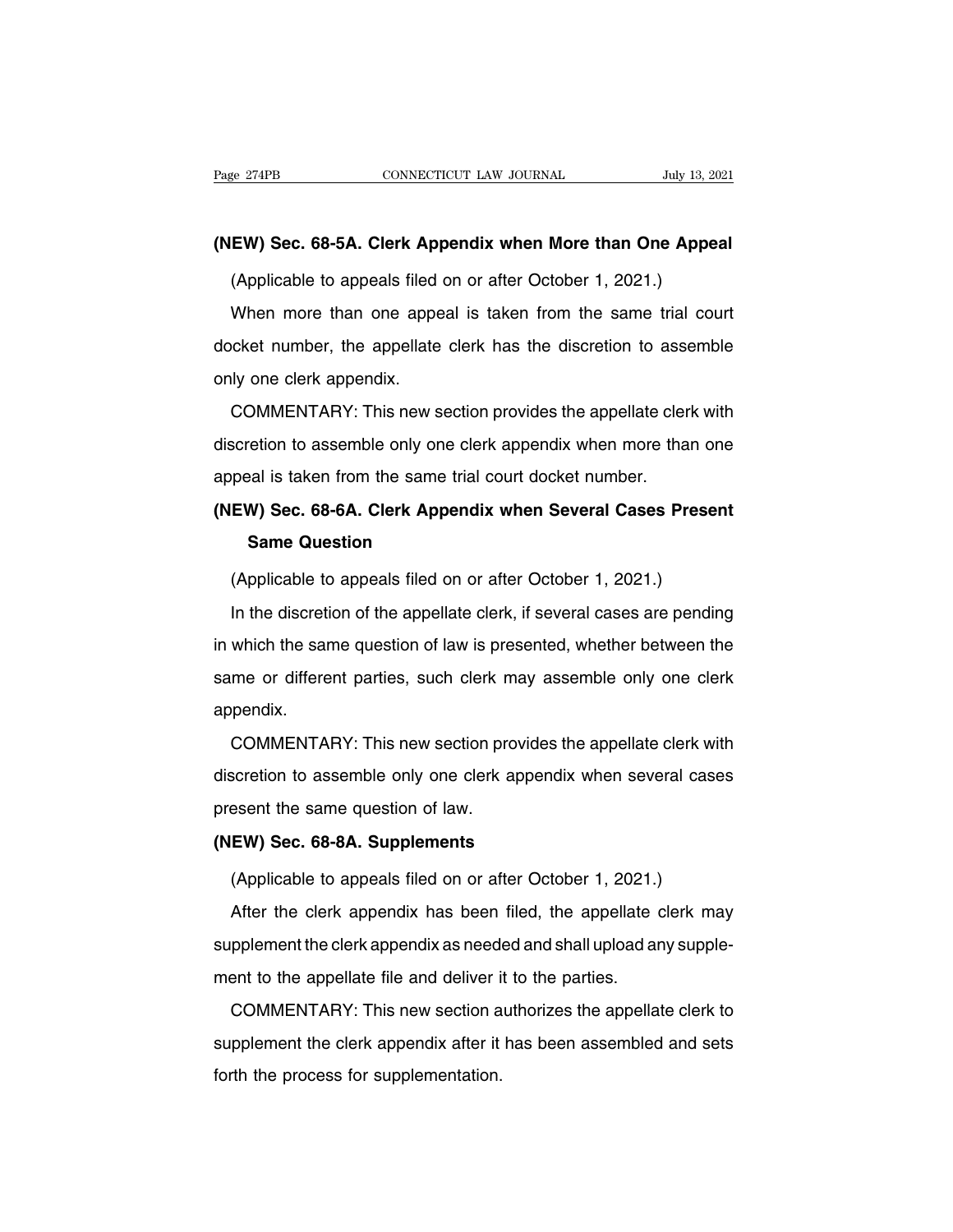## July 13, 2021 CONNECTICUT LAW JOURNAL Page 275PB<br> **(NEW) Sec. 68-10A. Clerk Appendix in Administrative Appeals;**<br> **Exceptions Exceptions** EW) Sec. 68-10A. Clerk Appendix in Administrative Appea<br>Exceptions<br>(Applicable to appeals filed on or after October 1, 2021.)<br>(a) If not already included in the copy of the case file pursual

EW) Sec. 68-10A. Clerk Appendix in Administrative Appeals;<br>Exceptions<br>(Applicable to appeals filed on or after October 1, 2021.)<br>(a) If not already included in the copy of the case file pursuant<br>subsection (c), in appeals Exceptions<br>(Applicable to appeals filed on or after October 1, 2021.)<br>(a) If not already included in the copy of the case file pursuant<br>to subsection (c), in appeals from administrative agencies, the clerk<br>appendix shall (Applicable to appeals filed on or after October 1, 2021.)<br>
(a) If not already included in the copy of the case file pursuant<br>
to subsection (c), in appeals from administrative agencies, the clerk<br>
appendix shall include t (a) If not already included in the copy of the case file pursuant<br>to subsection (c), in appeals from administrative agencies, the clerk<br>appendix shall include the part of the return of the administrative<br>agency which iden (a) it not already included in the copy of the case life pursuality to subsection (c), in appeals from administrative agencies, the clerk appendix shall include the part of the return of the administrative agency which id to subsection (c), in appears nont administrative agencies, the clerk<br>appendix shall include the part of the return of the administrative<br>agency which identifies the papers returned to the trial court, and also<br>such of the appendix shall include the papers returned to the trial court, and also<br>such of the papers returned as consist of (1) the application or appeal<br>to the agency; (2) the notice of hearing and the affidavit of publication,<br>if show the papers is the action of the and court, and also<br>such of the papers returned as consist of (1) the application or appeal<br>to the agency; (2) the notice of hearing and the affidavit of publication,<br>if they are at iss action are papers returned as consist of (1) the application or appear<br>to the agency; (2) the notice of hearing and the affidavit of publication,<br>if they are at issue in the appeal; and (3) any minutes or decision<br>showing If they are at issue in the appeal; and (3) any minutes or decision<br>showing the action taken by the agency, the reasons assigned for that<br>action and any findings and conclusions of fact made by the agency.<br>The clerk append returned agency in the appear, and (5) any minutes of decision<br>showing the action taken by the agency, the reasons assigned for that<br>action and any findings and conclusions of fact made by the agency.<br>The clerk appendix sh showing the action taken by the agency, the reasons assigned for that<br>action and any findings and conclusions of fact made by the agency.<br>The clerk appendix shall also contain such other portions of the<br>returned agency rec action and any indings and conclusions of fact made by the agency.<br>The clerk appendix shall also contain such other portions of the<br>returned agency record as the appellate clerk finds are needed for<br>the proper presentation Frie clerk appendix shall also contain such other portions of the<br>returned agency record as the appellate clerk finds are needed for<br>the proper presentation of any of the issues on appeal. Relevant<br>portions of the record b brief or presentation of any of the issues on appear the proper presentation of any of the issues on appear portions of the record before the agency returned by it to the but not included in the clerk appendix should be re Fritions of the record before the agency returned by it to the trial court<br>that included in the clerk appendix should be reproduced in the<br>lef or party appendix as provided in Section 67-8.<br>(b) The party appendix, if any, but not included in the clerk append<br>brief or party appendix as provided i<br>(b) The party appendix, if any, shal<br>the provisions of Section 67-8.<br>(c) Subsection (a) shall not apply

(c) The party appendix as provided in Section 67-8.<br>(b) The party appendix, if any, shall be prepared in accordance with<br>a provisions of Section 67-8.<br>(c) Subsection (a) shall not apply to the following administrative<br>peal

appeals: The provisions of dection 07-6.<br>
(c) Subsection (a) shall not apply to the foll<br>
appeals:<br>
(1) Appeals from municipal boards of tax rev<br>
General Statutes §§ 12-117a and 12-119.<br>
(2) Appeals from municipal assessors filed

(b) The party appendix, if any, shall be prepared in accordance with<br>e provisions of Section 67-8.<br>(c) Subsection (a) shall not apply to the following administrative<br>peals:<br>(1) Appeals from municipal boards of tax review

(c) Subsection (a) shall not apply to the following administrative<br>peals:<br>(1) Appeals from municipal boards of tax review filed pursuant to<br>eneral Statutes  $\S$  12-117a and 12-119.<br>(2) Appeals from municipal assessors file appeals.<br>
(1) Appeals from mur<br>
General Statutes §§ 12-<br>
(2) Appeals from mu<br>
Statutes § 12-103.<br>
(3) Appeals from the ( (1) Appeals from municipal boards of tax review filed pursuant spaceal Statutes  $\S$  12-117a and 12-119.<br>(2) Appeals from municipal assessors filed pursuant to atutes  $\S$  12-103.<br>(3) Appeals from the Commissioner of Revenu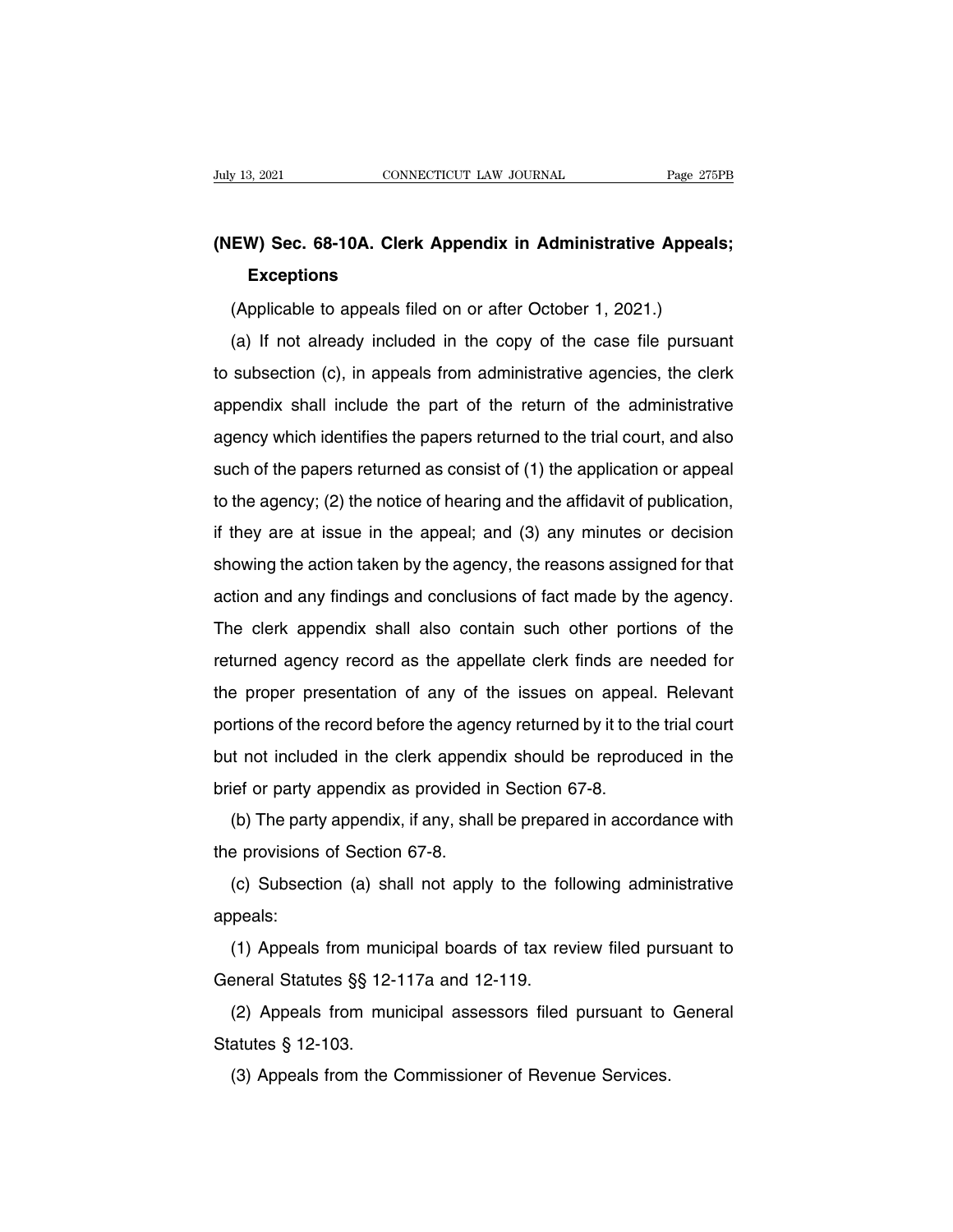e 276PB<br>
CONNECTICUT LAW JOURNAL<br>
(4) Appeals from the insurance commissioner filed pursuant to Gen-<br>
al Statutes § 38a-139. Page 276PB CONNECT<br>
(4) Appeals from the insuran<br>
eral Statutes § 38a-139.<br>
(5) Any other appeal in whi

(4) Appeals from the insurance commissioner filed pursuant to Gen-<br>al Statutes § 38a-139.<br>(5) Any other appeal in which the parties received a trial de novo<br>the Superior Court. (4) Appeals from the insureral Statutes  $\S$  38a-139.<br>(5) Any other appeal in v<br>in the Superior Court.<br>The clerk appendix in the The clerk appendix in these matters shall be assembled pursuant<br>the clerk appendix in these matters shall be assembled pursuant<br>the rules applicable to the clerk appendix in ordinary civil actions. (5) Any other appeal in which the parties received a trial de novo<br>in the Superior Court.<br>The clerk appendix in these matters shall be assembled pursuant<br>to the rules applicable to the clerk appendix in ordinary civil acti

(c) Any dater appear in which are parties received a that as never<br>the Superior Court.<br>The clerk appendix in these matters shall be assembled pursuant<br>the rules applicable to the clerk appendix in ordinary civil actions.<br>C The clerk appendix in these matters shall be assembled pursuant<br>to the rules applicable to the clerk appendix in ordinary civil actions.<br>COMMENTARY: This new section outlines the contents of the clerk<br>appendix in administr the sign applicable to the clerk appendix in ord<br>cOMMENTARY: This new section outlines the co<br>appendix in administrative appeals and lists the type<br>appeals to which the section does not apply.<br>(NEW) Sec. 68-11A. Decision T **COMMENTARY:** This new section outlines the contents of the clerk appendix in administrative appeals and lists the types of administrative appeals to which the section does not apply.<br>**(NEW) Sec. 68-11A. Decision To Be Par** (Applicable to appeals filed on or after October 1, 2021.)<br>The oral or which the section does not apply.<br>EW) Sec. 68-11A. Decision To Be Part of Clerk Appendix<br>(Applicable to appeals filed on or after October 1, 2021.)<br>The

The oral or which the section does not apply.<br>The oral or written decision **To Be Part of Clerk Appendix**<br>(Applicable to appeals filed on or after October 1, 2021.)<br>The oral or written decision that is the subject of the a (NEW) Sec. 68-11A. Decision To Be Part of Clerk Appendix<br>(Applicable to appeals filed on or after October 1, 2021.)<br>The oral or written decision that is the subject of the appeal shall<br>be included as part of the clerk app

(Applicable to appeals filed on or after October 1, 2021.)<br>The oral or written decision that is the subject of the appeal shall<br>included as part of the clerk appendix. See Sections 64-1 and 64-2.<br>COMMENTARY: This new secti The oral or written decision that is the subject of the appeal shall<br>be included as part of the clerk appendix. See Sections 64-1 and 64-2.<br>COMMENTARY: This new section requires that the oral or written<br>decision that is th the state of which<br>be included as part of<br>COMMENTARY: T<br>decision that is the s<br>clerk appendix. w section requires that the<br>of the appeal be include<br>**CHAPTER 77**<br>WING COURT CLOSURE decision that is the subject of the appeal be included as part of the<br>clerk appendix.<br>**PROCEDURES CONCERNING COURT CLOSURE AND SEALING**<br>ORDERS OR ORDERS LIMITING THE DISCLOSURE OF FILES,

CHAPTER 77<br>PROCEDURES CONCERNING COURT CLOSURE AND SEALING<br>ORDERS OR ORDERS LIMITING THE DISCLOSURE OF FILES,<br>AFFIDAVITS, DOCUMENTS OR OTHER MATERIAL **CHAPTER 77<br>FILIRES CONCERNING COURT CLOSURE AND SEALING<br>THE DISCLOSURE OF FILES,<br>AFFIDAVITS, DOCUMENTS OR OTHER MATERIAL<br>T-1. Petition for Review Seeking Expedited Review of an** PROCEDURES CONCERNING COURT CLOSURE AND SEALING<br>ORDERS OR ORDERS LIMITING THE DISCLOSURE OF FILES,<br>AFFIDAVITS, DOCUMENTS OR OTHER MATERIAL<br>Sec. 77-1. Petition for Review Seeking Expedited Review of an<br>Order concerning Cour

**ORIGAN COROBERS LIMITING THE DISCLOSURE OF FILES,<br>AFFIDAVITS, DOCUMENTS OR OTHER MATERIAL<br>77-1. Petition for Review Seeking Expedited Review of an<br>Order concerning Court Closure, or an Order That Seals or<br>Limits the Discl** AFFIDAVITS, DOCUMENTS OR OTHER MATERIAL<br>77-1. Petition for Review Seeking Expedited Review of an<br>Order concerning Court Closure, or an Order That Seals or<br>Limits the Disclosure of Files, Affidavits, Documents or<br>Other Mate **77-1. Petition for<br>Order concerning C<br>Limits the Disclos<br>Other Material<br>Except as provided** Order concerning Court Closure, or an Order That Seals or<br>Limits the Disclosure of Files, Affidavits, Documents or<br>Other Material<br>(a) Except as provided in subsection (b), any person affected by a<br>urt order which prohibits Court of the Disclosure of Files, Affidavits, Documents or<br>Other Material<br>(a) Except as provided in subsection (b), any person affected by a<br>court order which prohibits the public or any person from attending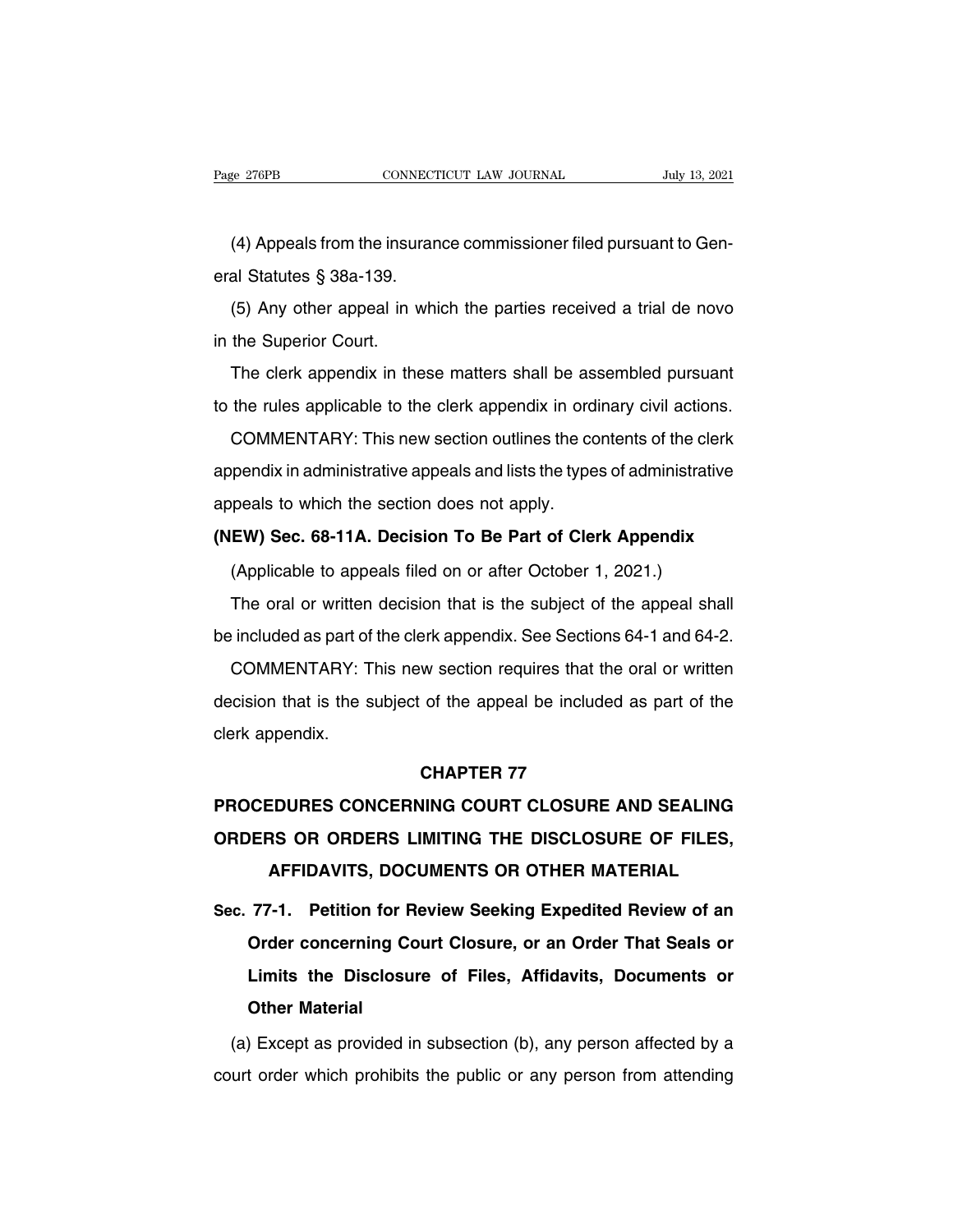Figure 3. 2021<br>
any session of court, or any order that seals or limits the disclosure<br>
of files, affidavits, documents or other material on file with the court Day 13, 2021 CONNECTICUT LAW JOURNAL Page 277PB<br>any session of court, or any order that seals or limits the disclosure<br>of files, affidavits, documents or other material on file with the court<br>or filed in connection with a any session of court, or any order that seals or limits the disclosure<br>of files, affidavits, documents or other material on file with the court<br>or filed in connection with a court proceeding, may seek review of<br>such order any session of court, or any order that seals or limits the disclosure<br>of files, affidavits, documents or other material on file with the court<br>or filed in connection with a court proceeding, may seek review of<br>such order any session of seart, or any stact that seals of illimits the also<br>several of files, affidavits, documents or other material on file with the court<br>or filed in connection with a court proceeding, may seek review of<br>such or or filed in connection with a court proceeding, may seek review of<br>such order by filing a petition for review with the Appellate Court within<br>seventy-two hours after the issuance of the order. The petition shall<br>fully comp sign a permission with a searc presedding, thay seen reflect the such order by filing a petition for review with the Appellate Court within seventy-two hours after the issuance of the order. The petition shall fully comply permission of the issuance of the order. The petition shall<br>fully comply with Sections 66-2 and 66-3. The petition shall not exceed<br>ten pages in length, exclusive of the appendix, except with special<br>permission of the Appe fully comply with Sections 66-2 and 66-3. The petition shall not exceed<br>ten pages in length, exclusive of the appendix, except with special<br>permission of the Appellate Court. An appendix containing the informa-<br>tion or com only semply ministed and the trial court. An appendix, except with special<br>permission of the Appellate Court. An appendix containing the informa-<br>tion or complaint, the answer, all motions pertaining to the matter, the<br>opi all parties with the names, addresses, telephone numbers, e-mail addresses, and, if applicable, the juris number of their counsel, the names, addresses, telephone numbers, e-mail addresses, and, if applicable, the juris nu dresses and, if applicable, the juris number of their counsel, the popinion or orders of the trial court sought to be reviewed, a list of all parties with the names, addresses, telephone numbers, e-mail addresses, and, if names of orders of the trial court sought to be reviewed, a list of<br>all parties with the names, addresses, telephone numbers, e-mail<br>addresses, and, if applicable, the juris number of their counsel, the<br>names of all judges all parties with the names, addresses, telephone numbers, e-mail addresses, and, if applicable, the juris number of their counsel, the names of all judges who participated in the case, and [a] <u>an expedited</u> transcript ord Imes of all judges who participated in the case, and [a] an expedited<br>
Inscript order confirmation [acknowledgment form (JD-ES-038)],<br>
all be filed with the petition for review.<br>
Any person filing a petition for review pur

transcript order <u>confirmation</u> [acknowledgment form (JD-ES-038)],<br>shall be filed with the petition for review.<br>Any person filing a petition for review pursuant to this rule shall<br>deliver a copy of the petition and appendi shall be filed with the petition for review.<br>Any person filing a petition for review pursuant to this rule shall<br>deliver a copy of the petition and appendix to (1) all parties to the<br>case and (2) any nonparty who sought th Any person filing a petition for review pursuant to this rule shall<br>deliver a copy of the petition and appendix to (1) all parties to the<br>case and (2) any nonparty who sought the closure order or order<br>sealing or limiting the same deliver a copy of the petition and appendix to (1) all parties to the case and (2) any nonparty who sought the closure order or order sealing or limiting disclosure in compliance with the provisions of Section 62ease and (2) any nonparty who sought the closure order or order<br>sealing or limiting disclosure in compliance with the provisions of Sec-<br>tion 62-7 on the same day as the petition is filed. Any party or nonparty<br>who sought sealing or limiting disclosure in compliance with the provisions of Section 62-7 on the same day as the petition is filed. Any party or nonparty who sought such order may file a response to the petition for review. Within tion 62-7 on the same day as the petition is filed. Any party or nonparty<br>who sought such order may file a response to the petition for review<br>within ninety-six hours after the filing of the petition for review. Failure<br>to the same can be the permants meaning party of the permants who sought such order may file a response to the petition for review. Failure to file a response shall not preclude the party or nonparty who sought the order unde Within ninety-six hours after the filing of the petition for review. Failure<br>to file a response shall not preclude the party or nonparty who sought<br>the order under review from participating in the hearing on the petition.<br> to file a response shall not preclude the party or nonparty who sought<br>the order under review from participating in the hearing on the petition.<br>Within one business day of the receipt of the transcript and the certifi-<br>cat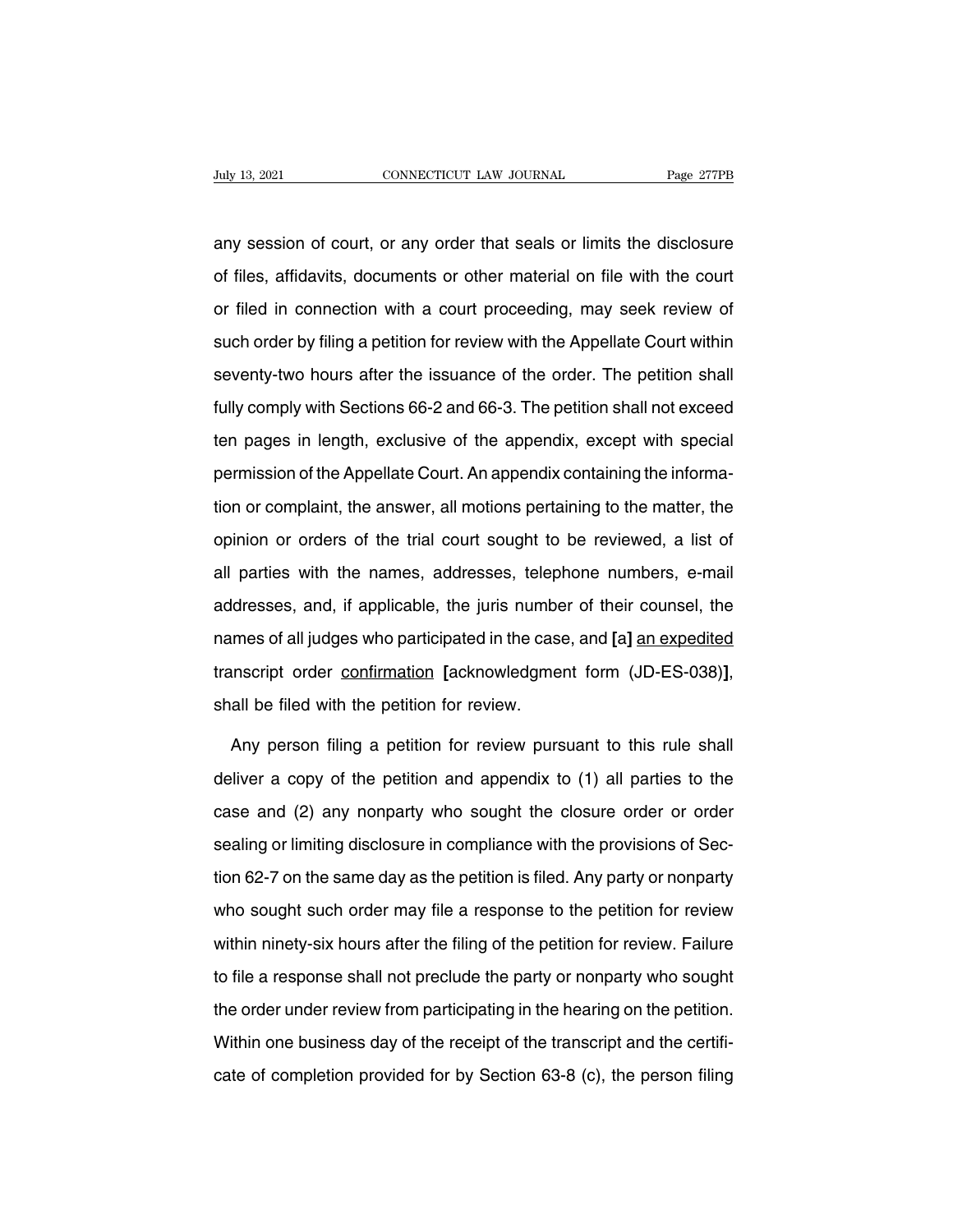The petition for review shall file the transcript and the certificate of<br>the petition for review shall file the transcript and the certificate of<br>completion with the Appellate Court. Page 278PB CONNECTICUT LAW JOU<br>the petition for review shall file the trans<br>completion with the Appellate Court.<br>The filing of any petition for review of a

e petition for review shall file the transcript and the certificate of<br>mpletion with the Appellate Court.<br>The filing of any petition for review of a court order which prohibits<br>e public or any person from attending any ses the petition for review shall file the transcript and the certificate of<br>completion with the Appellate Court.<br>The filing of any petition for review of a court order which prohibits<br>the public or any person from attending a completion with the Appellate Court.<br>The filing of any petition for review of a court order which prohibits<br>the public or any person from attending any session of court shall stay<br>the order until the final determination of The filing of any petition for review of a court order which prohibits<br>the public or any person from attending any session of court shall stay<br>the order until the final determination of the review. The filing of any<br>petiti file public or any person from attending any session of court shall stay<br>the order until the final determination of the review. The filing of any<br>petition for review of an order that seals or limits the disclosure of<br>files the order until the final determination of the petition for review of an order that seals files, affidavits, documents or other materia not stay the order during the review.<br>After the receipt of the transcript and the tition for review of an order that seals or limits the disclosure of<br>es, affidavits, documents or other material on file with the court shall<br>t stay the order during the review.<br>After the receipt of the transcript and the

files, affidavits, documents or other material on file with the court shall<br>not stay the order during the review.<br>After the receipt of the transcript and the response to the petition,<br>if any, the Appellate Court shall hold not stay the order during the review.<br>After the receipt of the transcript and the response to the petition,<br>if any, the Appellate Court shall hold an expedited hearing on any<br>petition for review. The appellate clerk will n After the receipt of the transcript and the response to the petition,<br>if any, the Appellate Court shall hold an expedited hearing on any<br>petition for review. The appellate clerk will notify the petitioner, the<br>parties and if any, the Appellate Court shall hold an expedited hearing on any<br>petition for review. The appellate clerk will notify the petitioner, the<br>parties and any nonparties who sought the closure order or order<br>sealing or limiti matry, and Appendice docal origin their air expedited freding of drip<br>petition for review. The appellate clerk will notify the petitioner, the<br>parties and any nonparties who sought the closure order or order<br>sealing or lim pention for fortew. The appenate of the will hearly the pentioner, the parties and any nonparties who sought the closure order or order<br>sealing or limiting disclosure of files, affidavits, documents or other<br>material on fi particle and any nonparties who seagnt the siscare state.<br>
sealing or limiting disclosure of files, affidavits, documents of<br>
material on file with the court or filed in connection with a court<br>
ing of the date and time of aterial on file with the court or filed in connection with a court proceed-<br>g of the date and time of the hearing. After such hearing the Appellate<br>burt may affirm, modify or vacate the order reviewed.<br>(b) This section sha

ing of the date and time of the hearing. After such hearing the Appellate<br>Court may affirm, modify or vacate the order reviewed.<br>(b) This section shall not apply to court orders concerning any ses-<br>sion of court conducted Court may affirm, modify or vacate the order reviewed.<br>
(b) This section shall not apply to court orders concerning any ses-<br>
sion of court conducted pursuant to General Statutes § 46b-11, § 46b-<br>
49, § 46b-122, § 54-76h o (b) This section shall not apply to court orders concerning any session of court conducted pursuant to General Statutes  $\S$  46b-11,  $\S$  46b-49,  $\S$  46b-122,  $\S$  54-76h or any other provision of the General Statutes under (b) This section shall not apply to search statutes  $\S$  46b-11,  $\S$  46b-49,  $\S$  46b-122,  $\S$  54-76h or any other provision of the General Statutes under which the court is authorized to close proceedings. This section als 49, § 46b-122, § 54-76h or any other provision of the General Statutes<br>under which the court is authorized to close proceedings. This section<br>also shall not apply to any order issued pursuant to General Statutes<br>§ 46b-11 under which the court is authorized to close proceedings. This section<br>also shall not apply to any order issued pursuant to General Statutes<br> $$46b-11$  or  $$54-33c$  or any other provision of the General Statutes<br>under whic also shall not apply to any order issued pursuant to General Statutes<br>§ 46b-11 or § 54-33c or any other provision of the General Statutes<br>under which the court is authorized to seal or limit the disclosure of<br>files, affida  $\S$  46b-11 or  $\S$  54-33c or any other provision of the General Statutes<br>under which the court is authorized to seal or limit the disclosure of<br>files, affidavits, documents or materials and any order issued pursuant<br>to a c s for the given cooler any<br>under which the court is auth<br>files, affidavits, documents or<br>to a court rule that seals or<br>support of an arrest warrant.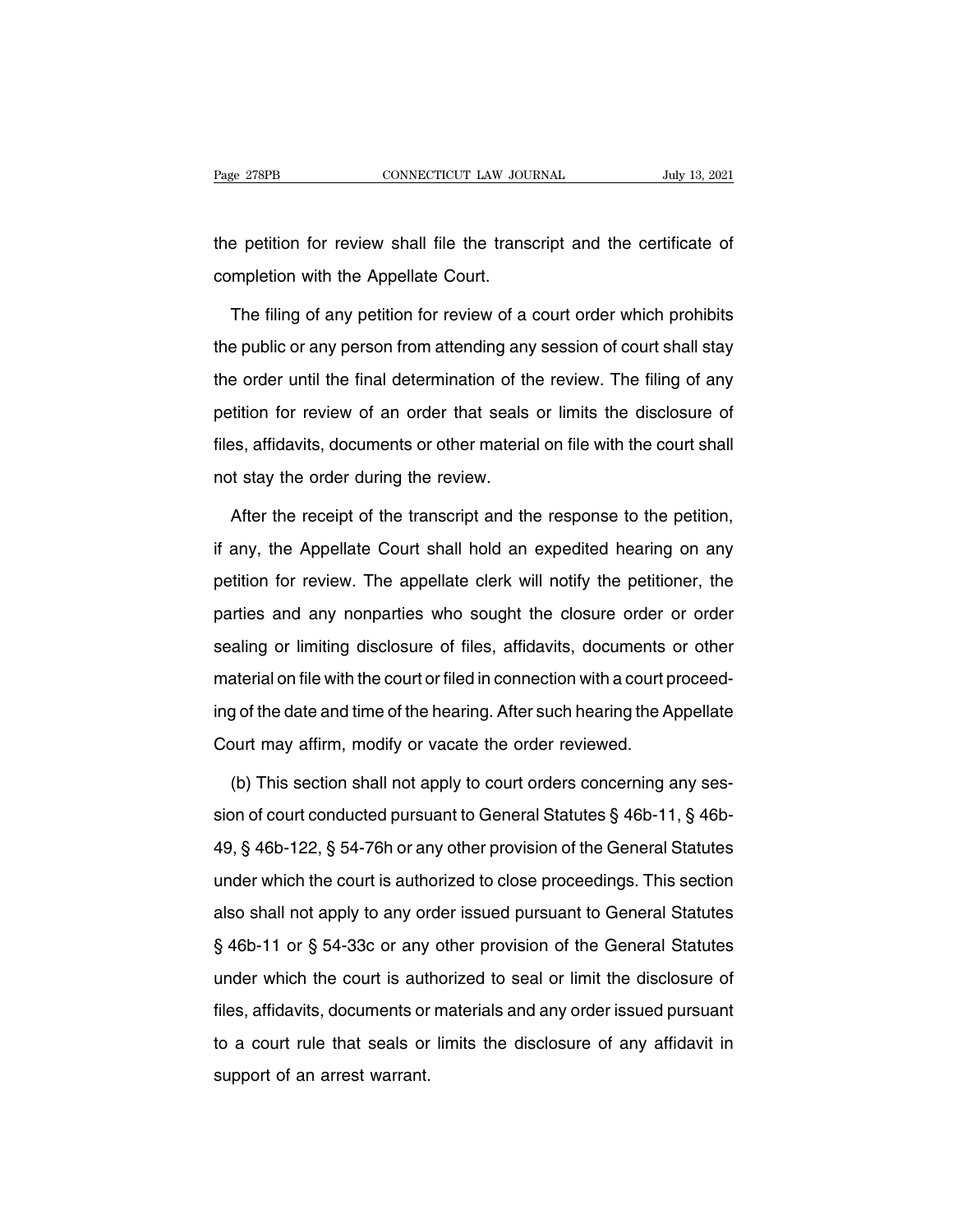EXECT VAN ACT THE PURPOSE COMMENTARY: The purpose of these amendments is to conform<br>COMMENTARY: The purpose of these amendments is to conform<br>Section to the new process for the electronic ordering of transcripts, The state of these amendments is to conform<br>COMMENTARY: The purpose of these amendments is to conform<br>this section to the new process for the electronic ordering of transcripts,<br>consistent with the recent changes adopted b COMMENTARY: The purpose of these amendments is to conform<br>this section to the new process for the electronic ordering of transcripts,<br>consistent with the recent changes adopted by the Superior Court.<br>CHAPTER 84 rpose of these amendmer<br>ss for the electronic orderii<br>changes adopted by the S<br>**CHAPTER 84**<br>**EME COURT BY CERTII** 

## Approvement of the electronic ordering of transcripts,<br>Approvement changes adopted by the Superior Court.<br>**CHAPTER 84**<br>AppEALS TO SUPREME COURT BY CERTIFICATION<br>FOR REVIEW Frances adopted by the Superior<br>**CHAPTER 84<br>EME COURT BY CERTIFICATIC<br>FOR REVIEW<br>Itification CHAPTER 84**<br>**APPEALS TO SUPREME COURT BY CE**<br>**FOR REVIEW**<br>Sec. 84-2. Basis for Certification<br>Certification by the Supreme Court on petition APPEALS TO SUPREME COURT BY CERTIFICATION<br>FOR REVIEW<br>c. 84-2. Basis for Certification<br>Certification by the Supreme Court on petition by a party is not a<br>atter of right but of sound judicial discretion and will be allowed o

FOR REVIEW<br>Sec. 84-2. Basis for Certification<br>Certification by the Supreme Court on petition by a party is not a<br>matter of right but of sound judicial discretion and will be allowed only<br>where there are special and importa Sec. 84-2. Basis for Certification<br>Certification by the Supreme Court on petition by a party is not a<br>matter of right but of sound judicial discretion and will be allowed only<br>where there are special and important reasons Certification by the Supreme Court on petition by a party is not a<br>matter of right but of sound judicial discretion and will be allowed only<br>where there are special and important reasons therefor. The following,<br>while neit is the capture sourt on pottern by a party to not a<br>matter of right but of sound judicial discretion and will be allowed only<br>where there are special and important reasons therefor. The following,<br>while neither controlling There there are special and important reasons therefor. The following,<br>hile neither controlling nor fully measuring the court's discretion,<br>dicate the character of the reasons which will be considered:<br>(1) Where the Appell

while neither controlling nor fully measuring the court's discretion,<br>indicate the character of the reasons which will be considered:<br>(1) Where the Appellate Court has decided a question of substance<br>not theretofore determ indicate the character of the reasons which will be considered:<br>
(1) Where the Appellate Court has decided a question of substance<br>
not theretofore determined by the Supreme Court or has decided [it]<br>
a question in a way p (1) Where the Appellate C<br>not theretofore determined b<br>a question in a way probably<br>of the Supreme Court.<br>(2) Where the decision und It theretofore determined by the Supreme Court or has decided [it]<br>question in a way probably not in accord with applicable decisions<br>the Supreme Court.<br>(2) Where the decision under review is in conflict with other decisio a question in a way probably<br>of the Supreme Court.<br>(2) Where the decision und<br>of the Appellate Court.<br>(3) Where the Appellate Co

(2) Where the decision under review is in conflict with other decisions<br>the Appellate Court.<br>(3) Where the Appellate Court has so far departed from the accepted<br>d usual course of judicial proceedings, or so far sanctioned (2) Where the decision under review is in conflict with other decisions<br>of the Appellate Court.<br>(3) Where the Appellate Court has so far departed from the accepted<br>and usual course of judicial proceedings, or so far sancti departure by any other court, as to call for an exercise of the Supreme<br>Court's supervision.<br>Court's supervision. (3) Where the Appellate<br>and usual course of judici<br>departure by any other concourt's supervision.<br>(4) Where a question of (c) Where a correlate both the separation of an applied from the accepted<br>parture by any other court, as to call for an exercise of the Supreme<br>purt's supervision.<br>(4) Where a question of great public importance is involve (4) Where a question of great public importance is involved.<br>
(4) Where a question of great public importance is involved.<br>
(5) Where the judges of the appellate panel are divided in their cision or, though concurring in t

Court's supervision.<br>
(4) Where a question of great public importance is involved.<br>
(5) Where the judges of the appellate panel are divided in their<br>
decision or, though concurring in the result, are unable to agree upon<br> (4) Where a question of greation of greation of greation of greation or, though concurring<br>decision or, though concurring<br>a common ground of decision.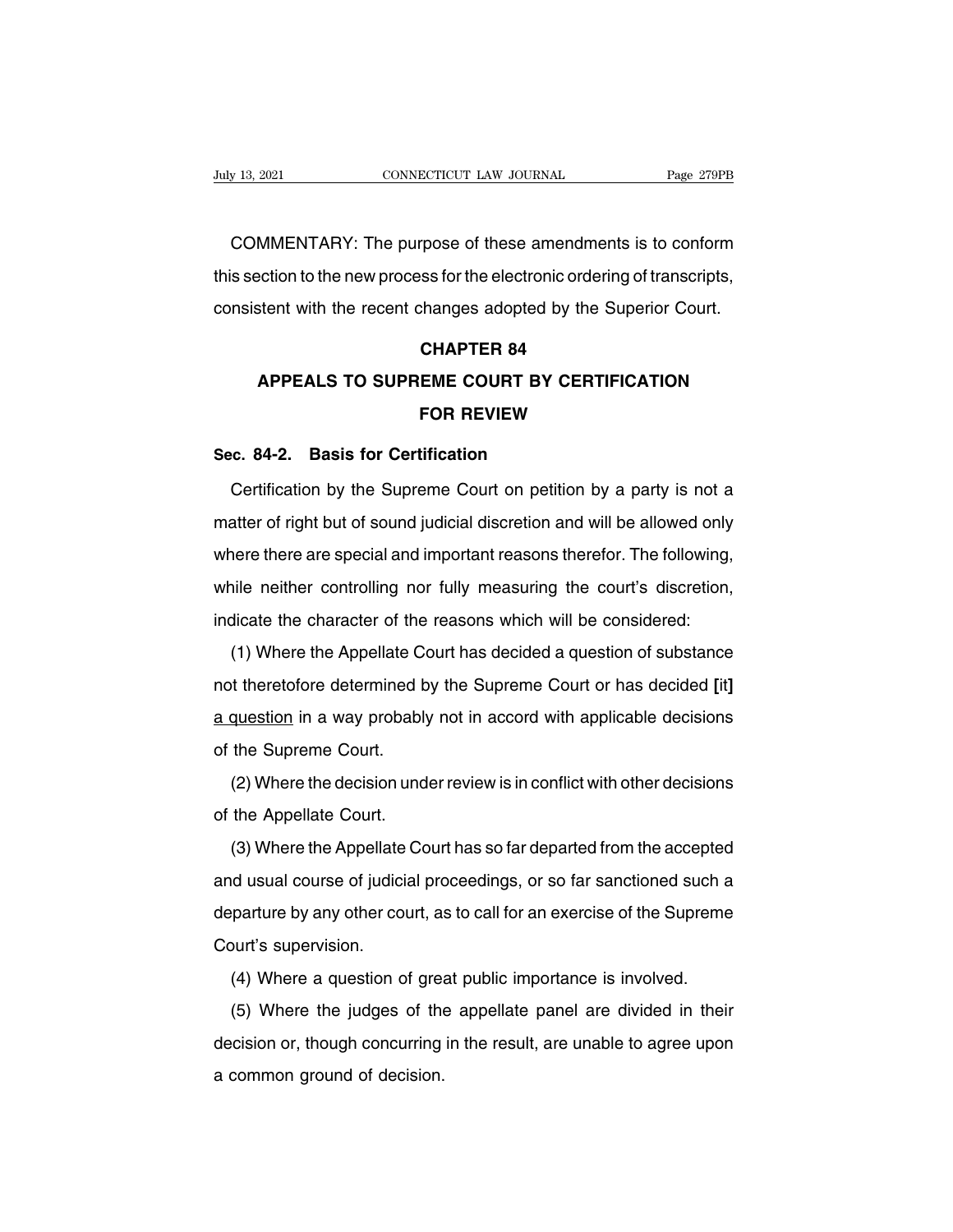EXECTE AND THE CONNECTICUT CONNECTICUT LAW JOURNAL The July 13, 2021<br>COMMENTARY: This amendment was made for clarification<br>proses. purposes. **COMMENTARY:** This amendment ware<br>purposes.<br>**Sec. 84-5. Form of Petition**<br>(a) A petition for certification shall contain

(COMMENTARY: This amendment was made for clarification<br>proses.<br>(a) A petition for certification shall contain the following sections in<br>e order indicated here: purposes.<br> **Sec. 84-5. Form of Petition**<br>
(a) A petition for certification<br>
the order indicated here:<br>
(1) A brief introduction prov (a) A petition for certification shall contain the following sections in<br>
the order indicated here:<br>
(1) A brief introduction providing context for the statement of the<br>
estions presented for review. (a) A petition for certification shall of<br>the order indicated here:<br> $(1)$  A brief introduction providing conductions presented for review.<br> $([1] 2)$  A statement of the questions

(1) A brief introduction providing context for the statement of the<br>
estions presented for review.<br>
([1] 2) A statement of the questions presented for review, expressed<br>
the terms and circumstances of the case but without (1) A brief introduction providing context for the statement of the questions presented for review.<br>
([1] 2) A statement of the questions presented for review, expressed<br>
in the terms and circumstances of the case but with questions presented for review.<br>
([1] 2) A statement of the questions presented for review, expressed<br>
in the terms and circumstances of the case but without unnecessary<br>
detail. The Supreme Court will ordinarily consider ([1] 2) A statement of the questions presented for review, expressed<br>in the terms and circumstances of the case but without unnecessary<br>detail. The Supreme Court will ordinarily consider only those questions<br>squarely raise cation. First trail. The Supreme Court will ordinarily consider only those questions<br>uarely raised, subject to any limitation in the order granting certifi-<br>tion.<br>[(2) A statement of the basis for certification identifying the spe

reasons, including but not limitation in the order granting certification.<br>
[(2) A statement of the basis for certification identifying the specific<br>
reasons, including but not limited to those enumerated in Section<br>
84-2, Equatory raised, subject to any immediation in the shade granting sortification.<br>
[(2) A statement of the basis for certification identifying the specific<br>
reasons, including but not limited to those enumerated in Section<br> I(2) A statement of the casons, including bu<br>84-2, why the Supren<br>of certification.]<br>(3) A [summary] brie asons, including but not limited to those enumerated in Section<br>-2, why the Supreme Court should allow the extraordinary relief<br>certification.]<br>(3) A [summary] brief history of the case containing the facts material<br>the c

to the consideration of the consideration of the minimizal consideration of certification.]<br>
(3) A [summary] brief history of the case containing the facts material<br>
to the consideration of the questions presented, [reciti of certification.]<br>(3) A [summary] brief history of the case containing the facts material<br>to the consideration of the questions presented, [reciting] including<br>the disposition of the matter in the Appellate Court, and [de (3) A [summary] brief history of the case containing the facts material<br>to the consideration of the questions presented, [reciting] including<br>the disposition of the matter in the Appellate Court, and [description<br>specifica to the consideration of the questions presented, [reciting] including<br>the disposition of the matter in the Appellate Court, and [describing<br>specifically] <u>if applicable, a specific description of</u> how the Appellate<br>Court d e disposition of the matter in the Appellate Court, and [describing ecifically] if applicable, a specific description of how the Appellate purt decided the questions presented for review in the petition.<br>(4) A concise argu

specifically] if applicable, a specific description of how the Appellate<br>Court decided the questions presented for review in the petition.<br>(4) A concise argument [amplifying the reasons relied upon to sup-<br>port the petitio Court decided the questions presented for review in the petition.<br>
(4) A concise argument [amplifying the reasons relied upon to sup-<br>
port the petition] expanding on the bases for certification, as presented<br>
in Section 8 (4) A concise argument [amplifying the reasons relied upon to support the petition] expanding on the bases for certification, as presented in Section 84-2, and explaining why the Supreme Court should allow the extraordinar (1) N conclude algament [ampmying the reddome render appell to eap<br>port the petition] expanding on the bases for certification, as presented<br>in Section 84-2, and explaining why the Supreme Court should allow<br>the extraordin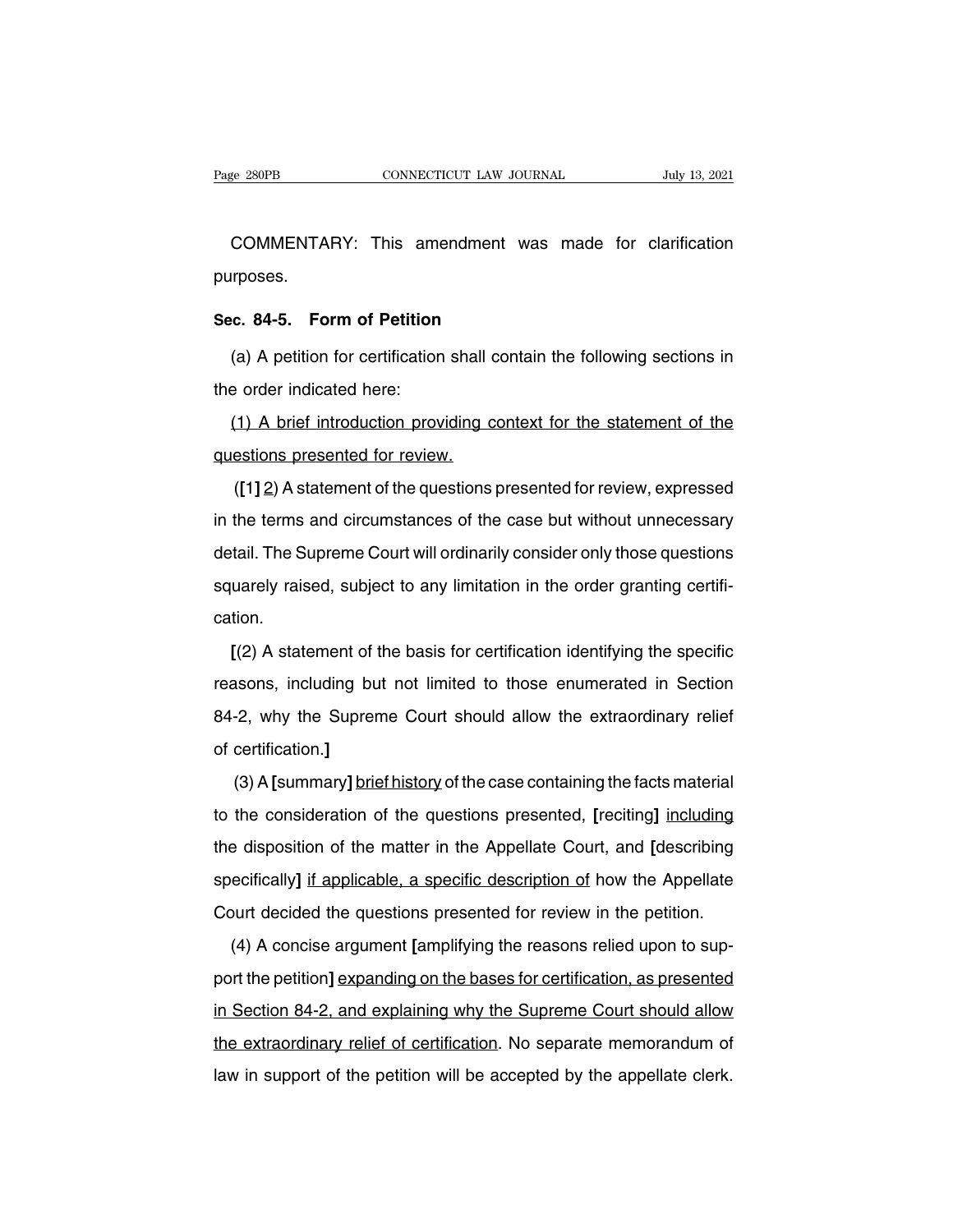(5) The appendix, which shall be paginated separately from the peti-<br>
The with consecutively numbered pages preceded by the letter "A," the Usian State Consecutively numbered pages preceded by the letter "A,"<br>
Consecutively numbered pages preceded by the letter "A,"<br>
Containing: containing: (5) An appendix, which shall<br>n with consecutively number<br>ntaining:<br>(A) a table of contents,<br>(B) the opinion or order of the (B) the opinion or order of the Appellate Court sought to be reviewed,<br>
(B) the opinion or order of the Appellate Court sought to be reviewed,<br>
(C) if the opinion or order of the Appellate Court was per curiam or

ntaining:<br>(A) a table of contents,<br>(B) the opinion or order of the Appellate Court sought to be reviewed,<br>(C) if the opinion or order of the Appellate Court was per curiam or<br>summary affirmance or dismissal, a copy of the (A) a table of contents,<br>
(B) the opinion or order of the Appellate Court sought to be reviewed,<br>
(C) if the opinion or order of the Appellate Court was per curiam or<br>
a summary affirmance or dismissal, a copy of the trial (B) the opinion or order of the Appellate Court sought to be reviewed,<br>(C) if the opinion or order of the Appellate Court was per curiam or<br>a summary affirmance or dismissal, a copy of the trial court's memoran-<br>dum of dec (C) if the opinion or order of the Appellate Court was per curiam or<br>a summary affirmance or dismissal, a copy of the trial court's memoran-<br>dum of decision that was entered in connection with the claim raised<br>by the peti a summary affirmance or dismissal, a copy of the trial court's mer<br>dum of decision that was entered in connection with the claim<br>by the petitioner before the Appellate Court, or, if no memora<br>was filed, a copy of the tria (d) a copy of the order on any motion with the claim raised<br>(d) the petitioner before the Appellate Court, or, if no memorandum<br>as filed, a copy of the trial court's ruling on the matter,<br>(D) a copy of the order on any mot by the petitioner before the Appellate Compass filed, a copy of the trial court's ruling (D) a copy of the order on any motion v<br>the time period for filing the petition,<br>(E) a list of all parties to the appeal in

In the matter,<br>
(D) a copy of the order on any motion which would stay or extend<br>
e time period for filing the petition,<br>
(E) a list of all parties to the appeal in the Appellate Court with<br>
e names, addresses, telephone n (D) a copy of the order on any motion which would stay or extend<br>the time period for filing the petition,<br>(E) a list of all parties to the appeal in the Appellate Court with<br>the names, addresses, telephone numbers, e-mail the time period for filing the petition,<br>
(E) a list of all parties to the appeal in the Appellate Court with<br>
the names, addresses, telephone numbers, e-mail addresses, and, if<br>
applicable, the juris numbers of their tria (E) a list of all parties to the appeal in the Appellate Court with<br>e names, addresses, telephone numbers, e-mail addresses, and, if<br>plicable, the juris numbers of their trial and appellate counsel.<br>(b) The petition shall

the names, addresses, telephone numbers, e-mail addresses, and, if<br>applicable, the juris numbers of their trial and appellate counsel.<br>(b) The petition shall not exceed ten pages in length, exclusive of<br>the appendix, excep applicable, the juris numbers of their trial and appellate counsel.<br>
(b) The petition shall not exceed ten pages in length, exclusive of<br>
the appendix, except with special permission of the appellate clerk.<br>
The petition s (b) The petition shall not exceed ten pages in length, exclusive of the appendix, except with special permission of the appellate clerk.<br>The petition shall be typewritten and fully double spaced, and shall not exceed three (b) The petition shall het exected torl page. The appellate clerk.<br>The petition shall be typewritten and fully double spaced, and shall<br>not exceed three lines to the vertical inch or twenty-seven lines to the<br>page. Footnot The petition shall be typewritten and fully double spaced, and shall<br>not exceed three lines to the vertical inch or twenty-seven lines to the<br>page. Footnotes and block quotations may be single spaced. Only<br>the following tw for the petition shall be typewhiten and lany deable spaced, and shall<br>not exceed three lines to the vertical inch or twenty-seven lines to the<br>page. Footnotes and block quotations may be single spaced. Only<br>the following have assess and block quotations may be single spaced. Only the following two typefaces, of 12 point or larger size, are approved for use in petitions: arial and univers. Each page of a petition shall have as a minimum the page. Technolog and block quotations may be on<br>the following two typefaces, of 12 point or larger s<br>for use in petitions: arial and univers. Each page<br>have as a minimum the following margins: top, 1<br>4 inches; right, 1/2 in The purpose of a petition shall<br>we as a minimum the following margins: top, 1 inch; left, 1 and 1/<br>inches; right, 1/2 inch; and bottom, 1 inch.<br>COMMENTARY: The purpose of these amendments is to improve<br>e format for petitio have as a minimum the following marg<br>4 inches; right, 1/2 inch; and bottom, 1<br>COMMENTARY: The purpose of the<br>the format for petitions for certification.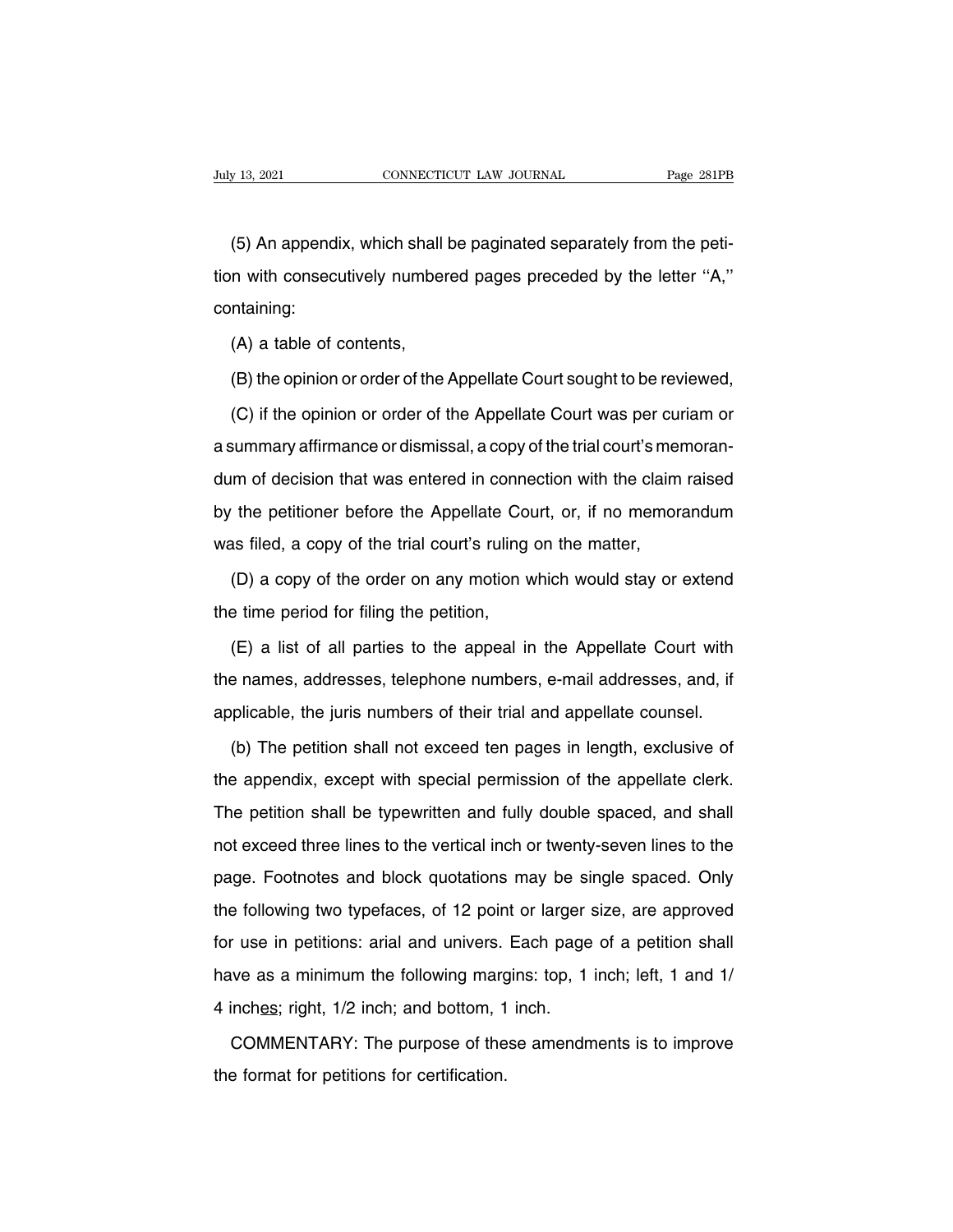## Page 282PB CONNECTICUT LAW JOURNAL July 13, 2021<br>(NEW) Sec. 84-6A. Petitions, Responses and Statements in Oppo-<br>sition in Family and Child Protection Matters and Other Mat-**EXAMPLE CONNECTICUT LAW JOURNAL THE SET SET SET SET SET SET SEC. 84-6A. Petitions, Responses and Statements in Opposition in Family and Child Protection Matters and Other Matters Involving Minor Children the Web Sec. 84-6A. Petitions, Responses and Set ion in Family and Child Protection Math<br>ters Involving Minor Children<br>family and child protection matters and other** EW) Sec. 84-6A. Petitions, Responses and Statements in Opposition in Family and Child Protection Matters and Other Matters Involving Minor Children<br>In family and child protection matters and other matters involving<br>nor chi

sition in Family and Child Protection Matters and Other Matters Involving Minor Children<br>In family and child protection matters and other matters involving<br>minor children, counsel for the minor child and/or counsel for the ters Involving Minor Children<br>In family and child protection matters and other matters involving<br>minor children, counsel for the minor child and/or counsel for the<br>guardian ad litem shall, within ten days of the filing of In family and child protection matters and other matters involving<br>minor children, counsel for the minor child and/or counsel for the<br>guardian ad litem shall, within ten days of the filing of the response or<br>opposition to mharing and sind precedular matters and enterminated inverting<br>minor children, counsel for the minor child and/or counsel for the<br>guardian ad litem shall, within ten days of the filing of the response or<br>opposition to a pe runct shilaten, sealiser for the filling of the filling of the response or opposition to a petition for certification or, if no response or opposition is filed, within fifteen days of the filling of the petition, file eith or a respondent or (3) a detailed statement that the factual or legal<br>is filed, within fifteen days of the filing of the petition, file either (1) a<br>response, (2) a statement adopting the position of either the petitioner<br> is filed, within fifteen days of the filing of the petition, file either (1) a response, (2) a statement adopting the position of either the petitioner or a respondent or (3) a detailed statement that the factual or legal response, (2) a statem<br>response, (2) a statem<br>or a respondent or (3<br>issues proposed in th<br>child's interests.<br>COMMENTARY: Th External a respondent or (3) a detailed statement that the factual or legal<br>sues proposed in the petition for certification do not implicate the<br>ild's interests.<br>COMMENTARY: The purpose of this new section is to require co

issues proposed in the petition for certification do not implicate the<br>child's interests.<br>COMMENTARY: The purpose of this new section is to require coun-<br>sel for minor children or counsel for guardians ad litem in matters<br> child's interests.<br>COMMENTARY: The purpose of this new section is to require coun-<br>sel for minor children or counsel for guardians ad litem in matters<br>involving minor children to file a response to or a statement of positi COMMENTARY: The purpose of this new section<br>sel for minor children or counsel for guardians a<br>involving minor children to file a response to or a st<br>in connection with a petition for certification. **COUNDER 1899 EVALUATE:**<br>File a response to or a statem<br>in for certification.<br>**CHAPTER 84a**<br>I **SUPREME COURT'S OR** 

## Interpreter of the artic position of position<br>ection with a petition for certification.<br>**CHAPTER 84a<br>MATTERS WITHIN SUPREME COURT'S ORIGINAL<br>JURISDICTION IN WHICH FACTS MAY BE FOUND CHAPTER 84a<br>CHAPTER 84a<br>MATTERS WITHIN SUPREME COURT'S ORIGINAL<br>JURISDICTION IN WHICH FACTS MAY BE FOUND** CHAPTER 84a<br>MATTERS WITHIN SUPREME COURT'S ORIGINAL<br>JURISDICTION IN WHICH FACTS MAY BE FOUND<br>Sec. 84a-2. Procedure for Filing Original Jurisdiction Action;<br>Pleadings and Motions **MATTERS WITHIN SUPREME C<br>JURISDICTION IN WHICH FACT<br>84a-2. Procedure for Filing Ori<br>Pleadings and Motions**

JURISDICTION IN WHICH FACTS MAY BE FOUND<br>c. 84a-2. Procedure for Filing Original Jurisdiction Action;<br>Pleadings and Motions<br>An original jurisdiction action shall be filed in accordance with the<br>ocedures for filing an appea Sec. 84a-2. Procedure for Filing Original Jurisdiction Action;<br>Pleadings and Motions<br>An original jurisdiction action shall be filed in accordance with the<br>procedures for filing an appeal as set forth in Section 63-3. Motio Pleadings and Motions<br>An original jurisdiction action shall be filed in accordance with the<br>procedures for filing an appeal as set forth in Section 63-3. Motions<br>and any other documents prescribed in the rules of appellate An original jurisdiction action shall be filed in accordance with the procedures for filing an appeal as set forth in Section 63-3. Motions and any other documents prescribed in the rules of appellate procedure shall be fi